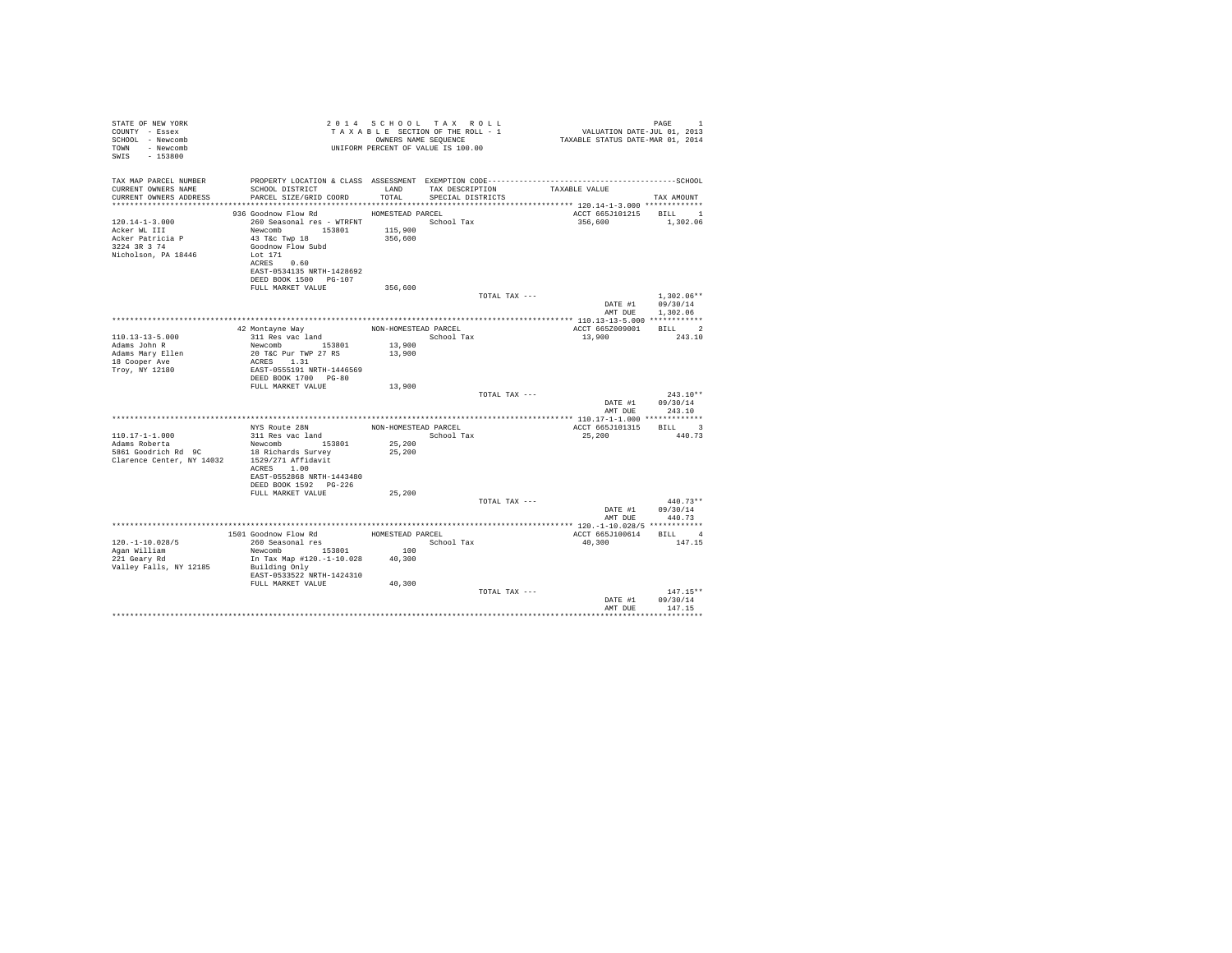| COUNTY - Essex<br>TAXABLE SECTION OF THE ROLL - 1<br>VALUATION DATE-JUL 01, 2013<br>SCHOOL - Newcomb<br>OWNERS NAME SEQUENCE<br>TAXABLE STATUS DATE-MAR 01, 2014<br>- Newcomb<br>TOWN<br>UNIFORM PERCENT OF VALUE IS 100.00<br>$-153800$<br>SWIS                                                                                                                                                     |                                      |
|------------------------------------------------------------------------------------------------------------------------------------------------------------------------------------------------------------------------------------------------------------------------------------------------------------------------------------------------------------------------------------------------------|--------------------------------------|
| TAX MAP PARCEL NUMBER<br>CURRENT OWNERS NAME<br>SCHOOL DISTRICT<br>LAND<br>TAX DESCRIPTION<br>TAXABLE VALUE<br>TOTAL<br>CURRENT OWNERS ADDRESS<br>PARCEL SIZE/GRID COORD<br>SPECIAL DISTRICTS<br>*************************                                                                                                                                                                           | TAX AMOUNT                           |
| 1248 Goodnow Flow Rd<br>HOMESTEAD PARCEL<br>ACCT 665J101211<br>$120.18 - 2 - 33.000$<br>260 Seasonal res - WTRFNT<br>School Tax<br>300,700<br>112,800<br>Alexander Lee S<br>Newcomb<br>153801<br>Garcia Cristina G<br>46 T&c Twp 18<br>300,700<br>Apartado 129<br>Goodnow Flow Subd<br>03300<br>Lot $16$<br>Alicante, Spain<br>ACRES<br>1.47<br>EAST-0537132 NRTH-1425793<br>DEED BOOK 1372 PG-74    | <b>BILL</b><br>5<br>1,097.95         |
| FULL MARKET VALUE<br>300,700<br>TOTAL TAX ---<br>DATE #1<br>AMT DUE                                                                                                                                                                                                                                                                                                                                  | $1.097.95**$<br>09/30/14<br>1,097.95 |
| ACCT 665J104811<br>128 Marcy Ln<br>HOMESTEAD PARCEL<br>$110.17 - 2 - 31.000$<br>210 1 Family Res<br>School Tax<br>82,800<br>32,300<br>Alexander Vincent<br>153801<br>Newcomb<br>Alexander Carolyn<br>Pt 19 Richards Survey<br>82,800<br>PO Box 143<br>ACRES<br>0.80<br>Newcomb, NY 12852<br>EAST-0556996 NRTH-1442409<br>DEED BOOK 1680 PG-296<br>82,800<br>FULL MARKET VALUE                        | BILL 6<br>302.33                     |
| TOTAL TAX ---<br>DATE #1<br>AMT DUE                                                                                                                                                                                                                                                                                                                                                                  | $302.33**$<br>09/30/14<br>302.33     |
| 1728 Goodnow Flow Rd<br>HOMESTEAD PARCEL<br>ACCT 665J100404<br>$119.20 - 4 - 2.000$<br>311 Res vac land - WTRFNT<br>School Tax<br>113,800<br>Alfred M Best Co<br>Newcomb<br>153801<br>113,800<br>Ambest Rd<br>27 T&c Twp 18<br>113,800<br>Oldwick, NJ 08858<br>Goodnow Flow Subd<br>Lot 336<br>0.64<br>ACRES<br>EAST-0526272 NRTH-1425802<br>DEED BOOK 480<br>PG-533<br>FULL MARKET VALUE<br>113,800 | BILL 7<br>415.52                     |
| TOTAL TAX ---<br>DATE #1<br>AMT DUE<br>****************************                                                                                                                                                                                                                                                                                                                                  | $415.52**$<br>09/30/14<br>415.52     |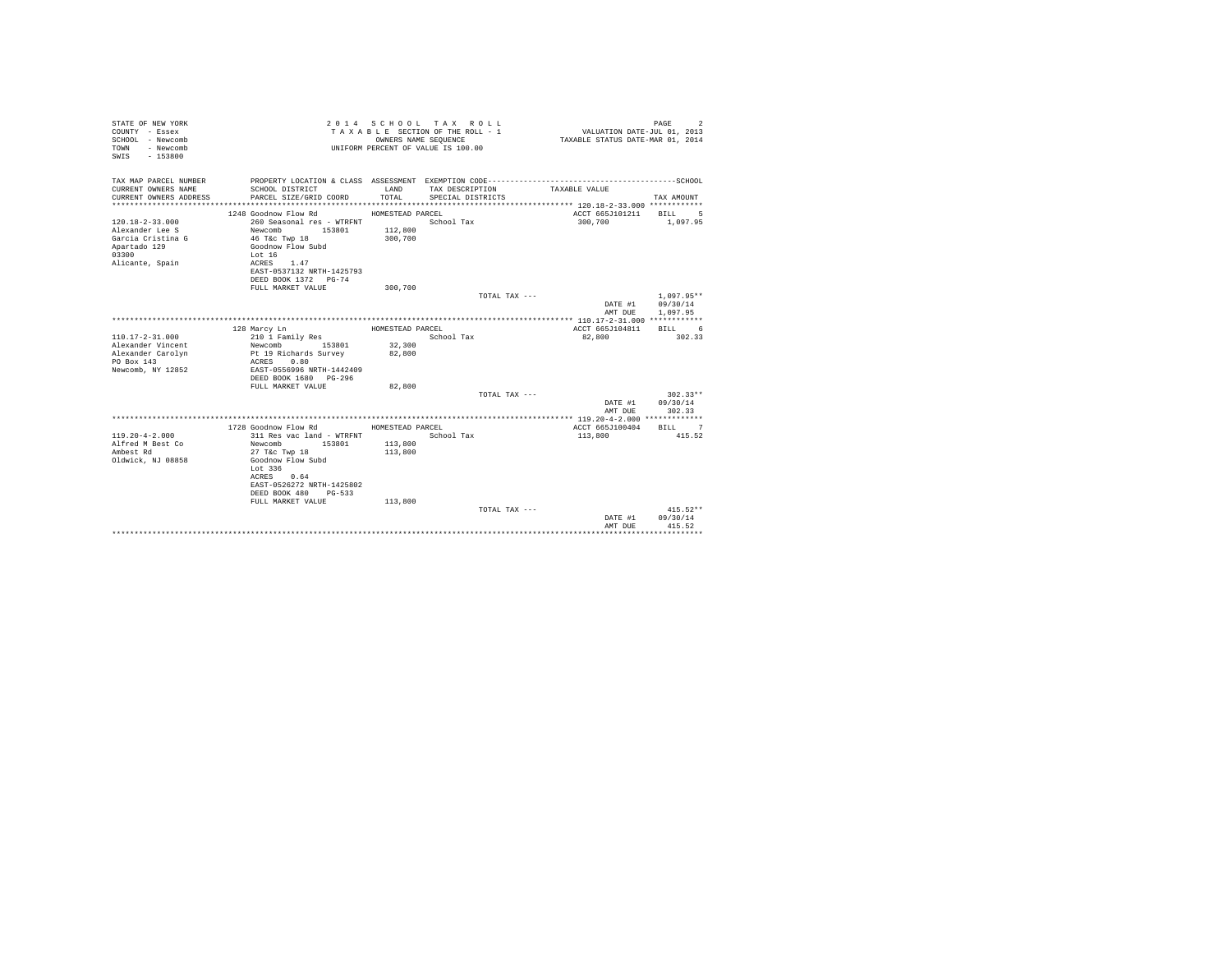| STATE OF NEW YORK<br>COUNTY - Essex<br>SCHOOL - Newcomb<br>TOWN - Newcomb<br>SWIS<br>$-153800$ |                                           |                      | 2014 SCHOOL TAX ROLL<br>TAXABLE SECTION OF THE ROLL - 1<br>OWNERS NAME SEQUENCE<br>UNIFORM PERCENT OF VALUE IS 100.00 | PAGE 3<br>VALUATION DATE-JUL 01, 2013<br>TAXABLE STATUS DATE-MAR 01, 2014 | PAGE<br>3      |
|------------------------------------------------------------------------------------------------|-------------------------------------------|----------------------|-----------------------------------------------------------------------------------------------------------------------|---------------------------------------------------------------------------|----------------|
| TAX MAP PARCEL NUMBER<br>CURRENT OWNERS NAME<br>CURRENT OWNERS ADDRESS                         | SCHOOL DISTRICT<br>PARCEL SIZE/GRID COORD | LAND<br>TOTAL        | TAX DESCRIPTION<br>SPECIAL DISTRICTS                                                                                  | TAXABLE VALUE                                                             | TAX AMOUNT     |
|                                                                                                |                                           |                      |                                                                                                                       |                                                                           |                |
|                                                                                                | 3 Hudson River Rd                         | HOMESTEAD PARCEL     |                                                                                                                       | ACCT 665Z012001                                                           | BILL 8         |
| $110.13 - 5 - 1.200$                                                                           | 210 1 Family Res                          |                      | SR STAR 41834                                                                                                         |                                                                           | 64,200         |
| Alitz Douglas                                                                                  | Newcomb 153801                            |                      | 32,100 School Tax                                                                                                     | 187,000                                                                   | 682.80         |
| Alitz Marietta                                                                                 | 17 T&C TWP27 RS                           | 187,000              |                                                                                                                       |                                                                           |                |
| 3 Hudson River Rd                                                                              | ACRES 0.76                                |                      |                                                                                                                       |                                                                           |                |
| PO Box 314                                                                                     | EAST-0552857 NRTH-1445091                 |                      |                                                                                                                       |                                                                           |                |
| Newcomb, NY 12852                                                                              | DEED BOOK 1680 PG-151                     |                      |                                                                                                                       |                                                                           |                |
|                                                                                                | FULL MARKET VALUE                         | 187,000              |                                                                                                                       |                                                                           |                |
|                                                                                                |                                           |                      | TOTAL TAX ---                                                                                                         |                                                                           | $537.80**$     |
|                                                                                                |                                           |                      |                                                                                                                       | DATE #1                                                                   | 09/30/14       |
|                                                                                                |                                           |                      |                                                                                                                       |                                                                           | AMT DUE 537.80 |
|                                                                                                |                                           |                      |                                                                                                                       |                                                                           |                |
|                                                                                                | 5795 NYS Route 28N                        | HOMESTEAD PARCEL     |                                                                                                                       | ACCT 665J100114                                                           | BILL 9         |
| $109. - 1 - 18.002$                                                                            | 240 Rural res                             |                      | School Tax                                                                                                            | 334,800                                                                   | 1,222.46       |
| Alitz Douglas A                                                                                | Newcomb 153801                            | 72,300               |                                                                                                                       |                                                                           |                |
| Alitz Marietta M                                                                               | 3 Ords Patent                             | 334,800              |                                                                                                                       |                                                                           |                |
| PO Box 314                                                                                     | ACRES 68.45                               |                      |                                                                                                                       |                                                                           |                |
| Newcomb, NY 12852-9710                                                                         | EAST-0541105 NRTH-1445744                 |                      |                                                                                                                       |                                                                           |                |
|                                                                                                | DEED BOOK 1067 PG-283                     |                      |                                                                                                                       |                                                                           |                |
|                                                                                                | FULL MARKET VALUE                         | 334,800              |                                                                                                                       |                                                                           |                |
|                                                                                                |                                           |                      | TOTAL TAX ---                                                                                                         |                                                                           | $1.222.46**$   |
|                                                                                                |                                           |                      |                                                                                                                       | DATE #1                                                                   | 09/30/14       |
|                                                                                                |                                           |                      |                                                                                                                       | AMT DUE                                                                   | 1.222.46       |
|                                                                                                |                                           |                      |                                                                                                                       |                                                                           | BILL 10        |
|                                                                                                | 5789 NYS Route 28N                        | HOMESTEAD PARCEL     |                                                                                                                       | ACCT 665J105704                                                           |                |
| 109.15-1-16.064                                                                                | 210 1 Family Res                          |                      | School Tax                                                                                                            | 107,300                                                                   | 391.79         |
| Alitz Douglas A<br>Alitz Marietta M                                                            | Newcomb 153801                            | 34,800<br>107,300    |                                                                                                                       |                                                                           |                |
| PO Box 314                                                                                     | 3 Ords<br>ACRES 0.94                      |                      |                                                                                                                       |                                                                           |                |
| Newcomb, NY 12852                                                                              | EAST-0541954 NRTH-1446358                 |                      |                                                                                                                       |                                                                           |                |
|                                                                                                | DEED BOOK 1188 PG-259                     |                      |                                                                                                                       |                                                                           |                |
|                                                                                                | FULL MARKET VALUE                         | 107,300              |                                                                                                                       |                                                                           |                |
|                                                                                                |                                           |                      | TOTAL TAX ---                                                                                                         |                                                                           | $391.79**$     |
|                                                                                                |                                           |                      |                                                                                                                       | DATE #1                                                                   | 09/30/14       |
|                                                                                                |                                           |                      |                                                                                                                       | AMT DUE                                                                   | 391.79         |
|                                                                                                |                                           |                      |                                                                                                                       |                                                                           |                |
|                                                                                                | NYS Route 28N                             | NON-HOMESTEAD PARCEL |                                                                                                                       | ACCT 665J178509                                                           | BILL 11        |
| 109.15-1-30.062                                                                                | 323 Vacant rural                          |                      | School Tax                                                                                                            | 4,800                                                                     | 83.95          |
| Alitz Douglas A                                                                                | Newcomb 153801                            | 4,800                |                                                                                                                       |                                                                           |                |
| Alitz Marietta M                                                                               | 3 Ords                                    | 4,800                |                                                                                                                       |                                                                           |                |
| PO Box 314                                                                                     | ACRES 1.30                                |                      |                                                                                                                       |                                                                           |                |
| Newcomb, NY 12852                                                                              | EAST-0541838 NRTH-1447236                 |                      |                                                                                                                       |                                                                           |                |
|                                                                                                | DEED BOOK 1067 PG-283                     |                      |                                                                                                                       |                                                                           |                |
|                                                                                                | FULL MARKET VALUE                         | 4,800                |                                                                                                                       |                                                                           |                |
|                                                                                                |                                           |                      | TOTAL TAX ---                                                                                                         |                                                                           | $83.95**$      |
|                                                                                                |                                           |                      |                                                                                                                       | DATE #1                                                                   | 09/30/14       |
|                                                                                                |                                           |                      |                                                                                                                       | AMT DUE                                                                   | 83.95          |
|                                                                                                |                                           |                      |                                                                                                                       |                                                                           |                |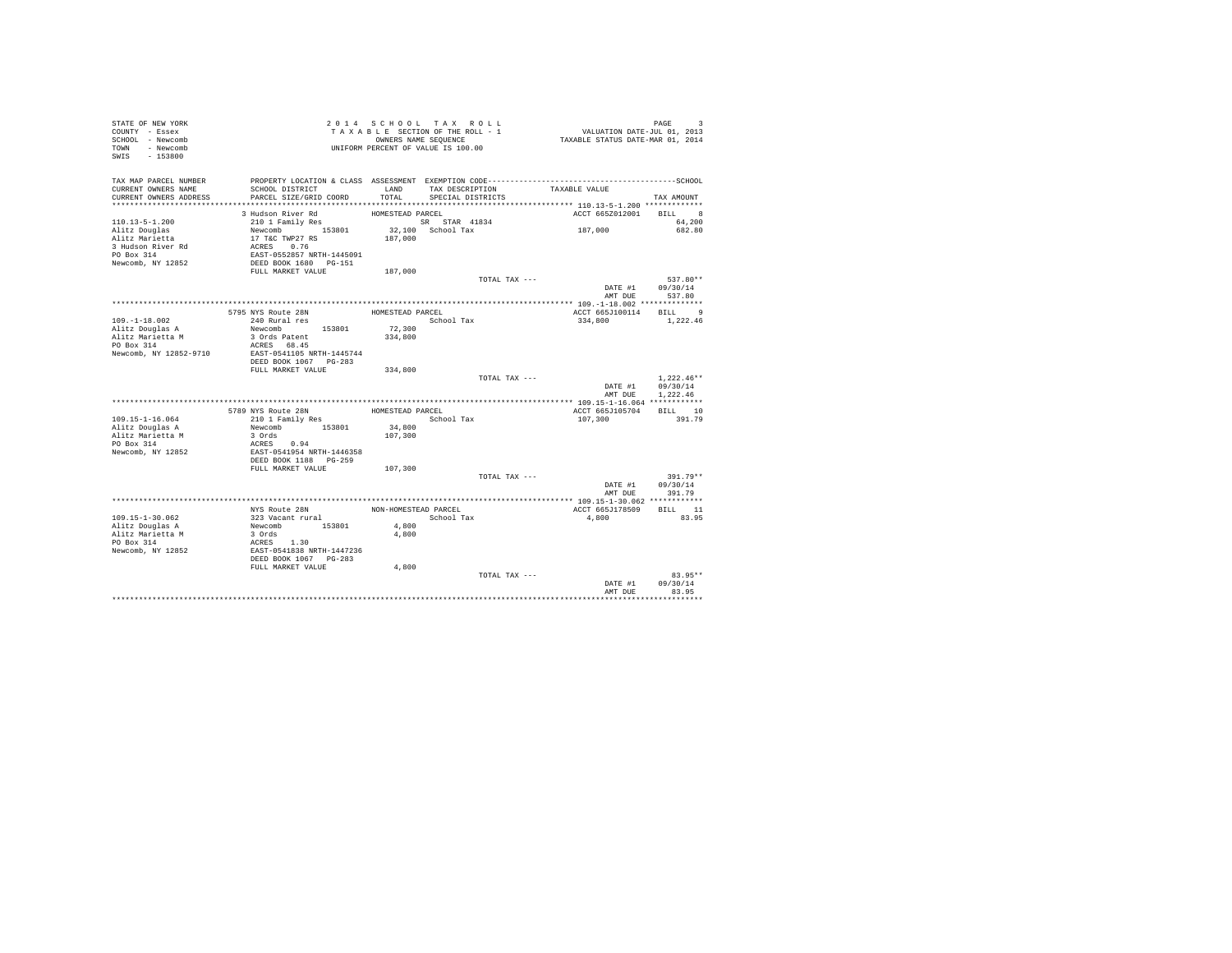| STATE OF NEW YORK<br>COUNTY - Essex<br>SCHOOL - Newcomb<br>TOWN - Newcomb<br>SWIS - 153800 |                                            |                  | 2014 SCHOOL TAX ROLL<br>TAXABLE SECTION OF THE ROLL - 1<br>OWNERS NAME SEQUENCE<br>UNIFORM PERCENT OF VALUE IS 100.00 |                 | PAGE<br>4<br>raus<br>VALUATION DATE-JUL 01, 2013<br>TAXABLE STATUS DATE-MAR 01, 2014 |
|--------------------------------------------------------------------------------------------|--------------------------------------------|------------------|-----------------------------------------------------------------------------------------------------------------------|-----------------|--------------------------------------------------------------------------------------|
| TAX MAP PARCEL NUMBER<br>CURRENT OWNERS NAME<br>CURRENT OWNERS ADDRESS                     | SCHOOL DISTRICT<br>PARCEL SIZE/GRID COORD  | TOTAL            | LAND TAX DESCRIPTION                                                                                                  | TAXABLE VALUE   |                                                                                      |
|                                                                                            |                                            |                  | SPECIAL DISTRICTS                                                                                                     |                 | TAX AMOUNT                                                                           |
|                                                                                            | 4999 NYS Route 28N                         | HOMESTEAD PARCEL |                                                                                                                       | ACCT 665J103515 | BILL 12                                                                              |
| 110.18-3-11.000                                                                            | 210 1 Family Res                           |                  | AGED ALL 41800                                                                                                        |                 | 42,600                                                                               |
| Allen Jodi G                                                                               | Newcomb 153801                             |                  | 21,600 SR STAR 41834                                                                                                  |                 | 42,600                                                                               |
| Poulton Jackie                                                                             | Pt 4 Thorns Survey                         |                  | 85,200 School Tax                                                                                                     | 42,600          | 155.55                                                                               |
| c/o Gereau Evelyn                                                                          | Life Use Evelyn Gereau                     |                  |                                                                                                                       |                 |                                                                                      |
| 4999 NYS Rte 28N                                                                           | By 1346/4                                  |                  |                                                                                                                       |                 |                                                                                      |
| Newcomb, NY 12852                                                                          | ACRES 0.30<br>EAST-0559956 NRTH-1442119    |                  |                                                                                                                       |                 |                                                                                      |
|                                                                                            | DEED BOOK 1346 PG-4                        |                  |                                                                                                                       |                 |                                                                                      |
|                                                                                            | FULL MARKET VALUE                          | 85,200           |                                                                                                                       |                 |                                                                                      |
|                                                                                            |                                            |                  |                                                                                                                       | TOTAL TAX ---   | $10.55**$                                                                            |
|                                                                                            |                                            |                  |                                                                                                                       |                 | DATE #1<br>09/30/14                                                                  |
|                                                                                            |                                            |                  |                                                                                                                       |                 | AMT DUE 10.55                                                                        |
|                                                                                            |                                            | HOMESTEAD PARCEL |                                                                                                                       |                 | ACCT 665J104005 BILL 13                                                              |
| $109.15 - 3 - 17.000$                                                                      | 84 Goodnow Flow Rd<br>210 1 Family Res     |                  | School Tax                                                                                                            | 81,100          | 296.12                                                                               |
| Allen Mark H                                                                               | Newcomb 153801                             | 42,800           |                                                                                                                       |                 |                                                                                      |
| Gereau-Allen Jodi                                                                          | 4 Ords Patent                              | 81,100           |                                                                                                                       |                 |                                                                                      |
| 3493 Redman Rd                                                                             | ACRES 3.00                                 |                  |                                                                                                                       |                 |                                                                                      |
| Brockport, NY 14420                                                                        | EAST-0542287 NRTH-1444253                  |                  |                                                                                                                       |                 |                                                                                      |
|                                                                                            | DEED BOOK 1088 PG-118<br>FULL MARKET VALUE | 81,100           |                                                                                                                       |                 |                                                                                      |
|                                                                                            |                                            |                  |                                                                                                                       | TOTAL TAX ---   | $296.12**$                                                                           |
|                                                                                            |                                            |                  |                                                                                                                       |                 | DATE #1<br>09/30/14<br>296.12<br>AMT DUE                                             |
|                                                                                            |                                            |                  |                                                                                                                       |                 |                                                                                      |
|                                                                                            | 22 Newcomb Lake Rd HOMESTEAD PARCEL        |                  |                                                                                                                       | ACCT 665J197001 | BILL 14                                                                              |
| $109.15 - 1 - 47.200$                                                                      | 210 1 Family Res - WTRFNT SR STAR 41834    |                  |                                                                                                                       |                 | 64,200                                                                               |
| Allen Richard J                                                                            | Newcomb 153801                             |                  | 85,400 School Tax                                                                                                     | 206,600         | 754.36                                                                               |
| Allen Ruth K<br>PO Box 77                                                                  | 3 T&c Twp 27 Rs<br>Blda 1                  | 206,600          |                                                                                                                       |                 |                                                                                      |
| Newcomb, NY 12852                                                                          | ACRES 3.62                                 |                  |                                                                                                                       |                 |                                                                                      |
|                                                                                            | EAST-0544808 NRTH-1446953                  |                  |                                                                                                                       |                 |                                                                                      |
|                                                                                            | DEED BOOK 1135 PG-284                      |                  |                                                                                                                       |                 |                                                                                      |
|                                                                                            | FULL MARKET VALUE                          | 206,600          |                                                                                                                       |                 |                                                                                      |
|                                                                                            |                                            |                  |                                                                                                                       | TOTAL TAX ---   | 609.36**                                                                             |
|                                                                                            |                                            |                  |                                                                                                                       |                 | DATE #1<br>09/30/14<br>AMT DUE<br>609.36                                             |
|                                                                                            |                                            |                  |                                                                                                                       |                 |                                                                                      |
|                                                                                            | NYS Route 28N                              |                  | NON-HOMESTEAD PARCEL                                                                                                  | ACCT 665J100115 | BILL 15                                                                              |
| $109. - 3 - 3.000$                                                                         | 322 Rural vac>10                           |                  | School Tax                                                                                                            | 15,200          | 265.84                                                                               |
| Anderson John H<br>Anderson Grace                                                          | Newcomb 153801                             | 15,200           |                                                                                                                       |                 |                                                                                      |
|                                                                                            | 3 Richards                                 | 15,200           |                                                                                                                       |                 |                                                                                      |
| c/o Daughters of Sarah<br>Red Unit- R-427                                                  | ACRES 18.37<br>EAST-0545020 NRTH-1445515   |                  |                                                                                                                       |                 |                                                                                      |
| 180 Washington Ave Ext                                                                     |                                            |                  |                                                                                                                       |                 |                                                                                      |
| Albany, NY 12203                                                                           | DEED BOOK 656 PG-55<br>FULL MARKET VALUE   | 15,200           |                                                                                                                       |                 |                                                                                      |
|                                                                                            |                                            |                  |                                                                                                                       | TOTAL TAX ---   | $265.84**$                                                                           |
|                                                                                            |                                            |                  |                                                                                                                       | DATE #1         | 09/30/14                                                                             |
|                                                                                            |                                            |                  |                                                                                                                       | AMT DUE         | 265.84                                                                               |
|                                                                                            |                                            |                  |                                                                                                                       |                 |                                                                                      |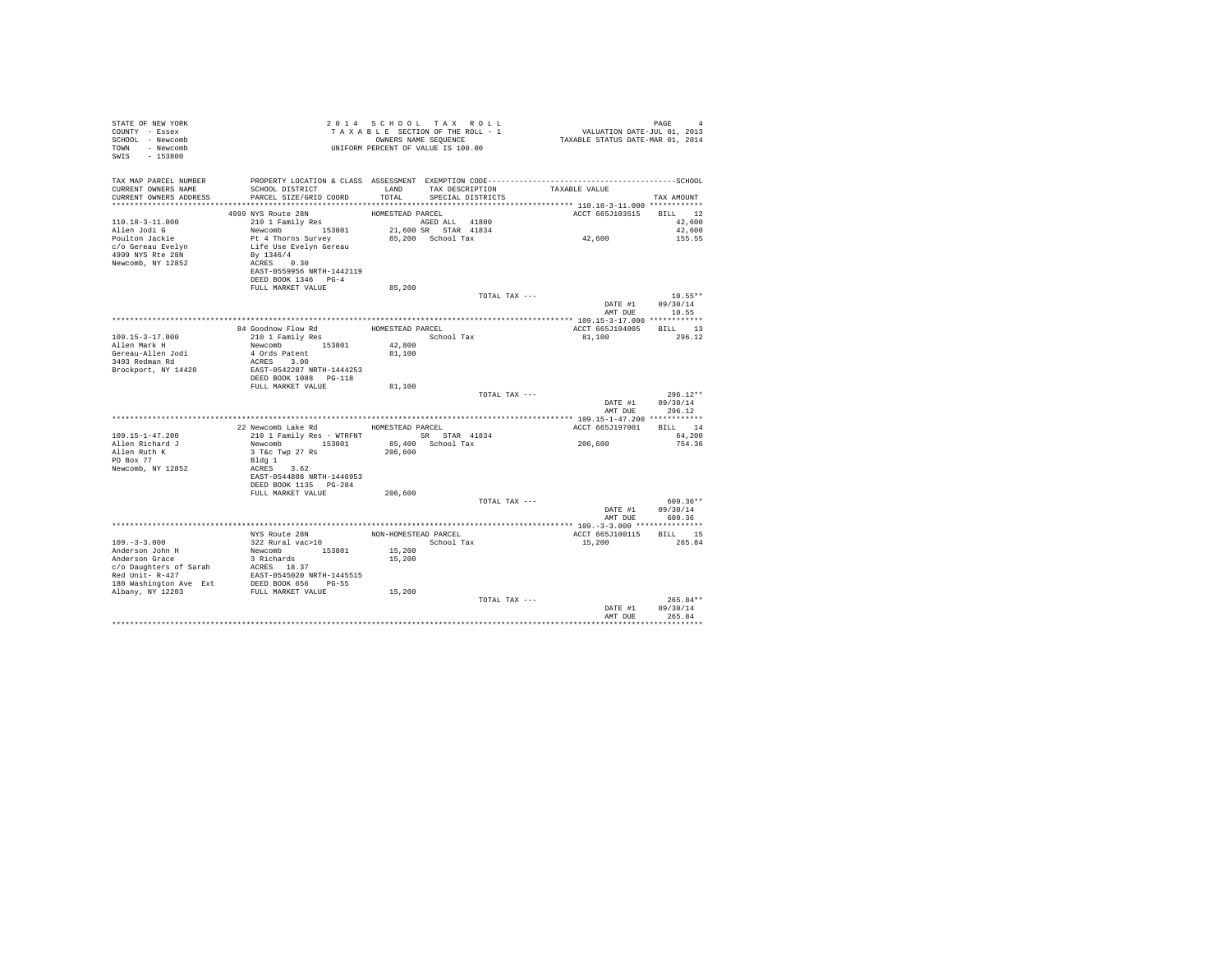| STATE OF NEW YORK<br>COUNTY - Essex<br>SCHOOL - Newcomb<br>- Newcomb<br>TOWN<br>$-153800$<br>SWIS                        |                                                                                                                                                                                                                 | OWNERS NAME SEQUENCE                              | 2014 SCHOOL TAX ROLL<br>TAXABLE SECTION OF THE ROLL - 1<br>UNIFORM PERCENT OF VALUE IS 100.00 |                          | 5<br>PAGE<br>VALUATION DATE-JUL 01, 2013<br>TAXABLE STATUS DATE-MAR 01, 2014        |
|--------------------------------------------------------------------------------------------------------------------------|-----------------------------------------------------------------------------------------------------------------------------------------------------------------------------------------------------------------|---------------------------------------------------|-----------------------------------------------------------------------------------------------|--------------------------|-------------------------------------------------------------------------------------|
| TAX MAP PARCEL NUMBER<br>CURRENT OWNERS NAME<br>CURRENT OWNERS ADDRESS<br>*************************                      | SCHOOL DISTRICT<br>PARCEL SIZE/GRID COORD                                                                                                                                                                       | LAND<br>TOTAL                                     | TAX DESCRIPTION<br>SPECIAL DISTRICTS                                                          | TAXABLE VALUE            | TAX AMOUNT                                                                          |
| $120.18 - 2 - 39.040$<br>Andrews Adirondack Camp<br>c/o N Jon Lehning CPA<br>1023 Military Rd<br>Niagara Falls, NY 14304 | 1218 Goodnow Flow Rd<br>260 Seasonal res - WTRFNT<br>Newcomb<br>153801<br>46 T&C Twp 18<br>Goodnow Flow Subd<br>Lots $9 & 10$<br>ACRES<br>1.82<br>EAST-0537688 NRTH-1425463<br>DEED BOOK 1593 PG-231            | HOMESTEAD PARCEL<br>141,900<br>198,000            | School Tax                                                                                    | 198,000                  | ACCT 665J100315<br>BILL 16<br>722.96                                                |
|                                                                                                                          | FULL MARKET VALUE                                                                                                                                                                                               | 198,000                                           |                                                                                               | TOTAL TAX ---            | $722.96**$<br>DATE #1<br>09/30/14<br>722.96<br>AMT DUE                              |
| $110.17 - 3 - 2.000$<br>Anello Michael<br>Anello Jamie<br>155 Marcy Ln<br>Newcomb, NY 12852                              | 155 Marcy Ln<br>210 1 Family Res<br>Newcomb<br>153801<br>Pt 6 Thorns Survey<br>ACRES<br>0.47 BANK1STARSG<br>EAST-0557544 NRTH-1441884<br>DEED BOOK 1339 PG-181<br>FULL MARKET VALUE                             | HOMESTEAD PARCEL<br>134,800<br>134,800            | RES. STAR 41854<br>26.100 School Tax                                                          | 134,800<br>TOTAL TAX --- | ACCT 665J100901<br>BILL 17<br>30,000<br>492.20<br>$421.20**$<br>09/30/14<br>DATE #1 |
|                                                                                                                          |                                                                                                                                                                                                                 |                                                   |                                                                                               |                          | AMT DUE<br>421.20                                                                   |
| $120.18 - 2 - 22.000$<br>Anspach John E<br>Anspach Harriet A<br>20 Big Meadow Ln<br>Poughkeepsie, NY 12601-1103          | 32 Bennett Ln<br>210 1 Family Res - WTRFNT<br>Newcomb<br>153801<br>46 T&c Twp 18<br>Goodnow Flow Subd<br>Lot $27$<br>1.60<br>ACRES<br>EAST-0536108 NRTH-1426362<br>DEED BOOK 825<br>PG-373<br>FULL MARKET VALUE | HOMESTEAD PARCEL<br>116,900<br>205,800<br>205,800 | School Tax                                                                                    | 205,800                  | ACCT 665J100401<br>BILL 18<br>751.44                                                |
|                                                                                                                          |                                                                                                                                                                                                                 |                                                   |                                                                                               | TOTAL TAX $---$          | $751.44**$<br>09/30/14<br>DATE #1<br>751.44<br>AMT DUE                              |
|                                                                                                                          |                                                                                                                                                                                                                 |                                                   |                                                                                               |                          | ****************************                                                        |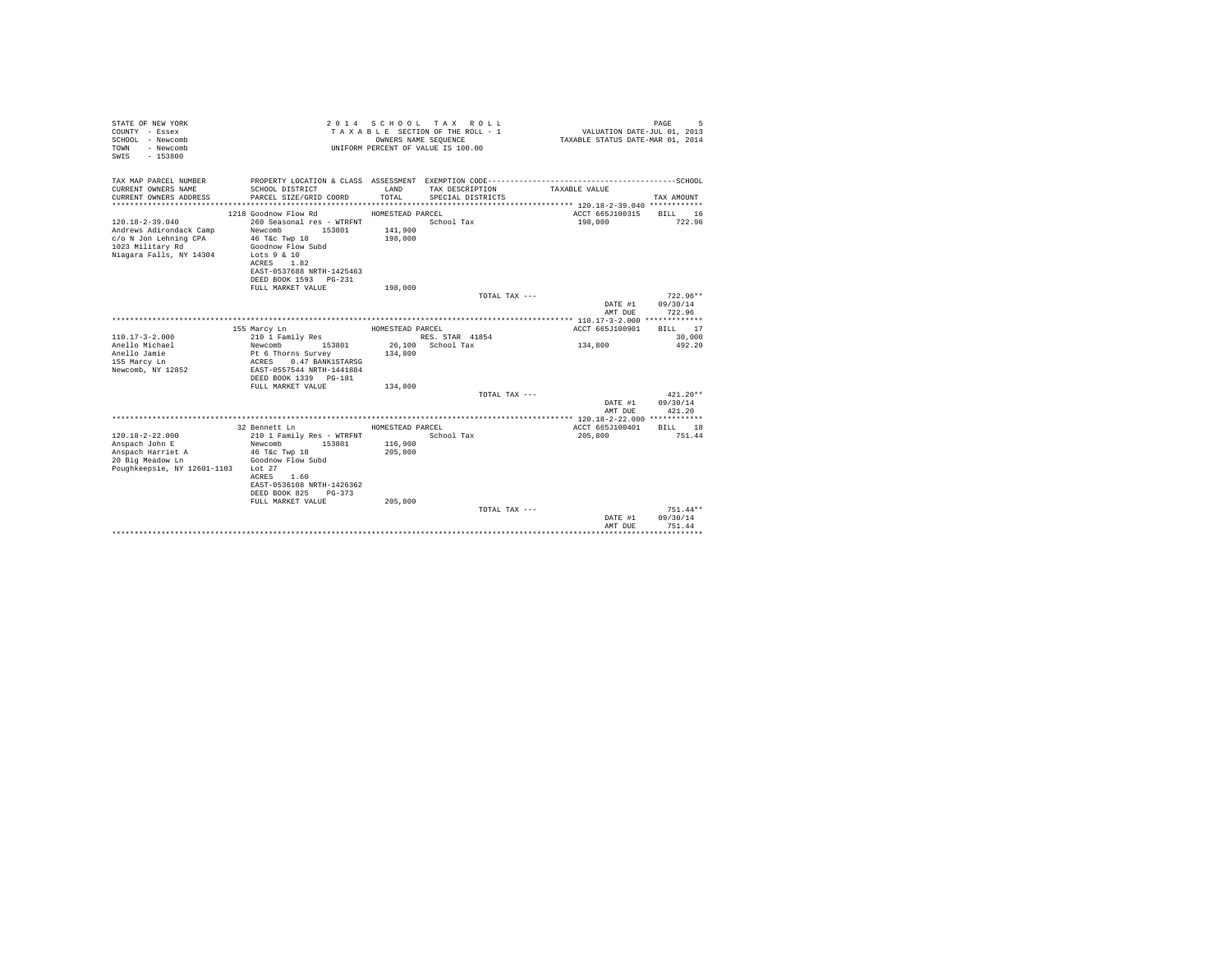| TAXABLE SECTION OF THE ROLL - 1<br>TAXABLE STATUS DATE-MAR 01, 2014<br>SCHOOL - Newcomb<br>OWNERS NAME SEQUENCE<br>UNIFORM PERCENT OF VALUE IS 100.00<br>TOWN - Newcomb<br>SWIS - 153800<br>TAX MAP PARCEL NUMBER<br>TAXABLE VALUE<br>TAX DESCRIPTION<br>CURRENT OWNERS NAME<br>SCHOOL DISTRICT<br>LAND<br>CURRENT OWNERS ADDRESS<br>PARCEL SIZE/GRID COORD<br>TOTAL<br>SPECIAL DISTRICTS<br>TAX AMOUNT<br>ACCT 665J100814<br>111 Marcy Ln<br>HOMESTEAD PARCEL<br>BILL 19<br>$110.17 - 3 - 11.000$<br>RES. STAR 41854<br>28,700 School Tax<br>210 1 Family Res<br>30,000<br>120,500<br>Newcomb 153801<br>439.98<br>Armstrong George<br>Pt 19 Richards Survey<br>Armstrong Gertrude<br>120,500<br>111 Marcy Ln<br>ACRES 0.60<br>Newcomb, NY 12852<br>EAST-0557331 NRTH-1442721<br>DEED BOOK 760 PG-275<br>FULL MARKET VALUE<br>120,500<br>368.98**<br>TOTAL TAX ---<br>09/30/14<br>DATE #1<br>368.98<br>AMT DUE<br>187 Chaisson Rd<br>BILL 20<br>NON-HOMESTEAD PARCEL<br>ACCT 665J180019<br>322 Rural vac>10<br>110.17-2-20.001<br>School Tax<br>49,000<br>856.97<br>Newcomb 153801<br>Armstrong James<br>49,000<br>Armstrong Shirley<br>18 Richards Survey<br>49,000<br>2 Taylor Ave<br>ACRES 14.70<br>EAST-0555580 NRTH-1441394<br>Cortlandt Manor, NY 10567<br>DEED BOOK 845 PG-318<br>FULL MARKET VALUE<br>49,000<br>856.97**<br>TOTAL TAX ---<br>DATE #1<br>09/30/14<br>AMT DUE<br>856.97<br>HOMESTEAD PARCEL<br>ACCT 665J100205<br>BILL 21<br>151 Marcy Ln<br>$110.17 - 3 - 3.033$<br>210 1 Family Res<br>99,700<br>364.04<br>School Tax<br>Newcomb 153801<br>55,800<br>Armstrong James L<br>Armstrong Shirley S<br>Pt 6 Thorns Survey<br>99,700<br>2 Taylor Ave<br>ACRES 6.79<br>Cortlandt Manor, NY 10567<br>EAST-0557773 NRTH-1442157<br>DEED BOOK 1267 PG-63<br>FULL MARKET VALUE<br>99,700<br>TOTAL TAX ---<br>$364.04**$<br>DATE #1<br>09/30/14<br>364.04<br>AMT DUE<br>HOMESTEAD PARCEL<br>BILL 22<br>154 Marcy Ln<br>ACCT 665J104306<br>110.17-2-36.032<br>210 1 Family Res<br>School Tax<br>126,500<br>461.89<br>36,700<br>Newcomb 153801<br>Armstrong Paul S<br>Armstrong Michelle M<br>Pt 6&7 Thorns Survey<br>126,500<br>6 Papania Dr<br>Db 981 Pg 305<br>Mahopac, NY 10541<br>ACRES 1.22 BANK OCWEN<br>EAST-0557269 NRTH-1441790<br>DEED BOOK 1382 PG-300<br>FULL MARKET VALUE<br>126,500<br>$461.89**$<br>TOTAL TAX ---<br>DATE #1<br>09/30/14<br>AMT DUE<br>461.89 | STATE OF NEW YORK |  | 2014 SCHOOL TAX ROLL | PAGE 6<br>VALUATION DATE-JUL 01, 2013 |
|----------------------------------------------------------------------------------------------------------------------------------------------------------------------------------------------------------------------------------------------------------------------------------------------------------------------------------------------------------------------------------------------------------------------------------------------------------------------------------------------------------------------------------------------------------------------------------------------------------------------------------------------------------------------------------------------------------------------------------------------------------------------------------------------------------------------------------------------------------------------------------------------------------------------------------------------------------------------------------------------------------------------------------------------------------------------------------------------------------------------------------------------------------------------------------------------------------------------------------------------------------------------------------------------------------------------------------------------------------------------------------------------------------------------------------------------------------------------------------------------------------------------------------------------------------------------------------------------------------------------------------------------------------------------------------------------------------------------------------------------------------------------------------------------------------------------------------------------------------------------------------------------------------------------------------------------------------------------------------------------------------------------------------------------------------------------------------------------------------------------------------------------------------------------------------------------------------------------------------------------------------------------------------------------------------------------------------------------------------------------------------------|-------------------|--|----------------------|---------------------------------------|
|                                                                                                                                                                                                                                                                                                                                                                                                                                                                                                                                                                                                                                                                                                                                                                                                                                                                                                                                                                                                                                                                                                                                                                                                                                                                                                                                                                                                                                                                                                                                                                                                                                                                                                                                                                                                                                                                                                                                                                                                                                                                                                                                                                                                                                                                                                                                                                                        | COUNTY - Essex    |  |                      |                                       |
|                                                                                                                                                                                                                                                                                                                                                                                                                                                                                                                                                                                                                                                                                                                                                                                                                                                                                                                                                                                                                                                                                                                                                                                                                                                                                                                                                                                                                                                                                                                                                                                                                                                                                                                                                                                                                                                                                                                                                                                                                                                                                                                                                                                                                                                                                                                                                                                        |                   |  |                      |                                       |
|                                                                                                                                                                                                                                                                                                                                                                                                                                                                                                                                                                                                                                                                                                                                                                                                                                                                                                                                                                                                                                                                                                                                                                                                                                                                                                                                                                                                                                                                                                                                                                                                                                                                                                                                                                                                                                                                                                                                                                                                                                                                                                                                                                                                                                                                                                                                                                                        |                   |  |                      |                                       |
|                                                                                                                                                                                                                                                                                                                                                                                                                                                                                                                                                                                                                                                                                                                                                                                                                                                                                                                                                                                                                                                                                                                                                                                                                                                                                                                                                                                                                                                                                                                                                                                                                                                                                                                                                                                                                                                                                                                                                                                                                                                                                                                                                                                                                                                                                                                                                                                        |                   |  |                      |                                       |
|                                                                                                                                                                                                                                                                                                                                                                                                                                                                                                                                                                                                                                                                                                                                                                                                                                                                                                                                                                                                                                                                                                                                                                                                                                                                                                                                                                                                                                                                                                                                                                                                                                                                                                                                                                                                                                                                                                                                                                                                                                                                                                                                                                                                                                                                                                                                                                                        |                   |  |                      |                                       |
|                                                                                                                                                                                                                                                                                                                                                                                                                                                                                                                                                                                                                                                                                                                                                                                                                                                                                                                                                                                                                                                                                                                                                                                                                                                                                                                                                                                                                                                                                                                                                                                                                                                                                                                                                                                                                                                                                                                                                                                                                                                                                                                                                                                                                                                                                                                                                                                        |                   |  |                      |                                       |
|                                                                                                                                                                                                                                                                                                                                                                                                                                                                                                                                                                                                                                                                                                                                                                                                                                                                                                                                                                                                                                                                                                                                                                                                                                                                                                                                                                                                                                                                                                                                                                                                                                                                                                                                                                                                                                                                                                                                                                                                                                                                                                                                                                                                                                                                                                                                                                                        |                   |  |                      |                                       |
|                                                                                                                                                                                                                                                                                                                                                                                                                                                                                                                                                                                                                                                                                                                                                                                                                                                                                                                                                                                                                                                                                                                                                                                                                                                                                                                                                                                                                                                                                                                                                                                                                                                                                                                                                                                                                                                                                                                                                                                                                                                                                                                                                                                                                                                                                                                                                                                        |                   |  |                      |                                       |
|                                                                                                                                                                                                                                                                                                                                                                                                                                                                                                                                                                                                                                                                                                                                                                                                                                                                                                                                                                                                                                                                                                                                                                                                                                                                                                                                                                                                                                                                                                                                                                                                                                                                                                                                                                                                                                                                                                                                                                                                                                                                                                                                                                                                                                                                                                                                                                                        |                   |  |                      |                                       |
|                                                                                                                                                                                                                                                                                                                                                                                                                                                                                                                                                                                                                                                                                                                                                                                                                                                                                                                                                                                                                                                                                                                                                                                                                                                                                                                                                                                                                                                                                                                                                                                                                                                                                                                                                                                                                                                                                                                                                                                                                                                                                                                                                                                                                                                                                                                                                                                        |                   |  |                      |                                       |
|                                                                                                                                                                                                                                                                                                                                                                                                                                                                                                                                                                                                                                                                                                                                                                                                                                                                                                                                                                                                                                                                                                                                                                                                                                                                                                                                                                                                                                                                                                                                                                                                                                                                                                                                                                                                                                                                                                                                                                                                                                                                                                                                                                                                                                                                                                                                                                                        |                   |  |                      |                                       |
|                                                                                                                                                                                                                                                                                                                                                                                                                                                                                                                                                                                                                                                                                                                                                                                                                                                                                                                                                                                                                                                                                                                                                                                                                                                                                                                                                                                                                                                                                                                                                                                                                                                                                                                                                                                                                                                                                                                                                                                                                                                                                                                                                                                                                                                                                                                                                                                        |                   |  |                      |                                       |
|                                                                                                                                                                                                                                                                                                                                                                                                                                                                                                                                                                                                                                                                                                                                                                                                                                                                                                                                                                                                                                                                                                                                                                                                                                                                                                                                                                                                                                                                                                                                                                                                                                                                                                                                                                                                                                                                                                                                                                                                                                                                                                                                                                                                                                                                                                                                                                                        |                   |  |                      |                                       |
|                                                                                                                                                                                                                                                                                                                                                                                                                                                                                                                                                                                                                                                                                                                                                                                                                                                                                                                                                                                                                                                                                                                                                                                                                                                                                                                                                                                                                                                                                                                                                                                                                                                                                                                                                                                                                                                                                                                                                                                                                                                                                                                                                                                                                                                                                                                                                                                        |                   |  |                      |                                       |
|                                                                                                                                                                                                                                                                                                                                                                                                                                                                                                                                                                                                                                                                                                                                                                                                                                                                                                                                                                                                                                                                                                                                                                                                                                                                                                                                                                                                                                                                                                                                                                                                                                                                                                                                                                                                                                                                                                                                                                                                                                                                                                                                                                                                                                                                                                                                                                                        |                   |  |                      |                                       |
|                                                                                                                                                                                                                                                                                                                                                                                                                                                                                                                                                                                                                                                                                                                                                                                                                                                                                                                                                                                                                                                                                                                                                                                                                                                                                                                                                                                                                                                                                                                                                                                                                                                                                                                                                                                                                                                                                                                                                                                                                                                                                                                                                                                                                                                                                                                                                                                        |                   |  |                      |                                       |
|                                                                                                                                                                                                                                                                                                                                                                                                                                                                                                                                                                                                                                                                                                                                                                                                                                                                                                                                                                                                                                                                                                                                                                                                                                                                                                                                                                                                                                                                                                                                                                                                                                                                                                                                                                                                                                                                                                                                                                                                                                                                                                                                                                                                                                                                                                                                                                                        |                   |  |                      |                                       |
|                                                                                                                                                                                                                                                                                                                                                                                                                                                                                                                                                                                                                                                                                                                                                                                                                                                                                                                                                                                                                                                                                                                                                                                                                                                                                                                                                                                                                                                                                                                                                                                                                                                                                                                                                                                                                                                                                                                                                                                                                                                                                                                                                                                                                                                                                                                                                                                        |                   |  |                      |                                       |
|                                                                                                                                                                                                                                                                                                                                                                                                                                                                                                                                                                                                                                                                                                                                                                                                                                                                                                                                                                                                                                                                                                                                                                                                                                                                                                                                                                                                                                                                                                                                                                                                                                                                                                                                                                                                                                                                                                                                                                                                                                                                                                                                                                                                                                                                                                                                                                                        |                   |  |                      |                                       |
|                                                                                                                                                                                                                                                                                                                                                                                                                                                                                                                                                                                                                                                                                                                                                                                                                                                                                                                                                                                                                                                                                                                                                                                                                                                                                                                                                                                                                                                                                                                                                                                                                                                                                                                                                                                                                                                                                                                                                                                                                                                                                                                                                                                                                                                                                                                                                                                        |                   |  |                      |                                       |
|                                                                                                                                                                                                                                                                                                                                                                                                                                                                                                                                                                                                                                                                                                                                                                                                                                                                                                                                                                                                                                                                                                                                                                                                                                                                                                                                                                                                                                                                                                                                                                                                                                                                                                                                                                                                                                                                                                                                                                                                                                                                                                                                                                                                                                                                                                                                                                                        |                   |  |                      |                                       |
|                                                                                                                                                                                                                                                                                                                                                                                                                                                                                                                                                                                                                                                                                                                                                                                                                                                                                                                                                                                                                                                                                                                                                                                                                                                                                                                                                                                                                                                                                                                                                                                                                                                                                                                                                                                                                                                                                                                                                                                                                                                                                                                                                                                                                                                                                                                                                                                        |                   |  |                      |                                       |
|                                                                                                                                                                                                                                                                                                                                                                                                                                                                                                                                                                                                                                                                                                                                                                                                                                                                                                                                                                                                                                                                                                                                                                                                                                                                                                                                                                                                                                                                                                                                                                                                                                                                                                                                                                                                                                                                                                                                                                                                                                                                                                                                                                                                                                                                                                                                                                                        |                   |  |                      |                                       |
|                                                                                                                                                                                                                                                                                                                                                                                                                                                                                                                                                                                                                                                                                                                                                                                                                                                                                                                                                                                                                                                                                                                                                                                                                                                                                                                                                                                                                                                                                                                                                                                                                                                                                                                                                                                                                                                                                                                                                                                                                                                                                                                                                                                                                                                                                                                                                                                        |                   |  |                      |                                       |
|                                                                                                                                                                                                                                                                                                                                                                                                                                                                                                                                                                                                                                                                                                                                                                                                                                                                                                                                                                                                                                                                                                                                                                                                                                                                                                                                                                                                                                                                                                                                                                                                                                                                                                                                                                                                                                                                                                                                                                                                                                                                                                                                                                                                                                                                                                                                                                                        |                   |  |                      |                                       |
|                                                                                                                                                                                                                                                                                                                                                                                                                                                                                                                                                                                                                                                                                                                                                                                                                                                                                                                                                                                                                                                                                                                                                                                                                                                                                                                                                                                                                                                                                                                                                                                                                                                                                                                                                                                                                                                                                                                                                                                                                                                                                                                                                                                                                                                                                                                                                                                        |                   |  |                      |                                       |
|                                                                                                                                                                                                                                                                                                                                                                                                                                                                                                                                                                                                                                                                                                                                                                                                                                                                                                                                                                                                                                                                                                                                                                                                                                                                                                                                                                                                                                                                                                                                                                                                                                                                                                                                                                                                                                                                                                                                                                                                                                                                                                                                                                                                                                                                                                                                                                                        |                   |  |                      |                                       |
|                                                                                                                                                                                                                                                                                                                                                                                                                                                                                                                                                                                                                                                                                                                                                                                                                                                                                                                                                                                                                                                                                                                                                                                                                                                                                                                                                                                                                                                                                                                                                                                                                                                                                                                                                                                                                                                                                                                                                                                                                                                                                                                                                                                                                                                                                                                                                                                        |                   |  |                      |                                       |
|                                                                                                                                                                                                                                                                                                                                                                                                                                                                                                                                                                                                                                                                                                                                                                                                                                                                                                                                                                                                                                                                                                                                                                                                                                                                                                                                                                                                                                                                                                                                                                                                                                                                                                                                                                                                                                                                                                                                                                                                                                                                                                                                                                                                                                                                                                                                                                                        |                   |  |                      |                                       |
|                                                                                                                                                                                                                                                                                                                                                                                                                                                                                                                                                                                                                                                                                                                                                                                                                                                                                                                                                                                                                                                                                                                                                                                                                                                                                                                                                                                                                                                                                                                                                                                                                                                                                                                                                                                                                                                                                                                                                                                                                                                                                                                                                                                                                                                                                                                                                                                        |                   |  |                      |                                       |
|                                                                                                                                                                                                                                                                                                                                                                                                                                                                                                                                                                                                                                                                                                                                                                                                                                                                                                                                                                                                                                                                                                                                                                                                                                                                                                                                                                                                                                                                                                                                                                                                                                                                                                                                                                                                                                                                                                                                                                                                                                                                                                                                                                                                                                                                                                                                                                                        |                   |  |                      |                                       |
|                                                                                                                                                                                                                                                                                                                                                                                                                                                                                                                                                                                                                                                                                                                                                                                                                                                                                                                                                                                                                                                                                                                                                                                                                                                                                                                                                                                                                                                                                                                                                                                                                                                                                                                                                                                                                                                                                                                                                                                                                                                                                                                                                                                                                                                                                                                                                                                        |                   |  |                      |                                       |
|                                                                                                                                                                                                                                                                                                                                                                                                                                                                                                                                                                                                                                                                                                                                                                                                                                                                                                                                                                                                                                                                                                                                                                                                                                                                                                                                                                                                                                                                                                                                                                                                                                                                                                                                                                                                                                                                                                                                                                                                                                                                                                                                                                                                                                                                                                                                                                                        |                   |  |                      |                                       |
|                                                                                                                                                                                                                                                                                                                                                                                                                                                                                                                                                                                                                                                                                                                                                                                                                                                                                                                                                                                                                                                                                                                                                                                                                                                                                                                                                                                                                                                                                                                                                                                                                                                                                                                                                                                                                                                                                                                                                                                                                                                                                                                                                                                                                                                                                                                                                                                        |                   |  |                      |                                       |
|                                                                                                                                                                                                                                                                                                                                                                                                                                                                                                                                                                                                                                                                                                                                                                                                                                                                                                                                                                                                                                                                                                                                                                                                                                                                                                                                                                                                                                                                                                                                                                                                                                                                                                                                                                                                                                                                                                                                                                                                                                                                                                                                                                                                                                                                                                                                                                                        |                   |  |                      |                                       |
|                                                                                                                                                                                                                                                                                                                                                                                                                                                                                                                                                                                                                                                                                                                                                                                                                                                                                                                                                                                                                                                                                                                                                                                                                                                                                                                                                                                                                                                                                                                                                                                                                                                                                                                                                                                                                                                                                                                                                                                                                                                                                                                                                                                                                                                                                                                                                                                        |                   |  |                      |                                       |
|                                                                                                                                                                                                                                                                                                                                                                                                                                                                                                                                                                                                                                                                                                                                                                                                                                                                                                                                                                                                                                                                                                                                                                                                                                                                                                                                                                                                                                                                                                                                                                                                                                                                                                                                                                                                                                                                                                                                                                                                                                                                                                                                                                                                                                                                                                                                                                                        |                   |  |                      |                                       |
|                                                                                                                                                                                                                                                                                                                                                                                                                                                                                                                                                                                                                                                                                                                                                                                                                                                                                                                                                                                                                                                                                                                                                                                                                                                                                                                                                                                                                                                                                                                                                                                                                                                                                                                                                                                                                                                                                                                                                                                                                                                                                                                                                                                                                                                                                                                                                                                        |                   |  |                      |                                       |
|                                                                                                                                                                                                                                                                                                                                                                                                                                                                                                                                                                                                                                                                                                                                                                                                                                                                                                                                                                                                                                                                                                                                                                                                                                                                                                                                                                                                                                                                                                                                                                                                                                                                                                                                                                                                                                                                                                                                                                                                                                                                                                                                                                                                                                                                                                                                                                                        |                   |  |                      |                                       |
|                                                                                                                                                                                                                                                                                                                                                                                                                                                                                                                                                                                                                                                                                                                                                                                                                                                                                                                                                                                                                                                                                                                                                                                                                                                                                                                                                                                                                                                                                                                                                                                                                                                                                                                                                                                                                                                                                                                                                                                                                                                                                                                                                                                                                                                                                                                                                                                        |                   |  |                      |                                       |
|                                                                                                                                                                                                                                                                                                                                                                                                                                                                                                                                                                                                                                                                                                                                                                                                                                                                                                                                                                                                                                                                                                                                                                                                                                                                                                                                                                                                                                                                                                                                                                                                                                                                                                                                                                                                                                                                                                                                                                                                                                                                                                                                                                                                                                                                                                                                                                                        |                   |  |                      |                                       |
|                                                                                                                                                                                                                                                                                                                                                                                                                                                                                                                                                                                                                                                                                                                                                                                                                                                                                                                                                                                                                                                                                                                                                                                                                                                                                                                                                                                                                                                                                                                                                                                                                                                                                                                                                                                                                                                                                                                                                                                                                                                                                                                                                                                                                                                                                                                                                                                        |                   |  |                      |                                       |
|                                                                                                                                                                                                                                                                                                                                                                                                                                                                                                                                                                                                                                                                                                                                                                                                                                                                                                                                                                                                                                                                                                                                                                                                                                                                                                                                                                                                                                                                                                                                                                                                                                                                                                                                                                                                                                                                                                                                                                                                                                                                                                                                                                                                                                                                                                                                                                                        |                   |  |                      |                                       |
|                                                                                                                                                                                                                                                                                                                                                                                                                                                                                                                                                                                                                                                                                                                                                                                                                                                                                                                                                                                                                                                                                                                                                                                                                                                                                                                                                                                                                                                                                                                                                                                                                                                                                                                                                                                                                                                                                                                                                                                                                                                                                                                                                                                                                                                                                                                                                                                        |                   |  |                      |                                       |
|                                                                                                                                                                                                                                                                                                                                                                                                                                                                                                                                                                                                                                                                                                                                                                                                                                                                                                                                                                                                                                                                                                                                                                                                                                                                                                                                                                                                                                                                                                                                                                                                                                                                                                                                                                                                                                                                                                                                                                                                                                                                                                                                                                                                                                                                                                                                                                                        |                   |  |                      |                                       |
|                                                                                                                                                                                                                                                                                                                                                                                                                                                                                                                                                                                                                                                                                                                                                                                                                                                                                                                                                                                                                                                                                                                                                                                                                                                                                                                                                                                                                                                                                                                                                                                                                                                                                                                                                                                                                                                                                                                                                                                                                                                                                                                                                                                                                                                                                                                                                                                        |                   |  |                      |                                       |
|                                                                                                                                                                                                                                                                                                                                                                                                                                                                                                                                                                                                                                                                                                                                                                                                                                                                                                                                                                                                                                                                                                                                                                                                                                                                                                                                                                                                                                                                                                                                                                                                                                                                                                                                                                                                                                                                                                                                                                                                                                                                                                                                                                                                                                                                                                                                                                                        |                   |  |                      |                                       |
|                                                                                                                                                                                                                                                                                                                                                                                                                                                                                                                                                                                                                                                                                                                                                                                                                                                                                                                                                                                                                                                                                                                                                                                                                                                                                                                                                                                                                                                                                                                                                                                                                                                                                                                                                                                                                                                                                                                                                                                                                                                                                                                                                                                                                                                                                                                                                                                        |                   |  |                      |                                       |
|                                                                                                                                                                                                                                                                                                                                                                                                                                                                                                                                                                                                                                                                                                                                                                                                                                                                                                                                                                                                                                                                                                                                                                                                                                                                                                                                                                                                                                                                                                                                                                                                                                                                                                                                                                                                                                                                                                                                                                                                                                                                                                                                                                                                                                                                                                                                                                                        |                   |  |                      |                                       |
|                                                                                                                                                                                                                                                                                                                                                                                                                                                                                                                                                                                                                                                                                                                                                                                                                                                                                                                                                                                                                                                                                                                                                                                                                                                                                                                                                                                                                                                                                                                                                                                                                                                                                                                                                                                                                                                                                                                                                                                                                                                                                                                                                                                                                                                                                                                                                                                        |                   |  |                      |                                       |
|                                                                                                                                                                                                                                                                                                                                                                                                                                                                                                                                                                                                                                                                                                                                                                                                                                                                                                                                                                                                                                                                                                                                                                                                                                                                                                                                                                                                                                                                                                                                                                                                                                                                                                                                                                                                                                                                                                                                                                                                                                                                                                                                                                                                                                                                                                                                                                                        |                   |  |                      |                                       |
|                                                                                                                                                                                                                                                                                                                                                                                                                                                                                                                                                                                                                                                                                                                                                                                                                                                                                                                                                                                                                                                                                                                                                                                                                                                                                                                                                                                                                                                                                                                                                                                                                                                                                                                                                                                                                                                                                                                                                                                                                                                                                                                                                                                                                                                                                                                                                                                        |                   |  |                      |                                       |
|                                                                                                                                                                                                                                                                                                                                                                                                                                                                                                                                                                                                                                                                                                                                                                                                                                                                                                                                                                                                                                                                                                                                                                                                                                                                                                                                                                                                                                                                                                                                                                                                                                                                                                                                                                                                                                                                                                                                                                                                                                                                                                                                                                                                                                                                                                                                                                                        |                   |  |                      |                                       |
|                                                                                                                                                                                                                                                                                                                                                                                                                                                                                                                                                                                                                                                                                                                                                                                                                                                                                                                                                                                                                                                                                                                                                                                                                                                                                                                                                                                                                                                                                                                                                                                                                                                                                                                                                                                                                                                                                                                                                                                                                                                                                                                                                                                                                                                                                                                                                                                        |                   |  |                      |                                       |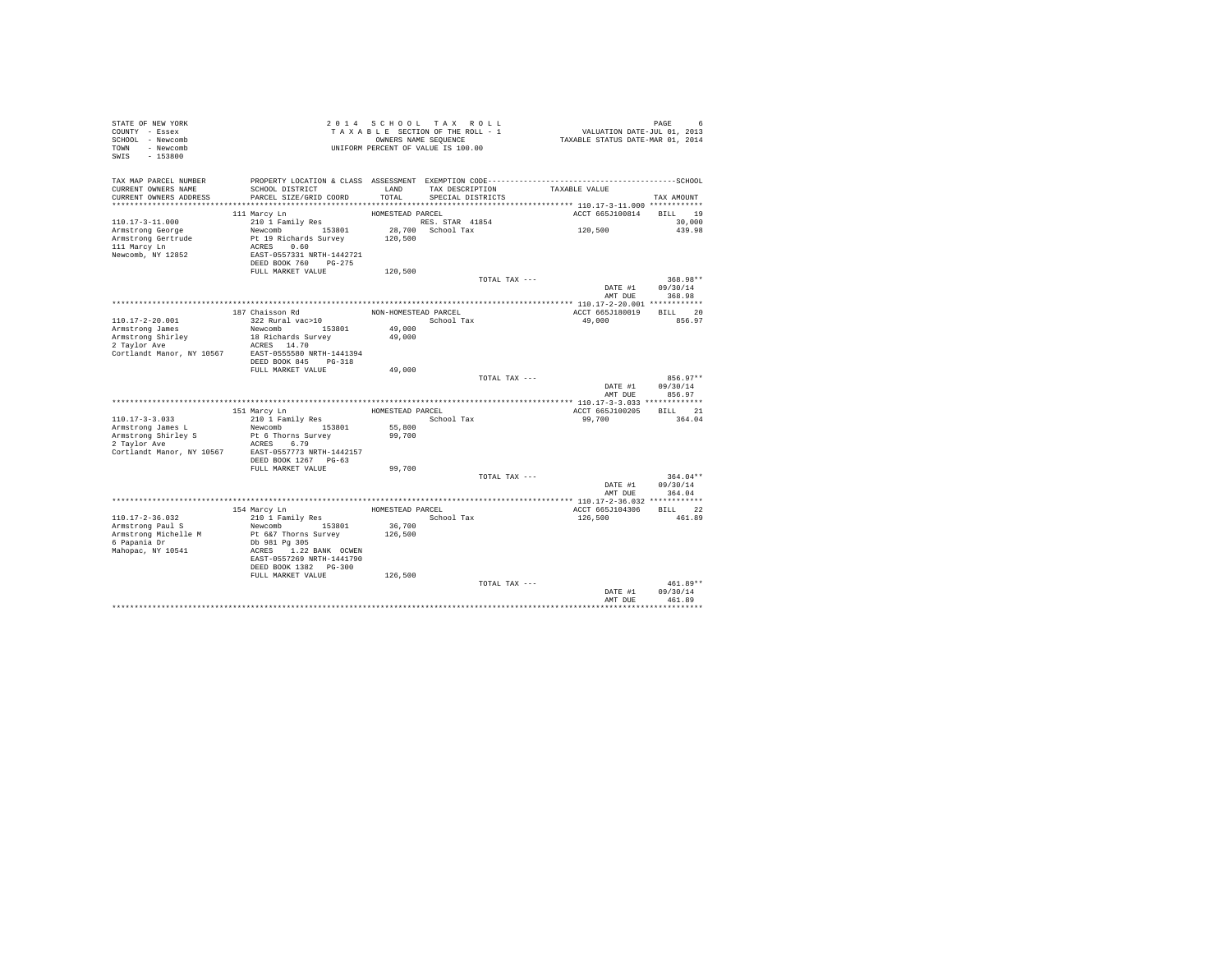| STATE OF NEW YORK                  |                                            |                      | 2014 SCHOOL TAX ROLL<br>Z 0 1 4 S C H O O L T A X K O L L<br>T A X A B L E SECTION OF THE ROLL - 1 |                                                                                              | PAGE<br>7          |
|------------------------------------|--------------------------------------------|----------------------|----------------------------------------------------------------------------------------------------|----------------------------------------------------------------------------------------------|--------------------|
| COUNTY - Essex<br>SCHOOL - Newcomb |                                            |                      | OWNERS NAME SEQUENCE                                                                               | 1 PAGE<br>711. VALUATION DATE-JUL 01, 2013<br>712 TAXABLE STATUS DATE-MAR 01, 2014           |                    |
| TOWN - Newcomb                     |                                            |                      | UNIFORM PERCENT OF VALUE IS 100.00                                                                 |                                                                                              |                    |
| SWIS - 153800                      |                                            |                      |                                                                                                    |                                                                                              |                    |
|                                    |                                            |                      |                                                                                                    |                                                                                              |                    |
| TAX MAP PARCEL NUMBER              |                                            |                      |                                                                                                    | PROPERTY LOCATION & CLASS ASSESSMENT EXEMPTION CODE-----------------------------------SCHOOL |                    |
| CURRENT OWNERS NAME                | SCHOOL DISTRICT                            | LAND                 | TAX DESCRIPTION                                                                                    | TAXABLE VALUE                                                                                |                    |
| CURRENT OWNERS ADDRESS             | PARCEL SIZE/GRID COORD TOTAL               |                      | SPECIAL DISTRICTS                                                                                  |                                                                                              | TAX AMOUNT         |
|                                    |                                            |                      |                                                                                                    |                                                                                              |                    |
|                                    | 71 Beaver Bay                              | HOMESTEAD PARCEL     |                                                                                                    | ACCT 665J106501 BILL 23                                                                      |                    |
| $120.17 - 3 - 3.000$               | 260 Seasonal res - WTRFNT School Tax       |                      |                                                                                                    | 208,700                                                                                      | 762.03             |
| Audino Anthony                     | Newcomb 153801 140,400                     |                      |                                                                                                    |                                                                                              |                    |
| 15 Kallen Ave                      | 26 & 41 T&c Twp 18                         | 208,700              |                                                                                                    |                                                                                              |                    |
| Schenectady, NY 12304              | Goodnow Flow Subd<br>Lot 308               |                      |                                                                                                    |                                                                                              |                    |
|                                    | ACRES 1.30                                 |                      |                                                                                                    |                                                                                              |                    |
|                                    | EAST-0528118 NRTH-1426733                  |                      |                                                                                                    |                                                                                              |                    |
|                                    | DEED BOOK 1471 PG-262                      |                      |                                                                                                    |                                                                                              |                    |
|                                    | FULL MARKET VALUE                          | 208,700              |                                                                                                    |                                                                                              |                    |
|                                    |                                            |                      | TOTAL TAX ---                                                                                      |                                                                                              | $762.03**$         |
|                                    |                                            |                      |                                                                                                    | DATE #1                                                                                      | 09/30/14           |
|                                    |                                            |                      |                                                                                                    | AMT DUE                                                                                      | 762.03             |
|                                    |                                            |                      |                                                                                                    |                                                                                              | BILL 24            |
| $109.16 - 2 - 8.100$               | Johnson Rd<br>312 Vac w/imprv              | NON-HOMESTEAD PARCEL | School Tax                                                                                         | ACCT 665J103911<br>37,300                                                                    | 652.35             |
| Avellino John J                    | Newcomb 153801                             | 35,500               |                                                                                                    |                                                                                              |                    |
| 17 Lawrence St                     | 10 RS TWP27 T&C                            | 37,300               |                                                                                                    |                                                                                              |                    |
| Waterford, NY 12188                | ACRES 1.93                                 |                      |                                                                                                    |                                                                                              |                    |
|                                    | EAST-0548533 NRTH-1447879                  |                      |                                                                                                    |                                                                                              |                    |
|                                    | DEED BOOK 971 PG-109                       |                      |                                                                                                    |                                                                                              |                    |
|                                    | FULL MARKET VALUE                          | 37,300               |                                                                                                    |                                                                                              |                    |
|                                    |                                            |                      | TOTAL TAX ---                                                                                      |                                                                                              | $652.35**$         |
|                                    |                                            |                      |                                                                                                    | DATE #1<br>AMT DUE                                                                           | 09/30/14<br>652.35 |
|                                    |                                            |                      |                                                                                                    |                                                                                              |                    |
|                                    |                                            |                      |                                                                                                    | ACCT 665J106103                                                                              | BILL 25            |
| $110.13 - 2 - 3.000$               |                                            |                      | School Tax                                                                                         | 106,800                                                                                      | 389.96             |
| Babbie Jr Terry                    | Newcomb 153801                             | 32,300               |                                                                                                    |                                                                                              |                    |
| 5348 NYS Route 28N                 | 17 Richards Survey                         | 106,800              |                                                                                                    |                                                                                              |                    |
| Newcomb, NY 12852                  | ACRES 0.80 BANK1STARSG                     |                      |                                                                                                    |                                                                                              |                    |
|                                    | EAST-0552330 NRTH-1445690                  |                      |                                                                                                    |                                                                                              |                    |
|                                    | DEED BOOK 1628 PG-134<br>FULL MARKET VALUE |                      |                                                                                                    |                                                                                              |                    |
|                                    |                                            | 106,800              | TOTAL TAX ---                                                                                      |                                                                                              | 389.96**           |
|                                    |                                            |                      |                                                                                                    | DATE #1                                                                                      | 09/30/14           |
|                                    |                                            |                      |                                                                                                    | AMT DUE                                                                                      | 389.96             |
|                                    |                                            |                      |                                                                                                    |                                                                                              |                    |
|                                    | 1276 Goodnow Flow Rd MOMESTEAD PARCEL      |                      |                                                                                                    | ACCT 665J100211 BILL 26                                                                      |                    |
| $120.18 - 2 - 26.000$              | 260 Seasonal res - WTRFNT                  |                      | School Tax                                                                                         | 119,700                                                                                      | 437.06             |
| Bailey David K                     | Newcomb 153801                             | 106,200              |                                                                                                    |                                                                                              |                    |
| 37 Third St                        | 46 T&c Twp 18                              | 119,700              |                                                                                                    |                                                                                              |                    |
| Glens Falls, NY 12801              | Goodnow Flow Subd<br>$T_0$ r 23            |                      |                                                                                                    |                                                                                              |                    |
|                                    | ACRES 1.67                                 |                      |                                                                                                    |                                                                                              |                    |
|                                    | EAST-0536469 NRTH-1426131                  |                      |                                                                                                    |                                                                                              |                    |
|                                    | DEED BOOK 1637 PG-203                      |                      |                                                                                                    |                                                                                              |                    |
|                                    | FULL MARKET VALUE                          | 119,700              |                                                                                                    |                                                                                              |                    |
|                                    |                                            |                      | TOTAL TAX ---                                                                                      |                                                                                              | $437.06**$         |
|                                    |                                            |                      |                                                                                                    | DATE #1                                                                                      | 09/30/14           |
|                                    |                                            |                      |                                                                                                    | AMT DUE                                                                                      | 437.06             |
|                                    |                                            |                      |                                                                                                    |                                                                                              |                    |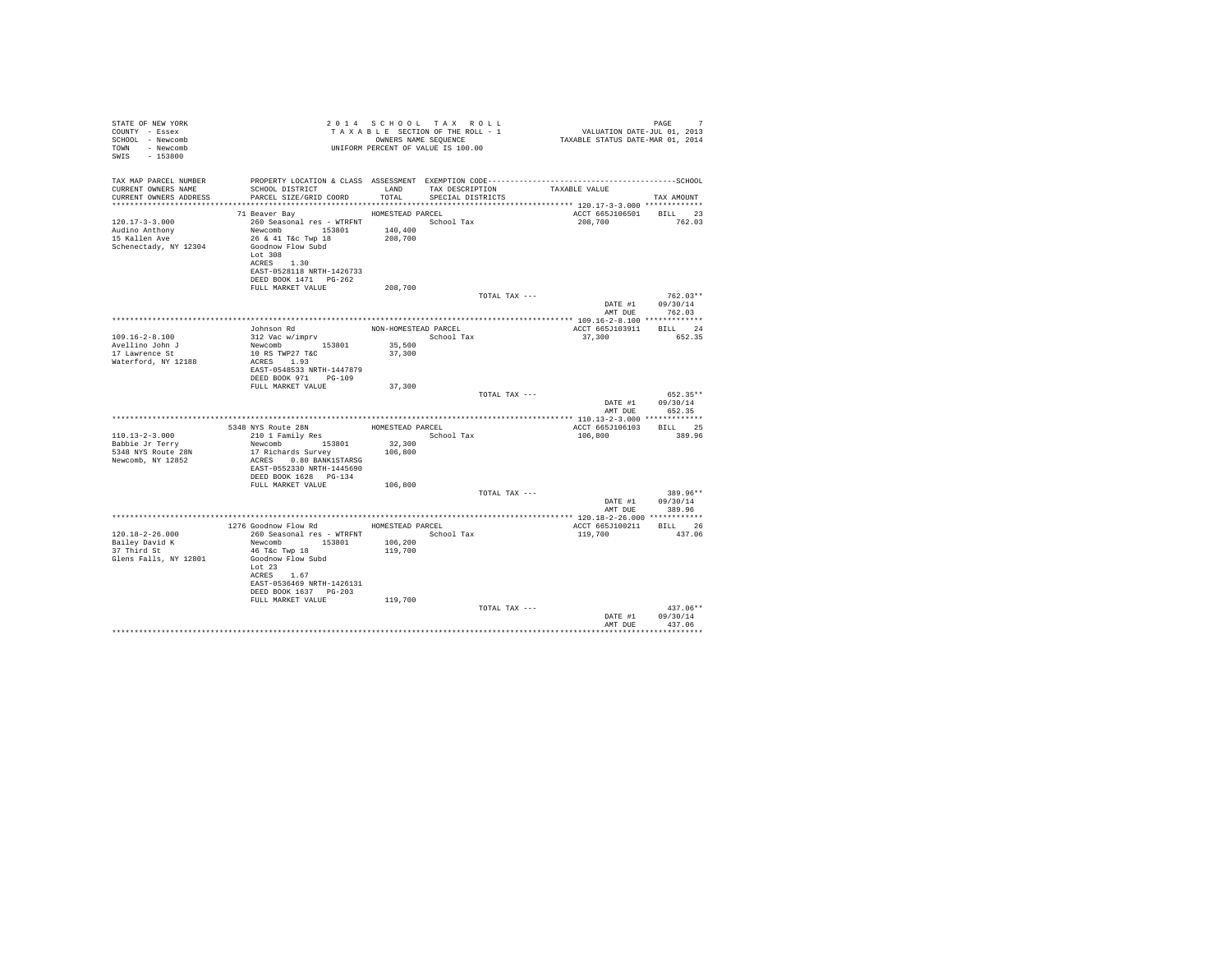| STATE OF NEW YORK                                                                                                                                                                       | 2 0 1 4 S C HO O L T A X R O L L<br>T A X A B L SECTION OF THE ROLL - 1 CALUATION DATE-JUL 01, 2013<br>ONNERS NAME SEQUENCE<br>UNIFORM PERCENT OF VALUE IS 100.00 |         |                   |                         |                  |
|-----------------------------------------------------------------------------------------------------------------------------------------------------------------------------------------|-------------------------------------------------------------------------------------------------------------------------------------------------------------------|---------|-------------------|-------------------------|------------------|
| COUNTY - Essex                                                                                                                                                                          |                                                                                                                                                                   |         |                   |                         |                  |
| SCHOOL - Newcomb                                                                                                                                                                        |                                                                                                                                                                   |         |                   |                         |                  |
| TOWN - Newcomb                                                                                                                                                                          |                                                                                                                                                                   |         |                   |                         |                  |
| SWIS - 153800                                                                                                                                                                           |                                                                                                                                                                   |         |                   |                         |                  |
|                                                                                                                                                                                         |                                                                                                                                                                   |         |                   |                         |                  |
|                                                                                                                                                                                         |                                                                                                                                                                   |         |                   |                         |                  |
|                                                                                                                                                                                         |                                                                                                                                                                   |         |                   |                         |                  |
|                                                                                                                                                                                         | SCHOOL DISTRICT                       LAND       TAX DESCRIPTION                 TAXABLE VALUE                                                                    |         |                   |                         |                  |
| CURRENT OWNERS ADDRESS                                                                                                                                                                  | PARCEL SIZE/GRID COORD                                                                                                                                            | TOTAL   | SPECIAL DISTRICTS |                         | TAX AMOUNT       |
|                                                                                                                                                                                         |                                                                                                                                                                   |         |                   |                         |                  |
|                                                                                                                                                                                         |                                                                                                                                                                   |         |                   | ACCT 665J106904 BILL 27 |                  |
|                                                                                                                                                                                         |                                                                                                                                                                   |         |                   |                         | 64,200           |
|                                                                                                                                                                                         |                                                                                                                                                                   |         |                   | 76,500                  | 279.33           |
|                                                                                                                                                                                         |                                                                                                                                                                   |         |                   |                         |                  |
|                                                                                                                                                                                         |                                                                                                                                                                   |         |                   |                         |                  |
|                                                                                                                                                                                         |                                                                                                                                                                   |         |                   |                         |                  |
|                                                                                                                                                                                         |                                                                                                                                                                   |         |                   |                         |                  |
|                                                                                                                                                                                         |                                                                                                                                                                   |         |                   |                         |                  |
|                                                                                                                                                                                         | DEED BOOK 1756 PG-15                                                                                                                                              |         |                   |                         |                  |
|                                                                                                                                                                                         | FULL MARKET VALUE                                                                                                                                                 | 76,500  |                   |                         |                  |
|                                                                                                                                                                                         |                                                                                                                                                                   |         | TOTAL TAX ---     |                         | $134.33**$       |
|                                                                                                                                                                                         |                                                                                                                                                                   |         |                   |                         | DATE #1 09/30/14 |
|                                                                                                                                                                                         |                                                                                                                                                                   |         |                   | AMT DUE                 | 134.33           |
|                                                                                                                                                                                         |                                                                                                                                                                   |         |                   | ACCT 665J100213 BILL 28 |                  |
|                                                                                                                                                                                         | 1350 Goodnow Flow Rd MOMESTEAD PARCEL                                                                                                                             |         |                   |                         |                  |
| 120.18-2-9.000                                                                                                                                                                          | 260 Seasonal res - WTRFNT School Tax<br>Newcomb 153801 106,300                                                                                                    |         |                   | 173,100 632.04          |                  |
| Baker Georger R<br>7 Charles St                                                                                                                                                         | 46 T&C Twp 18                                                                                                                                                     | 173,100 |                   |                         |                  |
| S Glens Falls, NY 12803                                                                                                                                                                 | Goodnow Flow Subd                                                                                                                                                 |         |                   |                         |                  |
|                                                                                                                                                                                         | Lot 40                                                                                                                                                            |         |                   |                         |                  |
|                                                                                                                                                                                         | ACRES 1.06                                                                                                                                                        |         |                   |                         |                  |
|                                                                                                                                                                                         | EAST-0534845 NRTH-1426824                                                                                                                                         |         |                   |                         |                  |
|                                                                                                                                                                                         | DEED BOOK 339 PG-541                                                                                                                                              |         |                   |                         |                  |
|                                                                                                                                                                                         | FULL MARKET VALUE                                                                                                                                                 | 173,100 |                   |                         |                  |
|                                                                                                                                                                                         |                                                                                                                                                                   |         | TOTAL TAX ---     |                         | $632.04**$       |
|                                                                                                                                                                                         |                                                                                                                                                                   |         |                   |                         | DATE #1 09/30/14 |
|                                                                                                                                                                                         |                                                                                                                                                                   |         |                   | AMT DUE 632.04          |                  |
|                                                                                                                                                                                         |                                                                                                                                                                   |         |                   |                         |                  |
|                                                                                                                                                                                         | 39 Hudson River Rd<br>210 1 Family Res RES. S                                                                                                                     |         |                   | ACCT 665J105806         | BILL 29          |
| $110.13 - 7 - 2.000$                                                                                                                                                                    |                                                                                                                                                                   |         |                   |                         | 30,000           |
| Baldwin Benjamin C                                                                                                                                                                      |                                                                                                                                                                   |         |                   | 179,100                 | 653.95           |
| 39 Hudson River Rd                                                                                                                                                                      |                                                                                                                                                                   | 179,100 |                   |                         |                  |
| Newcomb, NY 12852                                                                                                                                                                       | 17 Richards Survey<br>ACRES 0.52 BANK WFARGO                                                                                                                      |         |                   |                         |                  |
|                                                                                                                                                                                         | EAST-0552973 NRTH-1444299                                                                                                                                         |         |                   |                         |                  |
|                                                                                                                                                                                         | DEED BOOK 1738 PG-236                                                                                                                                             |         |                   |                         |                  |
|                                                                                                                                                                                         | FULL MARKET VALUE 179,100                                                                                                                                         |         |                   |                         |                  |
|                                                                                                                                                                                         |                                                                                                                                                                   |         | TOTAL TAX ---     |                         | 582.95**         |
|                                                                                                                                                                                         |                                                                                                                                                                   |         |                   |                         | DATE #1 09/30/14 |
|                                                                                                                                                                                         |                                                                                                                                                                   |         |                   | AMT DUE                 | 582.95           |
|                                                                                                                                                                                         |                                                                                                                                                                   |         |                   |                         |                  |
|                                                                                                                                                                                         | 451 Woodys Rd MOMESTEAD PARCEL                                                                                                                                    |         |                   | ACCT 665J105406 BILL 30 |                  |
| 119.20-7-3.000 $260$ Seasonal res - WTRFNT<br>Balet Peter M Newcomb 153801 170,900<br>Balet Marie P 1627 T4c Twp 18<br>56001 Tax<br>5041 Nelson Ave 36027 T4c Twp 18<br>5041 Nelson Ave |                                                                                                                                                                   |         |                   | 263,600                 | 962.49           |
|                                                                                                                                                                                         |                                                                                                                                                                   |         |                   |                         |                  |
|                                                                                                                                                                                         |                                                                                                                                                                   |         |                   |                         |                  |
|                                                                                                                                                                                         |                                                                                                                                                                   |         |                   |                         |                  |
| Ballston Spa, NY 12020                                                                                                                                                                  | Lot 271 & 272                                                                                                                                                     |         |                   |                         |                  |
|                                                                                                                                                                                         | ACRES 1.82                                                                                                                                                        |         |                   |                         |                  |
|                                                                                                                                                                                         | EAST-0523861 NRTH-1427702                                                                                                                                         |         |                   |                         |                  |
|                                                                                                                                                                                         | DEED BOOK 1062 PG-251                                                                                                                                             |         |                   |                         |                  |
|                                                                                                                                                                                         | FULL MARKET VALUE                                                                                                                                                 | 263,600 |                   |                         |                  |
|                                                                                                                                                                                         |                                                                                                                                                                   |         | TOTAL TAX ---     |                         | $962.49**$       |
|                                                                                                                                                                                         |                                                                                                                                                                   |         |                   | DATE #1                 | 09/30/14         |
|                                                                                                                                                                                         |                                                                                                                                                                   |         |                   | AMT DUE                 | 962.49           |
|                                                                                                                                                                                         |                                                                                                                                                                   |         |                   |                         |                  |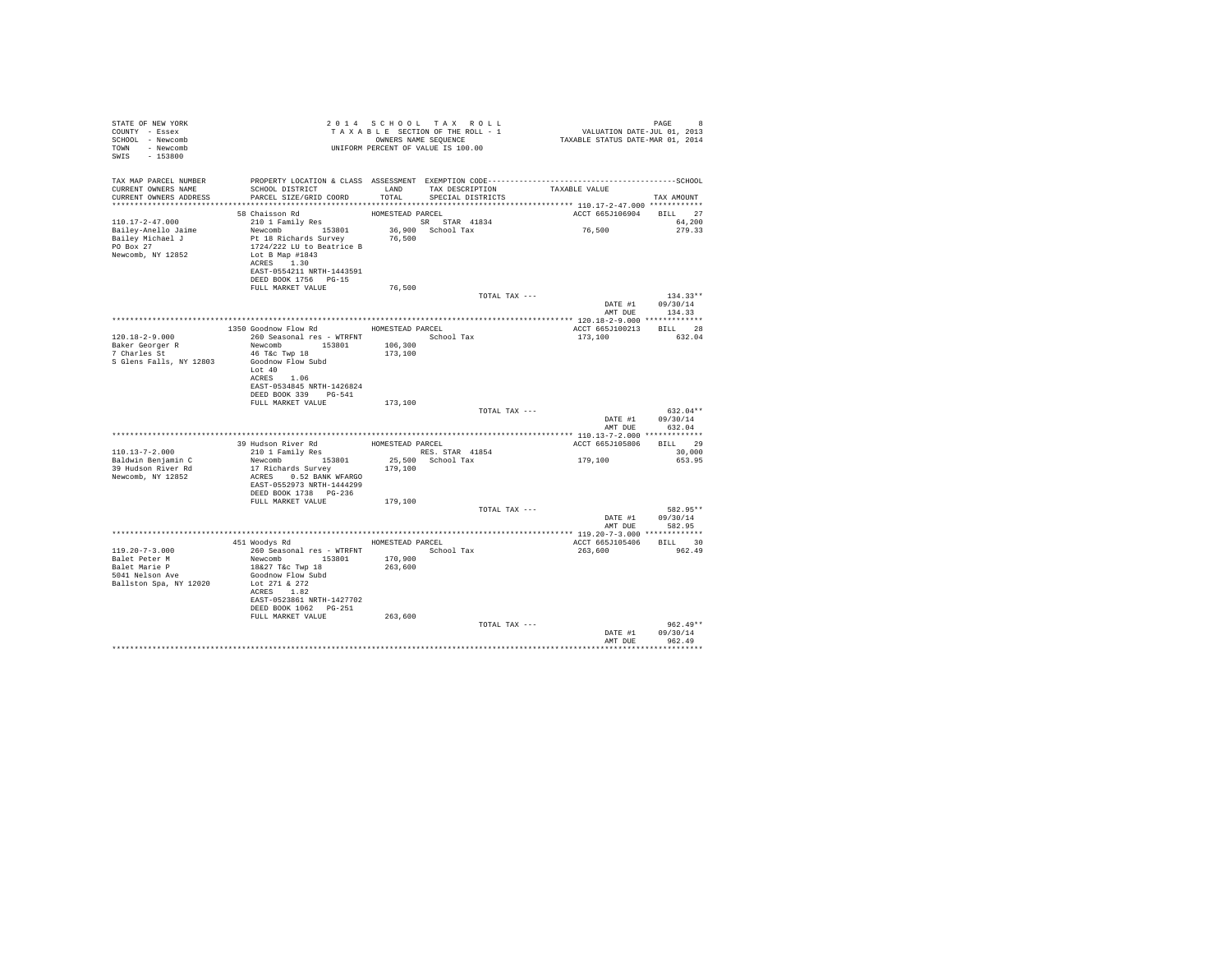| STATE OF NEW YORK<br>COUNTY - Essex<br>SCHOOL - Newcomb<br>- Newcomb<br>TOWN<br>$-153800$<br>SWTS |                                                                                                                                              | OWNERS NAME SEQUENCE | 2014 SCHOOL TAX ROLL<br>TAXABLE SECTION OF THE ROLL - 1<br>UNIFORM PERCENT OF VALUE IS 100.00 | VALUATION DATE-JUL 01, 2013<br>TAXABLE STATUS DATE-MAR 01, 2014 | PAGE<br>9              |
|---------------------------------------------------------------------------------------------------|----------------------------------------------------------------------------------------------------------------------------------------------|----------------------|-----------------------------------------------------------------------------------------------|-----------------------------------------------------------------|------------------------|
| TAX MAP PARCEL NUMBER<br>CURRENT OWNERS NAME                                                      | SCHOOL DISTRICT                                                                                                                              | LAND                 | TAX DESCRIPTION                                                                               | TAXABLE VALUE                                                   |                        |
| CURRENT OWNERS ADDRESS                                                                            | PARCEL SIZE/GRID COORD                                                                                                                       | TOTAL.               | SPECIAL DISTRICTS                                                                             |                                                                 | TAX AMOUNT             |
|                                                                                                   | 1424 Goodnow Flow Rd                                                                                                                         | HOMESTEAD PARCEL     |                                                                                               | ACCT 665J104211                                                 | 31<br><b>BILL</b>      |
| $120.17 - 2 - 45.000$<br>Balfe Scott T<br>216 Rte 45<br>Earlton, NY 12058                         | 260 Seasonal res - WTRFNT<br>Newcomb<br>153801<br>42 T&c Twp 18<br>Goodnow Flow Subd<br>Lot 58<br>ACRES<br>0.95<br>EAST-0533054 NRTH-1426891 | 121,700<br>156,400   | School Tax                                                                                    | 156,400                                                         | 571.07                 |
|                                                                                                   | DEED BOOK 825<br>$PG-9$                                                                                                                      |                      |                                                                                               |                                                                 |                        |
|                                                                                                   | FULL MARKET VALUE                                                                                                                            | 156,400              |                                                                                               |                                                                 |                        |
|                                                                                                   |                                                                                                                                              |                      | TOTAL TAX ---                                                                                 | DATE #1                                                         | $571.07**$<br>09/30/14 |
|                                                                                                   |                                                                                                                                              |                      |                                                                                               | AMT DUE                                                         | 571.07                 |
|                                                                                                   |                                                                                                                                              |                      |                                                                                               |                                                                 |                        |
|                                                                                                   | 377 Woodys Rd                                                                                                                                | HOMESTEAD PARCEL     |                                                                                               | ACCT 665J104105                                                 | BTLL.<br>32            |
| $119.16 - 1 - 7.000$                                                                              | 260 Seasonal res - WTRFNT                                                                                                                    |                      | School Tax                                                                                    | 200,000                                                         | 730.26                 |
| Banach Joseph C                                                                                   | Newcomb<br>153801                                                                                                                            | 106,600              |                                                                                               |                                                                 |                        |
| Banach Elaine M                                                                                   | 27 T&c Twp 18                                                                                                                                | 200,000              |                                                                                               |                                                                 |                        |
| 7 Woodland Way                                                                                    | Goodnow Flow Subd                                                                                                                            |                      |                                                                                               |                                                                 |                        |
| Painted Post, NY 14870                                                                            | Lot $250$                                                                                                                                    |                      |                                                                                               |                                                                 |                        |
|                                                                                                   | ACRES<br>0.97<br>EAST-0525493 NRTH-1428063                                                                                                   |                      |                                                                                               |                                                                 |                        |
|                                                                                                   | DEED BOOK 1352 PG-327                                                                                                                        |                      |                                                                                               |                                                                 |                        |
|                                                                                                   | FULL MARKET VALUE                                                                                                                            | 200,000              |                                                                                               |                                                                 |                        |
|                                                                                                   |                                                                                                                                              |                      | TOTAL TAX ---                                                                                 |                                                                 | $730.26**$             |
|                                                                                                   |                                                                                                                                              |                      |                                                                                               | DATE #1                                                         | 09/30/14               |
|                                                                                                   |                                                                                                                                              |                      |                                                                                               | AMT DUE                                                         | 730.26                 |
|                                                                                                   |                                                                                                                                              |                      |                                                                                               |                                                                 |                        |
|                                                                                                   | 27 Pinney Ln                                                                                                                                 | HOMESTEAD PARCEL     |                                                                                               | ACCT 665J104514                                                 | BILL 33                |
| $120.17 - 2 - 25.000$                                                                             | 260 Seasonal res - WTRFNT                                                                                                                    |                      | School Tax                                                                                    | 134,900                                                         | 492.56                 |
| Bancroft Stephen A                                                                                | Newcomb<br>153801                                                                                                                            | 112,400              |                                                                                               |                                                                 |                        |
| Tubbs Laura E<br>33 Marlborough Rd                                                                | 41 T&c Twp 18<br>Goodnow Flow Subd                                                                                                           | 134,900              |                                                                                               |                                                                 |                        |
| Rochester, NY 14619                                                                               | Lot 82                                                                                                                                       |                      |                                                                                               |                                                                 |                        |
|                                                                                                   | ACRES<br>0.90                                                                                                                                |                      |                                                                                               |                                                                 |                        |
|                                                                                                   | EAST-0530595 NRTH-1426808                                                                                                                    |                      |                                                                                               |                                                                 |                        |
|                                                                                                   | DEED BOOK 668<br>PG-134                                                                                                                      |                      |                                                                                               |                                                                 |                        |
|                                                                                                   | FULL MARKET VALUE                                                                                                                            | 134,900              |                                                                                               |                                                                 |                        |
|                                                                                                   |                                                                                                                                              |                      | TOTAL TAX ---                                                                                 |                                                                 | 492.56**               |
|                                                                                                   |                                                                                                                                              |                      |                                                                                               | DATE #1                                                         | 09/30/14               |
|                                                                                                   |                                                                                                                                              |                      |                                                                                               | AMT DUE                                                         | 492.56<br>*********    |
|                                                                                                   |                                                                                                                                              |                      |                                                                                               |                                                                 |                        |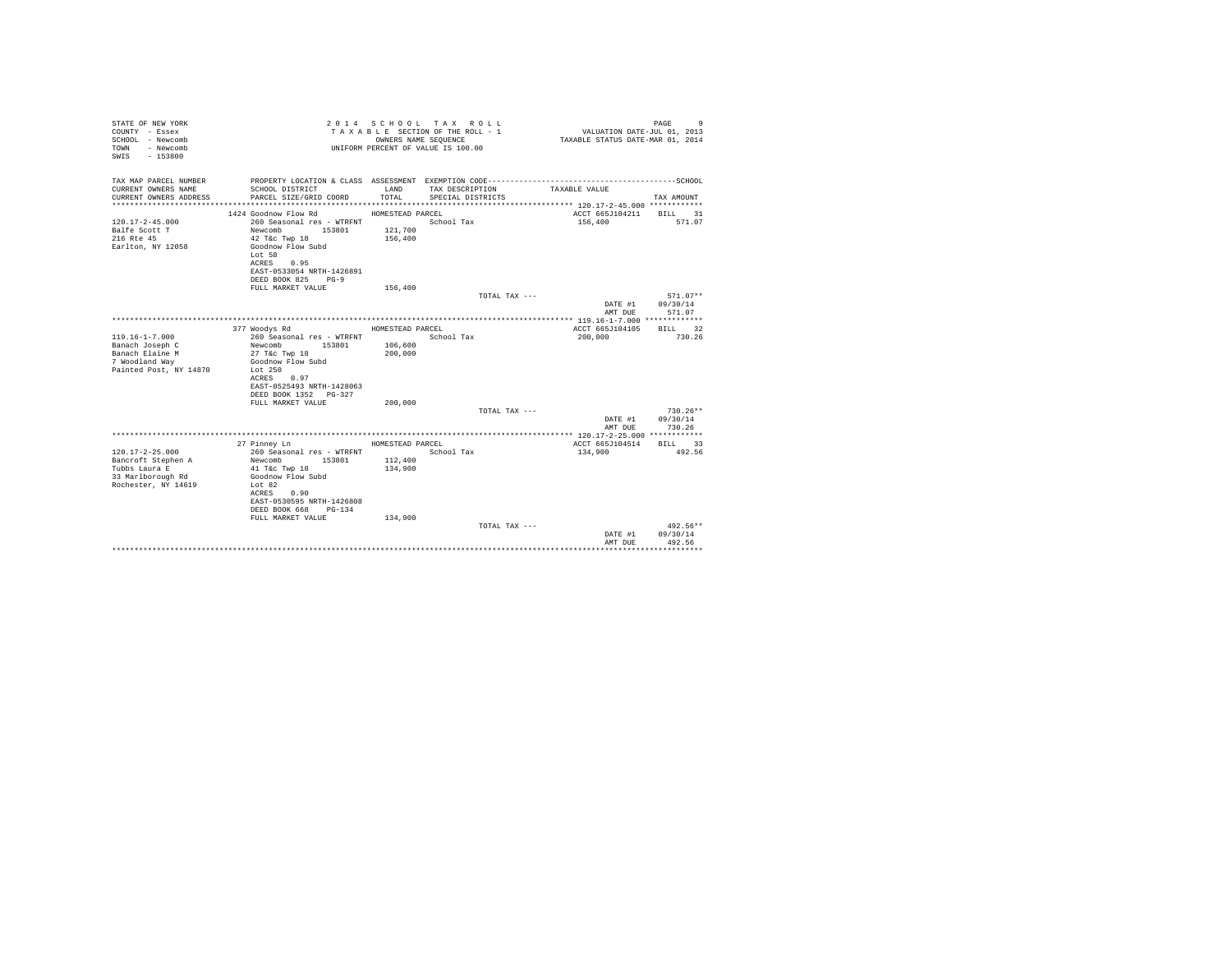| STATE OF NEW YORK<br>COUNTY - Essex<br>SCHOOL - Newcomb<br>TOWN - Newcomb<br>SWIS - 153800 | T A X A B B B B B B B SEQUENCE<br>UNIFORM PERCENT OF VALUE IS 100.00                                     |                    | 2014 SCHOOL TAX ROLL<br>TAXABLE SECTION OF THE ROLL - 1<br>OWNERS NAME SEQUENCE |               | PAGE 10<br>VALUATION DATE-JUL 01, 2013<br>TAXABLE STATUS DATE-MAR 01, 2014 |                                |  |
|--------------------------------------------------------------------------------------------|----------------------------------------------------------------------------------------------------------|--------------------|---------------------------------------------------------------------------------|---------------|----------------------------------------------------------------------------|--------------------------------|--|
| TAX MAP PARCEL NUMBER<br>CURRENT OWNERS NAME<br>CURRENT OWNERS ADDRESS                     | SCHOOL DISTRICT<br>PARCEL SIZE/GRID COORD                                                                | TOTAL              | LAND TAX DESCRIPTION<br>SPECIAL DISTRICTS                                       | TAXABLE VALUE |                                                                            | TAX AMOUNT                     |  |
|                                                                                            |                                                                                                          |                    |                                                                                 |               |                                                                            |                                |  |
|                                                                                            | Goodnow Flow Rd                                                                                          | HOMESTEAD PARCEL   |                                                                                 |               | ACCT 665J100111 BILL 34                                                    |                                |  |
| 120.17-2-26.000<br>Rochester, NY 14619                                                     | 311 Res vac land - WTRFNT School Tax<br>ACRES 0.92<br>EAST-0530698 NRTH-1426815<br>DEED BOOK 1249 PG-288 | 120,300<br>120,300 |                                                                                 |               | 120,300                                                                    | 439.25                         |  |
|                                                                                            | FULL MARKET VALUE                                                                                        | 120,300            |                                                                                 |               |                                                                            |                                |  |
|                                                                                            |                                                                                                          |                    |                                                                                 | TOTAL TAX --- |                                                                            | $439.25**$                     |  |
|                                                                                            |                                                                                                          |                    |                                                                                 |               | DATE #1 09/30/14                                                           |                                |  |
|                                                                                            |                                                                                                          |                    |                                                                                 |               | AMT DUE                                                                    | 439.25                         |  |
|                                                                                            |                                                                                                          |                    |                                                                                 |               |                                                                            |                                |  |
|                                                                                            | 1050 Goodnow Flow Rd MOMESTEAD PARCEL                                                                    |                    |                                                                                 |               | ACCT 665J100212 BILL 35                                                    |                                |  |
| $120.18 - 1 - 7.000$                                                                       | 210 1 Family Res - WTRFNT School Tax                                                                     |                    |                                                                                 |               | 285,100                                                                    | 1,040.99                       |  |
| Banovic Edward J                                                                           | Newcomb 153801<br>46 Leonards Surv                                                                       | 119,100<br>285,100 |                                                                                 |               |                                                                            |                                |  |
| Banovic Karen L<br>317 Brownell Rd                                                         | 1622/224-Life use E.&K.Ba                                                                                |                    |                                                                                 |               |                                                                            |                                |  |
| Ballston Spa, NY 12020                                                                     | 146 &Pt 145-1272/5<br>ACRES 0.78                                                                         |                    |                                                                                 |               |                                                                            |                                |  |
|                                                                                            | EAST-0536695 NRTH-1427740<br>DEED BOOK 1622    PG-224                                                    |                    |                                                                                 |               |                                                                            |                                |  |
|                                                                                            | FULL MARKET VALUE                                                                                        | 285,100            |                                                                                 | TOTAL TAX --- |                                                                            | $1.040.99**$                   |  |
|                                                                                            |                                                                                                          |                    |                                                                                 |               | DATE #1 09/30/14<br>AMT DUE 1,040.99                                       |                                |  |
|                                                                                            |                                                                                                          |                    |                                                                                 |               |                                                                            |                                |  |
|                                                                                            | 5428 NYS Route 28N                                                                                       | HOMESTEAD PARCEL   |                                                                                 |               | ACCT 665J100606 BILL 36                                                    |                                |  |
| 109.16-2-28.271                                                                            | 210 1 Family Res - WTRFNT                                                                                |                    | School Tax                                                                      |               | 248,500                                                                    | 907.35                         |  |
| Barlow James N                                                                             | Newcomb 153801 123,300                                                                                   |                    |                                                                                 |               |                                                                            |                                |  |
| Barlow Nancy J<br>11 Stone Clover Dr ACRES 1.51                                            | 16 Richards Survey                                                                                       | 248,500            |                                                                                 |               |                                                                            |                                |  |
| Saratoga Springs, NY 12866 EAST-0550358 NRTH-1446445                                       | DEED BOOK 1425 PG-110                                                                                    |                    |                                                                                 |               |                                                                            |                                |  |
|                                                                                            | FULL MARKET VALUE                                                                                        | 248,500            |                                                                                 |               |                                                                            |                                |  |
|                                                                                            |                                                                                                          |                    |                                                                                 | TOTAL TAX --- | DATE #1                                                                    | $907.35**$<br>09/30/14         |  |
|                                                                                            |                                                                                                          |                    |                                                                                 |               | AMT DUE                                                                    | 907.35                         |  |
|                                                                                            |                                                                                                          |                    |                                                                                 |               | ACCT 665J190002 BILL 37                                                    |                                |  |
| $110. - 3 - 4.000$                                                                         |                                                                                                          |                    | School Tax                                                                      |               | 163,600 597.36                                                             |                                |  |
|                                                                                            | Newcomb 153801                                                                                           | 42,000             |                                                                                 |               |                                                                            |                                |  |
| Barnes Lila C<br>PO Box 509                                                                | 15 T&C Twp 46                                                                                            | 163,600            |                                                                                 |               |                                                                            |                                |  |
| Katonah, NY 10536                                                                          | ACRES 2.79<br>EAST-0576325 NRTH-1445172                                                                  |                    |                                                                                 |               |                                                                            |                                |  |
|                                                                                            | DEED BOOK 950 PG-189                                                                                     |                    |                                                                                 |               |                                                                            |                                |  |
|                                                                                            | FULL MARKET VALUE                                                                                        | 163,600            |                                                                                 |               |                                                                            |                                |  |
|                                                                                            |                                                                                                          |                    |                                                                                 | TOTAL TAX --- | DATE #1<br>AMT DUE                                                         | 597.36**<br>09/30/14<br>597.36 |  |
|                                                                                            |                                                                                                          |                    |                                                                                 |               |                                                                            | *************                  |  |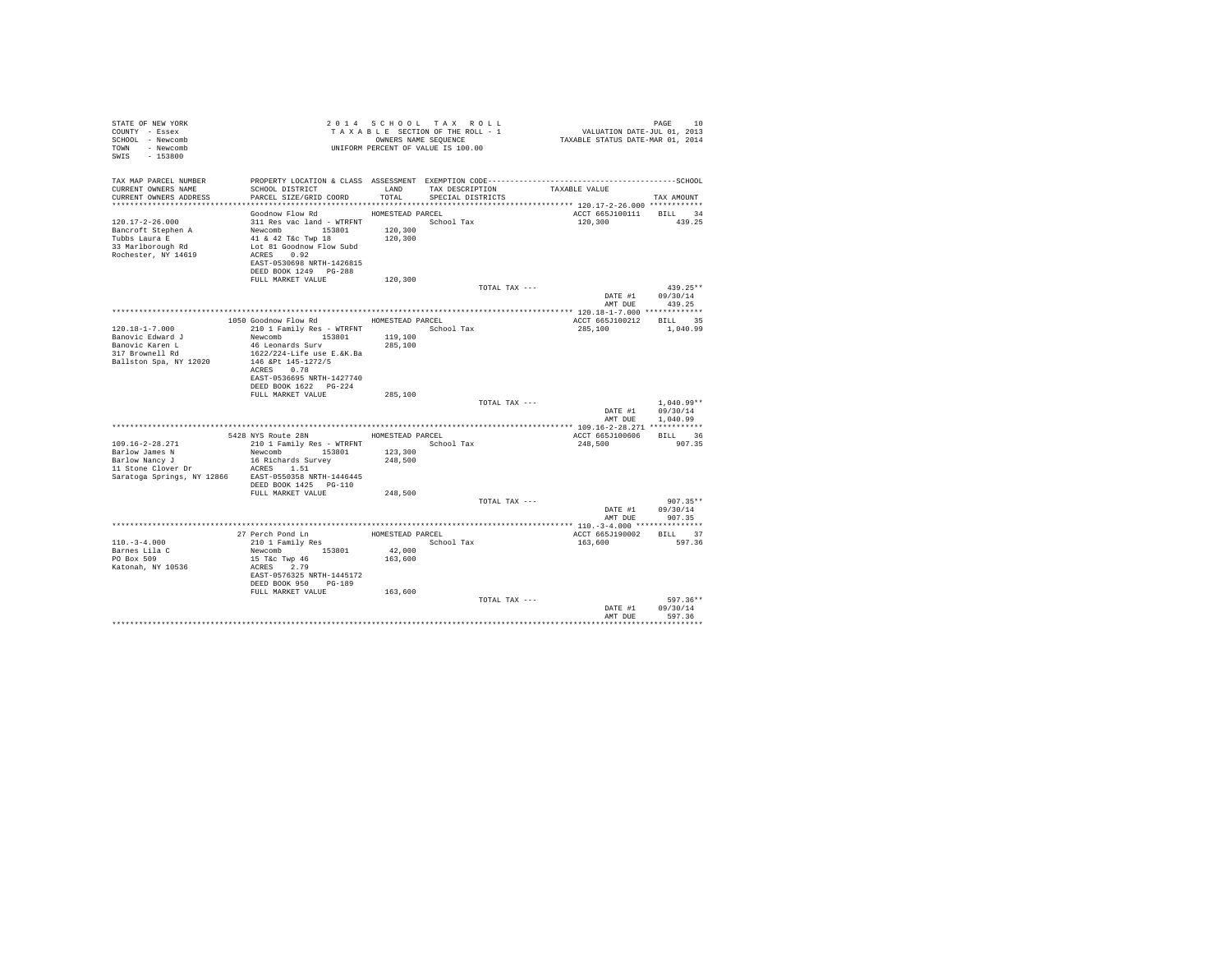| STATE OF NEW YORK<br>COUNTY - Essex<br>SCHOOL - Newcomb<br>- Newcomb<br>TOWN<br>$-153800$<br>SWTS |                                                    |                    | 2014 SCHOOL TAX ROLL<br>TAXABLE SECTION OF THE ROLL - 1<br>OWNERS NAME SEQUENCE<br>UNIFORM PERCENT OF VALUE IS 100.00 | VALUATION DATE-JUL 01, 2013<br>TAXABLE STATUS DATE-MAR 01, 2014 | 11<br>PAGE |
|---------------------------------------------------------------------------------------------------|----------------------------------------------------|--------------------|-----------------------------------------------------------------------------------------------------------------------|-----------------------------------------------------------------|------------|
| TAX MAP PARCEL NUMBER                                                                             |                                                    |                    |                                                                                                                       |                                                                 |            |
| CURRENT OWNERS NAME<br>CURRENT OWNERS ADDRESS                                                     | SCHOOL DISTRICT<br>PARCEL SIZE/GRID COORD          | LAND<br>TOTAL.     | TAX DESCRIPTION<br>SPECIAL DISTRICTS                                                                                  | TAXABLE VALUE                                                   | TAX AMOUNT |
|                                                                                                   |                                                    |                    |                                                                                                                       |                                                                 |            |
|                                                                                                   | 1368 Goodnow Flow Rd                               | HOMESTEAD PARCEL   |                                                                                                                       | ACCT 665J104709                                                 | BILL 38    |
| $120.18 - 2 - 5.000$                                                                              | 311 Res vac land - WTRFNT                          |                    | School Tax                                                                                                            | 105,500                                                         | 385.21     |
| Barnes Robert<br>RD1                                                                              | Newcomb 153801<br>43 46 T&c Twp 18                 | 105,500<br>105,500 |                                                                                                                       |                                                                 |            |
| Greenwich, NY 12834                                                                               | Goodnow Flow Subd                                  |                    |                                                                                                                       |                                                                 |            |
|                                                                                                   | Lot $44$                                           |                    |                                                                                                                       |                                                                 |            |
|                                                                                                   | ACRES 0.97                                         |                    |                                                                                                                       |                                                                 |            |
|                                                                                                   | EAST-0534444 NRTH-1426861<br>DEED BOOK 862 PG-331  |                    |                                                                                                                       |                                                                 |            |
|                                                                                                   | FULL MARKET VALUE                                  | 105,500            |                                                                                                                       |                                                                 |            |
|                                                                                                   |                                                    |                    | TOTAL TAX ---                                                                                                         |                                                                 | $385.21**$ |
|                                                                                                   |                                                    |                    |                                                                                                                       | DATE #1                                                         | 09/30/14   |
|                                                                                                   |                                                    |                    |                                                                                                                       | AMT DUE                                                         | 385.21     |
|                                                                                                   | 1332 Goodnow Flow Rd                               | HOMESTEAD PARCEL   |                                                                                                                       | ACCT 665J104013                                                 | RTT.T. 39  |
| $120.18 - 2 - 14.000$                                                                             | 210 1 Family Res - WTRFNT                          |                    | School Tax                                                                                                            | 165,000                                                         | 602.47     |
| Barnes Robert O                                                                                   | Newcomb<br>153801                                  | 106,600            |                                                                                                                       |                                                                 |            |
| Pett Amy Jo<br>100 Lowbar Rd                                                                      | 46 T&c Twp 18<br>Goodnow Flow Subd                 | 165,000            |                                                                                                                       |                                                                 |            |
| Greenwich, NY 12834                                                                               | Lot 35                                             |                    |                                                                                                                       |                                                                 |            |
|                                                                                                   | ACRES 1.31                                         |                    |                                                                                                                       |                                                                 |            |
|                                                                                                   | EAST-0535349 NRTH-1426739<br>DEED BOOK 1677 PG-142 |                    |                                                                                                                       |                                                                 |            |
|                                                                                                   | FULL MARKET VALUE                                  | 165,000            |                                                                                                                       |                                                                 |            |
|                                                                                                   |                                                    |                    | TOTAL TAX ---                                                                                                         |                                                                 | $602.47**$ |
|                                                                                                   |                                                    |                    |                                                                                                                       | DATE #1                                                         | 09/30/14   |
|                                                                                                   |                                                    |                    |                                                                                                                       | AMT DUE                                                         | 602.47     |
|                                                                                                   | 135 Marcy Ln                                       | HOMESTEAD PARCEL   |                                                                                                                       | ACCT 665J100208                                                 | BILL 40    |
| $110.17 - 3 - 7.000$                                                                              | 210 1 Family Res                                   |                    | SR STAR 41834                                                                                                         |                                                                 | 64,200     |
| Barrigar Deborah L                                                                                | Newcomb<br>153801                                  |                    | 28,700 School Tax                                                                                                     | 94,200                                                          | 343.95     |
| c/o Lorraine Austin<br>135 Marcy Ln                                                               | Pt 19 Richards Survey<br>1574/161 & 1639/1-Life Us | 94,200             |                                                                                                                       |                                                                 |            |
| Newcomb, NY 12852                                                                                 | Lorraine E Austin                                  |                    |                                                                                                                       |                                                                 |            |
|                                                                                                   | ACRES 0.60                                         |                    |                                                                                                                       |                                                                 |            |
|                                                                                                   | EAST-0557327 NRTH-1442355<br>DEED BOOK 1639 PG-1   |                    |                                                                                                                       |                                                                 |            |
|                                                                                                   | FULL MARKET VALUE                                  | 94.200             |                                                                                                                       |                                                                 |            |
|                                                                                                   |                                                    |                    | TOTAL TAX ---                                                                                                         |                                                                 | 198.95**   |
|                                                                                                   |                                                    |                    |                                                                                                                       | DATE #1                                                         | 09/30/14   |
|                                                                                                   |                                                    |                    |                                                                                                                       | AMT DUE                                                         | 198.95     |
|                                                                                                   |                                                    |                    |                                                                                                                       |                                                                 |            |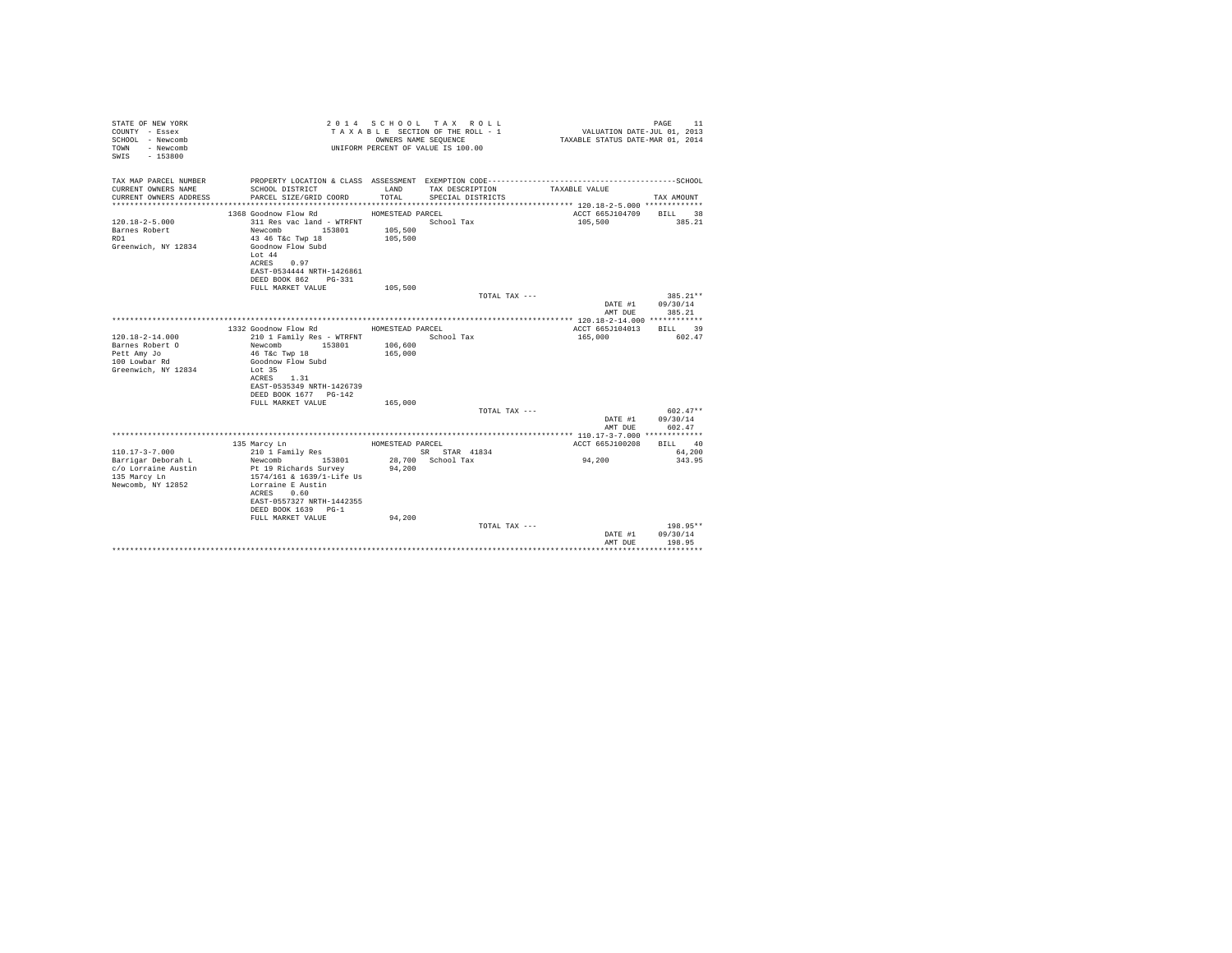| STATE OF NEW YORK<br>COUNTY - Essex<br>SCHOOL - Newcomb<br>TOWN - Newcomb<br>SWIS - 153800                                                       |                                                                                                                                                                                                                                                                                       | 2014 SCHOOL TAX ROLL<br>UNIFORM PERCENT OF VALUE IS 100.00 |               | PAGE 12 PAGE 12 PAGE 12 PAGE 12 PAGE 12 PAGE 12 PAGE 12 PAGE 12 PAGE 12 PAGE 12 PAGE 12 PAGE 12 PAGE 12 PAGE 12<br>TAXABLE SECTION OF THE ROLL - 1 PAXABLE STATUS DATE-MAR 01, 2014 | PAGE<br>12                                           |  |
|--------------------------------------------------------------------------------------------------------------------------------------------------|---------------------------------------------------------------------------------------------------------------------------------------------------------------------------------------------------------------------------------------------------------------------------------------|------------------------------------------------------------|---------------|-------------------------------------------------------------------------------------------------------------------------------------------------------------------------------------|------------------------------------------------------|--|
| TAX MAP PARCEL NUMBER<br>CURRENT OWNERS NAME<br>CURRENT OWNERS ADDRESS                                                                           | PROPERTY LOCATION & CLASS ASSESSMENT EXEMPTION CODE-----------------------------------SCHOOL<br>SCHOOL DISTRICT<br>PARCEL SIZE/GRID COORD                                                                                                                                             | LAND<br>TOTAL                                              |               | TAX DESCRIPTION TAXABLE VALUE SPECIAL DISTRICTS                                                                                                                                     | TAX AMOUNT                                           |  |
| 1997/230 Life use Doug.<br>1997/230 Life use Doug.<br>1997/230 Life use Doug.<br>23 Summerhaven Dr N & Mary Ellen Bartow<br>E Syracuse, NY 13057 | 12 Island View Ln<br>119.16-1-25.000 210 1 Family Res - WTRFNT School Tax<br>Bartow Douglas L III Newcomb 153801 112,900<br>Eartow Christopher C 26 Tec Twp 18<br>Colonglas L Bartow Jr 1539/230 Life Use Douglas<br>ACRES 1.13<br>EAST-0527442 NRTH-1428898<br>DEED BOOK 1539 PG-230 | HOMESTEAD PARCEL                                           |               | ACCT 665J100307 BILL 41<br>294,300 1,074.58                                                                                                                                         |                                                      |  |
|                                                                                                                                                  | FULL MARKET VALUE                                                                                                                                                                                                                                                                     | 294,300                                                    | TOTAL TAX --- |                                                                                                                                                                                     | $1.074.58**$<br>DATE #1 09/30/14<br>AMT DUE 1,074.58 |  |
|                                                                                                                                                  |                                                                                                                                                                                                                                                                                       |                                                            |               |                                                                                                                                                                                     |                                                      |  |
| $110. - 3 - 18.100$                                                                                                                              | 62 Lower Works Rd<br>210 1 Family Res<br>School Tar                                                                                                                                                                                                                                   | School Tax                                                 |               | ACCT 665J185002 BILL 42<br>280.800 1.025.29                                                                                                                                         |                                                      |  |
| Bateson Douglas F<br>10 Gracie Square #623<br>New York, NY 10028                                                                                 | Newcomb 153801 39,300<br>15 T&c Twp 46 280,800<br>3.26ac<br>ACRES 2.08<br>EAST-0575905 NRTH-1444294<br>DEED BOOK 1743 PG-116                                                                                                                                                          |                                                            |               |                                                                                                                                                                                     |                                                      |  |
|                                                                                                                                                  | FULL MARKET VALUE                                                                                                                                                                                                                                                                     | 280,800                                                    | TOTAL TAX --- |                                                                                                                                                                                     | $1.025.29**$<br>DATE #1 09/30/14                     |  |
|                                                                                                                                                  |                                                                                                                                                                                                                                                                                       |                                                            |               |                                                                                                                                                                                     | AMT DUE 1,025.29                                     |  |
|                                                                                                                                                  |                                                                                                                                                                                                                                                                                       |                                                            |               |                                                                                                                                                                                     |                                                      |  |
|                                                                                                                                                  | $\begin{tabular}{llllll} 32 Lower Works\ Rd & \text{HOMESTEAD PARCH} \\ 210\ 1\ Family\ Res & \text{School Tax} \end{tabular}$                                                                                                                                                        |                                                            |               | ACCT 645Z007001 BILL 43                                                                                                                                                             |                                                      |  |
| $110. - 3 - 21.000$                                                                                                                              |                                                                                                                                                                                                                                                                                       |                                                            |               | 364,515 1,330.96                                                                                                                                                                    |                                                      |  |
| Bateson Emily M                                                                                                                                  | Newcomb 153801 24,400                                                                                                                                                                                                                                                                 |                                                            |               |                                                                                                                                                                                     |                                                      |  |
| 2 Brigham St<br>Watertown, MA 02472                                                                                                              | 15 T&C Pur TWP 46 RS<br>ACRES 4.00<br>EAST-0575302 NRTH-1443923<br>DEED BOOK 1522 PG-48                                                                                                                                                                                               | 364,515                                                    |               |                                                                                                                                                                                     |                                                      |  |
|                                                                                                                                                  | FULL MARKET VALUE 364,515                                                                                                                                                                                                                                                             |                                                            | TOTAL TAX --- |                                                                                                                                                                                     | $1,330.96**$<br>DATE #1 09/30/14                     |  |
|                                                                                                                                                  |                                                                                                                                                                                                                                                                                       |                                                            |               |                                                                                                                                                                                     | AMT DUE 1,330.96                                     |  |
|                                                                                                                                                  |                                                                                                                                                                                                                                                                                       |                                                            |               |                                                                                                                                                                                     |                                                      |  |
|                                                                                                                                                  |                                                                                                                                                                                                                                                                                       |                                                            |               | ACCT 665Z011001 BILL 44                                                                                                                                                             |                                                      |  |
| $110. - 3 - 22.200$                                                                                                                              | 210 1 Family Res<br>Newcomb 153801 45,700                                                                                                                                                                                                                                             |                                                            |               | 390.000 1.424.02                                                                                                                                                                    |                                                      |  |
| Bateson William M                                                                                                                                |                                                                                                                                                                                                                                                                                       |                                                            |               |                                                                                                                                                                                     |                                                      |  |
| 360 E 88th St                                                                                                                                    | $15$ T&C Twp $46$                                                                                                                                                                                                                                                                     | 390,000                                                    |               |                                                                                                                                                                                     |                                                      |  |
| New York, NY 10128                                                                                                                               | ACRES 3.84<br>EAST-0576023 NRTH-1444857<br>DEED BOOK 1635 PG-254                                                                                                                                                                                                                      |                                                            |               |                                                                                                                                                                                     |                                                      |  |
|                                                                                                                                                  | FULL MARKET VALUE                                                                                                                                                                                                                                                                     | 390,000                                                    |               |                                                                                                                                                                                     |                                                      |  |
|                                                                                                                                                  |                                                                                                                                                                                                                                                                                       |                                                            | TOTAL TAX --- |                                                                                                                                                                                     | $1.424.02**$                                         |  |
|                                                                                                                                                  |                                                                                                                                                                                                                                                                                       |                                                            |               |                                                                                                                                                                                     | DATE #1 09/30/14                                     |  |
|                                                                                                                                                  |                                                                                                                                                                                                                                                                                       |                                                            |               | AMT DUR                                                                                                                                                                             | 1,424.02                                             |  |
|                                                                                                                                                  |                                                                                                                                                                                                                                                                                       |                                                            |               |                                                                                                                                                                                     |                                                      |  |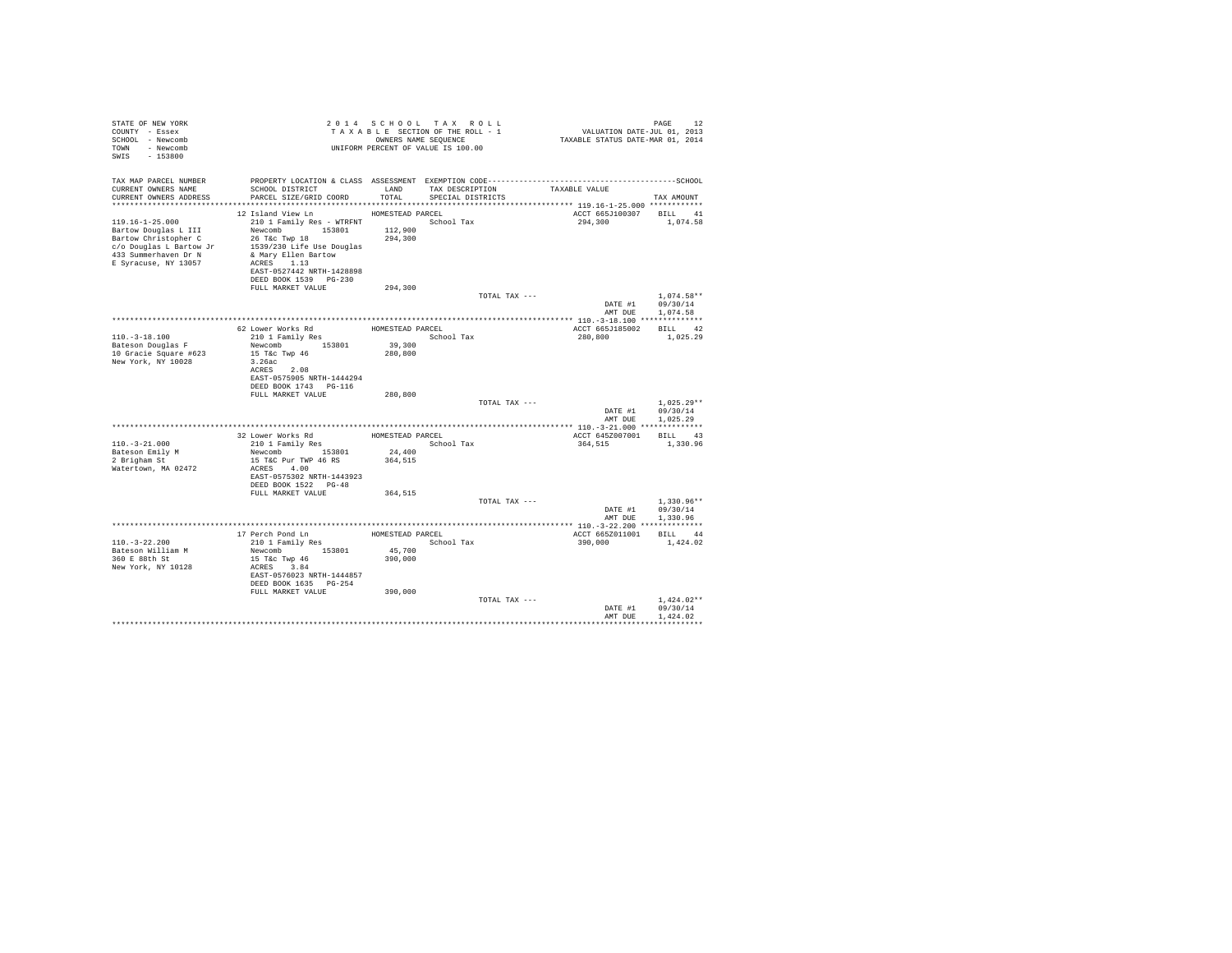| STATE OF NEW YORK<br>COUNTY - Essex<br>SCHOOL - Newcomb<br>TOWN - Newcomb<br>SWIS - 153800     | 2 0 1 4 5 C a D ONERS NAME SECTION OF THE ROLL - 1<br>T A X A B L E SECTION OF THE ROLL - 1<br>ONNERS NAME SEQUENCE<br>UNIFORM PERCENT OF VALUE IS 100.00                                                             |         |                                                         | PAGE 13<br>VALUATION DATE-JUL 01, 2013<br>TAXABLE STATUS DATE-MAR 01, 2014 |                                                |
|------------------------------------------------------------------------------------------------|-----------------------------------------------------------------------------------------------------------------------------------------------------------------------------------------------------------------------|---------|---------------------------------------------------------|----------------------------------------------------------------------------|------------------------------------------------|
| CURRENT OWNERS NAME<br>CURRENT OWNERS ADDRESS                                                  | SCHOOL DISTRICT<br>PARCEL SIZE/GRID COORD                                                                                                                                                                             | TOTAL   | LAND TAX DESCRIPTION TAXABLE VALUE<br>SPECIAL DISTRICTS |                                                                            | TAX AMOUNT                                     |
|                                                                                                | 5098 NYS Route 28N                                                                                                                                                                                                    |         |                                                         | ACCT 665J100512 BILL 45                                                    |                                                |
| 110.17-2-17.000<br>Behuniak Mark J<br>Behuniak Kathryn M<br>26 Proctor Ave<br>Latham, NY 12110 | 2000 NEW ROUTE 28N<br>210 1 Family Res                                                                                                                                                                                |         |                                                         | 125,000 456.42                                                             |                                                |
|                                                                                                | FULL MARKET VALUE                                                                                                                                                                                                     | 125,000 |                                                         |                                                                            |                                                |
|                                                                                                |                                                                                                                                                                                                                       |         | TOTAL TAX ---                                           | DATE #1 09/30/14<br>AMT DUE 456.42                                         | $456.42**$                                     |
|                                                                                                |                                                                                                                                                                                                                       |         |                                                         |                                                                            |                                                |
|                                                                                                |                                                                                                                                                                                                                       |         |                                                         | ACCT 665J100201 BILL 46<br>23,800                                          | 416.24                                         |
|                                                                                                | DEED BOOK 1425 PG-255                                                                                                                                                                                                 |         |                                                         |                                                                            |                                                |
|                                                                                                | FULL MARKET VALUE                                                                                                                                                                                                     | 23,800  |                                                         |                                                                            |                                                |
|                                                                                                |                                                                                                                                                                                                                       |         | TOTAL TAX ---                                           | DATE #1 09/30/14                                                           | $416.24**$                                     |
|                                                                                                |                                                                                                                                                                                                                       |         |                                                         |                                                                            | AMT DUE 416.24                                 |
|                                                                                                | 159 Woodys Rd MOMESTEAD PARCEL                                                                                                                                                                                        |         |                                                         |                                                                            |                                                |
| 120.13-1-23.022                                                                                | 210 1 Family Res - WTRFNT SR STAR 41834                                                                                                                                                                               |         |                                                         | ACCT 665J106414 BILL 47                                                    | 64,200                                         |
| PO Box 65<br>Newcomb, NY 12852                                                                 | Robert & Helen Dwyer<br>ACRES 1.14<br>EAST-0530403 NRTH-1428461<br>DEED BOOK 1400 PG-63                                                                                                                               |         |                                                         | 244,200                                                                    | 891.65                                         |
|                                                                                                | FULL MARKET VALUE 244,200                                                                                                                                                                                             |         |                                                         |                                                                            |                                                |
|                                                                                                |                                                                                                                                                                                                                       |         | TOTAL TAX ---                                           |                                                                            | $746.65**$                                     |
|                                                                                                |                                                                                                                                                                                                                       |         |                                                         |                                                                            | DATE #1 09/30/14                               |
|                                                                                                | 303 Woodys Rd MOMESTEAD PARCEL                                                                                                                                                                                        |         |                                                         | ACCT 665J105813 BILL 48                                                    | AMT DUE 746.65                                 |
| $119.16 - 1 - 21.000$<br>Benoit Daniel<br>311 Roosevelt Ave<br>Troy, NY 12182                  | 260 Seasonal res - WTRFNT School Tax 166,700 608.68<br>Newcomb 153801 107,200<br>26 T&c Twp 18 166,700<br>1394/241 Life Use To<br>Arlone Benoit<br>ACRES 0.95<br>EAST-0527021 NRTH-1428898<br>DEED BOOK 1754   PG-173 |         |                                                         |                                                                            |                                                |
|                                                                                                | FULL MARKET VALUE                                                                                                                                                                                                     | 166,700 |                                                         |                                                                            |                                                |
|                                                                                                |                                                                                                                                                                                                                       |         | TOTAL TAX ---                                           |                                                                            | 608.68**<br>DATE #1 09/30/14<br>AMT DUR 608.68 |
|                                                                                                |                                                                                                                                                                                                                       |         |                                                         |                                                                            |                                                |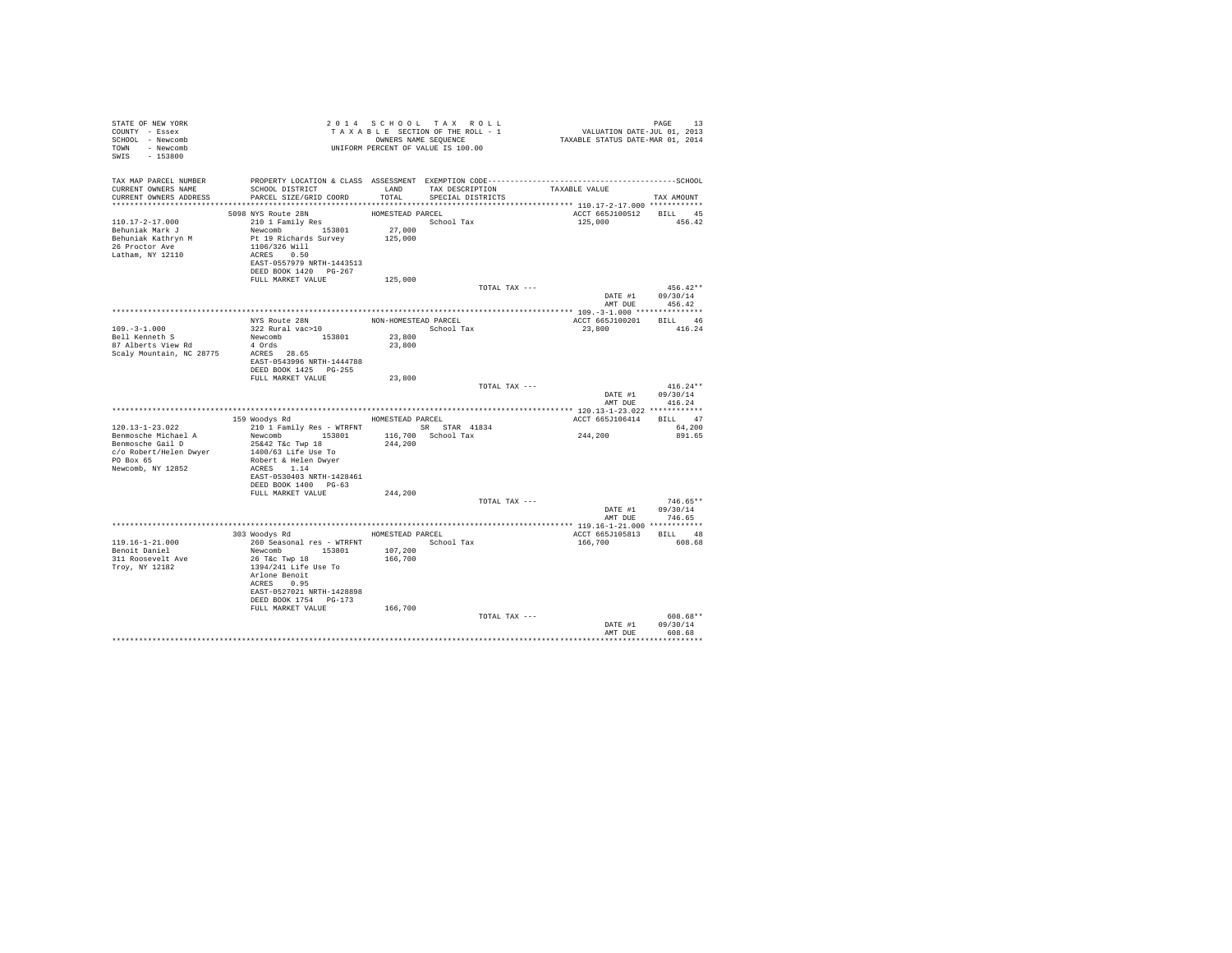| TAX MAP PARCEL NUMBER<br>SCHOOL DISTRICT<br>TAX DESCRIPTION<br>CURRENT OWNERS NAME<br>LAND<br>TAXABLE VALUE<br>PARCEL SIZE/GRID COORD<br>CURRENT OWNERS ADDRESS<br>TOTAL.<br>SPECIAL DISTRICTS<br>TAX AMOUNT<br>81 Woodys Rd<br>HOMESTEAD PARCEL<br>ACCT 665J106504 BILL 49<br>$120.13 - 1 - 39.000$<br>210 1 Family Res - WTRFNT<br>School Tax<br>385,800<br>1,408.68<br>Newcomb 153801<br>108,600<br>Berhaupt John<br>385,800<br>Gold Suzanne E<br>42 T&c Twp 18<br>1103 Lexington Ave<br>Goodnow Flow Subd<br>Schenectady, NY 12309<br>Lot 188<br>ACRES 1.60<br>EAST-0532128 NRTH-1428738<br>DEED BOOK 1315 PG-216<br>FULL MARKET VALUE<br>385,800<br>$1.408.68**$<br>TOTAL TAX ---<br>DATE #1 09/30/14<br>AMT DUE 1,408.68<br>ACCT 665-T186003 BTLL 50<br>NYS Route 28N<br>NON-HOMESTEAD PARCEL<br>312 Vac w/imprv<br>$109.16 - 1 - 8.200$<br>School Tax<br>30,400<br>531.67<br>Berninger Walter F<br>Newcomb 153801<br>10 Rs Twp 27 T&c<br>11,700<br>Berninger Christine<br>30,400<br>31 E Maple St<br>ACRES 0.37<br>Central Islip, NY 11722<br>EAST-0546474 NRTH-1447329<br>DEED BOOK 965 PG-267<br>FULL MARKET VALUE<br>30,400<br>$531.67**$<br>TOTAL TAX ---<br>DATE #1<br>09/30/14<br>AMT DUE<br>531.67<br>11 Dillon Rd<br>ACCT 665J103710 BILL 51<br>HOMESTEAD PARCEL<br>210 1 Family Res - WTRFNT<br>Newcomb 153801 92,000<br>$109.16 - 1 - 9.000$<br>School Tax<br>893.11<br>244,600<br>Berninger Walter F<br>Berninger Christine<br>31 E Maple St<br>244,600<br>10 Richards Survey<br>ACRES 0.34<br>Central Islip, NY 11722<br>EAST-0546415 NRTH-1447529<br>DEED BOOK 965 PG-267<br>FULL MARKET VALUE<br>244,600<br>TOTAL TAX ---<br>893.11**<br>DATE #1<br>09/30/14<br>AMT DUE 893.11<br>ACCT 665J196003 BILL 52<br>$110. -3 - 6.000$<br>School Tax<br>281,400<br>1,027.48<br>40,600<br>Berry Florence B<br>Newcomb 153801<br>Fairfield Sta<br>281,400<br>15 T&c Twp 46<br>PO Box 23664<br>ACRES 2.36<br>Hilton Head Island, SC BAST-0576263 NRTH-1444600<br>29925-3664 DEED BOOK 1098 PG-20<br>FULL MARKET VALUE<br>281,400<br>$1.027.48**$<br>TOTAL TAX ---<br>DATE #1<br>09/30/14<br>1.027.48<br>AMT DUE | STATE OF NEW YORK<br>COUNTY - Essex<br>SCHOOL - Newcomb<br>TOWN - Newcomb<br>$-153800$<br>SWTS |  | 2014 SCHOOL TAX ROLL<br>TAXABLE SECTION OF THE ROLL - 1<br>OWNERS NAME SEOUENCE<br>UNIFORM PERCENT OF VALUE IS 100.00 | <sup>24</sup><br>701, VALUATION DATE-JUL<br>701, TAXABLE STATUS DATE-MAR | PAGE<br>14 |
|---------------------------------------------------------------------------------------------------------------------------------------------------------------------------------------------------------------------------------------------------------------------------------------------------------------------------------------------------------------------------------------------------------------------------------------------------------------------------------------------------------------------------------------------------------------------------------------------------------------------------------------------------------------------------------------------------------------------------------------------------------------------------------------------------------------------------------------------------------------------------------------------------------------------------------------------------------------------------------------------------------------------------------------------------------------------------------------------------------------------------------------------------------------------------------------------------------------------------------------------------------------------------------------------------------------------------------------------------------------------------------------------------------------------------------------------------------------------------------------------------------------------------------------------------------------------------------------------------------------------------------------------------------------------------------------------------------------------------------------------------------------------------------------------------------------------------------------------------------------------------------------------------------------------------------------------------------------------------------------------------------------------------------------------------------------------------------------------------------------------------|------------------------------------------------------------------------------------------------|--|-----------------------------------------------------------------------------------------------------------------------|--------------------------------------------------------------------------|------------|
|                                                                                                                                                                                                                                                                                                                                                                                                                                                                                                                                                                                                                                                                                                                                                                                                                                                                                                                                                                                                                                                                                                                                                                                                                                                                                                                                                                                                                                                                                                                                                                                                                                                                                                                                                                                                                                                                                                                                                                                                                                                                                                                           |                                                                                                |  |                                                                                                                       |                                                                          |            |
|                                                                                                                                                                                                                                                                                                                                                                                                                                                                                                                                                                                                                                                                                                                                                                                                                                                                                                                                                                                                                                                                                                                                                                                                                                                                                                                                                                                                                                                                                                                                                                                                                                                                                                                                                                                                                                                                                                                                                                                                                                                                                                                           |                                                                                                |  |                                                                                                                       |                                                                          |            |
|                                                                                                                                                                                                                                                                                                                                                                                                                                                                                                                                                                                                                                                                                                                                                                                                                                                                                                                                                                                                                                                                                                                                                                                                                                                                                                                                                                                                                                                                                                                                                                                                                                                                                                                                                                                                                                                                                                                                                                                                                                                                                                                           |                                                                                                |  |                                                                                                                       |                                                                          |            |
|                                                                                                                                                                                                                                                                                                                                                                                                                                                                                                                                                                                                                                                                                                                                                                                                                                                                                                                                                                                                                                                                                                                                                                                                                                                                                                                                                                                                                                                                                                                                                                                                                                                                                                                                                                                                                                                                                                                                                                                                                                                                                                                           |                                                                                                |  |                                                                                                                       |                                                                          |            |
|                                                                                                                                                                                                                                                                                                                                                                                                                                                                                                                                                                                                                                                                                                                                                                                                                                                                                                                                                                                                                                                                                                                                                                                                                                                                                                                                                                                                                                                                                                                                                                                                                                                                                                                                                                                                                                                                                                                                                                                                                                                                                                                           |                                                                                                |  |                                                                                                                       |                                                                          |            |
|                                                                                                                                                                                                                                                                                                                                                                                                                                                                                                                                                                                                                                                                                                                                                                                                                                                                                                                                                                                                                                                                                                                                                                                                                                                                                                                                                                                                                                                                                                                                                                                                                                                                                                                                                                                                                                                                                                                                                                                                                                                                                                                           |                                                                                                |  |                                                                                                                       |                                                                          |            |
|                                                                                                                                                                                                                                                                                                                                                                                                                                                                                                                                                                                                                                                                                                                                                                                                                                                                                                                                                                                                                                                                                                                                                                                                                                                                                                                                                                                                                                                                                                                                                                                                                                                                                                                                                                                                                                                                                                                                                                                                                                                                                                                           |                                                                                                |  |                                                                                                                       |                                                                          |            |
|                                                                                                                                                                                                                                                                                                                                                                                                                                                                                                                                                                                                                                                                                                                                                                                                                                                                                                                                                                                                                                                                                                                                                                                                                                                                                                                                                                                                                                                                                                                                                                                                                                                                                                                                                                                                                                                                                                                                                                                                                                                                                                                           |                                                                                                |  |                                                                                                                       |                                                                          |            |
|                                                                                                                                                                                                                                                                                                                                                                                                                                                                                                                                                                                                                                                                                                                                                                                                                                                                                                                                                                                                                                                                                                                                                                                                                                                                                                                                                                                                                                                                                                                                                                                                                                                                                                                                                                                                                                                                                                                                                                                                                                                                                                                           |                                                                                                |  |                                                                                                                       |                                                                          |            |
|                                                                                                                                                                                                                                                                                                                                                                                                                                                                                                                                                                                                                                                                                                                                                                                                                                                                                                                                                                                                                                                                                                                                                                                                                                                                                                                                                                                                                                                                                                                                                                                                                                                                                                                                                                                                                                                                                                                                                                                                                                                                                                                           |                                                                                                |  |                                                                                                                       |                                                                          |            |
|                                                                                                                                                                                                                                                                                                                                                                                                                                                                                                                                                                                                                                                                                                                                                                                                                                                                                                                                                                                                                                                                                                                                                                                                                                                                                                                                                                                                                                                                                                                                                                                                                                                                                                                                                                                                                                                                                                                                                                                                                                                                                                                           |                                                                                                |  |                                                                                                                       |                                                                          |            |
|                                                                                                                                                                                                                                                                                                                                                                                                                                                                                                                                                                                                                                                                                                                                                                                                                                                                                                                                                                                                                                                                                                                                                                                                                                                                                                                                                                                                                                                                                                                                                                                                                                                                                                                                                                                                                                                                                                                                                                                                                                                                                                                           |                                                                                                |  |                                                                                                                       |                                                                          |            |
|                                                                                                                                                                                                                                                                                                                                                                                                                                                                                                                                                                                                                                                                                                                                                                                                                                                                                                                                                                                                                                                                                                                                                                                                                                                                                                                                                                                                                                                                                                                                                                                                                                                                                                                                                                                                                                                                                                                                                                                                                                                                                                                           |                                                                                                |  |                                                                                                                       |                                                                          |            |
|                                                                                                                                                                                                                                                                                                                                                                                                                                                                                                                                                                                                                                                                                                                                                                                                                                                                                                                                                                                                                                                                                                                                                                                                                                                                                                                                                                                                                                                                                                                                                                                                                                                                                                                                                                                                                                                                                                                                                                                                                                                                                                                           |                                                                                                |  |                                                                                                                       |                                                                          |            |
|                                                                                                                                                                                                                                                                                                                                                                                                                                                                                                                                                                                                                                                                                                                                                                                                                                                                                                                                                                                                                                                                                                                                                                                                                                                                                                                                                                                                                                                                                                                                                                                                                                                                                                                                                                                                                                                                                                                                                                                                                                                                                                                           |                                                                                                |  |                                                                                                                       |                                                                          |            |
|                                                                                                                                                                                                                                                                                                                                                                                                                                                                                                                                                                                                                                                                                                                                                                                                                                                                                                                                                                                                                                                                                                                                                                                                                                                                                                                                                                                                                                                                                                                                                                                                                                                                                                                                                                                                                                                                                                                                                                                                                                                                                                                           |                                                                                                |  |                                                                                                                       |                                                                          |            |
|                                                                                                                                                                                                                                                                                                                                                                                                                                                                                                                                                                                                                                                                                                                                                                                                                                                                                                                                                                                                                                                                                                                                                                                                                                                                                                                                                                                                                                                                                                                                                                                                                                                                                                                                                                                                                                                                                                                                                                                                                                                                                                                           |                                                                                                |  |                                                                                                                       |                                                                          |            |
|                                                                                                                                                                                                                                                                                                                                                                                                                                                                                                                                                                                                                                                                                                                                                                                                                                                                                                                                                                                                                                                                                                                                                                                                                                                                                                                                                                                                                                                                                                                                                                                                                                                                                                                                                                                                                                                                                                                                                                                                                                                                                                                           |                                                                                                |  |                                                                                                                       |                                                                          |            |
|                                                                                                                                                                                                                                                                                                                                                                                                                                                                                                                                                                                                                                                                                                                                                                                                                                                                                                                                                                                                                                                                                                                                                                                                                                                                                                                                                                                                                                                                                                                                                                                                                                                                                                                                                                                                                                                                                                                                                                                                                                                                                                                           |                                                                                                |  |                                                                                                                       |                                                                          |            |
|                                                                                                                                                                                                                                                                                                                                                                                                                                                                                                                                                                                                                                                                                                                                                                                                                                                                                                                                                                                                                                                                                                                                                                                                                                                                                                                                                                                                                                                                                                                                                                                                                                                                                                                                                                                                                                                                                                                                                                                                                                                                                                                           |                                                                                                |  |                                                                                                                       |                                                                          |            |
|                                                                                                                                                                                                                                                                                                                                                                                                                                                                                                                                                                                                                                                                                                                                                                                                                                                                                                                                                                                                                                                                                                                                                                                                                                                                                                                                                                                                                                                                                                                                                                                                                                                                                                                                                                                                                                                                                                                                                                                                                                                                                                                           |                                                                                                |  |                                                                                                                       |                                                                          |            |
|                                                                                                                                                                                                                                                                                                                                                                                                                                                                                                                                                                                                                                                                                                                                                                                                                                                                                                                                                                                                                                                                                                                                                                                                                                                                                                                                                                                                                                                                                                                                                                                                                                                                                                                                                                                                                                                                                                                                                                                                                                                                                                                           |                                                                                                |  |                                                                                                                       |                                                                          |            |
|                                                                                                                                                                                                                                                                                                                                                                                                                                                                                                                                                                                                                                                                                                                                                                                                                                                                                                                                                                                                                                                                                                                                                                                                                                                                                                                                                                                                                                                                                                                                                                                                                                                                                                                                                                                                                                                                                                                                                                                                                                                                                                                           |                                                                                                |  |                                                                                                                       |                                                                          |            |
|                                                                                                                                                                                                                                                                                                                                                                                                                                                                                                                                                                                                                                                                                                                                                                                                                                                                                                                                                                                                                                                                                                                                                                                                                                                                                                                                                                                                                                                                                                                                                                                                                                                                                                                                                                                                                                                                                                                                                                                                                                                                                                                           |                                                                                                |  |                                                                                                                       |                                                                          |            |
|                                                                                                                                                                                                                                                                                                                                                                                                                                                                                                                                                                                                                                                                                                                                                                                                                                                                                                                                                                                                                                                                                                                                                                                                                                                                                                                                                                                                                                                                                                                                                                                                                                                                                                                                                                                                                                                                                                                                                                                                                                                                                                                           |                                                                                                |  |                                                                                                                       |                                                                          |            |
|                                                                                                                                                                                                                                                                                                                                                                                                                                                                                                                                                                                                                                                                                                                                                                                                                                                                                                                                                                                                                                                                                                                                                                                                                                                                                                                                                                                                                                                                                                                                                                                                                                                                                                                                                                                                                                                                                                                                                                                                                                                                                                                           |                                                                                                |  |                                                                                                                       |                                                                          |            |
|                                                                                                                                                                                                                                                                                                                                                                                                                                                                                                                                                                                                                                                                                                                                                                                                                                                                                                                                                                                                                                                                                                                                                                                                                                                                                                                                                                                                                                                                                                                                                                                                                                                                                                                                                                                                                                                                                                                                                                                                                                                                                                                           |                                                                                                |  |                                                                                                                       |                                                                          |            |
|                                                                                                                                                                                                                                                                                                                                                                                                                                                                                                                                                                                                                                                                                                                                                                                                                                                                                                                                                                                                                                                                                                                                                                                                                                                                                                                                                                                                                                                                                                                                                                                                                                                                                                                                                                                                                                                                                                                                                                                                                                                                                                                           |                                                                                                |  |                                                                                                                       |                                                                          |            |
|                                                                                                                                                                                                                                                                                                                                                                                                                                                                                                                                                                                                                                                                                                                                                                                                                                                                                                                                                                                                                                                                                                                                                                                                                                                                                                                                                                                                                                                                                                                                                                                                                                                                                                                                                                                                                                                                                                                                                                                                                                                                                                                           |                                                                                                |  |                                                                                                                       |                                                                          |            |
|                                                                                                                                                                                                                                                                                                                                                                                                                                                                                                                                                                                                                                                                                                                                                                                                                                                                                                                                                                                                                                                                                                                                                                                                                                                                                                                                                                                                                                                                                                                                                                                                                                                                                                                                                                                                                                                                                                                                                                                                                                                                                                                           |                                                                                                |  |                                                                                                                       |                                                                          |            |
|                                                                                                                                                                                                                                                                                                                                                                                                                                                                                                                                                                                                                                                                                                                                                                                                                                                                                                                                                                                                                                                                                                                                                                                                                                                                                                                                                                                                                                                                                                                                                                                                                                                                                                                                                                                                                                                                                                                                                                                                                                                                                                                           |                                                                                                |  |                                                                                                                       |                                                                          |            |
|                                                                                                                                                                                                                                                                                                                                                                                                                                                                                                                                                                                                                                                                                                                                                                                                                                                                                                                                                                                                                                                                                                                                                                                                                                                                                                                                                                                                                                                                                                                                                                                                                                                                                                                                                                                                                                                                                                                                                                                                                                                                                                                           |                                                                                                |  |                                                                                                                       |                                                                          |            |
|                                                                                                                                                                                                                                                                                                                                                                                                                                                                                                                                                                                                                                                                                                                                                                                                                                                                                                                                                                                                                                                                                                                                                                                                                                                                                                                                                                                                                                                                                                                                                                                                                                                                                                                                                                                                                                                                                                                                                                                                                                                                                                                           |                                                                                                |  |                                                                                                                       |                                                                          |            |
|                                                                                                                                                                                                                                                                                                                                                                                                                                                                                                                                                                                                                                                                                                                                                                                                                                                                                                                                                                                                                                                                                                                                                                                                                                                                                                                                                                                                                                                                                                                                                                                                                                                                                                                                                                                                                                                                                                                                                                                                                                                                                                                           |                                                                                                |  |                                                                                                                       |                                                                          |            |
|                                                                                                                                                                                                                                                                                                                                                                                                                                                                                                                                                                                                                                                                                                                                                                                                                                                                                                                                                                                                                                                                                                                                                                                                                                                                                                                                                                                                                                                                                                                                                                                                                                                                                                                                                                                                                                                                                                                                                                                                                                                                                                                           |                                                                                                |  |                                                                                                                       |                                                                          |            |
|                                                                                                                                                                                                                                                                                                                                                                                                                                                                                                                                                                                                                                                                                                                                                                                                                                                                                                                                                                                                                                                                                                                                                                                                                                                                                                                                                                                                                                                                                                                                                                                                                                                                                                                                                                                                                                                                                                                                                                                                                                                                                                                           |                                                                                                |  |                                                                                                                       |                                                                          |            |
|                                                                                                                                                                                                                                                                                                                                                                                                                                                                                                                                                                                                                                                                                                                                                                                                                                                                                                                                                                                                                                                                                                                                                                                                                                                                                                                                                                                                                                                                                                                                                                                                                                                                                                                                                                                                                                                                                                                                                                                                                                                                                                                           |                                                                                                |  |                                                                                                                       |                                                                          |            |
|                                                                                                                                                                                                                                                                                                                                                                                                                                                                                                                                                                                                                                                                                                                                                                                                                                                                                                                                                                                                                                                                                                                                                                                                                                                                                                                                                                                                                                                                                                                                                                                                                                                                                                                                                                                                                                                                                                                                                                                                                                                                                                                           |                                                                                                |  |                                                                                                                       |                                                                          |            |
|                                                                                                                                                                                                                                                                                                                                                                                                                                                                                                                                                                                                                                                                                                                                                                                                                                                                                                                                                                                                                                                                                                                                                                                                                                                                                                                                                                                                                                                                                                                                                                                                                                                                                                                                                                                                                                                                                                                                                                                                                                                                                                                           |                                                                                                |  |                                                                                                                       |                                                                          |            |
|                                                                                                                                                                                                                                                                                                                                                                                                                                                                                                                                                                                                                                                                                                                                                                                                                                                                                                                                                                                                                                                                                                                                                                                                                                                                                                                                                                                                                                                                                                                                                                                                                                                                                                                                                                                                                                                                                                                                                                                                                                                                                                                           |                                                                                                |  |                                                                                                                       |                                                                          |            |
|                                                                                                                                                                                                                                                                                                                                                                                                                                                                                                                                                                                                                                                                                                                                                                                                                                                                                                                                                                                                                                                                                                                                                                                                                                                                                                                                                                                                                                                                                                                                                                                                                                                                                                                                                                                                                                                                                                                                                                                                                                                                                                                           |                                                                                                |  |                                                                                                                       |                                                                          |            |
|                                                                                                                                                                                                                                                                                                                                                                                                                                                                                                                                                                                                                                                                                                                                                                                                                                                                                                                                                                                                                                                                                                                                                                                                                                                                                                                                                                                                                                                                                                                                                                                                                                                                                                                                                                                                                                                                                                                                                                                                                                                                                                                           |                                                                                                |  |                                                                                                                       |                                                                          |            |
|                                                                                                                                                                                                                                                                                                                                                                                                                                                                                                                                                                                                                                                                                                                                                                                                                                                                                                                                                                                                                                                                                                                                                                                                                                                                                                                                                                                                                                                                                                                                                                                                                                                                                                                                                                                                                                                                                                                                                                                                                                                                                                                           |                                                                                                |  |                                                                                                                       |                                                                          |            |
|                                                                                                                                                                                                                                                                                                                                                                                                                                                                                                                                                                                                                                                                                                                                                                                                                                                                                                                                                                                                                                                                                                                                                                                                                                                                                                                                                                                                                                                                                                                                                                                                                                                                                                                                                                                                                                                                                                                                                                                                                                                                                                                           |                                                                                                |  |                                                                                                                       |                                                                          |            |
|                                                                                                                                                                                                                                                                                                                                                                                                                                                                                                                                                                                                                                                                                                                                                                                                                                                                                                                                                                                                                                                                                                                                                                                                                                                                                                                                                                                                                                                                                                                                                                                                                                                                                                                                                                                                                                                                                                                                                                                                                                                                                                                           |                                                                                                |  |                                                                                                                       |                                                                          |            |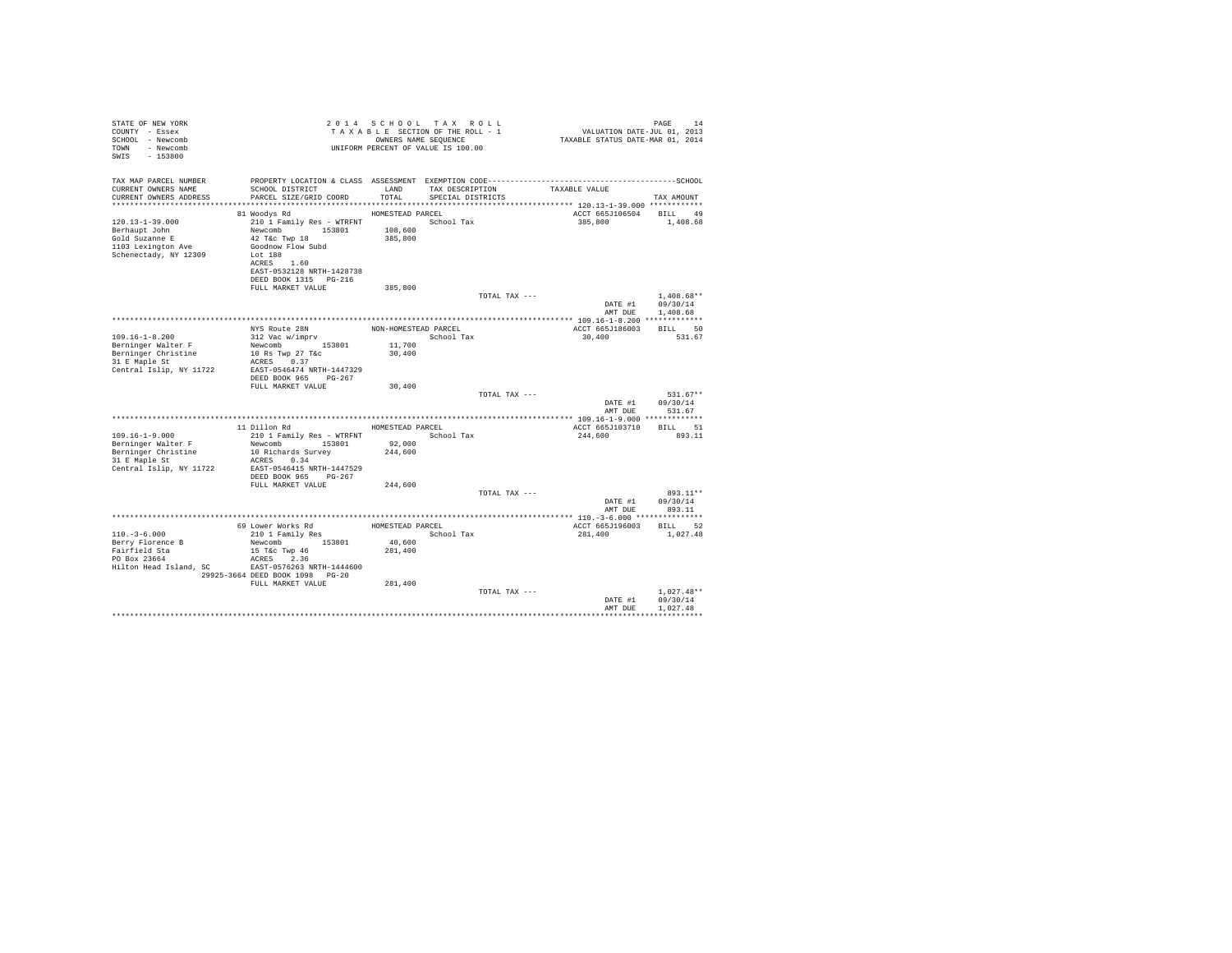| STATE OF NEW YORK<br>COUNTY - Essex<br>SCHOOL - Newcomb<br>TOWN - Newcomb<br>SWIS - 153800                              | T A X A B L E SECTION OF THE RULL - T<br>OWNERS NAME SEQUENCE<br>UNIFORM PERCENT OF VALUE IS 100.00                                            |                                          | TAXABLE SECTION OF THE ROLL - 1           | PAGE 15<br>VALUATION DATE-JUL 01, 2013<br>TAXABLE STATUS DATE-MAR 01, 2014 |                                                  |
|-------------------------------------------------------------------------------------------------------------------------|------------------------------------------------------------------------------------------------------------------------------------------------|------------------------------------------|-------------------------------------------|----------------------------------------------------------------------------|--------------------------------------------------|
| TAX MAP PARCEL NUMBER<br>CURRENT OWNERS NAME<br>CURRENT OWNERS ADDRESS                                                  | SCHOOL DISTRICT<br>PARCEL SIZE/GRID COORD                                                                                                      | TOTAL                                    | LAND TAX DESCRIPTION<br>SPECIAL DISTRICTS | TAXABLE VALUE                                                              | TAX AMOUNT                                       |
| $110.-3-7.000$<br>Berry Florence B<br>Fairfield Sta<br>PO Box 23664<br>Hilton Head Island, SC EAST-0576455 NRTH-1444419 | Lower Works Rd<br>311 Res vac land<br>Newcomb 153801<br>$15$ T&C Twp $46$<br>$n$ CBES $n$ 66<br>ACRES 2.66<br>29925-3664 DEED BOOK 949 PG-58   | NON-HOMESTEAD PARCEL<br>32,900<br>32,900 | School Tax                                | ACCT 665J190001<br>32,900 575.39                                           | BILL 53                                          |
|                                                                                                                         | FULL MARKET VALUE                                                                                                                              | 32,900                                   |                                           |                                                                            |                                                  |
|                                                                                                                         |                                                                                                                                                |                                          | TOTAL TAX ---                             |                                                                            | $575.39**$<br>DATE #1 09/30/14<br>AMT DUE 575.39 |
|                                                                                                                         |                                                                                                                                                |                                          |                                           |                                                                            |                                                  |
| $110.-3-18.200$<br>Berry Florence B<br>PO Box 23664<br>Hilton Head Island, SC 29925 ACRES 1.40                          | Newcomb 153801<br>15 T&C Twp 46<br>EAST-0576090 NRTH-1444160                                                                                   | School Tax<br>39,300<br>80,000           |                                           | ACCT 665Z014004 BILL 54<br>80,000                                          | 292.11                                           |
|                                                                                                                         | DEED BOOK 1743 PG-112<br>FULL MARKET VALUE                                                                                                     | 80,000                                   |                                           |                                                                            |                                                  |
|                                                                                                                         |                                                                                                                                                |                                          |                                           | TOTAL TAX ---<br>AMT DUE                                                   | $292.11**$<br>DATE #1 09/30/14<br>292.11         |
|                                                                                                                         |                                                                                                                                                |                                          |                                           |                                                                            |                                                  |
|                                                                                                                         | Goodnow Flow Rd MOMESTEAD PARCEL                                                                                                               |                                          |                                           | ACCT 665J104409 BILL 55                                                    |                                                  |
| $120.13 - 1 - 7.000$<br>Berry Lucinda B<br>PO Box 23651<br>Hilton Head Island, SC 29925 Goodnow Flow Subd               | 311 Res vac land - WTRFNT<br>Newcomb 153801<br>26 T&C Twp 18<br>Lot 219                                                                        | 106,100<br>106,100                       | School Tax                                | 106,100                                                                    | 387.41                                           |
|                                                                                                                         | ACRES 0.90<br>EAST-0528907 NRTH-1428816<br>DEED BOOK 1411 PG-141<br>FULL MARKET VALUE                                                          | 106,100                                  |                                           |                                                                            |                                                  |
|                                                                                                                         |                                                                                                                                                |                                          | TOTAL TAX ---                             |                                                                            | 387.41**<br>DATE #1 09/30/14                     |
|                                                                                                                         |                                                                                                                                                |                                          |                                           |                                                                            | AMT DUE 387.41                                   |
|                                                                                                                         | Goodnow Flow Rd MOMESTEAD PARCEL                                                                                                               |                                          |                                           | ACCT 665J107104                                                            | BILL 56                                          |
| $120.13 - 1 - 8.000$<br>Berry Lucinda B<br>PO Box 23651<br>Hilton Head Island, SC 29925 Goodnow Flow Subd               | 311 Res vac land - WTRFNT<br>Newcomb 153801<br>$26$ T&c Twp $18$<br>Lot 218<br>ACRES 0.94<br>EAST-0529006 NRTH-1428790<br>DEED BOOK 980 PG-222 | 106,200<br>106,200                       | School Tax                                | 106,200                                                                    | 387.77                                           |
|                                                                                                                         | FULL MARKET VALUE                                                                                                                              | 106,200                                  |                                           | TOTAL TAX ---<br>DATE #1                                                   | $387.77**$<br>09/30/14                           |
|                                                                                                                         |                                                                                                                                                |                                          |                                           | AMT DUE                                                                    | 387.77                                           |
|                                                                                                                         |                                                                                                                                                |                                          |                                           |                                                                            | **********                                       |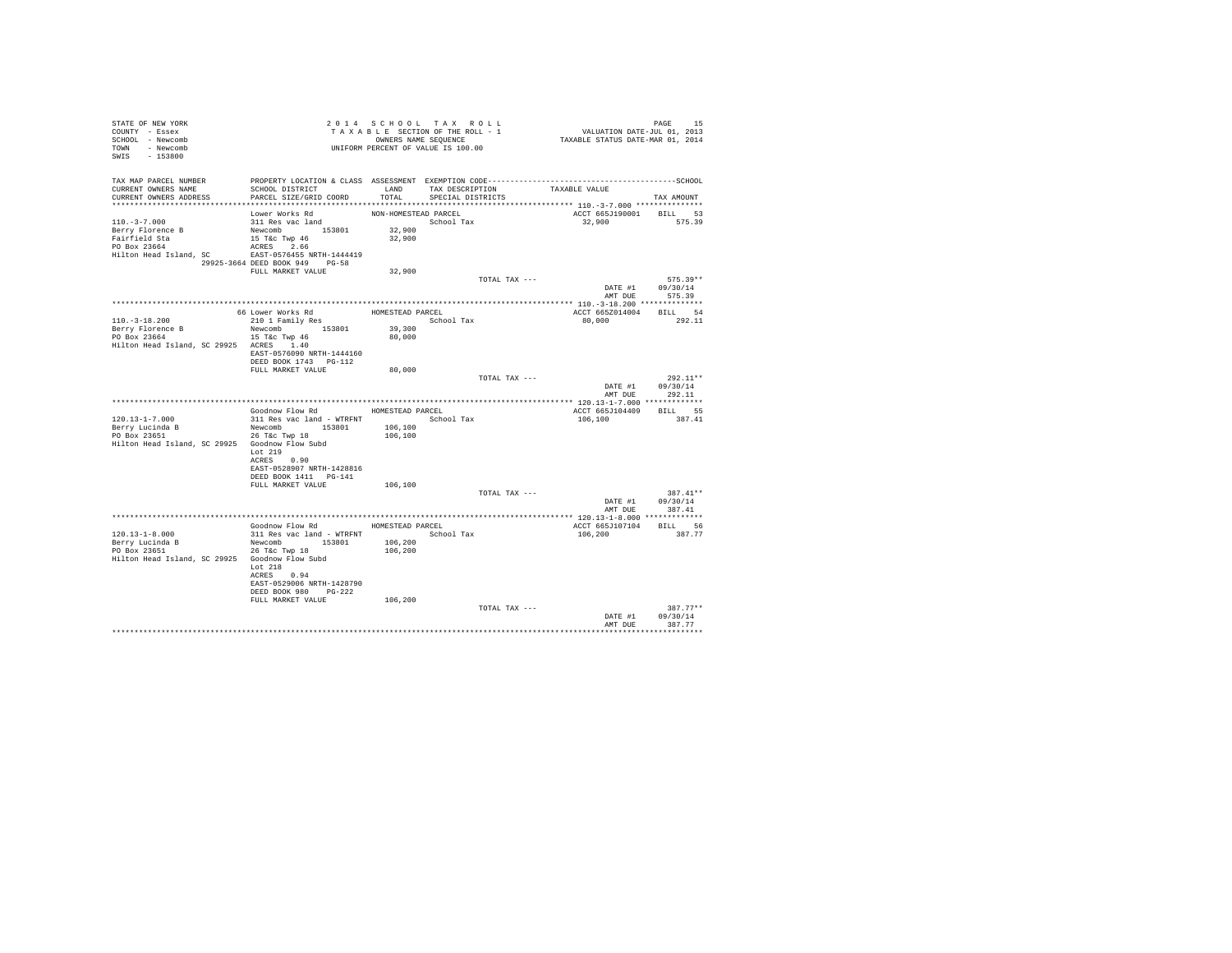| STATE OF NEW YORK<br>COUNTY - Essex<br>SCHOOL - Newcomb<br>TOWN - Newcomb<br>SWIS - 153800 |                                                                                                                                               |                      | 2014 SCHOOL TAX ROLL<br>TAXABLE SECTION OF THE ROLL - 1<br>OWNERS NAME SEQUENCE<br>UNIFORM PERCENT OF VALUE IS 100.00 |               | PAGE 16<br>VALUATION DATE-JUL 01, 2013<br>TAXABLE STATUS DATE-MAR 01, 2014 |                                          |
|--------------------------------------------------------------------------------------------|-----------------------------------------------------------------------------------------------------------------------------------------------|----------------------|-----------------------------------------------------------------------------------------------------------------------|---------------|----------------------------------------------------------------------------|------------------------------------------|
| TAX MAP PARCEL NUMBER<br>CURRENT OWNERS NAME<br>CURRENT OWNERS ADDRESS                     | PROPERTY LOCATION & CLASS ASSESSMENT EXEMPTION CODE-----------------------------------SCHOOL<br>SCHOOL DISTRICT<br>PARCEL SIZE/GRID COORD     | TOTAL.               | LAND TAX DESCRIPTION TAXABLE VALUE<br>SPECIAL DISTRICTS                                                               |               |                                                                            | TAX AMOUNT                               |
|                                                                                            |                                                                                                                                               |                      |                                                                                                                       |               |                                                                            |                                          |
|                                                                                            | 16 Sanford Ln                                                                                                                                 | HOMESTEAD PARCEL     |                                                                                                                       |               | ACCT 665J100407 BILL 57                                                    |                                          |
| $110.18 - 5 - 3.000$                                                                       | 210 1 Family Res                                                                                                                              |                      | School Tax                                                                                                            |               | 56,100                                                                     | 204.84                                   |
| Bickford Gary                                                                              | Newcomb 153801                                                                                                                                | 24,300               |                                                                                                                       |               |                                                                            |                                          |
| 16 Sanford Ln<br>Newcomb, NY 12852                                                         | Pt 4 Thorns Survey<br>1344/20 Life Use To<br>Margaret Bickford<br>ACRES 0.40 BANK WFARGO<br>EAST-0559968 NRTH-1441411<br>DEED BOOK 1344 PG-20 | 56,100               |                                                                                                                       |               |                                                                            |                                          |
|                                                                                            | FULL MARKET VALUE                                                                                                                             | 56,100               |                                                                                                                       |               |                                                                            |                                          |
|                                                                                            |                                                                                                                                               |                      |                                                                                                                       | TOTAL TAX --- | AMT DUE                                                                    | $204.84**$<br>DATE #1 09/30/14<br>204.84 |
|                                                                                            |                                                                                                                                               |                      |                                                                                                                       |               |                                                                            |                                          |
|                                                                                            | Campsite Rd                                                                                                                                   |                      | NON-HOMESTEAD PARCEL                                                                                                  |               | ACCT 665J100411                                                            | BILL 58                                  |
| $110. - 1 - 13.000$                                                                        | 311 Res vac land                                                                                                                              |                      | School Tax                                                                                                            |               | 28,100                                                                     | 491.45                                   |
| Bissell Marvin                                                                             | Newcomb 153801<br>20 Richards Survey                                                                                                          | 28,100               |                                                                                                                       |               |                                                                            |                                          |
| 14 Bissell Loop<br>Newcomb, NY 12852                                                       | ACRES 33.80                                                                                                                                   | 28,100               |                                                                                                                       |               |                                                                            |                                          |
|                                                                                            | EAST-0555028 NRTH-1448185<br>DEED BOOK 565 PG-1                                                                                               |                      |                                                                                                                       |               |                                                                            |                                          |
|                                                                                            | FULL MARKET VALUE                                                                                                                             | 28,100               |                                                                                                                       |               |                                                                            |                                          |
|                                                                                            |                                                                                                                                               |                      |                                                                                                                       | TOTAL TAX --- |                                                                            | 491.45**<br>DATE #1 09/30/14             |
|                                                                                            |                                                                                                                                               |                      |                                                                                                                       |               | AMT DUE                                                                    | 491.45                                   |
|                                                                                            | 137 Campsite Rd                                                                                                                               | NON-HOMESTEAD PARCEL |                                                                                                                       |               | ACCT 665L100409 BILL 59                                                    |                                          |
| $110. - 1 - 27.100$                                                                        | 322 Rural vac>10                                                                                                                              |                      | School Tax                                                                                                            |               | 60,000                                                                     | 1,049.35                                 |
| Bissell Marvin                                                                             | Newcomb 153801                                                                                                                                | 60,000               |                                                                                                                       |               |                                                                            |                                          |
| 14 Bissell Loop                                                                            | 30 Richards Survey                                                                                                                            | 60,000               |                                                                                                                       |               |                                                                            |                                          |
| Newcomb, NY 12852                                                                          | ACRES 113.32                                                                                                                                  |                      |                                                                                                                       |               |                                                                            |                                          |
|                                                                                            | EAST-0558396 NRTH-1446716                                                                                                                     |                      |                                                                                                                       |               |                                                                            |                                          |
|                                                                                            | DEED BOOK 1099 PG-284                                                                                                                         |                      |                                                                                                                       |               |                                                                            |                                          |
|                                                                                            | FULL MARKET VALUE                                                                                                                             | 60,000               |                                                                                                                       |               |                                                                            |                                          |
|                                                                                            |                                                                                                                                               |                      |                                                                                                                       | TOTAL TAX --- | DATE #1                                                                    | $1.049.35**$<br>09/30/14                 |
|                                                                                            |                                                                                                                                               |                      |                                                                                                                       |               | AMT DUE                                                                    | 1,049.35                                 |
|                                                                                            |                                                                                                                                               |                      |                                                                                                                       |               |                                                                            |                                          |
|                                                                                            |                                                                                                                                               |                      | HOMESTEAD PARCEL                                                                                                      |               | ACCT 665J100709 BILL 60                                                    |                                          |
| $110.13 - 9 - 9.001$                                                                       | 20 Bissell Loop<br>210 1 Family Res                                                                                                           |                      | School Tax                                                                                                            |               | 56,400                                                                     | 205.93                                   |
| Bissell Marvin                                                                             | Newcomb 153801                                                                                                                                | 28,700               |                                                                                                                       |               |                                                                            |                                          |
| 14 Bissell Loop                                                                            | Pt 19 Richards Survey                                                                                                                         | 56,400               |                                                                                                                       |               |                                                                            |                                          |
| Newcomb, NY 12852                                                                          | ACRES 0.60<br>EAST-0555174 NRTH-1445151                                                                                                       |                      |                                                                                                                       |               |                                                                            |                                          |
|                                                                                            | DEED BOOK 688 PG-259<br>FULL MARKET VALUE                                                                                                     | 56,400               |                                                                                                                       |               |                                                                            |                                          |
|                                                                                            |                                                                                                                                               |                      |                                                                                                                       | TOTAL TAX --- |                                                                            | $205.93**$                               |
|                                                                                            |                                                                                                                                               |                      |                                                                                                                       |               | DATE #1<br>AMT DUE                                                         | 09/30/14<br>205.93                       |
|                                                                                            |                                                                                                                                               |                      |                                                                                                                       |               |                                                                            |                                          |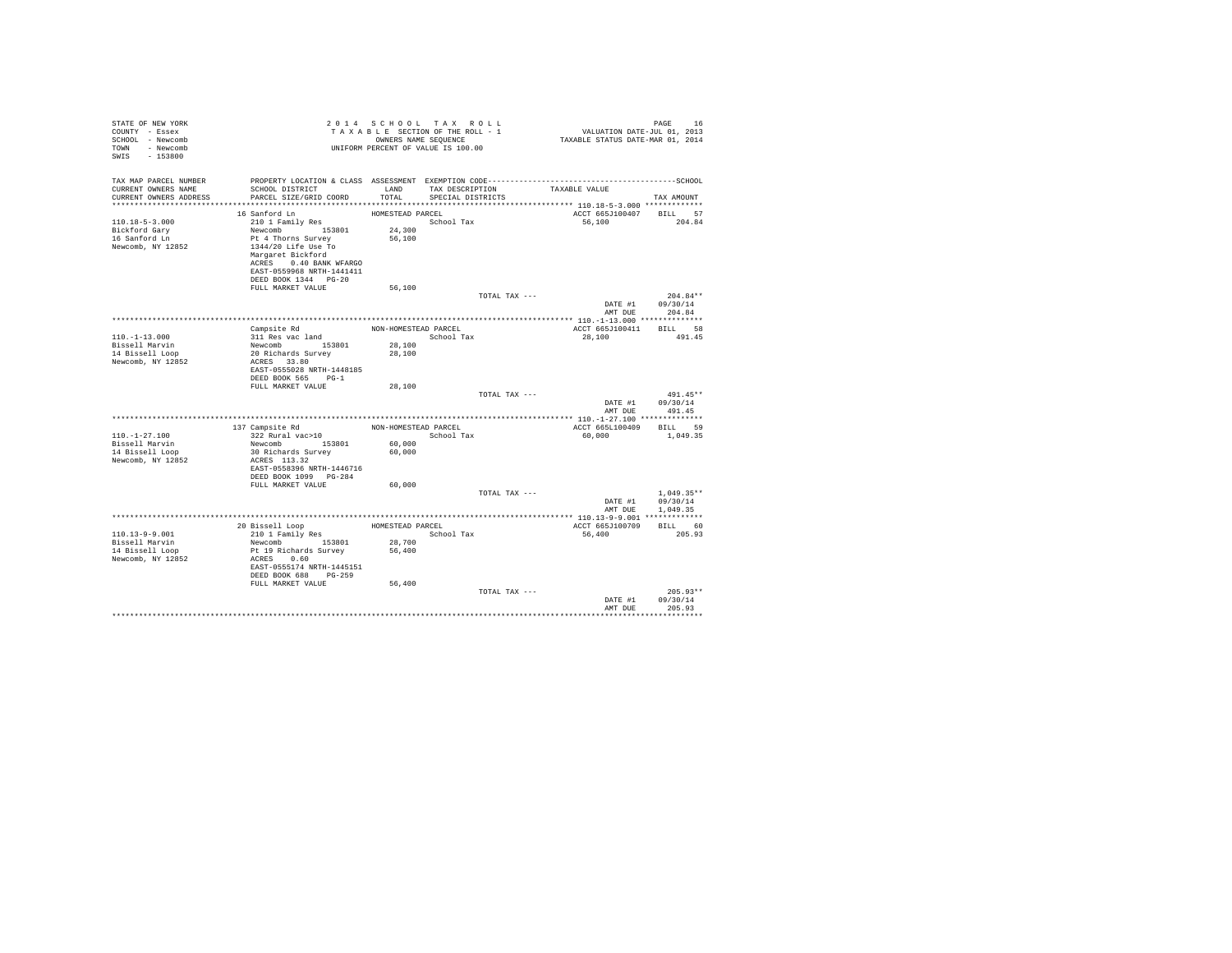|                                                                                                                                                            |                                                             |                                                                                          | PAGE 17<br>VALUATION DATE-JUL 01, 2013<br>TAXABLE STATUS DATE-MAR 01, 2014                                                                                                                                                                                                                                                                                                     |                                                                                                                                                                                                                                                                                                                          |
|------------------------------------------------------------------------------------------------------------------------------------------------------------|-------------------------------------------------------------|------------------------------------------------------------------------------------------|--------------------------------------------------------------------------------------------------------------------------------------------------------------------------------------------------------------------------------------------------------------------------------------------------------------------------------------------------------------------------------|--------------------------------------------------------------------------------------------------------------------------------------------------------------------------------------------------------------------------------------------------------------------------------------------------------------------------|
| SCHOOL DISTRICT<br>PARCEL SIZE/GRID COORD                                                                                                                  | TOTAL.                                                      | SPECIAL DISTRICTS                                                                        | TAXABLE VALUE                                                                                                                                                                                                                                                                                                                                                                  | TAX AMOUNT                                                                                                                                                                                                                                                                                                               |
| 14 Bissell Loop<br>483 Converted Re<br>Newcomb 153801<br>Pt 19 Richards Survey<br>3.2ac<br>ACRES 4.90<br>EAST-0555350 NRTH-1445299<br>DEED BOOK 615 PG-136 | 57,000<br>114,300                                           |                                                                                          |                                                                                                                                                                                                                                                                                                                                                                                | 417.35                                                                                                                                                                                                                                                                                                                   |
|                                                                                                                                                            |                                                             |                                                                                          |                                                                                                                                                                                                                                                                                                                                                                                | $417.35**$<br>DATE #1 09/30/14<br>417.35                                                                                                                                                                                                                                                                                 |
|                                                                                                                                                            |                                                             |                                                                                          |                                                                                                                                                                                                                                                                                                                                                                                |                                                                                                                                                                                                                                                                                                                          |
| NYS Route 28N<br>314 Rural vac<10<br>Newcomb 153801<br>19 Richards Survey<br>ACRES 4.10<br>EAST-0554840 NRTH-1445478<br>DEED BOOK 496 PG-574               | 37,900<br>37,900                                            |                                                                                          | 37,900                                                                                                                                                                                                                                                                                                                                                                         | 662.84                                                                                                                                                                                                                                                                                                                   |
|                                                                                                                                                            |                                                             |                                                                                          |                                                                                                                                                                                                                                                                                                                                                                                | 662.84**                                                                                                                                                                                                                                                                                                                 |
|                                                                                                                                                            |                                                             |                                                                                          |                                                                                                                                                                                                                                                                                                                                                                                |                                                                                                                                                                                                                                                                                                                          |
| 39 Goodnow Flow Rd<br>312 Vac w/imprv<br>Newcomb 153801<br>4 Ords Patent<br>29ac<br>ACRES 31.20<br>EAST-0543068 NRTH-1444257<br>DEED BOOK 480 PG-192       | 27,000<br>35,500                                            |                                                                                          | 35,500                                                                                                                                                                                                                                                                                                                                                                         | BILL 63<br>620.86                                                                                                                                                                                                                                                                                                        |
|                                                                                                                                                            |                                                             |                                                                                          |                                                                                                                                                                                                                                                                                                                                                                                | 620.86**                                                                                                                                                                                                                                                                                                                 |
|                                                                                                                                                            |                                                             |                                                                                          |                                                                                                                                                                                                                                                                                                                                                                                | DATE #1 09/30/14<br>AMT DUE 620.86                                                                                                                                                                                                                                                                                       |
|                                                                                                                                                            |                                                             |                                                                                          |                                                                                                                                                                                                                                                                                                                                                                                |                                                                                                                                                                                                                                                                                                                          |
|                                                                                                                                                            |                                                             |                                                                                          |                                                                                                                                                                                                                                                                                                                                                                                | BILL 64<br>30,000                                                                                                                                                                                                                                                                                                        |
| Newcomb 153801<br>Pt 4 Thorns Survey<br>ACRES 1.10<br>DEED BOOK 763 PG-120                                                                                 | 123,400                                                     |                                                                                          | 123,400                                                                                                                                                                                                                                                                                                                                                                        | 450.57                                                                                                                                                                                                                                                                                                                   |
|                                                                                                                                                            |                                                             |                                                                                          | DATE #1<br>AMT DUE                                                                                                                                                                                                                                                                                                                                                             | $379.57**$<br>09/30/14<br>379.57                                                                                                                                                                                                                                                                                         |
|                                                                                                                                                            | FULL MARKET VALUE<br>FULL MARKET VALUE<br>FULL MARKET VALUE | 114,300<br>37,900<br>35,500<br>EAST-0559274 NRTH-1442967<br>FULL MARKET VALUE<br>123,400 | 2014 SCHOOL TAX ROLL<br>TAXABLE SECTION OF THE ROLL - 1<br>OWNERS NAME SEQUENCE<br>UNIFORM PERCENT OF VALUE IS 100.00<br>LAND TAX DESCRIPTION<br>HOMESTEAD PARCEL<br>School Tax<br>NON-HOMESTEAD PARCEL<br>School Tax<br>NON-HOMESTEAD PARCEL<br>School Tax<br>5042 NYS Route 28N HOMESTEAD PARCEL<br>210 1 Family Res RES. STAR 41854<br>RES. STAR 41854<br>36,200 School Tax | PROPERTY LOCATION & CLASS ASSESSMENT EXEMPTION CODE-----------------------------------SCHOOL<br>ACCT 665J100413 BILL 61<br>114,300<br>TOTAL TAX ---<br>AMT DUE<br>ACCT 665J177003 BILL 62<br>TOTAL TAX ---<br>DATE #1 09/30/14<br>AMT DUE 662.84<br>ACCT 665J100506<br>TOTAL TAX ---<br>ACCT 665L100508<br>TOTAL TAX --- |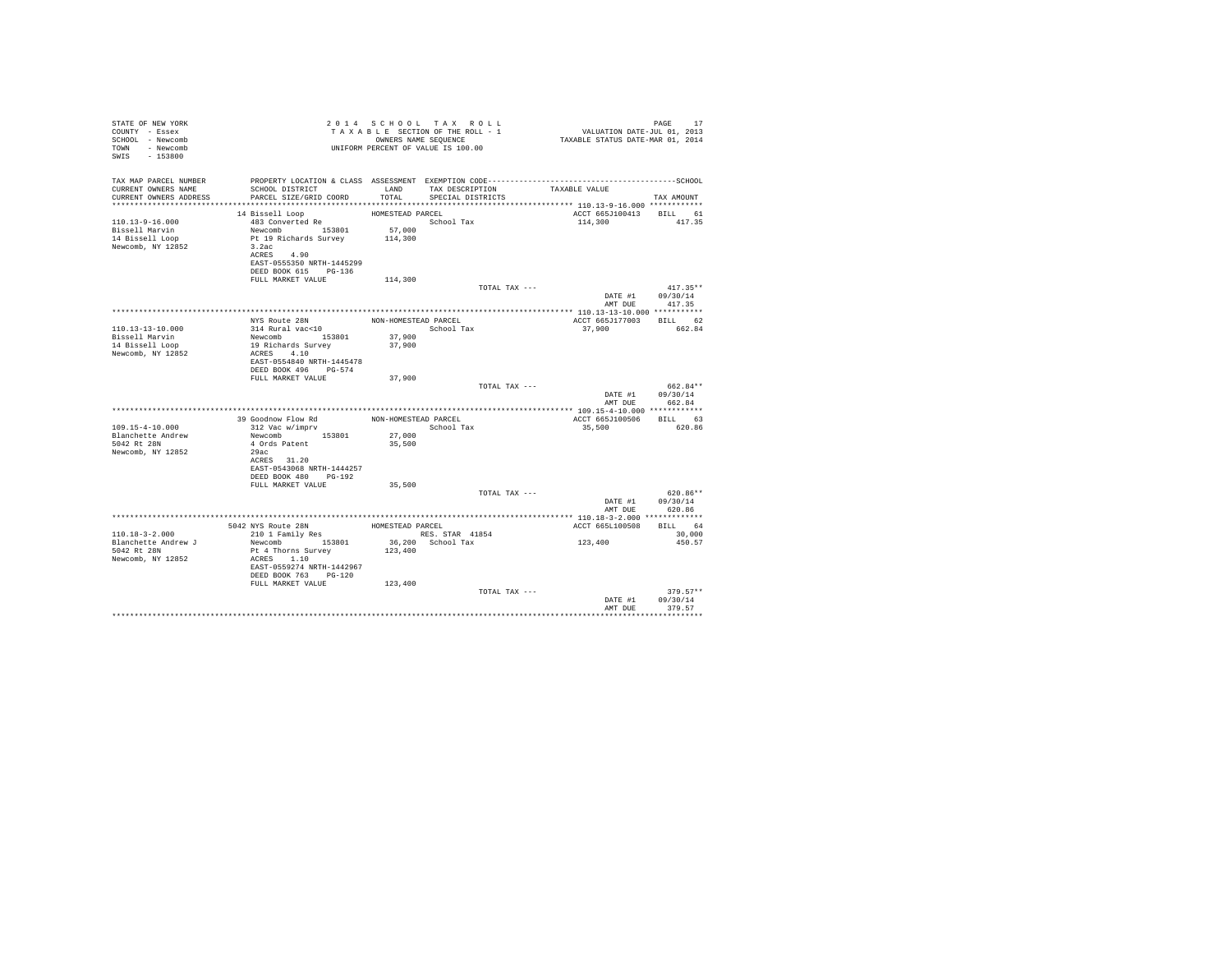| STATE OF NEW YORK<br>COUNTY - Essex<br>SCHOOL - Newcomb<br>TOWN - Newcomb<br>SWIS - 153800 | T A X A B L E SECURE SEQUENCE<br>OWNERS NAME SEQUENCE<br>UNIFORM PERCENT OF VALUE IS 100.00 |                  | TAXABLE SECTION OF THE ROLL - 1<br>OWNERS NAME SEQUENCE       | PAGE 18<br>VALUATION DATE-JUL 01, 2013<br>TAXABLE STATUS DATE-MAR 01, 2014 |                              |
|--------------------------------------------------------------------------------------------|---------------------------------------------------------------------------------------------|------------------|---------------------------------------------------------------|----------------------------------------------------------------------------|------------------------------|
| TAX MAP PARCEL NUMBER                                                                      |                                                                                             |                  |                                                               |                                                                            |                              |
| CURRENT OWNERS NAME<br>CURRENT OWNERS ADDRESS                                              | SCHOOL DISTRICT<br>PARCEL SIZE/GRID COORD                                                   |                  | LAND TAX DESCRIPTION TAXABLE VALUE<br>TOTAL SPECIAL DISTRICTS |                                                                            | TAX AMOUNT                   |
|                                                                                            |                                                                                             |                  |                                                               |                                                                            |                              |
|                                                                                            | 66 Stubing Ln                                                                               | HOMESTEAD PARCEL |                                                               | ACCT 665Z001007 BILL 65                                                    |                              |
| $109.16 - 6 - 5.000$                                                                       | 210 1 Family Res - WTRFNT NES. STAR 41854                                                   |                  |                                                               |                                                                            | 30,000                       |
| Bolan Kevin                                                                                |                                                                                             |                  |                                                               | 305,900                                                                    | 1,116.94                     |
| Bolan Denise<br>PO Box 294                                                                 |                                                                                             |                  |                                                               |                                                                            |                              |
|                                                                                            | Newcomb 15.3801 186,200 School Tax<br>16 Tac Pur Twp 27 Rs<br>8 & 9 Birch Pt Subd           |                  |                                                               |                                                                            |                              |
| Newcomb, NY 12852                                                                          | ACRES 2.25                                                                                  |                  |                                                               |                                                                            |                              |
|                                                                                            | EAST-0551445 NRTH-1448005<br>DEED BOOK 1274 PG-335                                          |                  |                                                               |                                                                            |                              |
|                                                                                            | FULL MARKET VALUE                                                                           | 305,900          |                                                               |                                                                            |                              |
|                                                                                            |                                                                                             |                  | TOTAL TAX ---                                                 |                                                                            | $1.045.94**$                 |
|                                                                                            |                                                                                             |                  |                                                               | AMT DUE                                                                    | DATE #1 09/30/14<br>1,045.94 |
|                                                                                            |                                                                                             |                  |                                                               |                                                                            |                              |
|                                                                                            | 8 Bissell Loop                                                                              |                  | HOMESTEAD PARCEL                                              | ACCT 665J100513                                                            | BILL 66                      |
| 110.13-9-17.002                                                                            | 210 1 Family Res                                                                            |                  | School Tax                                                    | 119,000                                                                    | 434.51                       |
| Bolduc Jeannot                                                                             | Newcomb 153801                                                                              | 36,200           |                                                               |                                                                            |                              |
| c/o Patricia Bean<br>10 Bissell Loop                                                       | Pt 19 Richards Survey                                                                       | 119,000          |                                                               |                                                                            |                              |
| 10 Bissell Loop                                                                            | Also 1202/118                                                                               |                  |                                                               |                                                                            |                              |
| Newcomb, NY 12852                                                                          | ACRES 1.10                                                                                  |                  |                                                               |                                                                            |                              |
|                                                                                            | EAST-0555490 NRTH-1445028<br>DEED BOOK 1766 PG-67                                           |                  |                                                               |                                                                            |                              |
|                                                                                            | FULL MARKET VALUE                                                                           | 119,000          |                                                               |                                                                            |                              |
|                                                                                            |                                                                                             |                  | TOTAL TAX ---                                                 |                                                                            | $434.51**$                   |
|                                                                                            |                                                                                             |                  |                                                               |                                                                            | DATE #1 09/30/14             |
|                                                                                            |                                                                                             |                  |                                                               | AMT DUE                                                                    | 434.51                       |
|                                                                                            |                                                                                             |                  | HOMESTEAD PARCEL                                              | ACCT 665J107003 BILL 67                                                    |                              |
| $110.13 - 1 - 4.000$                                                                       | 17 Botts Pl<br>281 Multiple res                                                             |                  | RES. STAR 41854                                               |                                                                            | 30,000                       |
| Bott Donald R                                                                              | Newcomb 153801<br>Pt 20 Richards Survey                                                     |                  | 64,800 School Tax                                             | 398,000                                                                    | 1,453.23                     |
| Bott Marlene<br>PO Box 109                                                                 |                                                                                             | 398,000          |                                                               |                                                                            |                              |
|                                                                                            | ACRES 26.40                                                                                 |                  |                                                               |                                                                            |                              |
| Newcomb, NY 12852                                                                          | EAST-0553998 NRTH-1445985                                                                   |                  |                                                               |                                                                            |                              |
|                                                                                            | DEED BOOK 1282 PG-30                                                                        |                  |                                                               |                                                                            |                              |
|                                                                                            | FULL MARKET VALUE                                                                           | 398,000          |                                                               |                                                                            | $1.382.23**$                 |
|                                                                                            |                                                                                             |                  | TOTAL TAX ---                                                 |                                                                            | DATE #1 09/30/14             |
|                                                                                            |                                                                                             |                  |                                                               | AMT DUE                                                                    | 1.382.23                     |
|                                                                                            |                                                                                             |                  |                                                               |                                                                            |                              |
|                                                                                            | 186 Chaisson Rd MOMESTEAD PARCEL                                                            |                  |                                                               | ACCT 665J105507 BILL 68                                                    |                              |
| $110.17 - 2 - 42.000$                                                                      | 240 Rural res                                                                               |                  | School Tax                                                    | 305,700                                                                    | 1,116.21                     |
| Bott Joseph H                                                                              | Newcomb 153801<br>18 Richards Survey                                                        | 43,900           |                                                               |                                                                            |                              |
| Bott Carol A<br>50 Haig Ave                                                                |                                                                                             | 305,700          |                                                               |                                                                            |                              |
|                                                                                            | See Map 1843                                                                                |                  |                                                               |                                                                            |                              |
| Wynantskill, NY 12198                                                                      | ACRES 19.40<br>EAST-0554817 NRTH-1440918                                                    |                  |                                                               |                                                                            |                              |
|                                                                                            | DEED BOOK 1256 PG-82                                                                        |                  |                                                               |                                                                            |                              |
|                                                                                            | FULL MARKET VALUE                                                                           | 305,700          |                                                               |                                                                            |                              |
|                                                                                            |                                                                                             |                  | TOTAL TAX ---                                                 |                                                                            | $1.116.21**$                 |
|                                                                                            |                                                                                             |                  |                                                               | DATE #1                                                                    | 09/30/14                     |
|                                                                                            |                                                                                             |                  |                                                               | AMT DUE                                                                    | 1.116.21                     |
|                                                                                            |                                                                                             |                  |                                                               |                                                                            |                              |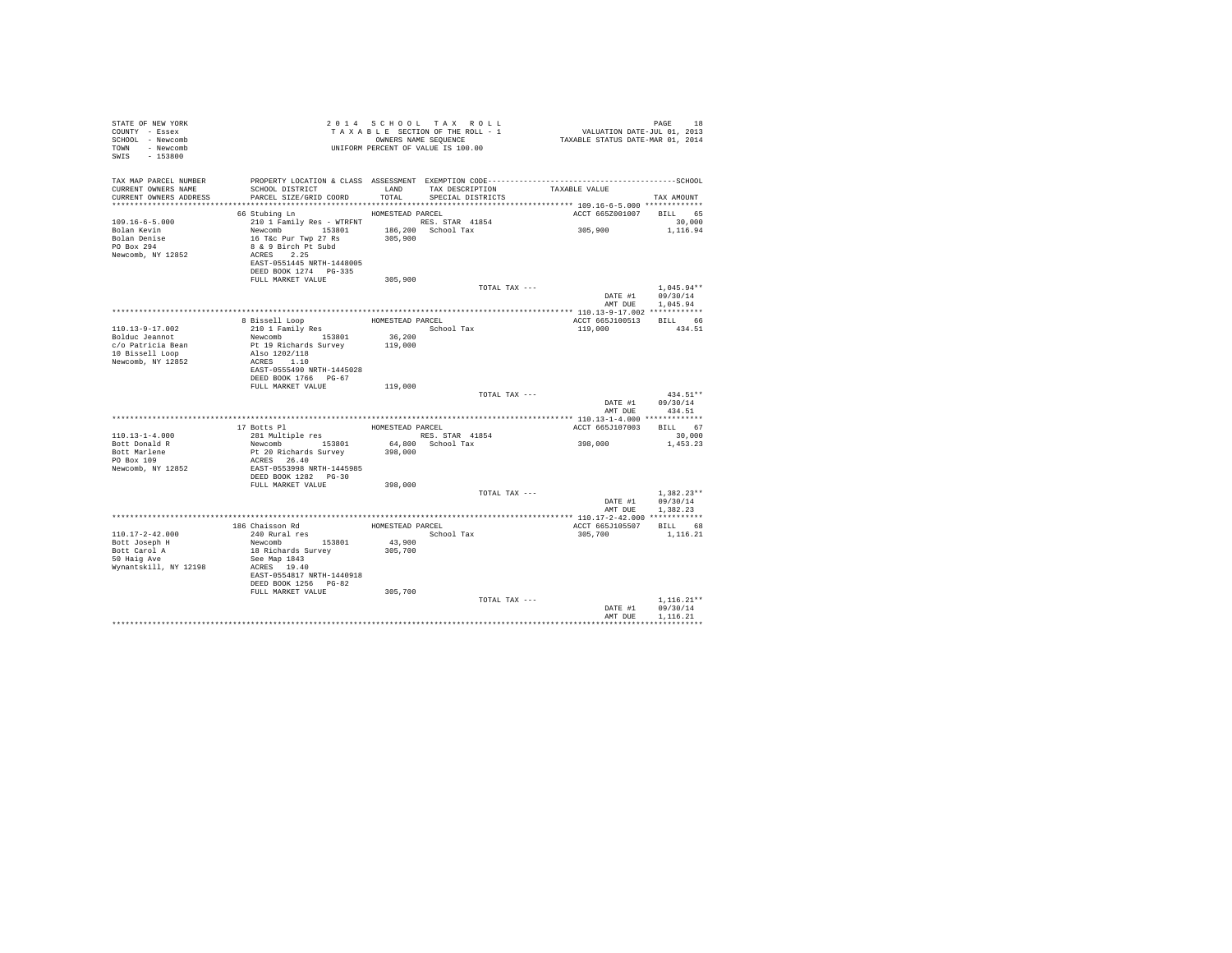| STATE OF NEW YORK<br>COUNTY - Essex<br>SCHOOL - Newcomb<br>TOWN - Newcomb<br>SWIS - 153800 | T A X A B B B B B B SEQUENCE<br>UNIFORM PERCENT OF VALUE IS 100.00                                                                                             |                                          | 2014 SCHOOL TAX ROLL<br>TAXABLE SECTION OF THE ROLL - 1<br>OWNERS NAME SEQUENCE | PAGE 19<br>VALUATION DATE-JUL 01, 2013<br>TAXABLE STATUS DATE-MAR 01, 2014 |                              |
|--------------------------------------------------------------------------------------------|----------------------------------------------------------------------------------------------------------------------------------------------------------------|------------------------------------------|---------------------------------------------------------------------------------|----------------------------------------------------------------------------|------------------------------|
| TAX MAP PARCEL NUMBER<br>CURRENT OWNERS NAME<br>CURRENT OWNERS ADDRESS                     | SCHOOL DISTRICT<br>PARCEL SIZE/GRID COORD                                                                                                                      | TOTAL                                    | LAND TAX DESCRIPTION<br>SPECIAL DISTRICTS                                       | TAXABLE VALUE                                                              | TAX AMOUNT                   |
| $121. -2 - 9.000$<br>Bott Joseph H<br>Bott Carol A<br>50 Haig Ave<br>Wynantskill, NY 12198 | NYS Route 28N<br>910 Priv forest<br>Newcomb 153801<br>9 Thorns Survey<br>ACRES 68.10<br>EAST-0556554 NRTH-1439323<br>DEED BOOK 1256 PG-82                      | NON-HOMESTEAD PARCEL<br>56,500<br>56,500 | School Tax                                                                      | ACCT 665J105506<br>56,500                                                  | BILL 69<br>988.14            |
|                                                                                            | FULL MARKET VALUE                                                                                                                                              | 56,500                                   |                                                                                 |                                                                            |                              |
|                                                                                            |                                                                                                                                                                |                                          | TOTAL TAX ---                                                                   | DATE #1 09/30/14<br>AMT DUE                                                | 988.14**<br>988.14           |
|                                                                                            |                                                                                                                                                                |                                          |                                                                                 |                                                                            |                              |
| 109.15-3-10.000<br>Bott Kenneth T Jr<br>PO Box 35<br>Poestenkill, NY 12140                 | EXECUTION FOR THE MANUSTER PARCEL<br>210 1 Family Res Cohoe<br>Nettect: Series<br>34 Goodnow Flow Rd<br>Newcomb 153801<br>4 Ords Patent<br>ACRES 0.40          | School Tax<br>24,300<br>119,400          |                                                                                 | ACCT 665J101604 BILL 70<br>119,400                                         | 435.97                       |
|                                                                                            | EAST-0542905 NRTH-1445117<br>DEED BOOK 1612    PG-125<br>FULL MARKET VALUE                                                                                     | 119,400                                  | TOTAL TAX ---                                                                   |                                                                            | $435.97**$                   |
|                                                                                            |                                                                                                                                                                |                                          |                                                                                 | DATE #1<br>AMT DUE                                                         | 09/30/14<br>435.97           |
|                                                                                            |                                                                                                                                                                |                                          |                                                                                 |                                                                            |                              |
| $120.14 - 1 - 7.002$                                                                       | 1018 Goodnow Flow Rd MOMESTEAD PARCEL<br>260 Seasonal res - WTRFNT                                                                                             |                                          |                                                                                 | ACCT 665J103501 BILL 71<br>158,700                                         | 579.46                       |
| Bowers Timothy B<br>Bowers Deborah G<br>53 Allhusen Rd<br>New Paltz, NY 12561              | Newcomb 153801<br>46 T&c Twp 18<br>Goodnow Flow Subd<br>Lots 153 & 154<br>ACRES 0.81<br>EAST-0536002 NRTH-1428039                                              | 135,200<br>158,700                       | School Tax                                                                      |                                                                            |                              |
|                                                                                            | DEED BOOK 1413 PG-96                                                                                                                                           |                                          |                                                                                 |                                                                            |                              |
|                                                                                            | FULL MARKET VALUE                                                                                                                                              | 158,700                                  |                                                                                 |                                                                            |                              |
|                                                                                            |                                                                                                                                                                |                                          | TOTAL TAX ---                                                                   | DATE #1 09/30/14                                                           | $579.46**$<br>AMT DUE 579.46 |
|                                                                                            |                                                                                                                                                                |                                          |                                                                                 |                                                                            |                              |
|                                                                                            | 1254 Goodnow Flow Rd HOMESTEAD PARCEL                                                                                                                          |                                          |                                                                                 | ACCT 665J104110 BILL 72                                                    |                              |
| 120.18-2-30.000<br>Braff Michael H<br>921 Nott St<br>Schenectady, NY 12308                 | 210 1 Family Res - WTRFNT<br>Newcomb 153801<br>46 T&C Twp 18<br>Goodnow Flow Subd<br>Lot 19<br>ACRES 1.96<br>EAST-0536852 NRTH-1425944<br>DEED BOOK 574 PG-272 | 107,500<br>171,700                       | School Tax                                                                      | 171,700                                                                    | 626.93                       |
|                                                                                            | FULL MARKET VALUE                                                                                                                                              | 171,700                                  | TOTAL TAX ---                                                                   | DATE #1                                                                    | $626.93**$<br>09/30/14       |
|                                                                                            |                                                                                                                                                                |                                          |                                                                                 | AMT DUE                                                                    | 626.93                       |
|                                                                                            |                                                                                                                                                                |                                          |                                                                                 |                                                                            |                              |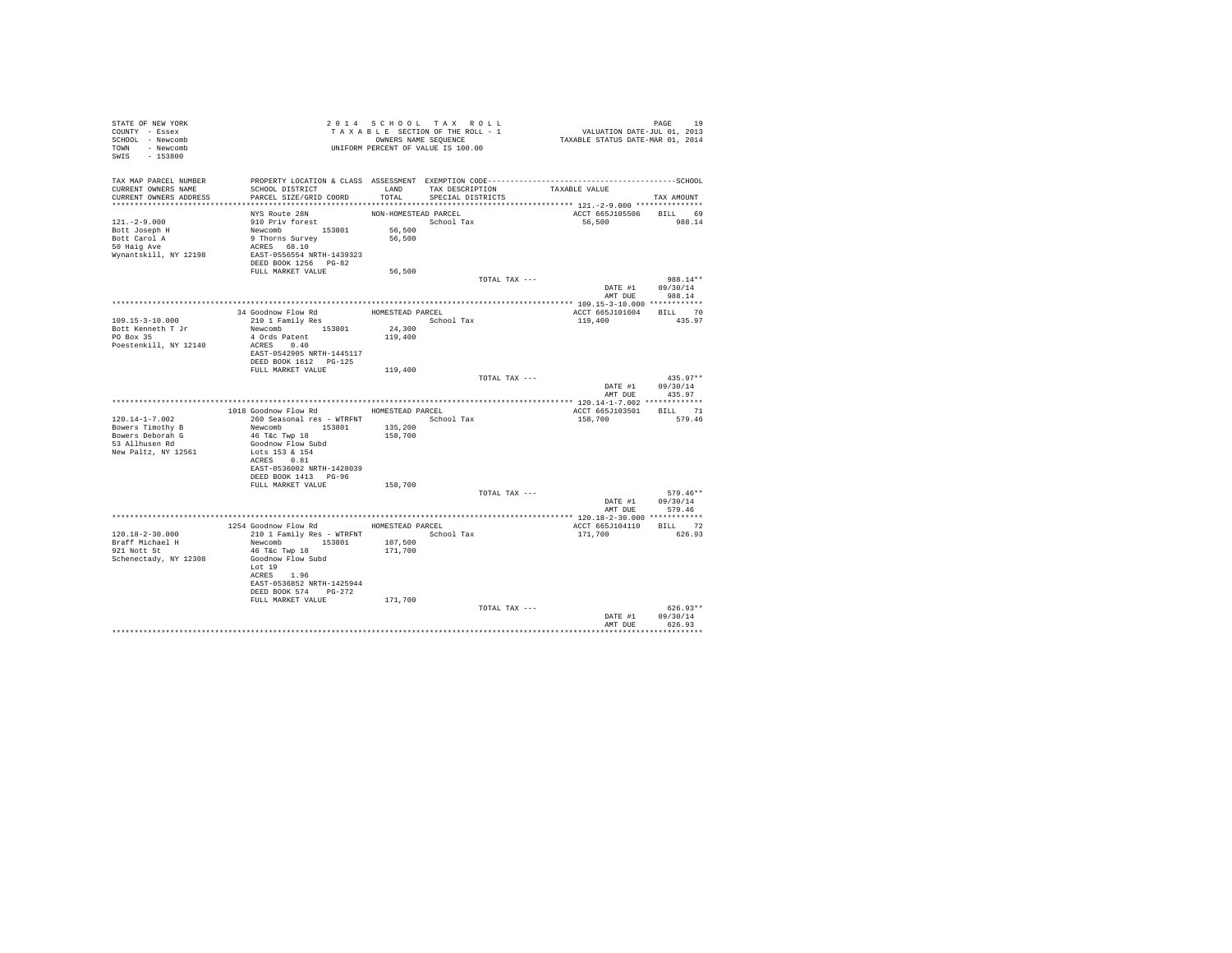| TAX MAP PARCEL NUMBER<br>CURRENT OWNERS NAME<br>LAND<br>SCHOOL DISTRICT<br>TAX DESCRIPTION<br>TAXABLE VALUE<br>CURRENT OWNERS ADDRESS<br>PARCEL SIZE/GRID COORD<br>TOTAL.<br>SPECIAL DISTRICTS<br>TAX AMOUNT<br>ACCT 665J104109<br>Goodnow Flow Rd<br>HOMESTEAD PARCEL<br>BILL 73<br>$120.18 - 2 - 31.000$<br>311 Res vac land - WTRFNT<br>School Tax<br>127,800<br>466.64<br>Braff Michael H<br>Newcomb 153801<br>127,800<br>127,800<br>921 Nott St<br>46 T&c Twp 18<br>Schenectady, NY 12308<br>Goodnow Flow Subd<br>Lot 18 2.3Ac<br>ACRES 1.80<br>EAST-0536943 NRTH-1425890<br>DEED BOOK 574 PG-272<br>127,800<br>FULL MARKET VALUE<br>TOTAL TAX ---<br>$466.64**$<br>DATE #1<br>09/30/14<br>AMT DUE<br>466.64<br>ACCT 665J100604<br>BILL 74<br>Goodnow Flow Rd<br>HOMESTEAD PARCEL<br>$120.17 - 2 - 33.000$<br>689.73<br>311 Res vac land - WTRFNT<br>School Tax<br>188,900<br>Braqq Dennis<br>Newcomb 153801<br>188,900<br>Bragg Patricia M<br>41 & 42 T&c Twp 18<br>188,900<br>37 Oak Crest Dr<br>Goodnow Flow Subd<br>Highland, NY 12528<br>Lot 71 72 73 7.1Ac<br>ACRES 19.80<br>EAST-0531448 NRTH-1426661<br>DEED BOOK 1196 PG-27<br>FULL MARKET VALUE<br>188,900<br>689.73**<br>TOTAL TAX ---<br>09/30/14<br>DATE #1<br>AMT DUE<br>689.73<br>99 Memory Ln<br>HOMESTEAD PARCEL<br>ACCT 665J100603<br>BILL 75<br>$120.17 - 2 - 34.000$<br>School Tax<br>210 1 Family Res - WTRFNT<br>292,900<br>1,069.47<br>153801<br>228,300<br>Bragg Dennis<br>Newcomb<br>292,900<br>Bragg Patricia M<br>42 T&c Twp 18<br>37 Oak Crest Dr<br>Goodnow Flow Subd<br>Highland, NY 12528<br>Lot 69 & 70 7.2Ac<br>ACRES 8.00<br>EAST-0531854 NRTH-1426718<br>DEED BOOK 1196 PG-27<br>FULL MARKET VALUE<br>292.900<br>$1.069.47**$<br>TOTAL TAX ---<br>09/30/14<br>DATE #1<br>1.069.47<br>AMT DUE | STATE OF NEW YORK<br>COUNTY - Essex<br>SCHOOL - Newcomb<br>- Newcomb<br>TOWN<br>$-153800$<br>SWTS |  | 2014 SCHOOL TAX ROLL<br>TAXABLE SECTION OF THE ROLL - 1<br>OWNERS NAME SEQUENCE<br>UNIFORM PERCENT OF VALUE IS 100.00 | VALUATION DATE-JUL 01, 2013<br>TAXABLE STATUS DATE-MAR 01, 2014 | PAGE<br>20 |
|--------------------------------------------------------------------------------------------------------------------------------------------------------------------------------------------------------------------------------------------------------------------------------------------------------------------------------------------------------------------------------------------------------------------------------------------------------------------------------------------------------------------------------------------------------------------------------------------------------------------------------------------------------------------------------------------------------------------------------------------------------------------------------------------------------------------------------------------------------------------------------------------------------------------------------------------------------------------------------------------------------------------------------------------------------------------------------------------------------------------------------------------------------------------------------------------------------------------------------------------------------------------------------------------------------------------------------------------------------------------------------------------------------------------------------------------------------------------------------------------------------------------------------------------------------------------------------------------------------------------------------------------------------------------------------------------------------------------------------------------------------------------------------------|---------------------------------------------------------------------------------------------------|--|-----------------------------------------------------------------------------------------------------------------------|-----------------------------------------------------------------|------------|
|                                                                                                                                                                                                                                                                                                                                                                                                                                                                                                                                                                                                                                                                                                                                                                                                                                                                                                                                                                                                                                                                                                                                                                                                                                                                                                                                                                                                                                                                                                                                                                                                                                                                                                                                                                                      |                                                                                                   |  |                                                                                                                       |                                                                 |            |
|                                                                                                                                                                                                                                                                                                                                                                                                                                                                                                                                                                                                                                                                                                                                                                                                                                                                                                                                                                                                                                                                                                                                                                                                                                                                                                                                                                                                                                                                                                                                                                                                                                                                                                                                                                                      |                                                                                                   |  |                                                                                                                       |                                                                 |            |
|                                                                                                                                                                                                                                                                                                                                                                                                                                                                                                                                                                                                                                                                                                                                                                                                                                                                                                                                                                                                                                                                                                                                                                                                                                                                                                                                                                                                                                                                                                                                                                                                                                                                                                                                                                                      |                                                                                                   |  |                                                                                                                       |                                                                 |            |
|                                                                                                                                                                                                                                                                                                                                                                                                                                                                                                                                                                                                                                                                                                                                                                                                                                                                                                                                                                                                                                                                                                                                                                                                                                                                                                                                                                                                                                                                                                                                                                                                                                                                                                                                                                                      |                                                                                                   |  |                                                                                                                       |                                                                 |            |
|                                                                                                                                                                                                                                                                                                                                                                                                                                                                                                                                                                                                                                                                                                                                                                                                                                                                                                                                                                                                                                                                                                                                                                                                                                                                                                                                                                                                                                                                                                                                                                                                                                                                                                                                                                                      |                                                                                                   |  |                                                                                                                       |                                                                 |            |
|                                                                                                                                                                                                                                                                                                                                                                                                                                                                                                                                                                                                                                                                                                                                                                                                                                                                                                                                                                                                                                                                                                                                                                                                                                                                                                                                                                                                                                                                                                                                                                                                                                                                                                                                                                                      |                                                                                                   |  |                                                                                                                       |                                                                 |            |
|                                                                                                                                                                                                                                                                                                                                                                                                                                                                                                                                                                                                                                                                                                                                                                                                                                                                                                                                                                                                                                                                                                                                                                                                                                                                                                                                                                                                                                                                                                                                                                                                                                                                                                                                                                                      |                                                                                                   |  |                                                                                                                       |                                                                 |            |
|                                                                                                                                                                                                                                                                                                                                                                                                                                                                                                                                                                                                                                                                                                                                                                                                                                                                                                                                                                                                                                                                                                                                                                                                                                                                                                                                                                                                                                                                                                                                                                                                                                                                                                                                                                                      |                                                                                                   |  |                                                                                                                       |                                                                 |            |
|                                                                                                                                                                                                                                                                                                                                                                                                                                                                                                                                                                                                                                                                                                                                                                                                                                                                                                                                                                                                                                                                                                                                                                                                                                                                                                                                                                                                                                                                                                                                                                                                                                                                                                                                                                                      |                                                                                                   |  |                                                                                                                       |                                                                 |            |
|                                                                                                                                                                                                                                                                                                                                                                                                                                                                                                                                                                                                                                                                                                                                                                                                                                                                                                                                                                                                                                                                                                                                                                                                                                                                                                                                                                                                                                                                                                                                                                                                                                                                                                                                                                                      |                                                                                                   |  |                                                                                                                       |                                                                 |            |
|                                                                                                                                                                                                                                                                                                                                                                                                                                                                                                                                                                                                                                                                                                                                                                                                                                                                                                                                                                                                                                                                                                                                                                                                                                                                                                                                                                                                                                                                                                                                                                                                                                                                                                                                                                                      |                                                                                                   |  |                                                                                                                       |                                                                 |            |
|                                                                                                                                                                                                                                                                                                                                                                                                                                                                                                                                                                                                                                                                                                                                                                                                                                                                                                                                                                                                                                                                                                                                                                                                                                                                                                                                                                                                                                                                                                                                                                                                                                                                                                                                                                                      |                                                                                                   |  |                                                                                                                       |                                                                 |            |
|                                                                                                                                                                                                                                                                                                                                                                                                                                                                                                                                                                                                                                                                                                                                                                                                                                                                                                                                                                                                                                                                                                                                                                                                                                                                                                                                                                                                                                                                                                                                                                                                                                                                                                                                                                                      |                                                                                                   |  |                                                                                                                       |                                                                 |            |
|                                                                                                                                                                                                                                                                                                                                                                                                                                                                                                                                                                                                                                                                                                                                                                                                                                                                                                                                                                                                                                                                                                                                                                                                                                                                                                                                                                                                                                                                                                                                                                                                                                                                                                                                                                                      |                                                                                                   |  |                                                                                                                       |                                                                 |            |
|                                                                                                                                                                                                                                                                                                                                                                                                                                                                                                                                                                                                                                                                                                                                                                                                                                                                                                                                                                                                                                                                                                                                                                                                                                                                                                                                                                                                                                                                                                                                                                                                                                                                                                                                                                                      |                                                                                                   |  |                                                                                                                       |                                                                 |            |
|                                                                                                                                                                                                                                                                                                                                                                                                                                                                                                                                                                                                                                                                                                                                                                                                                                                                                                                                                                                                                                                                                                                                                                                                                                                                                                                                                                                                                                                                                                                                                                                                                                                                                                                                                                                      |                                                                                                   |  |                                                                                                                       |                                                                 |            |
|                                                                                                                                                                                                                                                                                                                                                                                                                                                                                                                                                                                                                                                                                                                                                                                                                                                                                                                                                                                                                                                                                                                                                                                                                                                                                                                                                                                                                                                                                                                                                                                                                                                                                                                                                                                      |                                                                                                   |  |                                                                                                                       |                                                                 |            |
|                                                                                                                                                                                                                                                                                                                                                                                                                                                                                                                                                                                                                                                                                                                                                                                                                                                                                                                                                                                                                                                                                                                                                                                                                                                                                                                                                                                                                                                                                                                                                                                                                                                                                                                                                                                      |                                                                                                   |  |                                                                                                                       |                                                                 |            |
|                                                                                                                                                                                                                                                                                                                                                                                                                                                                                                                                                                                                                                                                                                                                                                                                                                                                                                                                                                                                                                                                                                                                                                                                                                                                                                                                                                                                                                                                                                                                                                                                                                                                                                                                                                                      |                                                                                                   |  |                                                                                                                       |                                                                 |            |
|                                                                                                                                                                                                                                                                                                                                                                                                                                                                                                                                                                                                                                                                                                                                                                                                                                                                                                                                                                                                                                                                                                                                                                                                                                                                                                                                                                                                                                                                                                                                                                                                                                                                                                                                                                                      |                                                                                                   |  |                                                                                                                       |                                                                 |            |
|                                                                                                                                                                                                                                                                                                                                                                                                                                                                                                                                                                                                                                                                                                                                                                                                                                                                                                                                                                                                                                                                                                                                                                                                                                                                                                                                                                                                                                                                                                                                                                                                                                                                                                                                                                                      |                                                                                                   |  |                                                                                                                       |                                                                 |            |
|                                                                                                                                                                                                                                                                                                                                                                                                                                                                                                                                                                                                                                                                                                                                                                                                                                                                                                                                                                                                                                                                                                                                                                                                                                                                                                                                                                                                                                                                                                                                                                                                                                                                                                                                                                                      |                                                                                                   |  |                                                                                                                       |                                                                 |            |
|                                                                                                                                                                                                                                                                                                                                                                                                                                                                                                                                                                                                                                                                                                                                                                                                                                                                                                                                                                                                                                                                                                                                                                                                                                                                                                                                                                                                                                                                                                                                                                                                                                                                                                                                                                                      |                                                                                                   |  |                                                                                                                       |                                                                 |            |
|                                                                                                                                                                                                                                                                                                                                                                                                                                                                                                                                                                                                                                                                                                                                                                                                                                                                                                                                                                                                                                                                                                                                                                                                                                                                                                                                                                                                                                                                                                                                                                                                                                                                                                                                                                                      |                                                                                                   |  |                                                                                                                       |                                                                 |            |
|                                                                                                                                                                                                                                                                                                                                                                                                                                                                                                                                                                                                                                                                                                                                                                                                                                                                                                                                                                                                                                                                                                                                                                                                                                                                                                                                                                                                                                                                                                                                                                                                                                                                                                                                                                                      |                                                                                                   |  |                                                                                                                       |                                                                 |            |
|                                                                                                                                                                                                                                                                                                                                                                                                                                                                                                                                                                                                                                                                                                                                                                                                                                                                                                                                                                                                                                                                                                                                                                                                                                                                                                                                                                                                                                                                                                                                                                                                                                                                                                                                                                                      |                                                                                                   |  |                                                                                                                       |                                                                 |            |
|                                                                                                                                                                                                                                                                                                                                                                                                                                                                                                                                                                                                                                                                                                                                                                                                                                                                                                                                                                                                                                                                                                                                                                                                                                                                                                                                                                                                                                                                                                                                                                                                                                                                                                                                                                                      |                                                                                                   |  |                                                                                                                       |                                                                 |            |
|                                                                                                                                                                                                                                                                                                                                                                                                                                                                                                                                                                                                                                                                                                                                                                                                                                                                                                                                                                                                                                                                                                                                                                                                                                                                                                                                                                                                                                                                                                                                                                                                                                                                                                                                                                                      |                                                                                                   |  |                                                                                                                       |                                                                 |            |
|                                                                                                                                                                                                                                                                                                                                                                                                                                                                                                                                                                                                                                                                                                                                                                                                                                                                                                                                                                                                                                                                                                                                                                                                                                                                                                                                                                                                                                                                                                                                                                                                                                                                                                                                                                                      |                                                                                                   |  |                                                                                                                       |                                                                 |            |
|                                                                                                                                                                                                                                                                                                                                                                                                                                                                                                                                                                                                                                                                                                                                                                                                                                                                                                                                                                                                                                                                                                                                                                                                                                                                                                                                                                                                                                                                                                                                                                                                                                                                                                                                                                                      |                                                                                                   |  |                                                                                                                       |                                                                 |            |
|                                                                                                                                                                                                                                                                                                                                                                                                                                                                                                                                                                                                                                                                                                                                                                                                                                                                                                                                                                                                                                                                                                                                                                                                                                                                                                                                                                                                                                                                                                                                                                                                                                                                                                                                                                                      |                                                                                                   |  |                                                                                                                       |                                                                 |            |
|                                                                                                                                                                                                                                                                                                                                                                                                                                                                                                                                                                                                                                                                                                                                                                                                                                                                                                                                                                                                                                                                                                                                                                                                                                                                                                                                                                                                                                                                                                                                                                                                                                                                                                                                                                                      |                                                                                                   |  |                                                                                                                       |                                                                 |            |
|                                                                                                                                                                                                                                                                                                                                                                                                                                                                                                                                                                                                                                                                                                                                                                                                                                                                                                                                                                                                                                                                                                                                                                                                                                                                                                                                                                                                                                                                                                                                                                                                                                                                                                                                                                                      |                                                                                                   |  |                                                                                                                       |                                                                 |            |
|                                                                                                                                                                                                                                                                                                                                                                                                                                                                                                                                                                                                                                                                                                                                                                                                                                                                                                                                                                                                                                                                                                                                                                                                                                                                                                                                                                                                                                                                                                                                                                                                                                                                                                                                                                                      |                                                                                                   |  |                                                                                                                       |                                                                 |            |
|                                                                                                                                                                                                                                                                                                                                                                                                                                                                                                                                                                                                                                                                                                                                                                                                                                                                                                                                                                                                                                                                                                                                                                                                                                                                                                                                                                                                                                                                                                                                                                                                                                                                                                                                                                                      |                                                                                                   |  |                                                                                                                       |                                                                 |            |
|                                                                                                                                                                                                                                                                                                                                                                                                                                                                                                                                                                                                                                                                                                                                                                                                                                                                                                                                                                                                                                                                                                                                                                                                                                                                                                                                                                                                                                                                                                                                                                                                                                                                                                                                                                                      |                                                                                                   |  |                                                                                                                       |                                                                 |            |
|                                                                                                                                                                                                                                                                                                                                                                                                                                                                                                                                                                                                                                                                                                                                                                                                                                                                                                                                                                                                                                                                                                                                                                                                                                                                                                                                                                                                                                                                                                                                                                                                                                                                                                                                                                                      |                                                                                                   |  |                                                                                                                       |                                                                 |            |
|                                                                                                                                                                                                                                                                                                                                                                                                                                                                                                                                                                                                                                                                                                                                                                                                                                                                                                                                                                                                                                                                                                                                                                                                                                                                                                                                                                                                                                                                                                                                                                                                                                                                                                                                                                                      |                                                                                                   |  |                                                                                                                       |                                                                 |            |
|                                                                                                                                                                                                                                                                                                                                                                                                                                                                                                                                                                                                                                                                                                                                                                                                                                                                                                                                                                                                                                                                                                                                                                                                                                                                                                                                                                                                                                                                                                                                                                                                                                                                                                                                                                                      |                                                                                                   |  |                                                                                                                       |                                                                 |            |
|                                                                                                                                                                                                                                                                                                                                                                                                                                                                                                                                                                                                                                                                                                                                                                                                                                                                                                                                                                                                                                                                                                                                                                                                                                                                                                                                                                                                                                                                                                                                                                                                                                                                                                                                                                                      |                                                                                                   |  |                                                                                                                       |                                                                 |            |
|                                                                                                                                                                                                                                                                                                                                                                                                                                                                                                                                                                                                                                                                                                                                                                                                                                                                                                                                                                                                                                                                                                                                                                                                                                                                                                                                                                                                                                                                                                                                                                                                                                                                                                                                                                                      |                                                                                                   |  |                                                                                                                       |                                                                 |            |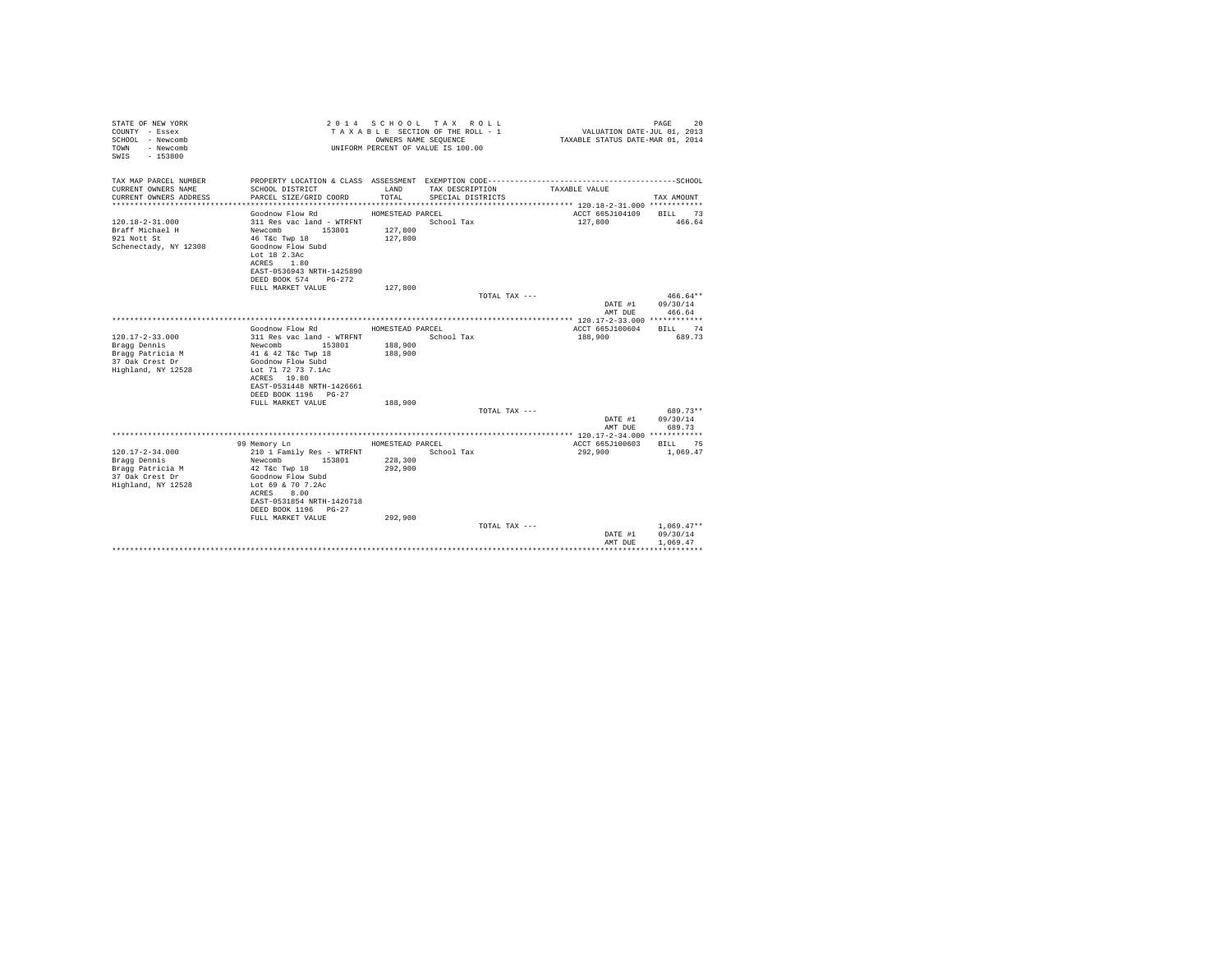| STATE OF NEW YORK<br>COUNTY - Essex<br>SCHOOL - Newcomb<br>- Newcomb<br>TOWN<br>$-153800$<br>SWIS |                                           | OWNERS NAME SEQUENCE | 2014 SCHOOL TAX ROLL<br>TAXABLE SECTION OF THE ROLL - 1<br>UNIFORM PERCENT OF VALUE IS 100.00 | VALUATION DATE-JUL 01, 2013<br>TAXABLE STATUS DATE-MAR 01, 2014 | PAGE<br>21             |
|---------------------------------------------------------------------------------------------------|-------------------------------------------|----------------------|-----------------------------------------------------------------------------------------------|-----------------------------------------------------------------|------------------------|
| TAX MAP PARCEL NUMBER<br>CURRENT OWNERS NAME<br>CURRENT OWNERS ADDRESS                            | SCHOOL DISTRICT<br>PARCEL SIZE/GRID COORD | LAND<br>TOTAL        | TAX DESCRIPTION<br>SPECIAL DISTRICTS                                                          | TAXABLE VALUE                                                   | TAX AMOUNT             |
| ***************************                                                                       |                                           |                      |                                                                                               |                                                                 |                        |
|                                                                                                   | 83 Marcy Ln                               | HOMESTEAD PARCEL     |                                                                                               | ACCT 665J104107                                                 | BILL 76                |
| $110.17 - 3 - 16.000$                                                                             | 210 1 Family Res                          |                      | School Tax                                                                                    | 83,200                                                          | 303.79                 |
| Brewer James C                                                                                    | Newcomb<br>153801                         | 28,700               |                                                                                               |                                                                 |                        |
| Brewer Laura M                                                                                    | Pt 19 Richards Survey                     | 83,200               |                                                                                               |                                                                 |                        |
| 55 Red Maple Ct                                                                                   | 0.60 BANK1STARSG<br>ACRES                 |                      |                                                                                               |                                                                 |                        |
| Nagatuck, NY 06770                                                                                | EAST-0557747 NRTH-1442689                 |                      |                                                                                               |                                                                 |                        |
|                                                                                                   | DEED BOOK 1586 PG-142                     |                      |                                                                                               |                                                                 |                        |
|                                                                                                   | FULL MARKET VALUE                         | 83,200               |                                                                                               |                                                                 |                        |
|                                                                                                   |                                           |                      | TOTAL TAX ---                                                                                 | DATE #1                                                         | $303.79**$<br>09/30/14 |
|                                                                                                   |                                           |                      |                                                                                               | AMT DUE                                                         | 303.79                 |
|                                                                                                   |                                           |                      |                                                                                               |                                                                 |                        |
|                                                                                                   | 1732 Goodnow Flow Rd                      | HOMESTEAD PARCEL     |                                                                                               | ACCT 665J106206                                                 | BILL 77                |
| $119.20 - 4 - 1.000$                                                                              | 260 Seasonal res - WTRFNT                 |                      | School Tax                                                                                    | 155,700                                                         | 568.51                 |
| Broderick William B                                                                               | 153801<br>Newcomb                         | 115,700              |                                                                                               |                                                                 |                        |
| 526 Tiplady Rd                                                                                    | 27 T&c Twp 18                             | 155,700              |                                                                                               |                                                                 |                        |
| Salem, NY 12865                                                                                   | Goodnow Flow Subd                         |                      |                                                                                               |                                                                 |                        |
|                                                                                                   | Lot 337                                   |                      |                                                                                               |                                                                 |                        |
|                                                                                                   | ACRES<br>0.80                             |                      |                                                                                               |                                                                 |                        |
|                                                                                                   | EAST-0526166 NRTH-1425728                 |                      |                                                                                               |                                                                 |                        |
|                                                                                                   | DEED BOOK 1425 PG-318                     |                      |                                                                                               |                                                                 |                        |
|                                                                                                   | FULL MARKET VALUE                         | 155,700              |                                                                                               |                                                                 |                        |
|                                                                                                   |                                           |                      | TOTAL TAX ---                                                                                 |                                                                 | 568.51**               |
|                                                                                                   |                                           |                      |                                                                                               | DATE #1                                                         | 09/30/14               |
|                                                                                                   |                                           |                      |                                                                                               | AMT DUE                                                         | 568.51                 |
|                                                                                                   |                                           |                      |                                                                                               |                                                                 |                        |
|                                                                                                   | 1044 Goodnow Flow Rd                      | HOMESTEAD PARCEL     |                                                                                               | ACCT 665J100112                                                 | BILL 78                |
| $120.18 - 1 - 6.000$                                                                              | 210 1 Family Res - WTRFNT                 |                      | School Tax                                                                                    | 172,200                                                         | 628.76                 |
| Broughton Richard W<br>Broughton John J                                                           | Newcomb<br>153801                         | 100,600              |                                                                                               |                                                                 |                        |
| PO Box 276                                                                                        | 46 T&c Twp 18<br>Goodnow Flow Subd        | 172,200              |                                                                                               |                                                                 |                        |
| East Greenbush, NY 12061                                                                          | Lot $147$                                 |                      |                                                                                               |                                                                 |                        |
|                                                                                                   | 0.40<br>ACRES                             |                      |                                                                                               |                                                                 |                        |
|                                                                                                   | EAST-0536613 NRTH-1427771                 |                      |                                                                                               |                                                                 |                        |
|                                                                                                   | DEED BOOK 584 PG-142                      |                      |                                                                                               |                                                                 |                        |
|                                                                                                   | FULL MARKET VALUE                         | 172,200              |                                                                                               |                                                                 |                        |
|                                                                                                   |                                           |                      | TOTAL TAX $---$                                                                               |                                                                 | 628.76**               |
|                                                                                                   |                                           |                      |                                                                                               | DATE #1                                                         | 09/30/14               |
|                                                                                                   |                                           |                      |                                                                                               | AMT DUE                                                         | 628.76                 |
|                                                                                                   |                                           |                      |                                                                                               |                                                                 | **************         |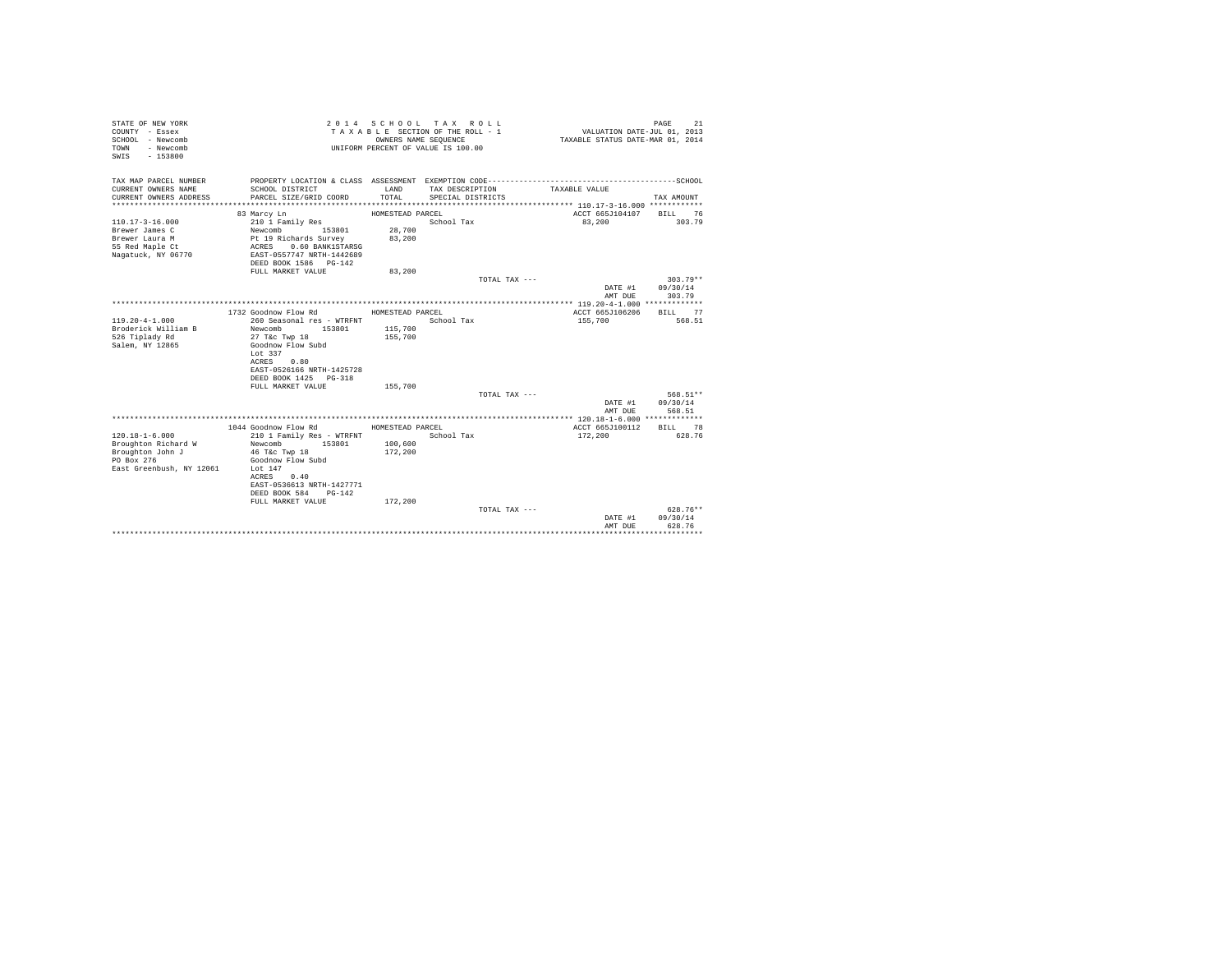| STATE OF NEW YORK<br>COUNTY - Essex<br>SCHOOL - Newcomb<br>TOWN - Newcomb<br>SWIS - 153800              | 2014 SECTION OF THE ROLL - 1<br>TAXABLE SECTION OF THE ROLL - 1<br>OWNERS NAME SEQUENCE<br>UNIFORM PERCENT OF VALUE IS 100.00                                 |                    |                                                         | PAGE 22<br>VALUATION DATE-JUL 01, 2013<br>TAXABLE STATUS DATE-MAR 01, 2014 |                                                        |
|---------------------------------------------------------------------------------------------------------|---------------------------------------------------------------------------------------------------------------------------------------------------------------|--------------------|---------------------------------------------------------|----------------------------------------------------------------------------|--------------------------------------------------------|
| CURRENT OWNERS NAME<br>CURRENT OWNERS ADDRESS                                                           | TAX MAP PARCEL NUMBER PROPERTY LOCATION & CLASS ASSESSMENT EXEMPTION CODE---------------------------------SCHOOL<br>SCHOOL DISTRICT<br>PARCEL SIZE/GRID COORD | TOTAL              | LAND TAX DESCRIPTION TAXABLE VALUE<br>SPECIAL DISTRICTS |                                                                            | TAX AMOUNT                                             |
|                                                                                                         |                                                                                                                                                               |                    |                                                         |                                                                            |                                                        |
|                                                                                                         |                                                                                                                                                               |                    |                                                         | ACCT 665J106914 BILL 79                                                    |                                                        |
| $109.15 - 2 - 2.000$<br>Brundage James F<br>Brundage Anita L<br>5841 State Rte 28N<br>Newcomb, NY 12852 | 5841 NYS Route 28N<br>210 1 Family Res                                                                                                                        |                    |                                                         | 110,300                                                                    | 30,000<br>402.74                                       |
|                                                                                                         |                                                                                                                                                               |                    |                                                         |                                                                            |                                                        |
|                                                                                                         |                                                                                                                                                               |                    | TOTAL TAX ---                                           | DATE #1 09/30/14<br>AMT DUE                                                | $331.74**$<br>331.74                                   |
|                                                                                                         |                                                                                                                                                               |                    |                                                         |                                                                            |                                                        |
| $120.18 - 1 - 12.000$                                                                                   | 1070 Goodnow Flow Rd MOMESTEAD PARCEL<br>210 1 Family Res - WTRFNT School Tax<br>Newcomb 153801                                                               |                    |                                                         | ACCT 665J100514<br>186,000 679.15                                          | BILL 80                                                |
| Bruno Anthony J<br>52 Ferry Blvd<br>So Glens Falls, NY 12803                                            | 46 T&C Twp 18<br>Goodnow Flow Subd<br>Lot 141<br>ACRES 0.50<br>EAST-0537147 NRTH-1427525<br>DEED BOOK 783 PG-207                                              | 99,800<br>186,000  |                                                         |                                                                            |                                                        |
|                                                                                                         | FULL MARKET VALUE                                                                                                                                             | 186,000            |                                                         |                                                                            |                                                        |
|                                                                                                         |                                                                                                                                                               |                    | TOTAL TAX ---                                           |                                                                            | $679.15**$<br>DATE #1 09/30/14<br>AMT DUE 679.15       |
|                                                                                                         |                                                                                                                                                               |                    |                                                         |                                                                            |                                                        |
|                                                                                                         | 46 Montayne Way MON-HOMESTEAD PARCEL                                                                                                                          |                    |                                                         | ACCT 665Z009002 BILL 81                                                    |                                                        |
| 110.13-13-4.000                                                                                         | 311 Res vac land                                                                                                                                              |                    | School Tax                                              | 13,900                                                                     | 243.10                                                 |
| Bruno Mary Elizabeth<br>102 Lumax Run<br>Troy, NY 12180                                                 | Newcomb 153801<br>20 T&C Pur TWP 27 RS<br>1629/128-Agreement<br>ACRES 1.30<br>EAST-0555225 NRTH-1446757                                                       | 13,900<br>13,900   |                                                         |                                                                            |                                                        |
|                                                                                                         | DEED BOOK 1700 PG-145<br>FULL MARKET VALUE                                                                                                                    | 13,900             |                                                         |                                                                            |                                                        |
|                                                                                                         |                                                                                                                                                               |                    | TOTAL TAX ---                                           |                                                                            | $243.10**$<br>DATE #1 09/30/14                         |
|                                                                                                         |                                                                                                                                                               |                    |                                                         | AMT DUE                                                                    | 243.10                                                 |
|                                                                                                         | Goodnow Flow Rd MOMESTEAD PARCEL                                                                                                                              |                    |                                                         | ACCT 665J176002 BILL 82                                                    |                                                        |
|                                                                                                         | 311 Res vac land - WTRFNT                                                                                                                                     |                    | School Tax                                              | 123,300                                                                    | 450.21                                                 |
| 119.20-3-4.000<br>Bruno Ruth E<br>c/o Peter & Ruth Bruno<br>23 Mason St<br>Glens Falls, NY 12801        | Newcomb 153801<br>27 T&C Twp 18<br>Goodnow Flow Subd<br>Lot 344 1.3Ac<br>ACRES 1.50<br>EAST-0525086 NRTH-1426549<br>DEED BOOK 1640 PG-9                       | 123,300<br>123,300 |                                                         |                                                                            |                                                        |
|                                                                                                         | FULL MARKET VALUE                                                                                                                                             | 123,300            |                                                         |                                                                            |                                                        |
|                                                                                                         |                                                                                                                                                               |                    | TOTAL TAX ---                                           | AMT DHE                                                                    | $450.21**$<br>DATE #1 09/30/14<br>450.21<br>********** |
|                                                                                                         |                                                                                                                                                               |                    |                                                         |                                                                            |                                                        |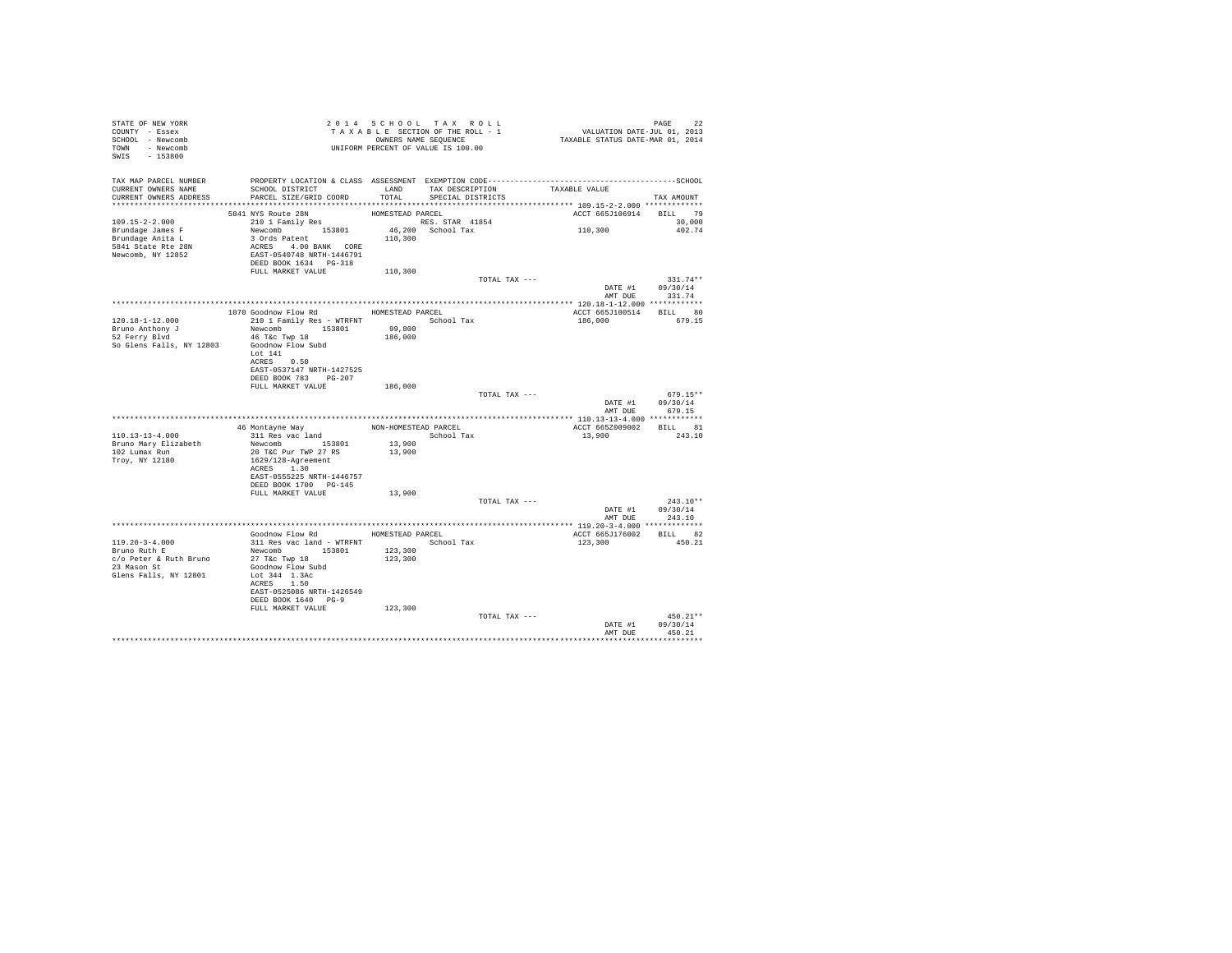| STATE OF NEW YORK<br>COUNTY - Essex<br>SCHOOL - Newcomb<br>- Newcomb<br>TOWN<br>$-153800$<br>SWIS |                                         |                  | 2014 SCHOOL TAX ROLL<br>TAXABLE SECTION OF THE ROLL - 1<br>OWNERS NAME SEOUENCE<br>UNIFORM PERCENT OF VALUE IS 100.00 | VALUATION DATE-JUL 01, 2013<br>TAXABLE STATUS DATE-MAR 01, 2014 | PAGE<br>23             |
|---------------------------------------------------------------------------------------------------|-----------------------------------------|------------------|-----------------------------------------------------------------------------------------------------------------------|-----------------------------------------------------------------|------------------------|
| TAX MAP PARCEL NUMBER<br>CURRENT OWNERS NAME                                                      | SCHOOL DISTRICT                         | LAND             | TAX DESCRIPTION                                                                                                       | TAXABLE VALUE                                                   |                        |
| CURRENT OWNERS ADDRESS                                                                            | PARCEL SIZE/GRID COORD                  | TOTAL            | SPECIAL DISTRICTS                                                                                                     |                                                                 | TAX AMOUNT             |
|                                                                                                   |                                         |                  |                                                                                                                       |                                                                 |                        |
|                                                                                                   | 1854 Goodnow Flow Rd MOMESTEAD PARCEL   |                  |                                                                                                                       | ACCT 665J100313 BILL 83                                         |                        |
| $119.20 - 3 - 5.000$                                                                              | 260 Seasonal res - WTRFNT               |                  | School Tax                                                                                                            | 180,200                                                         | 657.97                 |
| Bruno Ruth E                                                                                      | Newcomb<br>153801                       | 118,300          |                                                                                                                       |                                                                 |                        |
| c/o Peter & Ruth Bruno<br>23 Mason St                                                             | 27 T&c Twp 18<br>Goodnow Flow Subd      | 180,200          |                                                                                                                       |                                                                 |                        |
| Glens Falls, NY 12801                                                                             | Lot 343 1.5Ac                           |                  |                                                                                                                       |                                                                 |                        |
|                                                                                                   | ACRES 1.70                              |                  |                                                                                                                       |                                                                 |                        |
|                                                                                                   | EAST-0525248 NRTH-1426503               |                  |                                                                                                                       |                                                                 |                        |
|                                                                                                   | DEED BOOK 1640 PG-14                    |                  |                                                                                                                       |                                                                 |                        |
|                                                                                                   | FULL MARKET VALUE                       | 180,200          |                                                                                                                       |                                                                 |                        |
|                                                                                                   |                                         |                  | TOTAL TAX ---                                                                                                         | DATE #1 09/30/14                                                | 657.97**               |
|                                                                                                   |                                         |                  |                                                                                                                       | AMT DUE                                                         | 657.97                 |
|                                                                                                   |                                         |                  |                                                                                                                       |                                                                 |                        |
|                                                                                                   | 10 Island View Ln                       | HOMESTEAD PARCEL |                                                                                                                       | ACCT 665J103813                                                 | BILL 84                |
| 119.16-1-26.000                                                                                   | 260 Seasonal res - WTRFNT               |                  | School Tax                                                                                                            | 172,300                                                         | 629.12                 |
| Brunswick John T                                                                                  | 153801 105,800<br>Newcomb               |                  |                                                                                                                       |                                                                 |                        |
| Conway Cynthia A<br>16240 NYS Rte 22                                                              | 26 T&c Twp 18<br>1461/51 Life Estate to | 172,300          |                                                                                                                       |                                                                 |                        |
| Stephentown, NY 12168                                                                             | Margaret V Brunswick                    |                  |                                                                                                                       |                                                                 |                        |
|                                                                                                   | ACRES 0.90                              |                  |                                                                                                                       |                                                                 |                        |
|                                                                                                   | EAST-0527543 NRTH-1428860               |                  |                                                                                                                       |                                                                 |                        |
|                                                                                                   | DEED BOOK 1461 PG-51                    |                  |                                                                                                                       |                                                                 |                        |
|                                                                                                   | FULL MARKET VALUE                       | 172,300          | TOTAL TAX ---                                                                                                         |                                                                 | $629.12**$             |
|                                                                                                   |                                         |                  |                                                                                                                       | DATE #1 09/30/14                                                |                        |
|                                                                                                   |                                         |                  |                                                                                                                       | AMT DUE                                                         | 629.12                 |
|                                                                                                   |                                         |                  |                                                                                                                       |                                                                 |                        |
|                                                                                                   | 35 Griffin Rd                           | HOMESTEAD PARCEL |                                                                                                                       | ACCT 665J101606                                                 | BILL 85                |
| $109.15 - 3 - 19.000$                                                                             | 210 1 Family Res                        |                  | School Tax                                                                                                            | 87.000                                                          | 317.66                 |
| Burdick Gerald A<br>35 Griffin Rd                                                                 | Newcomb 153801<br>4 Ords Pat            | 38,400<br>87,000 |                                                                                                                       |                                                                 |                        |
| Newcomb, NY 12852                                                                                 | Book 859 Page 220                       |                  |                                                                                                                       |                                                                 |                        |
|                                                                                                   | ACRES 1.73                              |                  |                                                                                                                       |                                                                 |                        |
|                                                                                                   | EAST-0541993 NRTH-1444425               |                  |                                                                                                                       |                                                                 |                        |
|                                                                                                   | DEED BOOK 1283 PG-1                     |                  |                                                                                                                       |                                                                 |                        |
|                                                                                                   | FULL MARKET VALUE                       | 87,000           |                                                                                                                       |                                                                 |                        |
|                                                                                                   |                                         |                  | TOTAL TAX ---                                                                                                         | DATE #1                                                         | $317.66**$<br>09/30/14 |
|                                                                                                   |                                         |                  |                                                                                                                       | AMT DUE                                                         | 317.66                 |
|                                                                                                   |                                         |                  |                                                                                                                       |                                                                 |                        |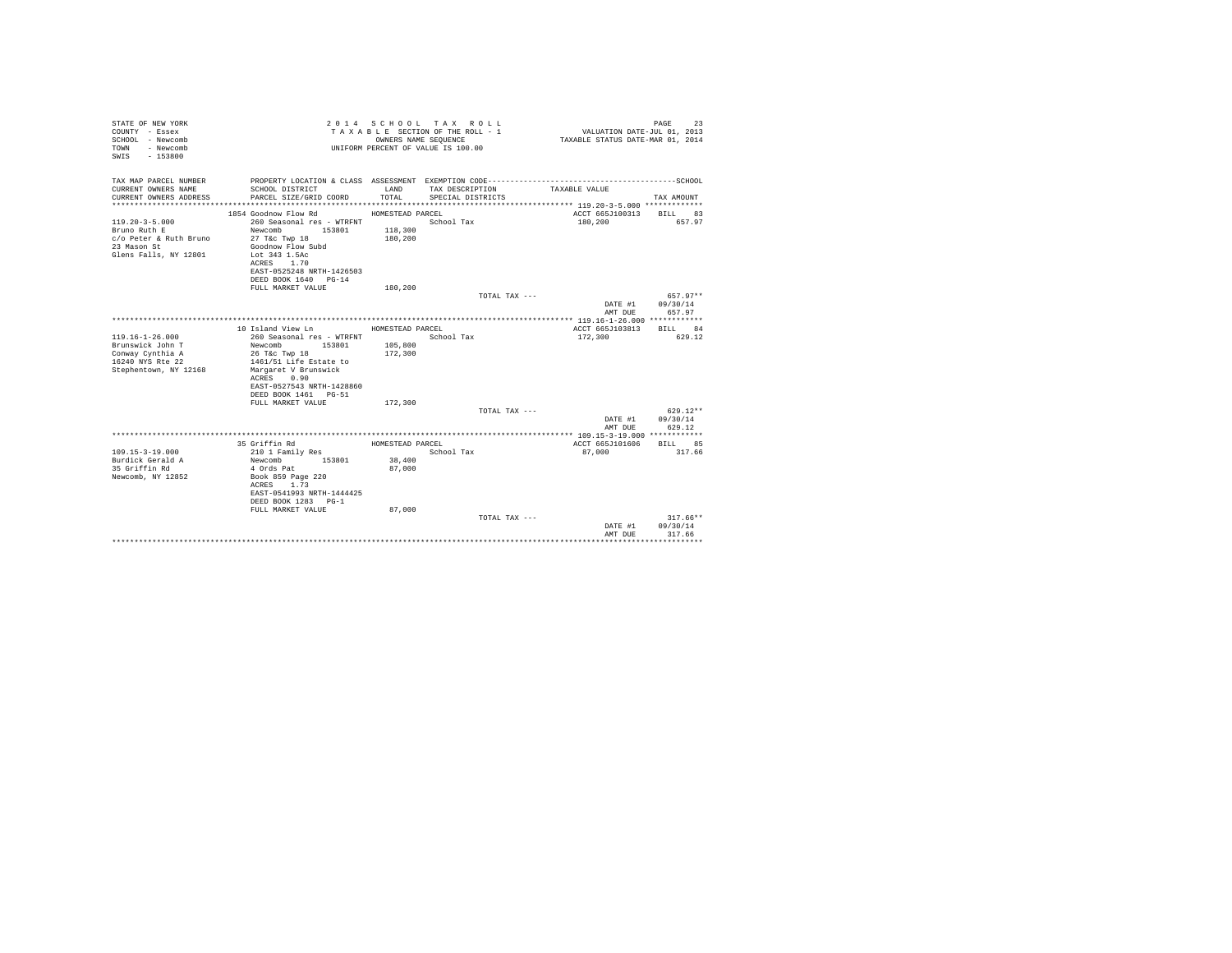| STATE OF NEW YORK<br>COUNTY - Essex<br>SCHOOL - Newcomb<br>- Newcomb<br><b>TOWN</b><br>$-153800$<br>SWIS |                                                |                      | 2014 SCHOOL TAX ROLL<br>TAXABLE SECTION OF THE ROLL - 1<br>OWNERS NAME SEQUENCE<br>UNIFORM PERCENT OF VALUE IS 100.00 | VALUATION DATE-JUL 01, 2013<br>TAXABLE STATUS DATE-MAR 01, 2014 | PAGE<br>24           |
|----------------------------------------------------------------------------------------------------------|------------------------------------------------|----------------------|-----------------------------------------------------------------------------------------------------------------------|-----------------------------------------------------------------|----------------------|
| TAX MAP PARCEL NUMBER<br>CURRENT OWNERS NAME                                                             | SCHOOL DISTRICT                                | LAND                 | TAX DESCRIPTION                                                                                                       | TAXABLE VALUE                                                   |                      |
| CURRENT OWNERS ADDRESS<br>*************************                                                      | PARCEL SIZE/GRID COORD                         | TOTAL                | SPECIAL DISTRICTS                                                                                                     |                                                                 | TAX AMOUNT           |
|                                                                                                          | 56 Santanoni Dr                                | HOMESTEAD PARCEL     |                                                                                                                       | ACCT 665J192002                                                 | BILL 86              |
| $110.18 - 2 - 14.033$                                                                                    | 240 Rural res                                  |                      | RES. STAR 41854                                                                                                       |                                                                 | 30,000               |
| Bureau Allen                                                                                             | Newcomb<br>153801                              |                      | 44,400 School Tax                                                                                                     | 322,400                                                         | 1,177.19             |
| Bureau Sandra                                                                                            | 1 2 Thorns Survey                              | 322,400              |                                                                                                                       |                                                                 |                      |
| NYS Rte 28N                                                                                              | ACRES 11.25                                    |                      |                                                                                                                       |                                                                 |                      |
| Newcomb, NY 12852                                                                                        | EAST-0561706 NRTH-1442752                      |                      |                                                                                                                       |                                                                 |                      |
|                                                                                                          | DEED BOOK 1012    PG-211                       |                      |                                                                                                                       |                                                                 |                      |
|                                                                                                          | FULL MARKET VALUE                              | 322,400              |                                                                                                                       |                                                                 |                      |
|                                                                                                          |                                                |                      | TOTAL TAX ---                                                                                                         |                                                                 | $1.106.19**$         |
|                                                                                                          |                                                |                      |                                                                                                                       | DATE #1                                                         | 09/30/14             |
|                                                                                                          |                                                |                      |                                                                                                                       | AMT DUE                                                         | 1,106.19             |
|                                                                                                          |                                                |                      |                                                                                                                       |                                                                 |                      |
| $110.18 - 3 - 4.001$                                                                                     | NYS Route 28N<br>311 Res vac land              | NON-HOMESTEAD PARCEL | School Tax                                                                                                            | ACCT 665J178530<br>12,100                                       | BILL<br>87<br>211.62 |
| Bureau Allen R                                                                                           | 153801<br>Newcomb                              | 12,100               |                                                                                                                       |                                                                 |                      |
| Bureau Lucy S                                                                                            | 3 & 4 Thorns Survey                            | 12,100               |                                                                                                                       |                                                                 |                      |
| c/o Noella Bureau                                                                                        | Life Use Noelle Bureau                         |                      |                                                                                                                       |                                                                 |                      |
| 872 Tower Hill Rd                                                                                        | By 1150/283                                    |                      |                                                                                                                       |                                                                 |                      |
| Millbrook, NY 12545                                                                                      | ACRES<br>0.40                                  |                      |                                                                                                                       |                                                                 |                      |
|                                                                                                          | EAST-0559489 NRTH-1442971                      |                      |                                                                                                                       |                                                                 |                      |
|                                                                                                          | DEED BOOK 1167 PG-102                          |                      |                                                                                                                       |                                                                 |                      |
|                                                                                                          | FULL MARKET VALUE                              | 12,100               |                                                                                                                       |                                                                 |                      |
|                                                                                                          |                                                |                      | TOTAL TAX ---                                                                                                         |                                                                 | $211.62**$           |
|                                                                                                          |                                                |                      |                                                                                                                       | DATE #1                                                         | 09/30/14             |
|                                                                                                          |                                                |                      |                                                                                                                       | AMT DUE                                                         | 211.62               |
|                                                                                                          |                                                |                      |                                                                                                                       |                                                                 |                      |
|                                                                                                          | 5024 NYS Route 28N                             | HOMESTEAD PARCEL     |                                                                                                                       | ACCT 665J100713                                                 | BILL 88              |
| $110.18 - 3 - 6.000$                                                                                     | 210 1 Family Res                               |                      | AGED ALL 41800                                                                                                        |                                                                 | 79,500               |
| Bureau Allen R                                                                                           | Newcomb<br>153801                              |                      | 38,300 SR STAR 41834                                                                                                  |                                                                 | 64,200               |
| Bureau Lucy S<br>c/o Noella Bureau                                                                       | Pt 3&4 Thorns Survey<br>Life Use Noelle Bureau |                      | 159,000 School Tax                                                                                                    | 79,500                                                          | 290.28               |
| 872 Tower Hill Rd                                                                                        | By 1150/283                                    |                      |                                                                                                                       |                                                                 |                      |
| Millbrook, NY 12545                                                                                      | ACRES 1.70                                     |                      |                                                                                                                       |                                                                 |                      |
|                                                                                                          | EAST-0559638 NRTH-1442689                      |                      |                                                                                                                       |                                                                 |                      |
|                                                                                                          | DEED BOOK 1167 PG-102                          |                      |                                                                                                                       |                                                                 |                      |
|                                                                                                          | FULL MARKET VALUE                              | 159,000              |                                                                                                                       |                                                                 |                      |
|                                                                                                          |                                                |                      | TOTAL TAX $---$                                                                                                       |                                                                 | 145.28**             |
|                                                                                                          |                                                |                      |                                                                                                                       | DATE #1                                                         | 09/30/14             |
|                                                                                                          |                                                |                      |                                                                                                                       | AMT DUE                                                         | 145.28               |
|                                                                                                          |                                                |                      |                                                                                                                       |                                                                 | ***********          |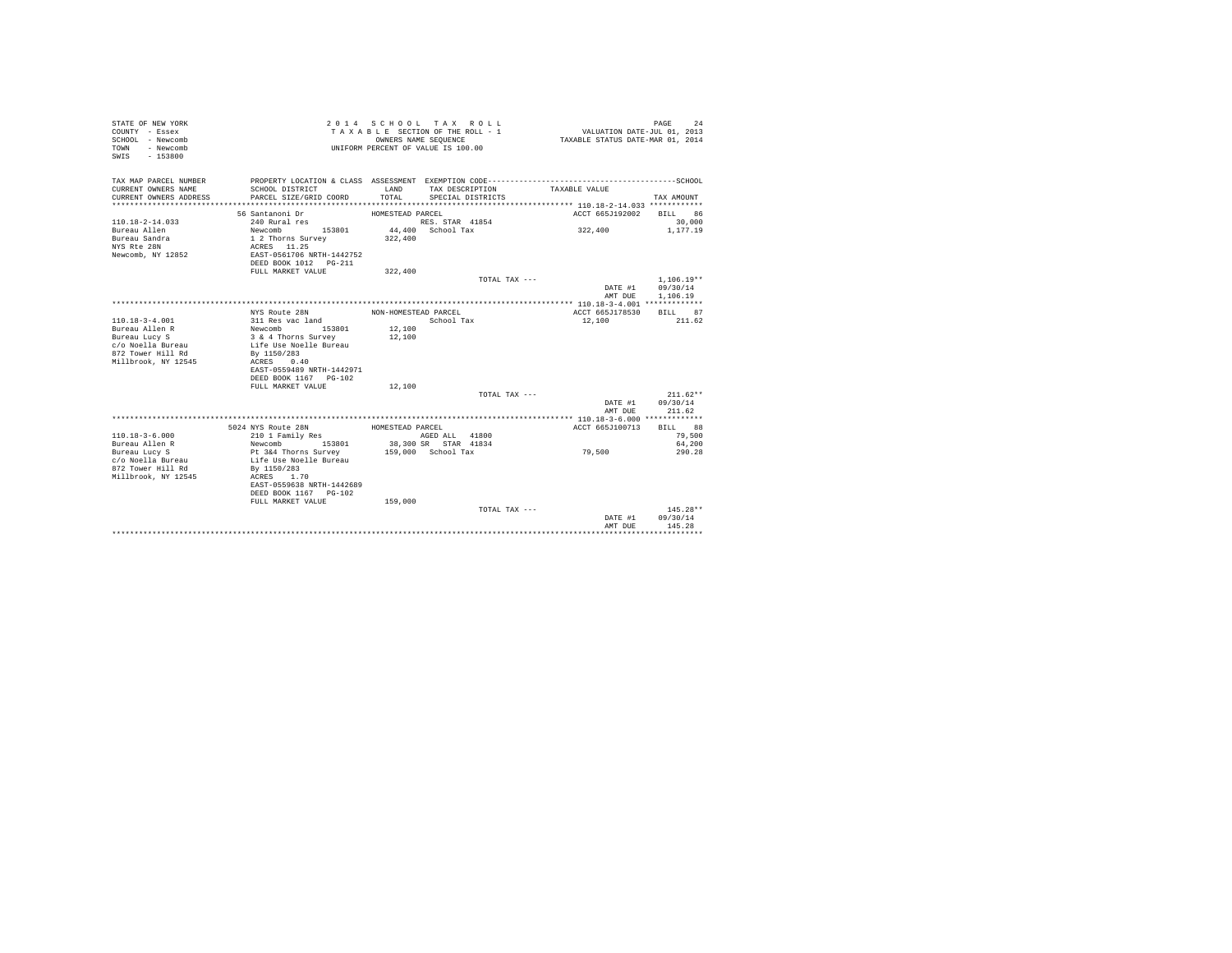| STATE OF NEW YORK<br>COUNTY - Essex<br>SCHOOL - Newcomb<br>TOWN - Newcomb<br>SWIS - 153800 | UNIFORM PERCENT OF VALUE IS 100.00                                             |                      | 2014 SCHOOL TAX ROLL<br>TAXABLE SECTION OF THE ROLL - 1<br>OWNERS NAME SEQUENCE |               | PAGE 25<br>VALUATION DATE-JUL 01, 2013<br>TAXABLE STATUS DATE-MAR 01, 2014 |                        |
|--------------------------------------------------------------------------------------------|--------------------------------------------------------------------------------|----------------------|---------------------------------------------------------------------------------|---------------|----------------------------------------------------------------------------|------------------------|
| TAX MAP PARCEL NUMBER<br>CURRENT OWNERS NAME                                               | SCHOOL DISTRICT                                                                |                      | LAND TAX DESCRIPTION                                                            |               | TAXABLE VALUE                                                              |                        |
| CURRENT OWNERS ADDRESS PARCEL SIZE/GRID COORD                                              |                                                                                |                      | TOTAL SPECIAL DISTRICTS                                                         |               |                                                                            | TAX AMOUNT             |
|                                                                                            |                                                                                |                      |                                                                                 |               |                                                                            |                        |
|                                                                                            | 5036 NYS Route 28N                                                             | HOMESTEAD PARCEL     |                                                                                 |               | ACCT 665J100712 BILL 89                                                    |                        |
| 110.18-3-5.003                                                                             | 210 1 Family Res                                                               |                      | AGED ALL 41800                                                                  |               |                                                                            | 125,950                |
| Bureau Donald J                                                                            | Newcomb 153801                                                                 |                      | 37,800 SR STAR 41834                                                            |               |                                                                            | 64,200                 |
| Bureau Patricia A                                                                          | Pt 4 Thorns Survey 251,900 School Tax                                          |                      |                                                                                 |               | 125,950                                                                    | 459.88                 |
| c/o Rene Bureau<br>5038 NYS Rte 28N                                                        |                                                                                |                      |                                                                                 |               |                                                                            |                        |
| Newcomb, NY 12852                                                                          | 1578/250 Life Estate<br>Rene & Jeannine Bureau<br>ACRES 1.56                   |                      |                                                                                 |               |                                                                            |                        |
|                                                                                            | EAST-0559467 NRTH-1442831                                                      |                      |                                                                                 |               |                                                                            |                        |
|                                                                                            | DEED BOOK 1578 PG-250                                                          |                      |                                                                                 |               |                                                                            |                        |
|                                                                                            | FULL MARKET VALUE                                                              | 251,900              |                                                                                 |               |                                                                            |                        |
|                                                                                            |                                                                                |                      |                                                                                 | TOTAL TAX --- |                                                                            | 314.88**               |
|                                                                                            |                                                                                |                      |                                                                                 |               |                                                                            | DATE #1 $09/30/14$     |
|                                                                                            |                                                                                |                      |                                                                                 |               |                                                                            | AMT DUE 314.88         |
|                                                                                            | 14 Anderson Ln                                                                 |                      |                                                                                 |               |                                                                            |                        |
| $109.16 - 2 - 3.100$                                                                       | 210 1 Family Res - WTRFNT School Tax                                           | HOMESTEAD PARCEL     |                                                                                 |               | ACCT 665J175005 BILL 90<br>272.600                                         | 995.35                 |
| Bureau Gino S                                                                              |                                                                                |                      |                                                                                 |               |                                                                            |                        |
|                                                                                            | Newcomb 153801 198,400<br>16 Twp 27 T&c Pur Rs 272,600<br>16 Twp 27 T&c Pur Rs |                      |                                                                                 |               |                                                                            |                        |
| Bureau Barbara<br>Al West Dr                                                               | Also 1083/57                                                                   |                      |                                                                                 |               |                                                                            |                        |
| Castleton, NY 12033                                                                        | ACRES 6.23                                                                     |                      |                                                                                 |               |                                                                            |                        |
|                                                                                            | EAST-0551414 NRTH-1446377                                                      |                      |                                                                                 |               |                                                                            |                        |
|                                                                                            | DEED BOOK 974 PG-21<br>FULL MARKET VALUE                                       | 272,600              |                                                                                 |               |                                                                            |                        |
|                                                                                            |                                                                                |                      |                                                                                 | TOTAL TAX --- |                                                                            | 995.35**               |
|                                                                                            |                                                                                |                      |                                                                                 |               |                                                                            | DATE #1 09/30/14       |
|                                                                                            |                                                                                |                      |                                                                                 |               |                                                                            | AMT DUE 995.35         |
|                                                                                            |                                                                                |                      |                                                                                 |               |                                                                            |                        |
|                                                                                            | NYS Route 28N                                                                  | NON-HOMESTEAD PARCEL |                                                                                 |               | ACCT 665J100308 BILL 91                                                    |                        |
| 110.13-1-11.000                                                                            | 311 Res vac land                                                               |                      | School Tax                                                                      |               | 24,500                                                                     | 428.48                 |
| Burgess Brad                                                                               | Newcomb 153801                                                                 | 24,500               |                                                                                 |               |                                                                            |                        |
| Burgess Barbara J<br>$6$ Hidden Hills Dr                                                   | Pt 17 Richards Survey<br>ACRES 0.90                                            | 24,500               |                                                                                 |               |                                                                            |                        |
| Queensbury, NY 12804                                                                       | EAST-0553874 NRTH-1445382                                                      |                      |                                                                                 |               |                                                                            |                        |
|                                                                                            | DEED BOOK 1269 PG-73                                                           |                      |                                                                                 |               |                                                                            |                        |
|                                                                                            | FULL MARKET VALUE                                                              | 24,500               |                                                                                 |               |                                                                            |                        |
|                                                                                            |                                                                                |                      |                                                                                 | TOTAL TAX --- |                                                                            | $428.48**$             |
|                                                                                            |                                                                                |                      |                                                                                 |               | DATE #1                                                                    | 09/30/14               |
|                                                                                            |                                                                                |                      |                                                                                 |               | AMT DUE                                                                    | 428.48                 |
|                                                                                            |                                                                                |                      | HOMESTEAD PARCEL                                                                |               | ACCT 665J100715 BILL 92                                                    |                        |
| $110.18 - 4 - 9.000$                                                                       | 39 Sanford Ln<br>210 1 Family Res                                              |                      | School Tax                                                                      |               | 113,300                                                                    | 413.69                 |
| Burke Carol M                                                                              | Newcomb 153801                                                                 | 27,000               |                                                                                 |               |                                                                            |                        |
| 17 Owen Ct                                                                                 | Pt 5 Thorns Survey                                                             | 113,300              |                                                                                 |               |                                                                            |                        |
| 17 Owen Ct<br>Irvine, CA 92617                                                             | ACRES 0.50                                                                     |                      |                                                                                 |               |                                                                            |                        |
|                                                                                            | EAST-0559307 NRTH-1441404                                                      |                      |                                                                                 |               |                                                                            |                        |
| PRIOR OWNER ON 3/01/2014 DEED BOOK 1760 PG-90                                              |                                                                                |                      |                                                                                 |               |                                                                            |                        |
| Burke Joan A                                                                               | FULL MARKET VALUE                                                              | 113,300              |                                                                                 |               |                                                                            |                        |
|                                                                                            |                                                                                |                      |                                                                                 | TOTAL TAX --- | DATE #1                                                                    | $413.69**$<br>09/30/14 |
|                                                                                            |                                                                                |                      |                                                                                 |               | AMT DUE                                                                    | 413.69                 |
|                                                                                            |                                                                                |                      |                                                                                 |               |                                                                            |                        |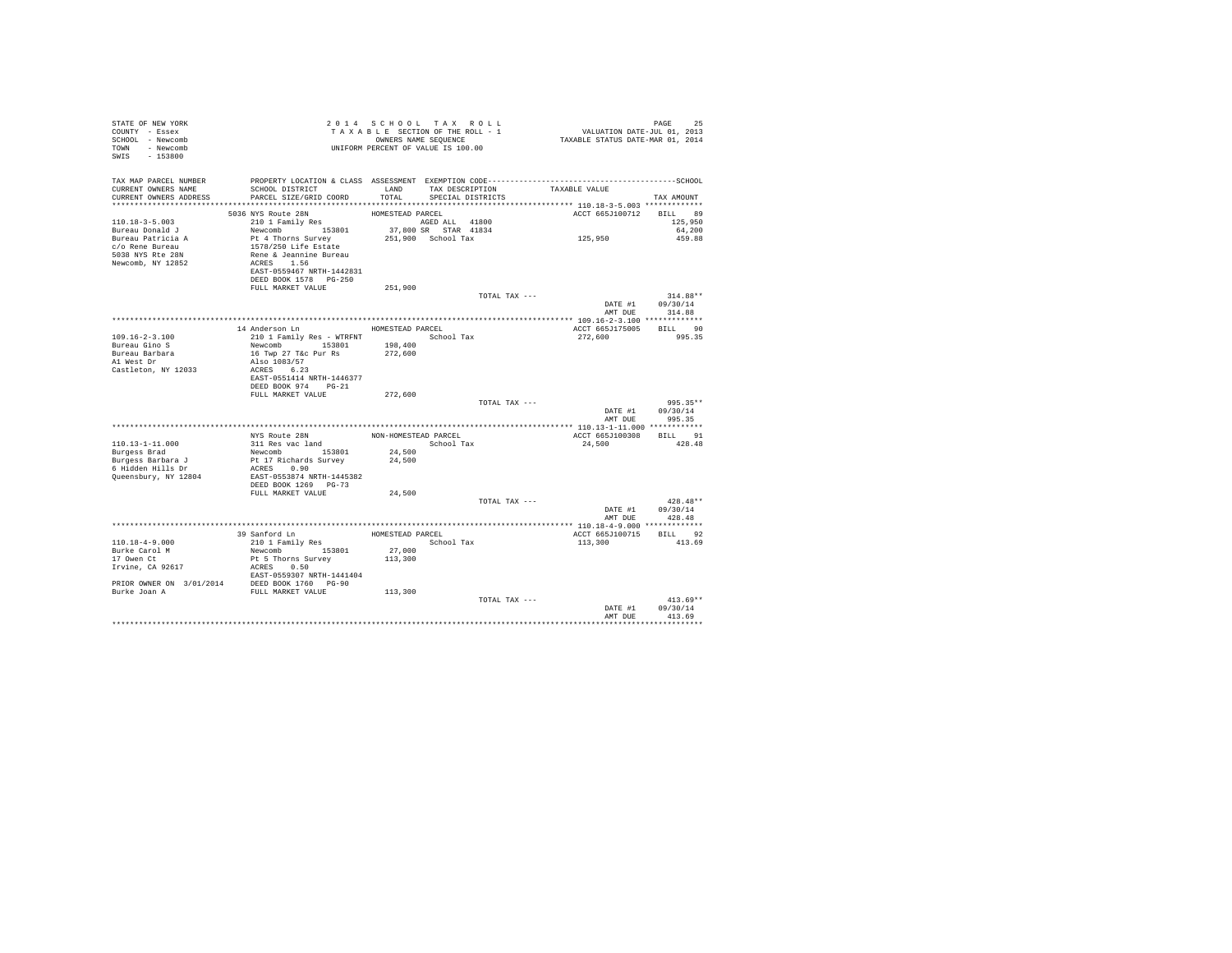| STATE OF NEW YORK<br>COUNTY - Essex<br>SCHOOL - Newcomb<br>TOWN - Newcomb<br>SWIS - 153800 |                                                                                                                                                                                    |                      | UNIFORM PERCENT OF VALUE IS 100.00   |                         |                                  |  |
|--------------------------------------------------------------------------------------------|------------------------------------------------------------------------------------------------------------------------------------------------------------------------------------|----------------------|--------------------------------------|-------------------------|----------------------------------|--|
| TAX MAP PARCEL NUMBER<br>CURRENT OWNERS NAME<br>CURRENT OWNERS ADDRESS                     | SCHOOL DISTRICT<br>PARCEL SIZE/GRID COORD                                                                                                                                          | LAND<br>TOTAL        | TAX DESCRIPTION<br>SPECIAL DISTRICTS | TAXABLE VALUE           | TAX AMOUNT                       |  |
|                                                                                            | 29 Breezy Point Ln                                                                                                                                                                 | HOMESTEAD PARCEL     |                                      | ACCT 665J100801 BILL 93 |                                  |  |
| $119.20 - 5 - 3.000$<br>Burnett John A<br>27 Schuyler Ave<br>Latham, NY 12110              | 210 1 Family Res - WTRFNT School Tax<br>Newcomb 153801 131,400<br>27 T&C Twp 18<br>Goodnow Flow Subd<br>Lot 328<br>ACRES 0.80<br>EAST-0526974 NRTH-1426401<br>DEED BOOK 1432 PG-16 | 169,200              |                                      | 169,200                 | 617.80                           |  |
|                                                                                            | FULL MARKET VALUE                                                                                                                                                                  | 169,200              |                                      |                         |                                  |  |
|                                                                                            |                                                                                                                                                                                    |                      | TOTAL TAX ---                        | DATE #1<br>AMT DUE      | $617.80**$<br>09/30/14<br>617.80 |  |
|                                                                                            |                                                                                                                                                                                    |                      |                                      |                         |                                  |  |
|                                                                                            | 52 Montayne Way                                                                                                                                                                    | NON-HOMESTEAD PARCEL |                                      | ACCT 665Z009003 BILL 94 |                                  |  |
| $110.13 - 13 - 3.000$                                                                      | 311 Res vac land                                                                                                                                                                   |                      | School Tax                           | 15,400                  | 269.33                           |  |
| Burns Edward W                                                                             | Newcomb 153801                                                                                                                                                                     | 15,400               |                                      |                         |                                  |  |
| Burns Ann M                                                                                | 20 T&C Pur TWP 27 RS                                                                                                                                                               | 15,400               |                                      |                         |                                  |  |
| 25 Valley View Ave<br>Latham, NY 12110                                                     | ACRES 1.51<br>EAST-0555218 NRTH-1446938                                                                                                                                            |                      |                                      |                         |                                  |  |
|                                                                                            | DEED BOOK 1700 PG-76                                                                                                                                                               |                      |                                      |                         |                                  |  |
|                                                                                            | FULL MARKET VALUE                                                                                                                                                                  | 15,400               |                                      |                         |                                  |  |
|                                                                                            |                                                                                                                                                                                    |                      | TOTAL TAX ---                        |                         | $269.33**$                       |  |
|                                                                                            |                                                                                                                                                                                    |                      |                                      | DATE #1                 | 09/30/14                         |  |
|                                                                                            |                                                                                                                                                                                    |                      |                                      | AMT DUE                 | 269.33                           |  |
|                                                                                            |                                                                                                                                                                                    |                      |                                      |                         |                                  |  |
|                                                                                            | NYS Route 28N                                                                                                                                                                      |                      | NON-HOMESTEAD PARCEL                 | ACCT 665J194006 BILL 95 |                                  |  |
| $110. - 1 - 21.300$                                                                        | 322 Rural vac>10<br>Newcomb 153801                                                                                                                                                 |                      | School Tax                           | 55,300                  | 967.15                           |  |
| Bush Anne D                                                                                |                                                                                                                                                                                    | 55,300               |                                      |                         |                                  |  |
| PO Box 93                                                                                  | 30 Thorn Survey                                                                                                                                                                    | 55,300               |                                      |                         |                                  |  |
| Newcomb, NY 12852                                                                          | ACRES 34.80<br>EAST-0563490 NRTH-1440623                                                                                                                                           |                      |                                      |                         |                                  |  |
|                                                                                            | DEED BOOK 1042 PG-306                                                                                                                                                              |                      |                                      |                         |                                  |  |
|                                                                                            | FULL MARKET VALUE                                                                                                                                                                  | 55,300               |                                      |                         |                                  |  |
|                                                                                            |                                                                                                                                                                                    |                      | TOTAL TAX ---                        |                         | $967.15**$                       |  |
|                                                                                            |                                                                                                                                                                                    |                      |                                      | DATE #1                 | 09/30/14                         |  |
|                                                                                            |                                                                                                                                                                                    |                      |                                      | AMT DUE                 | 967.15                           |  |
|                                                                                            |                                                                                                                                                                                    |                      |                                      |                         |                                  |  |
|                                                                                            | 4662 NYS Route 28N<br>210 1 Family Res                                                                                                                                             | HOMESTEAD PARCEL     |                                      | ACCT 665J100607 BILL 96 |                                  |  |
| $121.7 - 4 - 1.000$                                                                        |                                                                                                                                                                                    |                      | RES. STAR 41854                      |                         | 30,000                           |  |
| Bush Eugene R                                                                              | Newcomb 153801                                                                                                                                                                     |                      | 36,200 School Tax                    | 291,600                 | 1,064.73                         |  |
| NYS Rte 28N<br>PO Box 74                                                                   | Hyslop                                                                                                                                                                             | 291,600              |                                      |                         |                                  |  |
| Newcomb, NY 12852                                                                          | ACRES 1.10<br>EAST-0567541 NRTH-1439415                                                                                                                                            |                      |                                      |                         |                                  |  |
|                                                                                            | DEED BOOK 1169 PG-126                                                                                                                                                              |                      |                                      |                         |                                  |  |
|                                                                                            | FULL MARKET VALUE                                                                                                                                                                  | 291,600              |                                      |                         |                                  |  |
|                                                                                            |                                                                                                                                                                                    |                      | TOTAL TAX ---                        |                         | 993.73**                         |  |
|                                                                                            |                                                                                                                                                                                    |                      |                                      | DATE #1                 | 09/30/14                         |  |
|                                                                                            |                                                                                                                                                                                    |                      |                                      | AMT DUE                 | 993.73                           |  |
|                                                                                            |                                                                                                                                                                                    |                      |                                      |                         |                                  |  |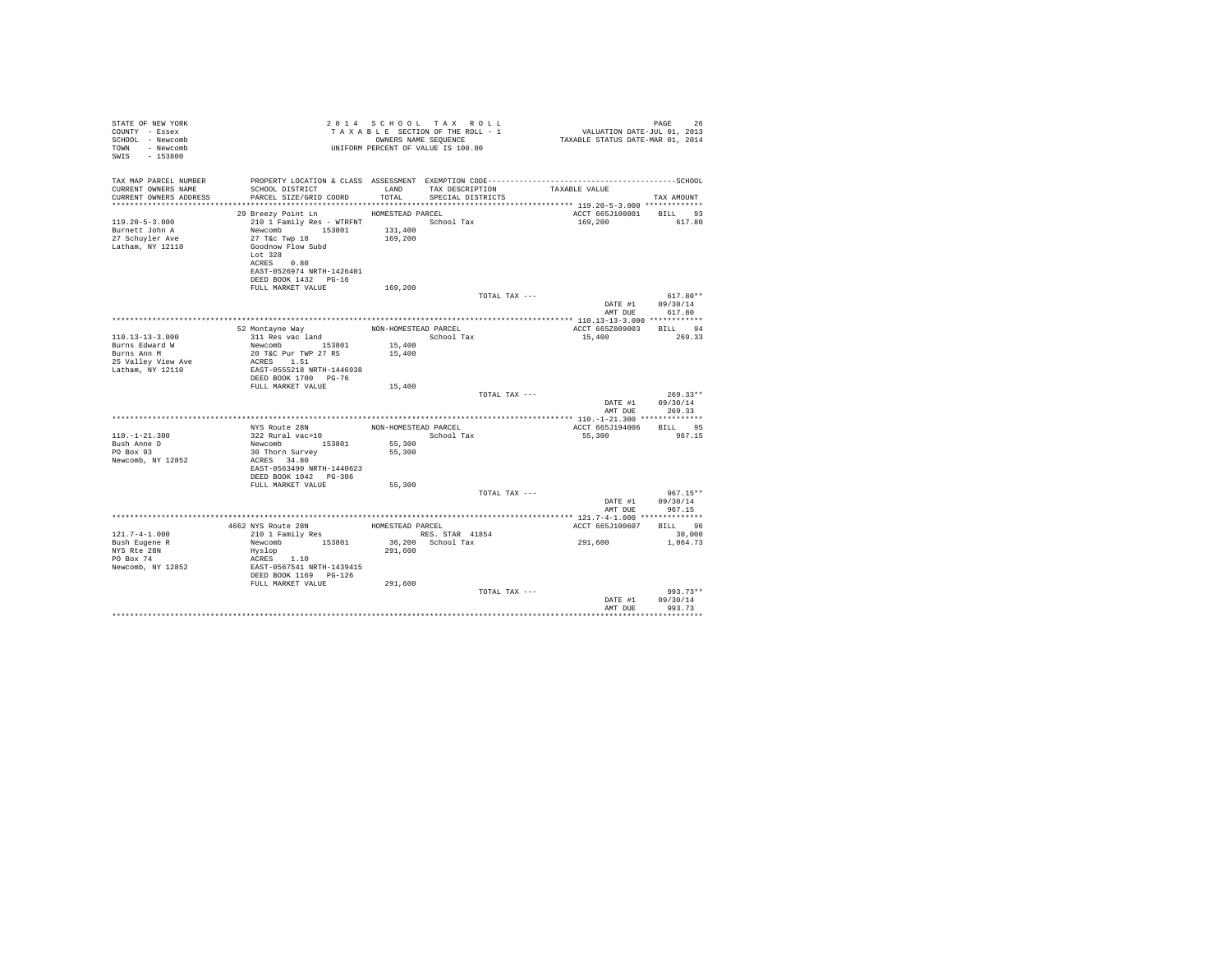| STATE OF NEW YORK<br>COUNTY - Essex<br>SCHOOL - Newcomb<br>TOWN - Newcomb<br>SWIS - 153800 |                                                                                                                                            |         | 2014 SCHOOL TAX ROLL<br>UNIFORM PERCENT OF VALUE IS 100.00 |                         |         | PAGE<br>27              |
|--------------------------------------------------------------------------------------------|--------------------------------------------------------------------------------------------------------------------------------------------|---------|------------------------------------------------------------|-------------------------|---------|-------------------------|
| TAX MAP PARCEL NUMBER                                                                      | PROPERTY LOCATION & CLASS ASSESSMENT EXEMPTION CODE-----------------------------------SCHOOL                                               |         |                                                            |                         |         |                         |
| CURRENT OWNERS NAME                                                                        | SCHOOL DISTRICT TAND TAX DESCRIPTION<br>CURRENT OWNERS ADDRESS PARCEL SIZE/GRID COORD TOTAL SPECIAL DISTRICTS                              |         |                                                            | TAXABLE VALUE           |         | TAX AMOUNT              |
|                                                                                            |                                                                                                                                            |         |                                                            |                         |         |                         |
|                                                                                            | HOMESTEAD PARCEL<br>7 Donks Ln                                                                                                             |         |                                                            |                         |         | ACCT 665J100802 BILL 97 |
| 109.16-2-2.000                                                                             | 210 1 Family Res - WTRFNT SR STAR 41834                                                                                                    |         |                                                            |                         |         | 64,200                  |
| Bush Heidi M                                                                               |                                                                                                                                            |         |                                                            | 267,400                 |         | 976.36                  |
|                                                                                            | Newcomb 153801 126,900 School Tax<br>10 Richards Survey 267,400                                                                            |         |                                                            |                         |         |                         |
|                                                                                            | c/o Clayton & Anne Bush 10 Richards Survey<br>PO Box 93 1204/65 Life Use To                                                                |         |                                                            |                         |         |                         |
| Newcomb, NY 12852 Clayton & Anne Bush                                                      |                                                                                                                                            |         |                                                            |                         |         |                         |
|                                                                                            | ACRES 0.74                                                                                                                                 |         |                                                            |                         |         |                         |
|                                                                                            | EAST-0548439 NRTH-1448190                                                                                                                  |         |                                                            |                         |         |                         |
|                                                                                            | DEED BOOK 1204 PG-65                                                                                                                       |         |                                                            |                         |         |                         |
|                                                                                            | FULL MARKET VALUE                                                                                                                          | 267,400 |                                                            |                         |         | 831.36**                |
|                                                                                            |                                                                                                                                            |         |                                                            | TOTAL TAX ---           |         | DATE #1 09/30/14        |
|                                                                                            |                                                                                                                                            |         |                                                            |                         |         | AMT DUE 831.36          |
|                                                                                            |                                                                                                                                            |         |                                                            |                         |         |                         |
|                                                                                            | 08 Marcy Ln 200157EAD PARCEL 2011<br>210 1 Family Res RES. STAR 41854<br>Newcomb 153801 43,700 School Tax<br>Pt 19 Richards Survey 146,300 |         |                                                            |                         |         | ACCT 665J104210 BILL 98 |
| $110.18 - 1 - 7.003$                                                                       |                                                                                                                                            |         |                                                            |                         |         | 30,000                  |
| Bush Joanne M                                                                              |                                                                                                                                            |         |                                                            | 146,300                 |         | 534.19                  |
| 86 Marcy Ln                                                                                |                                                                                                                                            |         |                                                            |                         |         |                         |
| Newcomb, NY 12852                                                                          | Also 1035/162                                                                                                                              |         |                                                            |                         |         |                         |
|                                                                                            | ACRES 3.26                                                                                                                                 |         |                                                            |                         |         |                         |
|                                                                                            | EAST-0558111 NRTH-1443055                                                                                                                  |         |                                                            |                         |         |                         |
|                                                                                            | DEED BOOK 600 PG-91<br>FULL MARKET VALUE                                                                                                   | 146,300 |                                                            |                         |         |                         |
|                                                                                            |                                                                                                                                            |         |                                                            | TOTAL TAX ---           |         | $463.19**$              |
|                                                                                            |                                                                                                                                            |         |                                                            |                         |         | DATE #1 09/30/14        |
|                                                                                            |                                                                                                                                            |         |                                                            |                         |         | AMT DUE 463.19          |
|                                                                                            |                                                                                                                                            |         |                                                            |                         |         |                         |
|                                                                                            | 3<br>2011 Schisson Rd<br>210 1 Family Res<br>Newcomb 153801 17,200 School Tax                                                              |         |                                                            | ACCT 665J103806 BILL 99 |         |                         |
| 110.13-9-29.100                                                                            |                                                                                                                                            |         |                                                            | 317,800                 |         | 30,000                  |
| Bush Nathan L                                                                              | Newcomb 153801<br>Pt 18 & Richards Survey                                                                                                  |         |                                                            |                         |         | 1,160.39                |
| Chaission Rd                                                                               |                                                                                                                                            | 317,800 |                                                            |                         |         |                         |
| Newcomb, NY 12852                                                                          | ACRES 4.30 BANK1STARSG                                                                                                                     |         |                                                            |                         |         |                         |
|                                                                                            | EAST-0554619 NRTH-1444581<br>DEED BOOK 1249    PG-220                                                                                      |         |                                                            |                         |         |                         |
|                                                                                            | FULL MARKET VALUE 317,800                                                                                                                  |         |                                                            |                         |         |                         |
|                                                                                            |                                                                                                                                            |         |                                                            | TOTAL TAX ---           |         | $1.089.39**$            |
|                                                                                            |                                                                                                                                            |         |                                                            |                         |         | DATE #1 09/30/14        |
|                                                                                            |                                                                                                                                            |         |                                                            |                         |         | AMT DUE 1,089.39        |
|                                                                                            |                                                                                                                                            |         |                                                            |                         |         |                         |
|                                                                                            |                                                                                                                                            |         |                                                            | ACCT 665J100505         |         | BILL 100                |
| $110.18 - 4 - 6.019$                                                                       |                                                                                                                                            |         |                                                            | 145,400                 |         | 64,200                  |
|                                                                                            | Bush Nathan L<br>Bush Pamela B<br>Pt 4 Thorns Survey<br>C/o Eugene & RoseMary Bush<br>$\frac{153801}{1683/326}$ L<br>Use to                |         |                                                            |                         |         | 530.90                  |
|                                                                                            |                                                                                                                                            | 145,400 |                                                            |                         |         |                         |
|                                                                                            |                                                                                                                                            |         |                                                            |                         |         |                         |
|                                                                                            | 3 Sanford Ln Buqene Jr & Rose Mary Bus<br>ACRES 1.90                                                                                       |         |                                                            |                         |         |                         |
| Newcomb, NY 12852                                                                          | EAST-0560195 NRTH-1440968                                                                                                                  |         |                                                            |                         |         |                         |
|                                                                                            | DEED BOOK 1683 PG-326                                                                                                                      |         |                                                            |                         |         |                         |
|                                                                                            | FULL MARKET VALUE                                                                                                                          | 145,400 |                                                            |                         |         |                         |
|                                                                                            |                                                                                                                                            |         |                                                            | TOTAL TAX ---           |         | 385.90**                |
|                                                                                            |                                                                                                                                            |         |                                                            |                         |         | DATE #1 09/30/14        |
|                                                                                            |                                                                                                                                            |         |                                                            |                         | AMT DUE | 385.90                  |
|                                                                                            |                                                                                                                                            |         |                                                            |                         |         |                         |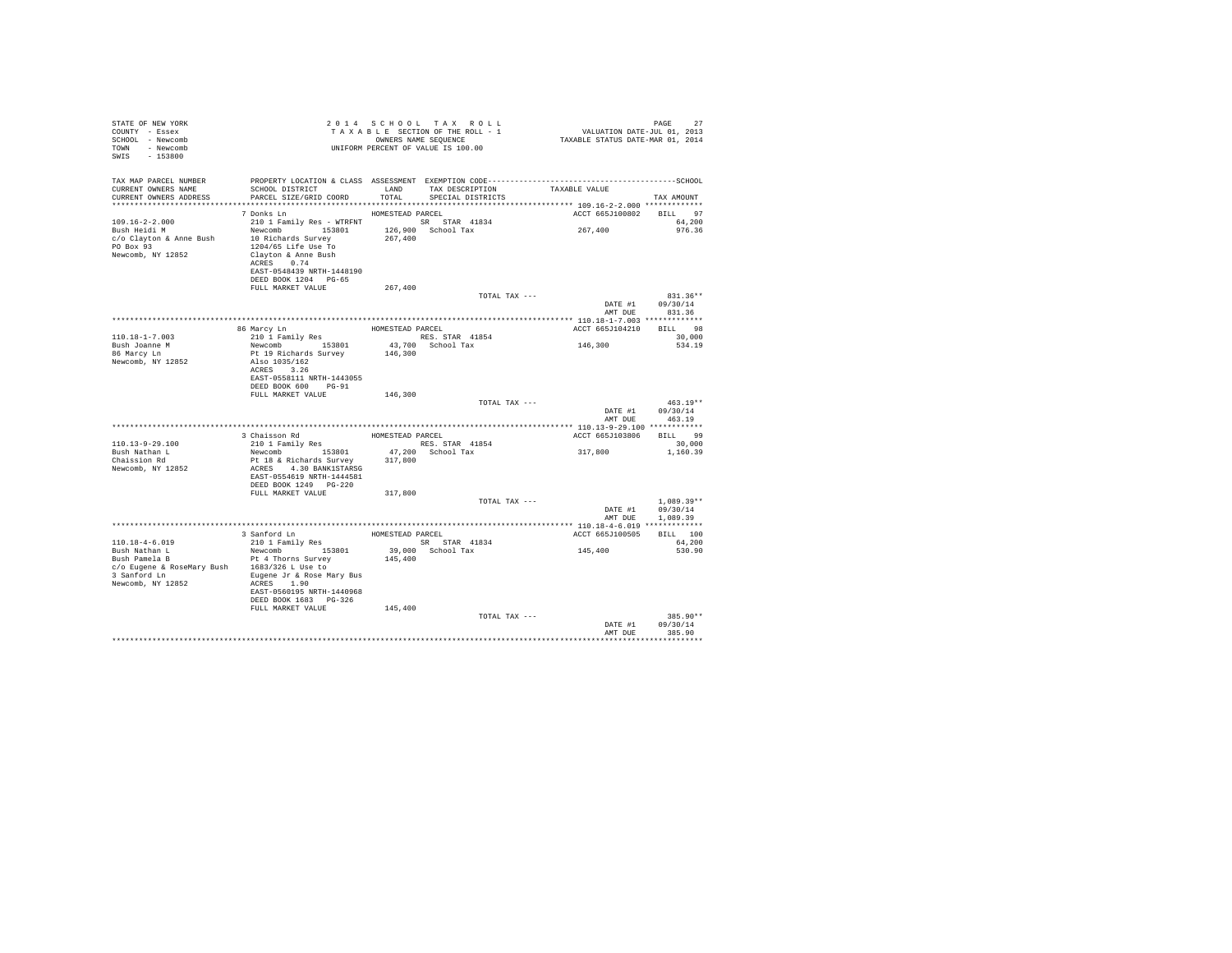| STATE OF NEW YORK<br>COUNTY - Essex<br>SCHOOL - Newcomb<br>TOWN - Newcomb<br>SWIS - 153800  |                                                                                                                                                                                                                                                                              |                            | TAXABLE SECTION OF THE ROLL - 1<br>OWNERS NAME SEQUENCE | PAGE 28<br>VALUATION DATE-JUL 01, 2013<br>TAXABLE STATUS DATE-MAR 01, 2014                                                                                                             |                                                  |
|---------------------------------------------------------------------------------------------|------------------------------------------------------------------------------------------------------------------------------------------------------------------------------------------------------------------------------------------------------------------------------|----------------------------|---------------------------------------------------------|----------------------------------------------------------------------------------------------------------------------------------------------------------------------------------------|--------------------------------------------------|
| CURRENT OWNERS NAME<br>CURRENT OWNERS ADDRESS PARCEL SIZE/GRID COORD                        | SCHOOL DISTRICT                                                                                                                                                                                                                                                              |                            | TOTAL SPECIAL DISTRICTS                                 | LAND TAX DESCRIPTION TAXABLE VALUE                                                                                                                                                     | TAX AMOUNT                                       |
| 110.18-3-24.000<br>Bush Philip<br>Sanford Ln<br>PO Box 544<br>Newcomb, NY 12852             | 48 Sanford Ln<br>210 1 Family Res<br>210 1 Family Res<br>Newcomb 153801 28,700<br>Pt 4K5 Thorns Survey 50,000<br>ACRES 0.60 BANK GFNB&T<br>EAST-0559147 NRTH-1441711<br>DEED BOOK 1065 PG-265<br>DOK 1065 PG-265<br>DOK 1065 PG-265<br>50.000<br>FULL MARKET VALUE           | HOMESTEAD PARCEL<br>50,000 | School Tax                                              | ACCT 665J105508 BILL 101<br>50,000 182.57                                                                                                                                              |                                                  |
|                                                                                             |                                                                                                                                                                                                                                                                              |                            | TOTAL TAX ---                                           |                                                                                                                                                                                        | $182.57**$<br>DATE #1 09/30/14<br>AMT DUE 182.57 |
|                                                                                             |                                                                                                                                                                                                                                                                              |                            |                                                         |                                                                                                                                                                                        |                                                  |
| 110.18-2-10.100<br>Bush Raymond J<br>22 Santanoni Dr<br>Newcomb, NY 12852                   | 22 Santanoni Dr. 3801<br>210 1 Family Res<br>Newcomb 153801 RSS. STAR 41854<br>28 Newcomb 153801 52,200 School Tax<br>283 TaC PUR TWP 25 TS 246,400<br>287 NERES<br>267.76 5<br>EAST-0560964 NRTH-1442157<br>DEED BOOK 1555 PG-42                                            |                            |                                                         | ACCT 665J180016 BILL 102<br>246, 400                                                                                                                                                   | 30,000<br>899.69                                 |
|                                                                                             | FULL MARKET VALUE 246,400                                                                                                                                                                                                                                                    |                            |                                                         |                                                                                                                                                                                        |                                                  |
|                                                                                             |                                                                                                                                                                                                                                                                              |                            |                                                         | TOTAL TAX ---                                                                                                                                                                          | 828.69**<br>DATE #1 09/30/14<br>AMT DUE 828.69   |
|                                                                                             |                                                                                                                                                                                                                                                                              |                            |                                                         | ACCT 665J100804 BILL 103                                                                                                                                                               |                                                  |
| $110.17 - 2 - 35.032$<br>Bush Theodore<br>Bush Dorothy<br>150 Marcy Ln<br>Newcomb, NY 12852 |                                                                                                                                                                                                                                                                              |                            |                                                         | 150 Marcy L<br>n HOMESTEAD PARCEL 110.17-2-35.(1008)<br>210 1 Family Res ROED ALL 41800 MCT 665<br>100 Newcomb 153801 39,400 SR STAR 41834 PROFES ROED 153801 39,400 SR STAR 41834<br> | 63,850<br>63,850<br>233.14                       |
|                                                                                             | DEED BOOK 420 PG-116<br>FULL MARKET VALUE 127,700                                                                                                                                                                                                                            |                            |                                                         | TOTAL TAX ---                                                                                                                                                                          | $88.14**$                                        |
|                                                                                             |                                                                                                                                                                                                                                                                              |                            |                                                         |                                                                                                                                                                                        | DATE #1 09/30/14<br>AMT DUE 88.14                |
|                                                                                             |                                                                                                                                                                                                                                                                              |                            |                                                         |                                                                                                                                                                                        |                                                  |
| 109.16-1-13.002                                                                             |                                                                                                                                                                                                                                                                              |                            |                                                         | ACCT 665Z001003 BILL 104                                                                                                                                                               | 30,000                                           |
| Bush Tony<br>Bush Mary<br>16 Dillon Rd<br>Newcomb, NY 12852                                 |                                                                                                                                                                                                                                                                              |                            |                                                         | 317,100                                                                                                                                                                                | 1,157.83                                         |
|                                                                                             | 16 Dillon Rd<br>2001 Family Res HOMESTEAD PARCEL<br>2010 Family Res HOMESTEAD PARCEL<br>Newcomb 153801 33,300 School Tax<br>10 T&C Pur Twp 27 Rs<br>Also 1275/76<br>ACRES 1.70 BANK1STARSG<br>RAST-0546720 NRTH-1447249<br>DEED BOOK 1248 PG-69<br>FULL MARKET VALUE 317,100 |                            | TOTAL TAX ---                                           |                                                                                                                                                                                        | $1,086.83**$<br>DATE #1 09/30/14                 |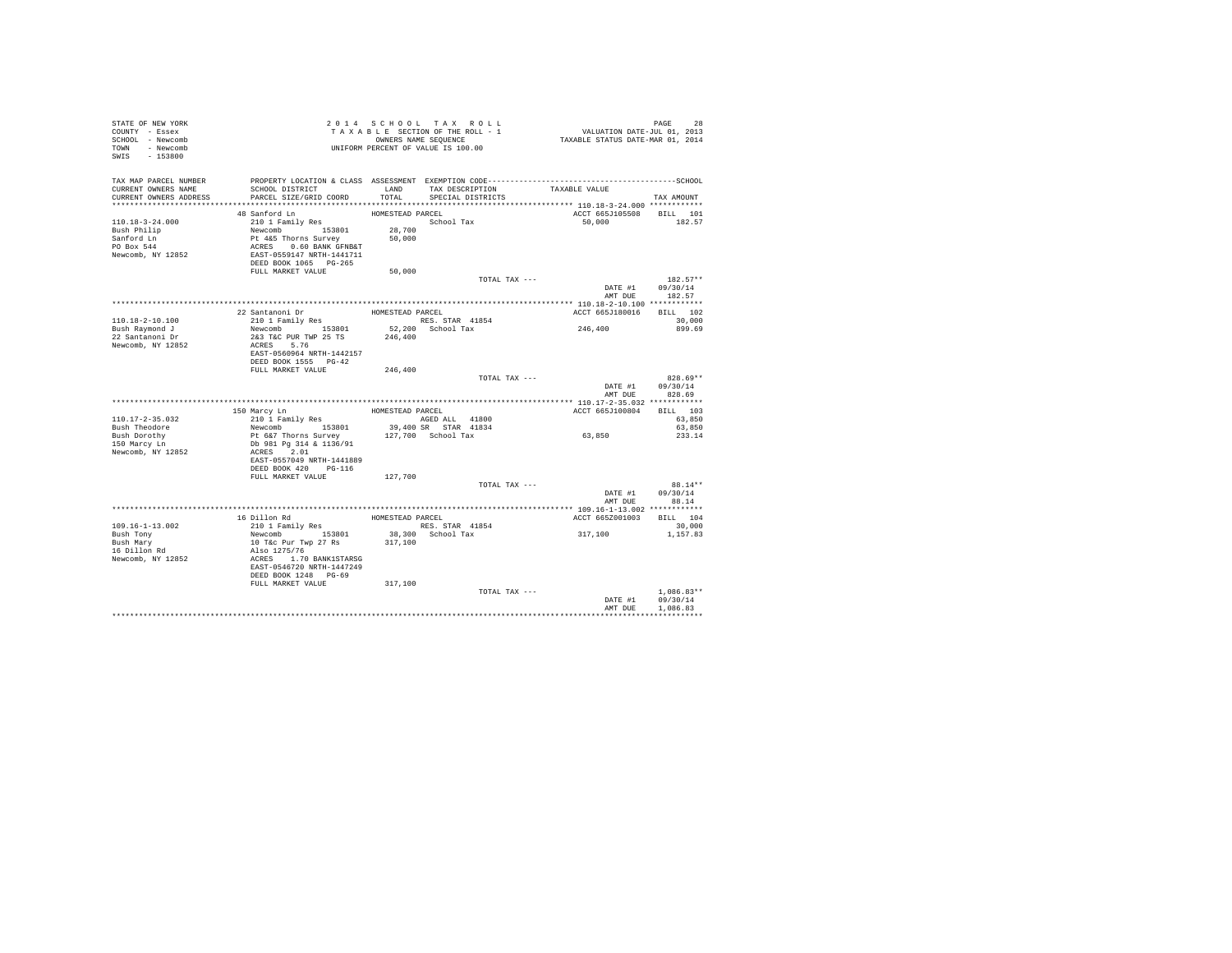| TAX MAP PARCEL NUMBER<br>SCHOOL DISTRICT TAND TAX DESCRIPTION<br>CURRENT OWNERS NAME<br>TAXABLE VALUE<br>PARCEL SIZE/GRID COORD TOTAL<br>CURRENT OWNERS ADDRESS<br>SPECIAL DISTRICTS<br>TAX AMOUNT<br>229 Woodys Rd MOMESTEAD PARCEL<br>ACCT 665J106012 BILL 105<br>260 Seasonal res - WTRFNT School Tax<br>$120.13 - 1 - 5.000$<br>129,500 472.85<br>Newcomb 153801<br>80,600<br>Buttner Gregory<br>26 T&C Twp 18<br>129,500<br>Buttner Steven<br>26 Riesling Rd<br>1474/64 Life Estate to<br>Niskayuna, NY 12309<br>Peter & Natalia Buttner<br>ACRES 1.50<br>EAST-0528668 NRTH-1428921<br>DEED BOOK 1474 PG-64<br>FULL MARKET VALUE<br>129,500<br>TOTAL TAX ---<br>$472.85**$<br>DATE #1 09/30/14<br>AMT DUE<br>472.85<br>MYS ROLE 28N NON-HOMESTEAD PARCEL<br>109.15-1-13.000<br>211 Res vac land<br>21 Res vac land<br>21 Res vac land<br>21 Res vac land<br>21 Res vac land<br>20 ROLE 153601 18,900<br>20 ROLE 18,900<br>20 ROLE 28N ROLE 50001 Tax<br>20 ROLE 18,900<br>2<br>ACCT 665J104506 BILL 106<br>18,900<br>330.54<br>PRIOR OWNER ON 3/01/2014 DEED BOOK 1099 PG-275<br>Buttolph Katherine FULL MARKET VALUE<br>18,900<br>$330.54**$<br>TOTAL TAX ---<br>DATE #1 09/30/14<br>AMT DUE<br>330.54<br>8 Fennessey Ln MOMESTEAD PARCEL<br>ACCT 665J104503 BILL 107<br>260 Seasonal res - WTRFNT School Tax<br>$109.15 - 1 - 19.000$<br>167,500 | PAGE<br>29<br>PAGE 29<br>VALUATION DATE-JUL 01, 2013<br>TAXABLE STATUS DATE-MAR 01, 2014 |
|---------------------------------------------------------------------------------------------------------------------------------------------------------------------------------------------------------------------------------------------------------------------------------------------------------------------------------------------------------------------------------------------------------------------------------------------------------------------------------------------------------------------------------------------------------------------------------------------------------------------------------------------------------------------------------------------------------------------------------------------------------------------------------------------------------------------------------------------------------------------------------------------------------------------------------------------------------------------------------------------------------------------------------------------------------------------------------------------------------------------------------------------------------------------------------------------------------------------------------------------------------------------------------------------------------------------------------------------------------|------------------------------------------------------------------------------------------|
|                                                                                                                                                                                                                                                                                                                                                                                                                                                                                                                                                                                                                                                                                                                                                                                                                                                                                                                                                                                                                                                                                                                                                                                                                                                                                                                                                         |                                                                                          |
|                                                                                                                                                                                                                                                                                                                                                                                                                                                                                                                                                                                                                                                                                                                                                                                                                                                                                                                                                                                                                                                                                                                                                                                                                                                                                                                                                         |                                                                                          |
|                                                                                                                                                                                                                                                                                                                                                                                                                                                                                                                                                                                                                                                                                                                                                                                                                                                                                                                                                                                                                                                                                                                                                                                                                                                                                                                                                         |                                                                                          |
|                                                                                                                                                                                                                                                                                                                                                                                                                                                                                                                                                                                                                                                                                                                                                                                                                                                                                                                                                                                                                                                                                                                                                                                                                                                                                                                                                         |                                                                                          |
|                                                                                                                                                                                                                                                                                                                                                                                                                                                                                                                                                                                                                                                                                                                                                                                                                                                                                                                                                                                                                                                                                                                                                                                                                                                                                                                                                         |                                                                                          |
|                                                                                                                                                                                                                                                                                                                                                                                                                                                                                                                                                                                                                                                                                                                                                                                                                                                                                                                                                                                                                                                                                                                                                                                                                                                                                                                                                         |                                                                                          |
|                                                                                                                                                                                                                                                                                                                                                                                                                                                                                                                                                                                                                                                                                                                                                                                                                                                                                                                                                                                                                                                                                                                                                                                                                                                                                                                                                         |                                                                                          |
|                                                                                                                                                                                                                                                                                                                                                                                                                                                                                                                                                                                                                                                                                                                                                                                                                                                                                                                                                                                                                                                                                                                                                                                                                                                                                                                                                         |                                                                                          |
|                                                                                                                                                                                                                                                                                                                                                                                                                                                                                                                                                                                                                                                                                                                                                                                                                                                                                                                                                                                                                                                                                                                                                                                                                                                                                                                                                         |                                                                                          |
|                                                                                                                                                                                                                                                                                                                                                                                                                                                                                                                                                                                                                                                                                                                                                                                                                                                                                                                                                                                                                                                                                                                                                                                                                                                                                                                                                         |                                                                                          |
|                                                                                                                                                                                                                                                                                                                                                                                                                                                                                                                                                                                                                                                                                                                                                                                                                                                                                                                                                                                                                                                                                                                                                                                                                                                                                                                                                         |                                                                                          |
|                                                                                                                                                                                                                                                                                                                                                                                                                                                                                                                                                                                                                                                                                                                                                                                                                                                                                                                                                                                                                                                                                                                                                                                                                                                                                                                                                         |                                                                                          |
|                                                                                                                                                                                                                                                                                                                                                                                                                                                                                                                                                                                                                                                                                                                                                                                                                                                                                                                                                                                                                                                                                                                                                                                                                                                                                                                                                         |                                                                                          |
|                                                                                                                                                                                                                                                                                                                                                                                                                                                                                                                                                                                                                                                                                                                                                                                                                                                                                                                                                                                                                                                                                                                                                                                                                                                                                                                                                         |                                                                                          |
|                                                                                                                                                                                                                                                                                                                                                                                                                                                                                                                                                                                                                                                                                                                                                                                                                                                                                                                                                                                                                                                                                                                                                                                                                                                                                                                                                         |                                                                                          |
|                                                                                                                                                                                                                                                                                                                                                                                                                                                                                                                                                                                                                                                                                                                                                                                                                                                                                                                                                                                                                                                                                                                                                                                                                                                                                                                                                         |                                                                                          |
|                                                                                                                                                                                                                                                                                                                                                                                                                                                                                                                                                                                                                                                                                                                                                                                                                                                                                                                                                                                                                                                                                                                                                                                                                                                                                                                                                         |                                                                                          |
|                                                                                                                                                                                                                                                                                                                                                                                                                                                                                                                                                                                                                                                                                                                                                                                                                                                                                                                                                                                                                                                                                                                                                                                                                                                                                                                                                         |                                                                                          |
|                                                                                                                                                                                                                                                                                                                                                                                                                                                                                                                                                                                                                                                                                                                                                                                                                                                                                                                                                                                                                                                                                                                                                                                                                                                                                                                                                         |                                                                                          |
|                                                                                                                                                                                                                                                                                                                                                                                                                                                                                                                                                                                                                                                                                                                                                                                                                                                                                                                                                                                                                                                                                                                                                                                                                                                                                                                                                         |                                                                                          |
|                                                                                                                                                                                                                                                                                                                                                                                                                                                                                                                                                                                                                                                                                                                                                                                                                                                                                                                                                                                                                                                                                                                                                                                                                                                                                                                                                         |                                                                                          |
|                                                                                                                                                                                                                                                                                                                                                                                                                                                                                                                                                                                                                                                                                                                                                                                                                                                                                                                                                                                                                                                                                                                                                                                                                                                                                                                                                         |                                                                                          |
|                                                                                                                                                                                                                                                                                                                                                                                                                                                                                                                                                                                                                                                                                                                                                                                                                                                                                                                                                                                                                                                                                                                                                                                                                                                                                                                                                         |                                                                                          |
|                                                                                                                                                                                                                                                                                                                                                                                                                                                                                                                                                                                                                                                                                                                                                                                                                                                                                                                                                                                                                                                                                                                                                                                                                                                                                                                                                         |                                                                                          |
|                                                                                                                                                                                                                                                                                                                                                                                                                                                                                                                                                                                                                                                                                                                                                                                                                                                                                                                                                                                                                                                                                                                                                                                                                                                                                                                                                         |                                                                                          |
|                                                                                                                                                                                                                                                                                                                                                                                                                                                                                                                                                                                                                                                                                                                                                                                                                                                                                                                                                                                                                                                                                                                                                                                                                                                                                                                                                         |                                                                                          |
|                                                                                                                                                                                                                                                                                                                                                                                                                                                                                                                                                                                                                                                                                                                                                                                                                                                                                                                                                                                                                                                                                                                                                                                                                                                                                                                                                         | 611.60                                                                                   |
| Newcomb 153801<br>Buttolph Katherine<br>PO Box 1568<br>82,900                                                                                                                                                                                                                                                                                                                                                                                                                                                                                                                                                                                                                                                                                                                                                                                                                                                                                                                                                                                                                                                                                                                                                                                                                                                                                           |                                                                                          |
| 167,500                                                                                                                                                                                                                                                                                                                                                                                                                                                                                                                                                                                                                                                                                                                                                                                                                                                                                                                                                                                                                                                                                                                                                                                                                                                                                                                                                 |                                                                                          |
| 153801<br>2 Milmington, VT 05363-1568<br>2 Milmington, VT 05363-1568<br>2 Milmington, VT 05363-1568<br>2 Milmington, VT 05363-1568                                                                                                                                                                                                                                                                                                                                                                                                                                                                                                                                                                                                                                                                                                                                                                                                                                                                                                                                                                                                                                                                                                                                                                                                                      |                                                                                          |
|                                                                                                                                                                                                                                                                                                                                                                                                                                                                                                                                                                                                                                                                                                                                                                                                                                                                                                                                                                                                                                                                                                                                                                                                                                                                                                                                                         |                                                                                          |
| PRIOR OWNER ON 3/01/2014 EAST-0542316 NRTH-1446631<br>Buttolph Katherine DEED BOOK 1099 PG-275                                                                                                                                                                                                                                                                                                                                                                                                                                                                                                                                                                                                                                                                                                                                                                                                                                                                                                                                                                                                                                                                                                                                                                                                                                                          |                                                                                          |
| FULL MARKET VALUE<br>167,500                                                                                                                                                                                                                                                                                                                                                                                                                                                                                                                                                                                                                                                                                                                                                                                                                                                                                                                                                                                                                                                                                                                                                                                                                                                                                                                            |                                                                                          |
| $611.60**$<br>TOTAL TAX ---                                                                                                                                                                                                                                                                                                                                                                                                                                                                                                                                                                                                                                                                                                                                                                                                                                                                                                                                                                                                                                                                                                                                                                                                                                                                                                                             |                                                                                          |
| DATE #1 09/30/14<br>AMT DUE<br>611.60                                                                                                                                                                                                                                                                                                                                                                                                                                                                                                                                                                                                                                                                                                                                                                                                                                                                                                                                                                                                                                                                                                                                                                                                                                                                                                                   |                                                                                          |
|                                                                                                                                                                                                                                                                                                                                                                                                                                                                                                                                                                                                                                                                                                                                                                                                                                                                                                                                                                                                                                                                                                                                                                                                                                                                                                                                                         |                                                                                          |
| 1346 Goodnow Flow Rd MOMESTEAD PARCEL<br>BILL 108<br>ACCT 665J106409                                                                                                                                                                                                                                                                                                                                                                                                                                                                                                                                                                                                                                                                                                                                                                                                                                                                                                                                                                                                                                                                                                                                                                                                                                                                                    |                                                                                          |
| 260 Seasonal res - WTRFNT<br>120.18-2-10.000<br>School Tax<br>155,600<br>568.15                                                                                                                                                                                                                                                                                                                                                                                                                                                                                                                                                                                                                                                                                                                                                                                                                                                                                                                                                                                                                                                                                                                                                                                                                                                                         |                                                                                          |
| Newcomb 153801 105,600<br>Callahan Donald P                                                                                                                                                                                                                                                                                                                                                                                                                                                                                                                                                                                                                                                                                                                                                                                                                                                                                                                                                                                                                                                                                                                                                                                                                                                                                                             |                                                                                          |
| 46 T&C Twp 18<br>155,600<br>c/o Margaret A Callahan                                                                                                                                                                                                                                                                                                                                                                                                                                                                                                                                                                                                                                                                                                                                                                                                                                                                                                                                                                                                                                                                                                                                                                                                                                                                                                     |                                                                                          |
| PO Box 38038<br>1486/149 Life Estate to<br>Albany, NY 12203<br>Margaret A Callahan                                                                                                                                                                                                                                                                                                                                                                                                                                                                                                                                                                                                                                                                                                                                                                                                                                                                                                                                                                                                                                                                                                                                                                                                                                                                      |                                                                                          |
| ACRES 1.09                                                                                                                                                                                                                                                                                                                                                                                                                                                                                                                                                                                                                                                                                                                                                                                                                                                                                                                                                                                                                                                                                                                                                                                                                                                                                                                                              |                                                                                          |
| EAST-0534947 NRTH-1426828                                                                                                                                                                                                                                                                                                                                                                                                                                                                                                                                                                                                                                                                                                                                                                                                                                                                                                                                                                                                                                                                                                                                                                                                                                                                                                                               |                                                                                          |
| DEED BOOK 1486   PG-149                                                                                                                                                                                                                                                                                                                                                                                                                                                                                                                                                                                                                                                                                                                                                                                                                                                                                                                                                                                                                                                                                                                                                                                                                                                                                                                                 |                                                                                          |
| FULL MARKET VALUE<br>155,600                                                                                                                                                                                                                                                                                                                                                                                                                                                                                                                                                                                                                                                                                                                                                                                                                                                                                                                                                                                                                                                                                                                                                                                                                                                                                                                            |                                                                                          |
| TOTAL TAX ---<br>568.15**                                                                                                                                                                                                                                                                                                                                                                                                                                                                                                                                                                                                                                                                                                                                                                                                                                                                                                                                                                                                                                                                                                                                                                                                                                                                                                                               |                                                                                          |
| 09/30/14<br>DATE #1<br>AMT DUE<br>568.15                                                                                                                                                                                                                                                                                                                                                                                                                                                                                                                                                                                                                                                                                                                                                                                                                                                                                                                                                                                                                                                                                                                                                                                                                                                                                                                |                                                                                          |
| .                                                                                                                                                                                                                                                                                                                                                                                                                                                                                                                                                                                                                                                                                                                                                                                                                                                                                                                                                                                                                                                                                                                                                                                                                                                                                                                                                       |                                                                                          |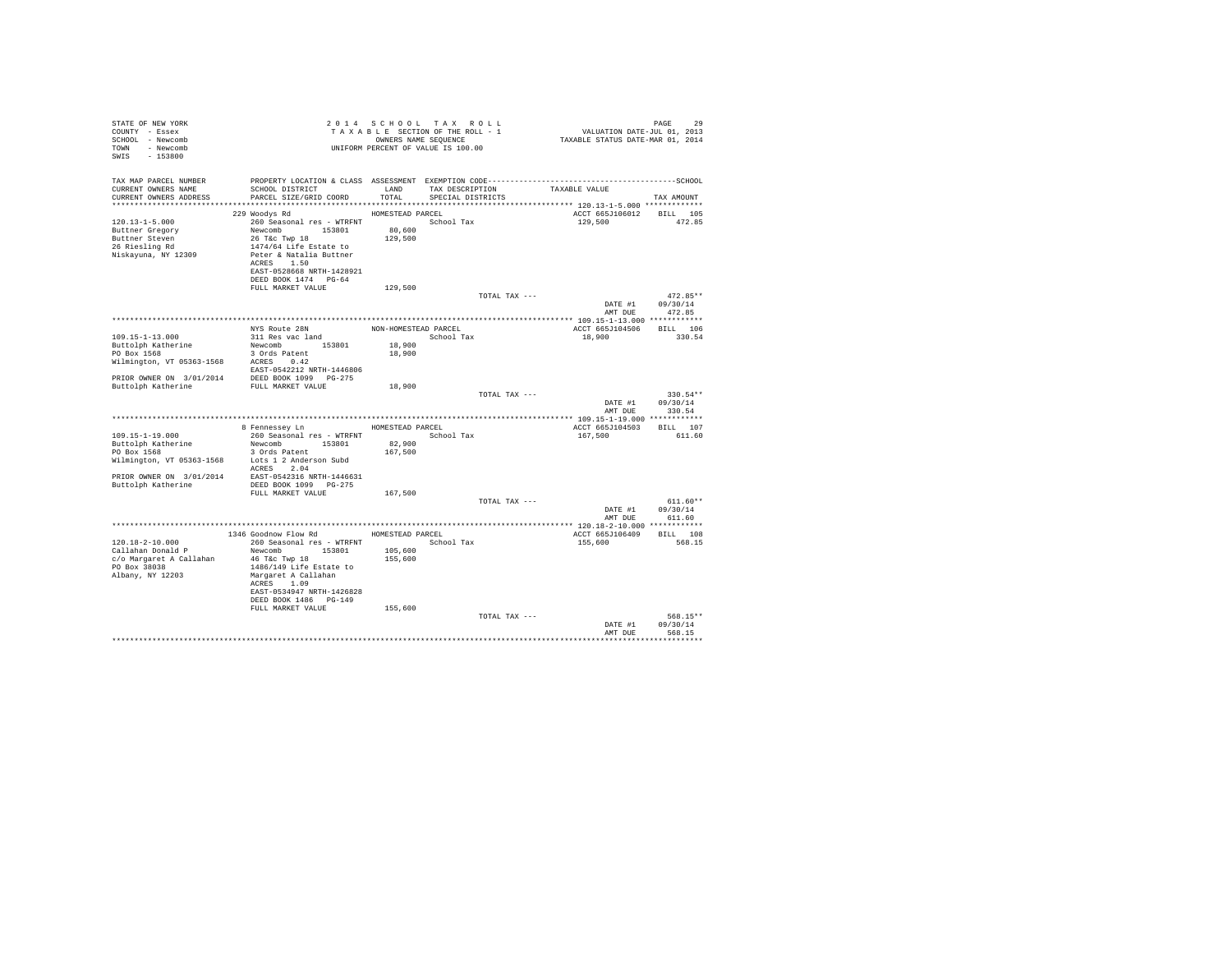| STATE OF NEW YORK<br>COUNTY - Essex<br>SCHOOL - Newcomb<br>TOWN<br>- Newcomb<br>SWTS<br>$-153800$ |                                                                                                                                                                   |                    | 2014 SCHOOL TAX ROLL<br>TAXABLE SECTION OF THE ROLL - 1<br>OWNERS NAME SEOUENCE<br>UNIFORM PERCENT OF VALUE IS 100.00 | VALUATION DATE-JUL 01, 2013<br>TAXABLE STATUS DATE-MAR 01, 2014 | 30<br>PAGE                       |
|---------------------------------------------------------------------------------------------------|-------------------------------------------------------------------------------------------------------------------------------------------------------------------|--------------------|-----------------------------------------------------------------------------------------------------------------------|-----------------------------------------------------------------|----------------------------------|
| TAX MAP PARCEL NUMBER                                                                             |                                                                                                                                                                   |                    |                                                                                                                       |                                                                 |                                  |
| CURRENT OWNERS NAME                                                                               | SCHOOL DISTRICT                                                                                                                                                   | <b>T.AND</b>       | TAX DESCRIPTION                                                                                                       | TAXABLE VALUE                                                   |                                  |
| CURRENT OWNERS ADDRESS                                                                            | PARCEL SIZE/GRID COORD                                                                                                                                            | TOTAL.             | SPECIAL DISTRICTS                                                                                                     |                                                                 | TAX AMOUNT                       |
|                                                                                                   | 1002 Goodnow Flow Rd                                                                                                                                              | HOMESTEAD PARCEL   |                                                                                                                       | ACCT 665J100807                                                 | BILL 109                         |
| $120.14 - 1 - 17.000$<br>Cameron Myron H<br>43 Cameron Rd<br>Athol. NY 12810-1906                 | 210 1 Family Res - WTRFNT<br>Newcomb<br>153801<br>43 T&c Twp 18<br>Goodnow Flow Subd<br>Lot 157<br>ACRES 0.60<br>EAST-0535658 NRTH-1428164                        | 111,700<br>171,600 | School Tax                                                                                                            | 171,600                                                         | 626.57                           |
|                                                                                                   | DEED BOOK 457 PG-269                                                                                                                                              |                    |                                                                                                                       |                                                                 |                                  |
|                                                                                                   | FULL MARKET VALUE                                                                                                                                                 | 171,600            | TOTAL TAX ---                                                                                                         |                                                                 | $626.57**$                       |
|                                                                                                   |                                                                                                                                                                   |                    |                                                                                                                       | DATE #1<br>AMT DUE                                              | 09/30/14<br>626.57               |
|                                                                                                   | 946 Goodnow Flow Rd                                                                                                                                               | HOMESTEAD PARCEL   |                                                                                                                       | ACCT 665J100515                                                 | BILL 110                         |
| $120.14 - 1 - 5.000$<br>Camp Tree LLC<br>126 Ridge Crescent<br>Manhassett, NY 11030               | 312 Vac w/imprv - WTRFNT<br>153801<br>Newcomb<br>43 T&c Twp 18<br>Goodnow Flow Subd<br>Lot 169<br>ACRES 0.57<br>EAST-0534321 NRTH-1428620<br>DEED BOOK 1619 PG-43 | 109,600<br>114,600 | School Tax                                                                                                            | 114,600                                                         | 418.44                           |
|                                                                                                   | FULL MARKET VALUE                                                                                                                                                 | 114,600            |                                                                                                                       |                                                                 |                                  |
|                                                                                                   |                                                                                                                                                                   |                    | TOTAL TAX $---$                                                                                                       | DATE #1<br>AMT DUE                                              | $418.44**$<br>09/30/14<br>418.44 |
|                                                                                                   | 49 Campsite Rd                                                                                                                                                    | HOMESTEAD PARCEL   |                                                                                                                       | ACCT 665J188007                                                 | BILL 111                         |
| $110.13 - 13 - 9.000$                                                                             | 210 1 Family Res                                                                                                                                                  |                    | RES. STAR 41854                                                                                                       |                                                                 | 30,000                           |
| Campsite Road Trust<br>Campsite Rd<br>PO Box 13<br>Newcomb, NY 12852                              | Newcomb 153801<br>19 Twp 27 T&c Rs<br>ACRES 0.92<br>EAST-0555000 NRTH-1446064<br>DEED BOOK 1154 PG-72                                                             | 71,300             | 34,500 School Tax                                                                                                     | 71,300                                                          | 260.34                           |
|                                                                                                   | FULL MARKET VALUE                                                                                                                                                 | 71,300             | TOTAL TAX ---                                                                                                         |                                                                 | $189.34**$                       |
|                                                                                                   |                                                                                                                                                                   |                    |                                                                                                                       | DATE #1<br>AMT DUE                                              | 09/30/14<br>189.34               |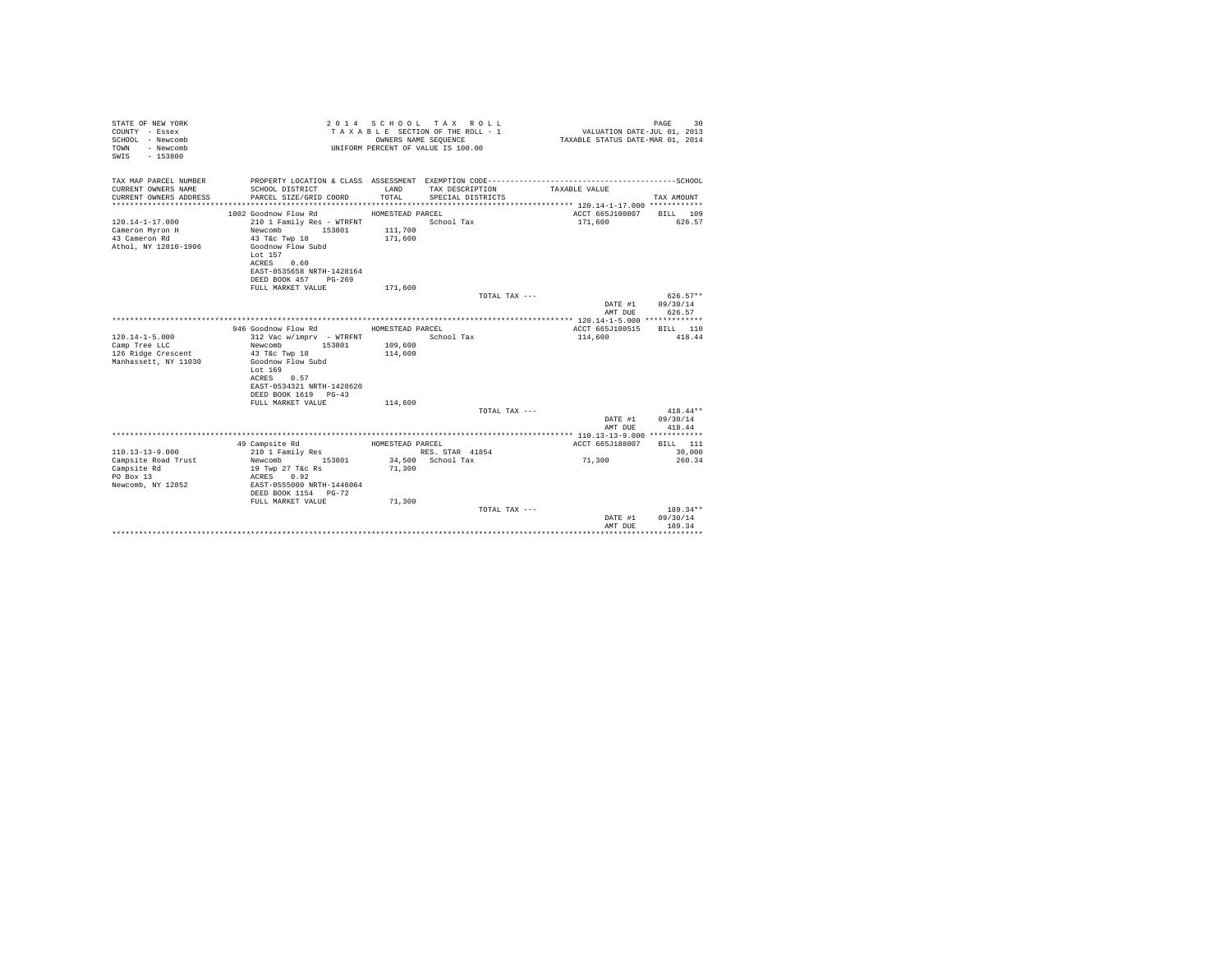| SWIS - 153800<br>TAX MAP PARCEL NUMBER<br>PROPERTY LOCATION & CLASS ASSESSMENT EXEMPTION CODE-----------------------------------SCHOOL<br>SCHOOL DISTRICT TAND TAX DESCRIPTION<br>CURRENT OWNERS NAME<br>TAXABLE VALUE<br>CURRENT OWNERS ADDRESS PARCEL SIZE/GRID COORD TOTAL SPECIAL DISTRICTS<br>TAX AMOUNT<br>52 Santanoni Dr<br>HOMESTEAD PARCEL<br>ACCT 665J107102 BILL 112<br>210 1 Family Res<br>SR STAR 41834<br>$110.18 - 2 - 4.000$<br>64,200<br>80,800<br>Newcomb 153801<br>27,000 School Tax<br>295.03<br>Cannan Mary W<br>Pt 2 Thorns Survey<br>80,800<br>West Darren H<br>c/o Nancy West<br>1629/104-Life estate to<br>52 Santanoni Dr<br>Nancy T West<br>Newcomb, NY 12852<br>ACRES 0.50<br>EAST-0561281 NRTH-1442825<br>DEED BOOK 1629 PG-104<br>FULL MARKET VALUE<br>80,800<br>TOTAL TAX ---<br>$150.03**$<br>DATE #1<br>09/30/14<br>AMT DUE<br>150.03<br>ACCT 665J180001 BILL 113<br>$110.17 - 3 - 20.000$<br>30,000<br>97,100<br>Newcomb 153801<br>Canon Charles A<br>27,000 School Tax<br>354.54<br>6 Thorns Survey<br>163 Marcy Ln<br>97,100 |
|-------------------------------------------------------------------------------------------------------------------------------------------------------------------------------------------------------------------------------------------------------------------------------------------------------------------------------------------------------------------------------------------------------------------------------------------------------------------------------------------------------------------------------------------------------------------------------------------------------------------------------------------------------------------------------------------------------------------------------------------------------------------------------------------------------------------------------------------------------------------------------------------------------------------------------------------------------------------------------------------------------------------------------------------------------------------|
|                                                                                                                                                                                                                                                                                                                                                                                                                                                                                                                                                                                                                                                                                                                                                                                                                                                                                                                                                                                                                                                                   |
|                                                                                                                                                                                                                                                                                                                                                                                                                                                                                                                                                                                                                                                                                                                                                                                                                                                                                                                                                                                                                                                                   |
|                                                                                                                                                                                                                                                                                                                                                                                                                                                                                                                                                                                                                                                                                                                                                                                                                                                                                                                                                                                                                                                                   |
|                                                                                                                                                                                                                                                                                                                                                                                                                                                                                                                                                                                                                                                                                                                                                                                                                                                                                                                                                                                                                                                                   |
|                                                                                                                                                                                                                                                                                                                                                                                                                                                                                                                                                                                                                                                                                                                                                                                                                                                                                                                                                                                                                                                                   |
|                                                                                                                                                                                                                                                                                                                                                                                                                                                                                                                                                                                                                                                                                                                                                                                                                                                                                                                                                                                                                                                                   |
|                                                                                                                                                                                                                                                                                                                                                                                                                                                                                                                                                                                                                                                                                                                                                                                                                                                                                                                                                                                                                                                                   |
|                                                                                                                                                                                                                                                                                                                                                                                                                                                                                                                                                                                                                                                                                                                                                                                                                                                                                                                                                                                                                                                                   |
|                                                                                                                                                                                                                                                                                                                                                                                                                                                                                                                                                                                                                                                                                                                                                                                                                                                                                                                                                                                                                                                                   |
|                                                                                                                                                                                                                                                                                                                                                                                                                                                                                                                                                                                                                                                                                                                                                                                                                                                                                                                                                                                                                                                                   |
|                                                                                                                                                                                                                                                                                                                                                                                                                                                                                                                                                                                                                                                                                                                                                                                                                                                                                                                                                                                                                                                                   |
|                                                                                                                                                                                                                                                                                                                                                                                                                                                                                                                                                                                                                                                                                                                                                                                                                                                                                                                                                                                                                                                                   |
|                                                                                                                                                                                                                                                                                                                                                                                                                                                                                                                                                                                                                                                                                                                                                                                                                                                                                                                                                                                                                                                                   |
|                                                                                                                                                                                                                                                                                                                                                                                                                                                                                                                                                                                                                                                                                                                                                                                                                                                                                                                                                                                                                                                                   |
|                                                                                                                                                                                                                                                                                                                                                                                                                                                                                                                                                                                                                                                                                                                                                                                                                                                                                                                                                                                                                                                                   |
|                                                                                                                                                                                                                                                                                                                                                                                                                                                                                                                                                                                                                                                                                                                                                                                                                                                                                                                                                                                                                                                                   |
|                                                                                                                                                                                                                                                                                                                                                                                                                                                                                                                                                                                                                                                                                                                                                                                                                                                                                                                                                                                                                                                                   |
|                                                                                                                                                                                                                                                                                                                                                                                                                                                                                                                                                                                                                                                                                                                                                                                                                                                                                                                                                                                                                                                                   |
|                                                                                                                                                                                                                                                                                                                                                                                                                                                                                                                                                                                                                                                                                                                                                                                                                                                                                                                                                                                                                                                                   |
|                                                                                                                                                                                                                                                                                                                                                                                                                                                                                                                                                                                                                                                                                                                                                                                                                                                                                                                                                                                                                                                                   |
|                                                                                                                                                                                                                                                                                                                                                                                                                                                                                                                                                                                                                                                                                                                                                                                                                                                                                                                                                                                                                                                                   |
| Newcomb, NY 12852<br>ACRES 0.45 BANK1STARSG<br>EAST-0557668 NRTH-1441742                                                                                                                                                                                                                                                                                                                                                                                                                                                                                                                                                                                                                                                                                                                                                                                                                                                                                                                                                                                          |
| DEED BOOK 1748 PG-244                                                                                                                                                                                                                                                                                                                                                                                                                                                                                                                                                                                                                                                                                                                                                                                                                                                                                                                                                                                                                                             |
| FULL MARKET VALUE<br>97,100                                                                                                                                                                                                                                                                                                                                                                                                                                                                                                                                                                                                                                                                                                                                                                                                                                                                                                                                                                                                                                       |
| 283.54**<br>TOTAL TAX ---                                                                                                                                                                                                                                                                                                                                                                                                                                                                                                                                                                                                                                                                                                                                                                                                                                                                                                                                                                                                                                         |
| 09/30/14<br>DATE #1                                                                                                                                                                                                                                                                                                                                                                                                                                                                                                                                                                                                                                                                                                                                                                                                                                                                                                                                                                                                                                               |
| AMT DUE<br>283.54                                                                                                                                                                                                                                                                                                                                                                                                                                                                                                                                                                                                                                                                                                                                                                                                                                                                                                                                                                                                                                                 |
|                                                                                                                                                                                                                                                                                                                                                                                                                                                                                                                                                                                                                                                                                                                                                                                                                                                                                                                                                                                                                                                                   |
| ACCT 665J100809 BILL 114<br>$110.17 - 3 - 1.000$<br>30,000                                                                                                                                                                                                                                                                                                                                                                                                                                                                                                                                                                                                                                                                                                                                                                                                                                                                                                                                                                                                        |
| RES. STAR 41854<br>$1\,3\,4$ , $8\,0\,0$<br>Newcomb 153801<br>27.000 School Tax<br>Canon George H<br>492.20                                                                                                                                                                                                                                                                                                                                                                                                                                                                                                                                                                                                                                                                                                                                                                                                                                                                                                                                                       |
| Canon Gertrude<br>Pt 6 Thorns Survey<br>134,800                                                                                                                                                                                                                                                                                                                                                                                                                                                                                                                                                                                                                                                                                                                                                                                                                                                                                                                                                                                                                   |
| Newcomb, NY 12852<br>ACRES 0.50                                                                                                                                                                                                                                                                                                                                                                                                                                                                                                                                                                                                                                                                                                                                                                                                                                                                                                                                                                                                                                   |
| EAST-0557593 NRTH-1441812                                                                                                                                                                                                                                                                                                                                                                                                                                                                                                                                                                                                                                                                                                                                                                                                                                                                                                                                                                                                                                         |
| DEED BOOK 426 PG-433                                                                                                                                                                                                                                                                                                                                                                                                                                                                                                                                                                                                                                                                                                                                                                                                                                                                                                                                                                                                                                              |
| FULL MARKET VALUE 134,800                                                                                                                                                                                                                                                                                                                                                                                                                                                                                                                                                                                                                                                                                                                                                                                                                                                                                                                                                                                                                                         |
| $421.20**$<br>TOTAL TAX ---<br>09/30/14<br>DATE #1                                                                                                                                                                                                                                                                                                                                                                                                                                                                                                                                                                                                                                                                                                                                                                                                                                                                                                                                                                                                                |
| AMT DUE<br>421.20                                                                                                                                                                                                                                                                                                                                                                                                                                                                                                                                                                                                                                                                                                                                                                                                                                                                                                                                                                                                                                                 |
|                                                                                                                                                                                                                                                                                                                                                                                                                                                                                                                                                                                                                                                                                                                                                                                                                                                                                                                                                                                                                                                                   |
| 5608 NYS Route 28N<br>260 Seasonal res<br>HOMESTEAD PARCEL<br>ACCT 665J176005<br><b>BILL</b> 115                                                                                                                                                                                                                                                                                                                                                                                                                                                                                                                                                                                                                                                                                                                                                                                                                                                                                                                                                                  |
| $109.16 - 1 - 4.000$<br>School Tax<br>96,800<br>353.45                                                                                                                                                                                                                                                                                                                                                                                                                                                                                                                                                                                                                                                                                                                                                                                                                                                                                                                                                                                                            |
| Caponera Susan A<br>Newcomb 153801<br>20,100                                                                                                                                                                                                                                                                                                                                                                                                                                                                                                                                                                                                                                                                                                                                                                                                                                                                                                                                                                                                                      |
| 82 Dahlgren Rd<br>96,800<br>10 Richard Survey<br>Valatie, NY 12184<br>1417/58 Life Use To                                                                                                                                                                                                                                                                                                                                                                                                                                                                                                                                                                                                                                                                                                                                                                                                                                                                                                                                                                         |
| Dorothy A Liburdi                                                                                                                                                                                                                                                                                                                                                                                                                                                                                                                                                                                                                                                                                                                                                                                                                                                                                                                                                                                                                                                 |
| ACRES 0.60                                                                                                                                                                                                                                                                                                                                                                                                                                                                                                                                                                                                                                                                                                                                                                                                                                                                                                                                                                                                                                                        |
| EAST-0546206 NRTH-1447097                                                                                                                                                                                                                                                                                                                                                                                                                                                                                                                                                                                                                                                                                                                                                                                                                                                                                                                                                                                                                                         |
| DEED BOOK 1417 PG-58                                                                                                                                                                                                                                                                                                                                                                                                                                                                                                                                                                                                                                                                                                                                                                                                                                                                                                                                                                                                                                              |
| FULL MARKET VALUE<br>96,800                                                                                                                                                                                                                                                                                                                                                                                                                                                                                                                                                                                                                                                                                                                                                                                                                                                                                                                                                                                                                                       |
| TOTAL TAX ---<br>$353.45**$                                                                                                                                                                                                                                                                                                                                                                                                                                                                                                                                                                                                                                                                                                                                                                                                                                                                                                                                                                                                                                       |
| DATE #1<br>09/30/14<br>AMT DUE<br>353.45                                                                                                                                                                                                                                                                                                                                                                                                                                                                                                                                                                                                                                                                                                                                                                                                                                                                                                                                                                                                                          |
|                                                                                                                                                                                                                                                                                                                                                                                                                                                                                                                                                                                                                                                                                                                                                                                                                                                                                                                                                                                                                                                                   |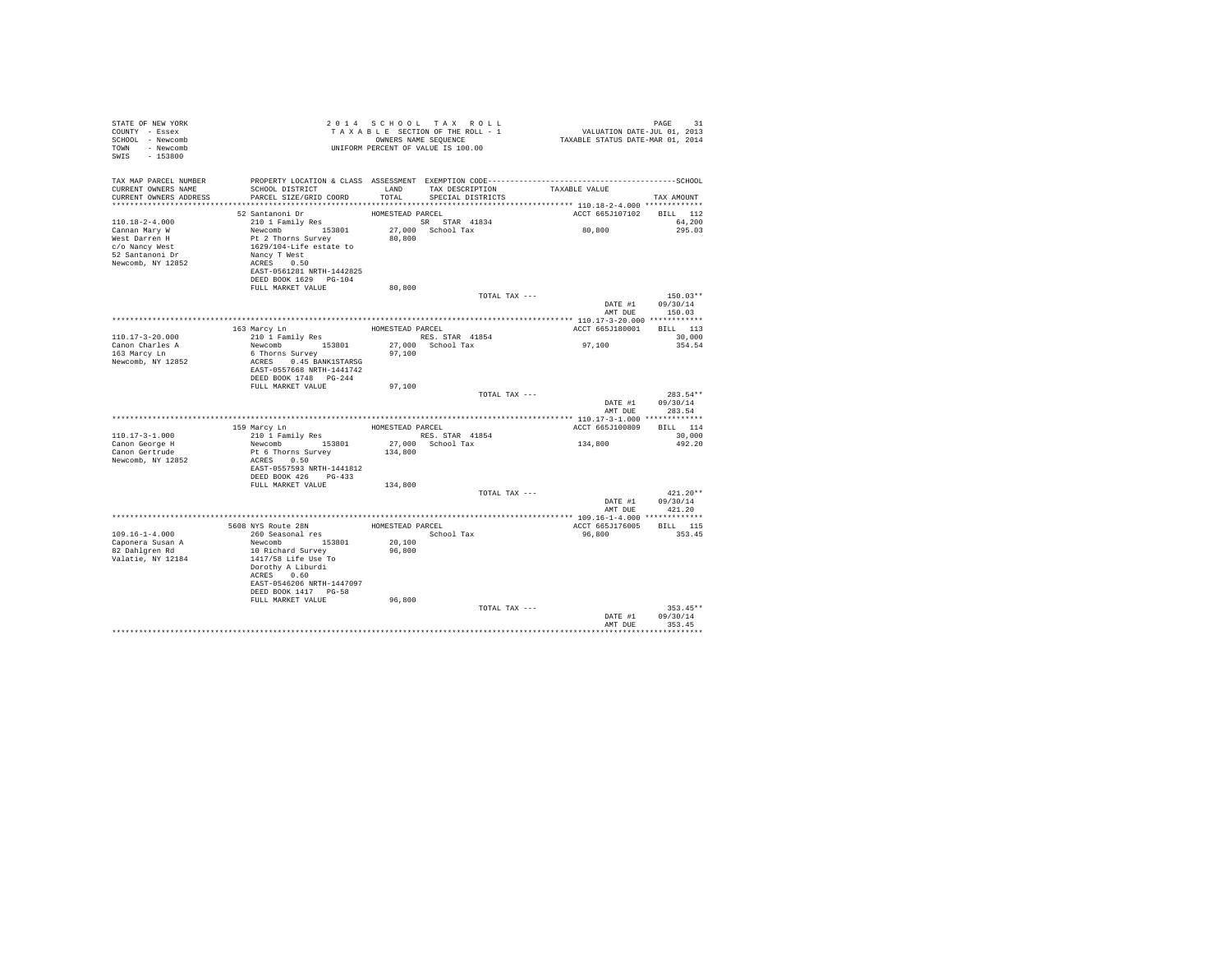| STATE OF NEW YORK<br>COUNTY - Essex<br>SCHOOL - Newcomb<br>TOWN - Newcomb<br>SWIS - 153800 |                                                                                                                                                                   |                                          | 2014 SCHOOL TAX ROLL<br>TAXABLE SECTION OF THE ROLL - 1<br>OWNERS NAME SEQUENCE<br>UNIFORM PERCENT OF VALUE IS 100.00 | PAGE 32<br>VALUATION DATE-JUL 01, 2013<br>TAXABLE STATUS DATE-MAR 01, 2014 |                                          |
|--------------------------------------------------------------------------------------------|-------------------------------------------------------------------------------------------------------------------------------------------------------------------|------------------------------------------|-----------------------------------------------------------------------------------------------------------------------|----------------------------------------------------------------------------|------------------------------------------|
| TAX MAP PARCEL NUMBER<br>CURRENT OWNERS NAME<br>CURRENT OWNERS ADDRESS                     | SCHOOL DISTRICT<br>PARCEL SIZE/GRID COORD                                                                                                                         | TOTAL                                    | LAND TAX DESCRIPTION<br>SPECIAL DISTRICTS                                                                             | TAXABLE VALUE                                                              | TAX AMOUNT                               |
| *************************                                                                  |                                                                                                                                                                   |                                          |                                                                                                                       |                                                                            |                                          |
| $109.15 - 1 - 49.000$<br>Carpenter Lori A<br>7 Laurel Ln<br>Schenectady, NY 12304          | Lake Harris Rd<br>311 Res vac land - WTRFNT School Tax<br>Newcomb 153801<br>3 Richards Survey<br>ACRES 0.60<br>EAST-0545330 NRTH-1447160<br>DEED BOOK 1335 PG-293 | NON-HOMESTEAD PARCEL<br>53,700<br>53,700 |                                                                                                                       | ACCT 665J104413<br>53,700                                                  | BILL 116<br>939.17                       |
|                                                                                            | FULL MARKET VALUE                                                                                                                                                 | 53,700                                   |                                                                                                                       |                                                                            |                                          |
|                                                                                            |                                                                                                                                                                   |                                          |                                                                                                                       | TOTAL TAX ---<br>DATE #1<br>AMT DUE                                        | $939.17**$<br>09/30/14<br>939.17         |
|                                                                                            |                                                                                                                                                                   |                                          |                                                                                                                       |                                                                            |                                          |
| $110.13 - 9 - 29.200$<br>Caruso James E                                                    | 27 Chaisson Rd<br>270 Mfg housing<br>Newcomb 153801                                                                                                               | HOMESTEAD PARCEL<br>35,900               | School Tax                                                                                                            | ACCT 665J190003<br>42,000                                                  | BILL 117<br>153.36                       |
| 45 Jackson Ave<br>So Glens Falls, NY 12803                                                 | $18$ Rs<br>Db 963 Pg 178<br>ACRES 1.00<br>EAST-0554519 NRTH-1444410<br>DEED BOOK 956 PG-109                                                                       | 42,000                                   |                                                                                                                       |                                                                            |                                          |
|                                                                                            | FULL MARKET VALUE                                                                                                                                                 | 42,000                                   |                                                                                                                       | TOTAL TAX ---<br>DATE #1<br>AMT DUE                                        | $153.36**$<br>09/30/14<br>153.36         |
|                                                                                            |                                                                                                                                                                   |                                          |                                                                                                                       |                                                                            |                                          |
|                                                                                            | 124 Marcy Ln                                                                                                                                                      | HOMESTEAD PARCEL                         |                                                                                                                       | ACCT 665J103910                                                            | BILL 118                                 |
| $110.17 - 2 - 30.011$<br>Cave John<br>20 Talmage Ave<br>Bound Brook, NJ 08805              | 210 1 Family Res<br>Newcomb 153801<br>Pt 19 Richards Survey<br>ACRES 7.00                                                                                         | 56,500<br>88,900                         | School Tax                                                                                                            | 88,900                                                                     | 324.60                                   |
|                                                                                            | EAST-0556684 NRTH-1442343<br>DEED BOOK 1583 PG-204                                                                                                                |                                          |                                                                                                                       |                                                                            |                                          |
|                                                                                            | FULL MARKET VALUE                                                                                                                                                 | 88,900                                   |                                                                                                                       |                                                                            |                                          |
|                                                                                            |                                                                                                                                                                   |                                          |                                                                                                                       | TOTAL TAX ---<br>DATE #1                                                   | $324.60**$<br>09/30/14<br>AMT DUE 324.60 |
|                                                                                            |                                                                                                                                                                   |                                          |                                                                                                                       |                                                                            |                                          |
| 110.17-2-41.250<br>Cave John                                                               | Chaisson Rd<br>322 Rural vac>10<br>Newcomb 153801                                                                                                                 | NON-HOMESTEAD PARCEL<br>47,000           | School Tax                                                                                                            | ACCT 665J180004<br>47,000                                                  | BILL 119<br>821.99                       |
| 20 Talmage Ave<br>Bound Brook, NJ 08805                                                    | 18 Richards Survey<br>Db 981 Pg 308<br>See Map 1843<br>ACRES 31.20<br>EAST-0556138 NRTH-1442077<br>DEED BOOK 1583 PG-208<br>FULL MARKET VALUE                     | 47,000                                   |                                                                                                                       |                                                                            |                                          |
|                                                                                            |                                                                                                                                                                   | 47,000                                   |                                                                                                                       | TOTAL TAX ---<br>DATE #1                                                   | $821.99**$<br>09/30/14                   |
|                                                                                            |                                                                                                                                                                   |                                          |                                                                                                                       | AMT DUE                                                                    | 821.99<br>***********                    |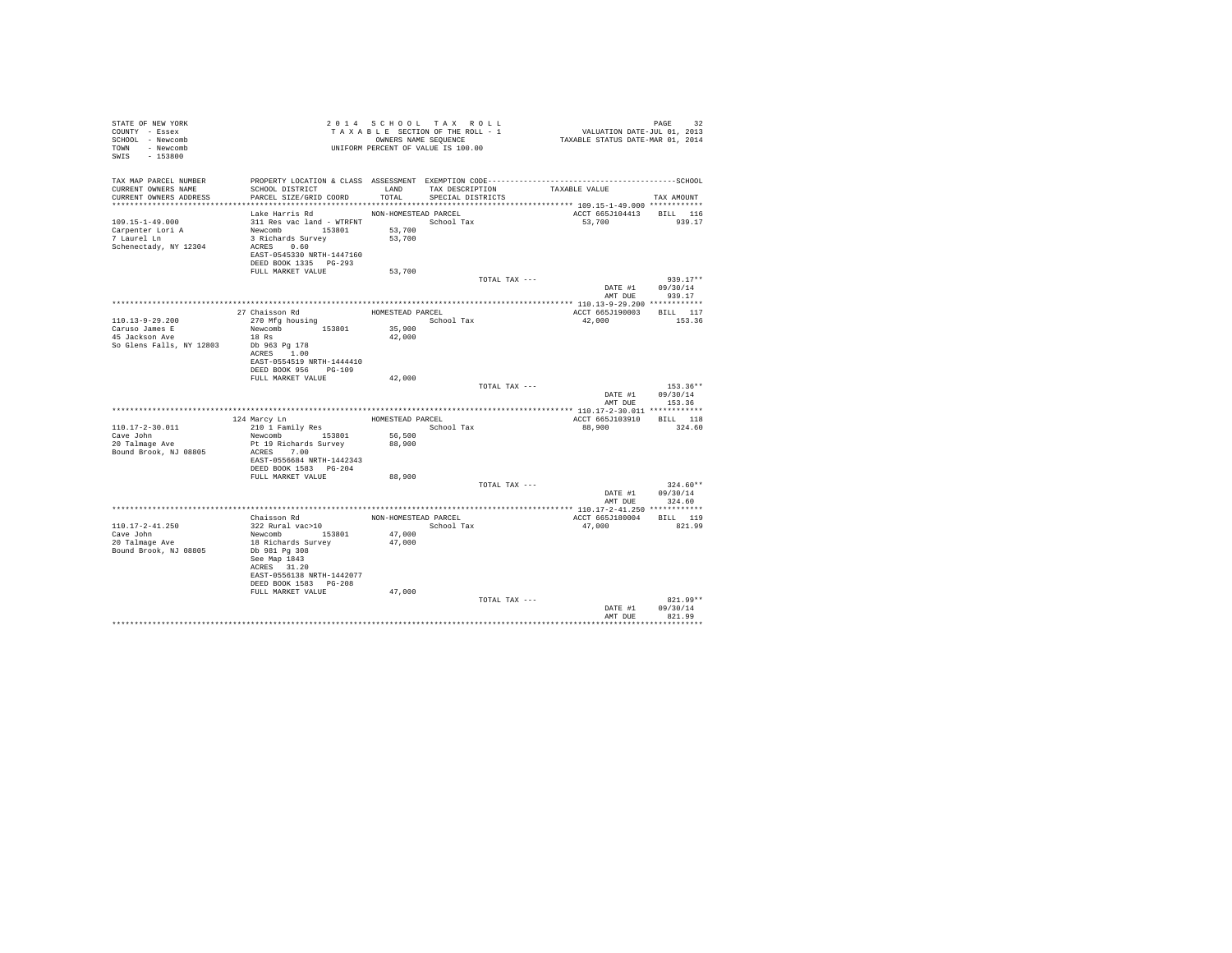| STATE OF NEW YORK<br>COUNTY - Essex<br>SCHOOL - Newcomb<br>TOWN - Newcomb<br>SWIS - 153800 |                                           |                      | 2014 SCHOOL TAX ROLL<br>TAXABLE SECTION OF THE ROLL - 1<br>OWNERS NAME SEQUENCE<br>UNIFORM PERCENT OF VALUE IS 100.00 | PAGE 33<br>VALUATION DATE-JUL 01, 2013<br>TAXABLE STATUS DATE-MAR 01, 2014 |                            |
|--------------------------------------------------------------------------------------------|-------------------------------------------|----------------------|-----------------------------------------------------------------------------------------------------------------------|----------------------------------------------------------------------------|----------------------------|
| TAX MAP PARCEL NUMBER                                                                      |                                           |                      |                                                                                                                       |                                                                            |                            |
| CURRENT OWNERS NAME<br>CURRENT OWNERS ADDRESS                                              | SCHOOL DISTRICT<br>PARCEL SIZE/GRID COORD | LAND<br>TOTAL        | TAX DESCRIPTION<br>SPECIAL DISTRICTS                                                                                  | TAXABLE VALUE                                                              |                            |
|                                                                                            |                                           |                      |                                                                                                                       |                                                                            | TAX AMOUNT                 |
|                                                                                            | 5421 NYS Route 28N                        | HOMESTEAD PARCEL     |                                                                                                                       | ACCT 665J178510 BILL 120                                                   |                            |
| $109.16 - 4 - 9.000$                                                                       | 210 1 Family Res                          |                      | School Tax                                                                                                            | 76,000                                                                     | 277.50                     |
| Cellela Pasquale C                                                                         | Newcomb 153801                            | 37,300               |                                                                                                                       |                                                                            |                            |
| Cellela Michael C                                                                          | 16 Rs Twp 27 T&c                          | 76,000               |                                                                                                                       |                                                                            |                            |
| 128 Prospect St<br>Ballston Spa, NY 12020                                                  | ACRES 1.40<br>EAST-0550624 NRTH-1445994   |                      |                                                                                                                       |                                                                            |                            |
|                                                                                            | DEED BOOK 960 PG-152                      |                      |                                                                                                                       |                                                                            |                            |
|                                                                                            | FULL MARKET VALUE                         | 76,000               |                                                                                                                       |                                                                            |                            |
|                                                                                            |                                           |                      | TOTAL TAX ---                                                                                                         |                                                                            | $277.50**$                 |
|                                                                                            |                                           |                      |                                                                                                                       | DATE #1                                                                    | 09/30/14                   |
|                                                                                            |                                           |                      |                                                                                                                       | AMT DUE                                                                    | 277.50                     |
|                                                                                            | 5426 NYS Route 28N                        | HOMESTEAD PARCEL     |                                                                                                                       | ACCT 665J107107                                                            | BILL 121                   |
| 109.16-2-29.000                                                                            | 210 1 Family Res - WTRFNT School Tax      |                      |                                                                                                                       | 209,000                                                                    | 763.13                     |
| Cerasani Richard G                                                                         | Newcomb 153801                            | 105,300              |                                                                                                                       |                                                                            |                            |
| Cerasani Rita                                                                              | 16 Richards Survey                        | 209,000              |                                                                                                                       |                                                                            |                            |
| c/o Allen Cerasani<br>32 Fieldstone Dr                                                     | ACRES 0.76<br>EAST-0550470 NRTH-1446445   |                      |                                                                                                                       |                                                                            |                            |
| Gansevoort, NY 12831                                                                       | DEED BOOK 1736 PG-203                     |                      |                                                                                                                       |                                                                            |                            |
|                                                                                            | FULL MARKET VALUE                         | 209,000              |                                                                                                                       |                                                                            |                            |
|                                                                                            |                                           |                      | TOTAL TAX ---                                                                                                         |                                                                            | $763.13**$                 |
|                                                                                            |                                           |                      |                                                                                                                       | DATE #1                                                                    | 09/30/14                   |
|                                                                                            |                                           |                      |                                                                                                                       | AMT DUE                                                                    | 763.13                     |
|                                                                                            | Chaisson Rd                               | NON-HOMESTEAD PARCEL |                                                                                                                       | ACCT 665J180015 BILL 122                                                   |                            |
| 110.17-2-41.112                                                                            | 311 Res vac land<br>Newcomb 153801        |                      | School Tax                                                                                                            | 37,900                                                                     | 662.84                     |
| Chapman Fred W                                                                             |                                           | 37,900               |                                                                                                                       |                                                                            |                            |
| 7541 135th Ave SE                                                                          | 18 Richards Survey                        | 37,900               |                                                                                                                       |                                                                            |                            |
| Newcastle, WA 98059                                                                        | See Map 1843<br>ACRES 13.80               |                      |                                                                                                                       |                                                                            |                            |
|                                                                                            | EAST-0553963 NRTH-1442093                 |                      |                                                                                                                       |                                                                            |                            |
|                                                                                            | DEED BOOK 1718 PG-119                     |                      |                                                                                                                       |                                                                            |                            |
|                                                                                            | FULL MARKET VALUE                         | 37,900               |                                                                                                                       |                                                                            |                            |
|                                                                                            |                                           |                      | TOTAL TAX ---                                                                                                         |                                                                            | 662.84**                   |
|                                                                                            |                                           |                      |                                                                                                                       | AMT DUE                                                                    | DATE #1 09/30/14<br>662.84 |
|                                                                                            |                                           |                      |                                                                                                                       | ****************** 110.17-2-24.000 ************                            |                            |
|                                                                                            | 8 Winebrook Cir<br>210 1 Family Res       | HOMESTEAD PARCEL     |                                                                                                                       | ACCT 665J106113                                                            | BILL 123                   |
| 110.17-2-24.000                                                                            |                                           |                      | RES. STAR 41854                                                                                                       |                                                                            | 30,000                     |
|                                                                                            | Newcomb 153801                            |                      | 34,100 School Tax                                                                                                     | 142,300                                                                    | 519.58                     |
| Chase Roger J<br>Chase Marchele<br>39 Winebrook Cir                                        | Pt 19 Richards Survey<br>ACRES 0.90       | 142,300              |                                                                                                                       |                                                                            |                            |
| Newcomb, NY 12852                                                                          | EAST-0557436 NRTH-1443225                 |                      |                                                                                                                       |                                                                            |                            |
|                                                                                            | DEED BOOK 596 PG-235                      |                      |                                                                                                                       |                                                                            |                            |
|                                                                                            | FULL MARKET VALUE 142,300                 |                      |                                                                                                                       |                                                                            |                            |
|                                                                                            |                                           |                      | TOTAL TAX ---                                                                                                         | DATE #1                                                                    | 448.58**<br>09/30/14       |
|                                                                                            |                                           |                      |                                                                                                                       | AMT DUE                                                                    | 448.58                     |
|                                                                                            |                                           |                      |                                                                                                                       |                                                                            |                            |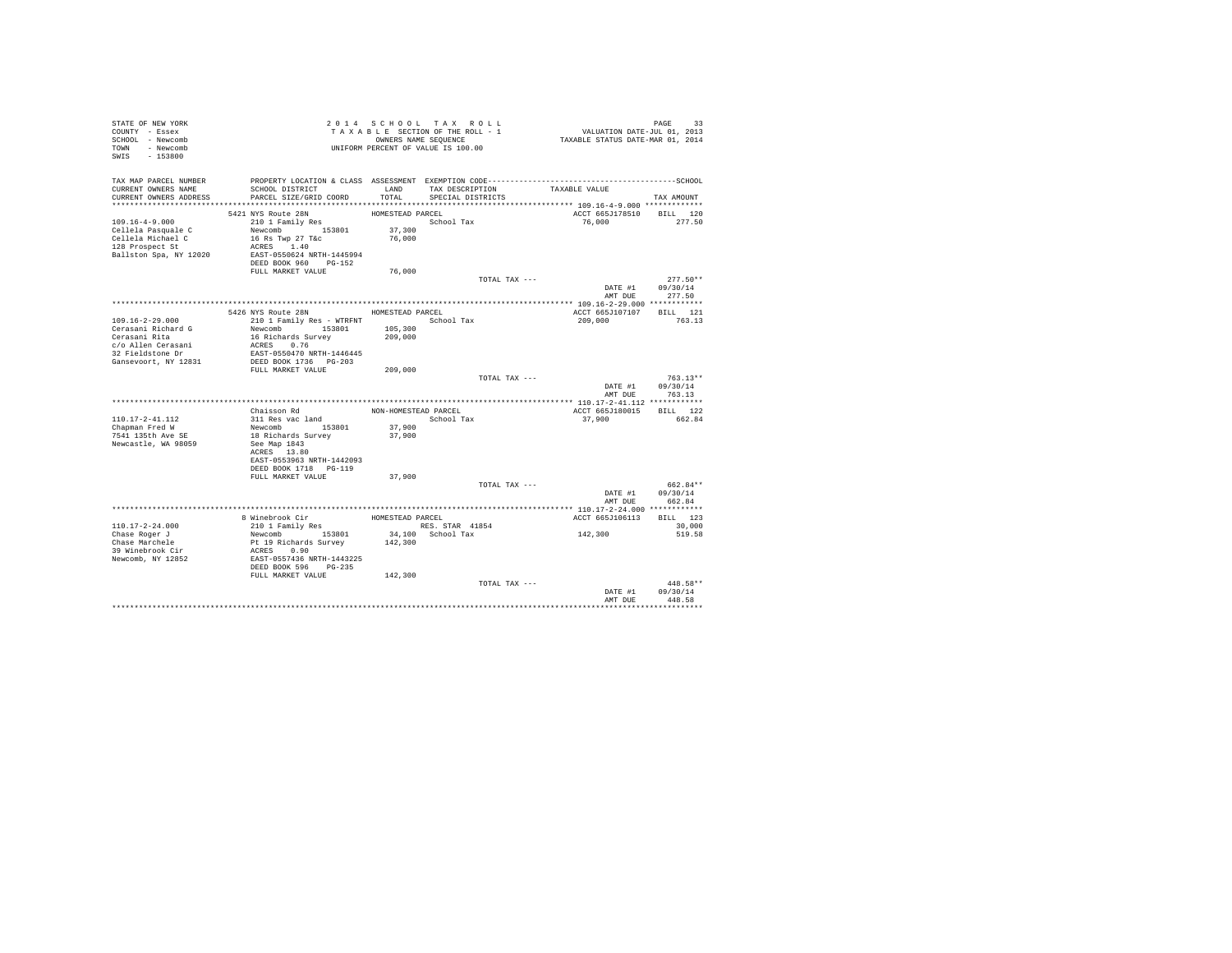| STATE OF NEW YORK<br>COUNTY - Essex<br>SCHOOL - Newcomb<br>TOWN - Newcomb<br>SWIS - 153800   |                                                                                                                                                                                                   |                                                    | 2014 SCHOOL TAX ROLL<br>TAXABLE SECTION OF THE ROLL - 1<br>OWNERS NAME SEQUENCE<br>UNIFORM PERCENT OF VALUE IS 100.00 | PAGE 34<br>VALUATION DATE-JUL 01, 2013<br>TAXABLE STATUS DATE-MAR 01, 2014 |                                          |
|----------------------------------------------------------------------------------------------|---------------------------------------------------------------------------------------------------------------------------------------------------------------------------------------------------|----------------------------------------------------|-----------------------------------------------------------------------------------------------------------------------|----------------------------------------------------------------------------|------------------------------------------|
| TAX MAP PARCEL NUMBER<br>CURRENT OWNERS NAME<br>CURRENT OWNERS ADDRESS                       | SCHOOL DISTRICT<br>PARCEL SIZE/GRID COORD                                                                                                                                                         | LAND<br>TOTAL                                      | TAX DESCRIPTION<br>SPECIAL DISTRICTS                                                                                  | TAXABLE VALUE                                                              | TAX AMOUNT                               |
| 110.17-3-15.000<br>Chase Roger J<br>Chase Marchele M<br>8 Winebrook Cir<br>Newcomb, NY 12852 | 87 Marcy Ln<br>210 1 Family Res<br>Newcomb 153801<br>Pt 19 Richards Survey<br>ACRES 0.60<br>EAST-0557667 NRTH-1442760<br>DEED BOOK 1564 PG-80                                                     | HOMESTEAD PARCEL<br>28,700<br>133,200              | School Tax                                                                                                            | ACCT 665J106804<br>133,200                                                 | BILL 124<br>486.36                       |
|                                                                                              | FULL MARKET VALUE                                                                                                                                                                                 | 133,200                                            | TOTAL TAX ---                                                                                                         |                                                                            | $486.36**$<br>DATE #1 09/30/14           |
| 110.18-1-5.000<br>Chase Roger J<br>Chase Marchele M<br>42 Marcy Ln<br>Newcomb, NY 12852      | 78 Marcy Ln<br>210 1 Family Res<br>Newcomb 153801<br>Pt 5 Thorns Survey<br>ACRES 0.60 BANKM&TMTGC<br>EAST-0558055 NRTH-1442713<br>DEED BOOK 1201 PG-103                                           | HOMESTEAD PARCEL<br>School Tax<br>28,700<br>89,500 |                                                                                                                       | ACCT 665J105809 BILL 125<br>89,500                                         | AMT DUE 486.36<br>326.79                 |
|                                                                                              | FULL MARKET VALUE                                                                                                                                                                                 | 89,500                                             | TOTAL TAX ---                                                                                                         | DATE #1<br>AMT DUE                                                         | $326.79**$<br>09/30/14<br>326.79         |
|                                                                                              |                                                                                                                                                                                                   |                                                    |                                                                                                                       |                                                                            |                                          |
|                                                                                              | 32 Sanford Ln                                                                                                                                                                                     | HOMESTEAD PARCEL                                   |                                                                                                                       | ACCT 665J107114 BILL 126                                                   |                                          |
| $110.18 - 3 - 20.002$                                                                        | 210 1 Family Res                                                                                                                                                                                  |                                                    | School Tax                                                                                                            | 72,700                                                                     | 265.45                                   |
| Chase Terry R<br>Chase Shari L<br>PO Box 483<br>Fort Ann, NY 12827                           | Newcomb 153801<br>Pt 4 Thorns Survey<br>1367/215 Life Use to<br>Sarah H Wood<br>ACRES 0.93<br>EAST-0559586 NRTH-1441695<br>DEED BOOK 413 PG-488                                                   | 34,600<br>72,700                                   |                                                                                                                       |                                                                            |                                          |
|                                                                                              | FULL MARKET VALUE                                                                                                                                                                                 | 72,700                                             |                                                                                                                       |                                                                            |                                          |
|                                                                                              |                                                                                                                                                                                                   |                                                    | TOTAL TAX ---                                                                                                         | DATE #1                                                                    | $265.45**$<br>09/30/14<br>AMT DUE 265.45 |
|                                                                                              |                                                                                                                                                                                                   |                                                    |                                                                                                                       |                                                                            |                                          |
| $119.16 - 1 - 6.000$<br>Clum Garv L<br>3315 Latta Rd<br>Rochester, NY 14612                  | 385 Woodys Rd MOMESTEAD PARCEL<br>260 Seasonal res - WTRFNT<br>Newcomb 153801<br>27 T&C Twp 18<br>Goodnow Flow Subd<br>Lot 251<br>ACRES 0.70<br>EAST-0525382 NRTH-1428059<br>DEED BOOK 712 PG-297 | 105,900<br>186,700                                 | School Tax                                                                                                            | ACCT 665J101007<br>186,700                                                 | BILL 127<br>681.70                       |
|                                                                                              | FULL MARKET VALUE                                                                                                                                                                                 | 186,700                                            | TOTAL TAX ---                                                                                                         | DATE #1                                                                    | 681.70**<br>09/30/14                     |
|                                                                                              |                                                                                                                                                                                                   |                                                    |                                                                                                                       | AMT DUE                                                                    | 681.70                                   |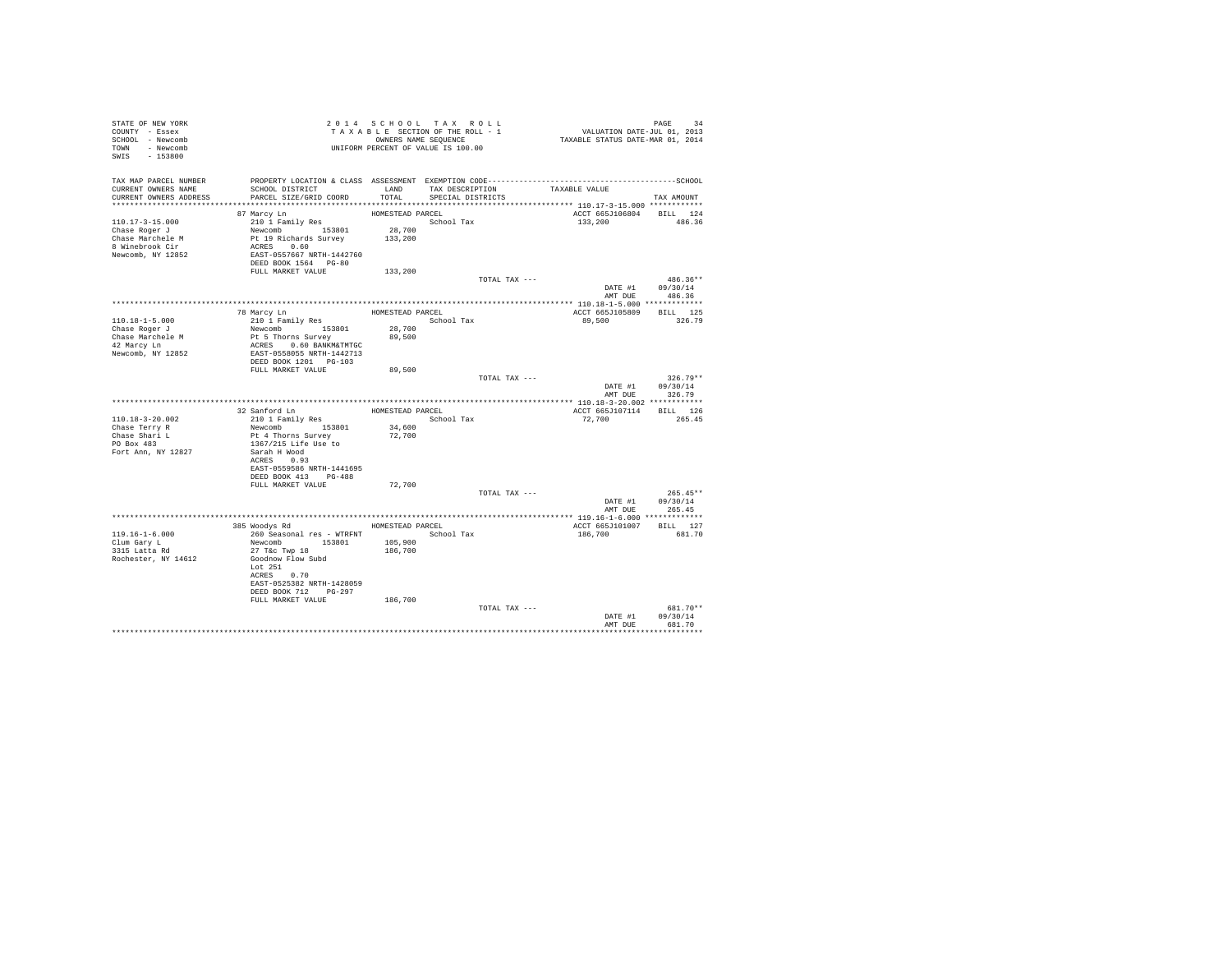| STATE OF NEW YORK<br>COUNTY - Essex<br>SCHOOL - Newcomb<br>TOWN - Newcomb<br>SWIS - 153800 |                                                                                                                                                                                    |                    | 2014 SCHOOL TAX ROLL<br>TAXABLE SECTION OF THE ROLL - 1<br>OWNERS NAME SEQUENCE<br>UNIFORM PERCENT OF VALUE IS 100.00 | PAGE 35<br>VALUATION DATE-JUL 01, 2013<br>TAXABLE STATUS DATE-MAR 01, 2014 |                                      |
|--------------------------------------------------------------------------------------------|------------------------------------------------------------------------------------------------------------------------------------------------------------------------------------|--------------------|-----------------------------------------------------------------------------------------------------------------------|----------------------------------------------------------------------------|--------------------------------------|
| TAX MAP PARCEL NUMBER                                                                      |                                                                                                                                                                                    |                    |                                                                                                                       |                                                                            |                                      |
| CURRENT OWNERS NAME<br>CURRENT OWNERS ADDRESS                                              | SCHOOL DISTRICT<br>PARCEL SIZE/GRID COORD                                                                                                                                          | LAND<br>TOTAL      | TAX DESCRIPTION TAXABLE VALUE<br>SPECIAL DISTRICTS                                                                    |                                                                            | TAX AMOUNT                           |
|                                                                                            |                                                                                                                                                                                    |                    |                                                                                                                       |                                                                            |                                      |
|                                                                                            | 1274 Goodnow Flow Rd                                                                                                                                                               | HOMESTEAD PARCEL   |                                                                                                                       | ACCT 665J100702                                                            | BILL 128                             |
| $120.18 - 2 - 27.000$<br>Cohen Jeffrey M<br>10 Birch Hill Ct<br>Ballston Lake, NY 12019    | 260 Seasonal res - WTRFNT School Tax<br>Newcomb 153801 108,500<br>46 T&c Twp 18<br>Goodnow Flow Subd<br>Lot 22<br>ACRES 1.86<br>EAST-0536567 NRTH-1426088<br>DEED BOOK 1684 PG-139 | 367,700            |                                                                                                                       | 367,700                                                                    | 1,342.59                             |
|                                                                                            | FULL MARKET VALUE                                                                                                                                                                  | 367,700            |                                                                                                                       |                                                                            |                                      |
|                                                                                            |                                                                                                                                                                                    |                    | TOTAL TAX ---                                                                                                         | DATE #1<br>AMT DUR                                                         | $1.342.59**$<br>09/30/14<br>1,342.59 |
|                                                                                            |                                                                                                                                                                                    |                    |                                                                                                                       |                                                                            |                                      |
|                                                                                            | 1396 Goodnow Flow Rd HOMESTEAD PARCEL                                                                                                                                              |                    |                                                                                                                       | ACCT 665J105512                                                            | BILL 129                             |
| 120.17-2-10.052                                                                            | 210 1 Family Res - WTRFNT AGED ALL 41800                                                                                                                                           |                    |                                                                                                                       |                                                                            | 133,150                              |
| Cole Marion A<br>1396 Goodnow Flow Rd                                                      | Newcomb 153801 106,000 SR STAR 41834<br>42 T&C Twp 18                                                                                                                              |                    | 266,300 School Tax                                                                                                    | 133,150                                                                    | 64,200<br>486.17                     |
| PO Box 138<br>Newcomb, NY 12852                                                            | Goodnow Flow Subd<br>Lot 51<br>ACRES 1.10<br>EAST-0533752 NRTH-1427024<br>DEED BOOK 1084    PG-261                                                                                 |                    |                                                                                                                       |                                                                            |                                      |
|                                                                                            | FULL MARKET VALUE                                                                                                                                                                  | 266,300            |                                                                                                                       |                                                                            |                                      |
|                                                                                            |                                                                                                                                                                                    |                    | TOTAL TAX ---                                                                                                         | DATE #1<br>AMT DUE                                                         | $341.17**$<br>09/30/14<br>341.17     |
|                                                                                            |                                                                                                                                                                                    |                    |                                                                                                                       |                                                                            |                                      |
|                                                                                            | 5397 NYS Route 28N                                                                                                                                                                 | HOMESTEAD PARCEL   |                                                                                                                       | ACCT 665J100911 BILL 130                                                   |                                      |
| $109.16 - 4 - 11.012$                                                                      | 210 1 Family Res                                                                                                                                                                   |                    | SR STAR 41834                                                                                                         |                                                                            | 64,200                               |
| Columbus John A<br>Columbus Dorothy L<br>HCR02 Box 451B                                    | Newcomb 153801<br>16 Richards Survey<br>ACRES 1.86                                                                                                                                 | 168,100            | 38,900 School Tax                                                                                                     | 168,100                                                                    | 613.79                               |
| Newcomb, NY 12852                                                                          | EAST-0551047 NRTH-1446022<br>DEED BOOK 989 PG-271                                                                                                                                  |                    |                                                                                                                       |                                                                            |                                      |
|                                                                                            | FULL MARKET VALUE                                                                                                                                                                  | 168,100            | TOTAL TAX ---                                                                                                         |                                                                            | $468.79**$                           |
|                                                                                            |                                                                                                                                                                                    |                    |                                                                                                                       | DATE #1<br>AMT DUE                                                         | 09/30/14<br>468.79                   |
|                                                                                            | 1212 Goodnow Flow Rd MOMESTEAD PARCEL                                                                                                                                              |                    |                                                                                                                       | ACCT 665J101010                                                            | BILL 131                             |
| $120.18 - 2 - 41.000$                                                                      | 260 Seasonal res - WTRFNT                                                                                                                                                          |                    | School Tax                                                                                                            | 120,600                                                                    | 440.35                               |
| Conroy Katherine<br>Corey Paul R<br>711 19th St<br>Watervliet, NY 12189                    | Newcomb 153801<br>46 & 65 T&c Twp 18<br>Goodnow Flow Subd<br>Lot 8<br>ACRES 0.90<br>EAST-0537876 NRTH-1425398<br>DEED BOOK 1273 PG-33                                              | 106,100<br>120,600 |                                                                                                                       |                                                                            |                                      |
|                                                                                            | FULL MARKET VALUE                                                                                                                                                                  | 120,600            |                                                                                                                       |                                                                            |                                      |
|                                                                                            |                                                                                                                                                                                    |                    | TOTAL TAX ---                                                                                                         | DATE #1<br>AMT DUE                                                         | $440.35**$<br>09/30/14<br>440.35     |
|                                                                                            |                                                                                                                                                                                    |                    |                                                                                                                       |                                                                            |                                      |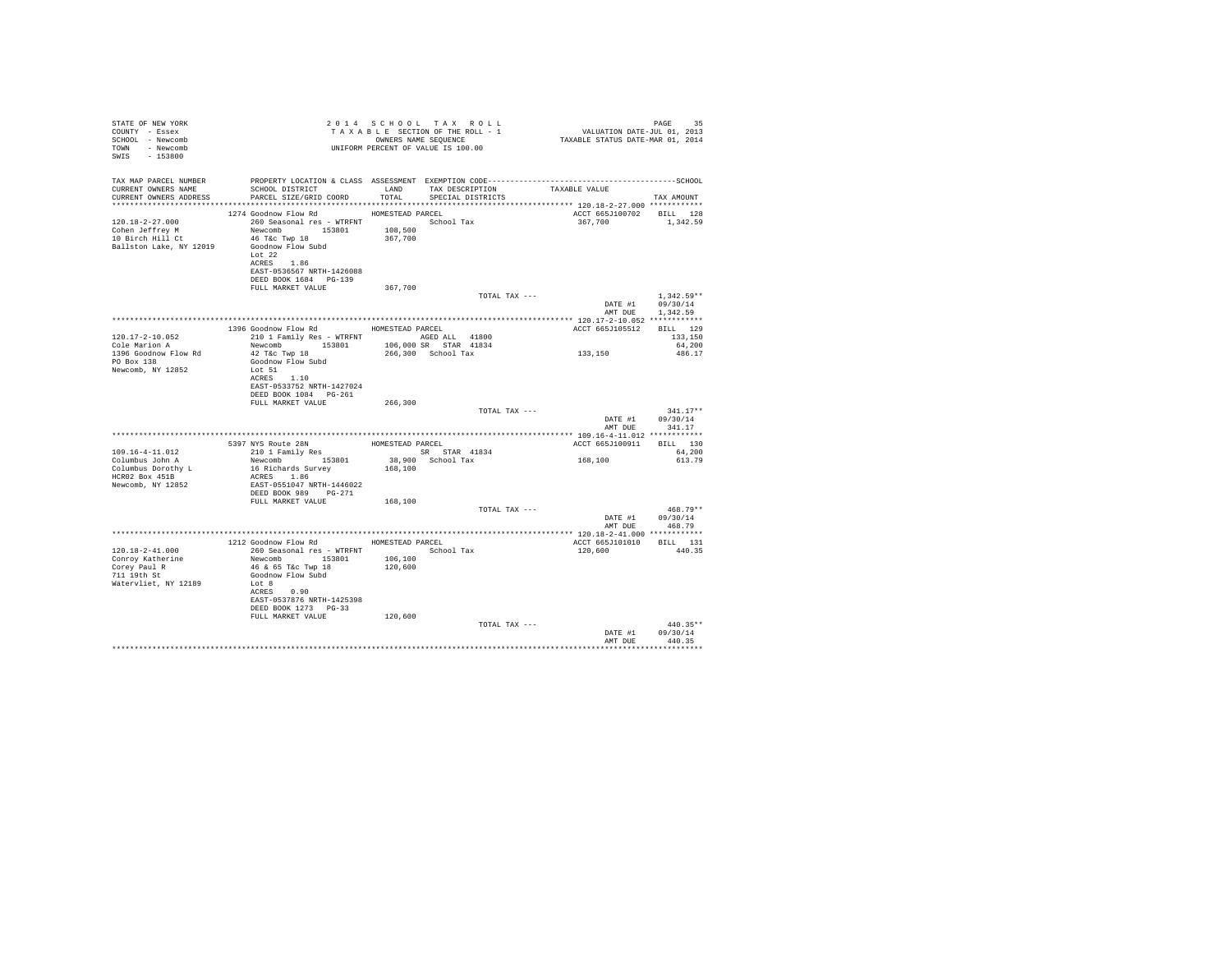| STATE OF NEW YORK<br>COUNTY - Essex<br>SCHOOL - Newcomb<br>- Newcomb<br>TOWN<br>$-153800$<br>SWTS |                                                                            | OWNERS NAME SEQUENCE | 2014 SCHOOL TAX ROLL<br>TAXABLE SECTION OF THE ROLL - 1<br>UNIFORM PERCENT OF VALUE IS 100.00 | VALUATION DATE-JUL 01, 2013<br>TAXABLE STATUS DATE-MAR 01, 2014 | 36<br>PAGE               |
|---------------------------------------------------------------------------------------------------|----------------------------------------------------------------------------|----------------------|-----------------------------------------------------------------------------------------------|-----------------------------------------------------------------|--------------------------|
| TAX MAP PARCEL NUMBER                                                                             | PROPERTY LOCATION & CLASS ASSESSMENT EXEMPTION CODE----------------------- |                      |                                                                                               |                                                                 | ------------------SCHOOL |
| CURRENT OWNERS NAME<br>CURRENT OWNERS ADDRESS                                                     | SCHOOL DISTRICT<br>PARCEL SIZE/GRID COORD                                  | LAND<br>TOTAL.       | TAX DESCRIPTION<br>SPECIAL DISTRICTS                                                          | TAXABLE VALUE                                                   | TAX AMOUNT               |
|                                                                                                   |                                                                            |                      |                                                                                               |                                                                 |                          |
|                                                                                                   | 323 Woodys Rd                                                              | HOMESTEAD PARCEL     |                                                                                               | ACCT 665J105712                                                 | BILL 132                 |
| $119.16 - 1 - 16.100$                                                                             | 210 1 Family Res - WTRFNT                                                  |                      | School Tax                                                                                    | 245,100                                                         | 894.94                   |
| Conroy William<br>Conroy Faith                                                                    | Newcomb<br>153801<br>26 T&C Twp 18                                         | 105,500<br>245,100   |                                                                                               |                                                                 |                          |
| 2517 Fourth Ave                                                                                   | Goodnow Flow Subd                                                          |                      |                                                                                               |                                                                 |                          |
| Watervliet, NY 12189                                                                              | Lot $241B$                                                                 |                      |                                                                                               |                                                                 |                          |
|                                                                                                   | ACRES 0.92                                                                 |                      |                                                                                               |                                                                 |                          |
|                                                                                                   | EAST-0526499 NRTH-1428733                                                  |                      |                                                                                               |                                                                 |                          |
|                                                                                                   | DEED BOOK 1091 PG-128<br>FULL MARKET VALUE                                 | 245,100              |                                                                                               |                                                                 |                          |
|                                                                                                   |                                                                            |                      | TOTAL TAX ---                                                                                 |                                                                 | 894.94**                 |
|                                                                                                   |                                                                            |                      |                                                                                               | DATE #1                                                         | 09/30/14                 |
|                                                                                                   |                                                                            |                      |                                                                                               | AMT DUE                                                         | 894.94                   |
|                                                                                                   | 1036 Goodnow Flow Rd                                                       | HOMESTEAD PARCEL     |                                                                                               | ACCT 665J101011                                                 | RTLL 133                 |
| $120.18 - 1 - 4.000$                                                                              | 260 Seasonal res - WTRFNT                                                  |                      | School Tax                                                                                    | 160,900                                                         | 587.50                   |
| Converse Arnold                                                                                   | Newcomb 153801                                                             | 106,800              |                                                                                               |                                                                 |                          |
| Converse Kelly                                                                                    | 46 T&c Twp 18                                                              | 160,900              |                                                                                               |                                                                 |                          |
| 496 Atateka Dr                                                                                    | Goodnow Flow Subd                                                          |                      |                                                                                               |                                                                 |                          |
| Chestertown, NY 12817                                                                             | Lot 149<br>ACRES 0.50                                                      |                      |                                                                                               |                                                                 |                          |
|                                                                                                   | EAST-0536434 NRTH-1427864                                                  |                      |                                                                                               |                                                                 |                          |
|                                                                                                   | DEED BOOK 1200 PG-214                                                      |                      |                                                                                               |                                                                 |                          |
|                                                                                                   | FULL MARKET VALUE                                                          | 160,900              |                                                                                               |                                                                 |                          |
|                                                                                                   |                                                                            |                      | TOTAL TAX ---                                                                                 |                                                                 | 587.50**                 |
|                                                                                                   |                                                                            |                      |                                                                                               | DATE #1<br>AMT DUE                                              | 09/30/14<br>587.50       |
|                                                                                                   |                                                                            |                      |                                                                                               |                                                                 |                          |
|                                                                                                   | Chaisson Rd                                                                | NON-HOMESTEAD PARCEL |                                                                                               | ACCT 665J100704                                                 | BILL 134                 |
| $110.17 - 2 - 44.000$                                                                             | 311 Res vac land                                                           |                      | School Tax                                                                                    | 35,700                                                          | 624.36                   |
| Cook Leonard<br>5574 State Rt 28N                                                                 | 153801<br>Newcomb<br>18 Richards Survey                                    | 35,700<br>35,700     |                                                                                               |                                                                 |                          |
| Newcomb, NY 12852                                                                                 | Sl Pt Lot D & Pt E                                                         |                      |                                                                                               |                                                                 |                          |
|                                                                                                   | Map 1843                                                                   |                      |                                                                                               |                                                                 |                          |
|                                                                                                   | ACRES 4.04                                                                 |                      |                                                                                               |                                                                 |                          |
|                                                                                                   | EAST-0554021 NRTH-1442876                                                  |                      |                                                                                               |                                                                 |                          |
|                                                                                                   | DEED BOOK 1174   PG-112<br>FULL MARKET VALUE                               | 35,700               |                                                                                               |                                                                 |                          |
|                                                                                                   |                                                                            |                      | TOTAL TAX ---                                                                                 |                                                                 | $624.36**$               |
|                                                                                                   |                                                                            |                      |                                                                                               | DATE #1                                                         | 09/30/14                 |
|                                                                                                   |                                                                            |                      |                                                                                               | AMT DUE                                                         | 624.36                   |
|                                                                                                   |                                                                            |                      |                                                                                               |                                                                 |                          |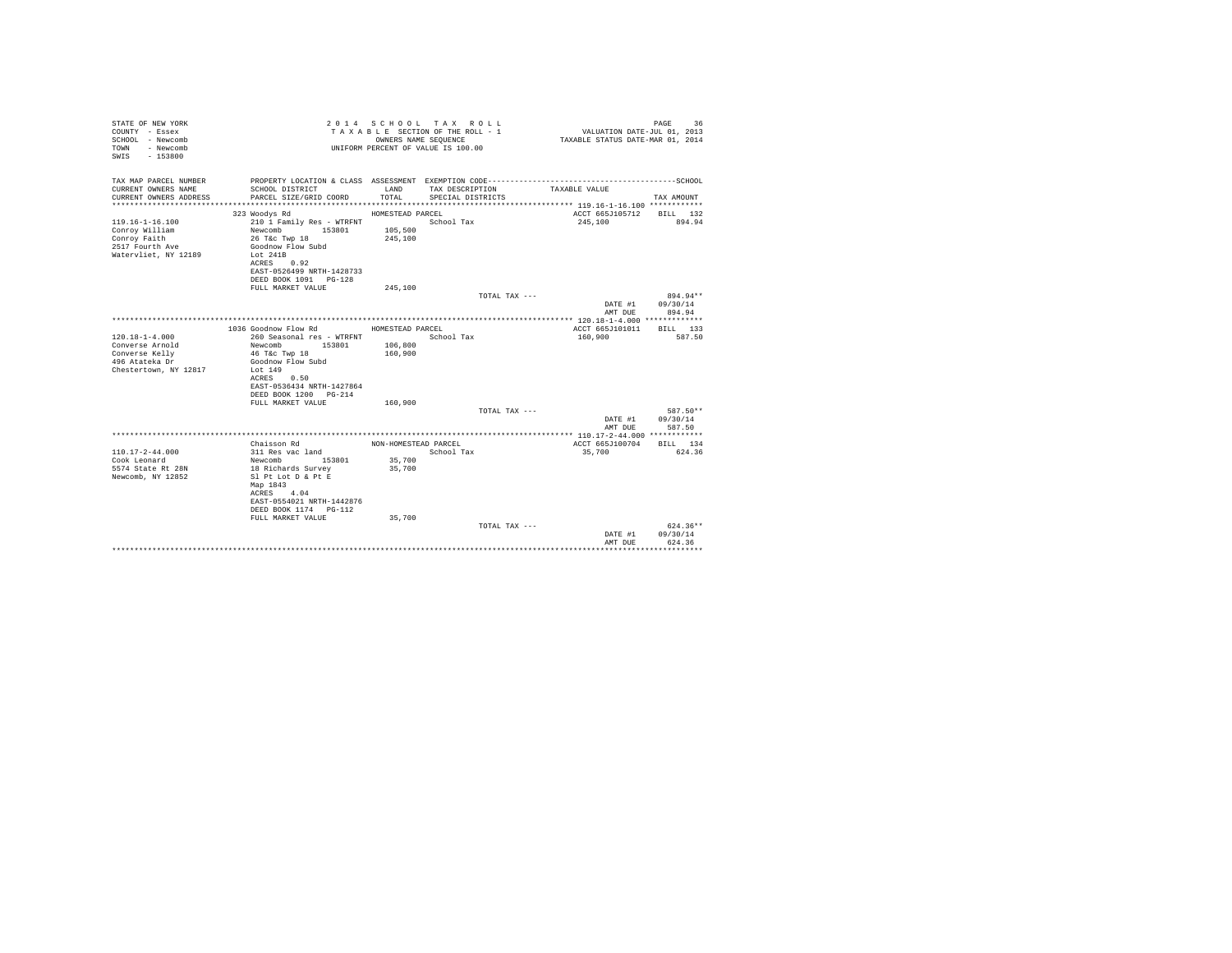| STATE OF NEW YORK<br>COUNTY - Essex<br>SCHOOL - Newcomb<br>TOWN - Newcomb<br>SWIS - 153800 |                                           |                  | 2014 SCHOOL TAX ROLL<br>TAXABLE SECTION OF THE ROLL - 1<br>OWNERS NAME SEQUENCE<br>UNIFORM PERCENT OF VALUE IS 100.00 | PAGE 37<br>VALUATION DATE-JUL 01, 2013<br>TAXABLE STATUS DATE-MAR 01, 2014 |                            |
|--------------------------------------------------------------------------------------------|-------------------------------------------|------------------|-----------------------------------------------------------------------------------------------------------------------|----------------------------------------------------------------------------|----------------------------|
| TAX MAP PARCEL NUMBER                                                                      |                                           |                  |                                                                                                                       |                                                                            |                            |
| CURRENT OWNERS NAME<br>CURRENT OWNERS ADDRESS                                              | SCHOOL DISTRICT<br>PARCEL SIZE/GRID COORD | LAND<br>TOTAL    | TAX DESCRIPTION<br>SPECIAL DISTRICTS                                                                                  | TAXABLE VALUE                                                              |                            |
|                                                                                            |                                           |                  |                                                                                                                       |                                                                            | TAX AMOUNT                 |
|                                                                                            | 5574 NYS Route 28N                        | HOMESTEAD PARCEL |                                                                                                                       | ACCT 665J101511 BILL 135                                                   |                            |
| $109.16 - 1 - 13.100$                                                                      | 210 1 Family Res - WTRFNT NES. STAR 41854 |                  |                                                                                                                       |                                                                            | 30,000                     |
| Cook Leonard G                                                                             | Newcomb 153801 141,800 School Tax         |                  |                                                                                                                       | 254,800                                                                    | 930.36                     |
| Cook Karin E                                                                               | 10 T&c Twp 27 Rs                          | 254,800          |                                                                                                                       |                                                                            |                            |
| 5574 State Rt 28N<br>Newcomb, NY 12852                                                     | ACRES 1.75<br>EAST-0546930 NRTH-1447437   |                  |                                                                                                                       |                                                                            |                            |
|                                                                                            | DEED BOOK 701 PG-17                       |                  |                                                                                                                       |                                                                            |                            |
|                                                                                            | FULL MARKET VALUE                         | 254,800          |                                                                                                                       |                                                                            |                            |
|                                                                                            |                                           |                  | TOTAL TAX ---                                                                                                         |                                                                            | 859.36**                   |
|                                                                                            |                                           |                  |                                                                                                                       | DATE #1                                                                    | 09/30/14                   |
|                                                                                            |                                           |                  |                                                                                                                       | AMT DUE                                                                    | 859.36                     |
|                                                                                            | 117 Marcy Ln                              | HOMESTEAD PARCEL |                                                                                                                       | ACCT 665J104502                                                            | BILL 136                   |
| 110.17-3-10.000                                                                            | 210 l Family Res                          |                  | RES. STAR 41854                                                                                                       |                                                                            | 30,000                     |
| Coon Bruce W                                                                               | Newcomb 153801                            |                  | 28,700 School Tax                                                                                                     | 90,000                                                                     | 328.62                     |
| Coon Virginia F                                                                            | Pt 19 Richards Survey                     | 90,000           |                                                                                                                       |                                                                            |                            |
| 117 Marcy Ln<br>Newcomb, NY 12852                                                          | ACRES 0.60<br>EAST-0557282 NRTH-1442633   |                  |                                                                                                                       |                                                                            |                            |
|                                                                                            | DEED BOOK 1260 PG-166                     |                  |                                                                                                                       |                                                                            |                            |
|                                                                                            | FULL MARKET VALUE                         | 90,000           |                                                                                                                       |                                                                            |                            |
|                                                                                            |                                           |                  | TOTAL TAX ---                                                                                                         |                                                                            | $257.62**$                 |
|                                                                                            |                                           |                  |                                                                                                                       |                                                                            | DATE #1 09/30/14           |
|                                                                                            |                                           |                  |                                                                                                                       | AMT DUE                                                                    | 257.62                     |
|                                                                                            | 1896 Goodnow Flow Rd MOMESTEAD PARCEL     |                  |                                                                                                                       | ACCT 665J187009                                                            | BILL 137                   |
| $119.20 - 2 - 2.000$                                                                       | 260 Seasonal res - WTRFNT                 |                  | School Tax                                                                                                            | 202,200                                                                    | 738.30                     |
| Cormie LeRov G                                                                             | Newcomb 153801                            | 131,400          |                                                                                                                       |                                                                            |                            |
| Cormie Katharine L                                                                         | 27 28 T&c Twp 18                          | 202,200          |                                                                                                                       |                                                                            |                            |
| 25 Fawn Ln<br>Queensbury, NY 12804                                                         | 351 Goodnow Flow<br>ACRES 0.98            |                  |                                                                                                                       |                                                                            |                            |
|                                                                                            | EAST-0524065 NRTH-1426438                 |                  |                                                                                                                       |                                                                            |                            |
|                                                                                            | DEED BOOK 873 PG-60                       |                  |                                                                                                                       |                                                                            |                            |
|                                                                                            | FULL MARKET VALUE                         | 202,200          |                                                                                                                       |                                                                            |                            |
|                                                                                            |                                           |                  | TOTAL TAX ---                                                                                                         |                                                                            | $738.30**$                 |
|                                                                                            |                                           |                  |                                                                                                                       | AMT DUE                                                                    | DATE #1 09/30/14<br>738.30 |
|                                                                                            |                                           |                  |                                                                                                                       | ******************** 109.15-4-5.001 *************                          |                            |
|                                                                                            | 89 Goodnow Flow Rd                        | HOMESTEAD PARCEL |                                                                                                                       | ACCT 665J101014                                                            | BILL 138                   |
| $109.15 - 4 - 5.001$                                                                       | 260 Seasonal res                          |                  | School Tax                                                                                                            | 49,200                                                                     | 179.64                     |
| Coughlin David S                                                                           | Newcomb 153801                            | 25,900           |                                                                                                                       |                                                                            |                            |
| Coughlin Kathleen J<br>104 Glendale Rd                                                     | 4 Ords Patent<br>ACRES 0.46               | 49,200           |                                                                                                                       |                                                                            |                            |
| Latham, NY 12110                                                                           | EAST-0542350 NRTH-1443897                 |                  |                                                                                                                       |                                                                            |                            |
|                                                                                            | DEED BOOK 1294 PG-235                     |                  |                                                                                                                       |                                                                            |                            |
|                                                                                            | FULL MARKET VALUE                         | 49,200           |                                                                                                                       |                                                                            |                            |
|                                                                                            |                                           |                  | TOTAL TAX ---                                                                                                         |                                                                            | $179.64**$                 |
|                                                                                            |                                           |                  |                                                                                                                       | DATE #1<br>AMT DUE                                                         | 09/30/14<br>179.64         |
|                                                                                            |                                           |                  |                                                                                                                       |                                                                            |                            |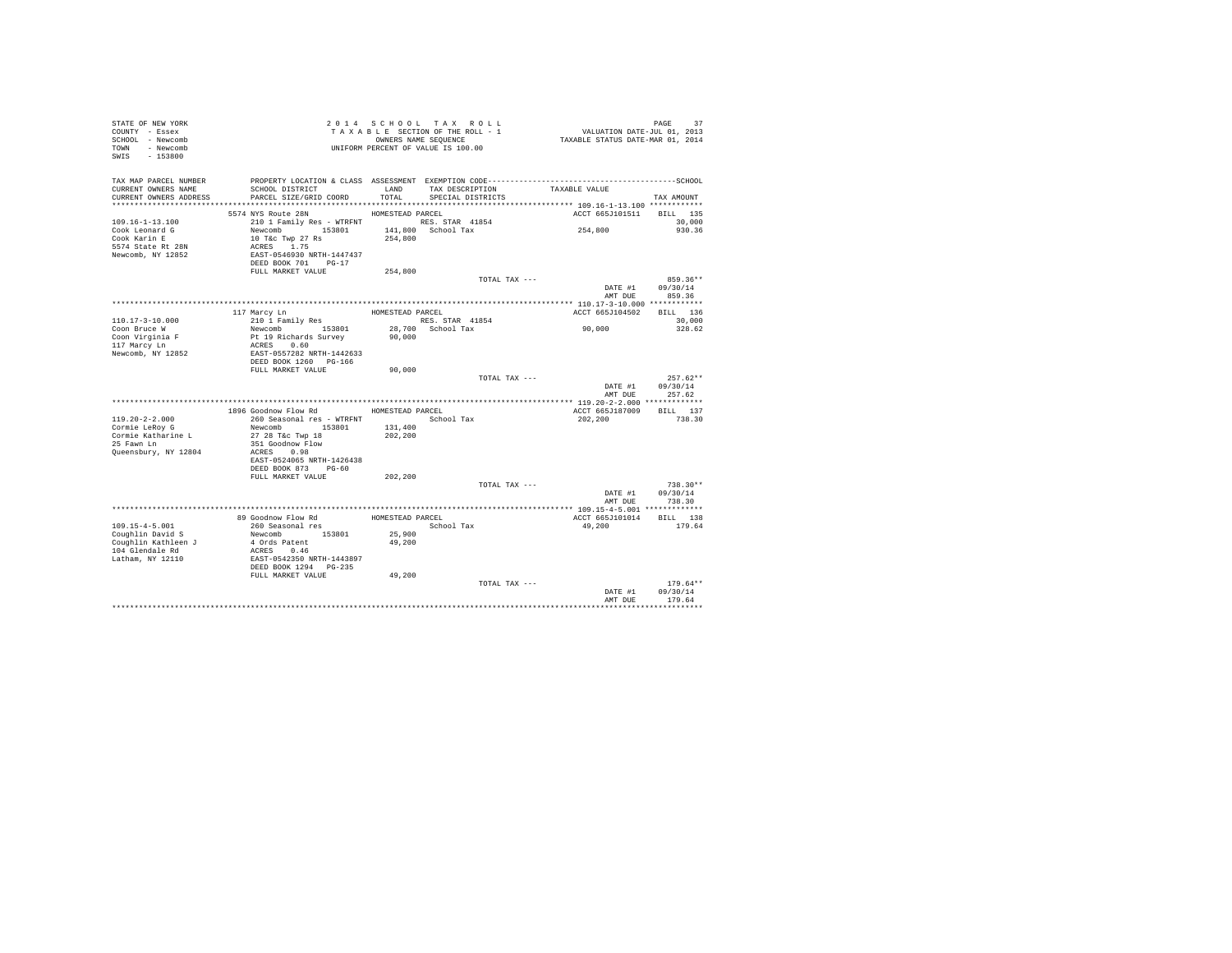| STATE OF NEW YORK<br>COUNTY - Essex<br>SCHOOL - Newcomb<br>TOWN - Newcomb<br>SWIS<br>$-153800$ |                                                  |                      | 2014 SCHOOL TAX ROLL<br>TAXABLE SECTION OF THE ROLL - 1<br>OWNERS NAME SEQUENCE<br>UNIFORM PERCENT OF VALUE IS 100.00 |               | PAGE 38<br>VALUATION DATE-JUL 01, 2013<br>TAXABLE STATUS DATE-MAR 01, 2014 |                    |            |
|------------------------------------------------------------------------------------------------|--------------------------------------------------|----------------------|-----------------------------------------------------------------------------------------------------------------------|---------------|----------------------------------------------------------------------------|--------------------|------------|
| TAX MAP PARCEL NUMBER                                                                          |                                                  |                      |                                                                                                                       |               |                                                                            |                    |            |
| CURRENT OWNERS NAME                                                                            | SCHOOL DISTRICT                                  | LAND                 | TAX DESCRIPTION                                                                                                       |               | TAXABLE VALUE                                                              |                    |            |
| CURRENT OWNERS ADDRESS                                                                         | PARCEL SIZE/GRID COORD                           | TOTAL                | SPECIAL DISTRICTS                                                                                                     |               |                                                                            | TAX AMOUNT         |            |
|                                                                                                | Goodnow Flow Rd                                  | NON-HOMESTEAD PARCEL |                                                                                                                       |               | ACCT 665J103914 BILL 139                                                   |                    |            |
| $109.15 - 4 - 16.000$                                                                          | 311 Res vac land                                 |                      | School Tax                                                                                                            |               | 15,900                                                                     | 278.08             |            |
| Coughlin David S                                                                               |                                                  | 15,900               |                                                                                                                       |               |                                                                            |                    |            |
| Coughlin Kathleen J                                                                            | Newcomb 153801<br>4 Ords Patent                  | 15,900               |                                                                                                                       |               |                                                                            |                    |            |
| 104 Glendale Rd                                                                                | ACRES 0.47                                       |                      |                                                                                                                       |               |                                                                            |                    |            |
| Latham, NY 12110                                                                               | EAST-0542428 NRTH-1443964                        |                      |                                                                                                                       |               |                                                                            |                    |            |
|                                                                                                | DEED BOOK 1294 PG-240<br>FULL MARKET VALUE       | 15,900               |                                                                                                                       |               |                                                                            |                    |            |
|                                                                                                |                                                  |                      |                                                                                                                       | TOTAL TAX --- |                                                                            |                    | 278.08**   |
|                                                                                                |                                                  |                      |                                                                                                                       |               | DATE #1                                                                    | 09/30/14           |            |
|                                                                                                |                                                  |                      |                                                                                                                       |               | AMT DUE                                                                    | 278.08             |            |
|                                                                                                |                                                  |                      |                                                                                                                       |               |                                                                            |                    |            |
|                                                                                                | 5201 NYS Route 28N                               | HOMESTEAD PARCEL     |                                                                                                                       |               | ACCT 665J101015                                                            | BILL 140           |            |
| 110.13-9-23.022<br>Couture Pauline                                                             | 210 1 Family Res                                 | 36,600               | School Tax                                                                                                            |               | 140,500                                                                    | 513.01             |            |
| c/o Darlene Dressel                                                                            | Newcomb 153801<br>Pt 19 Richards Survey          | 140,500              |                                                                                                                       |               |                                                                            |                    |            |
| 501 7th St                                                                                     | ACRES 1.20                                       |                      |                                                                                                                       |               |                                                                            |                    |            |
| Watervliet, NY 12189                                                                           | EAST-0555534 NRTH-1444584                        |                      |                                                                                                                       |               |                                                                            |                    |            |
|                                                                                                | DEED BOOK 929 PG-124                             |                      |                                                                                                                       |               |                                                                            |                    |            |
|                                                                                                | FULL MARKET VALUE                                | 140,500              |                                                                                                                       |               |                                                                            |                    |            |
|                                                                                                |                                                  |                      |                                                                                                                       | TOTAL TAX --- | DATE #1                                                                    | 09/30/14           | $513.01**$ |
|                                                                                                |                                                  |                      |                                                                                                                       |               | AMT DUE                                                                    | 513.01             |            |
|                                                                                                |                                                  |                      |                                                                                                                       |               |                                                                            |                    |            |
|                                                                                                | 10 Cherry Ln                                     | HOMESTEAD PARCEL     |                                                                                                                       |               | ACCT 665J103613                                                            | BILL 141           |            |
| $119.16 - 1 - 11.000$                                                                          | 260 Seasonal res - WTRFNT                        |                      | School Tax                                                                                                            |               | 136,000                                                                    | 496.58             |            |
| Crain Robert E                                                                                 | Newcomb 153801                                   | 106,400              |                                                                                                                       |               |                                                                            |                    |            |
| Crain Stacey A<br>11 Adams Ave                                                                 | 26 & 27 T&c Twp 18<br>Lot 246 Goodnow Flow Subd  | 136,000              |                                                                                                                       |               |                                                                            |                    |            |
| Rensselaer, NY 12144-4601                                                                      | ACRES 1.83                                       |                      |                                                                                                                       |               |                                                                            |                    |            |
|                                                                                                | EAST-0525927 NRTH-1428166                        |                      |                                                                                                                       |               |                                                                            |                    |            |
|                                                                                                | DEED BOOK 988 PG-54                              |                      |                                                                                                                       |               |                                                                            |                    |            |
|                                                                                                | FULL MARKET VALUE                                | 136,000              |                                                                                                                       |               |                                                                            |                    |            |
|                                                                                                |                                                  |                      |                                                                                                                       | TOTAL TAX --- |                                                                            |                    | 496.58**   |
|                                                                                                |                                                  |                      |                                                                                                                       |               | DATE #1<br>AMT DUE                                                         | 09/30/14<br>496.58 |            |
|                                                                                                |                                                  |                      |                                                                                                                       |               | **************** 110.18-3-10.000 ************                              |                    |            |
|                                                                                                | 4995 NYS Route 28N                               | NON-HOMESTEAD PARCEL |                                                                                                                       |               | ACCT 665J100214                                                            | BILL 142           |            |
| 110.18-3-10.000                                                                                | 462 Branch bank                                  |                      | School Tax                                                                                                            |               | 111,200                                                                    | 1,944.79           |            |
| CRE JV Mixed 15 NYS 3 Branc Newcomb 153801                                                     |                                                  | 24,100               |                                                                                                                       |               |                                                                            |                    |            |
| c/o Michael Joyce                                                                              | Pt 4 Thorns Survey                               | 111,200              |                                                                                                                       |               |                                                                            |                    |            |
| Community Bank NA                                                                              | ACRES 0.32                                       |                      |                                                                                                                       |               |                                                                            |                    |            |
| 5790 Widewaters Pkwy<br>DeWitt, NY 13214                                                       | EAST-0560031 NRTH-1442072<br>DEED BOOK 1513 PG-9 |                      |                                                                                                                       |               |                                                                            |                    |            |
|                                                                                                | FULL MARKET VALUE                                | 111,200              |                                                                                                                       |               |                                                                            |                    |            |
|                                                                                                |                                                  |                      |                                                                                                                       | TOTAL TAX --- |                                                                            | $1.944.79**$       |            |
|                                                                                                |                                                  |                      |                                                                                                                       |               | DATE #1                                                                    | 09/30/14           |            |
|                                                                                                |                                                  |                      |                                                                                                                       |               | AMT DUE                                                                    | 1.944.79           |            |
|                                                                                                |                                                  |                      |                                                                                                                       |               |                                                                            |                    |            |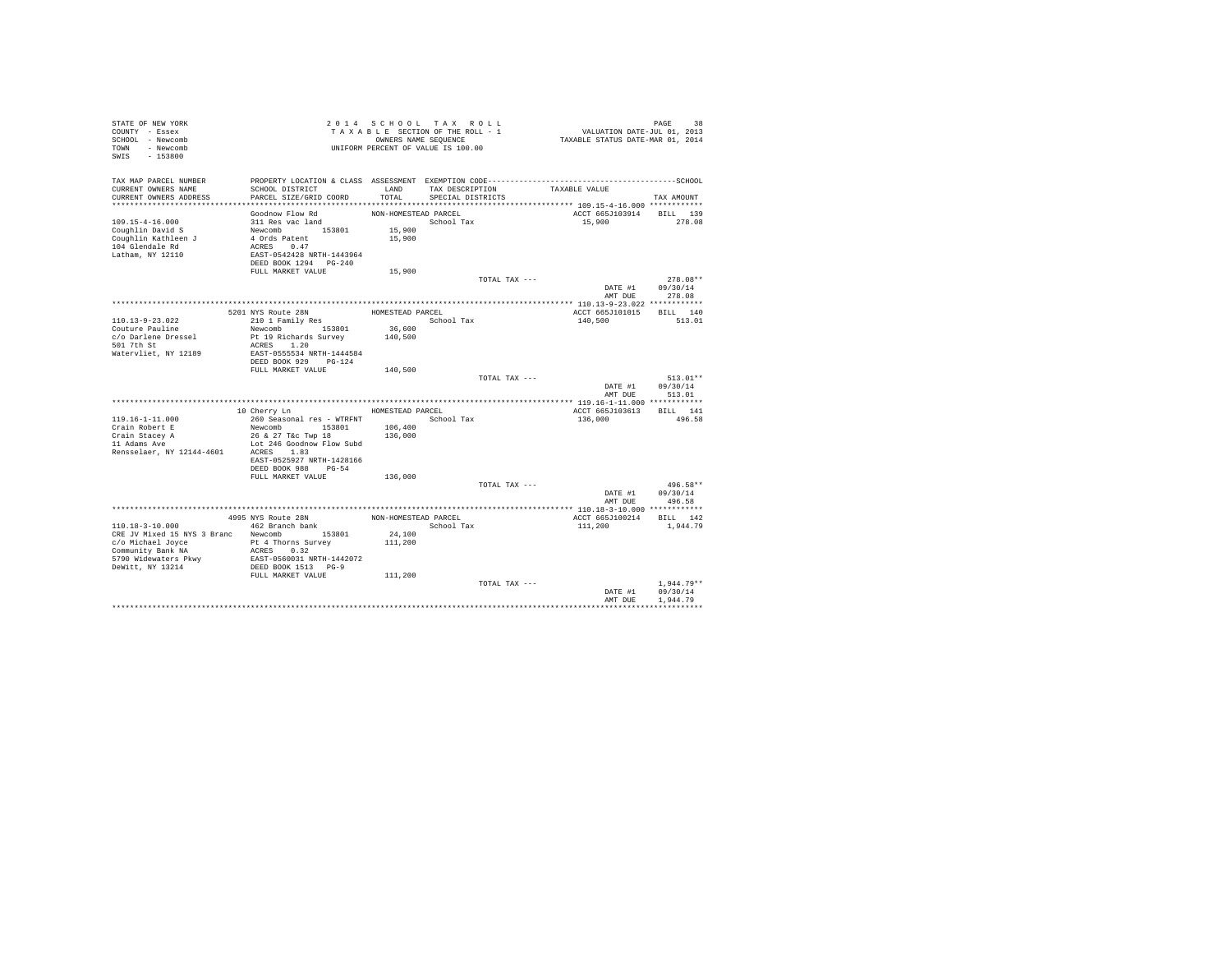| STATE OF NEW YORK<br>COUNTY - Essex<br>SCHOOL - Newcomb<br>- Newcomb<br>TOWN<br>$-153800$<br>SWIS |                                                        | OWNERS NAME SEOUENCE | 2014 SCHOOL TAX ROLL<br>TAXABLE SECTION OF THE ROLL - 1<br>UNIFORM PERCENT OF VALUE IS 100.00 | VALUATION DATE-JUL 01, 2013<br>TAXABLE STATUS DATE-MAR 01, 2014 | PAGE<br>39         |
|---------------------------------------------------------------------------------------------------|--------------------------------------------------------|----------------------|-----------------------------------------------------------------------------------------------|-----------------------------------------------------------------|--------------------|
| TAX MAP PARCEL NUMBER                                                                             |                                                        | LAND                 |                                                                                               | TAXABLE VALUE                                                   |                    |
| CURRENT OWNERS NAME<br>CURRENT OWNERS ADDRESS                                                     | SCHOOL DISTRICT<br>PARCEL SIZE/GRID COORD              | TOTAL                | TAX DESCRIPTION<br>SPECIAL DISTRICTS                                                          |                                                                 | TAX AMOUNT         |
|                                                                                                   |                                                        |                      |                                                                                               |                                                                 |                    |
|                                                                                                   | 153 Lower Works Rd                                     | HOMESTEAD PARCEL     |                                                                                               | ACCT 665J101108                                                 | BILL 143           |
| $110. - 3 - 16.000$                                                                               | 240 Rural res                                          |                      | School Tax                                                                                    | 168,000                                                         | 613.42             |
| Crocker Chester                                                                                   | Newcomb<br>153801                                      | 82,300               |                                                                                               |                                                                 |                    |
| Palmiotto Jennifer O                                                                              | 15 T&C Twp 46                                          | 168,000              |                                                                                               |                                                                 |                    |
| 2222 Wyoming Ave NW<br>Washington, DC 20008                                                       | 1480/205 & 210 Life Use t<br>Tarrant Putnam/Chester Cr |                      |                                                                                               |                                                                 |                    |
|                                                                                                   | ACRES 56.57                                            |                      |                                                                                               |                                                                 |                    |
|                                                                                                   | EAST-0577444 NRTH-1443044                              |                      |                                                                                               |                                                                 |                    |
|                                                                                                   | DEED BOOK 1480 PG-210                                  |                      |                                                                                               |                                                                 |                    |
|                                                                                                   | FULL MARKET VALUE                                      | 168,000              |                                                                                               |                                                                 |                    |
|                                                                                                   |                                                        |                      | TOTAL TAX ---                                                                                 |                                                                 | $613.42**$         |
|                                                                                                   |                                                        |                      |                                                                                               | DATE #1<br>AMT DUE                                              | 09/30/14<br>613.42 |
|                                                                                                   |                                                        |                      |                                                                                               |                                                                 |                    |
|                                                                                                   | 199 Lower Works Rd                                     | HOMESTEAD PARCEL     |                                                                                               | ACCT 665J189003                                                 | BILL 144           |
| $111. - 3 - 4.000$                                                                                | 281 Multiple res                                       |                      | School Tax                                                                                    | 256,400                                                         | 936.20             |
| Crocker Chester A                                                                                 | Newcomb<br>153801                                      | 48,700               |                                                                                               |                                                                 |                    |
| Crocker Saone                                                                                     | 10 T&c Twp 46                                          | 256,400              |                                                                                               |                                                                 |                    |
| 2222 Wyoming Ave NW                                                                               | Db 933 Pg 5                                            |                      |                                                                                               |                                                                 |                    |
| Washington, DC 20008                                                                              | ACRES 13.78<br>EAST-0577646 NRTH-1441627               |                      |                                                                                               |                                                                 |                    |
|                                                                                                   | DEED BOOK 935 PG-208                                   |                      |                                                                                               |                                                                 |                    |
|                                                                                                   | FULL MARKET VALUE                                      | 256,400              |                                                                                               |                                                                 |                    |
|                                                                                                   |                                                        |                      | TOTAL TAX ---                                                                                 |                                                                 | $936.20**$         |
|                                                                                                   |                                                        |                      |                                                                                               | DATE #1                                                         | 09/30/14           |
|                                                                                                   |                                                        |                      |                                                                                               | AMT DUE                                                         | 936.20             |
|                                                                                                   | 1168 Goodnow Flow Rd                                   | HOMESTEAD PARCEL     |                                                                                               | ACCT 665J104705                                                 | BILL 145           |
| $120.18 - 2 - 40.048$                                                                             | 210 1 Family Res - WTRFNT                              |                      | RES. STAR 41854                                                                               |                                                                 | 30,000             |
| Cullen Andrew W                                                                                   | Newcomb<br>153801                                      |                      | 105,100 School Tax                                                                            | 625,100                                                         | 2.282.44           |
| Spanard Jan-Marie A                                                                               | 46 T&C Twp 18                                          | 625,100              |                                                                                               |                                                                 |                    |
| PO Box 154                                                                                        | Goodnow Flow Subd                                      |                      |                                                                                               |                                                                 |                    |
| Newcomb, NY 12852                                                                                 | Lot 2                                                  |                      |                                                                                               |                                                                 |                    |
|                                                                                                   | ACRES<br>0.55 BANK1STARSG                              |                      |                                                                                               |                                                                 |                    |
|                                                                                                   | EAST-0538483 NRTH-1425988<br>DEED BOOK 981 PG-24       |                      |                                                                                               |                                                                 |                    |
|                                                                                                   | FULL MARKET VALUE                                      | 625,100              |                                                                                               |                                                                 |                    |
|                                                                                                   |                                                        |                      | TOTAL TAX ---                                                                                 |                                                                 | $2,211.44**$       |
|                                                                                                   |                                                        |                      |                                                                                               | DATE #1                                                         | 09/30/14           |
|                                                                                                   |                                                        |                      |                                                                                               | AMT DUE                                                         | 2.211.44           |
|                                                                                                   |                                                        |                      |                                                                                               |                                                                 |                    |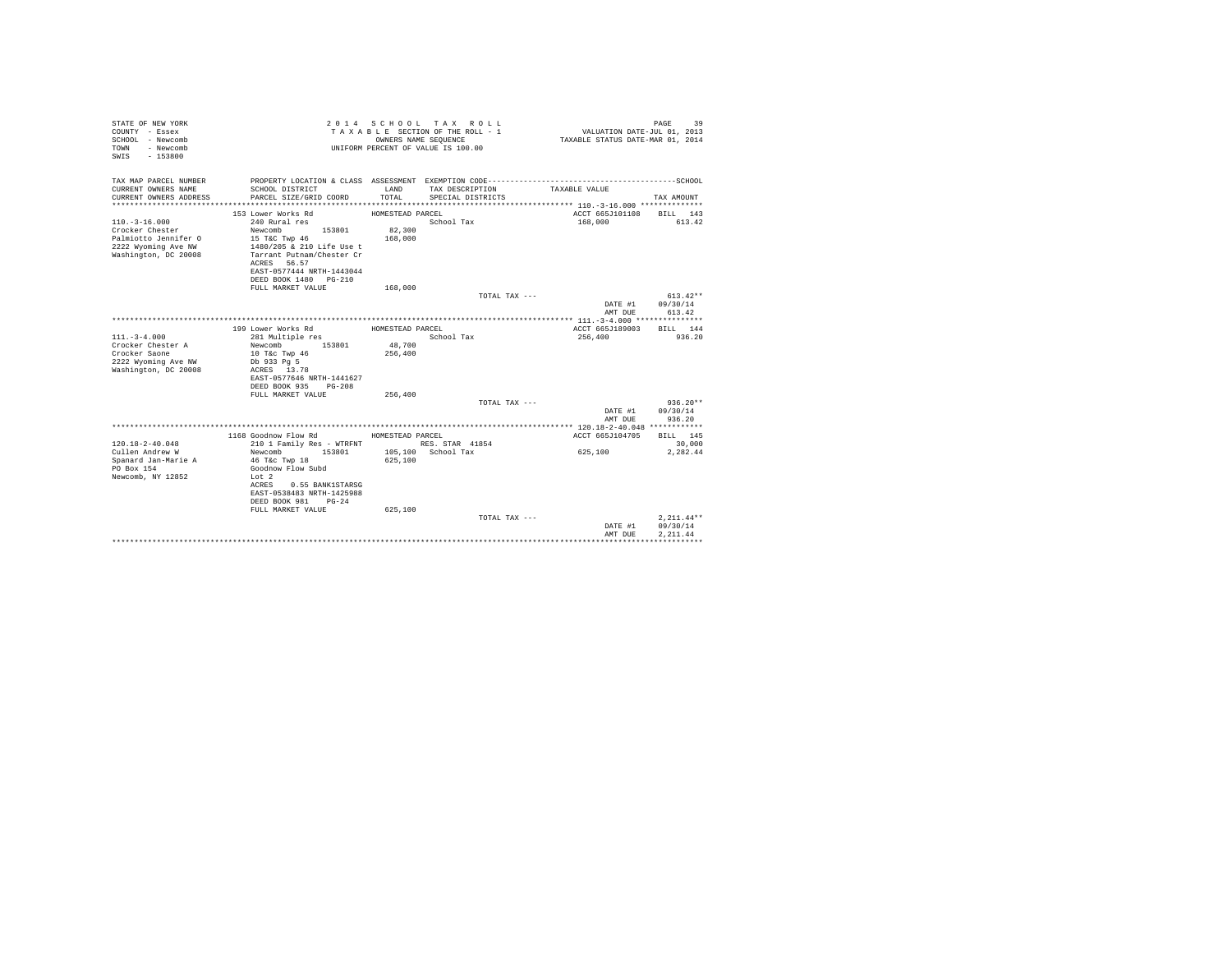| STATE OF NEW YORK<br>COUNTY - Essex<br>SCHOOL - Newcomb<br>TOWN - Newcomb<br>SWIS - 153800   | UNIFORM PERCENT OF VALUE IS 100.00                                                                                                                                                  |         |               |                                     |                                                  |
|----------------------------------------------------------------------------------------------|-------------------------------------------------------------------------------------------------------------------------------------------------------------------------------------|---------|---------------|-------------------------------------|--------------------------------------------------|
| TAX MAP PARCEL NUMBER<br>CURRENT OWNERS NAME                                                 | SCHOOL DISTRICT                     LAND       TAX DESCRIPTION                 TAXABLE VALUE<br>CURRENT OWNERS ADDRESS PARCEL SIZE/GRID COORD TOTAL SPECIAL DISTRICTS               |         |               |                                     | TAX AMOUNT                                       |
| 5 Judy Dr<br>Scotia, NY 12302                                                                | 27 Cherry Ln HOMESTEAD PARCEL<br>Goodnow Flow Subd<br>Lot #245<br>ACRES 1.98<br>EAST-0526033 NRTH-1428183<br>DEED BOOK 850 PG-178                                                   | 297.600 |               | ACCT 665J107108 BILL 146<br>297,600 | 1,086.63                                         |
|                                                                                              | FULL MARKET VALUE                                                                                                                                                                   |         | TOTAL TAX --- |                                     | $1.086.63**$                                     |
|                                                                                              |                                                                                                                                                                                     |         |               |                                     | DATE #1 09/30/14                                 |
|                                                                                              |                                                                                                                                                                                     |         |               |                                     | AMT DUE 1,086.63                                 |
|                                                                                              |                                                                                                                                                                                     |         |               | ACCT 665J186001 BILL 147            |                                                  |
|                                                                                              | 41 Lower Works Rd<br>210 1 Family Res BOMESTEAD PARCEL School Tax                                                                                                                   |         |               | 113,700                             | 415.16                                           |
|                                                                                              | ACRES 3.49<br>EAST-0575857 NRTH-1445042<br>DEED BOOK 837 PG-111                                                                                                                     |         |               |                                     |                                                  |
|                                                                                              | FULL MARKET VALUE                                                                                                                                                                   | 113,700 |               |                                     |                                                  |
|                                                                                              |                                                                                                                                                                                     |         | TOTAL TAX --- |                                     | $415.16**$<br>DATE #1 09/30/14<br>AMT DUE 415.16 |
|                                                                                              |                                                                                                                                                                                     |         |               |                                     |                                                  |
| $110.17 - 3 - 12.000$                                                                        | 105 Marcy Ln<br>210 1 Family Res BOMESTEAD PARCEL<br>210 1 Family Res 1000 1000 1000 1000 1000 1000                                                                                 |         |               | ACCT 665J100507 BILL 148            | 61,550                                           |
|                                                                                              |                                                                                                                                                                                     |         |               | 61,550                              | 61,550                                           |
| Newcomb, NY 12852                                                                            | EAST-0557408 NRTH-1442771<br>DEED BOOK 717 PG-96                                                                                                                                    |         |               |                                     | 224.74                                           |
|                                                                                              | FULL MARKET VALUE                                                                                                                                                                   | 123,100 |               |                                     |                                                  |
|                                                                                              |                                                                                                                                                                                     |         | TOTAL TAX --- |                                     | $79.74**$<br>DATE #1 09/30/14<br>AMT DUE 79.74   |
|                                                                                              |                                                                                                                                                                                     |         |               |                                     |                                                  |
|                                                                                              | 932 Goodnow Flow Rd MOMESTEAD PARCEL                                                                                                                                                |         |               | ACCT 665J106713 BILL 149            |                                                  |
| $120.14 - 1 - 1.000$<br>Currie John V<br>Currie Lara<br>1133 Bay Rd<br>Lake George, NY 12845 | 210 1 Family Res - WTRFNT School Tax<br>Newcomb 153801 105,700<br>43 T&C Twp 18<br>Goodnow Flow Subd<br>Lot 173<br>ACRES 0.84<br>EAST-0533969 NRTH-1428904<br>DEED BOOK 1346 PG-306 | 382,900 |               | 382,900 1,398.09                    |                                                  |
|                                                                                              | FULL MARKET VALUE                                                                                                                                                                   | 382,900 | TOTAL TAX --- |                                     | $1.398.09**$                                     |
|                                                                                              |                                                                                                                                                                                     |         |               | AMT DUE                             | DATE #1 09/30/14<br>1,398.09                     |
|                                                                                              |                                                                                                                                                                                     |         |               |                                     |                                                  |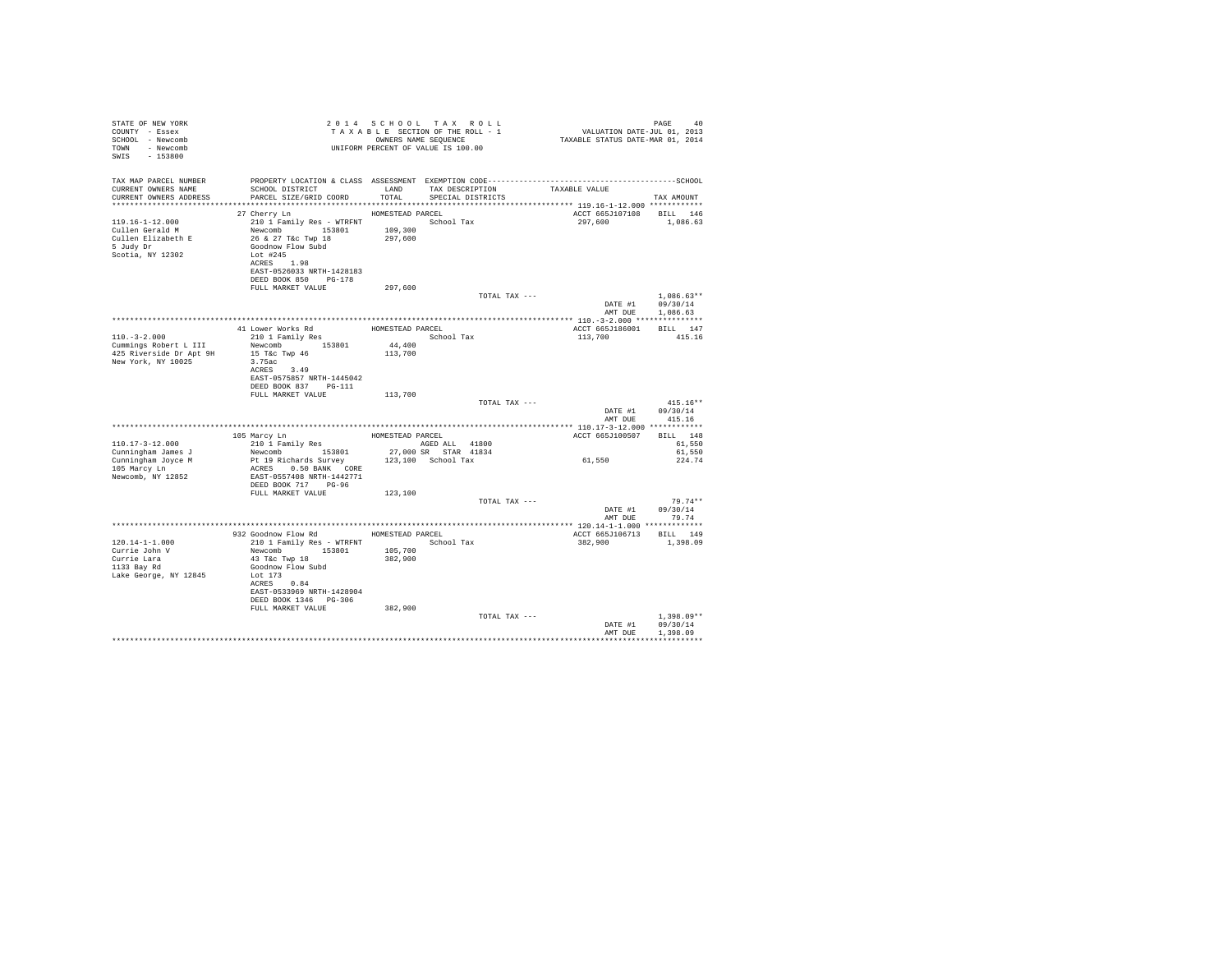| STATE OF NEW YORK<br>COUNTY - Essex<br>SCHOOL - Newcomb<br>TOWN - Newcomb<br>SWIS - 153800       |                                                                                                                                                                                                |                  | 2014 SCHOOL TAX ROLL<br>UNIFORM PERCENT OF VALUE IS 100.00 |                               | PAGE 41 9 1 14 SCHOOL TAX ROLL 1<br>TAXABLE SECTION OF THE ROLL - 1 VALUATION DATE-JUL 01, 2013<br>OWNERS NAME SEQUENCE 1 TAXABLE STATUS DATE-MAR 01, 2014 | PAGE<br>41                             |  |
|--------------------------------------------------------------------------------------------------|------------------------------------------------------------------------------------------------------------------------------------------------------------------------------------------------|------------------|------------------------------------------------------------|-------------------------------|------------------------------------------------------------------------------------------------------------------------------------------------------------|----------------------------------------|--|
| TAX MAP PARCEL NUMBER<br>CURRENT OWNERS NAME<br>CURRENT OWNERS ADDRESS                           |                                                                                                                                                                                                |                  | SPECIAL DISTRICTS                                          | TAX DESCRIPTION TAXABLE VALUE |                                                                                                                                                            | TAX AMOUNT                             |  |
|                                                                                                  | HOMESTEAD PARCEL                                                                                                                                                                               |                  |                                                            |                               |                                                                                                                                                            |                                        |  |
| $109.16 - 6 - 4.000$<br>Curtis David J<br>Curtis Marilyn E<br>128 Murray Ave<br>Delmar, NY 12054 | 82 Stubing Ln<br>210 1 Family Res - WTRFNT<br>Newcomb 153801 107,700<br>16 T&c Pur Twp 27 Rs 136,800<br>6 Birch Point Subd<br>ACRES 1.00<br>EAST-0550891 NRTH-1447906<br>DEED BOOK 1373 PG-262 |                  | School Tax                                                 |                               | ACCT 665Z001005 BILL 150<br>136,800 499.50                                                                                                                 |                                        |  |
|                                                                                                  | FULL MARKET VALUE                                                                                                                                                                              | 136,800          |                                                            |                               |                                                                                                                                                            |                                        |  |
|                                                                                                  |                                                                                                                                                                                                |                  |                                                            | TOTAL TAX ---                 |                                                                                                                                                            | $499.50**$<br>DATE #1 09/30/14         |  |
|                                                                                                  |                                                                                                                                                                                                |                  |                                                            |                               |                                                                                                                                                            | AMT DUE 499.50                         |  |
|                                                                                                  |                                                                                                                                                                                                |                  |                                                            |                               |                                                                                                                                                            |                                        |  |
|                                                                                                  | 1376 Goodnow Flow Rd                                                                                                                                                                           | HOMESTEAD PARCEL |                                                            |                               | ACCT 665J101114 BILL 151                                                                                                                                   |                                        |  |
| $120.18 - 2 - 3.000$                                                                             | 260 Seasonal res - WTRFNT                                                                                                                                                                      |                  | School Tax                                                 |                               | 173,200                                                                                                                                                    | 632.41                                 |  |
| Curtis Scott C                                                                                   | Newcomb 153801 108,700<br>42 43 T&c Twp 18 173,200                                                                                                                                             |                  |                                                            |                               |                                                                                                                                                            |                                        |  |
| 22 East St                                                                                       |                                                                                                                                                                                                |                  |                                                            |                               |                                                                                                                                                            |                                        |  |
| Fort Edward, NY 12828                                                                            | Goodnow Flow Subd<br>Lot 46<br>ACRES 1.06<br>EAST-0534255 NRTH-1426929<br>DEED BOOK 446 PG-133                                                                                                 |                  |                                                            |                               |                                                                                                                                                            |                                        |  |
|                                                                                                  | FULL MARKET VALUE 173,200                                                                                                                                                                      |                  |                                                            |                               |                                                                                                                                                            |                                        |  |
|                                                                                                  |                                                                                                                                                                                                |                  |                                                            | TOTAL TAX ---                 | AMT DUR                                                                                                                                                    | 632.41**<br>DATE #1 09/30/14<br>632.41 |  |
|                                                                                                  |                                                                                                                                                                                                |                  |                                                            |                               |                                                                                                                                                            |                                        |  |
|                                                                                                  |                                                                                                                                                                                                |                  |                                                            |                               | ACCT 665J106405 BILL 152                                                                                                                                   |                                        |  |
| 110.17-2-26.011                                                                                  |                                                                                                                                                                                                |                  |                                                            |                               |                                                                                                                                                            | 30,000                                 |  |
| Damasevitz George                                                                                |                                                                                                                                                                                                |                  |                                                            |                               | 184,000                                                                                                                                                    | 671.84                                 |  |
| Damasevitz Debbie                                                                                |                                                                                                                                                                                                |                  |                                                            |                               |                                                                                                                                                            |                                        |  |
| 16 Winebrook Cir                                                                                 | ACRES 2.50                                                                                                                                                                                     |                  |                                                            |                               |                                                                                                                                                            |                                        |  |
| Newcomb, NY 12852                                                                                | EAST-0556913 NRTH-1443231                                                                                                                                                                      |                  |                                                            |                               |                                                                                                                                                            |                                        |  |
|                                                                                                  | FULL MARKET VALUE 184,000                                                                                                                                                                      |                  |                                                            |                               |                                                                                                                                                            |                                        |  |
|                                                                                                  |                                                                                                                                                                                                |                  |                                                            | TOTAL TAX ---                 |                                                                                                                                                            | $600.84**$                             |  |
|                                                                                                  |                                                                                                                                                                                                |                  |                                                            |                               |                                                                                                                                                            | DATE #1 09/30/14                       |  |
|                                                                                                  |                                                                                                                                                                                                |                  |                                                            |                               | AMT DUE                                                                                                                                                    | 600.84                                 |  |
|                                                                                                  |                                                                                                                                                                                                |                  |                                                            |                               |                                                                                                                                                            |                                        |  |
|                                                                                                  | 31 Chaisson Rd<br>210 1 Family Res                                                                                                                                                             |                  | HOMESTEAD PARCEL                                           |                               | ACCT 665J101611 BILL 153                                                                                                                                   |                                        |  |
| 110.13-9-27.000                                                                                  | 210 1 Family Res<br>Newcomb 153801 30,500                                                                                                                                                      |                  | School Tax                                                 |                               | 100,800                                                                                                                                                    | 368.05                                 |  |
| Darrah Melvin J                                                                                  |                                                                                                                                                                                                |                  |                                                            |                               |                                                                                                                                                            |                                        |  |
| Garrand Sarah J<br>Unitain Sataff J<br>76 Dyken Pond Rd                                          | Pt 18 Richards Surv T&C T 100,800                                                                                                                                                              |                  |                                                            |                               |                                                                                                                                                            |                                        |  |
| Cropseyville, NY 12052 EAST-0554536 NRTH-1444240                                                 | ACRES 2.16                                                                                                                                                                                     |                  |                                                            |                               |                                                                                                                                                            |                                        |  |
|                                                                                                  | DEED BOOK 1609 PG-306                                                                                                                                                                          |                  |                                                            |                               |                                                                                                                                                            |                                        |  |
|                                                                                                  | FULL MARKET VALUE                                                                                                                                                                              | 100,800          |                                                            |                               |                                                                                                                                                            |                                        |  |
|                                                                                                  |                                                                                                                                                                                                |                  |                                                            | TOTAL TAX ---                 |                                                                                                                                                            | $368.05**$                             |  |
|                                                                                                  |                                                                                                                                                                                                |                  |                                                            |                               |                                                                                                                                                            | DATE #1 09/30/14                       |  |
|                                                                                                  |                                                                                                                                                                                                |                  |                                                            |                               | AMT DUR                                                                                                                                                    | 368.05                                 |  |
|                                                                                                  |                                                                                                                                                                                                |                  |                                                            |                               |                                                                                                                                                            |                                        |  |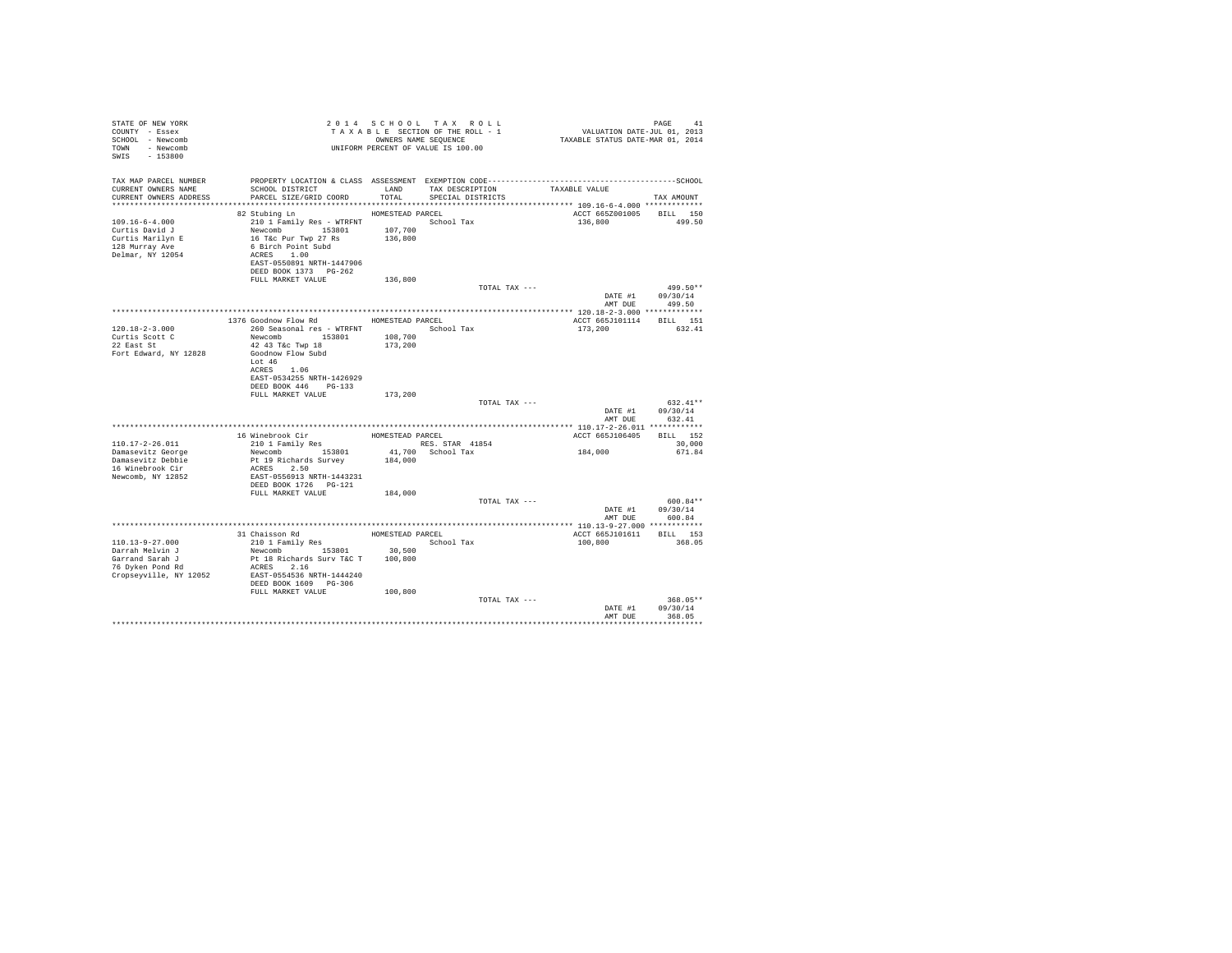| STATE OF NEW YORK<br>COUNTY - Essex<br>SCHOOL - Newcomb<br>TOWN - Newcomb<br>SWIS - 153800 |                                                  |                  | 2014 SCHOOL TAX ROLL<br>TAXABLE SECTION OF THE ROLL - 1<br>OWNERS NAME SEQUENCE<br>UNIFORM PERCENT OF VALUE IS 100.00 | PAGE 42<br>VALUATION DATE-JUL 01, 2013<br>TAXABLE STATUS DATE-MAR 01, 2014                   |                 |
|--------------------------------------------------------------------------------------------|--------------------------------------------------|------------------|-----------------------------------------------------------------------------------------------------------------------|----------------------------------------------------------------------------------------------|-----------------|
| TAX MAP PARCEL NUMBER                                                                      |                                                  |                  |                                                                                                                       | PROPERTY LOCATION & CLASS ASSESSMENT EXEMPTION CODE-----------------------------------SCHOOL |                 |
| CURRENT OWNERS NAME<br>CURRENT OWNERS ADDRESS                                              | SCHOOL DISTRICT<br>PARCEL SIZE/GRID COORD        | LAND<br>TOTAL    | TAX DESCRIPTION TAXABLE VALUE<br>SPECIAL DISTRICTS                                                                    |                                                                                              | TAX AMOUNT      |
|                                                                                            |                                                  |                  |                                                                                                                       |                                                                                              |                 |
|                                                                                            | 36 Chaisson Rd                                   | HOMESTEAD PARCEL |                                                                                                                       | ACCT 665J103912 BILL 154                                                                     |                 |
| $110.13 - 8 - 1.002$                                                                       | 210 1 Family Res - WTRFNT SR STAR 41834          |                  |                                                                                                                       |                                                                                              | 64,200          |
| Darrah Melvin J Jr                                                                         | Newcomb 153801                                   |                  | 23,700 School Tax                                                                                                     | 146,800                                                                                      | 536.01          |
| c/o Melvin Darrah Sr<br>36 Chaisson Rd                                                     | Pt 18 Richards Survey<br>1538/227 Life Estate to | 146,800          |                                                                                                                       |                                                                                              |                 |
| Newcomb, NY 12852                                                                          | Melvin Sr & Karen Darrah                         |                  |                                                                                                                       |                                                                                              |                 |
|                                                                                            | ACRES 3.24                                       |                  |                                                                                                                       |                                                                                              |                 |
|                                                                                            | EAST-0554066 NRTH-1444211                        |                  |                                                                                                                       |                                                                                              |                 |
|                                                                                            | DEED BOOK 1678 PG-185                            |                  |                                                                                                                       |                                                                                              |                 |
|                                                                                            | FULL MARKET VALUE                                | 146,800          |                                                                                                                       |                                                                                              |                 |
|                                                                                            |                                                  |                  | TOTAL TAX ---                                                                                                         |                                                                                              | 391.01**        |
|                                                                                            |                                                  |                  |                                                                                                                       | DATE #1                                                                                      | 09/30/14        |
|                                                                                            |                                                  |                  |                                                                                                                       | AMT DUE                                                                                      | 391.01          |
|                                                                                            | 59 Goodnow Flow Rd                               |                  | HOMESTEAD PARCEL                                                                                                      | ACCT 665J101209                                                                              | <b>BILL</b> 155 |
| 109.15-4-11.000                                                                            | 270 Mfg housing                                  |                  | School Tax                                                                                                            | 36,300                                                                                       | 132.54          |
| Davis Maud H                                                                               | Newcomb 153801                                   | 21,600           |                                                                                                                       |                                                                                              |                 |
| 222 Verbeck Ave                                                                            | 4 Ords Patent                                    | 36,300           |                                                                                                                       |                                                                                              |                 |
| Schaghticoke, NY 12154                                                                     | ACRES 0.33                                       |                  |                                                                                                                       |                                                                                              |                 |
|                                                                                            | EAST-0542601 NRTH-1444520                        |                  |                                                                                                                       |                                                                                              |                 |
|                                                                                            | DEED BOOK 1673 PG-293                            |                  |                                                                                                                       |                                                                                              |                 |
|                                                                                            | FULL MARKET VALUE                                | 36,300           | TOTAL TAX ---                                                                                                         |                                                                                              | $132.54**$      |
|                                                                                            |                                                  |                  |                                                                                                                       | DATE #1                                                                                      | 09/30/14        |
|                                                                                            |                                                  |                  |                                                                                                                       | AMT DUE                                                                                      | 132.54          |
|                                                                                            |                                                  |                  |                                                                                                                       |                                                                                              |                 |
|                                                                                            | 144 Marcy Ln                                     | HOMESTEAD PARCEL |                                                                                                                       | ACCT 665J104309 BILL 156                                                                     |                 |
| $110.17 - 2 - 34.000$                                                                      | 210 1 Family Res                                 |                  | RES. STAR 41854                                                                                                       |                                                                                              | 30,000          |
| Decoteau Richard                                                                           | Newcomb 153801                                   |                  | 28,700 School Tax                                                                                                     | 129,900                                                                                      | 474.31          |
| Decoteau Monica                                                                            | Pt 6&7 Thorns Survey                             | 129,900          |                                                                                                                       |                                                                                              |                 |
| 144 Marcy Ln<br>Newcomb, NY 12852                                                          | ACRES 0.60<br>EAST-0557171 NRTH-1442015          |                  |                                                                                                                       |                                                                                              |                 |
|                                                                                            | DEED BOOK 1437 PG-256                            |                  |                                                                                                                       |                                                                                              |                 |
|                                                                                            | FULL MARKET VALUE                                | 129,900          |                                                                                                                       |                                                                                              |                 |
|                                                                                            |                                                  |                  | TOTAL TAX ---                                                                                                         |                                                                                              | $403.31**$      |
|                                                                                            |                                                  |                  |                                                                                                                       | DATE #1                                                                                      | 09/30/14        |
|                                                                                            |                                                  |                  |                                                                                                                       |                                                                                              | AMT DUE 403.31  |
|                                                                                            |                                                  |                  |                                                                                                                       |                                                                                              |                 |
|                                                                                            | 58 Sanford Ln<br>210 1 Family Res                |                  | HOMESTEAD PARCEL                                                                                                      | ACCT 665J101212 BILL 157                                                                     |                 |
| $110.18 - 3 - 26.000$                                                                      |                                                  |                  | School Tax                                                                                                            | 71,700                                                                                       | 261.80          |
| Degon Patricia M<br>c/o Rosalyn Degon                                                      | Newcomb 153801<br>Pt 5 Thorns Survey             | 28,700<br>71,700 |                                                                                                                       |                                                                                              |                 |
| 58 Sanford Ln                                                                              | ACRES 0.60                                       |                  |                                                                                                                       |                                                                                              |                 |
| Newcomb, NY 12852                                                                          | EAST-0558882 NRTH-1441709                        |                  |                                                                                                                       |                                                                                              |                 |
|                                                                                            | DEED BOOK 1203 PG-204                            |                  |                                                                                                                       |                                                                                              |                 |
|                                                                                            | FULL MARKET VALUE                                | 71,700           |                                                                                                                       |                                                                                              |                 |
|                                                                                            |                                                  |                  | TOTAL TAX ---                                                                                                         |                                                                                              | $261.80**$      |
|                                                                                            |                                                  |                  |                                                                                                                       | DATE #1                                                                                      | 09/30/14        |
|                                                                                            |                                                  |                  |                                                                                                                       | AMT DUE                                                                                      | 261.80          |
|                                                                                            |                                                  |                  |                                                                                                                       |                                                                                              |                 |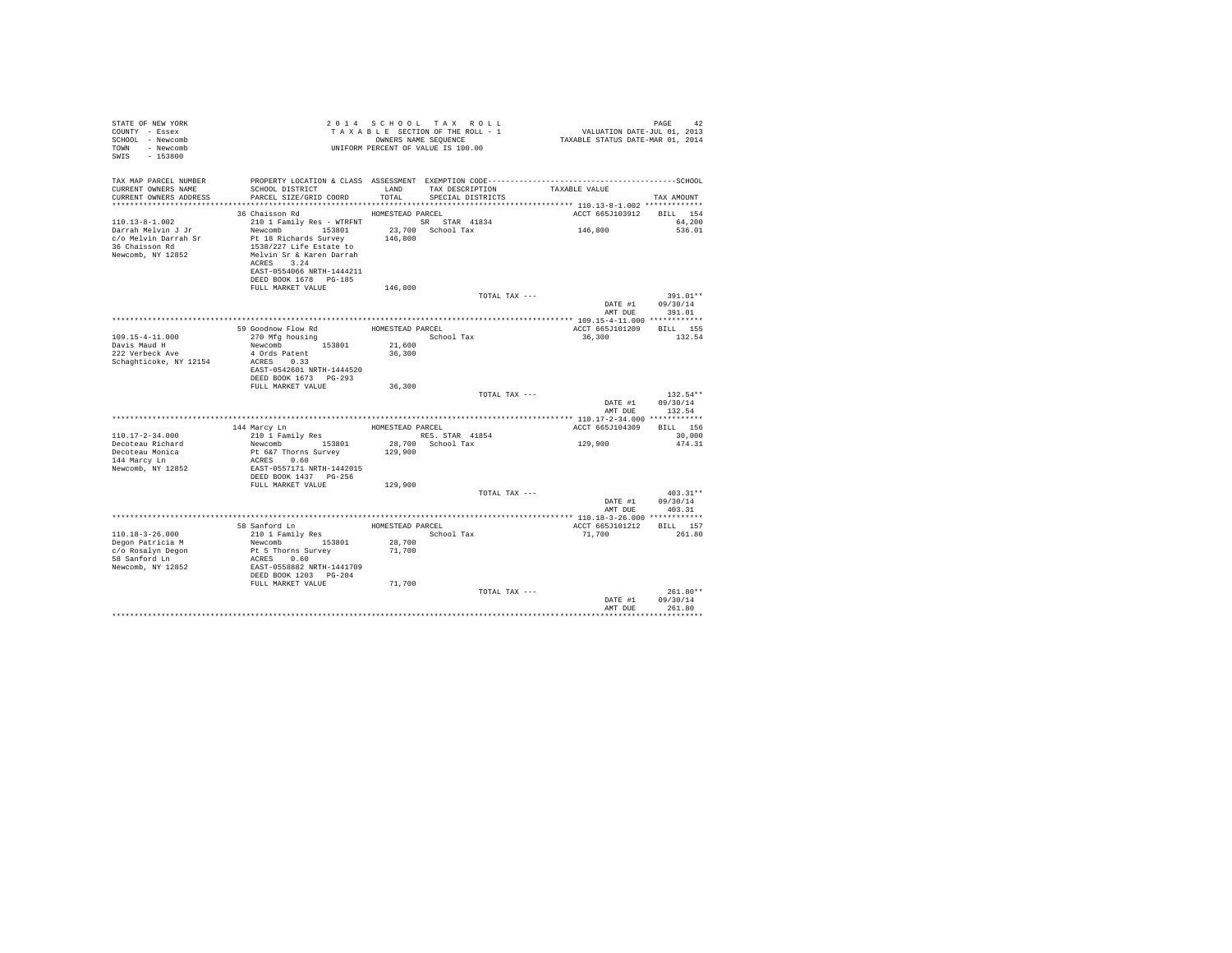| STATE OF NEW YORK<br>COUNTY - Essex<br>SCHOOL - Newcomb<br>TOWN - Newcomb<br>SWIS - 153800 | TAXABLE SECTION OF THE ROLL - 1<br>TAXABLE SECTION OF THE ROLL - 1<br>UNIFORM PERCENT OF VALUE IS 100.00           |                    |                                    | PAGE 43<br>VALUATION DATE-JUL 01, 2013<br>TAXABLE STATUS DATE-MAR 01, 2014                   |                                    |
|--------------------------------------------------------------------------------------------|--------------------------------------------------------------------------------------------------------------------|--------------------|------------------------------------|----------------------------------------------------------------------------------------------|------------------------------------|
| TAX MAP PARCEL NUMBER                                                                      |                                                                                                                    |                    |                                    | PROPERTY LOCATION & CLASS ASSESSMENT EXEMPTION CODE-----------------------------------SCHOOL |                                    |
| CURRENT OWNERS NAME                                                                        | SCHOOL DISTRICT                                                                                                    | TOTAL              | LAND TAX DESCRIPTION TAXABLE VALUE |                                                                                              |                                    |
| CURRENT OWNERS ADDRESS                                                                     | PARCEL SIZE/GRID COORD                                                                                             |                    | SPECIAL DISTRICTS                  |                                                                                              | TAX AMOUNT                         |
|                                                                                            | 4590 NYS Route 28N                                                                                                 | HOMESTEAD PARCEL   |                                    | ACCT 665J106306 BILL 158                                                                     |                                    |
| $121.7 - 3 - 1.000$                                                                        | 210 1 Family Res                                                                                                   |                    | SR STAR 41834                      |                                                                                              | 63,800                             |
| Delczeg Sarah                                                                              | Newcomb $153801$ $34,100$ School Tax                                                                               |                    |                                    | 63,800                                                                                       | 232.95                             |
| NYS Rte 28N                                                                                | Hyslop                                                                                                             | 63,800             |                                    |                                                                                              |                                    |
| Newcomb, NY 12852                                                                          | ACRES 0.90 BANK1STARSG                                                                                             |                    |                                    |                                                                                              |                                    |
|                                                                                            | EAST-0569452 NRTH-1439027<br>DEED BOOK 1078 PG-223                                                                 |                    |                                    |                                                                                              |                                    |
|                                                                                            | FULL MARKET VALUE                                                                                                  | 63,800             |                                    |                                                                                              |                                    |
|                                                                                            |                                                                                                                    |                    | TOTAL TAX ---                      |                                                                                              | 87.95**                            |
|                                                                                            |                                                                                                                    |                    |                                    |                                                                                              | DATE #1 09/30/14<br>AMT DUE 87.95  |
|                                                                                            |                                                                                                                    |                    |                                    |                                                                                              |                                    |
|                                                                                            | Campsite Rd                                                                                                        |                    | HOMESTEAD PARCEL                   | ACCT 665Z003001 BILL 159                                                                     |                                    |
| 110.13-11-10.000                                                                           |                                                                                                                    |                    | RES. STAR 41854                    |                                                                                              | 30,000                             |
| Deloria Robin                                                                              |                                                                                                                    |                    | 52,600 School Tax                  | 168,400                                                                                      | 614.88                             |
| PO Box 137<br>Newcomb, NY 12852                                                            | Composite Kd<br>210 1 Family Res<br>Newcomb 153801<br>30 T&c 27 Rs<br>ACRES 5.88 BANK CORE<br>ERGT-055726 THERENCE | 168,400            |                                    |                                                                                              |                                    |
|                                                                                            | EAST-0557368 NRTH-1447096                                                                                          |                    |                                    |                                                                                              |                                    |
|                                                                                            |                                                                                                                    |                    |                                    |                                                                                              |                                    |
|                                                                                            | FULL MARKET VALUE 168,400                                                                                          |                    |                                    |                                                                                              |                                    |
|                                                                                            |                                                                                                                    |                    | TOTAL TAX ---                      |                                                                                              | 543.88**<br>DATE #1 09/30/14       |
|                                                                                            |                                                                                                                    |                    |                                    | AMT DUE                                                                                      | 543.88                             |
|                                                                                            |                                                                                                                    |                    |                                    |                                                                                              |                                    |
|                                                                                            | 73 Woodys Rd                                                                                                       |                    | HOMESTEAD PARCEL                   | ACCT 665J105214 BILL 160                                                                     |                                    |
| $120.13 - 1 - 41.000$                                                                      | 210 1 Family Res - WTRFNT<br>Newcomb 153801                                                                        |                    | School Tax                         | 229,100                                                                                      | 836.52                             |
| Delpha Michael E                                                                           | 42 T&c Twp 18                                                                                                      | 191,500<br>229,100 |                                    |                                                                                              |                                    |
| Delpha Dawnmarie<br>20 Country Farm Ln                                                     | Goodnow Flow Subd                                                                                                  |                    |                                    |                                                                                              |                                    |
| New Milford, CT 06776                                                                      | Lot 186 1.16Ac                                                                                                     |                    |                                    |                                                                                              |                                    |
|                                                                                            | ACRES 2.90<br>EAST-0532383 NRTH-1428949                                                                            |                    |                                    |                                                                                              |                                    |
|                                                                                            | DEED BOOK 1241 PG-114                                                                                              |                    |                                    |                                                                                              |                                    |
|                                                                                            | FULL MARKET VALUE                                                                                                  | 229,100            |                                    |                                                                                              |                                    |
|                                                                                            |                                                                                                                    |                    | TOTAL TAX ---                      |                                                                                              | $836.52**$                         |
|                                                                                            |                                                                                                                    |                    |                                    |                                                                                              | DATE #1 09/30/14<br>AMT DUE 836.52 |
|                                                                                            |                                                                                                                    |                    |                                    |                                                                                              |                                    |
|                                                                                            |                                                                                                                    |                    | HOMESTEAD PARCEL                   | ACCT 665J100803 BILL 161                                                                     |                                    |
| $109.15 - 1 - 38.000$                                                                      |                                                                                                                    |                    | RES. STAR 41854                    |                                                                                              | 30,000                             |
| Demars Clifford                                                                            |                                                                                                                    |                    | 27,000 School Tax                  | 147,900                                                                                      | 540.03                             |
| NYS Rte 28N<br>Newcomb, NY 12852                                                           | 3 Richards Survey<br>ACRES 0.50                                                                                    | 147,900            |                                    |                                                                                              |                                    |
|                                                                                            | EAST-0544650 NRTH-1446519                                                                                          |                    |                                    |                                                                                              |                                    |
|                                                                                            | DEED BOOK 1179 PG-1                                                                                                |                    |                                    |                                                                                              |                                    |
|                                                                                            | FULL MARKET VALUE                                                                                                  | 147,900            |                                    |                                                                                              |                                    |
|                                                                                            |                                                                                                                    |                    | TOTAL TAX ---                      |                                                                                              | $469.03**$<br>DATE #1 09/30/14     |
|                                                                                            |                                                                                                                    |                    |                                    | AMT DUE                                                                                      | 469.03                             |
|                                                                                            |                                                                                                                    |                    |                                    |                                                                                              |                                    |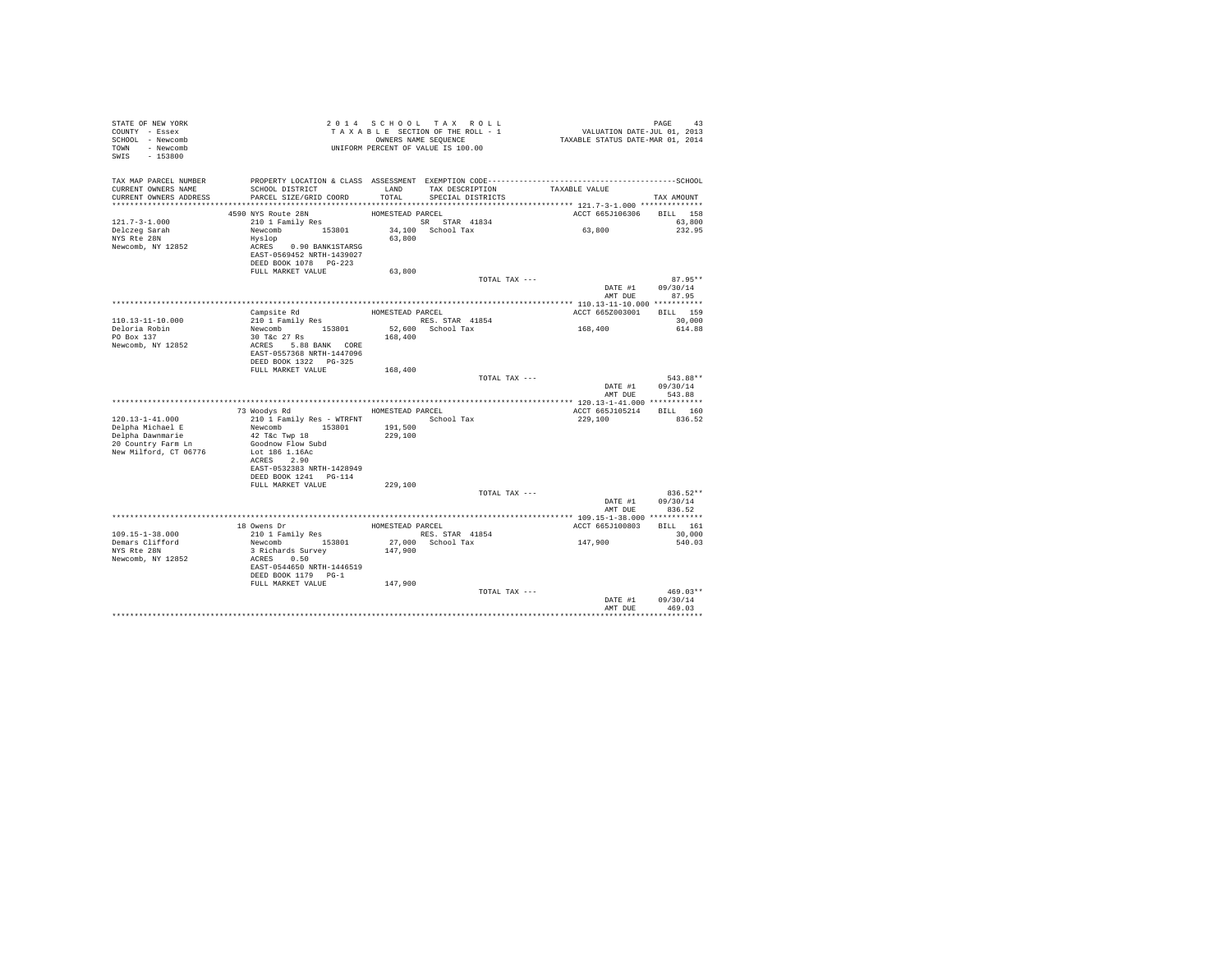| STATE OF NEW YORK                                               |                                                                                                                                                                                                      |                  |                   |                          |                            |  |
|-----------------------------------------------------------------|------------------------------------------------------------------------------------------------------------------------------------------------------------------------------------------------------|------------------|-------------------|--------------------------|----------------------------|--|
| COUNTY - Essex                                                  | 2 0 1 4 S C HO O L T A X R O L L<br>T A X A B ES SECTION OF THE ROLL - 1 CALUATION DATE-JUL 01, 2013<br>ONNERS NAME SEQUENCE<br>UNIFORM PERCENT OF VALUE IS 100.00                                   |                  |                   |                          |                            |  |
| SCHOOL - Newcomb                                                |                                                                                                                                                                                                      |                  |                   |                          |                            |  |
| TOWN - Newcomb                                                  |                                                                                                                                                                                                      |                  |                   |                          |                            |  |
| SWIS - 153800                                                   |                                                                                                                                                                                                      |                  |                   |                          |                            |  |
|                                                                 |                                                                                                                                                                                                      |                  |                   |                          |                            |  |
|                                                                 |                                                                                                                                                                                                      |                  |                   |                          |                            |  |
|                                                                 | SCHOOL DISTRICT                     LAND        TAX DESCRIPTION                TAXABLE VALUE                                                                                                         |                  |                   |                          |                            |  |
| CURRENT OWNERS ADDRESS                                          | PARCEL SIZE/GRID COORD                                                                                                                                                                               | TOTAL            | SPECIAL DISTRICTS |                          | TAX AMOUNT                 |  |
|                                                                 |                                                                                                                                                                                                      |                  |                   |                          |                            |  |
|                                                                 | 21 Sanford Ln                                                                                                                                                                                        | HOMESTEAD PARCEL |                   | ACCT 665J104907 BILL 162 |                            |  |
| 110.18-4-14.000                                                 |                                                                                                                                                                                                      |                  |                   |                          | 30,000                     |  |
|                                                                 |                                                                                                                                                                                                      |                  |                   |                          | 586.77                     |  |
| Demers Charlotte<br>21 Sanford Ln                               |                                                                                                                                                                                                      |                  |                   |                          |                            |  |
| Newcomb, NY 12852                                               |                                                                                                                                                                                                      |                  |                   |                          |                            |  |
|                                                                 |                                                                                                                                                                                                      |                  |                   |                          |                            |  |
|                                                                 | DEED BOOK 1005 PG-5                                                                                                                                                                                  |                  |                   |                          |                            |  |
|                                                                 | FULL MARKET VALUE 160,700                                                                                                                                                                            |                  |                   |                          |                            |  |
|                                                                 |                                                                                                                                                                                                      |                  | TOTAL TAX ---     |                          | $515.77**$                 |  |
|                                                                 |                                                                                                                                                                                                      |                  |                   | DATE #1 $09/30/14$       |                            |  |
|                                                                 |                                                                                                                                                                                                      |                  |                   | AMT DUE 515.77           |                            |  |
|                                                                 |                                                                                                                                                                                                      |                  |                   |                          |                            |  |
|                                                                 | 31 Joseph Mount Ln HOMESTEAD PARCEL                                                                                                                                                                  |                  |                   | ACCT 665J103803 BILL 163 |                            |  |
| 119.16-1-13.000                                                 | 260 Seasonal res - WTRFNT<br>Newcomb 153801 153801 106,600<br>26&27 T&c Twp 18 196,600                                                                                                               |                  |                   | 196,600 717.85           |                            |  |
| Deno Edward A Sr                                                |                                                                                                                                                                                                      |                  |                   |                          |                            |  |
| Deno Edward A Jr<br>Deno Edward A Jr<br>21 Cenal Rd<br>21 fr. – |                                                                                                                                                                                                      |                  |                   |                          |                            |  |
|                                                                 | Goodnow Flow Subd 785/131                                                                                                                                                                            |                  |                   |                          |                            |  |
| Clifton Park, NY 12065                                          | Lot 244 2.1Ac                                                                                                                                                                                        |                  |                   |                          |                            |  |
|                                                                 | ACRES 2.10                                                                                                                                                                                           |                  |                   |                          |                            |  |
|                                                                 | EAST-0526135 NRTH-1428203                                                                                                                                                                            |                  |                   |                          |                            |  |
|                                                                 | DEED BOOK 1012 PG-266<br>FULL MARKET VALUE                                                                                                                                                           | 196,600          |                   |                          |                            |  |
|                                                                 |                                                                                                                                                                                                      |                  | TOTAL TAX ---     |                          | $717.85**$                 |  |
|                                                                 |                                                                                                                                                                                                      |                  |                   |                          | DATE #1 09/30/14           |  |
|                                                                 |                                                                                                                                                                                                      |                  |                   | AMT DUE                  | 717.85                     |  |
|                                                                 |                                                                                                                                                                                                      |                  |                   |                          |                            |  |
|                                                                 | 1098 Goodnow Flow Rd MOMESTEAD PARCEL                                                                                                                                                                |                  |                   | ACCT 665J107004 BILL 164 |                            |  |
| $120.18 - 1 - 16.000$                                           | 210 1 Family Res - WTRFNT<br>Newcomb 153801 143,100 School Tax<br>46 Tkc Twp 18 153801 143,100 School Tax                                                                                            |                  |                   |                          | 30,000                     |  |
|                                                                 |                                                                                                                                                                                                      |                  |                   | 532,300 1,943.60         |                            |  |
| DePasquale James M<br>DePasquale Judith                         |                                                                                                                                                                                                      |                  |                   |                          |                            |  |
| PO Box 281                                                      | Goodnow Flow Subd                                                                                                                                                                                    |                  |                   |                          |                            |  |
| Newcomb, NY 12852                                               | Lot 137 1.1Ac<br>ACRES 1.10 BANK GFNB&T                                                                                                                                                              |                  |                   |                          |                            |  |
|                                                                 |                                                                                                                                                                                                      |                  |                   |                          |                            |  |
|                                                                 | EAST-0537516 NRTH-1427215                                                                                                                                                                            |                  |                   |                          |                            |  |
|                                                                 | DEED BOOK 972 PG-180                                                                                                                                                                                 |                  |                   |                          |                            |  |
|                                                                 | FULL MARKET VALUE 532,300                                                                                                                                                                            |                  |                   |                          |                            |  |
|                                                                 |                                                                                                                                                                                                      |                  | TOTAL TAX ---     |                          | $1.872.60**$               |  |
|                                                                 |                                                                                                                                                                                                      |                  |                   |                          | DATE #1 09/30/14           |  |
|                                                                 |                                                                                                                                                                                                      |                  |                   |                          | AMT DUE 1,872.60           |  |
|                                                                 |                                                                                                                                                                                                      |                  |                   |                          |                            |  |
|                                                                 | Goodnow Flow Rd MOMESTEAD PARCEL                                                                                                                                                                     |                  |                   | ACCT 665J107006 BILL 165 |                            |  |
| 120.18-1-17.000                                                 |                                                                                                                                                                                                      |                  |                   | 141,900 518.12           |                            |  |
|                                                                 |                                                                                                                                                                                                      |                  |                   |                          |                            |  |
|                                                                 |                                                                                                                                                                                                      |                  |                   |                          |                            |  |
| DePasquale James M<br>DePasquale James M<br>DePasquale Judith   |                                                                                                                                                                                                      |                  |                   |                          |                            |  |
| PO Box 281                                                      |                                                                                                                                                                                                      |                  |                   |                          |                            |  |
| Newcomb, NY 12852                                               |                                                                                                                                                                                                      |                  |                   |                          |                            |  |
|                                                                 | 90000000 FIOW KOM HOMESTEAD PARCEL<br>311 Res vac land - WTRFNT<br>Newcomb 153801 141,900<br>45 & 46 T&C Twp 18<br>105 989 By 234 (Corr Deed)<br>Db 989 By 234 (Corr Deed)<br>ACRES 1150 BANK GFNE&T |                  |                   |                          |                            |  |
|                                                                 | EAST-0537585 NRTH-1427214                                                                                                                                                                            |                  |                   |                          |                            |  |
|                                                                 | DEED BOOK 972 PG-180<br>FULL MARKET VALUE                                                                                                                                                            |                  |                   |                          |                            |  |
|                                                                 |                                                                                                                                                                                                      | 141,900          |                   |                          | $518.12**$                 |  |
|                                                                 |                                                                                                                                                                                                      |                  | TOTAL TAX ---     | DATE #1                  |                            |  |
|                                                                 |                                                                                                                                                                                                      |                  |                   |                          | 09/30/14<br>AMT DUR 518.12 |  |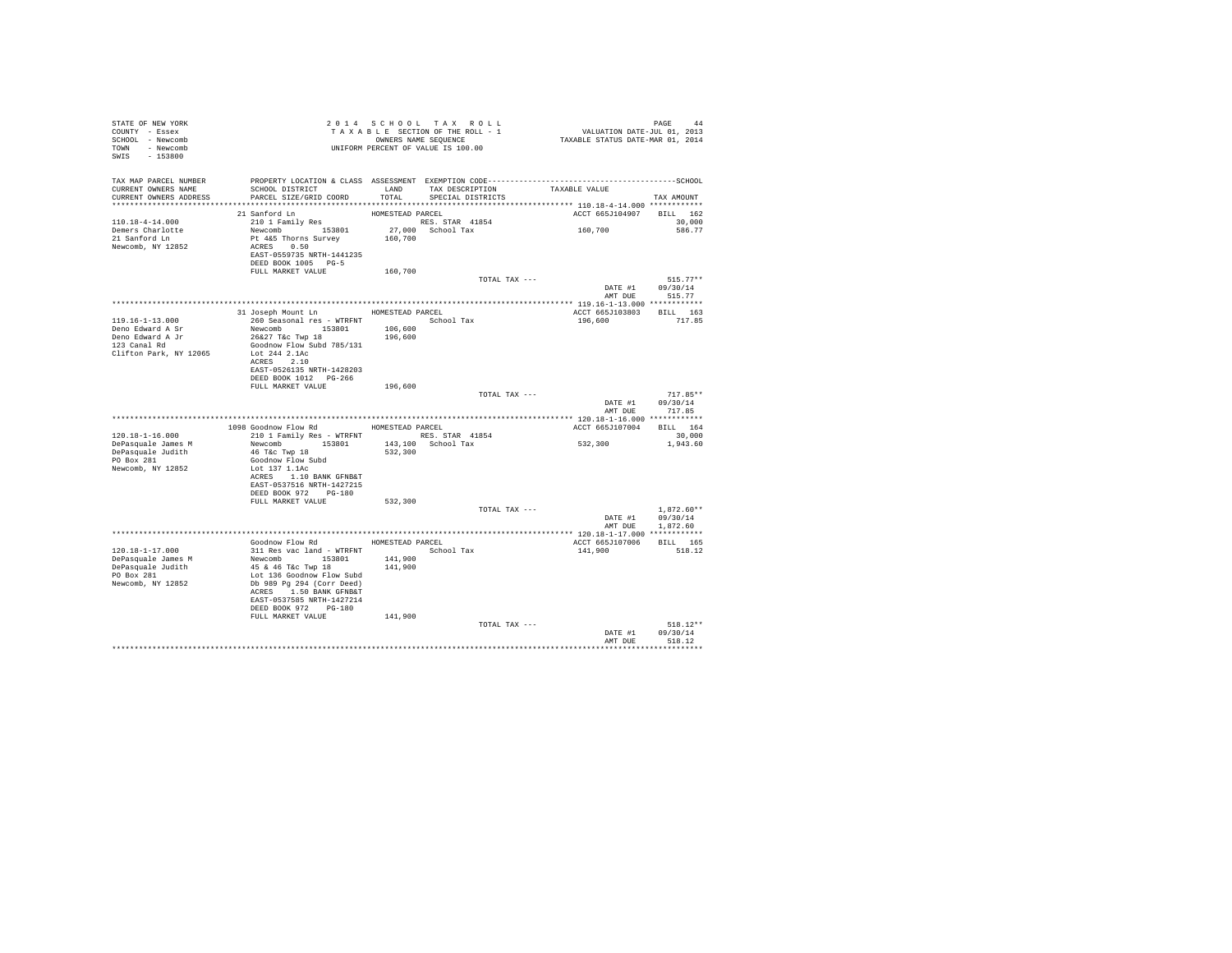| 2014 SCHOOL TAX ROLL<br>STATE OF NEW YORK<br>COUNTY - Essex<br>TAXABLE SECTION OF THE ROLL - 1<br>SCHOOL - Newcomb<br>OWNERS NAME SEQUENCE<br>UNIFORM PERCENT OF VALUE IS 100.00<br>TOWN - Newcomb<br>SWIS - 153800 |                                                                                                                                                                                    |                                                |                                      | PAGE 45<br>VALUATION DATE-JUL 01, 2013<br>TAXABLE STATUS DATE-MAR 01, 2014 |                           |                                  |
|---------------------------------------------------------------------------------------------------------------------------------------------------------------------------------------------------------------------|------------------------------------------------------------------------------------------------------------------------------------------------------------------------------------|------------------------------------------------|--------------------------------------|----------------------------------------------------------------------------|---------------------------|----------------------------------|
| TAX MAP PARCEL NUMBER<br>CURRENT OWNERS NAME<br>CURRENT OWNERS ADDRESS                                                                                                                                              | SCHOOL DISTRICT<br>PARCEL SIZE/GRID COORD                                                                                                                                          | LAND<br>TOTAL                                  | TAX DESCRIPTION<br>SPECIAL DISTRICTS |                                                                            | TAXABLE VALUE             | TAX AMOUNT                       |
|                                                                                                                                                                                                                     | Goodnow Flow Rd                                                                                                                                                                    |                                                |                                      |                                                                            |                           |                                  |
| 120.18-1-18.000<br>DePasquale James M<br>DePasquale Judith<br>PO Box 281<br>Newcomb, NY 12852                                                                                                                       | 311 Res vac land - WTRFNT School Tax<br>Newcomb 153801<br>45 & 46 T&c Twp 18<br>Goodnow Flow Subd<br>Lot 135<br>ACRES 0.30<br>EAST-0537733 NRTH-1427314<br>DEED BOOK 972 PG-180    | HOMESTEAD PARCEL<br>88,000<br>88,000           |                                      |                                                                            | ACCT 665J107005<br>88,000 | <b>BILL</b> 166<br>321.32        |
|                                                                                                                                                                                                                     | FULL MARKET VALUE                                                                                                                                                                  | 88,000                                         |                                      |                                                                            |                           |                                  |
|                                                                                                                                                                                                                     |                                                                                                                                                                                    |                                                |                                      | TOTAL TAX ---                                                              | DATE #1<br>AMT DUE        | $321.32**$<br>09/30/14<br>321.32 |
|                                                                                                                                                                                                                     | 5628 NYS Route 28N                                                                                                                                                                 | HOMESTEAD PARCEL                               |                                      |                                                                            | ACCT 665J101303           | BILL 167                         |
| 109.15-1-39.060<br>Dettbarn Albert E<br>80 Willowcreek Ave<br>Schenectady, NY 12304                                                                                                                                 | 260 Seasonal res<br>Newcomb 153801<br>3 Richards Survey<br>ACRES 0.30<br>EAST-0545916 NRTH-1446922<br>DEED BOOK 467 PG-352                                                         | 21,600<br>39,000                               | School Tax                           |                                                                            | 39,000                    | 142.40                           |
|                                                                                                                                                                                                                     | FULL MARKET VALUE                                                                                                                                                                  | 39,000                                         |                                      | TOTAL TAX ---                                                              | DATE #1                   | $142.40**$<br>09/30/14           |
|                                                                                                                                                                                                                     |                                                                                                                                                                                    |                                                |                                      |                                                                            | AMT DUE                   | 142.40                           |
| 109.16-5-10.203<br>Dickinson David E<br>Grembocki Frank A<br>250 Edwards Rd<br>Wyantskill, NY 12198                                                                                                                 | 5605 NYS Route 28N<br>210 1 Family Res<br>Newcomb 153801<br>10 Richards Survey<br>1137/300<br>ACRES 5.22<br>EAST-0546842 NRTH-1446544                                              | HOMESTEAD PARCEL<br>50,400<br>95,300           | School Tax                           |                                                                            | ACCT 665J105514<br>95,300 | BILL 168<br>347.97               |
|                                                                                                                                                                                                                     | DEED BOOK 1137 PG-297                                                                                                                                                              |                                                |                                      |                                                                            |                           |                                  |
|                                                                                                                                                                                                                     | FULL MARKET VALUE                                                                                                                                                                  | 95,300                                         |                                      | TOTAL TAX ---                                                              | DATE #1<br>AMT DUE        | $347.97**$<br>09/30/14<br>347.97 |
|                                                                                                                                                                                                                     |                                                                                                                                                                                    |                                                |                                      |                                                                            |                           |                                  |
| $110.13 - 9 - 3.000$<br>Dickinson Jeffrey W<br>38 Arbutus Dr<br>Queensbury, NY 12804                                                                                                                                | 31 Campsite Rd<br>270 Mfg housing<br>Newcomb 153801<br>19 Richards Survey<br>1435/127 Will<br>ACRES 0.30<br>EAST-0555146 NRTH-1445798<br>DEED BOOK 358 PG-170<br>FULL MARKET VALUE | HOMESTEAD PARCEL<br>21,600<br>28,400<br>28,400 | School Tax                           |                                                                            | ACCT 665J101307<br>28,400 | BILL 169<br>103.70               |
|                                                                                                                                                                                                                     |                                                                                                                                                                                    |                                                |                                      | TOTAL TAX ---                                                              | DATE #1<br>AMT DUE        | $103.70**$<br>09/30/14<br>103.70 |
|                                                                                                                                                                                                                     |                                                                                                                                                                                    |                                                |                                      |                                                                            |                           |                                  |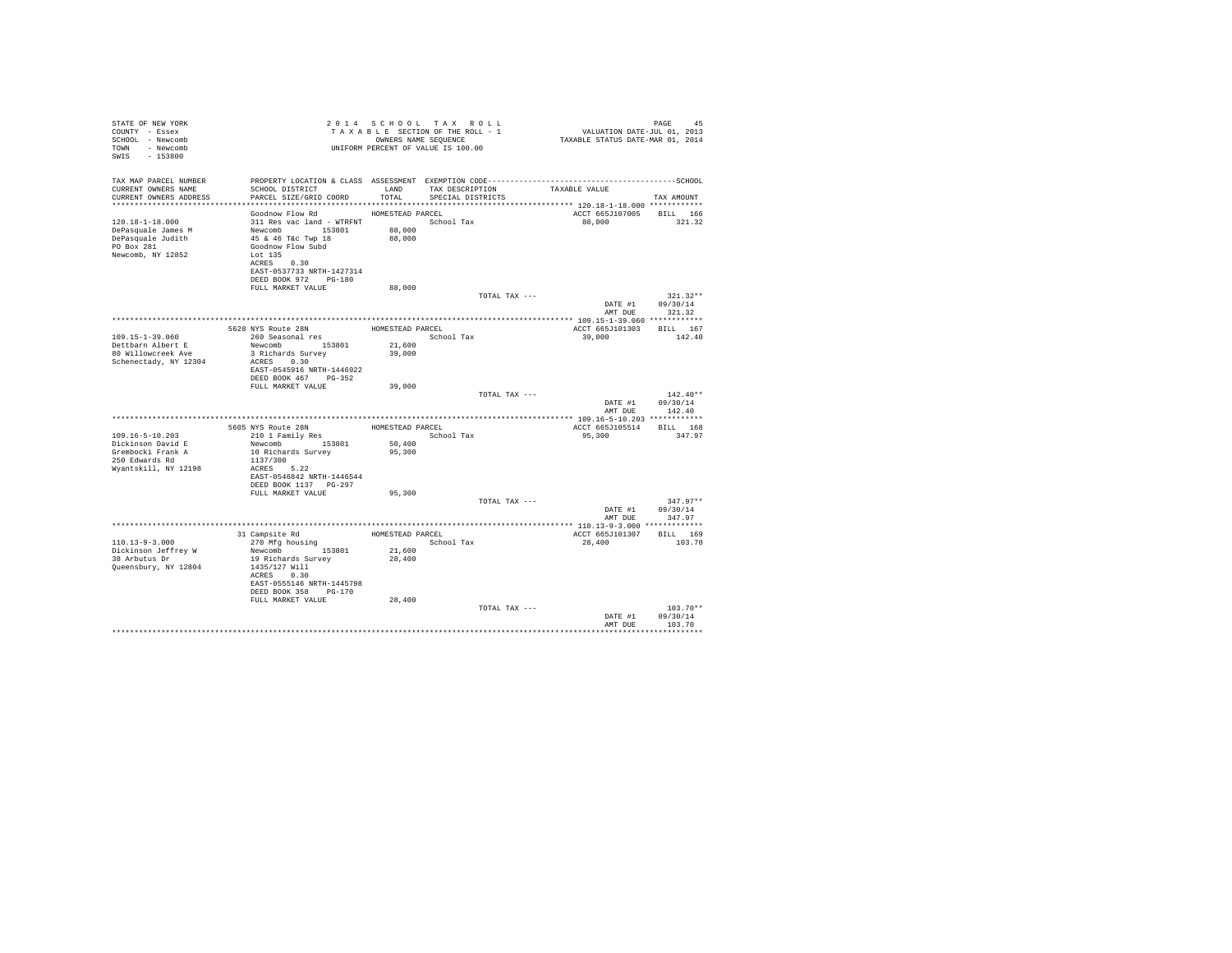| STATE OF NEW YORK<br>COUNTY - Essex<br>SCHOOL - Newcomb<br>TOWN - Newcomb<br>$-153800$<br>SWIS |                                             |                      | 2014 SCHOOL TAX ROLL<br>TAXABLE SECTION OF THE ROLL - 1<br>OWNERS NAME SEQUENCE<br>UNIFORM PERCENT OF VALUE IS 100.00 |               | VALUATION DATE-JUL 01, 2013<br>TAXABLE STATUS DATE-MAR 01, 2014 | PAGE<br>46             |
|------------------------------------------------------------------------------------------------|---------------------------------------------|----------------------|-----------------------------------------------------------------------------------------------------------------------|---------------|-----------------------------------------------------------------|------------------------|
| TAX MAP PARCEL NUMBER<br>CURRENT OWNERS NAME                                                   | SCHOOL DISTRICT                             | LAND                 | TAX DESCRIPTION                                                                                                       |               | TAXABLE VALUE                                                   |                        |
| CURRENT OWNERS ADDRESS                                                                         | PARCEL SIZE/GRID COORD                      | TOTAL                | SPECIAL DISTRICTS                                                                                                     |               |                                                                 | TAX AMOUNT             |
|                                                                                                | 20 Dillon Rd                                | HOMESTEAD PARCEL     |                                                                                                                       |               | ACCT 665Z002001 BILL 170                                        |                        |
| $109.16 - 1 - 11.120$                                                                          | 210 1 Family Res - WTRFNT                   |                      | School Tax                                                                                                            |               | 317,100                                                         | 1,157.83               |
| Dillon Mark                                                                                    | Newcomb 153801                              | 73,900               |                                                                                                                       |               |                                                                 |                        |
| 27 Summerfield Ln 10 T&c Pur Twp 27 Rs                                                         |                                             | 317,100              |                                                                                                                       |               |                                                                 |                        |
| Saratoga Springs, NY 12866                                                                     | ACRES 0.67                                  |                      |                                                                                                                       |               |                                                                 |                        |
|                                                                                                | EAST-0546756 NRTH-1447449                   |                      |                                                                                                                       |               |                                                                 |                        |
|                                                                                                | DEED BOOK 1281 PG-155<br>FULL MARKET VALUE  | 317,100              |                                                                                                                       |               |                                                                 |                        |
|                                                                                                |                                             |                      |                                                                                                                       | TOTAL TAX --- |                                                                 | $1.157.83**$           |
|                                                                                                |                                             |                      |                                                                                                                       |               | DATE #1                                                         | 09/30/14               |
|                                                                                                |                                             |                      |                                                                                                                       |               | AMT DUE                                                         | 1,157.83               |
|                                                                                                |                                             |                      |                                                                                                                       |               |                                                                 |                        |
|                                                                                                | 19 Dillon Rd                                | HOMESTEAD PARCEL     |                                                                                                                       |               | ACCT 665J101310                                                 | BILL 171               |
| $109.16 - 1 - 11.110$<br>Dillon Michael J                                                      | 210 1 Family Res - WTRFNT<br>Newcomb 153801 | School Tax           |                                                                                                                       |               | 220,100                                                         | 803.66                 |
| Recor Mary Jane                                                                                | 10 Richards Survey                          | 103,100<br>220,100   |                                                                                                                       |               |                                                                 |                        |
| 11 Heighwood Trl                                                                               | ACRES 0.66                                  |                      |                                                                                                                       |               |                                                                 |                        |
| Sparta, NJ 07871                                                                               | EAST-0546615 NRTH-1447469                   |                      |                                                                                                                       |               |                                                                 |                        |
|                                                                                                | DEED BOOK 1743 PG-224                       |                      |                                                                                                                       |               |                                                                 |                        |
|                                                                                                | FULL MARKET VALUE                           | 220,100              |                                                                                                                       |               |                                                                 |                        |
|                                                                                                |                                             |                      |                                                                                                                       | TOTAL TAX --- | DATE #1                                                         | $803.66**$<br>09/30/14 |
|                                                                                                |                                             |                      |                                                                                                                       |               | AMT DUR                                                         | 803.66                 |
|                                                                                                |                                             |                      |                                                                                                                       |               |                                                                 |                        |
|                                                                                                | 4861 NYS Route 28N                          | NON-HOMESTEAD PARCEL |                                                                                                                       |               | ACCT 665J101313                                                 | BILL 172               |
| $110. - 1 - 21.100$                                                                            | 322 Rural vac>10                            |                      | School Tax                                                                                                            |               | 37,800                                                          | 661.09                 |
| Dillon Roger J<br>Dillon Marilyn R                                                             | Newcomb 153801<br>30 Thorns Survey          | 37,800<br>37,800     |                                                                                                                       |               |                                                                 |                        |
| 28 Sweet Rd                                                                                    | ACRES 26.40                                 |                      |                                                                                                                       |               |                                                                 |                        |
| Gansevoort, NY 12831                                                                           | EAST-0562075 NRTH-1440345                   |                      |                                                                                                                       |               |                                                                 |                        |
|                                                                                                | DEED BOOK 1673 PG-165                       |                      |                                                                                                                       |               |                                                                 |                        |
|                                                                                                | FULL MARKET VALUE                           | 37,800               |                                                                                                                       |               |                                                                 |                        |
|                                                                                                |                                             |                      |                                                                                                                       | TOTAL TAX --- | DATE #1                                                         | $661.09**$<br>09/30/14 |
|                                                                                                |                                             |                      |                                                                                                                       |               | AMT DUE                                                         | 661.09                 |
|                                                                                                |                                             |                      |                                                                                                                       |               |                                                                 |                        |
|                                                                                                | NYS Route 28N                               | NON-HOMESTEAD PARCEL |                                                                                                                       |               | ACCT 665J194007                                                 | BILL 173               |
| $110. - 1 - 21.400$                                                                            | 312 Vac w/imprv                             |                      | School Tax                                                                                                            |               | 49,200                                                          | 860.47                 |
| Dillon Roger J                                                                                 | Newcomb 153801                              | 48,200               |                                                                                                                       |               |                                                                 |                        |
| 28 Sweet Rd<br>Gansevoort, NY 12831                                                            | 30 Thorns Sur<br>ACRES 26.20                | 49,200               |                                                                                                                       |               |                                                                 |                        |
|                                                                                                | EAST-0563010 NRTH-1439726                   |                      |                                                                                                                       |               |                                                                 |                        |
|                                                                                                | DEED BOOK 1042 PG-309                       |                      |                                                                                                                       |               |                                                                 |                        |
|                                                                                                | FULL MARKET VALUE                           | 49,200               |                                                                                                                       |               |                                                                 |                        |
|                                                                                                |                                             |                      |                                                                                                                       | TOTAL TAX --- |                                                                 | $860.47**$             |
|                                                                                                |                                             |                      |                                                                                                                       |               | DATE #1<br>AMT DUE                                              | 09/30/14<br>860.47     |
|                                                                                                |                                             |                      |                                                                                                                       |               |                                                                 |                        |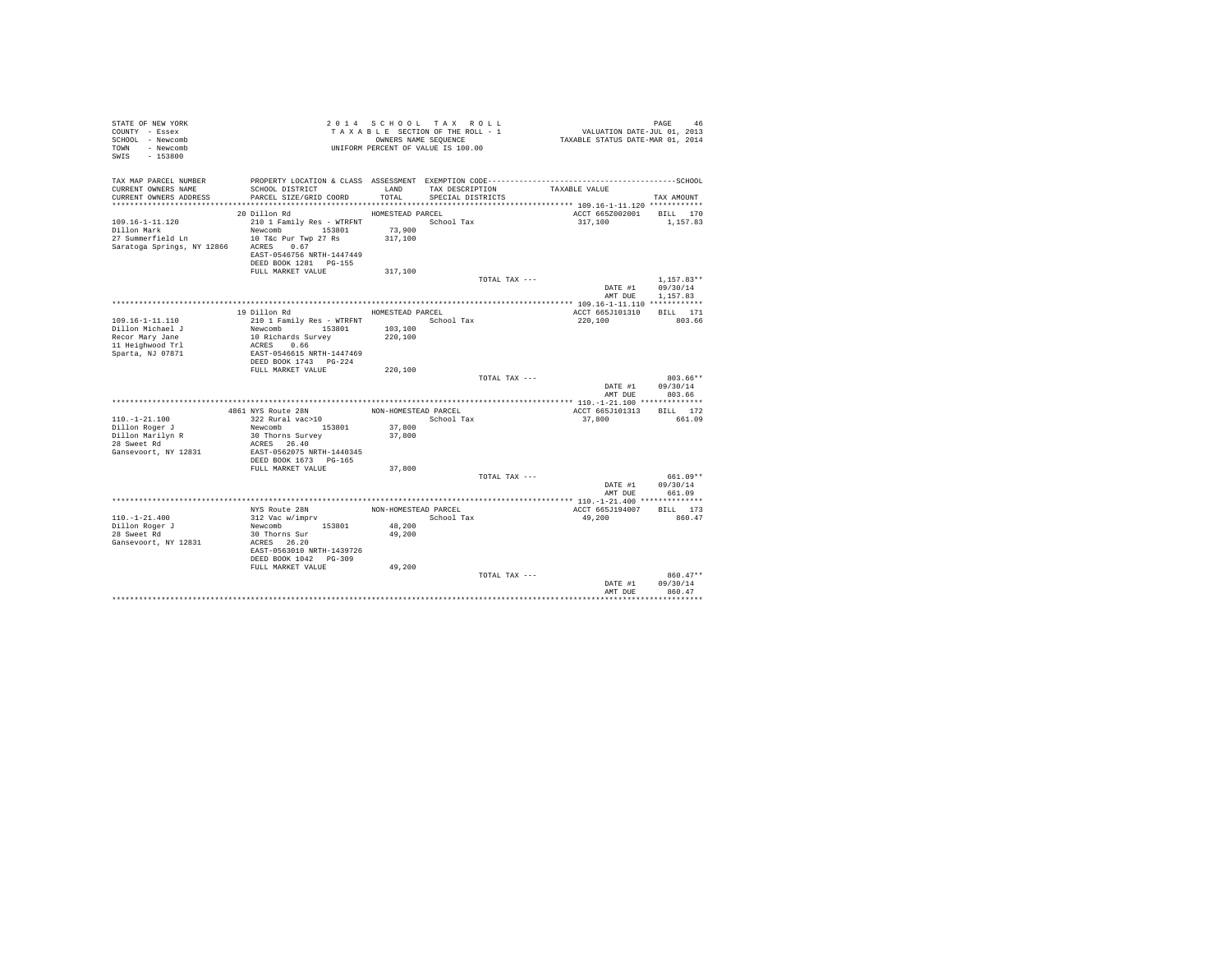| STATE OF NEW YORK<br>COUNTY - Essex<br>SCHOOL - Newcomb<br>TOWN - Newcomb<br>SWIS<br>$-153800$                                                           |                                                                                                                                                                                                                  |                                           | 2014 SCHOOL TAX ROLL<br>TAXABLE SECTION OF THE ROLL - 1<br>OWNERS NAME SEQUENCE<br>UNIFORM PERCENT OF VALUE IS 100.00 |               | PAGE 47<br>VALUATION DATE-JUL 01, 2013<br>TAXABLE STATUS DATE-MAR 01, 2014 |                      |          |
|----------------------------------------------------------------------------------------------------------------------------------------------------------|------------------------------------------------------------------------------------------------------------------------------------------------------------------------------------------------------------------|-------------------------------------------|-----------------------------------------------------------------------------------------------------------------------|---------------|----------------------------------------------------------------------------|----------------------|----------|
| TAX MAP PARCEL NUMBER<br>CURRENT OWNERS NAME<br>CURRENT OWNERS ADDRESS                                                                                   | PROPERTY LOCATION & CLASS ASSESSMENT EXEMPTION CODE-----------------------------------SCHOOL<br>SCHOOL DISTRICT<br>PARCEL SIZE/GRID COORD                                                                        | LAND<br>TOTAL                             | TAX DESCRIPTION<br>SPECIAL DISTRICTS                                                                                  |               | TAXABLE VALUE                                                              | TAX AMOUNT           |          |
| $110. - 1 - 22.200$<br>Dillon Stephen K<br>Dillon Marie E<br>7 Martin Ct<br>Clifton Park, NY 12065                                                       | Marcy Ln<br>910 Priv forest<br>Newcomb 153801<br>6 T&C Pur Twp 27TS<br>ACRES 0.15<br>EAST-0557433 NRTH-1441590<br>DEED BOOK 1682 PG-143<br>FULL MARKET VALUE                                                     | NON-HOMESTEAD PARCEL<br>100<br>100<br>100 | School Tax                                                                                                            |               | ACCT 665Z012002 BILL 174<br>1.00                                           |                      | 1.75     |
|                                                                                                                                                          |                                                                                                                                                                                                                  |                                           |                                                                                                                       | TOTAL TAX --- |                                                                            |                      | $1.75**$ |
|                                                                                                                                                          |                                                                                                                                                                                                                  |                                           |                                                                                                                       |               | DATE #1<br>AMT DUE 1.75                                                    | 09/30/14             |          |
|                                                                                                                                                          |                                                                                                                                                                                                                  |                                           |                                                                                                                       |               |                                                                            |                      |          |
| 164 Marcy Ln<br>$110. - 1 - 23.100$<br>Dillon Stephen K<br>Dillon Marie E<br>7 Martin Ct<br>Clifton Park, NY 12065                                       | 210 1 Family Res<br>Newcomb 153801<br>Pt 19 Richards Survey<br>ACRES 59.40<br>EAST-0557887 NRTH-1440304<br>DEED BOOK 1682 PG-143                                                                                 | 10.00 A School Tax<br>$\sim$ 0<br>197,600 | HOMESTEAD PART OF PARCEL                                                                                              |               | 197,600                                                                    |                      | 721.50   |
|                                                                                                                                                          | FULL MARKET VALUE                                                                                                                                                                                                | 218,100                                   |                                                                                                                       |               |                                                                            |                      |          |
|                                                                                                                                                          |                                                                                                                                                                                                                  |                                           | NON-HOMESTEAD PART OF PARCEL                                                                                          |               |                                                                            |                      |          |
|                                                                                                                                                          |                                                                                                                                                                                                                  | $\sim$ 0<br>20,500                        | 49.40 A School Tax                                                                                                    |               | 20,500                                                                     | 358.53               |          |
|                                                                                                                                                          |                                                                                                                                                                                                                  | .<br>PARCEL TOTALS<br>60,200<br>218,100   | School Tax                                                                                                            |               | ACCT 665J105109 BILL 175<br>218,100                                        | 1,080.03             |          |
|                                                                                                                                                          |                                                                                                                                                                                                                  |                                           |                                                                                                                       | TOTAL TAX --- |                                                                            | $1.080.03**$         |          |
|                                                                                                                                                          |                                                                                                                                                                                                                  |                                           |                                                                                                                       |               | DATE #1 09/30/14<br>AMT DUE 1,080.03                                       |                      |          |
|                                                                                                                                                          |                                                                                                                                                                                                                  |                                           |                                                                                                                       |               |                                                                            |                      |          |
| $120.18 - 2 - 35.000$<br>Dolan Daniel A<br>Hoff Sarah D<br>$c/o$ Thomas & Edith Dolan 1370/246 Life Use to Thom<br>225 Cronin Rd<br>Queensbury, NY 12804 | 1238 Goodnow Flow Rd MOMESTEAD PARCEL<br>260 Seasonal res - WTRFNT · School Tax<br>Newcomb 153801<br>46 T&c Twp 18<br>& Edith Dolan 1.57AC Lot<br>ACRES 1.20<br>EAST-0537314 NRTH-1425650<br>DEED BOOK 690 PG-45 | 116,100<br>156,100                        |                                                                                                                       |               | ACCT 665J101401<br>156,100                                                 | BILL 176<br>569.97   |          |
|                                                                                                                                                          | FULL MARKET VALUE                                                                                                                                                                                                | 156,100                                   |                                                                                                                       | TOTAL TAX --- | DATE #1                                                                    | 569.97**<br>09/30/14 |          |
|                                                                                                                                                          |                                                                                                                                                                                                                  |                                           |                                                                                                                       |               | AMT DUE                                                                    | 569.97               |          |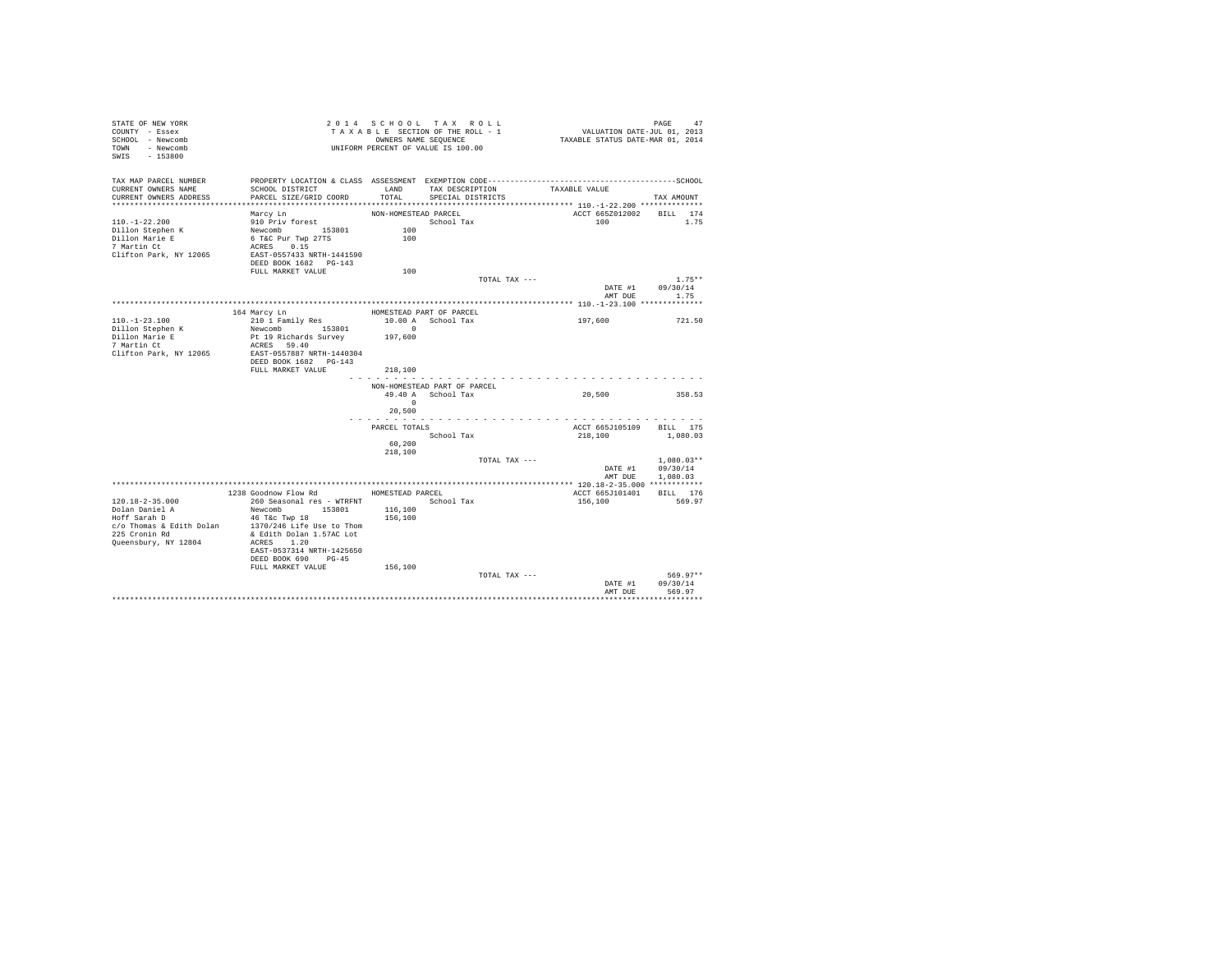| STATE OF NEW YORK<br>COUNTY - Essex<br>SCHOOL - Newcomb<br>TOWN - Newcomb<br>SWIS<br>$-153800$                              |                                                                                                                                                                                                                            | 2014 SCHOOL TAX ROLL<br>TAXABLE SECTION OF THE ROLL - 1<br>OWNERS NAME SEQUENCE<br>UNIFORM PERCENT OF VALUE IS 100.00 |                                      |               | 9 PAGE 48<br>VALUATION DATE-JUL 01, 2013<br>TAXABLE STATUS DATE-MAR 01, 2014 |                                                |
|-----------------------------------------------------------------------------------------------------------------------------|----------------------------------------------------------------------------------------------------------------------------------------------------------------------------------------------------------------------------|-----------------------------------------------------------------------------------------------------------------------|--------------------------------------|---------------|------------------------------------------------------------------------------|------------------------------------------------|
| TAX MAP PARCEL NUMBER<br>CURRENT OWNERS NAME<br>CURRENT OWNERS ADDRESS                                                      | SCHOOL DISTRICT<br>PARCEL SIZE/GRID COORD                                                                                                                                                                                  | LAND<br>TOTAL                                                                                                         | TAX DESCRIPTION<br>SPECIAL DISTRICTS |               | TAXABLE VALUE<br>*************************** 109.16-2-6.002 *************    | TAX AMOUNT                                     |
| $109.16 - 2 - 6.002$<br>Donk Joanna R<br>Gray Linda D<br>27 Donks Ln<br>PO Box 11<br>Newcomb, NY 12852                      | 27 Donks Ln<br>210 1 Family Res - WTRFNT School Tax<br>Newcomb 153801<br>15 Richards<br>Lt 9 10 & Pt 11 Leon<br>Anderson 20 Ac Tract<br>ACRES 1.35<br>EAST-0548772 NRTH-1448240<br>DEED BOOK 941 PG-1<br>FULL MARKET VALUE | HOMESTEAD PARCEL<br>161,000<br>292,800<br>292,800                                                                     |                                      |               | ACCT 665J101403 BILL 177<br>292,800                                          | 1,069.11                                       |
|                                                                                                                             |                                                                                                                                                                                                                            |                                                                                                                       |                                      | TOTAL TAX --- | DATE #1<br>AMT DUE                                                           | $1.069.11**$<br>09/30/14<br>1,069.11           |
|                                                                                                                             |                                                                                                                                                                                                                            |                                                                                                                       |                                      |               |                                                                              |                                                |
| $110.17 - 3 - 6.000$<br>Donohue Raymond<br>Donohue Dorothy<br>c/o Terrance P Donohue<br>2404 Parkside Dr<br>Boise, ID 83712 | 139 Marcy Ln<br>210 1 Family Res<br>Newcomb 153801<br>Pt 6 Thorns Survey<br>ACRES 0.60<br>EAST-0557373 NRTH-1442238<br>DEED BOOK 420 PG-460                                                                                | HOMESTEAD PARCEL<br>28,700<br>85,000                                                                                  | School Tax                           |               | ACCT 665J101404<br>85,000                                                    | BILL 178<br>310.36                             |
|                                                                                                                             | FULL MARKET VALUE                                                                                                                                                                                                          | 85,000                                                                                                                |                                      | TOTAL TAX --- | DATE #1<br>AMT DUE                                                           | $310.36**$<br>09/30/14<br>310.36               |
|                                                                                                                             |                                                                                                                                                                                                                            |                                                                                                                       |                                      |               |                                                                              |                                                |
|                                                                                                                             | 129 Campsite Rd                                                                                                                                                                                                            | HOMESTEAD PARCEL                                                                                                      |                                      |               | ACCT 665J177001                                                              | BILL 179                                       |
| $110.13 - 11 - 6.000$<br>Downey Charles R<br>Lusk Eric<br>16961 Ridge Rd<br>Holley, NY 14470                                | 260 Seasonal res<br>Newcomb 153801<br>30 Richard Survey<br>ACRES 0.60<br>EAST-0557241 NRTH-1446516<br>DEED BOOK 1264 PG-276                                                                                                | 28,700<br>61,400                                                                                                      | School Tax                           |               | 61,400                                                                       | 224.19                                         |
|                                                                                                                             | FULL MARKET VALUE                                                                                                                                                                                                          | 61,400                                                                                                                |                                      |               |                                                                              |                                                |
|                                                                                                                             |                                                                                                                                                                                                                            |                                                                                                                       |                                      | TOTAL TAX --- | DATE #1<br>AMT DUE                                                           | $224.19**$<br>09/30/14<br>224.19               |
|                                                                                                                             |                                                                                                                                                                                                                            |                                                                                                                       |                                      |               |                                                                              |                                                |
| $119.16 - 1 - 9.000$<br>Doyle Richard J<br>Doyle Stephanie A<br>160 Hartman Rd<br>Hudson Falls, NY 12839                    | Goodnow Flow Rd<br>311 Res vac land - WTRFNT<br>Newcomb 153801<br>27 T&c Twp 18<br>Goodnow Flow Subd<br>Lot 248 1.46Ac<br>ACRES 1.70<br>EAST-0525702 NRTH-1428093<br>DEED BOOK 1689 PG-218                                 | HOMESTEAD PARCEL<br>127,000<br>127,000                                                                                | School Tax                           |               | ACCT 665J106406<br>127,000                                                   | BILL 180<br>463.72                             |
|                                                                                                                             | FULL MARKET VALUE                                                                                                                                                                                                          | 127,000                                                                                                               |                                      | TOTAL TAX --- | DATE #1<br>AMT DUE                                                           | $463.72**$<br>09/30/14<br>463.72<br>********** |
|                                                                                                                             |                                                                                                                                                                                                                            |                                                                                                                       |                                      |               |                                                                              |                                                |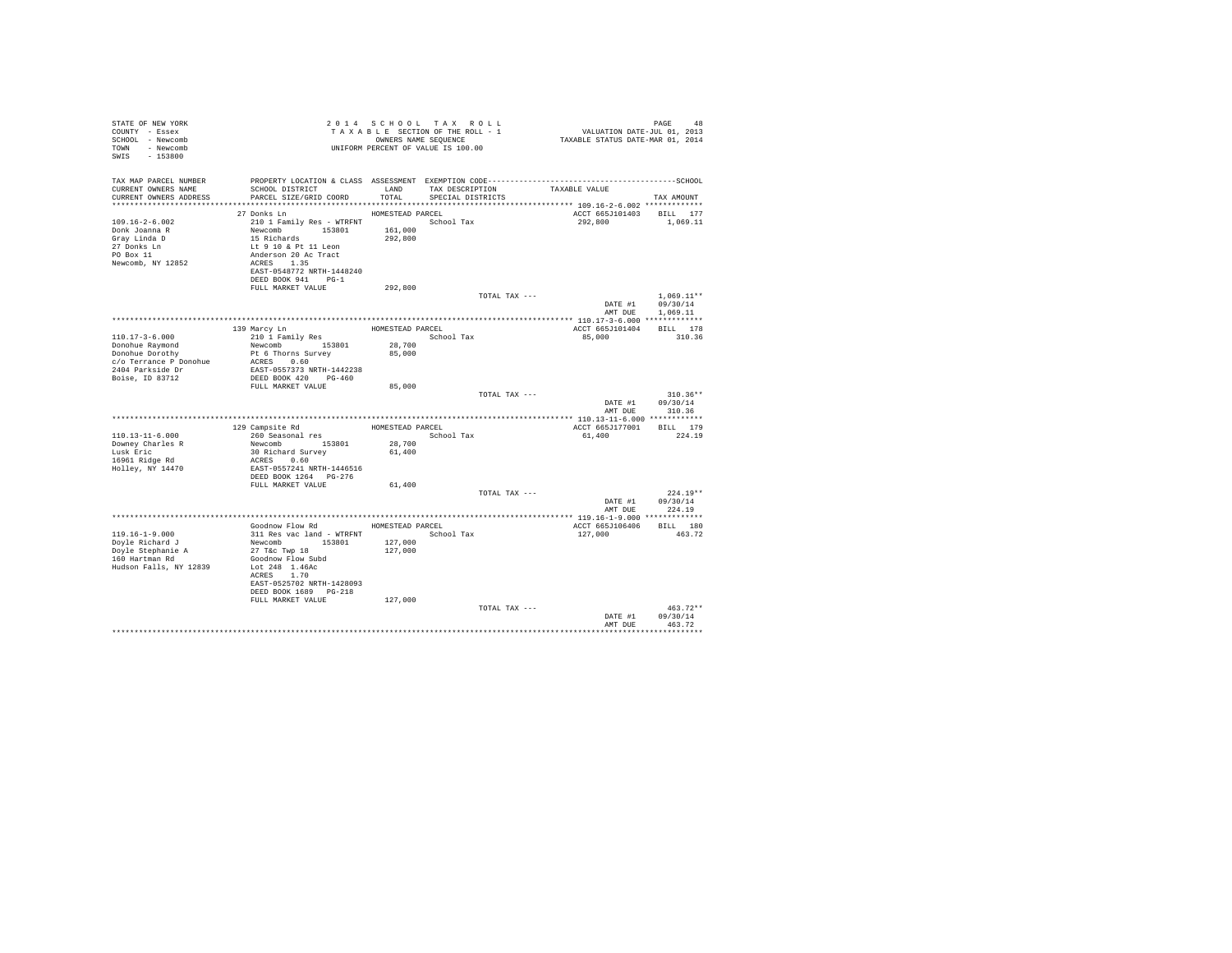| STATE OF NEW YORK<br>COUNTY - Essex<br>SCHOOL - Newcomb<br>TOWN - Newcomb<br>SWIS - 153800          | UNIFORM PERCENT OF VALUE IS 100.00                                                                                                                                                    | 2014 SCHOOL TAX ROLL<br>TAXABLE SECTION OF THE ROLL - 1<br>OWNERS NAME SEQUENCE |                                      |               | PAGE 49<br>VALUATION DATE-JUL 01, 2013<br>TAXABLE STATUS DATE-MAR 01, 2014 |                                  |
|-----------------------------------------------------------------------------------------------------|---------------------------------------------------------------------------------------------------------------------------------------------------------------------------------------|---------------------------------------------------------------------------------|--------------------------------------|---------------|----------------------------------------------------------------------------|----------------------------------|
| TAX MAP PARCEL NUMBER<br>CURRENT OWNERS NAME<br>CURRENT OWNERS ADDRESS                              | SCHOOL DISTRICT<br>PARCEL SIZE/GRID COORD                                                                                                                                             | LAND<br>TOTAL                                                                   | TAX DESCRIPTION<br>SPECIAL DISTRICTS |               | TAXABLE VALUE                                                              | TAX AMOUNT                       |
|                                                                                                     |                                                                                                                                                                                       |                                                                                 |                                      |               |                                                                            |                                  |
| 119.16-1-10.000<br>Doyle Richard J<br>Doyle Stephanie A<br>160 Hartman Rd<br>Hudson Falls, NY 12839 | 33 Cherry Ln<br>260 Seasonal res - WTRFNT <a></a> School Tax<br>Newcomb 153801<br>27 T&c Twp 18<br>Goodnow Flow Subd<br>Lot 247 1.74Ac<br>ACRES 2.00<br>EAST-0525816 NRTH-1428142     | HOMESTEAD PARCEL<br>118,600<br>161,200                                          |                                      |               | ACCT 665J106313<br>161,200                                                 | BILL 181<br>588.59               |
|                                                                                                     | DEED BOOK 1689 PG-218<br>FULL MARKET VALUE                                                                                                                                            | 161,200                                                                         |                                      |               |                                                                            |                                  |
|                                                                                                     |                                                                                                                                                                                       |                                                                                 |                                      | TOTAL TAX --- | DATE #1<br>AMT DUE                                                         | 588.59**<br>09/30/14<br>588.59   |
|                                                                                                     |                                                                                                                                                                                       |                                                                                 |                                      |               |                                                                            |                                  |
| $110.18 - 3 - 12.000$<br>Draper Donna L<br>8 Adams Ln<br>Newcomb, NY 12852                          | 8 Adams Ln<br>283 Res w/Comuse<br>Newcomb 153801<br>Pt 4 Thorns Survey<br>ACRES 0.27<br>EAST-0559885 NRTH-1441975<br>DEED BOOK 1634 PG-274                                            | HOMESTEAD PARCEL<br>20,800<br>193,100                                           | School Tax                           |               | ACCT 665J106602<br>193,100                                                 | BILL 182<br>705.07               |
|                                                                                                     | FULL MARKET VALUE                                                                                                                                                                     | 193,100                                                                         |                                      | TOTAL TAX --- | DATE #1<br>AMT DUE                                                         | $705.07**$<br>09/30/14<br>705.07 |
|                                                                                                     |                                                                                                                                                                                       |                                                                                 |                                      |               |                                                                            |                                  |
| $109.15 - 3 - 13.030$<br>Draper Wayne E<br>32 Spring St<br>Newcomb, NY 12852                        | 32 Spring St<br>210 1 Family Res<br>Newcomb 153801<br>4 Ords Pat<br>ACRES 4.00 BANK1STARSG<br>EAST-0541834 NRTH-1445122<br>DEED BOOK 1615 PG-134                                      | HOMESTEAD PARCEL<br>46,500<br>167,000                                           | School Tax                           |               | ACCT 665J106515<br>167,000                                                 | BILL 183<br>609.77               |
|                                                                                                     | FULL MARKET VALUE                                                                                                                                                                     | 167,000                                                                         |                                      |               |                                                                            |                                  |
|                                                                                                     |                                                                                                                                                                                       |                                                                                 |                                      | TOTAL TAX --- | DATE #1<br>AMT DUE                                                         | $609.77**$<br>09/30/14<br>609.77 |
|                                                                                                     |                                                                                                                                                                                       |                                                                                 |                                      |               |                                                                            |                                  |
| 120.13-1-37.000<br>Drennen Russell W<br>Drennen Pamela S<br>16 Dogwood Ln<br>Loudonville, NY 12211  | 99 Woodys Rd<br>210 1 Family Res - WTRFNT<br>Newcomb 153801<br>42 T&C Twp 18<br>Goodnow Flow Subd<br>Lot 190 .97Ac<br>ACRES 0.80<br>EAST-0531878 NRTH-1428630<br>DEED BOOK 1716 PG-58 | HOMESTEAD PARCEL<br>103,300<br>192,400                                          | School Tax                           |               | ACCT 665L107015 BILL 184<br>192,400                                        | 702.51                           |
|                                                                                                     | FULL MARKET VALUE                                                                                                                                                                     | 192,400                                                                         |                                      | TOTAL TAX --- | DATE #1<br>AMT DUE                                                         | 702.51**<br>09/30/14<br>702.51   |
|                                                                                                     |                                                                                                                                                                                       |                                                                                 |                                      |               |                                                                            |                                  |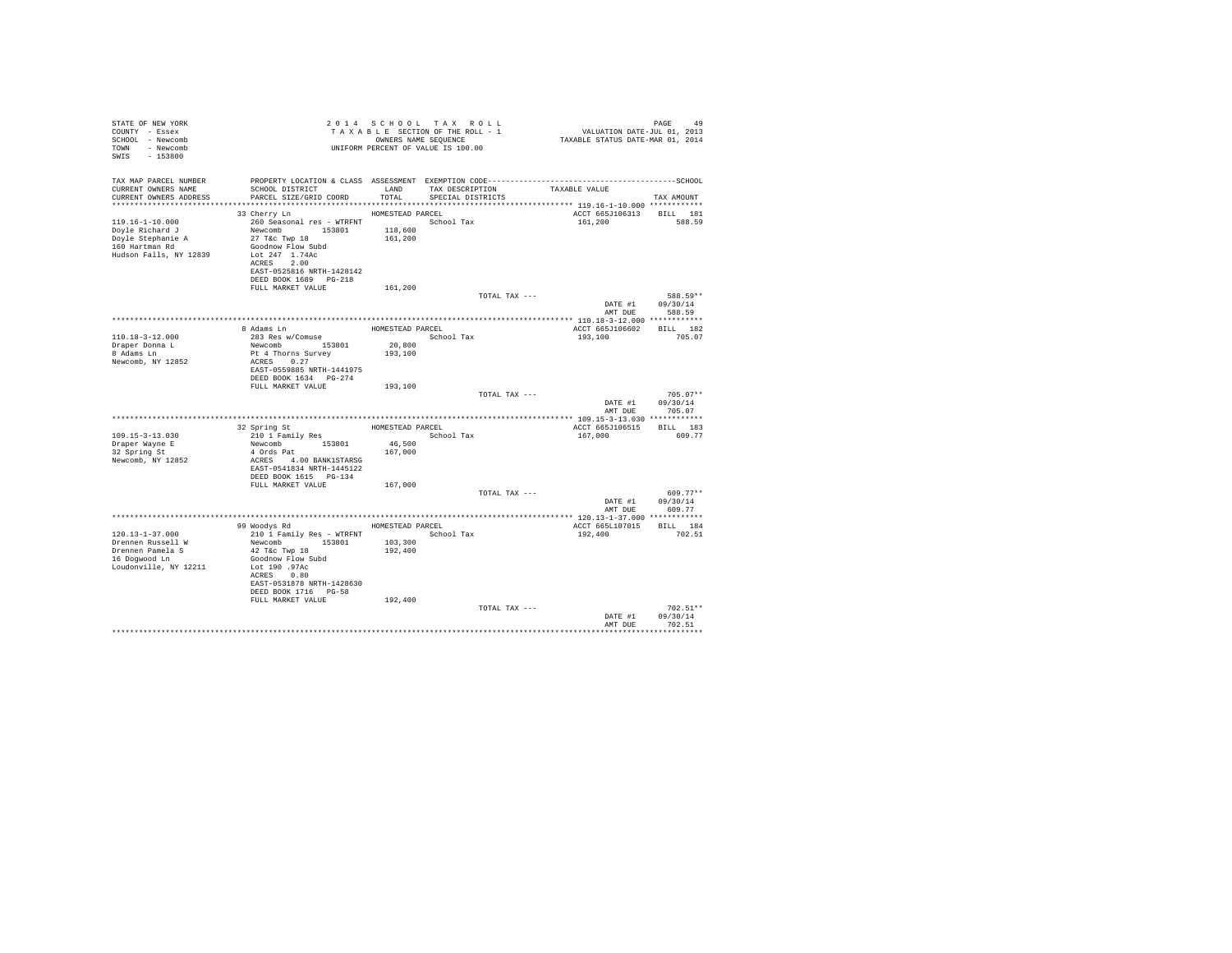| STATE OF NEW YORK<br>COUNTY - Essex<br>SCHOOL - Newcomb<br>- Newcomb<br>TOWN<br>SWIS<br>$-153800$ |                                                                             |                    | 2014 SCHOOL TAX ROLL<br>TAXABLE SECTION OF THE ROLL - 1<br>OWNERS NAME SEOUENCE<br>UNIFORM PERCENT OF VALUE IS 100.00 | VALUATION DATE-JUL 01, 2013<br>TAXABLE STATUS DATE-MAR 01, 2014 | 50<br>PAGE               |
|---------------------------------------------------------------------------------------------------|-----------------------------------------------------------------------------|--------------------|-----------------------------------------------------------------------------------------------------------------------|-----------------------------------------------------------------|--------------------------|
| TAX MAP PARCEL NUMBER                                                                             | PROPERTY LOCATION & CLASS ASSESSMENT EXEMPTION CODE------------------------ |                    |                                                                                                                       |                                                                 | ------------------SCHOOL |
| CURRENT OWNERS NAME<br>CURRENT OWNERS ADDRESS                                                     | SCHOOL DISTRICT<br>PARCEL SIZE/GRID COORD                                   | LAND<br>TOTAL.     | TAX DESCRIPTION<br>SPECIAL DISTRICTS                                                                                  | TAXABLE VALUE                                                   | TAX AMOUNT               |
|                                                                                                   |                                                                             |                    |                                                                                                                       |                                                                 |                          |
|                                                                                                   | 1028 Goodnow Flow Rd                                                        | HOMESTEAD PARCEL   |                                                                                                                       | ACCT 665J104612 BILL 185                                        |                          |
| $120.18 - 1 - 2.000$                                                                              | 312 Vac w/imprv - WTRFNT                                                    |                    | School Tax                                                                                                            | 106,400                                                         | 388.50                   |
| Dressel Roderick O<br>Dressel Ethel K                                                             | Newcomb<br>153801<br>46 T&c Twp 18                                          | 105,400<br>106,400 |                                                                                                                       |                                                                 |                          |
| 271 Rte 208                                                                                       | Goodnow Flow Subd                                                           |                    |                                                                                                                       |                                                                 |                          |
| New Paltz, NY 12561                                                                               | Lot 151                                                                     |                    |                                                                                                                       |                                                                 |                          |
|                                                                                                   | ACRES 0.50<br>EAST-0536237 NRTH-1427917                                     |                    |                                                                                                                       |                                                                 |                          |
|                                                                                                   | DEED BOOK 584 PG-117                                                        |                    |                                                                                                                       |                                                                 |                          |
|                                                                                                   | FULL MARKET VALUE                                                           | 106,400            |                                                                                                                       |                                                                 |                          |
|                                                                                                   |                                                                             |                    | TOTAL TAX ---                                                                                                         |                                                                 | 388.50**                 |
|                                                                                                   |                                                                             |                    |                                                                                                                       | DATE #1                                                         | 09/30/14                 |
|                                                                                                   |                                                                             |                    |                                                                                                                       | AMT DUR                                                         | 388.50                   |
|                                                                                                   |                                                                             | HOMESTEAD PARCEL   |                                                                                                                       | ACCT 665J101410                                                 | BILL 186                 |
| $110.17 - 2 - 10.501$                                                                             | 31 Phillips Hill Rd<br>240 Rural res                                        |                    | School Tax                                                                                                            | 98,400                                                          | 359.29                   |
| Dressel Trust                                                                                     | Newcomb<br>153801                                                           | 45,300             |                                                                                                                       |                                                                 |                          |
| 1329 8th Ave                                                                                      | Pt 18 Richards Survey                                                       | 98,400             |                                                                                                                       |                                                                 |                          |
| Watervliet, NY 12189                                                                              | ACRES 12.00                                                                 |                    |                                                                                                                       |                                                                 |                          |
|                                                                                                   |                                                                             |                    |                                                                                                                       |                                                                 |                          |
|                                                                                                   | EAST-0555476 NRTH-1443125                                                   |                    |                                                                                                                       |                                                                 |                          |
|                                                                                                   | DEED BOOK 1130 PG-27                                                        |                    |                                                                                                                       |                                                                 |                          |
|                                                                                                   | FULL MARKET VALUE                                                           | 98,400             |                                                                                                                       |                                                                 |                          |
|                                                                                                   |                                                                             |                    | TOTAL TAX ---                                                                                                         | DATE #1                                                         | $359.29**$<br>09/30/14   |
|                                                                                                   |                                                                             |                    |                                                                                                                       | AMT DUE                                                         | 359.29                   |
|                                                                                                   |                                                                             |                    |                                                                                                                       |                                                                 |                          |
|                                                                                                   | 1052 Goodnow Flow Rd                                                        | HOMESTEAD PARCEL   |                                                                                                                       | ACCT 665J101009                                                 | BILL 187                 |
| $120.18 - 1 - 8.000$                                                                              | 210 1 Family Res - WTRFNT                                                   |                    | School Tax                                                                                                            | 187,400                                                         | 684.26                   |
| Drischler Douglas W                                                                               | Newcomb<br>153801                                                           | 122,100            |                                                                                                                       |                                                                 |                          |
| Drischler Nancy E<br>180 Sherwood Acres Rd                                                        | 46 T&C Twp 18<br>Goodnow Flow Subd                                          | 187,400            |                                                                                                                       |                                                                 |                          |
| East Nassau, NY 12062                                                                             | Part Lot 145 See 1272/5                                                     |                    |                                                                                                                       |                                                                 |                          |
|                                                                                                   | ACRES 0.68                                                                  |                    |                                                                                                                       |                                                                 |                          |
|                                                                                                   | EAST-0536782 NRTH-1427714                                                   |                    |                                                                                                                       |                                                                 |                          |
|                                                                                                   | DEED BOOK 1339 PG-299                                                       |                    |                                                                                                                       |                                                                 |                          |
|                                                                                                   | FULL MARKET VALUE                                                           | 187,400            |                                                                                                                       |                                                                 |                          |
|                                                                                                   |                                                                             |                    | TOTAL TAX ---                                                                                                         | DATE #1                                                         | 684.26**<br>09/30/14     |
|                                                                                                   |                                                                             |                    |                                                                                                                       | AMT DUE                                                         | 684.26                   |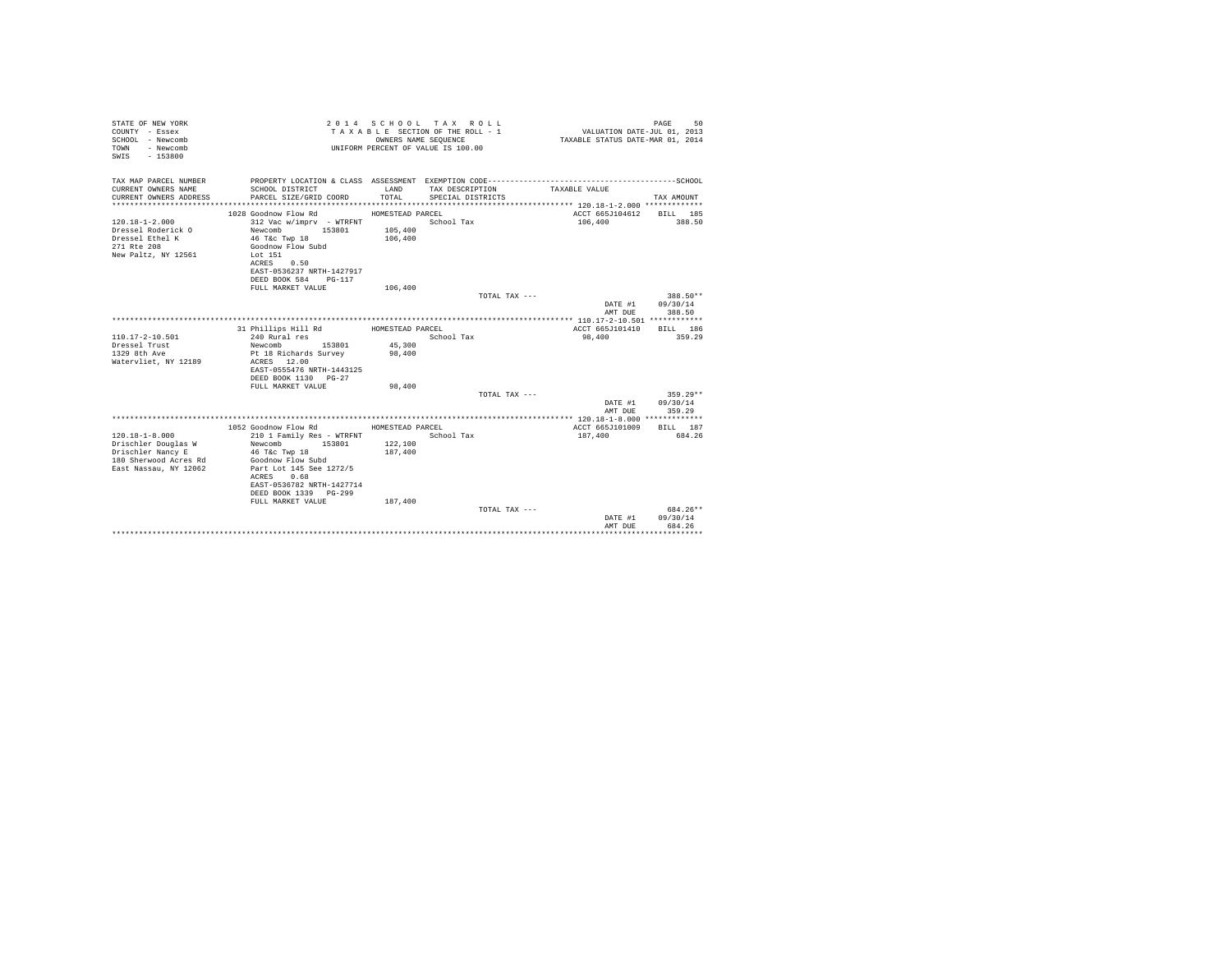| STATE OF NEW YORK<br>COUNTY - Essex<br>SCHOOL - Newcomb<br>TOWN - Newcomb<br>$-153800$<br>SWIS                     |                                                                                                                      |                    | 2014 SCHOOL TAX ROLL<br>T A X A B L E SECTION OF THE ROLL - 1<br>OWNERS NAME SEQUENCE |                               | PAGE 51<br>VALUATION DATE-JUL 01, 2013<br>TAXABLE STATUS DATE-MAR 01, 2014 |                             |                                   |                  |
|--------------------------------------------------------------------------------------------------------------------|----------------------------------------------------------------------------------------------------------------------|--------------------|---------------------------------------------------------------------------------------|-------------------------------|----------------------------------------------------------------------------|-----------------------------|-----------------------------------|------------------|
| TAX MAP PARCEL NUMBER                                                                                              |                                                                                                                      |                    |                                                                                       |                               |                                                                            |                             |                                   |                  |
| CURRENT OWNERS NAME<br>CURRENT OWNERS ADDRESS                                                                      | SCHOOL DISTRICT<br>PARCEL SIZE/GRID COORD                                                                            | LAND<br>TOTAL      | SPECIAL DISTRICTS                                                                     | TAX DESCRIPTION TAXABLE VALUE |                                                                            |                             | TAX AMOUNT                        |                  |
|                                                                                                                    | 73 Marcy Ln                                                                                                          | HOMESTEAD PARCEL   |                                                                                       |                               | ACCT 665J101411                                                            |                             | BILL 188                          |                  |
| 110.17-3-18.000<br>Dubay Harold<br>Dubay Madeline<br>73 Marcy Ln<br>Newcomb, NY 12852                              | 210 1 Family Res<br>Pt 5 Thorns Survey<br>ACRES 0.60<br>EAST-0557877 NRTH-1442501<br>DEED BOOK 414 PG-377            | 91,800             |                                                                                       |                               | 91,800                                                                     |                             |                                   | 64,200<br>335.19 |
|                                                                                                                    | FULL MARKET VALUE                                                                                                    | 91,800             |                                                                                       |                               |                                                                            |                             |                                   |                  |
|                                                                                                                    |                                                                                                                      |                    |                                                                                       | TOTAL TAX ---                 |                                                                            | DATE #1 09/30/14<br>AMT DUE | $190.19**$<br>190.19              |                  |
|                                                                                                                    |                                                                                                                      |                    |                                                                                       |                               |                                                                            |                             |                                   |                  |
|                                                                                                                    | 419 Woodys Rd MOMESTEAD PARCEL                                                                                       |                    |                                                                                       |                               | ACCT 665J186004                                                            |                             | BILL 189                          |                  |
| $119.20 - 7 - 6.000$<br>Dubois Dean K<br>Dubois Florence A<br>278 Fox Hollow Rd<br>Hoosick Falls, NY 12090 Lot 258 | 260 Seasonal res - WTRFNT <a></a> School Tax<br>Newcomb 153801<br>27 T&C Twp 18<br>Goodnow Flow Subd<br>ACRES 0.79   | 134,500<br>169,800 |                                                                                       |                               | 169,800                                                                    |                             | 619.99                            |                  |
|                                                                                                                    | EAST-0524514 NRTH-1427955                                                                                            |                    |                                                                                       |                               |                                                                            |                             |                                   |                  |
|                                                                                                                    | DEED BOOK 1687 PG-302<br>FULL MARKET VALUE                                                                           | 169,800            |                                                                                       |                               |                                                                            |                             |                                   |                  |
|                                                                                                                    |                                                                                                                      |                    |                                                                                       | TOTAL TAX ---                 |                                                                            | DATE #1 09/30/14            |                                   | $619.99**$       |
|                                                                                                                    |                                                                                                                      |                    |                                                                                       |                               |                                                                            | AMT DUE                     | 619.99                            |                  |
|                                                                                                                    |                                                                                                                      |                    |                                                                                       |                               | ACCT 665J199006 BILL 190                                                   |                             |                                   |                  |
| 110.17-2-53.001                                                                                                    |                                                                                                                      |                    |                                                                                       |                               | 198,600                                                                    |                             | 725.15                            |                  |
| Duchon Maire I<br>Johnson Francis J<br>33 Magnolia Dr                                                              | Newcomb 153801 38,000<br>19 T&c Twp 27 Rs 198,600<br>Lot 2                                                           |                    |                                                                                       |                               |                                                                            |                             |                                   |                  |
| Wappingers Falls, NY                                                                                               | ACRES 1.60<br>12590-7087 EAST-0557316 NRTH-1443500                                                                   |                    |                                                                                       |                               |                                                                            |                             |                                   |                  |
|                                                                                                                    | DEED BOOK 1257 PG-280<br>FULL MARKET VALUE                                                                           | 198,600            |                                                                                       |                               |                                                                            |                             |                                   |                  |
|                                                                                                                    |                                                                                                                      |                    |                                                                                       | TOTAL TAX ---                 |                                                                            | DATE #1 09/30/14            | $725.15**$                        |                  |
|                                                                                                                    |                                                                                                                      |                    |                                                                                       |                               |                                                                            | AMT DUE                     | 725.15                            |                  |
|                                                                                                                    | 1872 Goodnow Flow Rd MOMESTEAD PARCEL                                                                                |                    |                                                                                       |                               | ACCT 665J100306                                                            |                             | BILL 191                          |                  |
| $119.20 - 3 - 2.000$<br>Dugan Patrick J<br>139 Veley Rd<br>Stamford, NY 12167                                      | 260 Seasonal res - WTRFNT<br>Newcomb 153801<br>27 T&c Twp 18<br>1319/295 Life Use Fred<br>& June Dugan<br>ACRES 1.70 | 140,800<br>180,100 | School Tax                                                                            |                               | 180,100                                                                    |                             | 657.60                            |                  |
|                                                                                                                    | EAST-0524862 NRTH-1426710<br>DEED BOOK 1319 PG-295<br>FULL MARKET VALUE                                              | 180,100            |                                                                                       |                               |                                                                            |                             |                                   |                  |
|                                                                                                                    |                                                                                                                      |                    |                                                                                       | TOTAL TAX ---                 |                                                                            |                             |                                   | 657.60**         |
|                                                                                                                    |                                                                                                                      |                    |                                                                                       |                               |                                                                            | DATE #1<br>AMT DUE          | 09/30/14<br>657.60<br>*********** |                  |
|                                                                                                                    |                                                                                                                      |                    |                                                                                       |                               |                                                                            |                             |                                   |                  |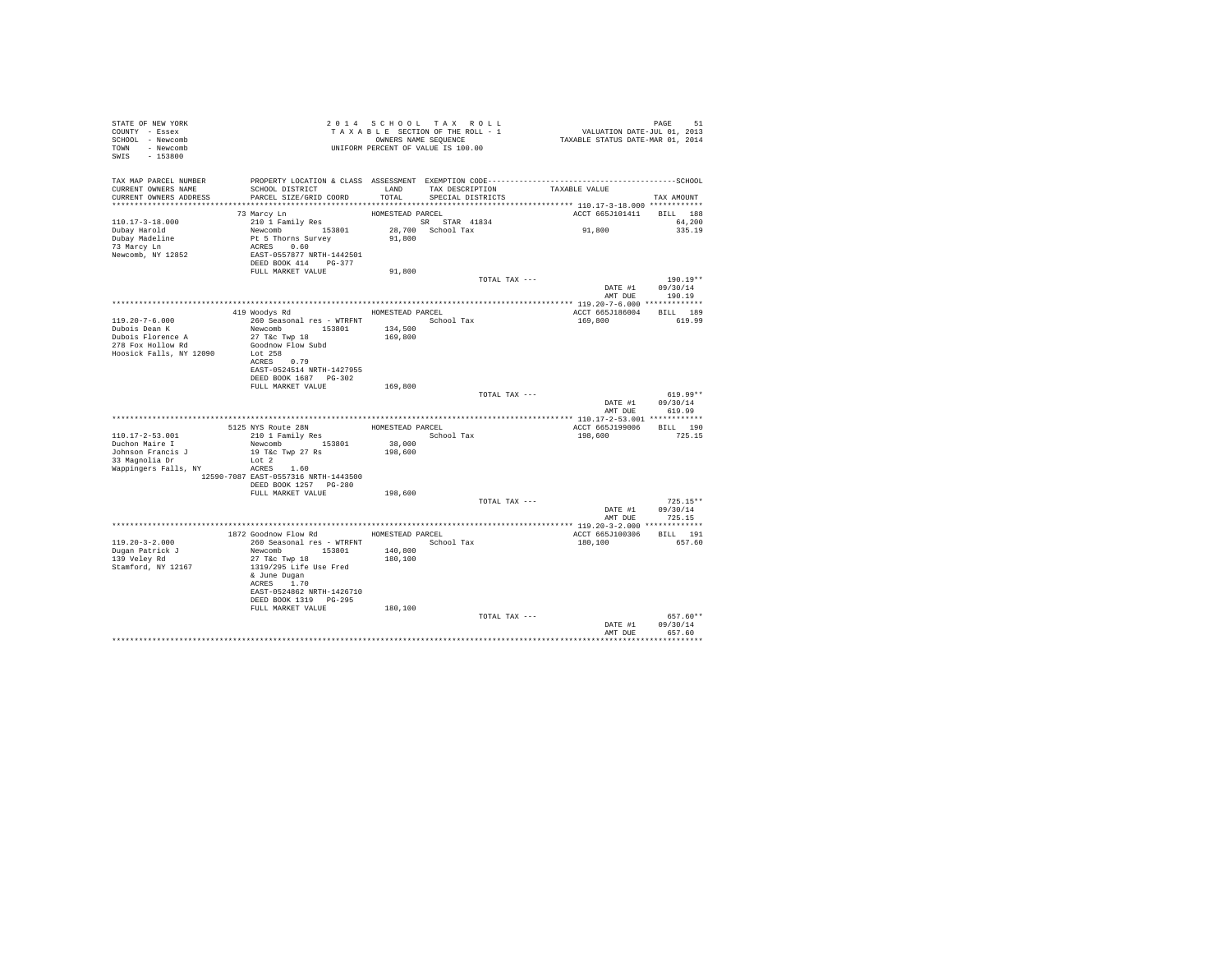| STATE OF NEW YORK<br>COUNTY - Essex<br>SCHOOL - Newcomb<br>TOWN - Newcomb<br>SWIS - 153800             |                                                                                                                                                                                                                                 |                            | 2014 SCHOOL TAX ROLL<br>TAXABLE SECTION OF THE ROLL - 1<br>OWNERS NAME SEQUENCE<br>UNIFORM PERCENT OF VALUE IS 100.00 | 24 FAGE<br>2013, VALUATION DATE-JUL<br>TAXABLE STATUS DATE-MAR 01, 2014 | PAGE<br>52                                                             |
|--------------------------------------------------------------------------------------------------------|---------------------------------------------------------------------------------------------------------------------------------------------------------------------------------------------------------------------------------|----------------------------|-----------------------------------------------------------------------------------------------------------------------|-------------------------------------------------------------------------|------------------------------------------------------------------------|
| TAX MAP PARCEL NUMBER<br>CURRENT OWNERS NAME<br>CURRENT OWNERS ADDRESS                                 | SCHOOL DISTRICT TAND TAX DESCRIPTION<br>PARCEL SIZE/GRID COORD                                                                                                                                                                  | TOTAL                      | SPECIAL DISTRICTS                                                                                                     | TAXABLE VALUE                                                           | TAX AMOUNT                                                             |
| $120.17 - 2 - 5.000$<br>Duggan Sheila L<br>Duggan James E II<br>23 Sanford St<br>Glens Falls, NY 12801 | 85 Beaver Bay MOMESTEAD PARCEL<br>260 Seasonal res - WTRFNT<br>Newcomb 153801 105,500<br>26 T&C Twp 18<br>Goodnow Flow Subd<br>Lot 102<br>ACRES 0.96<br>EAST-0528539 NRTH-1427261<br>DEED BOOK 1400 PG-307<br>FULL MARKET VALUE | 164,000                    | School Tax                                                                                                            | ACCT 665J101414 BILL 192<br>164,000                                     | 598.82                                                                 |
|                                                                                                        |                                                                                                                                                                                                                                 | 164,000                    | TOTAL TAX ---                                                                                                         |                                                                         | 598.82**<br>DATE #1 09/30/14                                           |
| $109.15 - 1 - 17.000$<br>Duncan John H<br>Stith Suzanne<br>4 Fennessey Ln<br>Newcomb, NY 12852         | 4 Fennessey Ln<br>210 1 Family Res<br>Newcomb 153801<br>3 Ords Patent<br>1487/67 Life Use to<br>Alice Duncan<br>ACRES 0.30<br>EAST-0542146 NRTH-1446549<br>DEED BOOK 1487 PG-67<br>FULL MARKET VALUE                            | HOMESTEAD PARCEL<br>76.700 | AGED ALL 41800<br>21,600 SR STAR 41834<br>76.700 School Tax<br>TOTAL TAX ---                                          | ACCT 665J101415<br>38,350                                               | AMT DUE 598.82<br>RTT.T. 193<br>38,350<br>38,350<br>140.03<br>$0.00**$ |
| $120.17 - 2 - 8.000$<br>Dunn Francis L<br>PO Box 275<br>Newcomb, NY 12852                              | Goodnow Flow Rd MOMESTEAD PARCEL<br>311 Res vac land - WTRFNT<br>Newcomb 153801<br>26 & 41 T&c Twp 18<br>Goodnow Flow Subd Lot #99<br>ACRES 1.09<br>EAST-0528851 NRTH-1427296<br>DEED BOOK 1006 PG-96                           | 98,100<br>98,100           | School Tax                                                                                                            | ACCT 665J105814 BILL 194<br>98,100                                      | 358.19                                                                 |
|                                                                                                        | FULL MARKET VALUE                                                                                                                                                                                                               | 98,100                     | TOTAL TAX ---                                                                                                         | AMT DUE                                                                 | $358.19**$<br>DATE #1 09/30/14<br>358.19                               |
| 120.17-2-9.010<br>Dunn Francis L<br>PO Box 275<br>Newcomb, NY 12852-0275                               | 21 Loon Point Ln MOMESTEAD PARCEL<br>210 1 Family Res - WTRFNT SR STAR 41834<br>Newcomb 153801 187,100 School Tax<br>26 & 41 T&c Twp 18<br>Goodnow Flow Subd                                                                    | 289,600                    |                                                                                                                       | ACCT 665J101214 BILL 195<br>289,600                                     | 64,200<br>1,057.42                                                     |
|                                                                                                        | Lot 98 & 97<br>ACRES 2.64<br>EAST-0528984 NRTH-1427090<br>DEED BOOK 770 PG-226<br>FULL MARKET VALUE                                                                                                                             | 289,600                    | TOTAL TAX ---                                                                                                         | DATE #1                                                                 | $912.42**$<br>09/30/14                                                 |
|                                                                                                        |                                                                                                                                                                                                                                 |                            |                                                                                                                       | AMT DUR<br>******************************                               | 912.42                                                                 |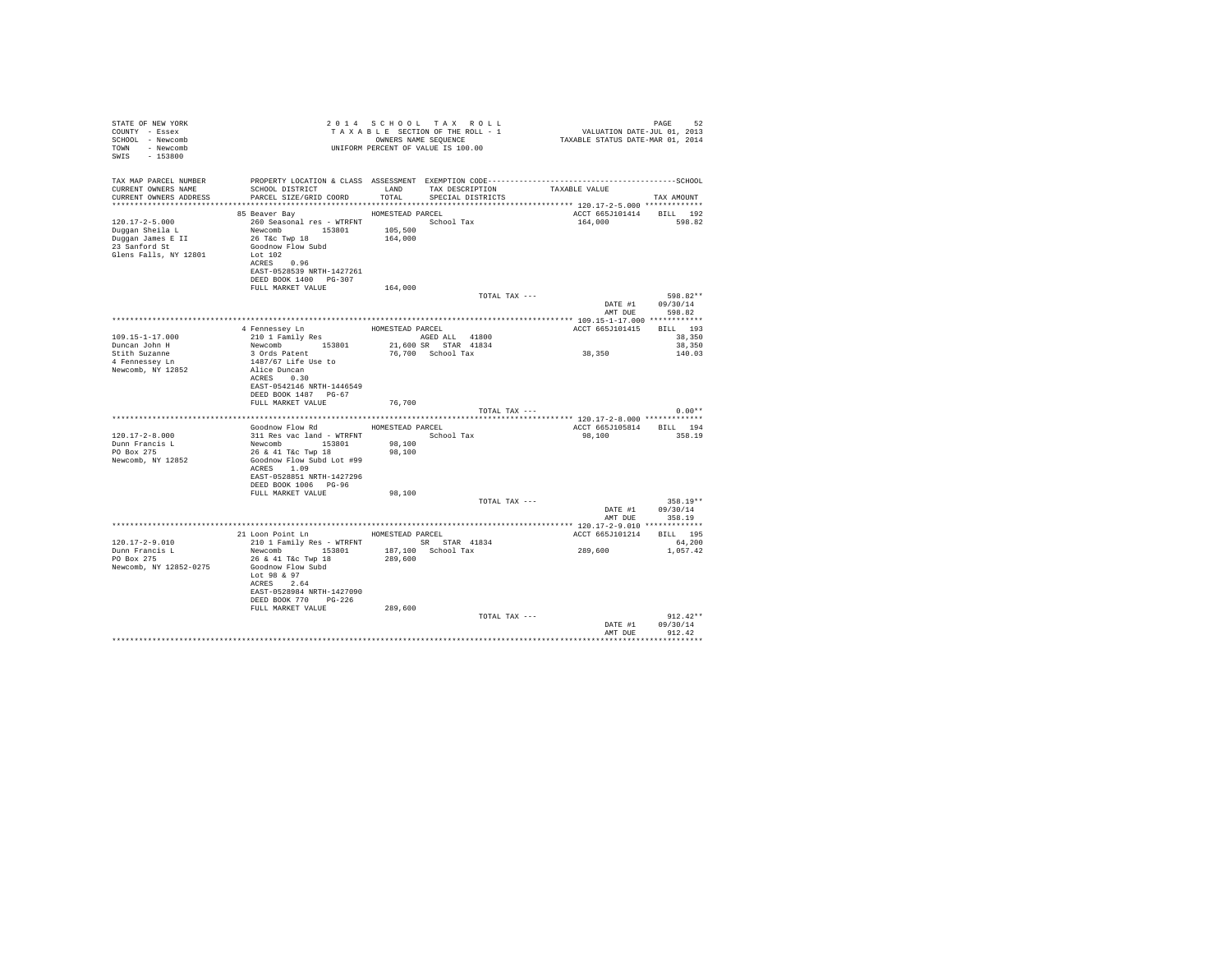| STATE OF NEW YORK<br>COUNTY - Essex<br>SCHOOL - Newcomb<br>TOWN - Newcomb<br>$-153800$<br>SWIS |                                                                                              |                    | 2014 SCHOOL TAX ROLL<br>TAXABLE SECTION OF THE ROLL - 1<br>OWNERS NAME SEQUENCE<br>UNIFORM PERCENT OF VALUE IS 100.00 |               | PAGE 53<br>VALUATION DATE-JUL 01, 2013<br>TAXABLE STATUS DATE-MAR 01, 2014 |                                |
|------------------------------------------------------------------------------------------------|----------------------------------------------------------------------------------------------|--------------------|-----------------------------------------------------------------------------------------------------------------------|---------------|----------------------------------------------------------------------------|--------------------------------|
| TAX MAP PARCEL NUMBER                                                                          | PROPERTY LOCATION & CLASS ASSESSMENT EXEMPTION CODE-----------------------------------SCHOOL |                    |                                                                                                                       |               |                                                                            |                                |
| CURRENT OWNERS NAME<br>CURRENT OWNERS ADDRESS                                                  | SCHOOL DISTRICT<br>PARCEL SIZE/GRID COORD                                                    | LAND<br>TOTAL      | TAX DESCRIPTION<br>SPECIAL DISTRICTS                                                                                  |               | TAXABLE VALUE                                                              | TAX AMOUNT                     |
|                                                                                                |                                                                                              |                    |                                                                                                                       |               |                                                                            |                                |
|                                                                                                | 20 Gibbs Ln                                                                                  | HOMESTEAD PARCEL   |                                                                                                                       |               | ACCT 665J104501                                                            | BILL 196                       |
| 109.15-1-28.001<br>Eagles Fish & Game Club Inc Newcomb 153801                                  | 260 Seasonal res                                                                             | 21,600             | School Tax                                                                                                            |               | 47,500                                                                     | 173.44                         |
| c/o John Bickford                                                                              | 3 Richards Survey                                                                            | 47,500             |                                                                                                                       |               |                                                                            |                                |
| 359 Broadway                                                                                   | ACRES 0.30                                                                                   |                    |                                                                                                                       |               |                                                                            |                                |
| Fort Edward, NY 12828                                                                          | EAST-0545801 NRTH-1446908<br>DEED BOOK 729 PG-141                                            |                    |                                                                                                                       |               |                                                                            |                                |
|                                                                                                | FULL MARKET VALUE                                                                            | 47,500             |                                                                                                                       |               |                                                                            |                                |
|                                                                                                |                                                                                              |                    |                                                                                                                       | TOTAL TAX --- |                                                                            | $173.44**$<br>DATE #1 09/30/14 |
|                                                                                                |                                                                                              |                    |                                                                                                                       |               | AMT DUE                                                                    | 173.44                         |
|                                                                                                |                                                                                              |                    |                                                                                                                       |               |                                                                            |                                |
| $119.16 - 1 - 8.000$                                                                           | 375 Woodys Rd<br>260 Seasonal res - WTRFNT             School Tax                            |                    | HOMESTEAD PARCEL                                                                                                      |               | ACCT 665J101008<br>158,900                                                 | BILL 197<br>580.19             |
| Eberhardt Cheryl A                                                                             | Newcomb 153801                                                                               | 105,700            |                                                                                                                       |               |                                                                            |                                |
| Hertel Deidre M                                                                                | 27 T&c Twp 18                                                                                | 158,900            |                                                                                                                       |               |                                                                            |                                |
| c/o Debra Eberhardt<br>416 Forest Rd                                                           | Goodnow Flow Subd<br>Lot 249                                                                 |                    |                                                                                                                       |               |                                                                            |                                |
| Wallkill, NY 12589                                                                             | ACRES 1.20                                                                                   |                    |                                                                                                                       |               |                                                                            |                                |
|                                                                                                | EAST-0525589 NRTH-1428045<br>DEED BOOK 1711 PG-45                                            |                    |                                                                                                                       |               |                                                                            |                                |
|                                                                                                | FULL MARKET VALUE                                                                            | 158,900            |                                                                                                                       |               |                                                                            |                                |
|                                                                                                |                                                                                              |                    |                                                                                                                       | TOTAL TAX --- |                                                                            | 580.19**                       |
|                                                                                                |                                                                                              |                    |                                                                                                                       |               | DATE #1<br>AMT DUE                                                         | 09/30/14<br>580.19             |
|                                                                                                |                                                                                              |                    |                                                                                                                       |               |                                                                            |                                |
|                                                                                                | 982 Goodnow Flow Rd MOMESTEAD PARCEL                                                         |                    |                                                                                                                       |               | ACCT 665J100805                                                            | BILL 198                       |
| 120.14-1-14.000<br>Ebert Warren P                                                              | 210 1 Family Res - WTRFNT<br>Newcomb 153801                                                  | 134,600            | School Tax                                                                                                            |               | 263,300                                                                    | 961.39                         |
| 62 Winfred Ave                                                                                 | 43 T&c Twp 18                                                                                | 263,300            |                                                                                                                       |               |                                                                            |                                |
| Yonkers, NY 10704                                                                              | Goodnow Flow Subd                                                                            |                    |                                                                                                                       |               |                                                                            |                                |
|                                                                                                | Lot 160<br>ACRES 0.80                                                                        |                    |                                                                                                                       |               |                                                                            |                                |
|                                                                                                | EAST-0535235 NRTH-1428366                                                                    |                    |                                                                                                                       |               |                                                                            |                                |
|                                                                                                | DEED BOOK 1679 PG-186<br>FULL MARKET VALUE                                                   | 263,300            |                                                                                                                       |               |                                                                            |                                |
|                                                                                                |                                                                                              |                    |                                                                                                                       | TOTAL TAX --- |                                                                            | $961.39**$                     |
|                                                                                                |                                                                                              |                    |                                                                                                                       |               |                                                                            | DATE #1 09/30/14               |
|                                                                                                |                                                                                              |                    |                                                                                                                       |               | AMT DUE                                                                    | 961.39                         |
|                                                                                                | 39 Breezy Point Ln                                                                           | HOMESTEAD PARCEL   |                                                                                                                       |               | ACCT 665J174002 BILL 199                                                   |                                |
| $119.20 - 5 - 5.000$                                                                           | 260 Seasonal res - WTRFNT                                                                    |                    | School Tax                                                                                                            |               | 202,000                                                                    | 737.57                         |
| Edic Paul W<br>7392 Trenton Rd                                                                 | Newcomb 153801<br>27 T&c Twp 18                                                              | 131,900<br>202,000 |                                                                                                                       |               |                                                                            |                                |
| Barneveld, NY 13304                                                                            | 326 Goodnow Flow Subd                                                                        |                    |                                                                                                                       |               |                                                                            |                                |
|                                                                                                | ACRES 0.80                                                                                   |                    |                                                                                                                       |               |                                                                            |                                |
|                                                                                                | EAST-0527128 NRTH-1426585<br>DEED BOOK 1542 PG-77                                            |                    |                                                                                                                       |               |                                                                            |                                |
|                                                                                                | FULL MARKET VALUE                                                                            | 202,000            |                                                                                                                       |               |                                                                            |                                |
|                                                                                                |                                                                                              |                    |                                                                                                                       | TOTAL TAX --- |                                                                            | $737.57**$<br>09/30/14         |
|                                                                                                |                                                                                              |                    |                                                                                                                       |               | DATE #1<br>AMT DUE                                                         | 737.57                         |
|                                                                                                |                                                                                              |                    |                                                                                                                       |               |                                                                            | *********                      |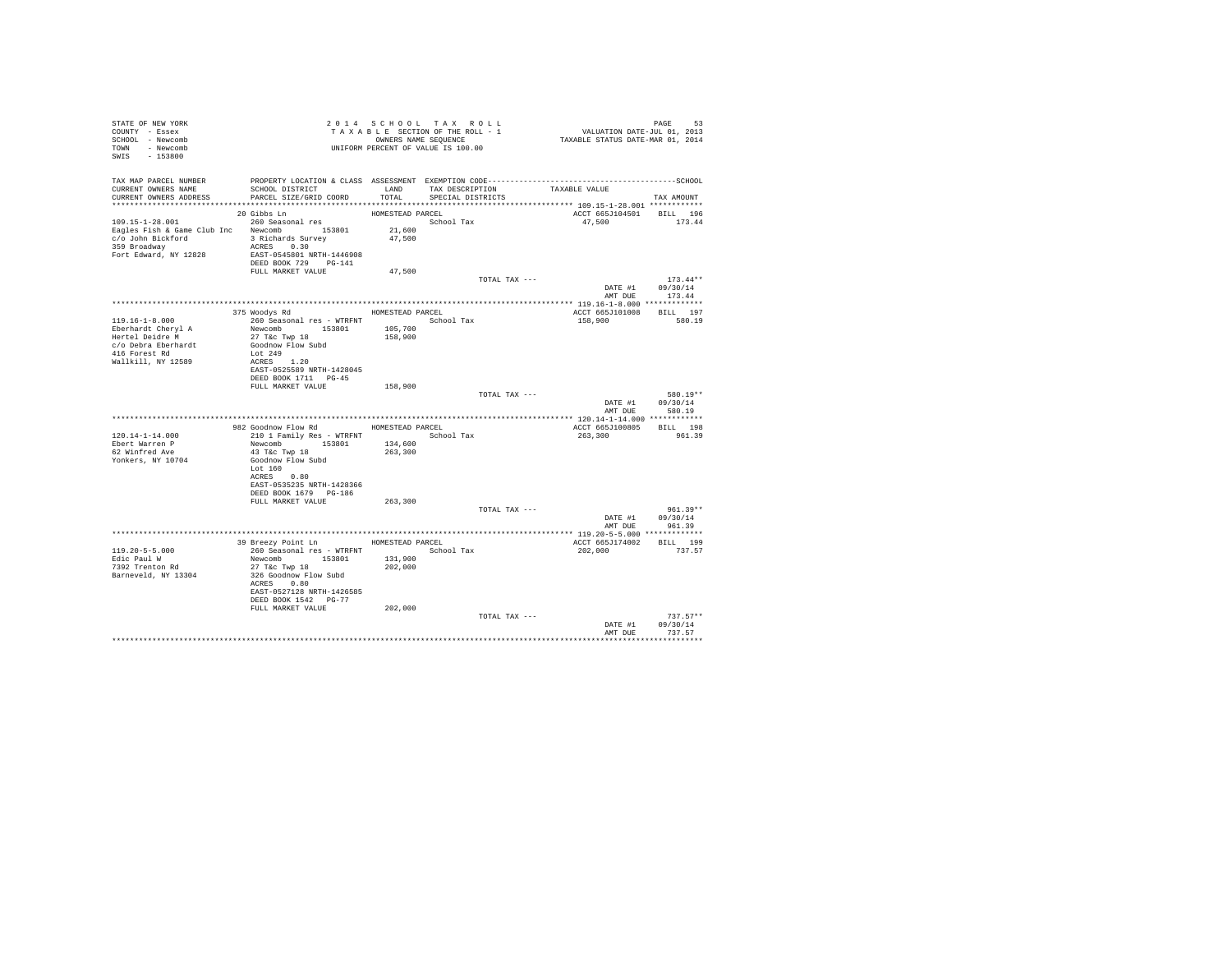| STATE OF NEW YORK<br>COUNTY - Essex<br>SCHOOL - Newcomb<br>- Newcomb<br>TOWN<br>$-153800$<br>SWIS |                                                                | OWNERS NAME SEOUENCE | 2014 SCHOOL TAX ROLL<br>TAXABLE SECTION OF THE ROLL - 1<br>UNIFORM PERCENT OF VALUE IS 100.00 | VALUATION DATE-JUL 01, 2013<br>TAXABLE STATUS DATE-MAR 01, 2014 | 54<br>PAGE         |
|---------------------------------------------------------------------------------------------------|----------------------------------------------------------------|----------------------|-----------------------------------------------------------------------------------------------|-----------------------------------------------------------------|--------------------|
| TAX MAP PARCEL NUMBER<br>CURRENT OWNERS NAME                                                      | SCHOOL DISTRICT                                                | LAND                 | TAX DESCRIPTION                                                                               | TAXABLE VALUE                                                   |                    |
| CURRENT OWNERS ADDRESS                                                                            | PARCEL SIZE/GRID COORD                                         | TOTAL.               | SPECIAL DISTRICTS                                                                             |                                                                 | TAX AMOUNT         |
|                                                                                                   |                                                                |                      |                                                                                               |                                                                 |                    |
|                                                                                                   | 162 Campsite Rd                                                | HOMESTEAD PARCEL     |                                                                                               | ACCT 665J174004                                                 | BILL 200           |
| $110. - 1 - 27.200$                                                                               | 210 1 Family Res                                               |                      | SR STAR 41834                                                                                 |                                                                 | 64,200             |
| Edick Larry<br>Edick Patricia<br>PO Box 285                                                       | Newcomb 153801<br>30 Richards Survey<br>3.9 Acres              | 261,500              | 46.200 School Tax                                                                             | 261.500                                                         | 954.82             |
| Newcomb, NY 12852                                                                                 | ACRES 4.00<br>EAST-0557864 NRTH-1447363<br>DEED BOOK 549 PG-42 |                      |                                                                                               |                                                                 |                    |
|                                                                                                   | FULL MARKET VALUE                                              | 261,500              |                                                                                               |                                                                 | 809.82**           |
|                                                                                                   |                                                                |                      | TOTAL TAX ---                                                                                 | DATE #1<br>AMT DUE                                              | 09/30/14<br>809.82 |
|                                                                                                   |                                                                |                      |                                                                                               |                                                                 |                    |
|                                                                                                   | 91 Woodys Rd                                                   | HOMESTEAD PARCEL     |                                                                                               | ACCT 665J107014                                                 | BILL 201           |
| $120.13 - 1 - 38.000$                                                                             | 260 Seasonal res - WTRFNT                                      |                      | School Tax                                                                                    | 239,500                                                         | 874.49             |
| Edwards Arthur D<br>Edwards Barbara W                                                             | Newcomb<br>153801<br>42 T&c Twp 18                             | 123,100<br>239,500   |                                                                                               |                                                                 |                    |
| 48 Hunter Ave                                                                                     | Goodnow Flow Subd                                              |                      |                                                                                               |                                                                 |                    |
| Fanwood, NJ 07023                                                                                 | Lot 189                                                        |                      |                                                                                               |                                                                 |                    |
|                                                                                                   | 1.29<br>ACRES                                                  |                      |                                                                                               |                                                                 |                    |
|                                                                                                   | EAST-0531993 NRTH-1428657                                      |                      |                                                                                               |                                                                 |                    |
|                                                                                                   | DEED BOOK 1221 PG-105<br>FULL MARKET VALUE                     | 239,500              |                                                                                               |                                                                 |                    |
|                                                                                                   |                                                                |                      | TOTAL TAX ---                                                                                 |                                                                 | $874.49**$         |
|                                                                                                   |                                                                |                      |                                                                                               | DATE #1                                                         | 09/30/14           |
|                                                                                                   |                                                                |                      |                                                                                               | AMT DUE                                                         | 874.49             |
|                                                                                                   |                                                                |                      |                                                                                               |                                                                 |                    |
|                                                                                                   | 1388 Goodnow Flow Rd                                           | HOMESTEAD PARCEL     |                                                                                               | ACCT 665J100602                                                 | BILL 202           |
| $120.17 - 2 - 22.054$<br>Egger John B                                                             | 260 Seasonal res - WTRFNT<br>Newcomb<br>153801                 | 107,700              | School Tax                                                                                    | 166,100                                                         | 606.48             |
| Eqqer Helen R                                                                                     | 42 T&c Twp 18                                                  | 166,100              |                                                                                               |                                                                 |                    |
| 1423 Jeffers Rd                                                                                   | Goodnow Flow Subd                                              |                      |                                                                                               |                                                                 |                    |
| Towson, MD 21204                                                                                  | Lot 49                                                         |                      |                                                                                               |                                                                 |                    |
|                                                                                                   | ACRES 1.05                                                     |                      |                                                                                               |                                                                 |                    |
|                                                                                                   | EAST-0533943 NRTH-1426972                                      |                      |                                                                                               |                                                                 |                    |
|                                                                                                   | DEED BOOK 1053 PG-112<br>FULL MARKET VALUE                     | 166,100              |                                                                                               |                                                                 |                    |
|                                                                                                   |                                                                |                      | TOTAL TAX ---                                                                                 |                                                                 | $606.48**$         |
|                                                                                                   |                                                                |                      |                                                                                               | DATE #1                                                         | 09/30/14           |
|                                                                                                   |                                                                |                      |                                                                                               | AMT DUE                                                         | 606.48             |
|                                                                                                   |                                                                |                      |                                                                                               |                                                                 |                    |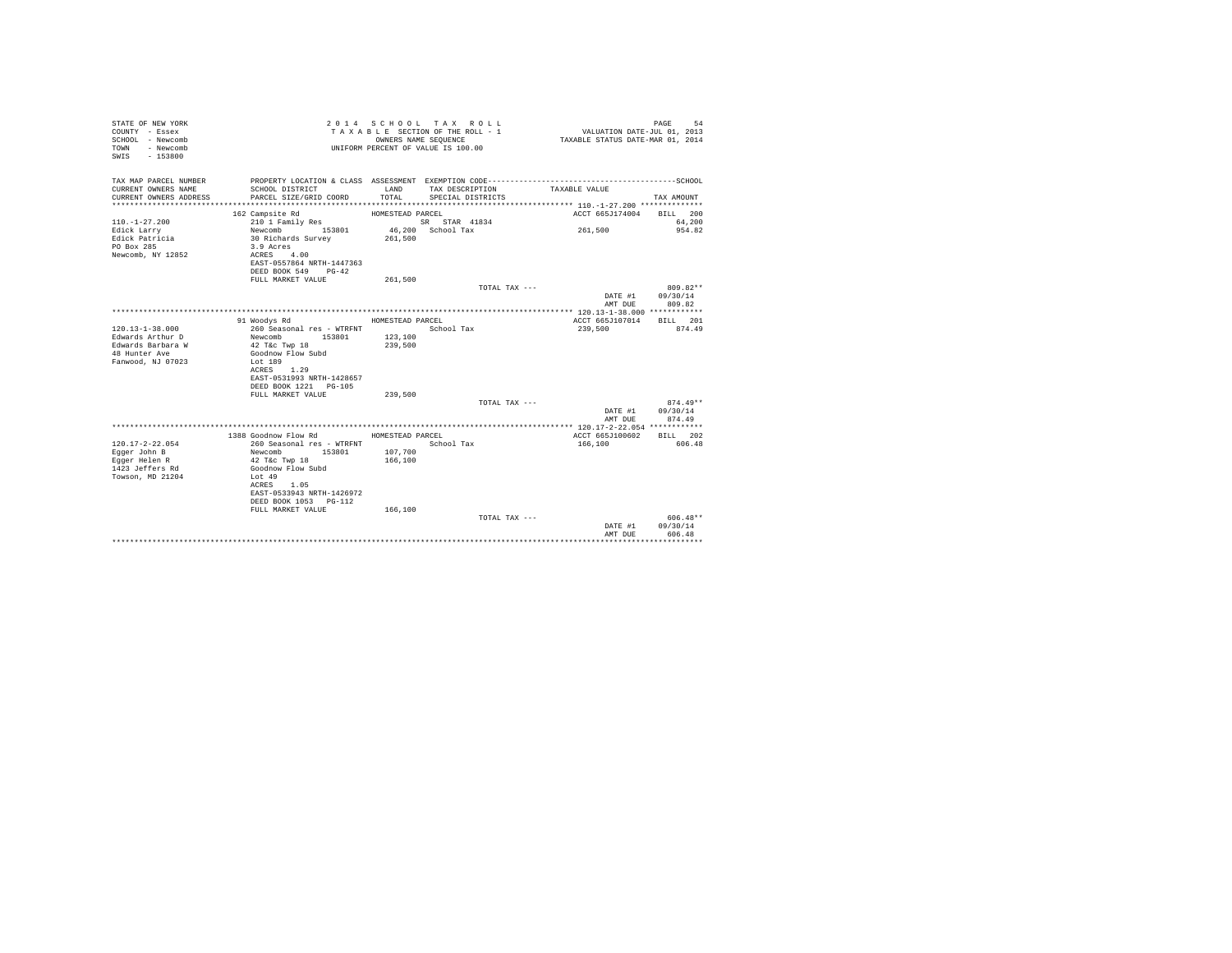| STATE OF NEW YORK                                                                                                  |                                                                                     |                  | 2014 SCHOOL TAX ROLL                                                                   |               | PAGE 55<br>VALUATION DATE-JUL 01, 2013<br>TAXABLE STATUS DATE-MAR 01, 2014 |                  |
|--------------------------------------------------------------------------------------------------------------------|-------------------------------------------------------------------------------------|------------------|----------------------------------------------------------------------------------------|---------------|----------------------------------------------------------------------------|------------------|
| COUNTY - Essex                                                                                                     |                                                                                     |                  | T A X A B L E SECTION OF THE ROLL - 1<br>OWNERS NAME SEQUENCE                          |               |                                                                            |                  |
| SCHOOL - Newcomb                                                                                                   |                                                                                     |                  |                                                                                        |               |                                                                            |                  |
| TOWN - Newcomb                                                                                                     |                                                                                     |                  |                                                                                        |               |                                                                            |                  |
| SWIS - 153800                                                                                                      | OWNERS NAME SEQUENCE<br>UNIFORM PERCENT OF VALUE IS 100.00                          |                  |                                                                                        |               |                                                                            |                  |
|                                                                                                                    |                                                                                     |                  |                                                                                        |               |                                                                            |                  |
|                                                                                                                    |                                                                                     |                  |                                                                                        |               |                                                                            |                  |
| TAX MAP PARCEL NUMBER PROPERTY LOCATION & CLASS ASSESSMENT EXEMPTION CODE-----------------------------------SCHOOL |                                                                                     |                  |                                                                                        |               |                                                                            |                  |
| CURRENT OWNERS NAME<br>CURRENT OWNERS ADDRESS                                                                      | SCHOOL DISTRICT <b>LAND</b> TAX DESCRIPTION                                         | TOTAL            | SPECIAL DISTRICTS                                                                      |               | TAXABLE VALUE                                                              |                  |
|                                                                                                                    | PARCEL SIZE/GRID COORD                                                              |                  |                                                                                        |               |                                                                            | TAX AMOUNT       |
|                                                                                                                    |                                                                                     |                  |                                                                                        |               |                                                                            |                  |
| $120.18 - 1 - 14.000$                                                                                              | 1080 Goodnow Flow Rd                                                                | HOMESTEAD PARCEL |                                                                                        |               | ACCT 665J101509 BILL 203<br>167,000 609.77                                 |                  |
| Ellis Thomas L                                                                                                     | 260 Seasonal res - WTRFNT<br>Newcomb 153801 107,000<br>46 T&c Twp 18 153801 107,000 |                  |                                                                                        |               |                                                                            |                  |
|                                                                                                                    |                                                                                     |                  |                                                                                        |               |                                                                            |                  |
| Steen Gretchen<br>2217 Co Rte 46                                                                                   | Goodnow Flow Subd                                                                   |                  |                                                                                        |               |                                                                            |                  |
| Fort Edward, NY 12828                                                                                              | Lot 139                                                                             |                  |                                                                                        |               |                                                                            |                  |
|                                                                                                                    | ACRES 0.49                                                                          |                  |                                                                                        |               |                                                                            |                  |
|                                                                                                                    | EAST-0537330 NRTH-1427458                                                           |                  |                                                                                        |               |                                                                            |                  |
|                                                                                                                    | DEED BOOK 1707 PG-189                                                               |                  |                                                                                        |               |                                                                            |                  |
|                                                                                                                    | FULL MARKET VALUE                                                                   | 167,000          |                                                                                        |               |                                                                            |                  |
|                                                                                                                    |                                                                                     |                  |                                                                                        | TOTAL TAX --- |                                                                            | $609.77**$       |
|                                                                                                                    |                                                                                     |                  |                                                                                        |               | DATE #1 09/30/14                                                           |                  |
|                                                                                                                    |                                                                                     |                  |                                                                                        |               | AMT DUE                                                                    | 609.77           |
|                                                                                                                    |                                                                                     |                  |                                                                                        |               |                                                                            |                  |
|                                                                                                                    |                                                                                     |                  | HOMESTEAD PARCEL                                                                       |               | ACCT 665J101012 BILL 204                                                   |                  |
| $110.13 - 11 - 3.000$                                                                                              | 20 Snowshoe Ln<br>270 Mfg housing                                                   |                  | School Tax                                                                             |               | 39,400                                                                     | 143.86           |
| Endicott Ernest N Jr                                                                                               | Newcomb 153801                                                                      | 30,500           |                                                                                        |               |                                                                            |                  |
|                                                                                                                    | Pt 30 Richards Survey                                                               | 39,400           |                                                                                        |               |                                                                            |                  |
| Endicott John N<br>Bldg 2                                                                                          | ACRES 0.70                                                                          |                  |                                                                                        |               |                                                                            |                  |
| 1906 Wall Church Rd Apt 11 EAST-0557116 NRTH-1447004                                                               |                                                                                     |                  |                                                                                        |               |                                                                            |                  |
|                                                                                                                    |                                                                                     |                  |                                                                                        |               |                                                                            |                  |
| Wall, NJ 07719<br>Wall, NJ 07719<br>FULL MARKET VALUE 39,400                                                       |                                                                                     |                  |                                                                                        |               |                                                                            |                  |
|                                                                                                                    |                                                                                     |                  |                                                                                        | TOTAL TAX --- |                                                                            | $143.86**$       |
|                                                                                                                    |                                                                                     |                  |                                                                                        |               |                                                                            | DATE #1 09/30/14 |
|                                                                                                                    |                                                                                     |                  |                                                                                        |               | AMT DUE                                                                    | 143.86           |
|                                                                                                                    |                                                                                     |                  |                                                                                        |               |                                                                            |                  |
|                                                                                                                    | 1340 Goodnow Flow Rd MOMESTEAD PARCEL                                               |                  |                                                                                        |               | ACCT 665J107111 BILL 205                                                   |                  |
| 120.18-2-12.000                                                                                                    | 260 Seasonal res - WTRFNT School Tax                                                |                  |                                                                                        |               | 192,500 702.88                                                             |                  |
| Endieveri Michael E                                                                                                | Newcomb 153801                                                                      | 106,600          |                                                                                        |               |                                                                            |                  |
| Endieveri Deana M<br>Endieveri Deana M                                                                             | 46 T&C Twp 18                                                                       | 192,500          |                                                                                        |               |                                                                            |                  |
| 75 Main St                                                                                                         | Goodnow Flow Subd                                                                   |                  |                                                                                        |               |                                                                            |                  |
| South Glens Falls, NY 12801 Lot 37                                                                                 |                                                                                     |                  |                                                                                        |               |                                                                            |                  |
|                                                                                                                    | ACRES 1.31                                                                          |                  |                                                                                        |               |                                                                            |                  |
|                                                                                                                    | EAST-0535145 NRTH-1426788                                                           |                  |                                                                                        |               |                                                                            |                  |
|                                                                                                                    | DEED BOOK 1463 PG-160                                                               |                  |                                                                                        |               |                                                                            |                  |
|                                                                                                                    | FULL MARKET VALUE                                                                   | 192,500          |                                                                                        |               |                                                                            |                  |
|                                                                                                                    |                                                                                     |                  |                                                                                        | TOTAL TAX --- |                                                                            | $702.88**$       |
|                                                                                                                    |                                                                                     |                  |                                                                                        |               | DATE #1 09/30/14                                                           |                  |
|                                                                                                                    |                                                                                     |                  |                                                                                        |               | AMT DUE                                                                    | 702.88           |
|                                                                                                                    |                                                                                     |                  |                                                                                        |               |                                                                            |                  |
|                                                                                                                    | 5115 NYS Route 28N<br>210 1 Family Res HOMESTEAD PARCEL School Tax                  |                  |                                                                                        |               | ACCT 665J105510 BILL 206                                                   |                  |
| $110.17 - 2 - 15.000$                                                                                              |                                                                                     |                  | $\begin{minipage}{.4\linewidth} \textbf{School Tax} \\ \textbf{23,700} \end{minipage}$ |               | 105,100                                                                    | 383.75           |
| Erdmann William J                                                                                                  | Newcomb 153801                                                                      |                  |                                                                                        |               |                                                                            |                  |
| Erdmann Muriel G                                                                                                   | Pt 19 Richards Survey<br>Life Use Floyd P<br>Patnode By 1190/107                    | 105,100          |                                                                                        |               |                                                                            |                  |
| 441 Randall Ave                                                                                                    |                                                                                     |                  |                                                                                        |               |                                                                            |                  |
| Ridge, NY 11961                                                                                                    |                                                                                     |                  |                                                                                        |               |                                                                            |                  |
|                                                                                                                    | ACRES 0.38                                                                          |                  |                                                                                        |               |                                                                            |                  |
|                                                                                                                    | EAST-0557509 NRTH-1443523                                                           |                  |                                                                                        |               |                                                                            |                  |
|                                                                                                                    | DEED BOOK 1430 PG-143                                                               |                  |                                                                                        |               |                                                                            |                  |
|                                                                                                                    | FULL MARKET VALUE                                                                   | 105,100          |                                                                                        |               |                                                                            |                  |
|                                                                                                                    |                                                                                     |                  |                                                                                        | TOTAL TAX --- |                                                                            | 383.75**         |
|                                                                                                                    |                                                                                     |                  |                                                                                        |               |                                                                            | DATE #1 09/30/14 |
|                                                                                                                    |                                                                                     |                  |                                                                                        |               |                                                                            | AMT DUE 383.75   |
|                                                                                                                    |                                                                                     |                  |                                                                                        |               |                                                                            |                  |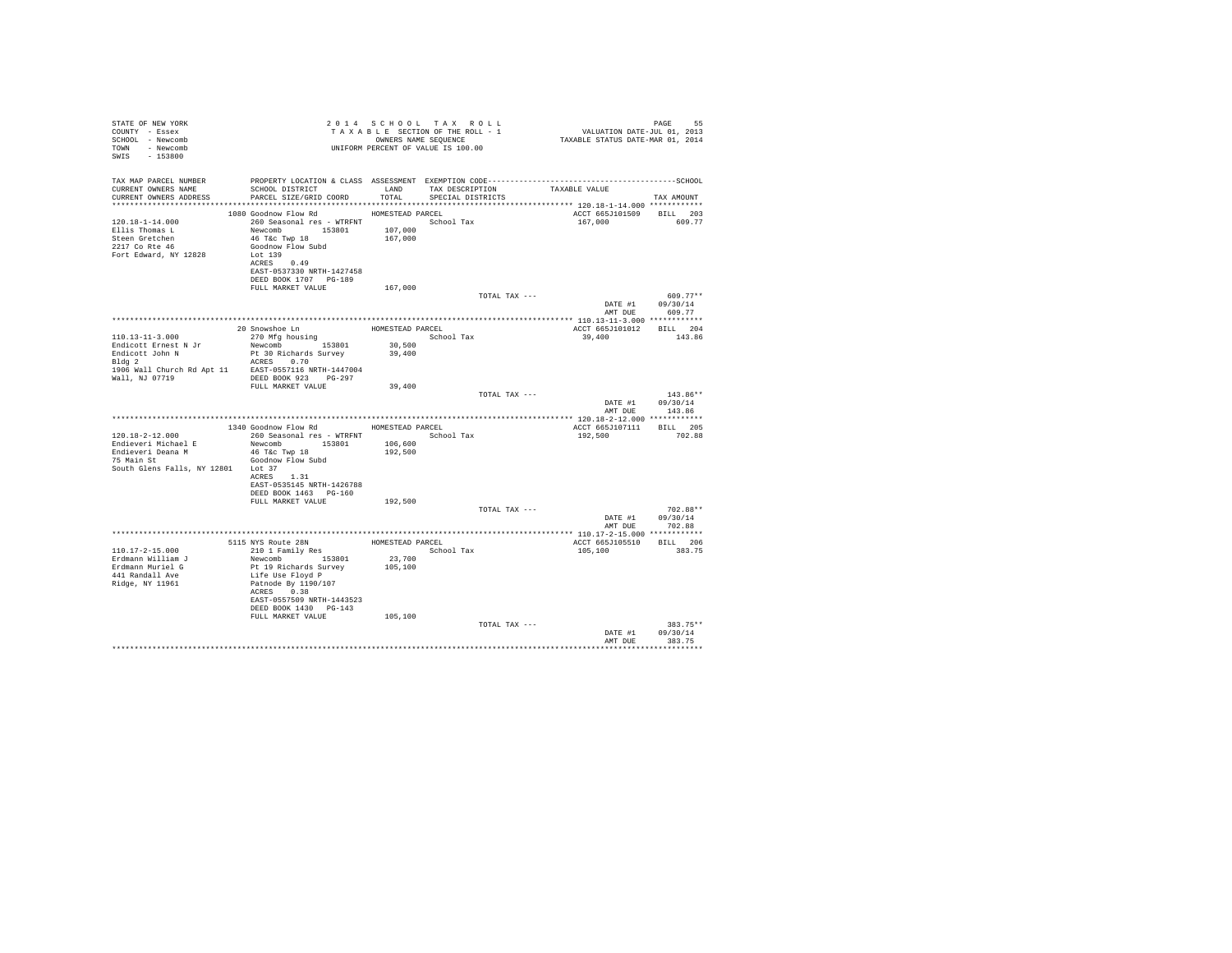| STATE OF NEW YORK<br>COUNTY - Essex<br>SCHOOL - Newcomb<br>- Newcomb<br>TOWN<br>$-153800$<br>SWTS |                                                    |                    | 2014 SCHOOL TAX ROLL<br>TAXABLE SECTION OF THE ROLL - 1<br>OWNERS NAME SEQUENCE<br>UNIFORM PERCENT OF VALUE IS 100.00 | VALUATION DATE-JUL 01, 2013<br>TAXABLE STATUS DATE-MAR 01, 2014 | PAGE<br>56             |
|---------------------------------------------------------------------------------------------------|----------------------------------------------------|--------------------|-----------------------------------------------------------------------------------------------------------------------|-----------------------------------------------------------------|------------------------|
| TAX MAP PARCEL NUMBER                                                                             |                                                    |                    |                                                                                                                       |                                                                 |                        |
| CURRENT OWNERS NAME<br>CURRENT OWNERS ADDRESS                                                     | SCHOOL DISTRICT<br>PARCEL SIZE/GRID COORD          | LAND<br>TOTAL.     | TAX DESCRIPTION<br>SPECIAL DISTRICTS                                                                                  | TAXABLE VALUE                                                   | TAX AMOUNT             |
|                                                                                                   |                                                    |                    |                                                                                                                       |                                                                 |                        |
|                                                                                                   | 1712 Goodnow Flow Rd                               | HOMESTEAD PARCEL   |                                                                                                                       | ACCT 665J106706                                                 | BILL 207               |
| $119.20 - 4 - 6.000$                                                                              | 311 Res vac land - WTRFNT                          |                    | School Tax                                                                                                            | 117,400                                                         | 428.67                 |
| Erdmann William J<br>Erdmann Muriel G                                                             | Newcomb 153801<br>27 T&c Twp 18                    | 117,400<br>117,400 |                                                                                                                       |                                                                 |                        |
| 441 Randall Rd                                                                                    | Goodnow Flow Subd                                  |                    |                                                                                                                       |                                                                 |                        |
| Ridge, NY 11961                                                                                   | Lot 332                                            |                    |                                                                                                                       |                                                                 |                        |
|                                                                                                   | ACRES 0.80                                         |                    |                                                                                                                       |                                                                 |                        |
|                                                                                                   | EAST-0526733 NRTH-1425958<br>DEED BOOK 1321 PG-238 |                    |                                                                                                                       |                                                                 |                        |
|                                                                                                   | FULL MARKET VALUE                                  | 117,400            |                                                                                                                       |                                                                 |                        |
|                                                                                                   |                                                    |                    | TOTAL TAX ---                                                                                                         |                                                                 | $428.67**$             |
|                                                                                                   |                                                    |                    |                                                                                                                       | DATE #1                                                         | 09/30/14               |
|                                                                                                   |                                                    |                    |                                                                                                                       | AMT DUE                                                         | 428.67                 |
|                                                                                                   | Goodnow Flow Rd                                    | HOMESTEAD PARCEL   |                                                                                                                       | ACCT 665J106902                                                 | BTT.T. 208             |
| $120.17 - 2 - 15.000$                                                                             | 312 Vac w/imprv - WTRFNT                           |                    | School Tax                                                                                                            | 78,900                                                          | 288.09                 |
| Fazio Cheri L                                                                                     | Newcomb 153801                                     | 78,700             |                                                                                                                       |                                                                 |                        |
| 6679 Fuller Station Rd                                                                            | 41 T&c Twp 18<br>Goodnow Flow Subd                 | 78,900             |                                                                                                                       |                                                                 |                        |
| Altamont, NY 12009                                                                                | Lot 92                                             |                    |                                                                                                                       |                                                                 |                        |
|                                                                                                   | ACRES 1.07                                         |                    |                                                                                                                       |                                                                 |                        |
|                                                                                                   | EAST-0529478 NRTH-1426775                          |                    |                                                                                                                       |                                                                 |                        |
|                                                                                                   | DEED BOOK 1507 PG-304<br>FULL MARKET VALUE         | 78,900             |                                                                                                                       |                                                                 |                        |
|                                                                                                   |                                                    |                    | TOTAL TAX ---                                                                                                         |                                                                 | 288.09**               |
|                                                                                                   |                                                    |                    |                                                                                                                       | DATE #1                                                         | 09/30/14               |
|                                                                                                   |                                                    |                    |                                                                                                                       | AMT DUE                                                         | 288.09                 |
|                                                                                                   | 6 Loon Point Ln MESTEAD PARCEL                     |                    |                                                                                                                       | ACCT 665J106903                                                 | BILL 209               |
| $120.17 - 2 - 16.000$                                                                             | 260 Seasonal res - WTRFNT                          |                    | School Tax                                                                                                            | 191,500                                                         | 699.23                 |
| Fazio Cheri L                                                                                     | Newcomb 153801                                     | 115,000            |                                                                                                                       |                                                                 |                        |
| 6679 Fuller Station Rd                                                                            | 41 T&c Twp 18                                      | 191,500            |                                                                                                                       |                                                                 |                        |
| Altamont, NY 12009                                                                                | Goodnow Flow Subd<br>Lot 91                        |                    |                                                                                                                       |                                                                 |                        |
|                                                                                                   | ACRES 1.15                                         |                    |                                                                                                                       |                                                                 |                        |
|                                                                                                   | EAST-0529592 NRTH-1426776                          |                    |                                                                                                                       |                                                                 |                        |
|                                                                                                   | DEED BOOK 1507 PG-304                              |                    |                                                                                                                       |                                                                 |                        |
|                                                                                                   | FULL MARKET VALUE                                  | 191,500            |                                                                                                                       |                                                                 |                        |
|                                                                                                   |                                                    |                    | TOTAL TAX ---                                                                                                         | DATE #1                                                         | $699.23**$<br>09/30/14 |
|                                                                                                   |                                                    |                    |                                                                                                                       | AMT DUE                                                         | 699.23                 |
|                                                                                                   |                                                    |                    |                                                                                                                       |                                                                 |                        |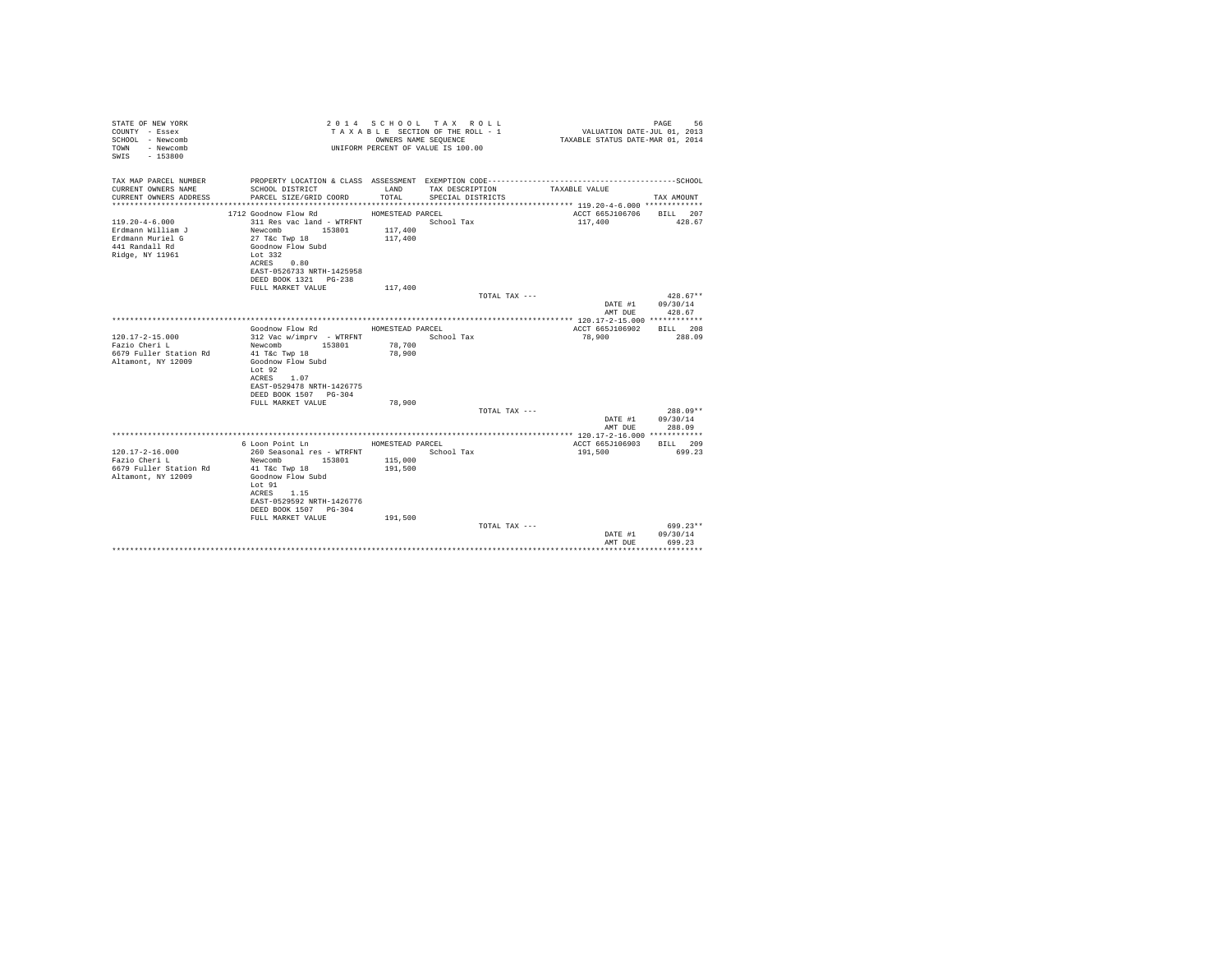| STATE OF NEW YORK<br>COUNTY - Essex<br>SCHOOL - Newcomb<br>- Newcomb<br>TOWN<br>$-153800$<br>SWIS |                                                                    | OWNERS NAME SEOUENCE | 2014 SCHOOL TAX ROLL<br>TAXABLE SECTION OF THE ROLL - 1<br>UNIFORM PERCENT OF VALUE IS 100.00 |               | VALUATION DATE-JUL 01, 2013<br>TAXABLE STATUS DATE-MAR 01, 2014 | 57<br>PAGE         |
|---------------------------------------------------------------------------------------------------|--------------------------------------------------------------------|----------------------|-----------------------------------------------------------------------------------------------|---------------|-----------------------------------------------------------------|--------------------|
| TAX MAP PARCEL NUMBER<br>CURRENT OWNERS NAME                                                      | SCHOOL DISTRICT                                                    | LAND                 | TAX DESCRIPTION                                                                               |               | TAXABLE VALUE                                                   |                    |
| CURRENT OWNERS ADDRESS                                                                            | PARCEL SIZE/GRID COORD                                             | TOTAL                | SPECIAL DISTRICTS                                                                             |               |                                                                 | TAX AMOUNT         |
|                                                                                                   |                                                                    |                      |                                                                                               |               |                                                                 |                    |
|                                                                                                   | Goodnow Flow Rd                                                    | HOMESTEAD PARCEL     |                                                                                               |               | ACCT 665J104808 BILL 210                                        |                    |
| $120.17 - 2 - 17.000$                                                                             | 311 Res vac land - WTRFNT                                          |                      | School Tax                                                                                    |               | 97,300                                                          | 355.27             |
| Fazio Cheri L                                                                                     | Newcomb 153801                                                     | 97,300               |                                                                                               |               |                                                                 |                    |
| 6679 Fuller Station Rd                                                                            | 41 T&c Twp 18                                                      | 97,300               |                                                                                               |               |                                                                 |                    |
| Altamont, NY 12009                                                                                | Goodnow Flow Subd<br>Lot 90 1.78Ac                                 |                      |                                                                                               |               |                                                                 |                    |
|                                                                                                   | ACRES 1.40                                                         |                      |                                                                                               |               |                                                                 |                    |
|                                                                                                   | EAST-0529719 NRTH-1426759                                          |                      |                                                                                               |               |                                                                 |                    |
|                                                                                                   | DEED BOOK 1507 PG-304                                              |                      |                                                                                               |               |                                                                 |                    |
|                                                                                                   | FULL MARKET VALUE                                                  | 97,300               |                                                                                               |               |                                                                 |                    |
|                                                                                                   |                                                                    |                      |                                                                                               | TOTAL TAX --- |                                                                 | $355.27**$         |
|                                                                                                   |                                                                    |                      |                                                                                               |               | DATE #1 09/30/14                                                |                    |
|                                                                                                   |                                                                    |                      |                                                                                               |               | AMT DUE                                                         | 355.27             |
|                                                                                                   | 114 Marcy Ln                                                       | HOMESTEAD PARCEL     |                                                                                               |               | ACCT 665J100904                                                 | BILL 211           |
| $110.17 - 2 - 28.002$                                                                             | 210 1 Family Res                                                   |                      | School Tax                                                                                    |               | 154,100                                                         | 562.67             |
| Fazio Dawna                                                                                       | Newcomb 153801<br>Pt 19 Richards Survey                            | 56,100               |                                                                                               |               |                                                                 |                    |
| Chapman Jay                                                                                       |                                                                    | 154,100              |                                                                                               |               |                                                                 |                    |
| c/o Fred Chapman                                                                                  | Also 697/229                                                       |                      |                                                                                               |               |                                                                 |                    |
| 7541 135th Ave SE                                                                                 | ACRES 6.90                                                         |                      |                                                                                               |               |                                                                 |                    |
| Newcastle, WA 98059                                                                               | EAST-0556668 NRTH-1442856                                          |                      |                                                                                               |               |                                                                 |                    |
|                                                                                                   | FULL MARKET VALUE                                                  | 154,100              |                                                                                               |               |                                                                 |                    |
|                                                                                                   |                                                                    |                      |                                                                                               | TOTAL TAX --- |                                                                 | $562.67**$         |
|                                                                                                   |                                                                    |                      |                                                                                               |               | DATE #1                                                         | 09/30/14           |
|                                                                                                   |                                                                    |                      |                                                                                               |               | AMT DUE                                                         | 562.67             |
|                                                                                                   |                                                                    |                      |                                                                                               |               |                                                                 |                    |
| $119.20 - 3 - 13.000$                                                                             | 1876 Goodnow Flow Rd MOMESTEAD PARCEL<br>210 1 Family Res - WTRFNT |                      | School Tax                                                                                    |               | ACCT 665J178001<br>255,600                                      | BILL 212<br>933.28 |
| Fedo Richard Jr                                                                                   | Newcomb<br>153801                                                  | 119,500              |                                                                                               |               |                                                                 |                    |
| 203 Ashmead Cmn                                                                                   | Lot 27 T&c Twp 18                                                  | 255,600              |                                                                                               |               |                                                                 |                    |
| Enfield, CT 06082                                                                                 | Goodnow Flow Subd                                                  |                      |                                                                                               |               |                                                                 |                    |
|                                                                                                   | Lot 348 1.1Ac                                                      |                      |                                                                                               |               |                                                                 |                    |
|                                                                                                   | ACRES 1.10                                                         |                      |                                                                                               |               |                                                                 |                    |
|                                                                                                   | EAST-0524530 NRTH-1426587<br>DEED BOOK 851 PG-337                  |                      |                                                                                               |               |                                                                 |                    |
|                                                                                                   | FULL MARKET VALUE                                                  | 255,600              |                                                                                               |               |                                                                 |                    |
|                                                                                                   |                                                                    |                      |                                                                                               | TOTAL TAX --- |                                                                 | $933.28**$         |
|                                                                                                   |                                                                    |                      |                                                                                               |               | DATE #1                                                         | 09/30/14           |
|                                                                                                   |                                                                    |                      |                                                                                               |               | AMT DUE                                                         | 933.28             |
|                                                                                                   |                                                                    |                      |                                                                                               |               |                                                                 |                    |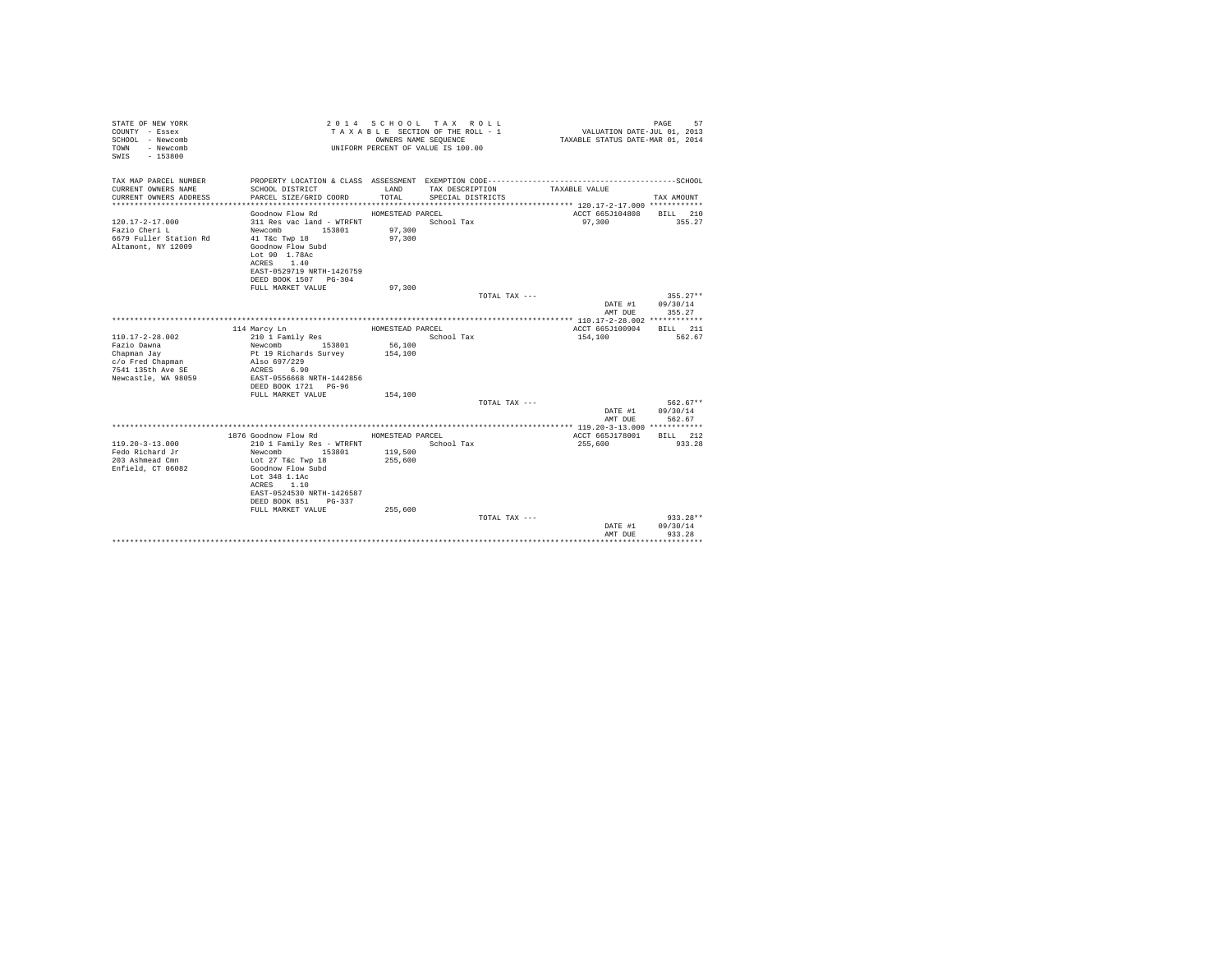| STATE OF NEW YORK<br>COUNTY - Essex<br>SCHOOL - Newcomb<br>TOWN - Newcomb<br>SWIS<br>$-153800$ |                                                                                                                                                                     |                                                    | 2014 SCHOOL TAX ROLL<br>TAXABLE SECTION OF THE ROLL - 1<br>OWNERS NAME SEOUENCE<br>UNIFORM PERCENT OF VALUE IS 100.00 | VALUATION DATE-JUL 01, 2013<br>TAXABLE STATUS DATE-MAR 01, 2014 | 58<br>PAGE                       |
|------------------------------------------------------------------------------------------------|---------------------------------------------------------------------------------------------------------------------------------------------------------------------|----------------------------------------------------|-----------------------------------------------------------------------------------------------------------------------|-----------------------------------------------------------------|----------------------------------|
| TAX MAP PARCEL NUMBER<br>CURRENT OWNERS NAME<br>CURRENT OWNERS ADDRESS                         | SCHOOL DISTRICT<br>PARCEL SIZE/GRID COORD                                                                                                                           | LAND<br>TOTAL                                      | TAX DESCRIPTION<br>SPECIAL DISTRICTS                                                                                  | TAXABLE VALUE                                                   | TAX AMOUNT                       |
|                                                                                                | 35 NYS Route 28N                                                                                                                                                    | NON-HOMESTEAD PARCEL                               |                                                                                                                       | ACCT 665J101610 BILL 213                                        |                                  |
| $109. -3 - 2.000$<br>Fennessey Lana<br>34 Griffin Rd<br>Newcomb, NY 12852                      | 322 Rural vac>10<br>Newcomb 153801<br>3 Richards<br>12.3ac<br>ACRES 12.30<br>EAST-0544836 NRTH-1445122<br>DEED BOOK 507 PG-1                                        | 10,200<br>10,200                                   | School Tax                                                                                                            | 10,200                                                          | 178.39                           |
|                                                                                                | FULL MARKET VALUE                                                                                                                                                   | 10,200                                             |                                                                                                                       |                                                                 |                                  |
|                                                                                                |                                                                                                                                                                     |                                                    | TOTAL TAX ---                                                                                                         | DATE #1<br>AMT DUE                                              | $178.39**$<br>09/30/14<br>178.39 |
|                                                                                                |                                                                                                                                                                     |                                                    |                                                                                                                       |                                                                 |                                  |
| $109.15 - 3 - 20.000$                                                                          | 34 Griffin Rd<br>210 1 Family Res                                                                                                                                   | HOMESTEAD PARCEL                                   | SR STAR 41834                                                                                                         | ACCT 665J101607                                                 | BILL 214<br>64,200               |
| Fennessey Lana<br>34 Griffin Rd<br>Newcomb, NY 12852                                           | Newcomb 153801<br>4 Ords Pat<br>Life Use George/elizabeth<br>Fennessey Db 1032 Pg 327<br>ACRES 2.50<br>EAST-0541870 NRTH-1444742<br>DEED BOOK 1032 PG-327           | 96,800                                             | 37.600 School Tax                                                                                                     | 96,800                                                          | 353.45                           |
|                                                                                                | FULL MARKET VALUE                                                                                                                                                   | 96,800                                             |                                                                                                                       |                                                                 |                                  |
|                                                                                                |                                                                                                                                                                     |                                                    | TOTAL TAX ---                                                                                                         | DATE #1<br>AMT DUE                                              | $208.45**$<br>09/30/14<br>208.45 |
|                                                                                                |                                                                                                                                                                     |                                                    |                                                                                                                       |                                                                 |                                  |
|                                                                                                | NYS Route 28N                                                                                                                                                       | NON-HOMESTEAD PARCEL                               |                                                                                                                       | ACCT 665J101609                                                 | <b>BILL</b> 215                  |
| $109.15 - 1 - 15.000$<br>Fennessy Lana<br>34 Griffin Rd<br>Newcomb, NY 12852                   | 311 Res vac land<br>Newcomb 153801<br>3 Ords Patent<br>ACRES 0.20<br>EAST-0542042 NRTH-1446632<br>DEED BOOK 838 PG-105                                              | 12,300<br>12,300                                   | School Tax                                                                                                            | 12,300                                                          | 215.12                           |
|                                                                                                | FULL MARKET VALUE                                                                                                                                                   | 12,300                                             | TOTAL TAX ---                                                                                                         |                                                                 | $215.12**$                       |
|                                                                                                |                                                                                                                                                                     |                                                    |                                                                                                                       | DATE #1<br>AMT DUE                                              | 09/30/14<br>215.12               |
|                                                                                                |                                                                                                                                                                     |                                                    |                                                                                                                       |                                                                 |                                  |
| $109.15 - 2 - 3.000$<br>Fennessy Lana<br>34 Griffin Rd<br>Newcomb, NY 12852                    | NYS Route 28N<br>311 Res vac land<br>Newcomb 153801<br>3 Ords Patent<br>3ac<br>ACRES 2.00<br>EAST-0541064 NRTH-1446796<br>DEED BOOK 838 PG-105<br>FULL MARKET VALUE | NON-HOMESTEAD PARCEL<br>30,700<br>30,700<br>30,700 | School Tax                                                                                                            | ACCT 665J101608<br>30,700                                       | <b>BILL</b> 216<br>536.92        |
|                                                                                                |                                                                                                                                                                     |                                                    | TOTAL TAX ---                                                                                                         | DATE #1<br>AMT DUE                                              | 536.92**<br>09/30/14<br>536.92   |
|                                                                                                |                                                                                                                                                                     |                                                    |                                                                                                                       |                                                                 |                                  |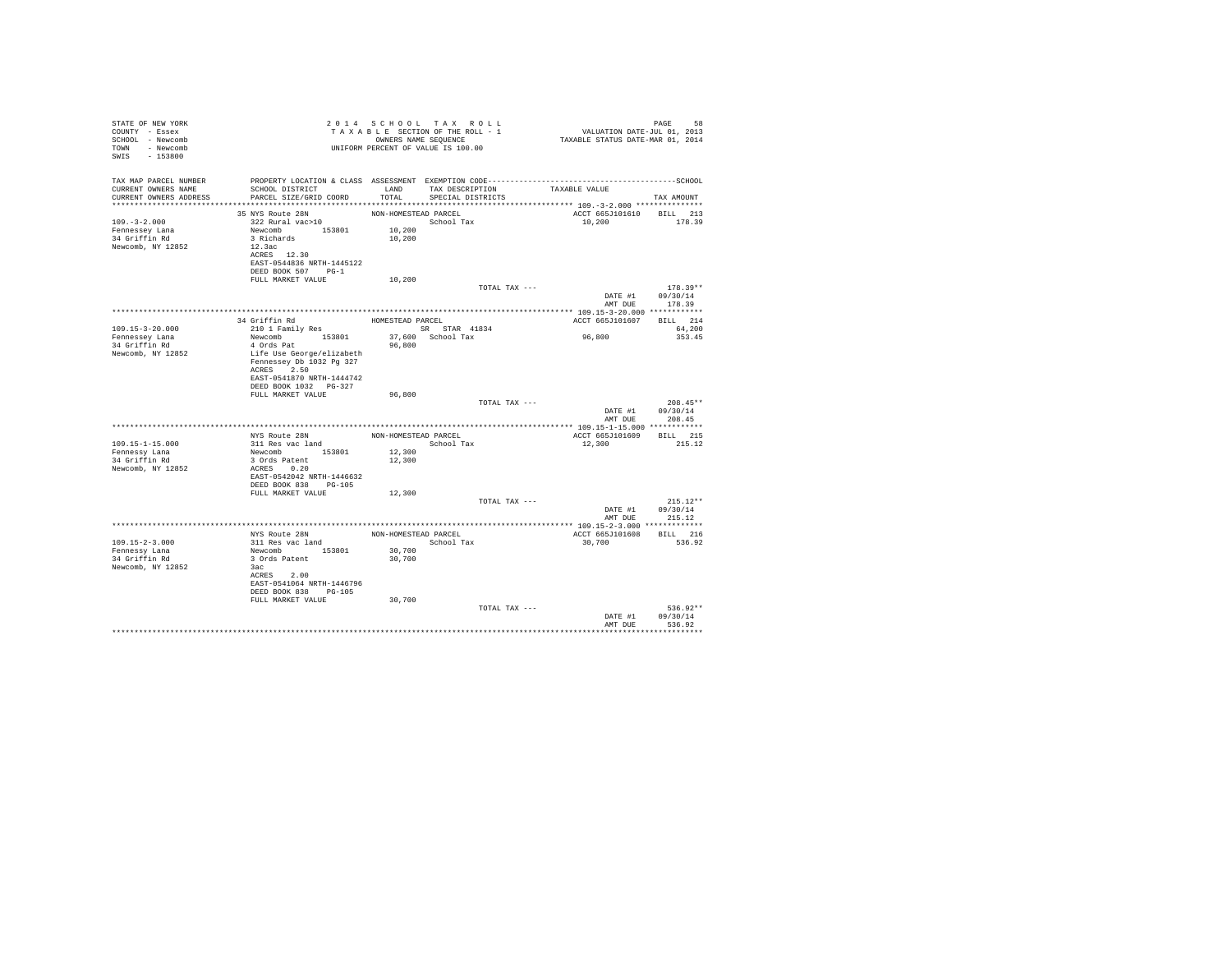| STATE OF NEW YORK<br>COUNTY - Essex<br>SCHOOL - Newcomb<br>TOWN - Newcomb<br>SWIS - 153800                   |                                                                                                                                                                                                         |                                          | 2014 SCHOOL TAX ROLL<br>TAXABLE SECTION OF THE ROLL - 1<br>OWNERS NAME SEQUENCE<br>UNIFORM PERCENT OF VALUE IS 100.00 | PAGE 59<br>VALUATION DATE-JUL 01, 2013<br>TAXABLE STATUS DATE-MAR 01, 2014 |                                          |
|--------------------------------------------------------------------------------------------------------------|---------------------------------------------------------------------------------------------------------------------------------------------------------------------------------------------------------|------------------------------------------|-----------------------------------------------------------------------------------------------------------------------|----------------------------------------------------------------------------|------------------------------------------|
| TAX MAP PARCEL NUMBER<br>CURRENT OWNERS NAME<br>CURRENT OWNERS ADDRESS                                       | SCHOOL DISTRICT<br>PARCEL SIZE/GRID COORD                                                                                                                                                               | LAND<br>TOTAL                            | TAX DESCRIPTION<br>SPECIAL DISTRICTS                                                                                  | TAXABLE VALUE                                                              | TAX AMOUNT                               |
| $109. - 3 - 4.000$<br>Fennessy Lana A<br>34 Griffin Rd<br>Newcomb, NY 12852                                  | NYS Route 28N<br>322 Rural vac>10<br>Newcomb 153801<br>3 Richard<br>ACRES 21.74<br>EAST-0545758 NRTH-1445627<br>DEED BOOK 906 PG-287                                                                    | NON-HOMESTEAD PARCEL<br>18,000<br>18,000 | School Tax                                                                                                            | ACCT 665J100202 BILL 217<br>18,000                                         | 314.80                                   |
|                                                                                                              | FULL MARKET VALUE                                                                                                                                                                                       | 18,000                                   |                                                                                                                       |                                                                            |                                          |
|                                                                                                              |                                                                                                                                                                                                         |                                          | TOTAL TAX ---                                                                                                         | DATE #1                                                                    | $314.80**$<br>09/30/14<br>AMT DUE 314.80 |
| $109.15 - 4 - 6.200$<br>Fennessy Lana A<br>34 Griffin Rd<br>Newcomb, NY 12852                                | Pine Tree Rd<br>311 Res vac land<br>Newcomb 153801<br>4 Richards Patent<br>ACRES 0.30<br>EAST-0544274 NRTH-1445978                                                                                      | NON-HOMESTEAD PARCEL<br>700<br>700       | School Tax                                                                                                            | ACCT 665J179004 BILL 218<br>700                                            | 12.24                                    |
|                                                                                                              | DEED BOOK 906 PG-287<br>FULL MARKET VALUE                                                                                                                                                               | 700                                      | TOTAL TAX ---                                                                                                         | DATE #1<br>AMT DUE                                                         | $12.24**$<br>09/30/14<br>12.24           |
|                                                                                                              |                                                                                                                                                                                                         |                                          |                                                                                                                       |                                                                            |                                          |
|                                                                                                              | 1394 Goodnow Flow Rd MOMESTEAD PARCEL                                                                                                                                                                   |                                          |                                                                                                                       | ACCT 665J107002 BILL 219                                                   |                                          |
| $120.17 - 2 - 24.053$<br>Fenton James T<br>Levandowski Diane M<br>28 Highland Dr<br>East Greenbush, NY 12061 | 260 Seasonal res - WTRFNT<br>Newcomb 153801<br>42 T&C Twp 18<br>Goodnow Flow Subd<br>Lot 50                                                                                                             | 106,300<br>158,300                       | School Tax                                                                                                            | 158,300                                                                    | 578.00                                   |
|                                                                                                              | ACRES 1.03 BANKADKBANK<br>EAST-0533854 NRTH-1427011<br>DEED BOOK 1215 PG-73<br>FULL MARKET VALUE                                                                                                        | 158,300                                  | TOTAL TAX ---                                                                                                         |                                                                            | 578.00**                                 |
|                                                                                                              |                                                                                                                                                                                                         |                                          |                                                                                                                       | DATE #1                                                                    | 09/30/14<br>AMT DUE 578.00               |
|                                                                                                              |                                                                                                                                                                                                         |                                          |                                                                                                                       |                                                                            |                                          |
| 120.17-2-47.000<br>Fibiger William W<br>Fenster Nancy<br>26 Catherine St<br>Delmar, NY 12054                 | 1416 Goodnow Flow Rd HOMESTEAD PARCEL<br>210 1 Family Res - WTRFNT<br>Newcomb 153801<br>42 T&C Twp 18<br>Goodnow Flow Subd<br>Lot 56<br>ACRES 1.85<br>EAST-0533278 NRTH-1427127<br>DEED BOOK 836 PG-229 | 111,900<br>292,100                       | School Tax                                                                                                            | ACCT 665J101601 BILL 220<br>292,100                                        | 1,066.55                                 |
|                                                                                                              | FULL MARKET VALUE                                                                                                                                                                                       | 292,100                                  | TOTAL TAX ---                                                                                                         | DATE #1<br>AMT DUE                                                         | $1.066.55**$<br>09/30/14<br>1,066.55     |
|                                                                                                              |                                                                                                                                                                                                         |                                          |                                                                                                                       |                                                                            |                                          |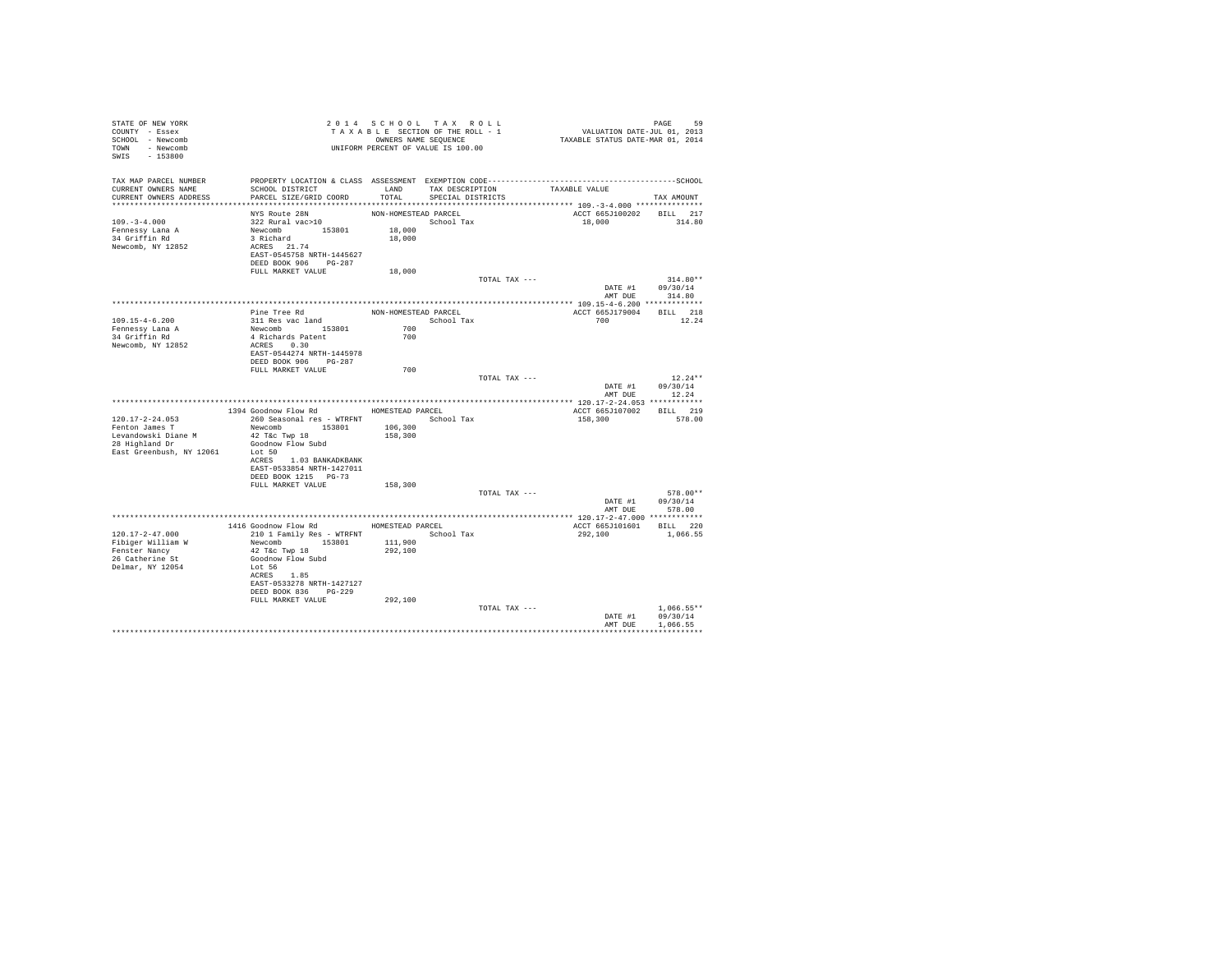| STATE OF NEW YORK<br>COUNTY - Essex<br>SCHOOL - Newcomb<br>TOWN - Newcomb<br>SWIS - 153800 | T A X A B L E SECTION.<br>OWNERS NAME SEQUENCE<br>UNIFORM PERCENT OF VALUE IS 100.00                                     |                  | TAXABLE SECTION OF THE ROLL - 1<br>OWNERS NAME SEQUENCE | PAGE 60<br>VALUATION DATE-JUL 01, 2013<br>TAXABLE STATUS DATE-MAR 01, 2014                   |                  |
|--------------------------------------------------------------------------------------------|--------------------------------------------------------------------------------------------------------------------------|------------------|---------------------------------------------------------|----------------------------------------------------------------------------------------------|------------------|
| TAX MAP PARCEL NUMBER                                                                      |                                                                                                                          |                  |                                                         | PROPERTY LOCATION & CLASS ASSESSMENT EXEMPTION CODE-----------------------------------SCHOOL |                  |
| CURRENT OWNERS NAME<br>CURRENT OWNERS ADDRESS                                              | SCHOOL DISTRICT<br>PARCEL SIZE/GRID COORD                                                                                | TOTAL.           | LAND TAX DESCRIPTION<br>SPECIAL DISTRICTS               | TAXABLE VALUE                                                                                | TAX AMOUNT       |
|                                                                                            |                                                                                                                          |                  |                                                         |                                                                                              |                  |
|                                                                                            | 18 Spring St                                                                                                             | HOMESTEAD PARCEL |                                                         | ACCT 665J104004 BILL 221                                                                     |                  |
| $109.15 - 3 - 9.000$<br>Fifield John P                                                     | 210 1 Family Res                                                                                                         |                  | RES. STAR 41854                                         |                                                                                              | 30,000           |
|                                                                                            | Newcomb 153801 46,500 School Tax                                                                                         |                  |                                                         | 130,900                                                                                      | 477.96           |
| Fregoe-Fifield Jennifer<br>18 Spring St                                                    | 4 Ords Pat<br>ACRES 4.10                                                                                                 | 130,900          |                                                         |                                                                                              |                  |
| Newcomb, NY 12852                                                                          | EAST-0542662 NRTH-1445237                                                                                                |                  |                                                         |                                                                                              |                  |
|                                                                                            | DEED BOOK 1374 PG-44                                                                                                     |                  |                                                         |                                                                                              |                  |
|                                                                                            | FULL MARKET VALUE                                                                                                        | 130,900          |                                                         |                                                                                              |                  |
|                                                                                            |                                                                                                                          |                  | TOTAL TAX ---                                           |                                                                                              | $406.96**$       |
|                                                                                            |                                                                                                                          |                  |                                                         |                                                                                              | DATE #1 09/30/14 |
|                                                                                            |                                                                                                                          |                  |                                                         |                                                                                              | AMT DUE 406.96   |
|                                                                                            |                                                                                                                          |                  |                                                         |                                                                                              |                  |
|                                                                                            | 44 Campsite Rd                                                                                                           | HOMESTEAD PARCEL |                                                         | ACCT 665J107206                                                                              | BILL 222         |
| 110.13-9-8.000                                                                             | 210 1 Family Res                                                                                                         |                  | RES. STAR 41854                                         |                                                                                              | 30,000           |
| Fifield John P                                                                             | Newcomb 153801                                                                                                           |                  | 27,000 School Tax<br>103,600                            | 103,600                                                                                      | 378.28           |
| c/o Norman & Violet Fifield Lot 19 Richards Survey                                         |                                                                                                                          |                  |                                                         |                                                                                              |                  |
| 44 Campsite Rd 1717/185 Life estate to<br>Newcomb, NY 12852                                | Norman & Violet Fifield                                                                                                  |                  |                                                         |                                                                                              |                  |
|                                                                                            | ACRES 0.50                                                                                                               |                  |                                                         |                                                                                              |                  |
|                                                                                            | EAST-0555538 NRTH-1445755                                                                                                |                  |                                                         |                                                                                              |                  |
|                                                                                            | DEED BOOK 1717 PG-185                                                                                                    |                  |                                                         |                                                                                              |                  |
|                                                                                            | FULL MARKET VALUE                                                                                                        | 103,600          |                                                         |                                                                                              |                  |
|                                                                                            |                                                                                                                          |                  | TOTAL TAX ---                                           |                                                                                              | $307.28**$       |
|                                                                                            |                                                                                                                          |                  |                                                         |                                                                                              | DATE #1 09/30/14 |
|                                                                                            |                                                                                                                          |                  |                                                         | AMT DUE                                                                                      | 307.28           |
|                                                                                            |                                                                                                                          |                  |                                                         |                                                                                              |                  |
|                                                                                            | 5629 NYS Route 28N<br>210 1 Family Res                                                                                   | HOMESTEAD PARCEL |                                                         | ACCT 665J105808 BILL 223                                                                     |                  |
| $109.16 - 5 - 2.000$<br>Fifield Norman J                                                   | Newcomb 153801                                                                                                           | 24,300           | School Tax                                              | 90,100                                                                                       | 328.98           |
| Fifield Pamela J                                                                           | 3 Richards Survey                                                                                                        | 90,100           |                                                         |                                                                                              |                  |
| Newcomb, NY 12852                                                                          | ACRES 0.40 BANK1STARSG                                                                                                   |                  |                                                         |                                                                                              |                  |
|                                                                                            | EAST-0545939 NRTH-1446473                                                                                                |                  |                                                         |                                                                                              |                  |
|                                                                                            | DEED BOOK 1096 PG-39                                                                                                     |                  |                                                         |                                                                                              |                  |
|                                                                                            | FULL MARKET VALUE                                                                                                        | 90,100           |                                                         |                                                                                              |                  |
|                                                                                            |                                                                                                                          |                  | TOTAL TAX ---                                           |                                                                                              | 328.98**         |
|                                                                                            |                                                                                                                          |                  |                                                         |                                                                                              | DATE #1 09/30/14 |
|                                                                                            |                                                                                                                          |                  |                                                         |                                                                                              | AMT DUE 328.98   |
|                                                                                            |                                                                                                                          |                  |                                                         |                                                                                              |                  |
|                                                                                            | 26 Schraver Way                                                                                                          |                  | HOMESTEAD PARCEL                                        | ACCT 665J100601 BILL 224                                                                     |                  |
| 110.13-9-12.000<br>Fifield Warren                                                          |                                                                                                                          |                  | School Tax                                              | 40.000                                                                                       | 146.05           |
| Fifield Pamela                                                                             |                                                                                                                          | 24,300<br>40,000 |                                                         |                                                                                              |                  |
|                                                                                            |                                                                                                                          |                  |                                                         |                                                                                              |                  |
| 26 Schraver Way<br>PO Box 202                                                              | - Connect Hay<br>260 Seasonal res<br>19 Richards Survey<br>19 Richards Survey<br>ACRES<br>2016 MAST-0555856 NRTH-1445581 |                  |                                                         |                                                                                              |                  |
| Newcomb, NY 12852                                                                          | DEED BOOK 1701 PG-223                                                                                                    |                  |                                                         |                                                                                              |                  |
|                                                                                            | FULL MARKET VALUE                                                                                                        | 40,000           |                                                         |                                                                                              |                  |
|                                                                                            |                                                                                                                          |                  | TOTAL TAX ---                                           |                                                                                              | $146.05**$       |
|                                                                                            |                                                                                                                          |                  |                                                         |                                                                                              | DATE #1 09/30/14 |
|                                                                                            |                                                                                                                          |                  |                                                         | AMT DUE                                                                                      | 146.05           |
|                                                                                            |                                                                                                                          |                  |                                                         |                                                                                              |                  |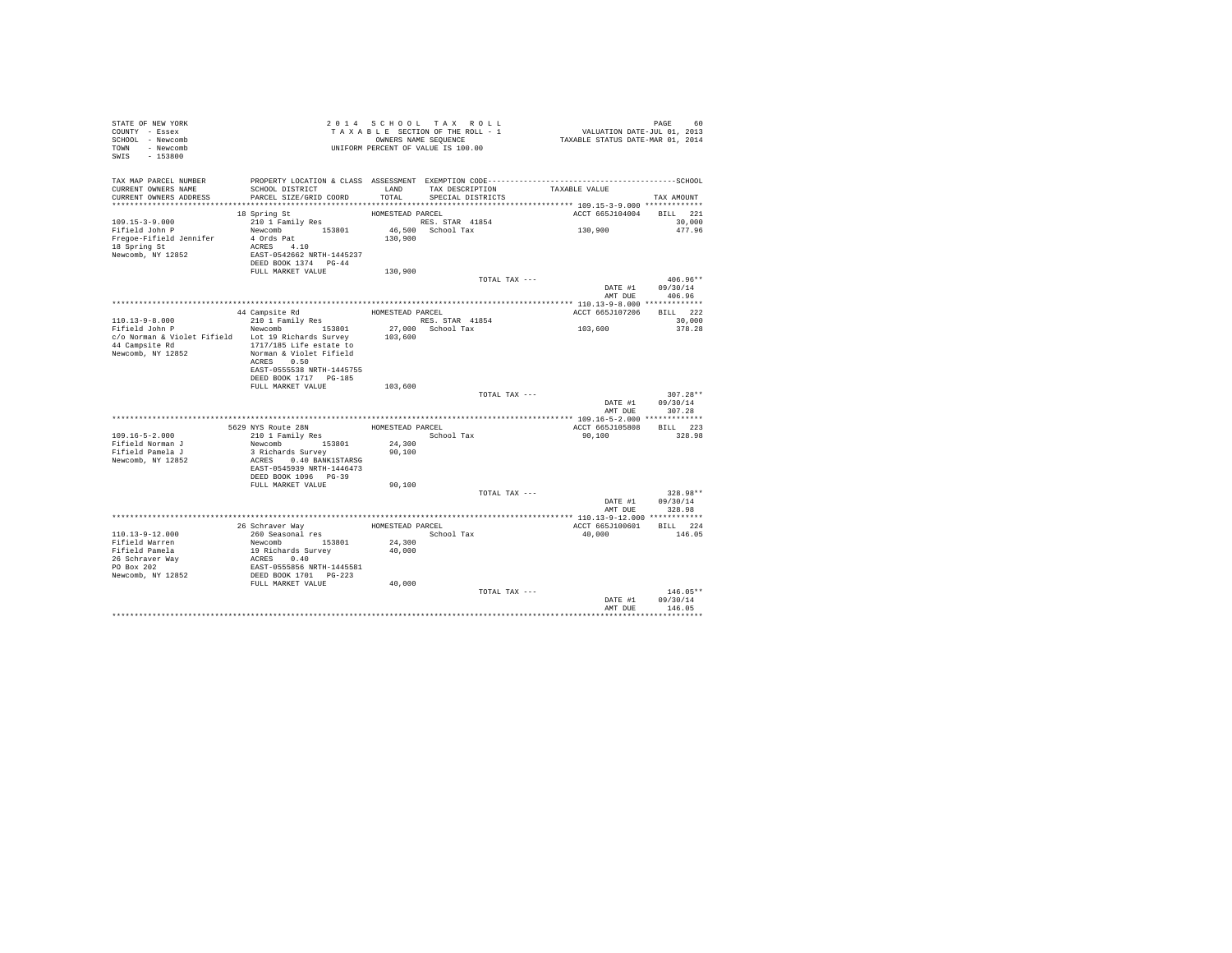| T A X A B B B B B B B SEQUENCE<br>UNIFORM PERCENT OF VALUE IS 100.00                                                                                                                                                                                                                                                                                |                       |
|-----------------------------------------------------------------------------------------------------------------------------------------------------------------------------------------------------------------------------------------------------------------------------------------------------------------------------------------------------|-----------------------|
| TAX MAP PARCEL NUMBER PROPERTY LOCATION & CLASS ASSESSMENT EXEMPTION CODE----------------------------------SCHOOL<br>LAND TAX DESCRIPTION TAXABLE VALUE<br>CURRENT OWNERS NAME<br>SCHOOL DISTRICT<br>CURRENT OWNERS ADDRESS<br>PARCEL SIZE/GRID COORD<br>TOTAL<br>SPECIAL DISTRICTS                                                                 | TAX AMOUNT            |
|                                                                                                                                                                                                                                                                                                                                                     |                       |
| 23 Griffin Rd<br>210 1 Family Res<br>ACCT 665J101113 BILL 225<br>136,500                                                                                                                                                                                                                                                                            | 30,000<br>498.41      |
|                                                                                                                                                                                                                                                                                                                                                     |                       |
| TOTAL TAX ---<br>DATE #1 09/30/14<br>AMT DUE                                                                                                                                                                                                                                                                                                        | $427.41**$<br>427.41  |
|                                                                                                                                                                                                                                                                                                                                                     |                       |
| 31 Pine Tree Rd<br>210 1 Family Res<br>HOMESTEAD PARCEL<br>ACCT 665J103604 BILL 226<br>$109.15 - 4 - 3.000$                                                                                                                                                                                                                                         | 52,600                |
| SR STAR 41834<br>40,700 School Tax<br>52,600<br>Fissette Irene                                                                                                                                                                                                                                                                                      | 192.06                |
| Newcomb 153801<br>4 Ord Pat<br>2.4ac<br>35 Pine Tree Rd<br>52,600<br>2.4ac<br>Newcomb, NY 12852<br>ACRES 2.40<br>EAST-0543445 NRTH-1445781<br>DEED BOOK 615 PG-49                                                                                                                                                                                   |                       |
| FULL MARKET VALUE<br>52,600                                                                                                                                                                                                                                                                                                                         |                       |
| TOTAL TAX ---<br>DATE #1 09/30/14<br>AMT DUE 47.06                                                                                                                                                                                                                                                                                                  | $47.06**$             |
|                                                                                                                                                                                                                                                                                                                                                     |                       |
| 1846 Goodnow Flow Rd MOMESTEAD PARCEL<br>ACCT 665J193001 BILL 227<br>210 1 Family Res - WTRFNT School Tax<br>119.20-3-8.200<br>280,800<br>Newcomb 153801 133,500<br>27 T&c Twp 18 280,800<br>Fitzgerald John<br>Fitzgerald Paula<br>PO Box 475<br>Goodnow Flow Subd<br>Lot 339<br>Lake Luzerne, NY 12846<br>ACRES 1.30<br>EAST-0525380 NRTH-1426049 | 1,025.29              |
| DEED BOOK 1018 PG-234<br>FULL MARKET VALUE<br>280,800                                                                                                                                                                                                                                                                                               |                       |
| TOTAL TAX ---<br>DATE #1 09/30/14                                                                                                                                                                                                                                                                                                                   | $1.025.29**$          |
| AMT DUE 1,025.29                                                                                                                                                                                                                                                                                                                                    |                       |
| 1360 Goodnow Flow Rd MOMESTEAD PARCEL<br>ACCT 665J103503                                                                                                                                                                                                                                                                                            | BILL 228              |
| $120.18-2-7.000$ 270 Mfg housing - WTRFNT<br>School Tax<br>129,400<br>106,300<br>Flynn Family Trust James S Newcomb 153801<br>222 Burt Rd 46 & 47 T&c Twp 18<br>129,400<br>Fort Edward, NY 12828<br>Goodnow Flow Subd<br>Lot $42$<br>ACRES 1.05<br>EAST-0534645 NRTH-1426840<br>DEED BOOK 1655 PG-121                                               | 472.48                |
| 129,400<br>FULL MARKET VALUE<br>TOTAL TAX ---                                                                                                                                                                                                                                                                                                       | $472.48**$            |
| DATE #1 09/30/14<br>AMT DUE                                                                                                                                                                                                                                                                                                                         | 472.48<br>*********** |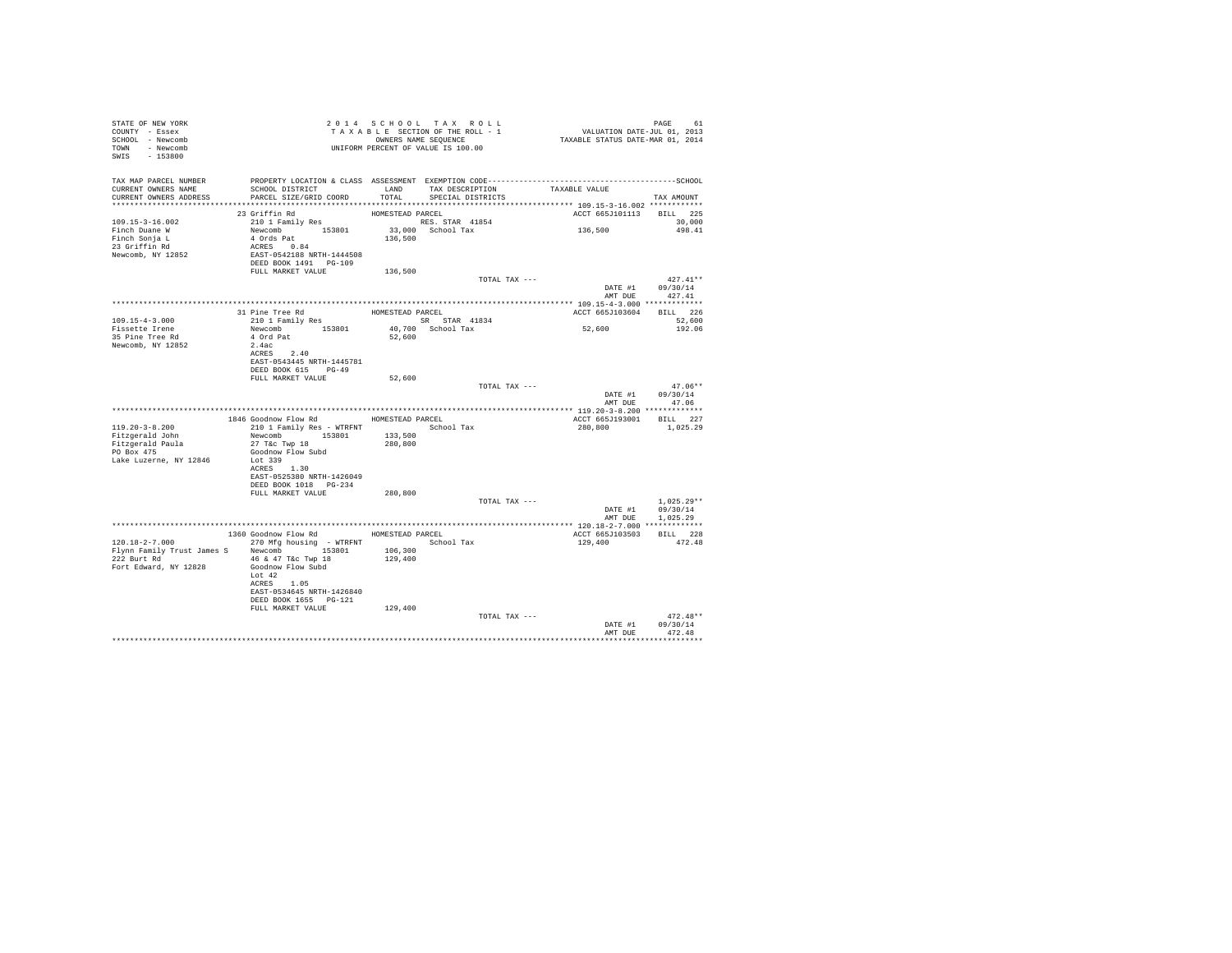| STATE OF NEW YORK<br>COUNTY - Essex<br>SCHOOL - Newcomb<br>TOWN - Newcomb<br>SWIS - 153800 | TAXABLE SECTION OF THE ROLL - 1<br>TAXABLE SECTION OF THE ROLL - 1<br>OWNERS NAME SEQUENCE<br>UNIFORM PERCENT OF VALUE IS 100.00                                                                  |                    | TAXABLE SECTION OF THE ROLL - 1 | PAGE 62<br>VALUATION DATE-JUL 01, 2013<br>TAXABLE STATUS DATE-MAR 01, 2014 |                                          |
|--------------------------------------------------------------------------------------------|---------------------------------------------------------------------------------------------------------------------------------------------------------------------------------------------------|--------------------|---------------------------------|----------------------------------------------------------------------------|------------------------------------------|
| TAX MAP PARCEL NUMBER<br>CURRENT OWNERS NAME                                               | PROPERTY LOCATION & CLASS ASSESSMENT EXEMPTION CODE-----------------------------------SCHOOL<br>SCHOOL DISTRICT                                                                                   |                    | LAND TAX DESCRIPTION            | TAXABLE VALUE                                                              |                                          |
|                                                                                            | CURRENT OWNERS ADDRESS PARCEL SIZE/GRID COORD                                                                                                                                                     | TOTAL              | SPECIAL DISTRICTS               |                                                                            | TAX AMOUNT                               |
|                                                                                            | 1362 Goodnow Flow Rd HOMESTEAD PARCEL                                                                                                                                                             |                    |                                 | ACCT 665J103502 BILL 229                                                   |                                          |
| 120.18-2-6.000<br>Flynn Mary A<br>117<br>570 Foxfield Path<br>The Villages, FL 32162       | 210 1 Family Res - WTRFNT                 School Tax<br>Newcomb 153801<br>46&47 T&c Twp 18<br>Goodnow Flow Subd<br>Lot $43$<br>ACRES 1.01<br>EAST-0534542 NRTH-1426841<br>DEED BOOK 1442    PG-34 | 105,600<br>162,200 |                                 | 162,200                                                                    | 592.24                                   |
|                                                                                            | FULL MARKET VALUE                                                                                                                                                                                 | 162,200            |                                 |                                                                            |                                          |
|                                                                                            |                                                                                                                                                                                                   |                    | TOTAL TAX ---                   | AMT DUE                                                                    | 592.24**<br>DATE #1 09/30/14<br>592.24   |
|                                                                                            |                                                                                                                                                                                                   |                    |                                 |                                                                            |                                          |
|                                                                                            | 1204 Goodnow Flow Rd MOMESTEAD PARCEL                                                                                                                                                             |                    |                                 | ACCT 665J104115 BILL 230                                                   |                                          |
| 120.18-2-42.000<br>Freiman Steven<br>Freiman Amy                                           | 210 1 Family Res - WTRFNT RES. STAR 41854<br>Newcomb 153801 112,200 School Tax<br>46 & 65 T&c Twp 18<br>Goodnow Flow Subd                                                                         | 208,000            |                                 | 208,000                                                                    | 30,000<br>759.47                         |
| 1204 Goodnow Flow Rd<br>PO Box 62<br>Newcomb, NY 12852                                     | Lot 7<br>ACRES 1.74<br>EAST-0538039 NRTH-1425402                                                                                                                                                  |                    |                                 |                                                                            |                                          |
|                                                                                            | DEED BOOK 696 PG-170                                                                                                                                                                              |                    |                                 |                                                                            |                                          |
|                                                                                            | FULL MARKET VALUE                                                                                                                                                                                 | 208,000            | TOTAL TAX ---                   |                                                                            | 688.47**                                 |
|                                                                                            |                                                                                                                                                                                                   |                    |                                 | DATE #1                                                                    | 09/30/14                                 |
|                                                                                            |                                                                                                                                                                                                   |                    |                                 |                                                                            | AMT DUE 688.47                           |
|                                                                                            |                                                                                                                                                                                                   |                    |                                 | ACCT 665J103507                                                            | BILL 231                                 |
| $109. - 1 - 29.001$                                                                        |                                                                                                                                                                                                   |                    | SR STAR 41834                   |                                                                            | 64,200                                   |
| Friend Clive P<br>5863 Rte 28N<br>Newcomb, NY 12852                                        | Newcomb 153801<br>253 Ords<br>$2&3$ Ords<br>ACRES 28.06<br>EAST-0540087 NRTH-1446355<br>DEED BOOK 1109 PG-327                                                                                     | 77,700             | 51,600 School Tax               | 77,700                                                                     | 283.71                                   |
|                                                                                            | FULL MARKET VALUE                                                                                                                                                                                 | 77,700             |                                 |                                                                            |                                          |
|                                                                                            |                                                                                                                                                                                                   |                    | TOTAL TAX ---                   | AMT DUE                                                                    | $138.71**$<br>DATE #1 09/30/14<br>138.71 |
|                                                                                            |                                                                                                                                                                                                   |                    |                                 |                                                                            |                                          |
|                                                                                            | 30 Bissell Loop                                                                                                                                                                                   |                    | HOMESTEAD PARCEL<br>School Tay  | ACCT 665J177007 BILL 232                                                   |                                          |
| 110.13-9-18.001                                                                            | 423 Snack bar<br>Newcomb 153801 11,500                                                                                                                                                            |                    | School Tax                      | 42,200                                                                     | 154.09                                   |
| Fuller Stephen                                                                             |                                                                                                                                                                                                   | 42,200             |                                 |                                                                            |                                          |
| Fuller Cheryl<br>PO Box 122                                                                |                                                                                                                                                                                                   |                    |                                 |                                                                            |                                          |
| Newcomb, NY 12852                                                                          | Richards Survey Pt 19<br>ACRES 0.13<br>EAST-0554930 NRTH-1445067<br>DEED BOOK 1338 PG-227                                                                                                         |                    |                                 |                                                                            |                                          |
|                                                                                            | FULL MARKET VALUE                                                                                                                                                                                 | 42,200             |                                 |                                                                            |                                          |
|                                                                                            |                                                                                                                                                                                                   |                    | TOTAL TAX ---                   | AMT DUE                                                                    | $154.09**$<br>DATE #1 09/30/14<br>154.09 |
|                                                                                            |                                                                                                                                                                                                   |                    |                                 |                                                                            | .                                        |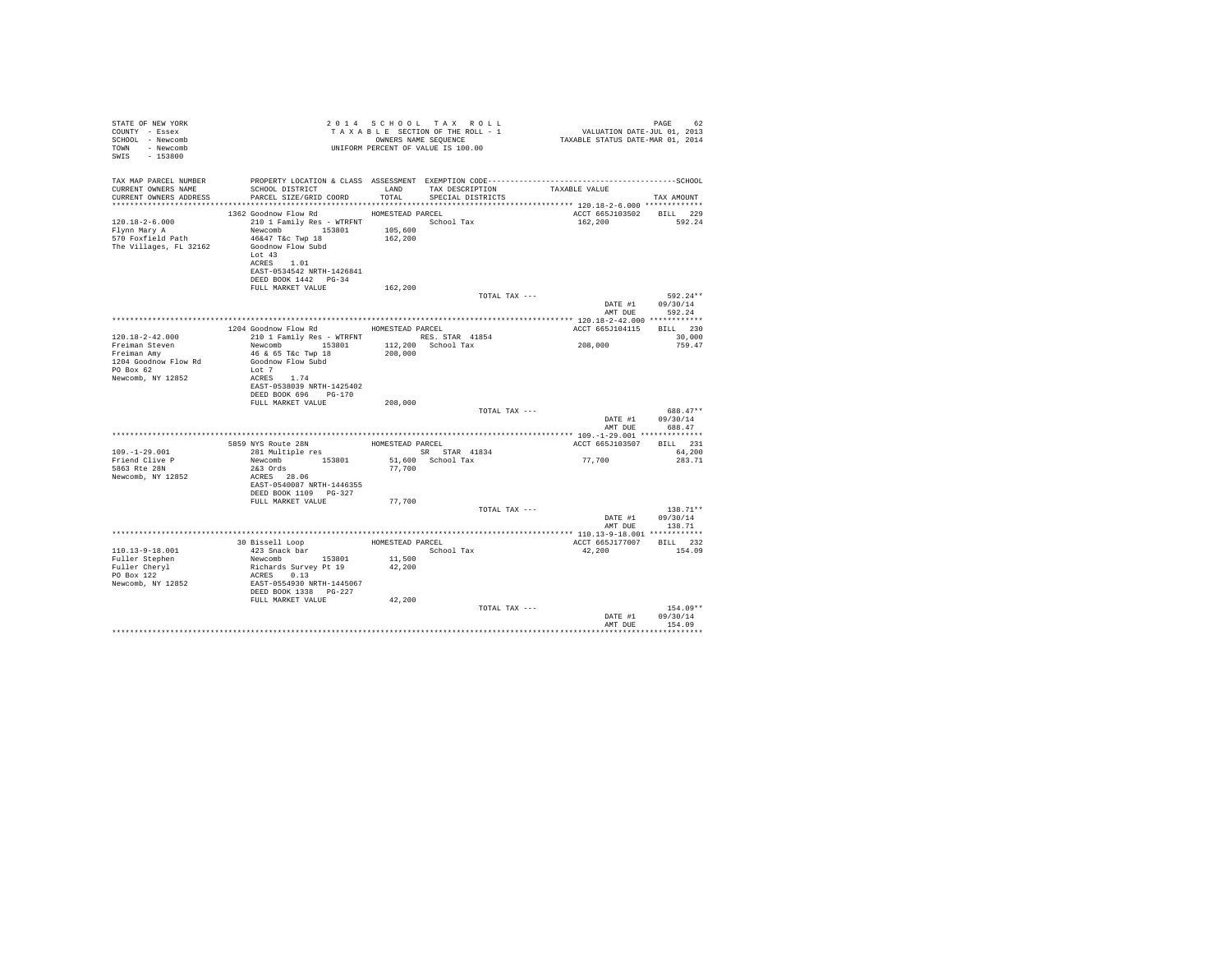| STATE OF NEW YORK<br>COUNTY - Essex          |                                                 |                      | 2014 SCHOOL TAX ROLL<br>TAXABLE SECTION OF THE ROLL - 1 | PAGE 63<br>VALUATION DATE-JUL 01, 2013<br>TAXABLE STATUS DATE-MAR 01, 2014                                    |                  |
|----------------------------------------------|-------------------------------------------------|----------------------|---------------------------------------------------------|---------------------------------------------------------------------------------------------------------------|------------------|
| SCHOOL - Newcomb                             |                                                 |                      | OWNERS NAME SEQUENCE                                    |                                                                                                               |                  |
| TOWN - Newcomb                               |                                                 |                      | UNIFORM PERCENT OF VALUE IS 100.00                      |                                                                                                               |                  |
| SWIS - 153800                                |                                                 |                      |                                                         |                                                                                                               |                  |
|                                              |                                                 |                      |                                                         |                                                                                                               |                  |
|                                              |                                                 |                      |                                                         |                                                                                                               |                  |
| TAX MAP PARCEL NUMBER<br>CURRENT OWNERS NAME | SCHOOL DISTRICT                                 |                      | LAND TAX DESCRIPTION                                    | PROPERTY LOCATION & CLASS ASSESSMENT EXEMPTION CODE-----------------------------------SCHOOL<br>TAXABLE VALUE |                  |
| CURRENT OWNERS ADDRESS                       | PARCEL SIZE/GRID COORD                          |                      | TOTAL SPECIAL DISTRICTS                                 |                                                                                                               | TAX AMOUNT       |
|                                              |                                                 |                      |                                                         |                                                                                                               |                  |
|                                              | NYS Route 28N                                   | NON-HOMESTEAD PARCEL |                                                         | ACCT 665J180006 BILL 233                                                                                      |                  |
| $110.17 - 2 - 11.113$                        | 311 Res vac land                                |                      | School Tax                                              | 28,000                                                                                                        | 489.70           |
| Fuller Stephen W                             |                                                 | 28,000               |                                                         |                                                                                                               |                  |
| Fuller Cheryl                                |                                                 | 28,000               |                                                         |                                                                                                               |                  |
| PO Box 122                                   | Newcomb<br>19 Rs Twp 27 T&c<br>ACRES 1.22       |                      |                                                         |                                                                                                               |                  |
| Newcomb, NY 12852                            | EAST-0558031 NRTH-1443208                       |                      |                                                         |                                                                                                               |                  |
|                                              | DEED BOOK 1045 PG-197                           |                      |                                                         |                                                                                                               |                  |
|                                              | FULL MARKET VALUE                               | 28,000               |                                                         |                                                                                                               |                  |
|                                              |                                                 |                      | TOTAL TAX ---                                           |                                                                                                               | 489.70**         |
|                                              |                                                 |                      |                                                         | DATE #1 09/30/14                                                                                              |                  |
|                                              |                                                 |                      |                                                         |                                                                                                               | AMT DUE 489.70   |
|                                              |                                                 |                      |                                                         |                                                                                                               |                  |
|                                              | 5095 NYS Route 28N<br>210 1 Family Res          | HOMESTEAD PARCEL     |                                                         | ACCT 665J100210 BILL 234                                                                                      | 461.16           |
| 110.17-2-19.000<br>Fuller Stephen W          | Newcomb 153801                                  |                      | School Tax                                              | 126,300                                                                                                       |                  |
| Manell James L Jr                            | Pt 19 Richards Survey                           | 21,600<br>126,300    |                                                         |                                                                                                               |                  |
| PO Box 122                                   | ACRES 0.30                                      |                      |                                                         |                                                                                                               |                  |
| Newcomb, NY 12852                            | EAST-0557934 NRTH-1443276                       |                      |                                                         |                                                                                                               |                  |
|                                              | DEED BOOK 867 PG-71                             |                      |                                                         |                                                                                                               |                  |
|                                              | FULL MARKET VALUE                               | 126,300              |                                                         |                                                                                                               |                  |
|                                              |                                                 |                      | TOTAL TAX ---                                           |                                                                                                               | $461.16**$       |
|                                              |                                                 |                      |                                                         |                                                                                                               | DATE #1 09/30/14 |
|                                              |                                                 |                      |                                                         | AMT DUE                                                                                                       | 461.16           |
|                                              |                                                 |                      |                                                         |                                                                                                               |                  |
| 109.15-1-10.001                              | 5632 NYS Route 28N                              |                      | HOMESTEAD PARCEL<br>School Tax                          | ACCT 665J187002 BILL 235<br>40.000                                                                            | 146.05           |
| Galanopoulos Dimitrios                       | 210 1 Family Res<br>Newcomb 153801              | 28,000               |                                                         |                                                                                                               |                  |
| 20-71 Steinway St                            |                                                 | 40,000               |                                                         |                                                                                                               |                  |
| Astoria, NY 11105                            | 3 Rs Twp 27 T&C<br>ACRES 0.56                   |                      |                                                         |                                                                                                               |                  |
|                                              | EAST-0545841 NRTH-1446635                       |                      |                                                         |                                                                                                               |                  |
|                                              | DEED BOOK 1686 PG-46                            |                      |                                                         |                                                                                                               |                  |
|                                              | FULL MARKET VALUE                               |                      |                                                         |                                                                                                               |                  |
|                                              |                                                 | 40,000               |                                                         |                                                                                                               |                  |
|                                              |                                                 |                      | TOTAL TAX ---                                           |                                                                                                               | $146.05**$       |
|                                              |                                                 |                      |                                                         |                                                                                                               | DATE #1 09/30/14 |
|                                              |                                                 |                      |                                                         | AMT DUE                                                                                                       | 146.05           |
|                                              |                                                 |                      |                                                         |                                                                                                               |                  |
|                                              | 143 Marcy Ln                                    | HOMESTEAD PARCEL     |                                                         | ACCT 665J103509 BILL 236                                                                                      |                  |
| 110.17-3-5.033                               | 210 1 Family Res                                |                      | SR STAR 41834                                           |                                                                                                               | 64,200           |
| Garand Douglas                               | Newcomb 153801                                  |                      | 35,200 School Tax                                       |                                                                                                               | 523.60           |
| Garand Madeline M                            | Pt 6 Thorns Survey                              | 143,400              |                                                         | 143, 400                                                                                                      |                  |
| 143 Marcy Ln                                 | Db 981 Pg 302                                   |                      |                                                         |                                                                                                               |                  |
| Newcomb, NY 12852                            | Db 991 Pg 298                                   |                      |                                                         |                                                                                                               |                  |
|                                              | ACRES 0.96                                      |                      |                                                         |                                                                                                               |                  |
|                                              | EAST-0557539 NRTH-1442182<br>DEED BOOK 411 PG-1 |                      |                                                         |                                                                                                               |                  |
|                                              | FULL MARKET VALUE                               |                      |                                                         |                                                                                                               |                  |
|                                              |                                                 | 143,400              | TOTAL TAX ---                                           |                                                                                                               | $378.60**$       |
|                                              |                                                 |                      |                                                         | DATE #1                                                                                                       | 09/30/14         |
|                                              |                                                 |                      |                                                         | AMT DUE                                                                                                       | 378.60           |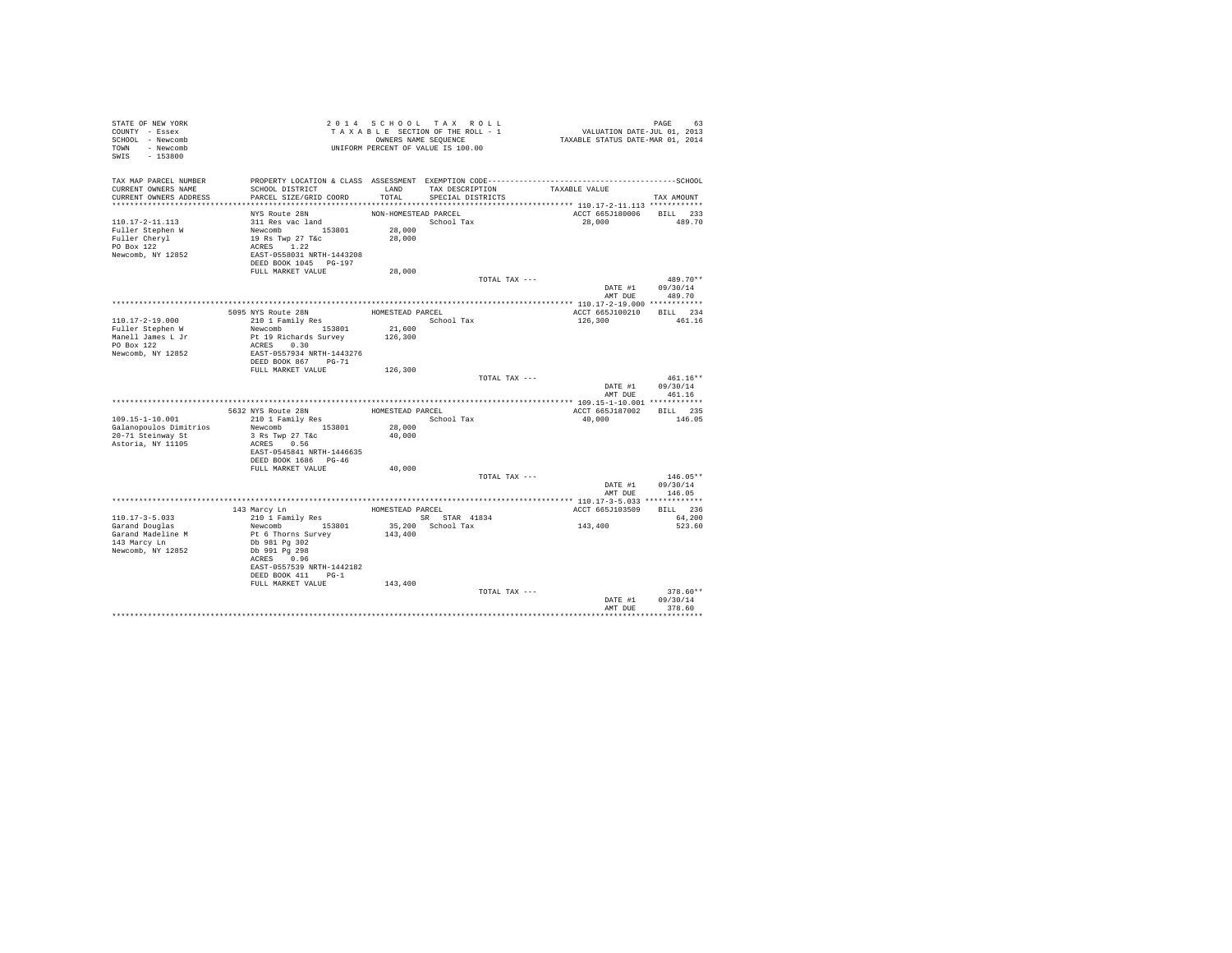| STATE OF NEW YORK<br>COUNTY - Essex          |                                                                                                                 |                  | TAXABLE SECTION OF THE ROLL - 1    | PAGE 64<br>VALUATION DATE-JUL 01, 2013<br>TAXABLE STATUS DATE-MAR 01, 2014 |                        |
|----------------------------------------------|-----------------------------------------------------------------------------------------------------------------|------------------|------------------------------------|----------------------------------------------------------------------------|------------------------|
| SCHOOL - Newcomb                             |                                                                                                                 |                  | OWNERS NAME SEQUENCE               |                                                                            |                        |
| TOWN - Newcomb                               |                                                                                                                 |                  |                                    |                                                                            |                        |
| SWIS - 153800                                |                                                                                                                 |                  |                                    |                                                                            |                        |
|                                              |                                                                                                                 |                  |                                    |                                                                            |                        |
|                                              |                                                                                                                 |                  |                                    |                                                                            |                        |
| TAX MAP PARCEL NUMBER<br>CURRENT OWNERS NAME | PROPERTY LOCATION & CLASS ASSESSMENT EXEMPTION CODE-----------------------------------SCHOOL<br>SCHOOL DISTRICT |                  | LAND TAX DESCRIPTION TAXABLE VALUE |                                                                            |                        |
| CURRENT OWNERS ADDRESS                       | PARCEL SIZE/GRID COORD                                                                                          | TOTAL            | SPECIAL DISTRICTS                  |                                                                            | TAX AMOUNT             |
|                                              |                                                                                                                 |                  |                                    |                                                                            |                        |
|                                              | 8 Sanford Ln                                                                                                    | HOMESTEAD PARCEL |                                    | ACCT 665J103510 BILL 237                                                   |                        |
| $110.18 - 5 - 5.000$                         | 210 1 Family Res                                                                                                |                  | RES. STAR 41854                    |                                                                            | 30,000                 |
| Garrand Mary J                               | Newcomb $153801$ $36,200$ School Tax                                                                            |                  |                                    | 156,200                                                                    | 570.34                 |
| PO Box 48                                    | Pt 4 Thorns Survey                                                                                              | 156,200          |                                    |                                                                            |                        |
| Newcomb, NY 12852                            | ACRES 1.10                                                                                                      |                  |                                    |                                                                            |                        |
|                                              | EAST-0560170 NRTH-1441323                                                                                       |                  |                                    |                                                                            |                        |
|                                              | DEED BOOK 1576 PG-248                                                                                           |                  |                                    |                                                                            |                        |
|                                              | FULL MARKET VALUE                                                                                               | 156,200          |                                    |                                                                            |                        |
|                                              |                                                                                                                 |                  | TOTAL TAX ---                      |                                                                            | 499.34**               |
|                                              |                                                                                                                 |                  |                                    |                                                                            | DATE #1 09/30/14       |
|                                              |                                                                                                                 |                  |                                    |                                                                            | AMT DUE 499.34         |
|                                              |                                                                                                                 |                  |                                    |                                                                            |                        |
|                                              | 3 Pine Tree Rd<br>3 Fine free Ku<br>210 1 Family Res                                                            | HOMESTEAD PARCEL |                                    | ACCT 665J106204 BILL 238                                                   |                        |
| 109.15-4-7.000<br>Garrand Michael E          | Newcomb 153801                                                                                                  | $8\,, 100$       | School Tax                         | 68,600                                                                     | 250.48                 |
| PO Box 211                                   |                                                                                                                 | 68,600           |                                    |                                                                            |                        |
| Newcomb, NY 12852                            | 3 Richards Survey<br>ACRES 0.10                                                                                 |                  |                                    |                                                                            |                        |
|                                              | EAST-0544199 NRTH-1446116                                                                                       |                  |                                    |                                                                            |                        |
|                                              | DEED BOOK 1556    PG-134                                                                                        |                  |                                    |                                                                            |                        |
|                                              | FULL MARKET VALUE                                                                                               | 68,600           |                                    |                                                                            |                        |
|                                              |                                                                                                                 |                  | TOTAL TAX ---                      |                                                                            | $250.48**$             |
|                                              |                                                                                                                 |                  |                                    |                                                                            | DATE #1 09/30/14       |
|                                              |                                                                                                                 |                  |                                    | AMT DUE                                                                    | 250.48                 |
|                                              |                                                                                                                 |                  |                                    |                                                                            |                        |
|                                              | 5699 NYS Route 28N                                                                                              | HOMESTEAD PARCEL |                                    | ACCT 665J103605                                                            | BILL 239               |
| $109.15 - 4 - 8.000$                         | 283 Res w/Comuse                                                                                                |                  | RES. STAR 41854                    |                                                                            | 30,000                 |
| Garrand Michael E<br>PO Box 211              | Newcomb 153801                                                                                                  |                  | 37,300 School Tax                  | 150,700                                                                    | 550.25                 |
|                                              | 3 Richard Survey                                                                                                | 150,700          |                                    |                                                                            |                        |
| Newcomb, NY 12852                            | ACRES 1.40                                                                                                      |                  |                                    |                                                                            |                        |
|                                              | EAST-0544353 NRTH-1446093                                                                                       |                  |                                    |                                                                            |                        |
|                                              | DEED BOOK 1258 PG-49<br>FULL MARKET VALUE                                                                       | 150,700          |                                    |                                                                            |                        |
|                                              |                                                                                                                 |                  | TOTAL TAX ---                      |                                                                            | $479.25**$             |
|                                              |                                                                                                                 |                  |                                    |                                                                            | DATE #1 09/30/14       |
|                                              |                                                                                                                 |                  |                                    | AMT DUE                                                                    | 479.25                 |
|                                              |                                                                                                                 |                  |                                    |                                                                            |                        |
|                                              | 1878 Goodnow Flow Rd MOMESTEAD PARCEL                                                                           |                  |                                    | ACCT 665J188001 BILL 240                                                   |                        |
| $119.20 - 2 - 4.000$                         | 260 Seasonal res - WTRFNT                                                                                       |                  | School Tax                         | 212,400                                                                    | 775.54                 |
| Garretson William                            | Newcomb 153801 132,700<br>27 Twp 18 T&c Purchase 212,400                                                        |                  |                                    |                                                                            |                        |
| Garretson Jan O                              | 27 Twp 18 T&c Purchase                                                                                          |                  |                                    |                                                                            |                        |
| 4787 Essex Dr                                | Goodnow Shores                                                                                                  |                  |                                    |                                                                            |                        |
| Doylestown, PA 18902                         | Lot 349                                                                                                         |                  |                                    |                                                                            |                        |
|                                              | ACRES 0.88                                                                                                      |                  |                                    |                                                                            |                        |
|                                              | EAST-0524373 NRTH-1426542                                                                                       |                  |                                    |                                                                            |                        |
|                                              | DEED BOOK 1299 PG-154                                                                                           |                  |                                    |                                                                            |                        |
|                                              | FULL MARKET VALUE                                                                                               | 212,400          |                                    |                                                                            |                        |
|                                              |                                                                                                                 |                  | TOTAL TAX ---                      | DATE #1                                                                    | $775.54**$<br>09/30/14 |
|                                              |                                                                                                                 |                  |                                    | AMT DUE                                                                    | 775.54                 |
|                                              |                                                                                                                 |                  |                                    |                                                                            |                        |
|                                              |                                                                                                                 |                  |                                    |                                                                            |                        |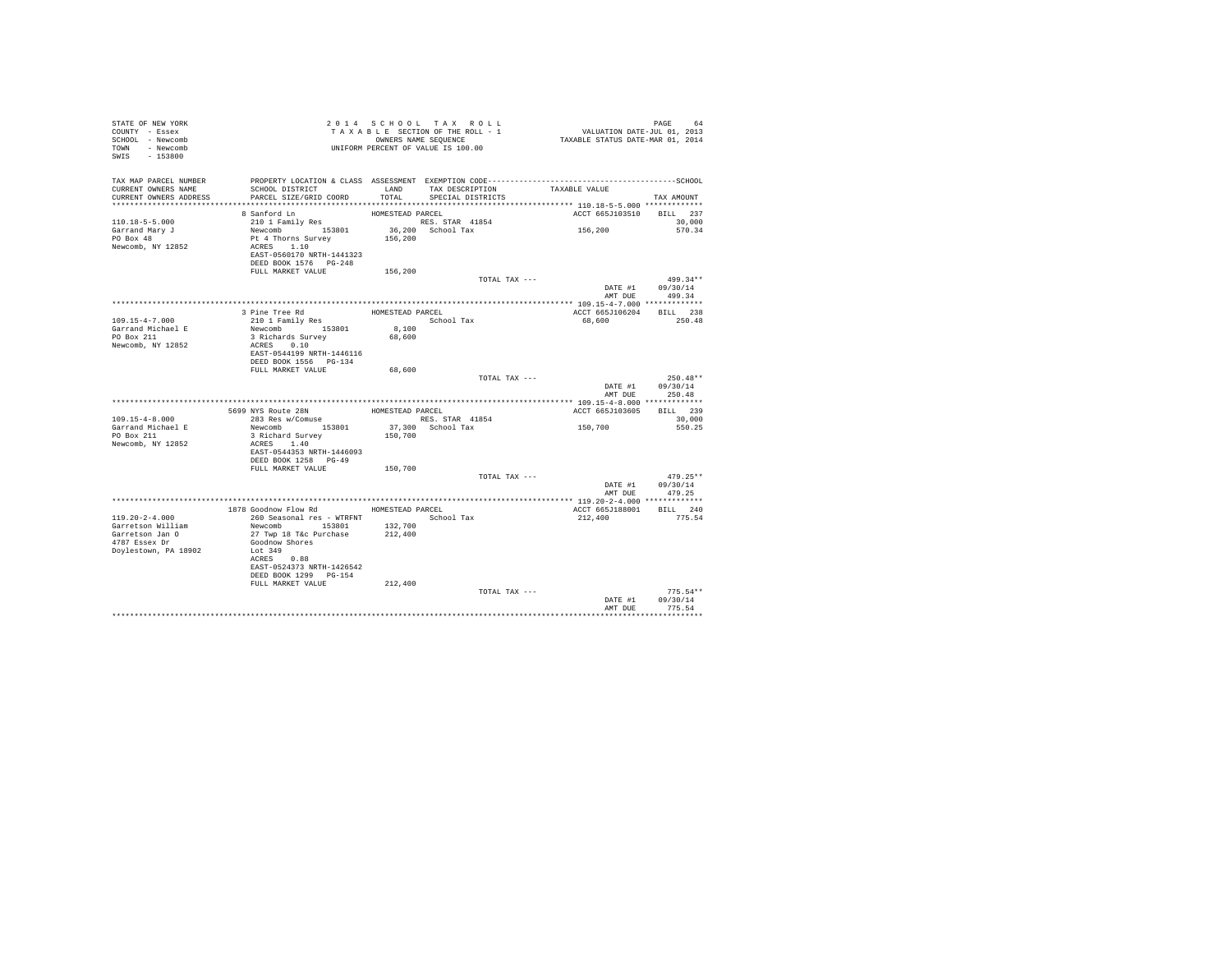| STATE OF NEW YORK<br>COUNTY - Essex<br>SCHOOL - Newcomb<br>- Newcomb<br><b>TOWN</b><br>$-153800$<br>SWIS |                                                                                                                 |                  | 2014 SCHOOL TAX ROLL<br>TAXABLE SECTION OF THE ROLL - 1<br>OWNERS NAME SEQUENCE<br>UNIFORM PERCENT OF VALUE IS 100.00 | VALUATION DATE-JUL 01, 2013<br>TAXABLE STATUS DATE-MAR 01, 2014 | PAGE<br>65         |
|----------------------------------------------------------------------------------------------------------|-----------------------------------------------------------------------------------------------------------------|------------------|-----------------------------------------------------------------------------------------------------------------------|-----------------------------------------------------------------|--------------------|
| TAX MAP PARCEL NUMBER<br>CURRENT OWNERS NAME                                                             | PROPERTY LOCATION & CLASS ASSESSMENT EXEMPTION CODE-----------------------------------SCHOOL<br>SCHOOL DISTRICT | LAND             | TAX DESCRIPTION                                                                                                       | TAXABLE VALUE                                                   |                    |
| CURRENT OWNERS ADDRESS                                                                                   | PARCEL SIZE/GRID COORD                                                                                          | TOTAL            | SPECIAL DISTRICTS                                                                                                     |                                                                 | TAX AMOUNT         |
|                                                                                                          | 51 Beaver Bay                                                                                                   | HOMESTEAD PARCEL |                                                                                                                       | ACCT 665J101409                                                 | BILL 241           |
| $120.17 - 3 - 7.000$                                                                                     | 210 1 Family Res - WTRFNT                                                                                       |                  | School Tax                                                                                                            | 198,600                                                         | 725.15             |
| Garvilla Brian M                                                                                         | Newcomb<br>153801                                                                                               | 130,000          |                                                                                                                       |                                                                 |                    |
| Garvilla Dina                                                                                            | 41 T&c Twp 18                                                                                                   | 198,600          |                                                                                                                       |                                                                 |                    |
| 16 Sheldon Rd                                                                                            | Goodnow Flow Subd                                                                                               |                  |                                                                                                                       |                                                                 |                    |
| Pine Bush, NY 12566                                                                                      | Lot 312                                                                                                         |                  |                                                                                                                       |                                                                 |                    |
|                                                                                                          | ACRES 1.30                                                                                                      |                  |                                                                                                                       |                                                                 |                    |
|                                                                                                          | EAST-0528213 NRTH-1426320                                                                                       |                  |                                                                                                                       |                                                                 |                    |
|                                                                                                          | DEED BOOK 1229 PG-190                                                                                           |                  |                                                                                                                       |                                                                 |                    |
|                                                                                                          | FULL MARKET VALUE                                                                                               | 198,600          |                                                                                                                       |                                                                 |                    |
|                                                                                                          |                                                                                                                 |                  | TOTAL TAX ---                                                                                                         |                                                                 | $725.15**$         |
|                                                                                                          |                                                                                                                 |                  |                                                                                                                       | DATE #1<br>AMT DUE                                              | 09/30/14<br>725.15 |
|                                                                                                          |                                                                                                                 |                  |                                                                                                                       |                                                                 |                    |
|                                                                                                          | 81 Beaver Bay                                                                                                   | HOMESTEAD PARCEL |                                                                                                                       | ACCT 665J106913                                                 | BILL 242           |
| $120.17 - 2 - 3.003$                                                                                     | 210 1 Family Res - WTRFNT                                                                                       |                  | School Tax                                                                                                            | 366.700                                                         | 1,338.94           |
| Garvilla Joseph B                                                                                        | Newcomb<br>153801                                                                                               | 197,000          |                                                                                                                       |                                                                 |                    |
| Garvilla Betty C                                                                                         | 26 T&c Twp 18                                                                                                   | 366,700          |                                                                                                                       |                                                                 |                    |
| 105 Beaver Bay                                                                                           | Goodnow Flow Subd                                                                                               |                  |                                                                                                                       |                                                                 |                    |
| PO Box 114                                                                                               | Lot 104 & 103 & 300                                                                                             |                  |                                                                                                                       |                                                                 |                    |
| Newcomb, NY 12852                                                                                        | ACRES 2.94                                                                                                      |                  |                                                                                                                       |                                                                 |                    |
|                                                                                                          | EAST-0528346 NRTH-1427296                                                                                       |                  |                                                                                                                       |                                                                 |                    |
|                                                                                                          | DEED BOOK 1174 PG-99<br>FULL MARKET VALUE                                                                       | 366,700          |                                                                                                                       |                                                                 |                    |
|                                                                                                          |                                                                                                                 |                  | TOTAL TAX ---                                                                                                         |                                                                 | $1.338.94**$       |
|                                                                                                          |                                                                                                                 |                  |                                                                                                                       | DATE #1                                                         | 09/30/14           |
|                                                                                                          |                                                                                                                 |                  |                                                                                                                       | AMT DUE                                                         | 1,338.94           |
|                                                                                                          |                                                                                                                 |                  |                                                                                                                       |                                                                 |                    |
|                                                                                                          | 105 Beaver Bay                                                                                                  | HOMESTEAD PARCEL |                                                                                                                       | ACCT 665J105815                                                 | BILL 243           |
| $120.17 - 2 - 6.000$                                                                                     | 210 1 Family Res - WTRFNT                                                                                       |                  | School Tax                                                                                                            | 385,380                                                         | 1,407.15           |
| Garvilla Michael J                                                                                       | Newcomb<br>153801                                                                                               | 155,500          |                                                                                                                       |                                                                 |                    |
| Garvilla Beth A                                                                                          | 26 T&c Twp 18                                                                                                   | 385,380          |                                                                                                                       |                                                                 |                    |
| 22025 Hardscrabble Rd                                                                                    | Goodnow Flow Subd                                                                                               |                  |                                                                                                                       |                                                                 |                    |
| Georgetown, DE 19947                                                                                     | Lot $101$                                                                                                       |                  |                                                                                                                       |                                                                 |                    |
|                                                                                                          | ACRES 2.43                                                                                                      |                  |                                                                                                                       |                                                                 |                    |
|                                                                                                          | EAST-0528715 NRTH-1427333<br>DEED BOOK 1472 PG-31                                                               |                  |                                                                                                                       |                                                                 |                    |
|                                                                                                          | FULL MARKET VALUE                                                                                               | 385,380          |                                                                                                                       |                                                                 |                    |
|                                                                                                          |                                                                                                                 |                  | TOTAL TAX ---                                                                                                         |                                                                 | $1.407.15**$       |
|                                                                                                          |                                                                                                                 |                  |                                                                                                                       | DATE #1                                                         | 09/30/14           |
|                                                                                                          |                                                                                                                 |                  |                                                                                                                       | AMT DUE                                                         | 1,407.15           |
|                                                                                                          |                                                                                                                 |                  |                                                                                                                       |                                                                 |                    |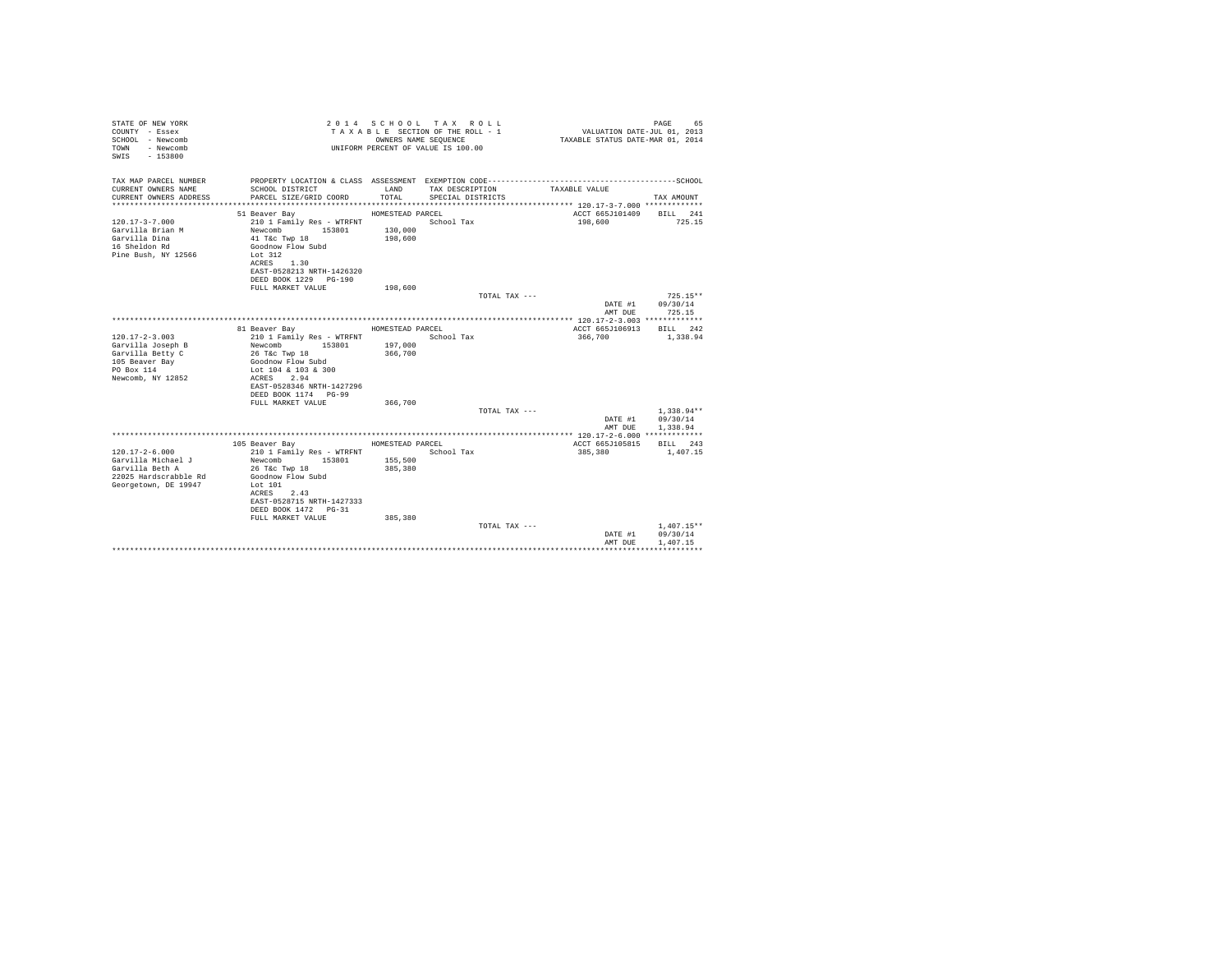| STATE OF NEW YORK<br>COUNTY - Essex<br>SCHOOL - Newcomb<br>TOWN - Newcomb<br>SWIS - 153800            | T A X A B B B B B B B SEQUENCE<br>UNIFORM PERCENT OF VALUE IS 100.00                            |                  | TAXABLE SECTION OF THE ROLL - 1<br>OWNERS NAME SEQUENCE | PAGE 66<br>VALUATION DATE-JUL 01, 2013<br>TAXABLE STATUS DATE-MAR 01, 2014 |                        |
|-------------------------------------------------------------------------------------------------------|-------------------------------------------------------------------------------------------------|------------------|---------------------------------------------------------|----------------------------------------------------------------------------|------------------------|
| TAX MAP PARCEL NUMBER<br>CURRENT OWNERS NAME                                                          | PROPERTY LOCATION & CLASS ASSESSMENT EXEMPTION CODE-------------------------<br>SCHOOL DISTRICT |                  | LAND TAX DESCRIPTION                                    | TAXABLE VALUE                                                              | ----------------SCHOOL |
| CURRENT OWNERS ADDRESS                                                                                | PARCEL SIZE/GRID COORD                                                                          | TOTAL            | SPECIAL DISTRICTS                                       |                                                                            | TAX AMOUNT             |
|                                                                                                       |                                                                                                 |                  |                                                         |                                                                            |                        |
|                                                                                                       | 1056 Goodnow Flow Rd                                                                            | HOMESTEAD PARCEL |                                                         | ACCT 665J101508 BILL 244                                                   |                        |
| 120.18-1-9.000                                                                                        | 210 1 Family Res - WTRFNT School Tax                                                            |                  |                                                         | 178,400                                                                    | 651.40                 |
| Garvilla Richard J                                                                                    | Newcomb 153801                                                                                  | 126,800          |                                                         |                                                                            |                        |
| Garvilla Lisa A                                                                                       | 46 T&c Twp 18                                                                                   | 178,400          |                                                         |                                                                            |                        |
| 19 Borden Ave                                                                                         | Goodnow Flow Subd                                                                               |                  |                                                         |                                                                            |                        |
| PO Box 1469                                                                                           | Lot 144<br>ACRES 0.83                                                                           |                  |                                                         |                                                                            |                        |
| Pine Bush, NY 12566                                                                                   | EAST-0536875 NRTH-1427679                                                                       |                  |                                                         |                                                                            |                        |
|                                                                                                       | DEED BOOK 1260 PG-31                                                                            |                  |                                                         |                                                                            |                        |
|                                                                                                       | FULL MARKET VALUE                                                                               | 178,400          |                                                         |                                                                            |                        |
|                                                                                                       |                                                                                                 |                  | TOTAL TAX ---                                           |                                                                            | $651.40**$             |
|                                                                                                       |                                                                                                 |                  |                                                         |                                                                            | DATE #1 09/30/14       |
|                                                                                                       |                                                                                                 |                  |                                                         |                                                                            | AMT DUE 651.40         |
|                                                                                                       |                                                                                                 |                  |                                                         |                                                                            |                        |
| $110.13 - 13 - 1.000$                                                                                 | 72 Montayne Way<br>260 Seasonal res                                                             | HOMESTEAD PARCEL | School Tax                                              | ACCT 665J103614 BILL 245<br>46,600                                         | 170.15                 |
|                                                                                                       |                                                                                                 | 27,000           |                                                         |                                                                            |                        |
| GF Independents Hntg Club Newcomb 153801<br>393 Gansevoort Rd 20 Richards Survey<br>393 Gansevoort Rd | 20 Richards Survey                                                                              | 46,600           |                                                         |                                                                            |                        |
| Fort Edward, NY 12828-2224 Bldg 2                                                                     |                                                                                                 |                  |                                                         |                                                                            |                        |
|                                                                                                       | ACRES 0.50                                                                                      |                  |                                                         |                                                                            |                        |
|                                                                                                       | EAST-0554901 NRTH-1447288                                                                       |                  |                                                         |                                                                            |                        |
|                                                                                                       | DEED BOOK 227 PG-597                                                                            |                  |                                                         |                                                                            |                        |
|                                                                                                       | FULL MARKET VALUE                                                                               | 46,600           | TOTAL TAX ---                                           |                                                                            | $170.15**$             |
|                                                                                                       |                                                                                                 |                  |                                                         | DATE #1                                                                    | 09/30/14               |
|                                                                                                       |                                                                                                 |                  |                                                         | AMT DUE                                                                    | 170.15                 |
|                                                                                                       |                                                                                                 |                  |                                                         |                                                                            |                        |
|                                                                                                       | 72 Marcy Ln                                                                                     | HOMESTEAD PARCEL |                                                         | ACCT 665J104905                                                            | BILL 246               |
| $110.18 - 1 - 4.000$                                                                                  | 210 1 Family Res                                                                                |                  | School Tax                                              | 67,700                                                                     | 247.19                 |
| Gibbons Robert T<br>161 Lee Ave                                                                       | Newcomb 153801                                                                                  | 28,700           |                                                         |                                                                            |                        |
| Rockville Centre, NY 11570 ACRES 0.60                                                                 | Pt 5 Thorns Survey                                                                              | 67,700           |                                                         |                                                                            |                        |
|                                                                                                       | EAST-0558125 NRTH-1442610                                                                       |                  |                                                         |                                                                            |                        |
|                                                                                                       | DEED BOOK 1074 PG-257                                                                           |                  |                                                         |                                                                            |                        |
|                                                                                                       | FULL MARKET VALUE                                                                               | 67,700           |                                                         |                                                                            |                        |
|                                                                                                       |                                                                                                 |                  | TOTAL TAX ---                                           |                                                                            | $247.19**$             |
|                                                                                                       |                                                                                                 |                  |                                                         | DATE #1                                                                    | 09/30/14               |
|                                                                                                       |                                                                                                 |                  |                                                         | AMT DUE                                                                    | 247.19                 |
|                                                                                                       |                                                                                                 |                  |                                                         |                                                                            |                        |
| $109.16 - 5 - 3.000$                                                                                  | 5625 NYS Route 28N HOMESTEAD PARCEL 210 1 Family Res RES. STAR 41854                            |                  | RES. STAR 41854                                         | ACCT 665J103607                                                            | BILL 247<br>30,000     |
| Gibbs Richard R                                                                                       | Newcomb 153801                                                                                  |                  | 28,700 School Tax                                       | 118,800                                                                    | 433.78                 |
| Gibbs Sharie Lee                                                                                      | 3 Richards Survey                                                                               | 118,800          |                                                         |                                                                            |                        |
| 5625 NYS Rte 28N                                                                                      | ACRES 0.60                                                                                      |                  |                                                         |                                                                            |                        |
| Newcomb, NY 12852                                                                                     | EAST-0546042 NRTH-1446463<br>DEED BOOK 544 PG-57                                                |                  |                                                         |                                                                            |                        |
|                                                                                                       |                                                                                                 |                  |                                                         |                                                                            |                        |
|                                                                                                       | FULL MARKET VALUE                                                                               | 118,800          |                                                         |                                                                            |                        |
|                                                                                                       |                                                                                                 |                  | TOTAL TAX ---                                           | DATE #1                                                                    | $362.78**$<br>09/30/14 |
|                                                                                                       |                                                                                                 |                  |                                                         | AMT DUE                                                                    | 362.78                 |
|                                                                                                       |                                                                                                 |                  |                                                         |                                                                            | *************          |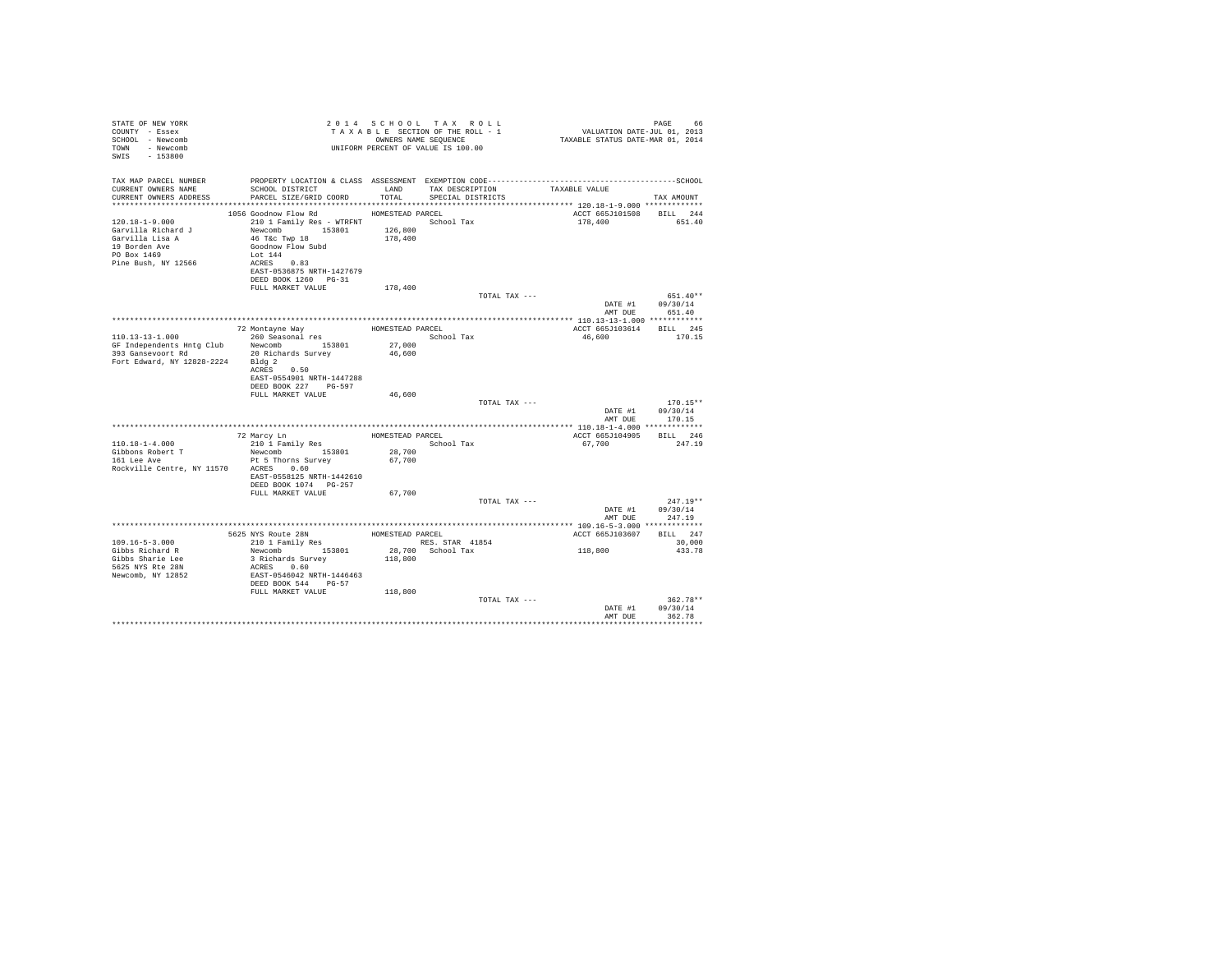| STATE OF NEW YORK                                    |                                          |                      | 2014 SCHOOL TAX ROLL                                          |                                    |                                                                            |                                    |
|------------------------------------------------------|------------------------------------------|----------------------|---------------------------------------------------------------|------------------------------------|----------------------------------------------------------------------------|------------------------------------|
| COUNTY - Essex                                       |                                          |                      | T A X A B L E SECTION OF THE ROLL - 1<br>OWNERS NAME SEQUENCE |                                    | PAGE 67<br>VALUATION DATE-JUL 01, 2013<br>TAXABLE STATUS DATE-MAR 01, 2014 |                                    |
| SCHOOL - Newcomb                                     |                                          |                      |                                                               |                                    |                                                                            |                                    |
| TOWN - Newcomb                                       |                                          |                      | UNIFORM PERCENT OF VALUE IS 100.00                            |                                    |                                                                            |                                    |
| SWIS - 153800                                        |                                          |                      |                                                               |                                    |                                                                            |                                    |
|                                                      |                                          |                      |                                                               |                                    |                                                                            |                                    |
|                                                      |                                          |                      |                                                               |                                    |                                                                            |                                    |
| TAX MAP PARCEL NUMBER                                |                                          |                      |                                                               |                                    |                                                                            |                                    |
| CURRENT OWNERS NAME                                  | SCHOOL DISTRICT                          |                      |                                                               | LAND TAX DESCRIPTION TAXABLE VALUE |                                                                            |                                    |
| CURRENT OWNERS ADDRESS                               | PARCEL SIZE/GRID COORD                   | TOTAL                | SPECIAL DISTRICTS                                             |                                    |                                                                            | TAX AMOUNT                         |
|                                                      |                                          |                      |                                                               |                                    |                                                                            |                                    |
|                                                      | 1435 Goodnow Flow Rd<br>260 Seasonal res | HOMESTEAD PARCEL     |                                                               |                                    | ACCT 665J176029 BILL 248                                                   |                                    |
| $120. - 1 - 10.028/7$                                |                                          |                      | School Tax                                                    |                                    | 40,300                                                                     | 147.15                             |
| Gibbs Richard R                                      | Newcomb $153801$                         | 100                  |                                                               |                                    |                                                                            |                                    |
| 5625 NYS Rte 28N                                     | Tax Map #120.00-01-10.028 40,300         |                      |                                                               |                                    |                                                                            |                                    |
| Newcomb, NY 12852                                    | (otter Pond Club Inc)                    |                      |                                                               |                                    |                                                                            |                                    |
|                                                      | EAST-0533522 NRTH-1424310                |                      |                                                               |                                    |                                                                            |                                    |
|                                                      | FULL MARKET VALUE                        | 40,300               |                                                               |                                    |                                                                            |                                    |
|                                                      |                                          |                      |                                                               | TOTAL TAX ---                      |                                                                            | $147.15**$                         |
|                                                      |                                          |                      |                                                               |                                    |                                                                            | DATE #1 09/30/14                   |
|                                                      |                                          |                      |                                                               |                                    |                                                                            | AMT DUE 147.15                     |
|                                                      |                                          |                      |                                                               |                                    |                                                                            |                                    |
|                                                      | 55 Pine Tree Rd                          | HOMESTEAD PARCEL     |                                                               |                                    | ACCT 665J104407 BILL 249                                                   |                                    |
| $109.15 - 3 - 6.000$                                 | 210 1 Family Res                         |                      | School Tax                                                    |                                    | 170,000                                                                    | 620.72                             |
| Gilnack Gerald M                                     | Newcomb 153801 63,700                    |                      |                                                               |                                    |                                                                            |                                    |
| Gilnack Susan J                                      |                                          | 170,000              |                                                               |                                    |                                                                            |                                    |
| 6 Glenview Dr                                        | 4 Ords Patent<br>ACRES 9.10              |                      |                                                               |                                    |                                                                            |                                    |
| Red Hook, NY 12571                                   | EAST-0542545 NRTH-1445702                |                      |                                                               |                                    |                                                                            |                                    |
|                                                      | DEED BOOK 1455 PG-91                     |                      |                                                               |                                    |                                                                            |                                    |
|                                                      | FULL MARKET VALUE                        | 170,000              |                                                               |                                    |                                                                            |                                    |
|                                                      |                                          |                      |                                                               | TOTAL TAX ---                      |                                                                            | $620.72**$                         |
|                                                      |                                          |                      |                                                               |                                    |                                                                            |                                    |
|                                                      |                                          |                      |                                                               |                                    |                                                                            | DATE #1 09/30/14<br>AMT DUE 620.72 |
|                                                      |                                          |                      |                                                               |                                    |                                                                            |                                    |
|                                                      | 5256 NYS Route 28N                       | NON-HOMESTEAD PARCEL |                                                               |                                    | ACCT 665Z010007 BILL 250                                                   |                                    |
| $110.13 - 13 - 7.000$                                | 311 Res vac land                         |                      | School Tax                                                    |                                    | 14,200                                                                     | 248.35                             |
|                                                      |                                          |                      |                                                               |                                    |                                                                            |                                    |
| Ginsberg Roy                                         | Newcomb 153801                           | 14,200               |                                                               |                                    |                                                                            |                                    |
| Mishkin Kirsten                                      | 20 T&C PUR TWP 27 RS                     | 14,200               |                                                               |                                    |                                                                            |                                    |
| 36 Avery St                                          | ACRES 2.00                               |                      |                                                               |                                    |                                                                            |                                    |
| Saratoga Springs, NY 12866 EAST-0555182 NRTH-1446342 |                                          |                      |                                                               |                                    |                                                                            |                                    |
|                                                      | DEED BOOK 1615 PG-199                    |                      |                                                               |                                    |                                                                            |                                    |
|                                                      | FULL MARKET VALUE                        | 14,200               |                                                               |                                    |                                                                            |                                    |
|                                                      |                                          |                      |                                                               | TOTAL TAX ---                      |                                                                            | $248.35**$                         |
|                                                      |                                          |                      |                                                               |                                    |                                                                            | DATE #1 09/30/14<br>AMT DUE 248.35 |
|                                                      |                                          |                      |                                                               |                                    |                                                                            |                                    |
|                                                      |                                          |                      |                                                               |                                    |                                                                            |                                    |
|                                                      | 1640 Goodnow Flow Rd MOMESTEAD PARCEL    |                      |                                                               |                                    | ACCT 665J176004 BILL 251                                                   |                                    |
| $120.17 - 4 - 3.000$                                 | 210 1 Family Res - WTRFNT School Tax     |                      |                                                               |                                    | 401,100                                                                    | 1,464.54                           |
| Ginsberg Roy H                                       | Newcomb 153801 130,100                   |                      |                                                               |                                    |                                                                            |                                    |
|                                                      |                                          | 401,100              |                                                               |                                    |                                                                            |                                    |
|                                                      |                                          |                      |                                                               |                                    |                                                                            |                                    |
| Saratoga Springs, NY 12866 Lot 315                   |                                          |                      |                                                               |                                    |                                                                            |                                    |
|                                                      | ACRES 1.40                               |                      |                                                               |                                    |                                                                            |                                    |
|                                                      | EAST-0528421 NRTH-1425504                |                      |                                                               |                                    |                                                                            |                                    |
|                                                      | DEED BOOK 1434 PG-24                     |                      |                                                               |                                    |                                                                            |                                    |
|                                                      | FULL MARKET VALUE                        | 401,100              |                                                               |                                    |                                                                            |                                    |
|                                                      |                                          |                      |                                                               | TOTAL TAX ---                      |                                                                            | $1.464.54**$                       |
|                                                      |                                          |                      |                                                               |                                    | DATE #1                                                                    | 09/30/14                           |
|                                                      |                                          |                      |                                                               |                                    | AMT DUE                                                                    | 1,464.54                           |
|                                                      |                                          |                      |                                                               |                                    |                                                                            |                                    |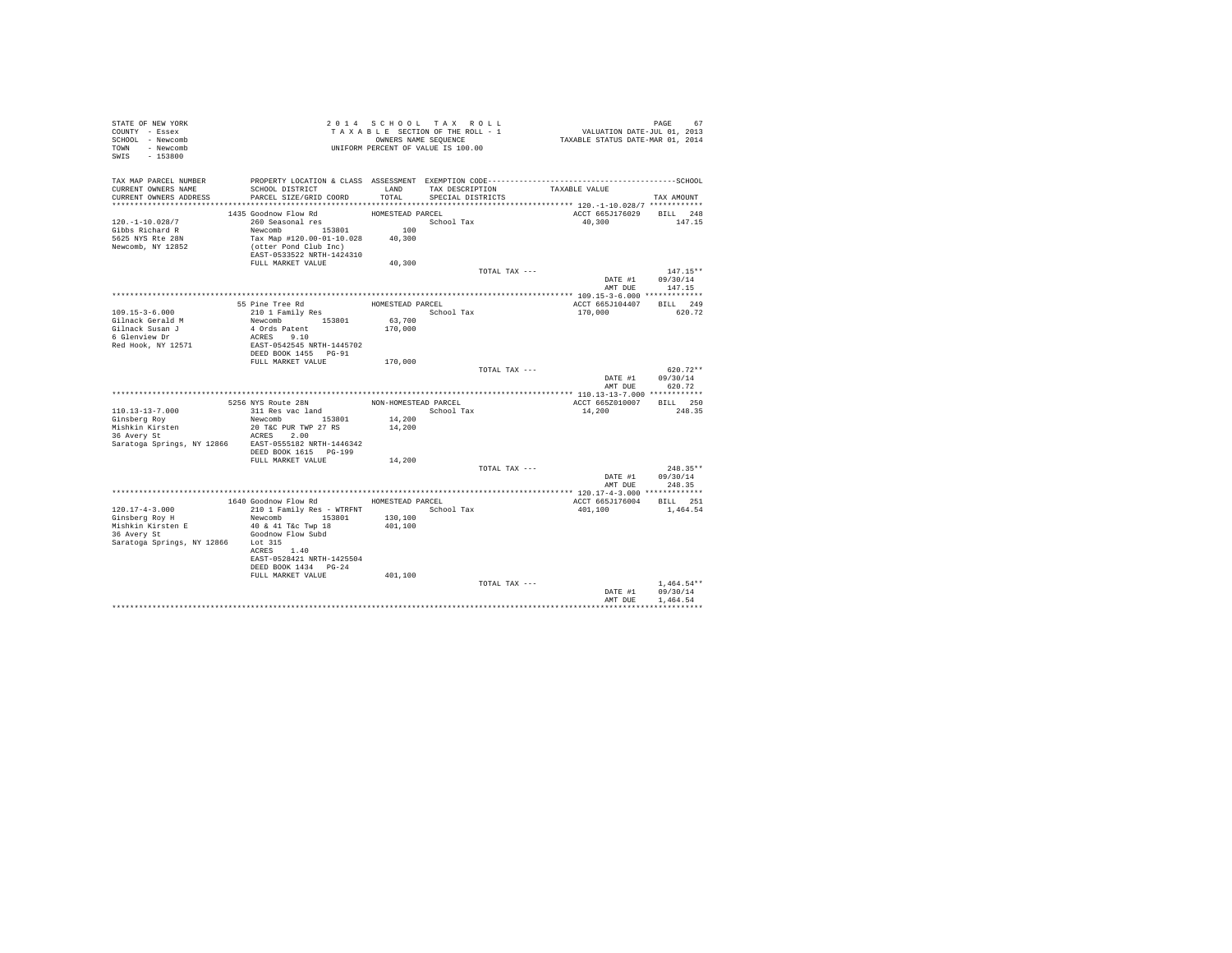| STATE OF NEW YORK<br>COUNTY - Essex<br>SCHOOL - Newcomb<br>TOWN - Newcomb<br>SWIS<br>$-153800$                           |                                                                                                                                                                                     |                                      | 2014 SCHOOL TAX ROLL<br>TAXABLE SECTION OF THE ROLL - 1<br>OWNERS NAME SEQUENCE<br>UNIFORM PERCENT OF VALUE IS 100.00 | 68 PAGE<br>701, VALUATION DATE-JUL 01, 2013<br>TAXABLE STATUS DATE-MAR 01, 2014 | PAGE<br>68                         |
|--------------------------------------------------------------------------------------------------------------------------|-------------------------------------------------------------------------------------------------------------------------------------------------------------------------------------|--------------------------------------|-----------------------------------------------------------------------------------------------------------------------|---------------------------------------------------------------------------------|------------------------------------|
| TAX MAP PARCEL NUMBER<br>CURRENT OWNERS NAME<br>CURRENT OWNERS ADDRESS                                                   | SCHOOL DISTRICT TAND TAX DESCRIPTION<br>PARCEL SIZE/GRID COORD TOTAL                                                                                                                |                                      | SPECIAL DISTRICTS                                                                                                     | TAXABLE VALUE                                                                   | TAX AMOUNT                         |
|                                                                                                                          |                                                                                                                                                                                     |                                      |                                                                                                                       |                                                                                 |                                    |
| $110.18 - 4 - 4.000$<br>Gomez Bruce<br>61 Sanford Ln<br>Newcomb, NY 12852                                                | 61 Sanford Ln<br>210 1 Family Res<br>Newcomb 153801<br>Pt 5 Ts T&c Purchase<br>Db 929 Pg 305<br>ACRES 0.60 BANK1STARSG<br>EAST-0558839 NRTH-1441433<br>DEED BOOK 1347 PG-185        | HOMESTEAD PARCEL<br>28,700<br>85,500 | School Tax                                                                                                            | 85,500                                                                          | ACCT 665J104408 BILL 252<br>312.19 |
|                                                                                                                          | FULL MARKET VALUE                                                                                                                                                                   | 85,500                               |                                                                                                                       |                                                                                 | $312.19**$                         |
|                                                                                                                          |                                                                                                                                                                                     |                                      |                                                                                                                       | TOTAL TAX ---<br>DATE #1<br>AMT DUE                                             | 09/30/14<br>312.19                 |
|                                                                                                                          | HOMESTEAD PARCEL<br>36 Sanford Ln                                                                                                                                                   |                                      |                                                                                                                       |                                                                                 | ACCT 665J104710 BILL 253           |
| $110.18 - 3 - 21.016$                                                                                                    | 210 1 Family Res                                                                                                                                                                    |                                      | RES. STAR 41854                                                                                                       |                                                                                 | 30,000                             |
| Gooden Michael K<br>36 Sanford Ln<br>Newcomb, NY 12852                                                                   | Newcomb 153801<br>Pt 4&5 Thorns Survey<br>Db 697 Pg 233<br>ACRES 1.08<br>EAST-0559508 NRTH-1441765                                                                                  | 82,100                               | 36,200 School Tax                                                                                                     | 82,100                                                                          | 299.77                             |
|                                                                                                                          | DEED BOOK 1496   PG-218<br>FULL MARKET VALUE                                                                                                                                        | 82,100                               |                                                                                                                       |                                                                                 |                                    |
|                                                                                                                          |                                                                                                                                                                                     |                                      |                                                                                                                       | TOTAL TAX ---                                                                   | $228.77**$                         |
|                                                                                                                          |                                                                                                                                                                                     |                                      |                                                                                                                       | DATE #1<br>AMT DUE                                                              | 09/30/14<br>228.77                 |
|                                                                                                                          |                                                                                                                                                                                     |                                      |                                                                                                                       |                                                                                 |                                    |
| $120. -1 - 11.025$                                                                                                       | Goodnow Flow Rd MON-HOMESTEAD PARCEL<br>315 Underwtr lnd                                                                                                                            |                                      | School Tax                                                                                                            | 11,100                                                                          | ACCT 665J103615 BILL 254<br>194.13 |
| Goodnow Flow Assoc Inc<br>PO Box 418<br>Glens Falls, NY 12801                                                            | Newcomb 153801<br>Pt 7 Lt T&c Twp 18<br>See 1031/218<br>ACRES 488.70<br>EAST-0531971 NRTH-1428064<br>DEED BOOK 423 PG-275<br>FULL MARKET VALUE                                      | 11,100<br>11,100<br>11,100           |                                                                                                                       |                                                                                 |                                    |
|                                                                                                                          |                                                                                                                                                                                     |                                      |                                                                                                                       | TOTAL TAX ---                                                                   | $194.13**$                         |
|                                                                                                                          |                                                                                                                                                                                     |                                      |                                                                                                                       | DATE #1<br>AMT DUE                                                              | 09/30/14<br>194.13                 |
|                                                                                                                          |                                                                                                                                                                                     |                                      |                                                                                                                       |                                                                                 |                                    |
| $120. -1 - 51.000$<br>Goodnow Flow Association Inc Newcomb 153801<br>PO Box 418<br>Glens Falls, NY 12801-0418 PL E #6605 | Goodnow Flow Rd MON-HOMESTEAD PARCEL<br>314 Rural vac<10 - WTRFNT<br>45.66 T & C Twp 18 RS<br>ACRES 1.10<br>EAST-0538825 NRTH-1426384<br>DEED BOOK 1731 PG-109<br>FULL MARKET VALUE | 2,500<br>2,500<br>2,500              | School Tax                                                                                                            | 2.500                                                                           | ACCT 665Z014001 BILL 255<br>43.72  |
|                                                                                                                          |                                                                                                                                                                                     |                                      |                                                                                                                       | TOTAL TAX ---<br>DATE #1                                                        | $43.72**$<br>09/30/14              |
|                                                                                                                          |                                                                                                                                                                                     |                                      |                                                                                                                       | AMT DUE                                                                         | 43.72                              |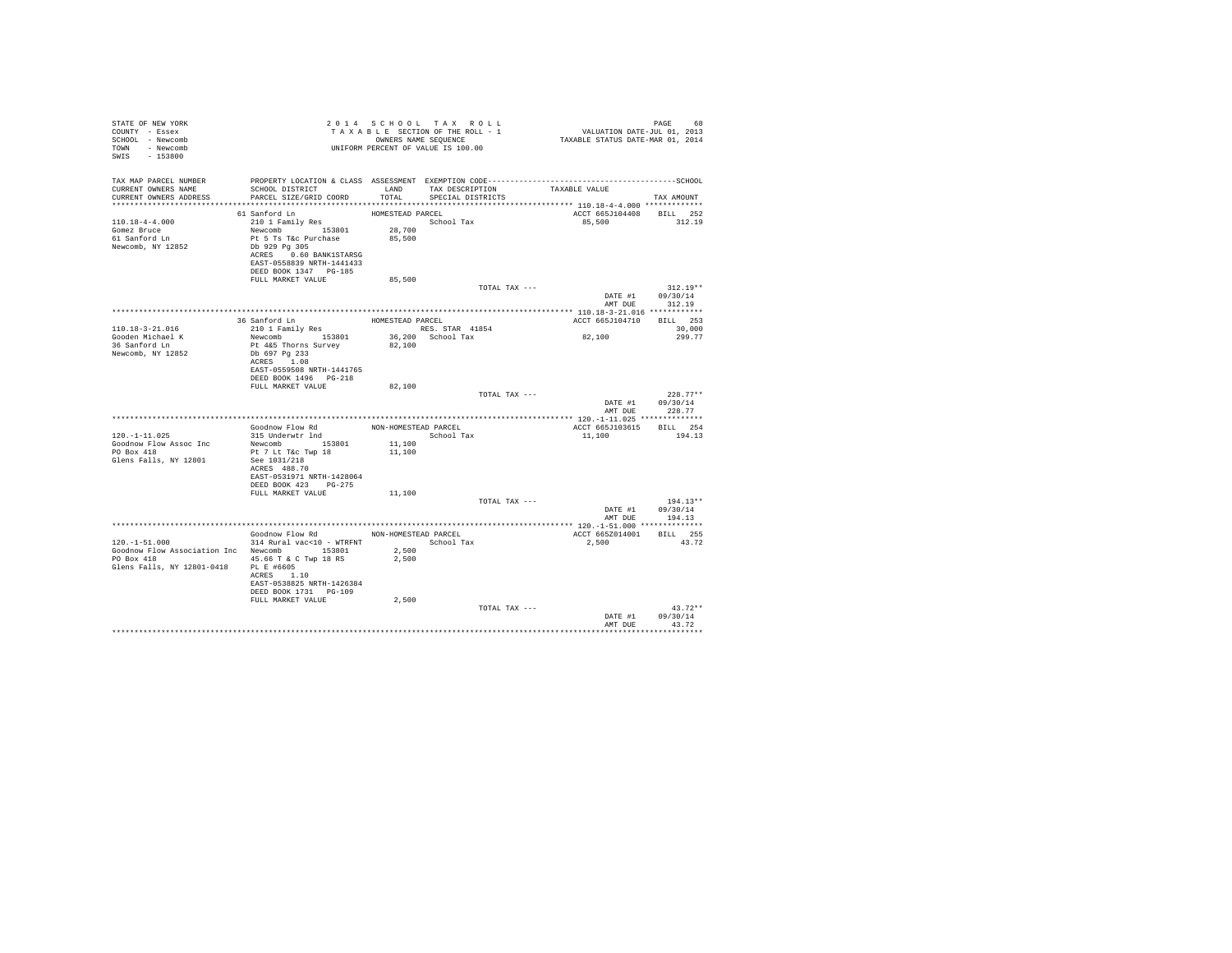| STATE OF NEW YORK<br>COUNTY - Essex<br>SCHOOL - Newcomb<br>TOWN - Newcomb<br>SWIS - 153800 | 2014 SLOR SECTION OF THE ROLL - 1<br>TAXABLE SECTION OF THE ROLL - 1<br>OWNERS NAME SEQUENCE<br>UNIFORM PERCENT OF VALUE IS 100.00                                                                                                   |                  |                                                         |                          |                                |
|--------------------------------------------------------------------------------------------|--------------------------------------------------------------------------------------------------------------------------------------------------------------------------------------------------------------------------------------|------------------|---------------------------------------------------------|--------------------------|--------------------------------|
|                                                                                            | TAX MAP PARCEL NUMBER PROPERTY LOCATION & CLASS ASSESSMENT EXEMPTION CODE---------------------------------SCHOOL                                                                                                                     |                  |                                                         |                          |                                |
| CURRENT OWNERS NAME<br>CURRENT OWNERS ADDRESS                                              | SCHOOL DISTRICT<br>PARCEL SIZE/GRID COORD                                                                                                                                                                                            | TOTAL            | LAND TAX DESCRIPTION TAXABLE VALUE<br>SPECIAL DISTRICTS |                          | TAX AMOUNT                     |
|                                                                                            |                                                                                                                                                                                                                                      |                  |                                                         |                          |                                |
|                                                                                            | 5532 NYS Route 28N                                                                                                                                                                                                                   | HOMESTEAD PARCEL |                                                         | ACCT 665J105802 BILL 256 |                                |
|                                                                                            |                                                                                                                                                                                                                                      |                  |                                                         | 114,700                  | 30,000                         |
|                                                                                            |                                                                                                                                                                                                                                      |                  |                                                         |                          | 418.81                         |
|                                                                                            |                                                                                                                                                                                                                                      |                  |                                                         |                          |                                |
|                                                                                            |                                                                                                                                                                                                                                      |                  |                                                         |                          |                                |
|                                                                                            | DEED BOOK 1751 PG-76                                                                                                                                                                                                                 |                  |                                                         |                          |                                |
|                                                                                            | FULL MARKET VALUE                                                                                                                                                                                                                    | 114,700          |                                                         |                          |                                |
|                                                                                            |                                                                                                                                                                                                                                      |                  | TOTAL TAX ---                                           | DATE #1 09/30/14         | $347.81**$                     |
|                                                                                            |                                                                                                                                                                                                                                      |                  |                                                         |                          | AMT DUE 347.81                 |
|                                                                                            |                                                                                                                                                                                                                                      |                  |                                                         |                          |                                |
|                                                                                            | 1672 Goodnow Flow Rd MOMESTEAD PARCEL                                                                                                                                                                                                |                  |                                                         | ACCT 665J105515 BILL 257 |                                |
| $119.20 - 6 - 3.000$                                                                       | 260 Seasonal res - WTRFNT <a></a> School Tax                                                                                                                                                                                         |                  |                                                         | 192,900                  | 704.34                         |
| Gottwald Hans B<br>Gottwald Gladys Ann M                                                   | Newcomb 153801 163,400<br>40 T&C Twp 18                                                                                                                                                                                              | 192,900          |                                                         |                          |                                |
| 15 Pine St                                                                                 | Goodnow Flow Subd                                                                                                                                                                                                                    |                  |                                                         |                          |                                |
| Port Jervis, NY 12771 Lot 319                                                              |                                                                                                                                                                                                                                      |                  |                                                         |                          |                                |
|                                                                                            | ACRES 2.20<br>EAST-0527751 NRTH-1425747                                                                                                                                                                                              |                  |                                                         |                          |                                |
|                                                                                            | DEED BOOK 1051 PG-157                                                                                                                                                                                                                |                  |                                                         |                          |                                |
|                                                                                            | FULL MARKET VALUE 192,900                                                                                                                                                                                                            |                  |                                                         |                          |                                |
|                                                                                            |                                                                                                                                                                                                                                      |                  | TOTAL TAX ---                                           |                          | $704.34**$<br>DATE #1 09/30/14 |
|                                                                                            |                                                                                                                                                                                                                                      |                  |                                                         |                          | AMT DUE 704.34                 |
|                                                                                            |                                                                                                                                                                                                                                      |                  |                                                         |                          |                                |
|                                                                                            |                                                                                                                                                                                                                                      |                  | HOMESTEAD PARCEL                                        | ACCT 665J174001 BILL 258 |                                |
| 109.15-1-24.001<br>Gould David A                                                           |                                                                                                                                                                                                                                      |                  | School Tax                                              | 58,600                   | 213.97                         |
| c/o Diana M Carter                                                                         | 12 Gibbs Ln<br>260 Seasonal res<br>Newcomb 153801<br>3 Richards Survey<br>153801                                                                                                                                                     | 16,200<br>58,600 |                                                         |                          |                                |
| 4305 Genesee Dr                                                                            | ACRES 0.23                                                                                                                                                                                                                           |                  |                                                         |                          |                                |
| Valatie, NY 12184                                                                          | EAST-0545807 NRTH-1446793                                                                                                                                                                                                            |                  |                                                         |                          |                                |
|                                                                                            | FULL MARKET VALUE                                                                                                                                                                                                                    | 58,600           |                                                         |                          |                                |
|                                                                                            |                                                                                                                                                                                                                                      |                  | TOTAL TAX ---                                           |                          | $213.97**$                     |
|                                                                                            |                                                                                                                                                                                                                                      |                  |                                                         | AMT DUE                  | DATE #1 09/30/14<br>213.97     |
|                                                                                            |                                                                                                                                                                                                                                      |                  |                                                         |                          |                                |
|                                                                                            |                                                                                                                                                                                                                                      |                  |                                                         | ACCT 665J106707 BILL 259 |                                |
| 110.13-9-19.002                                                                            | $\begin{tabular}{lllllllllll} \texttt{5204 NYS}\ & \texttt{RowESTEAD PAREEL} \\ \texttt{210 1 F amilly Res} & \texttt{HOMESTEAD PARECE} \\ \texttt{Newcomb} & \texttt{153801} & \texttt{37,200} & \texttt{School Tax} \end{tabular}$ |                  | SR STAR 41834                                           | 171,500                  | 64,200                         |
| Goulet Gerald<br>Amado Linda                                                               | Pt 19 Richards Survey                                                                                                                                                                                                                | 171,500          | 37,200 School Tax                                       |                          | 626.20                         |
| c/o Leandre Goulet<br>PO Box 26                                                            | 1381/319 Life Use To                                                                                                                                                                                                                 |                  |                                                         |                          |                                |
|                                                                                            | Leandre & Mariette Goulet                                                                                                                                                                                                            |                  |                                                         |                          |                                |
| Newcomb, NY 12852-0026                                                                     | ACRES 1.37<br>EAST-0555615 NRTH-1444867                                                                                                                                                                                              |                  |                                                         |                          |                                |
|                                                                                            | DEED BOOK 1109 PG-333                                                                                                                                                                                                                |                  |                                                         |                          |                                |
|                                                                                            | FULL MARKET VALUE                                                                                                                                                                                                                    | 171,500          |                                                         |                          |                                |
|                                                                                            |                                                                                                                                                                                                                                      |                  | TOTAL TAX ---                                           |                          | $481.20**$<br>DATE #1 09/30/14 |
|                                                                                            |                                                                                                                                                                                                                                      |                  |                                                         | AMT DUR                  | 481.20                         |
|                                                                                            |                                                                                                                                                                                                                                      |                  |                                                         |                          | .                              |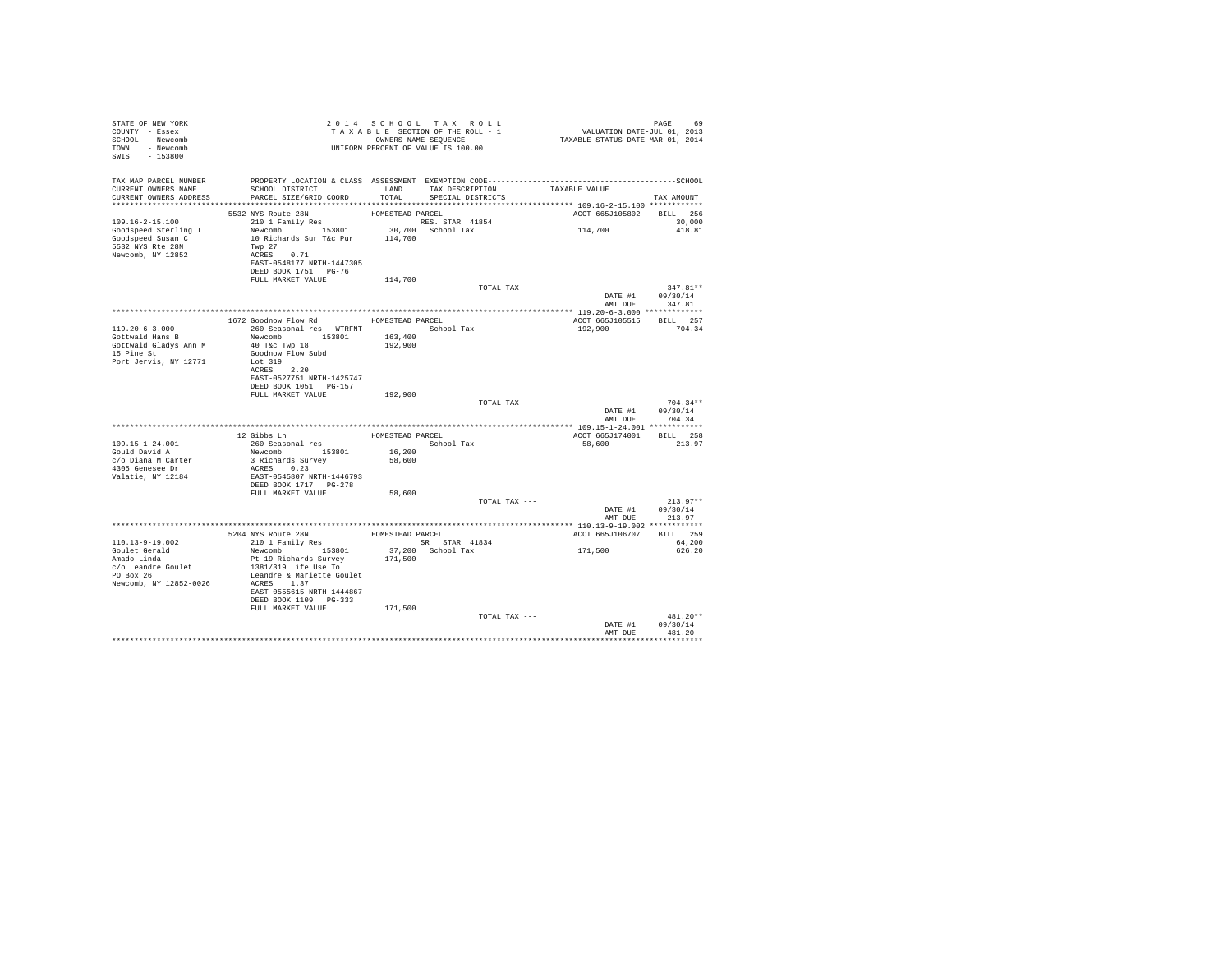| STATE OF NEW YORK<br>COUNTY - Essex<br>SCHOOL - Newcomb<br>TOWN - Newcomb<br>SWIS - 153800                                                                                                                                                                               | UNIFORM PERCENT OF VALUE IS 100.00                                                                                                                                                  |                                          | 2014 SCHOOL TAX ROLL<br>TAXABLE SECTION OF THE ROLL - 1<br>OWNERS NAME SEQUENCE |               | PAGE 70<br>VALUATION DATE-JUL 01, 2013<br>TAXABLE STATUS DATE-MAR 01, 2014 |                                          |
|--------------------------------------------------------------------------------------------------------------------------------------------------------------------------------------------------------------------------------------------------------------------------|-------------------------------------------------------------------------------------------------------------------------------------------------------------------------------------|------------------------------------------|---------------------------------------------------------------------------------|---------------|----------------------------------------------------------------------------|------------------------------------------|
| TAX MAP PARCEL NUMBER THE PROPERTY LOCATION & CLASS ASSESSMENT EXEMPTION CODE--------------------------------SCHOOL<br>CURRENT OWNERS NAME<br>CURRENT OWNERS ADDRESS                                                                                                     | SCHOOL DISTRICT<br>PARCEL SIZE/GRID COORD                                                                                                                                           | TOTAL                                    | LAND TAX DESCRIPTION TAXABLE VALUE<br>SPECIAL DISTRICTS                         |               |                                                                            | TAX AMOUNT                               |
| $110, -3 - 8, 000$<br>Corresponding to the state of the control of the control of the control of the control of the control of the control of the control of the control of the control of the control of the control of the control of the control<br>Rumford, RI 02916 | Sanford Ln<br>314 Rural vac<10<br>ACRES 2.74<br>EAST-0576614 NRTH-1444227<br>DEED BOOK 1596 PG-85                                                                                   | NON-HOMESTEAD PARCEL                     | School Tax                                                                      |               | ACCT 665J188008 BILL 260<br>8,500 148.66                                   |                                          |
|                                                                                                                                                                                                                                                                          | FULL MARKET VALUE                                                                                                                                                                   | 8,500                                    |                                                                                 | TOTAL TAX --- | DATE #1 09/30/14<br>AMT DUE                                                | 148.66**<br>148.66                       |
|                                                                                                                                                                                                                                                                          |                                                                                                                                                                                     |                                          |                                                                                 |               |                                                                            |                                          |
| $110.-3-9.000$<br>Granny's House LLC<br>c/o Fraser Brewer Gilbane 15 T&c Twp 46<br>36 Berwick Pl<br>Rumford, RI 02916                                                                                                                                                    | 95 Lower Works Rd<br>210 1 Family Res<br>Newcomb 153801 36,700<br>1596/76 Will<br>ACRES 2.41<br>EAST-0576934 NRTH-1444460<br>DEED BOOK 1596 PG-85                                   | HOMESTEAD PARCEL<br>101,700              | School Tax                                                                      |               | ACCT 665J185005 BILL 261<br>101,700                                        | 371.34                                   |
|                                                                                                                                                                                                                                                                          | FULL MARKET VALUE                                                                                                                                                                   | 101,700                                  |                                                                                 | TOTAL TAX --- | DATE #1 09/30/14                                                           | $371.34**$                               |
|                                                                                                                                                                                                                                                                          |                                                                                                                                                                                     |                                          |                                                                                 |               | AMT DUE                                                                    | 371.34                                   |
| $109.15 - 1 - 5.000$<br>Grant Harold<br>Grant Beryl<br>1063 Leesome Ln<br>Altamont, NY 12009                                                                                                                                                                             | NYS Route 28N<br>311 Res vac land<br>Newcomb 153801 13,600<br>3 Ords Patent<br>ACRES 0.90<br>EAST-0541908 NRTH-1447068<br>DEED BOOK 1106 PG-332<br>FULL MARKET VALUE                | NON-HOMESTEAD PARCEL<br>13,600<br>13,600 | School Tax                                                                      |               | ACCT 665J103703 BILL 262<br>13,600                                         | 237.85                                   |
|                                                                                                                                                                                                                                                                          |                                                                                                                                                                                     |                                          |                                                                                 | TOTAL TAX --- |                                                                            | $237.85**$                               |
|                                                                                                                                                                                                                                                                          |                                                                                                                                                                                     |                                          |                                                                                 |               | DATE #1 09/30/14                                                           | AMT DUE 237.85                           |
|                                                                                                                                                                                                                                                                          |                                                                                                                                                                                     |                                          |                                                                                 |               |                                                                            |                                          |
| $109.15 - 1 - 6.000$<br>Grant Harold<br>Grant Beryl<br>$1063$ Leesome Ln<br>Altamont, NY 12009                                                                                                                                                                           | 31 Fennessey Ln MOMESTEAD PARCEL<br>260 Seasonal res - WTRFNT<br>Newcomb 153801 97,000<br>3 Ords Patent 124,900<br>ACRES 0.50<br>EAST-0541987 NRTH-1447257<br>DEED BOOK 1106 PG-335 |                                          |                                                                                 |               | ACCT 665J103702 BILL 263<br>124,900                                        | 456.05                                   |
|                                                                                                                                                                                                                                                                          | FULL MARKET VALUE 124,900                                                                                                                                                           |                                          |                                                                                 | TOTAL TAX --- | AMT DUE                                                                    | $456.05**$<br>DATE #1 09/30/14<br>456.05 |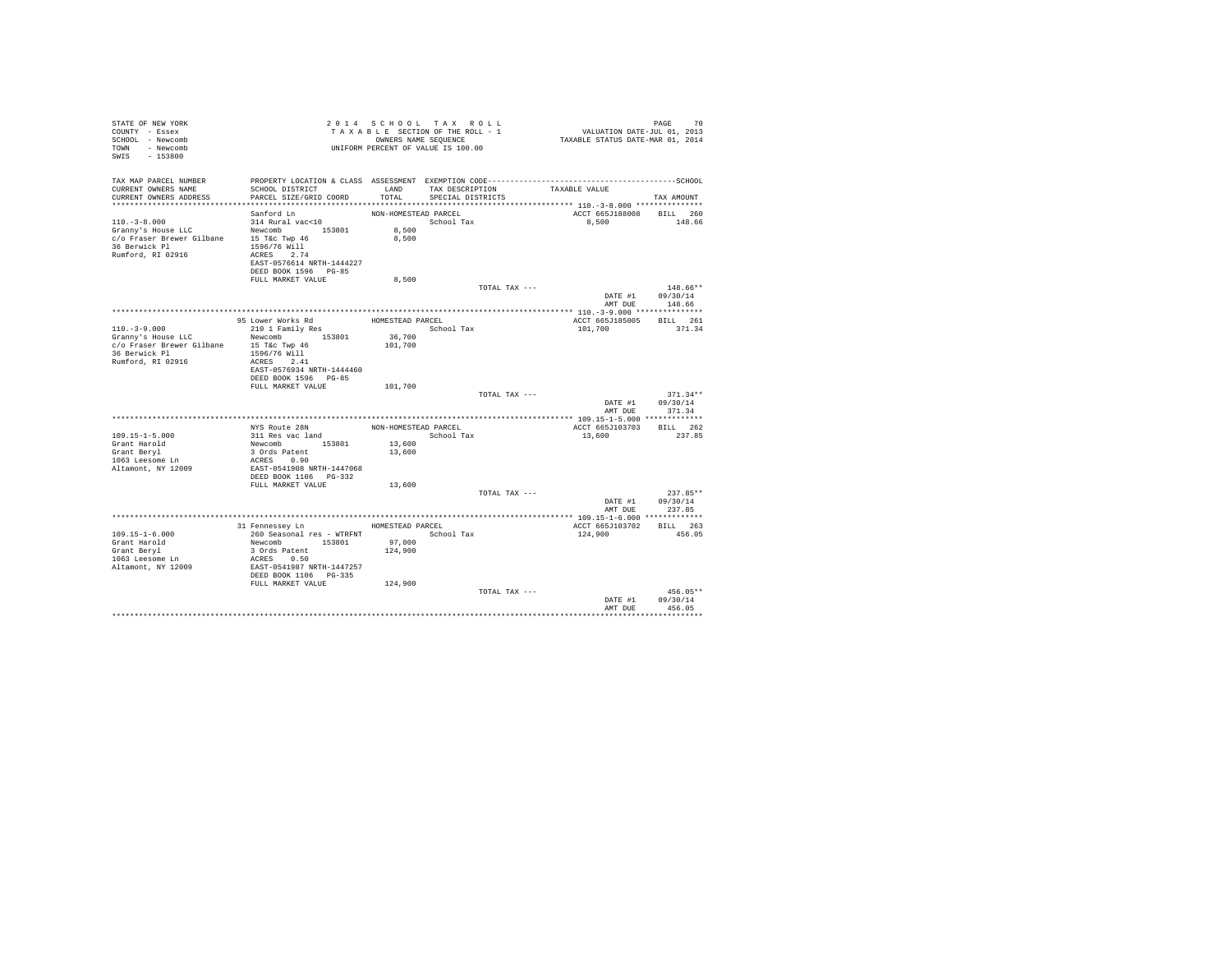| TAX MAP PARCEL NUMBER<br>TAX DESCRIPTION<br>CURRENT OWNERS NAME<br>SCHOOL DISTRICT<br>LAND<br>TAXABLE VALUE<br>CURRENT OWNERS ADDRESS<br>PARCEL SIZE/GRID COORD<br>TOTAL<br>SPECIAL DISTRICTS<br>TAX AMOUNT<br>ACCT 665J104401<br>BILL 264<br>24 Anderson Ln<br>HOMESTEAD PARCEL<br>210 1 Family Res - WTRFNT<br>$109.16 - 2 - 21.035$<br>School Tax<br>171,600<br>626.57<br>Newcomb 153801<br>105,200<br>Gratto Graclee<br>Cleveland Linda<br>16 Richards<br>171,600<br>21 Pico Rd<br>ACRES 0.70<br>Clifton Park, NY 12065<br>EAST-0551178 NRTH-1446412<br>DEED BOOK 1096 PG-178<br>FULL MARKET VALUE<br>171,600<br>TOTAL TAX ---<br>$626.57**$<br>DATE #1<br>09/30/14<br>AMT DUE<br>626.57<br>41 Chaisson Rd<br>HOMESTEAD PARCEL<br>ACCT 665J103504<br>BILL 265<br>$110.17 - 2 - 3.000$<br>260 Seasonal res<br>School Tax<br>43,600<br>159.20<br>24,300<br>Gravelding Constance<br>Newcomb 153801<br>Gravelding Michael O<br>Pt 18 Richards Survey<br>43,600<br>PO Box 621<br>ACRES 0.40<br>Richfield Springs, NY 13439 EAST-0554428 NRTH-1444012<br>DEED BOOK 947 PG-112<br>FULL MARKET VALUE<br>43,600<br>TOTAL TAX ---<br>$159.20**$<br>DATE #1<br>09/30/14<br>AMT DUE<br>159.20<br>389 Woodys Rd<br>BILL 266<br>HOMESTEAD PARCEL<br>ACCT 665J103704<br>$119.16 - 1 - 5.000$<br>260 Seasonal res - WTRFNT<br>School Tax<br>131,500<br>480.15<br>Graves John A<br>Newcomb 153801<br>107,600<br>$27$ T&C Twp $18$<br>131,500<br>31 Cardinal Way<br>Fort Ann, NY 12827<br>ACRES 0.62<br>EAST-0525287 NRTH-1428034<br>DEED BOOK 1704    PG-324<br>FULL MARKET VALUE<br>131,500<br>TOTAL TAX ---<br>480.15**<br>DATE #1<br>09/30/14<br>AMT DUE<br>480.15<br>1436 Goodnow Flow Rd MOMESTEAD PARCEL<br>ACCT 665J100511 BILL 267<br>210 1 Family Res - WTRFNT<br>$120.17 - 2 - 43.000$<br>School Tax<br>279,000<br>1,018.72<br>120,200<br>Greene Family Trust<br>Newcomb<br>153801<br>279,000<br>Greene Elizabeth<br>42 T&c Twp 18<br>500 Angell St Apt 309<br>60 Goodnow Flow<br>Providence, RI 02906<br>ACRES 1.50<br>EAST-0532833 NRTH-1426772<br>DEED BOOK 1236 PG-98<br>FULL MARKET VALUE<br>279,000<br>TOTAL TAX ---<br>$1.018.72**$ | STATE OF NEW YORK<br>COUNTY - Essex<br>SCHOOL - Newcomb<br>TOWN - Newcomb<br>SWIS - 153800 |  | 2014 SCHOOL TAX ROLL<br>TAXABLE SECTION OF THE ROLL - 1<br>OWNERS NAME SEQUENCE<br>UNIFORM PERCENT OF VALUE IS 100.00 | 71 PAGE<br>711. VALUATION DATE-JUL 01, 2013<br>712. TAXABLE STATUS DATE-MAR 01 | PAGE<br>71 |
|-----------------------------------------------------------------------------------------------------------------------------------------------------------------------------------------------------------------------------------------------------------------------------------------------------------------------------------------------------------------------------------------------------------------------------------------------------------------------------------------------------------------------------------------------------------------------------------------------------------------------------------------------------------------------------------------------------------------------------------------------------------------------------------------------------------------------------------------------------------------------------------------------------------------------------------------------------------------------------------------------------------------------------------------------------------------------------------------------------------------------------------------------------------------------------------------------------------------------------------------------------------------------------------------------------------------------------------------------------------------------------------------------------------------------------------------------------------------------------------------------------------------------------------------------------------------------------------------------------------------------------------------------------------------------------------------------------------------------------------------------------------------------------------------------------------------------------------------------------------------------------------------------------------------------------------------------------------------------------------------------------------------------------------------------------------------------------------------------------------------------------------------|--------------------------------------------------------------------------------------------|--|-----------------------------------------------------------------------------------------------------------------------|--------------------------------------------------------------------------------|------------|
|                                                                                                                                                                                                                                                                                                                                                                                                                                                                                                                                                                                                                                                                                                                                                                                                                                                                                                                                                                                                                                                                                                                                                                                                                                                                                                                                                                                                                                                                                                                                                                                                                                                                                                                                                                                                                                                                                                                                                                                                                                                                                                                                         |                                                                                            |  |                                                                                                                       |                                                                                |            |
|                                                                                                                                                                                                                                                                                                                                                                                                                                                                                                                                                                                                                                                                                                                                                                                                                                                                                                                                                                                                                                                                                                                                                                                                                                                                                                                                                                                                                                                                                                                                                                                                                                                                                                                                                                                                                                                                                                                                                                                                                                                                                                                                         |                                                                                            |  |                                                                                                                       |                                                                                |            |
|                                                                                                                                                                                                                                                                                                                                                                                                                                                                                                                                                                                                                                                                                                                                                                                                                                                                                                                                                                                                                                                                                                                                                                                                                                                                                                                                                                                                                                                                                                                                                                                                                                                                                                                                                                                                                                                                                                                                                                                                                                                                                                                                         |                                                                                            |  |                                                                                                                       |                                                                                |            |
|                                                                                                                                                                                                                                                                                                                                                                                                                                                                                                                                                                                                                                                                                                                                                                                                                                                                                                                                                                                                                                                                                                                                                                                                                                                                                                                                                                                                                                                                                                                                                                                                                                                                                                                                                                                                                                                                                                                                                                                                                                                                                                                                         |                                                                                            |  |                                                                                                                       |                                                                                |            |
|                                                                                                                                                                                                                                                                                                                                                                                                                                                                                                                                                                                                                                                                                                                                                                                                                                                                                                                                                                                                                                                                                                                                                                                                                                                                                                                                                                                                                                                                                                                                                                                                                                                                                                                                                                                                                                                                                                                                                                                                                                                                                                                                         |                                                                                            |  |                                                                                                                       |                                                                                |            |
|                                                                                                                                                                                                                                                                                                                                                                                                                                                                                                                                                                                                                                                                                                                                                                                                                                                                                                                                                                                                                                                                                                                                                                                                                                                                                                                                                                                                                                                                                                                                                                                                                                                                                                                                                                                                                                                                                                                                                                                                                                                                                                                                         |                                                                                            |  |                                                                                                                       |                                                                                |            |
|                                                                                                                                                                                                                                                                                                                                                                                                                                                                                                                                                                                                                                                                                                                                                                                                                                                                                                                                                                                                                                                                                                                                                                                                                                                                                                                                                                                                                                                                                                                                                                                                                                                                                                                                                                                                                                                                                                                                                                                                                                                                                                                                         |                                                                                            |  |                                                                                                                       |                                                                                |            |
|                                                                                                                                                                                                                                                                                                                                                                                                                                                                                                                                                                                                                                                                                                                                                                                                                                                                                                                                                                                                                                                                                                                                                                                                                                                                                                                                                                                                                                                                                                                                                                                                                                                                                                                                                                                                                                                                                                                                                                                                                                                                                                                                         |                                                                                            |  |                                                                                                                       |                                                                                |            |
|                                                                                                                                                                                                                                                                                                                                                                                                                                                                                                                                                                                                                                                                                                                                                                                                                                                                                                                                                                                                                                                                                                                                                                                                                                                                                                                                                                                                                                                                                                                                                                                                                                                                                                                                                                                                                                                                                                                                                                                                                                                                                                                                         |                                                                                            |  |                                                                                                                       |                                                                                |            |
|                                                                                                                                                                                                                                                                                                                                                                                                                                                                                                                                                                                                                                                                                                                                                                                                                                                                                                                                                                                                                                                                                                                                                                                                                                                                                                                                                                                                                                                                                                                                                                                                                                                                                                                                                                                                                                                                                                                                                                                                                                                                                                                                         |                                                                                            |  |                                                                                                                       |                                                                                |            |
|                                                                                                                                                                                                                                                                                                                                                                                                                                                                                                                                                                                                                                                                                                                                                                                                                                                                                                                                                                                                                                                                                                                                                                                                                                                                                                                                                                                                                                                                                                                                                                                                                                                                                                                                                                                                                                                                                                                                                                                                                                                                                                                                         |                                                                                            |  |                                                                                                                       |                                                                                |            |
|                                                                                                                                                                                                                                                                                                                                                                                                                                                                                                                                                                                                                                                                                                                                                                                                                                                                                                                                                                                                                                                                                                                                                                                                                                                                                                                                                                                                                                                                                                                                                                                                                                                                                                                                                                                                                                                                                                                                                                                                                                                                                                                                         |                                                                                            |  |                                                                                                                       |                                                                                |            |
|                                                                                                                                                                                                                                                                                                                                                                                                                                                                                                                                                                                                                                                                                                                                                                                                                                                                                                                                                                                                                                                                                                                                                                                                                                                                                                                                                                                                                                                                                                                                                                                                                                                                                                                                                                                                                                                                                                                                                                                                                                                                                                                                         |                                                                                            |  |                                                                                                                       |                                                                                |            |
|                                                                                                                                                                                                                                                                                                                                                                                                                                                                                                                                                                                                                                                                                                                                                                                                                                                                                                                                                                                                                                                                                                                                                                                                                                                                                                                                                                                                                                                                                                                                                                                                                                                                                                                                                                                                                                                                                                                                                                                                                                                                                                                                         |                                                                                            |  |                                                                                                                       |                                                                                |            |
| DATE #1<br>09/30/14                                                                                                                                                                                                                                                                                                                                                                                                                                                                                                                                                                                                                                                                                                                                                                                                                                                                                                                                                                                                                                                                                                                                                                                                                                                                                                                                                                                                                                                                                                                                                                                                                                                                                                                                                                                                                                                                                                                                                                                                                                                                                                                     |                                                                                            |  |                                                                                                                       |                                                                                |            |
| AMT DUE<br>1,018.72                                                                                                                                                                                                                                                                                                                                                                                                                                                                                                                                                                                                                                                                                                                                                                                                                                                                                                                                                                                                                                                                                                                                                                                                                                                                                                                                                                                                                                                                                                                                                                                                                                                                                                                                                                                                                                                                                                                                                                                                                                                                                                                     |                                                                                            |  |                                                                                                                       |                                                                                |            |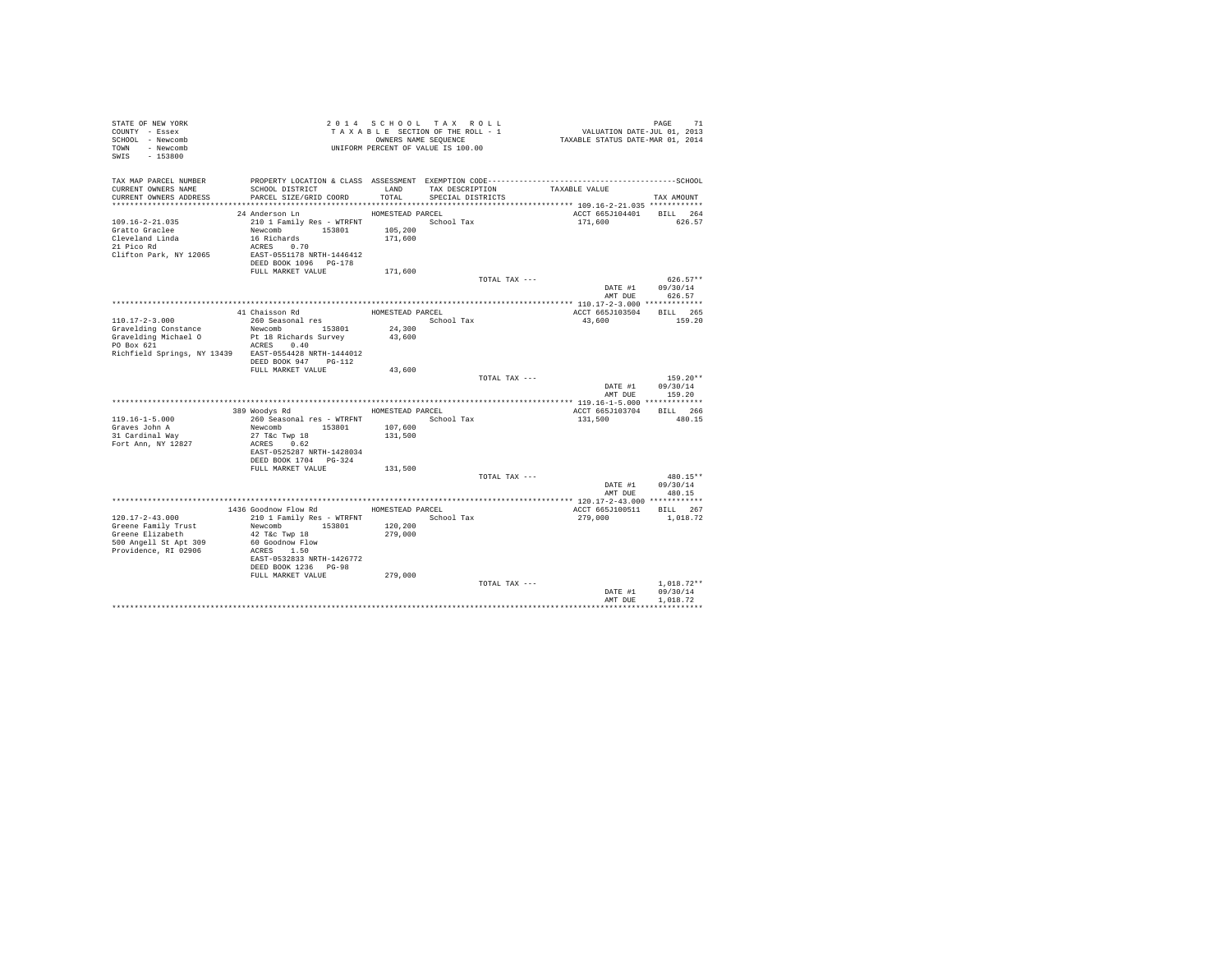| STATE OF NEW YORK<br>COUNTY - Essex<br>SCHOOL - Newcomb<br>TOWN - Newcomb<br>SWIS - 153800                |                                                                                                                                                                                 |                                                  | 2014 SCHOOL TAX ROLL<br>TAXABLE SECTION OF THE ROLL - 1<br>OWNERS NAME SEQUENCE<br>UNIFORM PERCENT OF VALUE IS 100.00 | PAGE 72<br>VALUATION DATE-JUL 01, 2013<br>TAXABLE STATUS DATE-MAR 01, 2014 |                        |
|-----------------------------------------------------------------------------------------------------------|---------------------------------------------------------------------------------------------------------------------------------------------------------------------------------|--------------------------------------------------|-----------------------------------------------------------------------------------------------------------------------|----------------------------------------------------------------------------|------------------------|
| TAX MAP PARCEL NUMBER<br>CURRENT OWNERS NAME<br>CURRENT OWNERS ADDRESS                                    | SCHOOL DISTRICT<br>PARCEL SIZE/GRID COORD                                                                                                                                       | LAND<br>TOTAL                                    | TAX DESCRIPTION<br>SPECIAL DISTRICTS                                                                                  | TAXABLE VALUE                                                              | TAX AMOUNT             |
| $119.20 - 3 - 9.113$<br>Greene Ralph J Jr<br>Greene Steven E<br>30 Old Coach Rd<br>Clifton Park, NY 12065 | 1792 Goodnow Flow Rd<br>210 1 Family Res - WTRFNT<br>Newcomb 153801<br>27 28 T&c Twp 18<br>ACRES 4.00<br>EAST-0525451 NRTH-1425181<br>DEED BOOK 1706 PG-86<br>FULL MARKET VALUE | HOMESTEAD PARCEL<br>77,200<br>150,300<br>150,300 | School Tax                                                                                                            | ACCT 665J187008 BILL 268<br>150,300                                        | 548.79                 |
|                                                                                                           |                                                                                                                                                                                 |                                                  | TOTAL TAX ---                                                                                                         | DATE #1                                                                    | $548.79**$<br>09/30/14 |
|                                                                                                           |                                                                                                                                                                                 |                                                  |                                                                                                                       | AMT DUE                                                                    | 548.79                 |
|                                                                                                           |                                                                                                                                                                                 | HOMESTEAD PARCEL                                 |                                                                                                                       | ACCT 665J103709                                                            | BILL 269               |
| $109.15 - 4 - 14.000$<br>Gregory Pauline A<br>1452 Friends Lake Rd<br>Chestertown, NY 12817               | 77 Goodnow Flow Rd<br>210 1 Family Res<br>Newcomb 153801<br>4 Ords Patent<br>ACRES 0.50<br>EAST-0542571 NRTH-1444102<br>DEED BOOK 1743 PG-301<br>FULL MARKET VALUE              | School Tax<br>27,000<br>89,200                   |                                                                                                                       | 89,200                                                                     | 325.70                 |
|                                                                                                           |                                                                                                                                                                                 | 89,200                                           | TOTAL TAX ---                                                                                                         |                                                                            | $325.70**$             |
|                                                                                                           |                                                                                                                                                                                 |                                                  |                                                                                                                       | DATE #1<br>AMT DUE                                                         | 09/30/14<br>325.70     |
|                                                                                                           |                                                                                                                                                                                 |                                                  |                                                                                                                       |                                                                            |                        |
| $109.15 - 4 - 15.000$                                                                                     | 81 Goodnow Flow Rd<br>210 1 Family Res                                                                                                                                          | HOMESTEAD PARCEL                                 | School Tax                                                                                                            | ACCT 665J100402<br>109,000                                                 | BILL 270<br>397.99     |
| Gregory Pauline A                                                                                         | Newcomb 153801                                                                                                                                                                  | 24,300                                           |                                                                                                                       |                                                                            |                        |
| Gregory William Ivan Jr<br>1452 Friends Lake Rd<br>Chestertown, NY 12817                                  | 4 Ords Patent<br>ACRES 0.40<br>EAST-0542503 NRTH-1444027<br>DEED BOOK 1743 PG-308<br>FULL MARKET VALUE                                                                          | 109,000<br>109,000                               |                                                                                                                       |                                                                            |                        |
|                                                                                                           |                                                                                                                                                                                 |                                                  | TOTAL TAX ---                                                                                                         |                                                                            | $397.99**$             |
|                                                                                                           |                                                                                                                                                                                 |                                                  |                                                                                                                       | DATE #1<br>AMT DUE                                                         | 09/30/14<br>397.99     |
|                                                                                                           |                                                                                                                                                                                 | HOMESTEAD PARCEL                                 |                                                                                                                       |                                                                            |                        |
| 110.13-9-20.002<br>Gregson Blair<br>Gregson Denice H<br>PO Box 112<br>Newcomb, NY 12852                   | 5185 NYS Route 28N<br>210 1 Family Res<br>Newcomb 153801<br>Pt 19 Richards Survey<br>ACRES 0.57<br>EAST-0555978 NRTH-1444367<br>DEED BOOK 1559 PG-195<br>FULL MARKET VALUE      | 28,200<br>92,800<br>92,800                       | School Tax                                                                                                            | ACCT 665J104909<br>92,800                                                  | BILL 271<br>338.84     |
|                                                                                                           |                                                                                                                                                                                 |                                                  | TOTAL TAX ---                                                                                                         | DATE #1                                                                    | $338.84**$<br>09/30/14 |
|                                                                                                           |                                                                                                                                                                                 |                                                  |                                                                                                                       | AMT DUE                                                                    | 338.84                 |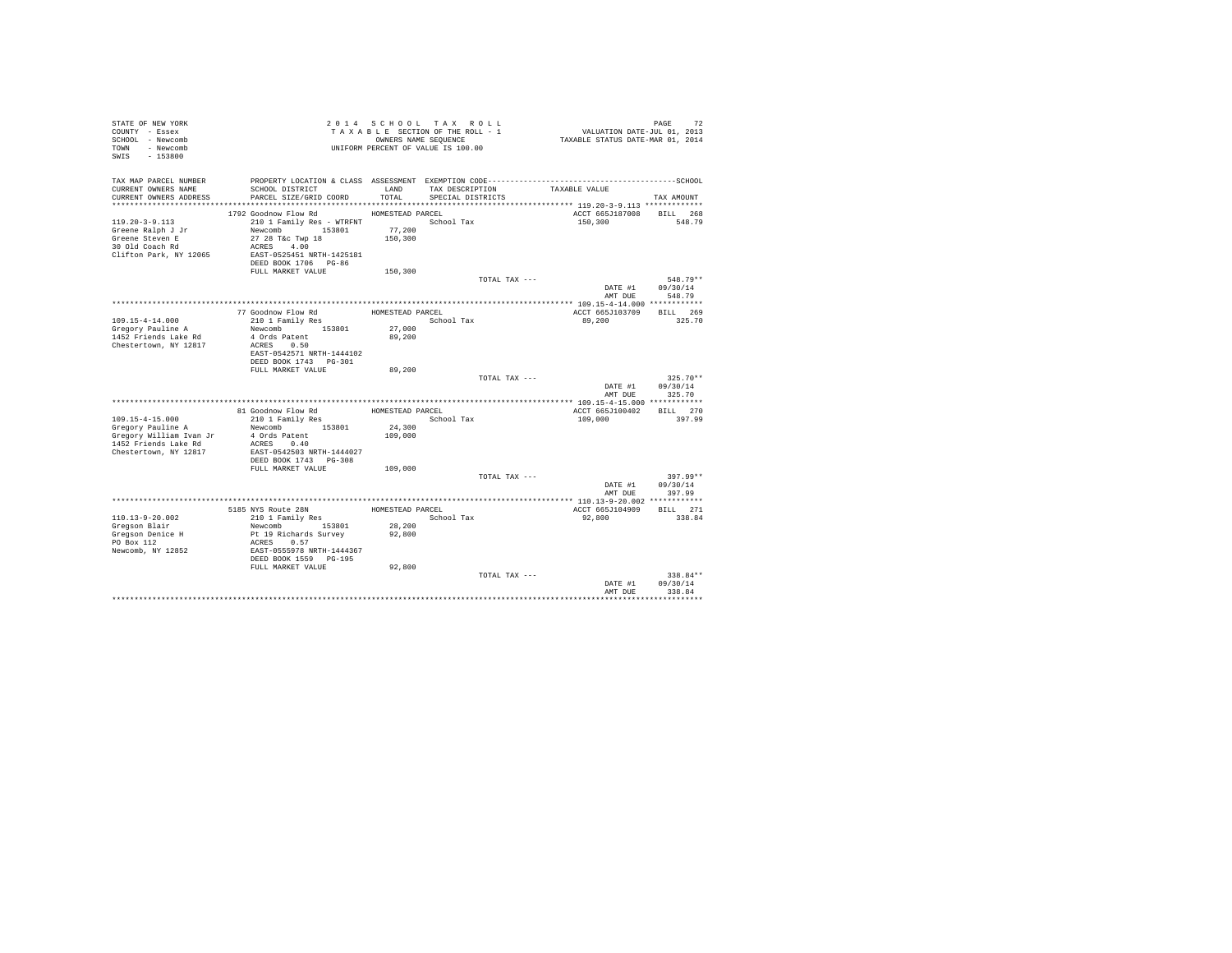| STATE OF NEW YORK<br>COUNTY - Essex<br>SCHOOL - Newcomb<br>TOWN - Newcomb<br>SWIS - 153800                              | UNIFORM PERCENT OF VALUE IS 100.00                                                                                                                                                                                                   | 2014 SCHOOL TAX ROLL<br>TAXABLE SECTION OF THE ROLL - 1<br>OWNERS NAME SEQUENCE |                                      |               | PAGE 73<br>VALUATION DATE-JUL 01, 2013<br>TAXABLE STATUS DATE-MAR 01, 2014 |                                          |
|-------------------------------------------------------------------------------------------------------------------------|--------------------------------------------------------------------------------------------------------------------------------------------------------------------------------------------------------------------------------------|---------------------------------------------------------------------------------|--------------------------------------|---------------|----------------------------------------------------------------------------|------------------------------------------|
| TAX MAP PARCEL NUMBER<br>CURRENT OWNERS NAME<br>CURRENT OWNERS ADDRESS                                                  | SCHOOL DISTRICT<br>PARCEL SIZE/GRID COORD                                                                                                                                                                                            | LAND<br>TOTAL                                                                   | TAX DESCRIPTION<br>SPECIAL DISTRICTS |               | TAXABLE VALUE                                                              | TAX AMOUNT                               |
| $120.17 - 3 - 4.000$<br>Groos Frederick W<br>Sciancalepore Joseph<br>107-03 122 St<br>S Richmond Hill, NY 11419 Lot 309 | 65 Beaver Bay Rd MOMESTEAD PARCEL<br>312 Vac w/imprv - WTRFNT School Tax<br>Newcomb 153801<br>26 & 41 T&c Twp 18<br>Goodnow Flow Subd<br>ACRES 1.00<br>EAST-0528104 NRTH-1426608<br>DEED BOOK 435 PG-571                             | 109,000<br>110,300                                                              |                                      |               | ACCT 665J103714<br>110,300                                                 | BILL 272<br>402.74                       |
|                                                                                                                         | FULL MARKET VALUE                                                                                                                                                                                                                    | 110,300                                                                         |                                      | TOTAL TAX --- |                                                                            | $402.74**$<br>DATE #1 09/30/14           |
|                                                                                                                         |                                                                                                                                                                                                                                      |                                                                                 |                                      |               | AMT DUE                                                                    | 402.74                                   |
| 109.16-1-15.017<br>Gross Family Trust<br>PO Box 57<br>Newcomb, NY 12852                                                 | Johnson Rd<br>311 Res vac land<br>Newcomb 153801<br>10 Richards Survey T&c<br>ACRES 1.40<br>EAST-0548057 NRTH-1447701<br>DEED BOOK 1046 PG-11                                                                                        | NON-HOMESTEAD PARCEL<br>28,600<br>28,600                                        | School Tax                           |               | ACCT 665J193002 BILL 273<br>28,600                                         | 500.19                                   |
|                                                                                                                         | FULL MARKET VALUE                                                                                                                                                                                                                    | 28,600                                                                          |                                      | TOTAL TAX --- | DATE #1<br>AMT DUE                                                         | $500.19**$<br>09/30/14<br>500.19         |
|                                                                                                                         |                                                                                                                                                                                                                                      |                                                                                 |                                      |               |                                                                            |                                          |
| $109.16 - 2 - 1.000$<br>Gross Family Trust<br>PO Box 57<br>Newcomb, NY 12852                                            | 42 Johnson Rd<br>210 1 Family Res - WTRFNT<br>Newcomb 153801<br>10 Richards Survey<br>ACRES 0.80<br>EAST-0548290 NRTH-1448178<br>DEED BOOK 1046 PG-7                                                                                 | HOMESTEAD PARCEL<br>120,900<br>175,400                                          | School Tax                           |               | ACCT 665J103715 BILL 274<br>175,400                                        | 640.44                                   |
|                                                                                                                         | FULL MARKET VALUE                                                                                                                                                                                                                    | 175,400                                                                         |                                      |               |                                                                            |                                          |
|                                                                                                                         |                                                                                                                                                                                                                                      |                                                                                 |                                      | TOTAL TAX --- | DATE #1                                                                    | $640.44**$<br>09/30/14<br>AMT DUE 640.44 |
|                                                                                                                         |                                                                                                                                                                                                                                      |                                                                                 |                                      |               |                                                                            |                                          |
| $120.18 - 2 - 4.000$<br>Guertin David S<br>Guertin Diane M<br>1599 Rte 30<br>Cornwall, VT 05753                         | 1370 Goodnow Flow Rd MOMESTEAD PARCEL<br>260 Seasonal res - WTRFNT<br>Newcomb 153801<br>42 43 T&C Twp 18<br>Goodnow Flow Subd Lot 45<br>1266/226 Release Of Lien<br>ACRES 0.92<br>EAST-0534344 NRTH-1426897<br>DEED BOOK 1363 PG-190 | 107,200<br>163,600                                                              | School Tax                           |               | ACCT 665J104301<br>163,600                                                 | BILL 275<br>597.36                       |
|                                                                                                                         | FULL MARKET VALUE                                                                                                                                                                                                                    | 163,600                                                                         |                                      | TOTAL TAX --- | DATE #1<br>AMT DUE                                                         | 597.36**<br>09/30/14<br>597.36           |
|                                                                                                                         |                                                                                                                                                                                                                                      |                                                                                 |                                      |               |                                                                            |                                          |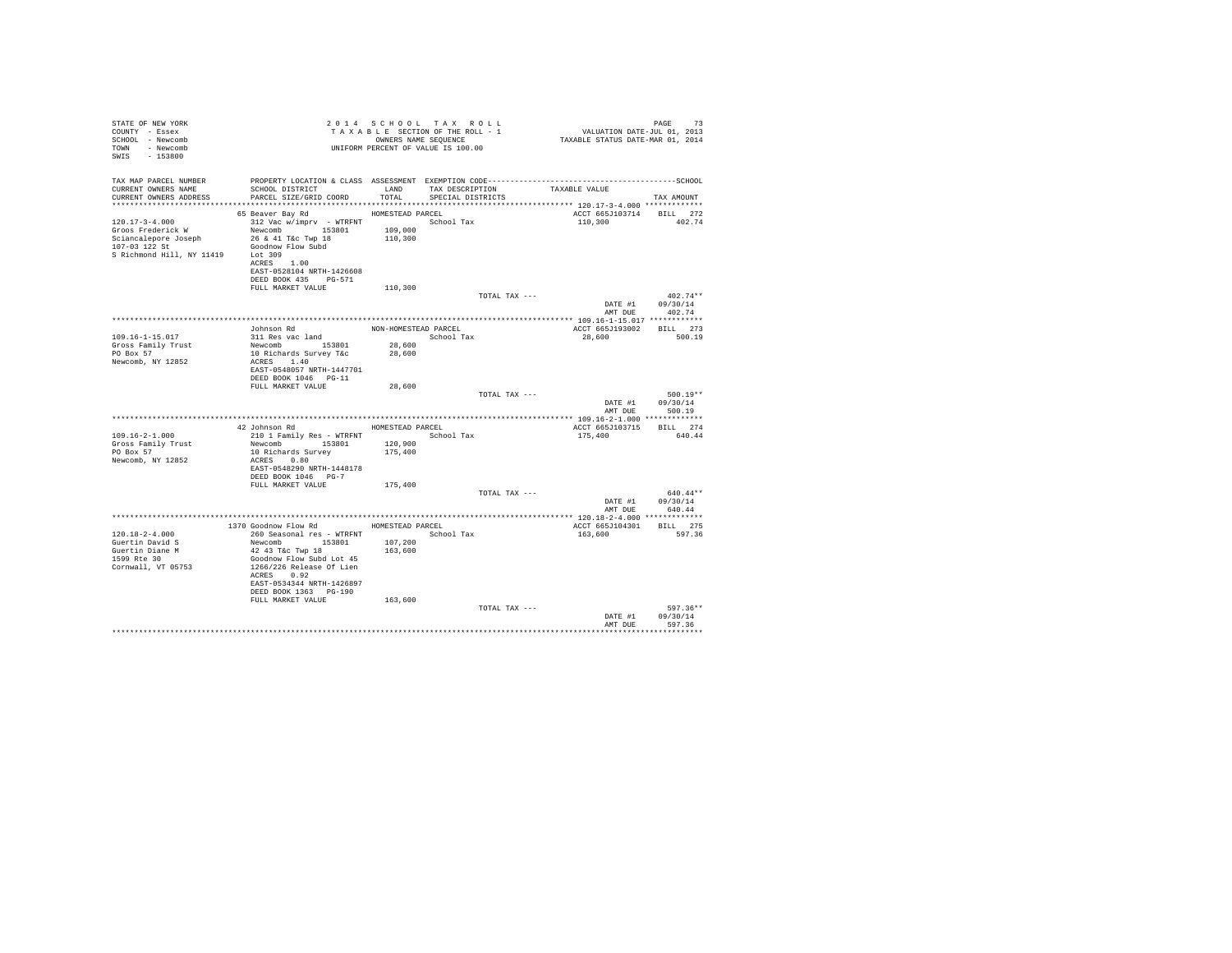| STATE OF NEW YORK<br>COUNTY - Essex<br>SCHOOL - Newcomb<br>- Newcomb<br>TOWN<br>$-153800$<br>SWTS |                                                    | OWNERS NAME SEQUENCE | 2014 SCHOOL TAX ROLL<br>TAXABLE SECTION OF THE ROLL - 1<br>UNIFORM PERCENT OF VALUE IS 100.00 | VALUATION DATE-JUL 01, 2013<br>TAXABLE STATUS DATE-MAR 01, 2014 | 74<br>PAGE               |
|---------------------------------------------------------------------------------------------------|----------------------------------------------------|----------------------|-----------------------------------------------------------------------------------------------|-----------------------------------------------------------------|--------------------------|
| TAX MAP PARCEL NUMBER                                                                             |                                                    |                      |                                                                                               |                                                                 |                          |
| CURRENT OWNERS NAME<br>CURRENT OWNERS ADDRESS                                                     | SCHOOL DISTRICT<br>PARCEL SIZE/GRID COORD          | LAND<br>TOTAL.       | TAX DESCRIPTION<br>SPECIAL DISTRICTS                                                          | TAXABLE VALUE                                                   | TAX AMOUNT               |
|                                                                                                   |                                                    |                      |                                                                                               |                                                                 |                          |
|                                                                                                   | 57 Woodys Rd                                       | HOMESTEAD PARCEL     |                                                                                               | ACCT 665J106003                                                 | BILL 276                 |
| $120.13 - 1 - 42.000$                                                                             | 260 Seasonal res - WTRFNT                          |                      | School Tax                                                                                    | 345,300                                                         | 1,260.80                 |
| Guior Richard A<br>Frank Barbara M                                                                | Newcomb<br>153801<br>42 T&c Twp 18                 | 152,500<br>345,300   |                                                                                               |                                                                 |                          |
| 50 Bellevue Ave                                                                                   | Goodnow Flow Subd                                  |                      |                                                                                               |                                                                 |                          |
| Summit, NJ 07901-2017                                                                             | Lot 185 2.8Ac                                      |                      |                                                                                               |                                                                 |                          |
|                                                                                                   | ACRES 1.60                                         |                      |                                                                                               |                                                                 |                          |
|                                                                                                   | EAST-0532611 NRTH-1429061<br>DEED BOOK 1461 PG-252 |                      |                                                                                               |                                                                 |                          |
|                                                                                                   | FULL MARKET VALUE                                  | 345,300              |                                                                                               |                                                                 |                          |
|                                                                                                   |                                                    |                      | TOTAL TAX ---                                                                                 |                                                                 | $1.260.80**$             |
|                                                                                                   |                                                    |                      |                                                                                               | DATE #1                                                         | 09/30/14                 |
|                                                                                                   |                                                    |                      |                                                                                               | AMT DUE                                                         | 1,260.80                 |
|                                                                                                   | 24 Bennett Ln                                      | HOMESTEAD PARCEL     |                                                                                               | ACCT 665J103804                                                 | BTLL 277                 |
| $120.18 - 2 - 24.000$                                                                             | 260 Seasonal res - WTRFNT                          |                      | School Tax                                                                                    | 162,600                                                         | 593.70                   |
| Gutheil Harry Jr                                                                                  | Newcomb 153801                                     | 107,700              |                                                                                               |                                                                 |                          |
| 21 Spring St                                                                                      | 46 T&c Twp 18                                      | 162,600              |                                                                                               |                                                                 |                          |
| So Glens Falls, NY 12803                                                                          | Goodnow Flow Subd<br>Lot 25                        |                      |                                                                                               |                                                                 |                          |
|                                                                                                   | 1.40<br>ACRES                                      |                      |                                                                                               |                                                                 |                          |
|                                                                                                   | EAST-0536289 NRTH-1426240                          |                      |                                                                                               |                                                                 |                          |
|                                                                                                   | DEED BOOK 465<br>$PG-108$                          |                      |                                                                                               |                                                                 |                          |
|                                                                                                   | FULL MARKET VALUE                                  | 162,600              | TOTAL TAX ---                                                                                 |                                                                 | 593.70**                 |
|                                                                                                   |                                                    |                      |                                                                                               | DATE #1                                                         | 09/30/14                 |
|                                                                                                   |                                                    |                      |                                                                                               | AMT DUE                                                         | 593.70                   |
|                                                                                                   |                                                    |                      |                                                                                               |                                                                 |                          |
| $120.18 - 2 - 20.000$                                                                             | 1304 Goodnow Flow Rd<br>210 1 Family Res - WTRFNT  | HOMESTEAD PARCEL     | School Tax                                                                                    | ACCT 665J104703<br>387,000                                      | BILL 278<br>1,413.06     |
| Hager Anthony J                                                                                   | Newcomb<br>153801                                  | 115,200              |                                                                                               |                                                                 |                          |
| Hager Michelle J                                                                                  | 46 T&c Twp 18                                      | 387,000              |                                                                                               |                                                                 |                          |
| 6 Highland Vw                                                                                     | Goodnow Flow Subd                                  |                      |                                                                                               |                                                                 |                          |
| Rensselaer, NY 12144                                                                              | Lot 29<br>1.70<br>ACRES                            |                      |                                                                                               |                                                                 |                          |
|                                                                                                   | EAST-0535906 NRTH-1426452                          |                      |                                                                                               |                                                                 |                          |
|                                                                                                   | DEED BOOK 575<br>$PG-280$                          |                      |                                                                                               |                                                                 |                          |
|                                                                                                   | FULL MARKET VALUE                                  | 387,000              |                                                                                               |                                                                 |                          |
|                                                                                                   |                                                    |                      | TOTAL TAX ---                                                                                 |                                                                 | $1.413.06**$<br>09/30/14 |
|                                                                                                   |                                                    |                      |                                                                                               | DATE #1<br>AMT DUE                                              | 1,413.06                 |
|                                                                                                   |                                                    |                      |                                                                                               |                                                                 |                          |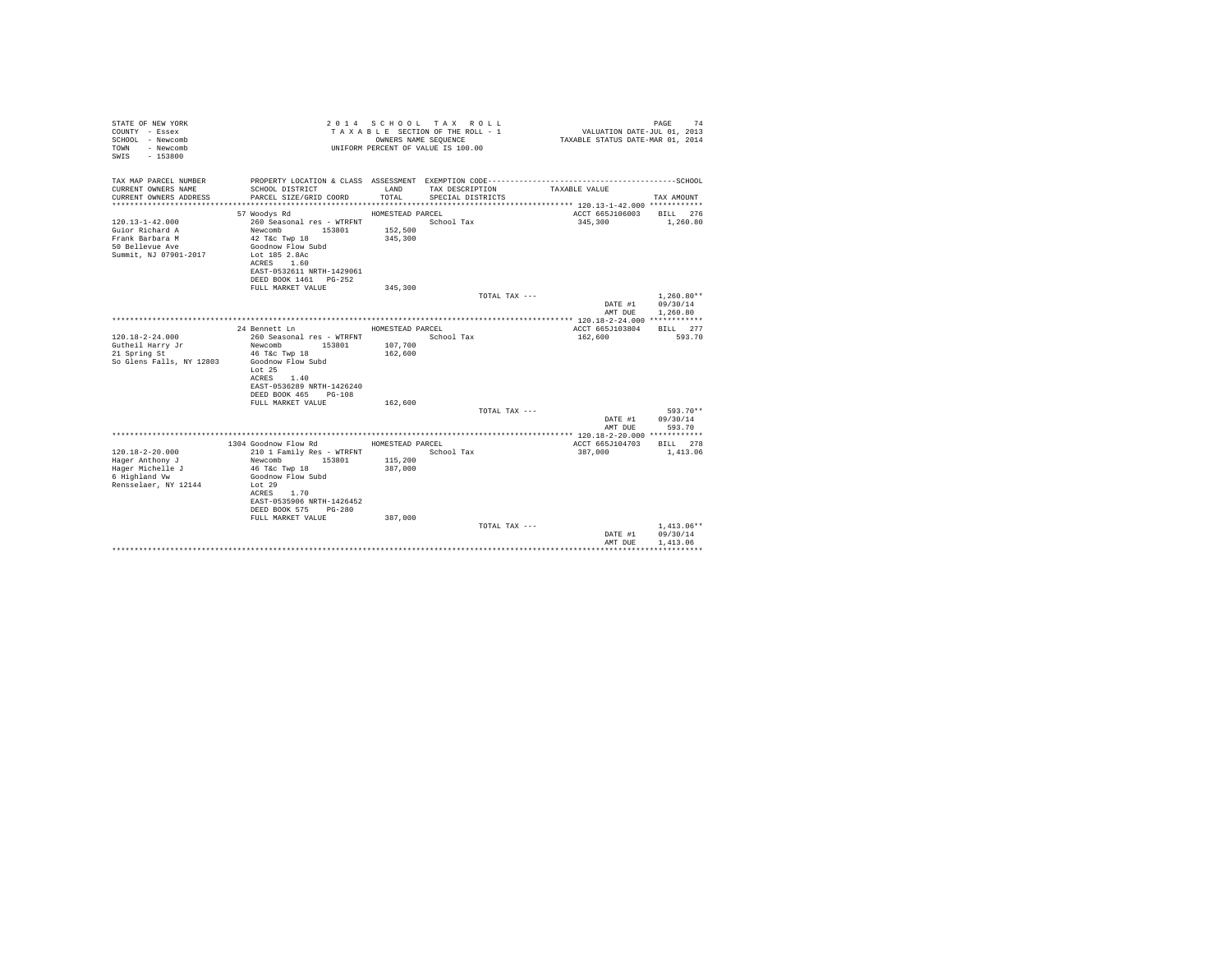| TAX MAP PARCEL NUMBER<br>CURRENT OWNERS NAME<br>SCHOOL DISTRICT<br>LAND<br>TAX DESCRIPTION<br>TAXABLE VALUE<br>TOTAL<br>CURRENT OWNERS ADDRESS<br>PARCEL SIZE/GRID COORD<br>SPECIAL DISTRICTS<br>TAX AMOUNT<br>***********************<br>4916 NYS Route 28N<br>ACCT 665J194005<br>BILL 279<br>HOMESTEAD PARCEL<br>$110. - 1 - 21.200$<br>240 Rural res<br>RES. STAR 41854<br>30,000<br>64,000 School Tax<br>463,450<br>Hai Paul B<br>Newcomb 153801<br>1,692.20<br>McNulty Stacy A<br>30 Thorns Sur<br>1492/204 Death Cert<br>463,450<br>6312 State Rt 28N<br>Newcomb, NY 12852<br>Lot 1<br>ACRES 34.80<br>EAST-0562656 NRTH-1441494<br>DEED BOOK 1641 PG-52<br>FULL MARKET VALUE<br>463,450<br>$1.621.20**$<br>TOTAL TAX ---<br>09/30/14<br>DATE #1<br>1,621.20<br>AMT DUE<br>ACCT 665J103612<br>34 Johnson Rd<br>HOMESTEAD PARCEL<br>BILL 280<br>$109.16 - 2 - 11.000$<br>School Tax<br>27,500<br>100.41<br>270 Mfg housing<br>21,600<br>Hall Ricci W<br>153801<br>Newcomb<br>c/o Irene Hall<br>27,500<br>10 Richards Survey<br>7 Hudson St<br>Life Use Irene Hall<br>Warrensburg, NY 12885<br>By 1169/289<br>ACRES 0.30<br>EAST-0548309 NRTH-1447889<br>DEED BOOK 1169 PG-290<br>FULL MARKET VALUE<br>27,500<br>$100.41**$<br>TOTAL TAX ---<br>09/30/14<br>DATE #1<br>AMT DUE<br>100.41<br>BILL 281<br>5473 NYS Route 28N<br>HOMESTEAD PARCEL<br>ACCT 665J103901<br>$109.16 - 4 - 4.000$<br>210 1 Family Res<br>AGED ALL 41800<br>43,150<br>24,300 SR STAR 41834<br>Newcomb 153801<br>Hall Virginia L<br>43,150<br>5473 NYS Rte 28N<br>9 Richards<br>86,300 School Tax<br>43,150<br>157.55<br>PO Box 173<br>ACRES 0.40<br>Newcomb, NY 12852<br>EAST-0549304 NRTH-1446306<br>DEED BOOK 348 PG-464<br>FULL MARKET VALUE<br>86,300<br>$12.55**$<br>TOTAL TAX ---<br>09/30/14<br>DATE #1<br>12.55<br>AMT DUE<br> | STATE OF NEW YORK<br>COUNTY - Essex<br>SCHOOL - Newcomb<br>- Newcomb<br>TOWN<br>$-153800$<br>SWIS |  | 2014 SCHOOL TAX ROLL<br>TAXABLE SECTION OF THE ROLL - 1<br>OWNERS NAME SEQUENCE<br>UNIFORM PERCENT OF VALUE IS 100.00 | VALUATION DATE-JUL 01, 2013<br>TAXABLE STATUS DATE-MAR 01, 2014 | 75<br>PAGE |
|------------------------------------------------------------------------------------------------------------------------------------------------------------------------------------------------------------------------------------------------------------------------------------------------------------------------------------------------------------------------------------------------------------------------------------------------------------------------------------------------------------------------------------------------------------------------------------------------------------------------------------------------------------------------------------------------------------------------------------------------------------------------------------------------------------------------------------------------------------------------------------------------------------------------------------------------------------------------------------------------------------------------------------------------------------------------------------------------------------------------------------------------------------------------------------------------------------------------------------------------------------------------------------------------------------------------------------------------------------------------------------------------------------------------------------------------------------------------------------------------------------------------------------------------------------------------------------------------------------------------------------------------------------------------------------------------------------------------------------------------------------------------------------------------------------------|---------------------------------------------------------------------------------------------------|--|-----------------------------------------------------------------------------------------------------------------------|-----------------------------------------------------------------|------------|
|                                                                                                                                                                                                                                                                                                                                                                                                                                                                                                                                                                                                                                                                                                                                                                                                                                                                                                                                                                                                                                                                                                                                                                                                                                                                                                                                                                                                                                                                                                                                                                                                                                                                                                                                                                                                                  |                                                                                                   |  |                                                                                                                       |                                                                 |            |
|                                                                                                                                                                                                                                                                                                                                                                                                                                                                                                                                                                                                                                                                                                                                                                                                                                                                                                                                                                                                                                                                                                                                                                                                                                                                                                                                                                                                                                                                                                                                                                                                                                                                                                                                                                                                                  |                                                                                                   |  |                                                                                                                       |                                                                 |            |
|                                                                                                                                                                                                                                                                                                                                                                                                                                                                                                                                                                                                                                                                                                                                                                                                                                                                                                                                                                                                                                                                                                                                                                                                                                                                                                                                                                                                                                                                                                                                                                                                                                                                                                                                                                                                                  |                                                                                                   |  |                                                                                                                       |                                                                 |            |
|                                                                                                                                                                                                                                                                                                                                                                                                                                                                                                                                                                                                                                                                                                                                                                                                                                                                                                                                                                                                                                                                                                                                                                                                                                                                                                                                                                                                                                                                                                                                                                                                                                                                                                                                                                                                                  |                                                                                                   |  |                                                                                                                       |                                                                 |            |
|                                                                                                                                                                                                                                                                                                                                                                                                                                                                                                                                                                                                                                                                                                                                                                                                                                                                                                                                                                                                                                                                                                                                                                                                                                                                                                                                                                                                                                                                                                                                                                                                                                                                                                                                                                                                                  |                                                                                                   |  |                                                                                                                       |                                                                 |            |
|                                                                                                                                                                                                                                                                                                                                                                                                                                                                                                                                                                                                                                                                                                                                                                                                                                                                                                                                                                                                                                                                                                                                                                                                                                                                                                                                                                                                                                                                                                                                                                                                                                                                                                                                                                                                                  |                                                                                                   |  |                                                                                                                       |                                                                 |            |
|                                                                                                                                                                                                                                                                                                                                                                                                                                                                                                                                                                                                                                                                                                                                                                                                                                                                                                                                                                                                                                                                                                                                                                                                                                                                                                                                                                                                                                                                                                                                                                                                                                                                                                                                                                                                                  |                                                                                                   |  |                                                                                                                       |                                                                 |            |
|                                                                                                                                                                                                                                                                                                                                                                                                                                                                                                                                                                                                                                                                                                                                                                                                                                                                                                                                                                                                                                                                                                                                                                                                                                                                                                                                                                                                                                                                                                                                                                                                                                                                                                                                                                                                                  |                                                                                                   |  |                                                                                                                       |                                                                 |            |
|                                                                                                                                                                                                                                                                                                                                                                                                                                                                                                                                                                                                                                                                                                                                                                                                                                                                                                                                                                                                                                                                                                                                                                                                                                                                                                                                                                                                                                                                                                                                                                                                                                                                                                                                                                                                                  |                                                                                                   |  |                                                                                                                       |                                                                 |            |
|                                                                                                                                                                                                                                                                                                                                                                                                                                                                                                                                                                                                                                                                                                                                                                                                                                                                                                                                                                                                                                                                                                                                                                                                                                                                                                                                                                                                                                                                                                                                                                                                                                                                                                                                                                                                                  |                                                                                                   |  |                                                                                                                       |                                                                 |            |
|                                                                                                                                                                                                                                                                                                                                                                                                                                                                                                                                                                                                                                                                                                                                                                                                                                                                                                                                                                                                                                                                                                                                                                                                                                                                                                                                                                                                                                                                                                                                                                                                                                                                                                                                                                                                                  |                                                                                                   |  |                                                                                                                       |                                                                 |            |
|                                                                                                                                                                                                                                                                                                                                                                                                                                                                                                                                                                                                                                                                                                                                                                                                                                                                                                                                                                                                                                                                                                                                                                                                                                                                                                                                                                                                                                                                                                                                                                                                                                                                                                                                                                                                                  |                                                                                                   |  |                                                                                                                       |                                                                 |            |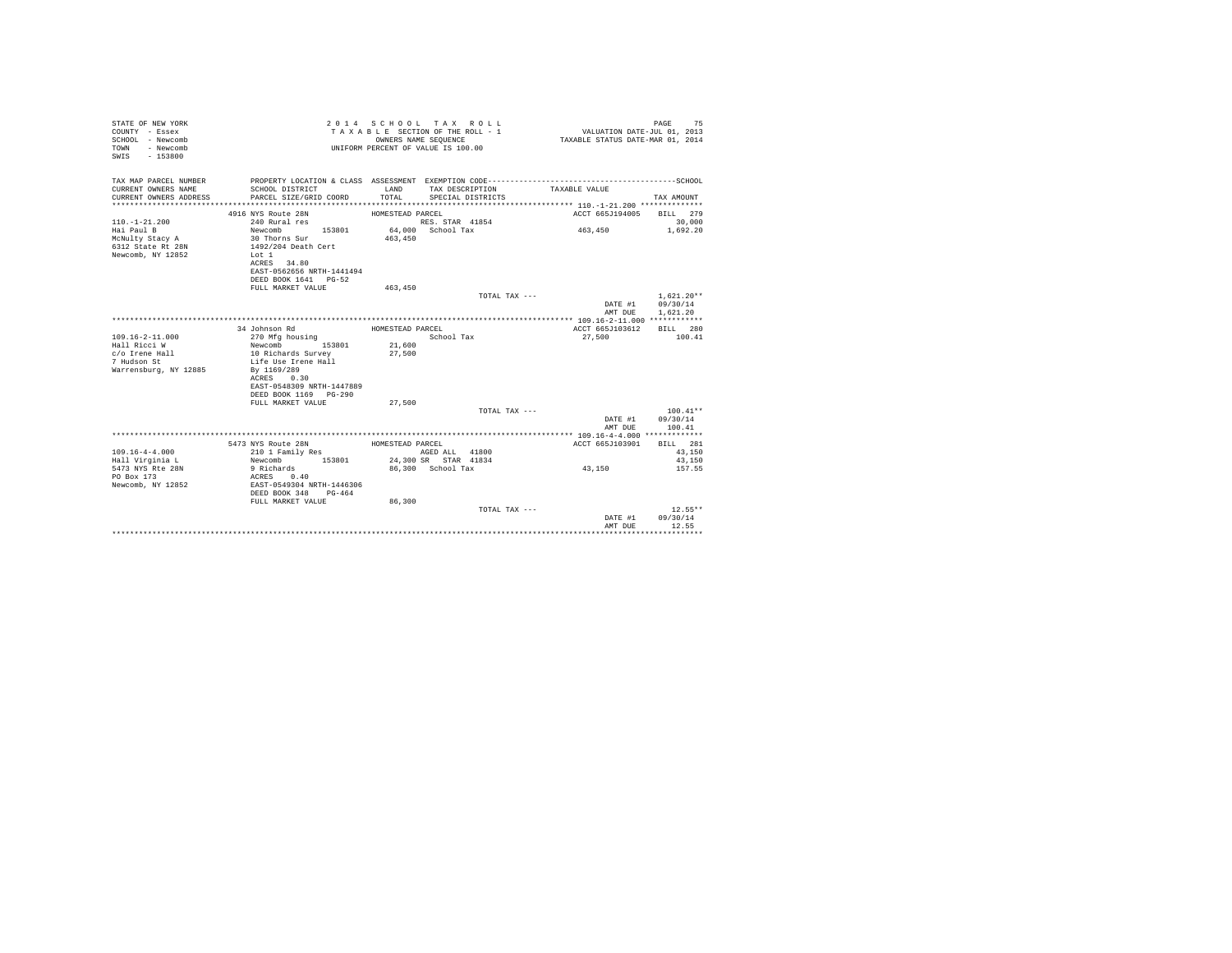| STATE OF NEW YORK<br>COUNTY - Essex<br>SCHOOL - Newcomb<br>TOWN - Newcomb<br>SWIS - 153800             |                                                                                                                                                  |                            | 2014 SCHOOL TAX ROLL<br>TAXABLE SECTION OF THE ROLL - 1<br>OWNERS NAME SEQUENCE<br>UNIFORM PERCENT OF VALUE IS 100.00 | PAGE 76<br>VALUATION DATE-JUL 01, 2013<br>TAXABLE STATUS DATE-MAR 01, 2014 |                                    |
|--------------------------------------------------------------------------------------------------------|--------------------------------------------------------------------------------------------------------------------------------------------------|----------------------------|-----------------------------------------------------------------------------------------------------------------------|----------------------------------------------------------------------------|------------------------------------|
| TAX MAP PARCEL NUMBER<br>CURRENT OWNERS NAME<br>CURRENT OWNERS ADDRESS                                 | SCHOOL DISTRICT<br>PARCEL SIZE/GRID COORD                                                                                                        | LAND<br>TOTAL              | TAX DESCRIPTION<br>SPECIAL DISTRICTS                                                                                  | TAXABLE VALUE                                                              | TAX AMOUNT                         |
|                                                                                                        |                                                                                                                                                  |                            |                                                                                                                       |                                                                            |                                    |
| $109.16 - 5 - 15.014$<br>Hall William H<br>5561 State Route 28N<br>PO Box 72<br>Newcomb, NY 12852-0072 | 5561 NYS Route 28N<br>210 1 Family Res<br>Newcomb 153801<br>10 Richards Survey<br>ACRES 0.53<br>EAST-0547408 NRTH-1447277<br>DEED BOOK 519 PG-52 | HOMESTEAD PARCEL<br>89,000 | RES. STAR 41854<br>27,500 School Tax                                                                                  | ACCT 665J103902 BILL 282<br>89,000                                         | 30,000<br>324.97                   |
|                                                                                                        | FULL MARKET VALUE                                                                                                                                | 89,000                     |                                                                                                                       |                                                                            |                                    |
|                                                                                                        |                                                                                                                                                  |                            | TOTAL TAX ---                                                                                                         |                                                                            | $253.97**$                         |
|                                                                                                        |                                                                                                                                                  |                            |                                                                                                                       |                                                                            | DATE #1 09/30/14<br>AMT DUE 253.97 |
|                                                                                                        |                                                                                                                                                  | HOMESTEAD PARCEL           |                                                                                                                       | ACCT 665J179006 BILL 283                                                   |                                    |
| $109.16 - 1 - 7.182$<br>Hamerman Lois                                                                  | 41 Johnson Rd<br>210 1 Family Res - WTRFNT School Tax<br>Newcomb 153801                                                                          | 176,100                    |                                                                                                                       | 252,700                                                                    | 922.69                             |
| Carlow Patricia                                                                                        | 10 Richards Survey                                                                                                                               | 252,700                    |                                                                                                                       |                                                                            |                                    |
| $4411$ Osage Ave<br>Philadelphia, PA 19104                                                             | ACRES 1.70<br>EAST-0547925 NRTH-1448088<br>DEED BOOK 692 PG-5                                                                                    |                            |                                                                                                                       |                                                                            |                                    |
|                                                                                                        | FULL MARKET VALUE                                                                                                                                | 252,700                    |                                                                                                                       |                                                                            |                                    |
|                                                                                                        |                                                                                                                                                  |                            | TOTAL TAX ---                                                                                                         | DATE #1<br>AMT DUR                                                         | $922.69**$<br>09/30/14<br>922.69   |
|                                                                                                        |                                                                                                                                                  |                            |                                                                                                                       |                                                                            |                                    |
|                                                                                                        | 5777 NYS Route 28N                                                                                                                               | HOMESTEAD PARCEL           |                                                                                                                       | ACCT 665J100303                                                            | BILL 284                           |
| $109.15 - 3 - 2.001$                                                                                   | 210 1 Family Res                                                                                                                                 |                            | RES. STAR 41854                                                                                                       | 152,800                                                                    | 30,000                             |
| Hamilton Edward L<br>Hamilton Gyneth E<br>5777 NYS Rte 28N<br>Newcomb, NY 12852                        | Newcomb 153801<br>3 Ords Patent<br>ACRES 1.90<br>EAST-0542166 NRTH-1446192                                                                       | 152,800                    | 39,000 School Tax                                                                                                     |                                                                            | 557.92                             |
|                                                                                                        | DEED BOOK 1413 PG-299<br>FULL MARKET VALUE                                                                                                       | 152,800                    |                                                                                                                       |                                                                            |                                    |
|                                                                                                        |                                                                                                                                                  |                            | TOTAL TAX ---                                                                                                         | DATE #1<br>AMT DUE                                                         | $486.92**$<br>09/30/14<br>486.92   |
|                                                                                                        |                                                                                                                                                  |                            |                                                                                                                       |                                                                            |                                    |
|                                                                                                        | 35 Santanoni Dr                                                                                                                                  | HOMESTEAD PARCEL           |                                                                                                                       | ACCT 665J103903                                                            | BILL 285                           |
| 110.18-2-2.002                                                                                         | $210$ 1 Family Res                                                                                                                               |                            | SR STAR 41834                                                                                                         |                                                                            | 64,200                             |
| Hampson Margaret S<br>Hampson Robert J<br>35 Santanoni Dr<br>Newcomb, NY 12852                         | Newcomb 153801<br>Pt 2&3 Thorns Survey<br>ACRES 3.16<br>EAST-0560759 NRTH-1442591<br>DEED BOOK 1714 PG-299                                       | 128,400                    | 41,200 School Tax                                                                                                     | 128,400                                                                    | 468.83                             |
|                                                                                                        | FULL MARKET VALUE                                                                                                                                | 128,400                    | TOTAL TAX ---                                                                                                         |                                                                            | $323.83**$                         |
|                                                                                                        |                                                                                                                                                  |                            |                                                                                                                       | DATE #1<br>AMT DUE                                                         | 09/30/14<br>323.83                 |
|                                                                                                        |                                                                                                                                                  |                            |                                                                                                                       |                                                                            |                                    |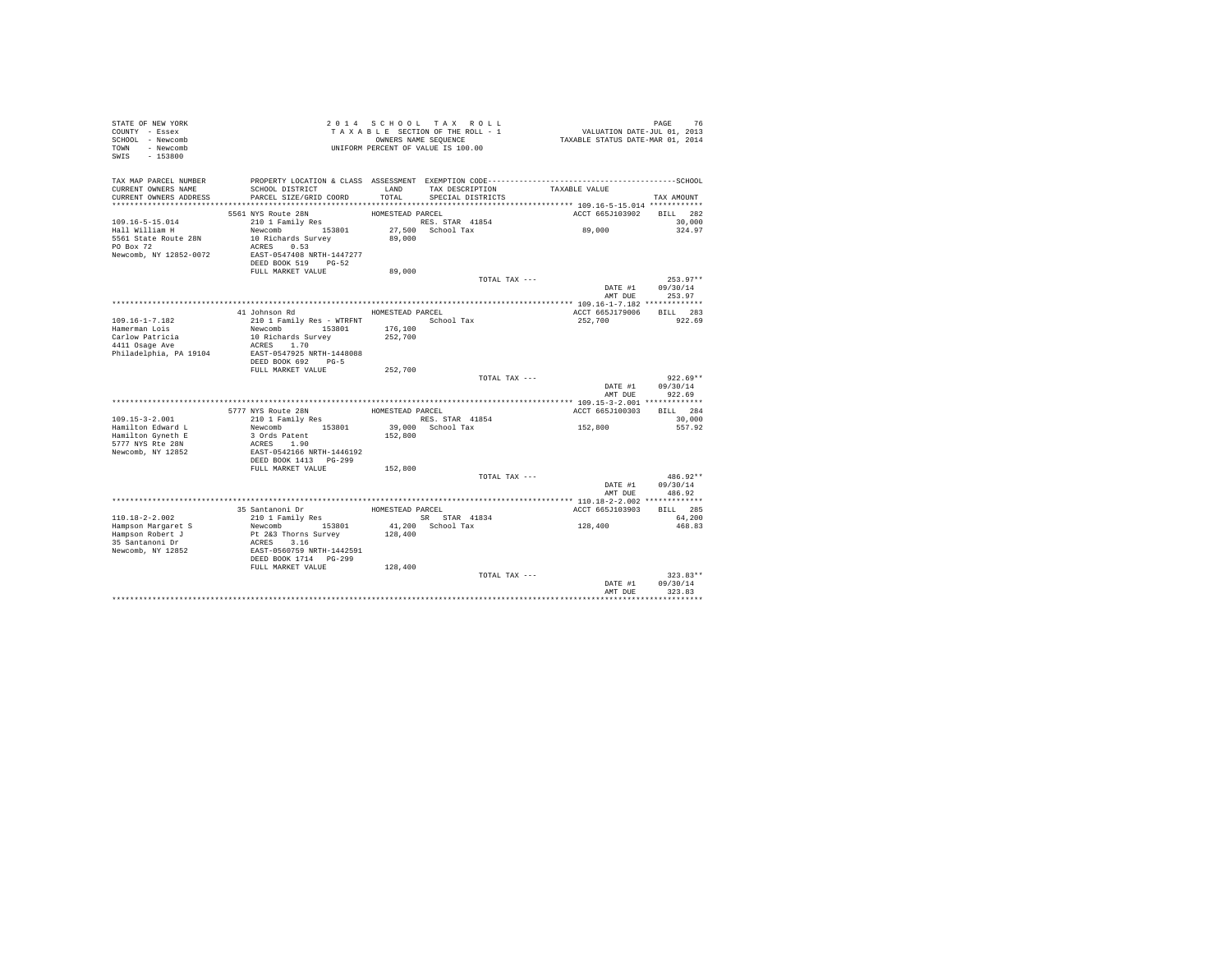| STATE OF NEW YORK<br>COUNTY - Essex<br>SCHOOL - Newcomb<br>TOWN - Newcomb<br>SWIS<br>$-153800$       |                                                                                                                                                        | 2014 SCHOOL TAX ROLL<br>TAXABLE SECTION OF THE ROLL - 1<br>OWNERS NAME SEQUENCE<br>UNIFORM PERCENT OF VALUE IS 100.00 |                                           |               | PAGE 77<br>VALUATION DATE-JUL 01, 2013<br>TAXABLE STATUS DATE-MAR 01, 2014 |                                          |
|------------------------------------------------------------------------------------------------------|--------------------------------------------------------------------------------------------------------------------------------------------------------|-----------------------------------------------------------------------------------------------------------------------|-------------------------------------------|---------------|----------------------------------------------------------------------------|------------------------------------------|
| TAX MAP PARCEL NUMBER<br>CURRENT OWNERS NAME<br>CURRENT OWNERS ADDRESS                               | SCHOOL DISTRICT<br>PARCEL SIZE/GRID COORD                                                                                                              | TOTAL                                                                                                                 | LAND TAX DESCRIPTION<br>SPECIAL DISTRICTS |               | TAXABLE VALUE                                                              | TAX AMOUNT                               |
|                                                                                                      | NYS Route 28N                                                                                                                                          | NON-HOMESTEAD PARCEL                                                                                                  |                                           |               | ACCT 665J104815                                                            | BILL 286                                 |
| $110.13 - 1 - 2.000$<br>Harbour-Kahl Laura<br>Kahl Charles D III<br>PO Box 4087<br>Albany, NY 12204  | 311 Res vac land<br>Newcomb 153801<br>20 Richards Survey<br>ACRES 3.60<br>EAST-0553075 NRTH-1446769<br>DEED BOOK 1332    PG-188                        | 36,200<br>36,200                                                                                                      | School Tax                                |               | 36,200                                                                     | 633.11                                   |
|                                                                                                      | FULL MARKET VALUE                                                                                                                                      | 36,200                                                                                                                |                                           |               |                                                                            |                                          |
|                                                                                                      |                                                                                                                                                        |                                                                                                                       |                                           | TOTAL TAX --- | DATE #1<br>AMT DUE                                                         | 633.11**<br>09/30/14<br>633.11           |
|                                                                                                      |                                                                                                                                                        |                                                                                                                       |                                           |               |                                                                            |                                          |
| $110.13 - 1 - 3.000$<br>Harbour-Kahl Laura                                                           | NYS Route 28N<br>322 Rural vac>10 - WTRFNT<br>Newcomb 153801                                                                                           | NON-HOMESTEAD PARCEL<br>119,400                                                                                       | School Tax                                |               | ACCT 665J100908<br>119,400                                                 | BILL 287<br>2,088.20                     |
| Kahl Charles D III<br>PO Box 4087<br>Albany, NY 12204                                                | 20 Richards Survey<br>8.5ac<br>ACRES 12.10<br>EAST-0553318 NRTH-1447172                                                                                | 119,400                                                                                                               |                                           |               |                                                                            |                                          |
|                                                                                                      | DEED BOOK 1329 PG-313                                                                                                                                  |                                                                                                                       |                                           |               |                                                                            |                                          |
|                                                                                                      | FULL MARKET VALUE                                                                                                                                      | 119,400                                                                                                               |                                           | TOTAL TAX --- | DATE #1<br>AMT DUE                                                         | $2.088.20**$<br>09/30/14<br>2.088.20     |
|                                                                                                      |                                                                                                                                                        |                                                                                                                       |                                           |               |                                                                            |                                          |
| $109.15 - 1 - 1.000$<br>Harding Homer<br>Harding Margaret<br>63 Hoags Corners Rd<br>Nassau, NY 12123 | 29 Fennessey Ln<br>260 Seasonal res<br>Newcomb 153801<br>3 Ords Patent<br>ACRES 0.66<br>EAST-0541735 NRTH-1447108<br>DEED BOOK 1207 PG-59              | HOMESTEAD PARCEL<br>29,800<br>66,600                                                                                  | School Tax                                |               | ACCT 665J105807<br>66,600                                                  | BILL 288<br>243.18                       |
|                                                                                                      | FULL MARKET VALUE                                                                                                                                      | 66,600                                                                                                                |                                           |               |                                                                            |                                          |
|                                                                                                      |                                                                                                                                                        |                                                                                                                       |                                           | TOTAL TAX --- | DATE #1                                                                    | $243.18**$<br>09/30/14<br>AMT DUE 243.18 |
|                                                                                                      |                                                                                                                                                        |                                                                                                                       |                                           |               |                                                                            |                                          |
| 110.18-3-18.000<br>Harrington Jeanette M                                                             | 30 Adams Ln<br>210 1 Family Res<br>Newcomb 153801                                                                                                      | HOMESTEAD PARCEL<br>27,000                                                                                            | School Tax                                |               | ACCT 665J100310<br>95,000                                                  | BILL 289<br>346.88                       |
| c/o Auguste Beaudet<br>PO Box 144<br>Newcomb, NY 12852                                               | Pt 4 Thorns Survey<br>1414/296 Life Use To<br>Auguste Beaudet<br>ACRES 0.50<br>EAST-0559750 NRTH-1441519<br>DEED BOOK 1619 PG-139<br>FULL MARKET VALUE | 95,000<br>95,000                                                                                                      |                                           |               |                                                                            |                                          |
|                                                                                                      |                                                                                                                                                        |                                                                                                                       |                                           | TOTAL TAX --- |                                                                            | $346.88**$                               |
|                                                                                                      |                                                                                                                                                        |                                                                                                                       |                                           |               | DATE #1<br>AMT DUE                                                         | 09/30/14<br>346.88<br>***********        |
|                                                                                                      |                                                                                                                                                        |                                                                                                                       |                                           |               |                                                                            |                                          |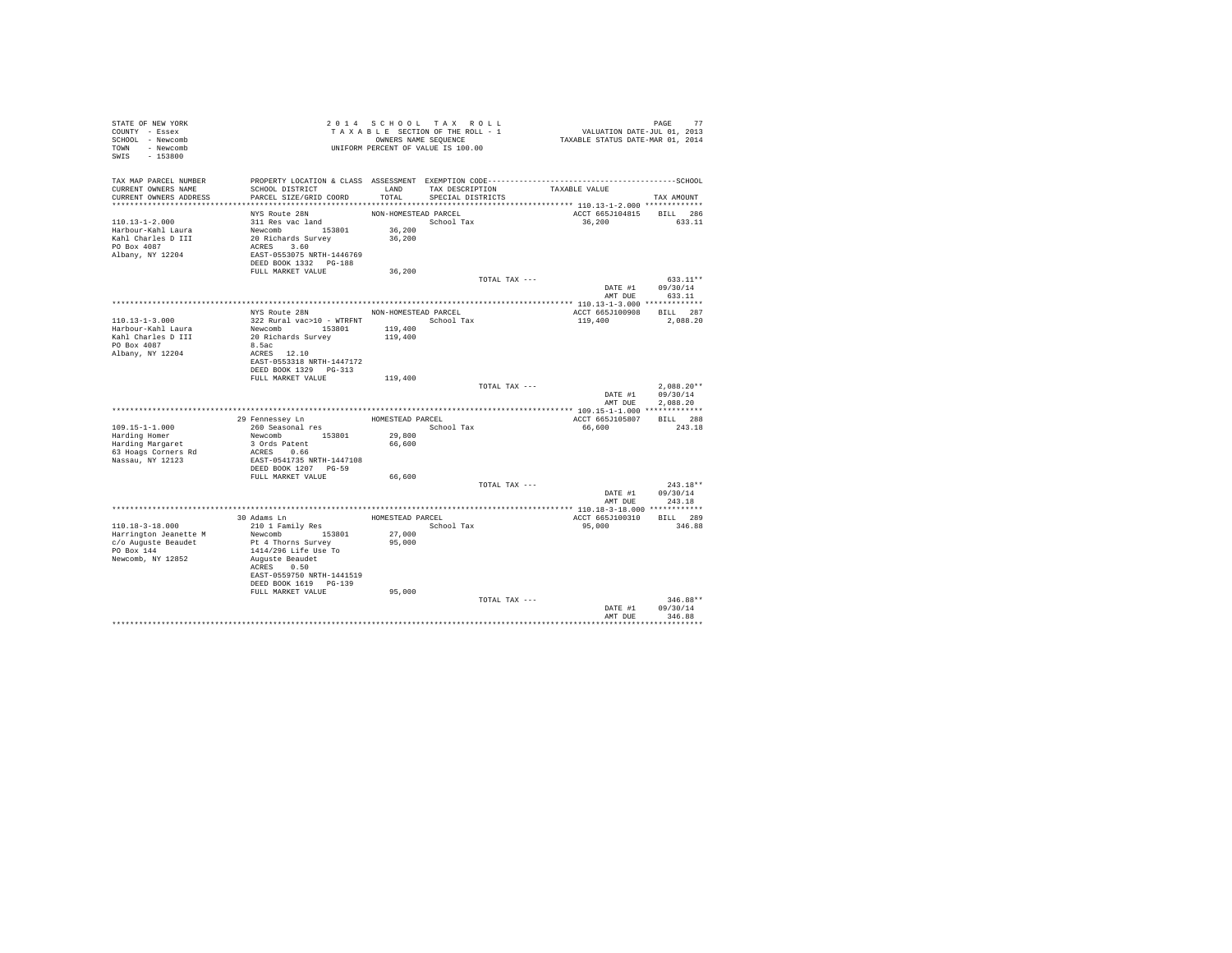| STATE OF NEW YORK<br>COUNTY - Essex<br>SCHOOL - Newcomb |                                                                                                                 |                      | 2014 SCHOOL TAX ROLL<br>TAXABLE SECTION OF THE ROLL - 1<br>OWNERS NAME SEQUENCE | 78 PAGE 78<br>VALUATION DATE-JUL 01, 2013<br>TAXABLE STATUS DATE-MAR 01, 2014 |                            |
|---------------------------------------------------------|-----------------------------------------------------------------------------------------------------------------|----------------------|---------------------------------------------------------------------------------|-------------------------------------------------------------------------------|----------------------------|
| TOWN - Newcomb<br>SWIS - 153800                         |                                                                                                                 |                      | UNIFORM PERCENT OF VALUE IS 100.00                                              |                                                                               |                            |
| TAX MAP PARCEL NUMBER<br>CURRENT OWNERS NAME            | PROPERTY LOCATION & CLASS ASSESSMENT EXEMPTION CODE-----------------------------------SCHOOL<br>SCHOOL DISTRICT |                      | LAND TAX DESCRIPTION                                                            | TAXABLE VALUE                                                                 |                            |
| CURRENT OWNERS ADDRESS                                  | PARCEL SIZE/GRID COORD                                                                                          | TOTAL.               | SPECIAL DISTRICTS                                                               |                                                                               | TAX AMOUNT                 |
|                                                         | 5101 NYS Route 28N                                                                                              | HOMESTEAD PARCEL     |                                                                                 | ACCT 665J103908 BILL 290                                                      |                            |
| $110.17 - 2 - 18.000$                                   | 210 1 Family Res                                                                                                |                      | School Tax                                                                      | 80.300                                                                        | 293.20                     |
| Harrington John E                                       | Newcomb 153801 28,700                                                                                           |                      |                                                                                 |                                                                               |                            |
| Harrington Jeanette                                     | Pt 19 Richards Survey                                                                                           | 80,300               |                                                                                 |                                                                               |                            |
| PO Box 144                                              | ACRES 0.60                                                                                                      |                      |                                                                                 |                                                                               |                            |
| Newcomb, NY 12852                                       | EAST-0557811 NRTH-1443285                                                                                       |                      |                                                                                 |                                                                               |                            |
|                                                         | DEED BOOK 641 PG-263                                                                                            |                      |                                                                                 |                                                                               |                            |
|                                                         | FULL MARKET VALUE                                                                                               | 80,300               |                                                                                 |                                                                               |                            |
|                                                         |                                                                                                                 |                      | TOTAL TAX ---                                                                   |                                                                               | $293.20**$                 |
|                                                         |                                                                                                                 |                      |                                                                                 | DATE #1                                                                       | 09/30/14<br>AMT DUE 293.20 |
|                                                         |                                                                                                                 |                      |                                                                                 |                                                                               |                            |
|                                                         | 16 Schraver Way                                                                                                 | HOMESTEAD PARCEL     |                                                                                 | ACCT 665J104315 BILL 291                                                      |                            |
| 110.13-9-14.000                                         | 260 Seasonal res                                                                                                |                      | School Tax                                                                      | 55,300                                                                        | 201.92                     |
|                                                         | Newcomb 153801                                                                                                  | $\bf 36$ , $\bf 600$ |                                                                                 |                                                                               |                            |
| Harrington Orbin<br>24 Stevens Rd                       | 19 Richards Survey                                                                                              | 55,300               |                                                                                 |                                                                               |                            |
| Queensbury, NY 12804                                    | ACRES 1.20                                                                                                      |                      |                                                                                 |                                                                               |                            |
|                                                         | EAST-0555561 NRTH-1445571                                                                                       |                      |                                                                                 |                                                                               |                            |
|                                                         | DEED BOOK 1056 PG-153<br>FULL MARKET VALUE                                                                      | 55,300               |                                                                                 |                                                                               |                            |
|                                                         |                                                                                                                 |                      | TOTAL TAX ---                                                                   |                                                                               | $201.92**$                 |
|                                                         |                                                                                                                 |                      |                                                                                 | DATE #1                                                                       | 09/30/14                   |
|                                                         |                                                                                                                 |                      |                                                                                 | AMT DUE                                                                       | 201.92                     |
|                                                         |                                                                                                                 |                      |                                                                                 |                                                                               |                            |
|                                                         | 51 Chaisson Rd                                                                                                  | HOMESTEAD PARCEL     |                                                                                 | ACCT 665J104403                                                               | BILL 292                   |
| $110.17 - 2 - 5.000$                                    | 210 1 Family Res                                                                                                |                      | RES. STAR 41854                                                                 |                                                                               | 30,000                     |
| Harrington Patricia L                                   | Newcomb 153801                                                                                                  |                      | 24,300 School Tax                                                               | 87,800                                                                        | 320.59                     |
| PO Box 87                                               | Pt 18 Richards Survey 87,800                                                                                    |                      |                                                                                 |                                                                               |                            |
| Newcomb, NY 12852                                       | ACRES 0.40<br>EAST-0554438 NRTH-1443815                                                                         |                      |                                                                                 |                                                                               |                            |
|                                                         | DEED BOOK 1292   PG-115                                                                                         |                      |                                                                                 |                                                                               |                            |
|                                                         | FULL MARKET VALUE                                                                                               | 87,800               |                                                                                 |                                                                               |                            |
|                                                         |                                                                                                                 |                      | TOTAL TAX ---                                                                   |                                                                               | $249.59**$                 |
|                                                         |                                                                                                                 |                      |                                                                                 |                                                                               | DATE #1 09/30/14           |
|                                                         |                                                                                                                 |                      |                                                                                 | AMT DUE                                                                       | 249.59                     |
|                                                         |                                                                                                                 |                      |                                                                                 |                                                                               |                            |
|                                                         | 401 Woodys Rd                                                                                                   | HOMESTEAD PARCEL     |                                                                                 | ACCT 665J104002 BILL 293                                                      |                            |
| $119.16 - 1 - 1.002$                                    | 210 1 Family Res - WTRFNT                                                                                       |                      | School Tax                                                                      | 230,800                                                                       | 842.72                     |
| Hasko Louis M<br>Hasko Laura A                          | Newcomb 153801<br>27 T&C Twp 18                                                                                 | 128,800<br>230,800   |                                                                                 |                                                                               |                            |
| 978 Ridge Rd                                            | Lot 255&6 Goodnow Flow                                                                                          |                      |                                                                                 |                                                                               |                            |
| Scotia, NY 12302                                        | Subd                                                                                                            |                      |                                                                                 |                                                                               |                            |
|                                                         | ACRES 1.43                                                                                                      |                      |                                                                                 |                                                                               |                            |
|                                                         | EAST-0524934 NRTH-1427996                                                                                       |                      |                                                                                 |                                                                               |                            |
|                                                         | DEED BOOK 1338 PG-60                                                                                            |                      |                                                                                 |                                                                               |                            |
|                                                         | FULL MARKET VALUE                                                                                               | 230,800              |                                                                                 |                                                                               |                            |
|                                                         |                                                                                                                 |                      | TOTAL TAX ---                                                                   |                                                                               | $842.72**$                 |
|                                                         |                                                                                                                 |                      |                                                                                 | DATE #1<br>AMT DUE                                                            | 09/30/14<br>842.72         |
|                                                         |                                                                                                                 |                      |                                                                                 |                                                                               |                            |
|                                                         |                                                                                                                 |                      |                                                                                 |                                                                               |                            |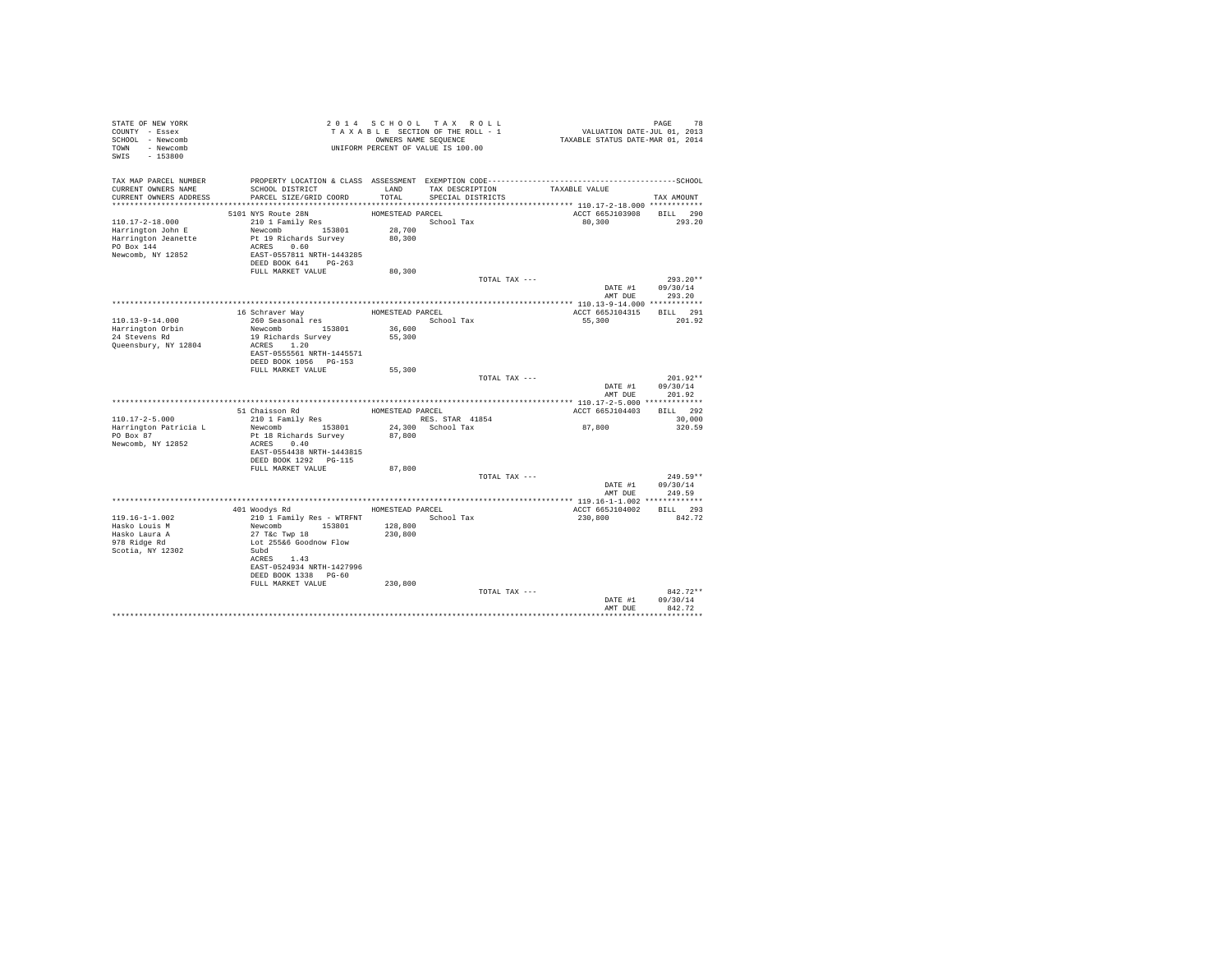| STATE OF NEW YORK<br>COUNTY - Essex<br>SCHOOL - Newcomb<br>TOWN - Newcomb<br>SWIS - 153800 |                                                                                                                                                                                                                                                                                                                                                                                                                                                                      |         | UNIFORM PERCENT OF VALUE IS 100.00 | $\begin{tabular}{lllllllllllllllllll} & $\mathbb{P} \, \mathtt{A} \, \mathtt{C} \, \mathtt{A} \, \mathtt{C} \, \mathtt{A} \, \mathtt{A} \, \mathtt{C} \, \mathtt{A} \, \mathtt{A} \, \mathtt{C} \, \mathtt{A} \, \mathtt{A} \, \mathtt{A} \, \mathtt{A} \, \mathtt{A} \, \mathtt{D} \, \mathtt{A} \, \mathtt{C} \, \mathtt{A} \, \mathtt{A} \, \mathtt{A} \, \mathtt{A} \, \mathtt{A} \, \mathtt{A} \, \mathtt$ |                                          |
|--------------------------------------------------------------------------------------------|----------------------------------------------------------------------------------------------------------------------------------------------------------------------------------------------------------------------------------------------------------------------------------------------------------------------------------------------------------------------------------------------------------------------------------------------------------------------|---------|------------------------------------|-----------------------------------------------------------------------------------------------------------------------------------------------------------------------------------------------------------------------------------------------------------------------------------------------------------------------------------------------------------------------------------------------------------------|------------------------------------------|
| TAX MAP PARCEL NUMBER<br>CURRENT OWNERS NAME<br>CURRENT OWNERS ADDRESS                     |                                                                                                                                                                                                                                                                                                                                                                                                                                                                      |         |                                    | PROPERTY LOCATION & CLASS ASSESSMENT EXEMPTION CODE-----------------------------------SCHOOL                                                                                                                                                                                                                                                                                                                    | TAX AMOUNT                               |
|                                                                                            | HOMESTEAD PARCEL<br>57 Beaver Bay                                                                                                                                                                                                                                                                                                                                                                                                                                    |         |                                    | ACCT 665J106714 BILL 294                                                                                                                                                                                                                                                                                                                                                                                        |                                          |
| $120.17 - 3 - 6.000$<br>Hayes James<br>Hayes Sandra<br>236 Northline<br>Melrose, NY 12121  | 260 Seasonal res - WTRFNT<br>Newcomb 153801 112,500<br>41 Tác Twp 18 212,700<br>Goodnow Flow Subd<br>Lot #311<br>ACRES 1.00<br>EAST-0528114 NRTH-1426400<br>DEED BOOK 1296 PG-240                                                                                                                                                                                                                                                                                    |         |                                    | 212,700                                                                                                                                                                                                                                                                                                                                                                                                         | 776.64                                   |
|                                                                                            | FULL MARKET VALUE                                                                                                                                                                                                                                                                                                                                                                                                                                                    | 212,700 |                                    |                                                                                                                                                                                                                                                                                                                                                                                                                 |                                          |
|                                                                                            |                                                                                                                                                                                                                                                                                                                                                                                                                                                                      |         | TOTAL TAX ---                      | AMT DUE                                                                                                                                                                                                                                                                                                                                                                                                         | $776.64**$<br>DATE #1 09/30/14<br>776.64 |
|                                                                                            |                                                                                                                                                                                                                                                                                                                                                                                                                                                                      |         |                                    |                                                                                                                                                                                                                                                                                                                                                                                                                 |                                          |
|                                                                                            |                                                                                                                                                                                                                                                                                                                                                                                                                                                                      |         |                                    | ACCT 665J105301 BILL 295                                                                                                                                                                                                                                                                                                                                                                                        |                                          |
| $121.7 - 1 - 7.000$<br>Hayes Walter S Jr<br>Hayes Jean B<br>310 Lovers Ln                  | 4760 NYS Route 28N HOMESTEAD PARCEL<br>260 Seasonal res Robert Schou<br>Newcomb 153801 36,600<br>40 Thorns Survey<br>ACRES 1.20                                                                                                                                                                                                                                                                                                                                      | 46,100  | School Tax                         | 46,100                                                                                                                                                                                                                                                                                                                                                                                                          | 168.33                                   |
| Amsterdam, NY 12010                                                                        | EAST-0565094 NRTH-1439454<br>DEED BOOK 610 PG-1<br>FULL MARKET VALUE                                                                                                                                                                                                                                                                                                                                                                                                 | 46,100  |                                    |                                                                                                                                                                                                                                                                                                                                                                                                                 |                                          |
|                                                                                            |                                                                                                                                                                                                                                                                                                                                                                                                                                                                      |         | TOTAL TAX ---                      | AMT DUE                                                                                                                                                                                                                                                                                                                                                                                                         | $168.33**$<br>DATE #1 09/30/14<br>168.33 |
|                                                                                            |                                                                                                                                                                                                                                                                                                                                                                                                                                                                      |         |                                    |                                                                                                                                                                                                                                                                                                                                                                                                                 |                                          |
|                                                                                            |                                                                                                                                                                                                                                                                                                                                                                                                                                                                      |         |                                    | ACCT 665J105107 BILL 296                                                                                                                                                                                                                                                                                                                                                                                        |                                          |
| $110.-1-22.100$                                                                            |                                                                                                                                                                                                                                                                                                                                                                                                                                                                      |         |                                    |                                                                                                                                                                                                                                                                                                                                                                                                                 | 30,000                                   |
| Helms Alex J<br>9 Vanderwalker Way<br>Newcomb, NY 12852                                    | % 9 Vanderwalker Way = HOMESTEAD PARCEL<br>210 1 Family Res = RES. STAR 41854<br>Newcomb = 153801 = 88,300 School Tax<br>Pt 1-7 Thorns Survey = 330,000<br>ACRES 89.85<br>EAST-0559176 NRTH-1440749<br>DEED BOOK 1694 PG-310<br>FULL MARKET VALUE                                                                                                                                                                                                                    | 330,000 |                                    | 330,000                                                                                                                                                                                                                                                                                                                                                                                                         | 1,204.94                                 |
|                                                                                            |                                                                                                                                                                                                                                                                                                                                                                                                                                                                      |         | TOTAL TAX ---                      |                                                                                                                                                                                                                                                                                                                                                                                                                 | $1.133.94**$                             |
|                                                                                            |                                                                                                                                                                                                                                                                                                                                                                                                                                                                      |         |                                    | DATE #1<br>AMT DUE                                                                                                                                                                                                                                                                                                                                                                                              | 09/30/14<br>1,133.94                     |
|                                                                                            |                                                                                                                                                                                                                                                                                                                                                                                                                                                                      |         |                                    | ACCT 665J100104 BILL 297                                                                                                                                                                                                                                                                                                                                                                                        |                                          |
| 109.15-5-6.000<br>Helms John D                                                             |                                                                                                                                                                                                                                                                                                                                                                                                                                                                      |         |                                    |                                                                                                                                                                                                                                                                                                                                                                                                                 | 30,000<br>669.29                         |
| Helms Faith A<br>5655 NYS Rte 28N                                                          | ${\footnotesize \begin{tabular}{lcccc} 5655 MYS \textit{Route 28N} & \textit{HOMISTRAD PARCEL} & \textit{ROCLE} & \textit{N93-15-6-0} & \textit{N15-5-6} \\ 210 & 1 & 1 & 2 \text{min}1 \text{y} & \textit{RES. STAR} & 41854 & \textit{RCCT 665J1001} \\ \textit{Newcomb} & 153801 & 43, 800 & \textit{School Tax} & 183, 300 \\ 3 & \textit{RichardS Survey} & 183, 300 & 183, 300 &$<br>Newcomb, NY 12852-2162 EAST-0545277 NRTH-1446166<br>DEED BOOK 1150 PG-279 |         |                                    |                                                                                                                                                                                                                                                                                                                                                                                                                 |                                          |
|                                                                                            | FULL MARKET VALUE 183,300                                                                                                                                                                                                                                                                                                                                                                                                                                            |         | TOTAL TAX ---                      | AMT DUE                                                                                                                                                                                                                                                                                                                                                                                                         | 598.29**<br>DATE #1 09/30/14<br>598.29   |
|                                                                                            |                                                                                                                                                                                                                                                                                                                                                                                                                                                                      |         |                                    |                                                                                                                                                                                                                                                                                                                                                                                                                 |                                          |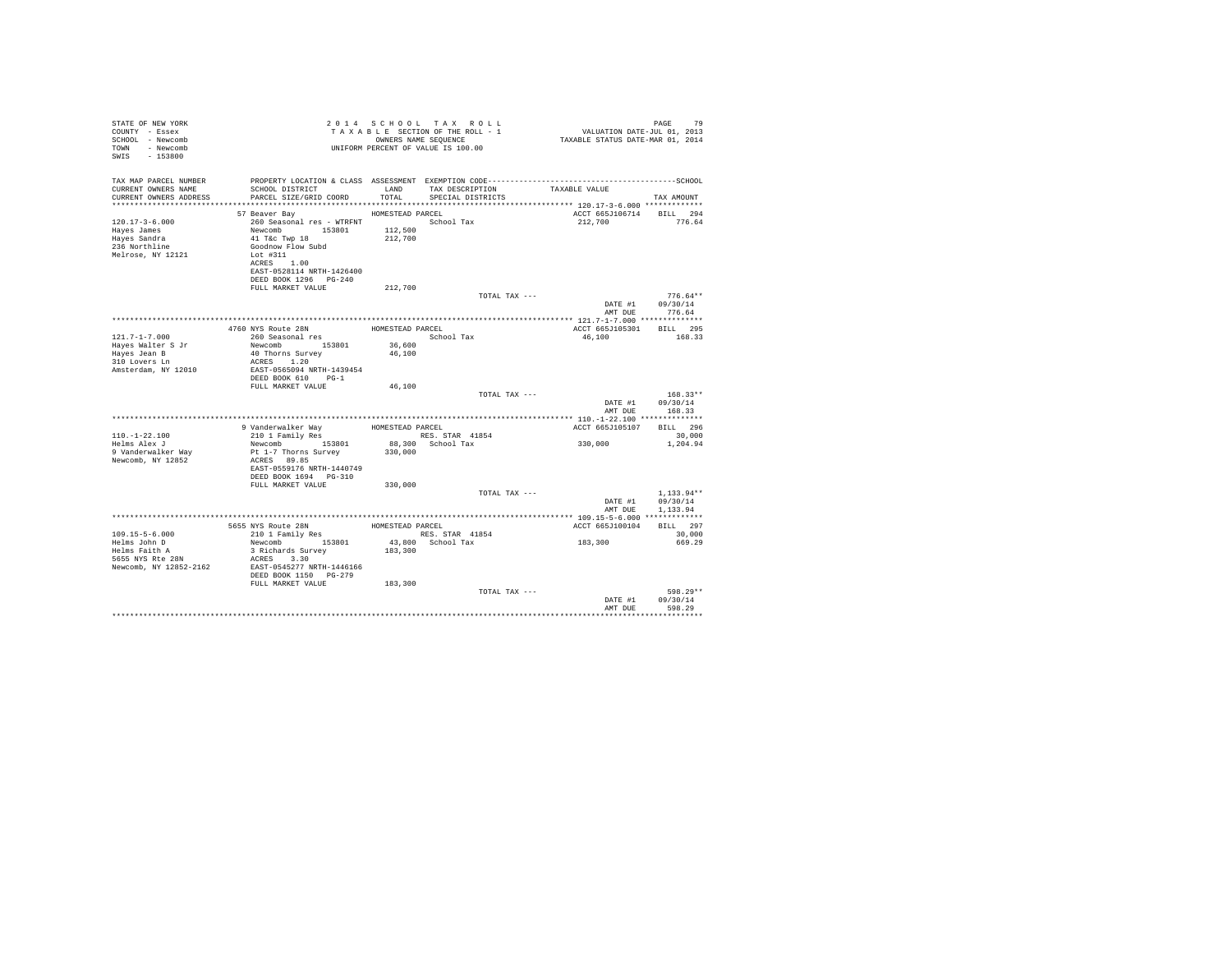| STATE OF NEW YORK<br>COUNTY - Essex<br>SCHOOL - Newcomb<br>TOWN - Newcomb<br>SWIS - 153800 | 2014 SCHUUL 1 AA SEEPTE ROLL - 1<br>TAXABLE SECTION OF THE ROLL - 1<br>OWNERS NAME SEQUENCE<br>UNIFORM PERCENT OF VALUE IS 100.00                                                       |                  |                                                | PAGE 80<br>VALUATION DATE-JUL 01, 2013<br>TAXABLE STATUS DATE-MAR 01, 2014 |                                                  |
|--------------------------------------------------------------------------------------------|-----------------------------------------------------------------------------------------------------------------------------------------------------------------------------------------|------------------|------------------------------------------------|----------------------------------------------------------------------------|--------------------------------------------------|
| CURRENT OWNERS NAME                                                                        | TAX MAP PARCEL NUMBER THE PROPERTY LOCATION & CLASS ASSESSMENT EXEMPTION CODE--------------------------------SCHOOL<br>SCHOOL DISTRICT<br>CURRENT OWNERS ADDRESS PARCEL SIZE/GRID COORD |                  | TOTAL SPECIAL DISTRICTS                        | LAND TAX DESCRIPTION TAXABLE VALUE                                         | TAX AMOUNT                                       |
|                                                                                            | 5773 NYS Route 28N                                                                                                                                                                      | HOMESTEAD PARCEL |                                                | ACCT 665J103712 BILL 298                                                   |                                                  |
| $109.15 - 3 - 3.100$<br>Helms John J<br>5773 Rte 28N<br>Newcomb, NY 12852                  | 210 1 Family Res 153801 11,900 School Tax<br>Newcomb 153801 45,800 School Tax<br>344 Ords Patent 111,900<br>3&4 Ords Patent<br>ACRES 3.90<br>EAST-0542239 NRTH-1445875                  |                  |                                                | 111,900                                                                    | 64,200<br>408.58                                 |
|                                                                                            | DEED BOOK 1180 PG-70                                                                                                                                                                    |                  |                                                |                                                                            |                                                  |
|                                                                                            | FULL MARKET VALUE                                                                                                                                                                       | 111,900          | TOTAL TAX ---                                  |                                                                            | $263.58**$<br>DATE #1 09/30/14<br>AMT DUE 263.58 |
|                                                                                            |                                                                                                                                                                                         |                  |                                                |                                                                            |                                                  |
| 109.15-3-3.200<br>Helms Joseph A                                                           | 5769 NYS Route 28N<br>270 Mfg housing                                                                                                                                                   | HOMESTEAD PARCEL | RES. STAR 41854<br>37,300 School Tax<br>38,900 | ACCT 665J199001 BILL 299<br>38,900                                         | 30,000<br>142.04                                 |
| NYS Rte 28N<br>PO Box 4<br>Newcomb, NY 12852                                               | Newcomb<br>3 Ords Pat<br>ACRES 1.40<br>EAST-0542466 NRTH-1446030<br>DEED BOOK 1180 PG-73                                                                                                |                  |                                                |                                                                            |                                                  |
|                                                                                            | FULL MARKET VALUE                                                                                                                                                                       | 38,900           |                                                |                                                                            |                                                  |
|                                                                                            |                                                                                                                                                                                         |                  |                                                | TOTAL TAX ---                                                              | $71.04**$<br>DATE #1 09/30/14<br>AMT DUE 71.04   |
|                                                                                            | NYS Route 28N HOMESTEAD PARCEL                                                                                                                                                          |                  |                                                |                                                                            |                                                  |
| $109. - 3 - 9.000$                                                                         |                                                                                                                                                                                         |                  |                                                | ACCT 665J100501 BILL 300<br>150.000 547.70                                 |                                                  |
| Helms Kenneth<br>Helms Tina E<br>572 Sanford Ln<br>Newcomb, NY 12852                       | 240 Rural Pes<br>Newcomb 153801 150,000<br>School Tax<br>School Tax<br>School Tax<br>School 153801 150,000<br>See 1481/150<br>ACRES 40.00<br>EAST-0549561 NRTH-1445479                  |                  |                                                |                                                                            |                                                  |
|                                                                                            | DEED BOOK 1499 PG-163<br>FULL MARKET VALUE 150,000                                                                                                                                      |                  |                                                |                                                                            |                                                  |
|                                                                                            |                                                                                                                                                                                         |                  |                                                | TOTAL TAX ---                                                              | $547.70**$<br>DATE #1 09/30/14                   |
|                                                                                            |                                                                                                                                                                                         |                  |                                                | AMT DUE                                                                    | 547.70                                           |
|                                                                                            |                                                                                                                                                                                         |                  |                                                | ACCT 665J101005 BILL 301                                                   |                                                  |
|                                                                                            |                                                                                                                                                                                         |                  |                                                | 231,500                                                                    | 30,000<br>845.28                                 |
|                                                                                            | EAST-0558495 NRTH-1441337<br>DEED BOOK 864 PG-253<br>FULL MARKET VALUE 231,500                                                                                                          |                  |                                                |                                                                            |                                                  |
|                                                                                            |                                                                                                                                                                                         |                  | TOTAL TAX ---                                  |                                                                            | $774.28**$                                       |
|                                                                                            |                                                                                                                                                                                         |                  |                                                |                                                                            | DATE #1 09/30/14<br>AMT DUE 774.28               |
|                                                                                            |                                                                                                                                                                                         |                  |                                                |                                                                            |                                                  |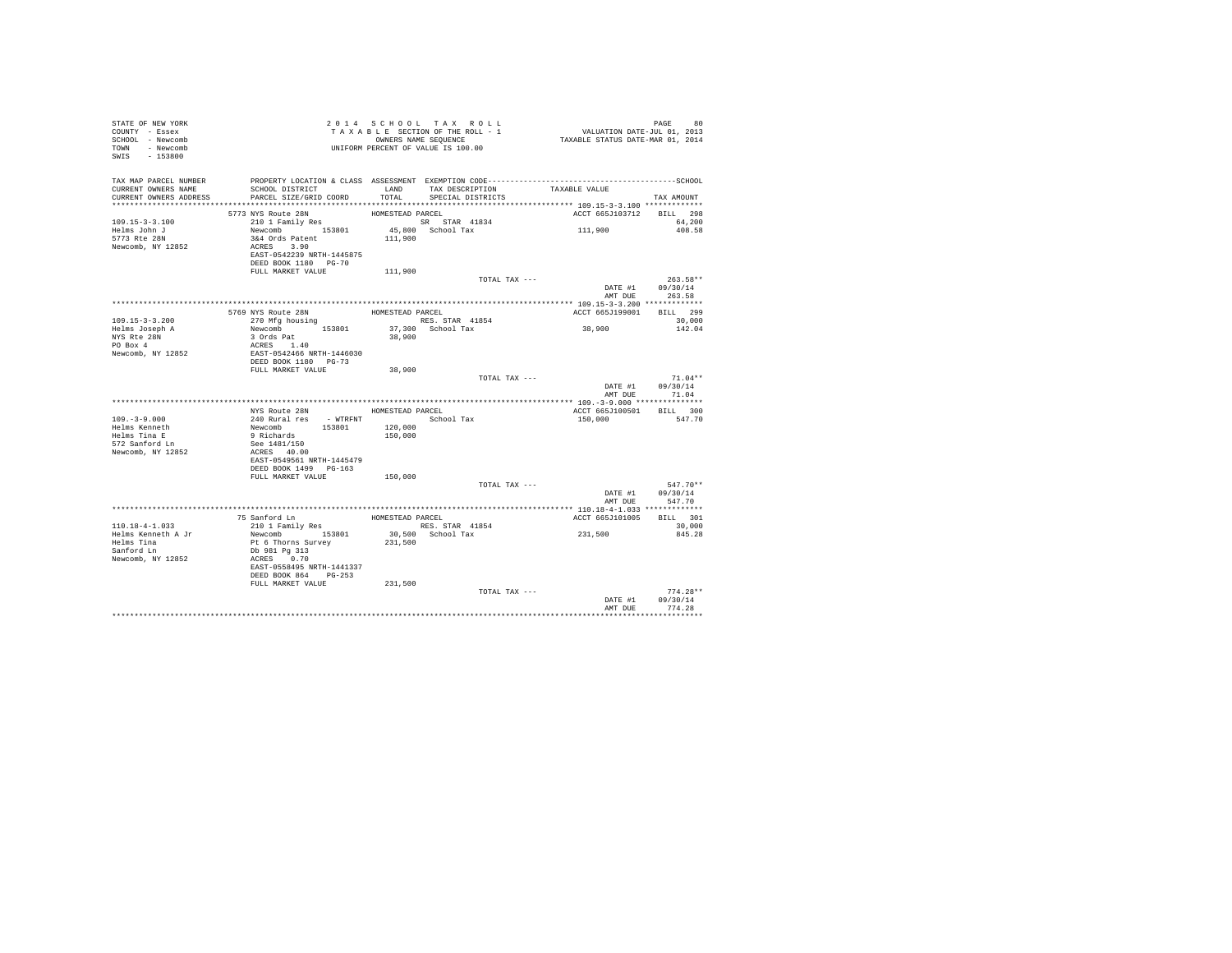| STATE OF NEW YORK<br>COUNTY - Essex<br>SCHOOL - Newcomb<br>TOWN - Newcomb<br>SWIS - 153800                                                                                                                                              | Z U 1 4 S U A U A U A U A A B L E SECTION OF THE ROLL - 1<br>T A X A B L E SECTION OF THE ROLL - 1<br>OWNERS NAME SEQUENCE<br>UNIFORM PERCENT OF VALUE IS 100.00                                                                                                                                                                                                                                                                                                                                                                          |         |                   |                                    | PAGE 81<br>VALUATION DATE-JUL 01, 2013<br>TAXABLE STATUS DATE-MAR 01, 2014 |                                          |
|-----------------------------------------------------------------------------------------------------------------------------------------------------------------------------------------------------------------------------------------|-------------------------------------------------------------------------------------------------------------------------------------------------------------------------------------------------------------------------------------------------------------------------------------------------------------------------------------------------------------------------------------------------------------------------------------------------------------------------------------------------------------------------------------------|---------|-------------------|------------------------------------|----------------------------------------------------------------------------|------------------------------------------|
| CURRENT OWNERS NAME<br>CURRENT OWNERS ADDRESS                                                                                                                                                                                           | SCHOOL DISTRICT<br>PARCEL SIZE/GRID COORD                                                                                                                                                                                                                                                                                                                                                                                                                                                                                                 | TOTAL   | SPECIAL DISTRICTS | LAND TAX DESCRIPTION TAXABLE VALUE |                                                                            | TAX AMOUNT                               |
|                                                                                                                                                                                                                                         |                                                                                                                                                                                                                                                                                                                                                                                                                                                                                                                                           |         |                   |                                    | ACCT 665J100611 BILL 302                                                   |                                          |
|                                                                                                                                                                                                                                         |                                                                                                                                                                                                                                                                                                                                                                                                                                                                                                                                           |         |                   |                                    | 185,900                                                                    | 64,200<br>678.78                         |
|                                                                                                                                                                                                                                         |                                                                                                                                                                                                                                                                                                                                                                                                                                                                                                                                           |         |                   |                                    |                                                                            |                                          |
|                                                                                                                                                                                                                                         |                                                                                                                                                                                                                                                                                                                                                                                                                                                                                                                                           |         |                   | TOTAL TAX ---                      | AMT DUE                                                                    | 533.78**<br>DATE #1 09/30/14<br>533.78   |
|                                                                                                                                                                                                                                         |                                                                                                                                                                                                                                                                                                                                                                                                                                                                                                                                           |         |                   |                                    | ACCT 665J101210 BILL 303                                                   |                                          |
| 110.18-3-19.000<br>Helms Kenneth Sr                                                                                                                                                                                                     |                                                                                                                                                                                                                                                                                                                                                                                                                                                                                                                                           |         |                   |                                    | 63,150                                                                     | 63,150<br>63,150                         |
| Helms James<br>c/o Beulah Helms<br>28 Sanford Ln<br>Newcomb, NY 12852                                                                                                                                                                   | $\begin{tabular}{lllllllllll} \multicolumn{2}{c}{28\text{ and }101\text{ Family Res}} & \multicolumn{2}{c}{\text{HOMESTERD PACEL}} & \multicolumn{2}{c}{\text{HOMESTERD PACEL}} & \multicolumn{2}{c}{\text{HOMESTERD PACEL}} & \multicolumn{2}{c}{\text{HOMISTERD PACEL}} & \multicolumn{2}{c}{\text{HOMISTERD PALL}} & \multicolumn{2}{c}{\text{HOMD} C} & \multicolumn{2}{c}{\text{HOMD} C} & \multicolumn{2}{c}{\text{HOMD} C} & \multicolumn{2}{c}{\text{$<br>EAST-0559652 NRTH-1441551<br>DEED BOOK 1089 PG-117<br>FULL MARKET VALUE | 126,300 |                   |                                    |                                                                            | 230.58                                   |
|                                                                                                                                                                                                                                         |                                                                                                                                                                                                                                                                                                                                                                                                                                                                                                                                           |         |                   | TOTAL TAX ---                      |                                                                            | 85.58**                                  |
|                                                                                                                                                                                                                                         |                                                                                                                                                                                                                                                                                                                                                                                                                                                                                                                                           |         |                   |                                    |                                                                            | DATE #1 09/30/14<br>AMT DUE 85.58        |
|                                                                                                                                                                                                                                         |                                                                                                                                                                                                                                                                                                                                                                                                                                                                                                                                           |         |                   |                                    |                                                                            |                                          |
|                                                                                                                                                                                                                                         |                                                                                                                                                                                                                                                                                                                                                                                                                                                                                                                                           |         |                   |                                    | ACCT 665J188005 BILL 304                                                   |                                          |
|                                                                                                                                                                                                                                         |                                                                                                                                                                                                                                                                                                                                                                                                                                                                                                                                           |         |                   |                                    | 135,000                                                                    | 492.93                                   |
| 110.13–13–6.000<br>23 Montayne Way HOMESTEAD PARCEL<br>Herrewyn Bellajean<br>Herrewyn Pellajean Newcomb 153801<br>Herrewyn Pellajean Newcomb 153801<br>Herrewyn Pellajean Newcomb 153801<br>20 Richards Survey 135,000<br>20 Richards S |                                                                                                                                                                                                                                                                                                                                                                                                                                                                                                                                           |         |                   |                                    |                                                                            |                                          |
|                                                                                                                                                                                                                                         | DEED BOOK 1459 PG-42<br>FULL MARKET VALUE 135,000                                                                                                                                                                                                                                                                                                                                                                                                                                                                                         |         |                   |                                    |                                                                            |                                          |
|                                                                                                                                                                                                                                         |                                                                                                                                                                                                                                                                                                                                                                                                                                                                                                                                           |         |                   | TOTAL TAX ---                      |                                                                            | $492.93**$                               |
|                                                                                                                                                                                                                                         |                                                                                                                                                                                                                                                                                                                                                                                                                                                                                                                                           |         |                   |                                    |                                                                            | DATE #1 09/30/14                         |
|                                                                                                                                                                                                                                         | 22 Pinney Ln MOMESTEAD PARCEL                                                                                                                                                                                                                                                                                                                                                                                                                                                                                                             |         |                   |                                    | AMT DUE<br>ACCT 665J100110 BILL 305                                        | 492.93                                   |
| 120.17-2-27.000                                                                                                                                                                                                                         |                                                                                                                                                                                                                                                                                                                                                                                                                                                                                                                                           |         |                   | School Tax                         | 200,500 732.09                                                             |                                          |
| Hess Lee F<br>PO Box 901<br>Troy, NY 12181                                                                                                                                                                                              | 22 Pillier pm<br>260 Seasonal res - WTRFNT<br>Newcomb 153801 120,300<br>41642 Tác Twp 18 200,500<br>Goodnow Flow Subd<br>Lot 80<br>ACRES 0.90<br>EAST-0530793 NRTH-1426776<br>DEED BOOK 1219 PG-146                                                                                                                                                                                                                                                                                                                                       |         |                   |                                    |                                                                            |                                          |
|                                                                                                                                                                                                                                         | FULL MARKET VALUE                                                                                                                                                                                                                                                                                                                                                                                                                                                                                                                         | 200,500 |                   |                                    |                                                                            |                                          |
|                                                                                                                                                                                                                                         |                                                                                                                                                                                                                                                                                                                                                                                                                                                                                                                                           |         |                   | TOTAL TAX ---                      | AMT DUE                                                                    | $732.09**$<br>DATE #1 09/30/14<br>732.09 |
|                                                                                                                                                                                                                                         |                                                                                                                                                                                                                                                                                                                                                                                                                                                                                                                                           |         |                   |                                    |                                                                            |                                          |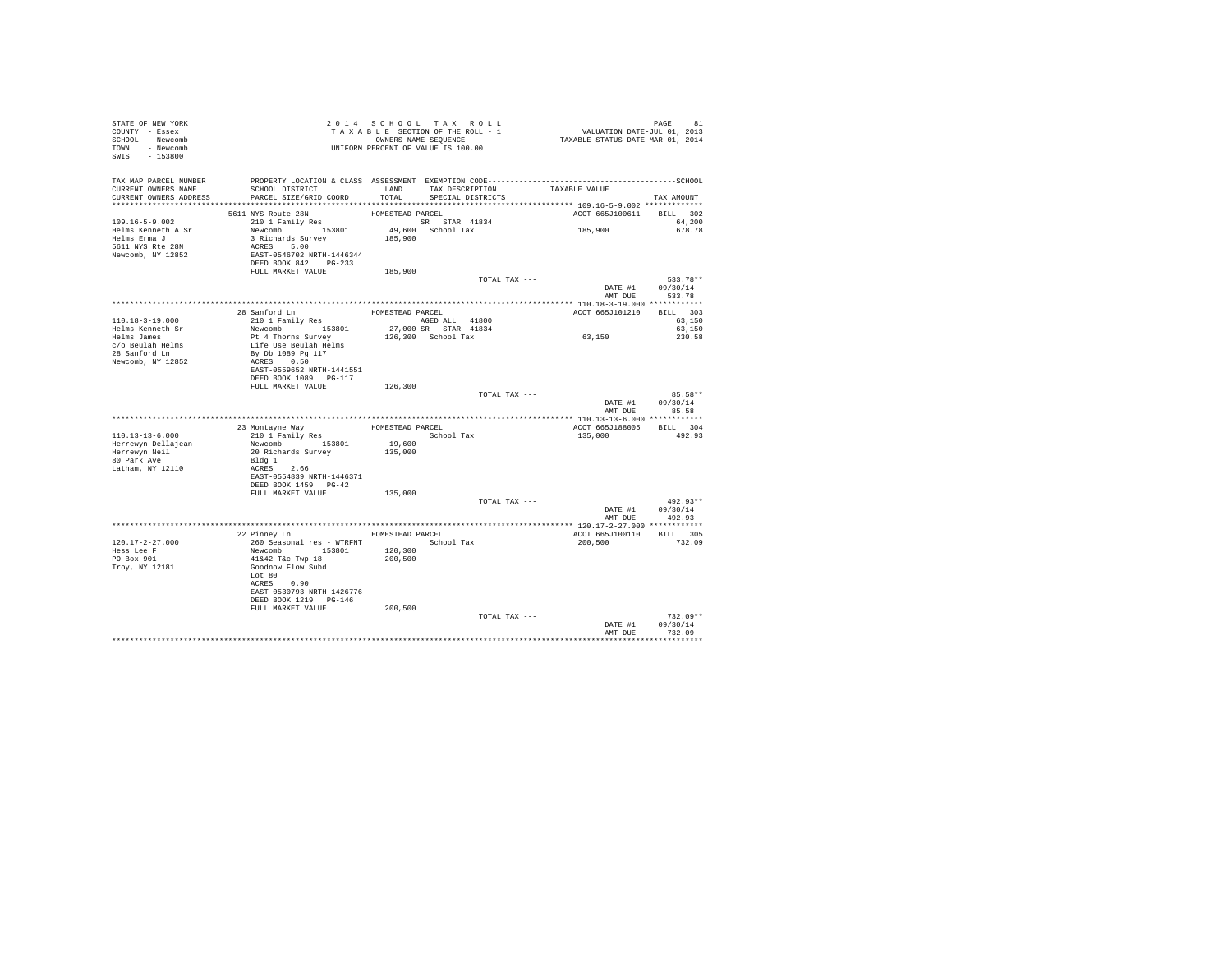| STATE OF NEW YORK<br>COUNTY - Essex<br>SCHOOL - Newcomb<br>TOWN - Newcomb<br>SWIS - 153800                            |                                                                                                             |                    | 2014 SCHOOL TAX ROLL<br>OWNERS NAME SEQUENCE<br>UNIFORM PERCENT OF VALUE IS 100.00 |               |                                     | 82<br>PAGE                 |
|-----------------------------------------------------------------------------------------------------------------------|-------------------------------------------------------------------------------------------------------------|--------------------|------------------------------------------------------------------------------------|---------------|-------------------------------------|----------------------------|
| TAX MAP PARCEL NUMBER<br>CURRENT OWNERS NAME<br>CURRENT OWNERS ADDRESS PARCEL SIZE/GRID COORD TOTAL SPECIAL DISTRICTS | SCHOOL DISTRICT TAND TAX DESCRIPTION                                                                        |                    |                                                                                    |               | TAXABLE VALUE                       | TAX AMOUNT                 |
| 120.14-1-8.003                                                                                                        | 960 Goodnow Flow Rd MOMESTEAD PARCEL<br>260 Seasonal res - WTRFNT March School Tax                          |                    |                                                                                    |               | ACCT 665J106109 BILL 306<br>243,200 | 888.00                     |
| Deansboro, NY 13328                                                                                                   | 166 167 Pt 165 Goodnow<br>See 1220/42<br>ACRES 0.93<br>EAST-0534566 NRTH-1428546<br>DEED BOOK 1220 PG-38    |                    |                                                                                    |               |                                     |                            |
|                                                                                                                       | FULL MARKET VALUE                                                                                           | 243,200            |                                                                                    | TOTAL TAX --- |                                     | 888.00**                   |
|                                                                                                                       |                                                                                                             |                    |                                                                                    |               | DATE #1<br>AMT DUE                  | 09/30/14<br>888.00         |
|                                                                                                                       |                                                                                                             |                    |                                                                                    |               |                                     |                            |
|                                                                                                                       | 964 Goodnow Flow Rd MOMESTEAD PARCEL                                                                        |                    |                                                                                    |               | ACCT 665J100905 BILL 307            |                            |
| $120.14 - 1 - 9.100$                                                                                                  | 312 Vac w/imprv - WTRFNT School Tax                                                                         |                    |                                                                                    |               | 110,700                             | 404.20                     |
| Higgerson Margaret G<br>6804 W Hill Rd                                                                                | Newcomb 153801<br>43 T&C Twp 18                                                                             | 102,900<br>110,700 |                                                                                    |               |                                     |                            |
| Deansboro, NY 13328                                                                                                   | Pt 165 Goodnow Flow Subd<br>See 1220/42<br>ACRES 0.43<br>EAST-0534716 NRTH-1428489<br>DEED BOOK 1406 PG-166 |                    |                                                                                    |               |                                     |                            |
|                                                                                                                       | FULL MARKET VALUE                                                                                           | 110,700            |                                                                                    |               |                                     |                            |
|                                                                                                                       |                                                                                                             |                    |                                                                                    | TOTAL TAX --- | DATE #1                             | $404.20**$<br>09/30/14     |
|                                                                                                                       |                                                                                                             |                    |                                                                                    |               | AMT DUE                             | 404.20                     |
|                                                                                                                       |                                                                                                             |                    |                                                                                    |               |                                     |                            |
|                                                                                                                       |                                                                                                             |                    |                                                                                    |               | ACCT 665J105714 BILL 308            |                            |
| 110.18-3-3.001                                                                                                        |                                                                                                             |                    |                                                                                    |               | 109,300                             | 30,000<br>399.09           |
| Hlavaty Scott                                                                                                         | Pt 5 Thorns Survey                                                                                          | 109,300            |                                                                                    |               |                                     |                            |
| Hlavaty Jolene A<br>PO Box 151<br>Newcomb, NY 12852                                                                   | ACRES 0.50 BANK1STARSG<br>EAST-0558557 NRTH-1441622<br>DEED BOOK 1412    PG-137                             |                    |                                                                                    |               |                                     |                            |
|                                                                                                                       | FULL MARKET VALUE                                                                                           | 109,300            |                                                                                    |               |                                     |                            |
|                                                                                                                       |                                                                                                             |                    |                                                                                    | TOTAL TAX --- |                                     | $328.09**$                 |
|                                                                                                                       |                                                                                                             |                    |                                                                                    |               | AMT DUE                             | DATE #1 09/30/14<br>328.09 |
|                                                                                                                       |                                                                                                             |                    |                                                                                    |               |                                     |                            |
|                                                                                                                       | 5436 NYS Route 28N HOMESTEAD PARCEL                                                                         |                    |                                                                                    |               | ACCT 665J184001 BILL 309            |                            |
| 109.16-2-27.271                                                                                                       | 210 1 Family Res - WTRFNT School Tax                                                                        |                    |                                                                                    |               | 251,600 918.67                      |                            |
| Hoole Jeffrey G                                                                                                       | Newcomb 153801                                                                                              | 125,400            |                                                                                    |               |                                     |                            |
| ODonnell Nancy E<br>$2312$ Rosendale Rd                                                                               | 9&16 Richards Survey<br>ACRES 1.50                                                                          | 251,600            |                                                                                    |               |                                     |                            |
| Niskayuna, NY 12309                                                                                                   | EAST-0550166 NRTH-1446459                                                                                   |                    |                                                                                    |               |                                     |                            |
|                                                                                                                       | DEED BOOK 1720 PG-62<br>FULL MARKET VALUE                                                                   | 251,600            |                                                                                    |               |                                     |                            |
|                                                                                                                       |                                                                                                             |                    |                                                                                    | TOTAL TAX --- |                                     | $918.67**$                 |
|                                                                                                                       |                                                                                                             |                    |                                                                                    |               | DATE #1                             | 09/30/14                   |
|                                                                                                                       |                                                                                                             |                    |                                                                                    |               | AMT DUE                             | 918.67                     |
|                                                                                                                       |                                                                                                             |                    |                                                                                    |               |                                     |                            |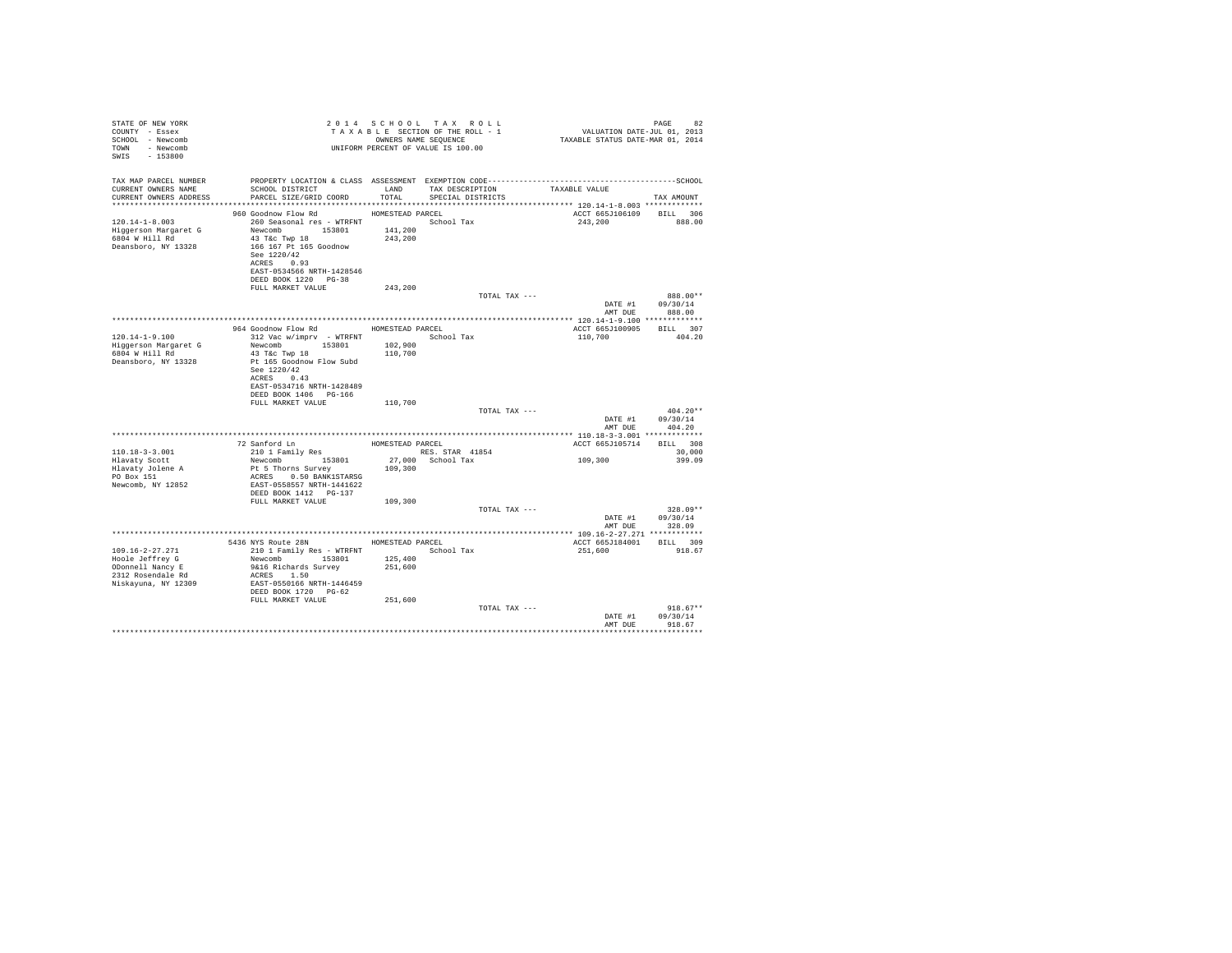| TOWN - Newcomb<br>UNIFORM PERCENT OF VALUE IS 100.00<br>SWIS - 153800                                 |                                    |
|-------------------------------------------------------------------------------------------------------|------------------------------------|
| TAX MAP PARCEL NUMBER<br>SCHOOL DISTRICT TAND TAX DESCRIPTION<br>CURRENT OWNERS NAME<br>TAXABLE VALUE |                                    |
| TOTAL<br>CURRENT OWNERS ADDRESS<br>PARCEL SIZE/GRID COORD<br>SPECIAL DISTRICTS                        | TAX AMOUNT                         |
|                                                                                                       |                                    |
|                                                                                                       | ACCT 665J100711 BILL 310           |
| 109.16-5-6.002<br>142,500<br>Newcomb 153801<br>40,400 School Tax<br>Hotmer Tonya                      | 64,200<br>520.31                   |
| 3 Richards Survey<br>142,500<br>c/o Gerald Fontaine                                                   |                                    |
| PO Box 276<br>1661/310-Life Estate to                                                                 |                                    |
| Newcomb, NY 12852<br>Gerald Fontaine                                                                  |                                    |
| ACRES 2.30                                                                                            |                                    |
| EAST-0546333 NRTH-1446204<br>DEED BOOK 1661 PG-310                                                    |                                    |
| FULL MARKET VALUE<br>142,500                                                                          |                                    |
| TOTAL TAX ---                                                                                         | $375.31**$                         |
|                                                                                                       | DATE #1 09/30/14                   |
|                                                                                                       | AMT DUE 375.31                     |
|                                                                                                       |                                    |
| $110.13 - 2 - 6.000$<br>5,900                                                                         | ACCT 665J106506 BILL 311<br>103.19 |
| Newcomb 153801<br>5,900<br>Howard Brooke E                                                            |                                    |
| 17 Richards Survey<br>Howard Denise<br>5,900                                                          |                                    |
| 34 Quarry Xing<br>See 1024/5 Corr Deed                                                                |                                    |
| Hudson Falls, NY 12839<br>ACRES 0.19                                                                  |                                    |
| EAST-0552789 NRTH-1445351<br>DEED BOOK 1335 PG-186                                                    |                                    |
| 5,900<br>FULL MARKET VALUE                                                                            |                                    |
| TOTAL TAX ---                                                                                         | $103.19**$                         |
|                                                                                                       | DATE #1 09/30/14                   |
|                                                                                                       | AMT DUR 103.19                     |
| 61 Beaver Bay MOMESTEAD PARCEL                                                                        | ACCT 665J100109 BILL 312           |
| 260 Seasonal res - WTRFNT <a></a> School Tax<br>$120.17 - 3 - 5.000$                                  | 158,300<br>578.00                  |
| Newcomb 153801<br>114,300<br>Howard Maureen                                                           |                                    |
| 158,300<br>10 Frances St<br>26 & 41 T&c Twp 18                                                        |                                    |
| East Northport, NY 11731<br>Goodnow Flow Lot 310                                                      |                                    |
| ACRES 1.10<br>EAST-0528099 NRTH-1426503                                                               |                                    |
| DEED BOOK 1677 PG-175                                                                                 |                                    |
| 158,300<br>FULL MARKET VALUE                                                                          |                                    |
| TOTAL TAX ---                                                                                         | 578.00**                           |
|                                                                                                       | DATE #1 09/30/14                   |
|                                                                                                       | AMT DUE<br>578.00                  |
| 1754 Goodnow Flow Rd MOMESTEAD PARCEL                                                                 | ACCT 665J176007 BILL 313           |
| 260 Seasonal res - WTRFNT               School Tax<br>119.20-3-10.912<br>180,000                      | 657.24                             |
| Newcomb 153801<br>77,800<br>Howard Melanie D                                                          |                                    |
| Abward Meranic D Mercedae 27 T&C Twp 18<br>180,000                                                    |                                    |
| Saratoga Springs, NY 12866 Goodnow Flow Subdlt108109                                                  |                                    |
| ACRES 1.15 BANK1STARSG<br>EAST-0525722 NRTH-1425427                                                   |                                    |
| DEED BOOK 1642 PG-97                                                                                  |                                    |
| FULL MARKET VALUE<br>180,000                                                                          |                                    |
| TOTAL TAX ---                                                                                         | $657.24**$                         |
|                                                                                                       | 09/30/14<br>DATE #1                |
|                                                                                                       | AMT DUE<br>657.24                  |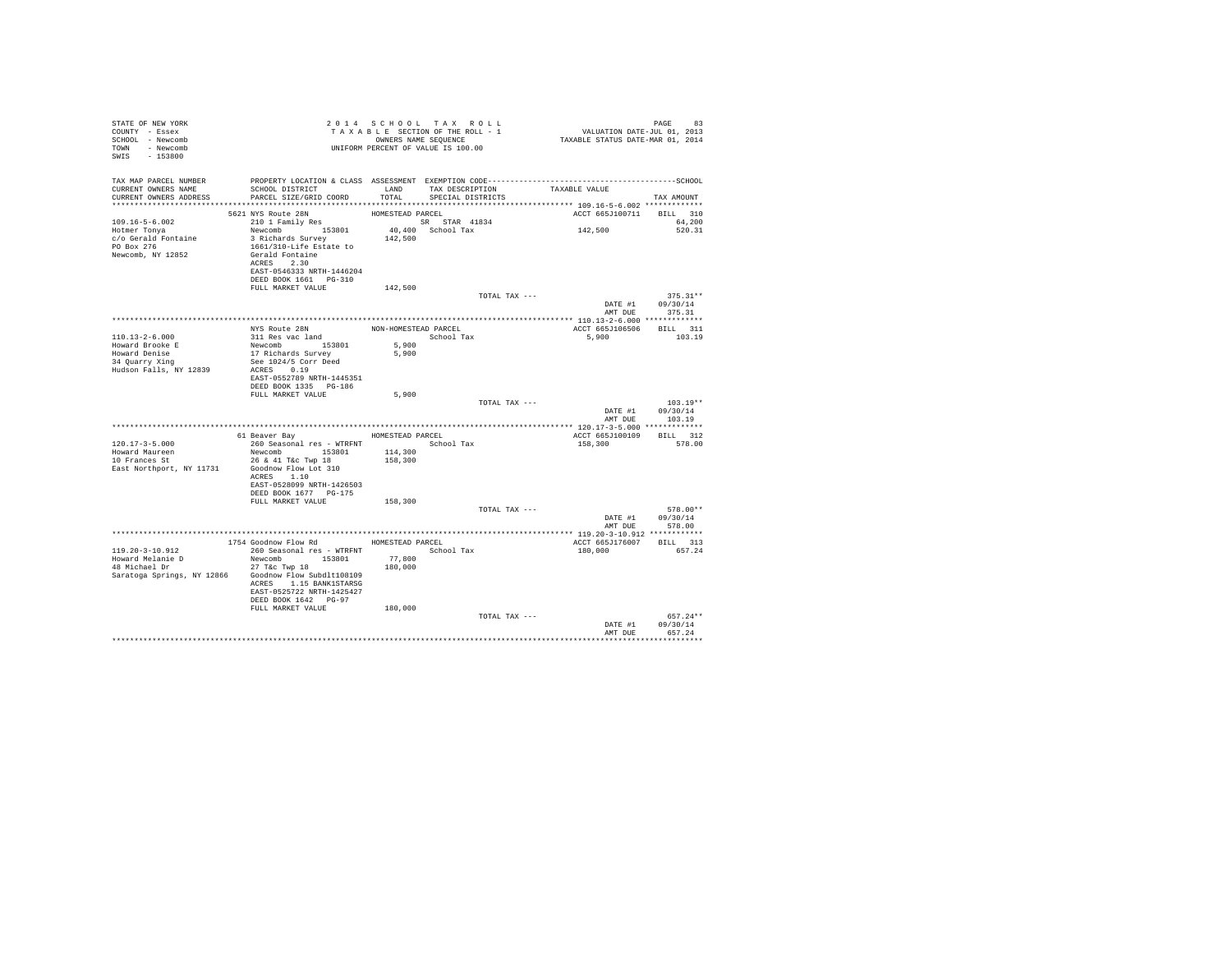| STATE OF NEW YORK<br>COUNTY - Essex<br>SCHOOL - Newcomb<br>TOWN - Newcomb<br>SWIS - 153800                                              |                                                                                                                                                                                                                                     |                    | 2014 SCHOOL TAX ROLL<br>PAGE 94 2014 SCHOOL TAX ROLL 2014 SCHOOL TAX ROLL 2014 SCHOOL TAX ROLL 2013<br>TAXABLE SECTION OF THE ROLL - 1 VALUATION DATE-JUL 01, 2013<br>UNIFORM PERCENT OF VALUE IS 100.00 |               |                                     | PAGE<br>84                               |
|-----------------------------------------------------------------------------------------------------------------------------------------|-------------------------------------------------------------------------------------------------------------------------------------------------------------------------------------------------------------------------------------|--------------------|----------------------------------------------------------------------------------------------------------------------------------------------------------------------------------------------------------|---------------|-------------------------------------|------------------------------------------|
| TAX MAP PARCEL NUMBER<br>CURRENT OWNERS NAME<br>CURRENT OWNERS ADDRESS                                                                  | SCHOOL DISTRICT<br>LAND TAX DESCRIPTION<br>PARCEL SIZE/GRID COORD TOTAL SPECIAL DISTRICTS                                                                                                                                           |                    |                                                                                                                                                                                                          |               | TAXABLE VALUE                       | TAX AMOUNT                               |
|                                                                                                                                         | HOMESTEAD PARCEL<br>21 Gibbs Ln                                                                                                                                                                                                     |                    |                                                                                                                                                                                                          |               | ACCT 665J187003 BILL 314            |                                          |
| $109.15 - 1 - 29.001$<br>Huba Walter W<br>Huba Lynn C<br>18 Cimarron Way<br>Latham, NY 12110                                            | 210 1 Family Res - WTRFNT School Tax<br>Newcomb 153801 65,900<br>Rs Twp 27 T&c<br>South Shore Lake Harris<br>ACRES 1.20<br>EAST-0545783 NRTH-1447049<br>DEED BOOK 1700 PG-33<br>FULL MARKET VALUE 104,700                           | 104,700            |                                                                                                                                                                                                          |               | 104,700                             | 382.29                                   |
|                                                                                                                                         |                                                                                                                                                                                                                                     |                    |                                                                                                                                                                                                          | TOTAL TAX --- |                                     | $382.29**$                               |
|                                                                                                                                         |                                                                                                                                                                                                                                     |                    |                                                                                                                                                                                                          |               |                                     | DATE #1 09/30/14<br>AMT DUE 382.29       |
|                                                                                                                                         |                                                                                                                                                                                                                                     |                    |                                                                                                                                                                                                          |               |                                     |                                          |
|                                                                                                                                         | 1724 Goodnow Flow Rd MOMESTEAD PARCEL                                                                                                                                                                                               |                    |                                                                                                                                                                                                          |               | ACCT 665J105403 BILL 315            |                                          |
| $119.20 - 4 - 3.000$<br>Hubbard Lynn A<br>Olmsted Robb<br>$c/o$ Gae Olmsted<br>630 Harmony Dr Apt 365<br>New Oxford, PA 17350           | 260 Seasonal res - WTRFNT<br>Newcomb 153801<br>27 T&c Twp 18<br>1375/163 Life Use<br>To Gae Olmsted<br>ACRES 0.73<br>EAST-0526373 NRTH-1425876<br>DEED BOOK 1661    PG-116                                                          | 129,900<br>190,000 | School Tax                                                                                                                                                                                               |               | 190,000 693.75                      |                                          |
|                                                                                                                                         | FULL MARKET VALUE 190,000                                                                                                                                                                                                           |                    |                                                                                                                                                                                                          |               |                                     |                                          |
|                                                                                                                                         |                                                                                                                                                                                                                                     |                    |                                                                                                                                                                                                          | TOTAL TAX --- | DATE #1<br>AMT DUE                  | 693.75**<br>09/30/14<br>693.75           |
|                                                                                                                                         |                                                                                                                                                                                                                                     |                    |                                                                                                                                                                                                          |               |                                     |                                          |
|                                                                                                                                         | 54 Chaisson Rd<br>210 1 Family Res<br>School Tax                                                                                                                                                                                    |                    |                                                                                                                                                                                                          |               | ACCT 665J106906 BILL 316            |                                          |
| $110.17 - 2 - 48.000$                                                                                                                   |                                                                                                                                                                                                                                     |                    |                                                                                                                                                                                                          |               | 77,900 284.44                       |                                          |
| Huguley Albert C<br>Huguley Michael A<br>26 Russell St<br>Hudson Falls, NY 12839                                                        | Newcomb 153801<br>Pt 18 Richards Survey<br>Sly Pt Lot A Map #1843<br>ACRES 0.40<br>EAST-0554233 NRTH-1443736<br>DEED BOOK 858 PG-217                                                                                                | 24,300<br>77,900   |                                                                                                                                                                                                          |               |                                     |                                          |
|                                                                                                                                         | FULL MARKET VALUE                                                                                                                                                                                                                   | 77,900             |                                                                                                                                                                                                          |               |                                     |                                          |
|                                                                                                                                         |                                                                                                                                                                                                                                     |                    |                                                                                                                                                                                                          | TOTAL TAX --- | DATE #1                             | $284.44**$<br>09/30/14<br>AMT DUE 284.44 |
|                                                                                                                                         |                                                                                                                                                                                                                                     |                    |                                                                                                                                                                                                          |               |                                     |                                          |
| 120.13-1-10.000<br>Humphries Robert L<br>Humphries Julie<br>c/o Dawn A Kennedy<br>5 Riverview St<br>So Glens Falls, NY 12803 ACRES 0.94 | Goodnow Flow Rd MOMESTEAD PARCEL<br>311 Res vac land - WTRFNT School Tax<br>Newcomb 153801 112,700<br>26 T&C Twp 18<br>Goodnow Flow Subd LOt 216<br>1558/315 Life Dawn Kenned<br>EAST-0529188 NRTH-1428680<br>DEED BOOK 1558 PG-315 | 112,700            |                                                                                                                                                                                                          |               | ACCT 665J104204 BILL 317<br>112,700 | 411.50                                   |
|                                                                                                                                         | FULL MARKET VALUE                                                                                                                                                                                                                   | 112,700            |                                                                                                                                                                                                          |               |                                     | $411.50**$                               |
|                                                                                                                                         |                                                                                                                                                                                                                                     |                    |                                                                                                                                                                                                          | TOTAL TAX --- | DATE #1<br>AMT DUE                  | 09/30/14<br>411.50                       |
|                                                                                                                                         |                                                                                                                                                                                                                                     |                    |                                                                                                                                                                                                          |               |                                     | .                                        |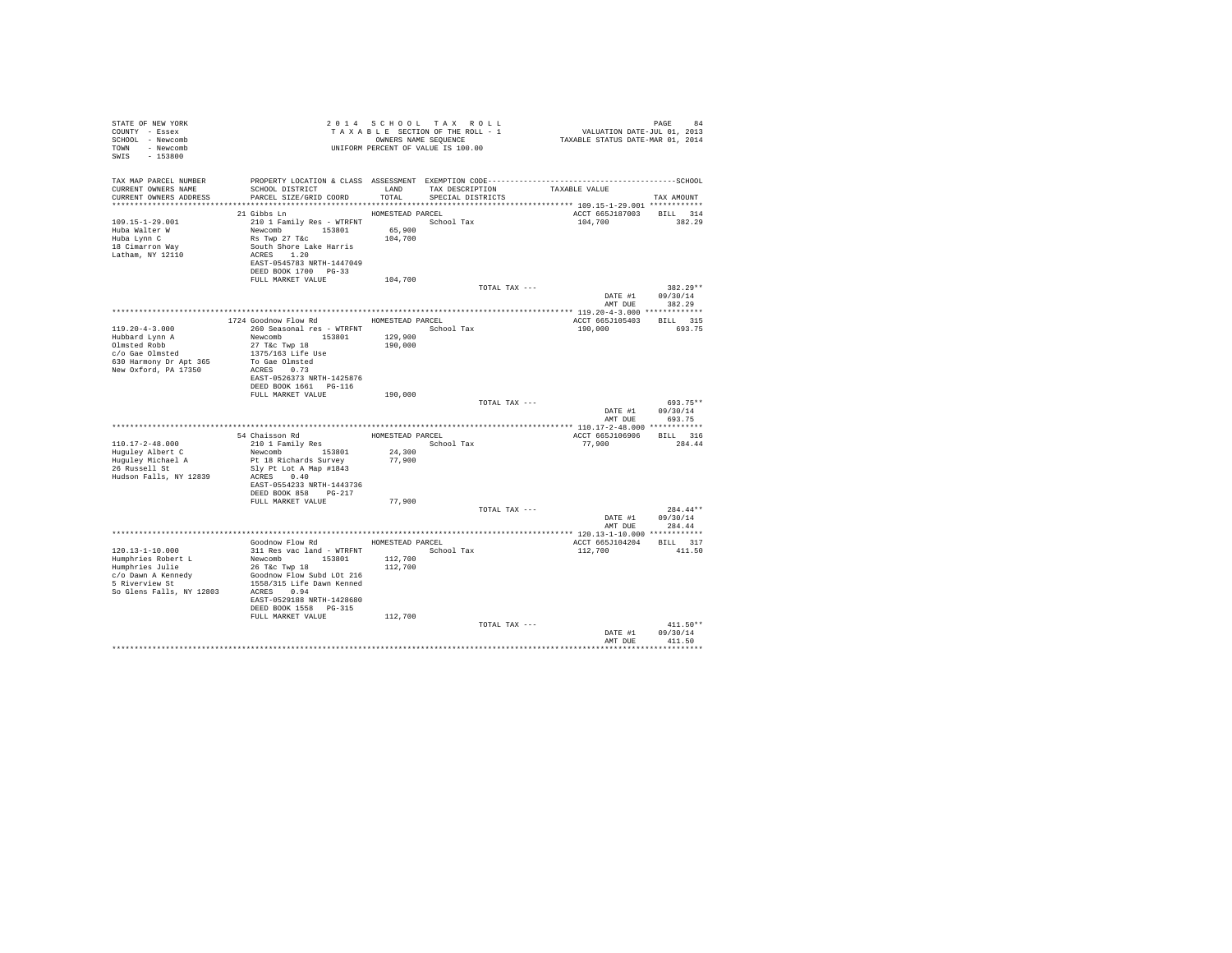| STATE OF NEW YORK<br>COUNTY - Essex<br>SCHOOL - Newcomb<br>TOWN - Newcomb<br>SWIS - 153800                                   | UNIFORM PERCENT OF VALUE IS 100.00                                                                                                                                                                                                                |                                                   | 2014 SCHOOL TAX ROLL<br>TAXABLE SECTION OF THE ROLL - 1<br>OWNERS NAME SEQUENCE |               | PAGE 85<br>VALUATION DATE-JUL 01, 2013<br>TAXABLE STATUS DATE-MAR 01, 2014 |                                          |
|------------------------------------------------------------------------------------------------------------------------------|---------------------------------------------------------------------------------------------------------------------------------------------------------------------------------------------------------------------------------------------------|---------------------------------------------------|---------------------------------------------------------------------------------|---------------|----------------------------------------------------------------------------|------------------------------------------|
| TAX MAP PARCEL NUMBER<br>CURRENT OWNERS NAME<br>CURRENT OWNERS ADDRESS                                                       | SCHOOL DISTRICT<br>PARCEL SIZE/GRID COORD                                                                                                                                                                                                         | LAND<br>TOTAL                                     | TAX DESCRIPTION<br>SPECIAL DISTRICTS                                            |               | TAXABLE VALUE<br>************************** 120.13-1-11.000 ************   | TAX AMOUNT                               |
| 120.13-1-11.000<br>Humphries Robert L<br>Humphries Julie<br>c/o Dawn A Kennedy<br>5 Riverview St<br>So Glens Falls, NY 12803 | 13 Stone Lodge Ln<br>260 Seasonal res - WTRFNT MOSCHOOL Tax<br>Newcomb 153801<br>26 T&C Twp 18<br>Goodnow Flow Subd Lot 215<br>1558/310 Life Dawn Kenned<br>ACRES 0.98<br>EAST-0529295 NRTH-1428637<br>DEED BOOK 1558 PG-310<br>FULL MARKET VALUE | HOMESTEAD PARCEL<br>113,800<br>136,100<br>136,100 |                                                                                 |               | ACCT 665J104206<br>136,100                                                 | BILL 318<br>496.94                       |
|                                                                                                                              |                                                                                                                                                                                                                                                   |                                                   |                                                                                 | TOTAL TAX --- |                                                                            | 496.94**                                 |
|                                                                                                                              |                                                                                                                                                                                                                                                   |                                                   |                                                                                 |               | DATE #1 09/30/14<br>AMT DUE                                                | 496.94                                   |
|                                                                                                                              | 469 Tahawus Rd                                                                                                                                                                                                                                    | HOMESTEAD PARCEL                                  |                                                                                 |               | ACCT 665J104015 BILL 319                                                   |                                          |
| $110. -1 - 19.040$<br>Hunter David W<br>Hunter Robert B<br>2356 Sebring St<br>The Villages, FL 32162                         | 240 Rural res<br>Newcomb 153801<br>Pt 40 T&c Twp<br>ACRES 100.00<br>EAST-0573776 NRTH-1453515<br>DEED BOOK 1412   PG-113                                                                                                                          | 118,100<br>203,100                                | School Tax                                                                      |               | 203,100                                                                    | 741.58                                   |
|                                                                                                                              | FULL MARKET VALUE                                                                                                                                                                                                                                 | 203,100                                           |                                                                                 | TOTAL TAX --- | DATE #1<br>AMT DUE                                                         | $741.58**$<br>09/30/14<br>741.58         |
|                                                                                                                              |                                                                                                                                                                                                                                                   |                                                   |                                                                                 |               |                                                                            |                                          |
| $109.16 - 2 - 32.000$<br>Ingraham John H<br>Ingraham Bertha M<br>20 Locust St<br>Hudson Falls, NY 12839                      | 5410 NYS Route 28N<br>210 1 Family Res - WTRFNT<br>Newcomb 153801<br>16 Richars Survey<br>ACRES 1.86<br>EAST-0550907 NRTH-1446398<br>DEED BOOK 917 PG-276                                                                                         | HOMESTEAD PARCEL<br>135,800<br>192,200            | School Tax                                                                      |               | ACCT 665J180002 BILL 320<br>192,200                                        | 701.78                                   |
|                                                                                                                              | FULL MARKET VALUE                                                                                                                                                                                                                                 | 192,200                                           |                                                                                 |               |                                                                            |                                          |
|                                                                                                                              |                                                                                                                                                                                                                                                   |                                                   |                                                                                 | TOTAL TAX --- | DATE #1                                                                    | $701.78**$<br>09/30/14<br>AMT DUE 701.78 |
|                                                                                                                              |                                                                                                                                                                                                                                                   |                                                   |                                                                                 |               |                                                                            |                                          |
| $119.20 - 7 - 4.000$<br>James William III<br>James Andrea M<br>5 Woodcrest Dr<br>S Glens Falls, NY 12803                     | 449 Woodys Rd<br>260 Seasonal res - WTRFNT<br>Newcomb 153801<br>27 T&C Twp 18<br>Goodnow Flow Subd<br>Lot 270<br>ACRES 0.80<br>EAST-0524051 NRTH-1427823<br>DEED BOOK 1169 PG-318                                                                 | 133,700<br>177,100                                | HOMESTEAD PARCEL<br>School Tax                                                  |               | ACCT 665J105501<br>177,100                                                 | <b>BILL</b> 321<br>646.65                |
|                                                                                                                              | FULL MARKET VALUE                                                                                                                                                                                                                                 | 177,100                                           |                                                                                 | TOTAL TAX --- | DATE #1<br>AMT DUE                                                         | 646.65**<br>09/30/14<br>646.65           |
|                                                                                                                              |                                                                                                                                                                                                                                                   |                                                   |                                                                                 |               |                                                                            | **********                               |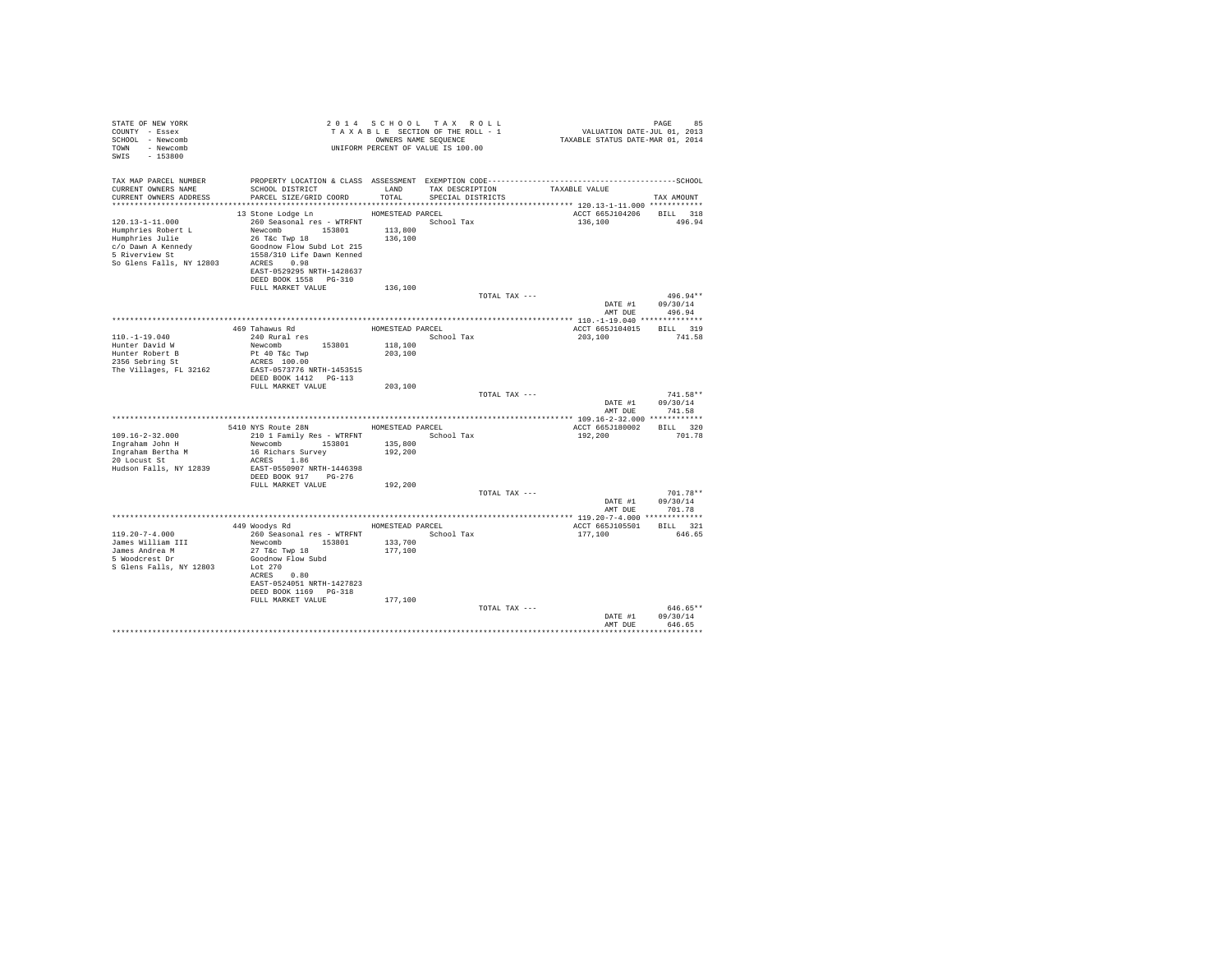| STATE OF NEW YORK<br>COUNTY - Essex<br>SCHOOL - Newcomb<br>- Newcomb<br>TOWN<br>$-153800$<br>SWTS |                                            |                    | 2014 SCHOOL TAX ROLL<br>TAXABLE SECTION OF THE ROLL - 1<br>OWNERS NAME SEQUENCE<br>UNIFORM PERCENT OF VALUE IS 100.00 | VALUATION DATE-JUL 01, 2013<br>TAXABLE STATUS DATE-MAR 01, 2014 | 86<br>PAGE            |
|---------------------------------------------------------------------------------------------------|--------------------------------------------|--------------------|-----------------------------------------------------------------------------------------------------------------------|-----------------------------------------------------------------|-----------------------|
| TAX MAP PARCEL NUMBER                                                                             |                                            |                    |                                                                                                                       |                                                                 |                       |
| CURRENT OWNERS NAME<br>CURRENT OWNERS ADDRESS                                                     | SCHOOL DISTRICT<br>PARCEL SIZE/GRID COORD  | LAND<br>TOTAL.     | TAX DESCRIPTION<br>SPECIAL DISTRICTS                                                                                  | TAXABLE VALUE                                                   | TAX AMOUNT            |
|                                                                                                   | 7 Joseph Mount Ln                          | HOMESTEAD PARCEL   |                                                                                                                       | ACCT 665J105710 BILL 322                                        |                       |
| $119.16 - 1 - 15.162$                                                                             | 210 1 Family Res - WTRFNT                  |                    | School Tax                                                                                                            | 317,200                                                         | 1,158.20              |
| Jansen Betty Jean                                                                                 | Newcomb 153801                             | 198,700            |                                                                                                                       |                                                                 |                       |
| 589 Albany Post Rd                                                                                | 26&27 T&c Twp 18                           | 317,200            |                                                                                                                       |                                                                 |                       |
| New Paltz, NY 12561                                                                               | Goodnow Flow Subd                          |                    |                                                                                                                       |                                                                 |                       |
|                                                                                                   | Lot $242$                                  |                    |                                                                                                                       |                                                                 |                       |
|                                                                                                   | ACRES 3.12                                 |                    |                                                                                                                       |                                                                 |                       |
|                                                                                                   | EAST-0526355 NRTH-1428412                  |                    |                                                                                                                       |                                                                 |                       |
|                                                                                                   | DEED BOOK 1686 PG-216<br>FULL MARKET VALUE | 317,200            |                                                                                                                       |                                                                 |                       |
|                                                                                                   |                                            |                    | TOTAL TAX ---                                                                                                         |                                                                 | $1.158.20**$          |
|                                                                                                   |                                            |                    |                                                                                                                       | DATE #1                                                         | 09/30/14              |
|                                                                                                   |                                            |                    |                                                                                                                       | AMT DUE                                                         | 1,158,20              |
|                                                                                                   |                                            |                    |                                                                                                                       |                                                                 |                       |
|                                                                                                   | 10 Pinney Ln                               | HOMESTEAD PARCEL   |                                                                                                                       | ACCT 665J105614                                                 | BILL 323              |
| $120.17 - 2 - 30.000$                                                                             | 210 1 Family Res - WTRFNT                  |                    | RES. STAR 41854                                                                                                       |                                                                 | 30,000                |
| Jeffery Delbert                                                                                   | Newcomb 153801                             |                    | 97,600 School Tax                                                                                                     | 251,500                                                         | 918.31                |
| Jeffery Zoeann                                                                                    | 42 T&c Twp 18                              | 251,500            |                                                                                                                       |                                                                 |                       |
| PO Box 21                                                                                         | Goodnow Flow Subd                          |                    |                                                                                                                       |                                                                 |                       |
| Newcomb, NY 12852                                                                                 | Lot 77,90 Ac<br>ACRES 0.92 BANK1STARSG     |                    |                                                                                                                       |                                                                 |                       |
|                                                                                                   | EAST-0531109 NRTH-1426920                  |                    |                                                                                                                       |                                                                 |                       |
|                                                                                                   | DEED BOOK 1548 PG-38                       |                    |                                                                                                                       |                                                                 |                       |
|                                                                                                   | FULL MARKET VALUE                          | 251,500            |                                                                                                                       |                                                                 |                       |
|                                                                                                   |                                            |                    | TOTAL TAX ---                                                                                                         |                                                                 | $847.31**$            |
|                                                                                                   |                                            |                    |                                                                                                                       | DATE #1                                                         | 09/30/14              |
|                                                                                                   |                                            |                    |                                                                                                                       | AMT DUE                                                         | 847.31                |
|                                                                                                   |                                            |                    |                                                                                                                       |                                                                 |                       |
|                                                                                                   | 31 Doe Haven Ln                            | HOMESTEAD PARCEL   |                                                                                                                       | ACCT 665J101003                                                 | BILL 324              |
| $120.17 - 2 - 19.000$                                                                             | 270 Mfg housing - WTRFNT                   |                    | School Tax                                                                                                            | 154,400                                                         | 563.76                |
| Jenks David A<br>Jenks Donna L                                                                    | Newcomb 153801<br>41 T&c Twp 18            | 112,700<br>154,400 |                                                                                                                       |                                                                 |                       |
| 138 Hinds Rd                                                                                      | Goodnow Flow Subd                          |                    |                                                                                                                       |                                                                 |                       |
| Fort Edward, NY 12828                                                                             | Lot 88                                     |                    |                                                                                                                       |                                                                 |                       |
|                                                                                                   | ACRES 0.92                                 |                    |                                                                                                                       |                                                                 |                       |
|                                                                                                   | EAST-0529981 NRTH-1426830                  |                    |                                                                                                                       |                                                                 |                       |
|                                                                                                   | DEED BOOK 1461 PG-215                      |                    |                                                                                                                       |                                                                 |                       |
|                                                                                                   | FULL MARKET VALUE                          | 154,400            |                                                                                                                       |                                                                 |                       |
|                                                                                                   |                                            |                    | TOTAL TAX ---                                                                                                         |                                                                 | 563.76**              |
|                                                                                                   |                                            |                    |                                                                                                                       | DATE #1                                                         | 09/30/14              |
|                                                                                                   |                                            |                    |                                                                                                                       | AMT DUE                                                         | 563.76<br>*********** |
|                                                                                                   |                                            |                    |                                                                                                                       |                                                                 |                       |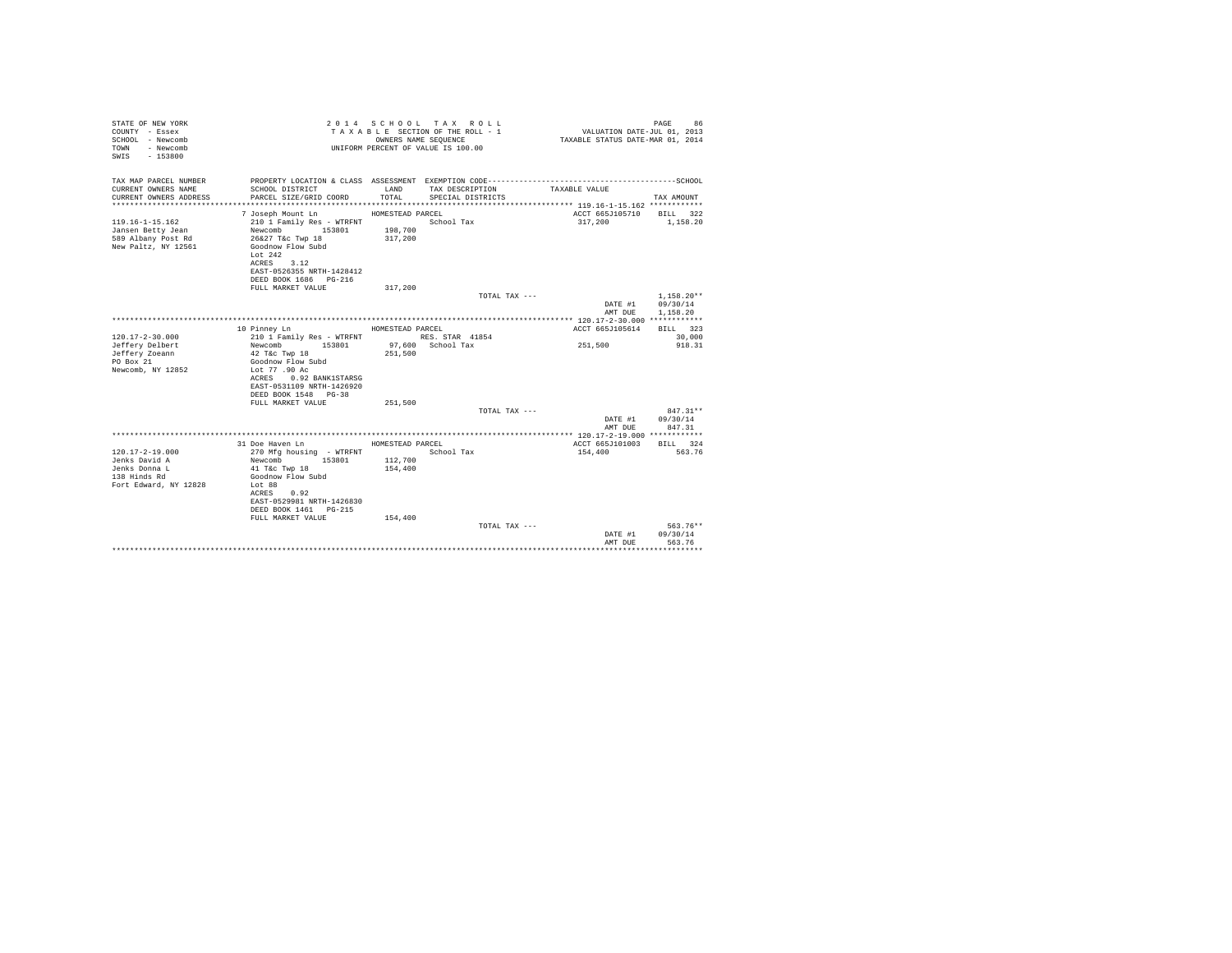| STATE OF NEW YORK<br>COUNTY - Essex<br>SCHOOL - Newcomb<br>- Newcomb<br>TOWN<br>$-153800$<br>SWIS |                                                   |                  | 2014 SCHOOL TAX ROLL<br>TAXABLE SECTION OF THE ROLL - 1<br>OWNERS NAME SEOUENCE<br>UNIFORM PERCENT OF VALUE IS 100.00 | VALUATION DATE-JUL 01, 2013<br>TAXABLE STATUS DATE-MAR 01, 2014 | PAGE<br>87            |
|---------------------------------------------------------------------------------------------------|---------------------------------------------------|------------------|-----------------------------------------------------------------------------------------------------------------------|-----------------------------------------------------------------|-----------------------|
| TAX MAP PARCEL NUMBER<br>CURRENT OWNERS NAME                                                      | SCHOOL DISTRICT                                   | LAND             | TAX DESCRIPTION                                                                                                       | TAXABLE VALUE                                                   |                       |
| CURRENT OWNERS ADDRESS                                                                            | PARCEL SIZE/GRID COORD                            | TOTAL            | SPECIAL DISTRICTS                                                                                                     |                                                                 | TAX AMOUNT            |
|                                                                                                   |                                                   |                  |                                                                                                                       |                                                                 |                       |
|                                                                                                   | 76 Doe Haven Ln                                   | HOMESTEAD PARCEL |                                                                                                                       | ACCT 665J107009 BILL 325                                        |                       |
| $120.17 - 2 - 21.022$                                                                             | 260 Seasonal res - WTRFNT                         |                  | School Tax                                                                                                            | 198,600                                                         | 725.15                |
| Jennings Daniel                                                                                   | Newcomb<br>153801                                 | 165,400          |                                                                                                                       |                                                                 |                       |
| 457 Long Run Rd                                                                                   | 41 T&C Twp 18                                     | 198,600          |                                                                                                                       |                                                                 |                       |
| Reedy, WV 25270                                                                                   | Goodnow Flow Subd                                 |                  |                                                                                                                       |                                                                 |                       |
|                                                                                                   | Lots 85 & 86<br>ACRES 1.90                        |                  |                                                                                                                       |                                                                 |                       |
|                                                                                                   | EAST-0530230 NRTH-1427139                         |                  |                                                                                                                       |                                                                 |                       |
|                                                                                                   | DEED BOOK 1430 PG-138                             |                  |                                                                                                                       |                                                                 |                       |
|                                                                                                   | FULL MARKET VALUE                                 | 198,600          |                                                                                                                       |                                                                 |                       |
|                                                                                                   |                                                   |                  | TOTAL TAX ---                                                                                                         |                                                                 | $725.15**$            |
|                                                                                                   |                                                   |                  |                                                                                                                       | DATE #1                                                         | 09/30/14              |
|                                                                                                   |                                                   |                  |                                                                                                                       | AMT DUE                                                         | 725.15                |
|                                                                                                   |                                                   | HOMESTEAD PARCEL |                                                                                                                       |                                                                 |                       |
| $119.20 - 2 - 3.000$                                                                              | 1884 Goodnow Flow Rd<br>260 Seasonal res - WTRFNT |                  | School Tax                                                                                                            | ACCT 665J187010<br>181,200                                      | BILL 326<br>661.62    |
| Jennings Daniel C                                                                                 | 153801<br>Newcomb                                 | 129,700          |                                                                                                                       |                                                                 |                       |
| Jennings Jeannine A                                                                               | 27 T&c Twp 18                                     | 181,200          |                                                                                                                       |                                                                 |                       |
| 457 Long Run Rd                                                                                   | Lot 350 Goodnow Shores                            |                  |                                                                                                                       |                                                                 |                       |
| Reedy, WV 25270                                                                                   | ACRES 0.93                                        |                  |                                                                                                                       |                                                                 |                       |
|                                                                                                   | EAST-0524222 NRTH-1426485                         |                  |                                                                                                                       |                                                                 |                       |
|                                                                                                   | DEED BOOK 1746 PG-280                             |                  |                                                                                                                       |                                                                 |                       |
|                                                                                                   | FULL MARKET VALUE                                 | 181,200          |                                                                                                                       |                                                                 | 661.62**              |
|                                                                                                   |                                                   |                  | TOTAL TAX ---                                                                                                         | DATE #1                                                         | 09/30/14              |
|                                                                                                   |                                                   |                  |                                                                                                                       | AMT DUE                                                         | 661.62                |
|                                                                                                   |                                                   |                  |                                                                                                                       |                                                                 |                       |
|                                                                                                   | 1104 Goodnow Flow Rd MOMESTEAD PARCEL             |                  |                                                                                                                       | ACCT 665J105415                                                 | BILL 327              |
| $120.18 - 1 - 20.000$                                                                             | 260 Seasonal res - WTRFNT                         |                  | School Tax                                                                                                            | 220,100                                                         | 803.66                |
| Johnson Jeffrey A                                                                                 | Newcomb 153801                                    | 70.500           |                                                                                                                       |                                                                 |                       |
| Ferlito Alissa M                                                                                  | 45 & 46 T&c Twp 18                                | 220,100          |                                                                                                                       |                                                                 |                       |
| 1646 Best Rd<br>Rensselaer, NY 12144                                                              | Goodnow Flow Subd<br>Lot 133                      |                  |                                                                                                                       |                                                                 |                       |
|                                                                                                   | ACRES 0.18                                        |                  |                                                                                                                       |                                                                 |                       |
|                                                                                                   | EAST-0537892 NRTH-1427183                         |                  |                                                                                                                       |                                                                 |                       |
|                                                                                                   | DEED BOOK 1579 PG-70                              |                  |                                                                                                                       |                                                                 |                       |
|                                                                                                   | FULL MARKET VALUE                                 | 220,100          |                                                                                                                       |                                                                 |                       |
|                                                                                                   |                                                   |                  | TOTAL TAX ---                                                                                                         |                                                                 | $803.66**$            |
|                                                                                                   |                                                   |                  |                                                                                                                       | DATE #1                                                         | 09/30/14              |
|                                                                                                   |                                                   |                  |                                                                                                                       | AMT DUE                                                         | 803.66<br>*********** |
|                                                                                                   |                                                   |                  |                                                                                                                       |                                                                 |                       |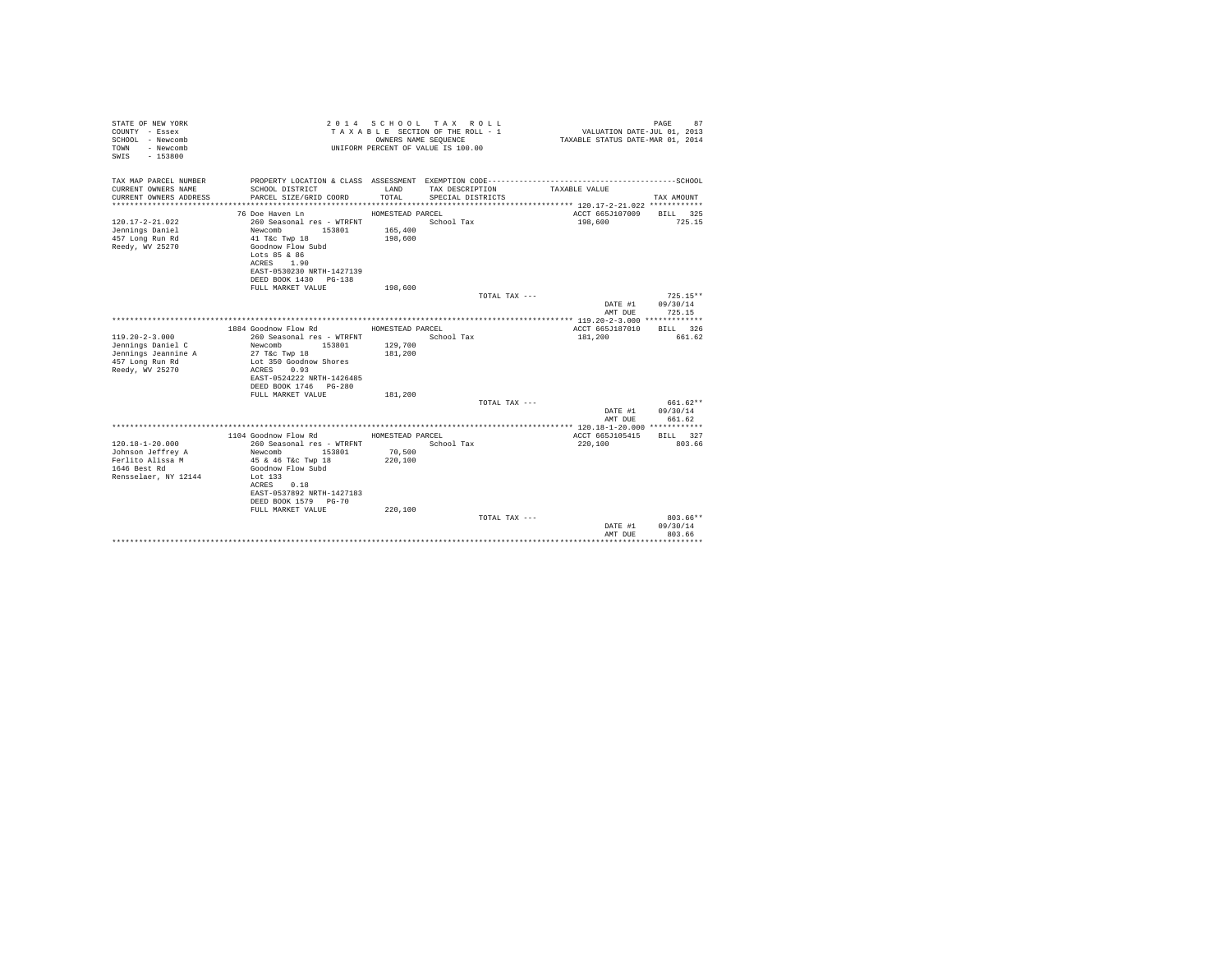| STATE OF NEW YORK<br>COUNTY - Essex<br>SCHOOL - Newcomb<br>TOWN - Newcomb<br>SWIS - 153800             | - - -<br>TAXABLE SECTION OF THE KULL - -<br>OWNERS NAME SEQUENCE<br>UNIFORM PERCENT OF VALUE IS 100.00                                                                      |                    | TAXABLE SECTION OF THE ROLL - 1 | 98 PAGE 98<br>VALUATION DATE-JUL 01, 2013<br>TAXABLE STATUS DATE-MAR 01, 2014 |                                        |
|--------------------------------------------------------------------------------------------------------|-----------------------------------------------------------------------------------------------------------------------------------------------------------------------------|--------------------|---------------------------------|-------------------------------------------------------------------------------|----------------------------------------|
| TAX MAP PARCEL NUMBER<br>CURRENT OWNERS NAME                                                           | PROPERTY LOCATION & CLASS ASSESSMENT EXEMPTION CODE-----------------------------------SCHOOL<br>SCHOOL DISTRICT                                                             | LAND               | TAX DESCRIPTION                 | TAXABLE VALUE                                                                 |                                        |
| CURRENT OWNERS ADDRESS                                                                                 | PARCEL SIZE/GRID COORD                                                                                                                                                      | TOTAL              | SPECIAL DISTRICTS               |                                                                               | TAX AMOUNT                             |
|                                                                                                        | 291 Woodys Rd                                                                                                                                                               | HOMESTEAD PARCEL   |                                 | ACCT 665J101513                                                               | BILL 328                               |
| 119.16-1-23.000<br>Jonientz Carolyn M<br>Noppa John D<br>5601 Grant Hill Rd<br>Voorheesville, NY 12186 | 260 Seasonal res - WTRFNT School Tax<br>Newcomb 153801<br>26 T&c Twp 18<br>Goodnow Flow Subd<br>Lot 234<br>ACRES 0.92<br>EAST-0527233 NRTH-1428905<br>DEED BOOK 1291 PG-111 | 106,800<br>228,300 |                                 | 228,300 833.60                                                                |                                        |
|                                                                                                        | FULL MARKET VALUE                                                                                                                                                           | 228,300            |                                 |                                                                               |                                        |
|                                                                                                        |                                                                                                                                                                             |                    | TOTAL TAX ---                   | AMT DUE                                                                       | 833.60**<br>DATE #1 09/30/14<br>833.60 |
|                                                                                                        |                                                                                                                                                                             |                    |                                 |                                                                               |                                        |
|                                                                                                        | 54 Doe Haven Ln MOMESTEAD PARCEL                                                                                                                                            |                    |                                 | ACCT 665J104113 BILL 329                                                      |                                        |
| 120.17-2-23.024                                                                                        | 260 Seasonal res - WTRFNT                                                                                                                                                   |                    | School Tax                      | 179,700                                                                       | 656.14                                 |
| Jupin Joseph                                                                                           | Newcomb 153801                                                                                                                                                              | 153,400            |                                 |                                                                               |                                        |
| Jupin Victoria<br>39 Van Ness Rd                                                                       | 41 T&C Twp 18                                                                                                                                                               | 179,700            |                                 |                                                                               |                                        |
| Mechanicville, NY 12118                                                                                | Goodnow Flow Subd<br>Lots 83 & 84<br>ACRES 2.30<br>EAST-0530407 NRTH-1426784                                                                                                |                    |                                 |                                                                               |                                        |
|                                                                                                        | DEED BOOK 340 PG-314                                                                                                                                                        |                    |                                 |                                                                               |                                        |
|                                                                                                        | FULL MARKET VALUE                                                                                                                                                           | 179,700            |                                 |                                                                               |                                        |
|                                                                                                        |                                                                                                                                                                             |                    | TOTAL TAX ---                   |                                                                               | 656.14**                               |
|                                                                                                        |                                                                                                                                                                             |                    |                                 | DATE #1                                                                       | 09/30/14                               |
|                                                                                                        |                                                                                                                                                                             |                    |                                 | AMT DUE                                                                       | 656.14                                 |
|                                                                                                        |                                                                                                                                                                             | HOMESTEAD PARCEL   |                                 |                                                                               | BILL 330                               |
| 109.15-1-31.030                                                                                        | 20 Pine Tree Rd<br>210 1 Family Res                                                                                                                                         |                    | SR STAR 41834                   | ACCT 665J104714                                                               | 64,200                                 |
| Kane Barbara A                                                                                         | Newcomb 153801                                                                                                                                                              |                    | 30,500 School Tax               | 150,300                                                                       | 548.79                                 |
| 20 Pine Tree Rd                                                                                        | 4 Ords Patent                                                                                                                                                               | 150,300            |                                 |                                                                               |                                        |
| Newcomb, NY 12852                                                                                      | ACRES 0.70                                                                                                                                                                  |                    |                                 |                                                                               |                                        |
|                                                                                                        | EAST-0543706 NRTH-1445985                                                                                                                                                   |                    |                                 |                                                                               |                                        |
|                                                                                                        | DEED BOOK 969 PG-189                                                                                                                                                        |                    |                                 |                                                                               |                                        |
|                                                                                                        | FULL MARKET VALUE                                                                                                                                                           | 150,300            |                                 |                                                                               |                                        |
|                                                                                                        |                                                                                                                                                                             |                    | TOTAL TAX ---                   |                                                                               | $403.79**$                             |
|                                                                                                        |                                                                                                                                                                             |                    |                                 |                                                                               | DATE #1 09/30/14                       |
|                                                                                                        |                                                                                                                                                                             |                    |                                 | AMT DUE                                                                       | 403.79                                 |
|                                                                                                        |                                                                                                                                                                             |                    | HOMESTEAD PARCEL                |                                                                               | RTLL 331                               |
| 110.18-5-9.000                                                                                         | 4963 NYS Route 28N<br>210 1 Family Res                                                                                                                                      |                    | School Tax                      | ACCT 665J100708<br>193,200                                                    | 705.44                                 |
| Kearns Barbara                                                                                         | Newcomb 153801                                                                                                                                                              | 44,800             |                                 |                                                                               |                                        |
| Underwood Karen                                                                                        | Pt 3&4 Thorns Survey                                                                                                                                                        | 193,200            |                                 |                                                                               |                                        |
| 4963 NYS Route 28N                                                                                     |                                                                                                                                                                             |                    |                                 |                                                                               |                                        |
| PO Box 221                                                                                             | ACRES 3.60<br>EAST-0560693 NRTH-1441512                                                                                                                                     |                    |                                 |                                                                               |                                        |
| Newcomb, NY 12852                                                                                      | DEED BOOK 1610 PG-123                                                                                                                                                       |                    |                                 |                                                                               |                                        |
|                                                                                                        | FULL MARKET VALUE                                                                                                                                                           | 193,200            |                                 |                                                                               |                                        |
|                                                                                                        |                                                                                                                                                                             |                    | TOTAL TAX ---                   |                                                                               | $705.44**$                             |
|                                                                                                        |                                                                                                                                                                             |                    |                                 | DATE #1                                                                       | 09/30/14                               |
|                                                                                                        |                                                                                                                                                                             |                    |                                 | AMT DUE                                                                       | 705.44                                 |
|                                                                                                        |                                                                                                                                                                             |                    |                                 |                                                                               |                                        |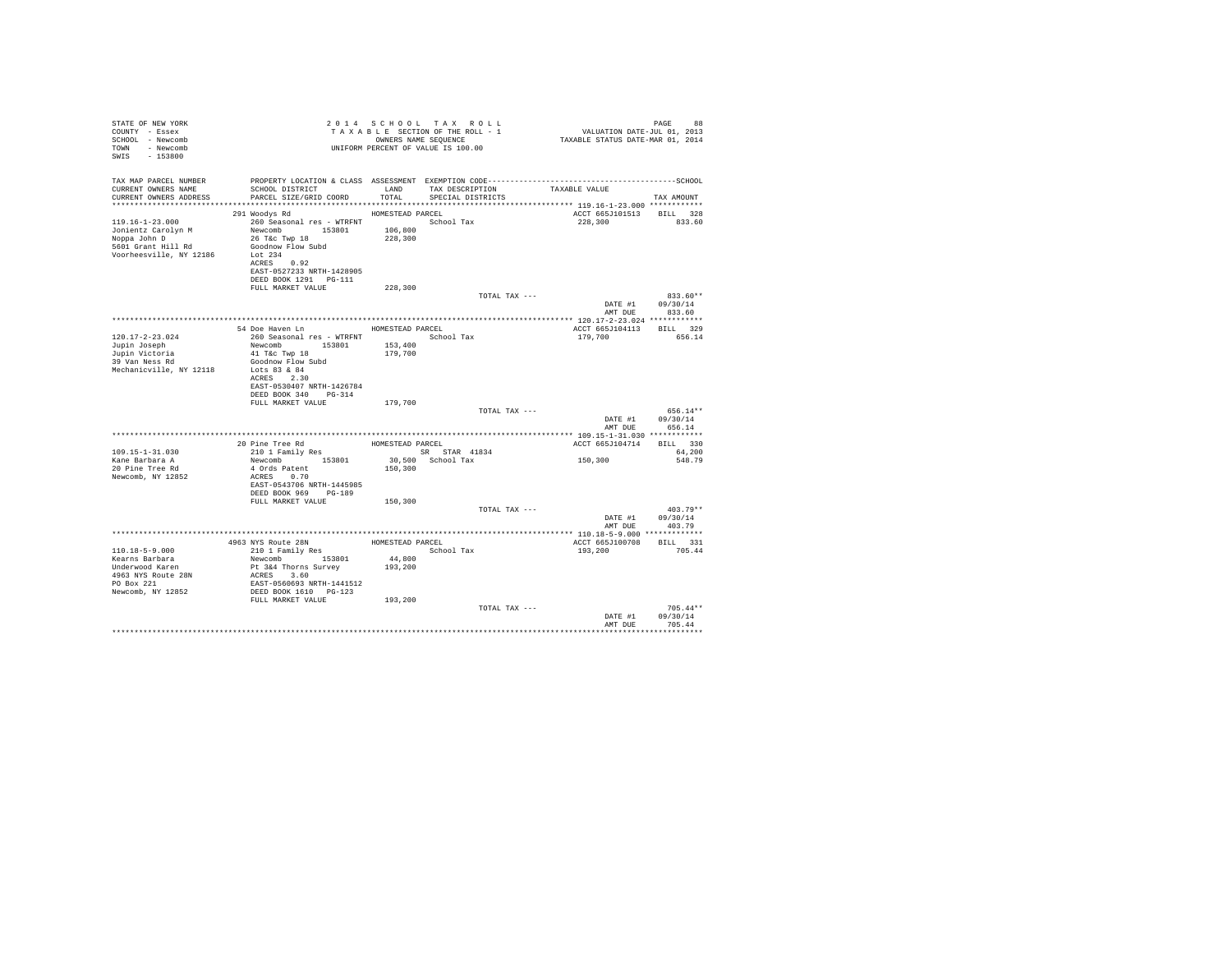| STATE OF NEW YORK<br>COUNTY - Essex<br>SCHOOL - Newcomb<br>TOWN - Newcomb<br>SWIS<br>$-153800$ |                                                   |                  | 2014 SCHOOL TAX ROLL<br>TAXABLE SECTION OF THE ROLL - 1<br>OWNERS NAME SEQUENCE<br>UNIFORM PERCENT OF VALUE IS 100.00 | VALUATION DATE-JUL 01, 2013<br>TAXABLE STATUS DATE-MAR 01, 2014 | PAGE<br>89         |
|------------------------------------------------------------------------------------------------|---------------------------------------------------|------------------|-----------------------------------------------------------------------------------------------------------------------|-----------------------------------------------------------------|--------------------|
| TAX MAP PARCEL NUMBER<br>CURRENT OWNERS NAME                                                   | SCHOOL DISTRICT                                   | LAND             | TAX DESCRIPTION                                                                                                       | TAXABLE VALUE                                                   |                    |
| CURRENT OWNERS ADDRESS                                                                         | PARCEL SIZE/GRID COORD                            | TOTAL            | SPECIAL DISTRICTS                                                                                                     |                                                                 | TAX AMOUNT         |
|                                                                                                | 24 Schraver Way                                   | HOMESTEAD PARCEL |                                                                                                                       | ACCT 665J106407 BILL 332                                        |                    |
| $110.13 - 9 - 13.000$                                                                          | 260 Seasonal res                                  |                  | School Tax                                                                                                            | 50,800                                                          | 185.49             |
| Keller Arthur B                                                                                | Newcomb 153801                                    | 24,300           |                                                                                                                       |                                                                 |                    |
| 421 Centerline Rd                                                                              | 19 Richards Survey                                | 50,800           |                                                                                                                       |                                                                 |                    |
| Galway, NY 12074                                                                               | ACRES 0.50                                        |                  |                                                                                                                       |                                                                 |                    |
|                                                                                                | EAST-0555727 NRTH-1445504                         |                  |                                                                                                                       |                                                                 |                    |
|                                                                                                | DEED BOOK 640 PG-135<br>FULL MARKET VALUE         | 50,800           |                                                                                                                       |                                                                 |                    |
|                                                                                                |                                                   |                  | TOTAL TAX ---                                                                                                         |                                                                 | $185.49**$         |
|                                                                                                |                                                   |                  |                                                                                                                       | DATE #1                                                         | 09/30/14           |
|                                                                                                |                                                   |                  |                                                                                                                       | AMT DUE                                                         | 185.49             |
|                                                                                                |                                                   |                  |                                                                                                                       |                                                                 |                    |
|                                                                                                | 5704 NYS Route 28N                                | HOMESTEAD PARCEL |                                                                                                                       | ACCT 665J101412                                                 | BILL 333           |
| 109.15-1-34.000<br>Kellogg Michael W                                                           | 260 Seasonal res - WTRFNT<br>Newcomb 153801       | 84,000           | School Tax                                                                                                            | 116,000                                                         | 423.55             |
| Wade Alice T                                                                                   | 3 Richards Survey                                 | 116,000          |                                                                                                                       |                                                                 |                    |
| 1081 Webster Rd                                                                                | 1456/39 Life Use To                               |                  |                                                                                                                       |                                                                 |                    |
| Webster, NY 14580                                                                              | Grace Kellogg                                     |                  |                                                                                                                       |                                                                 |                    |
|                                                                                                | ACRES 0.50                                        |                  |                                                                                                                       |                                                                 |                    |
|                                                                                                | EAST-0544072 NRTH-1446368<br>DEED BOOK 1456 PG-39 |                  |                                                                                                                       |                                                                 |                    |
|                                                                                                | FULL MARKET VALUE                                 | 116,000          |                                                                                                                       |                                                                 |                    |
|                                                                                                |                                                   |                  | TOTAL TAX ---                                                                                                         |                                                                 | $423.55**$         |
|                                                                                                |                                                   |                  |                                                                                                                       | DATE #1                                                         | 09/30/14           |
|                                                                                                |                                                   |                  |                                                                                                                       | AMT DUE                                                         | 423.55             |
|                                                                                                |                                                   |                  |                                                                                                                       |                                                                 |                    |
| $109.15 - 1 - 35.063$                                                                          | 5700 NYS Route 28N                                | HOMESTEAD PARCEL | School Tax                                                                                                            | ACCT 665J108804<br>161,600                                      | BILL 334<br>590.05 |
| Kellogg Michael W                                                                              | 210 1 Family Res - WTRFNT<br>Newcomb 153801       | 74,800           |                                                                                                                       |                                                                 |                    |
| Wade Alice T                                                                                   | 3 Richard Survey                                  | 161,600          |                                                                                                                       |                                                                 |                    |
| c/o Charles Kellogg                                                                            | ACRES 0.59                                        |                  |                                                                                                                       |                                                                 |                    |
| 1081 Webster Rd                                                                                | EAST-0544150 NRTH-1446417                         |                  |                                                                                                                       |                                                                 |                    |
| Webster, NY 14580                                                                              | DEED BOOK 1456 PG-39                              |                  |                                                                                                                       |                                                                 |                    |
|                                                                                                | FULL MARKET VALUE                                 | 161,600          | TOTAL TAX ---                                                                                                         |                                                                 | 590.05**           |
|                                                                                                |                                                   |                  |                                                                                                                       | DATE #1                                                         | 09/30/14           |
|                                                                                                |                                                   |                  |                                                                                                                       | AMT DUE                                                         | 590.05             |
|                                                                                                |                                                   |                  |                                                                                                                       |                                                                 |                    |
|                                                                                                | 1485 Goodnow Flow Rd                              | HOMESTEAD PARCEL |                                                                                                                       | ACCT 665J105905                                                 | BILL 335           |
| $120. - 1 - 10.028/4$                                                                          | 210 1 Family Res                                  |                  | School Tax                                                                                                            | 114,300                                                         | 417.35             |
| Kilmartin John J<br>18 Park Dr                                                                 | 153801<br>Newcomb<br>In Tax Map #120.-1-10.028    | 100<br>114,300   |                                                                                                                       |                                                                 |                    |
| Albany, NY 12204                                                                               | Building Only                                     |                  |                                                                                                                       |                                                                 |                    |
|                                                                                                | EAST-0533522 NRTH-1424310                         |                  |                                                                                                                       |                                                                 |                    |
|                                                                                                | FULL MARKET VALUE                                 | 114,300          |                                                                                                                       |                                                                 |                    |
|                                                                                                |                                                   |                  | TOTAL TAX ---                                                                                                         |                                                                 | $417.35**$         |
|                                                                                                |                                                   |                  |                                                                                                                       | DATE #1                                                         | 09/30/14           |
|                                                                                                |                                                   |                  |                                                                                                                       | AMT DUE                                                         | 417.35             |
|                                                                                                |                                                   |                  |                                                                                                                       |                                                                 |                    |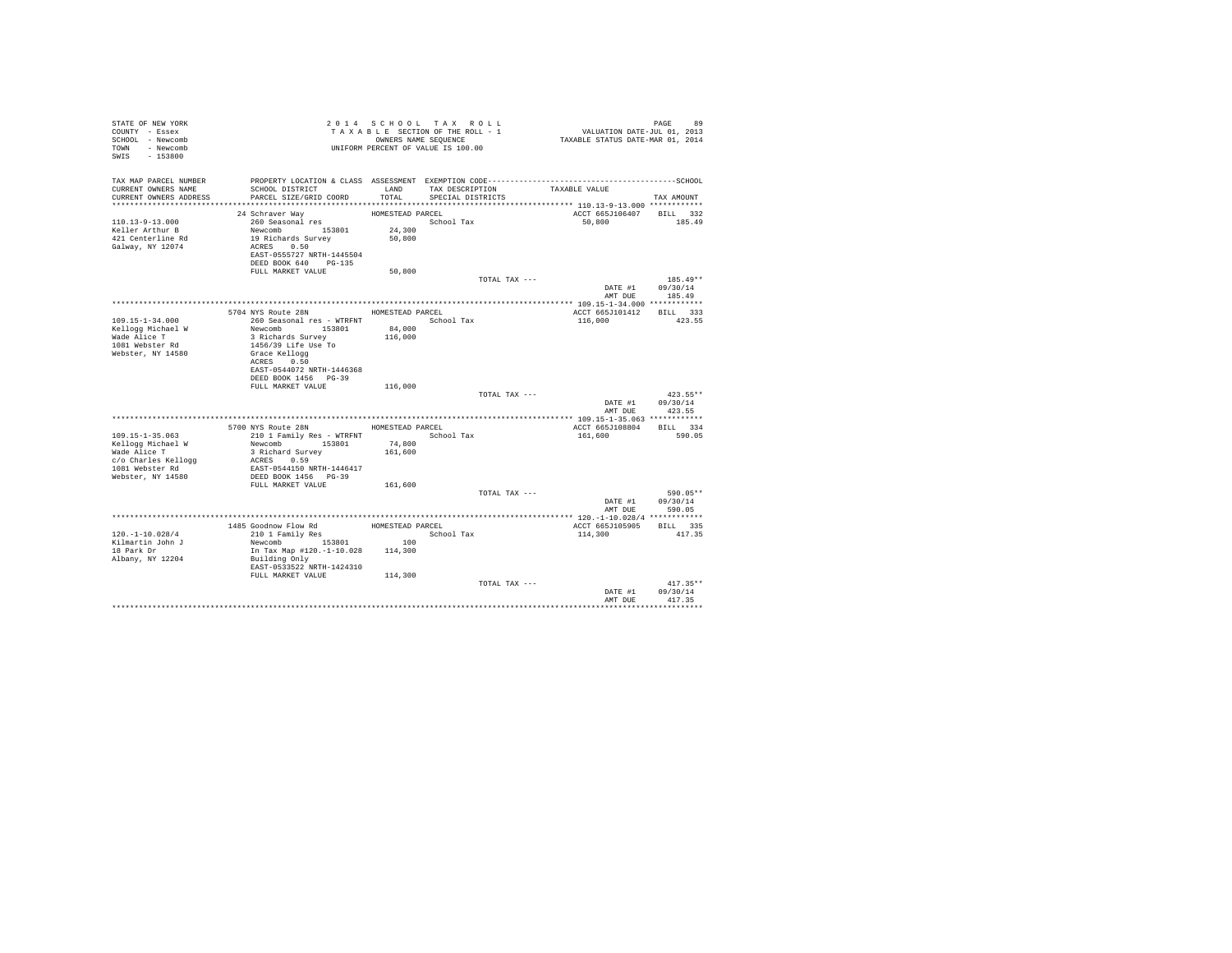| STATE OF NEW YORK<br>COUNTY - Essex<br>SCHOOL - Newcomb<br>- Newcomb<br>TOWN<br>$-153800$<br>SWIS |                                                                                              |                      | 2014 SCHOOL TAX ROLL<br>TAXABLE SECTION OF THE ROLL - 1<br>OWNERS NAME SEQUENCE<br>UNIFORM PERCENT OF VALUE IS 100.00 |               | VALUATION DATE-JUL $01, 2013$<br>TAXABLE STATUS DATE-MAR 01, 2014 |                 | PAGE                     | 90       |
|---------------------------------------------------------------------------------------------------|----------------------------------------------------------------------------------------------|----------------------|-----------------------------------------------------------------------------------------------------------------------|---------------|-------------------------------------------------------------------|-----------------|--------------------------|----------|
| TAX MAP PARCEL NUMBER                                                                             | PROPERTY LOCATION & CLASS ASSESSMENT EXEMPTION CODE-----------------------------------SCHOOL |                      |                                                                                                                       |               |                                                                   |                 |                          |          |
| CURRENT OWNERS NAME<br>CURRENT OWNERS ADDRESS                                                     | SCHOOL DISTRICT<br>PARCEL SIZE/GRID COORD                                                    | LAND<br>TOTAL        | TAX DESCRIPTION<br>SPECIAL DISTRICTS                                                                                  |               | TAXABLE VALUE                                                     |                 | TAX AMOUNT               |          |
|                                                                                                   |                                                                                              |                      |                                                                                                                       |               |                                                                   |                 |                          |          |
|                                                                                                   | Lower Works Rd                                                                               | NON-HOMESTEAD PARCEL |                                                                                                                       |               |                                                                   | ACCT 665J191004 | BILL 336                 |          |
| $110. - 3 - 11.000$                                                                               | 322 Rural vac>10                                                                             |                      | School Tax                                                                                                            |               |                                                                   | 36,700          | 641.85                   |          |
| Kimball Effie B                                                                                   | Newcomb 153801                                                                               | 36,700               |                                                                                                                       |               |                                                                   |                 |                          |          |
| c/o Dave Davenport                                                                                | 15 Twp 4 T&c Pur                                                                             | 36,700               |                                                                                                                       |               |                                                                   |                 |                          |          |
| PO Box 998                                                                                        | ACRES 10.15                                                                                  |                      |                                                                                                                       |               |                                                                   |                 |                          |          |
| Santa Fe, NM 87504                                                                                | EAST-0577442 NRTH-1444626                                                                    |                      |                                                                                                                       |               |                                                                   |                 |                          |          |
|                                                                                                   | DEED BOOK 984 PG-260                                                                         |                      |                                                                                                                       |               |                                                                   |                 |                          |          |
|                                                                                                   | FULL MARKET VALUE                                                                            | 36,700               |                                                                                                                       | TOTAL TAX --- |                                                                   |                 | 641.85**                 |          |
|                                                                                                   |                                                                                              |                      |                                                                                                                       |               |                                                                   | DATE #1         | 09/30/14                 |          |
|                                                                                                   |                                                                                              |                      |                                                                                                                       |               |                                                                   | AMT DUE         | 641.85                   |          |
|                                                                                                   |                                                                                              |                      |                                                                                                                       |               |                                                                   |                 |                          |          |
|                                                                                                   | 101 Woodys Rd                                                                                | HOMESTEAD PARCEL     |                                                                                                                       |               |                                                                   | ACCT 665J104508 | BILL 337                 |          |
| $120.13 - 1 - 36.000$                                                                             | 260 Seasonal res - WTRFNT                                                                    |                      | School Tax                                                                                                            |               | 127,500                                                           |                 | 465.54                   |          |
| King E Jeanne                                                                                     | Newcomb 153801                                                                               | 106,200              |                                                                                                                       |               |                                                                   |                 |                          |          |
| 132 Lincklaen St                                                                                  | 42 T&c Twp 18                                                                                | 127,500              |                                                                                                                       |               |                                                                   |                 |                          |          |
| Cazenovia, NY 13035                                                                               | Goodnow Flow Subd Lot 191                                                                    |                      |                                                                                                                       |               |                                                                   |                 |                          |          |
|                                                                                                   | 1716/296 L U to E Jeanne<br>ACRES 0.65                                                       |                      |                                                                                                                       |               |                                                                   |                 |                          |          |
|                                                                                                   | EAST-0531768 NRTH-1428617                                                                    |                      |                                                                                                                       |               |                                                                   |                 |                          |          |
|                                                                                                   | DEED BOOK 1716 PG-296                                                                        |                      |                                                                                                                       |               |                                                                   |                 |                          |          |
|                                                                                                   | FULL MARKET VALUE                                                                            | 127,500              |                                                                                                                       |               |                                                                   |                 |                          |          |
|                                                                                                   |                                                                                              |                      |                                                                                                                       | TOTAL TAX --- |                                                                   |                 |                          | 465.54** |
|                                                                                                   |                                                                                              |                      |                                                                                                                       |               |                                                                   | DATE #1         | 09/30/14                 |          |
|                                                                                                   |                                                                                              |                      |                                                                                                                       |               |                                                                   | AMT DUE         | 465.54                   |          |
|                                                                                                   |                                                                                              |                      |                                                                                                                       |               |                                                                   |                 |                          |          |
| $120.13 - 1 - 17.000$                                                                             | 181 Woodys Rd<br>210 1 Family Res - WTRFNT                                                   |                      | HOMESTEAD PARCEL<br>School Tax                                                                                        |               | 297,100                                                           | ACCT 665J103505 | BILL 338<br>1,084.81     |          |
| King James H                                                                                      | Newcomb 153801                                                                               | 105,500              |                                                                                                                       |               |                                                                   |                 |                          |          |
| 209 Woodys Ln                                                                                     | 25 T&c Twp 18                                                                                | 297,100              |                                                                                                                       |               |                                                                   |                 |                          |          |
| Newcomb, NY 12852                                                                                 | Goodnow Flow Subd Lot 209                                                                    |                      |                                                                                                                       |               |                                                                   |                 |                          |          |
|                                                                                                   | ACRES 0.92                                                                                   |                      |                                                                                                                       |               |                                                                   |                 |                          |          |
|                                                                                                   | EAST-0529913 NRTH-1428552                                                                    |                      |                                                                                                                       |               |                                                                   |                 |                          |          |
|                                                                                                   | DEED BOOK 1596 PG-129                                                                        |                      |                                                                                                                       |               |                                                                   |                 |                          |          |
|                                                                                                   | FULL MARKET VALUE                                                                            | 297,100              |                                                                                                                       |               |                                                                   |                 |                          |          |
|                                                                                                   |                                                                                              |                      |                                                                                                                       | TOTAL TAX --- |                                                                   | DATE #1         | $1.084.81**$<br>09/30/14 |          |
|                                                                                                   |                                                                                              |                      |                                                                                                                       |               |                                                                   | AMT DUE         | 1,084.81                 |          |
|                                                                                                   |                                                                                              |                      |                                                                                                                       |               |                                                                   |                 |                          |          |
|                                                                                                   | 37 Chaisson Rd                                                                               | HOMESTEAD PARCEL     |                                                                                                                       |               |                                                                   | ACCT 665J104209 | BILL 339                 |          |
| $110.13 - 9 - 26.000$                                                                             | 260 Seasonal res                                                                             |                      | School Tax                                                                                                            |               | 38,000                                                            |                 | 138.75                   |          |
| King Kevin F                                                                                      | Newcomb 153801                                                                               | 21,600               |                                                                                                                       |               |                                                                   |                 |                          |          |
| King Allen J                                                                                      | Pt 18 Richards Survey                                                                        | 38,000               |                                                                                                                       |               |                                                                   |                 |                          |          |
| c/o Frank King                                                                                    | ACRES 0.30                                                                                   |                      |                                                                                                                       |               |                                                                   |                 |                          |          |
| 3961 NYS Rte 22<br>Willsboro, NY 12996                                                            | EAST-0554424 NRTH-1444097<br>DEED BOOK 903 PG-260                                            |                      |                                                                                                                       |               |                                                                   |                 |                          |          |
|                                                                                                   | FULL MARKET VALUE                                                                            | 38,000               |                                                                                                                       |               |                                                                   |                 |                          |          |
|                                                                                                   |                                                                                              |                      |                                                                                                                       | TOTAL TAX --- |                                                                   |                 | $138.75**$               |          |
|                                                                                                   |                                                                                              |                      |                                                                                                                       |               |                                                                   | DATE #1         | 09/30/14                 |          |
|                                                                                                   |                                                                                              |                      |                                                                                                                       |               |                                                                   | AMT DUE         | 138.75                   |          |
|                                                                                                   |                                                                                              |                      |                                                                                                                       |               |                                                                   |                 | ***********              |          |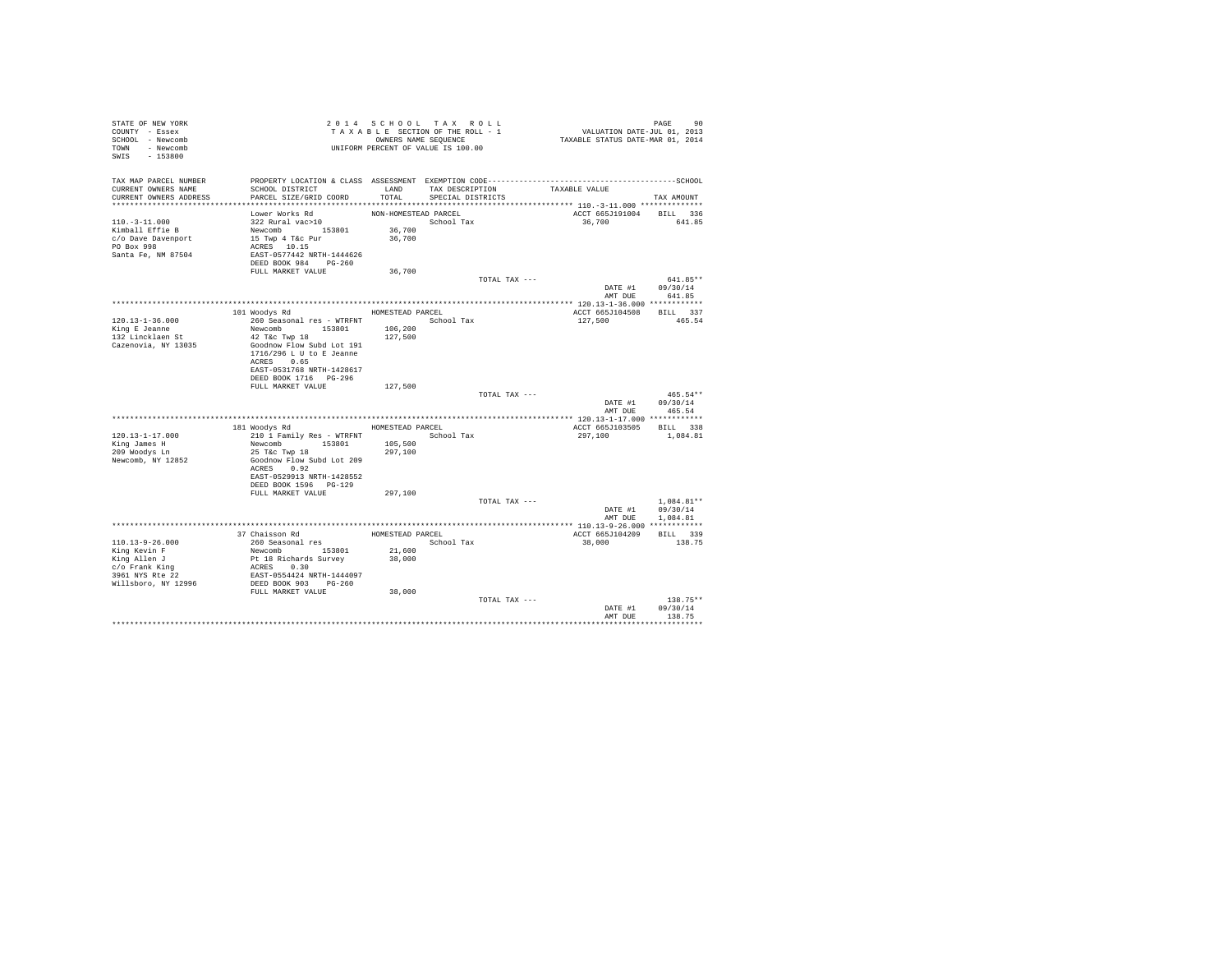| STATE OF NEW YORK<br>COUNTY - Essex<br>SCHOOL - Newcomb<br>TOWN - Newcomb<br>SWIS - 153800       | UNIFORM PERCENT OF VALUE IS 100.00                                                                                                                                                                    |                                        | 2014 SCHOOL TAX ROLL<br>TAXABLE SECTION OF THE ROLL - 1<br>OWNERS NAME SEQUENCE |               | PAGE 91<br>VALUATION DATE-JUL 01, 2013<br>TAXABLE STATUS DATE-MAR 01, 2014 |                                        |
|--------------------------------------------------------------------------------------------------|-------------------------------------------------------------------------------------------------------------------------------------------------------------------------------------------------------|----------------------------------------|---------------------------------------------------------------------------------|---------------|----------------------------------------------------------------------------|----------------------------------------|
| TAX MAP PARCEL NUMBER<br>CURRENT OWNERS NAME<br>CURRENT OWNERS ADDRESS                           | SCHOOL DISTRICT<br>PARCEL SIZE/GRID COORD                                                                                                                                                             | LAND<br>TOTAL                          | TAX DESCRIPTION<br>SPECIAL DISTRICTS                                            |               | TAXABLE VALUE                                                              | TAX AMOUNT                             |
| 120.13-1-45.000<br>Kingsley Kathleen A<br>1502 San Marino Ct<br>Punta Gorda, FL 33950            | 47 Woodys Rd<br>260 Seasonal res - WTRFNT School Tax<br>Newcomb 153801<br>42&43 T&c Twp 18<br>Goodnow Flow Subd<br>Lot 182 1.6Ac<br>ACRES 1.40<br>EAST-0532943 NRTH-1428876<br>DEED BOOK BOX PG-11017 | HOMESTEAD PARCEL<br>111,500<br>193,000 |                                                                                 |               | ACCT 665J104208<br>193,000                                                 | BILL 340<br>704.70                     |
|                                                                                                  | FULL MARKET VALUE                                                                                                                                                                                     | 193,000                                |                                                                                 | TOTAL TAX --- |                                                                            | $704.70**$<br>DATE #1 09/30/14         |
|                                                                                                  |                                                                                                                                                                                                       |                                        |                                                                                 |               | AMT DUE                                                                    | 704.70                                 |
| $120.18 - 2 - 29.049$<br>Kirby Leo E III<br>Burgett Michael<br>81 Rebecca Ln<br>Carmel, NY 10512 | 1166 Goodnow Flow Rd<br>210 1 Family Res - WTRFNT<br>Newcomb 153801<br>46 T&c Twp 18<br>Goodnow Flow Subd<br>Lot 1<br>ACRES 0.41<br>EAST-0538551 NRTH-1426067                                         | HOMESTEAD PARCEL<br>93,500<br>254,600  | School Tax                                                                      |               | ACCT 665J104415 BILL 341<br>254,600                                        | 929.63                                 |
|                                                                                                  | DEED BOOK 1664 PG-119<br>FULL MARKET VALUE                                                                                                                                                            | 254,600                                |                                                                                 | TOTAL TAX --- | DATE #1<br>AMT DUE                                                         | $929.63**$<br>09/30/14<br>929.63       |
|                                                                                                  |                                                                                                                                                                                                       |                                        |                                                                                 |               |                                                                            |                                        |
| $109.15 - 3 - 1.031$<br>Klemow Andrew G<br>Spring St<br>Newcomb, NY 12852                        | 48 Spring St<br>210 1 Family Res<br>Newcomb 153801<br>4 Ords Pat<br>ACRES 1.70<br>EAST-0541602 NRTH-1444999<br>DEED BOOK 791 PG-186                                                                   | HOMESTEAD PARCEL<br>38,300<br>175,500  | School Tax                                                                      |               | ACCT 665J106905<br>175,500                                                 | BILL 342<br>640.81                     |
|                                                                                                  | FULL MARKET VALUE                                                                                                                                                                                     | 175,500                                |                                                                                 | TOTAL TAX --- | AMT DUE                                                                    | 640.81**<br>DATE #1 09/30/14<br>640.81 |
|                                                                                                  |                                                                                                                                                                                                       |                                        |                                                                                 |               |                                                                            |                                        |
| $109.16 - 4 - 5.000$<br>Klemow Andrew G<br>Spring St<br>Newcomb, NY 12852                        | NYS Route 28N<br>312 Vac w/imprv<br>Newcomb 153801<br>9 Richards<br>ACRES 0.40<br>EAST-0549425 NRTH-1446218<br>DEED BOOK 791 PG-186<br>FULL MARKET VALUE                                              | 19,400<br>25,500<br>25,500             | NON-HOMESTEAD PARCEL<br>School Tax                                              |               | ACCT 665J104008<br>25,500                                                  | BILL 343<br>445.97                     |
|                                                                                                  |                                                                                                                                                                                                       |                                        |                                                                                 | TOTAL TAX --- | DATE #1<br>AMT DUE                                                         | $445.97**$<br>09/30/14<br>445.97       |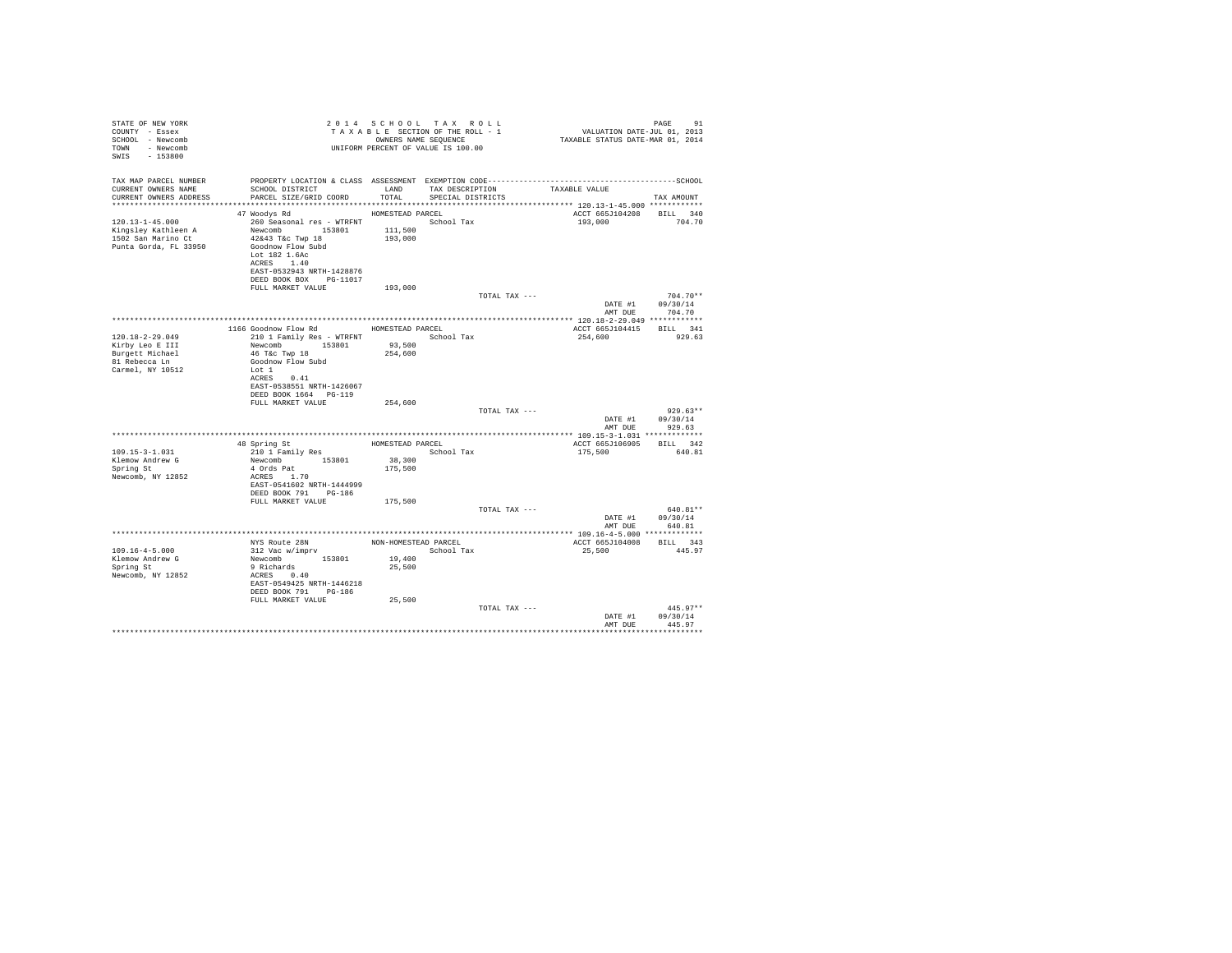| STATE OF NEW YORK<br>COUNTY - Essex<br>SCHOOL - Newcomb<br>- Newcomb<br>TOWN<br>$-153800$<br>SWIS |                                                        |                  | 2014 SCHOOL TAX ROLL<br>TAXABLE SECTION OF THE ROLL - 1<br>OWNERS NAME SEOUENCE<br>UNIFORM PERCENT OF VALUE IS 100.00 | VALUATION DATE-JUL 01, 2013<br>TAXABLE STATUS DATE-MAR 01, 2014 | PAGE<br>92           |
|---------------------------------------------------------------------------------------------------|--------------------------------------------------------|------------------|-----------------------------------------------------------------------------------------------------------------------|-----------------------------------------------------------------|----------------------|
| TAX MAP PARCEL NUMBER<br>CURRENT OWNERS NAME                                                      | SCHOOL DISTRICT                                        | LAND             | TAX DESCRIPTION                                                                                                       | TAXABLE VALUE                                                   |                      |
| CURRENT OWNERS ADDRESS                                                                            | PARCEL SIZE/GRID COORD                                 | TOTAL            | SPECIAL DISTRICTS                                                                                                     |                                                                 | TAX AMOUNT           |
|                                                                                                   |                                                        |                  |                                                                                                                       |                                                                 |                      |
|                                                                                                   | 75 Woodys Rd                                           | HOMESTEAD PARCEL |                                                                                                                       | ACCT 665J101405 BILL 344                                        |                      |
| $120.13 - 1 - 40.000$                                                                             | 260 Seasonal res - WTRFNT                              |                  | School Tax                                                                                                            | 191,300                                                         | 698.50               |
| Knapp Robert S III                                                                                | Newcomb<br>153801                                      | 108,200          |                                                                                                                       |                                                                 |                      |
| Knapp Nancy J                                                                                     | $42$ T&C Twp $18$                                      | 191,300          |                                                                                                                       |                                                                 |                      |
| 2 Adobe Cir                                                                                       | Goodnow Flow Subd                                      |                  |                                                                                                                       |                                                                 |                      |
| Belpre, OH 45714                                                                                  | Lot 187                                                |                  |                                                                                                                       |                                                                 |                      |
|                                                                                                   | ACRES 1.58<br>EAST-0532230 NRTH-1428809                |                  |                                                                                                                       |                                                                 |                      |
|                                                                                                   | DEED BOOK 1192   PG-216                                |                  |                                                                                                                       |                                                                 |                      |
|                                                                                                   | FULL MARKET VALUE                                      | 191,300          |                                                                                                                       |                                                                 |                      |
|                                                                                                   |                                                        |                  | TOTAL TAX ---                                                                                                         |                                                                 | 698.50**             |
|                                                                                                   |                                                        |                  |                                                                                                                       | DATE #1 09/30/14                                                |                      |
|                                                                                                   |                                                        |                  |                                                                                                                       | AMT DUE                                                         | 698.50               |
|                                                                                                   |                                                        |                  |                                                                                                                       |                                                                 |                      |
|                                                                                                   | 1682 Goodnow Flow Rd                                   | HOMESTEAD PARCEL |                                                                                                                       | ACCT 665J100615                                                 | <b>BILL</b> 345      |
| $119.20 - 6 - 2.000$<br>Knotek John H                                                             | 210 1 Family Res - WTRFNT<br>153801 142,000<br>Newcomb |                  | School Tax                                                                                                            | 367,900                                                         | 1,343,32             |
| Knotek Sherry A                                                                                   | 40 T&c Twp 18                                          | 367,900          |                                                                                                                       |                                                                 |                      |
| 8 Huntington Ct                                                                                   | Goodnow Flow Subd                                      |                  |                                                                                                                       |                                                                 |                      |
| Saratoga Springs, NY 12866                                                                        | Lot 320                                                |                  |                                                                                                                       |                                                                 |                      |
|                                                                                                   | ACRES 1.67                                             |                  |                                                                                                                       |                                                                 |                      |
|                                                                                                   | EAST-0527521 NRTH-1425819                              |                  |                                                                                                                       |                                                                 |                      |
|                                                                                                   | DEED BOOK 1416 PG-172                                  |                  |                                                                                                                       |                                                                 |                      |
|                                                                                                   | FULL MARKET VALUE                                      | 367,900          |                                                                                                                       |                                                                 |                      |
|                                                                                                   |                                                        |                  | TOTAL TAX ---                                                                                                         |                                                                 | $1,343.32**$         |
|                                                                                                   |                                                        |                  |                                                                                                                       | DATE #1                                                         | 09/30/14<br>1,343.32 |
|                                                                                                   |                                                        |                  |                                                                                                                       | AMT DUE                                                         |                      |
|                                                                                                   | 36 Lower Works Rd                                      | HOMESTEAD PARCEL |                                                                                                                       | ACCT 665J185003                                                 | BILL 346             |
| $110.-3-19.000$                                                                                   | 210 1 Family Res                                       |                  | School Tax                                                                                                            | 125,600                                                         | 458.61               |
| Knox Andrew B                                                                                     | Newcomb<br>153801                                      | 42,600           |                                                                                                                       |                                                                 |                      |
| Daniels Valery F                                                                                  | 15 T&C Twp 46                                          | 125,600          |                                                                                                                       |                                                                 |                      |
| 131 Allen St                                                                                      | 3.07ac                                                 |                  |                                                                                                                       |                                                                 |                      |
| New York, NY 10002                                                                                | ACRES 2.94                                             |                  |                                                                                                                       |                                                                 |                      |
|                                                                                                   | EAST-0575733 NRTH-1444101<br>DEED BOOK 1084 PG-20      |                  |                                                                                                                       |                                                                 |                      |
|                                                                                                   | FULL MARKET VALUE                                      | 125,600          |                                                                                                                       |                                                                 |                      |
|                                                                                                   |                                                        |                  | TOTAL TAX ---                                                                                                         |                                                                 | $458.61**$           |
|                                                                                                   |                                                        |                  |                                                                                                                       | DATE #1                                                         | 09/30/14             |
|                                                                                                   |                                                        |                  |                                                                                                                       | AMT DUE                                                         | 458.61               |
|                                                                                                   |                                                        |                  |                                                                                                                       |                                                                 |                      |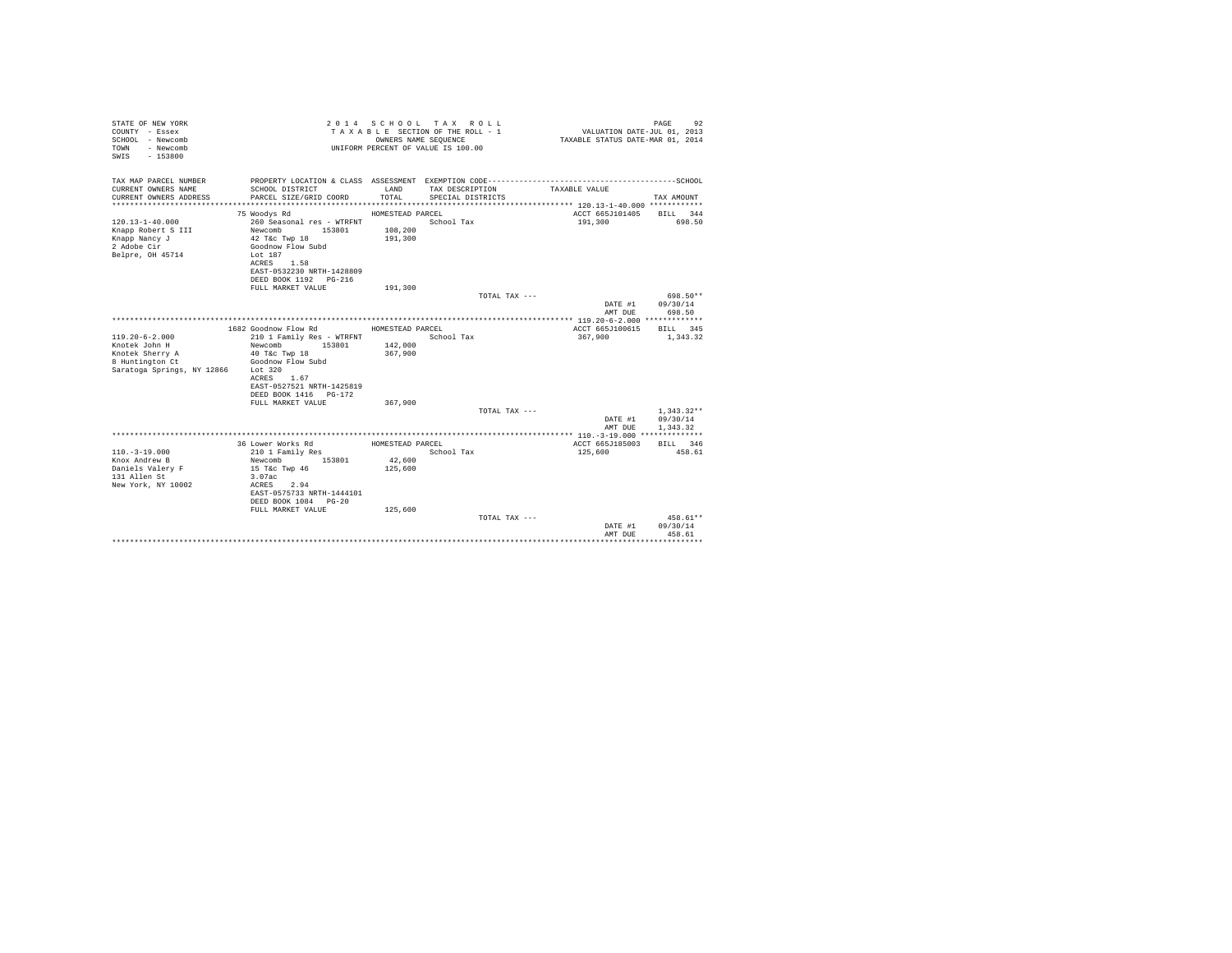| STATE OF NEW YORK<br>COUNTY - Essex<br>SCHOOL - Newcomb<br>TOWN - Newcomb<br>SWIS - 153800 |                                                                                                                 |                  | 2014 SCHOOL TAX ROLL<br>TAXABLE SECTION OF THE ROLL - 1<br>OWNERS NAME SEQUENCE<br>UNIFORM PERCENT OF VALUE IS 100.00 | PAGE 93<br>VALUATION DATE-JUL 01, 2013<br>TAXABLE STATUS DATE-MAR 01, 2014 |                          |
|--------------------------------------------------------------------------------------------|-----------------------------------------------------------------------------------------------------------------|------------------|-----------------------------------------------------------------------------------------------------------------------|----------------------------------------------------------------------------|--------------------------|
| TAX MAP PARCEL NUMBER<br>CURRENT OWNERS NAME                                               | PROPERTY LOCATION & CLASS ASSESSMENT EXEMPTION CODE-----------------------------------SCHOOL<br>SCHOOL DISTRICT | LAND             | TAX DESCRIPTION                                                                                                       | TAXABLE VALUE                                                              |                          |
| CURRENT OWNERS ADDRESS                                                                     | PARCEL SIZE/GRID COORD                                                                                          | TOTAL            | SPECIAL DISTRICTS                                                                                                     |                                                                            | TAX AMOUNT               |
|                                                                                            | 56 Perch Pond Ln                                                                                                | HOMESTEAD PARCEL |                                                                                                                       |                                                                            | ACCT 665J100613 BILL 347 |
| $110. - 3 - 10.000$                                                                        | 210 1 Family Res                                                                                                |                  | School Tax                                                                                                            | 106,300                                                                    | 388.14                   |
| Knox Ann B                                                                                 | Newcomb 153801                                                                                                  | 45,200           |                                                                                                                       |                                                                            |                          |
| c/o Ann Velletri Executrix 15 T&c Twp 46                                                   |                                                                                                                 | 106,300          |                                                                                                                       |                                                                            |                          |
| 6208 Winnebago Rd ACRES 10.15                                                              |                                                                                                                 |                  |                                                                                                                       |                                                                            |                          |
| Bethesda, MD 20816                                                                         | EAST-0577071 NRTH-1445112                                                                                       |                  |                                                                                                                       |                                                                            |                          |
|                                                                                            | DEED BOOK 984 PG-263<br>FULL MARKET VALUE                                                                       | 106,300          |                                                                                                                       |                                                                            |                          |
|                                                                                            |                                                                                                                 |                  |                                                                                                                       | TOTAL TAX ---                                                              | 388.14**                 |
|                                                                                            |                                                                                                                 |                  |                                                                                                                       |                                                                            | DATE #1 09/30/14         |
|                                                                                            |                                                                                                                 |                  |                                                                                                                       |                                                                            | AMT DUE 388.14           |
|                                                                                            |                                                                                                                 |                  |                                                                                                                       |                                                                            |                          |
|                                                                                            | 1014 Goodnow Flow Rd                                                                                            | HOMESTEAD PARCEL |                                                                                                                       | ACCT 665J106207                                                            | BILL 348<br>793.43       |
| 120.14-1-19.000<br>Koehler Kevin J                                                         | 260 Seasonal res - WTRFNT<br>Newcomb 153801                                                                     | 89,100           | School Tax                                                                                                            | 217,300                                                                    |                          |
| Koehler Barbara A                                                                          | 43&46 T&c Twp 18                                                                                                | 217,300          |                                                                                                                       |                                                                            |                          |
| 22 Maxwell St                                                                              | 155 Goodnow Flow                                                                                                |                  |                                                                                                                       |                                                                            |                          |
| Albany, NY 12208                                                                           | ACRES 0.30                                                                                                      |                  |                                                                                                                       |                                                                            |                          |
|                                                                                            | EAST-0535850 NRTH-1428125<br>DEED BOOK 1654 PG-307                                                              |                  |                                                                                                                       |                                                                            |                          |
|                                                                                            | FULL MARKET VALUE                                                                                               | 217,300          |                                                                                                                       |                                                                            |                          |
|                                                                                            |                                                                                                                 |                  |                                                                                                                       | TOTAL TAX ---                                                              | $793.43**$               |
|                                                                                            |                                                                                                                 |                  |                                                                                                                       |                                                                            | DATE #1 09/30/14         |
|                                                                                            |                                                                                                                 |                  |                                                                                                                       |                                                                            | AMT DUE 793.43           |
|                                                                                            |                                                                                                                 | HOMESTEAD PARCEL |                                                                                                                       |                                                                            | ACCT 665J103608 BILL 349 |
| 109.15-1-12.001                                                                            | 5638 NYS Route 28N<br>220 2 Family Res                                                                          |                  | School Tax                                                                                                            | 166,300                                                                    | 607.21                   |
| Kosnick Paul J                                                                             | Newcomb 153801                                                                                                  | 37,200           |                                                                                                                       |                                                                            |                          |
| PO Box 315                                                                                 | 3 Richards Survey                                                                                               | 166,300          |                                                                                                                       |                                                                            |                          |
| Ghent, NY 12075                                                                            | Apt 1                                                                                                           |                  |                                                                                                                       |                                                                            |                          |
|                                                                                            | ACRES 1.39 BANK1STARSG<br>EAST-0545674 NRTH-1446624                                                             |                  |                                                                                                                       |                                                                            |                          |
|                                                                                            | DEED BOOK 1738 PG-254                                                                                           |                  |                                                                                                                       |                                                                            |                          |
|                                                                                            | FULL MARKET VALUE                                                                                               | 166,300          |                                                                                                                       |                                                                            |                          |
|                                                                                            |                                                                                                                 |                  |                                                                                                                       | TOTAL TAX ---                                                              | $607.21**$               |
|                                                                                            |                                                                                                                 |                  |                                                                                                                       |                                                                            | DATE #1<br>09/30/14      |
|                                                                                            |                                                                                                                 |                  |                                                                                                                       |                                                                            | AMT DUE 607.21           |
|                                                                                            | 62 Sanford Ln                                                                                                   |                  | HOMESTEAD PARCEL                                                                                                      |                                                                            | ACCT 665J100209 BILL 350 |
| $110.18 - 3 - 27.000$                                                                      | 210 1 Family Res                                                                                                |                  | School Tax                                                                                                            | 99,800                                                                     | 364.40                   |
| Krysiuk Jerzy                                                                              | Newcomb 153801                                                                                                  | 30,500           |                                                                                                                       |                                                                            |                          |
| Krvsiuk Danuta                                                                             | Pt 5 Thorns Survey                                                                                              | 99,800           |                                                                                                                       |                                                                            |                          |
| 9301 Annapolis Rd                                                                          | ACRES 0.70                                                                                                      |                  |                                                                                                                       |                                                                            |                          |
| Philadelphia, PA 19114                                                                     | EAST-0558768 NRTH-1441694<br>DEED BOOK 1621 PG-154                                                              |                  |                                                                                                                       |                                                                            |                          |
|                                                                                            | FULL MARKET VALUE                                                                                               | 99,800           |                                                                                                                       |                                                                            |                          |
|                                                                                            |                                                                                                                 |                  |                                                                                                                       | TOTAL TAX ---                                                              | $364.40**$               |
|                                                                                            |                                                                                                                 |                  |                                                                                                                       |                                                                            | DATE #1 09/30/14         |
|                                                                                            |                                                                                                                 |                  |                                                                                                                       | AMT DUE                                                                    | 364.40                   |
|                                                                                            |                                                                                                                 |                  |                                                                                                                       |                                                                            |                          |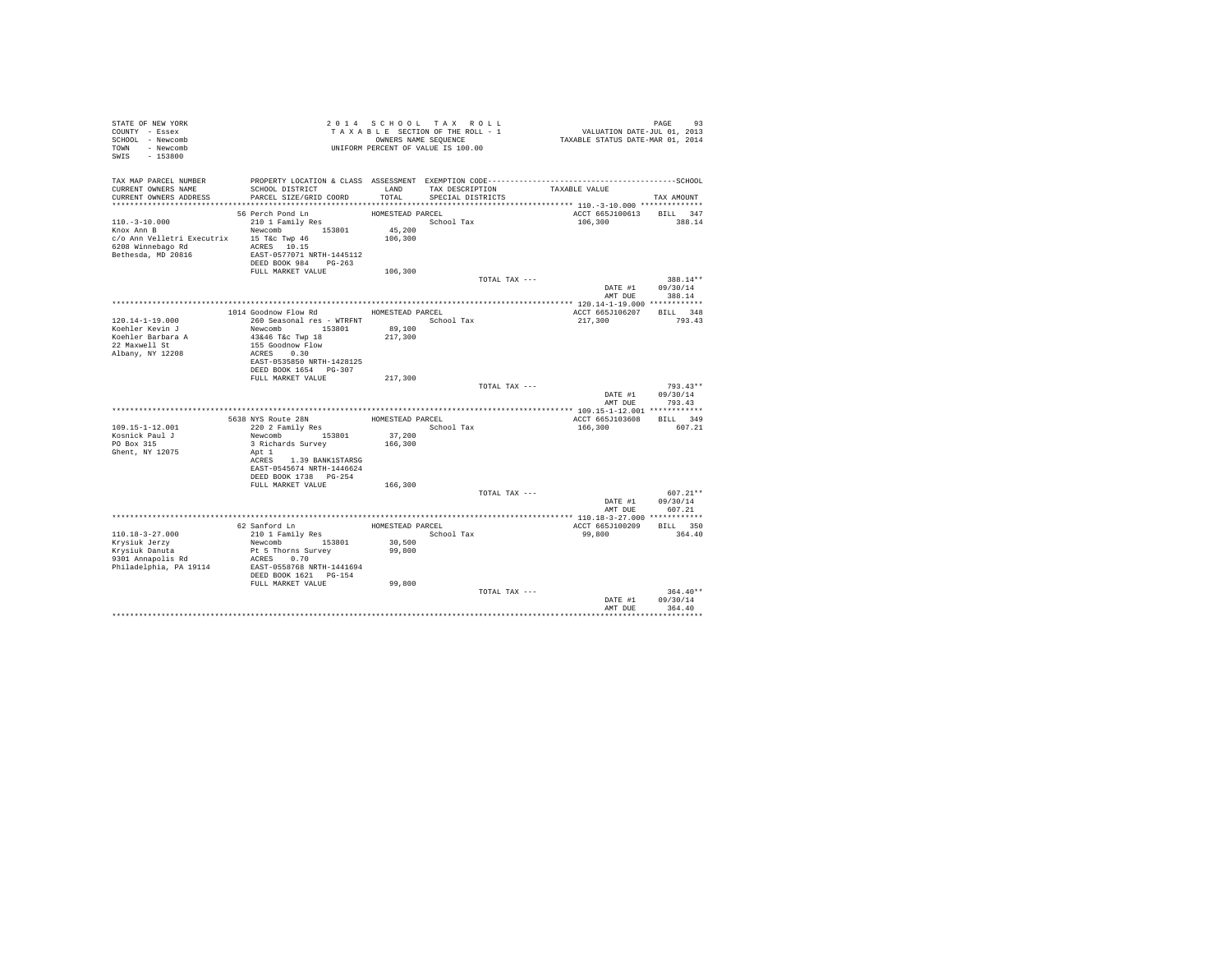| STATE OF NEW YORK<br>COUNTY - Essex<br>SCHOOL - Newcomb<br>TOWN - Newcomb<br>SWIS - 153800         |                                                                                     | 2014 SCHOOL TAX ROLL<br>TAXABLE SECTION OF THE ROLL - 1<br>OWNERS NAME SEQUENCE |                                      |               | PAGE 94<br>VALUATION DATE-JUL 01, 2013<br>TAXABLE STATUS DATE-MAR 01, 2014 |                                    |
|----------------------------------------------------------------------------------------------------|-------------------------------------------------------------------------------------|---------------------------------------------------------------------------------|--------------------------------------|---------------|----------------------------------------------------------------------------|------------------------------------|
| TAX MAP PARCEL NUMBER<br>CURRENT OWNERS NAME<br>CURRENT OWNERS ADDRESS<br>************************ | SCHOOL DISTRICT<br>PARCEL SIZE/GRID COORD                                           | LAND<br>TOTAL                                                                   | TAX DESCRIPTION<br>SPECIAL DISTRICTS |               | TAXABLE VALUE                                                              | TAX AMOUNT                         |
| 110.18-4-17.033<br>Kushi Audrey<br>9 Sanford Ln                                                    | 9 Sanford Ln<br>210 1 Family Res<br>Newcomb 153801<br>Pt 4 Thorns Survey            | HOMESTEAD PARCEL<br>SR STAR 41834<br>75,300                                     | 38,300 School Tax                    |               | ACCT 665J104906<br>75,300                                                  | BILL 351<br>64,200<br>274.94       |
| Newcomb, NY 12852                                                                                  | ACRES 1.70<br>EAST-0559926 NRTH-1440981<br>DEED BOOK 983 PG-50<br>FULL MARKET VALUE | 75,300                                                                          |                                      |               |                                                                            |                                    |
|                                                                                                    |                                                                                     |                                                                                 |                                      | TOTAL TAX --- |                                                                            | $129.94**$                         |
|                                                                                                    |                                                                                     |                                                                                 |                                      |               |                                                                            | DATE #1 09/30/14<br>AMT DUE 129.94 |
|                                                                                                    |                                                                                     |                                                                                 |                                      |               |                                                                            |                                    |
|                                                                                                    | 105 Woodys Rd                                                                       | HOMESTEAD PARCEL                                                                |                                      |               | ACCT 665J104214 BILL 352                                                   |                                    |
| 120.13-1-35.000                                                                                    | 270 Mfg housing - WTRFNT School Tax                                                 |                                                                                 |                                      |               | 129,900                                                                    | 474.31                             |
| LaBarge Frank A                                                                                    | Newcomb 153801                                                                      | 109,200                                                                         |                                      |               |                                                                            |                                    |
| 12 Frankie Ln                                                                                      | 42 T&c Twp 18                                                                       | 129,900                                                                         |                                      |               |                                                                            |                                    |
| Fort Edward, NY 12828                                                                              | Goodnow Flow Subd                                                                   |                                                                                 |                                      |               |                                                                            |                                    |
|                                                                                                    | Lot 192                                                                             |                                                                                 |                                      |               |                                                                            |                                    |
|                                                                                                    | ACRES 0.50                                                                          |                                                                                 |                                      |               |                                                                            |                                    |
|                                                                                                    | EAST-0531668 NRTH-1428596                                                           |                                                                                 |                                      |               |                                                                            |                                    |
|                                                                                                    | DEED BOOK 1248 PG-20<br>FULL MARKET VALUE                                           |                                                                                 |                                      |               |                                                                            |                                    |
|                                                                                                    |                                                                                     | 129,900                                                                         |                                      | TOTAL TAX --- |                                                                            | $474.31**$                         |
|                                                                                                    |                                                                                     |                                                                                 |                                      |               | DATE #1 09/30/14                                                           |                                    |
|                                                                                                    |                                                                                     |                                                                                 |                                      |               | AMT DUE                                                                    | 474.31                             |
|                                                                                                    |                                                                                     |                                                                                 |                                      |               |                                                                            |                                    |
|                                                                                                    | 950 Goodnow Flow Rd                                                                 | HOMESTEAD PARCEL                                                                |                                      |               | ACCT 665J104601 BILL 353                                                   |                                    |
| $120.14 - 1 - 6.000$                                                                               | 210 1 Family Res - WTRFNT                                                           |                                                                                 | School Tax                           |               | 280,800                                                                    | 1,025.29                           |
| Labelle Kimberly A                                                                                 | Newcomb 153801                                                                      | 106,900                                                                         |                                      |               |                                                                            |                                    |
| Rapant Robert S                                                                                    | 43 T&C Twp 18                                                                       | 280,800                                                                         |                                      |               |                                                                            |                                    |
| 819 W Duane Lake Rd                                                                                | 1608/275-Life Use to Robe                                                           |                                                                                 |                                      |               |                                                                            |                                    |
| Duanesburg, NY 12056                                                                               | Madeline Rapant                                                                     |                                                                                 |                                      |               |                                                                            |                                    |
|                                                                                                    | ACRES 0.48                                                                          |                                                                                 |                                      |               |                                                                            |                                    |
|                                                                                                    | EAST-0534426 NRTH-1428597                                                           |                                                                                 |                                      |               |                                                                            |                                    |
|                                                                                                    | DEED BOOK 1608 PG-275                                                               |                                                                                 |                                      |               |                                                                            |                                    |
|                                                                                                    | FULL MARKET VALUE                                                                   | 280,800                                                                         |                                      |               |                                                                            |                                    |
|                                                                                                    |                                                                                     |                                                                                 |                                      | TOTAL TAX --- |                                                                            | $1.025.29**$                       |
|                                                                                                    |                                                                                     |                                                                                 |                                      |               |                                                                            | DATE #1 09/30/14                   |
|                                                                                                    |                                                                                     |                                                                                 |                                      |               | AMT DUE                                                                    | 1,025.29                           |
|                                                                                                    |                                                                                     |                                                                                 |                                      |               |                                                                            |                                    |
| $110. -1 - 8.000$                                                                                  | NYS Route 28N<br>311 Res vac land                                                   |                                                                                 | NON-HOMESTEAD PARCEL<br>School Tax   |               | ACCT 665J100503<br>49,000                                                  | RTT.T. 354<br>856.97               |
|                                                                                                    | Newcomb 153801                                                                      |                                                                                 |                                      |               |                                                                            |                                    |
| LaChappelle Richard J<br>LaChappelle Joyce E                                                       | 17 Richards                                                                         | 49,000<br>49,000                                                                |                                      |               |                                                                            |                                    |
| 18 Elm Ave                                                                                         | ACRES 7.35                                                                          |                                                                                 |                                      |               |                                                                            |                                    |
| Delmar, NY 12054                                                                                   |                                                                                     |                                                                                 |                                      |               |                                                                            |                                    |
|                                                                                                    | EAST-0551407 NRTH-1445134<br>DEED BOOK 1746 PG-92                                   |                                                                                 |                                      |               |                                                                            |                                    |
|                                                                                                    | FULL MARKET VALUE                                                                   | 49,000                                                                          |                                      |               |                                                                            |                                    |
|                                                                                                    |                                                                                     |                                                                                 |                                      | TOTAL TAX --- |                                                                            | 856.97**                           |
|                                                                                                    |                                                                                     |                                                                                 |                                      |               | DATE #1                                                                    | 09/30/14                           |
|                                                                                                    |                                                                                     |                                                                                 |                                      |               | AMT DUE                                                                    | 856.97                             |
|                                                                                                    |                                                                                     |                                                                                 |                                      |               |                                                                            |                                    |
|                                                                                                    |                                                                                     |                                                                                 |                                      |               |                                                                            |                                    |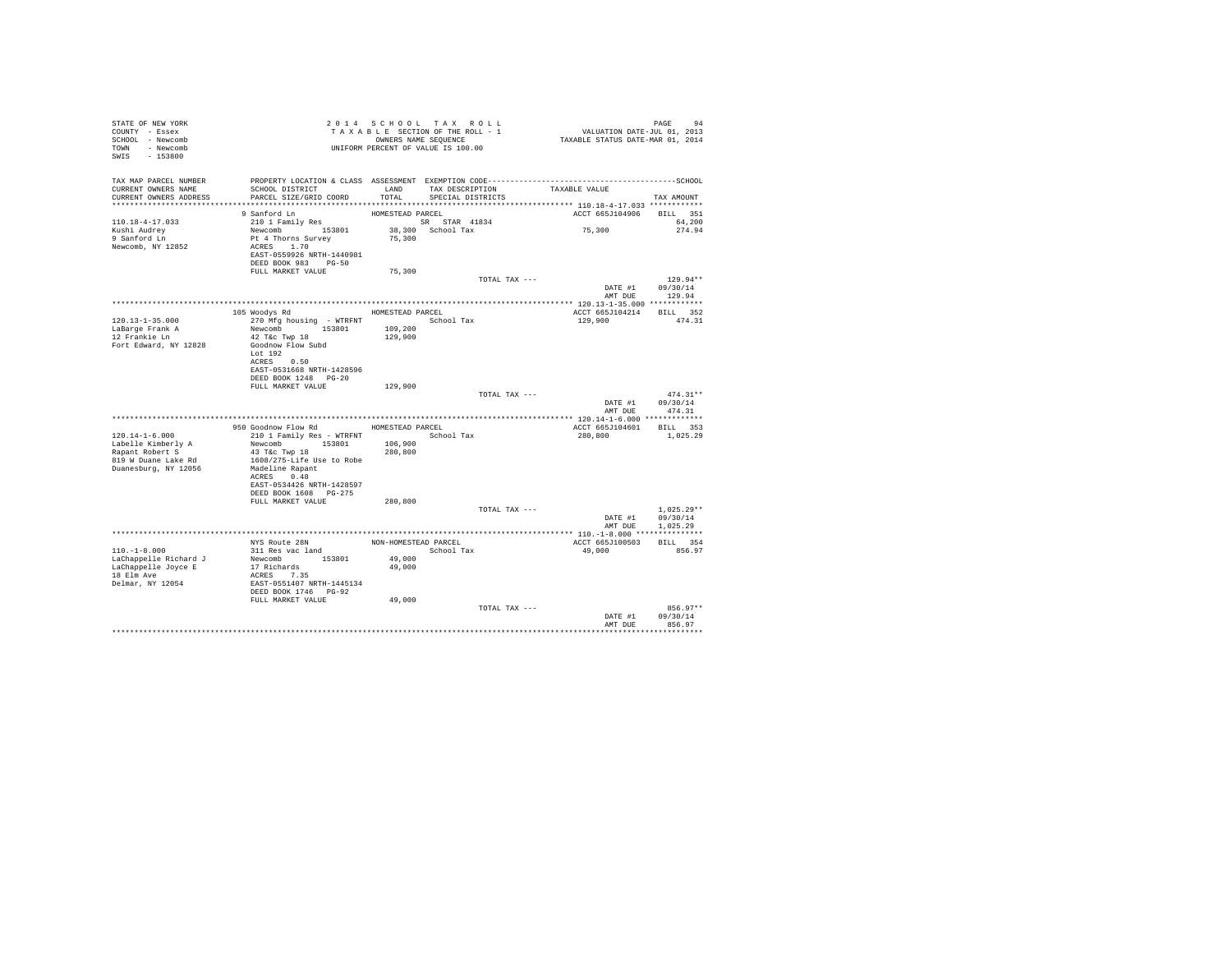| STATE OF NEW YORK<br>COUNTY - Essex<br>SCHOOL - Newcomb<br>TOWN - Newcomb<br>SWIS - 153800                                                                                                                                                        |                                                                                                                                                                                                            |         | 2014 SCHOOL TAX ROLL<br>UNIFORM PERCENT OF VALUE IS 100.00 |                                                                                              | 95<br>PAGE                         |
|---------------------------------------------------------------------------------------------------------------------------------------------------------------------------------------------------------------------------------------------------|------------------------------------------------------------------------------------------------------------------------------------------------------------------------------------------------------------|---------|------------------------------------------------------------|----------------------------------------------------------------------------------------------|------------------------------------|
| TAX MAP PARCEL NUMBER<br>CURRENT OWNERS NAME<br>CURRENT OWNERS ADDRESS PARCEL SIZE/GRID COORD TOTAL SPECIAL DISTRICTS                                                                                                                             | SCHOOL DISTRICT TAND TAX DESCRIPTION TAXABLE VALUE                                                                                                                                                         |         |                                                            | PROPERTY LOCATION & CLASS ASSESSMENT EXEMPTION CODE-----------------------------------SCHOOL | TAX AMOUNT                         |
| 120.14-1-15.000                                                                                                                                                                                                                                   | 996 Goodnow Flow Rd MOMESTEAD PARCEL<br>210 1 Family Res - WTRFNT School Tax                                                                                                                               |         |                                                            | ACCT 665J104302 BILL 355<br>204,900                                                          | 748.16                             |
| ${\small \begin{tabular}{lcccc} Laclair William Jr & Newcomb & 153801 & 142,400 \\ Laclair Shirley & 43 Tkc Two 18 & 204,900 \\ Newcomb & 153801 & 142,400 \\ 996 Goodnow Flow Flow & & & & & \\ Newcomb, NY 12852 & Lot 159 & \\ \end{tabular}}$ | ACRES 0.90<br>EAST-0535432 NRTH-1428296<br>DEED BOOK 583 PG-274                                                                                                                                            |         |                                                            |                                                                                              |                                    |
|                                                                                                                                                                                                                                                   | FULL MARKET VALUE                                                                                                                                                                                          | 204,900 | TOTAL TAX ---                                              |                                                                                              | $748.16**$                         |
|                                                                                                                                                                                                                                                   |                                                                                                                                                                                                            |         |                                                            |                                                                                              | DATE #1 09/30/14                   |
|                                                                                                                                                                                                                                                   |                                                                                                                                                                                                            |         |                                                            |                                                                                              | AMT DUE 748.16                     |
|                                                                                                                                                                                                                                                   | 4796 NYS Route 28N HOMESTEAD PARCEL 210 1 Family Res<br>HOMESTEAD PARCEL 210 1 Family Ress. STAR 41854 Revolution 153801 39,000 School Tax ACRES 1.90<br>$\sim$ 112,000 School Tax ACRES 1.90 NRTH-1439843 |         |                                                            | ACCT 665J101510 BILL 356                                                                     |                                    |
| $121.7 - 1 - 3.000$                                                                                                                                                                                                                               |                                                                                                                                                                                                            |         |                                                            | 112,000                                                                                      | 30,000                             |
| LaCourse Edward J                                                                                                                                                                                                                                 |                                                                                                                                                                                                            |         |                                                            |                                                                                              | 408.95                             |
| LaCourse Jackie L<br>4796 St Rte 28N                                                                                                                                                                                                              |                                                                                                                                                                                                            |         |                                                            |                                                                                              |                                    |
| PO Box 155                                                                                                                                                                                                                                        |                                                                                                                                                                                                            |         |                                                            |                                                                                              |                                    |
| Newcomb, NY 12852                                                                                                                                                                                                                                 | DEED BOOK 1167 PG-39                                                                                                                                                                                       |         |                                                            |                                                                                              |                                    |
|                                                                                                                                                                                                                                                   | FULL MARKET VALUE 112,000                                                                                                                                                                                  |         |                                                            |                                                                                              |                                    |
|                                                                                                                                                                                                                                                   |                                                                                                                                                                                                            |         | TOTAL TAX ---                                              |                                                                                              | $337.95**$                         |
|                                                                                                                                                                                                                                                   |                                                                                                                                                                                                            |         |                                                            |                                                                                              | DATE #1 09/30/14<br>AMT DUE 337.95 |
|                                                                                                                                                                                                                                                   |                                                                                                                                                                                                            |         |                                                            |                                                                                              |                                    |
|                                                                                                                                                                                                                                                   | 40 Sanford Ln<br>210 1 Family Res<br>NGED ALL 41800<br>Newcomb 153801 36,400 SR STAR 41834<br>Reserved Drama Current Communication Coheal Tar                                                              |         |                                                            | ACCT 665J104307 BILL 357<br>40,450<br>40.450                                                 |                                    |
| 110.18-3-22.002                                                                                                                                                                                                                                   |                                                                                                                                                                                                            |         |                                                            |                                                                                              |                                    |
| LaCourse Paul                                                                                                                                                                                                                                     |                                                                                                                                                                                                            |         |                                                            |                                                                                              | 40.450                             |
| LaCourse Marlene E                                                                                                                                                                                                                                | Pt 4&5 Thorns Survey                                                                                                                                                                                       |         | 80,900 School Tax                                          | $40\,,\,450$                                                                                 | 147.70                             |
| 182 Crawford St                                                                                                                                                                                                                                   | Life Use Dorothea M                                                                                                                                                                                        |         |                                                            |                                                                                              |                                    |
| Rochester, NY 14620 Lacourse By 1084/307                                                                                                                                                                                                          | ACRES 1.15                                                                                                                                                                                                 |         |                                                            |                                                                                              |                                    |
|                                                                                                                                                                                                                                                   |                                                                                                                                                                                                            |         |                                                            |                                                                                              |                                    |
|                                                                                                                                                                                                                                                   |                                                                                                                                                                                                            |         |                                                            |                                                                                              |                                    |
|                                                                                                                                                                                                                                                   | FULL MARKET VALUE                                                                                                                                                                                          | 80,900  |                                                            |                                                                                              |                                    |
|                                                                                                                                                                                                                                                   |                                                                                                                                                                                                            |         | TOTAL TAX ---                                              |                                                                                              | $2.70**$                           |
|                                                                                                                                                                                                                                                   |                                                                                                                                                                                                            |         |                                                            |                                                                                              | DATE #1 09/30/14                   |
|                                                                                                                                                                                                                                                   |                                                                                                                                                                                                            |         |                                                            |                                                                                              | AMT DUE 2.70                       |
|                                                                                                                                                                                                                                                   |                                                                                                                                                                                                            |         |                                                            |                                                                                              |                                    |
|                                                                                                                                                                                                                                                   |                                                                                                                                                                                                            |         |                                                            | ACCT 665J104201 BILL 358                                                                     |                                    |
|                                                                                                                                                                                                                                                   |                                                                                                                                                                                                            |         |                                                            | 108,000 394.34                                                                               |                                    |
|                                                                                                                                                                                                                                                   |                                                                                                                                                                                                            |         |                                                            |                                                                                              |                                    |
|                                                                                                                                                                                                                                                   |                                                                                                                                                                                                            |         |                                                            |                                                                                              |                                    |
|                                                                                                                                                                                                                                                   |                                                                                                                                                                                                            |         |                                                            |                                                                                              |                                    |
|                                                                                                                                                                                                                                                   |                                                                                                                                                                                                            |         |                                                            |                                                                                              |                                    |
|                                                                                                                                                                                                                                                   |                                                                                                                                                                                                            |         |                                                            |                                                                                              |                                    |
|                                                                                                                                                                                                                                                   |                                                                                                                                                                                                            |         | TOTAL TAX ---                                              |                                                                                              | $394.34**$                         |
|                                                                                                                                                                                                                                                   |                                                                                                                                                                                                            |         |                                                            |                                                                                              | DATE #1 09/30/14                   |
|                                                                                                                                                                                                                                                   |                                                                                                                                                                                                            |         |                                                            | AMT DUE                                                                                      | 394.34                             |
|                                                                                                                                                                                                                                                   |                                                                                                                                                                                                            |         |                                                            |                                                                                              |                                    |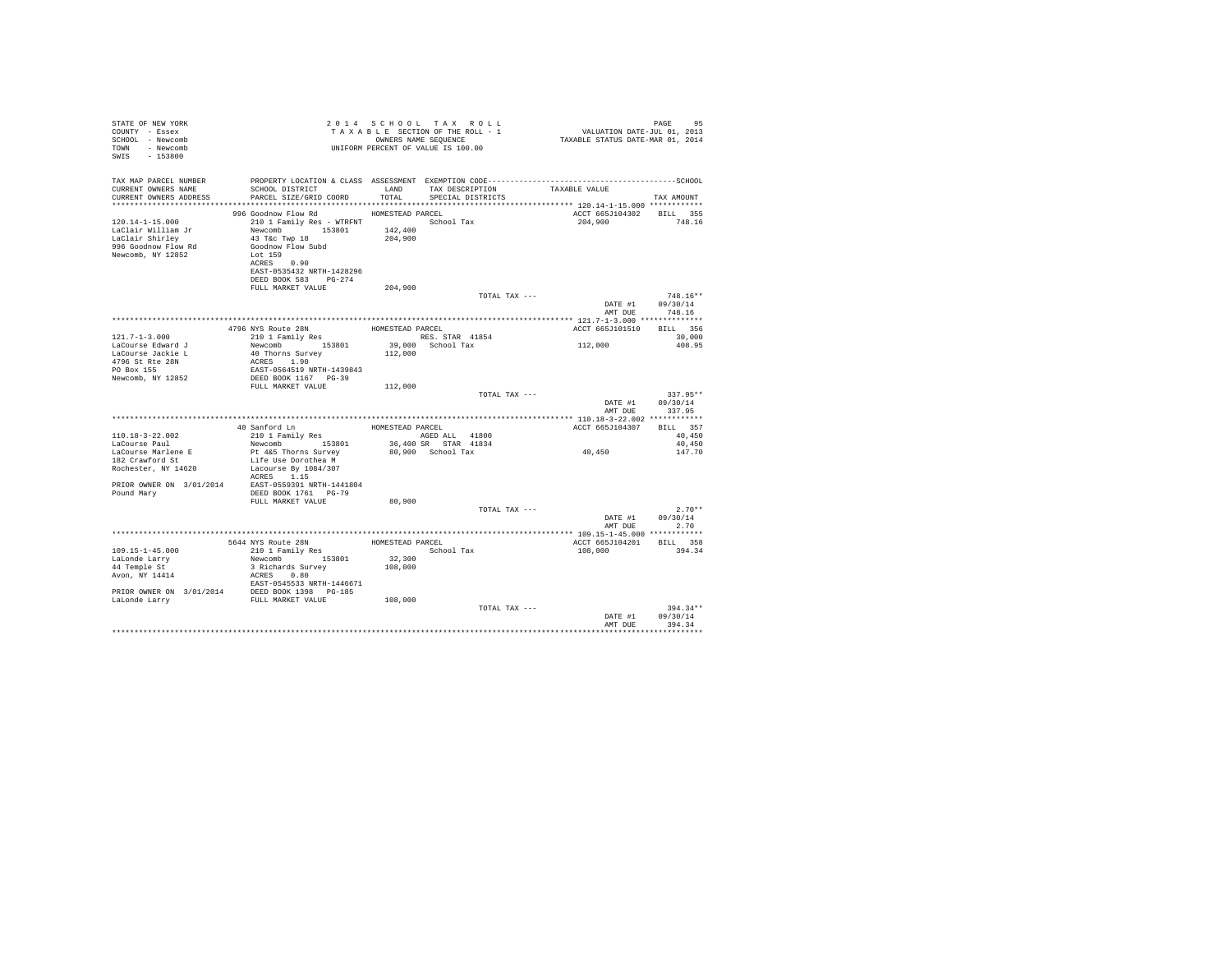| STATE OF NEW YORK                                                                    |                                                                                             |                  |                                    |                                                                            |                  |
|--------------------------------------------------------------------------------------|---------------------------------------------------------------------------------------------|------------------|------------------------------------|----------------------------------------------------------------------------|------------------|
| COUNTY - Essex                                                                       |                                                                                             |                  | TAXABLE SECTION OF THE ROLL - 1    |                                                                            |                  |
| SCHOOL - Newcomb                                                                     |                                                                                             |                  | OWNERS NAME SEQUENCE               | PAGE 96<br>VALUATION DATE-JUL 01, 2013<br>TAXABLE STATUS DATE-MAR 01, 2014 |                  |
| TOWN - Newcomb                                                                       |                                                                                             |                  |                                    |                                                                            |                  |
| SWIS - 153800                                                                        |                                                                                             |                  |                                    |                                                                            |                  |
|                                                                                      | TAXABLE SECTION OF THE AVALUE TO OWNERS NAME SEQUENCE<br>UNIFORM PERCENT OF VALUE IS 100.00 |                  |                                    |                                                                            |                  |
|                                                                                      |                                                                                             |                  |                                    |                                                                            |                  |
| TAX MAP PARCEL NUMBER                                                                |                                                                                             |                  |                                    |                                                                            |                  |
| CURRENT OWNERS NAME                                                                  | SCHOOL DISTRICT                                                                             |                  | LAND TAX DESCRIPTION TAXABLE VALUE |                                                                            |                  |
| CURRENT OWNERS ADDRESS                                                               | PARCEL SIZE/GRID COORD                                                                      | TOTAL            | SPECIAL DISTRICTS                  |                                                                            | TAX AMOUNT       |
|                                                                                      |                                                                                             |                  |                                    |                                                                            |                  |
|                                                                                      | 5604 NYS Route 28N                                                                          | HOMESTEAD PARCEL |                                    | ACCT 665J103812 BILL 359                                                   |                  |
| $109.16 - 1 - 8.100$                                                                 | 210 1 Family Res - WTRFNT School Tax                                                        |                  |                                    |                                                                            | 154,900 565.59   |
| LaLonde Lawrence                                                                     | Newcomb 153801 53,300                                                                       |                  |                                    |                                                                            |                  |
| 44 Temple St                                                                         | 10 Richards Sur Twp 27T&c 154,900                                                           |                  |                                    |                                                                            |                  |
|                                                                                      | ACRES 1.07                                                                                  |                  |                                    |                                                                            |                  |
|                                                                                      | EAST-0546409 NRTH-1447060                                                                   |                  |                                    |                                                                            |                  |
| PRIOR OWNER ON 3/01/2014 DEED BOOK 1203 PG-132<br>LaLonde Lawrence FULL MARKET VALUE |                                                                                             |                  |                                    |                                                                            |                  |
|                                                                                      |                                                                                             |                  |                                    |                                                                            |                  |
|                                                                                      |                                                                                             | 154,900          |                                    |                                                                            |                  |
|                                                                                      |                                                                                             |                  | TOTAL TAX ---                      |                                                                            | 565.59**         |
|                                                                                      |                                                                                             |                  |                                    |                                                                            | DATE #1 09/30/14 |
|                                                                                      |                                                                                             |                  |                                    |                                                                            | AMT DUE 565.59   |
|                                                                                      |                                                                                             |                  |                                    |                                                                            |                  |
|                                                                                      | 142 Campsite Rd<br>210 1 Family Res                                                         |                  | HOMESTEAD PARCEL                   | ACCT 665J100504 BILL 360                                                   |                  |
| 110.13-12-1.000                                                                      |                                                                                             |                  | SR STAR 41834                      |                                                                            | 64,200           |
| LaLonde Stanley                                                                      | Newcomb 153801                                                                              |                  | 38,500 School Tax<br>82,100        | 82,100                                                                     | 299.77           |
| Newcomb, NY 12852                                                                    | 30 Richards Survey                                                                          |                  |                                    |                                                                            |                  |
|                                                                                      | ACRES 1.77                                                                                  |                  |                                    |                                                                            |                  |
|                                                                                      | EAST-0557649 NRTH-1446561                                                                   |                  |                                    |                                                                            |                  |
|                                                                                      | DEED BOOK 882 PG-248                                                                        |                  |                                    |                                                                            |                  |
|                                                                                      | FULL MARKET VALUE                                                                           | 82,100           |                                    |                                                                            |                  |
|                                                                                      |                                                                                             |                  |                                    |                                                                            |                  |
|                                                                                      |                                                                                             |                  |                                    |                                                                            | $154.77**$       |
|                                                                                      |                                                                                             |                  | TOTAL TAX ---                      |                                                                            |                  |
|                                                                                      |                                                                                             |                  |                                    |                                                                            | DATE #1 09/30/14 |
|                                                                                      |                                                                                             |                  |                                    | AMT DUE                                                                    | 154.77           |
|                                                                                      |                                                                                             |                  |                                    |                                                                            |                  |
|                                                                                      | 42 Santanoni Dr                                                                             |                  | HOMESTEAD PARCEL                   | ACCT 665J104104 BILL 361                                                   |                  |
| $110.18 - 2 - 3.100$                                                                 | 210 1 Family Res                                                                            |                  | School Tax                         | 192,000                                                                    | 701.05           |
| Lamphear Mary D                                                                      | Newcomb 153801                                                                              | 43,000           |                                    |                                                                            |                  |
| 145 Burketown 1st Ave                                                                |                                                                                             |                  |                                    |                                                                            |                  |
| Raquette Lake, NY 13436                                                              | Pt 2 Thorns Survey 192,000<br>ACRES 3.07 BANK1STARSG                                        |                  |                                    |                                                                            |                  |
|                                                                                      | EAST-0561261 NRTH-1442596                                                                   |                  |                                    |                                                                            |                  |
|                                                                                      | DEED BOOK 1726 PG-240                                                                       |                  |                                    |                                                                            |                  |
|                                                                                      | FULL MARKET VALUE                                                                           | 192,000          |                                    |                                                                            |                  |
|                                                                                      |                                                                                             |                  | TOTAL TAX ---                      |                                                                            | $701.05**$       |
|                                                                                      |                                                                                             |                  |                                    |                                                                            | DATE #1 09/30/14 |
|                                                                                      |                                                                                             |                  |                                    | AMT DUE                                                                    | 701.05           |
|                                                                                      |                                                                                             |                  |                                    |                                                                            |                  |
|                                                                                      | 27 Woodys Rd MOMESTEAD PARCEL                                                               |                  |                                    | ACCT 665J101514 BILL 362                                                   |                  |
| 120.13-1-50.000                                                                      | 210 1 Family Res - WTRFNT                                                                   |                  | School Tax                         | 305,500                                                                    | 1,115.48         |
| Lansing Candace A                                                                    |                                                                                             |                  |                                    |                                                                            |                  |
| Mitola Dennis J                                                                      | Newcomb 153801 106,800<br>42 & 43 T&c Twp 18 305,500                                        |                  |                                    |                                                                            |                  |
| PO Box 172                                                                           | Goodnow Flow Subd                                                                           |                  |                                    |                                                                            |                  |
| Newcomb, NY 12852                                                                    | Lot 177 1.7Ac                                                                               |                  |                                    |                                                                            |                  |
|                                                                                      | ACRES 1.90                                                                                  |                  |                                    |                                                                            |                  |
|                                                                                      | EAST-0533442 NRTH-1428792                                                                   |                  |                                    |                                                                            |                  |
|                                                                                      | DEED BOOK 1228 PG-11                                                                        |                  |                                    |                                                                            |                  |
|                                                                                      | FULL MARKET VALUE                                                                           | 305,500          |                                    |                                                                            |                  |
|                                                                                      |                                                                                             |                  | TOTAL TAX ---                      |                                                                            | $1.115.48**$     |
|                                                                                      |                                                                                             |                  |                                    | DATE #1                                                                    | 09/30/14         |
|                                                                                      |                                                                                             |                  |                                    | AMT DUE                                                                    | 1,115,48         |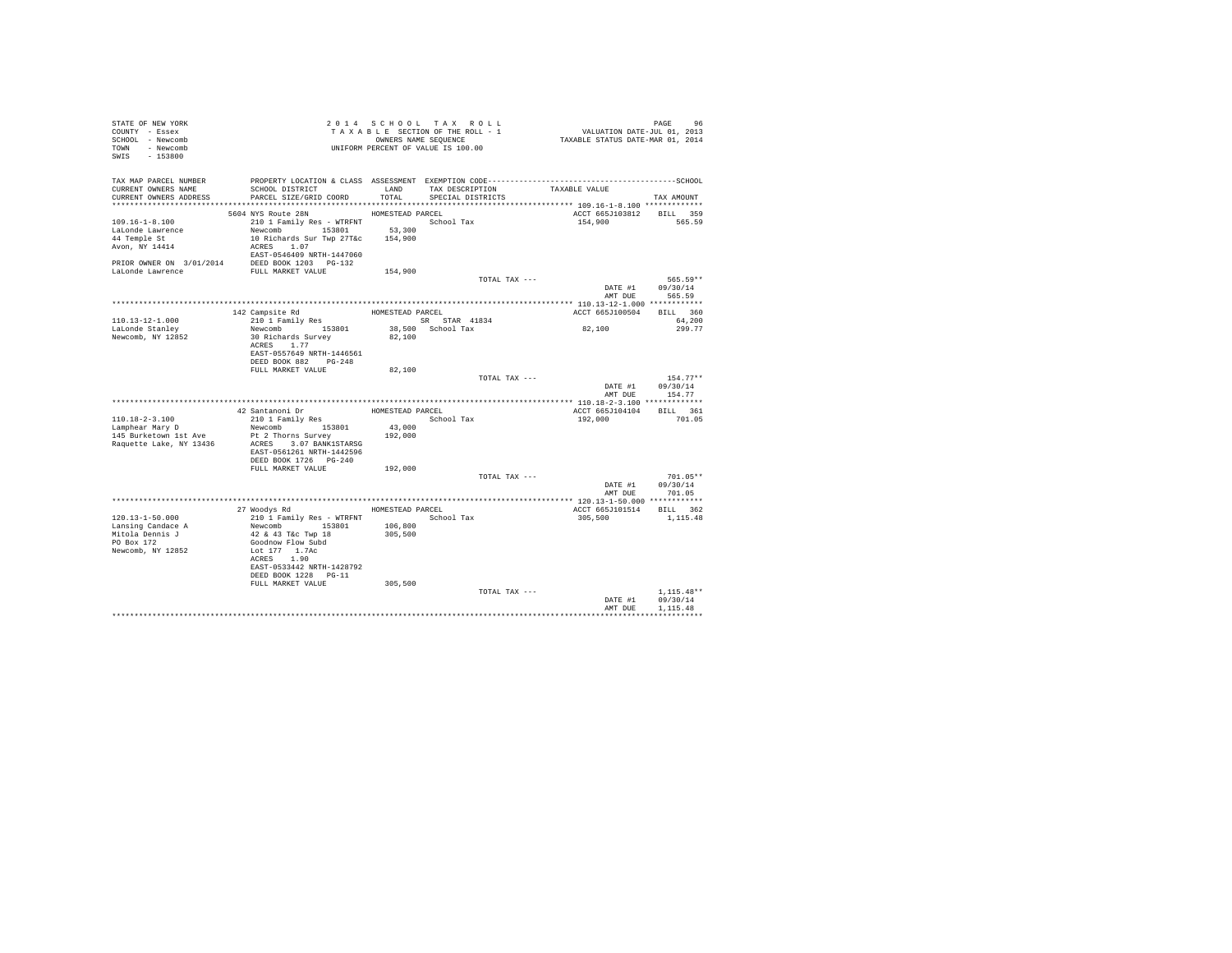| STATE OF NEW YORK<br>COUNTY - Essex |                                                            |                  | 2014 SCHOOL TAX ROLL<br>TAXABLE SECTION OF THE ROLL - 1 | PAGE 97<br>VALUATION DATE-JUL 01, 2013<br>TAXABLE STATUS DATE-MAR 01, 2014 |                    |
|-------------------------------------|------------------------------------------------------------|------------------|---------------------------------------------------------|----------------------------------------------------------------------------|--------------------|
| SCHOOL - Newcomb<br>TOWN - Newcomb  | OWNERS NAME SEQUENCE<br>UNIFORM PERCENT OF VALUE IS 100.00 |                  |                                                         |                                                                            |                    |
| SWIS<br>$-153800$                   |                                                            |                  |                                                         |                                                                            |                    |
| TAX MAP PARCEL NUMBER               |                                                            |                  |                                                         |                                                                            |                    |
| CURRENT OWNERS NAME                 | SCHOOL DISTRICT                                            | LAND             | TAX DESCRIPTION                                         | TAXABLE VALUE                                                              |                    |
| CURRENT OWNERS ADDRESS              | PARCEL SIZE/GRID COORD                                     | TOTAL            | SPECIAL DISTRICTS                                       |                                                                            | TAX AMOUNT         |
|                                     |                                                            |                  |                                                         |                                                                            |                    |
|                                     | 4772 NYS Route 28N                                         | HOMESTEAD PARCEL |                                                         | ACCT 665J106314 BILL 363                                                   |                    |
| $121.7 - 1 - 6.000$                 | 270 Mfa housina                                            |                  | School Tax                                              | 43,500                                                                     | 158.83             |
| Laperuta James A<br>Laperuta Ann L  | Newcomb 153801<br>40 Thorns Survey                         | 27,000<br>43.500 |                                                         |                                                                            |                    |
| 24 Arden Rd                         | ACRES 0.50                                                 |                  |                                                         |                                                                            |                    |
| East Rockaway, NY 11518             | EAST-0564965 NRTH-1439597                                  |                  |                                                         |                                                                            |                    |
|                                     | DEED BOOK 1652 PG-98                                       |                  |                                                         |                                                                            |                    |
|                                     | FULL MARKET VALUE                                          | 43,500           |                                                         |                                                                            |                    |
|                                     |                                                            |                  | TOTAL TAX ---                                           |                                                                            | 158.83**           |
|                                     |                                                            |                  |                                                         | DATE #1                                                                    | 09/30/14           |
|                                     |                                                            |                  |                                                         | AMT DUR                                                                    | 158.83             |
|                                     |                                                            |                  |                                                         |                                                                            |                    |
|                                     | 10 Montayne Way<br>210 1 Family Res                        | HOMESTEAD PARCEL |                                                         | ACCT 665Z003003                                                            | BILL 364<br>582.75 |
| 110.13-13-8.000<br>LaPointe James M | Newcomb 153801                                             | 13,600           | School Tax                                              | 159,600                                                                    |                    |
| c/o Joseph LaPointe                 | 20 Richards Survey                                         | 159,600          |                                                         |                                                                            |                    |
| PO Box 86                           | ACRES 1.00                                                 |                  |                                                         |                                                                            |                    |
| Newcomb, NY 12852                   | EAST-0555375 NRTH-1446193                                  |                  |                                                         |                                                                            |                    |
|                                     | DEED BOOK 1658 PG-58                                       |                  |                                                         |                                                                            |                    |
|                                     | FULL MARKET VALUE                                          | 159,600          |                                                         |                                                                            |                    |
|                                     |                                                            |                  | TOTAL TAX ---                                           |                                                                            | 582.75**           |
|                                     |                                                            |                  |                                                         | DATE #1<br>AMT DUE                                                         | 09/30/14<br>582.75 |
|                                     |                                                            |                  |                                                         |                                                                            |                    |
|                                     | 20 Donks Ln                                                | HOMESTEAD PARCEL |                                                         | ACCT 665J104213 BILL 365                                                   |                    |
| $109.16 - 2 - 7.000$                | 210 1 Family Res - WTRFNT                                  |                  | School Tax                                              | 284,900                                                                    | 1,040.26           |
| Lapping Robert K                    | Newcomb 153801                                             | 192,400          |                                                         |                                                                            |                    |
| Quinn-Lapping Geraldine T           | 10 & 15 Richards                                           | 284,900          |                                                         |                                                                            |                    |
| 34 McArthur Ln                      | ACRES 3.00                                                 |                  |                                                         |                                                                            |                    |
| Smithtown, NY 11787                 | EAST-0548758 NRTH-1448134                                  |                  |                                                         |                                                                            |                    |
|                                     | DEED BOOK 1423 PG-56<br>FULL MARKET VALUE                  | 284,900          |                                                         |                                                                            |                    |
|                                     |                                                            |                  | TOTAL TAX ---                                           |                                                                            | $1,040.26**$       |
|                                     |                                                            |                  |                                                         |                                                                            | DATE #1 09/30/14   |
|                                     |                                                            |                  |                                                         | AMT DUE                                                                    | 1,040.26           |
|                                     |                                                            |                  |                                                         |                                                                            |                    |
|                                     | 5157 NYS Route 28N                                         | HOMESTEAD PARCEL |                                                         | ACCT 665J106211                                                            | BILL 366           |
| 110.17-2-12.002                     | 210 1 Family Res                                           |                  | RES. STAR 41854                                         |                                                                            | 30,000             |
| LaRose Daniel                       | Newcomb 153801                                             |                  | 65,600 School Tax                                       | 250,000                                                                    | 912.83             |
| PO Box 133<br>Newcomb, NY 12852     | Pt 19 Richards Survey<br>Also 1029/222                     | 250,000          |                                                         |                                                                            |                    |
|                                     | ACRES 9.65 BANK1STARSG                                     |                  |                                                         |                                                                            |                    |
|                                     | EAST-0556031 NRTH-1443746                                  |                  |                                                         |                                                                            |                    |
|                                     | DEED BOOK 1096 PG-8                                        |                  |                                                         |                                                                            |                    |
|                                     | FULL MARKET VALUE                                          | 250,000          |                                                         |                                                                            |                    |
|                                     |                                                            |                  | TOTAL TAX ---                                           |                                                                            | $841.83**$         |
|                                     |                                                            |                  |                                                         | DATE #1                                                                    | 09/30/14           |
|                                     |                                                            |                  |                                                         | AMT DUE                                                                    | 841.83             |
|                                     |                                                            |                  |                                                         |                                                                            |                    |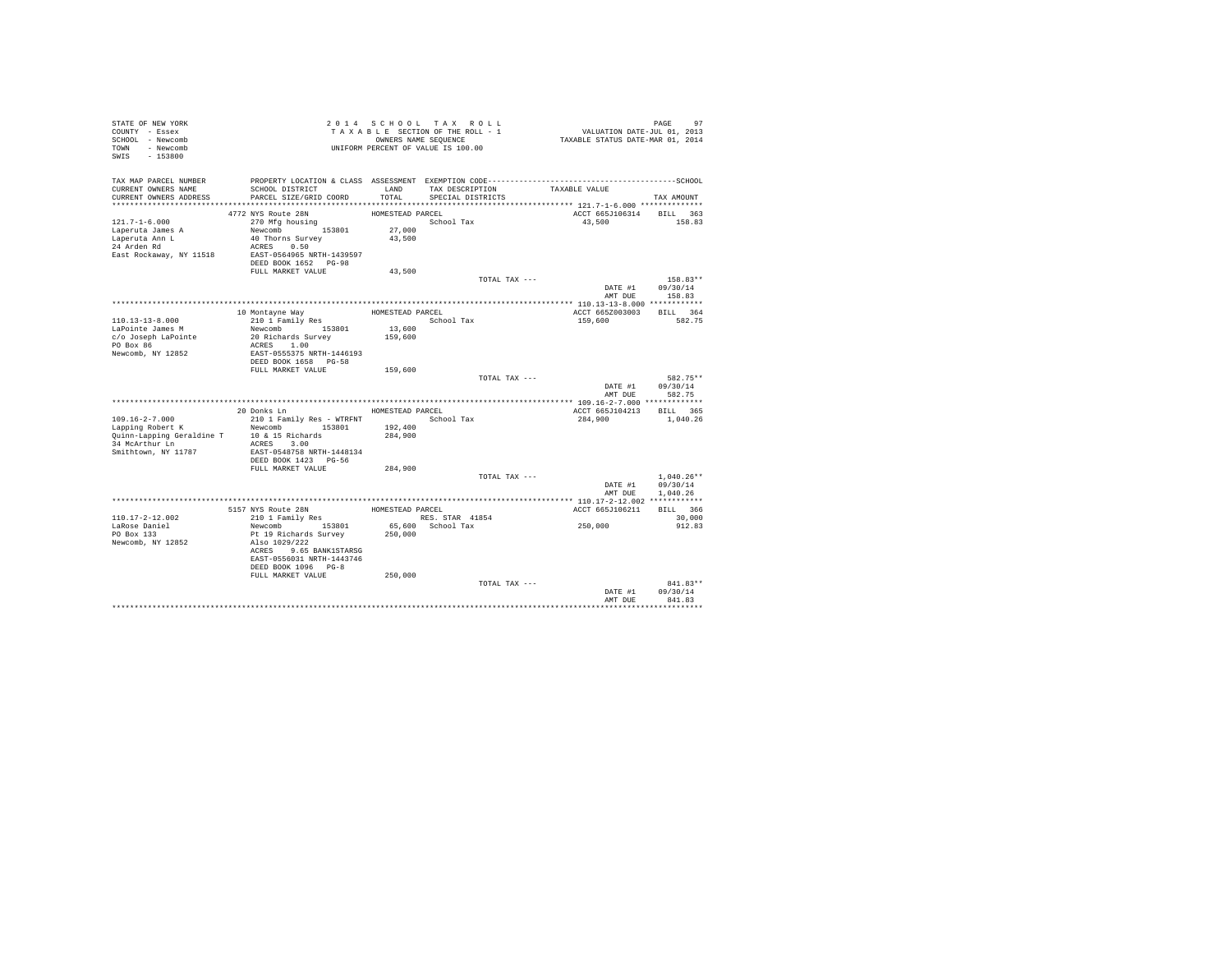| COUNTY - Essex<br>SCHOOL - Newcomb<br>TOWN - Newcomb |                                                          |                  | 2014 SCHOOL TAX ROLL<br>TAXABLE SECTION OF THE ROLL - 1<br>OWNERS NAME SEQUENCE<br>UNIFORM PERCENT OF VALUE IS 100.00 | 98 PAGE 98<br>VALUATION DATE-JUL 01, 2013<br>TAXABLE STATUS DATE-MAR 01, 2014                                 |                          |
|------------------------------------------------------|----------------------------------------------------------|------------------|-----------------------------------------------------------------------------------------------------------------------|---------------------------------------------------------------------------------------------------------------|--------------------------|
| SWIS - 153800                                        |                                                          |                  |                                                                                                                       |                                                                                                               |                          |
| TAX MAP PARCEL NUMBER<br>CURRENT OWNERS NAME         | SCHOOL DISTRICT                                          | LAND             | TAX DESCRIPTION                                                                                                       | PROPERTY LOCATION & CLASS ASSESSMENT EXEMPTION CODE-----------------------------------SCHOOL<br>TAXABLE VALUE |                          |
| CURRENT OWNERS ADDRESS                               | PARCEL SIZE/GRID COORD                                   | TOTAL.           | SPECIAL DISTRICTS                                                                                                     |                                                                                                               | TAX AMOUNT               |
|                                                      |                                                          |                  |                                                                                                                       |                                                                                                               |                          |
|                                                      | 38 Johnson Rd                                            | HOMESTEAD PARCEL |                                                                                                                       | ACCT 665J106311 BILL 367                                                                                      |                          |
| $109.16 - 2 - 9.002$<br>LaRose David B               | 210 1 Family Res                                         | 26,100           | School Tax                                                                                                            | 88,500                                                                                                        | 323.14                   |
| LaRose Karen                                         | Newcomb 153801<br>10 Richards Survey                     | 88,500           |                                                                                                                       |                                                                                                               |                          |
| 37 Farley Rd                                         | ACRES 0.47                                               |                  |                                                                                                                       |                                                                                                               |                          |
| Hudson Falls, NY 12839                               | EAST-0548299 NRTH-1447986                                |                  |                                                                                                                       |                                                                                                               |                          |
|                                                      | DEED BOOK 1606 PG-219                                    |                  |                                                                                                                       |                                                                                                               |                          |
|                                                      | FULL MARKET VALUE                                        | 88,500           |                                                                                                                       |                                                                                                               |                          |
|                                                      |                                                          |                  | TOTAL TAX ---                                                                                                         |                                                                                                               | $323.14**$               |
|                                                      |                                                          |                  |                                                                                                                       | DATE #1                                                                                                       | 09/30/14                 |
|                                                      |                                                          |                  |                                                                                                                       |                                                                                                               | AMT DUE 323.14           |
|                                                      |                                                          |                  |                                                                                                                       |                                                                                                               |                          |
|                                                      | 4811 NYS Route 28N                                       | HOMESTEAD PARCEL |                                                                                                                       | ACCT 665J107101 BILL 368                                                                                      |                          |
| 121.7-1-1.000                                        | 260 Seasonal res                                         |                  | School Tax                                                                                                            | 42,400                                                                                                        | 154.82                   |
| Lashway Gene R<br>15 Richardson St                   | Newcomb 153801                                           | 27,000           |                                                                                                                       |                                                                                                               |                          |
|                                                      | 40 Thorns Survey                                         | 42,400           |                                                                                                                       |                                                                                                               |                          |
| Queensbury, NY 12804                                 | ACRES 0.50                                               |                  |                                                                                                                       |                                                                                                               |                          |
|                                                      | EAST-0564028 NRTH-1439698<br>DEED BOOK 808 PG-76         |                  |                                                                                                                       |                                                                                                               |                          |
|                                                      | FULL MARKET VALUE                                        | 42,400           |                                                                                                                       |                                                                                                               |                          |
|                                                      |                                                          |                  | TOTAL TAX ---                                                                                                         |                                                                                                               | $154.82**$               |
|                                                      |                                                          |                  |                                                                                                                       |                                                                                                               |                          |
|                                                      |                                                          |                  |                                                                                                                       |                                                                                                               |                          |
|                                                      |                                                          |                  |                                                                                                                       | DATE #1<br>AMT DUE                                                                                            | 09/30/14<br>154.82       |
|                                                      |                                                          |                  |                                                                                                                       |                                                                                                               |                          |
|                                                      | 1232 Goodnow Flow Rd                                     | HOMESTEAD PARCEL |                                                                                                                       | ACCT 665J105902 BILL 369                                                                                      |                          |
| $120.18 - 2 - 37.000$                                | 260 Seasonal res - WTRFNT                                |                  | School Tax                                                                                                            | 277.800                                                                                                       | 1,014.34                 |
| Lawrence Todd                                        | Newcomb 153801                                           | 113,500          |                                                                                                                       |                                                                                                               |                          |
| Lawrence Lory                                        | 46 T&c Twp 18                                            | 277,800          |                                                                                                                       |                                                                                                               |                          |
| 6 Timberwick Dr                                      | Goodnow Flow Subd                                        |                  |                                                                                                                       |                                                                                                               |                          |
| Clifton Park, NY 12065                               | Lot 12 1.16Ac                                            |                  |                                                                                                                       |                                                                                                               |                          |
|                                                      | ACRES 1.00                                               |                  |                                                                                                                       |                                                                                                               |                          |
|                                                      | EAST-0537489 NRTH-1425508                                |                  |                                                                                                                       |                                                                                                               |                          |
|                                                      | DEED BOOK 1551 PG-24                                     |                  |                                                                                                                       |                                                                                                               |                          |
|                                                      | FULL MARKET VALUE                                        | 277,800          |                                                                                                                       |                                                                                                               |                          |
|                                                      |                                                          |                  | TOTAL TAX ---                                                                                                         | DATE #1                                                                                                       | $1.014.34**$<br>09/30/14 |
|                                                      |                                                          |                  |                                                                                                                       | AMT DUE                                                                                                       | 1,014.34                 |
|                                                      |                                                          |                  |                                                                                                                       |                                                                                                               |                          |
|                                                      |                                                          |                  | HOMESTEAD PARCEL                                                                                                      | ACCT 665J106704 BILL 370                                                                                      |                          |
| $110.13 - 7 - 1.000$                                 |                                                          |                  | School Tax                                                                                                            | 63,900                                                                                                        | 233.32                   |
| Lawton Peter                                         | 33 Hudson River Rd<br>210 1 Family Res<br>Newcomb 153801 | 39,700           |                                                                                                                       |                                                                                                               |                          |
| Rapant Frank III                                     | 17 Richards Survey                                       | 63,900           |                                                                                                                       |                                                                                                               |                          |
| c/o Frank Lapant                                     | ACRES 2.10                                               |                  |                                                                                                                       |                                                                                                               |                          |
| PO Box 156                                           | EAST-0552817 NRTH-1444440                                |                  |                                                                                                                       |                                                                                                               |                          |
| Newcomb, NY 12852                                    | DEED BOOK 1149 PG-36                                     |                  |                                                                                                                       |                                                                                                               |                          |
|                                                      | FULL MARKET VALUE                                        | 63,900           |                                                                                                                       |                                                                                                               |                          |
|                                                      |                                                          |                  | TOTAL TAX ---                                                                                                         |                                                                                                               | $233.32**$               |
|                                                      |                                                          |                  |                                                                                                                       | DATE #1<br>AMT DUE                                                                                            | 09/30/14<br>233.32       |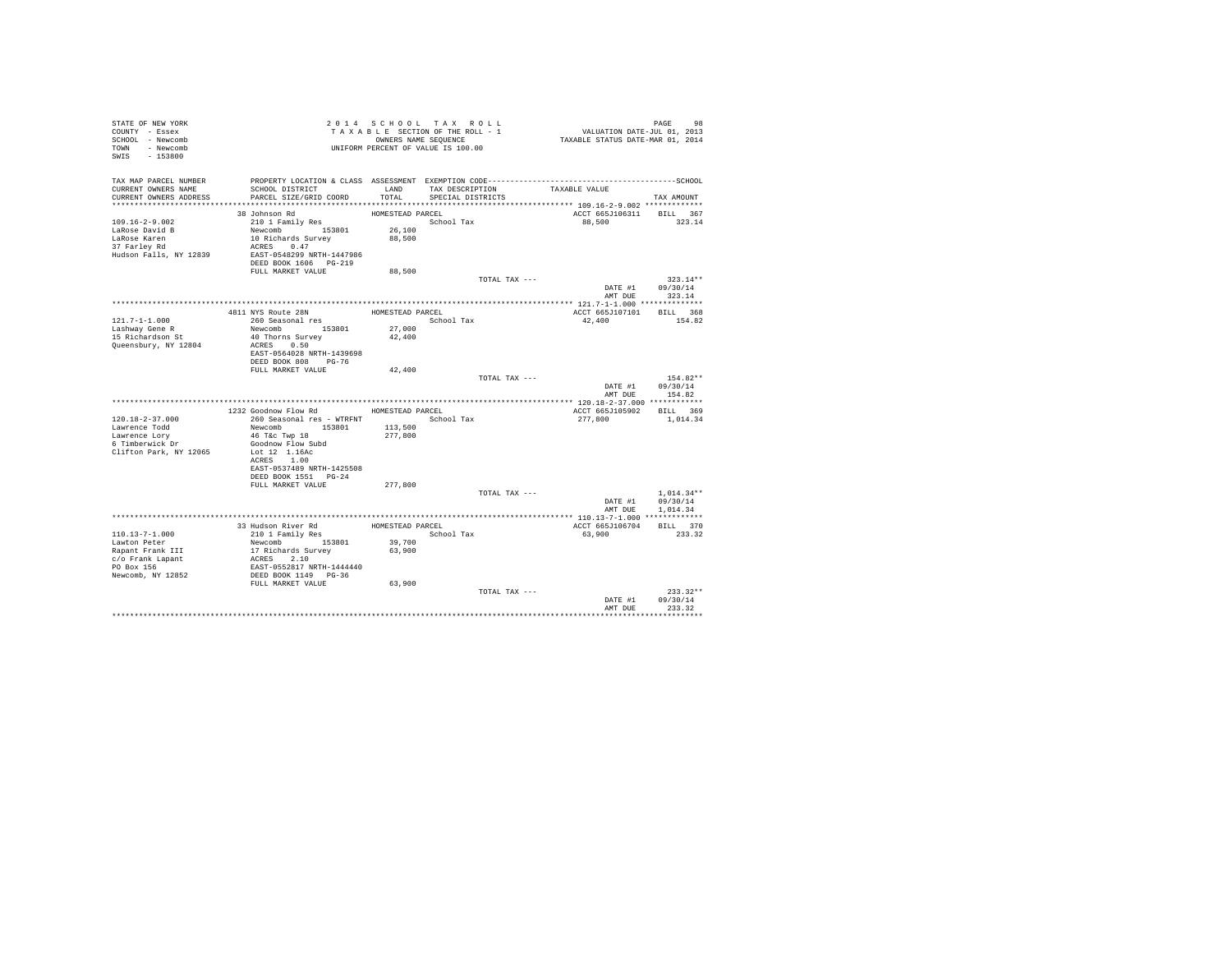| STATE OF NEW YORK<br>COUNTY - Essex<br>SCHOOL - Newcomb<br>TOWN - Newcomb<br>SWIS - 153800 |                                                    |                  | 2014 SCHOOL TAX ROLL<br>TAXABLE SECTION OF THE ROLL - 1<br>OWNERS NAME SEQUENCE<br>UNIFORM PERCENT OF VALUE IS 100.00 | 99 PAGE<br>VALUATION DATE-JUL 01, 2013<br>TAXABLE STATUS DATE-MAR 01, 2014                                    |                            |
|--------------------------------------------------------------------------------------------|----------------------------------------------------|------------------|-----------------------------------------------------------------------------------------------------------------------|---------------------------------------------------------------------------------------------------------------|----------------------------|
| TAX MAP PARCEL NUMBER<br>CURRENT OWNERS NAME<br>CURRENT OWNERS ADDRESS                     | SCHOOL DISTRICT<br>PARCEL SIZE/GRID COORD          | TOTAL            | LAND TAX DESCRIPTION<br>SPECIAL DISTRICTS                                                                             | PROPERTY LOCATION & CLASS ASSESSMENT EXEMPTION CODE-----------------------------------SCHOOL<br>TAXABLE VALUE | TAX AMOUNT                 |
|                                                                                            |                                                    |                  |                                                                                                                       |                                                                                                               |                            |
|                                                                                            | 16 Griffin Rd                                      | HOMESTEAD PARCEL |                                                                                                                       | ACCT 665Z008004                                                                                               | BILL 371                   |
| $109.15 - 3 - 15.200$                                                                      | 210 1 Family Res                                   |                  | RES. STAR 41854                                                                                                       |                                                                                                               | 30,000                     |
| Leiper John                                                                                | Newcomb 153801<br>7 Ords Pat                       |                  | 27,000 School Tax                                                                                                     | 128,900                                                                                                       | 470.66                     |
| Leiper Mary                                                                                |                                                    | 128,900          |                                                                                                                       |                                                                                                               |                            |
| 16 Griffin Rd<br>Newcomb, NY 12852                                                         | ACRES 0.50<br>EAST-0542304 NRTH-1444814            |                  |                                                                                                                       |                                                                                                               |                            |
|                                                                                            | DEED BOOK 1731 PG-243                              |                  |                                                                                                                       |                                                                                                               |                            |
|                                                                                            | FULL MARKET VALUE                                  | 128,900          |                                                                                                                       |                                                                                                               |                            |
|                                                                                            |                                                    |                  | TOTAL TAX ---                                                                                                         |                                                                                                               | 399.66**                   |
|                                                                                            |                                                    |                  |                                                                                                                       | DATE #1                                                                                                       | 09/30/14                   |
|                                                                                            |                                                    |                  |                                                                                                                       | AMT DUE                                                                                                       | 399.66                     |
|                                                                                            |                                                    |                  |                                                                                                                       |                                                                                                               |                            |
|                                                                                            | 5814 NYS Route 28N                                 | HOMESTEAD PARCEL |                                                                                                                       | ACCT 665J107013                                                                                               | BILL 372                   |
| 109.15-1-2.000                                                                             | 210 1 Family Res                                   |                  | SR STAR 41834                                                                                                         |                                                                                                               | 64,200                     |
| Lenhart Brian J                                                                            | Newcomb 153801                                     |                  | 37,600 School Tax                                                                                                     | 85,100                                                                                                        | 310.73                     |
| Lenhart Doris M<br>5814 NYS Rte 28N                                                        | 3 Ords Patent<br>ACRES 1.50 BANK WFARGO            | 85,100           |                                                                                                                       |                                                                                                               |                            |
| Newcomb, NY 12852                                                                          | EAST-0541604 NRTH-1446945                          |                  |                                                                                                                       |                                                                                                               |                            |
|                                                                                            | DEED BOOK 1388 PG-57                               |                  |                                                                                                                       |                                                                                                               |                            |
|                                                                                            | FULL MARKET VALUE                                  | 85,100           |                                                                                                                       |                                                                                                               |                            |
|                                                                                            |                                                    |                  | TOTAL TAX ---                                                                                                         |                                                                                                               | $165.73**$                 |
|                                                                                            |                                                    |                  |                                                                                                                       | DATE #1                                                                                                       | 09/30/14<br>AMT DUE 165.73 |
|                                                                                            |                                                    |                  |                                                                                                                       |                                                                                                               |                            |
|                                                                                            | 44 Sanford Ln                                      |                  | HOMESTEAD PARCEL                                                                                                      | ACCT 665J107205 BILL 373                                                                                      |                            |
| 110.18-3-23.016                                                                            | 210 1 Family Res<br>Newcomb 153801                 |                  | School Tax                                                                                                            | 83,200                                                                                                        | 303.79                     |
| Leonard Michael J<br>Leonard Laura J                                                       | Pt 4&5 Thorns Survey                               | 36,600<br>83,200 |                                                                                                                       |                                                                                                               |                            |
| 2631 Honeysuckle Ln                                                                        | Db 703 Pg 165                                      |                  |                                                                                                                       |                                                                                                               |                            |
| Elmira, NY 14903                                                                           | ACRES 1.21 BANK WFARGO                             |                  |                                                                                                                       |                                                                                                               |                            |
|                                                                                            | EAST-0559276 NRTH-1441821                          |                  |                                                                                                                       |                                                                                                               |                            |
|                                                                                            | DEED BOOK 1648 PG-219                              |                  |                                                                                                                       |                                                                                                               |                            |
|                                                                                            | FULL MARKET VALUE                                  | 83,200           |                                                                                                                       |                                                                                                               |                            |
|                                                                                            |                                                    |                  | TOTAL TAX ---                                                                                                         |                                                                                                               | $303.79**$                 |
|                                                                                            |                                                    |                  |                                                                                                                       | DATE #1                                                                                                       | 09/30/14<br>AMT DUE 303.79 |
|                                                                                            |                                                    |                  |                                                                                                                       |                                                                                                               |                            |
|                                                                                            | 113 Campsite Rd                                    |                  | HOMESTEAD PARCEL                                                                                                      | ACCT 665J181005                                                                                               | BILL 374                   |
| $110.-1-28.001$                                                                            | 210 1 Family Res                                   |                  | RES. STAR 41854                                                                                                       |                                                                                                               | 30,000                     |
| Levesque Bobbi Jo                                                                          | Newcomb 153801                                     |                  | 35,900 School Tax                                                                                                     | 207,700                                                                                                       | 758.38                     |
| Levesque Travis L                                                                          | 29 & 30 Richards Survey                            | 207,700          |                                                                                                                       |                                                                                                               |                            |
| c/o Robert Levesque                                                                        | 1629/204-Life Use to Robe                          |                  |                                                                                                                       |                                                                                                               |                            |
| 113 Campsite Rd                                                                            | Levesque & Janice Wright                           |                  |                                                                                                                       |                                                                                                               |                            |
| Newcomb, NY 12852                                                                          | ACRES 1.00                                         |                  |                                                                                                                       |                                                                                                               |                            |
|                                                                                            | EAST-0556880 NRTH-1446322<br>DEED BOOK 1629 PG-204 |                  |                                                                                                                       |                                                                                                               |                            |
|                                                                                            | FULL MARKET VALUE                                  | 207,700          |                                                                                                                       |                                                                                                               |                            |
|                                                                                            |                                                    |                  | TOTAL TAX ---                                                                                                         |                                                                                                               | 687.38**                   |
|                                                                                            |                                                    |                  |                                                                                                                       | DATE #1                                                                                                       | 09/30/14                   |
|                                                                                            |                                                    |                  |                                                                                                                       | AMT DUE                                                                                                       | 687.38                     |
|                                                                                            |                                                    |                  |                                                                                                                       |                                                                                                               | <b></b>                    |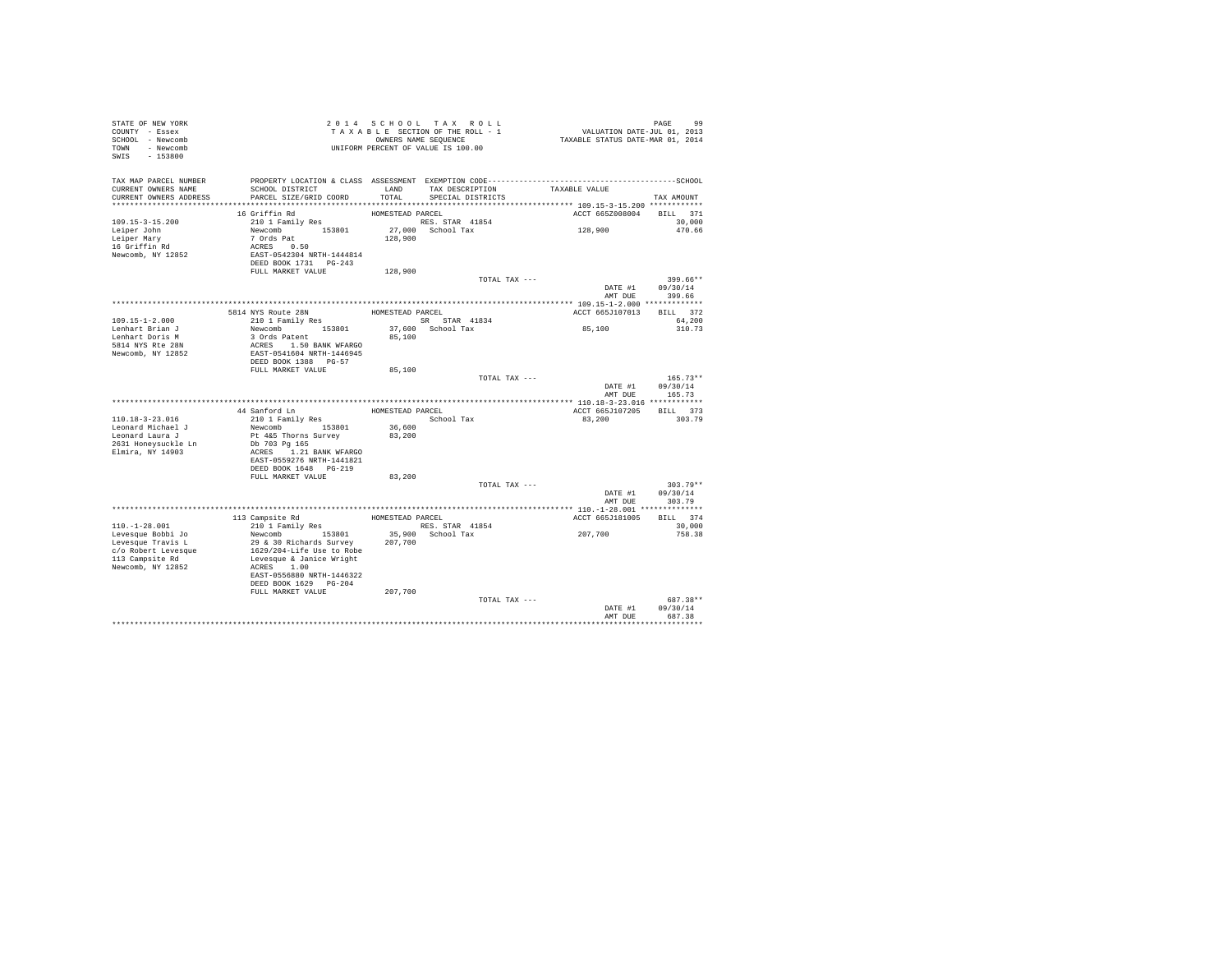| STATE OF NEW YORK<br>COUNTY - Essex<br>SCHOOL - Newcomb<br>TOWN - Newcomb<br>SWIS - 153800 |                                                                                                           |                  | 2014 SCHOOL TAX ROLL<br>UNIFORM PERCENT OF VALUE IS 100.00 |               | PAGE 100 PAGE 100 PAGE 100 PAGE 100 PAGE 100 PAGE 100 PAGE 2010 PAGE 2010 PAGE 100 PAGE 100 PAGE 100 PAGE 100 PAGE 100 PAGE 100 PAGE 100 PAGE 100 PAGE 100 PAGE 100 PAGE 100 PAGE 100 PAGE 100 PAGE 100 PAGE 100 PAGE 100 PAGE | PAGE<br>100       |
|--------------------------------------------------------------------------------------------|-----------------------------------------------------------------------------------------------------------|------------------|------------------------------------------------------------|---------------|--------------------------------------------------------------------------------------------------------------------------------------------------------------------------------------------------------------------------------|-------------------|
| TAX MAP PARCEL NUMBER<br>CURRENT OWNERS NAME<br>CURRENT OWNERS ADDRESS                     | SCHOOL DISTRICT TAND TAX DESCRIPTION<br>PARCEL SIZE/GRID COORD                                            | TOTAL            | SPECIAL DISTRICTS                                          |               | TAXABLE VALUE                                                                                                                                                                                                                  | TAX AMOUNT        |
|                                                                                            |                                                                                                           |                  |                                                            |               |                                                                                                                                                                                                                                |                   |
|                                                                                            |                                                                                                           |                  |                                                            |               | ACCT 665J104510                                                                                                                                                                                                                | BILL 375          |
| $110.17 - 2 - 14.000$                                                                      | 5149 NYS Route 28N HOMESTEAD PARCEL<br>210 1 Family Res<br>$\frac{\text{AGED ALL}}{\text{AGD ALL}}$ 41800 |                  |                                                            |               |                                                                                                                                                                                                                                | 50,950            |
| Levesque Lawrence                                                                          | Newcomb 153801 27,000 SR STAR 41834<br>Pt 19 Richards Survey 101,900 School Tax                           |                  |                                                            |               | 50,950                                                                                                                                                                                                                         | 50,950            |
| Levesque Cecile                                                                            |                                                                                                           |                  |                                                            |               |                                                                                                                                                                                                                                | 186.03            |
| 5149 NYS Rte 28N                                                                           | ACRES 0.50                                                                                                |                  |                                                            |               |                                                                                                                                                                                                                                |                   |
| PO Box 44                                                                                  | EAST-0556705 NRTH-1443916                                                                                 |                  |                                                            |               |                                                                                                                                                                                                                                |                   |
| Newcomb, NY 12852                                                                          | DEED BOOK 386 PG-386                                                                                      |                  |                                                            |               |                                                                                                                                                                                                                                |                   |
|                                                                                            | FULL MARKET VALUE                                                                                         | 101,900          |                                                            |               |                                                                                                                                                                                                                                |                   |
|                                                                                            |                                                                                                           |                  |                                                            | TOTAL TAX --- |                                                                                                                                                                                                                                | $41.03**$         |
|                                                                                            |                                                                                                           |                  |                                                            |               | DATE #1<br>AMT DUE                                                                                                                                                                                                             | 09/30/14<br>41.03 |
|                                                                                            |                                                                                                           |                  |                                                            |               |                                                                                                                                                                                                                                |                   |
|                                                                                            | 5608 NYS Route 28N HOMESTEAD PARCEL                                                                       |                  |                                                            |               | ACCT 665J104511 BILL 376                                                                                                                                                                                                       |                   |
| $109.16 - 1 - 5.000$                                                                       | 260 Seasonal res - WTRFNT                                                                                 |                  | School Tax                                                 |               | 161,200                                                                                                                                                                                                                        | 588.59            |
| Liburdi Donald C                                                                           | Newcomb 153801                                                                                            | 118,500          |                                                            |               |                                                                                                                                                                                                                                |                   |
| Liburdi Debora E                                                                           | 10 Richards Survey                                                                                        | 161,200          |                                                            |               |                                                                                                                                                                                                                                |                   |
| 424 Second Ave                                                                             | Bldg 2                                                                                                    |                  |                                                            |               |                                                                                                                                                                                                                                |                   |
| Watervliet, NY 12189                                                                       | ACRES 0.60                                                                                                |                  |                                                            |               |                                                                                                                                                                                                                                |                   |
|                                                                                            | EAST-0546102 NRTH-1447315                                                                                 |                  |                                                            |               |                                                                                                                                                                                                                                |                   |
|                                                                                            | DEED BOOK 1239 PG-168                                                                                     |                  |                                                            |               |                                                                                                                                                                                                                                |                   |
|                                                                                            | FULL MARKET VALUE                                                                                         | 161,200          |                                                            |               |                                                                                                                                                                                                                                |                   |
|                                                                                            |                                                                                                           |                  |                                                            | TOTAL TAX --- |                                                                                                                                                                                                                                | 588.59**          |
|                                                                                            |                                                                                                           |                  |                                                            |               | DATE #1                                                                                                                                                                                                                        | 09/30/14          |
|                                                                                            |                                                                                                           |                  |                                                            |               | AMT DUE                                                                                                                                                                                                                        | 588.59            |
|                                                                                            |                                                                                                           |                  |                                                            |               |                                                                                                                                                                                                                                |                   |
|                                                                                            | 4 Welch Ln HOMESTEAD PARCEL                                                                               |                  |                                                            |               | ACCT 665J104512 BILL 377                                                                                                                                                                                                       |                   |
| $109.15 - 1 - 52.000$                                                                      | 210 1 Family Res - WTRFNT                                                                                 |                  | School Tax                                                 |               | 134,800                                                                                                                                                                                                                        | 492.20            |
| Liburdi Kenneth J                                                                          | Newcomb 153801                                                                                            | 52,600           |                                                            |               |                                                                                                                                                                                                                                |                   |
| 340 Pleasant St                                                                            | 3 Richards Survey<br>ACRES 0.57                                                                           | 134,800          |                                                            |               |                                                                                                                                                                                                                                |                   |
| Cohoes, NY 12043                                                                           | EAST-0545637 NRTH-1447074                                                                                 |                  |                                                            |               |                                                                                                                                                                                                                                |                   |
|                                                                                            | DEED BOOK 1285 PG-96                                                                                      |                  |                                                            |               |                                                                                                                                                                                                                                |                   |
|                                                                                            | FULL MARKET VALUE                                                                                         | 134,800          |                                                            |               |                                                                                                                                                                                                                                |                   |
|                                                                                            |                                                                                                           |                  |                                                            | TOTAL TAX --- |                                                                                                                                                                                                                                | $492.20**$        |
|                                                                                            |                                                                                                           |                  |                                                            |               | DATE #1                                                                                                                                                                                                                        | 09/30/14          |
|                                                                                            |                                                                                                           |                  |                                                            |               | AMT DUE                                                                                                                                                                                                                        | 492.20            |
|                                                                                            |                                                                                                           |                  |                                                            |               |                                                                                                                                                                                                                                |                   |
|                                                                                            |                                                                                                           | HOMESTEAD PARCEL |                                                            |               | ACCT 665J104007 BILL 378                                                                                                                                                                                                       |                   |
| $109.15 - 4 - 4.002$                                                                       | 19 Pine Tree Rd<br>210 1 Family Res                                                                       |                  | RES. STAR 41854                                            |               |                                                                                                                                                                                                                                | 30,000            |
| Lilly Robert C                                                                             | Newcomb 153801                                                                                            |                  | 41,800 School Tax<br>191,300                               |               | 191,300                                                                                                                                                                                                                        | 698.50            |
| Lilly Marilyn S                                                                            | 4 Ords Patent                                                                                             |                  |                                                            |               |                                                                                                                                                                                                                                |                   |
| Pine Tree Rd                                                                               | ACRES 2.73 BANK1STARSG                                                                                    |                  |                                                            |               |                                                                                                                                                                                                                                |                   |
| Newcomb, NY 12852                                                                          | EAST-0543730 NRTH-1445614                                                                                 |                  |                                                            |               |                                                                                                                                                                                                                                |                   |
|                                                                                            | DEED BOOK 1093 PG-293                                                                                     |                  |                                                            |               |                                                                                                                                                                                                                                |                   |
|                                                                                            | FULL MARKET VALUE 191,300                                                                                 |                  |                                                            |               |                                                                                                                                                                                                                                |                   |
|                                                                                            |                                                                                                           |                  |                                                            | TOTAL TAX --- |                                                                                                                                                                                                                                | $627.50**$        |
|                                                                                            |                                                                                                           |                  |                                                            |               | DATE #1                                                                                                                                                                                                                        | 09/30/14          |
|                                                                                            |                                                                                                           |                  |                                                            |               | AMT DUE                                                                                                                                                                                                                        | 627.50            |
|                                                                                            |                                                                                                           |                  |                                                            |               |                                                                                                                                                                                                                                |                   |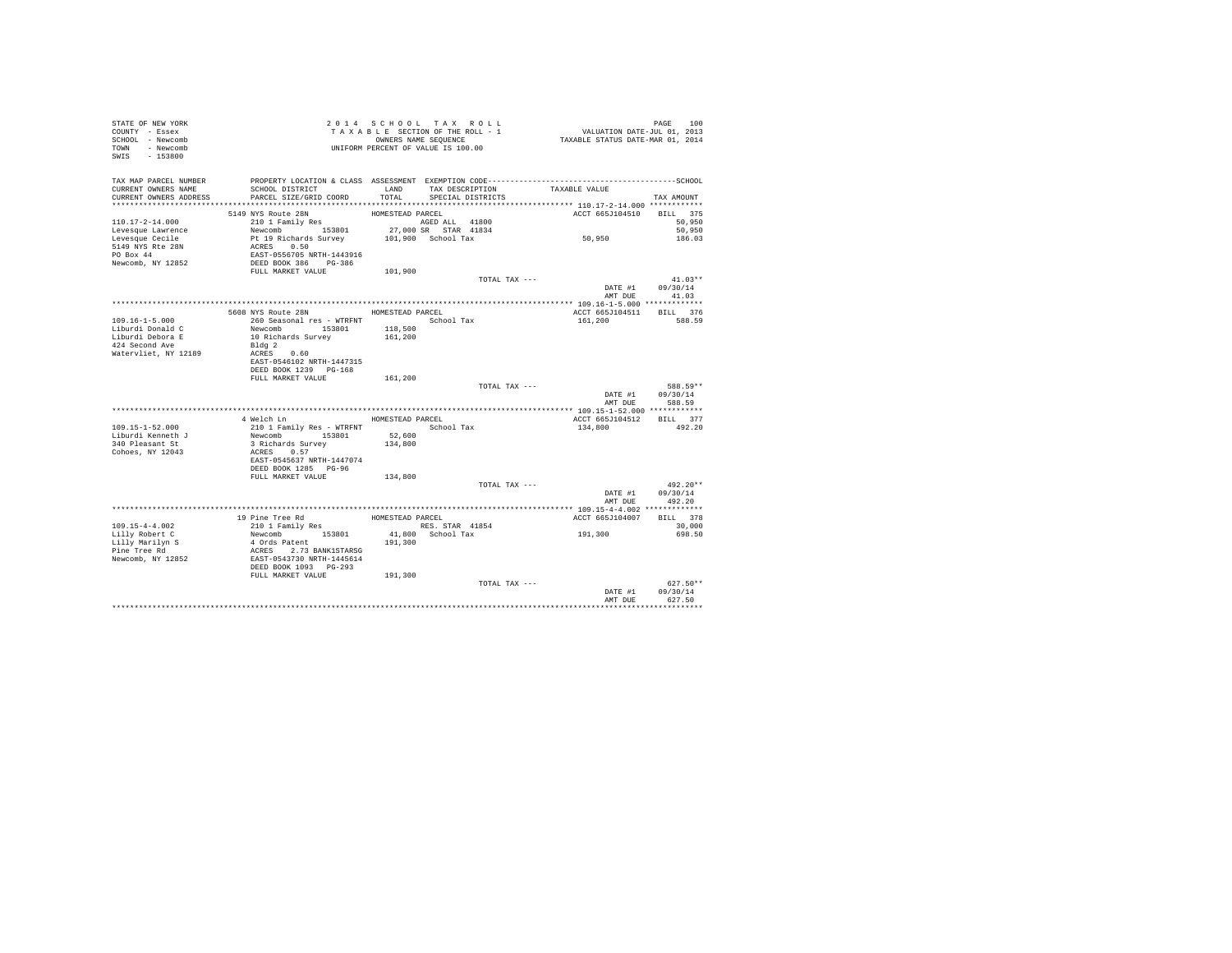| STATE OF NEW YORK<br>COUNTY - Essex<br>SCHOOL - Newcomb<br>TOWN - Newcomb<br>SWIS - 153800 | OWNERS NAME SEQUENCE<br>UNIFORM PERCENT OF VALUE IS 100.00                                                                                                                       |                    | 2014 SCHOOL TAX ROLL<br>TAXABLE SECTION OF THE ROLL - 1<br>OWNERS NAME SEQUENCE | PAGE 101<br>VALUATION DATE-JUL 01, 2013<br>TAXABLE STATUS DATE-MAR 01, 2014         |                                                |
|--------------------------------------------------------------------------------------------|----------------------------------------------------------------------------------------------------------------------------------------------------------------------------------|--------------------|---------------------------------------------------------------------------------|-------------------------------------------------------------------------------------|------------------------------------------------|
| TAX MAP PARCEL NUMBER<br>CURRENT OWNERS NAME                                               | PROPERTY LOCATION & CLASS ASSESSMENT EXEMPTION CODE-----------------------------------SCHOOL<br>SCHOOL DISTRICT                                                                  |                    | LAND TAX DESCRIPTION                                                            | TAXABLE VALUE                                                                       |                                                |
| CURRENT OWNERS ADDRESS                                                                     | PARCEL SIZE/GRID COORD                                                                                                                                                           | TOTAL              | SPECIAL DISTRICTS                                                               |                                                                                     | TAX AMOUNT                                     |
|                                                                                            | HOMESTEAD PARCEL<br>29 Woodys Rd                                                                                                                                                 |                    |                                                                                 | ************************** 120.13-1-49.000 ************<br>ACCT 665J101515 BILL 379 |                                                |
| 120.13-1-49.000<br>Lindman Gene<br>Null Janet<br>2917 Rosendale Rd<br>Niskayuna, NY 12309  | 210 1 Family Res - WTRFNT School Tax<br>Newcomb 153801<br>42 & 43 T&c Twp 18<br>Goodnow Flow Subd<br>Lot 178<br>ACRES 1.70<br>EAST-0533326 NRTH-1428775<br>DEED BOOK 1197 PG-293 | 119,700<br>281,400 |                                                                                 | 281,400 1,027.48                                                                    |                                                |
|                                                                                            | FULL MARKET VALUE                                                                                                                                                                | 281,400            |                                                                                 |                                                                                     |                                                |
|                                                                                            |                                                                                                                                                                                  |                    | TOTAL TAX ---                                                                   | AMT DUE                                                                             | $1.027.48**$<br>DATE #1 09/30/14<br>1,027.48   |
|                                                                                            | 66 Sanford Ln                                                                                                                                                                    | HOMESTEAD PARCEL   |                                                                                 | ACCT 665J100102                                                                     | BILL 380                                       |
| 110.18-3-28.000                                                                            | 210 1 Family Res                                                                                                                                                                 |                    | AGED ALL 41800                                                                  |                                                                                     | 38,250                                         |
| Littrell Dolores M                                                                         | Newcomb 153801                                                                                                                                                                   |                    | 27,000 SR STAR 41834                                                            |                                                                                     | 38,250                                         |
| 66 Sanford Ln                                                                              | Pt 5 Thorns Survey                                                                                                                                                               |                    | 76,500 School Tax                                                               | 38,250                                                                              | 139.66                                         |
| Newcomb, NY 12852                                                                          | ACRES 0.50<br>EAST-0558657 NRTH-1441656<br>DEED BOOK 1651 PG-156                                                                                                                 |                    |                                                                                 |                                                                                     |                                                |
|                                                                                            | FULL MARKET VALUE                                                                                                                                                                | 76,500             | TOTAL TAX ---                                                                   |                                                                                     | $0.00**$                                       |
|                                                                                            |                                                                                                                                                                                  |                    |                                                                                 |                                                                                     |                                                |
|                                                                                            | 309 Woodys Rd MOMESTEAD PARCEL                                                                                                                                                   |                    |                                                                                 | ACCT 665J105711 BILL 381                                                            |                                                |
| $119.16 - 1 - 18.017$                                                                      | 210 1 Family Res - WTRFNT                                                                                                                                                        |                    | School Tax                                                                      | 216,100                                                                             | 789.05                                         |
| Litts Cal E<br>324 Mohawk Ave                                                              | Newcomb 153801<br>26 T&C Twp 18                                                                                                                                                  | 145,500<br>216,100 |                                                                                 |                                                                                     |                                                |
| Scotia, NY 12302                                                                           | Goodnow Flow Subd<br>Lot 239 & Lot 240<br>ACRES 1.99<br>EAST-0526663 NRTH-1428827<br>DEED BOOK 1127 PG-177                                                                       |                    |                                                                                 |                                                                                     |                                                |
|                                                                                            | FULL MARKET VALUE                                                                                                                                                                | 216,100            |                                                                                 |                                                                                     |                                                |
|                                                                                            |                                                                                                                                                                                  |                    | TOTAL TAX ---                                                                   |                                                                                     | 789.05**<br>DATE #1 09/30/14<br>AMT DUE 789.05 |
|                                                                                            |                                                                                                                                                                                  |                    |                                                                                 |                                                                                     |                                                |
|                                                                                            | 1224 Goodnow Flow Rd HOMESTEAD PARCEL                                                                                                                                            |                    |                                                                                 | ACCT 665J107110 BILL 382                                                            |                                                |
| 120.18-2-38.000<br>Loccisano Rocco<br>28 Curtis Ln<br>Troy, NY 12180                       | 260 Seasonal res - WTRFNT<br>Newcomb 153801<br>46 T&c Twp 18<br>Goodnow Flow Subd<br>Lot 11<br>ACRES 0.92<br>EAST-0537587 NRTH-1425470<br>DEED BOOK 1724 PG-123                  | 106,100<br>125,300 | School Tax                                                                      | 125,300                                                                             | 457.51                                         |
|                                                                                            | FULL MARKET VALUE                                                                                                                                                                | 125,300            |                                                                                 |                                                                                     |                                                |
|                                                                                            |                                                                                                                                                                                  |                    | TOTAL TAX ---                                                                   | DATE #1<br>AMT DUE                                                                  | $457.51**$<br>09/30/14<br>457.51               |
|                                                                                            |                                                                                                                                                                                  |                    |                                                                                 |                                                                                     |                                                |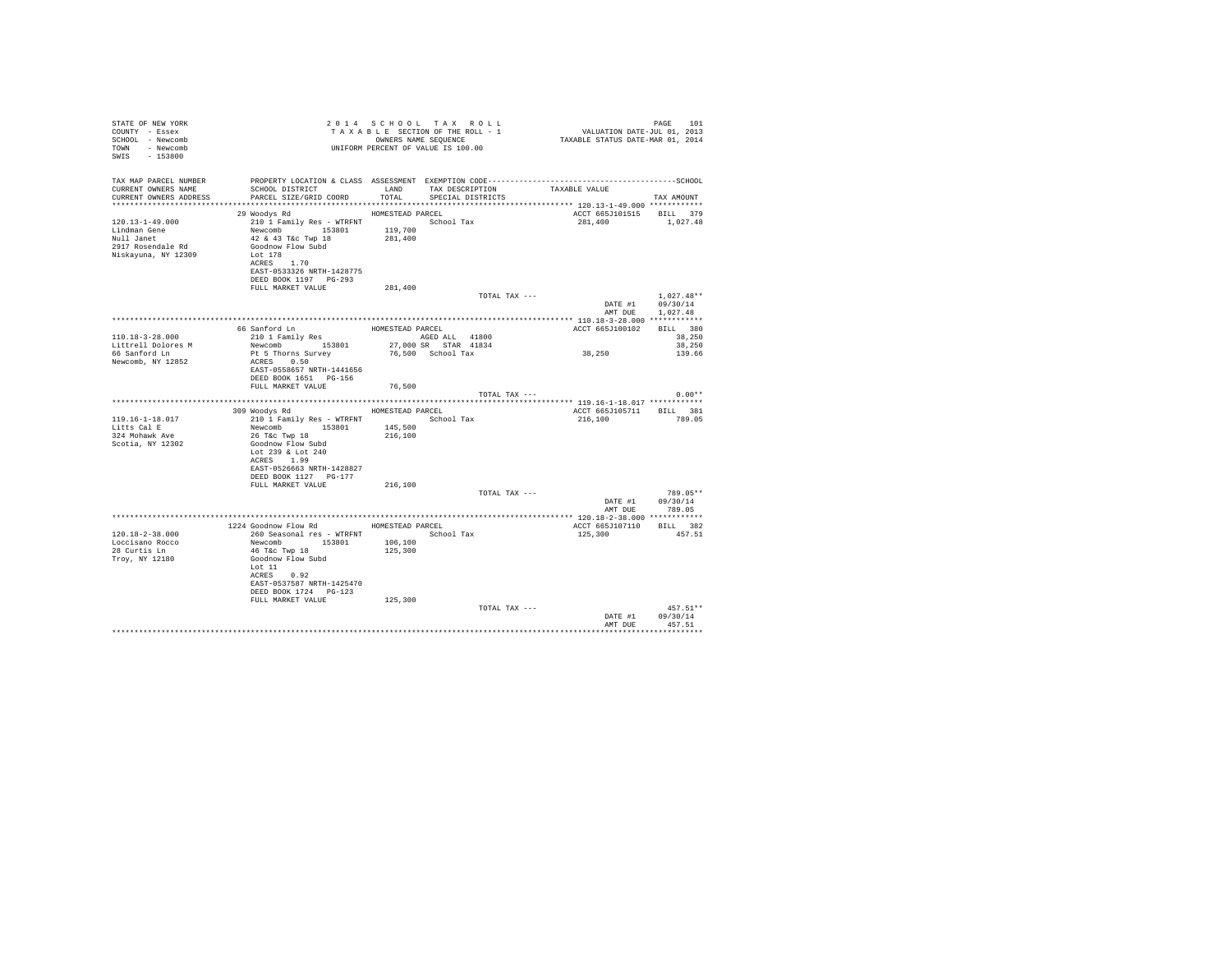| STATE OF NEW YORK<br>COUNTY - Essex<br>SCHOOL - Newcomb<br>- Newcomb<br>TOWN<br>$-153800$<br>SWTS         |                                                                                                                                                                                                                     | OWNERS NAME SEQUENCE                              | 2014 SCHOOL TAX ROLL<br>TAXABLE SECTION OF THE ROLL - 1<br>UNIFORM PERCENT OF VALUE IS 100.00 | VALUATION DATE-JUL 01, 2013<br>TAXABLE STATUS DATE-MAR 01, 2014 | PAGE<br>102                      |
|-----------------------------------------------------------------------------------------------------------|---------------------------------------------------------------------------------------------------------------------------------------------------------------------------------------------------------------------|---------------------------------------------------|-----------------------------------------------------------------------------------------------|-----------------------------------------------------------------|----------------------------------|
| TAX MAP PARCEL NUMBER                                                                                     |                                                                                                                                                                                                                     |                                                   |                                                                                               |                                                                 |                                  |
| CURRENT OWNERS NAME<br>CURRENT OWNERS ADDRESS                                                             | SCHOOL DISTRICT<br>PARCEL SIZE/GRID COORD                                                                                                                                                                           | LAND<br>TOTAL.                                    | TAX DESCRIPTION<br>SPECIAL DISTRICTS                                                          | TAXABLE VALUE                                                   | TAX AMOUNT                       |
|                                                                                                           |                                                                                                                                                                                                                     |                                                   |                                                                                               |                                                                 |                                  |
| $120.17 - 2 - 35.000$<br>Locke Robert G<br>Thorne-Locke Sarah S<br>3 Holly Dr<br>Kennett Square, PA 19348 | 1474 Goodnow Flow Rd<br>270 Mfg housing - WTRFNT<br>153801<br>Newcomb<br>42 T&c Twp 18<br>Goodnow Flow Subd<br>Lot 68<br>ACRES 1.93<br>EAST-0531994 NRTH-1426509<br>DEED BOOK 1631 PG-271                           | HOMESTEAD PARCEL<br>125,100<br>150,300            | School Tax                                                                                    | ACCT 665J106402<br>150,300                                      | BILL 383<br>548.79               |
|                                                                                                           | FULL MARKET VALUE                                                                                                                                                                                                   | 150,300                                           |                                                                                               |                                                                 |                                  |
|                                                                                                           |                                                                                                                                                                                                                     |                                                   | TOTAL TAX ---                                                                                 | DATE #1<br>AMT DUE                                              | $548.79**$<br>09/30/14<br>548.79 |
|                                                                                                           |                                                                                                                                                                                                                     |                                                   |                                                                                               |                                                                 |                                  |
| $120.18 - 1 - 22.000$<br>Locker Daniel E<br>Locker Kimberly A<br>16 Skaarland Dr<br>Burnt Hills, NY 12027 | 1112 Goodnow Flow Rd<br>260 Seasonal res - WTRFNT<br>Newcomb 153801<br>45 T&c Twp 18<br>Goodnow Flow Subd<br>Lot 131<br>0.20<br>ACRES<br>EAST-0538085 NRTH-1427124<br>DEED BOOK 1419   PG-271<br>FULL MARKET VALUE  | HOMESTEAD PARCEL<br>73,400<br>108,400<br>108,400  | School Tax                                                                                    | ACCT 665J107105<br>108,400                                      | RTT.T. 384<br>395.80             |
|                                                                                                           |                                                                                                                                                                                                                     |                                                   | TOTAL TAX ---                                                                                 |                                                                 | 395.80**                         |
|                                                                                                           |                                                                                                                                                                                                                     |                                                   |                                                                                               | DATE #1<br>AMT DUE                                              | 09/30/14<br>395.80               |
|                                                                                                           |                                                                                                                                                                                                                     |                                                   |                                                                                               |                                                                 |                                  |
| $120.18 - 2 - 44.000$<br>Longtin Judith D<br>Longtin Rick<br>528 Eureka Rd<br>Springfield, VT 05156       | 1188 Goodnow Flow Rd<br>260 Seasonal res - WTRFNT<br>Newcomb<br>153801<br>46 & 65 T&c Twp 18<br>Goodnow Flow Subd<br>Lot 6<br>ACRES 1.50<br>EAST-0538233 NRTH-1425582<br>DEED BOOK 1559 PG-268<br>FULL MARKET VALUE | HOMESTEAD PARCEL<br>118,500<br>210,500<br>210,500 | School Tax                                                                                    | ACCT 665J106813<br>210,500                                      | BILL 385<br>768.60               |
|                                                                                                           |                                                                                                                                                                                                                     |                                                   | TOTAL TAX ---                                                                                 | DATE #1<br>AMT DUE                                              | $768.60**$<br>09/30/14<br>768.60 |
|                                                                                                           |                                                                                                                                                                                                                     |                                                   |                                                                                               |                                                                 | *********                        |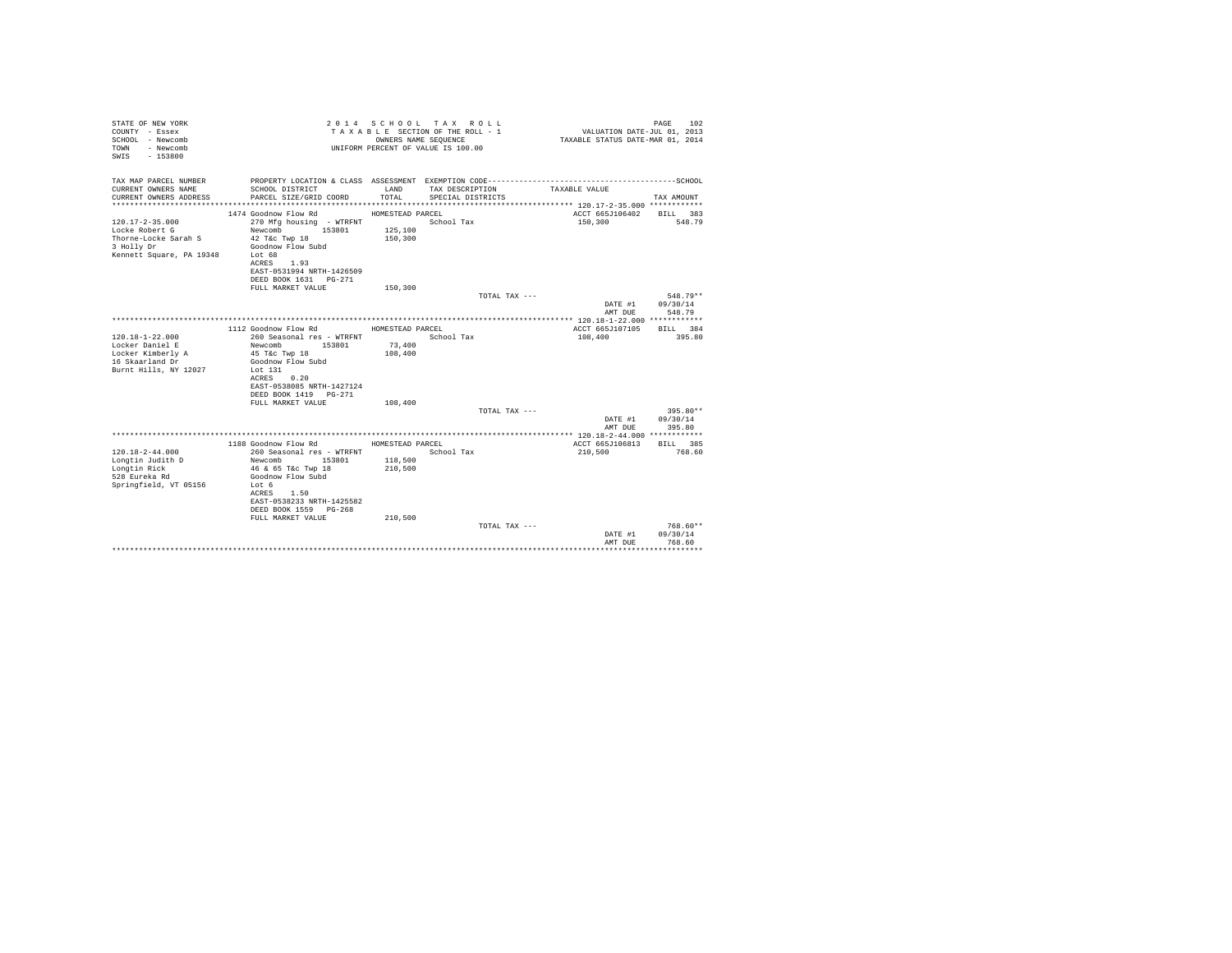| STATE OF NEW YORK<br>COUNTY - Essex<br>SCHOOL - Newcomb<br>TOWN - Newcomb<br>SWIS - 153800 |                                                                                                                                                                                                                                                                                                                                                                                                                                                                                           |         | 2014 SCHOOL TAX ROLL<br>UNIFORM PERCENT OF VALUE IS 100.00 |               | 2014 SCHOOL TAX ROLL (PAGE 103 – 2015)<br>TAXABLE SECTION OF THE ROLL – 1 – VALUATION DATE-JUL (2013)<br>ONNERS NAME SEQUENCE – – – – – TAXABLE STATUS DATE-MAR 01, 2014 | PAGE 103                       |
|--------------------------------------------------------------------------------------------|-------------------------------------------------------------------------------------------------------------------------------------------------------------------------------------------------------------------------------------------------------------------------------------------------------------------------------------------------------------------------------------------------------------------------------------------------------------------------------------------|---------|------------------------------------------------------------|---------------|--------------------------------------------------------------------------------------------------------------------------------------------------------------------------|--------------------------------|
| TAX MAP PARCEL NUMBER                                                                      |                                                                                                                                                                                                                                                                                                                                                                                                                                                                                           |         |                                                            |               |                                                                                                                                                                          |                                |
| CURRENT OWNERS NAME<br>CURRENT OWNERS ADDRESS                                              | SCHOOL DISTRICT                        LAND        TAX DESCRIPTION                   TAXABLE VALUE<br>PARCEL SIZE/GRID COORD TOTAL SPECIAL DISTRICTS                                                                                                                                                                                                                                                                                                                                      |         |                                                            |               |                                                                                                                                                                          | TAX AMOUNT                     |
|                                                                                            |                                                                                                                                                                                                                                                                                                                                                                                                                                                                                           |         |                                                            |               |                                                                                                                                                                          |                                |
|                                                                                            | 1198 Goodnow Flow Rd MOMESTEAD PARCEL                                                                                                                                                                                                                                                                                                                                                                                                                                                     |         |                                                            |               | ACCT 665J104513 BILL 386                                                                                                                                                 |                                |
|                                                                                            | 120.18-2-43.000<br>$260$ Seasonal res – WTRFNT NUMBOLARY School Tax<br>Lorman William E Newcomb 153801<br>26.300<br>26.000<br>26.000<br>26.000<br>26.300<br>26.300<br>26.300<br>26.300<br>26.300<br>26.300<br>26.300<br>26.300<br>26.300<br>26                                                                                                                                                                                                                                            |         |                                                            |               | 92,900 339.21                                                                                                                                                            |                                |
| Lorman Lisa W                                                                              |                                                                                                                                                                                                                                                                                                                                                                                                                                                                                           | 92,900  |                                                            |               |                                                                                                                                                                          |                                |
| 3 Northampton Rd                                                                           | 46 & 65 T&c Twp 18<br>Goodnow Flow Subd                                                                                                                                                                                                                                                                                                                                                                                                                                                   |         |                                                            |               |                                                                                                                                                                          |                                |
| Amsterdam, NY 12010                                                                        | Also See 1087/179 (.01Ac)                                                                                                                                                                                                                                                                                                                                                                                                                                                                 |         |                                                            |               |                                                                                                                                                                          |                                |
|                                                                                            | ACRES 0.18                                                                                                                                                                                                                                                                                                                                                                                                                                                                                |         |                                                            |               |                                                                                                                                                                          |                                |
|                                                                                            | EAST-0538141 NRTH-1425481                                                                                                                                                                                                                                                                                                                                                                                                                                                                 |         |                                                            |               |                                                                                                                                                                          |                                |
|                                                                                            | DEED BOOK 1187 PG-182                                                                                                                                                                                                                                                                                                                                                                                                                                                                     |         |                                                            |               |                                                                                                                                                                          |                                |
|                                                                                            | FULL MARKET VALUE                                                                                                                                                                                                                                                                                                                                                                                                                                                                         | 92,900  |                                                            | TOTAL TAX --- |                                                                                                                                                                          | $339.21**$                     |
|                                                                                            |                                                                                                                                                                                                                                                                                                                                                                                                                                                                                           |         |                                                            |               |                                                                                                                                                                          | DATE #1 09/30/14               |
|                                                                                            |                                                                                                                                                                                                                                                                                                                                                                                                                                                                                           |         |                                                            |               | AMT DUE                                                                                                                                                                  | 339.21                         |
|                                                                                            |                                                                                                                                                                                                                                                                                                                                                                                                                                                                                           |         |                                                            |               |                                                                                                                                                                          |                                |
| $119.20 - 6 - 4.000$                                                                       | 1662 Goodnow Flow Rd HOMESTEAD PARCEL<br>260 Seasonal res - WTRFNT Month School Tax                                                                                                                                                                                                                                                                                                                                                                                                       |         |                                                            |               | ACCT 665J105404 BILL 387<br>131,500 480.15                                                                                                                               |                                |
| Loveday Lilian T                                                                           |                                                                                                                                                                                                                                                                                                                                                                                                                                                                                           |         |                                                            |               |                                                                                                                                                                          |                                |
| 20 Academy St                                                                              | Newcomb 153801 123,000<br>40 & 41 T&c Twp 18 131,500                                                                                                                                                                                                                                                                                                                                                                                                                                      |         |                                                            |               |                                                                                                                                                                          |                                |
| Greenwich, NY 12834                                                                        | Goodnow Flow Subd                                                                                                                                                                                                                                                                                                                                                                                                                                                                         |         |                                                            |               |                                                                                                                                                                          |                                |
|                                                                                            | Lot 318                                                                                                                                                                                                                                                                                                                                                                                                                                                                                   |         |                                                            |               |                                                                                                                                                                          |                                |
|                                                                                            | ACRES 1.20<br>EAST-0527940 NRTH-1425661                                                                                                                                                                                                                                                                                                                                                                                                                                                   |         |                                                            |               |                                                                                                                                                                          |                                |
|                                                                                            | DEED BOOK 912 PG-169                                                                                                                                                                                                                                                                                                                                                                                                                                                                      |         |                                                            |               |                                                                                                                                                                          |                                |
|                                                                                            | FULL MARKET VALUE                                                                                                                                                                                                                                                                                                                                                                                                                                                                         | 131,500 |                                                            |               |                                                                                                                                                                          |                                |
|                                                                                            |                                                                                                                                                                                                                                                                                                                                                                                                                                                                                           |         |                                                            | TOTAL TAX --- |                                                                                                                                                                          | 480.15**                       |
|                                                                                            |                                                                                                                                                                                                                                                                                                                                                                                                                                                                                           |         |                                                            |               |                                                                                                                                                                          | DATE #1 09/30/14               |
|                                                                                            |                                                                                                                                                                                                                                                                                                                                                                                                                                                                                           |         |                                                            |               |                                                                                                                                                                          | AMT DUE 480.15                 |
|                                                                                            | $\begin{tabular}{lllllllllll} \multicolumn{2}{c}{24\text{ Griffiths}} & \multicolumn{2}{c}{\text{HOMESTED PRG}} \\ \multicolumn{2}{c}{210\text{ I ramily Res}} & \multicolumn{2}{c}{\text{HOMESTED PRG}} \\ \multicolumn{2}{c}{\text{RESS}} & \multicolumn{2}{c}{\text{RESS}} & \multicolumn{2}{c}{\text{RESS}} & \multicolumn{2}{c}{\text{RTS}} \\ \multicolumn{2}{c}{\text{New} & \multicolumn{2}{c}{\text{HOMS}} } & \multicolumn{2}{c}{\text{RESS}} & \multicolumn{2}{c}{\text{RES}}$ |         |                                                            |               | ACCT 665J101305 BILL 388                                                                                                                                                 |                                |
| 109.15-3-14.001                                                                            |                                                                                                                                                                                                                                                                                                                                                                                                                                                                                           |         |                                                            |               |                                                                                                                                                                          | 30,000                         |
| Lynch James M                                                                              |                                                                                                                                                                                                                                                                                                                                                                                                                                                                                           |         |                                                            |               | 153,600                                                                                                                                                                  | 560.84                         |
| Lynch Maureen D                                                                            |                                                                                                                                                                                                                                                                                                                                                                                                                                                                                           |         |                                                            |               |                                                                                                                                                                          |                                |
| Griffin Rd<br>PO Box 55                                                                    | EAST-0542110 NRTH-1444781                                                                                                                                                                                                                                                                                                                                                                                                                                                                 |         |                                                            |               |                                                                                                                                                                          |                                |
| Newcomb, NY 12852                                                                          | DEED BOOK 1068 PG-18                                                                                                                                                                                                                                                                                                                                                                                                                                                                      |         |                                                            |               |                                                                                                                                                                          |                                |
|                                                                                            | FULL MARKET VALUE                                                                                                                                                                                                                                                                                                                                                                                                                                                                         | 153,600 |                                                            |               |                                                                                                                                                                          |                                |
|                                                                                            |                                                                                                                                                                                                                                                                                                                                                                                                                                                                                           |         |                                                            | TOTAL TAX --- |                                                                                                                                                                          | 489.84**                       |
|                                                                                            |                                                                                                                                                                                                                                                                                                                                                                                                                                                                                           |         |                                                            |               |                                                                                                                                                                          | DATE #1 09/30/14               |
|                                                                                            |                                                                                                                                                                                                                                                                                                                                                                                                                                                                                           |         |                                                            |               |                                                                                                                                                                          | AMT DUE 489.84                 |
|                                                                                            | 1848 Goodnow Flow Rd MOMESTEAD PARCEL                                                                                                                                                                                                                                                                                                                                                                                                                                                     |         |                                                            |               | ACCT 665J176003 BILL 389                                                                                                                                                 |                                |
| $119.20 - 3 - 8.100$                                                                       | 210 1 Family Res - WTRFNT School Tax                                                                                                                                                                                                                                                                                                                                                                                                                                                      |         |                                                            |               | 203.000 741.22                                                                                                                                                           |                                |
| Lyng Andrew                                                                                | Newcomb 153801 121,700                                                                                                                                                                                                                                                                                                                                                                                                                                                                    |         |                                                            |               |                                                                                                                                                                          |                                |
| PO Box 1252                                                                                | 27 T&C Twp 18                                                                                                                                                                                                                                                                                                                                                                                                                                                                             | 203,000 |                                                            |               |                                                                                                                                                                          |                                |
| Clifton Park, NY 12065                                                                     | Goodnow Flow Subd<br>Lot 340                                                                                                                                                                                                                                                                                                                                                                                                                                                              |         |                                                            |               |                                                                                                                                                                          |                                |
|                                                                                            | ACRES 1.80                                                                                                                                                                                                                                                                                                                                                                                                                                                                                |         |                                                            |               |                                                                                                                                                                          |                                |
|                                                                                            | EAST-0525405 NRTH-1426173                                                                                                                                                                                                                                                                                                                                                                                                                                                                 |         |                                                            |               |                                                                                                                                                                          |                                |
|                                                                                            | DEED BOOK 1658 PG-160                                                                                                                                                                                                                                                                                                                                                                                                                                                                     |         |                                                            |               |                                                                                                                                                                          |                                |
|                                                                                            | FULL MARKET VALUE                                                                                                                                                                                                                                                                                                                                                                                                                                                                         | 203,000 |                                                            |               |                                                                                                                                                                          |                                |
|                                                                                            |                                                                                                                                                                                                                                                                                                                                                                                                                                                                                           |         |                                                            | TOTAL TAX --- |                                                                                                                                                                          | $741.22**$<br>DATE #1 09/30/14 |
|                                                                                            |                                                                                                                                                                                                                                                                                                                                                                                                                                                                                           |         |                                                            |               |                                                                                                                                                                          | AMT DUE 741.22                 |
|                                                                                            |                                                                                                                                                                                                                                                                                                                                                                                                                                                                                           |         |                                                            |               |                                                                                                                                                                          |                                |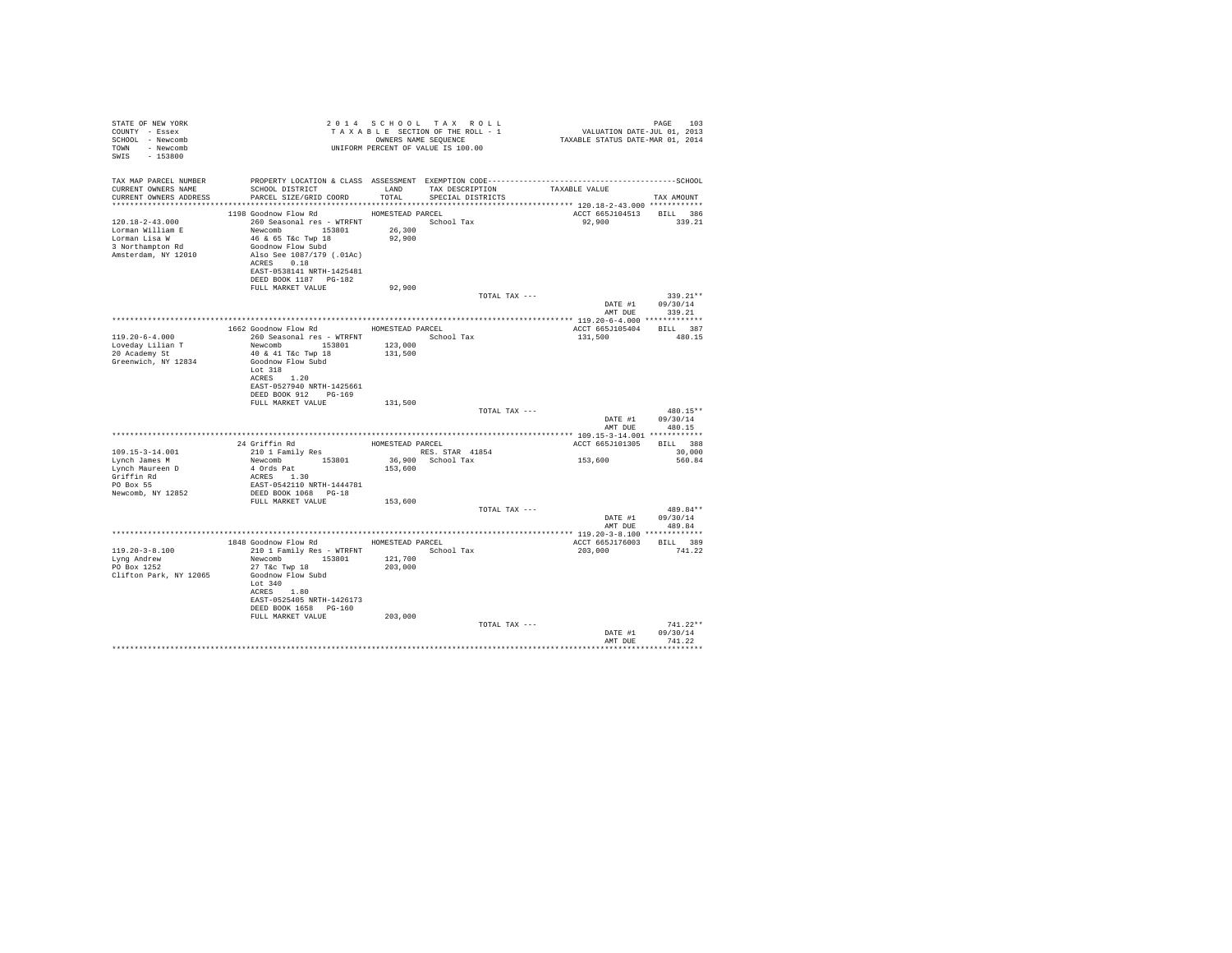| STATE OF NEW YORK<br>COUNTY - Essex<br>SCHOOL - Newcomb<br>- Newcomb<br>TOWN<br>SWIS - 153800 |                                                                                                                 |                    | 2014 SCHOOL TAX ROLL<br>TAXABLE SECTION OF THE ROLL - 1<br>OWNERS NAME SEQUENCE<br>UNIFORM PERCENT OF VALUE IS 100.00 | VALUATION DATE-JUL 01, 2013<br>TAXABLE STATUS DATE-MAR 01, 2014 | PAGE 104           |
|-----------------------------------------------------------------------------------------------|-----------------------------------------------------------------------------------------------------------------|--------------------|-----------------------------------------------------------------------------------------------------------------------|-----------------------------------------------------------------|--------------------|
| TAX MAP PARCEL NUMBER<br>CURRENT OWNERS NAME                                                  | PROPERTY LOCATION & CLASS ASSESSMENT EXEMPTION CODE-----------------------------------SCHOOL<br>SCHOOL DISTRICT | LAND               | TAX DESCRIPTION                                                                                                       | TAXABLE VALUE                                                   |                    |
| CURRENT OWNERS ADDRESS                                                                        | PARCEL SIZE/GRID COORD                                                                                          | TOTAL              | SPECIAL DISTRICTS                                                                                                     |                                                                 | TAX AMOUNT         |
|                                                                                               |                                                                                                                 |                    |                                                                                                                       |                                                                 |                    |
| $120.13 - 1 - 1.000$                                                                          | 3 Island View Ln<br>260 Seasonal res - WTRFNT                                                                   | HOMESTEAD PARCEL   | School Tax                                                                                                            | ACCT 665J104605<br>151,900                                      | BILL 390<br>554.64 |
| Mack Theodore D                                                                               | Newcomb<br>153801                                                                                               | 134,400            |                                                                                                                       |                                                                 |                    |
| PO Box 998                                                                                    | 26 T&C Twp 18                                                                                                   | 151,900            |                                                                                                                       |                                                                 |                    |
| Saranac Lake, NY 12983                                                                        | Goodnow Flow Subd                                                                                               |                    |                                                                                                                       |                                                                 |                    |
|                                                                                               | Lot $226$                                                                                                       |                    |                                                                                                                       |                                                                 |                    |
|                                                                                               | 0.80<br>ACRES                                                                                                   |                    |                                                                                                                       |                                                                 |                    |
|                                                                                               | EAST-0528059 NRTH-1428939                                                                                       |                    |                                                                                                                       |                                                                 |                    |
|                                                                                               | DEED BOOK 350 PG-154                                                                                            |                    |                                                                                                                       |                                                                 |                    |
|                                                                                               | FULL MARKET VALUE                                                                                               | 151,900            |                                                                                                                       |                                                                 |                    |
|                                                                                               |                                                                                                                 |                    | TOTAL TAX ---                                                                                                         |                                                                 | 554.64**           |
|                                                                                               |                                                                                                                 |                    |                                                                                                                       | DATE #1                                                         | 09/30/14           |
|                                                                                               |                                                                                                                 |                    |                                                                                                                       | AMT DUE                                                         | 554.64             |
|                                                                                               |                                                                                                                 |                    |                                                                                                                       |                                                                 |                    |
|                                                                                               | Goodnow Flow Rd                                                                                                 | HOMESTEAD PARCEL   |                                                                                                                       | ACCT 665J104607                                                 | BILL 391           |
| $120.13 - 1 - 2.000$                                                                          | 311 Res vac land - WTRFNT                                                                                       |                    | School Tax                                                                                                            | 106,500                                                         | 388.87             |
| Mack Theodore D<br>PO Box 998                                                                 | 153801<br>Newcomb                                                                                               | 106,500<br>106,500 |                                                                                                                       |                                                                 |                    |
| Saranac Lake, NY 12983                                                                        | 26 T&c Twp 18<br>Goodnow Flow Subd                                                                              |                    |                                                                                                                       |                                                                 |                    |
|                                                                                               | Lot 225                                                                                                         |                    |                                                                                                                       |                                                                 |                    |
|                                                                                               | ACRES 0.90                                                                                                      |                    |                                                                                                                       |                                                                 |                    |
|                                                                                               | EAST-0528163 NRTH-1429043                                                                                       |                    |                                                                                                                       |                                                                 |                    |
|                                                                                               | DEED BOOK 376 PG-474                                                                                            |                    |                                                                                                                       |                                                                 |                    |
|                                                                                               | FULL MARKET VALUE                                                                                               | 106,500            |                                                                                                                       |                                                                 |                    |
|                                                                                               |                                                                                                                 |                    | TOTAL TAX ---                                                                                                         |                                                                 | 388.87**           |
|                                                                                               |                                                                                                                 |                    |                                                                                                                       | DATE #1                                                         | 09/30/14           |
|                                                                                               |                                                                                                                 |                    |                                                                                                                       | AMT DUE                                                         | 388.87             |
|                                                                                               |                                                                                                                 |                    |                                                                                                                       |                                                                 |                    |
|                                                                                               | Goodnow Flow Rd                                                                                                 | HOMESTEAD PARCEL   |                                                                                                                       | ACCT 665J104606                                                 | BILL 392           |
| $120.13 - 1 - 3.000$                                                                          | 311 Res vac land - WTRFNT                                                                                       |                    | School Tax                                                                                                            | 105,500                                                         | 385.21             |
| Mack Theodore D                                                                               | Newcomb<br>153801                                                                                               | 105,500            |                                                                                                                       |                                                                 |                    |
| PO Box 998                                                                                    | 26 T&c Twp 18                                                                                                   | 105,500            |                                                                                                                       |                                                                 |                    |
| Saranac Lake, NY 12983                                                                        | Goodnow Flow Subd<br>Lot $224$                                                                                  |                    |                                                                                                                       |                                                                 |                    |
|                                                                                               | ACRES 1.00                                                                                                      |                    |                                                                                                                       |                                                                 |                    |
|                                                                                               | EAST-0528261 NRTH-1429051                                                                                       |                    |                                                                                                                       |                                                                 |                    |
|                                                                                               | DEED BOOK 376 PG-471                                                                                            |                    |                                                                                                                       |                                                                 |                    |
|                                                                                               | FULL MARKET VALUE                                                                                               | 105,500            |                                                                                                                       |                                                                 |                    |
|                                                                                               |                                                                                                                 |                    | TOTAL TAX ---                                                                                                         |                                                                 | $385.21**$         |
|                                                                                               |                                                                                                                 |                    |                                                                                                                       | DATE #1                                                         | 09/30/14           |
|                                                                                               |                                                                                                                 |                    |                                                                                                                       | AMT DUE                                                         | 385.21             |
|                                                                                               |                                                                                                                 |                    |                                                                                                                       |                                                                 | .                  |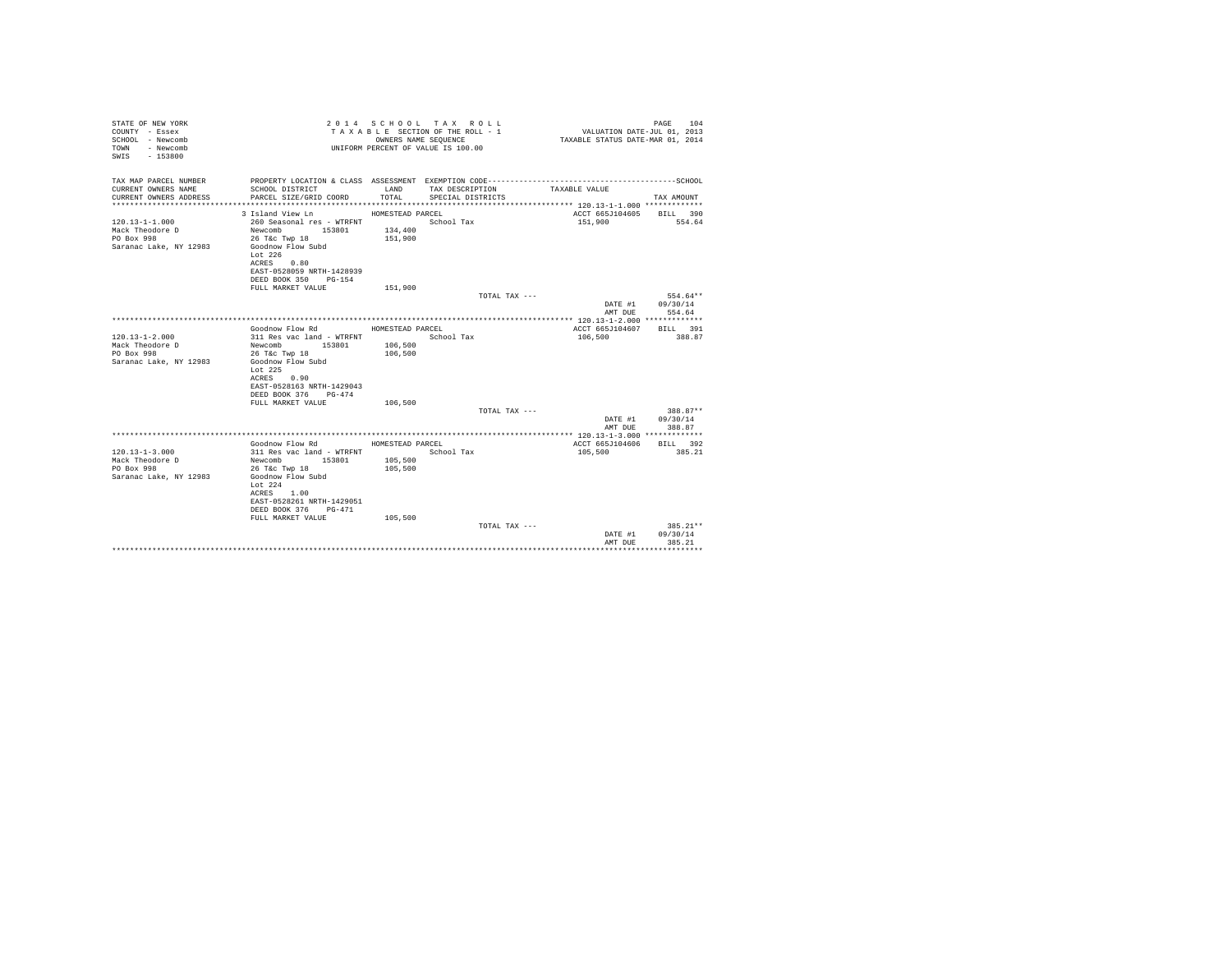| STATE OF NEW YORK<br>COUNTY - Essex<br>SCHOOL - Newcomb<br>- Newcomb<br>TOWN<br>SWIS<br>$-153800$  |                                                                                                                                                                                                             |                                          | 2014 SCHOOL TAX ROLL<br>TAXABLE SECTION OF THE ROLL - 1<br>OWNERS NAME SEQUENCE<br>UNIFORM PERCENT OF VALUE IS 100.00 | VALUATION DATE-JUL 01, 2013<br>TAXABLE STATUS DATE-MAR 01, 2014 | 105<br>PAGE                      |
|----------------------------------------------------------------------------------------------------|-------------------------------------------------------------------------------------------------------------------------------------------------------------------------------------------------------------|------------------------------------------|-----------------------------------------------------------------------------------------------------------------------|-----------------------------------------------------------------|----------------------------------|
| TAX MAP PARCEL NUMBER<br>CURRENT OWNERS NAME<br>CURRENT OWNERS ADDRESS                             | PROPERTY LOCATION & CLASS ASSESSMENT EXEMPTION CODE-----------------------------------SCHOOL<br>SCHOOL DISTRICT<br>PARCEL SIZE/GRID COORD                                                                   | LAND<br>TOTAL                            | TAX DESCRIPTION<br>SPECIAL DISTRICTS                                                                                  | TAXABLE VALUE                                                   | TAX AMOUNT                       |
|                                                                                                    |                                                                                                                                                                                                             |                                          |                                                                                                                       |                                                                 |                                  |
| $120.13 - 1 - 4.000$<br>Mack Theodore D<br>PO Box 998<br>Saranac Lake, NY 12983                    | Goodnow Flow Rd<br>311 Res vac land - WTRFNT<br>Newcomb<br>153801<br>26 T&c Twp 18<br>Goodnow Flow Subd<br>Lot $223$<br>ACRES 1.20<br>EAST-0528390 NRTH-1429145                                             | HOMESTEAD PARCEL<br>154,900<br>154,900   | School Tax                                                                                                            | ACCT 665J104604 BILL 393<br>154,900                             | 565.59                           |
|                                                                                                    | DEED BOOK 464 PG-573                                                                                                                                                                                        |                                          |                                                                                                                       |                                                                 |                                  |
|                                                                                                    | FULL MARKET VALUE                                                                                                                                                                                           | 154,900                                  |                                                                                                                       |                                                                 |                                  |
|                                                                                                    |                                                                                                                                                                                                             |                                          | TOTAL TAX ---                                                                                                         | DATE #1<br>AMT DUE                                              | 565.59**<br>09/30/14<br>565.59   |
|                                                                                                    |                                                                                                                                                                                                             |                                          |                                                                                                                       |                                                                 |                                  |
| $109.16 - 4 - 12.002$<br>MacKey Lynne M<br>c/o Gerald Pickering<br>PO Box 162<br>Newcomb, NY 12852 | 5381 NYS Route 28N<br>210 1 Family Res<br>Newcomb<br>153801<br>17 Richard Survey<br>1563/152 Life Estate to<br>Gerald & Nancy Pickering<br>ACRES 5.60<br>EAST-0551413 NRTH-1445799<br>DEED BOOK 1563 PG-152 | HOMESTEAD PARCEL<br>128,400              | SR STAR 41834<br>51,700 School Tax                                                                                    | ACCT 665J104515<br>128,400                                      | BILL 394<br>64.200<br>468.83     |
|                                                                                                    | FULL MARKET VALUE                                                                                                                                                                                           | 128,400                                  |                                                                                                                       |                                                                 |                                  |
|                                                                                                    |                                                                                                                                                                                                             |                                          | TOTAL TAX ---                                                                                                         | DATE #1<br>AMT DUE                                              | $323.83**$<br>09/30/14<br>323.83 |
|                                                                                                    |                                                                                                                                                                                                             |                                          |                                                                                                                       |                                                                 |                                  |
| $110.13 - 1 - 1.000$<br>MacKey Lynne M<br>c/o Gerald Pickering<br>PO Box 162<br>Newcomb, NY 12852  | NYS Route 28N<br>311 Res vac land<br>Newcomb 153801<br>20 Richards Survey<br>1563/152 Life Estate to<br>Gerald & Nancy Pickering<br>1.40<br>ACRES<br>EAST-0552808 NRTH-1447116<br>DEED BOOK 1563 PG-152     | NON-HOMESTEAD PARCEL<br>37,300<br>37,300 | School Tax                                                                                                            | ACCT 665J105611<br>37,300                                       | BILL 395<br>652.35               |
|                                                                                                    | FULL MARKET VALUE                                                                                                                                                                                           | 37,300                                   | TOTAL TAX ---                                                                                                         | DATE #1<br>AMT DUE                                              | $652.35**$<br>09/30/14<br>652.35 |
|                                                                                                    |                                                                                                                                                                                                             |                                          |                                                                                                                       |                                                                 | .                                |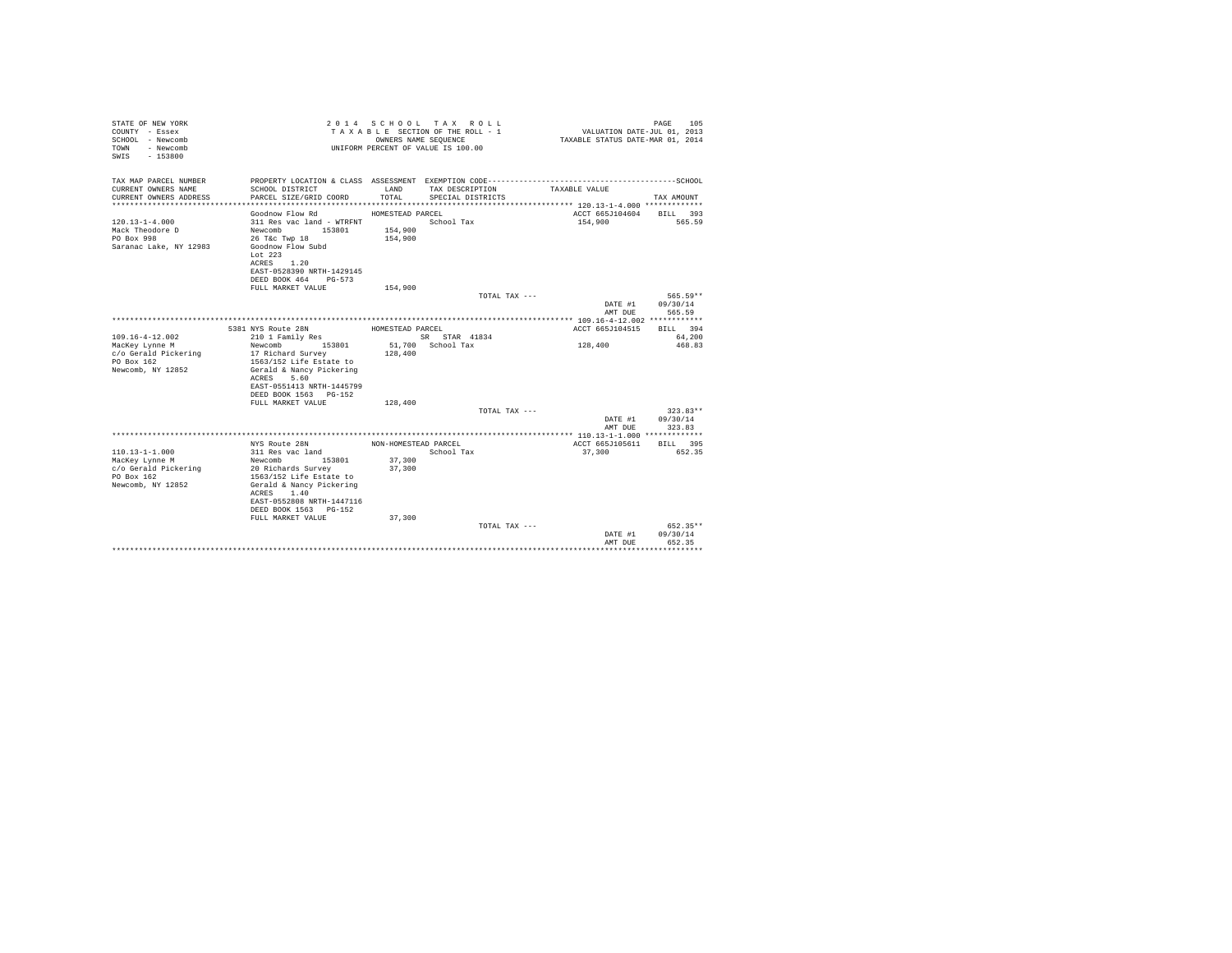| STATE OF NEW YORK<br>COUNTY - Essex<br>SCHOOL - Newcomb<br>TOWN - Newcomb<br>SWIS - 153800                                           |                                                                                                                                                                                                                |                                                | 2014 SCHOOL TAX ROLL<br>TAXABLE SECTION OF THE ROLL - 1<br>OWNERS NAME SEQUENCE<br>UNIFORM PERCENT OF VALUE IS 100.00 | PAGE 106<br>VALUATION DATE-JUL 01, 2013<br>TAXABLE STATUS DATE-MAR 01, 2014                                   |                                          |
|--------------------------------------------------------------------------------------------------------------------------------------|----------------------------------------------------------------------------------------------------------------------------------------------------------------------------------------------------------------|------------------------------------------------|-----------------------------------------------------------------------------------------------------------------------|---------------------------------------------------------------------------------------------------------------|------------------------------------------|
| TAX MAP PARCEL NUMBER<br>CURRENT OWNERS NAME<br>CURRENT OWNERS ADDRESS                                                               | SCHOOL DISTRICT<br>PARCEL SIZE/GRID COORD                                                                                                                                                                      | LAND<br>TOTAL.                                 | TAX DESCRIPTION<br>SPECIAL DISTRICTS                                                                                  | PROPERTY LOCATION & CLASS ASSESSMENT EXEMPTION CODE-----------------------------------SCHOOL<br>TAXABLE VALUE | TAX AMOUNT                               |
| $110.18 - 4 - 16.000$<br>Maddison Jill V<br>13 Sanford Ln<br>Newcomb, NY 12852                                                       | 13 Sanford Ln<br>210 1 Family Res<br>Newcomb 153801<br>Pt 4&5 Thorns Survey<br>ACRES 0.50 BANK WFARGO<br>EAST-0559896 NRTH-1441150<br>DEED BOOK 1416 PG-19<br>FULL MARKET VALUE                                | HOMESTEAD PARCEL<br>27,000<br>86,200<br>86,200 | School Tax                                                                                                            | ACCT 665J104108 BILL 396<br>86.200                                                                            | 314.74                                   |
|                                                                                                                                      |                                                                                                                                                                                                                |                                                |                                                                                                                       | TOTAL TAX ---<br>DATE #1                                                                                      | $314.74**$<br>09/30/14<br>AMT DUE 314.74 |
|                                                                                                                                      |                                                                                                                                                                                                                |                                                |                                                                                                                       |                                                                                                               |                                          |
| 110.13-9-21.001<br>Maddox Investments LLC<br>111 N Main St<br>PO Box 68<br>Clarkton, MO 63837                                        | 26 Bissell Loop<br>464 Office bldg.<br>Newcomb 153801<br>Pt 19 Richards Survey<br>ACRES 0.80<br>EAST-0554957 NRTH-1445189<br>DEED BOOK 1612 PG-109                                                             | HOMESTEAD PARCEL<br>35,300<br>98,000           | School Tax                                                                                                            | ACCT 665J104304 BILL 397<br>98,000                                                                            | 357.83                                   |
|                                                                                                                                      | FULL MARKET VALUE                                                                                                                                                                                              | 98,000                                         |                                                                                                                       |                                                                                                               |                                          |
|                                                                                                                                      |                                                                                                                                                                                                                |                                                |                                                                                                                       | TOTAL TAX ---<br>DATE #1<br>AMT DUE                                                                           | $357.83**$<br>09/30/14<br>357.83         |
|                                                                                                                                      | 1328 Goodnow Flow Rd                                                                                                                                                                                           | HOMESTEAD PARCEL                               |                                                                                                                       | ACCT 665J105303                                                                                               | BILL 398                                 |
| $120.18 - 2 - 15.000$<br>Madlem Jennifer C<br>McCreight Jo Margaret<br>c/o John C McCreight<br>10 Orchard Dr<br>Kinderhook, NY 12106 | 260 Seasonal res - WTRFNT<br>Newcomb 153801<br>46 T&c Twp 18<br>Goodnow Flow Subd Lot 34<br>L estate to John McCreigh<br>ACRES 1.35<br>EAST-0535440 NRTH-1426688<br>DEED BOOK 1695 PG-279<br>FULL MARKET VALUE | 108,300<br>148,000<br>148,000                  | School Tax                                                                                                            | 148,000                                                                                                       | 540.40                                   |
|                                                                                                                                      |                                                                                                                                                                                                                |                                                | TOTAL TAX ---                                                                                                         |                                                                                                               | $540.40**$                               |
|                                                                                                                                      |                                                                                                                                                                                                                |                                                |                                                                                                                       |                                                                                                               | DATE #1 09/30/14<br>AMT DUE 540.40       |
|                                                                                                                                      |                                                                                                                                                                                                                |                                                |                                                                                                                       |                                                                                                               |                                          |
| $110.13 - 1 - 7.000$<br>Magee Thomas W<br>Magee Daniel P<br>PO Box 140<br>Chestertown, NY 12817                                      | 5256 NYS Route 28N<br>210 1 Family Res<br>Newcomb 153801<br>19 Richards Survey<br>ACRES 1.07<br>EAST-0554515 NRTH-1445273<br>DEED BOOK 1571 PG-68                                                              | 35,900<br>95,500                               | HOMESTEAD PARCEL<br>School Tax                                                                                        | ACCT 665J101302 BILL 399<br>95,500                                                                            | 348.70                                   |
|                                                                                                                                      | FULL MARKET VALUE                                                                                                                                                                                              | 95,500                                         |                                                                                                                       | TOTAL TAX ---<br>DATE #1<br>AMT DUE                                                                           | $348.70**$<br>09/30/14<br>348.70         |
|                                                                                                                                      |                                                                                                                                                                                                                |                                                |                                                                                                                       |                                                                                                               |                                          |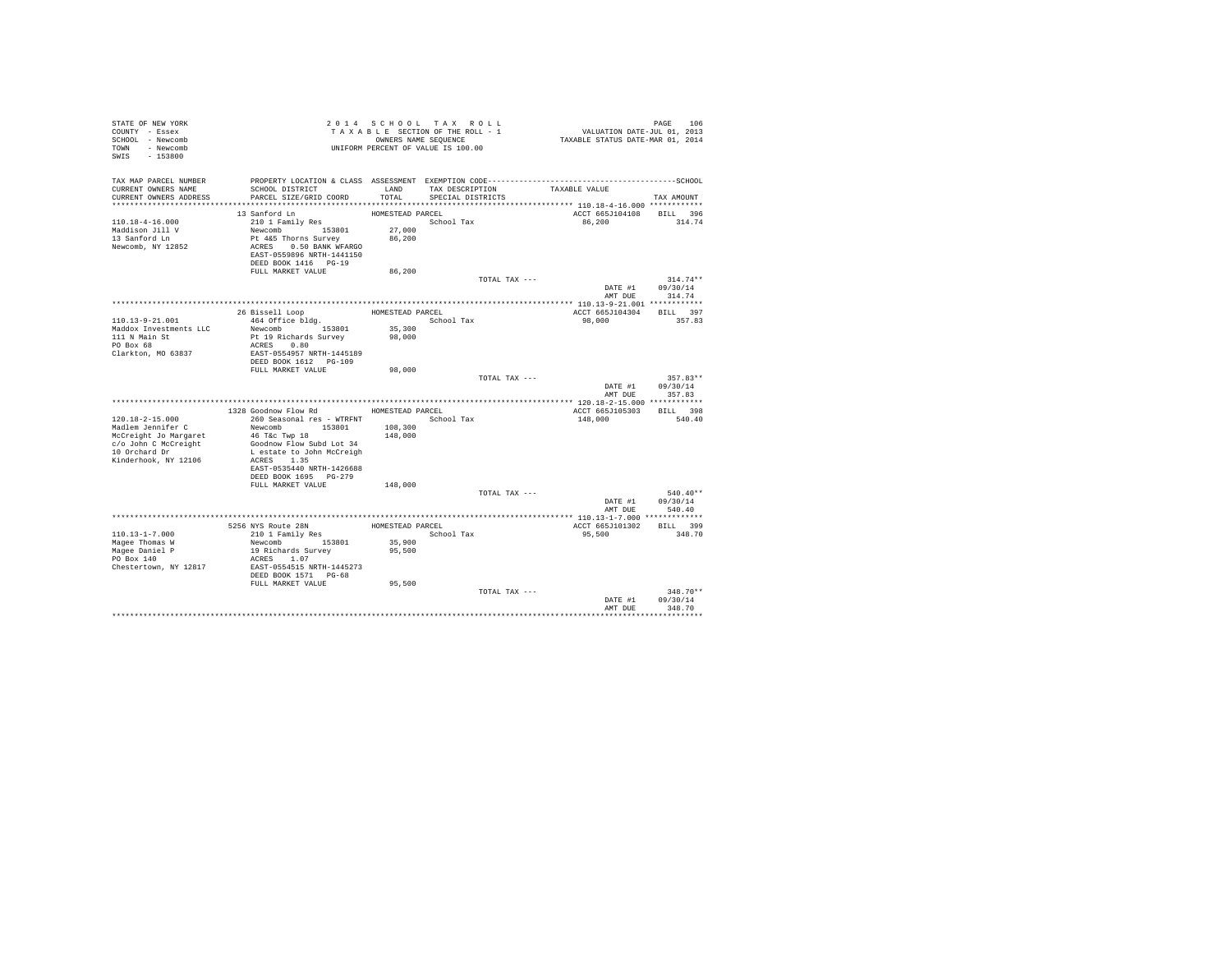| STATE OF NEW YORK<br>COUNTY - Essex<br>SCHOOL - Newcomb<br>TOWN - Newcomb<br>SWIS - 153800                  |                                                                                                                                                                                                                                                              |                               | 2014 SCHOOL TAX ROLL<br>TAXABLE SECTION OF THE ROLL - 1<br>OWNERS NAME SEOUENCE<br>UNIFORM PERCENT OF VALUE IS 100.00                | PAGE 107<br>2013 VALUATION DATE-JUL 01, 2013<br>2014 TAXABLE STATUS DATE-MAR | PAGE<br>107                        |
|-------------------------------------------------------------------------------------------------------------|--------------------------------------------------------------------------------------------------------------------------------------------------------------------------------------------------------------------------------------------------------------|-------------------------------|--------------------------------------------------------------------------------------------------------------------------------------|------------------------------------------------------------------------------|------------------------------------|
| TAX MAP PARCEL NUMBER<br>CURRENT OWNERS NAME<br>CURRENT OWNERS ADDRESS                                      | SCHOOL DISTRICT LAND<br>PARCEL SIZE/GRID COORD TOTAL                                                                                                                                                                                                         |                               | PROPERTY LOCATION & CLASS ASSESSMENT EXEMPTION CODE-----------------------------------SCHOOL<br>TAX DESCRIPTION<br>SPECIAL DISTRICTS | TAXABLE VALUE                                                                | TAX AMOUNT                         |
|                                                                                                             |                                                                                                                                                                                                                                                              |                               |                                                                                                                                      |                                                                              |                                    |
| $119.20 - 2 - 1.000$<br>Maliszewski Joseph R<br>Maliszewski Dorota M<br>24 Willow Crk<br>Suffield, CT 06078 | 1918 Goodnow Flow Rd MOMESTEAD PARCEL<br>260 Seasonal res - WTRFNT <a></a> School Tax<br>Newcomb 153801<br>27 & 28 T&c Twp 18<br>Goodnow Flow Subd<br>Lot 352 1.3Ac<br>ACRES 2.50<br>EAST-0523827 NRTH-1426400<br>DEED BOOK 1144 PG-191<br>FULL MARKET VALUE | 171,000<br>214,700<br>214,700 |                                                                                                                                      | ACCT 665J104613 BILL 400<br>214,700 783.94                                   |                                    |
|                                                                                                             |                                                                                                                                                                                                                                                              |                               | TOTAL TAX ---                                                                                                                        |                                                                              | 783.94**                           |
|                                                                                                             |                                                                                                                                                                                                                                                              |                               |                                                                                                                                      | DATE #1                                                                      | 09/30/14<br>AMT DUE 783.94         |
|                                                                                                             |                                                                                                                                                                                                                                                              |                               |                                                                                                                                      |                                                                              |                                    |
|                                                                                                             | 5451 NYS Route 28N<br>210 1 Family Res                                                                                                                                                                                                                       |                               | HOMESTEAD PARCEL                                                                                                                     | ACCT 665J100913 BILL 401                                                     |                                    |
| $109.16 - 4 - 6.000$                                                                                        |                                                                                                                                                                                                                                                              |                               | School Tax                                                                                                                           | 70,800                                                                       | 258.51                             |
| Malsbary Richard D                                                                                          | Newcomb 153801                                                                                                                                                                                                                                               | 31,800                        |                                                                                                                                      |                                                                              |                                    |
| Malsbary Dorothea M                                                                                         | 9 Richards<br>ACRES 0.77                                                                                                                                                                                                                                     | 70,800                        |                                                                                                                                      |                                                                              |                                    |
| 897 Sleepy Creek Rd<br>Hedgesville, WV 25427                                                                | EAST-0549723 NRTH-1446119<br>DEED BOOK 1594    PG-22                                                                                                                                                                                                         |                               |                                                                                                                                      |                                                                              |                                    |
|                                                                                                             | FULL MARKET VALUE                                                                                                                                                                                                                                            | 70,800                        |                                                                                                                                      |                                                                              | $258.51**$                         |
|                                                                                                             |                                                                                                                                                                                                                                                              |                               | TOTAL TAX ---                                                                                                                        | DATE #1<br>AMT DUE                                                           | 09/30/14<br>258.51                 |
|                                                                                                             |                                                                                                                                                                                                                                                              |                               |                                                                                                                                      |                                                                              |                                    |
|                                                                                                             | 49 Beaver Bay Rd                                                                                                                                                                                                                                             | HOMESTEAD PARCEL              |                                                                                                                                      | ACCT 665J188006 BILL 402                                                     |                                    |
| $120.17 - 3 - 8.000$                                                                                        | 210 1 Family Res - WTRFNT School Tax                                                                                                                                                                                                                         |                               |                                                                                                                                      | 191,800                                                                      | 700.32                             |
| Marcello James                                                                                              | Newcomb 153801<br>41 T&c Twp 18                                                                                                                                                                                                                              | 126,000                       |                                                                                                                                      |                                                                              |                                    |
| Marcello Eleanor M<br>2394 Reno Rd                                                                          | Lot 313 Goddnow Shores                                                                                                                                                                                                                                       | 191,800                       |                                                                                                                                      |                                                                              |                                    |
| Castleton, NY 12033                                                                                         | $ACRES$ 2.13<br>EAST-0528528 NRTH-1426331<br>DEED BOOK 1202 PG-68                                                                                                                                                                                            |                               |                                                                                                                                      |                                                                              |                                    |
|                                                                                                             | FULL MARKET VALUE                                                                                                                                                                                                                                            | 191,800                       |                                                                                                                                      |                                                                              |                                    |
|                                                                                                             |                                                                                                                                                                                                                                                              |                               | TOTAL TAX ---                                                                                                                        |                                                                              | $700.32**$                         |
|                                                                                                             |                                                                                                                                                                                                                                                              |                               |                                                                                                                                      |                                                                              | DATE #1 09/30/14                   |
|                                                                                                             |                                                                                                                                                                                                                                                              |                               |                                                                                                                                      | AMT DUE                                                                      | 700.32                             |
|                                                                                                             |                                                                                                                                                                                                                                                              |                               |                                                                                                                                      |                                                                              |                                    |
|                                                                                                             | 141 Woodys Rd MOMESTEAD PARCEL                                                                                                                                                                                                                               |                               |                                                                                                                                      | ACCT 665J100106                                                              | BILL 403                           |
| 120.13-1-26.000                                                                                             | 210 1 Family Res - WTRFNT SR STAR 41834                                                                                                                                                                                                                      |                               |                                                                                                                                      |                                                                              | 64,200                             |
| Marconi Valentino<br>Marconi Lorinda A<br>141 Woodvs Rd<br>Newcomb, NY 12852                                | Newcomb 153801<br>42 T&C Twp 18<br>Goodnow Flow Subd<br>Lot 201<br>ACRES 0.78 BANK CORE<br>EAST-0530702 NRTH-1428397<br>DEED BOOK 1246 PG-169                                                                                                                | 333,600                       | 105,700 School Tax                                                                                                                   | 333,600                                                                      | 1,218.08                           |
|                                                                                                             | FULL MARKET VALUE                                                                                                                                                                                                                                            | 333,600                       |                                                                                                                                      |                                                                              |                                    |
|                                                                                                             |                                                                                                                                                                                                                                                              |                               | TOTAL TAX ---                                                                                                                        | DATE #1<br>AMT DUE                                                           | 1,073,08**<br>09/30/14<br>1,073.08 |
|                                                                                                             |                                                                                                                                                                                                                                                              |                               |                                                                                                                                      |                                                                              |                                    |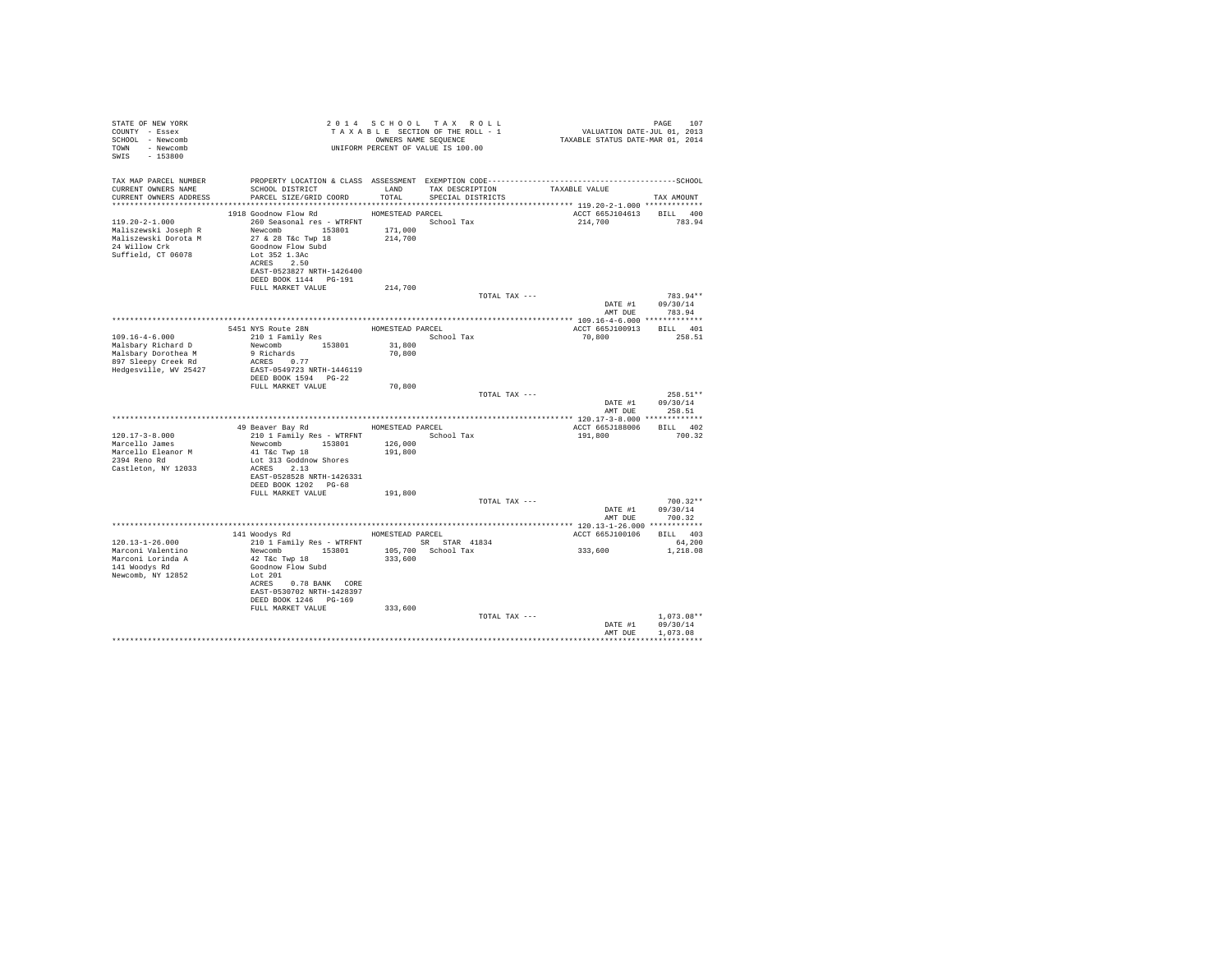| STATE OF NEW YORK<br>COUNTY - Essex<br>SCHOOL - Newcomb<br>TOWN - Newcomb<br>SWIS<br>$-153800$ |                                                  |                  | 2014 SCHOOL TAX ROLL<br>TAXABLE SECTION OF THE ROLL - 1<br>OWNERS NAME SEQUENCE<br>UNIFORM PERCENT OF VALUE IS 100.00 | VALUATION DATE-JUL 01, 2013<br>TAXABLE STATUS DATE-MAR 01, 2014 | PAGE<br>108            |
|------------------------------------------------------------------------------------------------|--------------------------------------------------|------------------|-----------------------------------------------------------------------------------------------------------------------|-----------------------------------------------------------------|------------------------|
| TAX MAP PARCEL NUMBER                                                                          |                                                  |                  |                                                                                                                       |                                                                 |                        |
| CURRENT OWNERS NAME<br>CURRENT OWNERS ADDRESS                                                  | SCHOOL DISTRICT<br>PARCEL SIZE/GRID COORD        | LAND<br>TOTAL    | TAX DESCRIPTION<br>SPECIAL DISTRICTS                                                                                  | TAXABLE VALUE                                                   | TAX AMOUNT             |
|                                                                                                |                                                  |                  |                                                                                                                       |                                                                 |                        |
|                                                                                                | 37 Campsite Rd                                   | HOMESTEAD PARCEL |                                                                                                                       | ACCT 665J104701 BILL 404                                        |                        |
| $110.13 - 9 - 1.000$                                                                           | 260 Seasonal res                                 |                  | School Tax                                                                                                            | 58,300                                                          | 212.87                 |
| Marsh David A                                                                                  | Newcomb 153801                                   | 34,100           |                                                                                                                       |                                                                 |                        |
| 11 Calhoun Rd                                                                                  | 20 Richards Survey                               | 58,300           |                                                                                                                       |                                                                 |                        |
| Troy, NY 12180                                                                                 | ACRES 0.90                                       |                  |                                                                                                                       |                                                                 |                        |
|                                                                                                | EAST-0555166 NRTH-1446013<br>DEED BOOK 477 PG-83 |                  |                                                                                                                       |                                                                 |                        |
|                                                                                                | FULL MARKET VALUE                                | 58,300           |                                                                                                                       |                                                                 |                        |
|                                                                                                |                                                  |                  | TOTAL TAX ---                                                                                                         |                                                                 | $212.87**$             |
|                                                                                                |                                                  |                  |                                                                                                                       | DATE #1                                                         | 09/30/14               |
|                                                                                                |                                                  |                  |                                                                                                                       | AMT DUE                                                         | 212.87                 |
|                                                                                                |                                                  |                  |                                                                                                                       |                                                                 |                        |
|                                                                                                | 30 Allen Rd                                      | HOMESTEAD PARCEL |                                                                                                                       | ACCT 665J100204                                                 | BILL 405               |
| $109.15 - 4 - 9.000$<br>Marshall Peter                                                         | 270 Mfg housing<br>Newcomb 153801                | 39,700           | School Tax                                                                                                            | 51,400                                                          | 187.68                 |
| Havern Michael                                                                                 | 3 Richards                                       | 51,400           |                                                                                                                       |                                                                 |                        |
| 118 Franklin St                                                                                | ACRES 2.10                                       |                  |                                                                                                                       |                                                                 |                        |
| Hudson Falls, NY 12839                                                                         | EAST-0544334 NRTH-1445576                        |                  |                                                                                                                       |                                                                 |                        |
|                                                                                                | DEED BOOK 875 PG-081                             |                  |                                                                                                                       |                                                                 |                        |
|                                                                                                | FULL MARKET VALUE                                | 51,400           |                                                                                                                       |                                                                 |                        |
|                                                                                                |                                                  |                  | TOTAL TAX ---                                                                                                         | DATE #1                                                         | $187.68**$<br>09/30/14 |
|                                                                                                |                                                  |                  |                                                                                                                       | AMT DUE                                                         | 187.68                 |
|                                                                                                |                                                  |                  |                                                                                                                       |                                                                 |                        |
|                                                                                                | 5740 NYS Route 28N                               | HOMESTEAD PARCEL |                                                                                                                       | ACCT 665J106715                                                 | BILL 406               |
| $109.15 - 1 - 25.100$                                                                          | 210 1 Family Res - WTRFNT                        |                  | School Tax                                                                                                            | 245,700                                                         | 897.13                 |
| Martin David O                                                                                 | Newcomb 153801                                   | 104,300          |                                                                                                                       |                                                                 |                        |
| Martin Christine C<br>8717 Cty Rte 87                                                          | 4 Ords Patent<br>ACRES 1.04                      | 245,700          |                                                                                                                       |                                                                 |                        |
| Hammondsport, NY 14840                                                                         | EAST-0543288 NRTH-1446218                        |                  |                                                                                                                       |                                                                 |                        |
|                                                                                                | DEED BOOK 1400 PG-182                            |                  |                                                                                                                       |                                                                 |                        |
|                                                                                                | FULL MARKET VALUE                                | 245,700          |                                                                                                                       |                                                                 |                        |
|                                                                                                |                                                  |                  | TOTAL TAX ---                                                                                                         |                                                                 | $897.13**$             |
|                                                                                                |                                                  |                  |                                                                                                                       | DATE #1                                                         | 09/30/14               |
|                                                                                                |                                                  |                  |                                                                                                                       | AMT DUE                                                         | 897.13                 |
|                                                                                                | 1796 Goodnow Flow Rd                             | HOMESTEAD PARCEL |                                                                                                                       | ACCT 665J189002                                                 | BILL 407               |
| $119.20 - 3 - 14.000$                                                                          | 260 Seasonal res - WTRFNT                        |                  | School Tax                                                                                                            | 138,900                                                         | 507.17                 |
| Matarese Robert E                                                                              | Newcomb 153801                                   | 56,100           |                                                                                                                       |                                                                 |                        |
| Matarese Barbara M                                                                             | 27 T&c Twp 18                                    | 138,900          |                                                                                                                       |                                                                 |                        |
| 69 Burden Lake Rd                                                                              | Goodnow Flor Subd Lot 112                        |                  |                                                                                                                       |                                                                 |                        |
| East Greenbush, NY 12061                                                                       | ACRES 1.67<br>EAST-0525277 NRTH-1425236          |                  |                                                                                                                       |                                                                 |                        |
|                                                                                                | DEED BOOK 1501 PG-257                            |                  |                                                                                                                       |                                                                 |                        |
|                                                                                                | FULL MARKET VALUE                                | 138,900          |                                                                                                                       |                                                                 |                        |
|                                                                                                |                                                  |                  | TOTAL TAX ---                                                                                                         |                                                                 | $507.17**$             |
|                                                                                                |                                                  |                  |                                                                                                                       | DATE #1                                                         | 09/30/14               |
|                                                                                                |                                                  |                  |                                                                                                                       | AMT DUE                                                         | 507.17                 |
|                                                                                                |                                                  |                  |                                                                                                                       |                                                                 |                        |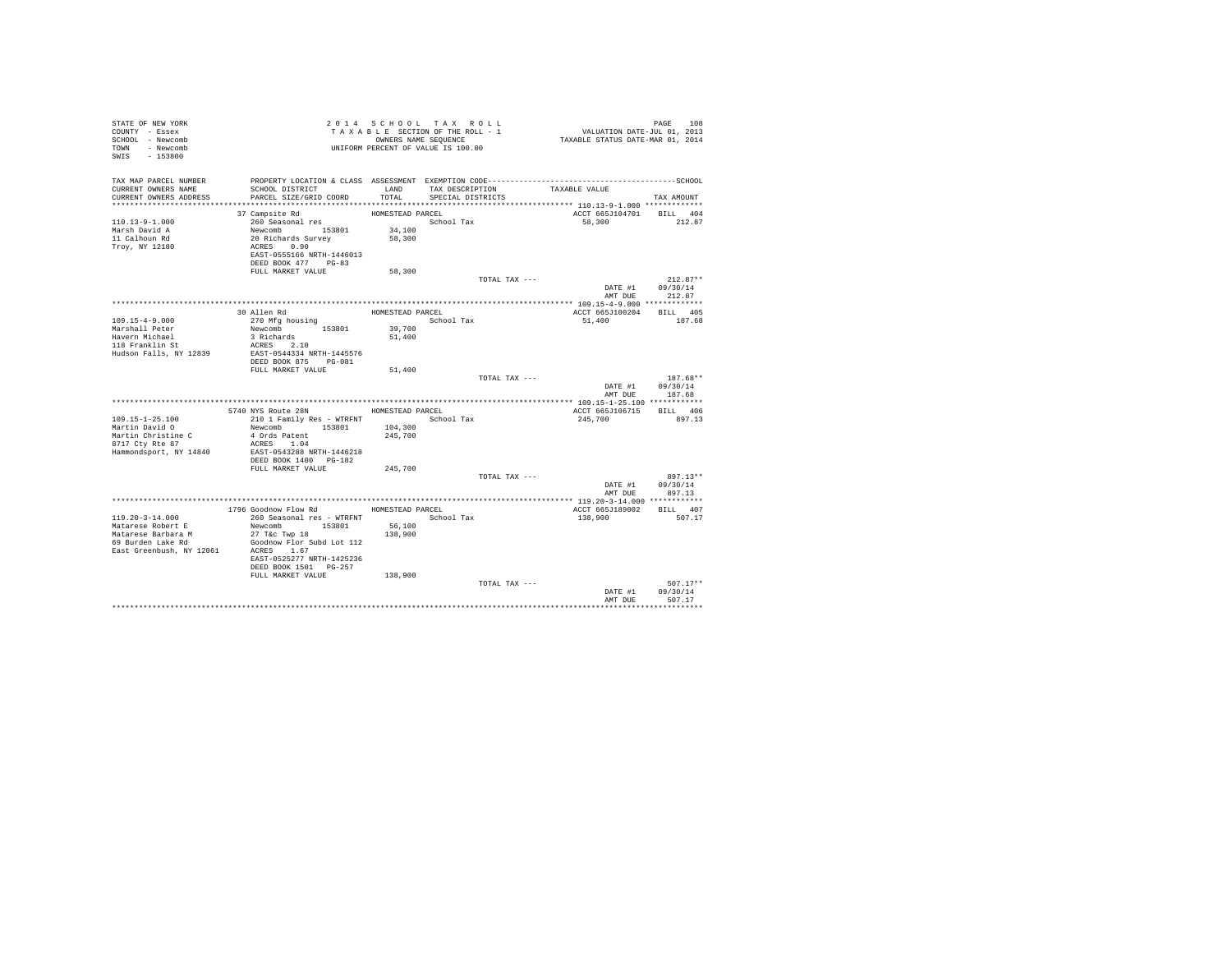| STATE OF NEW YORK<br>COUNTY - Essex<br>SCHOOL - Newcomb<br>- Newcomb<br>TOWN<br>$-153800$<br>SWTS |                                                                                        |                                        | 2014 SCHOOL TAX ROLL<br>TAXABLE SECTION OF THE ROLL - 1<br>OWNERS NAME SEQUENCE<br>UNIFORM PERCENT OF VALUE IS 100.00 | VALUATION DATE-JUL 01, 2013<br>TAXABLE STATUS DATE-MAR 01, 2014 | 109<br>PAGE          |
|---------------------------------------------------------------------------------------------------|----------------------------------------------------------------------------------------|----------------------------------------|-----------------------------------------------------------------------------------------------------------------------|-----------------------------------------------------------------|----------------------|
| TAX MAP PARCEL NUMBER                                                                             |                                                                                        |                                        |                                                                                                                       |                                                                 |                      |
| CURRENT OWNERS NAME<br>CURRENT OWNERS ADDRESS                                                     | SCHOOL DISTRICT<br>PARCEL SIZE/GRID COORD                                              | LAND<br>TOTAL.                         | TAX DESCRIPTION<br>SPECIAL DISTRICTS                                                                                  | TAXABLE VALUE                                                   | TAX AMOUNT           |
|                                                                                                   |                                                                                        |                                        |                                                                                                                       | ACCT 665J103802                                                 |                      |
| $120.14 - 1 - 12.000$<br>Matthews Robert R<br>Matthews Patricia A                                 | 976 Goodnow Flow Rd<br>210 1 Family Res - WTRFNT<br>153801<br>Newcomb<br>43 T&C Twp 18 | HOMESTEAD PARCEL<br>105,800<br>171,300 | School Tax                                                                                                            | 171,300                                                         | BILL 408<br>625.47   |
| 45 Dirks Ter<br>Highland, NY 12528                                                                | Goodnow Flow Subd<br>Lot 162<br>ACRES 0.60<br>EAST-0535015 NRTH-1428427                |                                        |                                                                                                                       |                                                                 |                      |
|                                                                                                   | DEED BOOK 701 PG-38                                                                    |                                        |                                                                                                                       |                                                                 |                      |
|                                                                                                   | FULL MARKET VALUE                                                                      | 171,300                                |                                                                                                                       |                                                                 |                      |
|                                                                                                   |                                                                                        |                                        | TOTAL TAX ---                                                                                                         |                                                                 | $625.47**$           |
|                                                                                                   |                                                                                        |                                        |                                                                                                                       | DATE #1                                                         | 09/30/14             |
|                                                                                                   |                                                                                        |                                        |                                                                                                                       | AMT DUE                                                         | 625.47               |
|                                                                                                   |                                                                                        |                                        |                                                                                                                       |                                                                 |                      |
| $119.20 - 3 - 11.000$                                                                             | Goodnow Flow Rd<br>311 Res vac land - WTRFNT                                           | HOMESTEAD PARCEL                       | School Tax                                                                                                            | ACCT 665J101110<br>83,800                                       | RTT.T. 409<br>305.98 |
| McCarthy James B                                                                                  | Newcomb 153801                                                                         | 83,800                                 |                                                                                                                       |                                                                 |                      |
| McCarthy Christie L                                                                               | 27 T&c Twp 18                                                                          | 83,800                                 |                                                                                                                       |                                                                 |                      |
| 3072 S Oakwood Dr                                                                                 | Goodnow Flow Subd                                                                      |                                        |                                                                                                                       |                                                                 |                      |
| Painted Post, NY 14870                                                                            | Lot 107                                                                                |                                        |                                                                                                                       |                                                                 |                      |
|                                                                                                   | ACRES 0.65                                                                             |                                        |                                                                                                                       |                                                                 |                      |
|                                                                                                   | EAST-0525889 NRTH-1425551                                                              |                                        |                                                                                                                       |                                                                 |                      |
|                                                                                                   | DEED BOOK 1738 PG-231                                                                  |                                        |                                                                                                                       |                                                                 |                      |
|                                                                                                   | FULL MARKET VALUE                                                                      | 83,800                                 |                                                                                                                       |                                                                 |                      |
|                                                                                                   |                                                                                        |                                        | TOTAL TAX ---                                                                                                         |                                                                 | 305.98**             |
|                                                                                                   |                                                                                        |                                        |                                                                                                                       | DATE #1                                                         | 09/30/14             |
|                                                                                                   |                                                                                        |                                        |                                                                                                                       | AMT DUE                                                         | 305.98               |
|                                                                                                   |                                                                                        |                                        |                                                                                                                       |                                                                 |                      |
| $119.20 - 3 - 12.000$                                                                             | 1740 Goodnow Flow Rd<br>210 1 Family Res - WTRFNT                                      | HOMESTEAD PARCEL                       | School Tax                                                                                                            | ACCT 665J106401<br>198,000                                      | BILL 410<br>722.96   |
| McCarthy James B                                                                                  | 153801<br>Newcomb                                                                      | 123,600                                |                                                                                                                       |                                                                 |                      |
| McCarthy Christie L                                                                               | 27 T&c Twp 18                                                                          | 198,000                                |                                                                                                                       |                                                                 |                      |
| 3072 S Oakwood Dr                                                                                 | Goodnow Flow Subd                                                                      |                                        |                                                                                                                       |                                                                 |                      |
| Painted Post, NY 14870                                                                            | Lot $106$                                                                              |                                        |                                                                                                                       |                                                                 |                      |
|                                                                                                   | ACRES 0.70                                                                             |                                        |                                                                                                                       |                                                                 |                      |
|                                                                                                   | EAST-0526014 NRTH-1425623                                                              |                                        |                                                                                                                       |                                                                 |                      |
|                                                                                                   | DEED BOOK 1738 PG-231                                                                  |                                        |                                                                                                                       |                                                                 |                      |
|                                                                                                   | FULL MARKET VALUE                                                                      | 198,000                                |                                                                                                                       |                                                                 |                      |
|                                                                                                   |                                                                                        |                                        | TOTAL TAX ---                                                                                                         |                                                                 | $722.96**$           |
|                                                                                                   |                                                                                        |                                        |                                                                                                                       | DATE #1                                                         | 09/30/14             |
|                                                                                                   |                                                                                        |                                        |                                                                                                                       | AMT DUE                                                         | 722.96               |
|                                                                                                   |                                                                                        |                                        |                                                                                                                       |                                                                 |                      |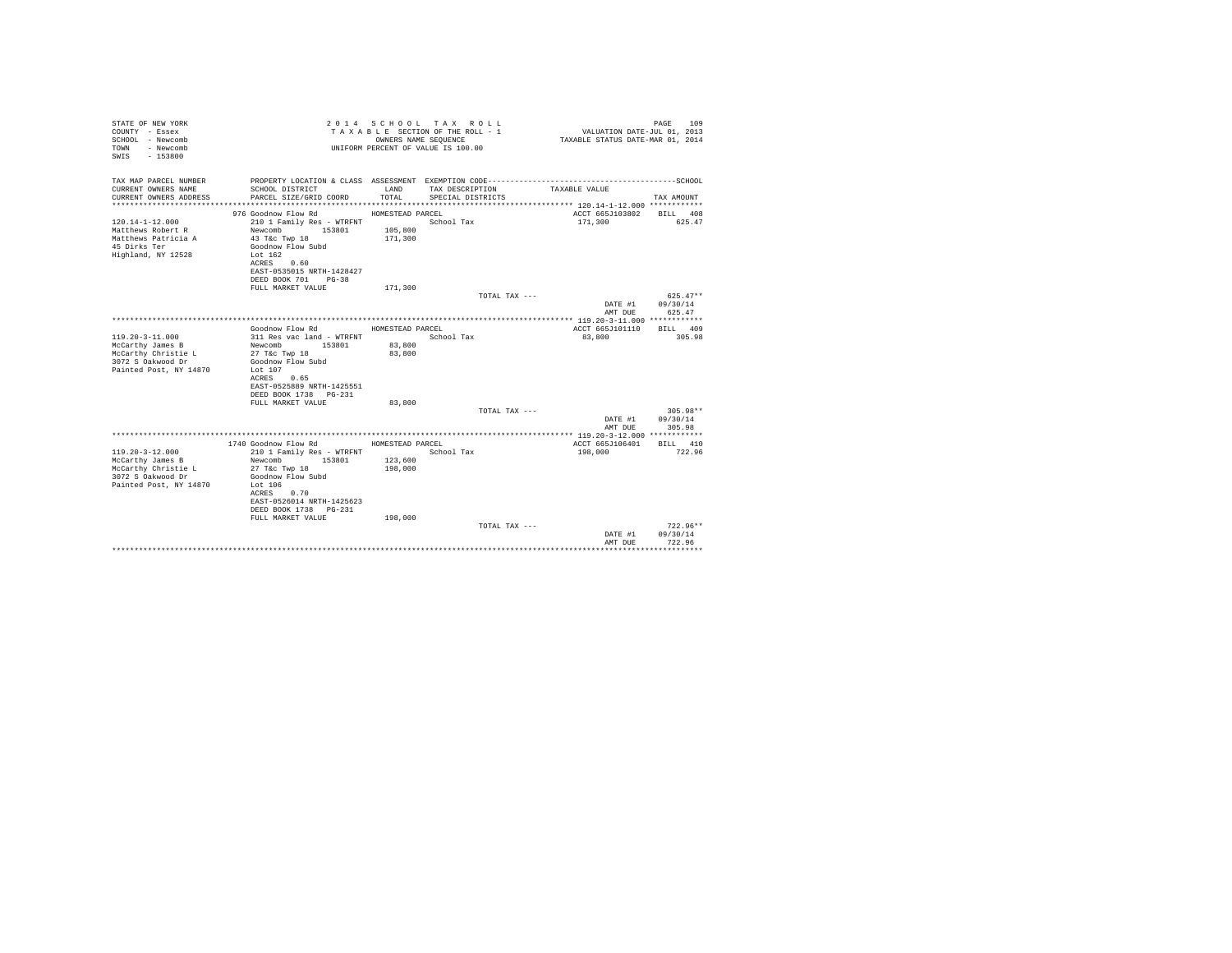| STATE OF NEW YORK<br>COUNTY - Essex<br>SCHOOL - Newcomb<br>- Newcomb<br>TOWN<br>$-153800$<br>SWTS |                                                   | OWNERS NAME SEQUENCE | 2014 SCHOOL TAX ROLL<br>TAXABLE SECTION OF THE ROLL - 1<br>UNIFORM PERCENT OF VALUE IS 100.00 |               | VALUATION DATE-JUL 01, 2013<br>TAXABLE STATUS DATE-MAR 01, 2014 | 110<br>PAGE            |
|---------------------------------------------------------------------------------------------------|---------------------------------------------------|----------------------|-----------------------------------------------------------------------------------------------|---------------|-----------------------------------------------------------------|------------------------|
| TAX MAP PARCEL NUMBER                                                                             |                                                   |                      |                                                                                               |               |                                                                 |                        |
| CURRENT OWNERS NAME<br>CURRENT OWNERS ADDRESS                                                     | SCHOOL DISTRICT<br>PARCEL SIZE/GRID COORD         | LAND<br>TOTAL.       | TAX DESCRIPTION<br>SPECIAL DISTRICTS                                                          | TAXABLE VALUE |                                                                 | TAX AMOUNT             |
|                                                                                                   |                                                   |                      |                                                                                               |               |                                                                 |                        |
| $120.18 - 2 - 28.029$                                                                             | 1270 Goodnow Flow Rd<br>260 Seasonal res - WTRFNT | HOMESTEAD PARCEL     | School Tax                                                                                    |               | ACCT 665J104603<br>742,000                                      | BILL 411<br>2,709.28   |
| McCoy Maja H                                                                                      | Newcomb<br>153801                                 | 143,000              |                                                                                               |               |                                                                 |                        |
| c/o Guy & Maha McCoy                                                                              | 46 T&c Twp 18                                     | 742,000              |                                                                                               |               |                                                                 |                        |
| 8 Fernbank Ave                                                                                    | Goodnow Flow Subd                                 |                      |                                                                                               |               |                                                                 |                        |
| Delmar, NY 12054                                                                                  | Lots 20&21                                        |                      |                                                                                               |               |                                                                 |                        |
|                                                                                                   | ACRES 3.62                                        |                      |                                                                                               |               |                                                                 |                        |
|                                                                                                   | EAST-0536690 NRTH-1425996                         |                      |                                                                                               |               |                                                                 |                        |
|                                                                                                   | DEED BOOK 1638 PG-43                              |                      |                                                                                               |               |                                                                 |                        |
|                                                                                                   | FULL MARKET VALUE                                 | 742.000              |                                                                                               |               |                                                                 |                        |
|                                                                                                   |                                                   |                      |                                                                                               | TOTAL TAX --- |                                                                 | $2.709.28**$           |
|                                                                                                   |                                                   |                      |                                                                                               |               | DATE #1                                                         | 09/30/14               |
|                                                                                                   |                                                   |                      |                                                                                               |               | AMT DUE                                                         | 2.709.28               |
|                                                                                                   | 75 Beaver Bay                                     | HOMESTEAD PARCEL     |                                                                                               |               | ACCT 665J105612                                                 | RTT.T. 412             |
| $120.17 - 3 - 1.000$                                                                              | 260 Seasonal res - WTRFNT                         |                      | School Tax                                                                                    |               | 264,600                                                         | 966.14                 |
| McDevitt Emmett R Jr                                                                              | Newcomb<br>153801                                 | 119,400              |                                                                                               |               |                                                                 |                        |
| 2270 Grand Blvd                                                                                   | 26 T&c Twp 18                                     | 264,600              |                                                                                               |               |                                                                 |                        |
| Niskayuna, NY 12309                                                                               | Goodnow Flow Subd                                 |                      |                                                                                               |               |                                                                 |                        |
|                                                                                                   | Lot 306                                           |                      |                                                                                               |               |                                                                 |                        |
|                                                                                                   | ACRES<br>1.00                                     |                      |                                                                                               |               |                                                                 |                        |
|                                                                                                   | EAST-0528128 NRTH-1426954                         |                      |                                                                                               |               |                                                                 |                        |
|                                                                                                   | DEED BOOK 1212 PG-311                             |                      |                                                                                               |               |                                                                 |                        |
|                                                                                                   | FULL MARKET VALUE                                 | 264,600              |                                                                                               |               |                                                                 |                        |
|                                                                                                   |                                                   |                      |                                                                                               | TOTAL TAX --- |                                                                 | $966.14**$<br>09/30/14 |
|                                                                                                   |                                                   |                      |                                                                                               |               | DATE #1<br>AMT DUE                                              | 966.14                 |
|                                                                                                   |                                                   |                      |                                                                                               |               |                                                                 |                        |
|                                                                                                   | 1172 Goodnow Flow Rd                              | HOMESTEAD PARCEL     |                                                                                               |               | ACCT 665J104904                                                 | BILL 413               |
| $120.18 - 2 - 47.000$                                                                             | 260 Seasonal res - WTRFNT                         |                      | School Tax                                                                                    |               | 355,700                                                         | 1,298.77               |
| McDonald Ida L                                                                                    | Newcomb<br>153801                                 | 106,500              |                                                                                               |               |                                                                 |                        |
| 1806 Bridge St                                                                                    | 46 T&c Twp 18                                     | 355,700              |                                                                                               |               |                                                                 |                        |
| New Cumberland, PA 17070-1161 Goodnow Flow Subd                                                   |                                                   |                      |                                                                                               |               |                                                                 |                        |
|                                                                                                   | Lot 3                                             |                      |                                                                                               |               |                                                                 |                        |
|                                                                                                   | ACRES<br>0.53                                     |                      |                                                                                               |               |                                                                 |                        |
|                                                                                                   | EAST-0538438 NRTH-1425896                         |                      |                                                                                               |               |                                                                 |                        |
|                                                                                                   | DEED BOOK 1630 PG-110                             |                      |                                                                                               |               |                                                                 |                        |
|                                                                                                   | FULL MARKET VALUE                                 | 355,700              |                                                                                               |               |                                                                 | $1.298.77**$           |
|                                                                                                   |                                                   |                      |                                                                                               | TOTAL TAX --- | DATE #1                                                         | 09/30/14               |
|                                                                                                   |                                                   |                      |                                                                                               |               | AMT DUE                                                         | 1,298.77               |
|                                                                                                   |                                                   |                      |                                                                                               |               |                                                                 |                        |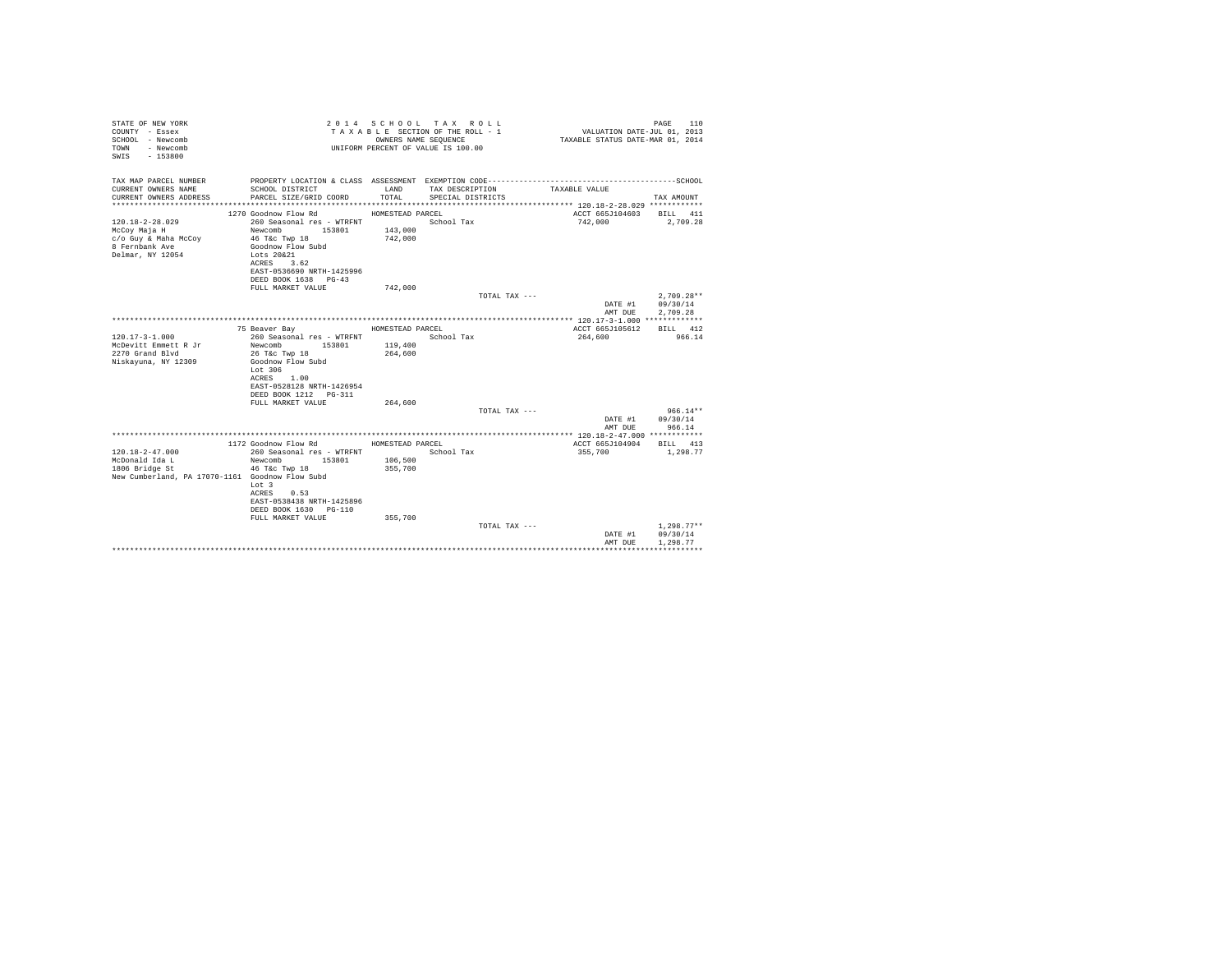| STATE OF NEW YORK<br>COUNTY - Essex<br>SCHOOL - Newcomb<br>- Newcomb<br>TOWN<br>$-153800$<br>SWIS                                   |                                                                                                                                                                                                      | OWNERS NAME SEQUENCE                   | 2014 SCHOOL TAX ROLL<br>TAXABLE SECTION OF THE ROLL - 1<br>UNIFORM PERCENT OF VALUE IS 100.00 | VALUATION DATE-JUL 01, 2013<br>TAXABLE STATUS DATE-MAR 01, 2014 | 111<br>PAGE                          |
|-------------------------------------------------------------------------------------------------------------------------------------|------------------------------------------------------------------------------------------------------------------------------------------------------------------------------------------------------|----------------------------------------|-----------------------------------------------------------------------------------------------|-----------------------------------------------------------------|--------------------------------------|
| TAX MAP PARCEL NUMBER<br>CURRENT OWNERS NAME<br>CURRENT OWNERS ADDRESS<br>************************                                  | SCHOOL DISTRICT<br>PARCEL SIZE/GRID COORD                                                                                                                                                            | LAND<br>TOTAL                          | TAX DESCRIPTION<br>SPECIAL DISTRICTS                                                          | TAXABLE VALUE                                                   | TAX AMOUNT                           |
| $120.18 - 2 - 8.000$<br>McFarren Linda<br>Case Walter E Jr<br>c/o Walter & Dorothy Case<br>27 Mohican Ter<br>Hudson Falls, NY 12839 | 1356 Goodnow Flow Rd<br>260 Seasonal res - WTRFNT<br>Newcomb<br>153801<br>46&47 T&c Twp 18<br>Goodnow Flow Subd<br>Lot 41<br>ACRES<br>1.07<br>EAST-0534746 NRTH-1426826<br>DEED BOOK 326<br>$PG-385$ | HOMESTEAD PARCEL<br>106,700<br>133,000 | School Tax                                                                                    | ACCT 665J100902<br>133,000                                      | BILL 414<br>485.63                   |
|                                                                                                                                     | FULL MARKET VALUE                                                                                                                                                                                    | 133,000                                | TOTAL TAX ---                                                                                 | DATE #1<br>AMT DUE                                              | $485.63**$<br>09/30/14<br>485.63     |
| $119.16 - 1 - 14.000$<br>McGuinness R Michael<br>McGuinness Elizabeth<br>5672 Hunters Pl<br>Doylestown, PA 18902                    | 19 Joseph Mount Ln<br>210 1 Family Res - WTRFNT<br>Newcomb<br>153801<br>26 & 27 T&c Twp 18<br>Goodnow Flow Subd<br>Lot 243 1.2Ac<br>ACRES 2.20<br>EAST-0526242 NRTH-1428264<br>DEED BOOK 1716 PG-241 | HOMESTEAD PARCEL<br>127,900<br>318,900 | School Tax                                                                                    | ACCT 665J106213<br>318,900                                      | BILL 415<br>1,164.41                 |
|                                                                                                                                     | FULL MARKET VALUE                                                                                                                                                                                    | 318,900                                | TOTAL TAX ---                                                                                 | DATE #1<br>AMT DUE                                              | $1,164.41**$<br>09/30/14<br>1.164.41 |
| $109.15 - 1 - 9.000$<br>McKeon Michael J<br>McKeon Kathleen A<br>1516 Deerhaven Dr<br>Crystal Lake, IL 60014                        | 40 Fennessev Ln<br>260 Seasonal res<br>153801<br>Newcomb<br>3 Ords Pat<br>ACRES<br>0.30<br>EAST-0542267 NRTH-1447039<br>DEED BOOK 864<br>$pG-3$                                                      | HOMESTEAD PARCEL<br>21,600<br>64,400   | School Tax                                                                                    | ACCT 665J105414<br>64,400                                       | BILL 416<br>235.15                   |
|                                                                                                                                     | FULL MARKET VALUE                                                                                                                                                                                    | 64,400                                 | TOTAL TAX $---$                                                                               | DATE #1<br>AMT DUE<br>****************************              | $235.15**$<br>09/30/14<br>235.15     |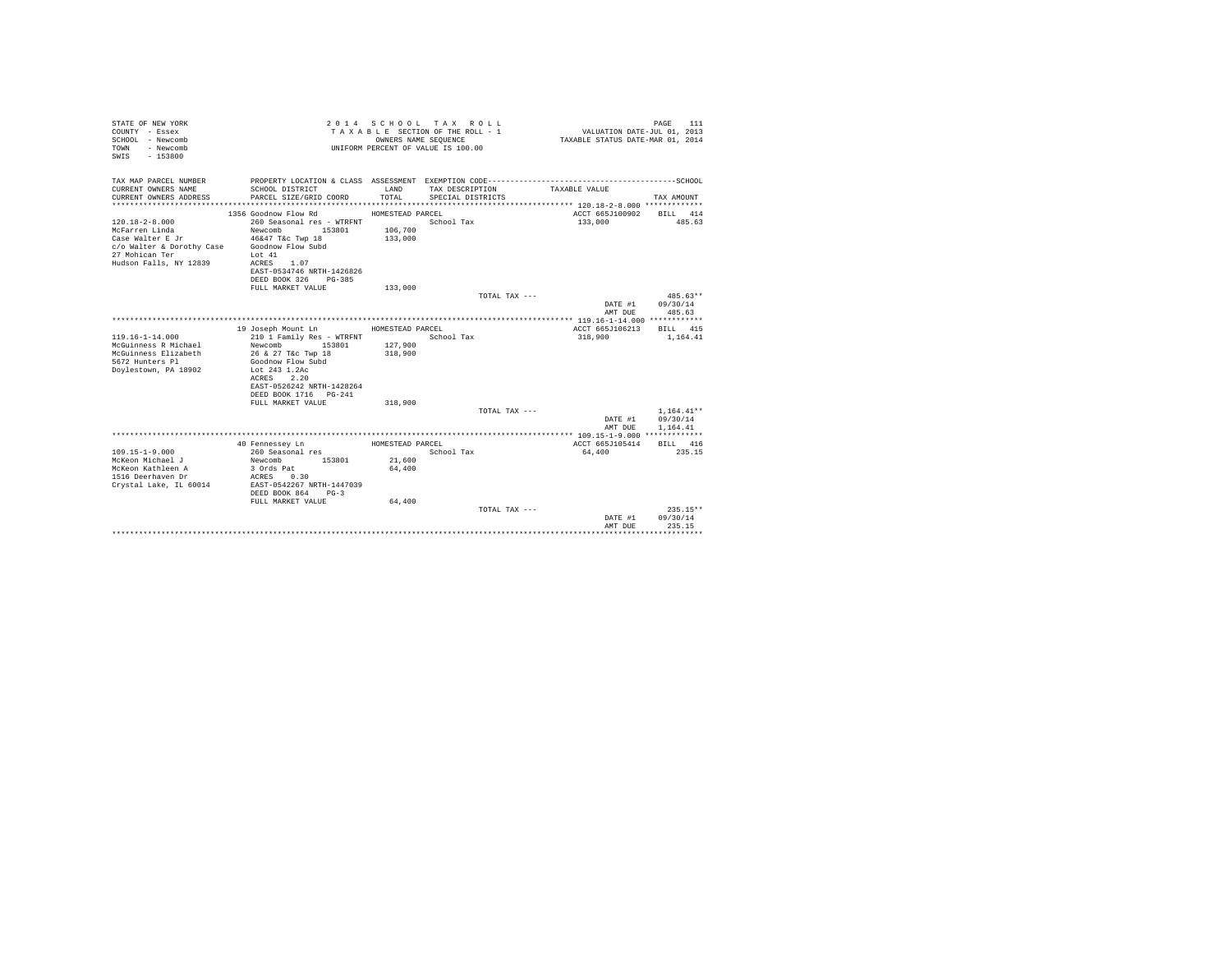| STATE OF NEW YORK<br>COUNTY - Essex<br>SCHOOL - Newcomb<br>- Newcomb<br>TOWN<br>$-153800$<br>SWTS |                                                                                                         |                  | 2014 SCHOOL TAX ROLL<br>TAXABLE SECTION OF THE ROLL - 1<br>OWNERS NAME SEQUENCE<br>UNIFORM PERCENT OF VALUE IS 100.00 | VALUATION DATE-JUL 01, 2013<br>TAXABLE STATUS DATE-MAR 01, 2014 | 112<br>PAGE |
|---------------------------------------------------------------------------------------------------|---------------------------------------------------------------------------------------------------------|------------------|-----------------------------------------------------------------------------------------------------------------------|-----------------------------------------------------------------|-------------|
| TAX MAP PARCEL NUMBER<br>CURRENT OWNERS NAME                                                      |                                                                                                         | LAND             |                                                                                                                       |                                                                 |             |
| CURRENT OWNERS ADDRESS                                                                            | SCHOOL DISTRICT<br>PARCEL SIZE/GRID COORD                                                               | TOTAL.           | TAX DESCRIPTION<br>SPECIAL DISTRICTS                                                                                  | TAXABLE VALUE                                                   | TAX AMOUNT  |
|                                                                                                   | 5442 NYS Route 28N                                                                                      | HOMESTEAD PARCEL |                                                                                                                       | ACCT 665J104902                                                 | BILL 417    |
| $109.16 - 2 - 25.000$                                                                             | 210 1 Family Res - WTRFNT                                                                               |                  | RES. STAR 41854                                                                                                       |                                                                 | 30,000      |
| McSpedon Family Trust<br>c/o William McSpedon<br>5442 NYS Rte 28N<br>Newcomb, NY 12852            | Newcomb 153801<br>9 Richards Survey<br>Life Use William & Sonia<br>F Mcspedon By 1199/237<br>ACRES 1.60 | 242,700          | 80,000 School Tax                                                                                                     | 242,700                                                         | 886.18      |
|                                                                                                   | EAST-0549979 NRTH-1446399                                                                               |                  |                                                                                                                       |                                                                 |             |
|                                                                                                   | DEED BOOK 1199 PG-237                                                                                   | 242,700          |                                                                                                                       |                                                                 |             |
|                                                                                                   | FULL MARKET VALUE                                                                                       |                  | TOTAL TAX ---                                                                                                         |                                                                 | $815.18**$  |
|                                                                                                   |                                                                                                         |                  |                                                                                                                       | DATE #1                                                         | 09/30/14    |
|                                                                                                   |                                                                                                         |                  |                                                                                                                       | AMT DUE                                                         | 815.18      |
|                                                                                                   |                                                                                                         |                  |                                                                                                                       |                                                                 |             |
|                                                                                                   | 18 High Ledge Ln                                                                                        | HOMESTEAD PARCEL |                                                                                                                       | ACCT 665J107201                                                 | BILL 418    |
| $120.13 - 1 - 29.000$                                                                             | 210 1 Family Res - WTRFNT                                                                               |                  | School Tax                                                                                                            | 131,400                                                         | 479.78      |
| McVoy Cullen S                                                                                    | Newcomb 153801                                                                                          | 112,100          |                                                                                                                       |                                                                 |             |
| Kim Elizabeth                                                                                     | 42 T&c Twp 18                                                                                           | 131,400          |                                                                                                                       |                                                                 |             |
| 20 Prospect Ter<br>Montclair, NJ 07042                                                            | Goodnow Flow Subd<br>Lot #198                                                                           |                  |                                                                                                                       |                                                                 |             |
|                                                                                                   | ACRES 0.60                                                                                              |                  |                                                                                                                       |                                                                 |             |
|                                                                                                   | EAST-0531010 NRTH-1428420                                                                               |                  |                                                                                                                       |                                                                 |             |
|                                                                                                   | DEED BOOK 643<br>PG-177                                                                                 |                  |                                                                                                                       |                                                                 |             |
|                                                                                                   | FULL MARKET VALUE                                                                                       | 131,400          |                                                                                                                       |                                                                 |             |
|                                                                                                   |                                                                                                         |                  | TOTAL TAX ---                                                                                                         |                                                                 | $479.78**$  |
|                                                                                                   |                                                                                                         |                  |                                                                                                                       | DATE #1                                                         | 09/30/14    |
|                                                                                                   |                                                                                                         |                  |                                                                                                                       | AMT DUE                                                         | 479.78      |
|                                                                                                   |                                                                                                         |                  |                                                                                                                       |                                                                 |             |
|                                                                                                   | Goodnow Flow Rd                                                                                         | HOMESTEAD PARCEL |                                                                                                                       | ACCT 665J106201                                                 | BILL 419    |
| $120.13 - 1 - 30.000$                                                                             | 311 Res vac land - WTRFNT                                                                               |                  | School Tax                                                                                                            | 106,100                                                         | 387.41      |
| McVov Cullen S<br>Kim Elizabeth                                                                   | 153801<br>Newcomb                                                                                       | 106,100          |                                                                                                                       |                                                                 |             |
| 20 Prospect Ter                                                                                   | 42 T&c Twp 18<br>Goodnow Flow Subd                                                                      | 106,100          |                                                                                                                       |                                                                 |             |
| Montclair, NJ 07042                                                                               | Lot 197                                                                                                 |                  |                                                                                                                       |                                                                 |             |
|                                                                                                   | ACRES 0.52                                                                                              |                  |                                                                                                                       |                                                                 |             |
|                                                                                                   | EAST-0531119 NRTH-1428436                                                                               |                  |                                                                                                                       |                                                                 |             |
|                                                                                                   | DEED BOOK 937<br>$PG-83$                                                                                |                  |                                                                                                                       |                                                                 |             |
|                                                                                                   | FULL MARKET VALUE                                                                                       | 106,100          |                                                                                                                       |                                                                 |             |
|                                                                                                   |                                                                                                         |                  | TOTAL TAX ---                                                                                                         |                                                                 | $387.41**$  |
|                                                                                                   |                                                                                                         |                  |                                                                                                                       | DATE #1                                                         | 09/30/14    |
|                                                                                                   |                                                                                                         |                  |                                                                                                                       | AMT DUE                                                         | 387.41      |
|                                                                                                   |                                                                                                         |                  |                                                                                                                       |                                                                 |             |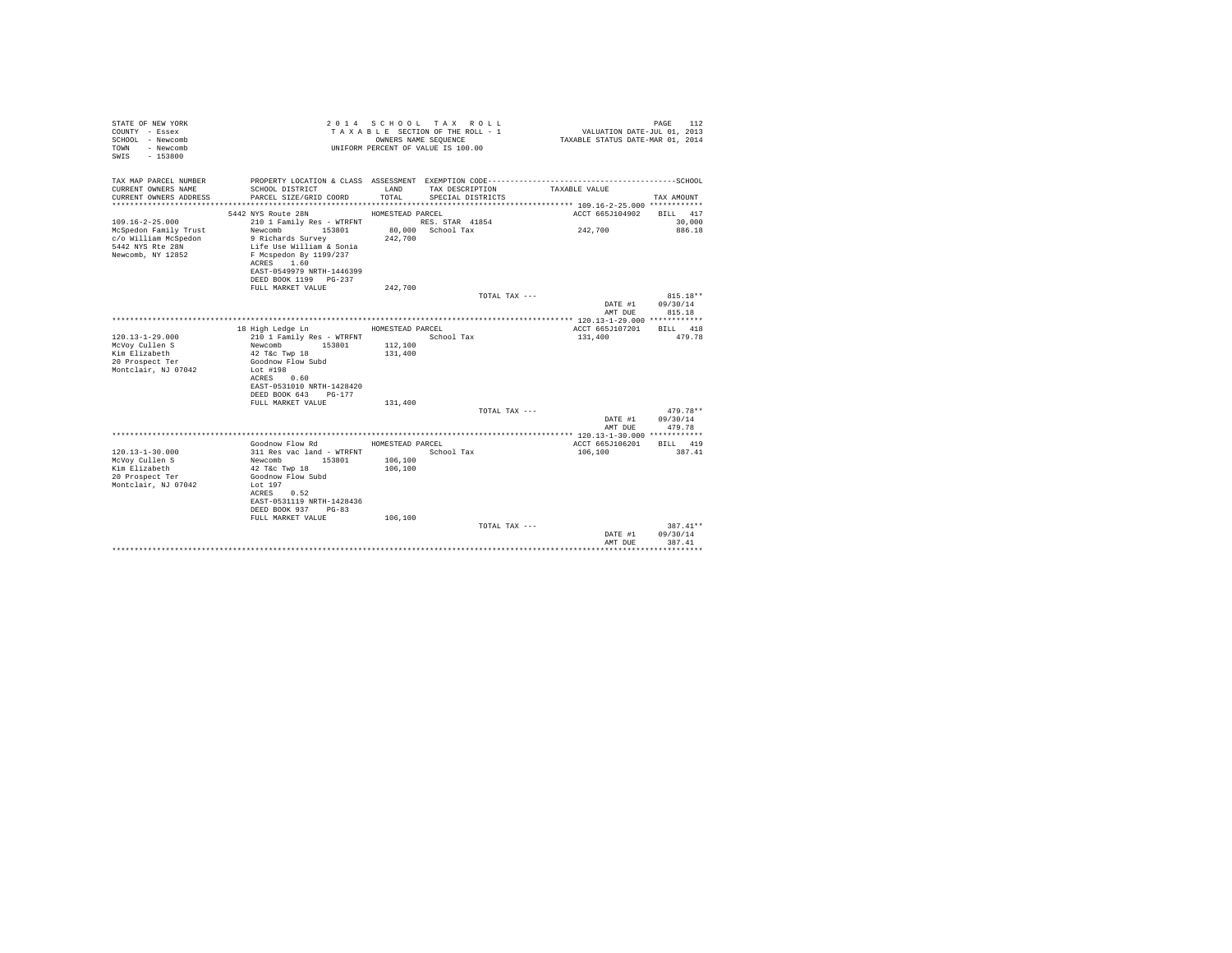| STATE OF NEW YORK<br>COUNTY - Essex<br>SCHOOL - Newcomb<br>TOWN - Newcomb<br>SWIS - 153800                                                                                                                                                                    | TAXAPLES NAME SEQUENCE<br>UNIFORM PERCENT OF VALUE IS 100.00                                                                                                                                                          | 2014 SCHOOL TAX ROLL<br>TAXABLE SECTION OF THE ROLL - 1<br>OWNERS NAME SEQUENCE |                                           |               | PAGE 113<br>VALUATION DATE-JUL 01, 2013<br>TAXABLE STATUS DATE-MAR 01, 2014 |                                              |
|---------------------------------------------------------------------------------------------------------------------------------------------------------------------------------------------------------------------------------------------------------------|-----------------------------------------------------------------------------------------------------------------------------------------------------------------------------------------------------------------------|---------------------------------------------------------------------------------|-------------------------------------------|---------------|-----------------------------------------------------------------------------|----------------------------------------------|
| TAX MAP PARCEL NUMBER<br>CURRENT OWNERS NAME<br>CURRENT OWNERS ADDRESS PARCEL SIZE/GRID COORD                                                                                                                                                                 | PROPERTY LOCATION & CLASS ASSESSMENT EXEMPTION CODE-----------------------------------SCHOOL<br>SCHOOL DISTRICT                                                                                                       | TOTAL                                                                           | LAND TAX DESCRIPTION<br>SPECIAL DISTRICTS |               | TAXABLE VALUE                                                               | TAX AMOUNT                                   |
|                                                                                                                                                                                                                                                               |                                                                                                                                                                                                                       |                                                                                 |                                           |               |                                                                             |                                              |
| 110.17-2-41.120<br>Nedema Branily Living Trust<br>Medema Branily Living Trust<br>Medema Gordon Decomposition and Branily Section Section 2018<br>Co Gordon Nedema and See Map 1843<br>2650 Woodville Ct ACRES 22.10<br>2010, MI 49302<br>2020 EAST-0554436 NR | 152 Chaisson Rd<br>281 Multiple res<br>DEED BOOK 1587 PG-90                                                                                                                                                           | HOMESTEAD PARCEL<br>School Tax<br>49,800<br>84,100                              |                                           |               | ACCT 665J180010 BILL 420<br>84,100 307.08                                   |                                              |
|                                                                                                                                                                                                                                                               | FULL MARKET VALUE                                                                                                                                                                                                     | 84,100                                                                          |                                           | TOTAL TAX --- |                                                                             | $307.08**$                                   |
|                                                                                                                                                                                                                                                               |                                                                                                                                                                                                                       |                                                                                 |                                           |               | ەەبىرەد<br>DATE #1 09/30/14                                                 | AMT DUE 307.08                               |
|                                                                                                                                                                                                                                                               |                                                                                                                                                                                                                       |                                                                                 |                                           |               |                                                                             |                                              |
| 109.16-6-11.100<br>Menssing LLC<br>c/o Steven M Stubing<br>121 Hunter St<br>Glens Falls, NY 12801                                                                                                                                                             | Stubing Ln NON-HOMESTEAD PARCEL<br>311 Res vac land - WTRFNT               School Tax<br>Newcomb 153801<br>16 Twp 27 T&c Pur Rs<br>Birch Point Subd<br>ACRES 23.70                                                    | 95,650<br>95,650                                                                |                                           |               | ACCT 665J106511 BILL 421<br>95,650 1,672.84                                 |                                              |
|                                                                                                                                                                                                                                                               | EAST-0551678 NRTH-1447495<br>FULL MARKET VALUE                                                                                                                                                                        | 95,650                                                                          |                                           |               |                                                                             |                                              |
|                                                                                                                                                                                                                                                               |                                                                                                                                                                                                                       |                                                                                 |                                           | TOTAL TAX --- | DATE #1                                                                     | $1.672.84**$<br>09/30/14<br>AMT DUE 1,672.84 |
|                                                                                                                                                                                                                                                               | Stubing Ln NON-HOMESTEAD PARCEL                                                                                                                                                                                       |                                                                                 |                                           |               |                                                                             |                                              |
| 109.16-6-11.200<br>Menssing LLC<br>c/o Steven M Stubing<br>121 Hunter St<br>Glens Falls, NY 12801                                                                                                                                                             | 311 Res vac land - WTRFNT School Tax Newcomb 153801 27,240<br>16 T&C Purch TWP 29 RS<br>Lot 11 #6941<br>ACRES 1.28<br>EAST-0551813 NRTH-1447010<br>DEED BOOK 1749    PG-311                                           | 27,240                                                                          |                                           |               | ACCT 665Z014006 BILL 422<br>27,240                                          | 476.40                                       |
|                                                                                                                                                                                                                                                               | FULL MARKET VALUE                                                                                                                                                                                                     | 27,240                                                                          |                                           |               |                                                                             |                                              |
|                                                                                                                                                                                                                                                               |                                                                                                                                                                                                                       |                                                                                 |                                           | TOTAL TAX --- | AMT DUE                                                                     | $476.40**$<br>DATE #1 09/30/14<br>476.40     |
|                                                                                                                                                                                                                                                               |                                                                                                                                                                                                                       |                                                                                 |                                           |               |                                                                             |                                              |
| 109.16-6-11.300<br>Menssing LLC<br>c/o Steven M Stubing<br>121 Hunter St<br>Glens Falls, NY 12801                                                                                                                                                             | Stubing Ln NON-HOMESTEAD PARCEL<br>311 Res vac land - WTRFNT 5chool Tax<br>Newcomb 153801 27,240<br>16 T&C Purch TWP 29 27,240<br>Lot 10 #6941<br>ACRES 1.10<br>EAST-0551775 NRTH-1446663<br>DEED BOOK 1749    PG-311 |                                                                                 |                                           |               | ACCT 665Z014007 BILL 423<br>27,240                                          | 476.40                                       |
|                                                                                                                                                                                                                                                               | FULL MARKET VALUE                                                                                                                                                                                                     | 27,240                                                                          |                                           | TOTAL TAX --- |                                                                             | $476.40**$                                   |
|                                                                                                                                                                                                                                                               |                                                                                                                                                                                                                       |                                                                                 |                                           |               | AMT DUE                                                                     | DATE #1 09/30/14<br>476.40                   |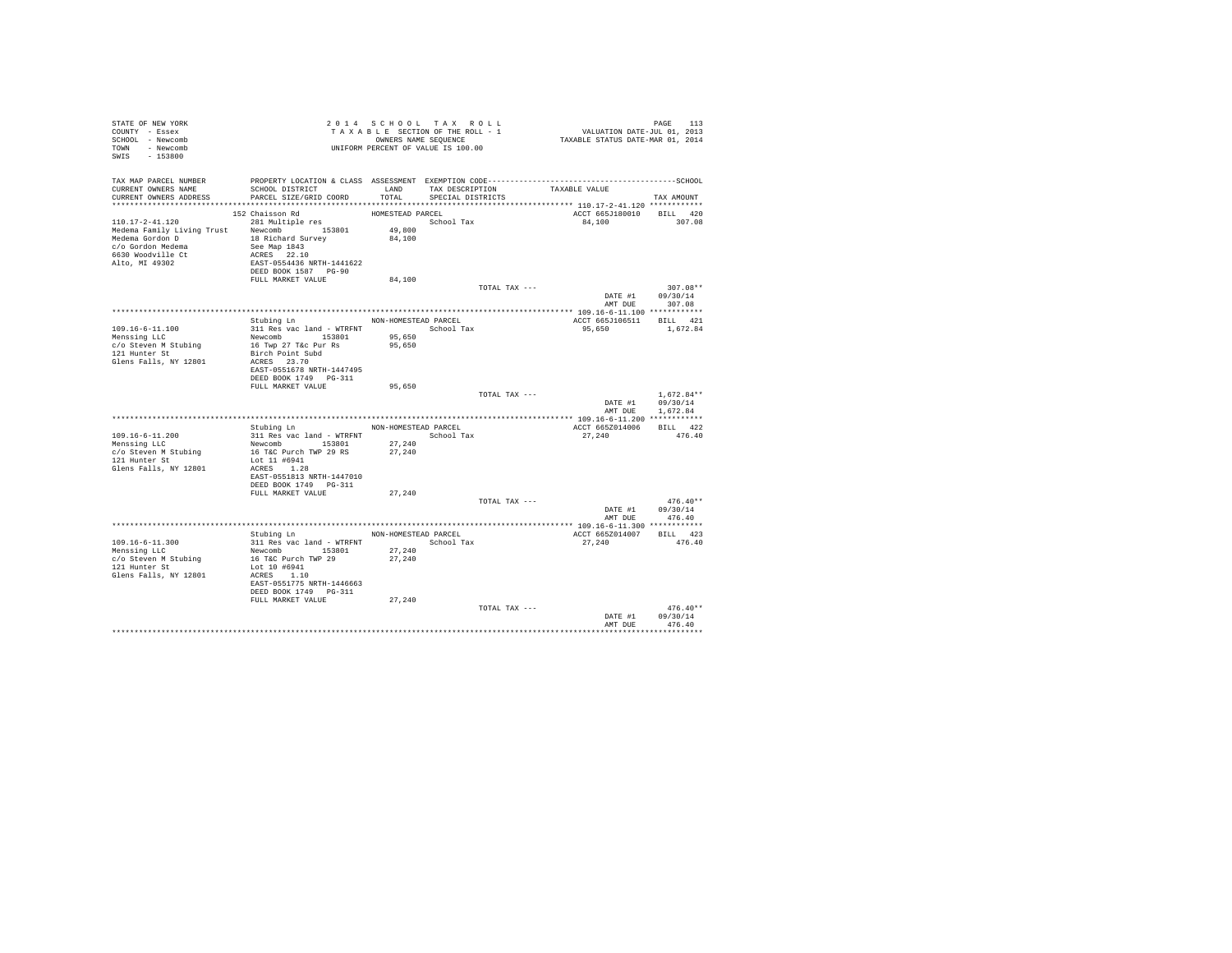| STATE OF NEW YORK<br>COUNTY - Essex<br>SCHOOL - Newcomb<br>TOWN - Newcomb<br>SWIS - 153800                                               | T A X A B B B B B B SEQUENCE<br>OWNERS NAME SEQUENCE<br>UNIFORM PERCENT OF VALUE IS 100.00                                                                              | 2014 SCHOOL TAX ROLL<br>TAXABLE SECTION OF THE ROLL - 1<br>OWNERS NAME SEQUENCE |                   |                      | PAGE 114<br>VALUATION DATE-JUL 01, 2013<br>TAXABLE STATUS DATE-MAR 01, 2014 |                                        |
|------------------------------------------------------------------------------------------------------------------------------------------|-------------------------------------------------------------------------------------------------------------------------------------------------------------------------|---------------------------------------------------------------------------------|-------------------|----------------------|-----------------------------------------------------------------------------|----------------------------------------|
| TAX MAP PARCEL NUMBER PROPERTY LOCATION & CLASS ASSESSMENT EXEMPTION CODE----------------------------------SCHOOL<br>CURRENT OWNERS NAME | SCHOOL DISTRICT                                                                                                                                                         |                                                                                 |                   | LAND TAX DESCRIPTION |                                                                             |                                        |
| CURRENT OWNERS ADDRESS                                                                                                                   | PARCEL SIZE/GRID COORD                                                                                                                                                  | TOTAL                                                                           | SPECIAL DISTRICTS |                      | TAXABLE VALUE                                                               | TAX AMOUNT                             |
|                                                                                                                                          | Stubing Ln                                                                                                                                                              | NON-HOMESTEAD PARCEL                                                            |                   |                      | ACCT 665Z014008 BILL 424                                                    |                                        |
| $109.16 - 6 - 11.400$<br>Menssing LLC<br>c/o Steven M Stubing<br>121 Hunter St<br>Glens Falls, NY 12801                                  | 311 Res vac land - WTRFNT School Tax<br>Newcomb<br>153801<br>16 T&C Purch TWP 29 RS<br>Lot 10 #6941<br>ACRES 0.30<br>EAST-0551506 NRTH-1446897<br>DEED BOOK 1749 PG-311 | 50,000<br>50,000                                                                |                   |                      | 50,000                                                                      | 874.46                                 |
|                                                                                                                                          | FULL MARKET VALUE                                                                                                                                                       | 50,000                                                                          |                   |                      |                                                                             |                                        |
|                                                                                                                                          |                                                                                                                                                                         |                                                                                 |                   | TOTAL TAX ---        | DATE #1 09/30/14                                                            | $874.46**$<br>AMT DUE 874.46           |
|                                                                                                                                          |                                                                                                                                                                         |                                                                                 |                   |                      |                                                                             |                                        |
|                                                                                                                                          | NYS Route 28N                                                                                                                                                           | NON-HOMESTEAD PARCEL                                                            |                   |                      | ACCT 665J106508 BILL 425                                                    |                                        |
| $110.-1-10.100$<br>Menssing LLC                                                                                                          | 311 Res vac land<br>Newcomb 153801                                                                                                                                      | School Tax<br>36,500                                                            |                   |                      | 36,500                                                                      | 638.35                                 |
| c/o Steven M Stubing                                                                                                                     | 17 Richards                                                                                                                                                             | 36,500                                                                          |                   |                      |                                                                             |                                        |
| 121 Hunter St                                                                                                                            | ACRES 31.55                                                                                                                                                             |                                                                                 |                   |                      |                                                                             |                                        |
| Glens Falls, NY 12801                                                                                                                    | EAST-0552481 NRTH-1446302                                                                                                                                               |                                                                                 |                   |                      |                                                                             |                                        |
|                                                                                                                                          | DEED BOOK 1749     PG-311<br>FULL MARKET VALUE                                                                                                                          | 36,500                                                                          |                   |                      |                                                                             |                                        |
|                                                                                                                                          |                                                                                                                                                                         |                                                                                 |                   | TOTAL TAX ---        |                                                                             | 638.35**                               |
|                                                                                                                                          |                                                                                                                                                                         |                                                                                 |                   |                      |                                                                             | DATE #1 09/30/14<br>AMT DUE 638.35     |
|                                                                                                                                          |                                                                                                                                                                         |                                                                                 |                   |                      |                                                                             |                                        |
| $120.17 - 2 - 41.000$                                                                                                                    | Goodnow Flow Rd MOMESTEAD PARCEL<br>311 Res vac land - WTRFNT School Tax                                                                                                |                                                                                 |                   |                      | ACCT 665J103915 BILL 426<br>6,400                                           | 23.37                                  |
| Metzgar Mitchell S                                                                                                                       | Newcomb 153801                                                                                                                                                          | 6,400                                                                           |                   |                      |                                                                             |                                        |
| 500 Locke Rd                                                                                                                             | 42 T&c Twp 18                                                                                                                                                           | 6,400                                                                           |                   |                      |                                                                             |                                        |
| Groton, NY 13073                                                                                                                         | Goodnow Flow Subd<br>Lot 62                                                                                                                                             |                                                                                 |                   |                      |                                                                             |                                        |
|                                                                                                                                          | ACRES 0.20                                                                                                                                                              |                                                                                 |                   |                      |                                                                             |                                        |
|                                                                                                                                          | EAST-0532589 NRTH-1426644<br>DEED BOOK 1036 PG-253                                                                                                                      |                                                                                 |                   |                      |                                                                             |                                        |
|                                                                                                                                          | FULL MARKET VALUE                                                                                                                                                       | 6,400                                                                           |                   |                      |                                                                             |                                        |
|                                                                                                                                          |                                                                                                                                                                         |                                                                                 |                   | TOTAL TAX ---        |                                                                             | $23.37**$                              |
|                                                                                                                                          |                                                                                                                                                                         |                                                                                 |                   |                      | DATE #1<br>AMT DUE                                                          | 09/30/14<br>23.37                      |
|                                                                                                                                          |                                                                                                                                                                         |                                                                                 |                   |                      |                                                                             |                                        |
|                                                                                                                                          | 1442 Goodnow Flow Rd MOMESTEAD PARCEL                                                                                                                                   |                                                                                 |                   |                      | ACCT 665J104001 BILL 427                                                    |                                        |
| 120.17-2-42.000                                                                                                                          | 210 1 Family Res - WTRFNT                                                                                                                                               |                                                                                 | School Tax        |                      | 177,500                                                                     | 648.11                                 |
| Metzgar Mitchell S<br>500 Locke Rd                                                                                                       | Newcomb 153801<br>42 T&C Twp 18                                                                                                                                         | 137,700<br>177,500                                                              |                   |                      |                                                                             |                                        |
| Groton, NY 13073                                                                                                                         | Goodnow Flow Subd<br>Lot 61 1.3Ac<br>ACRES 1.60                                                                                                                         |                                                                                 |                   |                      |                                                                             |                                        |
|                                                                                                                                          | EAST-0532701 NRTH-1426655<br>DEED BOOK 1036 PG-253                                                                                                                      |                                                                                 |                   |                      |                                                                             |                                        |
|                                                                                                                                          | FULL MARKET VALUE                                                                                                                                                       | 177,500                                                                         |                   |                      |                                                                             |                                        |
|                                                                                                                                          |                                                                                                                                                                         |                                                                                 |                   | TOTAL TAX ---        | AMT DUE                                                                     | 648.11**<br>DATE #1 09/30/14<br>648.11 |
|                                                                                                                                          |                                                                                                                                                                         |                                                                                 |                   |                      |                                                                             |                                        |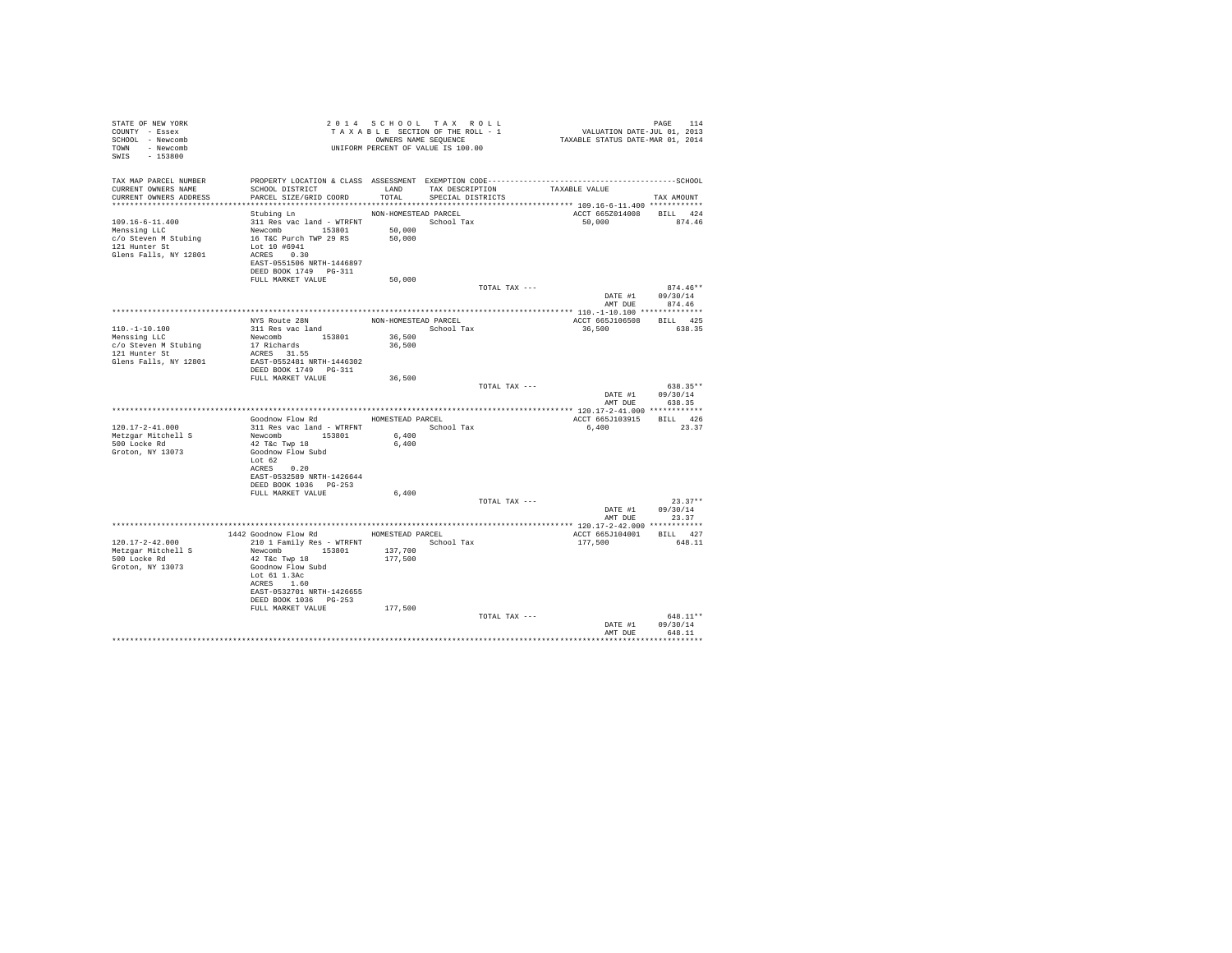| STATE OF NEW YORK<br>COUNTY - Essex<br>SCHOOL - Newcomb<br>- Newcomb<br>TOWN<br>$-153800$<br>SWIS |                                                                                                                                    | OWNERS NAME SEOUENCE | 2014 SCHOOL TAX ROLL<br>TAXABLE SECTION OF THE ROLL - 1<br>UNIFORM PERCENT OF VALUE IS 100.00 | VALUATION DATE-JUL 01, 2013<br>TAXABLE STATUS DATE-MAR 01, 2014 | 115<br>PAGE                          |
|---------------------------------------------------------------------------------------------------|------------------------------------------------------------------------------------------------------------------------------------|----------------------|-----------------------------------------------------------------------------------------------|-----------------------------------------------------------------|--------------------------------------|
| TAX MAP PARCEL NUMBER                                                                             | SCHOOL DISTRICT                                                                                                                    | LAND                 |                                                                                               |                                                                 |                                      |
| CURRENT OWNERS NAME<br>CURRENT OWNERS ADDRESS                                                     | PARCEL SIZE/GRID COORD                                                                                                             | TOTAL                | TAX DESCRIPTION<br>SPECIAL DISTRICTS                                                          | TAXABLE VALUE                                                   | TAX AMOUNT                           |
|                                                                                                   |                                                                                                                                    |                      |                                                                                               |                                                                 |                                      |
|                                                                                                   | 5768 NYS Route 28N                                                                                                                 | HOMESTEAD PARCEL     |                                                                                               | ACCT 665J103711                                                 | BILL 428                             |
| $109.15 - 1 - 23.110$                                                                             | 210 1 Family Res - WTRFNT                                                                                                          |                      | RES. STAR 41854                                                                               |                                                                 | 30,000                               |
| Miga Family Trust<br>Miga Lorraine R<br>PO Box 291<br>Newcomb, NY 12852                           | 153801<br>Newcomb<br>3 Ords Patent<br>Also 1142/90<br>ACRES 4.52<br>EAST-0542872 NRTH-1446303                                      | 380,900              | 106,000 School Tax                                                                            | 380,900                                                         | 1,390.79                             |
|                                                                                                   | DEED BOOK 1342 PG-138                                                                                                              |                      |                                                                                               |                                                                 |                                      |
|                                                                                                   | FULL MARKET VALUE                                                                                                                  | 380,900              |                                                                                               |                                                                 |                                      |
|                                                                                                   |                                                                                                                                    |                      | TOTAL TAX ---                                                                                 | DATE #1<br>AMT DUE                                              | $1.319.79**$<br>09/30/14<br>1,319.79 |
|                                                                                                   |                                                                                                                                    |                      |                                                                                               |                                                                 |                                      |
| $109.15 - 1 - 22.000$                                                                             | NYS Route 28N<br>311 Res vac land                                                                                                  | NON-HOMESTEAD PARCEL | School Tax                                                                                    | ACCT 665J103601<br>300                                          | BILL 429<br>5.25                     |
| Miga Wester E                                                                                     | Newcomb 153801                                                                                                                     | 300                  |                                                                                               |                                                                 |                                      |
| Miga Lorraine R                                                                                   | 3 Ords Patent                                                                                                                      | 300                  |                                                                                               |                                                                 |                                      |
| 5768 Hwy 28N                                                                                      | ACRES 0.15                                                                                                                         |                      |                                                                                               |                                                                 |                                      |
| PO Box 291                                                                                        | EAST-0542336 NRTH-1446376                                                                                                          |                      |                                                                                               |                                                                 |                                      |
| Newcomb, NY 12852                                                                                 | DEED BOOK 1768 PG-201<br>FULL MARKET VALUE                                                                                         | 300                  |                                                                                               |                                                                 |                                      |
| PRIOR OWNER ON 3/01/2014                                                                          |                                                                                                                                    |                      |                                                                                               |                                                                 |                                      |
| Essex County                                                                                      |                                                                                                                                    |                      |                                                                                               |                                                                 |                                      |
|                                                                                                   |                                                                                                                                    |                      | TOTAL TAX ---                                                                                 |                                                                 | $5.25**$                             |
|                                                                                                   |                                                                                                                                    |                      |                                                                                               | DATE #1<br>AMT DUE                                              | 09/30/14<br>5.25                     |
|                                                                                                   |                                                                                                                                    |                      |                                                                                               |                                                                 |                                      |
|                                                                                                   | 127 Chaisson Rd                                                                                                                    | HOMESTEAD PARCEL     |                                                                                               | ACCT 665J105105                                                 | BILL 430                             |
| $110.17 - 2 - 50.100$                                                                             | 270 Mfg housing                                                                                                                    |                      | School Tax                                                                                    | 70,600                                                          | 257.78                               |
| Miller John J                                                                                     | 153801<br>Newcomb                                                                                                                  | 47,800               |                                                                                               |                                                                 |                                      |
| Fragassi Catherine J<br>PO Box 5<br>Newcomb, NY 12852                                             | 18 Richards Survey<br>1639/86-Life Estate to<br>James A Miller<br>ACRES 15.30<br>EAST-0554746 NRTH-1442476<br>DEED BOOK 1639 PG-86 | 70,600               |                                                                                               |                                                                 |                                      |
|                                                                                                   | FULL MARKET VALUE                                                                                                                  | 70,600               |                                                                                               |                                                                 |                                      |
|                                                                                                   |                                                                                                                                    |                      | TOTAL TAX ---                                                                                 | DATE #1<br>AMT DUE                                              | $257.78**$<br>09/30/14<br>257.78     |
|                                                                                                   |                                                                                                                                    |                      |                                                                                               |                                                                 |                                      |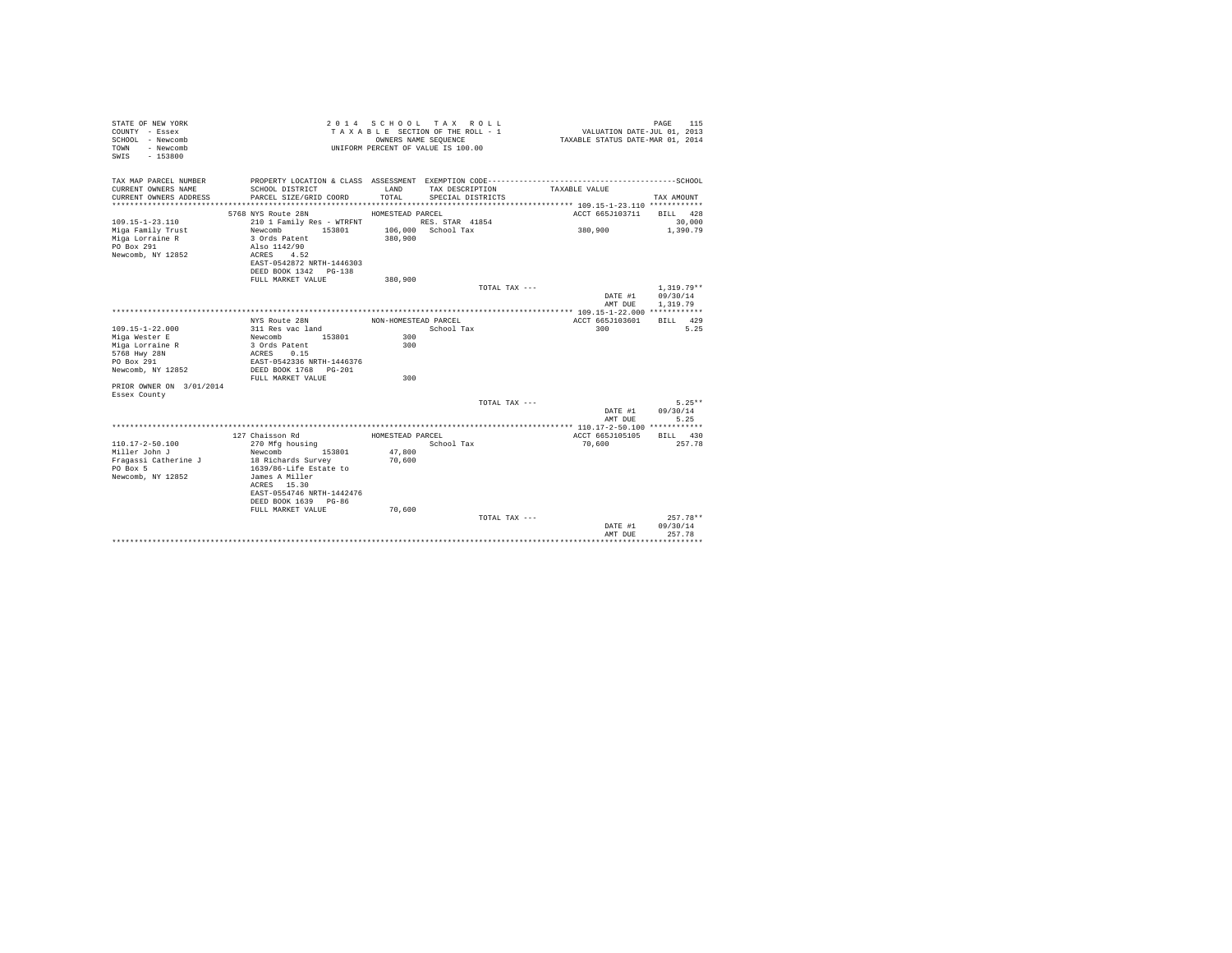| STATE OF NEW YORK<br>COUNTY - Essex<br>SCHOOL - Newcomb<br>TOWN - Newcomb<br>SWIS - 153800 | Z U 1 4 3 C L L C L C L C L T A X A B L E SECTION OF THE ROLL - 1<br>T A X A B L E SECTION OF THE ROLL - 1<br>UNIFORM PERCENT OF VALUE IS 100.00                     |                  | 2014 SCHOOL TAX ROLL<br>TAXABLE SECTION OF THE ROLL - 1<br>OWNERS NAME SEQUENCE | PAGE 116<br>VALUATION DATE-JUL 01, 2013<br>TAXABLE STATUS DATE-MAR 01, 2014 |                                     |
|--------------------------------------------------------------------------------------------|----------------------------------------------------------------------------------------------------------------------------------------------------------------------|------------------|---------------------------------------------------------------------------------|-----------------------------------------------------------------------------|-------------------------------------|
| TAX MAP PARCEL NUMBER<br>CURRENT OWNERS NAME<br>CURRENT OWNERS ADDRESS                     | SCHOOL DISTRICT<br>PARCEL SIZE/GRID COORD                                                                                                                            |                  | LAND TAX DESCRIPTION TAXABLE VALUE<br>TOTAL SPECIAL DISTRICTS                   |                                                                             | TAX AMOUNT                          |
|                                                                                            | 92 Marcy Ln<br>210 1 Family Res                                                                                                                                      | HOMESTEAD PARCEL |                                                                                 | ACCT 665J104711 BILL 431                                                    |                                     |
| $110.17 - 2 - 21.000$<br>Miller Mark D                                                     |                                                                                                                                                                      |                  | AGED ALL 41800<br>31,200 SR STAR 41834                                          |                                                                             | 87,500<br>64,200                    |
| Miller Laura J                                                                             |                                                                                                                                                                      |                  | 175,000 School Tax                                                              | 87,500                                                                      | 319.49                              |
| 92 Marcy Ln<br>Newcomb, NY 12852                                                           | Newcomb<br>153801<br>Pt 19 Richards Survey<br>1635/281 Life Use to<br>Pauline Miller<br>ACRES 0.74 BANK WFARGO<br>EAST-0557772 NRTH-1443077<br>DEED BOOK 1634 PG-281 |                  |                                                                                 |                                                                             |                                     |
|                                                                                            | FULL MARKET VALUE                                                                                                                                                    | 175,000          | TOTAL TAX ---                                                                   |                                                                             | $174.49**$                          |
|                                                                                            |                                                                                                                                                                      |                  |                                                                                 |                                                                             | $DATA = 09/30/14$<br>AMT DUE 174.49 |
|                                                                                            |                                                                                                                                                                      |                  |                                                                                 |                                                                             |                                     |
|                                                                                            | 5251 NYS Route 28N<br>210 1 Family Res                                                                                                                               |                  | HOMESTEAD PARCEL                                                                | ACCT 665J101314 BILL 432                                                    |                                     |
| 110.13-1-8.000                                                                             |                                                                                                                                                                      |                  | School Tax<br>28,700                                                            | 85,300                                                                      | 311.46                              |
| Millham Carol A<br>niinam carol A<br>Farrell Teresa                                        | Newcomb 153801                                                                                                                                                       | 85,300           |                                                                                 |                                                                             |                                     |
|                                                                                            | Pt 18 & Richards Survey<br>$\verb c/o\ Richard\ Drosdowich\ Jr\qquad ACRES\qquad 0.60 \\ \verb 10\ Mountain\ View\ Pl\ N\qquad EAST-0554425\ NRTH-1444967$           |                  |                                                                                 |                                                                             |                                     |
| New Paltz, NY 12561                                                                        | DEED BOOK 1643 PG-121<br>FULL MARKET VALUE                                                                                                                           | 85,300           |                                                                                 |                                                                             |                                     |
|                                                                                            |                                                                                                                                                                      |                  | TOTAL TAX ---                                                                   |                                                                             | $311.46**$                          |
|                                                                                            |                                                                                                                                                                      |                  |                                                                                 | AMT DUE                                                                     | DATE #1 09/30/14<br>311.46          |
|                                                                                            |                                                                                                                                                                      |                  |                                                                                 |                                                                             |                                     |
|                                                                                            | 32 Pine Tree Rd MOMESTEAD PARCEL                                                                                                                                     |                  |                                                                                 | ACCT 665J103603 BILL 433                                                    |                                     |
| $109.15 - 1 - 27.100$<br>Mills Frank P                                                     | 32 PINE LIEE AND RESTAND THE SERVICE STAR 41834<br>Newcomb 153801 36,200 School Tax                                                                                  |                  |                                                                                 | 147,800                                                                     | 64,200<br>539.67                    |
| Mills Suzanne P                                                                            |                                                                                                                                                                      | 147,800          |                                                                                 |                                                                             |                                     |
| 32 Pine Tree Rd                                                                            | 4 Ords Patent<br>ACRES 1.10                                                                                                                                          |                  |                                                                                 |                                                                             |                                     |
| Newcomb, NY 12852                                                                          | EAST-0543361 NRTH-1445977                                                                                                                                            |                  |                                                                                 |                                                                             |                                     |
|                                                                                            | FULL MARKET VALUE                                                                                                                                                    | 147,800          |                                                                                 |                                                                             |                                     |
|                                                                                            |                                                                                                                                                                      |                  | TOTAL TAX ---                                                                   |                                                                             | $394.67**$                          |
|                                                                                            |                                                                                                                                                                      |                  |                                                                                 |                                                                             | DATE #1 09/30/14<br>AMT DUE 394.67  |
|                                                                                            |                                                                                                                                                                      |                  |                                                                                 |                                                                             |                                     |
|                                                                                            |                                                                                                                                                                      |                  |                                                                                 | ACCT 665J104712 BILL 434                                                    |                                     |
| $109.16 - 5 - 7.000$                                                                       |                                                                                                                                                                      |                  |                                                                                 |                                                                             | 30,000                              |
| Miner Mark J<br>5617 St Rte 28N                                                            | Newcomb 153801<br>10 Richards Survey                                                                                                                                 |                  | 48,600 School Tax<br>68,600                                                     | 68,600                                                                      | 250.48                              |
| Newcomb, NY 12852                                                                          | ACRES 4.70<br>EAST-0546459 NRTH-1446291<br>DEED BOOK 669 PG-50                                                                                                       |                  |                                                                                 |                                                                             |                                     |
|                                                                                            | FULL MARKET VALUE                                                                                                                                                    | 68,600           |                                                                                 |                                                                             |                                     |
|                                                                                            |                                                                                                                                                                      |                  | TOTAL TAX ---                                                                   | DATE #1<br>AMT DUE                                                          | $179.48**$<br>09/30/14<br>179.48    |
|                                                                                            |                                                                                                                                                                      |                  |                                                                                 |                                                                             |                                     |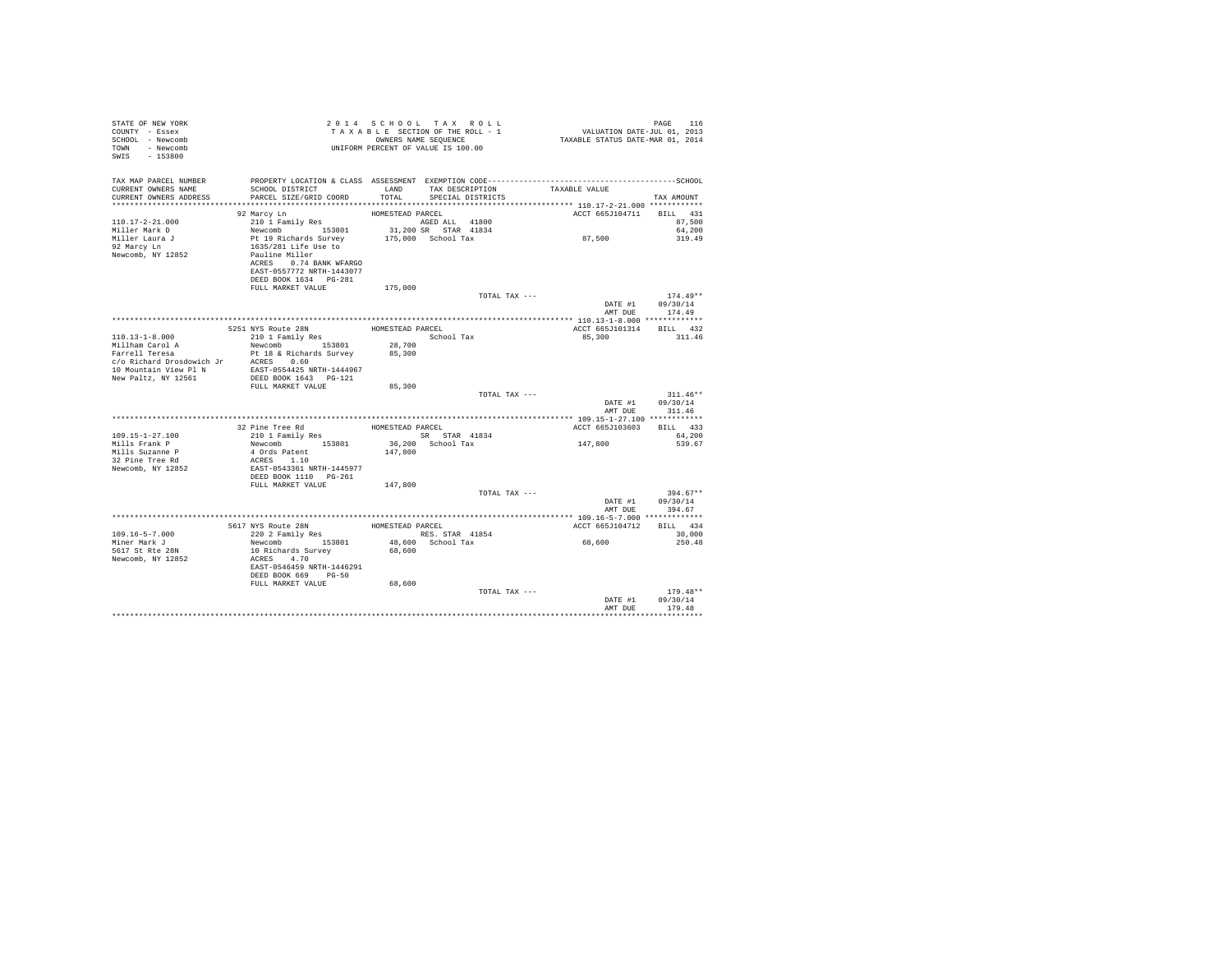| STATE OF NEW YORK<br>COUNTY - Essex<br>SCHOOL - Newcomb<br>TOWN - Newcomb<br>SWIS - 153800    | UNIFORM PERCENT OF VALUE IS 100.00                                                                                                                                                                                                                                       |                                        | 2014 SCHOOL TAX ROLL<br>TAXABLE SECTION OF THE ROLL - 1<br>OWNERS NAME SEQUENCE |               | PAGE 117<br>VALUATION DATE-JUL 01, 2013<br>TAXABLE STATUS DATE-MAR 01, 2014 |                                                            |
|-----------------------------------------------------------------------------------------------|--------------------------------------------------------------------------------------------------------------------------------------------------------------------------------------------------------------------------------------------------------------------------|----------------------------------------|---------------------------------------------------------------------------------|---------------|-----------------------------------------------------------------------------|------------------------------------------------------------|
| TAX MAP PARCEL NUMBER<br>CURRENT OWNERS NAME<br>CURRENT OWNERS ADDRESS PARCEL SIZE/GRID COORD | PROPERTY LOCATION & CLASS ASSESSMENT EXEMPTION CODE-----------------------------------SCHOOL<br>SCHOOL DISTRICT                                                                                                                                                          | LAND<br>TOTAL                          | TAX DESCRIPTION<br>SPECIAL DISTRICTS                                            |               | TAXABLE VALUE                                                               | TAX AMOUNT                                                 |
| 110.17-3-4.000<br>Minke Laurinda B<br>147 Marcy Ln<br>Newcomb, NY 12852                       | 147 Marcy Ln<br>210 1 Family Res<br>Newcomb 153801<br>Pt 6 Thorns Survey<br>ACRES 0.50<br>EAST-0557461 NRTH-1442048                                                                                                                                                      | HOMESTEAD PARCEL<br>27,000<br>92,500   | School Tax                                                                      |               | ACCT 665J105706<br>92,500                                                   | BILL 435<br>337.75                                         |
|                                                                                               | FULL MARKET VALUE                                                                                                                                                                                                                                                        | 92,500                                 |                                                                                 |               |                                                                             |                                                            |
|                                                                                               |                                                                                                                                                                                                                                                                          |                                        |                                                                                 | TOTAL TAX --- |                                                                             | $337.75**$<br>DATE #1 09/30/14<br>AMT DUE 337.75           |
| 120.18-2-46.000<br>Molitor Frank J<br>PO Box 843<br>Cedar Key, FL 32625                       | 1178 Goodnow Flow Rd HOMESTEAD PARCEL<br>260 Seasonal res - WTRFNT <a></a> School Tax<br>Newcomb 153801 105,700<br>46 T&c Twp 18<br>Goodnow Flow Subd<br>Lot 4<br>ACRES 0.50<br>EAST-0538380 NRTH-1425806<br>DEED BOOK 1106 PG-73<br>FULL MARKET VALUE<br>47 Chaisson Rd | 157,200<br>157,200<br>HOMESTEAD PARCEL |                                                                                 | TOTAL TAX --- | ACCT 665J104713 BILL 436<br>157,200<br>ACCT 665J106907 BILL 437             | 573.99<br>$573.99**$<br>DATE #1 09/30/14<br>AMT DUE 573.99 |
| $110.17 - 2 - 4.000$<br>Monroe Janice L<br>Eurich Sharon A<br>PO Box 6<br>Newcomb, NY 12852   | 210 1 Family Res<br>Newcomb 153801<br>Pt 18 Richards Survey<br>Life Use Robert Monroe<br>By 1197/281<br>ACRES 0.30<br>EAST-0554434 NRTH-1443911<br>DEED BOOK 1485 PG-150                                                                                                 | 21,600<br>100,300                      | School Tax                                                                      |               | 100,300                                                                     | 366.23                                                     |
|                                                                                               | FULL MARKET VALUE                                                                                                                                                                                                                                                        | 100,300                                |                                                                                 | TOTAL TAX --- | AMT DUE                                                                     | $366.23**$<br>DATE #1 09/30/14<br>366.23                   |
|                                                                                               |                                                                                                                                                                                                                                                                          |                                        |                                                                                 |               |                                                                             |                                                            |
| $109.16 - 2 - 15.200$<br>Montanye Fuels Inc<br>NYS Rte 28N<br>Newcomb, NY 12852               | 5534 NYS Route 28N<br>312 Vac w/imprv<br>Newcomb 153801<br>10 T&c Twp 27 Rs<br>ACRES 0.72<br>EAST-0548058 NRTH-1447360<br>DEED BOOK 1209 PG-65                                                                                                                           | 30,900<br>37,200                       | NON-HOMESTEAD PARCEL<br>School Tax                                              |               | ACCT 665Z000002<br>37,200                                                   | RTT.T. 438<br>650.60                                       |
|                                                                                               | FULL MARKET VALUE                                                                                                                                                                                                                                                        | 37,200                                 |                                                                                 | TOTAL TAX --- | DATE #1<br>AMT DUE                                                          | 650.60**<br>09/30/14<br>650.60                             |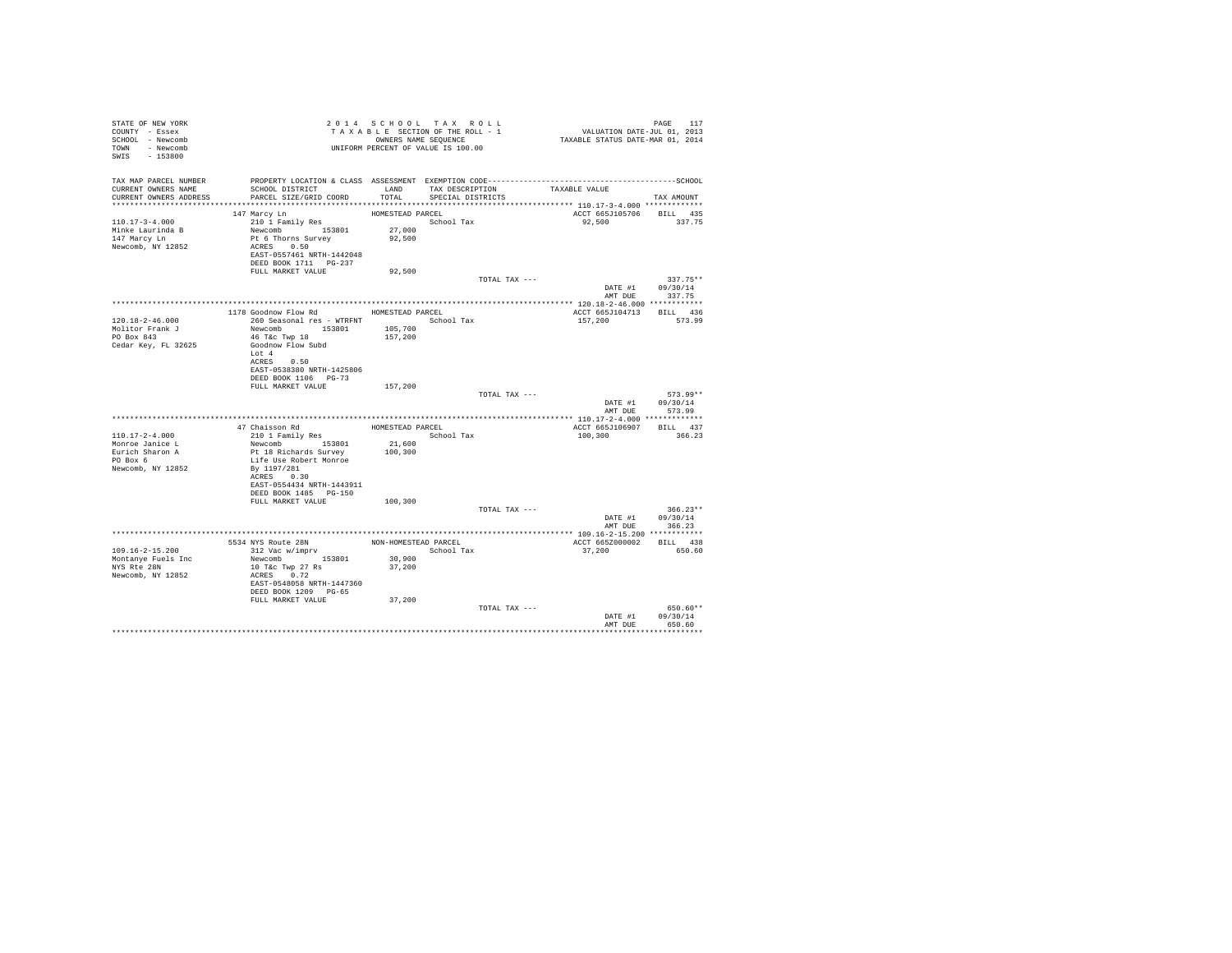| STATE OF NEW YORK<br>COUNTY - Essex<br>SCHOOL - Newcomb<br>TOWN - Newcomb<br>SWIS - 153800 |                                                   | 2014 SCHOOL TAX ROLL<br>TAXABLE SECTION OF THE ROLL - 1<br>OWNERS NAME SEQUENCE<br>UNIFORM PERCENT OF VALUE IS 100.00 |                                           |               | PAGE 118<br>VALUATION DATE-JUL 01, 2013<br>TAXABLE STATUS DATE-MAR 01, 2014 |                           |
|--------------------------------------------------------------------------------------------|---------------------------------------------------|-----------------------------------------------------------------------------------------------------------------------|-------------------------------------------|---------------|-----------------------------------------------------------------------------|---------------------------|
| TAX MAP PARCEL NUMBER<br>CURRENT OWNERS NAME<br>CURRENT OWNERS ADDRESS                     | SCHOOL DISTRICT<br>PARCEL SIZE/GRID COORD         | TOTAL                                                                                                                 | LAND TAX DESCRIPTION<br>SPECIAL DISTRICTS |               | TAXABLE VALUE                                                               | TAX AMOUNT                |
|                                                                                            |                                                   |                                                                                                                       |                                           |               |                                                                             |                           |
|                                                                                            | 17 Sanford Ln                                     | HOMESTEAD PARCEL                                                                                                      |                                           |               | ACCT 665L105509                                                             | BILL 439                  |
| 110.18-4-15.000                                                                            | 210 1 Family Res                                  | RES. STAR 41854                                                                                                       |                                           |               |                                                                             | 30,000                    |
| Montanye Paul S                                                                            | Newcomb 153801                                    |                                                                                                                       | 27,000 School Tax                         |               | 87,500                                                                      | 319.49                    |
| Montanye Mary Jo                                                                           | Pt 4&5 Thorns Survey                              | 87,500                                                                                                                |                                           |               |                                                                             |                           |
| 17 Sanford Ln                                                                              | ACRES 0.50 BANK CORE                              |                                                                                                                       |                                           |               |                                                                             |                           |
| Newcomb, NY 12852                                                                          | EAST-0559818 NRTH-1441188<br>DEED BOOK 926 PG-116 |                                                                                                                       |                                           |               |                                                                             |                           |
|                                                                                            | FULL MARKET VALUE                                 | 87,500                                                                                                                |                                           |               |                                                                             |                           |
|                                                                                            |                                                   |                                                                                                                       |                                           | TOTAL TAX --- |                                                                             | $248.49**$                |
|                                                                                            |                                                   |                                                                                                                       |                                           |               | DATE #1                                                                     | 09/30/14                  |
|                                                                                            |                                                   |                                                                                                                       |                                           |               | AMT DUE                                                                     | 248.49                    |
|                                                                                            |                                                   |                                                                                                                       |                                           |               |                                                                             |                           |
|                                                                                            | NYS Route 28N                                     | NON-HOMESTEAD PARCEL                                                                                                  |                                           |               | ACCT 665J104803                                                             | BILL 440                  |
| 110.13-1-10.000                                                                            | 311 Res vac land                                  |                                                                                                                       | School Tax                                |               | 700                                                                         | 12.24                     |
| Montanye Peter J                                                                           | Newcomb 153801                                    | 700                                                                                                                   |                                           |               |                                                                             |                           |
| Montanye Mark T                                                                            | Pt 18 & Richards Survey<br>ACRES 0.20             | 700                                                                                                                   |                                           |               |                                                                             |                           |
| c/o James Montanye<br>5264 State Rt 28N                                                    | EAST-0554217 NRTH-1445061                         |                                                                                                                       |                                           |               |                                                                             |                           |
| PO Box 304                                                                                 | DEED BOOK 1685 PG-58                              |                                                                                                                       |                                           |               |                                                                             |                           |
| Newcomb, NY 12852                                                                          | FULL MARKET VALUE                                 | 700                                                                                                                   |                                           |               |                                                                             |                           |
|                                                                                            |                                                   |                                                                                                                       |                                           | TOTAL TAX --- |                                                                             | $12.24**$                 |
|                                                                                            |                                                   |                                                                                                                       |                                           |               | DATE #1                                                                     | 09/30/14<br>AMT DUE 12.24 |
|                                                                                            |                                                   |                                                                                                                       |                                           |               |                                                                             |                           |
|                                                                                            | 24 Montayne Way                                   | NON-HOMESTEAD PARCEL                                                                                                  |                                           |               | ACCT 665J100410                                                             | BILL 441                  |
| 110.13-13-2.000                                                                            | 312 Vac w/imprv<br>Newcomb 153801                 |                                                                                                                       | School Tax                                |               | 44,600                                                                      | 780.02                    |
| Montanye Peter J<br>Montanye Mark T                                                        | T & C PUR TWP 27 RS                               | 34,600<br>44,600                                                                                                      |                                           |               |                                                                             |                           |
| c/o James Montanye                                                                         | 1636/311 BLA                                      |                                                                                                                       |                                           |               |                                                                             |                           |
| 5264 State Rt 28N                                                                          | ACRES 26.22                                       |                                                                                                                       |                                           |               |                                                                             |                           |
| PO Box 304                                                                                 | EAST-0555090 NRTH-1447125                         |                                                                                                                       |                                           |               |                                                                             |                           |
| Newcomb, NY 12852                                                                          | DEED BOOK 1685 PG-66                              |                                                                                                                       |                                           |               |                                                                             |                           |
|                                                                                            | FULL MARKET VALUE                                 | 44,600                                                                                                                |                                           |               |                                                                             |                           |
|                                                                                            |                                                   |                                                                                                                       |                                           | TOTAL TAX --- |                                                                             | 780.02**                  |
|                                                                                            |                                                   |                                                                                                                       |                                           |               | DATE #1<br>AMT DUE                                                          | 09/30/14<br>780.02        |
|                                                                                            |                                                   |                                                                                                                       |                                           |               |                                                                             |                           |
|                                                                                            | 5264 NYS Route 28N                                | HOMESTEAD PARCEL                                                                                                      |                                           |               | ACCT 665J104802                                                             | BILL 442                  |
| $110.13 - 13 - 11.000$                                                                     | 210 1 Family Res                                  |                                                                                                                       | SR STAR 41834                             |               |                                                                             | 64,200                    |
| Montanve Peter J                                                                           | Newcomb 153801                                    |                                                                                                                       | 76.900 School Tax                         |               | 168,900                                                                     | 616.71                    |
| Montanye Mark T                                                                            | 19/20 T & C PUR TWP 27 RS 168,900                 |                                                                                                                       |                                           |               |                                                                             |                           |
| c/o James Montanye                                                                         | 1636/311 BLA/ 1685/62 L E                         |                                                                                                                       |                                           |               |                                                                             |                           |
| 5264 State Rt 28N                                                                          | to James & Phyllis Montan                         |                                                                                                                       |                                           |               |                                                                             |                           |
| PO Box 304<br>Newcomb, NY 12852                                                            | ACRES 12.95<br>EAST-0554536 NRTH-1445828          |                                                                                                                       |                                           |               |                                                                             |                           |
|                                                                                            | DEED BOOK 1685 PG-62                              |                                                                                                                       |                                           |               |                                                                             |                           |
|                                                                                            | FULL MARKET VALUE                                 | 168,900                                                                                                               |                                           |               |                                                                             |                           |
|                                                                                            |                                                   |                                                                                                                       |                                           | TOTAL TAX --- |                                                                             | $471.71**$                |
|                                                                                            |                                                   |                                                                                                                       |                                           |               | DATE #1                                                                     | 09/30/14                  |
|                                                                                            |                                                   |                                                                                                                       |                                           |               | AMT DUE                                                                     | 471.71                    |
|                                                                                            |                                                   |                                                                                                                       |                                           |               |                                                                             |                           |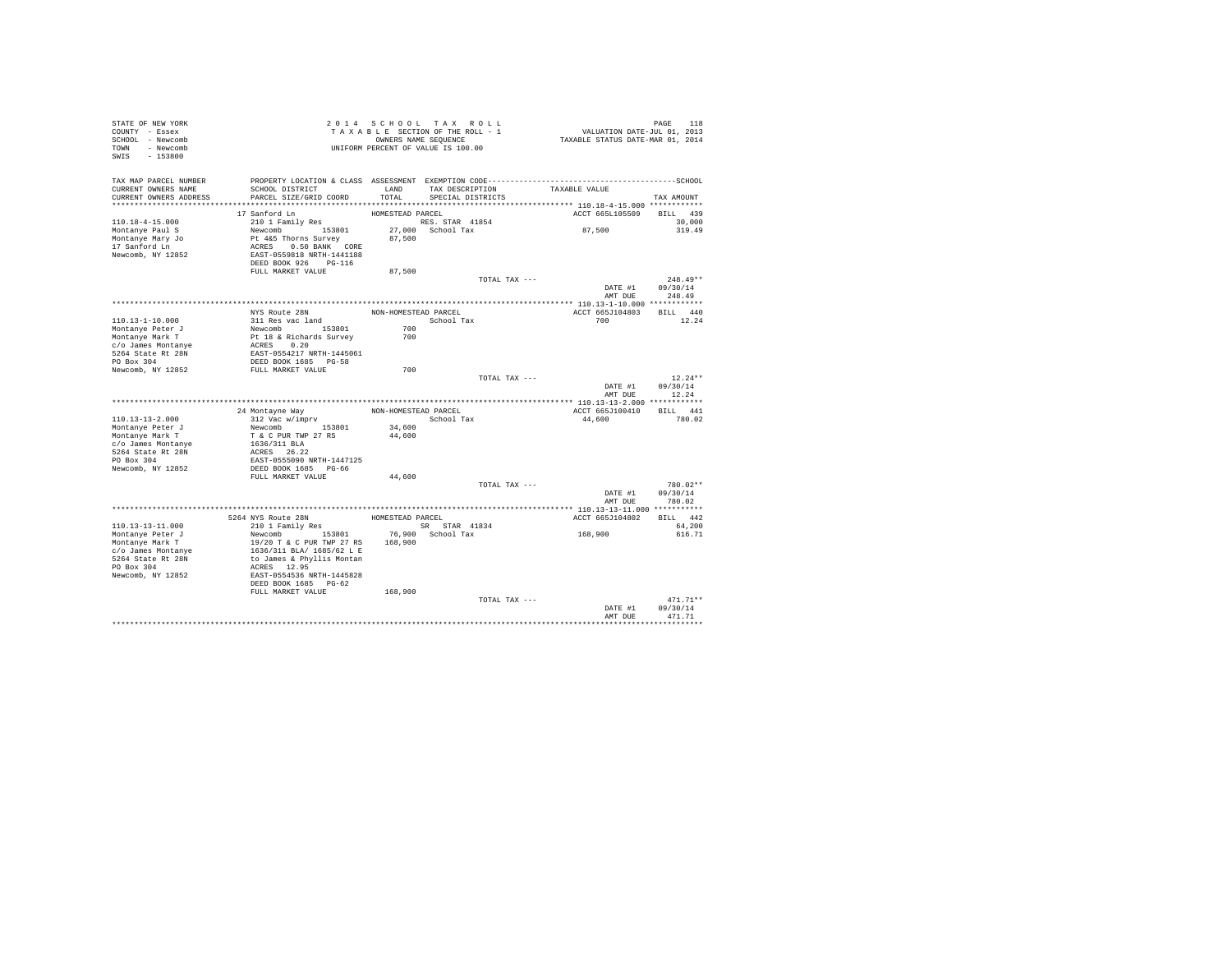| STATE OF NEW YORK<br>COUNTY - Essex<br>SCHOOL - Newcomb<br>TOWN - Newcomb<br>SWIS - 153800 | T A X A B L B L L.<br>OWNERS NAME SEQUENCE<br>UNIFORM PERCENT OF VALUE IS 100.00 |                  | TAXABLE SECTION OF THE ROLL - 1<br>OWNERS NAME SEQUENCE | PAGE 119<br>VALUATION DATE-JUL 01, 2013<br>TAXABLE STATUS DATE-MAR 01, 2014 |                                |
|--------------------------------------------------------------------------------------------|----------------------------------------------------------------------------------|------------------|---------------------------------------------------------|-----------------------------------------------------------------------------|--------------------------------|
| TAX MAP PARCEL NUMBER                                                                      |                                                                                  |                  |                                                         |                                                                             |                                |
| CURRENT OWNERS NAME                                                                        | SCHOOL DISTRICT                                                                  |                  | LAND TAX DESCRIPTION                                    | TAXABLE VALUE                                                               |                                |
| CURRENT OWNERS ADDRESS                                                                     | PARCEL SIZE/GRID COORD                                                           | TOTAL            | SPECIAL DISTRICTS                                       |                                                                             | TAX AMOUNT                     |
|                                                                                            | 5284 NYS Route 28N                                                               | HOMESTEAD PARCEL |                                                         |                                                                             | ACCT 665J100207 BILL 443       |
| $110.13 - 1 - 12.000$                                                                      | 210 1 Family Res                                                                 |                  | RES. STAR 41854                                         |                                                                             | 30,000                         |
| Montanye Timothy J                                                                         |                                                                                  |                  | 29,500 School Tax                                       | 84,600                                                                      | 308.90                         |
| Montanye Linda                                                                             |                                                                                  | 84,600           |                                                         |                                                                             |                                |
| PO Box 234                                                                                 | Newcomb<br>Pt 17 Richards Survey<br>ACRES 0.64<br>EAST-0553732 NRTH-1445302      |                  |                                                         |                                                                             |                                |
| Newcomb, NY 12852                                                                          |                                                                                  |                  |                                                         |                                                                             |                                |
|                                                                                            | DEED BOOK 1158 PG-261<br>FULL MARKET VALUE                                       | 84,600           |                                                         |                                                                             |                                |
|                                                                                            |                                                                                  |                  | TOTAL TAX ---                                           |                                                                             | $237.90**$                     |
|                                                                                            |                                                                                  |                  |                                                         | DATE #1                                                                     | 09/30/14                       |
|                                                                                            |                                                                                  |                  |                                                         | AMT DUR                                                                     | 237.90                         |
|                                                                                            |                                                                                  |                  |                                                         |                                                                             |                                |
|                                                                                            | 99 Marcy Ln<br>210 1 Family Res                                                  | HOMESTEAD PARCEL |                                                         | ACCT 665J100403                                                             | BILL 444                       |
| 110.17-3-13.000<br>Moore Linda C                                                           | Newcomb 153801                                                                   |                  | RES. STAR 41854<br>28,700 School Tax                    | 87,400                                                                      | 30,000<br>319.13               |
| 99 Marcy Ln                                                                                | Pt 19 Richards Survey                                                            | 87,400           |                                                         |                                                                             |                                |
| Newcomb, NY 12852                                                                          | ACRES 0.60 BANK1STARSG                                                           |                  |                                                         |                                                                             |                                |
|                                                                                            | EAST-0557492 NRTH-1442804                                                        |                  |                                                         |                                                                             |                                |
|                                                                                            | DEED BOOK 1494 PG-327                                                            |                  |                                                         |                                                                             |                                |
|                                                                                            | FULL MARKET VALUE                                                                | 87,400           |                                                         | TOTAL TAX ---                                                               | $248.13**$                     |
|                                                                                            |                                                                                  |                  |                                                         |                                                                             | DATE #1 09/30/14               |
|                                                                                            |                                                                                  |                  |                                                         | AMT DUE                                                                     | 248.13                         |
|                                                                                            |                                                                                  |                  |                                                         |                                                                             |                                |
|                                                                                            | 427 Woodys Rd MOMESTEAD PARCEL                                                   |                  |                                                         |                                                                             | ACCT 665Z006002 BILL 445       |
| 119.20-7-5.000                                                                             | 311 Res vac land - WTRFNT                                                        | 154,600          | School Tax                                              | 154,600                                                                     | 564.49                         |
| Moran Robert L<br>2 Maria Ct                                                               | Newcomb 153801<br>27 T&C TWP 18                                                  | 154,600          |                                                         |                                                                             |                                |
| Rexford, NY 12148                                                                          | 259 Goodnow Subd                                                                 |                  |                                                         |                                                                             |                                |
|                                                                                            | ACRES 1.18                                                                       |                  |                                                         |                                                                             |                                |
|                                                                                            | EAST-0524200 NRTH-1427954                                                        |                  |                                                         |                                                                             |                                |
|                                                                                            | DEED BOOK 1447 PG-206                                                            |                  |                                                         |                                                                             |                                |
|                                                                                            | FULL MARKET VALUE                                                                | 154,600          | TOTAL TAX ---                                           |                                                                             | 564.49**                       |
|                                                                                            |                                                                                  |                  |                                                         |                                                                             | DATE #1 09/30/14               |
|                                                                                            |                                                                                  |                  |                                                         | AMT DUE                                                                     | 564.49                         |
|                                                                                            |                                                                                  |                  |                                                         |                                                                             |                                |
|                                                                                            |                                                                                  |                  |                                                         | ACCT 665J104706                                                             | BILL 446                       |
| 110.13-11-7.000<br>Morris Judith S                                                         |                                                                                  |                  |                                                         | 83,400                                                                      | 64,200<br>304.52               |
| PO Box 183                                                                                 |                                                                                  |                  |                                                         |                                                                             |                                |
| Newcomb, NY 12852                                                                          |                                                                                  |                  |                                                         |                                                                             |                                |
|                                                                                            | EAST-0557186 NRTH-1446624                                                        |                  |                                                         |                                                                             |                                |
|                                                                                            | DEED BOOK 776 PG-119                                                             |                  |                                                         |                                                                             |                                |
|                                                                                            | FULL MARKET VALUE                                                                | 83,400           |                                                         |                                                                             |                                |
|                                                                                            |                                                                                  |                  | TOTAL TAX ---                                           |                                                                             | $159.52**$<br>DATE #1 09/30/14 |
|                                                                                            |                                                                                  |                  |                                                         | AMT DUE                                                                     | 159.52                         |
|                                                                                            |                                                                                  |                  |                                                         |                                                                             |                                |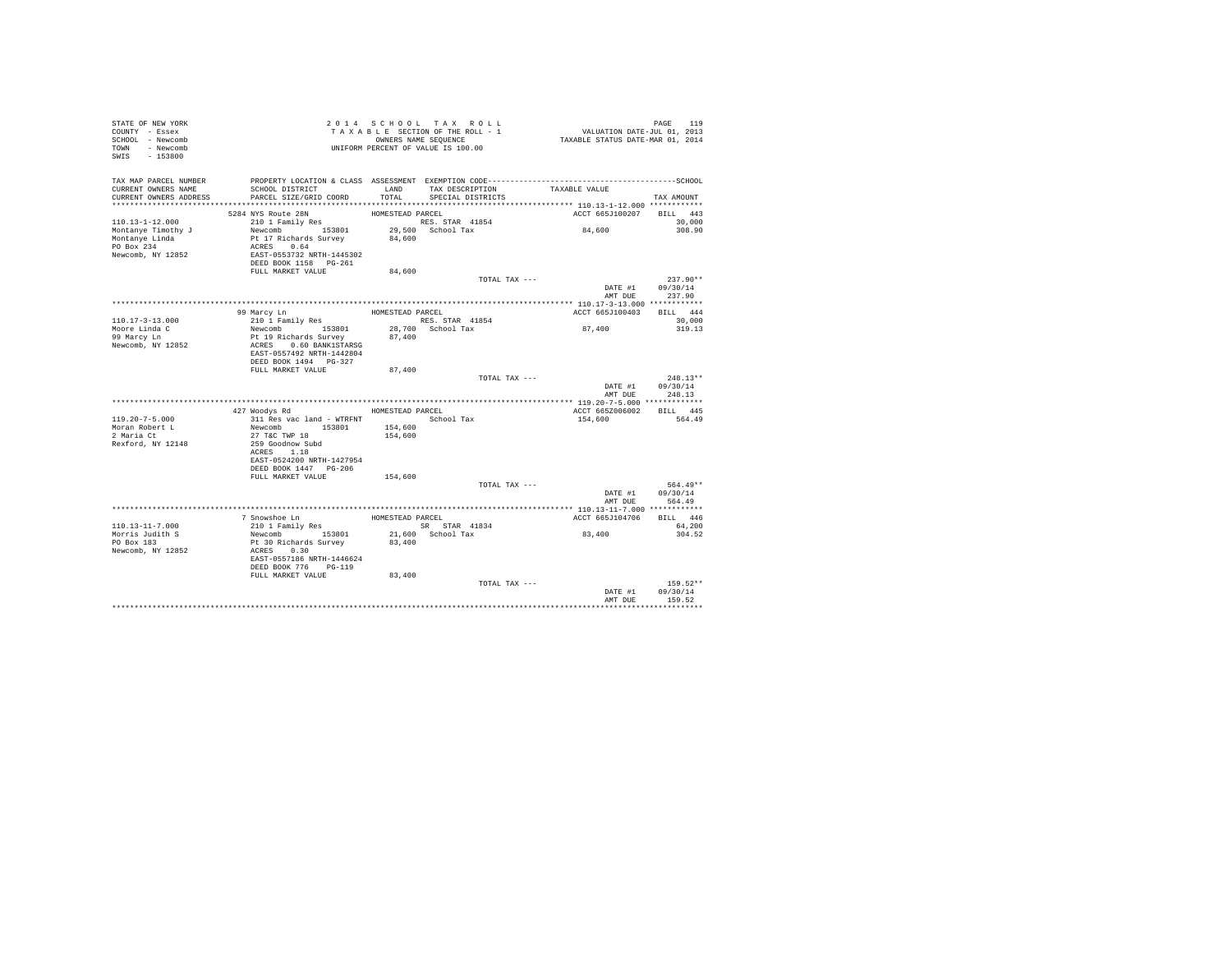| STATE OF NEW YORK<br>COUNTY - Essex<br>SCHOOL - Newcomb<br>TOWN - Newcomb<br>SWIS - 153800          |                                                                                                                                                                                                  |                             | TAXABLE SECTION OF THE ROLL - 1<br>OWNERS NAME SEQUENCE       | PAGE 120<br>VALUATION DATE-JUL 01, 2013<br>TAXABLE STATUS DATE-MAR 01, 2014 | PAGE<br>120                              |
|-----------------------------------------------------------------------------------------------------|--------------------------------------------------------------------------------------------------------------------------------------------------------------------------------------------------|-----------------------------|---------------------------------------------------------------|-----------------------------------------------------------------------------|------------------------------------------|
| TAX MAP PARCEL NUMBER<br>CURRENT OWNERS NAME<br>CURRENT OWNERS ADDRESS                              | SCHOOL DISTRICT<br>PARCEL SIZE/GRID COORD                                                                                                                                                        |                             | LAND TAX DESCRIPTION TAXABLE VALUE<br>TOTAL SPECIAL DISTRICTS |                                                                             | TAX AMOUNT                               |
|                                                                                                     |                                                                                                                                                                                                  |                             |                                                               |                                                                             |                                          |
| $119.20 - 7 - 2.000$<br>Morris S Judith<br>PO Box 183<br>Newcomb, NY 12852                          | 463 Woodys Rd<br>311 Res vac land - WTRFNT                 School Tax<br>Newcomb 153801<br>27 T&C TWP 18<br>273 Goodnow Subd<br>ACRES 0.94<br>EAST-0523664 NRTH-1427633<br>DEED BOOK 1493 PG-189 | HOMESTEAD PARCEL<br>121,200 | 121,200                                                       | ACCT 665Z006001 BILL 447<br>121,200                                         | 442.54                                   |
|                                                                                                     | FULL MARKET VALUE                                                                                                                                                                                | 121,200                     |                                                               |                                                                             |                                          |
|                                                                                                     |                                                                                                                                                                                                  |                             | TOTAL TAX ---                                                 |                                                                             | $442.54**$                               |
|                                                                                                     |                                                                                                                                                                                                  |                             |                                                               | AMT DUE                                                                     | DATE #1 09/30/14<br>442.54               |
|                                                                                                     |                                                                                                                                                                                                  |                             | HOMESTEAD PARCEL                                              |                                                                             | BILL 448                                 |
| $109.16 - 4 - 3.000$                                                                                | 5469 NYS Route 28N<br>210 1 Family Res                                                                                                                                                           |                             | RES. STAR 41854                                               | ACCT 665J104308                                                             | 30,000                                   |
| Moses Michael J                                                                                     | Newcomb 153801                                                                                                                                                                                   |                             | 41.400 School Tax                                             | 191,600                                                                     | 699.59                                   |
| Moses Dorothy<br>5469 NYS Rte 28N                                                                   | 9 Richards<br>2.1ac                                                                                                                                                                              | 191,600                     |                                                               |                                                                             |                                          |
| Newcomb, NY 12852                                                                                   | ACRES 2.60<br>EAST-0549235 NRTH-1446109<br>DEED BOOK 588 PG-141                                                                                                                                  |                             |                                                               |                                                                             |                                          |
|                                                                                                     | FULL MARKET VALUE                                                                                                                                                                                | 191,600                     |                                                               |                                                                             |                                          |
|                                                                                                     |                                                                                                                                                                                                  |                             | TOTAL TAX ---                                                 | AMT DUE                                                                     | $628.59**$<br>DATE #1 09/30/14<br>628.59 |
|                                                                                                     |                                                                                                                                                                                                  |                             |                                                               |                                                                             |                                          |
|                                                                                                     | 73 Goodnow Flow Rd<br>210 1 Family Res<br>8R STAR 41834                                                                                                                                          |                             |                                                               | ACCT 665J104805 BILL 449                                                    |                                          |
| $109.15 - 4 - 13.000$                                                                               |                                                                                                                                                                                                  |                             | SR STAR 41834<br>36,600 School Tax                            |                                                                             | 64,200                                   |
| Moses Mitchell F<br>73 Goodnow Flow Rd<br>Newcomb, NY 12852                                         | Newcomb 153801<br>4 Ords Patent<br>ACRES 1.20                                                                                                                                                    | 97,800                      |                                                               | 97,800                                                                      | 357.10                                   |
|                                                                                                     | EAST-0542646 NRTH-1444180<br>DEED BOOK 1115 PG-230<br>FULL MARKET VALUE                                                                                                                          | 97,800                      |                                                               |                                                                             |                                          |
|                                                                                                     |                                                                                                                                                                                                  |                             | TOTAL TAX ---                                                 |                                                                             | $212.10**$<br>DATE #1 09/30/14           |
|                                                                                                     |                                                                                                                                                                                                  |                             |                                                               |                                                                             | AMT DUE 212.10                           |
|                                                                                                     | 86 Stubing Ln MOMESTEAD PARCEL                                                                                                                                                                   |                             |                                                               |                                                                             |                                          |
| $109.16 - 6 - 2.000$<br>Mosher Clarence W<br>Mosher Louis B<br>30 Cypress Dr<br>Glenville, NY 12302 | 210 1 Family Res - WTRFNT School Tax<br>Newcomb 153801<br>16 T&c Pur Twp 27 Rs<br>5 Birch Pt Subd<br>ACRES 2.00<br>EAST-0550771 NRTH-1447747<br>DEED BOOK 1370 PG-234                            | 130,200<br>462,400          |                                                               | ACCT 665Z001001 BILL 450<br>462,400                                         | 1,688.37                                 |
|                                                                                                     | FULL MARKET VALUE 462,400                                                                                                                                                                        |                             |                                                               |                                                                             |                                          |
|                                                                                                     |                                                                                                                                                                                                  |                             | TOTAL TAX ---                                                 | DATE #1<br>AMT DUE                                                          | $1.688.37**$<br>09/30/14<br>1,688.37     |
|                                                                                                     |                                                                                                                                                                                                  |                             |                                                               | ********************************                                            |                                          |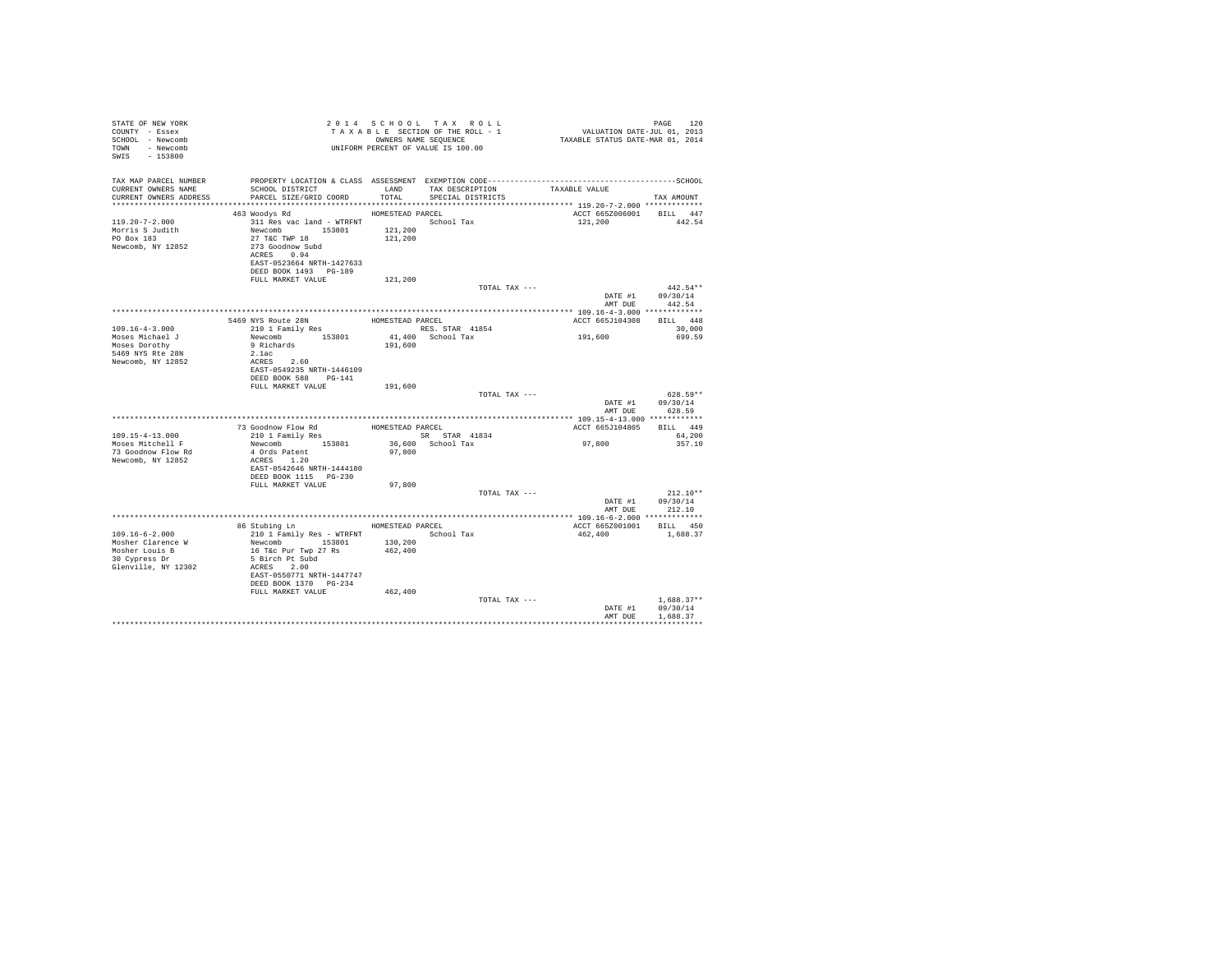| STATE OF NEW YORK<br>COUNTY - Essex<br>SCHOOL - Newcomb<br>TOWN - Newcomb<br>SWIS - 153800         | T A X A B L E SECTION.<br>OWNERS NAME SEQUENCE<br>UNIFORM PERCENT OF VALUE IS 100.00                                                                                                                                                                                                                                                                                                                                                                                                                                         |                    | 2014 SCHOOL TAX ROLL<br>TAXABLE SECTION OF THE ROLL - 1<br>OWNERS NAME SEQUENCE | PAGE 121<br>VALUATION DATE-JUL 01, 2013<br>TAXABLE STATUS DATE-MAR 01, 2014 |                                              |
|----------------------------------------------------------------------------------------------------|------------------------------------------------------------------------------------------------------------------------------------------------------------------------------------------------------------------------------------------------------------------------------------------------------------------------------------------------------------------------------------------------------------------------------------------------------------------------------------------------------------------------------|--------------------|---------------------------------------------------------------------------------|-----------------------------------------------------------------------------|----------------------------------------------|
| TAX MAP PARCEL NUMBER                                                                              | PROPERTY LOCATION & CLASS ASSESSMENT EXEMPTION CODE-----------------------------------SCHOOL                                                                                                                                                                                                                                                                                                                                                                                                                                 |                    |                                                                                 |                                                                             |                                              |
| CURRENT OWNERS NAME                                                                                | SCHOOL DISTRICT<br>CURRENT OWNERS ADDRESS PARCEL SIZE/GRID COORD                                                                                                                                                                                                                                                                                                                                                                                                                                                             | TOTAL              | LAND TAX DESCRIPTION<br>SPECIAL DISTRICTS                                       | TAXABLE VALUE                                                               | TAX AMOUNT                                   |
|                                                                                                    | 5480 NYS Route 28N HOMESTEAD PARCEL                                                                                                                                                                                                                                                                                                                                                                                                                                                                                          |                    |                                                                                 | ACCT 665J106101 BILL 451                                                    |                                              |
| 109.16-2-20.021<br>Mulcahy Lynn R<br>Demars Lori R<br>5477 NYS Rte 28N<br>Newcomb, NY 12852        | 260 Seasonal res - WTRFNT Market School Tax<br>Newcomb 153801<br>9 Richards<br>$c/o$ Kenneth C Rockwood $1483/179$ Life Use to<br>Kenneth & Sally Rockwood<br>ACRES 2.24<br>EAST-0549253 NRTH-1446618<br>DEED BOOK 1483 PG-179                                                                                                                                                                                                                                                                                               | 175,600<br>185,600 |                                                                                 | 185,600 677.69                                                              |                                              |
|                                                                                                    | FULL MARKET VALUE                                                                                                                                                                                                                                                                                                                                                                                                                                                                                                            | 185,600            |                                                                                 |                                                                             |                                              |
|                                                                                                    |                                                                                                                                                                                                                                                                                                                                                                                                                                                                                                                              |                    | TOTAL TAX ---                                                                   |                                                                             | $677.69**$                                   |
|                                                                                                    |                                                                                                                                                                                                                                                                                                                                                                                                                                                                                                                              |                    |                                                                                 | AMT DUE                                                                     | DATE #1 09/30/14<br>677.69                   |
|                                                                                                    |                                                                                                                                                                                                                                                                                                                                                                                                                                                                                                                              |                    |                                                                                 |                                                                             |                                              |
| $109.16 - 4 - 2.000$                                                                               | 5477 NYS Route 28N<br>210 1 Family Res                                                                                                                                                                                                                                                                                                                                                                                                                                                                                       | HOMESTEAD PARCEL   |                                                                                 | ACCT 665J106014 BILL 452                                                    | 64,200                                       |
| Mulcahy Lynn R<br>Demars Lori R<br>c/o Kenneth C Rockwood<br>5477 NYS Rte 28N<br>Newcomb, NY 12852 | $\begin{tabular}{lllllllllll} $\text{$\kappa$-uv $1$ } $\text{{\tt Sam11Y} }$\text{Res}$ & $\cdots$ & $\cdots$ & $\text{{\tt emx}}$ & $\text{{\tt SR} }$ $\text{{\tt SR} }$ $\text{{\tt SR} }$ & $\text{{\tt SR} }$ & $\text{{\tt SR} }$ & $\text{{\tt SR} }$ & $\text{{\tt 41834}}$ \\ $ {\tt Newcomb}$ & $153801 & $37,300 & $\text{{\tt School} }$ & $\text{{\tt Tax}}$ \\ $9$ $\text{ Richards}$ & $207,900$ & $\text{{\tt School} }$ & $\text{{\tt T$<br>1483/179 Life Use to<br>Kenneth & Sally Rockwood<br>ACRES 1.40 |                    |                                                                                 | 207,900                                                                     | 759.11                                       |
|                                                                                                    | EAST-0549116 NRTH-1446333<br>DEED BOOK 1483 PG-179<br>FULL MARKET VALUE                                                                                                                                                                                                                                                                                                                                                                                                                                                      |                    |                                                                                 |                                                                             |                                              |
|                                                                                                    |                                                                                                                                                                                                                                                                                                                                                                                                                                                                                                                              | 207,900            | TOTAL TAX ---                                                                   |                                                                             | $614.11**$                                   |
|                                                                                                    |                                                                                                                                                                                                                                                                                                                                                                                                                                                                                                                              |                    |                                                                                 |                                                                             | DATE #1 09/30/14                             |
|                                                                                                    |                                                                                                                                                                                                                                                                                                                                                                                                                                                                                                                              |                    |                                                                                 | AMT DUE                                                                     | 614.11                                       |
|                                                                                                    | 22 Anderson Ln HOMESTEAD PARCEL                                                                                                                                                                                                                                                                                                                                                                                                                                                                                              |                    |                                                                                 | ACCT 665J180020 BILL 453                                                    |                                              |
| $109.16 - 2 - 24.036$                                                                              |                                                                                                                                                                                                                                                                                                                                                                                                                                                                                                                              |                    |                                                                                 | 281,000                                                                     | 1,026.02                                     |
| Mull Deborah L                                                                                     | 210 1 Family Res - WTRFNT 52,900<br>Newcomb 153801 52,900<br>16 Richards Survey 281,000                                                                                                                                                                                                                                                                                                                                                                                                                                      |                    |                                                                                 |                                                                             |                                              |
| Tyler Lois E<br>iyier Lois E<br>356 Hop City Rd                                                    | 16 Richards Survey<br>ACRES 0.60                                                                                                                                                                                                                                                                                                                                                                                                                                                                                             |                    |                                                                                 |                                                                             |                                              |
| Ballston Spa, NY 12020                                                                             | EAST-0551267 NRTH-1446427<br>DEED BOOK 1165 PG-270                                                                                                                                                                                                                                                                                                                                                                                                                                                                           |                    |                                                                                 |                                                                             |                                              |
|                                                                                                    | FULL MARKET VALUE                                                                                                                                                                                                                                                                                                                                                                                                                                                                                                            | 281,000            |                                                                                 |                                                                             |                                              |
|                                                                                                    |                                                                                                                                                                                                                                                                                                                                                                                                                                                                                                                              |                    | TOTAL TAX ---                                                                   | AMT DUE                                                                     | $1.026.02**$<br>DATE #1 09/30/14<br>1,026.02 |
|                                                                                                    |                                                                                                                                                                                                                                                                                                                                                                                                                                                                                                                              |                    |                                                                                 |                                                                             |                                              |
|                                                                                                    |                                                                                                                                                                                                                                                                                                                                                                                                                                                                                                                              |                    |                                                                                 | ACCT 665J100309 BILL 454                                                    |                                              |
|                                                                                                    |                                                                                                                                                                                                                                                                                                                                                                                                                                                                                                                              |                    | School Tax                                                                      | 123,400                                                                     | 450.57                                       |
|                                                                                                    |                                                                                                                                                                                                                                                                                                                                                                                                                                                                                                                              |                    |                                                                                 |                                                                             |                                              |
| 5 Needle Park Cir Apt 2<br>Queensbury, NY 12804                                                    | Pt 4 Thorns Survey<br>ACRES 1.10<br>EAST-0558964 NRTH-1442842<br>DEED BOOK 1094 PG-163                                                                                                                                                                                                                                                                                                                                                                                                                                       | 123,400            |                                                                                 |                                                                             |                                              |
|                                                                                                    | FULL MARKET VALUE                                                                                                                                                                                                                                                                                                                                                                                                                                                                                                            | 123,400            |                                                                                 |                                                                             |                                              |
|                                                                                                    |                                                                                                                                                                                                                                                                                                                                                                                                                                                                                                                              |                    | TOTAL TAX ---                                                                   | AMT DUE                                                                     | $450.57**$<br>DATE #1 09/30/14<br>450.57     |
|                                                                                                    |                                                                                                                                                                                                                                                                                                                                                                                                                                                                                                                              |                    |                                                                                 |                                                                             |                                              |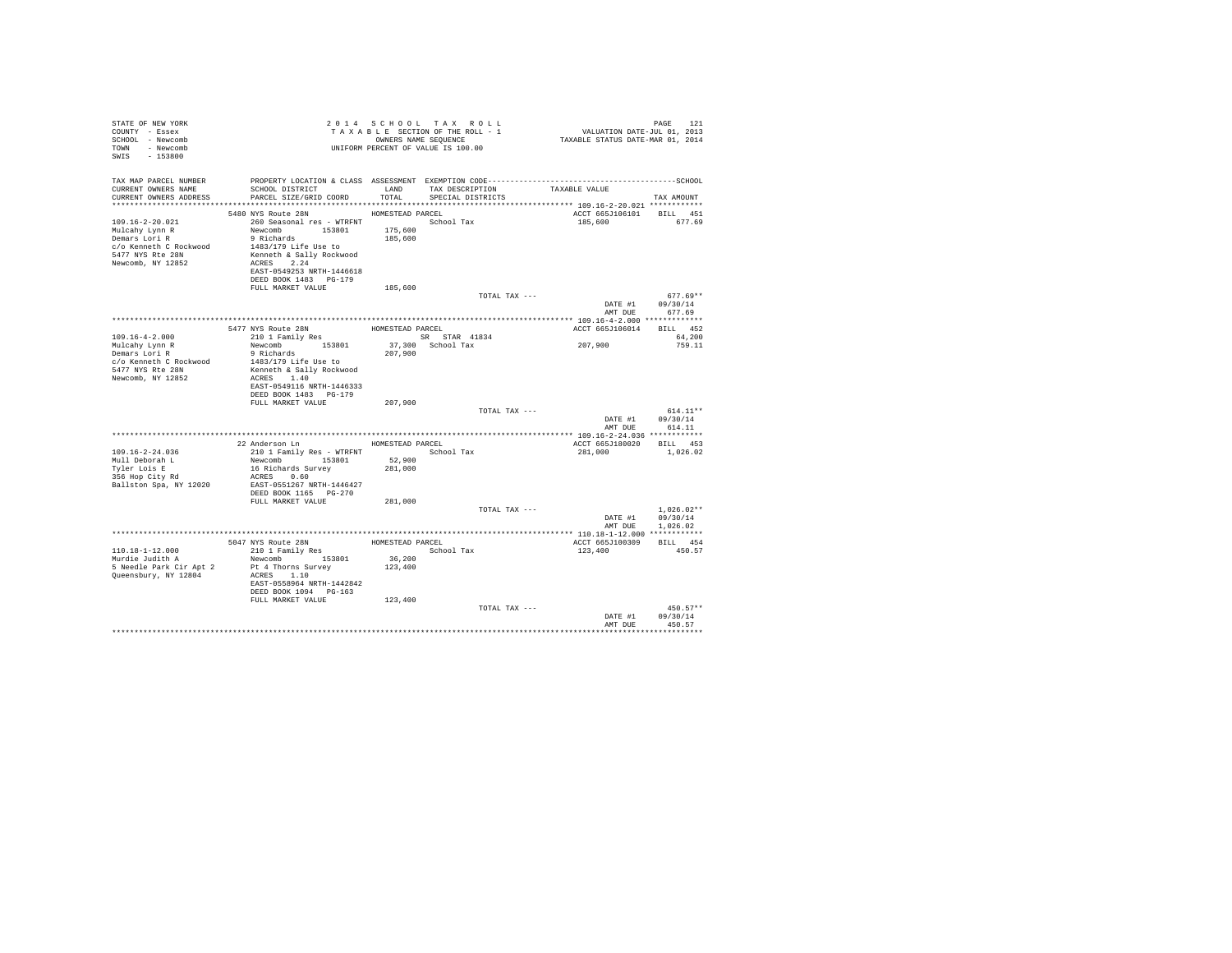| STATE OF NEW YORK<br>COUNTY - Essex<br>SCHOOL - Newcomb<br>TOWN - Newcomb<br>SWIS - 153800 | TAXABLE SECTION OF HER COOLSTAND TO THE CONDERS NAME SEQUENCE<br>UNIFORM PERCENT OF VALUE IS 100.00 |                  | TAXABLE SECTION OF THE ROLL - 1<br>OWNERS NAME SEQUENCE | PAGE 122<br>VALUATION DATE-JUL 01, 2013<br>TAXABLE STATUS DATE-MAR 01, 2014 |                                |
|--------------------------------------------------------------------------------------------|-----------------------------------------------------------------------------------------------------|------------------|---------------------------------------------------------|-----------------------------------------------------------------------------|--------------------------------|
|                                                                                            |                                                                                                     |                  |                                                         |                                                                             |                                |
| CURRENT OWNERS NAME<br>CURRENT OWNERS ADDRESS                                              | SCHOOL DISTRICT<br>PARCEL SIZE/GRID COORD                                                           | TOTAL            | LAND TAX DESCRIPTION TAXABLE VALUE<br>SPECIAL DISTRICTS |                                                                             | TAX AMOUNT                     |
|                                                                                            |                                                                                                     |                  |                                                         |                                                                             |                                |
|                                                                                            | 5464 NYS Route 28N                                                                                  | HOMESTEAD PARCEL |                                                         | ACCT 665J188003 BILL 455                                                    |                                |
| $109.16 - 2 - 22.200$                                                                      |                                                                                                     |                  |                                                         | 220.300                                                                     | 804.39                         |
| Murphy Mary<br>6 Sonja Ln                                                                  | Newcomb 153801                                                                                      | 85,800           |                                                         |                                                                             |                                |
| 6 Sonja Ln<br>Ballston Spa, NY 12020                                                       | 9 T&c Pur Twp 25 Rs<br>ACRES 0.32                                                                   | 220,300          |                                                         |                                                                             |                                |
|                                                                                            | EAST-0549463 NRTH-1446507                                                                           |                  |                                                         |                                                                             |                                |
|                                                                                            | DEED BOOK 1130 PG-37                                                                                |                  |                                                         |                                                                             |                                |
|                                                                                            | FULL MARKET VALUE                                                                                   | 220,300          |                                                         |                                                                             |                                |
|                                                                                            |                                                                                                     |                  | TOTAL TAX ---                                           |                                                                             | $804.39**$                     |
|                                                                                            |                                                                                                     |                  |                                                         |                                                                             | DATE #1 09/30/14               |
|                                                                                            |                                                                                                     |                  |                                                         |                                                                             | AMT DUE 804.39                 |
|                                                                                            |                                                                                                     |                  |                                                         |                                                                             |                                |
| 110.18-1-11.082                                                                            | 5057 NYS Route 28N<br>210 1 Family Res                                                              |                  | HOMESTEAD PARCEL<br>RES. STAR 41854                     | ACCT 665J104903 BILL 456                                                    | 30,000                         |
| Musso Anthony                                                                              |                                                                                                     |                  |                                                         | 115,400                                                                     | 421.36                         |
| 5057 NYS Rte 28N                                                                           | Newcomb 153801 38,300 School Tax<br>Pt 4 Thorns Survey 115,400                                      |                  |                                                         |                                                                             |                                |
| Newcomb, NY 12852                                                                          | ACRES 1.70 BANK WFARGO                                                                              |                  |                                                         |                                                                             |                                |
|                                                                                            | EAST-0558798 NRTH-1442916                                                                           |                  |                                                         |                                                                             |                                |
|                                                                                            | DEED BOOK 1495 PG-273                                                                               |                  |                                                         |                                                                             |                                |
|                                                                                            | FULL MARKET VALUE 115,400                                                                           |                  |                                                         |                                                                             |                                |
|                                                                                            |                                                                                                     |                  | TOTAL TAX ---                                           |                                                                             | $350.36**$<br>DATE #1 09/30/14 |
|                                                                                            |                                                                                                     |                  |                                                         | AMT DUE                                                                     | 350.36                         |
|                                                                                            |                                                                                                     |                  |                                                         |                                                                             |                                |
|                                                                                            | 1704 Goodnow Flow Rd HOMESTEAD PARCEL                                                               |                  |                                                         | ACCT 665J188002                                                             | BILL 457                       |
| $119.20 - 4 - 7.000$                                                                       | 312 Vac w/imprv - WTRFNT School Tax                                                                 |                  |                                                         | 82.200                                                                      | 300.14                         |
| Nargis Lisa M                                                                              | Newcomb 153801                                                                                      | 64,100           |                                                         |                                                                             |                                |
| Sanford Robert H                                                                           | 27 Twp 18 T&c Purchase                                                                              | 82,200           |                                                         |                                                                             |                                |
| 5525 Mack Rd                                                                               | 1229/180 Life Use To                                                                                |                  |                                                         |                                                                             |                                |
| Galway, NY 12074                                                                           | Lmnarjis & Rh Sanford<br>ACRES 1.40                                                                 |                  |                                                         |                                                                             |                                |
|                                                                                            | EAST-0526924 NRTH-1425955                                                                           |                  |                                                         |                                                                             |                                |
|                                                                                            | DEED BOOK 1229    PG-180                                                                            |                  |                                                         |                                                                             |                                |
|                                                                                            | FULL MARKET VALUE                                                                                   | 82,200           |                                                         |                                                                             |                                |
|                                                                                            |                                                                                                     |                  | TOTAL TAX ---                                           |                                                                             | $300.14**$                     |
|                                                                                            |                                                                                                     |                  |                                                         |                                                                             | DATE #1 09/30/14               |
|                                                                                            |                                                                                                     |                  |                                                         |                                                                             | AMT DUE 300.14                 |
|                                                                                            |                                                                                                     |                  |                                                         |                                                                             |                                |
|                                                                                            | 5660 NYS Route 28N HOMESTEAD PARCEL<br>210 1 Family Res RES. STAR 41854                             |                  |                                                         | ACCT 665L106308 BILL 458                                                    |                                |
| $109.15 - 1 - 42.000$<br>Nash Colleen W                                                    | Newcomb 153801                                                                                      |                  | 30,500 School Tax                                       | 85,500                                                                      | 30,000<br>312.19               |
| PO Box 313                                                                                 | 3 Richards Survey                                                                                   | 85,500           |                                                         |                                                                             |                                |
| Newcomb, NY 12852                                                                          | ACRES 0.70                                                                                          |                  |                                                         |                                                                             |                                |
|                                                                                            | EAST-0545165 NRTH-1446547                                                                           |                  |                                                         |                                                                             |                                |
|                                                                                            | DEED BOOK 1036    PG-152                                                                            |                  |                                                         |                                                                             |                                |
|                                                                                            | FULL MARKET VALUE                                                                                   | 85,500           |                                                         |                                                                             |                                |
|                                                                                            |                                                                                                     |                  | TOTAL TAX ---                                           |                                                                             | $241.19**$                     |
|                                                                                            |                                                                                                     |                  |                                                         | DATE #1                                                                     | 09/30/14                       |
|                                                                                            |                                                                                                     |                  |                                                         | AMT DUE                                                                     | 241.19                         |
|                                                                                            |                                                                                                     |                  |                                                         |                                                                             |                                |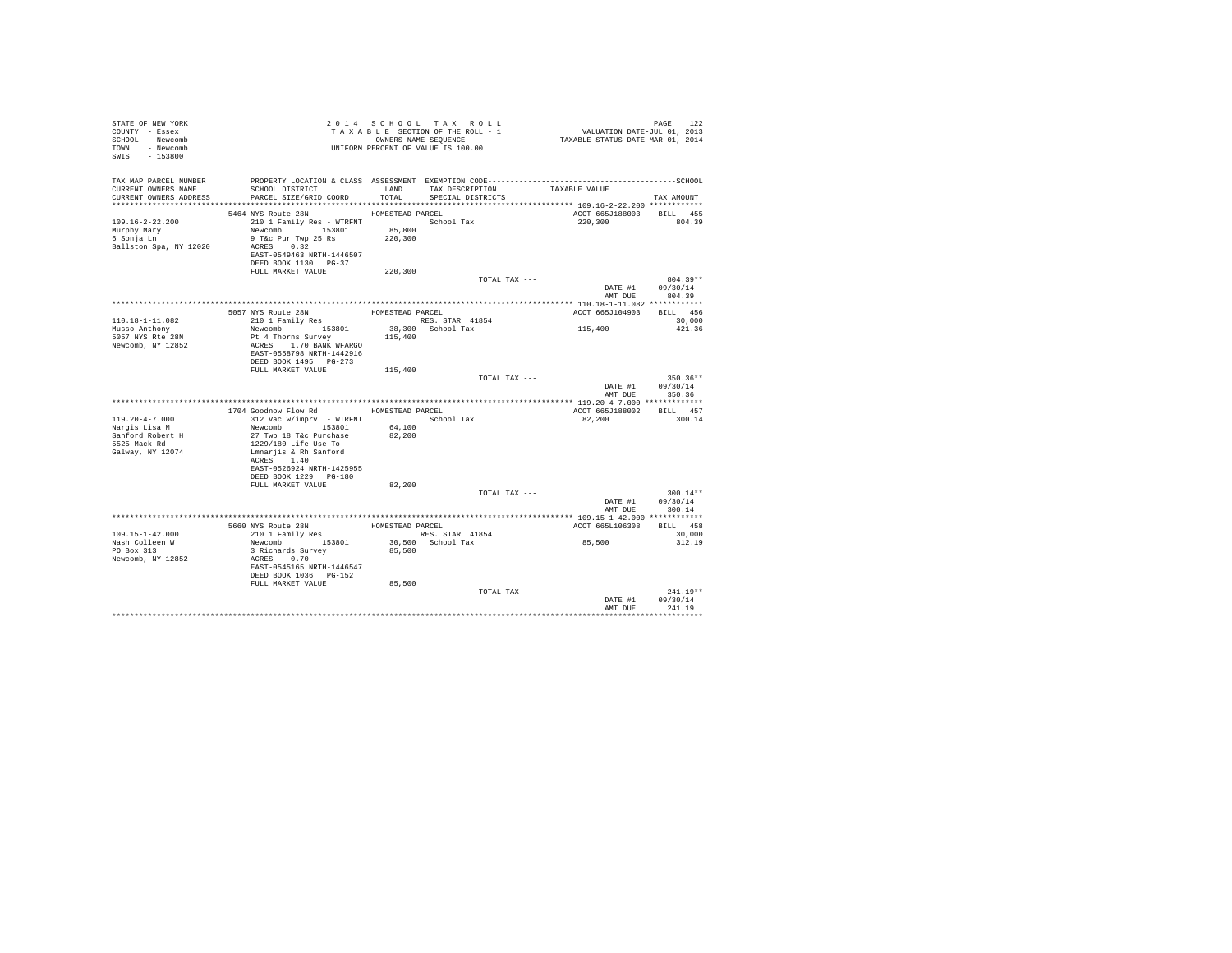| STATE OF NEW YORK<br>COUNTY - Essex<br>SCHOOL - Newcomb<br>TOWN - Newcomb<br>SWIS<br>$-153800$               |                                                                                                                                        |                    | 2014 SCHOOL TAX ROLL<br>TAXABLE SECTION OF THE ROLL - 1<br>OWNERS NAME SEQUENCE<br>UNIFORM PERCENT OF VALUE IS 100.00 |               | دعا PAGE<br>2013 VALUATION DATE-JUL 01, 2013<br>TAXABLE STATUS DATE-MAR 01, 2014 | PAGE<br>123                  |
|--------------------------------------------------------------------------------------------------------------|----------------------------------------------------------------------------------------------------------------------------------------|--------------------|-----------------------------------------------------------------------------------------------------------------------|---------------|----------------------------------------------------------------------------------|------------------------------|
| TAX MAP PARCEL NUMBER<br>CURRENT OWNERS NAME<br>CURRENT OWNERS ADDRESS                                       | SCHOOL DISTRICT<br>PARCEL SIZE/GRID COORD                                                                                              | TOTAL              | LAND TAX DESCRIPTION<br>SPECIAL DISTRICTS                                                                             |               | TAXABLE VALUE                                                                    |                              |
|                                                                                                              |                                                                                                                                        |                    |                                                                                                                       |               |                                                                                  | TAX AMOUNT                   |
|                                                                                                              | 415 Woodys Rd                                                                                                                          | HOMESTEAD PARCEL   |                                                                                                                       |               | ACCT 665Z006003                                                                  | BILL 459                     |
| $119.20 - 7 - 7.000$<br>Niederer Lorraine F<br>Scrodin Thomas<br>2871 Lapland Rd<br>East Fairfield, VT 05448 | 311 Res vac land - WTRFNT School Tax<br>Newcomb 153801<br>27 T&C TWP 18<br>257 Goodnow Subd<br>ACRES 1.03<br>EAST-0524739 NRTH-1428014 | 140,100<br>140,100 |                                                                                                                       |               | 140,100                                                                          | 511.55                       |
|                                                                                                              | DEED BOOK 1613 PG-17                                                                                                                   |                    |                                                                                                                       |               |                                                                                  |                              |
|                                                                                                              | FULL MARKET VALUE                                                                                                                      | 140,100            |                                                                                                                       |               |                                                                                  |                              |
|                                                                                                              |                                                                                                                                        |                    |                                                                                                                       | TOTAL TAX --- |                                                                                  | 511.55**<br>DATE #1 09/30/14 |
|                                                                                                              |                                                                                                                                        |                    |                                                                                                                       |               | AMT DUE                                                                          | 511.55                       |
|                                                                                                              |                                                                                                                                        |                    |                                                                                                                       |               |                                                                                  |                              |
|                                                                                                              | Woodys Rd                                                                                                                              | HOMESTEAD PARCEL   |                                                                                                                       |               | ACCT 665Z006004                                                                  | BILL 460                     |
| 119.20-8-1.000                                                                                               | 311 Res vac land                                                                                                                       |                    | School Tax                                                                                                            |               | 8,400                                                                            | 30.67                        |
| Niederer Lorraine F                                                                                          | Newcomb 153801                                                                                                                         | 8,400              |                                                                                                                       |               |                                                                                  |                              |
| Scrodin Thomas<br>2871 Lapland Rd                                                                            | 27 T&C TWP 18                                                                                                                          | 8,400              |                                                                                                                       |               |                                                                                  |                              |
| East Fairfield, VT 05448                                                                                     | 257 Goodnow Subd<br>ACRES 0.32                                                                                                         |                    |                                                                                                                       |               |                                                                                  |                              |
|                                                                                                              | EAST-0524661 NRTH-1428181                                                                                                              |                    |                                                                                                                       |               |                                                                                  |                              |
|                                                                                                              | DEED BOOK 1613 PG-17                                                                                                                   |                    |                                                                                                                       |               |                                                                                  |                              |
|                                                                                                              | FULL MARKET VALUE                                                                                                                      | 8,400              |                                                                                                                       |               |                                                                                  |                              |
|                                                                                                              |                                                                                                                                        |                    |                                                                                                                       | TOTAL TAX --- |                                                                                  | $30.67**$                    |
|                                                                                                              |                                                                                                                                        |                    |                                                                                                                       |               | DATE #1                                                                          | 09/30/14                     |
|                                                                                                              |                                                                                                                                        |                    |                                                                                                                       |               | AMT DUE                                                                          | 30.67                        |
|                                                                                                              | NYS Route 28N                                                                                                                          |                    | HOMESTEAD PARCEL                                                                                                      |               | ACCT 665Z003002                                                                  | BILL 461                     |
| 109.15-1-32.200                                                                                              | 210 1 Family Res - WTRFNT                                                                                                              |                    | School Tax                                                                                                            |               | 186,300                                                                          | 680.24                       |
| Nix Mary E                                                                                                   | Newcomb 153801                                                                                                                         | 104,100            |                                                                                                                       |               |                                                                                  |                              |
| 17 Cambridge Rd                                                                                              | 4/3 Ords/richards Sur                                                                                                                  | 186,300            |                                                                                                                       |               |                                                                                  |                              |
| Lavafette, NJ 07848                                                                                          | ACRES 1.10                                                                                                                             |                    |                                                                                                                       |               |                                                                                  |                              |
|                                                                                                              | EAST-0543971 NRTH-1446070<br>DEED BOOK 1329 PG-106                                                                                     |                    |                                                                                                                       |               |                                                                                  |                              |
|                                                                                                              | FULL MARKET VALUE                                                                                                                      | 186,300            |                                                                                                                       |               |                                                                                  |                              |
|                                                                                                              |                                                                                                                                        |                    |                                                                                                                       | TOTAL TAX --- |                                                                                  | 680.24**                     |
|                                                                                                              |                                                                                                                                        |                    |                                                                                                                       |               | DATE #1                                                                          | 09/30/14                     |
|                                                                                                              |                                                                                                                                        |                    |                                                                                                                       |               | AMT DUE                                                                          | 680.24                       |
|                                                                                                              |                                                                                                                                        |                    |                                                                                                                       |               |                                                                                  |                              |
|                                                                                                              | Sanford Ln NON-HOMESTEAD PARCEL                                                                                                        |                    |                                                                                                                       |               | ACCT 665J105212                                                                  | BILL 462                     |
| $90. -1 - 2.110$<br>NL Industries Inc                                                                        | 910 Priv forest - WTRFNT<br>Newcomb 153801                                                                                             | 233,500            | School Tax                                                                                                            |               | 233,500                                                                          | 4,083.72                     |
| c/o Real Estate Dept                                                                                         | T&C Twp 47                                                                                                                             | 233,500            |                                                                                                                       |               |                                                                                  |                              |
| 5430 LBJ Fwy Ste 1700                                                                                        | ACRES 146.26                                                                                                                           |                    |                                                                                                                       |               |                                                                                  |                              |
| Dallas, TX 75240                                                                                             | EAST-0569717 NRTH-1476096                                                                                                              |                    |                                                                                                                       |               |                                                                                  |                              |
|                                                                                                              | FULL MARKET VALUE                                                                                                                      | 233,500            |                                                                                                                       |               |                                                                                  |                              |
| MAY BE SUBJECT TO PAYMENT<br>UNDER RPTL480A UNTIL 2014                                                       |                                                                                                                                        |                    |                                                                                                                       |               |                                                                                  |                              |
|                                                                                                              |                                                                                                                                        |                    |                                                                                                                       | TOTAL TAX --- |                                                                                  | $4.083.72**$                 |
|                                                                                                              |                                                                                                                                        |                    |                                                                                                                       |               | DATE #1                                                                          | 09/30/14                     |
|                                                                                                              |                                                                                                                                        |                    |                                                                                                                       |               | AMT DUE                                                                          | 4.083.72                     |
|                                                                                                              |                                                                                                                                        |                    |                                                                                                                       |               |                                                                                  |                              |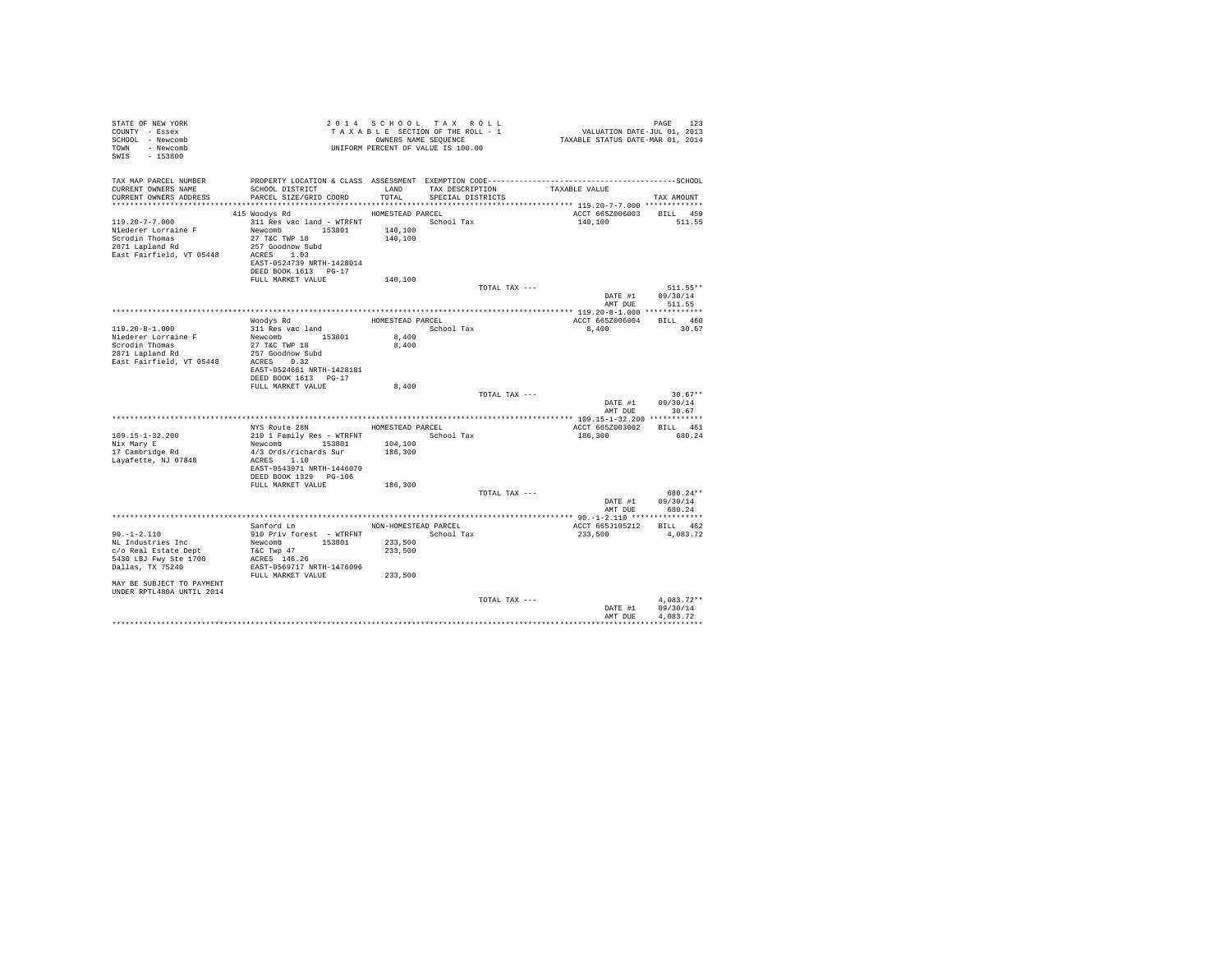| STATE OF NEW YORK<br>COUNTY - Essex<br>SCHOOL - Newcomb<br>TOWN - Newcomb<br>SWIS - 153800                                                                           |                                                                                                                                                     |                                                       | 2014 SCHOOL TAX ROLL<br>TAXABLE SECTION OF THE ROLL - 1<br>OWNERS NAME SEQUENCE<br>UNIFORM PERCENT OF VALUE IS 100.00 |               | PAGE 124<br>VALUATION DATE-JUL 01, 2013<br>TAXABLE STATUS DATE-MAR 01, 2014 |                                      |
|----------------------------------------------------------------------------------------------------------------------------------------------------------------------|-----------------------------------------------------------------------------------------------------------------------------------------------------|-------------------------------------------------------|-----------------------------------------------------------------------------------------------------------------------|---------------|-----------------------------------------------------------------------------|--------------------------------------|
| TAX MAP PARCEL NUMBER<br>CURRENT OWNERS NAME<br>CURRENT OWNERS ADDRESS                                                                                               | SCHOOL DISTRICT<br>PARCEL SIZE/GRID COORD                                                                                                           | LAND<br>TOTAL                                         | TAX DESCRIPTION<br>SPECIAL DISTRICTS                                                                                  |               | TAXABLE VALUE                                                               | TAX AMOUNT                           |
| .                                                                                                                                                                    |                                                                                                                                                     |                                                       |                                                                                                                       |               |                                                                             |                                      |
| $90. -1 - 3.110$<br>NL Industries Inc<br>c/o Real Estate Dept<br>5430 LBJ Fwy Ste 1700<br>Dallas, TX 75240<br>MAY BE SUBJECT TO PAYMENT<br>UNDER RPTL480A UNTIL 2014 | Sanford Ln<br>910 Priv forest - WTRFNT School Tax<br>Newcomb 153801<br>T&c Twp 47<br>ACRES 617.10<br>EAST-0574593 NRTH-1481245<br>FULL MARKET VALUE | NON-HOMESTEAD PARCEL<br>133,633<br>133,633<br>133,633 |                                                                                                                       |               | ACCT 665J105002<br>133,633                                                  | BILL 463<br>2,337.13                 |
|                                                                                                                                                                      |                                                                                                                                                     |                                                       |                                                                                                                       | TOTAL TAX --- | DATE #1                                                                     | $2.337.13**$<br>09/30/14             |
|                                                                                                                                                                      |                                                                                                                                                     |                                                       |                                                                                                                       |               | AMT DUE                                                                     | 2.337.13                             |
|                                                                                                                                                                      | 234 NL Ln                                                                                                                                           | NON-HOMESTEAD PARCEL                                  |                                                                                                                       |               | ACCT 665J105038 BILL 464                                                    |                                      |
| $90. -1 - 5.110$<br>NL Industries Inc<br>c/o Real Estate Dept<br>5430 LBJ Fwy Ste 1700<br>Dallas, TX 75240                                                           | 910 Priv forest<br>Newcomb 153801<br>Pt 75 T&c Twp<br>ACRES 133.19<br>EAST-0575042 NRTH-1474957                                                     | 161,100<br>161,100                                    | School Tax                                                                                                            |               | 161,100                                                                     | 2.817.50                             |
| MAY BE SUBJECT TO PAYMENT FULL MARKET VALUE<br>IINDER RPTL480A IINTIL 2014                                                                                           | DEED BOOK 229 PG-349                                                                                                                                | 161,100                                               |                                                                                                                       |               |                                                                             |                                      |
|                                                                                                                                                                      |                                                                                                                                                     |                                                       |                                                                                                                       | TOTAL TAX --- | DATE #1<br>AMT DUE                                                          | $2.817.50**$<br>09/30/14<br>2.817.50 |
|                                                                                                                                                                      |                                                                                                                                                     |                                                       |                                                                                                                       |               |                                                                             |                                      |
| $90. - 1 - 6.100$<br>NL Industries Inc<br>c/o Real Estate Dept<br>5430 LBJ Fwy Ste 1700<br>Dallas, TX 75240                                                          | Sanford Ln<br>720 Mine/quarry<br>Newcomb 153801<br>Pt 76 T&c Twp<br>ACRES 180.00<br>EAST-0574565 NRTH-1472802<br>DEED BOOK 229 PG-349               | NON-HOMESTEAD PARCEL<br>322,700<br>634,700            | School Tax                                                                                                            |               | ACCT 665J105207<br>634,700                                                  | BILL 465<br>11,100.37                |
| MAY BE SUBJECT TO PAYMENT FULL MARKET VALUE                                                                                                                          |                                                                                                                                                     | 634,700                                               |                                                                                                                       |               |                                                                             |                                      |
| UNDER RPTL480A UNTIL 2014                                                                                                                                            |                                                                                                                                                     |                                                       |                                                                                                                       | TOTAL TAX --- | DATE #1<br>AMT DUE 11,100.37                                                | $11.100.37**$<br>09/30/14            |
|                                                                                                                                                                      |                                                                                                                                                     |                                                       |                                                                                                                       |               |                                                                             |                                      |
| $91. - 1 - 1.110$<br>NL Industries Inc<br>c/o Real Estate Dept<br>5430 LBJ Fwy Ste 1700<br>Dallas, TX 75240<br>MAY BE SUBJECT TO PAYMENT                             | $\hbox{NL}$ Ln $\hbox{L}$<br>910 Priv forest<br>Newcomb 153801<br>95 T&c Twp 46<br>ACRES 11.05<br>EAST-0576213 NRTH-1478122<br>FULL MARKET VALUE    | NON-HOMESTEAD PARCEL<br>10,400<br>10,400<br>10,400    | School Tax                                                                                                            |               | ACCT 665J105003 BILL 466<br>10,400                                          | 181.89                               |
| UNDER RPTL480A UNTIL 2018                                                                                                                                            |                                                                                                                                                     |                                                       |                                                                                                                       | TOTAL TAX --- | DATE #1                                                                     | $181.89**$<br>09/30/14               |
|                                                                                                                                                                      |                                                                                                                                                     |                                                       |                                                                                                                       |               | AMT DUE                                                                     | 181.89                               |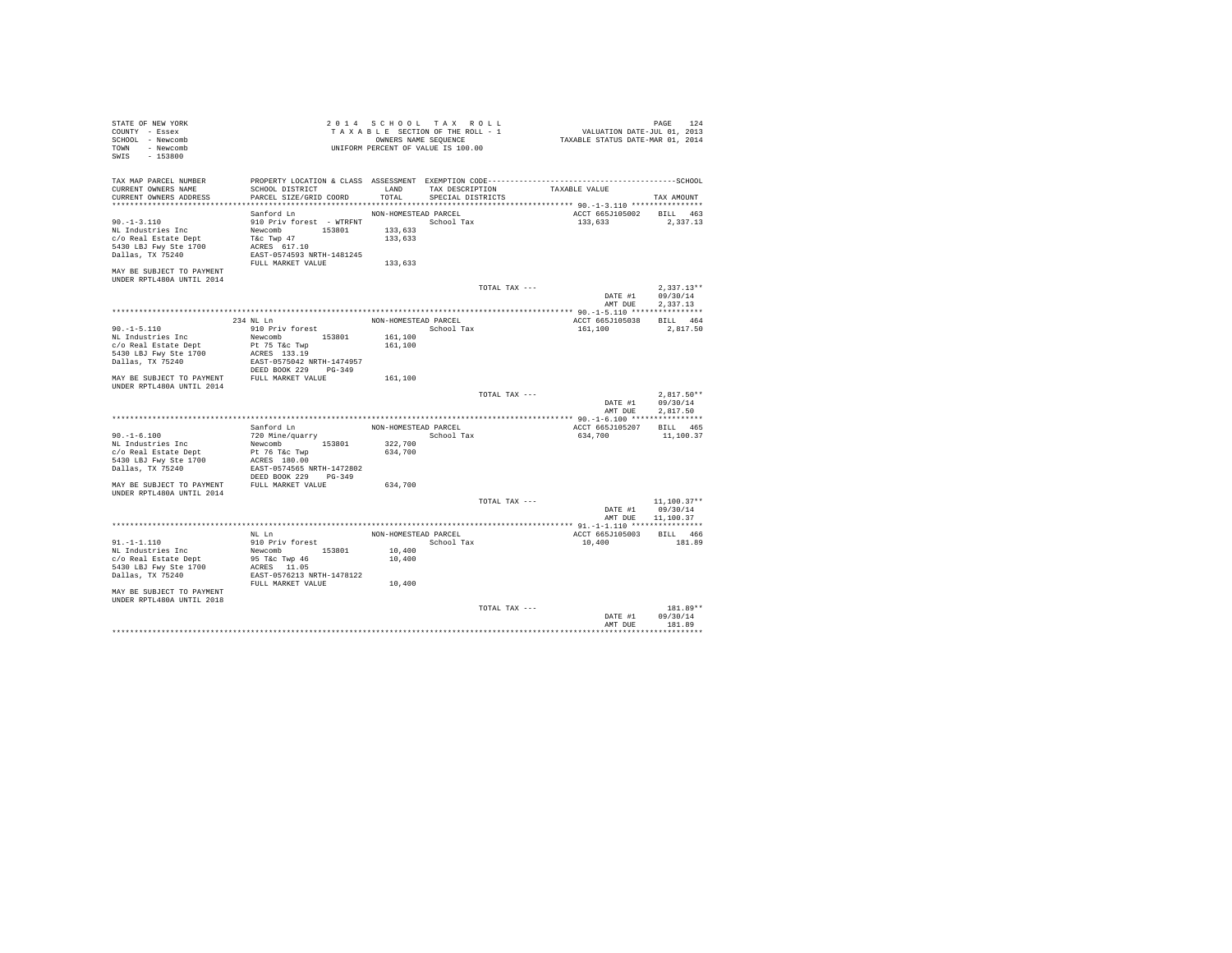| STATE OF NEW YORK<br>COUNTY - Essex<br>SCHOOL - Newcomb<br>TOWN - Newcomb<br>SWIS - 153800 |                                                               |                      | 2014 SCHOOL TAX ROLL<br>TAXABLE SECTION OF THE ROLL - 1<br>OWNERS NAME SEQUENCE<br>UNIFORM PERCENT OF VALUE IS 100.00 |                                    |        | TAXABLE STATUS DATE-MAR 01, 2014 | PAGE       | 125        |
|--------------------------------------------------------------------------------------------|---------------------------------------------------------------|----------------------|-----------------------------------------------------------------------------------------------------------------------|------------------------------------|--------|----------------------------------|------------|------------|
| CURRENT OWNERS NAME<br>CURRENT OWNERS ADDRESS                                              | SCHOOL DISTRICT<br>PARCEL SIZE/GRID COORD                     |                      | TOTAL SPECIAL DISTRICTS                                                                                               | LAND TAX DESCRIPTION TAXABLE VALUE |        |                                  |            |            |
|                                                                                            |                                                               |                      |                                                                                                                       |                                    |        |                                  | TAX AMOUNT |            |
|                                                                                            | Sanford Ln                                                    | NON-HOMESTEAD PARCEL |                                                                                                                       |                                    |        | ACCT 665J192009 BILL 467         |            |            |
| $101. - 1 - 1.100$                                                                         | 910 Priv forest                                               |                      | School Tax                                                                                                            |                                    |        | 28,200                           | 493.19     |            |
| NL Industries Inc                                                                          |                                                               | 28,200               |                                                                                                                       |                                    |        |                                  |            |            |
| c/o Real Estate Dept                                                                       | Newcomb 153801<br>76 Twp 46 T&c Pur                           | 28,200               |                                                                                                                       |                                    |        |                                  |            |            |
| 5430 LBJ Fwy Ste 1700                                                                      | 33.59AC Under 480A RPTL                                       |                      |                                                                                                                       |                                    |        |                                  |            |            |
| Dallas, TX 75240                                                                           | ACRES 33.59                                                   |                      |                                                                                                                       |                                    |        |                                  |            |            |
|                                                                                            | EAST-0575229 NRTH-1472202                                     |                      |                                                                                                                       |                                    |        |                                  |            |            |
|                                                                                            |                                                               |                      |                                                                                                                       |                                    |        |                                  |            |            |
|                                                                                            |                                                               | 28,200               |                                                                                                                       |                                    |        |                                  |            |            |
|                                                                                            |                                                               |                      |                                                                                                                       | TOTAL TAX ---                      |        |                                  | 493.19**   |            |
|                                                                                            |                                                               |                      |                                                                                                                       |                                    |        | DATE #1 09/30/14                 |            |            |
|                                                                                            |                                                               |                      |                                                                                                                       |                                    |        | AMT DUE                          | 493.19     |            |
|                                                                                            |                                                               |                      |                                                                                                                       |                                    |        |                                  |            |            |
|                                                                                            | Sanford Ln                                                    |                      | NON-HOMESTEAD PARCEL                                                                                                  |                                    |        | ACCT 665J192010                  | BILL 468   |            |
| $101. - 6 - 1.100$                                                                         | 910 Priv forest                                               |                      | School Tax                                                                                                            |                                    |        | 5,400 94.44                      |            |            |
| NL Industries Inc                                                                          | Newcomb 153801                                                | 5,400<br>5,400       |                                                                                                                       |                                    |        |                                  |            |            |
| c/o Real Estate Dept<br>5430 LBJ Fwy Ste 1700                                              | 76 Twp 46 T&C Pur<br>ACRES 13.90                              |                      |                                                                                                                       |                                    |        |                                  |            |            |
| Dallas, TX 75240                                                                           | EAST-0575890 NRTH-1472495                                     |                      |                                                                                                                       |                                    |        |                                  |            |            |
|                                                                                            | DEED BOOK 473 PG-214                                          |                      |                                                                                                                       |                                    |        |                                  |            |            |
| MAY BE SUBJECT TO PAYMENT FULL MARKET VALUE                                                |                                                               | 5,400                |                                                                                                                       |                                    |        |                                  |            |            |
| UNDER RPTL480A UNTIL 2018                                                                  |                                                               |                      |                                                                                                                       |                                    |        |                                  |            |            |
|                                                                                            |                                                               |                      |                                                                                                                       | TOTAL TAX ---                      |        |                                  |            | $94.44**$  |
|                                                                                            |                                                               |                      |                                                                                                                       |                                    |        | DATE #1                          | 09/30/14   |            |
|                                                                                            |                                                               |                      |                                                                                                                       |                                    |        | AMT DUE                          | 94.44      |            |
|                                                                                            |                                                               |                      |                                                                                                                       |                                    |        |                                  |            |            |
|                                                                                            | Sanford Ln                                                    |                      | NON-HOMESTEAD PARCEL                                                                                                  |                                    |        | ACCT 665J192011                  | BILL 469   |            |
| $101. -6 - 2.100$                                                                          | 910 Priv forest                                               |                      | School Tax                                                                                                            |                                    | 12,900 |                                  | 225.61     |            |
| NL Industries Inc                                                                          | Newcomb 153801                                                | 12,900               |                                                                                                                       |                                    |        |                                  |            |            |
| c/o Real Estate Dept                                                                       | 75 Twp 46 T&c Pur<br>ACRES 18.70<br>EAST-0576363 NRTH-1473272 | 12,900               |                                                                                                                       |                                    |        |                                  |            |            |
|                                                                                            |                                                               |                      |                                                                                                                       |                                    |        |                                  |            |            |
|                                                                                            | DEED BOOK 473 PG-214                                          |                      |                                                                                                                       |                                    |        |                                  |            |            |
| MAY BE SUBJECT TO PAYMENT FULL MARKET VALUE                                                |                                                               | 12,900               |                                                                                                                       |                                    |        |                                  |            |            |
| UNDER RPTL480A UNTIL 2018                                                                  |                                                               |                      |                                                                                                                       |                                    |        |                                  |            |            |
|                                                                                            |                                                               |                      |                                                                                                                       | TOTAL TAX ---                      |        |                                  |            | $225.61**$ |
|                                                                                            |                                                               |                      |                                                                                                                       |                                    |        | DATE #1 09/30/14                 |            |            |
|                                                                                            |                                                               |                      |                                                                                                                       |                                    |        | AMT DUE                          | 225.61     |            |
|                                                                                            |                                                               |                      |                                                                                                                       |                                    |        |                                  |            |            |
|                                                                                            | NYS Route 28N                                                 |                      | NON-HOMESTEAD PARCEL                                                                                                  |                                    |        | ACCT 665J105106 BILL 470         |            |            |
| $110.18 - 2 - 8.000$                                                                       | 593 Picnic site                                               |                      | School Tax                                                                                                            |                                    |        | 23,700                           | 414.49     |            |
| NL Industries Inc<br>c/o Real Estate Dept                                                  | Newcomb 153801                                                | 23,500               |                                                                                                                       |                                    |        |                                  |            |            |
|                                                                                            | 3 Thorns Survey<br>ACRES 0.30                                 | 23,700               |                                                                                                                       |                                    |        |                                  |            |            |
| 5430 LBJ Fwy Ste 1700<br>Dallas, TX 75240                                                  |                                                               |                      |                                                                                                                       |                                    |        |                                  |            |            |
|                                                                                            | EAST-0560428 NRTH-1442038<br>DEED BOOK 403 PG-370             |                      |                                                                                                                       |                                    |        |                                  |            |            |
|                                                                                            | FULL MARKET VALUE                                             |                      |                                                                                                                       |                                    |        |                                  |            |            |
|                                                                                            |                                                               | 23,700               |                                                                                                                       | TOTAL TAX ---                      |        |                                  |            | $414.49**$ |
|                                                                                            |                                                               |                      |                                                                                                                       |                                    |        | DATE #1                          | 09/30/14   |            |
|                                                                                            |                                                               |                      |                                                                                                                       |                                    |        | AMT DUE                          | 414.49     |            |
|                                                                                            |                                                               |                      |                                                                                                                       |                                    |        |                                  |            |            |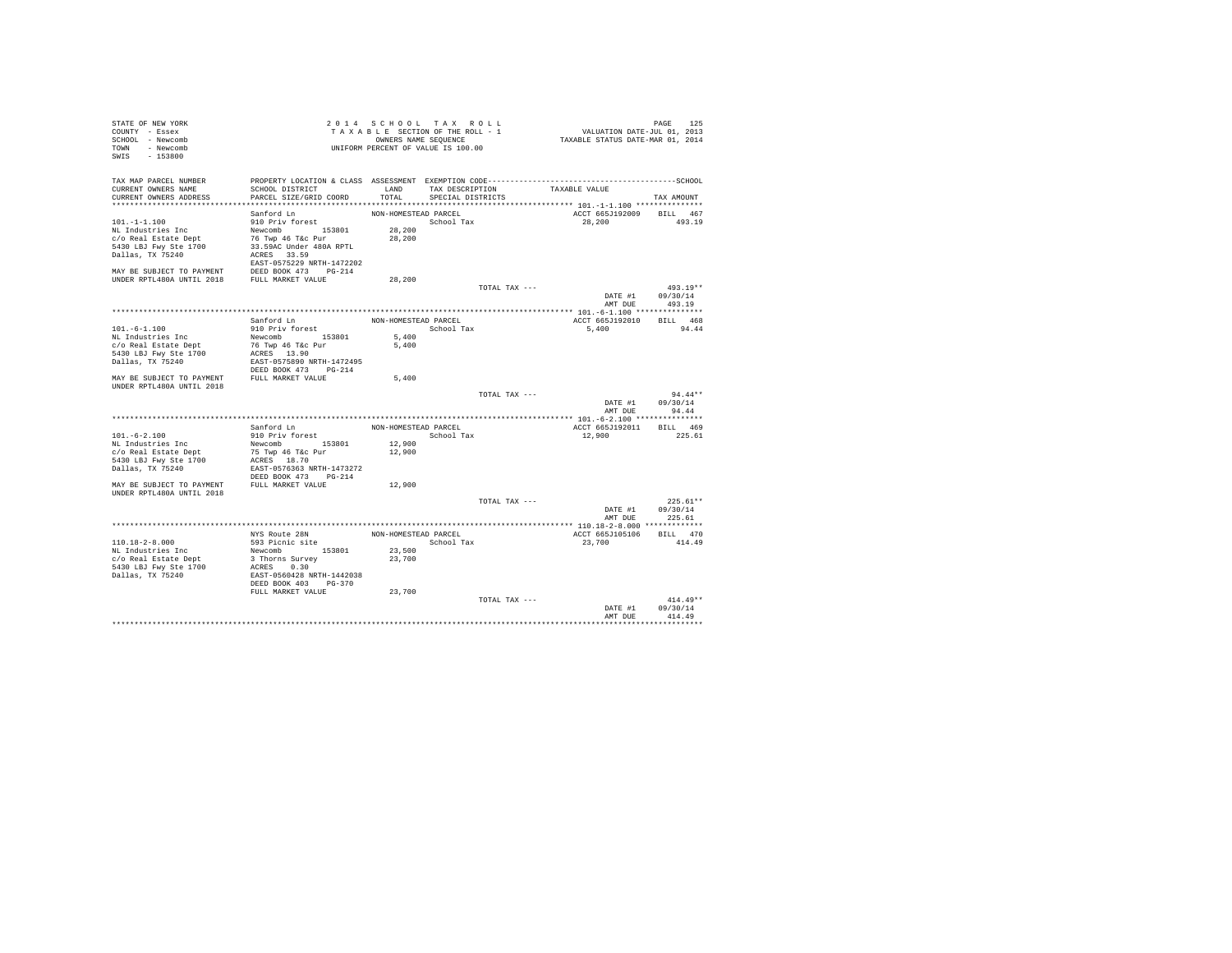| STATE OF NEW YORK<br>COUNTY - Essex<br>SCHOOL - Newcomb<br>TOWN - Newcomb<br>SWIS - 153800                     |                                                                                                                                                      |                         | 2014 SCHOOL TAX ROLL<br>TAXABLE SECTION OF THE ROLL - 1<br>OWNERS NAME SEQUENCE<br>UNIFORM PERCENT OF VALUE IS 100.00 | PAGE 126<br>VALUATION DATE-JUL 01, 2013<br>TAXABLE STATUS DATE-MAR 01, 2014 |                                    |
|----------------------------------------------------------------------------------------------------------------|------------------------------------------------------------------------------------------------------------------------------------------------------|-------------------------|-----------------------------------------------------------------------------------------------------------------------|-----------------------------------------------------------------------------|------------------------------------|
| TAX MAP PARCEL NUMBER<br>CURRENT OWNERS NAME<br>CURRENT OWNERS ADDRESS                                         | SCHOOL DISTRICT<br>PARCEL SIZE/GRID COORD                                                                                                            | LAND<br>TOTAL           | TAX DESCRIPTION<br>SPECIAL DISTRICTS                                                                                  | TAXABLE VALUE                                                               | TAX AMOUNT                         |
|                                                                                                                | NYS Route 28N                                                                                                                                        | NON-HOMESTEAD PARCEL    |                                                                                                                       | ACCT 665J179002 BILL 471                                                    |                                    |
| $110.18 - 2 - 9.000$<br>NL Industries Inc<br>c/o Real Estate Dept<br>5430 LBJ Fwy Ste 1700<br>Dallas, TX 75240 | 330 Vacant comm<br>Newcomb 153801<br>3 Thorns Survey<br>ACRES 0.10<br>EAST-0560241 NRTH-1442128<br>DEED BOOK 403 PG-370<br>FULL MARKET VALUE         | 8,800<br>8,800<br>8,800 | School Tax                                                                                                            | 8,800                                                                       | 153.90                             |
|                                                                                                                |                                                                                                                                                      |                         | TOTAL TAX ---                                                                                                         |                                                                             | 153.90**                           |
|                                                                                                                |                                                                                                                                                      |                         |                                                                                                                       |                                                                             | DATE #1 09/30/14<br>AMT DUE 153.90 |
|                                                                                                                | 31 Sanford Ln                                                                                                                                        | HOMESTEAD PARCEL        |                                                                                                                       | ACCT 665J101001                                                             | BILL 472                           |
| 110.18-4-11.000                                                                                                | 210 1 Family Res                                                                                                                                     |                         | RES. STAR 41854                                                                                                       |                                                                             | 30,000                             |
| Norton Scott M                                                                                                 | Newcomb 153801                                                                                                                                       |                         | $27,000$ School Tax                                                                                                   | 87,700                                                                      | 320.22                             |
| Norton Elly E                                                                                                  | Pt 4&5 Thorns Survey<br>ACRES 0.50 BANK1STARSG                                                                                                       | 87,700                  |                                                                                                                       |                                                                             |                                    |
| 4784 NYS Rte 28N<br>Newcomb, NY 12852                                                                          | EAST-0559473 NRTH-1441355<br>DEED BOOK 1377 PG-331                                                                                                   |                         |                                                                                                                       |                                                                             |                                    |
|                                                                                                                | FULL MARKET VALUE                                                                                                                                    | 87,700                  |                                                                                                                       |                                                                             |                                    |
|                                                                                                                |                                                                                                                                                      |                         | TOTAL TAX ---                                                                                                         | DATE #1<br>AMT DUR                                                          | $249.22**$<br>09/30/14<br>249.22   |
|                                                                                                                |                                                                                                                                                      |                         |                                                                                                                       |                                                                             |                                    |
|                                                                                                                | 4784 NYS Route 28N                                                                                                                                   | HOMESTEAD PARCEL        |                                                                                                                       | ACCT 665J105302                                                             | BILL 473                           |
| $121.7 - 1 - 4.000$                                                                                            | 210 1 Family Res                                                                                                                                     |                         | School Tax                                                                                                            | 81,000                                                                      | 295.76                             |
| Norton William O<br>Rodrigue Mary E                                                                            | Newcomb 153801                                                                                                                                       | 36,900<br>81,000        |                                                                                                                       |                                                                             |                                    |
| PO Box 14443<br>Albany, NY 12212                                                                               | 40 Thorns Survey<br>ACRES 1.30<br>EAST-0564753 NRTH-1439695<br>DEED BOOK 1083 PG-63                                                                  |                         |                                                                                                                       |                                                                             |                                    |
|                                                                                                                | FULL MARKET VALUE                                                                                                                                    | 81,000                  | TOTAL TAX ---                                                                                                         |                                                                             | $295.76**$                         |
|                                                                                                                |                                                                                                                                                      |                         |                                                                                                                       | DATE #1<br>AMT DUE                                                          | 09/30/14<br>295.76                 |
|                                                                                                                |                                                                                                                                                      |                         |                                                                                                                       |                                                                             |                                    |
| $109.16 - 2 - 13.000$                                                                                          | 20 Johnson Rd                                                                                                                                        | HOMESTEAD PARCEL        | RES. STAR 41854                                                                                                       | ACCT 665J106010                                                             | BILL 474<br>30,000                 |
| Novak Joseph<br>PO Box 141<br>Newcomb, NY 12852                                                                | 210 1 Family Res<br>Newcomb 153801<br>10 Richards 10<br>ACRES 0.80<br>EAST-0548299 NRTH-1447667<br>DEED BOOK 818 PG-258<br>FULL MARKET VALUE 133,100 | 133,100                 | 29,700 School Tax                                                                                                     | 133,100                                                                     | 485.99                             |
|                                                                                                                |                                                                                                                                                      |                         | TOTAL TAX ---                                                                                                         | DATE #1                                                                     | $414.99**$<br>09/30/14             |
|                                                                                                                |                                                                                                                                                      |                         |                                                                                                                       | AMT DUE                                                                     | 414.99                             |
|                                                                                                                |                                                                                                                                                      |                         |                                                                                                                       |                                                                             |                                    |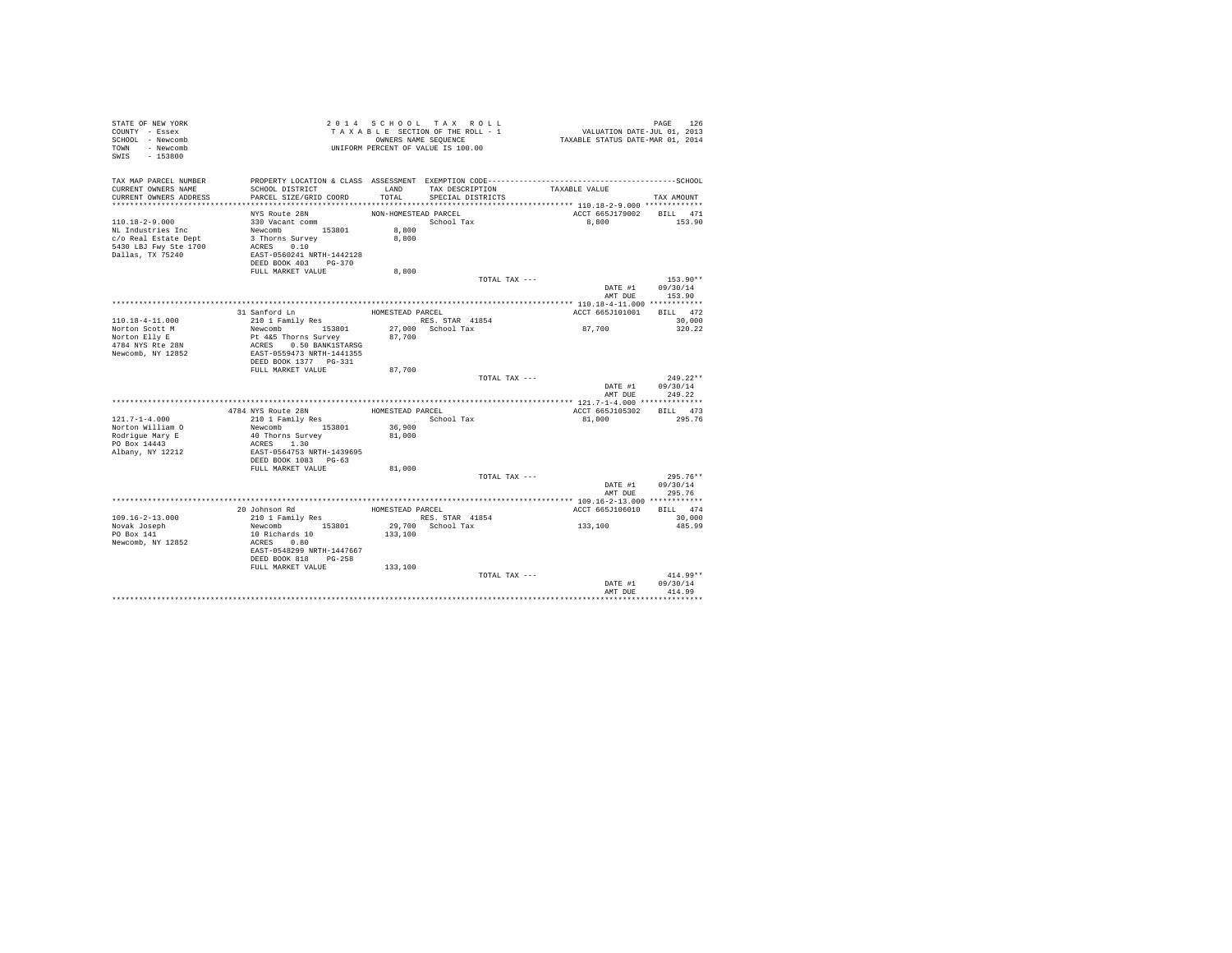| STATE OF NEW YORK<br>COUNTY - Essex<br>SCHOOL - Newcomb<br>- Newcomb<br>TOWN<br>$-153800$<br>SWTS |                                                                                                | OWNERS NAME SEQUENCE | 2014 SCHOOL TAX ROLL<br>TAXABLE SECTION OF THE ROLL - 1<br>UNIFORM PERCENT OF VALUE IS 100.00 | VALUATION DATE-JUL 01, 2013<br>TAXABLE STATUS DATE-MAR 01, 2014 | 127<br>PAGE                    |
|---------------------------------------------------------------------------------------------------|------------------------------------------------------------------------------------------------|----------------------|-----------------------------------------------------------------------------------------------|-----------------------------------------------------------------|--------------------------------|
| TAX MAP PARCEL NUMBER<br>CURRENT OWNERS NAME                                                      |                                                                                                | LAND                 |                                                                                               |                                                                 |                                |
| CURRENT OWNERS ADDRESS                                                                            | SCHOOL DISTRICT<br>PARCEL SIZE/GRID COORD                                                      | TOTAL.               | TAX DESCRIPTION<br>SPECIAL DISTRICTS                                                          | TAXABLE VALUE                                                   | TAX AMOUNT                     |
|                                                                                                   | 1320 Goodnow Flow Rd                                                                           | HOMESTEAD PARCEL     |                                                                                               | ACCT 665J105304                                                 | BILL 475                       |
| $120.18 - 2 - 16.000$<br>Oakley Quentin J<br>96 Mossy Brook Rd<br>High Falls, NY 12440            | 210 1 Family Res - WTRFNT<br>Newcomb<br>153801<br>46 T&C Twp 18<br>Goodnow Flow Subd<br>Lot 33 | 106,200<br>173,200   | School Tax                                                                                    | 173,200                                                         | 632.41                         |
|                                                                                                   | ACRES 1.26<br>EAST-0535531 NRTH-1426643<br>DEED BOOK 1161 PG-261<br>FULL MARKET VALUE          | 173,200              |                                                                                               |                                                                 |                                |
|                                                                                                   |                                                                                                |                      | TOTAL TAX ---                                                                                 |                                                                 | $632.41**$                     |
|                                                                                                   |                                                                                                |                      |                                                                                               | DATE #1<br>AMT DUE                                              | 09/30/14<br>632.41             |
|                                                                                                   |                                                                                                |                      |                                                                                               |                                                                 |                                |
|                                                                                                   | Goodnow Flow Rd                                                                                | HOMESTEAD PARCEL     |                                                                                               | ACCT 665J105305                                                 | BILL 476                       |
| $120.18 - 2 - 17.000$                                                                             | 311 Res vac land - WTRFNT                                                                      |                      | School Tax                                                                                    | 106,500                                                         | 388.87                         |
| Oakley Quentin J<br>Oakley Merry L                                                                | Newcomb 153801<br>46 T&c Twp 18                                                                | 106,500<br>106,500   |                                                                                               |                                                                 |                                |
| 96 Mossy Brook Rd                                                                                 | Goodnow Flow Subd                                                                              |                      |                                                                                               |                                                                 |                                |
| High Falls, NY 12440                                                                              | Let 32<br>1.28<br>ACRES<br>EAST-0535620 NRTH-1426596<br>DEED BOOK 836<br>PG-206                |                      |                                                                                               |                                                                 |                                |
|                                                                                                   | FULL MARKET VALUE                                                                              | 106,500              | TOTAL TAX ---                                                                                 |                                                                 | 388.87**                       |
|                                                                                                   |                                                                                                |                      |                                                                                               | DATE #1                                                         | 09/30/14                       |
|                                                                                                   |                                                                                                |                      |                                                                                               | AMT DUE                                                         | 388.87                         |
|                                                                                                   | 395 Woodys Rd                                                                                  | HOMESTEAD PARCEL     |                                                                                               | ACCT 665J105309                                                 | BILL 477                       |
| $119.16 - 1 - 4.000$                                                                              | 210 1 Family Res - WTRFNT                                                                      |                      | School Tax                                                                                    | 162,900                                                         | 594.80                         |
| OBrien James S                                                                                    | 153801<br>Newcomb                                                                              | 105,800              |                                                                                               |                                                                 |                                |
| OBrien Mary B                                                                                     | 27 T&c Twp 18                                                                                  | 162,900              |                                                                                               |                                                                 |                                |
| 33 Collamer Dr                                                                                    | Goodnow Flow Subd                                                                              |                      |                                                                                               |                                                                 |                                |
| Ballston Spa, NY 12020                                                                            | Lot $253$<br>ACRES 0.60<br>EAST-0525184 NRTH-1428015                                           |                      |                                                                                               |                                                                 |                                |
|                                                                                                   | DEED BOOK 1476   PG-288                                                                        |                      |                                                                                               |                                                                 |                                |
|                                                                                                   | FULL MARKET VALUE                                                                              | 162,900              | TOTAL TAX ---                                                                                 | DATE #1                                                         | 594.80**<br>09/30/14<br>594.80 |
|                                                                                                   |                                                                                                |                      |                                                                                               | AMT DUE                                                         |                                |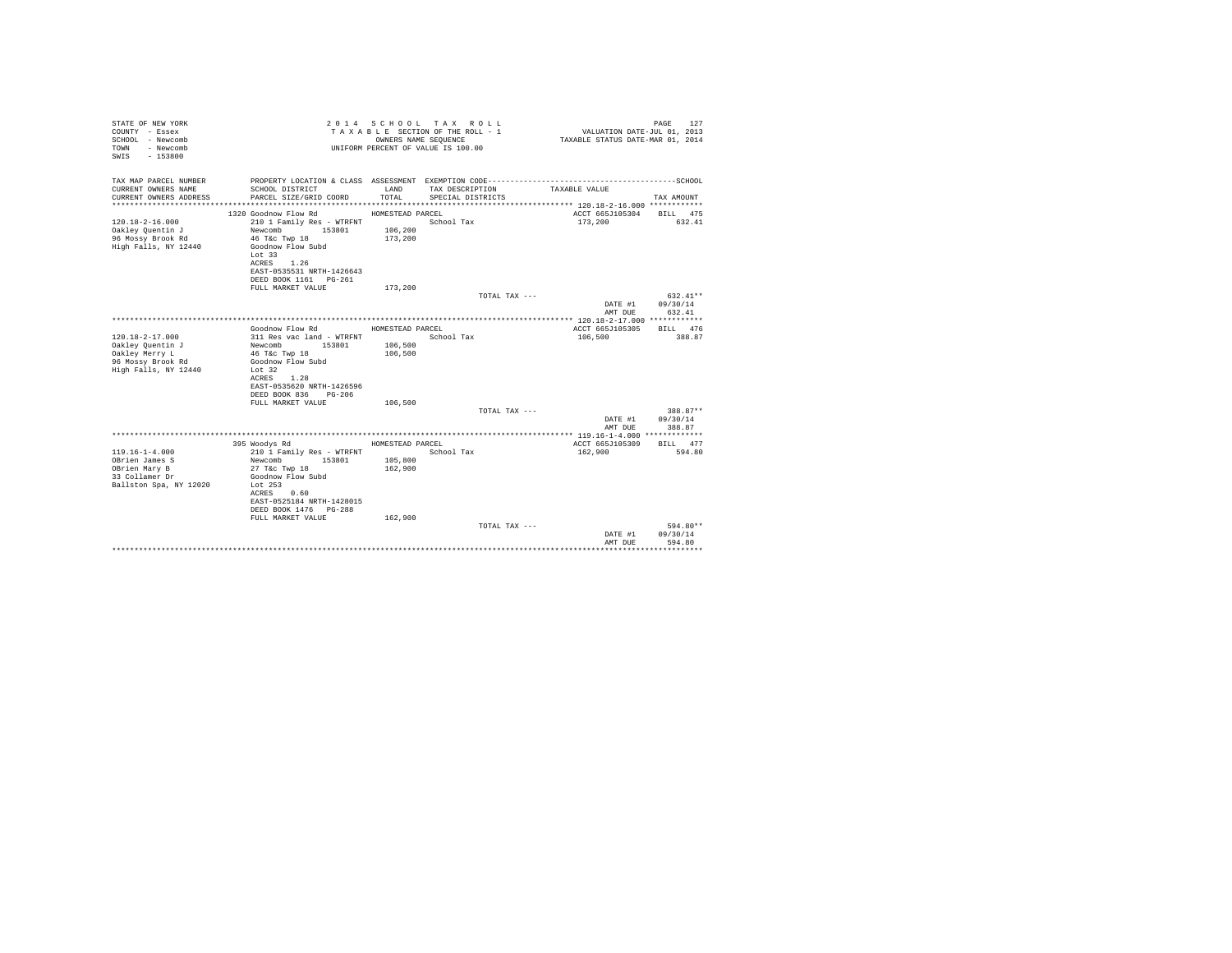| TAX MAP PARCEL NUMBER                                                                                                               |                        |
|-------------------------------------------------------------------------------------------------------------------------------------|------------------------|
| SCHOOL DISTRICT<br>LAND TAX DESCRIPTION<br>CURRENT OWNERS NAME<br>TAXABLE VALUE                                                     |                        |
| TOTAL SPECIAL DISTRICTS<br>PARCEL SIZE/GRID COORD<br>CURRENT OWNERS ADDRESS                                                         | TAX AMOUNT             |
| 43 Loon Point Ln HOMESTEAD PARCEL<br>ACCT 665J106104 BILL 478                                                                       |                        |
| 281 Multiple res - WTRFNT School Tax<br>$120.17 - 2 - 14.000$<br>537,000                                                            | 1,960.76               |
| Newcomb 153801 466,100<br>OBrien Kevin J                                                                                            |                        |
| 537,000<br>41 T&c Twp 18<br>OBrien Daniel E                                                                                         |                        |
| 130 Woolf Ln<br>Goodnow Flow Subd                                                                                                   |                        |
| $Lot 93-$<br>Ithaca, NY 14850                                                                                                       |                        |
| ACRES 3.97<br>EAST-0529206 NRTH-1426834                                                                                             |                        |
| DEED BOOK 1721 PG-107                                                                                                               |                        |
| 537,000<br>FULL MARKET VALUE                                                                                                        |                        |
| TOTAL TAX ---                                                                                                                       | $1.960.76**$           |
| DATE #1                                                                                                                             | 09/30/14               |
| AMT DUE                                                                                                                             | 1,960.76               |
|                                                                                                                                     |                        |
| 10 Snowshoe Ln<br>210 1 Family Res<br>HOMESTEAD PARCEL<br>ACCT 665J178002 BILL 479<br>$110.13 - 11 - 8.001$<br>School Tax<br>84,900 | 310.00                 |
| Newcomb 153801<br>27,000                                                                                                            |                        |
| Occhiogrosso Marie A<br>4 Suntree Park<br>84,900<br>30 Richards Survey                                                              |                        |
| Ballston Lake, NY 12019<br>1287/36 Life Use To John                                                                                 |                        |
| & Marie Keevern                                                                                                                     |                        |
| ACRES 0.50                                                                                                                          |                        |
| EAST-0557332 NRTH-1446757<br>DEED BOOK 1287 PG-36                                                                                   |                        |
| 84,900<br>FULL MARKET VALUE                                                                                                         |                        |
| TOTAL TAX ---                                                                                                                       | $310.00**$             |
| DATE #1                                                                                                                             | 09/30/14               |
| AMT DUE                                                                                                                             | 310.00                 |
|                                                                                                                                     |                        |
| ACCT 665J106413 BILL 480<br>109.15-1-41.000<br>School Tax<br>87,800                                                                 | 320.59                 |
| Newcomb 153801 39,000<br>ODonnell David H                                                                                           |                        |
| ODonnell Ann M<br>3 Richard Survey<br>87,800                                                                                        |                        |
| PO Box 116<br>ACRES 1.90                                                                                                            |                        |
| Newcomb, NY 12852<br>EAST-0544999 NRTH-1446532                                                                                      |                        |
| DEED BOOK 1121 PG-6                                                                                                                 |                        |
| 87,800<br>FULL MARKET VALUE                                                                                                         |                        |
| TOTAL TAX ---                                                                                                                       | $320.59**$<br>09/30/14 |
| DATE #1<br>AMT DUE                                                                                                                  | 320.59                 |
|                                                                                                                                     |                        |
| HOMESTEAD PARCEL<br>5111 NYS Route 28N<br>210 1 Family Res<br>ACCT 665J199005 BILL 481                                              |                        |
| School Tax<br>110.17-2-52.001<br>135,400                                                                                            | 494.39                 |
| Newcomb 153801<br>37,400<br>ODonnell Timothy                                                                                        |                        |
| 135,400<br>ODonnell Maria<br>19 T&c Twp 27 Rs                                                                                       |                        |
| 421 Sheppard Ln<br>Lot 1<br>Highland Lakes, NJ 07422<br>ACRES 1.45                                                                  |                        |
| EAST-0557636 NRTH-1443344                                                                                                           |                        |
| DEED BOOK 1320 PG-144                                                                                                               |                        |
| FULL MARKET VALUE<br>135,400                                                                                                        |                        |
| TOTAL TAX ---                                                                                                                       | $494.39**$             |
| DATE #1                                                                                                                             | 09/30/14               |
| AMT DUE                                                                                                                             | 494.39                 |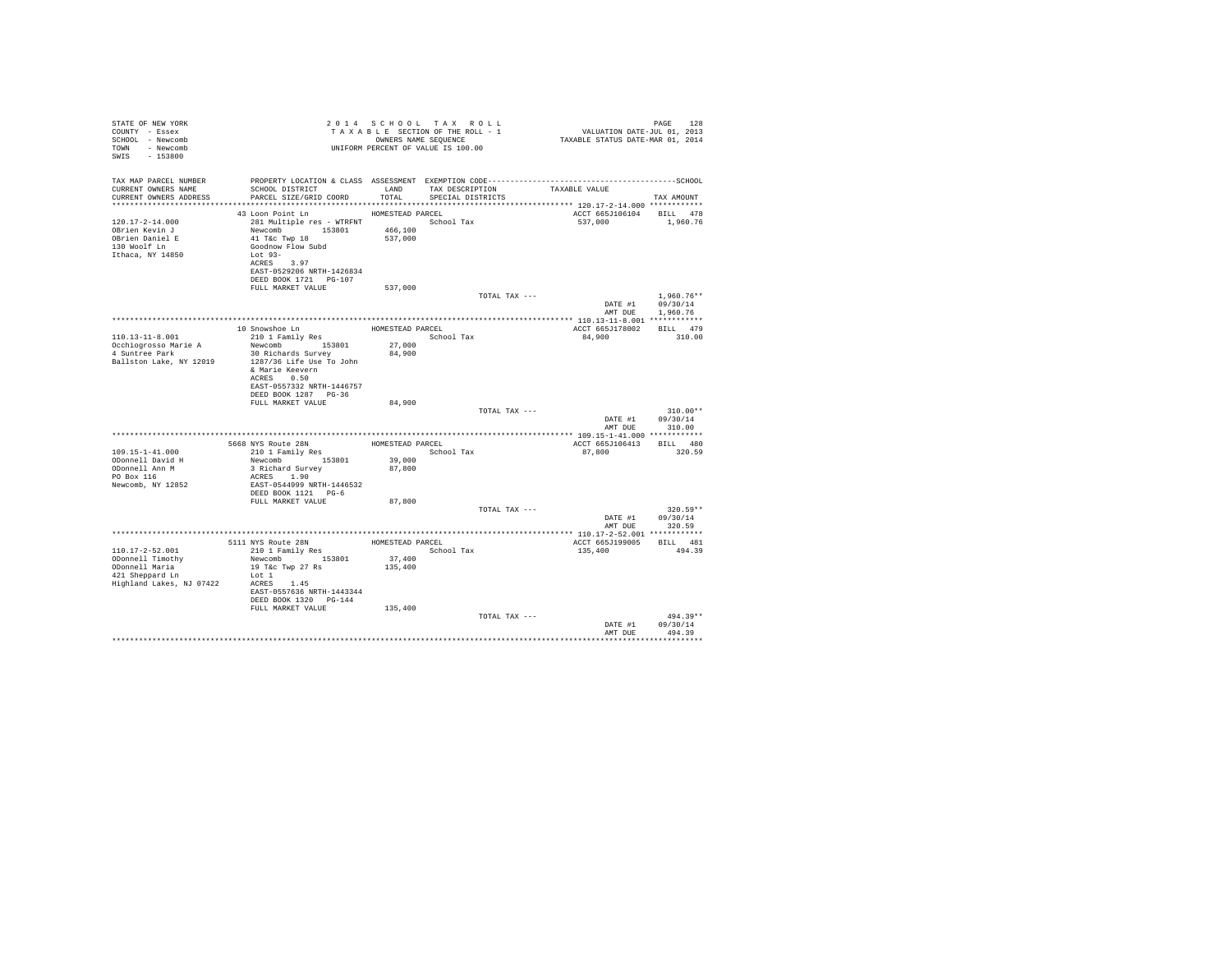| STATE OF NEW YORK<br>COUNTY - Essex<br>SCHOOL - Newcomb<br>- Newcomb<br>TOWN<br>$-153800$<br>SWIS |                                                    | OWNERS NAME SEOUENCE | 2014 SCHOOL TAX ROLL<br>TAXABLE SECTION OF THE ROLL - 1<br>UNIFORM PERCENT OF VALUE IS 100.00 | VALUATION DATE-JUL 01, 2013<br>TAXABLE STATUS DATE-MAR 01, 2014 | 129<br>PAGE              |
|---------------------------------------------------------------------------------------------------|----------------------------------------------------|----------------------|-----------------------------------------------------------------------------------------------|-----------------------------------------------------------------|--------------------------|
| TAX MAP PARCEL NUMBER<br>CURRENT OWNERS NAME                                                      | SCHOOL DISTRICT                                    | LAND                 | TAX DESCRIPTION                                                                               | TAXABLE VALUE                                                   |                          |
| CURRENT OWNERS ADDRESS<br>*************************                                               | PARCEL SIZE/GRID COORD                             | TOTAL                | SPECIAL DISTRICTS                                                                             |                                                                 | TAX AMOUNT               |
|                                                                                                   | 5302 NYS Route 28N                                 | HOMESTEAD PARCEL     |                                                                                               | ACCT 665J105504                                                 | BILL 482                 |
| $110.13 - 1 - 6.001$                                                                              | 283 Res w/Comuse                                   |                      | RES. STAR 41854                                                                               |                                                                 | 30,000                   |
| Olbert David<br>Olbert Ruth                                                                       | Newcomb<br>153801<br>Pt 17 Richards Survey         | 387,000              | 102,700 School Tax                                                                            | 387,000                                                         | 1,413.06                 |
| 5302 NYS Rte 28N                                                                                  | ACRES 24.56                                        |                      |                                                                                               |                                                                 |                          |
| Newcomb, NY 12852                                                                                 | EAST-0553200 NRTH-1445359<br>DEED BOOK 1133 PG-154 |                      |                                                                                               |                                                                 |                          |
|                                                                                                   | FULL MARKET VALUE                                  | 387,000              |                                                                                               |                                                                 |                          |
|                                                                                                   |                                                    |                      | TOTAL TAX ---                                                                                 | DATE #1                                                         | $1.342.06**$<br>09/30/14 |
|                                                                                                   |                                                    |                      |                                                                                               | AMT DUE                                                         | 1,342.06                 |
|                                                                                                   |                                                    |                      |                                                                                               |                                                                 |                          |
|                                                                                                   | 5618 NYS Route 28N                                 | HOMESTEAD PARCEL     |                                                                                               | ACCT 665J104611                                                 | BILL 483                 |
| $109.16 - 1 - 2.001$                                                                              | 210 1 Family Res                                   |                      | RES. STAR 41854                                                                               |                                                                 | 30,000                   |
| Olmsted Elizabeth C                                                                               | 153801<br>Newcomb                                  |                      | 34,800 School Tax                                                                             | 161,400                                                         | 589.32                   |
| Olmsted Weslev                                                                                    | 3 Richards Survey                                  | 161,400              |                                                                                               |                                                                 |                          |
| PO Box 158                                                                                        | DB 1460 Pg 6 Life Use To                           |                      |                                                                                               |                                                                 |                          |
| Newcomb, NY 12852                                                                                 | Elizabeth Olmsted<br>0.94<br>ACRES                 |                      |                                                                                               |                                                                 |                          |
|                                                                                                   | EAST-0546087 NRTH-1446808                          |                      |                                                                                               |                                                                 |                          |
|                                                                                                   | DEED BOOK 1460 PG-6                                |                      |                                                                                               |                                                                 |                          |
|                                                                                                   | FULL MARKET VALUE                                  | 161,400              | TOTAL TAX ---                                                                                 |                                                                 | $518.32**$               |
|                                                                                                   |                                                    |                      |                                                                                               | DATE #1                                                         | 09/30/14                 |
|                                                                                                   |                                                    |                      |                                                                                               | AMT DUE                                                         | 518.32                   |
|                                                                                                   |                                                    |                      |                                                                                               |                                                                 |                          |
|                                                                                                   | 173 Woodys Rd                                      | HOMESTEAD PARCEL     |                                                                                               | ACCT 665J105407                                                 | BILL 484                 |
| $120.13 - 1 - 18.000$                                                                             | 260 Seasonal res - WTRFNT                          |                      | School Tax                                                                                    | 232,000                                                         | 847.11                   |
| OSullivan John D                                                                                  | Newcomb<br>153801                                  | 106,600              |                                                                                               |                                                                 |                          |
| 35 Talleur 1n                                                                                     | 25 T&c Twp 18                                      | 232,000              |                                                                                               |                                                                 |                          |
| Clinton Corners, NY 12514                                                                         | Goodnow Flow Subd<br>Lot 208                       |                      |                                                                                               |                                                                 |                          |
|                                                                                                   | ACRES<br>0.93                                      |                      |                                                                                               |                                                                 |                          |
|                                                                                                   | EAST-0530012 NRTH-1428525                          |                      |                                                                                               |                                                                 |                          |
|                                                                                                   | DEED BOOK 1757 PG-329                              |                      |                                                                                               |                                                                 |                          |
|                                                                                                   | FULL MARKET VALUE                                  | 232,000              |                                                                                               |                                                                 |                          |
|                                                                                                   |                                                    |                      | TOTAL TAX $---$                                                                               |                                                                 | $847.11**$               |
|                                                                                                   |                                                    |                      |                                                                                               | DATE #1                                                         | 09/30/14                 |
|                                                                                                   |                                                    |                      |                                                                                               | AMT DUE                                                         | 847.11<br>               |
|                                                                                                   |                                                    |                      |                                                                                               |                                                                 |                          |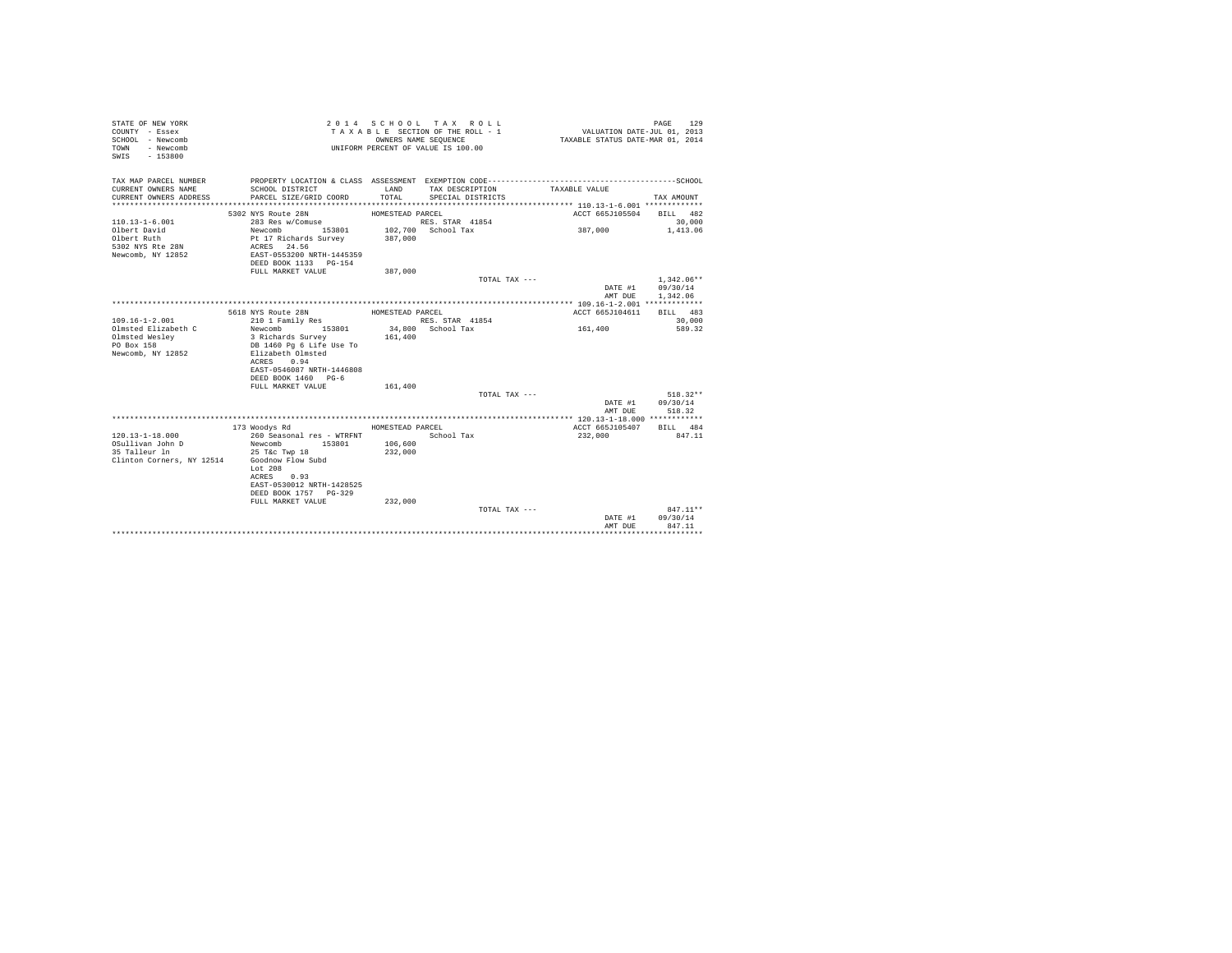| STATE OF NEW YORK<br>COUNTY - Essex<br>SCHOOL - Newcomb<br>TOWN - Newcomb<br>SWIS - 153800                                                                           |                                                                  |                  | 2014 SCHOOL TAX ROLL<br>TAXABLE SECTION OF THE ROLL - 1<br>OWNERS NAME SEQUENCE<br>UNIFORM PERCENT OF VALUE IS 100.00 |               | PAGE 130<br>VALUATION DATE-JUL 01, 2013<br>TAXABLE STATUS DATE-MAR 01, 2014 |                  |
|----------------------------------------------------------------------------------------------------------------------------------------------------------------------|------------------------------------------------------------------|------------------|-----------------------------------------------------------------------------------------------------------------------|---------------|-----------------------------------------------------------------------------|------------------|
| TAX MAP PARCEL NUMBER                                                                                                                                                |                                                                  |                  |                                                                                                                       |               |                                                                             |                  |
| CURRENT OWNERS NAME                                                                                                                                                  | SCHOOL DISTRICT                                                  |                  | LAND TAX DESCRIPTION                                                                                                  |               | TAXABLE VALUE                                                               |                  |
| CURRENT OWNERS ADDRESS                                                                                                                                               | PARCEL SIZE/GRID COORD                                           | TOTAL            | SPECIAL DISTRICTS                                                                                                     |               |                                                                             | TAX AMOUNT       |
|                                                                                                                                                                      |                                                                  |                  |                                                                                                                       |               |                                                                             |                  |
|                                                                                                                                                                      | 1461 Goodnow Flow Rd                                             | HOMESTEAD PARCEL |                                                                                                                       |               | ACCT 665J195001 BILL 485                                                    |                  |
| $120. -1 - 10.028/8$<br>Otter Pond Club                                                                                                                              | 210 1 Family Res                                                 |                  | RES. STAR 41854                                                                                                       |               |                                                                             | 30,000           |
| c/o Peter Eric                                                                                                                                                       | Newcomb 153801                                                   |                  | 100 School Tax                                                                                                        |               | 143,600                                                                     | 524.33           |
| 5589 NYS Rte 28N                                                                                                                                                     | Assorted Lts T&c Twp 18 143,600<br>This Acct Camp On Tm# 143,600 |                  |                                                                                                                       |               |                                                                             |                  |
| PO Box 293                                                                                                                                                           | $120. - 1 - 10.028$                                              |                  |                                                                                                                       |               |                                                                             |                  |
| Newcomb, NY 12852                                                                                                                                                    | EAST-0533522 NRTH-1424310<br>DEED BOOK 327 PG-207                |                  |                                                                                                                       |               |                                                                             |                  |
|                                                                                                                                                                      | FULL MARKET VALUE                                                | 143,600          |                                                                                                                       |               |                                                                             |                  |
|                                                                                                                                                                      |                                                                  |                  |                                                                                                                       | TOTAL TAX --- |                                                                             | $453.33**$       |
|                                                                                                                                                                      |                                                                  |                  |                                                                                                                       |               |                                                                             | DATE #1 09/30/14 |
|                                                                                                                                                                      |                                                                  |                  |                                                                                                                       |               | AMT DUE                                                                     | 453.33           |
|                                                                                                                                                                      | Goodnow Flow Rd                                                  |                  | HOMESTEAD PARCEL                                                                                                      |               | ACCT 665Z000005 BILL 486                                                    |                  |
| 120. -1-10.028/9                                                                                                                                                     | 210 1 Family Res                                                 |                  | School Tax                                                                                                            |               | 132,500                                                                     | 483.80           |
| Otter Pond Club                                                                                                                                                      | Newcomb 153801                                                   | 100              |                                                                                                                       |               |                                                                             |                  |
| $c/o$ Ron Peters                                                                                                                                                     |                                                                  |                  |                                                                                                                       |               |                                                                             |                  |
| $c/o$ Ron Peters $$\tt This$ Account Is Part Of $132,500$ 674 Knickerbocker Rd $120,-1-10.028$ Bldg Only Schodack Landing, NY 12156 $$\tt EAST-0533522$ NRTH-1424310 |                                                                  |                  |                                                                                                                       |               |                                                                             |                  |
|                                                                                                                                                                      |                                                                  |                  |                                                                                                                       |               |                                                                             |                  |
|                                                                                                                                                                      | DEED BOOK 327 PG-207<br>FULL MARKET VALUE                        | 132,500          |                                                                                                                       |               |                                                                             |                  |
|                                                                                                                                                                      |                                                                  |                  |                                                                                                                       | TOTAL TAX --- |                                                                             | 483.80**         |
|                                                                                                                                                                      |                                                                  |                  |                                                                                                                       |               | DATE #1                                                                     | 09/30/14         |
|                                                                                                                                                                      |                                                                  |                  |                                                                                                                       |               | AMT DUE                                                                     | 483.80           |
|                                                                                                                                                                      |                                                                  |                  |                                                                                                                       |               |                                                                             |                  |
|                                                                                                                                                                      | Goodnow Flow Rd                                                  | HOMESTEAD PARCEL |                                                                                                                       |               | ACCT 665Z008010 BILL 487                                                    |                  |
| 120. -1-10.028/10                                                                                                                                                    | 210 1 Family Res                                                 |                  | School Tax                                                                                                            |               | 145,400                                                                     | 530.90           |
| Otter Pond Club Inc<br>c/o Dett Otterbeck                                                                                                                            | Newcomb 153801                                                   | 100<br>145,400   |                                                                                                                       |               |                                                                             |                  |
| 49 Evelyn Dr                                                                                                                                                         | This Acct is part of<br>120.-1-10.028 Bldg Only                  |                  |                                                                                                                       |               |                                                                             |                  |
| Nassau, NY 12123                                                                                                                                                     | EAST-0533522 NRTH-1424310                                        |                  |                                                                                                                       |               |                                                                             |                  |
|                                                                                                                                                                      | DEED BOOK 327 PG-207                                             |                  |                                                                                                                       |               |                                                                             |                  |
| MAY BE SUBJECT TO PAYMENT FULL MARKET VALUE<br>UNDER RPTL480A UNTIL 2017                                                                                             |                                                                  | 145,400          |                                                                                                                       |               |                                                                             |                  |
|                                                                                                                                                                      |                                                                  |                  |                                                                                                                       | TOTAL TAX --- |                                                                             | 530.90**         |
|                                                                                                                                                                      |                                                                  |                  |                                                                                                                       |               | AMT DUE                                                                     | DATE #1 09/30/14 |
|                                                                                                                                                                      |                                                                  |                  |                                                                                                                       |               |                                                                             | 530.90           |
|                                                                                                                                                                      | Goodnow Flow Rd MOMESTEAD PARCEL                                 |                  |                                                                                                                       |               | ACCT 665Z010009 BILL 488                                                    |                  |
| 120. -1-10.028/11                                                                                                                                                    | 210 1 Family Res - WTRFNT  School Tax                            |                  |                                                                                                                       |               | 272,200                                                                     | 993.89           |
| Otter Pond Club Inc                                                                                                                                                  | Newcomb 153801                                                   | 100              |                                                                                                                       |               |                                                                             |                  |
| 4151 US Rte 20                                                                                                                                                       | This Acct is part of 120.                                        | 272,200          |                                                                                                                       |               |                                                                             |                  |
| Castleton, NY 12033                                                                                                                                                  | 10.028;Bldg only                                                 |                  |                                                                                                                       |               |                                                                             |                  |
| MAY BE SUBJECT TO PAYMENT EAST-0533522 NRTH-1424310                                                                                                                  | Richard Wood Jr Improveme                                        |                  |                                                                                                                       |               |                                                                             |                  |
| UNDER RPTL480A UNTIL 2019 DEED BOOK 327 PG-207                                                                                                                       |                                                                  |                  |                                                                                                                       |               |                                                                             |                  |
|                                                                                                                                                                      | FULL MARKET VALUE                                                | 272,200          |                                                                                                                       |               |                                                                             |                  |
|                                                                                                                                                                      |                                                                  |                  |                                                                                                                       | TOTAL TAX --- |                                                                             | $993.89**$       |
|                                                                                                                                                                      |                                                                  |                  |                                                                                                                       |               | DATE #1                                                                     | 09/30/14         |
|                                                                                                                                                                      |                                                                  |                  |                                                                                                                       |               | AMT DUE                                                                     | 993.89           |
|                                                                                                                                                                      |                                                                  |                  |                                                                                                                       |               |                                                                             | ************     |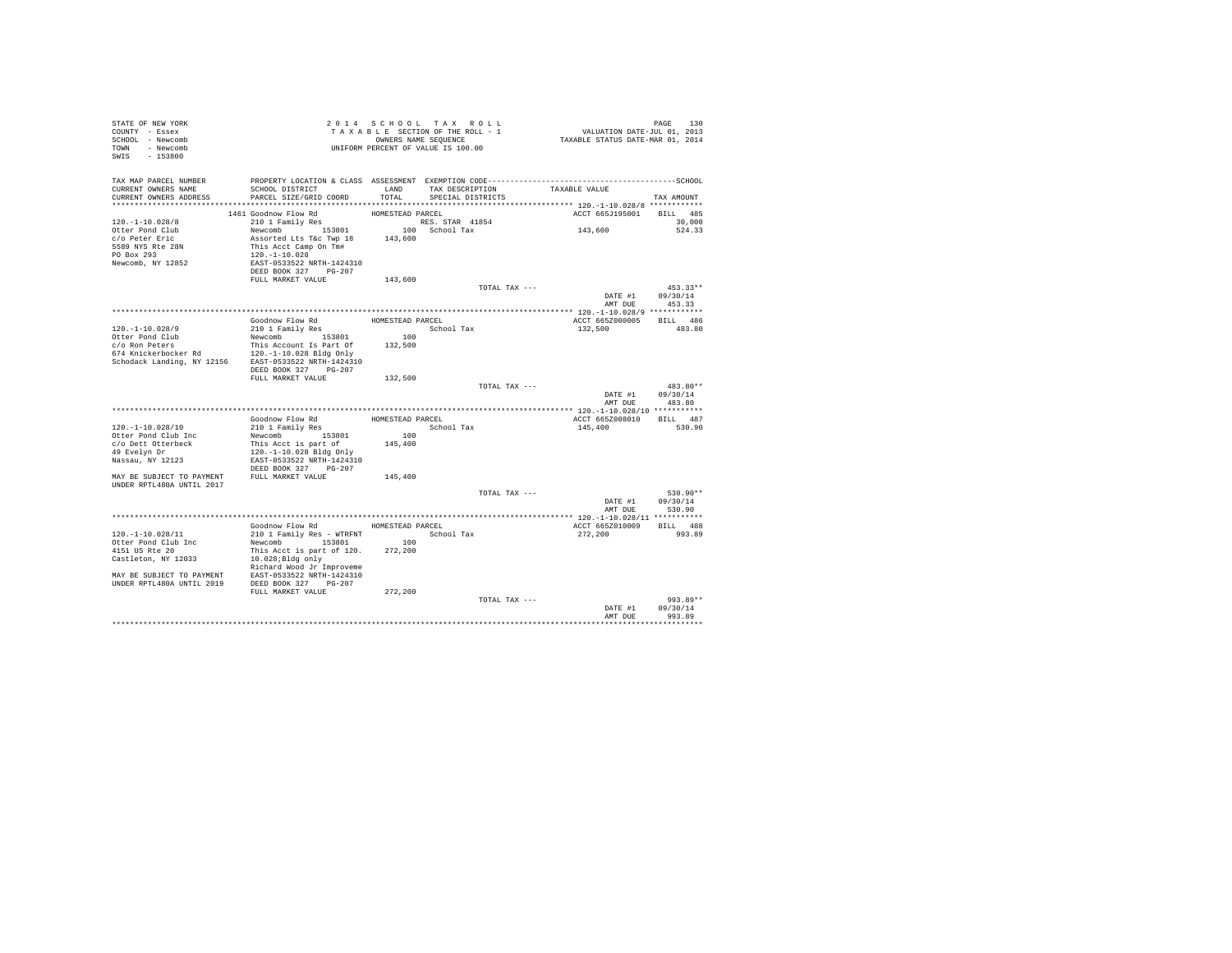| STATE OF NEW YORK<br>COUNTY - Essex<br>SCHOOL - Newcomb<br>- Newcomb<br>TOWN<br>$-153800$<br>SWTS                                   |                                                                                                                                                        | OWNERS NAME SEQUENCE | 2014 SCHOOL TAX ROLL<br>TAXABLE SECTION OF THE ROLL - 1<br>UNIFORM PERCENT OF VALUE IS 100.00 | VALUATION DATE-JUL 01, 2013<br>TAXABLE STATUS DATE-MAR 01, 2014 | PAGE<br>131              |
|-------------------------------------------------------------------------------------------------------------------------------------|--------------------------------------------------------------------------------------------------------------------------------------------------------|----------------------|-----------------------------------------------------------------------------------------------|-----------------------------------------------------------------|--------------------------|
| TAX MAP PARCEL NUMBER<br>CURRENT OWNERS NAME                                                                                        | SCHOOL DISTRICT                                                                                                                                        | LAND                 | TAX DESCRIPTION                                                                               | TAXABLE VALUE                                                   |                          |
| CURRENT OWNERS ADDRESS                                                                                                              | PARCEL SIZE/GRID COORD                                                                                                                                 | TOTAL.               | SPECIAL DISTRICTS                                                                             |                                                                 | TAX AMOUNT               |
|                                                                                                                                     | Goodnow Flow Rd                                                                                                                                        | HOMESTEAD PARCEL     |                                                                                               | ACCT 665J105411                                                 | BILL 489                 |
| $120.17 - 2 - 40.000$<br>Otter Pond Club Inc<br>c/o Ronald Peter<br>674 Knickerbocker Rd<br>Schodack Landing, NY 12156 Db 872 Pg 20 | 311 Res vac land - WTRFNT<br>Newcomb 153801<br>$42$ T&c Twp $18$<br>63 Goodnow Flow<br>ACRES 0.93<br>EAST-0532534 NRTH-1426637<br>DEED BOOK 327 PG-207 | 30,100<br>30,100     | School Tax                                                                                    | 30,100                                                          | 109.90                   |
|                                                                                                                                     | FULL MARKET VALUE                                                                                                                                      | 30,100               |                                                                                               |                                                                 |                          |
|                                                                                                                                     |                                                                                                                                                        |                      | TOTAL TAX ---                                                                                 | DATE #1                                                         | $109.90**$<br>09/30/14   |
|                                                                                                                                     |                                                                                                                                                        |                      |                                                                                               | AMT DUE                                                         | 109.90                   |
|                                                                                                                                     |                                                                                                                                                        |                      |                                                                                               |                                                                 |                          |
|                                                                                                                                     | 1648 Goodnow Flow Rd                                                                                                                                   | HOMESTEAD PARCEL     |                                                                                               | ACCT 665J104411                                                 | BTT.T. 490               |
| $120.17 - 4 - 2.000$                                                                                                                | 210 1 Family Res - WTRFNT                                                                                                                              |                      | School Tax                                                                                    | 419,600                                                         | 1,532.09                 |
| Oxley David J                                                                                                                       | Newcomb<br>153801                                                                                                                                      | 135,500              |                                                                                               |                                                                 |                          |
| Oxley Celia<br>706 Hoffman St                                                                                                       | 40 & 41 T&c Twp 18<br>Goodnow Flow Subd                                                                                                                | 419,600              |                                                                                               |                                                                 |                          |
| Elmira, NY 14905                                                                                                                    | Lot 316                                                                                                                                                |                      |                                                                                               |                                                                 |                          |
|                                                                                                                                     | ACRES 1.60                                                                                                                                             |                      |                                                                                               |                                                                 |                          |
|                                                                                                                                     | EAST-0528267 NRTH-1425553                                                                                                                              |                      |                                                                                               |                                                                 |                          |
|                                                                                                                                     | DEED BOOK 1422 PG-18                                                                                                                                   |                      |                                                                                               |                                                                 |                          |
|                                                                                                                                     | FULL MARKET VALUE                                                                                                                                      | 419,600              |                                                                                               |                                                                 |                          |
|                                                                                                                                     |                                                                                                                                                        |                      | TOTAL TAX ---                                                                                 |                                                                 | $1.532.09**$<br>09/30/14 |
|                                                                                                                                     |                                                                                                                                                        |                      |                                                                                               | DATE #1<br>AMT DUE                                              | 1,532.09                 |
|                                                                                                                                     |                                                                                                                                                        |                      |                                                                                               |                                                                 |                          |
|                                                                                                                                     | 1654 Goodnow Flow Rd MOMESTEAD PARCEL                                                                                                                  |                      |                                                                                               | ACCT 665J105405                                                 | BILL 491                 |
| $120.17 - 4 - 1.000$                                                                                                                | 210 1 Family Res - WTRFNT                                                                                                                              |                      | School Tax                                                                                    | 184,700                                                         | 674.40                   |
| Pagnotta Paul B                                                                                                                     | 153801<br>Newcomb                                                                                                                                      | 133,700              |                                                                                               |                                                                 |                          |
| 283 Beaver Dam Rd                                                                                                                   | $40 + 41$ T&c Twp 18                                                                                                                                   | 184,700              |                                                                                               |                                                                 |                          |
| Selkirk, NY 12158                                                                                                                   | Goodnow Flow Subd<br>Lot $317$<br>ACRES 1.50<br>EAST-0528091 NRTH-1425600<br>DEED BOOK 1549 PG-263                                                     |                      |                                                                                               |                                                                 |                          |
|                                                                                                                                     | FULL MARKET VALUE                                                                                                                                      | 184,700              |                                                                                               |                                                                 | $674.40**$               |
|                                                                                                                                     |                                                                                                                                                        |                      | TOTAL TAX ---                                                                                 | DATE #1                                                         | 09/30/14                 |
|                                                                                                                                     |                                                                                                                                                        |                      |                                                                                               | AMT DUE                                                         | 674.40                   |
|                                                                                                                                     |                                                                                                                                                        |                      |                                                                                               |                                                                 |                          |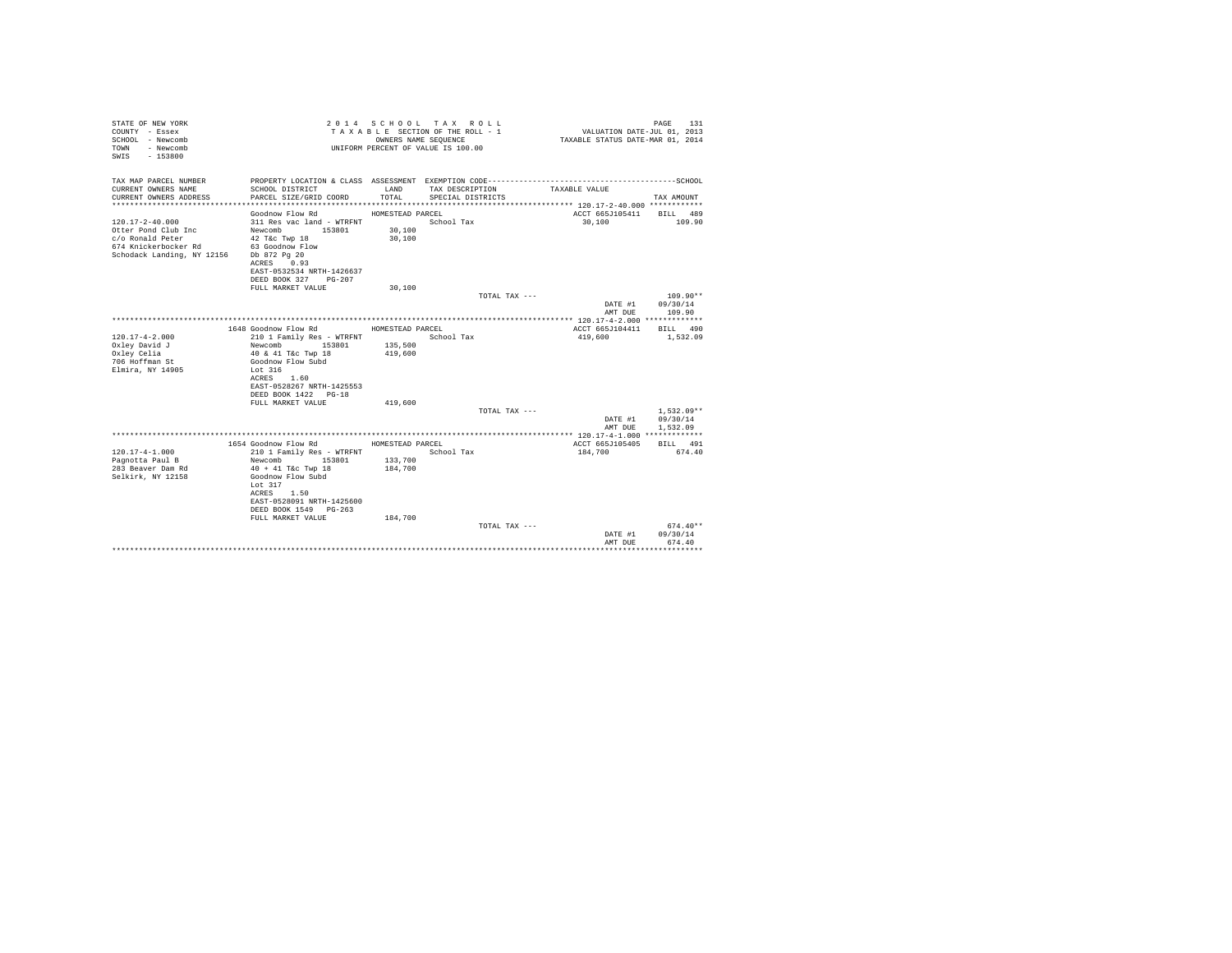| STATE OF NEW YORK<br>COUNTY - Essex<br>SCHOOL - Newcomb<br>TOWN - Newcomb<br>SWIS - 153800 |                                            |                      | 2014 SCHOOL TAX ROLL<br>TAXABLE SECTION OF THE ROLL - 1<br>OWNERS NAME SEQUENCE<br>UNIFORM PERCENT OF VALUE IS 100.00 | PAGE 132<br>VALUATION DATE-JUL 01, 2013<br>TAXABLE STATUS DATE-MAR 01, 2014                  |                                    |
|--------------------------------------------------------------------------------------------|--------------------------------------------|----------------------|-----------------------------------------------------------------------------------------------------------------------|----------------------------------------------------------------------------------------------|------------------------------------|
| TAX MAP PARCEL NUMBER                                                                      |                                            |                      |                                                                                                                       | PROPERTY LOCATION & CLASS ASSESSMENT EXEMPTION CODE-----------------------------------SCHOOL |                                    |
| CURRENT OWNERS NAME<br>CURRENT OWNERS ADDRESS                                              | SCHOOL DISTRICT<br>PARCEL SIZE/GRID COORD  | LAND<br>TOTAL.       | TAX DESCRIPTION<br>SPECIAL DISTRICTS                                                                                  | TAXABLE VALUE                                                                                | TAX AMOUNT                         |
|                                                                                            |                                            |                      |                                                                                                                       |                                                                                              |                                    |
|                                                                                            | 45 Sanford Ln                              | HOMESTEAD PARCEL     |                                                                                                                       | ACCT 665J104812 BILL 492                                                                     |                                    |
| $110.18 - 4 - 8.000$                                                                       | 210 1 Family Res                           |                      | School Tax                                                                                                            | 71.200                                                                                       | 259.97                             |
| Parisi Frank<br>116 Fleetwood Ave                                                          | Newcomb 153801<br>Pt 5 Thorns Survey       | 27,000<br>71,200     |                                                                                                                       |                                                                                              |                                    |
| Albany, NY 12209                                                                           | ACRES 0.50                                 |                      |                                                                                                                       |                                                                                              |                                    |
|                                                                                            | EAST-0559216 NRTH-1441431                  |                      |                                                                                                                       |                                                                                              |                                    |
|                                                                                            | DEED BOOK 1548   PG-258                    |                      |                                                                                                                       |                                                                                              |                                    |
|                                                                                            | FULL MARKET VALUE                          | 71,200               |                                                                                                                       |                                                                                              |                                    |
|                                                                                            |                                            |                      | TOTAL TAX ---                                                                                                         |                                                                                              | $259.97**$                         |
|                                                                                            |                                            |                      |                                                                                                                       | DATE #1                                                                                      | 09/30/14                           |
|                                                                                            |                                            |                      |                                                                                                                       |                                                                                              | AMT DUE 259.97                     |
|                                                                                            |                                            |                      |                                                                                                                       |                                                                                              |                                    |
|                                                                                            | NYS Route 28N                              | NON-HOMESTEAD PARCEL | School Tax                                                                                                            | ACCT 665J104404 BILL 493                                                                     | 557.90                             |
| 109.15-1-3.000                                                                             | 311 Res vac land<br>Newcomb 153801         | 31,900               |                                                                                                                       | 31,900                                                                                       |                                    |
| Parisi Philip<br>13 Morrocco Ln                                                            | 3 Ords Patent                              | 31,900               |                                                                                                                       |                                                                                              |                                    |
| Schenectady, NY 12304                                                                      | 6 7 8 Anderson Subd                        |                      |                                                                                                                       |                                                                                              |                                    |
|                                                                                            | ACRES 2.37                                 |                      |                                                                                                                       |                                                                                              |                                    |
|                                                                                            | EAST-0541949 NRTH-1446797                  |                      |                                                                                                                       |                                                                                              |                                    |
|                                                                                            | DEED BOOK 1444 PG-59                       |                      |                                                                                                                       |                                                                                              |                                    |
|                                                                                            | FULL MARKET VALUE                          | 31,900               |                                                                                                                       |                                                                                              |                                    |
|                                                                                            |                                            |                      | TOTAL TAX ---                                                                                                         |                                                                                              | 557.90**                           |
|                                                                                            |                                            |                      |                                                                                                                       |                                                                                              | DATE #1 09/30/14<br>AMT DUE 557.90 |
|                                                                                            |                                            |                      |                                                                                                                       |                                                                                              |                                    |
|                                                                                            | 5461 NYS Route 28N                         | HOMESTEAD PARCEL     |                                                                                                                       | ACCT 665J103706                                                                              | BILL 494                           |
| $109.16 - 4 - 7.000$                                                                       | 5461 NYS Route 28N<br>210 1 Family Res     |                      | School Tax                                                                                                            | 159,000                                                                                      | 580.56                             |
| Parisi Philip                                                                              | Newcomb 153801                             | 45,800               |                                                                                                                       |                                                                                              |                                    |
| 5461 NYS Rt 28N                                                                            | 9 Richards                                 | 159,000              |                                                                                                                       |                                                                                              |                                    |
| Newcomb, NY 12852                                                                          | See 1012/116 Bla                           |                      |                                                                                                                       |                                                                                              |                                    |
|                                                                                            | ACRES 3.90                                 |                      |                                                                                                                       |                                                                                              |                                    |
|                                                                                            | EAST-0549821 NRTH-1445975                  |                      |                                                                                                                       |                                                                                              |                                    |
|                                                                                            | DEED BOOK 1758 PG-199<br>FULL MARKET VALUE | 159,000              |                                                                                                                       |                                                                                              |                                    |
|                                                                                            |                                            |                      | TOTAL TAX ---                                                                                                         |                                                                                              | 580.56**                           |
|                                                                                            |                                            |                      |                                                                                                                       |                                                                                              | DATE #1 09/30/14                   |
|                                                                                            |                                            |                      |                                                                                                                       |                                                                                              | AMT DUE 580.56                     |
|                                                                                            |                                            |                      |                                                                                                                       |                                                                                              |                                    |
|                                                                                            | 35 Sanford Ln                              | HOMESTEAD PARCEL     |                                                                                                                       | ACCT 665J101004 BILL 495                                                                     |                                    |
| 110.18-4-10.000                                                                            | 210 1 Family Res                           |                      | School Tax                                                                                                            | 62,100                                                                                       | 226.75                             |
| Parisi Philip<br>13 Morocco Ln                                                             | Newcomb 153801                             | 27,000               |                                                                                                                       |                                                                                              |                                    |
|                                                                                            | Pt 5 Thorns Survey                         | 62,100               |                                                                                                                       |                                                                                              |                                    |
| Schenectady, NY 12304                                                                      | ACRES 0.50<br>EAST-0559389 NRTH-1441388    |                      |                                                                                                                       |                                                                                              |                                    |
|                                                                                            | DEED BOOK 1565 PG-244                      |                      |                                                                                                                       |                                                                                              |                                    |
|                                                                                            | FULL MARKET VALUE                          | 62,100               |                                                                                                                       |                                                                                              |                                    |
|                                                                                            |                                            |                      | TOTAL TAX ---                                                                                                         |                                                                                              | $226.75**$                         |
|                                                                                            |                                            |                      |                                                                                                                       | DATE #1                                                                                      | 09/30/14                           |
|                                                                                            |                                            |                      |                                                                                                                       | AMT DUE                                                                                      | 226.75                             |
|                                                                                            |                                            |                      |                                                                                                                       |                                                                                              |                                    |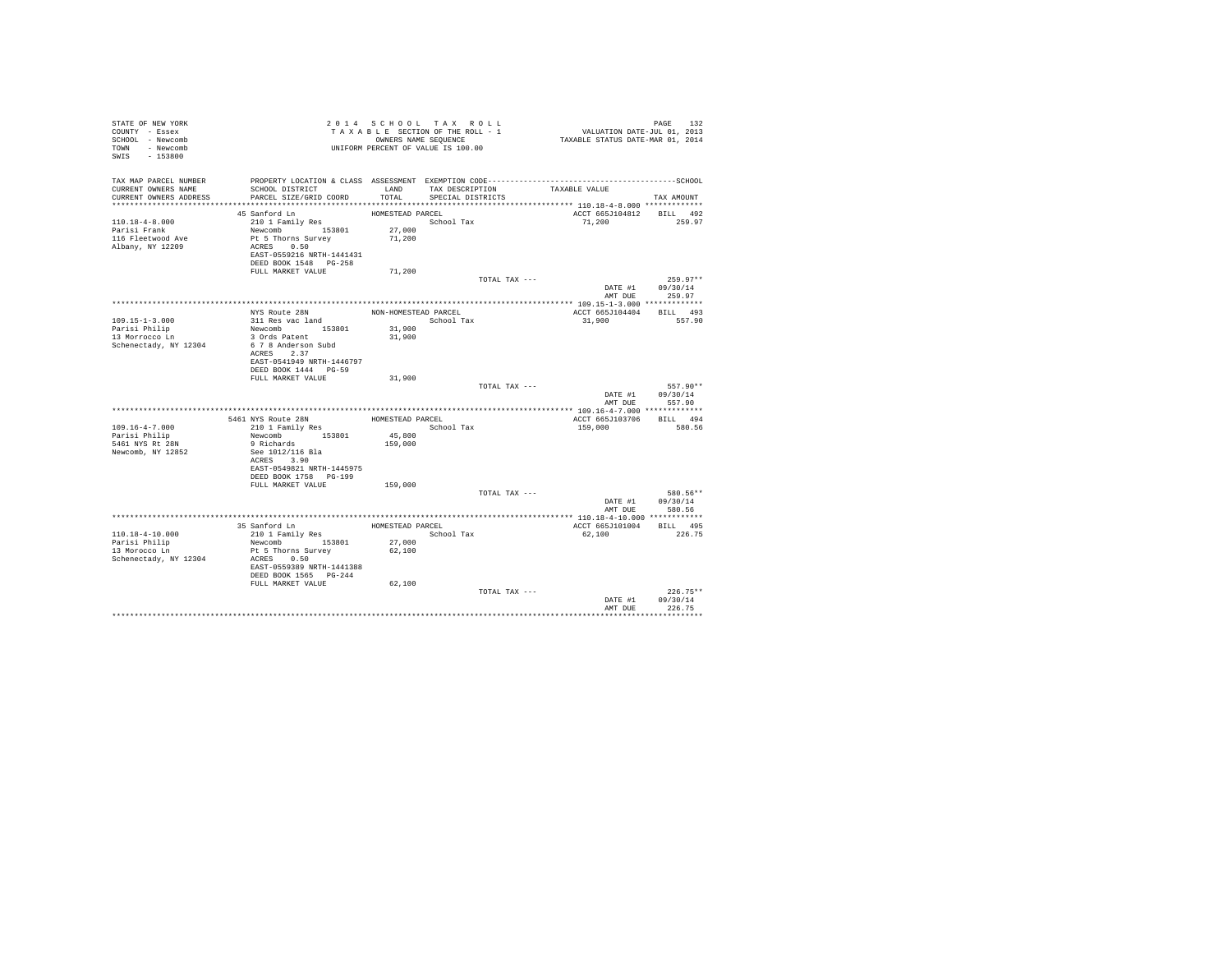| STATE OF NEW YORK<br>COUNTY - Essex<br>SCHOOL - Newcomb<br>TOWN - Newcomb<br>SWIS - 153800 |                                                 |                  | 2014 SCHOOL TAX ROLL<br>TAXABLE SECTION OF THE ROLL - 1<br>OWNERS NAME SEQUENCE<br>UNIFORM PERCENT OF VALUE IS 100.00 | PAGE 133<br>VALUATION DATE-JUL 01, 2013<br>TAXABLE STATUS DATE-MAR 01, 2014 |                                |
|--------------------------------------------------------------------------------------------|-------------------------------------------------|------------------|-----------------------------------------------------------------------------------------------------------------------|-----------------------------------------------------------------------------|--------------------------------|
| TAX MAP PARCEL NUMBER                                                                      |                                                 |                  |                                                                                                                       |                                                                             |                                |
| CURRENT OWNERS NAME<br>CURRENT OWNERS ADDRESS                                              | SCHOOL DISTRICT<br>PARCEL SIZE/GRID COORD       | LAND<br>TOTAL    | TAX DESCRIPTION<br>SPECIAL DISTRICTS                                                                                  | TAXABLE VALUE                                                               | TAX AMOUNT                     |
|                                                                                            |                                                 |                  |                                                                                                                       |                                                                             |                                |
|                                                                                            | 5849 NYS Route 28N                              | HOMESTEAD PARCEL |                                                                                                                       | ACCT 665L105502 BILL 496                                                    |                                |
| $109.15 - 2 - 1.000$                                                                       | $210$ 1 Family Res                              |                  | School Tax                                                                                                            | 82,000                                                                      | 299.41                         |
| Parker William E                                                                           | Newcomb 153801                                  | 35,900           |                                                                                                                       |                                                                             |                                |
| PO Box 452                                                                                 | 3 Ords Patent                                   | 82,000           |                                                                                                                       |                                                                             |                                |
| Chestertown, NY 12817                                                                      | ACRES 1.00<br>EAST-0540661 NRTH-1446991         |                  |                                                                                                                       |                                                                             |                                |
|                                                                                            | DEED BOOK 1592 PG-63                            |                  |                                                                                                                       |                                                                             |                                |
|                                                                                            | FULL MARKET VALUE                               | 82,000           |                                                                                                                       |                                                                             |                                |
|                                                                                            |                                                 |                  | TOTAL TAX ---                                                                                                         |                                                                             | $299.41**$                     |
|                                                                                            |                                                 |                  |                                                                                                                       |                                                                             | DATE #1 09/30/14               |
|                                                                                            |                                                 |                  |                                                                                                                       | AMT DUE                                                                     | 299.41                         |
|                                                                                            |                                                 | HOMESTEAD PARCEL |                                                                                                                       | ACCT 665J103801                                                             | BILL 497                       |
| 110.17-2-29.000                                                                            | 120 Marcy Ln<br>210 1 Family Res                |                  | RES. STAR 41854                                                                                                       |                                                                             | 30,000                         |
| Parks Robert J II                                                                          | Newcomb 153801                                  |                  | 34,100 School Tax                                                                                                     | 143,500                                                                     | 523.96                         |
| PO Box $172$                                                                               | Pt 19 Richards Survey                           | 143,500          |                                                                                                                       |                                                                             |                                |
| Olmstedville, NY 12857                                                                     | Winebrook Hills 31<br>ACRES 0.90                |                  |                                                                                                                       |                                                                             |                                |
|                                                                                            | EAST-0556991 NRTH-1442699                       |                  |                                                                                                                       |                                                                             |                                |
|                                                                                            | DEED BOOK 1496    PG-291                        |                  |                                                                                                                       |                                                                             |                                |
|                                                                                            | FULL MARKET VALUE 143,500                       |                  |                                                                                                                       |                                                                             |                                |
|                                                                                            |                                                 |                  | TOTAL TAX ---                                                                                                         |                                                                             | $452.96**$                     |
|                                                                                            |                                                 |                  |                                                                                                                       | AMT DUE                                                                     | DATE #1 09/30/14<br>452.96     |
|                                                                                            |                                                 |                  |                                                                                                                       |                                                                             |                                |
|                                                                                            | 187 Chaisson Rd                                 |                  | HOMESTEAD PARCEL                                                                                                      | ACCT 665J104212                                                             | BILL 498                       |
| $110. - 1 - 15.001$                                                                        | 270 Mfg housing                                 |                  | School Tax                                                                                                            | 72,200                                                                      | 263.63                         |
|                                                                                            | Newcomb 153801                                  | 71,200           |                                                                                                                       |                                                                             |                                |
| Parmenter Jerry R<br>Bazan Robert B<br>72 Badgley Ln                                       | 8 Thorns Survey<br>ACRES 61.70                  | 72,200           |                                                                                                                       |                                                                             |                                |
| Voorheesville, NY 12186                                                                    | EAST-0557240 NRTH-1439820                       |                  |                                                                                                                       |                                                                             |                                |
|                                                                                            | DEED BOOK 1614 PG-95                            |                  |                                                                                                                       |                                                                             |                                |
|                                                                                            | FULL MARKET VALUE                               | 72,200           |                                                                                                                       |                                                                             |                                |
|                                                                                            |                                                 |                  | TOTAL TAX ---                                                                                                         |                                                                             | $263.63**$<br>DATE #1 09/30/14 |
|                                                                                            |                                                 |                  |                                                                                                                       |                                                                             | AMT DUE 263.63                 |
|                                                                                            |                                                 |                  |                                                                                                                       | ********************* 120.13-1-32.000 ************                          |                                |
|                                                                                            | 121 Woodys Rd                                   | HOMESTEAD PARCEL |                                                                                                                       | ACCT 665J101006                                                             | BILL 499                       |
| 120.13-1-32.000                                                                            | 210 1 Family Res - WTRFNT School Tax            |                  |                                                                                                                       | 196,700                                                                     | 718.21                         |
|                                                                                            | Newcomb 153801 108,000<br>42 T&c Twp 18 196,700 |                  |                                                                                                                       |                                                                             |                                |
| Passante Augustine A<br>Passante Lori A<br>5 Hasbrouck Ave                                 | ACRES 0.50                                      |                  |                                                                                                                       |                                                                             |                                |
| Highland, NY 12528                                                                         | EAST-0531334 NRTH-1428483                       |                  |                                                                                                                       |                                                                             |                                |
|                                                                                            | DEED BOOK 776 PG-244                            |                  |                                                                                                                       |                                                                             |                                |
|                                                                                            | FULL MARKET VALUE 196,700                       |                  |                                                                                                                       |                                                                             |                                |
|                                                                                            |                                                 |                  | TOTAL TAX ---                                                                                                         |                                                                             | $718.21**$<br>DATE #1 09/30/14 |
|                                                                                            |                                                 |                  |                                                                                                                       | AMT DUE                                                                     | 718.21                         |
|                                                                                            |                                                 |                  |                                                                                                                       |                                                                             |                                |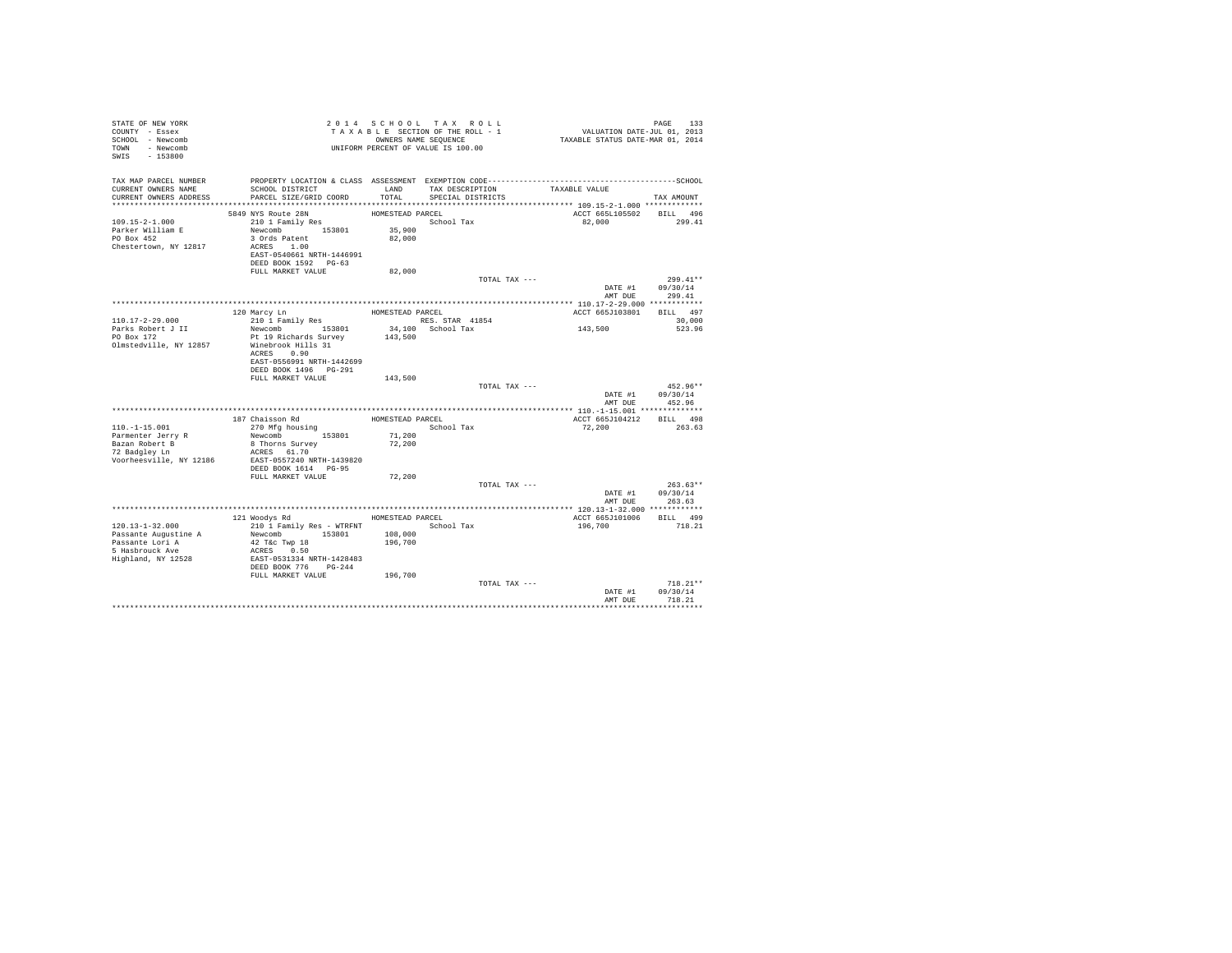| STATE OF NEW YORK<br>COUNTY - Essex<br>SCHOOL - Newcomb<br>TOWN - Newcomb<br>SWIS - 153800                                                 |                                                                                                                                                                                                                                                        |         | 2014 SCHOOL TAX ROLL<br>TAXABLE SECTION OF THE ROLL - 1<br>OWNERS NAME SEOUENCE<br>UNIFORM PERCENT OF VALUE IS 100.00 |               | PAGE 134<br>134 VALUATION DATE-JUL 01, 2013<br>2014 TAXABLE STATUS DATE-MAR | PAGE 134                             |
|--------------------------------------------------------------------------------------------------------------------------------------------|--------------------------------------------------------------------------------------------------------------------------------------------------------------------------------------------------------------------------------------------------------|---------|-----------------------------------------------------------------------------------------------------------------------|---------------|-----------------------------------------------------------------------------|--------------------------------------|
| TAX MAP PARCEL NUMBER<br>CURRENT OWNERS NAME<br>CURRENT OWNERS ADDRESS                                                                     | SCHOOL DISTRICT<br>PARCEL SIZE/GRID COORD TOTAL                                                                                                                                                                                                        | LAND    | TAX DESCRIPTION TAXABLE VALUE<br>SPECIAL DISTRICTS                                                                    |               |                                                                             | TAX AMOUNT                           |
| $120.18 - 2 - 2.000$<br>Patten Howard E<br>Patten Scott J<br>c/o Howard O Patten<br>1001 Dix Ave<br>Hudson Falls, NY 12839-1010 ACRES 1.09 | 1380 Goodnow Flow Rd MOMESTEAD PARCEL<br>270 Mfg housing - WTRFNT                 School Tax<br>Newcomb 153801 107,000<br>42 & 47 T&c Twp 18<br>1565/156 Life Estate<br>Howard O & Lois M Patten<br>EAST-0534157 NRTH-1426967<br>DEED BOOK 1565 PG-156 | 124,300 |                                                                                                                       |               | ACCT 665J100510 BILL 500<br>124,300                                         | 453.86                               |
|                                                                                                                                            | FULL MARKET VALUE                                                                                                                                                                                                                                      | 124,300 |                                                                                                                       | TOTAL TAX --- |                                                                             | $453.86**$<br>DATE #1 09/30/14       |
|                                                                                                                                            |                                                                                                                                                                                                                                                        |         |                                                                                                                       |               |                                                                             | AMT DUE 453.86                       |
| $109.16 - 6 - 7.000$                                                                                                                       | 76 Stubing Ln NON-HOMESTEAD PARCEL<br>312 Vac w/imprv - WTRFNT School Tax                                                                                                                                                                              |         |                                                                                                                       |               | ACCT 665Z004004 BILL 501<br>114,600                                         | 2.004.26                             |
| Patterson Elizabeth F<br>OMeara Sharon P<br>PO Box 2341<br>Malta, NY 12020                                                                 | Newcomb 153801<br>16 T&C Purchase TWP 27 RS 114,600<br>7 Birch Point Subd<br>ACRES 1.06<br>EAST-0551050 NRTH-1447941<br>DEED BOOK 1465 PG-319                                                                                                          | 112,100 |                                                                                                                       |               |                                                                             |                                      |
|                                                                                                                                            | FULL MARKET VALUE                                                                                                                                                                                                                                      | 114,600 |                                                                                                                       | TOTAL TAX --- | DATE #1                                                                     | $2.004.26**$<br>09/30/14             |
|                                                                                                                                            |                                                                                                                                                                                                                                                        |         |                                                                                                                       |               | AMT DUE                                                                     | 2.004.26                             |
|                                                                                                                                            | 15 Dillon Rd<br>HOMESTEAD PARCEL                                                                                                                                                                                                                       |         |                                                                                                                       |               | ACCT 665J105513 BILL 502                                                    |                                      |
| $109.16 - 1 - 10.000$<br>Patterson Robert R<br>Patterson Cheryl A<br>15 Dillon Rd<br>PO Box 61<br>Newcomb, NY 12852                        | 281 Multiple res - WTRFNT School Tax<br>Newcomb 153801 105,300<br>10 Richards Survey Twp 27 378,300<br>ACRES 0.76<br>EAST-0546501 NRTH-1447464<br>DEED BOOK 1040 PG-182                                                                                |         |                                                                                                                       |               | 378,300                                                                     | 1,381.29                             |
|                                                                                                                                            | FULL MARKET VALUE                                                                                                                                                                                                                                      | 378,300 |                                                                                                                       | TOTAL TAX --- | DATE #1<br>AMT DUE                                                          | $1.381.29**$<br>09/30/14<br>1,381.29 |
|                                                                                                                                            |                                                                                                                                                                                                                                                        |         |                                                                                                                       |               |                                                                             |                                      |
|                                                                                                                                            |                                                                                                                                                                                                                                                        |         | HOMESTEAD PARCEL                                                                                                      |               | ACCT 665J103705                                                             | BILL 503                             |
| $110.17 - 3 - 14.000$<br>Paul Suzanne E<br>Dewey Kevin J<br>95 Marcy Ln<br>Newcomb, NY 12852                                               | 95 Marcy Ln<br>210 1 Family Res<br>Newcomb 153801<br>Pt 19 Richards Survey<br>ACRES 0.55 BANK1STARSG<br>EAST-0557591 NRTH-1442811<br>DEED BOOK 1671 PG-89                                                                                              | 134,100 | RES. STAR 41854<br>27,800 School Tax                                                                                  |               | 134, 100                                                                    | 30,000<br>489.64                     |
|                                                                                                                                            | FULL MARKET VALUE                                                                                                                                                                                                                                      | 134,100 |                                                                                                                       | TOTAL TAX --- | DATE #1<br>AMT DUR                                                          | $418.64**$<br>09/30/14<br>418.64     |
|                                                                                                                                            |                                                                                                                                                                                                                                                        |         |                                                                                                                       |               |                                                                             |                                      |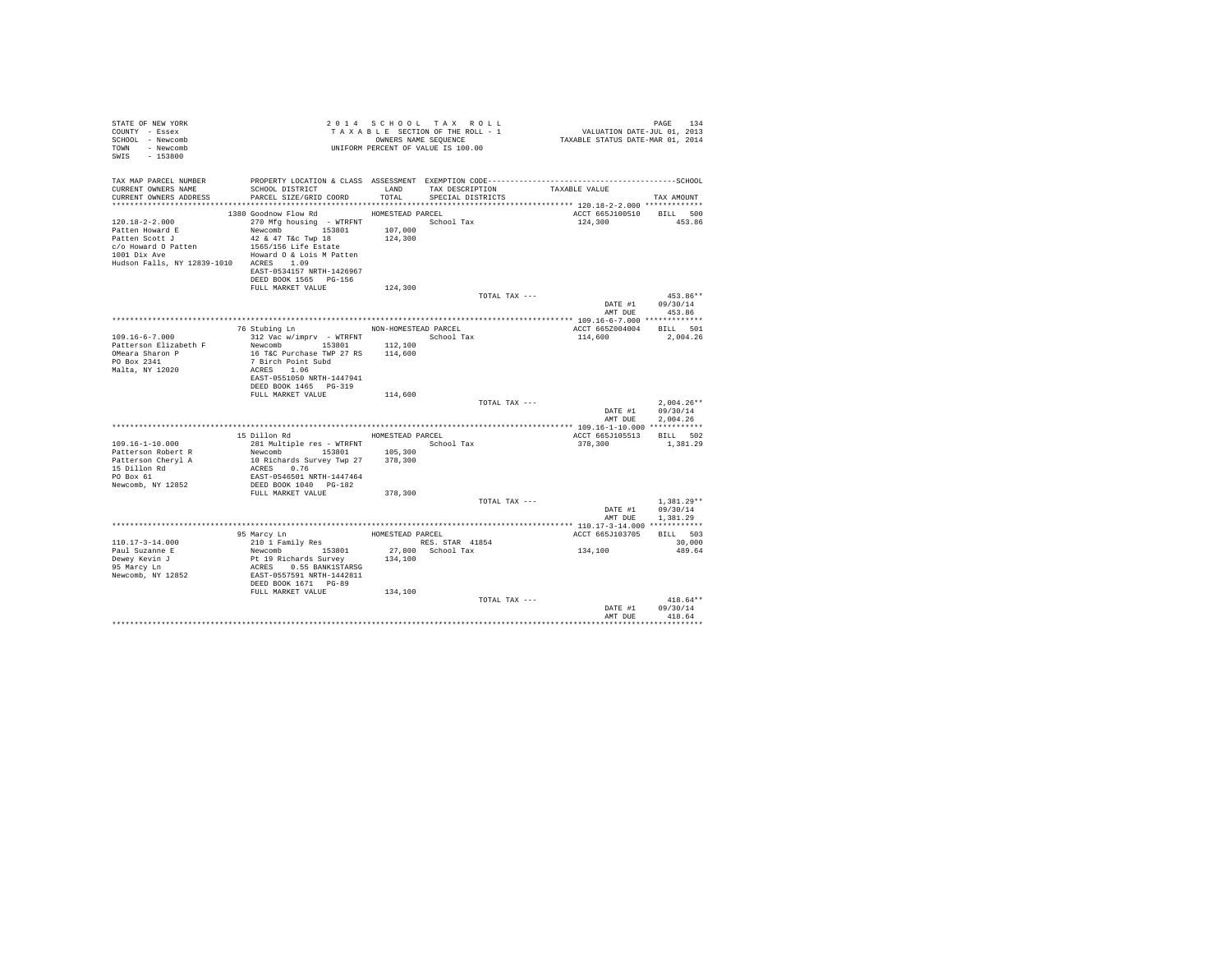| STATE OF NEW YORK<br>COUNTY - Essex<br>SCHOOL - Newcomb<br>- Newcomb<br>TOWN<br>$-153800$<br>SWIS      |                                                                                                                                                                                              | OWNERS NAME SEQUENCE                   | 2014 SCHOOL TAX ROLL<br>TAXABLE SECTION OF THE ROLL - 1<br>UNIFORM PERCENT OF VALUE IS 100.00 | VALUATION DATE-JUL 01, 2013<br>TAXABLE STATUS DATE-MAR 01, 2014 | 135<br>PAGE                                      |
|--------------------------------------------------------------------------------------------------------|----------------------------------------------------------------------------------------------------------------------------------------------------------------------------------------------|----------------------------------------|-----------------------------------------------------------------------------------------------|-----------------------------------------------------------------|--------------------------------------------------|
| TAX MAP PARCEL NUMBER<br>CURRENT OWNERS NAME<br>CURRENT OWNERS ADDRESS<br>************************     | SCHOOL DISTRICT<br>PARCEL SIZE/GRID COORD                                                                                                                                                    | LAND<br>TOTAL                          | TAX DESCRIPTION<br>SPECIAL DISTRICTS                                                          | TAXABLE VALUE                                                   | TAX AMOUNT                                       |
| $120.17 - 2 - 20.000$<br>Paulsen David A<br>Paulsen Lucille D<br>958 Cobb Rd W<br>Water Mill, NY 11976 | 82 Doe Haven Ln<br>260 Seasonal res - WTRFNT<br>Newcomb<br>153801<br>41 T&c Twp 18<br>Goodnow Flow Subd<br>Lot 87<br>1.14<br>ACRES<br>EAST-0530128 NRTH-1427138<br>DEED BOOK 1588 PG-4       | HOMESTEAD PARCEL<br>136,300<br>155,400 | School Tax                                                                                    | ACCT 665J107007<br>155,400                                      | BILL 504<br>567.42                               |
|                                                                                                        | FULL MARKET VALUE                                                                                                                                                                            | 155,400                                | TOTAL TAX ---                                                                                 | DATE #1<br>AMT DUE                                              | $567.42**$<br>09/30/14<br>567.42                 |
| $120.13 - 1 - 22.052$<br>Pentecost Brian T<br>3 Crown Terr<br>Albany, NY 12209                         | 13 Woodys Rd<br>260 Seasonal res - WTRFNT<br>Newcomb<br>153801<br>43 T&c Twp 18<br>Goodnow Flow Subd<br>Lot 175 & Pt 176<br>ACRES 1.40<br>EAST-0533727 NRTH-1429093<br>DEED BOOK 1747 PG-330 | HOMESTEAD PARCEL<br>167,700<br>204,000 | School Tax                                                                                    | ACCT 665J105402<br>204,000                                      | BILL 505<br>744.87                               |
|                                                                                                        | FULL MARKET VALUE                                                                                                                                                                            | 204,000                                | TOTAL TAX ---                                                                                 | DATE #1<br>AMT DUE                                              | $744.87**$<br>09/30/14<br>744.87                 |
|                                                                                                        |                                                                                                                                                                                              |                                        |                                                                                               |                                                                 |                                                  |
| $110.18 - 3 - 25.000$<br>Perry Eugene J<br>2407 Hickory Hill Rd<br>Fonda, NY 12068                     | 52 Sanford Ln<br>210 1 Family Res<br>Newcomb<br>153801<br>Pt 5 Thorns Survey<br>ACRES<br>0.60<br>EAST-0559042 NRTH-1441714<br>DEED BOOK 1741 PG-200                                          | HOMESTEAD PARCEL<br>28,700<br>70,500   | School Tax                                                                                    | ACCT 665J104505<br>70,500                                       | BILL 506<br>257.42                               |
|                                                                                                        | FULL MARKET VALUE                                                                                                                                                                            | 70,500                                 | TOTAL TAX $---$                                                                               | DATE #1<br>AMT DUE                                              | $257.42**$<br>09/30/14<br>257.42<br>************ |
|                                                                                                        |                                                                                                                                                                                              |                                        |                                                                                               |                                                                 |                                                  |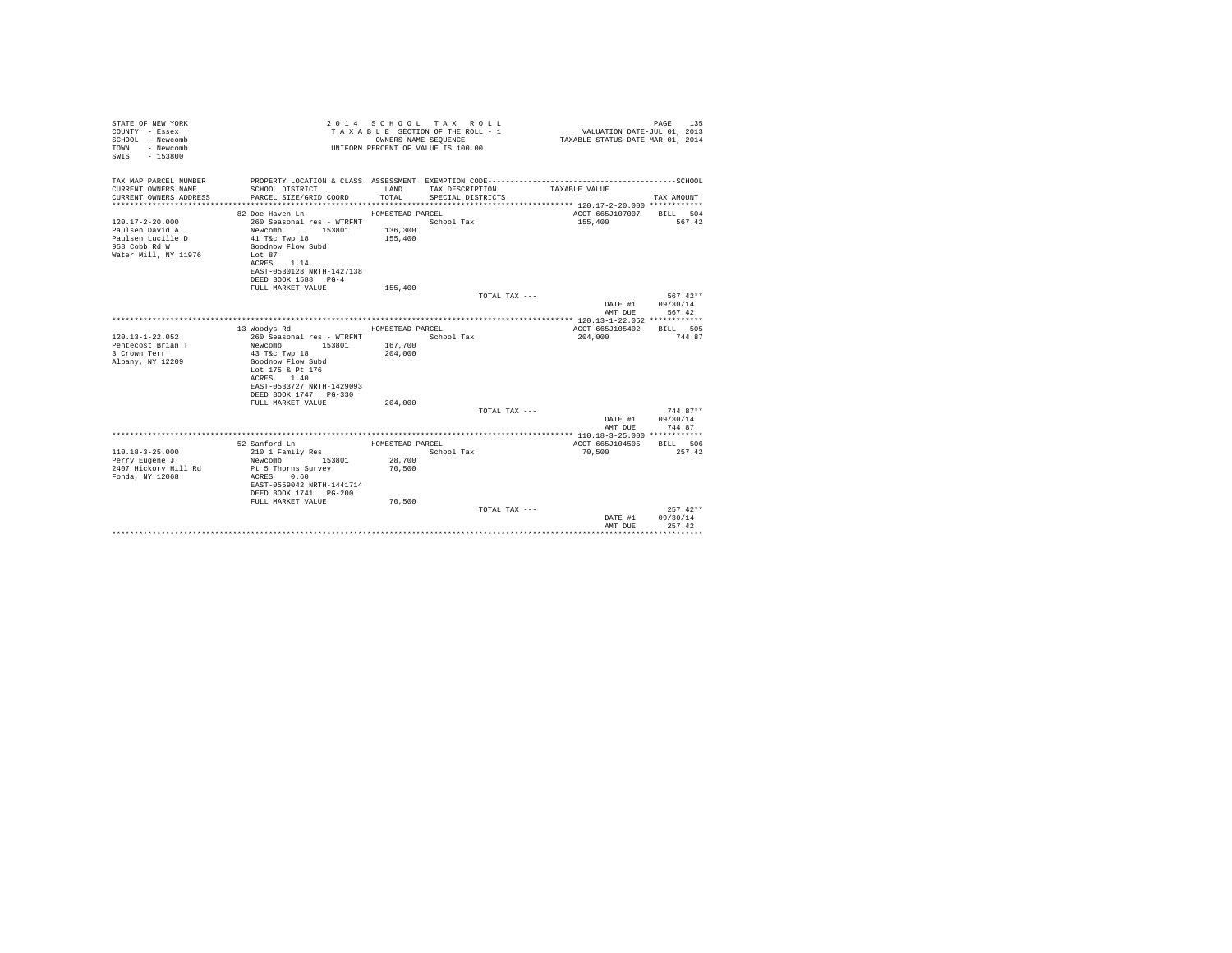| STATE OF NEW YORK<br>COUNTY - Essex<br>SCHOOL - Newcomb<br>TOWN - Newcomb<br>$-153800$<br>SWIS                   | T A X A B L E SECIION.<br>OWNERS NAME SEQUENCE<br>UNIFORM PERCENT OF VALUE IS 100.00 |                  | 2014 SCHOOL TAX ROLL<br>TAXABLE SECTION OF THE ROLL - 1<br>OWNERS NAME SEQUENCE |               | PAGE 136<br>VALUATION DATE-JUL 01, 2013<br>TAXABLE STATUS DATE-MAR 01, 2014 |                      |
|------------------------------------------------------------------------------------------------------------------|--------------------------------------------------------------------------------------|------------------|---------------------------------------------------------------------------------|---------------|-----------------------------------------------------------------------------|----------------------|
| TAX MAP PARCEL NUMBER PROPERTY LOCATION & CLASS ASSESSMENT EXEMPTION CODE---------------------------------SCHOOL |                                                                                      |                  |                                                                                 |               |                                                                             |                      |
| CURRENT OWNERS NAME<br>CURRENT OWNERS ADDRESS                                                                    | SCHOOL DISTRICT<br>PARCEL SIZE/GRID COORD                                            | LAND<br>TOTAL    | TAX DESCRIPTION<br>SPECIAL DISTRICTS                                            |               | TAXABLE VALUE                                                               | TAX AMOUNT           |
|                                                                                                                  |                                                                                      |                  |                                                                                 |               |                                                                             |                      |
|                                                                                                                  | 1463 Goodnow Flow Rd                                                                 | HOMESTEAD PARCEL |                                                                                 |               | ACCT 665J181009 BILL 507                                                    |                      |
| $120. -1 - 10.028/6$                                                                                             | $210$ 1 Family Res                                                                   |                  |                                                                                 |               |                                                                             | 64,200               |
| Peter Kenneth A<br>Peter Frances G                                                                               | Location Of This Property 187,900                                                    |                  |                                                                                 |               | 187,900                                                                     | 686.08               |
| 1463 Goodnow Flow Rd                                                                                             | In Tax Map $#120.-1-10.028$                                                          |                  |                                                                                 |               |                                                                             |                      |
| PO Box 303                                                                                                       | No Land Improvements Only                                                            |                  |                                                                                 |               |                                                                             |                      |
| Newcomb, NY 12852                                                                                                | EAST-0533522 NRTH-1424310                                                            |                  |                                                                                 |               |                                                                             |                      |
|                                                                                                                  | FULL MARKET VALUE                                                                    | 187,900          |                                                                                 | TOTAL TAX --- |                                                                             | 541.08**             |
|                                                                                                                  |                                                                                      |                  |                                                                                 |               |                                                                             | DATE #1 09/30/14     |
|                                                                                                                  |                                                                                      |                  |                                                                                 |               | AMT DUE                                                                     | 541.08               |
|                                                                                                                  | 117 Woodys Rd                                                                        | HOMESTEAD PARCEL |                                                                                 |               | ACCT 665J106307 BILL 508                                                    |                      |
| $120.13 - 1 - 33.100$                                                                                            | 210 1 Family Res - WTRFNT SR STAR 41834                                              |                  |                                                                                 |               |                                                                             | 64,200               |
| Peterec Lawrence J                                                                                               | Newcomb 153801                                                                       |                  | 120,000 School Tax                                                              |               | 228,800                                                                     | 835.42               |
| Peterec Barbara A                                                                                                | 42 T&c Twp 18                                                                        | 228,800          |                                                                                 |               |                                                                             |                      |
| PO Box 36<br>Newcomb, NY 12852                                                                                   | Goodnow Flow Subd<br>Lot 193                                                         |                  |                                                                                 |               |                                                                             |                      |
|                                                                                                                  | ACRES 0.75                                                                           |                  |                                                                                 |               |                                                                             |                      |
|                                                                                                                  | EAST-0531570 NRTH-1428542                                                            |                  |                                                                                 |               |                                                                             |                      |
|                                                                                                                  | DEED BOOK 815 PG-271<br>FULL MARKET VALUE                                            | 228,800          |                                                                                 |               |                                                                             |                      |
|                                                                                                                  |                                                                                      |                  |                                                                                 | TOTAL TAX --- |                                                                             | 690.42**             |
|                                                                                                                  |                                                                                      |                  |                                                                                 |               | DATE #1                                                                     | 09/30/14             |
|                                                                                                                  |                                                                                      |                  |                                                                                 |               | AMT DUE                                                                     | 690.42               |
|                                                                                                                  | 465 Woodys Rd MOMESTEAD PARCEL                                                       |                  |                                                                                 |               | ACCT 665Z004001 BILL 509                                                    |                      |
| 119.20-7-1.000                                                                                                   | 311 Res vac land - WTRFNT               School Tax                                   |                  |                                                                                 |               | 93,800                                                                      | 342.49               |
| Peterec Steven                                                                                                   | Newcomb 153801<br>18/27 T&C Pur TWP 18                                               | 93,800           |                                                                                 |               |                                                                             |                      |
| Glenn Mary A<br>47 Brockett Rd                                                                                   | 274 Goodnow Flow                                                                     | 93,800           |                                                                                 |               |                                                                             |                      |
| Niantic, CT 06357                                                                                                | ACRES 2.57                                                                           |                  |                                                                                 |               |                                                                             |                      |
|                                                                                                                  | EAST-0523469 NRTH-1427544                                                            |                  |                                                                                 |               |                                                                             |                      |
|                                                                                                                  | DEED BOOK 1523 PG-250                                                                |                  |                                                                                 |               |                                                                             |                      |
|                                                                                                                  | FULL MARKET VALUE                                                                    | 93,800           |                                                                                 | TOTAL TAX --- |                                                                             | $342.49**$           |
|                                                                                                                  |                                                                                      |                  |                                                                                 |               |                                                                             | DATE #1 09/30/14     |
|                                                                                                                  |                                                                                      |                  |                                                                                 |               | AMT DUE                                                                     | 342.49               |
|                                                                                                                  | Woodys Rd MOMESTEAD PARCEL                                                           |                  |                                                                                 |               | ACCT 665Z014003 BILL 510                                                    |                      |
| 120.13-1-33.200                                                                                                  | 311 Res vac land - WTRFNT                                                            |                  | School Tax                                                                      |               | 104,000                                                                     | 379.74               |
| Peterec Steven Mark                                                                                              | Newcomb 153801                                                                       | 104,000          |                                                                                 |               |                                                                             |                      |
| Reynolds Diane Peterec                                                                                           | 42 T&c Twp 18                                                                        | 104,000          |                                                                                 |               |                                                                             |                      |
| c/o Lawrence J Peterec<br>PO Box 36                                                                              | Goodnow Flow Subd<br>L Use Lawrence & Barb Pet                                       |                  |                                                                                 |               |                                                                             |                      |
| Newcomb, NY 12852                                                                                                | ACRES 0.68                                                                           |                  |                                                                                 |               |                                                                             |                      |
|                                                                                                                  | EAST-0531443 NRTH-1428496                                                            |                  |                                                                                 |               |                                                                             |                      |
|                                                                                                                  | DEED BOOK 1741 PG-39<br>FULL MARKET VALUE                                            | 104,000          |                                                                                 |               |                                                                             |                      |
|                                                                                                                  |                                                                                      |                  |                                                                                 | TOTAL TAX --- |                                                                             | $379.74**$           |
|                                                                                                                  |                                                                                      |                  |                                                                                 |               | DATE #1                                                                     | 09/30/14             |
|                                                                                                                  |                                                                                      |                  |                                                                                 |               | AMT DUE                                                                     | 379.74<br>********** |
|                                                                                                                  |                                                                                      |                  |                                                                                 |               |                                                                             |                      |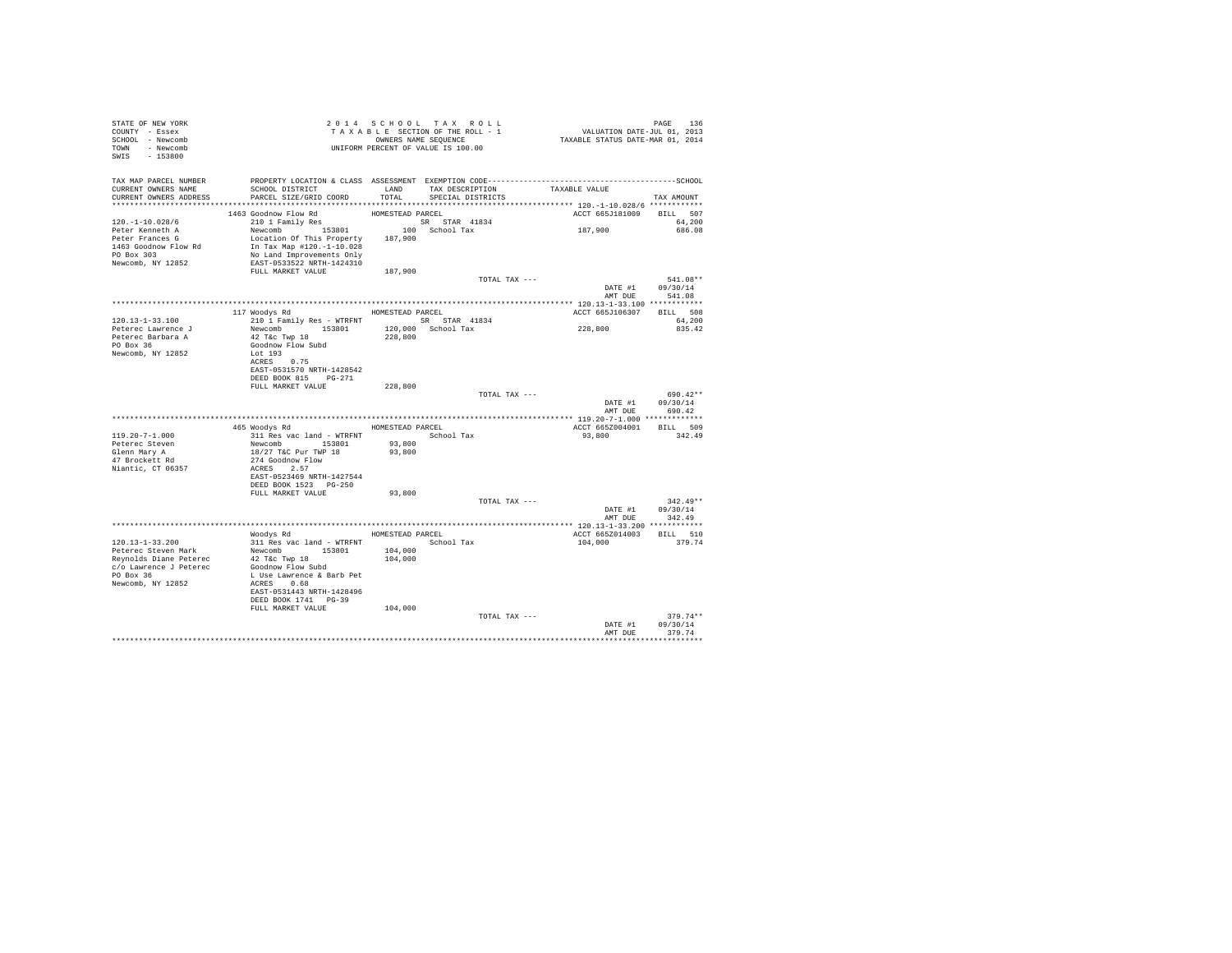| STATE OF NEW YORK<br>COUNTY - Essex<br>SCHOOL - Newcomb<br>TOWN - Newcomb<br>SWIS - 153800              | T A X A B B B B B SEQUENCE<br>ONNERS NAME SEQUENCE<br>UNIFORM PERCENT OF VALUE IS 100.00                                                                                                                                            |                             | 2014 SCHOOL TAX ROLL<br>TAXABLE SECTION OF THE ROLL - 1<br>OWNERS NAME SEQUENCE | PAGE 137<br>VALUATION DATE-JUL 01, 2013<br>TAXABLE STATUS DATE-MAR 01, 2014 |                                                  |
|---------------------------------------------------------------------------------------------------------|-------------------------------------------------------------------------------------------------------------------------------------------------------------------------------------------------------------------------------------|-----------------------------|---------------------------------------------------------------------------------|-----------------------------------------------------------------------------|--------------------------------------------------|
| TAX MAP PARCEL NUMBER<br>CURRENT OWNERS NAME<br>CURRENT OWNERS ADDRESS                                  | PROPERTY LOCATION & CLASS ASSESSMENT EXEMPTION CODE-----------------------------------SCHOOL<br>SCHOOL DISTRICT<br>PARCEL SIZE/GRID COORD                                                                                           | LAND<br>TOTAL               | TAX DESCRIPTION<br>SPECIAL DISTRICTS                                            | TAXABLE VALUE                                                               | TAX AMOUNT                                       |
| $119.20 - 6 - 1.000$<br>Pettine Michael Jr<br>Pettine Wilma G<br>59 Clancy Ave<br>New Windsor, NY 12553 | 1686 Goodnow Flow Rd MOMESTEAD PARCEL<br>260 Seasonal res - WTRFNT Manuscript School Tax<br>Newcomb 153801<br>40 & 27 T&c Twp 18<br>Goodnow Flow Subd<br>Lot 321<br>ACRES 1.70<br>EAST-0527357 NRTH-1425876<br>DEED BOOK 1437 PG-27 | 108,000<br>183,400          |                                                                                 | ACCT 665J100701 BILL 511<br>183,400                                         | 669.65                                           |
|                                                                                                         | FULL MARKET VALUE                                                                                                                                                                                                                   | 183,400                     | TOTAL TAX ---                                                                   | AMT DUE                                                                     | 669.65**<br>DATE #1 09/30/14<br>669.65           |
|                                                                                                         |                                                                                                                                                                                                                                     |                             |                                                                                 |                                                                             |                                                  |
| $109.15 - 1 - 33.058$<br>Pettit Link A<br>7478 Western Tpke<br>Delanson, NY 12053                       | NYS Route 28N NON-HOMESTEAD PARCEL<br>311 Res vac land - WTRFNT<br>Newcomb 153801<br>3 Richards Survey<br>ACRES 0.80<br>EAST-0546039 NRTH-1447143<br>DEED BOOK 1335 PG-296                                                          | 34,600<br>34,600            | School Tax                                                                      | ACCT 665J104414 BILL 512<br>34,600                                          | 605.12                                           |
|                                                                                                         | FULL MARKET VALUE                                                                                                                                                                                                                   | 34,600                      | TOTAL TAX ---                                                                   |                                                                             | $605.12**$<br>DATE #1 09/30/14<br>AMT DUE 605.12 |
|                                                                                                         |                                                                                                                                                                                                                                     |                             |                                                                                 |                                                                             |                                                  |
| 109.15-1-40.039<br>Phelps Garrett A<br>PO Box 232<br>Newcomb, NY 12852                                  | 5676 NYS Route 28N<br>210 1 Family Res<br>Newcomb 153801<br>Aitchison-Phelps Meredith 3 Richard Survey<br>ACRES 0.96<br>EAST-0544832 NRTH-1446540<br>DEED BOOK 1277 PG-50                                                           | HOMESTEAD PARCEL<br>131,800 | RES. STAR 41854<br>35,200 School Tax                                            | ACCT 665J101312 BILL 513<br>131,800                                         | 30,000<br>481.24                                 |
|                                                                                                         | FULL MARKET VALUE                                                                                                                                                                                                                   | 131,800                     |                                                                                 |                                                                             |                                                  |
|                                                                                                         |                                                                                                                                                                                                                                     |                             | TOTAL TAX ---                                                                   |                                                                             | $410.24**$<br>DATE #1 09/30/14<br>AMT DUE 410.24 |
|                                                                                                         |                                                                                                                                                                                                                                     |                             |                                                                                 |                                                                             |                                                  |
| 110.17-2-9.501<br>Phillips John<br>137 Tavlar Rd<br>Peru, NY 12972                                      | 28 Phillips Hill Rd<br>210 1 Family Res<br>Newcomb 153801<br>Pt 18 Richards Survey<br>1290/230 Life Estate To<br>Merton/Florence Phillips<br>ACRES 5.30<br>EAST-0554999 NRTH-1443197<br>DEED BOOK 1534 PG-222                       | 50,600<br>133,600           | HOMESTEAD PARCEL<br>School Tax                                                  | ACCT 665J105607 BILL 514<br>133,600                                         | 487.82                                           |
|                                                                                                         | FULL MARKET VALUE                                                                                                                                                                                                                   | 133,600                     | TOTAL TAX ---                                                                   | DATE #1<br>AMT DUE                                                          | $487.82**$<br>09/30/14<br>487.82                 |
|                                                                                                         |                                                                                                                                                                                                                                     |                             |                                                                                 |                                                                             | ***********                                      |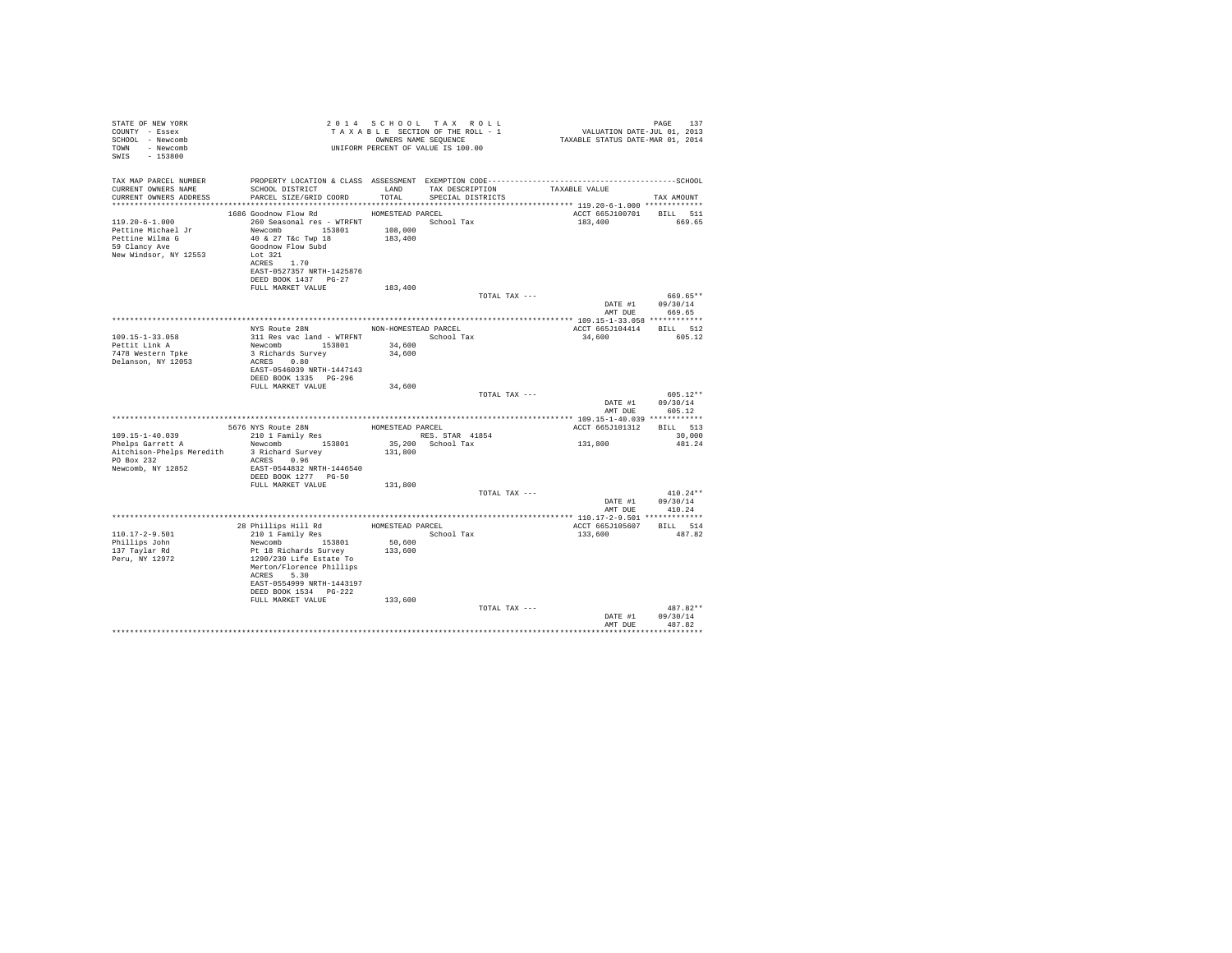| TAX MAP PARCEL NUMBER<br>LAND TAX DESCRIPTION<br>TAXABLE VALUE<br>CURRENT OWNERS NAME<br>SCHOOL DISTRICT<br>TOTAL<br>CURRENT OWNERS ADDRESS<br>PARCEL SIZE/GRID COORD<br>SPECIAL DISTRICTS<br>TAX AMOUNT<br>ACCT 665J178529 BILL 515<br>Chaisson Rd<br>NON-HOMESTEAD PARCEL<br>311 Res vac land<br>$110.13 - 9 - 25.000$<br>School Tax<br>29,400<br>514.18<br>Newcomb 153801<br>Richards Survey 18<br>29,400<br>Phillips Rolland<br>PO Box 42<br>29,400<br>Newcomb, NY 12852<br>ACRES 3.20<br>EAST-0554802 NRTH-1444007<br>DEED BOOK 590 PG-180<br>FULL MARKET VALUE<br>29,400<br>$514.18**$<br>TOTAL TAX ---<br>09/30/14<br>DATE #1<br>514.18<br>AMT DUR<br>Chaisson Rd<br>BILL 516<br>NON-HOMESTEAD PARCEL<br>ACCT 665J100414<br>110.17-2-1.000<br>311 Res vac land<br>School Tax<br>3,600<br>62.96<br>Newcomb 153801<br>Phillips Rolland<br>3,600<br>PO Box 42<br>18 Richards Survey<br>3,600<br>Newcomb, NY 12852<br>ACRES 40.20<br>EAST-0553600 NRTH-1443613<br>DEED BOOK 590 PG-180<br>FULL MARKET VALUE<br>3,600<br>$62.96**$<br>TOTAL TAX ---<br>DATE #1 09/30/14<br>AMT DUE<br>62.96<br>Chaisson Rd<br>NON-HOMESTEAD PARCEL<br>ACCT 665J105609 BILL 517<br>$110.17 - 2 - 7.110$<br>314 Rural vac<10<br>School Tax<br>610.37<br>34,900<br>Phillips Rolland G<br>Newcomb 153801<br>34,900<br>18 Richards Survey<br>Montclair Leasing Inc<br>34,900<br>4521 PGA Blvd Ste 273 ACRES 8.70<br>Palm Beach Gardens, FL 33418 EAST-0554832 NRTH-1443684<br>DEED BOOK 1122 PG-68<br>FULL MARKET VALUE<br>34,900 |
|----------------------------------------------------------------------------------------------------------------------------------------------------------------------------------------------------------------------------------------------------------------------------------------------------------------------------------------------------------------------------------------------------------------------------------------------------------------------------------------------------------------------------------------------------------------------------------------------------------------------------------------------------------------------------------------------------------------------------------------------------------------------------------------------------------------------------------------------------------------------------------------------------------------------------------------------------------------------------------------------------------------------------------------------------------------------------------------------------------------------------------------------------------------------------------------------------------------------------------------------------------------------------------------------------------------------------------------------------------------------------------------------------------------------------------------------------------------------------------------------------------------|
|                                                                                                                                                                                                                                                                                                                                                                                                                                                                                                                                                                                                                                                                                                                                                                                                                                                                                                                                                                                                                                                                                                                                                                                                                                                                                                                                                                                                                                                                                                                |
|                                                                                                                                                                                                                                                                                                                                                                                                                                                                                                                                                                                                                                                                                                                                                                                                                                                                                                                                                                                                                                                                                                                                                                                                                                                                                                                                                                                                                                                                                                                |
|                                                                                                                                                                                                                                                                                                                                                                                                                                                                                                                                                                                                                                                                                                                                                                                                                                                                                                                                                                                                                                                                                                                                                                                                                                                                                                                                                                                                                                                                                                                |
|                                                                                                                                                                                                                                                                                                                                                                                                                                                                                                                                                                                                                                                                                                                                                                                                                                                                                                                                                                                                                                                                                                                                                                                                                                                                                                                                                                                                                                                                                                                |
|                                                                                                                                                                                                                                                                                                                                                                                                                                                                                                                                                                                                                                                                                                                                                                                                                                                                                                                                                                                                                                                                                                                                                                                                                                                                                                                                                                                                                                                                                                                |
|                                                                                                                                                                                                                                                                                                                                                                                                                                                                                                                                                                                                                                                                                                                                                                                                                                                                                                                                                                                                                                                                                                                                                                                                                                                                                                                                                                                                                                                                                                                |
|                                                                                                                                                                                                                                                                                                                                                                                                                                                                                                                                                                                                                                                                                                                                                                                                                                                                                                                                                                                                                                                                                                                                                                                                                                                                                                                                                                                                                                                                                                                |
|                                                                                                                                                                                                                                                                                                                                                                                                                                                                                                                                                                                                                                                                                                                                                                                                                                                                                                                                                                                                                                                                                                                                                                                                                                                                                                                                                                                                                                                                                                                |
|                                                                                                                                                                                                                                                                                                                                                                                                                                                                                                                                                                                                                                                                                                                                                                                                                                                                                                                                                                                                                                                                                                                                                                                                                                                                                                                                                                                                                                                                                                                |
|                                                                                                                                                                                                                                                                                                                                                                                                                                                                                                                                                                                                                                                                                                                                                                                                                                                                                                                                                                                                                                                                                                                                                                                                                                                                                                                                                                                                                                                                                                                |
|                                                                                                                                                                                                                                                                                                                                                                                                                                                                                                                                                                                                                                                                                                                                                                                                                                                                                                                                                                                                                                                                                                                                                                                                                                                                                                                                                                                                                                                                                                                |
|                                                                                                                                                                                                                                                                                                                                                                                                                                                                                                                                                                                                                                                                                                                                                                                                                                                                                                                                                                                                                                                                                                                                                                                                                                                                                                                                                                                                                                                                                                                |
|                                                                                                                                                                                                                                                                                                                                                                                                                                                                                                                                                                                                                                                                                                                                                                                                                                                                                                                                                                                                                                                                                                                                                                                                                                                                                                                                                                                                                                                                                                                |
|                                                                                                                                                                                                                                                                                                                                                                                                                                                                                                                                                                                                                                                                                                                                                                                                                                                                                                                                                                                                                                                                                                                                                                                                                                                                                                                                                                                                                                                                                                                |
|                                                                                                                                                                                                                                                                                                                                                                                                                                                                                                                                                                                                                                                                                                                                                                                                                                                                                                                                                                                                                                                                                                                                                                                                                                                                                                                                                                                                                                                                                                                |
|                                                                                                                                                                                                                                                                                                                                                                                                                                                                                                                                                                                                                                                                                                                                                                                                                                                                                                                                                                                                                                                                                                                                                                                                                                                                                                                                                                                                                                                                                                                |
|                                                                                                                                                                                                                                                                                                                                                                                                                                                                                                                                                                                                                                                                                                                                                                                                                                                                                                                                                                                                                                                                                                                                                                                                                                                                                                                                                                                                                                                                                                                |
|                                                                                                                                                                                                                                                                                                                                                                                                                                                                                                                                                                                                                                                                                                                                                                                                                                                                                                                                                                                                                                                                                                                                                                                                                                                                                                                                                                                                                                                                                                                |
|                                                                                                                                                                                                                                                                                                                                                                                                                                                                                                                                                                                                                                                                                                                                                                                                                                                                                                                                                                                                                                                                                                                                                                                                                                                                                                                                                                                                                                                                                                                |
|                                                                                                                                                                                                                                                                                                                                                                                                                                                                                                                                                                                                                                                                                                                                                                                                                                                                                                                                                                                                                                                                                                                                                                                                                                                                                                                                                                                                                                                                                                                |
|                                                                                                                                                                                                                                                                                                                                                                                                                                                                                                                                                                                                                                                                                                                                                                                                                                                                                                                                                                                                                                                                                                                                                                                                                                                                                                                                                                                                                                                                                                                |
|                                                                                                                                                                                                                                                                                                                                                                                                                                                                                                                                                                                                                                                                                                                                                                                                                                                                                                                                                                                                                                                                                                                                                                                                                                                                                                                                                                                                                                                                                                                |
|                                                                                                                                                                                                                                                                                                                                                                                                                                                                                                                                                                                                                                                                                                                                                                                                                                                                                                                                                                                                                                                                                                                                                                                                                                                                                                                                                                                                                                                                                                                |
|                                                                                                                                                                                                                                                                                                                                                                                                                                                                                                                                                                                                                                                                                                                                                                                                                                                                                                                                                                                                                                                                                                                                                                                                                                                                                                                                                                                                                                                                                                                |
|                                                                                                                                                                                                                                                                                                                                                                                                                                                                                                                                                                                                                                                                                                                                                                                                                                                                                                                                                                                                                                                                                                                                                                                                                                                                                                                                                                                                                                                                                                                |
|                                                                                                                                                                                                                                                                                                                                                                                                                                                                                                                                                                                                                                                                                                                                                                                                                                                                                                                                                                                                                                                                                                                                                                                                                                                                                                                                                                                                                                                                                                                |
|                                                                                                                                                                                                                                                                                                                                                                                                                                                                                                                                                                                                                                                                                                                                                                                                                                                                                                                                                                                                                                                                                                                                                                                                                                                                                                                                                                                                                                                                                                                |
|                                                                                                                                                                                                                                                                                                                                                                                                                                                                                                                                                                                                                                                                                                                                                                                                                                                                                                                                                                                                                                                                                                                                                                                                                                                                                                                                                                                                                                                                                                                |
|                                                                                                                                                                                                                                                                                                                                                                                                                                                                                                                                                                                                                                                                                                                                                                                                                                                                                                                                                                                                                                                                                                                                                                                                                                                                                                                                                                                                                                                                                                                |
|                                                                                                                                                                                                                                                                                                                                                                                                                                                                                                                                                                                                                                                                                                                                                                                                                                                                                                                                                                                                                                                                                                                                                                                                                                                                                                                                                                                                                                                                                                                |
|                                                                                                                                                                                                                                                                                                                                                                                                                                                                                                                                                                                                                                                                                                                                                                                                                                                                                                                                                                                                                                                                                                                                                                                                                                                                                                                                                                                                                                                                                                                |
| $610.37**$<br>TOTAL TAX ---                                                                                                                                                                                                                                                                                                                                                                                                                                                                                                                                                                                                                                                                                                                                                                                                                                                                                                                                                                                                                                                                                                                                                                                                                                                                                                                                                                                                                                                                                    |
| 09/30/14<br>DATE #1                                                                                                                                                                                                                                                                                                                                                                                                                                                                                                                                                                                                                                                                                                                                                                                                                                                                                                                                                                                                                                                                                                                                                                                                                                                                                                                                                                                                                                                                                            |
| 610.37<br>AMT DUE                                                                                                                                                                                                                                                                                                                                                                                                                                                                                                                                                                                                                                                                                                                                                                                                                                                                                                                                                                                                                                                                                                                                                                                                                                                                                                                                                                                                                                                                                              |
|                                                                                                                                                                                                                                                                                                                                                                                                                                                                                                                                                                                                                                                                                                                                                                                                                                                                                                                                                                                                                                                                                                                                                                                                                                                                                                                                                                                                                                                                                                                |
| BILL 518<br>80 Chaisson Rd<br>HOMESTEAD PARCEL<br>ACCT 665J105605<br>su Cnaisson Rd<br>210 1 Family Res                                                                                                                                                                                                                                                                                                                                                                                                                                                                                                                                                                                                                                                                                                                                                                                                                                                                                                                                                                                                                                                                                                                                                                                                                                                                                                                                                                                                        |
| SR STAR 41834<br>$110.17 - 2 - 45.000$<br>64,200<br>140,000<br>Newcomb 153801<br>39,400 School Tax                                                                                                                                                                                                                                                                                                                                                                                                                                                                                                                                                                                                                                                                                                                                                                                                                                                                                                                                                                                                                                                                                                                                                                                                                                                                                                                                                                                                             |
| 511.18<br>Phillips Rolland G Jr<br>PO Box 42<br>18 Richards Survey<br>140,000                                                                                                                                                                                                                                                                                                                                                                                                                                                                                                                                                                                                                                                                                                                                                                                                                                                                                                                                                                                                                                                                                                                                                                                                                                                                                                                                                                                                                                  |
| Newcomb, NY 12852<br>Pt D Map #1843                                                                                                                                                                                                                                                                                                                                                                                                                                                                                                                                                                                                                                                                                                                                                                                                                                                                                                                                                                                                                                                                                                                                                                                                                                                                                                                                                                                                                                                                            |
| ACRES 2.01                                                                                                                                                                                                                                                                                                                                                                                                                                                                                                                                                                                                                                                                                                                                                                                                                                                                                                                                                                                                                                                                                                                                                                                                                                                                                                                                                                                                                                                                                                     |
| EAST-0554175 NRTH-1443137                                                                                                                                                                                                                                                                                                                                                                                                                                                                                                                                                                                                                                                                                                                                                                                                                                                                                                                                                                                                                                                                                                                                                                                                                                                                                                                                                                                                                                                                                      |
| DEED BOOK 605 PG-182                                                                                                                                                                                                                                                                                                                                                                                                                                                                                                                                                                                                                                                                                                                                                                                                                                                                                                                                                                                                                                                                                                                                                                                                                                                                                                                                                                                                                                                                                           |
| FULL MARKET VALUE<br>140,000                                                                                                                                                                                                                                                                                                                                                                                                                                                                                                                                                                                                                                                                                                                                                                                                                                                                                                                                                                                                                                                                                                                                                                                                                                                                                                                                                                                                                                                                                   |
| $366.18**$<br>TOTAL TAX ---<br>09/30/14                                                                                                                                                                                                                                                                                                                                                                                                                                                                                                                                                                                                                                                                                                                                                                                                                                                                                                                                                                                                                                                                                                                                                                                                                                                                                                                                                                                                                                                                        |
| DATE #1<br>366.18<br>AMT DUE                                                                                                                                                                                                                                                                                                                                                                                                                                                                                                                                                                                                                                                                                                                                                                                                                                                                                                                                                                                                                                                                                                                                                                                                                                                                                                                                                                                                                                                                                   |
|                                                                                                                                                                                                                                                                                                                                                                                                                                                                                                                                                                                                                                                                                                                                                                                                                                                                                                                                                                                                                                                                                                                                                                                                                                                                                                                                                                                                                                                                                                                |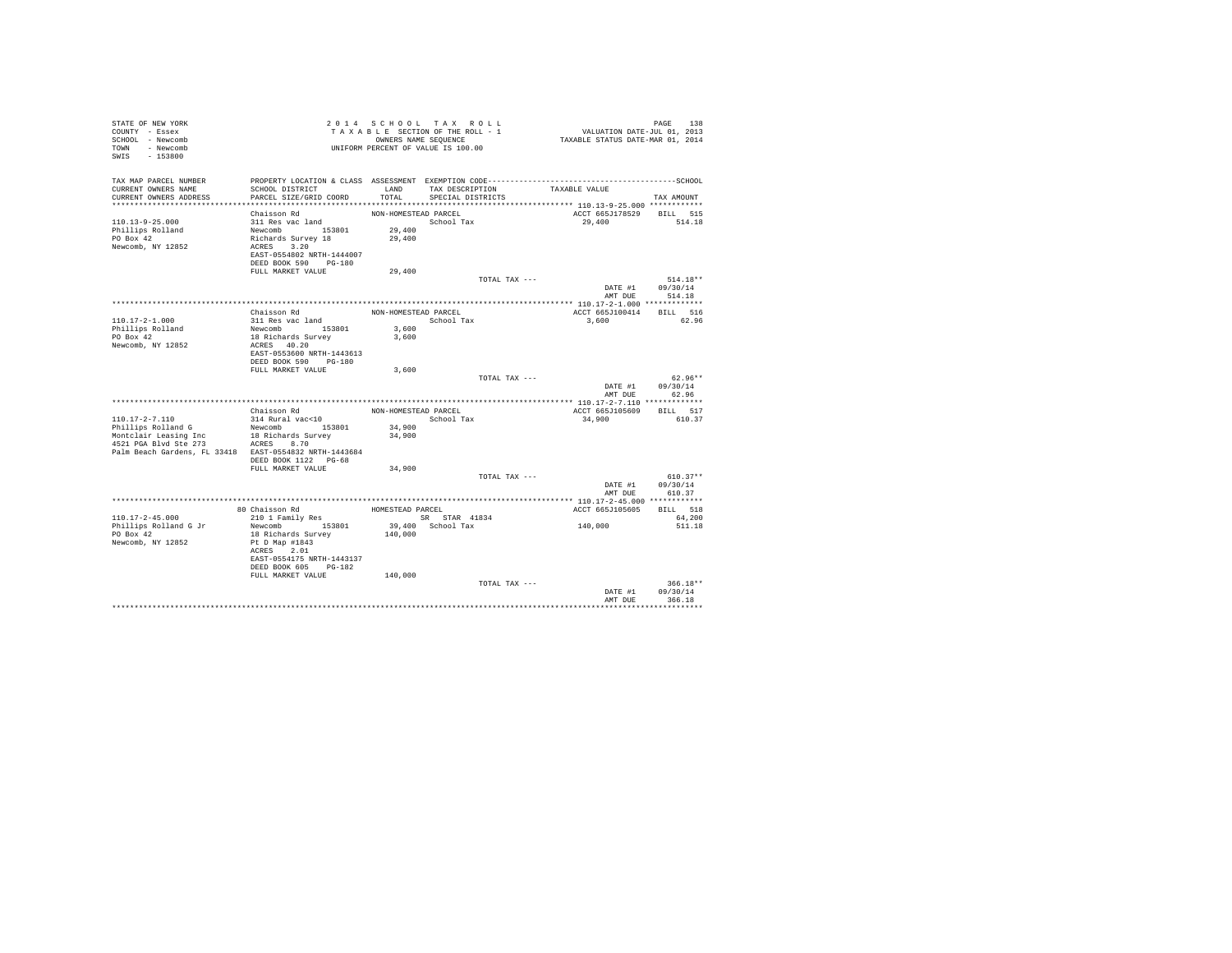| STATE OF NEW YORK<br>COUNTY - Essex<br>SCHOOL - Newcomb<br>TOWN - Newcomb<br>$-153800$<br>SWIS |                                           |                    | 2014 SCHOOL TAX ROLL<br>TAXABLE SECTION OF THE ROLL - 1<br>OWNERS NAME SEOUENCE<br>UNIFORM PERCENT OF VALUE IS 100.00 | VALUATION DATE-JUL 01, 2013<br>TAXABLE STATUS DATE-MAR 01, 2014 | PAGE 139               |
|------------------------------------------------------------------------------------------------|-------------------------------------------|--------------------|-----------------------------------------------------------------------------------------------------------------------|-----------------------------------------------------------------|------------------------|
| TAX MAP PARCEL NUMBER<br>CURRENT OWNERS NAME                                                   |                                           | LAND               | TAX DESCRIPTION                                                                                                       | TAXABLE VALUE                                                   |                        |
| CURRENT OWNERS ADDRESS                                                                         | SCHOOL DISTRICT<br>PARCEL SIZE/GRID COORD | TOTAL              | SPECIAL DISTRICTS                                                                                                     |                                                                 | TAX AMOUNT             |
|                                                                                                |                                           |                    |                                                                                                                       |                                                                 |                        |
|                                                                                                | 14 Pinney Ln                              | HOMESTEAD PARCEL   |                                                                                                                       | ACCT 665J101207 BILL 519                                        |                        |
| $120.17 - 2 - 28.000$                                                                          | 260 Seasonal res - WTRFNT                 |                    | School Tax                                                                                                            | 162,600                                                         | 593.70                 |
| Piel Robert J                                                                                  | Newcomb 153801<br>41 & 42 T&c Twp 18      | 107,500            |                                                                                                                       |                                                                 |                        |
| Piel Linda J                                                                                   |                                           | 162,600            |                                                                                                                       |                                                                 |                        |
| 148 E Hill Rd                                                                                  | Goodnow Flow Subd                         |                    |                                                                                                                       |                                                                 |                        |
| Middleburgh, NY 12122                                                                          | Lot 79                                    |                    |                                                                                                                       |                                                                 |                        |
|                                                                                                | ACRES 0.90<br>EAST-0530891 NRTH-1426778   |                    |                                                                                                                       |                                                                 |                        |
|                                                                                                | DEED BOOK 1216 PG-131                     |                    |                                                                                                                       |                                                                 |                        |
|                                                                                                | FULL MARKET VALUE                         | 162,600            |                                                                                                                       |                                                                 |                        |
|                                                                                                |                                           |                    | TOTAL TAX ---                                                                                                         |                                                                 | 593.70**               |
|                                                                                                |                                           |                    |                                                                                                                       | DATE #1 09/30/14                                                |                        |
|                                                                                                |                                           |                    |                                                                                                                       | AMT DUE                                                         | 593.70                 |
|                                                                                                |                                           |                    |                                                                                                                       |                                                                 |                        |
|                                                                                                | Goodnow Flow Rd MOMESTEAD PARCEL          |                    |                                                                                                                       | ACCT 665J101206 BILL 520                                        |                        |
| $120.17 - 2 - 29.000$                                                                          | 312 Vac w/imprv - WTRFNT                  |                    | School Tax                                                                                                            | 123,100                                                         | 449.48                 |
| Piel Robert J<br>Piel Linda J                                                                  | Newcomb 153801<br>41 & 42 T&c Twp 18      | 118,900<br>123,100 |                                                                                                                       |                                                                 |                        |
| 148 E Hill Rd                                                                                  | Goodnow Flow Subd                         |                    |                                                                                                                       |                                                                 |                        |
| Middleburgh, NY 12122                                                                          | Lot 78                                    |                    |                                                                                                                       |                                                                 |                        |
|                                                                                                | ACRES<br>0.90                             |                    |                                                                                                                       |                                                                 |                        |
|                                                                                                | EAST-0530994 NRTH-1426811                 |                    |                                                                                                                       |                                                                 |                        |
|                                                                                                | DEED BOOK 1216 PG-131                     |                    |                                                                                                                       |                                                                 |                        |
|                                                                                                | FULL MARKET VALUE                         | 123,100            |                                                                                                                       |                                                                 |                        |
|                                                                                                |                                           |                    | TOTAL TAX ---                                                                                                         |                                                                 | $449.48**$             |
|                                                                                                |                                           |                    |                                                                                                                       | DATE #1 09/30/14                                                |                        |
|                                                                                                |                                           |                    |                                                                                                                       | AMT DUE                                                         | 449.48                 |
|                                                                                                | 38 Perch Pond Ln                          | HOMESTEAD PARCEL   |                                                                                                                       | ACCT 665J185004                                                 | BILL 521               |
| $110. -3 - 5.000$                                                                              | 210 1 Family Res                          |                    | RES. STAR 41854                                                                                                       |                                                                 | 30,000                 |
| Piper Roger                                                                                    | Newcomb 153801                            |                    | 44.000 School Tax                                                                                                     | 270,400                                                         | 987.32                 |
| Piper Drusilla A                                                                               | 15 T&c Twp 46                             | 270,400            |                                                                                                                       |                                                                 |                        |
| PO Box 58                                                                                      | 4.45ac                                    |                    |                                                                                                                       |                                                                 |                        |
| Minerva, NY 12852                                                                              | ACRES 4.40                                |                    |                                                                                                                       |                                                                 |                        |
|                                                                                                | EAST-0576614 NRTH-1444800                 |                    |                                                                                                                       |                                                                 |                        |
|                                                                                                | DEED BOOK 1182 PG-84                      |                    |                                                                                                                       |                                                                 |                        |
|                                                                                                | FULL MARKET VALUE                         | 270,400            |                                                                                                                       |                                                                 |                        |
|                                                                                                |                                           |                    | TOTAL TAX ---                                                                                                         | DATE #1                                                         | $916.32**$<br>09/30/14 |
|                                                                                                |                                           |                    |                                                                                                                       | AMT DUE                                                         | 916.32                 |
|                                                                                                |                                           |                    |                                                                                                                       |                                                                 | .                      |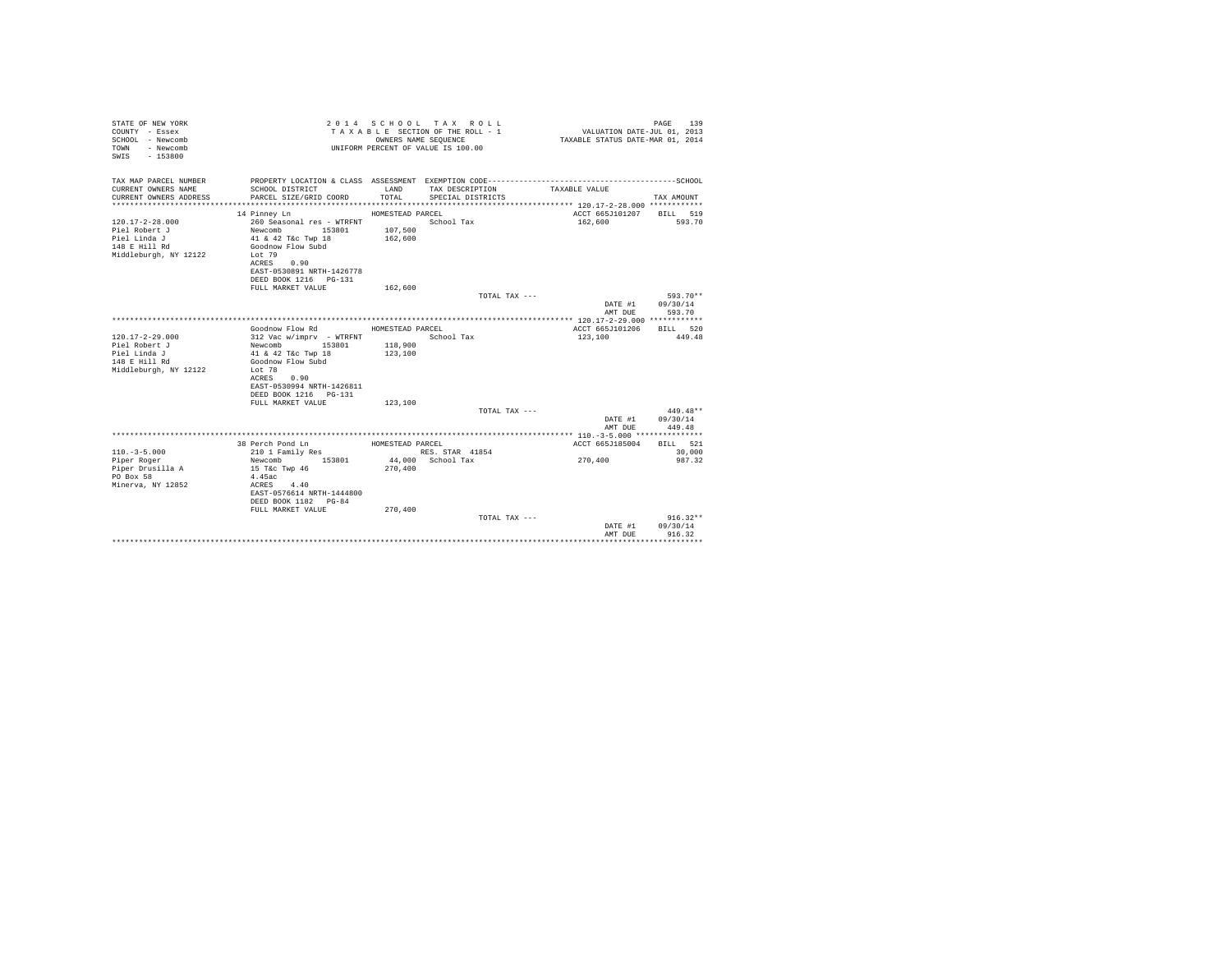| STATE OF NEW YORK<br>COUNTY - Essex<br>SCHOOL - Newcomb<br>- Newcomb<br>TOWN<br>$-153800$<br>SWTS |                                                                    | OWNERS NAME SEQUENCE | 2014 SCHOOL TAX ROLL<br>TAXABLE SECTION OF THE ROLL - 1<br>UNIFORM PERCENT OF VALUE IS 100.00 | VALUATION DATE-JUL 01, 2013<br>TAXABLE STATUS DATE-MAR 01, 2014 | 140<br>PAGE              |
|---------------------------------------------------------------------------------------------------|--------------------------------------------------------------------|----------------------|-----------------------------------------------------------------------------------------------|-----------------------------------------------------------------|--------------------------|
| TAX MAP PARCEL NUMBER                                                                             | PROPERTY LOCATION & CLASS ASSESSMENT EXEMPTION CODE--------------- |                      |                                                                                               |                                                                 | ------------------SCHOOL |
| CURRENT OWNERS NAME<br>CURRENT OWNERS ADDRESS                                                     | SCHOOL DISTRICT<br>PARCEL SIZE/GRID COORD                          | LAND<br>TOTAL.       | TAX DESCRIPTION<br>SPECIAL DISTRICTS                                                          | TAXABLE VALUE                                                   | TAX AMOUNT               |
|                                                                                                   |                                                                    |                      |                                                                                               |                                                                 |                          |
|                                                                                                   | Goodnow Flow Rd                                                    | HOMESTEAD PARCEL     |                                                                                               | ACCT 665J106310                                                 | BILL 522                 |
| $120.13 - 1 - 20.100$<br>Pipitone Jason                                                           | 311 Res vac land - WTRFNT<br>Newcomb<br>153801                     | 53,800               | School Tax                                                                                    | 53,800                                                          | 196.44                   |
| Pipitone Christopher                                                                              | 25 T&c Twp 18                                                      | 53,800               |                                                                                               |                                                                 |                          |
| 572 Milton Tpke                                                                                   | Goodnow Flow Subd                                                  |                      |                                                                                               |                                                                 |                          |
| Highland, NY 12528                                                                                | Lot 206 (East Half)                                                |                      |                                                                                               |                                                                 |                          |
|                                                                                                   | 0.50<br>ACRES<br>EAST-0530227 NRTH-1428489                         |                      |                                                                                               |                                                                 |                          |
|                                                                                                   | DEED BOOK 1605 PG-240                                              |                      |                                                                                               |                                                                 |                          |
|                                                                                                   | FULL MARKET VALUE                                                  | 53,800               |                                                                                               |                                                                 |                          |
|                                                                                                   |                                                                    |                      | TOTAL TAX ---                                                                                 |                                                                 | $196.44**$               |
|                                                                                                   |                                                                    |                      |                                                                                               | DATE #1                                                         | 09/30/14                 |
|                                                                                                   |                                                                    |                      |                                                                                               | AMT DUE                                                         | 196.44                   |
|                                                                                                   | 163 Woodys Rd                                                      | HOMESTEAD PARCEL     |                                                                                               | ACCT 665J101507                                                 | RTLL 523                 |
| $120.13 - 1 - 21.000$                                                                             | 260 Seasonal res - WTRFNT                                          |                      | School Tax                                                                                    | 154,400                                                         | 563.76                   |
| Pipitone Jason                                                                                    | Newcomb<br>153801                                                  | 70,700               |                                                                                               |                                                                 |                          |
| Pipitone Christopher<br>572 Milton Tpke                                                           | 25&42 T&C Twp 18<br>Goodnow Flow Subd                              | 154,400              |                                                                                               |                                                                 |                          |
| Highland, NY 12528                                                                                | Lot $205$                                                          |                      |                                                                                               |                                                                 |                          |
|                                                                                                   | 0.70<br>ACRES                                                      |                      |                                                                                               |                                                                 |                          |
|                                                                                                   | EAST-0530316 NRTH-1428478                                          |                      |                                                                                               |                                                                 |                          |
|                                                                                                   | DEED BOOK 1605 PG-240<br>FULL MARKET VALUE                         | 154,400              |                                                                                               |                                                                 |                          |
|                                                                                                   |                                                                    |                      | TOTAL TAX ---                                                                                 |                                                                 | 563.76**                 |
|                                                                                                   |                                                                    |                      |                                                                                               | DATE #1                                                         | 09/30/14                 |
|                                                                                                   |                                                                    |                      |                                                                                               | AMT DUE                                                         | 563.76                   |
|                                                                                                   | 1236 Goodnow Flow Rd                                               | HOMESTEAD PARCEL     |                                                                                               | ACCT 665J105904                                                 | BILL 524                 |
| $120.18 - 2 - 36.000$                                                                             | 260 Seasonal res - WTRFNT                                          |                      | School Tax                                                                                    | 150,700                                                         | 550.25                   |
| Plauth Lorraine W                                                                                 | Newcomb<br>153801                                                  | 116,100              |                                                                                               |                                                                 |                          |
| 5661 Gardner Rd                                                                                   | 46 T&c Twp 18                                                      | 150,700              |                                                                                               |                                                                 |                          |
| Altamont, NY 12009                                                                                | Goodnow Flow Subd<br>Lot 13 1.4Ac                                  |                      |                                                                                               |                                                                 |                          |
|                                                                                                   | ACRES<br>1.20                                                      |                      |                                                                                               |                                                                 |                          |
|                                                                                                   | EAST-0537403 NRTH-1425578                                          |                      |                                                                                               |                                                                 |                          |
|                                                                                                   | DEED BOOK 1277 PG-344                                              |                      |                                                                                               |                                                                 |                          |
|                                                                                                   | FULL MARKET VALUE                                                  | 150,700              |                                                                                               |                                                                 |                          |
|                                                                                                   |                                                                    |                      | TOTAL TAX ---                                                                                 | DATE #1                                                         | 550.25**<br>09/30/14     |
|                                                                                                   |                                                                    |                      |                                                                                               | AMT DUE                                                         | 550.25                   |
|                                                                                                   |                                                                    |                      |                                                                                               |                                                                 |                          |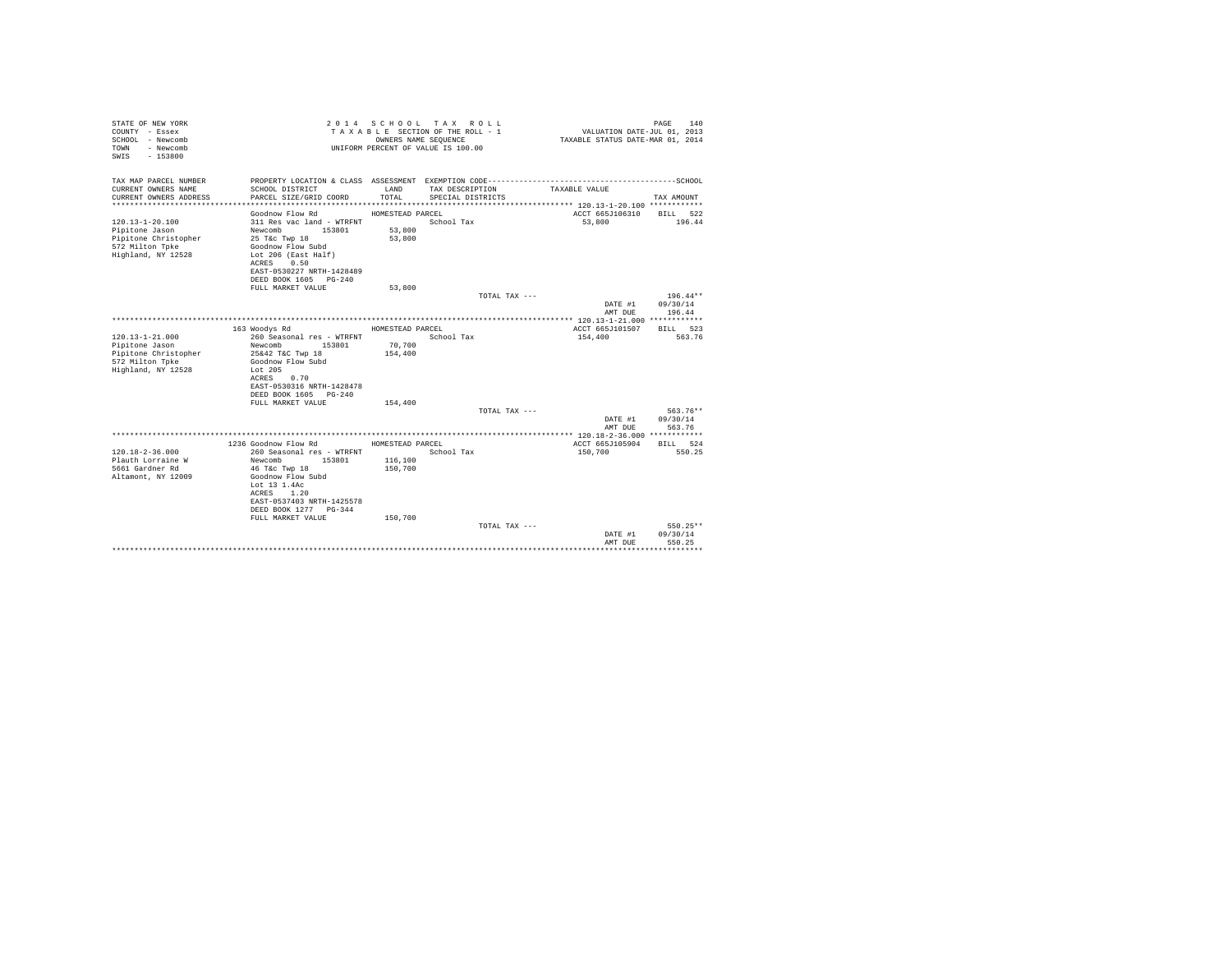| STATE OF NEW YORK<br>COUNTY - Essex<br>SCHOOL - Newcomb<br>- Newcomb<br>TOWN<br>$-153800$<br>SWTS |                                                    | OWNERS NAME SEQUENCE | 2014 SCHOOL TAX ROLL<br>TAXABLE SECTION OF THE ROLL - 1<br>UNIFORM PERCENT OF VALUE IS 100.00 | VALUATION DATE-JUL 01, 2013<br>TAXABLE STATUS DATE-MAR 01, 2014 | 141<br>PAGE          |
|---------------------------------------------------------------------------------------------------|----------------------------------------------------|----------------------|-----------------------------------------------------------------------------------------------|-----------------------------------------------------------------|----------------------|
| TAX MAP PARCEL NUMBER                                                                             |                                                    |                      |                                                                                               |                                                                 |                      |
| CURRENT OWNERS NAME<br>CURRENT OWNERS ADDRESS                                                     | SCHOOL DISTRICT<br>PARCEL SIZE/GRID COORD          | LAND<br>TOTAL.       | TAX DESCRIPTION<br>SPECIAL DISTRICTS                                                          | TAXABLE VALUE                                                   | TAX AMOUNT           |
|                                                                                                   |                                                    |                      |                                                                                               |                                                                 |                      |
|                                                                                                   | Goodnow Flow Rd                                    | HOMESTEAD PARCEL     |                                                                                               | ACCT 665J106708                                                 | BILL 525             |
| $120.13 - 1 - 27.000$                                                                             | 311 Res vac land - WTRFNT                          |                      | School Tax                                                                                    | 106,300                                                         | 388.14               |
| Pliquett Sebastian                                                                                | Newcomb<br>153801                                  | 106,300              |                                                                                               |                                                                 |                      |
| Pliquett Judy<br>Lenbachstr 9                                                                     | 42 T&c Twp 18<br>Goodnow Flow Subd                 | 106,300              |                                                                                               |                                                                 |                      |
| D-42579 Heiligenhaus. Germany Lot 200                                                             |                                                    |                      |                                                                                               |                                                                 |                      |
|                                                                                                   | 0.70<br>ACRES                                      |                      |                                                                                               |                                                                 |                      |
|                                                                                                   | EAST-0530794 NRTH-1428373                          |                      |                                                                                               |                                                                 |                      |
|                                                                                                   | DEED BOOK 720<br>$PG-1.2.8$                        |                      |                                                                                               |                                                                 |                      |
|                                                                                                   | FULL MARKET VALUE                                  | 106,300              |                                                                                               |                                                                 |                      |
|                                                                                                   |                                                    |                      | TOTAL TAX ---                                                                                 |                                                                 | 388.14**             |
|                                                                                                   |                                                    |                      |                                                                                               | DATE #1                                                         | 09/30/14             |
|                                                                                                   |                                                    |                      |                                                                                               | AMT DUE                                                         | 388.14               |
|                                                                                                   |                                                    |                      |                                                                                               |                                                                 | BTLL 526             |
| $120.13 - 1 - 28.000$                                                                             | 16 High Ledge Ln<br>260 Seasonal res - WTRFNT      | HOMESTEAD PARCEL     | School Tax                                                                                    | ACCT 665J105801<br>150,300                                      | 548.79               |
| Pliquett Sebastian                                                                                | Newcomb<br>153801                                  | 106,900              |                                                                                               |                                                                 |                      |
| Pliquett Judy                                                                                     | 42 T&c Twp 18                                      | 150,300              |                                                                                               |                                                                 |                      |
| Lenbachstr 9                                                                                      | Goodnow Flow Subd                                  |                      |                                                                                               |                                                                 |                      |
| D-42579 Heiligenhaus, Germany Lot #199                                                            |                                                    |                      |                                                                                               |                                                                 |                      |
|                                                                                                   | 0.60<br>ACRES                                      |                      |                                                                                               |                                                                 |                      |
|                                                                                                   | EAST-0530894 NRTH-1428371                          |                      |                                                                                               |                                                                 |                      |
|                                                                                                   | DEED BOOK 697<br>$PG-041$                          |                      |                                                                                               |                                                                 |                      |
|                                                                                                   | FULL MARKET VALUE                                  | 150,300              |                                                                                               |                                                                 |                      |
|                                                                                                   |                                                    |                      | TOTAL TAX ---                                                                                 |                                                                 | 548.79**<br>09/30/14 |
|                                                                                                   |                                                    |                      |                                                                                               | DATE #1<br>AMT DUE                                              | 548.79               |
|                                                                                                   |                                                    |                      |                                                                                               |                                                                 |                      |
|                                                                                                   | 1862 Goodnow Flow Rd                               | HOMESTEAD PARCEL     |                                                                                               | ACCT 665J101413                                                 | BILL 527             |
| $119.20 - 3 - 3.000$                                                                              | 271 Mfg housings - WTRFNT                          |                      | School Tax                                                                                    | 155,900                                                         | 569.24               |
| Pogoda Christopher                                                                                | Newcomb<br>153801                                  | 133,700              |                                                                                               |                                                                 |                      |
| Mayor Paul                                                                                        | 27 T&c Twp 18                                      | 155,900              |                                                                                               |                                                                 |                      |
| 279 Rabie Rd                                                                                      | Goodnow Flow Subd                                  |                      |                                                                                               |                                                                 |                      |
| Averill Park, NY 12018                                                                            | Lot 345 1.2Ac                                      |                      |                                                                                               |                                                                 |                      |
|                                                                                                   | ACRES 1.50                                         |                      |                                                                                               |                                                                 |                      |
|                                                                                                   | EAST-0524972 NRTH-1426631<br>DEED BOOK 1239 PG-304 |                      |                                                                                               |                                                                 |                      |
|                                                                                                   | FULL MARKET VALUE                                  | 155,900              |                                                                                               |                                                                 |                      |
|                                                                                                   |                                                    |                      | TOTAL TAX ---                                                                                 |                                                                 | 569.24**             |
|                                                                                                   |                                                    |                      |                                                                                               | DATE #1                                                         | 09/30/14             |
|                                                                                                   |                                                    |                      |                                                                                               | AMT DUE                                                         | 569.24               |
|                                                                                                   |                                                    |                      |                                                                                               |                                                                 | .                    |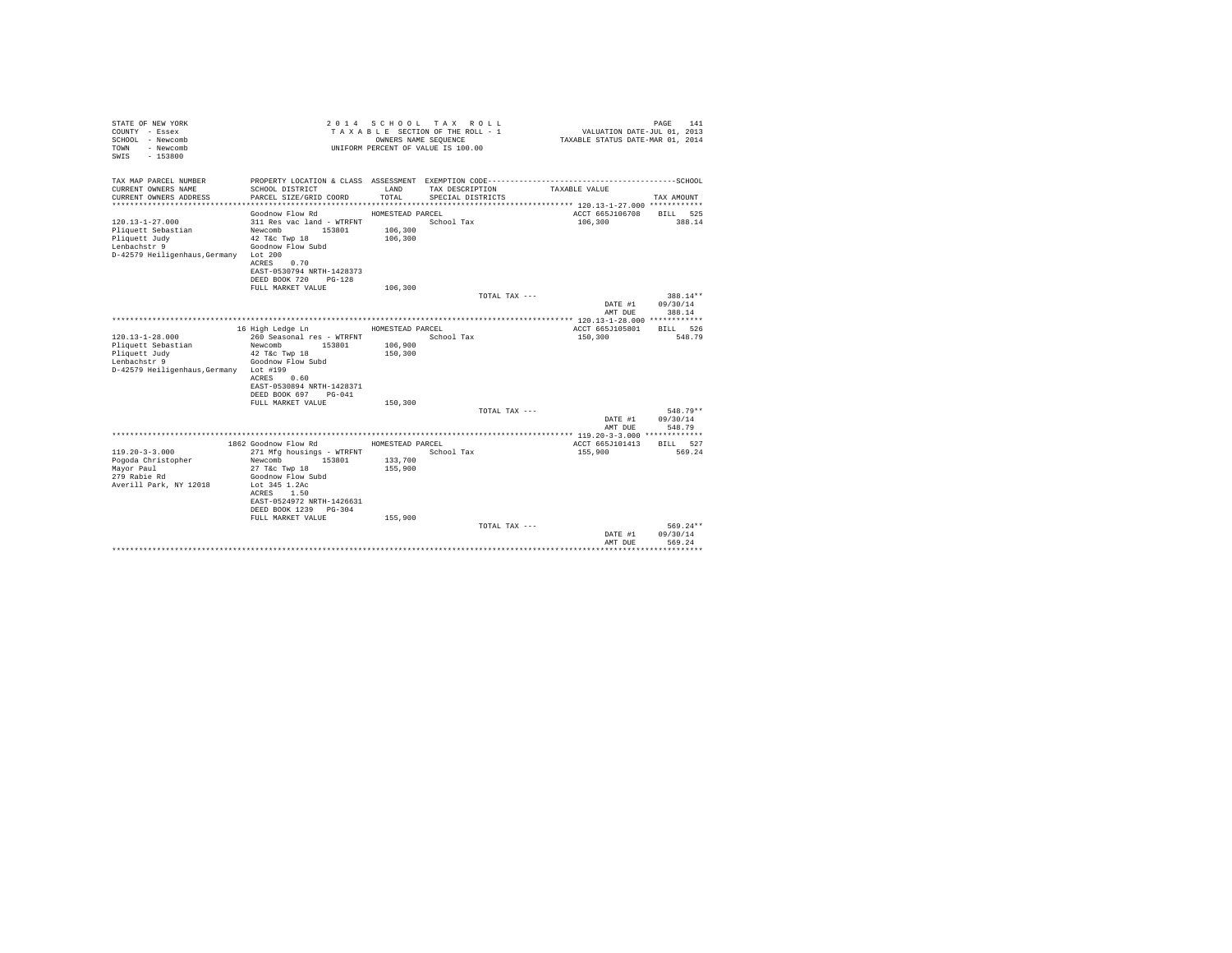| STATE OF NEW YORK<br>COUNTY - Essex<br>SCHOOL - Newcomb<br>- Newcomb<br>TOWN<br>$-153800$<br>SWTS |                                                   | OWNERS NAME SEQUENCE | 2014 SCHOOL TAX ROLL<br>TAXABLE SECTION OF THE ROLL - 1<br>UNIFORM PERCENT OF VALUE IS 100.00 | VALUATION DATE-JUL 01, 2013<br>TAXABLE STATUS DATE-MAR 01, 2014 | 142<br>PAGE            |
|---------------------------------------------------------------------------------------------------|---------------------------------------------------|----------------------|-----------------------------------------------------------------------------------------------|-----------------------------------------------------------------|------------------------|
| TAX MAP PARCEL NUMBER                                                                             |                                                   |                      |                                                                                               |                                                                 |                        |
| CURRENT OWNERS NAME<br>CURRENT OWNERS ADDRESS                                                     | SCHOOL DISTRICT<br>PARCEL SIZE/GRID COORD         | LAND<br>TOTAL.       | TAX DESCRIPTION<br>SPECIAL DISTRICTS                                                          | TAXABLE VALUE                                                   | TAX AMOUNT             |
|                                                                                                   |                                                   |                      |                                                                                               |                                                                 |                        |
|                                                                                                   | Goodnow Flow Rd                                   | HOMESTEAD PARCEL     |                                                                                               | ACCT 665J105701                                                 | BILL 528               |
| $120.13 - 1 - 14.000$                                                                             | 312 Vac w/imprv - WTRFNT<br>153801<br>Newcomb     | 105,800              | School Tax                                                                                    | 106,600                                                         | 389.23                 |
| Pohl Margaret<br>16 Heritage Pkwy                                                                 | 25&26 T&c Twp 18                                  | 106,600              |                                                                                               |                                                                 |                        |
| Scotia, NY 12302                                                                                  | Goodnow Flow Subd                                 |                      |                                                                                               |                                                                 |                        |
|                                                                                                   | Lot $212$                                         |                      |                                                                                               |                                                                 |                        |
|                                                                                                   | ACRES 0.94                                        |                      |                                                                                               |                                                                 |                        |
|                                                                                                   | EAST-0529612 NRTH-1428589<br>DEED BOOK 1621 PG-22 |                      |                                                                                               |                                                                 |                        |
|                                                                                                   | FULL MARKET VALUE                                 | 106,600              |                                                                                               |                                                                 |                        |
|                                                                                                   |                                                   |                      | TOTAL TAX ---                                                                                 |                                                                 | $389.23**$             |
|                                                                                                   |                                                   |                      |                                                                                               | DATE #1                                                         | 09/30/14               |
|                                                                                                   |                                                   |                      |                                                                                               | AMT DUE                                                         | 389.23                 |
|                                                                                                   | Goodnow Flow Rd                                   | HOMESTEAD PARCEL     |                                                                                               | ACCT 665J105615                                                 | BTT.T. 529             |
| $120.13 - 1 - 15.000$                                                                             | 311 Res vac land - WTRFNT                         |                      | School Tax                                                                                    | 107,600                                                         | 392.88                 |
| Pohl Margaret                                                                                     | Newcomb 153801                                    | 107,600              |                                                                                               |                                                                 |                        |
| 16 Heritage Pkwy                                                                                  | 25&26 T&c Twp 18<br>Goodnow Flow Subd             | 107,600              |                                                                                               |                                                                 |                        |
| Scotia, NY 12302                                                                                  | Lot $211$                                         |                      |                                                                                               |                                                                 |                        |
|                                                                                                   | ACRES<br>0.97                                     |                      |                                                                                               |                                                                 |                        |
|                                                                                                   | EAST-0529709 NRTH-1428571                         |                      |                                                                                               |                                                                 |                        |
|                                                                                                   | DEED BOOK 1621 PG-25                              |                      |                                                                                               |                                                                 |                        |
|                                                                                                   | FULL MARKET VALUE                                 | 107,600              | TOTAL TAX ---                                                                                 |                                                                 | 392.88**               |
|                                                                                                   |                                                   |                      |                                                                                               | DATE #1                                                         | 09/30/14               |
|                                                                                                   |                                                   |                      |                                                                                               | AMT DUE                                                         | 392.88                 |
|                                                                                                   |                                                   |                      |                                                                                               |                                                                 |                        |
| $120.13 - 1 - 16.000$                                                                             | 183 Woodys Rd<br>260 Seasonal res - WTRFNT        | HOMESTEAD PARCEL     | School Tax                                                                                    | ACCT 665J105606<br>110,800                                      | BILL 530<br>404.57     |
| Pohl Nancy                                                                                        | Newcomb<br>153801                                 | 105,800              |                                                                                               |                                                                 |                        |
| Pohl Raymond                                                                                      | 25&26 T&c Twp 18                                  | 110,800              |                                                                                               |                                                                 |                        |
| 2126 Cook Rd                                                                                      | Goodnow Flow Subd                                 |                      |                                                                                               |                                                                 |                        |
| Ballston Lake, NY 12019                                                                           | Lot $210$<br>ACRES<br>0.90                        |                      |                                                                                               |                                                                 |                        |
|                                                                                                   | EAST-0529817 NRTH-1428560                         |                      |                                                                                               |                                                                 |                        |
|                                                                                                   | DEED BOOK 878<br>PG-165                           |                      |                                                                                               |                                                                 |                        |
|                                                                                                   | FULL MARKET VALUE                                 | 110,800              |                                                                                               |                                                                 |                        |
|                                                                                                   |                                                   |                      | TOTAL TAX ---                                                                                 | DATE #1                                                         | $404.57**$<br>09/30/14 |
|                                                                                                   |                                                   |                      |                                                                                               | AMT DUE                                                         | 404.57                 |
|                                                                                                   |                                                   |                      |                                                                                               |                                                                 |                        |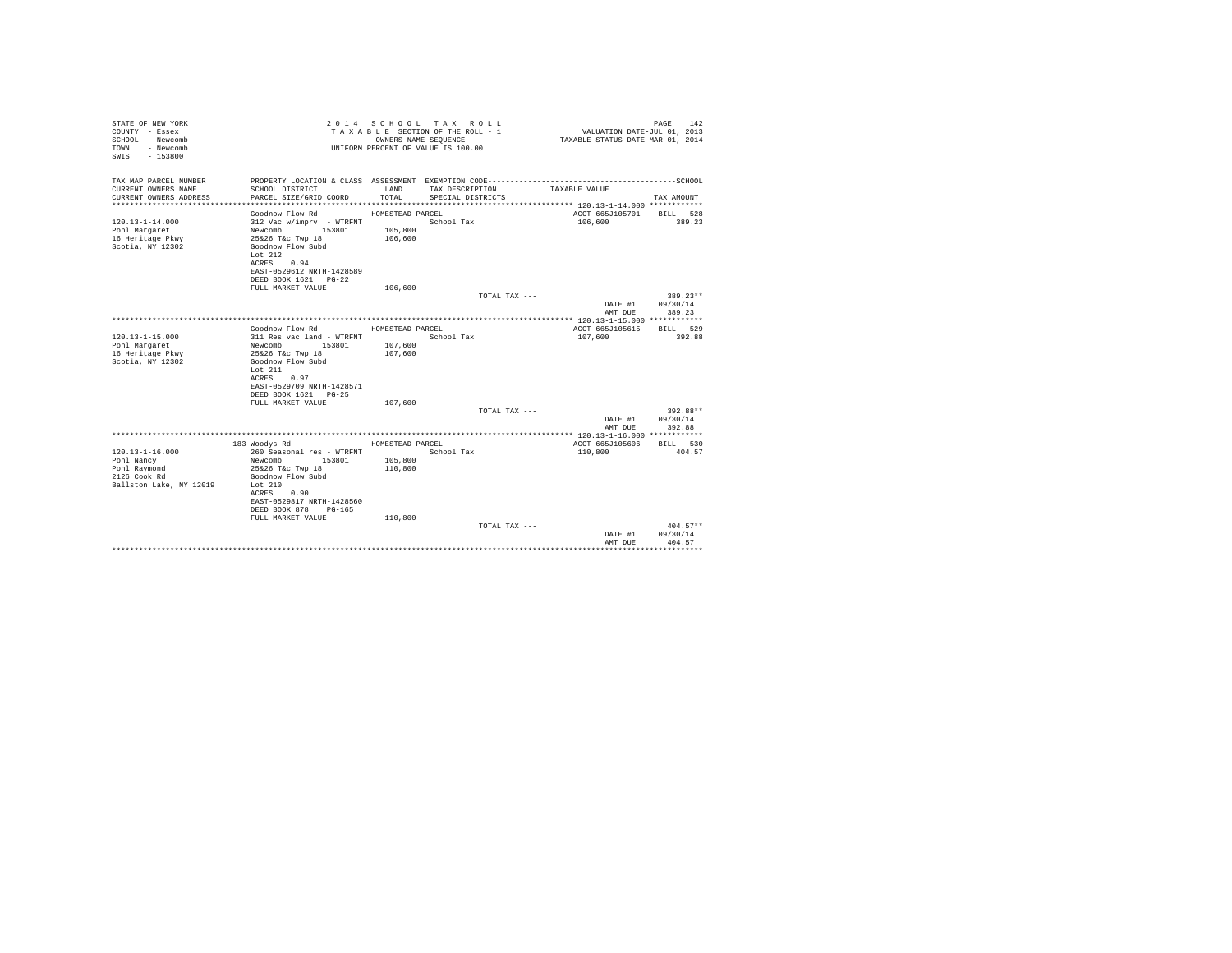| STATE OF NEW YORK<br>COUNTY - Essex<br>SCHOOL - Newcomb<br>- Newcomb<br>TOWN<br>$-153800$<br>SWTS |                                                | OWNERS NAME SEQUENCE | 2014 SCHOOL TAX ROLL<br>TAXABLE SECTION OF THE ROLL - 1<br>UNIFORM PERCENT OF VALUE IS 100.00 | VALUATION DATE-JUL 01, 2013<br>TAXABLE STATUS DATE-MAR 01, 2014 | PAGE<br>143        |
|---------------------------------------------------------------------------------------------------|------------------------------------------------|----------------------|-----------------------------------------------------------------------------------------------|-----------------------------------------------------------------|--------------------|
| TAX MAP PARCEL NUMBER                                                                             |                                                |                      |                                                                                               |                                                                 |                    |
| CURRENT OWNERS NAME<br>CURRENT OWNERS ADDRESS                                                     | SCHOOL DISTRICT<br>PARCEL SIZE/GRID COORD      | LAND<br>TOTAL.       | TAX DESCRIPTION<br>SPECIAL DISTRICTS                                                          | TAXABLE VALUE                                                   | TAX AMOUNT         |
|                                                                                                   |                                                |                      |                                                                                               |                                                                 |                    |
|                                                                                                   | 1816 Goodnow Flow Rd                           | HOMESTEAD PARCEL     |                                                                                               | ACCT 665J105315                                                 | BILL 531           |
| $119.20 - 3 - 9.111$                                                                              | 311 Res vac land - WTRFNT                      |                      | School Tax                                                                                    | 56,000                                                          | 204.47             |
| Pollock Brad                                                                                      | Newcomb 153801                                 | 56,000               |                                                                                               |                                                                 |                    |
| Seelev Darrin<br>98 Rockledge Ln                                                                  | 27 T&c Twp 18<br>Goodnow Floor Subd            | 56,000               |                                                                                               |                                                                 |                    |
| Saranac Lake, NY 12983                                                                            | Lot 113&114                                    |                      |                                                                                               |                                                                 |                    |
|                                                                                                   | ACRES 3.69                                     |                      |                                                                                               |                                                                 |                    |
|                                                                                                   | EAST-0525092 NRTH-1425342                      |                      |                                                                                               |                                                                 |                    |
|                                                                                                   | DEED BOOK 1528 PG-251<br>FULL MARKET VALUE     | 56,000               |                                                                                               |                                                                 |                    |
|                                                                                                   |                                                |                      | TOTAL TAX ---                                                                                 |                                                                 | $204.47**$         |
|                                                                                                   |                                                |                      |                                                                                               | DATE #1                                                         | 09/30/14           |
|                                                                                                   |                                                |                      |                                                                                               | AMT DUE                                                         | 204.47             |
|                                                                                                   | 1060 Goodnow Flow Rd                           | HOMESTEAD PARCEL     |                                                                                               | ACCT 665J106312                                                 | BTLL 532           |
| $120.18 - 1 - 10.000$                                                                             | 210 1 Family Res - WTRFNT                      |                      | School Tax                                                                                    | 267,600                                                         | 977.09             |
| Pollock Joseph                                                                                    | Newcomb<br>153801                              | 98,500               |                                                                                               |                                                                 |                    |
| Pollock Christine                                                                                 | 46 T&c Twp 18                                  | 267.600              |                                                                                               |                                                                 |                    |
| 2 Windrose Way<br>Waterliet, NY 12189                                                             | Goodnow Flow Subd<br>Lot 143 Bldg 1 & 2        |                      |                                                                                               |                                                                 |                    |
|                                                                                                   | 0.70<br>ACRES                                  |                      |                                                                                               |                                                                 |                    |
|                                                                                                   | EAST-0536965 NRTH-1427618                      |                      |                                                                                               |                                                                 |                    |
|                                                                                                   | DEED BOOK 857 PG-211                           |                      |                                                                                               |                                                                 |                    |
|                                                                                                   | FULL MARKET VALUE                              | 267,600              |                                                                                               |                                                                 | $977.09**$         |
|                                                                                                   |                                                |                      | TOTAL TAX ---                                                                                 | DATE #1                                                         | 09/30/14           |
|                                                                                                   |                                                |                      |                                                                                               | AMT DUE                                                         | 977.09             |
|                                                                                                   |                                                |                      |                                                                                               |                                                                 |                    |
|                                                                                                   | 1084 Goodnow Flow Rd                           | HOMESTEAD PARCEL     |                                                                                               | ACCT 665J105702                                                 | BILL 533           |
| $120.18 - 1 - 15.000$<br>Pollock Joseph Sr                                                        | 260 Seasonal res - WTRFNT<br>Newcomb<br>153801 | 107,500              | School Tax                                                                                    | 129,600                                                         | 473.21             |
| Ellis Thomas L                                                                                    | 46 T&c Twp 18                                  | 129,600              |                                                                                               |                                                                 |                    |
| c/o Thomas Ellis                                                                                  | Goodnow Flow Subd                              |                      |                                                                                               |                                                                 |                    |
| 2217 County Rte 46                                                                                | Lot 138                                        |                      |                                                                                               |                                                                 |                    |
| Fort Edward, NY 12828                                                                             | 0.50<br>ACRES<br>EAST-0537419 NRTH-1427411     |                      |                                                                                               |                                                                 |                    |
| PRIOR OWNER ON 3/01/2014 DEED BOOK 1764 PG-284                                                    |                                                |                      |                                                                                               |                                                                 |                    |
| Pollock Donald                                                                                    | FULL MARKET VALUE                              | 129,600              |                                                                                               |                                                                 |                    |
|                                                                                                   |                                                |                      | TOTAL TAX ---                                                                                 |                                                                 | $473.21**$         |
|                                                                                                   |                                                |                      |                                                                                               | DATE #1<br>AMT DUE                                              | 09/30/14<br>473.21 |
|                                                                                                   |                                                |                      |                                                                                               |                                                                 |                    |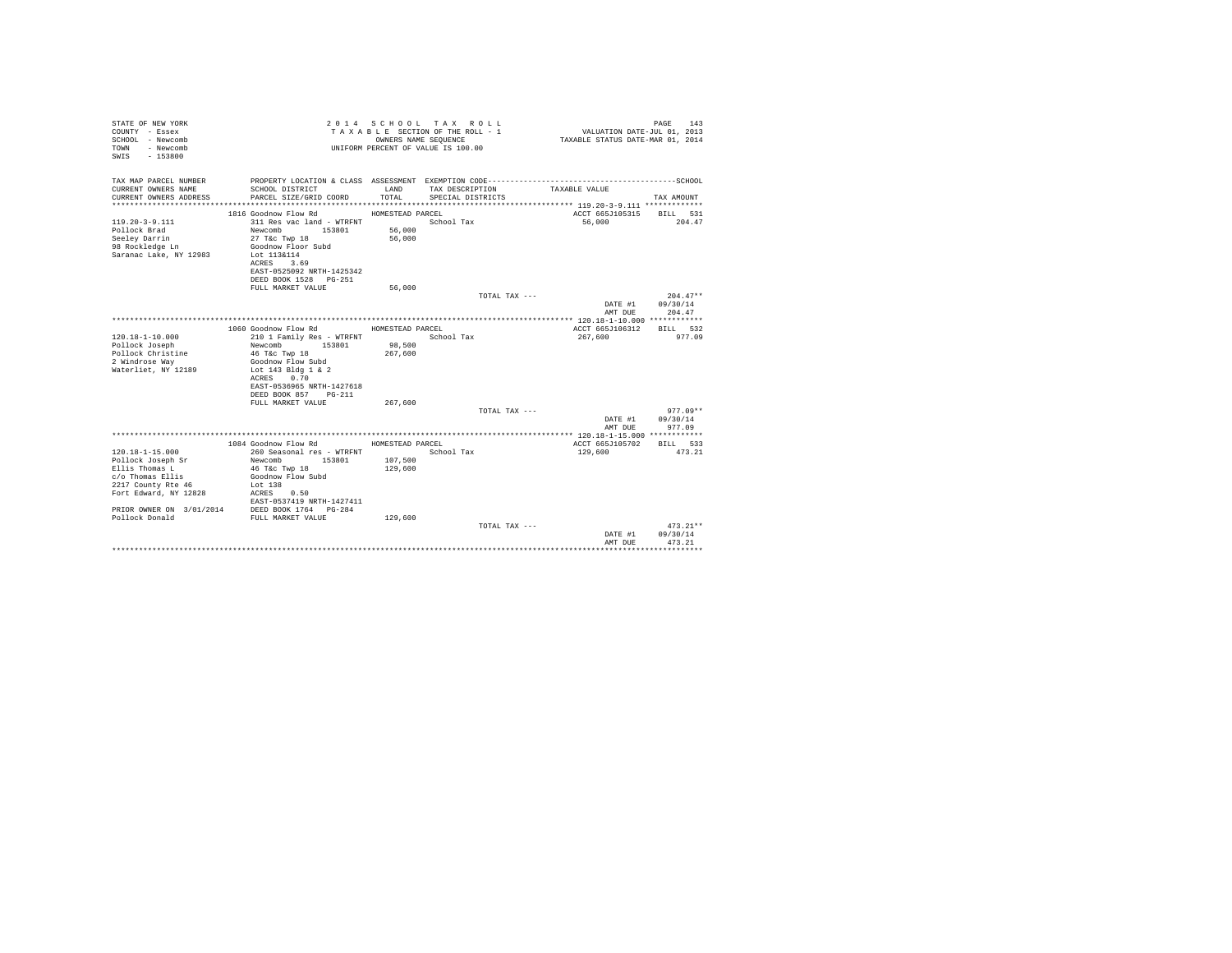| STATE OF NEW YORK<br>COUNTY - Essex<br>SCHOOL - Newcomb<br>TOWN - Newcomb<br>SWIS - 153800           | T A X A B B B B B B SEQUENCE<br>OWNERS NAME SEQUENCE<br>UNIFORM PERCENT OF VALUE IS 100.00                                                                                                                                       |                                      | 2014 SCHOOL TAX ROLL<br>TAXABLE SECTION OF THE ROLL - 1<br>OWNERS NAME SEQUENCE |               | PAGE 144<br>VALUATION DATE-JUL 01, 2013<br>TAXABLE STATUS DATE-MAR 01, 2014 |                                          |
|------------------------------------------------------------------------------------------------------|----------------------------------------------------------------------------------------------------------------------------------------------------------------------------------------------------------------------------------|--------------------------------------|---------------------------------------------------------------------------------|---------------|-----------------------------------------------------------------------------|------------------------------------------|
| TAX MAP PARCEL NUMBER<br>CURRENT OWNERS NAME<br>CURRENT OWNERS ADDRESS                               | SCHOOL DISTRICT<br>PARCEL SIZE/GRID COORD                                                                                                                                                                                        | LAND<br>TOTAL                        | TAX DESCRIPTION<br>SPECIAL DISTRICTS                                            |               | TAXABLE VALUE                                                               | TAX AMOUNT                               |
| 119.20-3-1.000<br>Pollock Richard S<br>Pollock Edwin J<br>19 Marjorie Dr<br>North Branford, CT 06471 | 1874 Goodnow Flow Rd MOMESTEAD PARCEL<br>260 Seasonal res - WTRFNT March School Tax<br>Newcomb 153801<br>27 T&c Twp 18<br>Goodnow Flow Subd<br>Lot 347 1.3Ac<br>ACRES 2.00<br>EAST-0524683 NRTH-1426682<br>DEED BOOK 1561 PG-296 | 167,600<br>226,200                   |                                                                                 |               | ACCT 665J105703 BILL 534<br>226,200 825.93                                  |                                          |
|                                                                                                      | FULL MARKET VALUE                                                                                                                                                                                                                | 226,200                              |                                                                                 | TOTAL TAX --- | AMT DUE                                                                     | $825.93**$<br>DATE #1 09/30/14<br>825.93 |
|                                                                                                      |                                                                                                                                                                                                                                  |                                      |                                                                                 |               |                                                                             |                                          |
| $120.17 - 2 - 2.001$<br>Ponemon Roberta<br>Pollock Charles<br>143 Orchard St<br>Delmar, NY 12054     | 1402 Goodnow Flow Rd MOMESTEAD PARCEL<br>260 Seasonal res - WTRFNT<br>Newcomb 153801<br>42 T&C Twp 18<br>Goodnow Flow Subd<br>Lot 53<br>ACRES 1.16<br>EAST-0533564 NRTH-1427040                                                  | 106,400<br>131,800                   | School Tax                                                                      |               | ACCT 665J106403 BILL 535<br>131,800                                         | 481.24                                   |
|                                                                                                      | DEED BOOK 1411 PG-86<br>FULL MARKET VALUE                                                                                                                                                                                        | 131,800                              |                                                                                 | TOTAL TAX --- | DATE #1<br>AMT DUE                                                          | 481.24**<br>09/30/14<br>481.24           |
|                                                                                                      |                                                                                                                                                                                                                                  |                                      |                                                                                 |               |                                                                             |                                          |
| $110.18 - 1 - 6.000$<br>Porter Denise L<br>Marcy Ln<br>Newcomb, NY 12852                             | 80 Marcy Ln<br>210 1 Family Res<br>Newcomb 153801<br>Pt 19 Richards Survey<br>ACRES 0.70<br>EAST-0557986 NRTH-1442817<br>DEED BOOK 600 PG-234                                                                                    | HOMESTEAD PARCEL<br>30,500<br>76,800 | School Tax                                                                      |               | ACCT 665J104810<br>76,800                                                   | BILL 536<br>280.42                       |
|                                                                                                      | FULL MARKET VALUE                                                                                                                                                                                                                | 76,800                               |                                                                                 | TOTAL TAX --- | AMT DUE                                                                     | $280.42**$<br>DATE #1 09/30/14<br>280.42 |
|                                                                                                      |                                                                                                                                                                                                                                  |                                      |                                                                                 |               |                                                                             |                                          |
| $110. - 3 - 1.000$<br>Post Peter W<br>Post Dorothy S<br>294 Clark Rd<br>Charlotte, VT 05445          | 29 Lower Works Rd<br>210 1 Family Res<br>Newcomb 153801<br>15 T&c Twp 46<br>ACRES 1.93<br>EAST-0575120 NRTH-1444608<br>DEED BOOK 1636 PG-132                                                                                     | 39,100<br>110,000                    | HOMESTEAD PARCEL                                                                | School Tax    | ACCT 665J186002 BILL 537<br>110,000                                         | 401.65                                   |
|                                                                                                      | FULL MARKET VALUE                                                                                                                                                                                                                | 110,000                              |                                                                                 | TOTAL TAX --- | DATE #1<br>AMT DUE                                                          | $401.65**$<br>09/30/14<br>401.65         |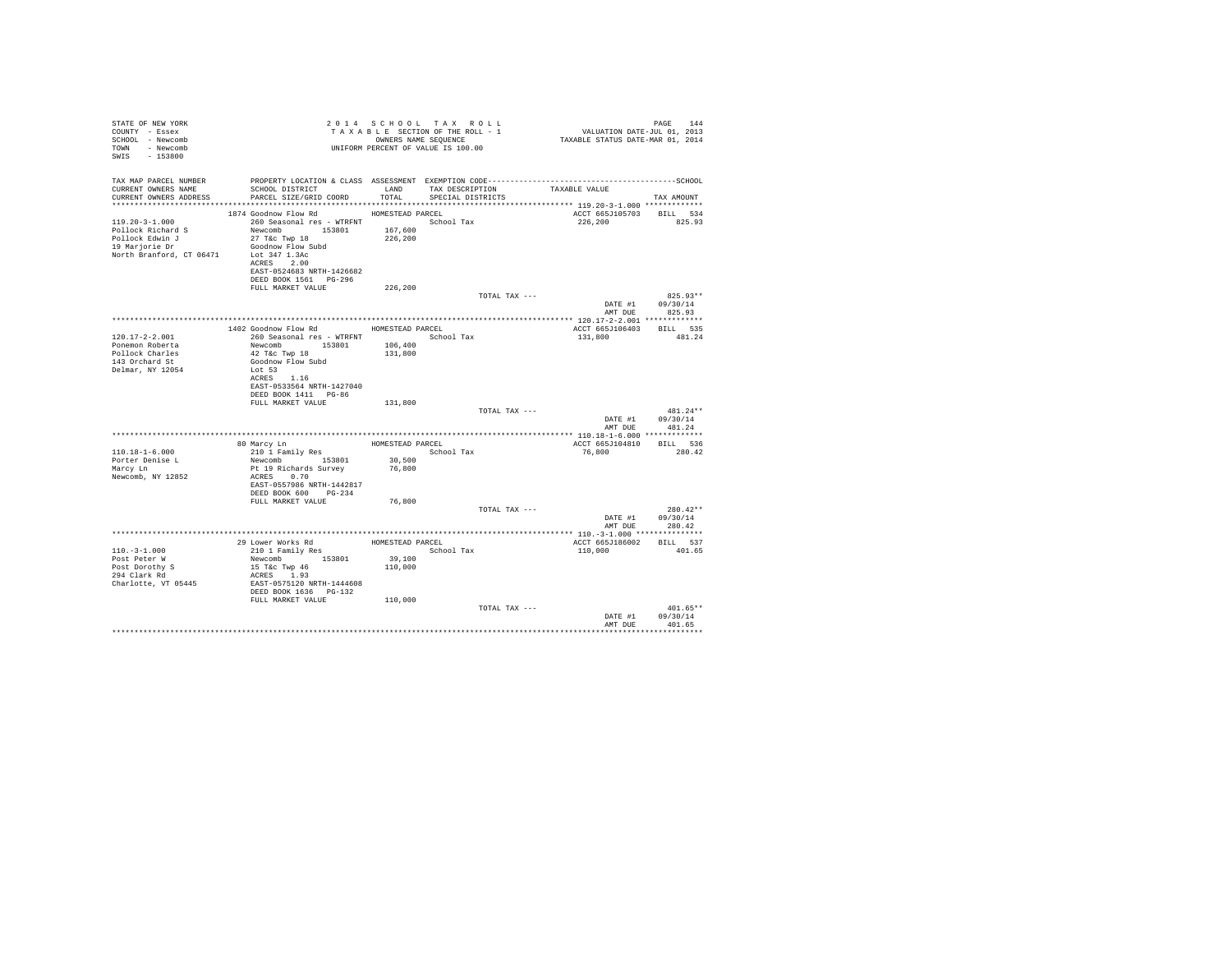| STATE OF NEW YORK<br>COUNTY - Essex<br>SCHOOL - Newcomb<br>- Newcomb<br>TOWN<br>$-153800$<br>SWIS |                                                                                                                                                                                                                                  | OWNERS NAME SEQUENCE                              | 2014 SCHOOL TAX ROLL<br>TAXABLE SECTION OF THE ROLL - 1<br>UNIFORM PERCENT OF VALUE IS 100.00 | VALUATION DATE-JUL 01, 2013<br>TAXABLE STATUS DATE-MAR 01, 2014 | 145<br>PAGE                      |
|---------------------------------------------------------------------------------------------------|----------------------------------------------------------------------------------------------------------------------------------------------------------------------------------------------------------------------------------|---------------------------------------------------|-----------------------------------------------------------------------------------------------|-----------------------------------------------------------------|----------------------------------|
| TAX MAP PARCEL NUMBER<br>CURRENT OWNERS NAME<br>CURRENT OWNERS ADDRESS                            | SCHOOL DISTRICT<br>PARCEL SIZE/GRID COORD                                                                                                                                                                                        | LAND<br>TOTAL                                     | TAX DESCRIPTION<br>SPECIAL DISTRICTS                                                          | TAXABLE VALUE                                                   | TAX AMOUNT                       |
| 110.17-2-7.120<br>Potocki Walter E<br>Novak Vicc Ann<br>158 Pinnacle Rd<br>Gloversville, NY 12078 | 11 Phillips Hill Rd<br>210 1 Family Res<br>Newcomb 153801<br>18 Rs<br>ACRES 0.52<br>EAST-0554701 NRTH-1443695<br>DEED BOOK 1689 PG-113                                                                                           | HOMESTEAD PARCEL<br>27,300<br>83,700              | School Tax                                                                                    | ACCT 665J190004 BILL 538<br>83,700                              | 305.62                           |
|                                                                                                   | FULL MARKET VALUE                                                                                                                                                                                                                | 83,700                                            | TOTAL TAX ---                                                                                 | DATE #1<br>AMT DUE                                              | $305.62**$<br>09/30/14<br>305.62 |
|                                                                                                   |                                                                                                                                                                                                                                  |                                                   |                                                                                               |                                                                 |                                  |
| $119.20 - 4 - 5.000$<br>Potter Lana<br>800 King Ridge Dr<br>Ashland, OH 44805-3667                | 1714 Goodnow Flow Rd<br>312 Vac w/imprv - WTRFNT<br>153801<br>Newcomb<br>27 T&c Twp 18<br>1410/191 Life Use To<br>John & Lana Potter<br>ACRES<br>1.00<br>EAST-0526599 NRTH-1425989<br>DEED BOOK 1410 PG-191<br>FULL MARKET VALUE | HOMESTEAD PARCEL<br>144,500<br>150,200<br>150,200 | School Tax                                                                                    | ACCT 665J105708<br>150,200                                      | BILL 539<br>548.43               |
|                                                                                                   |                                                                                                                                                                                                                                  |                                                   | TOTAL TAX ---                                                                                 |                                                                 | $548.43**$                       |
|                                                                                                   |                                                                                                                                                                                                                                  |                                                   |                                                                                               | DATE #1<br>AMT DUE                                              | 09/30/14<br>548.43               |
| $119.20 - 4 - 4.000$<br>Potter Lana M<br>800 King Ridge Dr<br>Ashland, OH 44805-3667              | Goodnow Flow Rd<br>311 Res vac land - WTRFNT<br>Newcomb 153801<br>27 T&c Twp 18<br>1410/188 Life Use To<br>Lana Potter<br>ACRES 0.80<br>EAST-0526464 NRTH-1425949<br>DEED BOOK 1410 PG-188<br>FULL MARKET VALUE                  | HOMESTEAD PARCEL<br>117,400<br>117,400<br>117,400 | School Tax                                                                                    | ACCT 665J106205<br>117,400                                      | BILL 540<br>428.67               |
|                                                                                                   |                                                                                                                                                                                                                                  |                                                   | TOTAL TAX ---                                                                                 | DATE #1<br>AMT DUE                                              | $428.67**$<br>09/30/14<br>428.67 |
|                                                                                                   |                                                                                                                                                                                                                                  |                                                   |                                                                                               | *****************************                                   |                                  |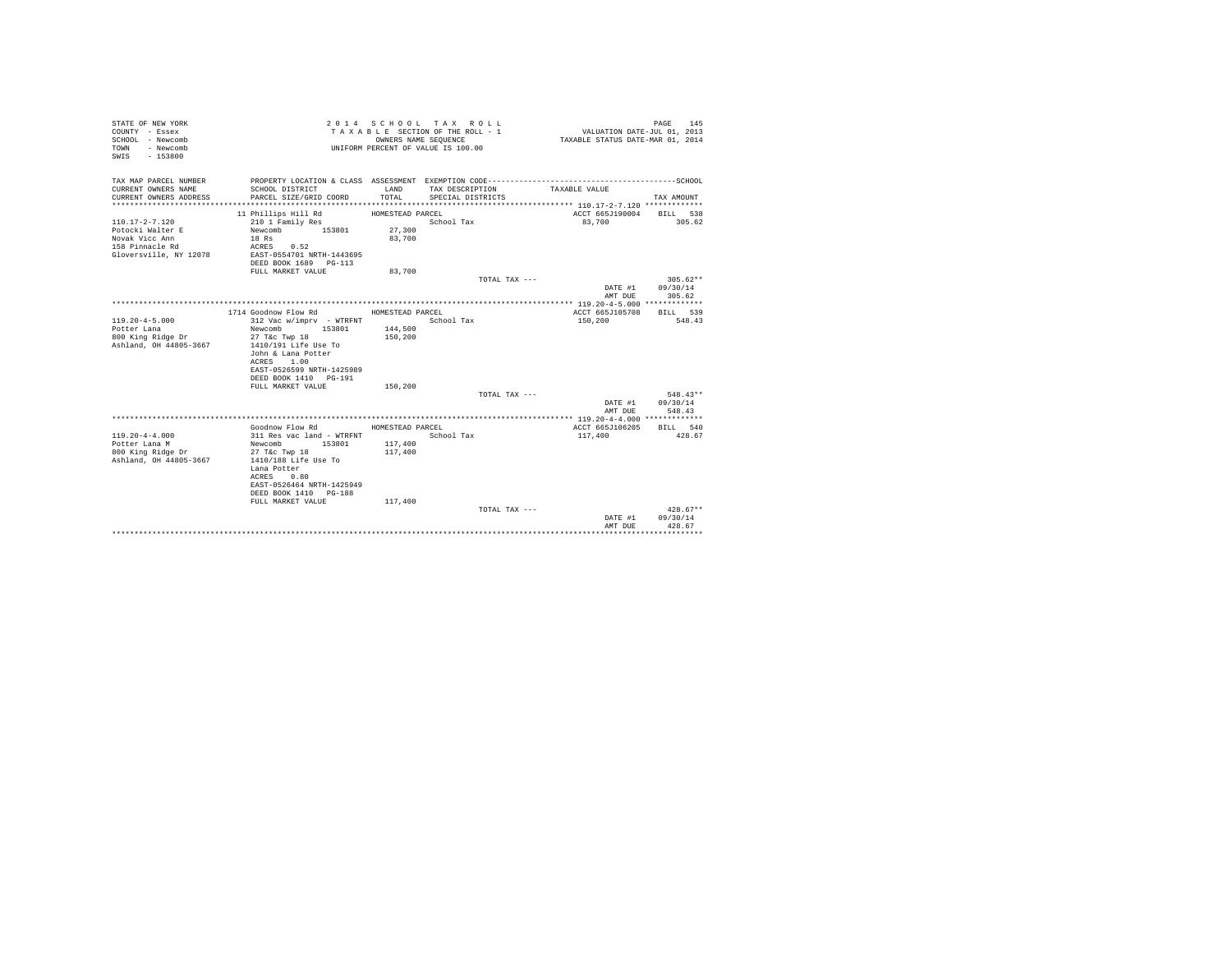| STATE OF NEW YORK<br>COUNTY - Essex<br>SCHOOL - Newcomb<br>TOWN - Newcomb<br>SWIS - 153800 |                                                    |                  | TAXABLE SECTION OF THE ROLL - 1<br>OWNERS NAME SEQUENCE | PAGE 146<br>VALUATION DATE-JUL 01, 2013<br>TAXABLE STATUS DATE-MAR 01, 2014                  |                    |
|--------------------------------------------------------------------------------------------|----------------------------------------------------|------------------|---------------------------------------------------------|----------------------------------------------------------------------------------------------|--------------------|
| TAX MAP PARCEL NUMBER                                                                      |                                                    |                  |                                                         | PROPERTY LOCATION & CLASS ASSESSMENT EXEMPTION CODE-----------------------------------SCHOOL |                    |
| CURRENT OWNERS NAME<br>CURRENT OWNERS ADDRESS                                              | SCHOOL DISTRICT<br>PARCEL SIZE/GRID COORD          | LAND<br>TOTAL    | TAX DESCRIPTION TAXABLE VALUE<br>SPECIAL DISTRICTS      |                                                                                              | TAX AMOUNT         |
|                                                                                            |                                                    |                  |                                                         |                                                                                              |                    |
|                                                                                            | 77 Marcy Ln                                        | HOMESTEAD PARCEL |                                                         | ACCT 665J103811 BILL 541                                                                     |                    |
| $110.17 - 3 - 17.000$                                                                      |                                                    |                  | RES. STAR 41854                                         |                                                                                              | 30,000             |
| Poulin Gene                                                                                |                                                    |                  | 28,700 School Tax                                       | 89,400                                                                                       | 326.43             |
| 27 Sanford Ln                                                                              |                                                    | 89,400           |                                                         |                                                                                              |                    |
| Newcomb, NY 12852                                                                          | ACRES 0.60                                         |                  |                                                         |                                                                                              |                    |
|                                                                                            | EAST-0557810 NRTH-1442601                          |                  |                                                         |                                                                                              |                    |
|                                                                                            | DEED BOOK 1470 PG-191                              |                  |                                                         |                                                                                              |                    |
|                                                                                            | FULL MARKET VALUE                                  | 89,400           |                                                         |                                                                                              |                    |
|                                                                                            |                                                    |                  | TOTAL TAX ---                                           |                                                                                              | $255.43**$         |
|                                                                                            |                                                    |                  |                                                         | DATE #1 09/30/14                                                                             |                    |
|                                                                                            |                                                    |                  |                                                         | AMT DUE                                                                                      | 255.43             |
|                                                                                            | 27 Sanford Ln                                      | HOMESTEAD PARCEL |                                                         | ACCT 665J104804 BILL 542                                                                     |                    |
| $110.18 - 4 - 12.033$                                                                      | 210 1 Family Res                                   |                  | School Tax                                              | 96,900                                                                                       | 353.81             |
| Poulin Luc J                                                                               | Newcomb 153801                                     | 36,000           |                                                         |                                                                                              |                    |
| Poulin Susan                                                                               | Pt 4&5 Thorns Survey<br>ACRES 1.02                 | 96,900           |                                                         |                                                                                              |                    |
| 27 Sanford Ln                                                                              |                                                    |                  |                                                         |                                                                                              |                    |
| Newcomb, NY 12852                                                                          | EAST-0559521 NRTH-1441206<br>DEED BOOK 983 PG-53   |                  |                                                         |                                                                                              |                    |
|                                                                                            | FULL MARKET VALUE                                  | 96,900           |                                                         |                                                                                              |                    |
|                                                                                            |                                                    |                  | TOTAL TAX ---                                           |                                                                                              | 353.81**           |
|                                                                                            |                                                    |                  |                                                         |                                                                                              | DATE #1 09/30/14   |
|                                                                                            |                                                    |                  |                                                         |                                                                                              | AMT DUE 353.81     |
|                                                                                            |                                                    |                  |                                                         |                                                                                              |                    |
| 110.18-4-7.006                                                                             | 47 Sanford Ln<br>210 1 Family Res                  | HOMESTEAD PARCEL | RES. STAR 41854                                         | ACCT 665J101205                                                                              | BILL 543<br>30,000 |
| Poulin Nicholas                                                                            | Newcomb 153801                                     |                  | 35,900 School Tax                                       | 75,000                                                                                       | 273.85             |
| Poulin Bethebelle                                                                          | Pt 5 Thorns Survey                                 | 75,000           |                                                         |                                                                                              |                    |
| 47 Sanford Ln                                                                              | Db 589 Pg 129                                      |                  |                                                         |                                                                                              |                    |
| Newcomb, NY 12852                                                                          | ACRES 1.01                                         |                  |                                                         |                                                                                              |                    |
|                                                                                            | EAST-0559085 NRTH-1441460<br>DEED BOOK 1659 PG-31  |                  |                                                         |                                                                                              |                    |
|                                                                                            | FULL MARKET VALUE                                  | 75,000           |                                                         |                                                                                              |                    |
|                                                                                            |                                                    |                  | TOTAL TAX ---                                           |                                                                                              | $202.85**$         |
|                                                                                            |                                                    |                  |                                                         | DATE #1                                                                                      | 09/30/14           |
|                                                                                            |                                                    |                  |                                                         | AMT DUE                                                                                      | 202.85             |
|                                                                                            |                                                    |                  |                                                         |                                                                                              |                    |
| $110.17 - 3 - 19.000$                                                                      | 67 Marcy Ln<br>210 1 Family Res                    |                  | HOMESTEAD PARCEL<br>AGED ALL 41800                      | ACCT 665J104402                                                                              | BILL 544<br>32,450 |
| Poulton Craig                                                                              | Newcomb 153801                                     |                  | 28,700 SR STAR 41834                                    |                                                                                              | 32,450             |
| c/o Patricia Poulton                                                                       | Pt 5 Thorns Survey                                 |                  | 64,900 School Tax                                       | $3\,2$ , $4\,5\,0$                                                                           | 118.49             |
| 67 Marcy Ln                                                                                | 1378/168 Life Use To                               |                  |                                                         |                                                                                              |                    |
| Newcomb, NY 12852                                                                          | Harry & Patricia Poulton                           |                  |                                                         |                                                                                              |                    |
|                                                                                            | ACRES 0.60                                         |                  |                                                         |                                                                                              |                    |
|                                                                                            | EAST-0557942 NRTH-1442404<br>DEED BOOK 1158 PG-244 |                  |                                                         |                                                                                              |                    |
|                                                                                            | FULL MARKET VALUE                                  | 64,900           |                                                         |                                                                                              |                    |
|                                                                                            |                                                    |                  | TOTAL TAX ---                                           |                                                                                              | $0.00**$           |
|                                                                                            |                                                    |                  |                                                         |                                                                                              |                    |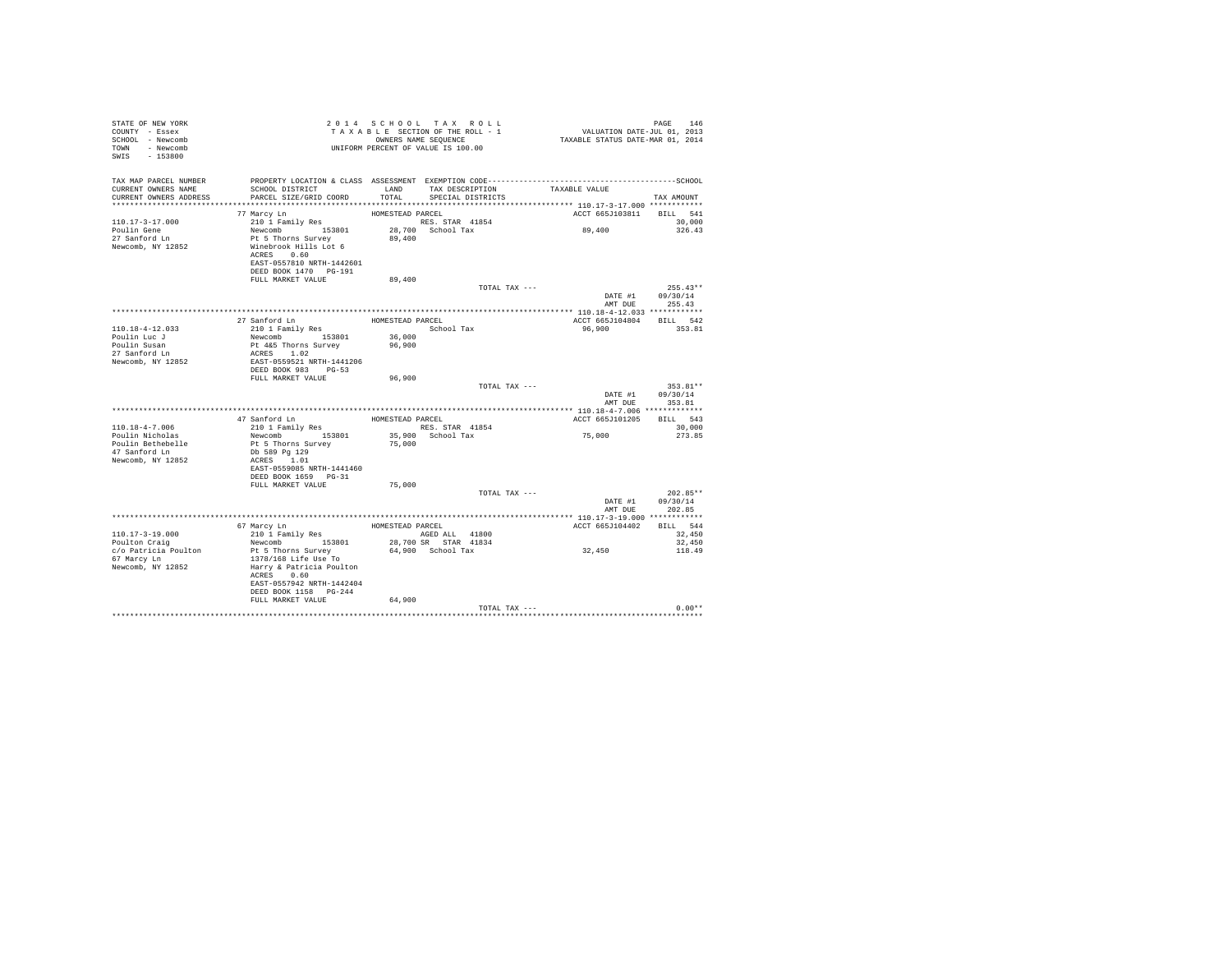| STATE OF NEW YORK<br>COUNTY - Essex<br>SCHOOL - Newcomb<br>TOWN - Newcomb<br>SWIS - 153800 | T A X A B L E SECTION OF THE STRAIN SEQUENCE<br>OWNERS NAME SEQUENCE<br>UNIFORM PERCENT OF VALUE IS 100.00 |                  | TAXABLE SECTION OF THE ROLL - 1<br>OWNERS NAME SEQUENCE | PAGE 147<br>VALUATION DATE-JUL 01, 2013<br>TAXABLE STATUS DATE-MAR 01, 2014                  |                            |
|--------------------------------------------------------------------------------------------|------------------------------------------------------------------------------------------------------------|------------------|---------------------------------------------------------|----------------------------------------------------------------------------------------------|----------------------------|
| TAX MAP PARCEL NUMBER                                                                      |                                                                                                            |                  |                                                         | PROPERTY LOCATION & CLASS ASSESSMENT EXEMPTION CODE-----------------------------------SCHOOL |                            |
| CURRENT OWNERS NAME<br>CURRENT OWNERS ADDRESS                                              | SCHOOL DISTRICT<br>PARCEL SIZE/GRID COORD                                                                  | LAND<br>TOTAL.   | SPECIAL DISTRICTS                                       | TAX DESCRIPTION TAXABLE VALUE                                                                | TAX AMOUNT                 |
|                                                                                            |                                                                                                            |                  |                                                         |                                                                                              |                            |
|                                                                                            | 21 Adams Ln                                                                                                | HOMESTEAD PARCEL |                                                         | ACCT 665J105203 BILL 545                                                                     |                            |
| $110.18 - 5 - 1.002$                                                                       | 210 1 Family Res                                                                                           |                  | RES. STAR 41854                                         |                                                                                              | 30,000                     |
| Poulton Craig                                                                              | Newcomb 153801                                                                                             |                  | $55,100$ School Tax                                     | 164,200                                                                                      | 599.55                     |
| Poulton Kathy                                                                              | Pt 4 Thorns Survey<br>ACRES 6.60                                                                           | 164,200          |                                                         |                                                                                              |                            |
| 21 Adams Ln                                                                                |                                                                                                            |                  |                                                         |                                                                                              |                            |
| Newcomb, NY 12852                                                                          | EAST-0560357 NRTH-1441662<br>DEED BOOK 861 PG-288                                                          |                  |                                                         |                                                                                              |                            |
|                                                                                            | FULL MARKET VALUE                                                                                          | 164,200          |                                                         |                                                                                              |                            |
|                                                                                            |                                                                                                            |                  | TOTAL TAX ---                                           |                                                                                              | 528.55**                   |
|                                                                                            |                                                                                                            |                  |                                                         |                                                                                              | DATE #1 09/30/14           |
|                                                                                            |                                                                                                            |                  |                                                         |                                                                                              | AMT DUE 528.55             |
|                                                                                            |                                                                                                            |                  |                                                         |                                                                                              |                            |
|                                                                                            | 22 Bissell Loop                                                                                            |                  | HOMESTEAD PARCEL                                        | ACCT 665J104305 BILL 546                                                                     |                            |
| 110.13-9-22.000                                                                            | % Bissell Loop<br>210 1 Family Res<br>Newcomb 153801<br>Pt 19 Richards Survey                              |                  | RES. STAR 41854                                         |                                                                                              | 30,000                     |
| Pound Greg<br>Pound Mary                                                                   |                                                                                                            | 139,100          | 31,100 School Tax                                       | 139,100                                                                                      | 507.90                     |
| PO Box 166                                                                                 | ACRES 0.73                                                                                                 |                  |                                                         |                                                                                              |                            |
| Newcomb, NY 12852                                                                          | EAST-0555074 NRTH-1445273                                                                                  |                  |                                                         |                                                                                              |                            |
|                                                                                            | DEED BOOK 1254 PG-277                                                                                      |                  |                                                         |                                                                                              |                            |
|                                                                                            | FULL MARKET VALUE 139,100                                                                                  |                  |                                                         |                                                                                              |                            |
|                                                                                            |                                                                                                            |                  |                                                         | TOTAL TAX ---                                                                                | $436.90**$                 |
|                                                                                            |                                                                                                            |                  |                                                         |                                                                                              | DATE #1 09/30/14<br>436.90 |
|                                                                                            |                                                                                                            |                  |                                                         | AMT DUE                                                                                      |                            |
|                                                                                            |                                                                                                            | HOMESTEAD PARCEL |                                                         | ACCT 665J106911 BILL 547                                                                     |                            |
|                                                                                            |                                                                                                            |                  |                                                         | 183,100                                                                                      | 668.56                     |
|                                                                                            |                                                                                                            |                  |                                                         |                                                                                              |                            |
|                                                                                            |                                                                                                            |                  |                                                         |                                                                                              |                            |
| 16 Cronk Rd                                                                                | Goodnow Flow Subd                                                                                          |                  |                                                         |                                                                                              |                            |
| Wallkill, NY 12589                                                                         | Lot 179<br>ACRES 1.84                                                                                      |                  |                                                         |                                                                                              |                            |
|                                                                                            | EAST-0533226 NRTH-1428774                                                                                  |                  |                                                         |                                                                                              |                            |
|                                                                                            | DEED BOOK 1211    PG-207                                                                                   |                  |                                                         |                                                                                              |                            |
|                                                                                            | FULL MARKET VALUE                                                                                          | 183,100          |                                                         |                                                                                              |                            |
|                                                                                            |                                                                                                            |                  | TOTAL TAX ---                                           |                                                                                              | 668.56**                   |
|                                                                                            |                                                                                                            |                  |                                                         |                                                                                              | DATE #1 09/30/14           |
|                                                                                            |                                                                                                            |                  |                                                         |                                                                                              | AMT DUE 668.56             |
|                                                                                            | 32 Schraver Way                                                                                            |                  | HOMESTEAD PARCEL                                        | ACCT 665J101308 BILL 548                                                                     |                            |
| 110.13-9-11.000                                                                            | 260 Seasonal res<br>Newcomb 153801                                                                         |                  | School Tax                                              | 46.700                                                                                       | 170.52                     |
| Pratt Walter<br>Pratt Michele                                                              |                                                                                                            |                  |                                                         |                                                                                              |                            |
|                                                                                            |                                                                                                            | 27,000<br>46,700 |                                                         |                                                                                              |                            |
| 2572 State Route 40                                                                        | 19 Richards Survey<br>ACRES 0.50<br>EAST-0555856 NRTH-1445727                                              |                  |                                                         |                                                                                              |                            |
| Greenwich, NY 12834                                                                        |                                                                                                            |                  |                                                         |                                                                                              |                            |
|                                                                                            | DEED BOOK 905 PG-206<br>FULL MARKET VALUE                                                                  |                  |                                                         |                                                                                              |                            |
|                                                                                            |                                                                                                            | 46,700           | TOTAL TAX ---                                           |                                                                                              | $170.52**$                 |
|                                                                                            |                                                                                                            |                  |                                                         | DATE #1                                                                                      | 09/30/14                   |
|                                                                                            |                                                                                                            |                  |                                                         | AMT DUE                                                                                      | 170.52                     |
|                                                                                            |                                                                                                            |                  |                                                         |                                                                                              |                            |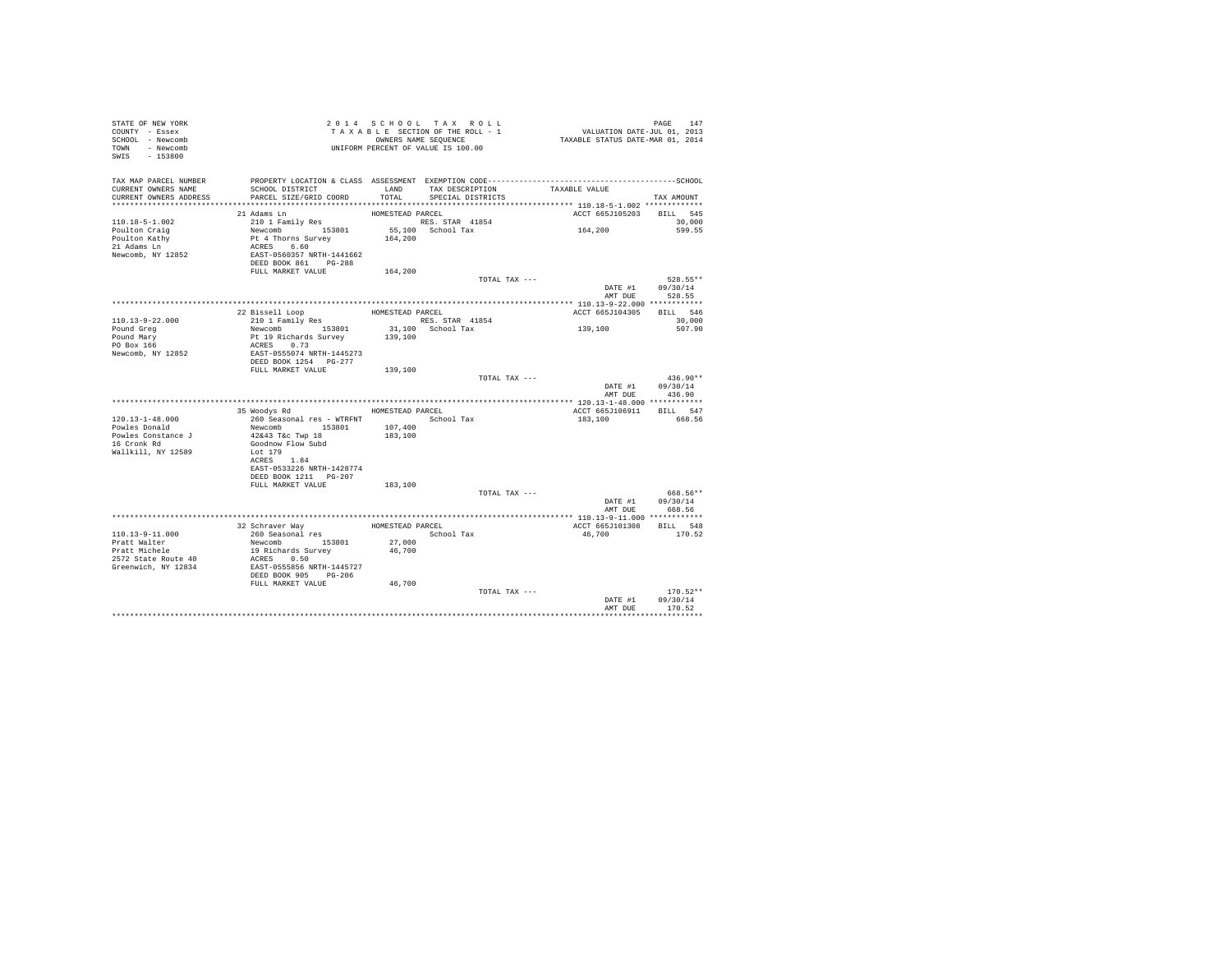| STATE OF NEW YORK<br>COUNTY - Essex<br>SCHOOL - Newcomb<br>TOWN - Newcomb<br>SWIS - 153800                          |                                                                                                                                                                                                                      |                                          | 2014 SCHOOL TAX ROLL<br>TAXABLE SECTION OF THE ROLL - 1<br>OWNERS NAME SEQUENCE<br>UNIFORM PERCENT OF VALUE IS 100.00 |               | PAGE 148<br>VALUATION DATE-JUL 01, 2013<br>TAXABLE STATUS DATE-MAR 01, 2014  |                                      |
|---------------------------------------------------------------------------------------------------------------------|----------------------------------------------------------------------------------------------------------------------------------------------------------------------------------------------------------------------|------------------------------------------|-----------------------------------------------------------------------------------------------------------------------|---------------|------------------------------------------------------------------------------|--------------------------------------|
| TAX MAP PARCEL NUMBER<br>CURRENT OWNERS NAME<br>CURRENT OWNERS ADDRESS                                              | SCHOOL DISTRICT<br>PARCEL SIZE/GRID COORD<br>*****************************                                                                                                                                           | LAND<br>TOTAL<br>********************    | TAX DESCRIPTION<br>SPECIAL DISTRICTS                                                                                  |               | TAXABLE VALUE<br>****************************** 119.20-5-8.009 ************* | TAX AMOUNT                           |
| 119.20-5-8.009<br>Pritchard Linda K<br>Pritchard Timothy R<br>750 Hawks Rd<br>Ulysses, PA 16948                     | 18 Breezy Point Ln<br>210 1 Family Res - WTRFNT School Tax<br>Newcomb 153801<br>27 T&c Twp 18<br>Goodnow Flow Subd Lt 322<br>Sly 1/2 323 1024/251<br>ACRES 2.08<br>EAST-0527269 NRTH-1426049<br>DEED BOOK 1724 PG-44 | HOMESTEAD PARCEL<br>143,600<br>247,900   |                                                                                                                       |               | ACCT 665J187007<br>247,900                                                   | BILL 549<br>905.16                   |
|                                                                                                                     | FULL MARKET VALUE                                                                                                                                                                                                    | 247,900                                  |                                                                                                                       | TOTAL TAX --- | DATE #1                                                                      | $905.16**$<br>09/30/14               |
|                                                                                                                     |                                                                                                                                                                                                                      |                                          |                                                                                                                       |               | AMT DUE                                                                      | 905.16                               |
| $110.-3-14.000$<br>Putnam T Jeffrey<br>Putnam Laura<br>303 Elmwood Pl W<br>Minneapolis, MN 55419                    | 27 Perch Pond Ln<br>240 Rural res<br>Newcomb 153801<br>15 T&c Twp 46<br>ACRES 18.50<br>EAST-0578034 NRTH-1444436<br>DEED BOOK 1613 PG-97                                                                             | HOMESTEAD PARCEL<br>50,400<br>583,860    | School Tax                                                                                                            |               | ACCT 665J189004 BILL 550<br>583,860                                          | 2,131.86                             |
|                                                                                                                     | FULL MARKET VALUE                                                                                                                                                                                                    | 583,860                                  |                                                                                                                       | TOTAL TAX --- | DATE #1<br>AMT DUE                                                           | $2.131.86**$<br>09/30/14<br>2.131.86 |
| $110.-3-15.000$<br>Putnam T Jeffrey<br>Putnam Laura<br>303 Elmwood Pl W<br>Minneapolis, MN 55419                    | Lower Works Rd<br>312 Vac w/imprv<br>Newcomb 153801<br>15 T&c Pur Twp 46<br>ACRES 43.87<br>EAST-0578131 NRTH-1443448<br>DEED BOOK 1515 PG-289                                                                        | NON-HOMESTEAD PARCEL<br>71,500<br>73,500 | School Tax                                                                                                            |               | ACCT 665J191006 BILL 551<br>73,500                                           | 1,285.45                             |
|                                                                                                                     | FULL MARKET VALUE                                                                                                                                                                                                    | 73,500                                   |                                                                                                                       | TOTAL TAX --- | DATE #1<br>AMT DUE                                                           | $1.285.45**$<br>09/30/14<br>1,285.45 |
|                                                                                                                     |                                                                                                                                                                                                                      |                                          |                                                                                                                       |               |                                                                              |                                      |
| 109.16-4-8.002<br>Raicht Roxanne F<br>Rist Ernest D<br>c/o DeVerne Rist<br>329 Band Camp Rd<br>Saugerties, NY 12477 | 5413 NYS Route 28N HOMESTEAD PARCEL<br>210 1 Family Res - WTRFNT<br>Newcomb 153801<br>16 17 Rs Twp 27 T&c<br>1297/314<br>See 1033/226<br>ACRES 8.40<br>EAST-0550848 NRTH-1445814<br>DEED BOOK 1297 PG-317            | 60,300<br>143,700                        | School Tax                                                                                                            |               | ACCT 665J105911<br>143,700                                                   | BILL 552<br>524.69                   |
|                                                                                                                     | FULL MARKET VALUE                                                                                                                                                                                                    | 143,700                                  |                                                                                                                       | TOTAL TAX --- | DATE #1<br>AMT DUE                                                           | $524.69**$<br>09/30/14<br>524.69     |
|                                                                                                                     |                                                                                                                                                                                                                      |                                          |                                                                                                                       |               |                                                                              | **********                           |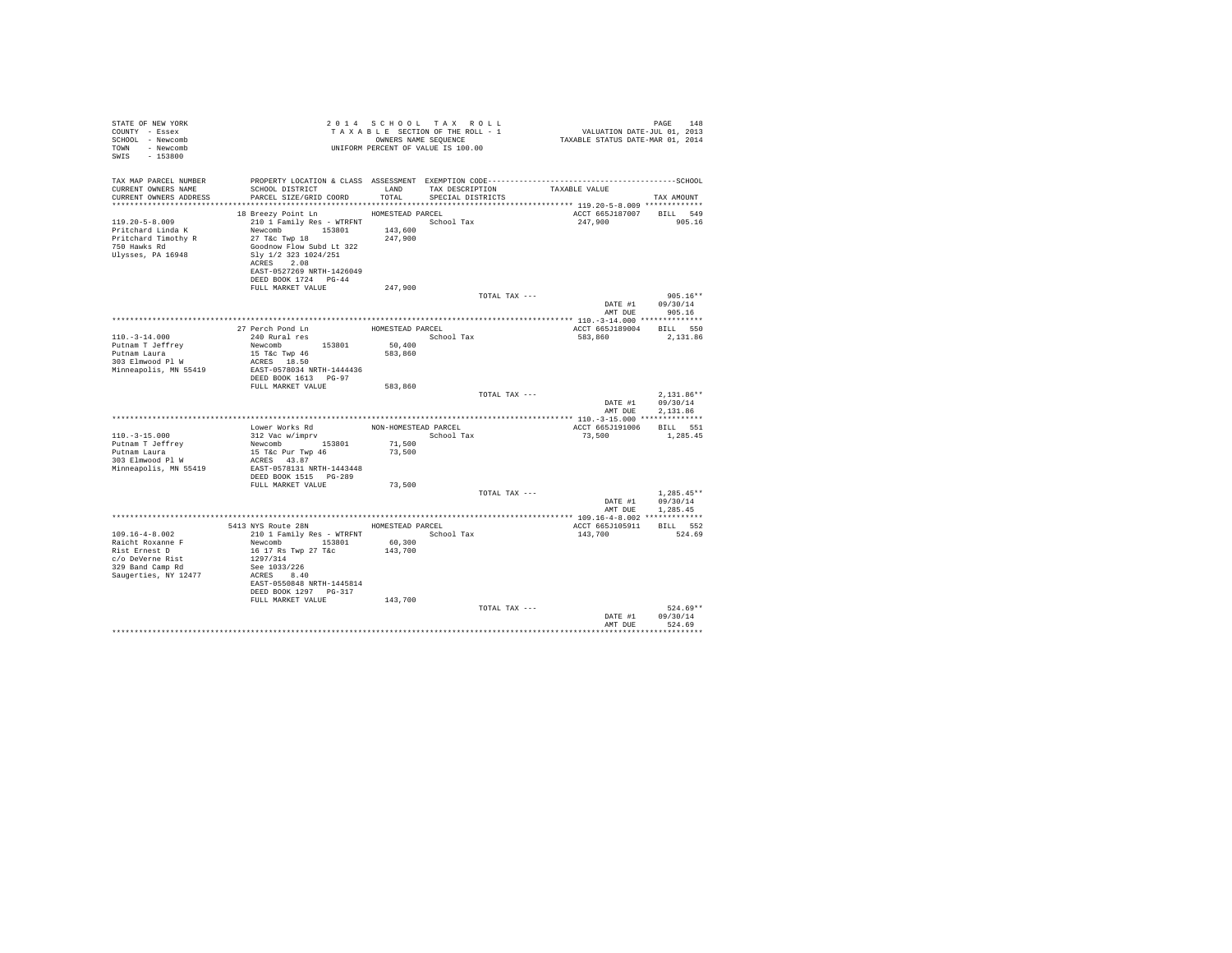| STATE OF NEW YORK<br>COUNTY - Essex<br>SCHOOL - Newcomb<br>TOWN - Newcomb<br>SWIS - 153800                | T A X A B B B B B SEQUENCE<br>OWNERS NAME SEQUENCE<br>UNIFORM PERCENT OF VALUE IS 100.00                                                                                                                  |                                        | 2014 SCHOOL TAX ROLL<br>TAXABLE SECTION OF THE ROLL - 1<br>OWNERS NAME SEQUENCE |               | PAGE 149<br>VALUATION DATE-JUL 01, 2013<br>TAXABLE STATUS DATE-MAR 01, 2014 |                                                |
|-----------------------------------------------------------------------------------------------------------|-----------------------------------------------------------------------------------------------------------------------------------------------------------------------------------------------------------|----------------------------------------|---------------------------------------------------------------------------------|---------------|-----------------------------------------------------------------------------|------------------------------------------------|
| TAX MAP PARCEL NUMBER<br>CURRENT OWNERS NAME<br>CURRENT OWNERS ADDRESS                                    | SCHOOL DISTRICT<br>PARCEL SIZE/GRID COORD                                                                                                                                                                 | LAND<br>TOTAL                          | TAX DESCRIPTION<br>SPECIAL DISTRICTS                                            |               | TAXABLE VALUE                                                               | TAX AMOUNT                                     |
| 109.15-3-12.026<br>Reardon Daniel P<br>Reardon Robin F<br>10 Griffin Rd<br>Newcomb, NY 12852              | 10 Griffin Rd<br>210 1 Family Res<br>Newcomb 153801<br>4 Ords Pat<br>ACRES 3.11 BANK1STARSG<br>EAST-0542456 NRTH-1444838<br>DEED BOOK 1745 PG-283                                                         | HOMESTEAD PARCEL<br>147,300            | RES. STAR 41854<br>43,100 School Tax                                            |               | ACCT 665J104610<br>147,300                                                  | BILL 553<br>30,000<br>537.84                   |
|                                                                                                           | FULL MARKET VALUE                                                                                                                                                                                         | 147,300                                |                                                                                 | TOTAL TAX --- | DATE #1 09/30/14                                                            | $466.84**$                                     |
| $120.18 - 2 - 34.000$<br>Reilly Michael J<br>2441 Brookview Rd<br>Castleton, NY 12033                     | 1244 Goodnow Flow Rd HOMESTEAD PARCEL<br>260 Seasonal res - WTRFNT <a></a> School Tax<br>Newcomb 153801<br>46 T&c Twp 18<br>Goodnow Flow Subd<br>Lot 15 1.67Ac<br>ACRES 1.40<br>EAST-0537227 NRTH-1425728 | 117,000<br>149,900                     |                                                                                 |               | ACCT 665J100105<br>149,900                                                  | AMT DUE 466.84<br>BILL 554<br>547.33           |
|                                                                                                           | DEED BOOK 1188 PG-177<br>FULL MARKET VALUE                                                                                                                                                                | 149,900                                |                                                                                 | TOTAL TAX --- | DATE #1<br>AMT DUE                                                          | 547.33**<br>09/30/14<br>547.33                 |
| $109.16 - 2 - 4.003$<br>Reinhart Donald J<br>Reinhart Elizabeth<br>256 Melick Rd<br>Canajoharie, NY 13317 | 11 Donks Ln<br>210 1 Family Res - WTRFNT<br>Newcomb 153801<br>10 Richards<br>ACRES 0.70<br>EAST-0548589 NRTH-1448174<br>DEED BOOK 897 PG-143                                                              | HOMESTEAD PARCEL<br>112,200<br>181,700 | School Tax                                                                      |               | ACCT 665J106006<br>181,700                                                  | BILL 555<br>663.45                             |
|                                                                                                           | FULL MARKET VALUE                                                                                                                                                                                         | 181,700                                |                                                                                 | TOTAL TAX --- | DATE #1 09/30/14                                                            | 663.45**<br>AMT DUE 663.45                     |
| 119.16-1-20.000<br>Reynolds George W III<br>Revnolds Nancy<br>426 Gansevoort Rd<br>Fort Edward, NY 12828  | 305 Woodys Rd<br>260 Seasonal res - WTRFNT<br>Newcomb 153801<br>26 T&C Twp 18<br>Goodnow Flow Subd<br>Lot 237<br>ACRES 0.96<br>EAST-0526921 NRTH-1428898<br>DEED BOOK 1158 PG-275                         | 108,300<br>182,400                     | HOMESTEAD PARCEL<br>School Tax                                                  |               | ACCT 665J105903 BILL 556<br>182,400                                         | 666.00                                         |
|                                                                                                           | FULL MARKET VALUE                                                                                                                                                                                         | 182,400                                |                                                                                 | TOTAL TAX --- | DATE #1<br>AMT DUE                                                          | $666.00**$<br>09/30/14<br>666.00<br>********** |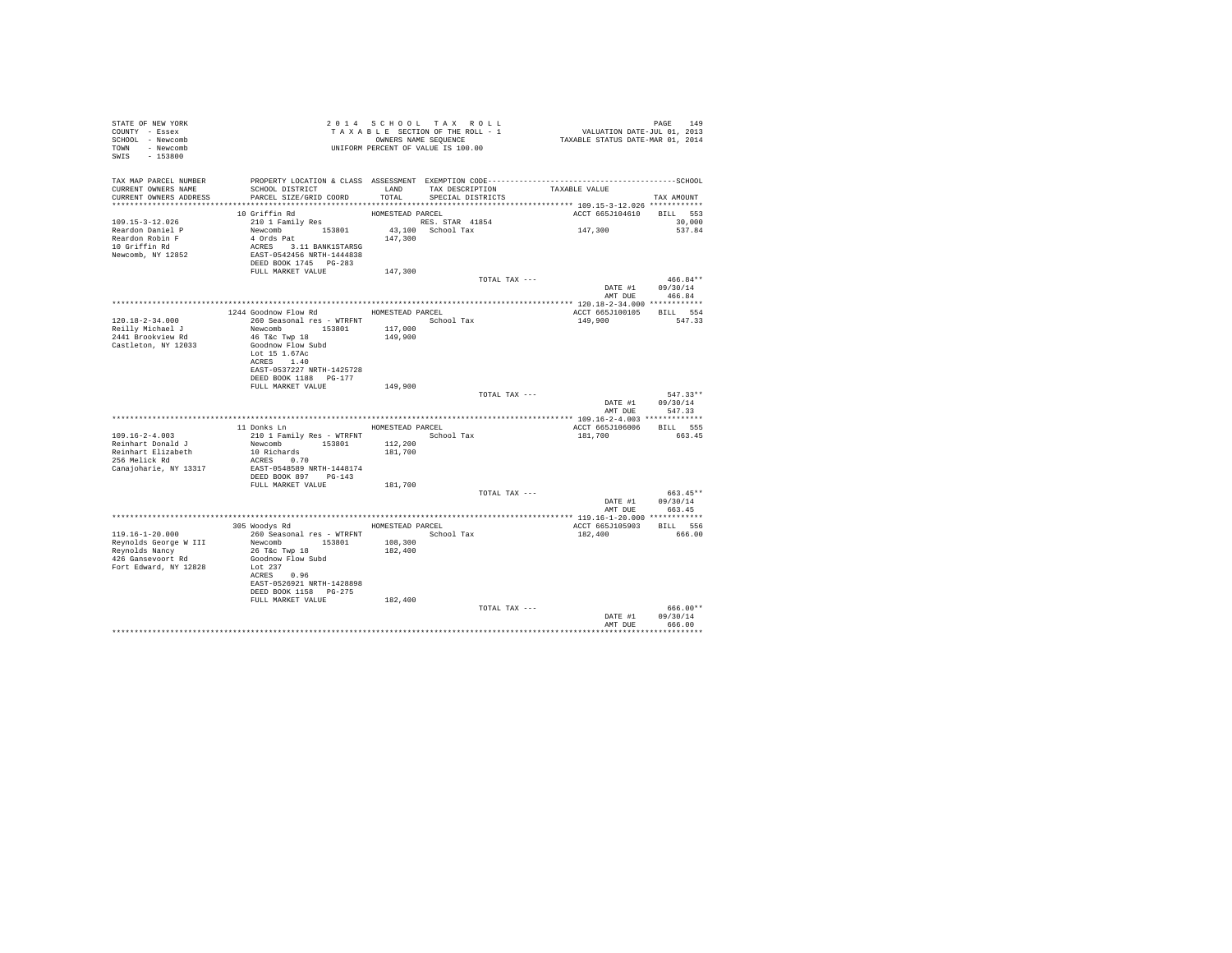| STATE OF NEW YORK<br>COUNTY - Essex<br>SCHOOL - Newcomb<br>TOWN - Newcomb<br>SWIS - 153800 |                                                                           |                      | 2014 SCHOOL TAX ROLL<br>TAXABLE SECTION OF THE ROLL - 1<br>OWNERS NAME SEQUENCE<br>UNIFORM PERCENT OF VALUE IS 100.00 | PAGE 150<br>VALUATION DATE-JUL 01, 2013<br>TAXABLE STATUS DATE-MAR 01, 2014 |                    |
|--------------------------------------------------------------------------------------------|---------------------------------------------------------------------------|----------------------|-----------------------------------------------------------------------------------------------------------------------|-----------------------------------------------------------------------------|--------------------|
| TAX MAP PARCEL NUMBER                                                                      |                                                                           |                      |                                                                                                                       |                                                                             |                    |
| CURRENT OWNERS NAME<br>CURRENT OWNERS ADDRESS                                              | SCHOOL DISTRICT<br>PARCEL SIZE/GRID COORD                                 | TOTAL                | LAND TAX DESCRIPTION<br>SPECIAL DISTRICTS                                                                             | TAXABLE VALUE                                                               |                    |
|                                                                                            |                                                                           |                      |                                                                                                                       |                                                                             | TAX AMOUNT         |
|                                                                                            | NYS Route 28N                                                             | NON-HOMESTEAD PARCEL |                                                                                                                       | ACCT 665J199004 BILL 557                                                    |                    |
| $109.16 - 1 - 12.200$                                                                      | 311 Res vac land - WTRFNT                                                 |                      | School Tax                                                                                                            | 159,400                                                                     | 2,787.77           |
| Rice Cynthia                                                                               | Newcomb 153801                                                            | 159,400              |                                                                                                                       |                                                                             |                    |
| 1720 Sweet Corners Rd                                                                      | 10 T&c Twp 27 Rs                                                          | 159,400              |                                                                                                                       |                                                                             |                    |
| Fairport, NY 14450                                                                         | ACRES 4.38                                                                |                      |                                                                                                                       |                                                                             |                    |
|                                                                                            | EAST-0547798 NRTH-1447644<br>DEED BOOK 1274 PG-81                         |                      |                                                                                                                       |                                                                             |                    |
|                                                                                            | FULL MARKET VALUE                                                         | 159,400              |                                                                                                                       |                                                                             |                    |
|                                                                                            |                                                                           |                      | TOTAL TAX ---                                                                                                         |                                                                             | $2.787.77**$       |
|                                                                                            |                                                                           |                      |                                                                                                                       |                                                                             | DATE #1 09/30/14   |
|                                                                                            |                                                                           |                      |                                                                                                                       |                                                                             | AMT DUE 2.787.77   |
|                                                                                            |                                                                           |                      |                                                                                                                       |                                                                             |                    |
| 109.15-1-32.100                                                                            | 5730 NYS Route 28N<br>210 1 Family Res - WTRFNT School Tax                | HOMESTEAD PARCEL     |                                                                                                                       | ACCT 665J105908<br>251,800                                                  | BILL 558<br>919.40 |
| Rice Mary Jane                                                                             | Newcomb 153801                                                            | 66,900               |                                                                                                                       |                                                                             |                    |
| 14 Quincy Rd                                                                               | 4 Ords Patent                                                             | 251,800              |                                                                                                                       |                                                                             |                    |
| Glenmont, NY 12077                                                                         | Also 1202/145                                                             |                      |                                                                                                                       |                                                                             |                    |
|                                                                                            | ACRES 0.81<br>EAST-0543625 NRTH-1446207                                   |                      |                                                                                                                       |                                                                             |                    |
|                                                                                            | DEED BOOK 1688 PG-326                                                     |                      |                                                                                                                       |                                                                             |                    |
|                                                                                            | FULL MARKET VALUE                                                         | 251,800              |                                                                                                                       |                                                                             |                    |
|                                                                                            |                                                                           |                      | TOTAL TAX ---                                                                                                         |                                                                             | $919.40**$         |
|                                                                                            |                                                                           |                      |                                                                                                                       |                                                                             | DATE #1 09/30/14   |
|                                                                                            |                                                                           |                      |                                                                                                                       | AMT DUE                                                                     | 919.40             |
|                                                                                            | 29 Adams Ln                                                               |                      | HOMESTEAD PARCEL                                                                                                      | ACCT 665J105314                                                             | BILL 559           |
| 110.18-5-2.000                                                                             | 210 1 Family Res                                                          |                      | School Tax                                                                                                            | 98,100                                                                      | 358.19             |
| Richards Jason C                                                                           | Newcomb 153801                                                            | 27,000               |                                                                                                                       |                                                                             |                    |
| Richards Katie L                                                                           |                                                                           | 98,100               |                                                                                                                       |                                                                             |                    |
| 29 Adams Ln                                                                                | Pt 4 Thorns Survey<br>ACRES 0.50 BANK WFARGO<br>EAST-0559889 NRTH-1441449 |                      |                                                                                                                       |                                                                             |                    |
| Newcomb, NY 12852                                                                          | DEED BOOK 1713 PG-255                                                     |                      |                                                                                                                       |                                                                             |                    |
|                                                                                            | FULL MARKET VALUE                                                         | 98,100               |                                                                                                                       |                                                                             |                    |
|                                                                                            |                                                                           |                      | TOTAL TAX ---                                                                                                         |                                                                             | 358.19**           |
|                                                                                            |                                                                           |                      |                                                                                                                       |                                                                             | DATE #1 09/30/14   |
|                                                                                            |                                                                           |                      |                                                                                                                       |                                                                             | AMT DUE 358.19     |
|                                                                                            |                                                                           |                      |                                                                                                                       |                                                                             |                    |
| 109.16-5-11.000                                                                            | 5589 NYS Route 28N<br>210 1 Family Res                                    | HOMESTEAD PARCEL     | School Tax                                                                                                            | ACCT 665J100605 BILL 560<br>123,400                                         | 450.57             |
| Rifenburg Jeremy                                                                           |                                                                           | 37,100               |                                                                                                                       |                                                                             |                    |
| Rifenburg Shanya                                                                           |                                                                           | 123,400              |                                                                                                                       |                                                                             |                    |
| 5589 NYS Route 28N                                                                         | Newcomb<br>10 Richards Survey<br>ACRES 1.36                               |                      |                                                                                                                       |                                                                             |                    |
| Newcomb, NY 12852                                                                          | EAST-0546802 NRTH-1446913                                                 |                      |                                                                                                                       |                                                                             |                    |
|                                                                                            | DEED BOOK 1672 PG-192<br>FULL MARKET VALUE 123,400                        |                      |                                                                                                                       |                                                                             |                    |
|                                                                                            |                                                                           |                      | TOTAL TAX ---                                                                                                         |                                                                             | $450.57**$         |
|                                                                                            |                                                                           |                      |                                                                                                                       | DATE #1                                                                     | 09/30/14           |
|                                                                                            |                                                                           |                      |                                                                                                                       | AMT DUE                                                                     | 450.57             |
|                                                                                            |                                                                           |                      |                                                                                                                       |                                                                             |                    |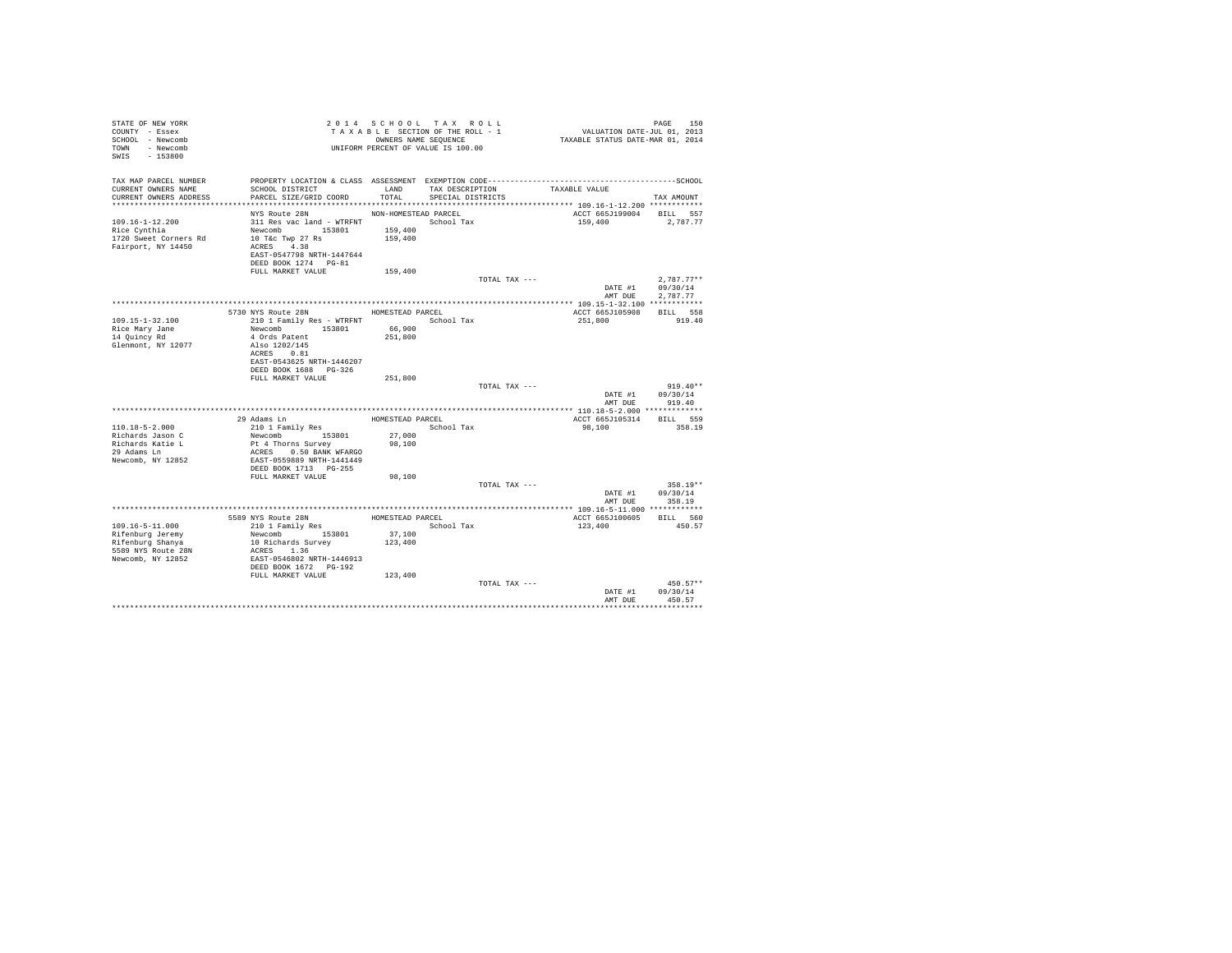| STATE OF NEW YORK<br>COUNTY - Essex<br>SCHOOL - Newcomb<br>- Newcomb<br>TOWN<br>$-153800$<br>SWTS |                                           | OWNERS NAME SEQUENCE | 2014 SCHOOL TAX ROLL<br>TAXABLE SECTION OF THE ROLL - 1<br>UNIFORM PERCENT OF VALUE IS 100.00 | VALUATION DATE-JUL 01, 2013<br>TAXABLE STATUS DATE-MAR 01, 2014 | 151<br>PAGE            |
|---------------------------------------------------------------------------------------------------|-------------------------------------------|----------------------|-----------------------------------------------------------------------------------------------|-----------------------------------------------------------------|------------------------|
| TAX MAP PARCEL NUMBER                                                                             |                                           |                      |                                                                                               |                                                                 |                        |
| CURRENT OWNERS NAME<br>CURRENT OWNERS ADDRESS                                                     | SCHOOL DISTRICT<br>PARCEL SIZE/GRID COORD | LAND<br>TOTAL.       | TAX DESCRIPTION<br>SPECIAL DISTRICTS                                                          | TAXABLE VALUE                                                   | TAX AMOUNT             |
|                                                                                                   |                                           |                      |                                                                                               |                                                                 |                        |
|                                                                                                   | 7 Island View Ln                          | HOMESTEAD PARCEL     |                                                                                               | ACCT 665J106002                                                 | BILL 561               |
| $119.16 - 1 - 17.030$                                                                             | 260 Seasonal res - WTRFNT                 |                      | School Tax                                                                                    | 216,900                                                         | 791.97                 |
| Rist Erik M                                                                                       | Newcomb<br>153801                         | 105,800              |                                                                                               |                                                                 |                        |
| Rist Matthew B                                                                                    | 26 T&c Twp 18                             | 216,900              |                                                                                               |                                                                 |                        |
| c/o Judy M Rist                                                                                   | Goodnow Flow Subd Lot 227                 |                      |                                                                                               |                                                                 |                        |
| 7 Amenity Dr                                                                                      | 1733/55 L Use to Judy M R                 |                      |                                                                                               |                                                                 |                        |
| Brockport, NY 14420                                                                               | ACRES 0.92                                |                      |                                                                                               |                                                                 |                        |
|                                                                                                   | EAST-0527948 NRTH-1428814                 |                      |                                                                                               |                                                                 |                        |
|                                                                                                   | DEED BOOK 1733 PG-55<br>FULL MARKET VALUE | 216,900              |                                                                                               |                                                                 |                        |
|                                                                                                   |                                           |                      | TOTAL TAX ---                                                                                 |                                                                 | $791.97**$             |
|                                                                                                   |                                           |                      |                                                                                               | DATE #1                                                         | 09/30/14               |
|                                                                                                   |                                           |                      |                                                                                               | AMT DUE                                                         | 791.97                 |
|                                                                                                   |                                           |                      |                                                                                               |                                                                 |                        |
|                                                                                                   | 5506 NYS Route 28N                        | HOMESTEAD PARCEL     |                                                                                               | ACCT 665J105909                                                 | BILL 562               |
| $109.16 - 2 - 18.000$                                                                             | 210 1 Family Res                          |                      | School Tax                                                                                    | 127,000                                                         | 463.72                 |
| Rist Kevin                                                                                        | Newcomb 153801                            | 36,600               |                                                                                               |                                                                 |                        |
| Rist Randy T                                                                                      | 9 Richards                                | 127,000              |                                                                                               |                                                                 |                        |
| c/o Randy T Rist                                                                                  | 1661/288-Life Use to                      |                      |                                                                                               |                                                                 |                        |
| 1213 Catbird Dr                                                                                   | Arnold Rist                               |                      |                                                                                               |                                                                 |                        |
| Little Elm, TX 75068                                                                              | ACRES 1.20                                |                      |                                                                                               |                                                                 |                        |
|                                                                                                   | EAST-0548645 NRTH-1446949                 |                      |                                                                                               |                                                                 |                        |
| PRIOR OWNER ON 3/01/2014<br>Rist Kevin                                                            | DEED BOOK 1661 PG-288                     |                      |                                                                                               |                                                                 |                        |
|                                                                                                   | FULL MARKET VALUE                         | 127,000              | TOTAL TAX ---                                                                                 |                                                                 | $463.72**$             |
|                                                                                                   |                                           |                      |                                                                                               | DATE #1                                                         | 09/30/14               |
|                                                                                                   |                                           |                      |                                                                                               | AMT DUE                                                         | 463.72                 |
|                                                                                                   |                                           |                      |                                                                                               |                                                                 |                        |
|                                                                                                   | NYS Route 28N                             | NON-HOMESTEAD PARCEL |                                                                                               | ACCT 665J105910                                                 | BILL 563               |
| $109.15 - 5 - 5.000$                                                                              | 311 Res vac land                          |                      | School Tax                                                                                    | 20,700                                                          | 362.03                 |
| Rist Kevin E                                                                                      | 153801<br>Newcomb                         | 20,700               |                                                                                               |                                                                 |                        |
| Rist Randy T                                                                                      | 3 Richards Survey                         | 20,700               |                                                                                               |                                                                 |                        |
| c/o Randy T Rist                                                                                  | 1697/113 Life Use to                      |                      |                                                                                               |                                                                 |                        |
| 1213 Catbird Dr                                                                                   | Arnold T Rist                             |                      |                                                                                               |                                                                 |                        |
| Little Elm, TX 75068                                                                              | ACRES 0.90                                |                      |                                                                                               |                                                                 |                        |
|                                                                                                   | EAST-0545033 NRTH-1446134                 |                      |                                                                                               |                                                                 |                        |
| PRIOR OWNER ON 3/01/2014 DEED BOOK 1697 PG-113                                                    |                                           |                      |                                                                                               |                                                                 |                        |
| Rist Kevin E                                                                                      | FULL MARKET VALUE                         | 20,700               |                                                                                               |                                                                 |                        |
|                                                                                                   |                                           |                      | TOTAL TAX ---                                                                                 |                                                                 | $362.03**$<br>09/30/14 |
|                                                                                                   |                                           |                      |                                                                                               | DATE #1<br>AMT DUE                                              | 362.03                 |
|                                                                                                   |                                           |                      |                                                                                               |                                                                 | ***********            |
|                                                                                                   |                                           |                      |                                                                                               |                                                                 |                        |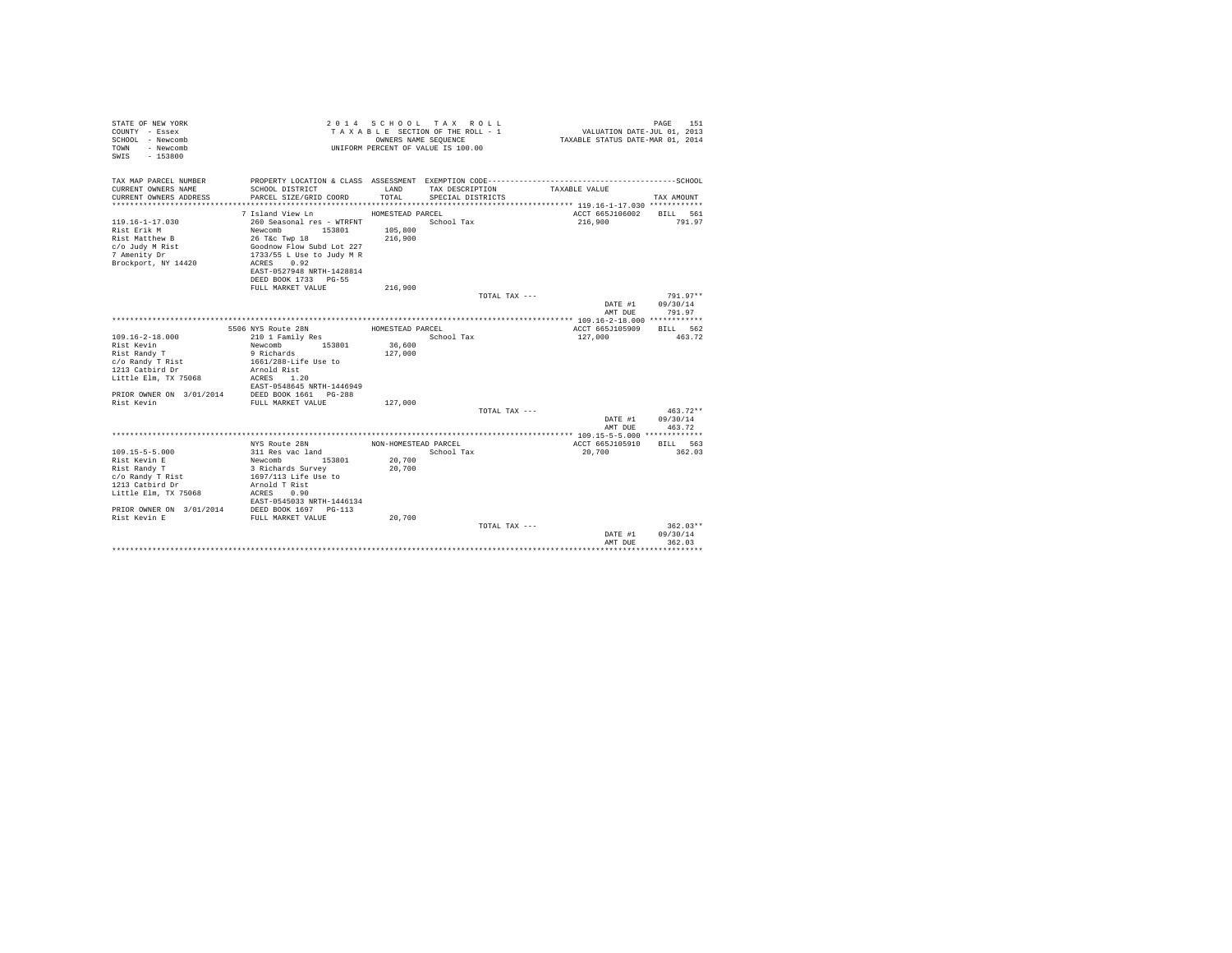| STATE OF NEW YORK<br>COUNTY - Essex<br>SCHOOL - Newcomb<br>- Newcomb<br>TOWN<br>$-153800$<br>SWTS |                                            | OWNERS NAME SEQUENCE | 2014 SCHOOL TAX ROLL<br>TAXABLE SECTION OF THE ROLL - 1<br>UNIFORM PERCENT OF VALUE IS 100.00 |               | VALUATION DATE-JUL 01, 2013<br>TAXABLE STATUS DATE-MAR 01, 2014 | PAGE<br>152                          |
|---------------------------------------------------------------------------------------------------|--------------------------------------------|----------------------|-----------------------------------------------------------------------------------------------|---------------|-----------------------------------------------------------------|--------------------------------------|
| TAX MAP PARCEL NUMBER<br>CURRENT OWNERS NAME                                                      | SCHOOL DISTRICT                            | LAND                 | TAX DESCRIPTION                                                                               |               | TAXABLE VALUE                                                   |                                      |
| CURRENT OWNERS ADDRESS                                                                            | PARCEL SIZE/GRID COORD                     | TOTAL.               | SPECIAL DISTRICTS                                                                             |               |                                                                 | TAX AMOUNT                           |
|                                                                                                   | NYS Route 28N                              | NON-HOMESTEAD PARCEL |                                                                                               |               | ACCT 665J106005                                                 | BILL 564                             |
| $110. -1 - 9.000$                                                                                 | 311 Res vac land                           |                      | School Tax                                                                                    |               | 52,500                                                          | 918.18                               |
| Rist Kevin E                                                                                      | Newcomb 153801                             | 52,500               |                                                                                               |               |                                                                 |                                      |
| Rist Randy T                                                                                      | 17 & 18 Richards Survey                    | 52,500               |                                                                                               |               |                                                                 |                                      |
| c/o Randy T Rist                                                                                  | 1697/113 Life Use to                       |                      |                                                                                               |               |                                                                 |                                      |
| 1213 Catbird Dr                                                                                   | Arnold T Rist                              |                      |                                                                                               |               |                                                                 |                                      |
| Little Elm, TX 75068                                                                              | ACRES 44.50                                |                      |                                                                                               |               |                                                                 |                                      |
|                                                                                                   | EAST-0552589 NRTH-1444049                  |                      |                                                                                               |               |                                                                 |                                      |
| PRIOR OWNER ON 3/01/2014                                                                          | DEED BOOK 1697 PG-113                      |                      |                                                                                               |               |                                                                 |                                      |
| Rist Kevin E                                                                                      | FULL MARKET VALUE                          | 52,500               |                                                                                               |               |                                                                 |                                      |
|                                                                                                   |                                            |                      |                                                                                               | TOTAL TAX --- |                                                                 | $918.18**$                           |
|                                                                                                   |                                            |                      |                                                                                               |               | DATE #1                                                         | 09/30/14                             |
|                                                                                                   |                                            |                      |                                                                                               |               | AMT DUE                                                         | 918.18                               |
|                                                                                                   |                                            |                      |                                                                                               |               |                                                                 |                                      |
|                                                                                                   | NYS Route 28N                              | NON-HOMESTEAD PARCEL |                                                                                               |               | ACCT 665J101407                                                 | BTLL 565                             |
| $110.13 - 3 - 1.000$                                                                              | 311 Res vac land                           |                      | School Tax                                                                                    |               | 32,300                                                          | 564.90                               |
| Rist Kevin E                                                                                      | Newcomb 153801                             | 32,300               |                                                                                               |               |                                                                 |                                      |
| Rist Randy T                                                                                      | 17 Richards Survey                         | 32,300               |                                                                                               |               |                                                                 |                                      |
| c/o Randy T Rist                                                                                  | 1697/113 Life Use to                       |                      |                                                                                               |               |                                                                 |                                      |
| 1213 Catbird Dr                                                                                   | Arnold T Rist                              |                      |                                                                                               |               |                                                                 |                                      |
| Little Elm, TX 75068                                                                              | 0.80<br>ACRES<br>EAST-0552204 NRTH-1445447 |                      |                                                                                               |               |                                                                 |                                      |
| PRIOR OWNER ON 3/01/2014                                                                          | DEED BOOK 1697 PG-113                      |                      |                                                                                               |               |                                                                 |                                      |
| Rist Kevin E                                                                                      | FULL MARKET VALUE                          | 32,300               |                                                                                               |               |                                                                 |                                      |
|                                                                                                   |                                            |                      |                                                                                               | TOTAL TAX --- |                                                                 | 564.90**                             |
|                                                                                                   |                                            |                      |                                                                                               |               | DATE #1                                                         | 09/30/14                             |
|                                                                                                   |                                            |                      |                                                                                               |               | AMT DUE                                                         | 564.90                               |
|                                                                                                   |                                            |                      |                                                                                               |               |                                                                 |                                      |
|                                                                                                   | NYS Route 28N                              | NON-HOMESTEAD PARCEL |                                                                                               |               | ACCT 665J105912                                                 | BILL 566                             |
| $110.17 - 1 - 2.000$                                                                              | 311 Res vac land                           |                      | School Tax                                                                                    |               | 78,000                                                          | 1,364.15                             |
| Rist Kevin E                                                                                      | 153801<br>Newcomb                          | 78,000               |                                                                                               |               |                                                                 |                                      |
| Rist Randy T                                                                                      | 18 Richards Survey                         | 78,000               |                                                                                               |               |                                                                 |                                      |
| c/o Randy T Rist                                                                                  | 1697/113 Life Use to                       |                      |                                                                                               |               |                                                                 |                                      |
| 1213 Catbird Dr                                                                                   | Arnold T Rist                              |                      |                                                                                               |               |                                                                 |                                      |
| Little Elm, TX 75068                                                                              | ACRES 14.80<br>EAST-0552889 NRTH-1443168   |                      |                                                                                               |               |                                                                 |                                      |
| PRIOR OWNER ON 3/01/2014                                                                          | DEED BOOK 1697 PG-113                      |                      |                                                                                               |               |                                                                 |                                      |
| Rist Kevin E                                                                                      | FULL MARKET VALUE                          | 78,000               |                                                                                               |               |                                                                 |                                      |
|                                                                                                   |                                            |                      |                                                                                               | TOTAL TAX --- | DATE #1<br>AMT DUE                                              | $1.364.15**$<br>09/30/14<br>1.364.15 |
|                                                                                                   |                                            |                      |                                                                                               |               |                                                                 |                                      |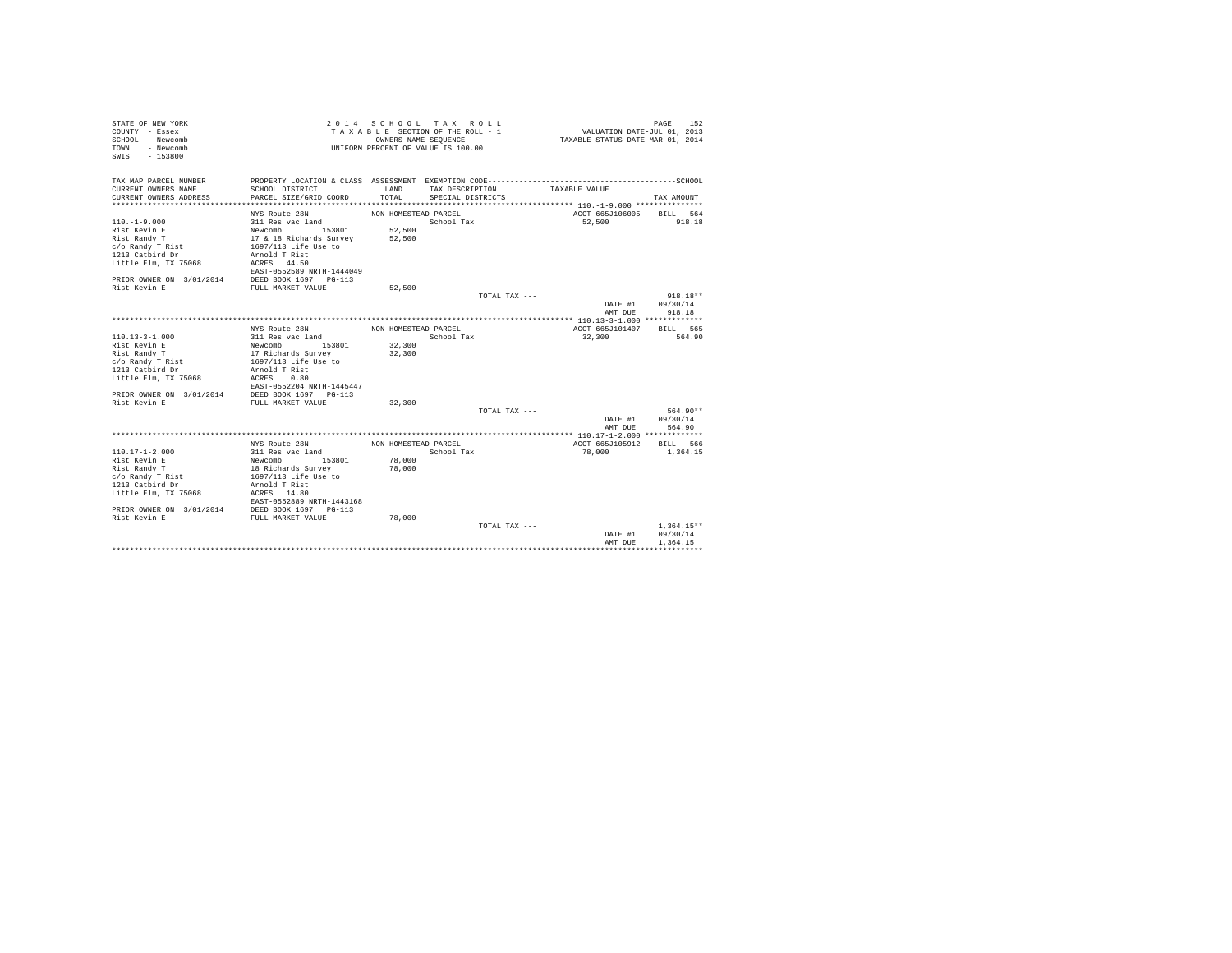| STATE OF NEW YORK<br>COUNTY - Essex<br>SCHOOL - Newcomb<br>TOWN - Newcomb<br>SWIS - 153800                                                                                                                                                                                                                      | T A X A B B B B B B B SEQUENCE<br>UNIFORM PERCENT OF VALUE IS 100.00                                                                                                                                                      |                                        | 2014 SCHOOL TAX ROLL<br>TAXABLE SECTION OF THE ROLL - 1<br>OWNERS NAME SEQUENCE |               | PAGE 153<br>VALUATION DATE-JUL 01, 2013<br>TAXABLE STATUS DATE-MAR 01, 2014 |                                                  |
|-----------------------------------------------------------------------------------------------------------------------------------------------------------------------------------------------------------------------------------------------------------------------------------------------------------------|---------------------------------------------------------------------------------------------------------------------------------------------------------------------------------------------------------------------------|----------------------------------------|---------------------------------------------------------------------------------|---------------|-----------------------------------------------------------------------------|--------------------------------------------------|
| TAX MAP PARCEL NUMBER<br>CURRENT OWNERS NAME<br>CURRENT OWNERS ADDRESS                                                                                                                                                                                                                                          | PROPERTY LOCATION & CLASS ASSESSMENT EXEMPTION CODE-----------------------------------SCHOOL<br>SCHOOL DISTRICT<br>PARCEL SIZE/GRID COORD                                                                                 | TOTAL                                  | LAND TAX DESCRIPTION<br>SPECIAL DISTRICTS                                       |               | TAXABLE VALUE                                                               | TAX AMOUNT                                       |
| 120.13-1-47.000<br>Rist Kevin E<br>Rist Randy T<br>c/o Randy T Rist<br>1213 Catbird Dr<br>Little Elm, TX 75068<br>$\begin{tabular}{lllllll} \bf PRIOR & \tt WNER & \tt SN & 3/01/2014 & & \tt DEED \bf BOOK & 1697 & \tt PG-113 \\ \bf Rist \; Kevin \; E & & \tt FULL \; \tt MARKET \; VALUE \\ \end{tabular}$ | 39 Woodys Rd<br>311 Res vac land - WTRFNT School Tax<br>Newcomb 153801<br>42 & 43 T&c Twp 18<br>1697/113 Life Use to<br>Arnold T Rist<br>ACRES 1.74<br>EAST-0533135 NRTH-1428817                                          | HOMESTEAD PARCEL<br>134,300<br>134,300 |                                                                                 |               | ACCT 665J106007 BILL 567<br>134,300                                         | 490.37                                           |
|                                                                                                                                                                                                                                                                                                                 |                                                                                                                                                                                                                           | 134,300                                |                                                                                 | TOTAL TAX --- | AMT DUE                                                                     | 490.37**<br>DATE #1 09/30/14<br>490.37           |
| $109.16 - 2 - 12.000$<br>Ritchey Paul L<br>Ritchey Catherine M<br>137 Horstman Dr<br>Scotia, NY 12302                                                                                                                                                                                                           | 30 Johnson Rd<br>210 1 Family Res<br>Newcomb 153801<br>10 Richards<br>ACRES 0.50<br>EAST-0548291 NRTH-1447787<br>DEED BOOK 584 PG-61                                                                                      | HOMESTEAD PARCEL<br>27,000<br>72,100   | School Tax                                                                      |               | ACCT 665J106009 BILL 568<br>72,100                                          | 263.26                                           |
|                                                                                                                                                                                                                                                                                                                 | FULL MARKET VALUE                                                                                                                                                                                                         | 72,100                                 |                                                                                 | TOTAL TAX --- |                                                                             | $263.26**$<br>DATE #1 09/30/14<br>AMT DUE 263.26 |
| 109.15-1-36.000<br>Rivera Juan A<br>DelPilar Maria<br>14 Ward Plz<br>Teaneck, NJ 07666                                                                                                                                                                                                                          | 3 Owens Dr<br>210 1 Family Res - WTRFNT<br>Newcomb 153801 90,300<br>3 Richards Surveys<br>ACRES 2.00 BANK1STARSG<br>EAST-0544245 NRTH-1446612<br>DEED BOOK 1396 PG-213                                                    | 135,300                                | HOMESTEAD PARCEL<br>School Tax                                                  |               | ACCT 665J100912 BILL 569<br>135,300                                         | 494.02                                           |
|                                                                                                                                                                                                                                                                                                                 | FULL MARKET VALUE                                                                                                                                                                                                         | 135,300                                |                                                                                 | TOTAL TAX --- |                                                                             | 494.02**<br>DATE #1 09/30/14<br>AMT DUE 494.02   |
| 120.18-2-13.000<br>Rizzo Eugene J<br>Rizzo Rena C<br>181 Lily Lake Rd<br>Highland, NY 12528                                                                                                                                                                                                                     | 1336 Goodnow Flow Rd HOMESTEAD PARCEL<br>210 1 Family Res - WTRFNT<br>Newcomb 153801 107,500<br>46 T&c Twp 18 188,300<br>Goodnow Flows Subd<br>Lot 36<br>ACRES 1.27<br>EAST-0535250 NRTH-1426781<br>DEED BOOK 1034 PG-203 |                                        | School Tax                                                                      |               | ACCT 665J106011 BILL 570<br>188,300                                         | 687.54                                           |
|                                                                                                                                                                                                                                                                                                                 | FULL MARKET VALUE                                                                                                                                                                                                         | 188,300                                |                                                                                 | TOTAL TAX --- | DATE #1<br>AMT DUE                                                          | 687.54**<br>09/30/14<br>687.54                   |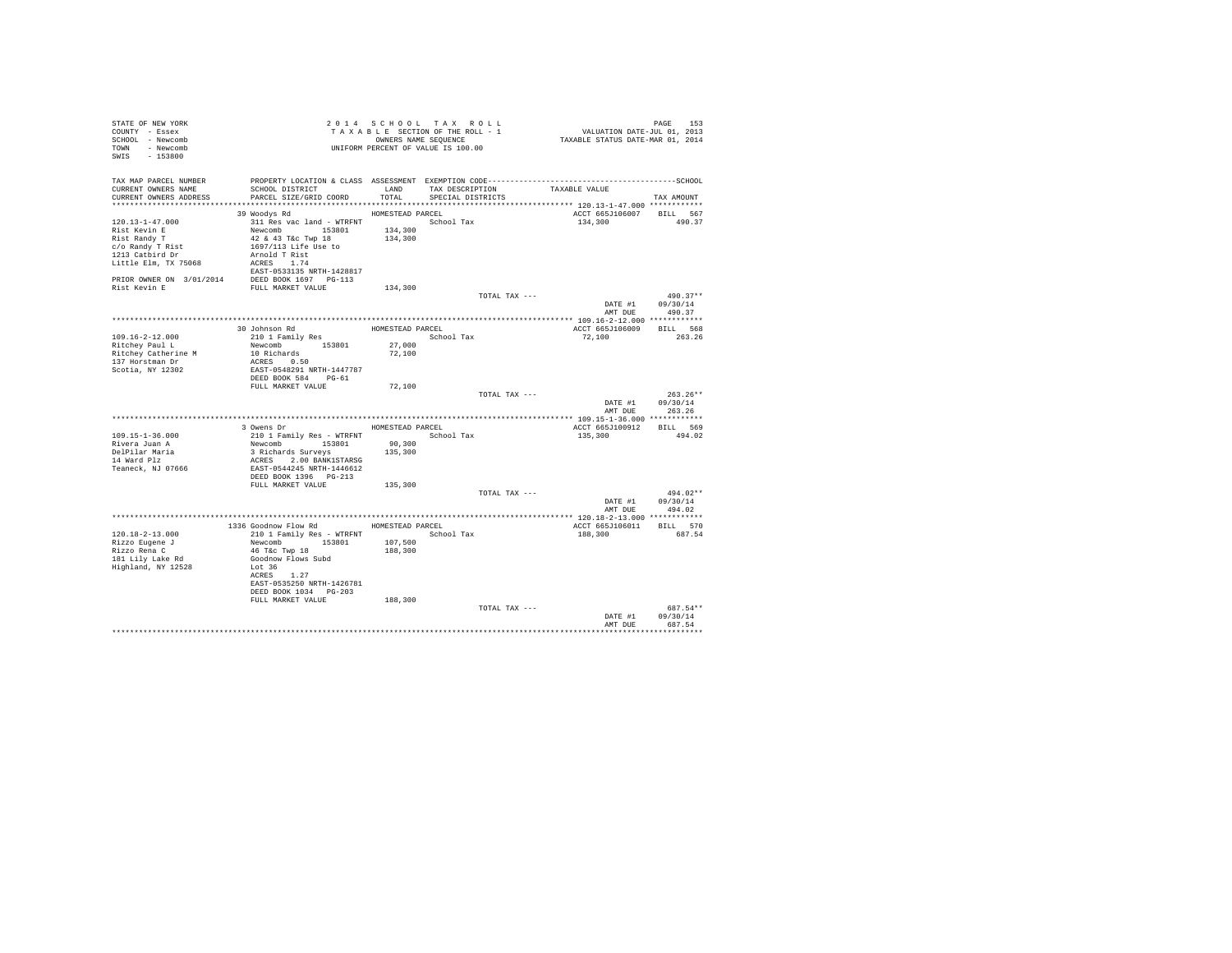| STATE OF NEW YORK<br>COUNTY - Essex<br>SCHOOL - Newcomb<br>TOWN - Newcomb<br>SWIS - 153800              | 2014 Star Star United States 1981 - 1<br>TAXABLE SECTION OF THE ROLL - 1<br>OWNERS NAME SEQUENCE<br>UNIFORM PERCENT OF VALUE IS 100.00                                                              |                                       |                   |                                    | PAGE 154<br>VALUATION DATE-JUL 01, 2013<br>TAXABLE STATUS DATE-MAR 01, 2014 |                                                  |
|---------------------------------------------------------------------------------------------------------|-----------------------------------------------------------------------------------------------------------------------------------------------------------------------------------------------------|---------------------------------------|-------------------|------------------------------------|-----------------------------------------------------------------------------|--------------------------------------------------|
| TAX MAP PARCEL NUMBER<br>CURRENT OWNERS NAME<br>CURRENT OWNERS ADDRESS                                  | SCHOOL DISTRICT<br>PARCEL SIZE/GRID COORD                                                                                                                                                           | TOTAL                                 | SPECIAL DISTRICTS | LAND TAX DESCRIPTION TAXABLE VALUE |                                                                             | TAX AMOUNT                                       |
|                                                                                                         |                                                                                                                                                                                                     |                                       |                   |                                    |                                                                             |                                                  |
| $109.16 - 6 - 8.000$<br>Roalsvig Family LLC<br>4535 Christian Dr<br>Clarence, NY 14031                  | 45 Stubing Ln<br>260 Seasonal res - WTRFNT<br>Newcomb 153801 112,100<br>16 TaC Purchase TWP 27 RS 212,600<br>2 Birch Point Subd<br>ACRES 1.00<br>EAST-0551404 NRTH-1447455<br>DEED BOOK 1668 PG-180 | HOMESTEAD PARCEL                      | School Tax        |                                    | ACCT 665Z004005<br>212,600                                                  | BILL 571<br>776.27                               |
|                                                                                                         | FULL MARKET VALUE                                                                                                                                                                                   | 212,600                               |                   |                                    |                                                                             |                                                  |
|                                                                                                         |                                                                                                                                                                                                     |                                       |                   | TOTAL TAX ---                      |                                                                             | $776.27**$<br>DATE #1 09/30/14<br>AMT DUE 776.27 |
|                                                                                                         |                                                                                                                                                                                                     |                                       |                   |                                    |                                                                             |                                                  |
| $110.18 - 2 - 5.000$<br>Roalsvig Family LLC<br>4535 Christian Dr<br>Clarence, NY 14031                  | 113 Santanoni Dr<br>210 1 Family Res<br>Newcomb 153801<br>Hyslop<br>ACRES 4.52                                                                                                                      | HOMESTEAD PARCEL<br>48,000<br>163,100 | School Tax        |                                    | ACCT 665J105108 BILL 572<br>163,100                                         | 595.53                                           |
|                                                                                                         | EAST-0562907 NRTH-1442756<br>DEED BOOK 1668    PG-176<br>FULL MARKET VALUE                                                                                                                          | 163,100                               |                   |                                    |                                                                             |                                                  |
|                                                                                                         |                                                                                                                                                                                                     |                                       |                   | TOTAL TAX ---                      |                                                                             | 595.53**<br>DATE #1 $09/30/14$<br>AMT DUE 595.53 |
|                                                                                                         |                                                                                                                                                                                                     |                                       |                   |                                    |                                                                             |                                                  |
|                                                                                                         | 155 Woodys Rd MOMESTEAD PARCEL                                                                                                                                                                      |                                       |                   |                                    | ACCT 665J104312 BILL 573                                                    |                                                  |
| $120.13 - 1 - 24.000$<br>Robertson Charles A<br>Robertson Anne M<br>19 Hampton St<br>Cranford, NJ 07016 | 260 Seasonal res - WTRFNT <a></a> School Tax<br>Newcomb 153801 105,800<br>25&42 T&c Twp 18 175,900<br>Goodnow Flow Subd<br>Lot 203<br>ACRES 0.91<br>EAST-0530512 NRTH-1428446                       |                                       |                   |                                    | 175,900                                                                     | 642.27                                           |
|                                                                                                         | DEED BOOK 1360 PG-127                                                                                                                                                                               |                                       |                   |                                    |                                                                             |                                                  |
|                                                                                                         | FULL MARKET VALUE 175,900                                                                                                                                                                           |                                       |                   | TOTAL TAX ---                      |                                                                             | $642.27**$<br>DATE #1 09/30/14                   |
|                                                                                                         |                                                                                                                                                                                                     |                                       |                   |                                    | AMT DUE                                                                     | 642.27                                           |
|                                                                                                         |                                                                                                                                                                                                     |                                       |                   |                                    |                                                                             |                                                  |
|                                                                                                         | 14 Muskrat Ln MOMESTEAD PARCEL                                                                                                                                                                      |                                       |                   |                                    | ACCT 665J101013 BILL 574                                                    |                                                  |
| 120.17-2-1.000<br>Rodriguez Linda M<br>32 Vichy Dr<br>Saratoga Springs, NY 12866 Goodnow Flow Subd      | 260 Seasonal res - WTRFNT<br>Newcomb 153801 82,200<br>26 T&c Twp 18<br>Lot 301<br>ACRES 0.67 BANKADKTRST<br>EAST-0528126 NRTH-1427132<br>DEED BOOK 1221   PG-301<br>FULL MARKET VALUE               | 113,100<br>113,100                    | School Tax        |                                    | 113,100                                                                     | 412.96                                           |
|                                                                                                         |                                                                                                                                                                                                     |                                       |                   | TOTAL TAX ---                      |                                                                             | $412.96**$<br>DATE #1 09/30/14                   |
|                                                                                                         |                                                                                                                                                                                                     |                                       |                   |                                    | AMT DUE                                                                     | 412.96<br>.                                      |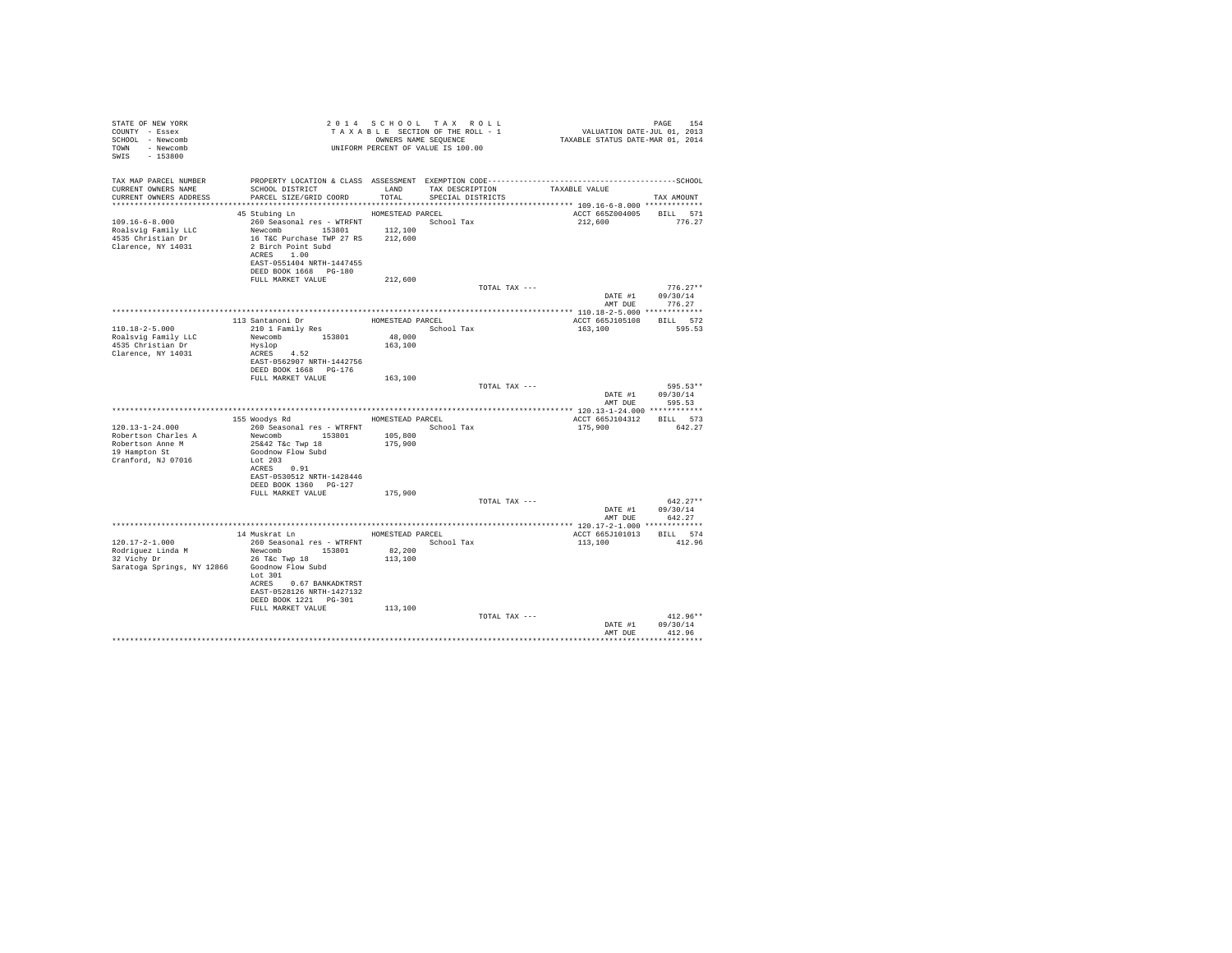| STATE OF NEW YORK<br>COUNTY - Essex<br>SCHOOL - Newcomb<br>TOWN - Newcomb<br>SWIS - 153800                            |                                                                                                                                                                                      |                                        | 2014 SCHOOL TAX ROLL<br>TAXABLE SECTION OF THE ROLL - 1<br>OWNERS NAME SEOUENCE<br>UNIFORM PERCENT OF VALUE IS 100.00 | PAGE 155<br>VALUATION DATE-JUL 01, 2013<br>TAXABLE STATUS DATE-MAR 01, 2014 | PAGE<br>155                                      |
|-----------------------------------------------------------------------------------------------------------------------|--------------------------------------------------------------------------------------------------------------------------------------------------------------------------------------|----------------------------------------|-----------------------------------------------------------------------------------------------------------------------|-----------------------------------------------------------------------------|--------------------------------------------------|
| TAX MAP PARCEL NUMBER<br>CURRENT OWNERS NAME<br>CURRENT OWNERS ADDRESS PARCEL SIZE/GRID COORD TOTAL SPECIAL DISTRICTS | SCHOOL DISTRICT TAND TAX DESCRIPTION                                                                                                                                                 |                                        |                                                                                                                       | TAXABLE VALUE                                                               | TAX AMOUNT                                       |
| $121. - 2 - 21.100$<br>Roehrs David<br>Roehrs Judi<br>70 Brookside Rd<br>New Paltz, NY 12561                          | 4779 NYS Route 28N<br>260 Seasonal res<br>Newcomb 153801<br>40 Thorns Survey<br>ACRES 17.74<br>EAST-0564974 NRTH-1438781<br>DEED BOOK 1722 PG-79<br>FULL MARKET VALUE                | 37,350<br>106,561<br>117,100           | HOMESTEAD PART OF PARCEL<br>10.00 A School Tax                                                                        | 106,561                                                                     | 389.09                                           |
|                                                                                                                       |                                                                                                                                                                                      | 12,450<br>10,539<br>.                  | NON-HOMESTEAD PART OF PARCEL<br>7.74 A School Tax                                                                     | 10,539                                                                      | 38.48                                            |
|                                                                                                                       |                                                                                                                                                                                      | PARCEL TOTALS<br>49,800<br>117,100     | School Tax                                                                                                            | ACCT 665J106215 BILL 575<br>117,100                                         | 427.57                                           |
|                                                                                                                       |                                                                                                                                                                                      |                                        | TOTAL TAX ---                                                                                                         |                                                                             | $427.57**$<br>DATE #1 09/30/14<br>AMT DUE 427.57 |
| $119.16 - 1 - 24.000$<br>Rogers Walter T<br>Rogers Cynthia M<br>357 Drakestown Rd<br>Long Valley, NJ 07853            | 289 Woodys Rd<br>260 Seasonal res - WTRFNT<br>Newcomb 153801<br>26 T&C Twp 18<br>Goodnow Flow Subd<br>Lot 233<br>ACRES 0.92<br>EAST-0527331 NRTH-1428916<br>DEED BOOK 1359    PG-101 | HOMESTEAD PARCEL<br>105,800<br>203,200 | School Tax                                                                                                            | ACCT 665J101603<br>203,200                                                  | BILL 576<br>741.95                               |
|                                                                                                                       | FULL MARKET VALUE                                                                                                                                                                    | 203,200                                | TOTAL TAX ---                                                                                                         |                                                                             | $741.95**$<br>DATE #1 09/30/14                   |
|                                                                                                                       |                                                                                                                                                                                      |                                        |                                                                                                                       |                                                                             | AMT DUE 741.95                                   |
| $119.16 - 1 - 2.001$<br>Ross Anna T<br>Schenectady, NY 12306-6409 Goodnow Flow Subd                                   | 21 Island View Ln<br>260 Seasonal res - WTRFNT<br>Newcomb 153801 106,500<br>Lot $228$<br>ACRES 0.95<br>EAST-0527850 NRTH-1428824<br>DEED BOOK 1518 PG-28                             | HOMESTEAD PARCEL<br>117,900            | School Tax                                                                                                            | ACCT 665J106105<br>117,900                                                  | BILL 577<br>430.49                               |
|                                                                                                                       | FULL MARKET VALUE                                                                                                                                                                    | 117,900                                | TOTAL TAX ---                                                                                                         | AMT DUE                                                                     | $430.49**$<br>DATE #1 09/30/14<br>430.49         |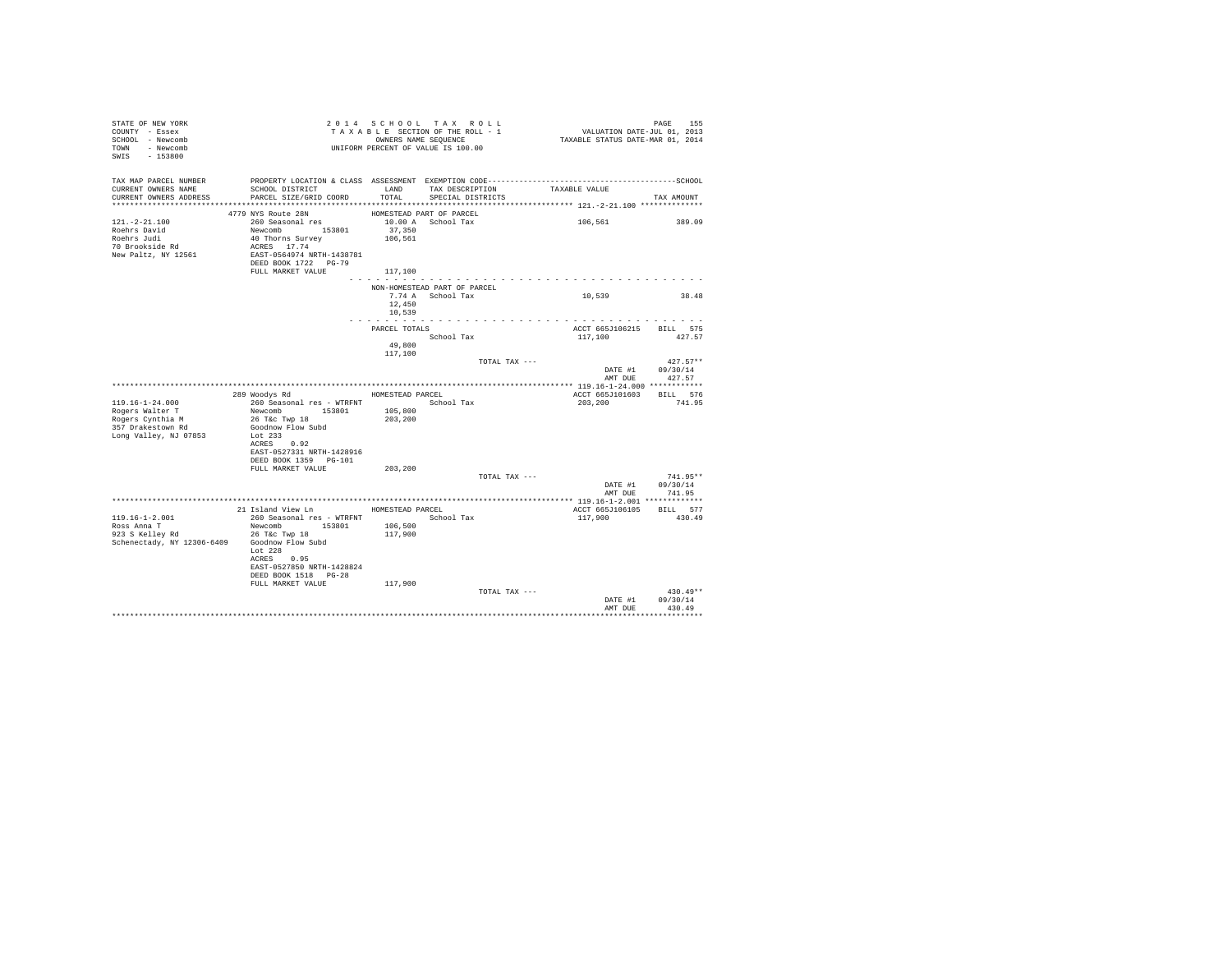| STATE OF NEW YORK<br>COUNTY - Essex<br>SCHOOL - Newcomb<br>- Newcomb<br>TOWN<br>$-153800$<br>SWTS |                                           |                  | 2014 SCHOOL TAX ROLL<br>TAXABLE SECTION OF THE ROLL - 1<br>OWNERS NAME SEQUENCE<br>UNIFORM PERCENT OF VALUE IS 100.00 | VALUATION DATE-JUL 01, 2013<br>TAXABLE STATUS DATE-MAR 01, 2014 | PAGE<br>156 |
|---------------------------------------------------------------------------------------------------|-------------------------------------------|------------------|-----------------------------------------------------------------------------------------------------------------------|-----------------------------------------------------------------|-------------|
| TAX MAP PARCEL NUMBER                                                                             |                                           |                  |                                                                                                                       |                                                                 |             |
| CURRENT OWNERS NAME<br>CURRENT OWNERS ADDRESS                                                     | SCHOOL DISTRICT<br>PARCEL SIZE/GRID COORD | LAND<br>TOTAL.   | TAX DESCRIPTION<br>SPECIAL DISTRICTS                                                                                  | TAXABLE VALUE                                                   | TAX AMOUNT  |
|                                                                                                   |                                           |                  |                                                                                                                       |                                                                 |             |
|                                                                                                   | 23 Island View Ln                         | HOMESTEAD PARCEL |                                                                                                                       | ACCT 665J106107                                                 | BILL 578    |
| $119.16 - 1 - 28.000$                                                                             | 260 Seasonal res - WTRFNT                 |                  | School Tax                                                                                                            | 190,000                                                         | 693.75      |
| Ross Anna T                                                                                       | Newcomb 153801                            | 105,400          |                                                                                                                       |                                                                 |             |
| 923 S Kelley Rd                                                                                   | 26 T&c Twp 18                             | 190,000          |                                                                                                                       |                                                                 |             |
| Schenectady, NY 12306-6409 Goodnow Flow Subd                                                      | Lot $229$                                 |                  |                                                                                                                       |                                                                 |             |
|                                                                                                   | ACRES 0.90                                |                  |                                                                                                                       |                                                                 |             |
|                                                                                                   | EAST-0527745 NRTH-1428832                 |                  |                                                                                                                       |                                                                 |             |
|                                                                                                   | DEED BOOK 1518 PG-28                      |                  |                                                                                                                       |                                                                 |             |
|                                                                                                   | FULL MARKET VALUE                         | 190,000          |                                                                                                                       |                                                                 |             |
|                                                                                                   |                                           |                  | TOTAL TAX ---                                                                                                         |                                                                 | 693.75**    |
|                                                                                                   |                                           |                  |                                                                                                                       | DATE #1                                                         | 09/30/14    |
|                                                                                                   |                                           |                  |                                                                                                                       | AMT DUE                                                         | 693.75      |
|                                                                                                   |                                           |                  |                                                                                                                       |                                                                 |             |
|                                                                                                   | 34 Bennett Ln                             | HOMESTEAD PARCEL |                                                                                                                       | ACCT 665J100806                                                 | BILL 579    |
| $120.18 - 2 - 21.000$                                                                             | 210 1 Family Res - WTRFNT                 |                  | School Tax                                                                                                            | 172,100                                                         | 628.39      |
| Rossley Maureen C                                                                                 | Newcomb<br>153801                         | 108,700          |                                                                                                                       |                                                                 |             |
| 25 West Ln                                                                                        | 46 T&c Twp 18                             | 172,100          |                                                                                                                       |                                                                 |             |
| Saratoga, NY 12866                                                                                | Life Use To Stephen<br>Rossley By 1170/35 |                  |                                                                                                                       |                                                                 |             |
|                                                                                                   | ACRES 1.72                                |                  |                                                                                                                       |                                                                 |             |
|                                                                                                   | EAST-0536010 NRTH-1426409                 |                  |                                                                                                                       |                                                                 |             |
|                                                                                                   | DEED BOOK 1170 PG-35                      |                  |                                                                                                                       |                                                                 |             |
|                                                                                                   | FULL MARKET VALUE                         | 172,100          |                                                                                                                       |                                                                 |             |
|                                                                                                   |                                           |                  | TOTAL TAX ---                                                                                                         |                                                                 | $628.39**$  |
|                                                                                                   |                                           |                  |                                                                                                                       | DATE #1                                                         | 09/30/14    |
|                                                                                                   |                                           |                  |                                                                                                                       | AMT DUE                                                         | 628.39      |
|                                                                                                   |                                           |                  |                                                                                                                       |                                                                 |             |
|                                                                                                   | 11 Pine Tree Rd                           | HOMESTEAD PARCEL |                                                                                                                       | ACCT 665J176001                                                 | BILL 580    |
| $109.15 - 4 - 6.100$                                                                              | 210 1 Family Res                          |                  | School Tax                                                                                                            | 94,300                                                          | 344.32      |
| Rothermel Howard L Jr                                                                             | Newcomb<br>153801                         | 46,900           |                                                                                                                       |                                                                 |             |
| Rothermel Vicki H<br>Pine Tree Rd                                                                 | 4 Ords Patent<br>Quit Claim Deeds         | 94,300           |                                                                                                                       |                                                                 |             |
| Newcomb, NY 12852                                                                                 | 1170/38 & 1170/41                         |                  |                                                                                                                       |                                                                 |             |
|                                                                                                   | ACRES 4.20                                |                  |                                                                                                                       |                                                                 |             |
|                                                                                                   | EAST-0544061 NRTH-1445854                 |                  |                                                                                                                       |                                                                 |             |
|                                                                                                   | DEED BOOK 1220 PG-229                     |                  |                                                                                                                       |                                                                 |             |
|                                                                                                   | FULL MARKET VALUE                         | 94,300           |                                                                                                                       |                                                                 |             |
|                                                                                                   |                                           |                  | TOTAL TAX ---                                                                                                         |                                                                 | $344.32**$  |
|                                                                                                   |                                           |                  |                                                                                                                       | DATE #1                                                         | 09/30/14    |
|                                                                                                   |                                           |                  |                                                                                                                       | AMT DUE                                                         | 344.32      |
|                                                                                                   |                                           |                  |                                                                                                                       |                                                                 |             |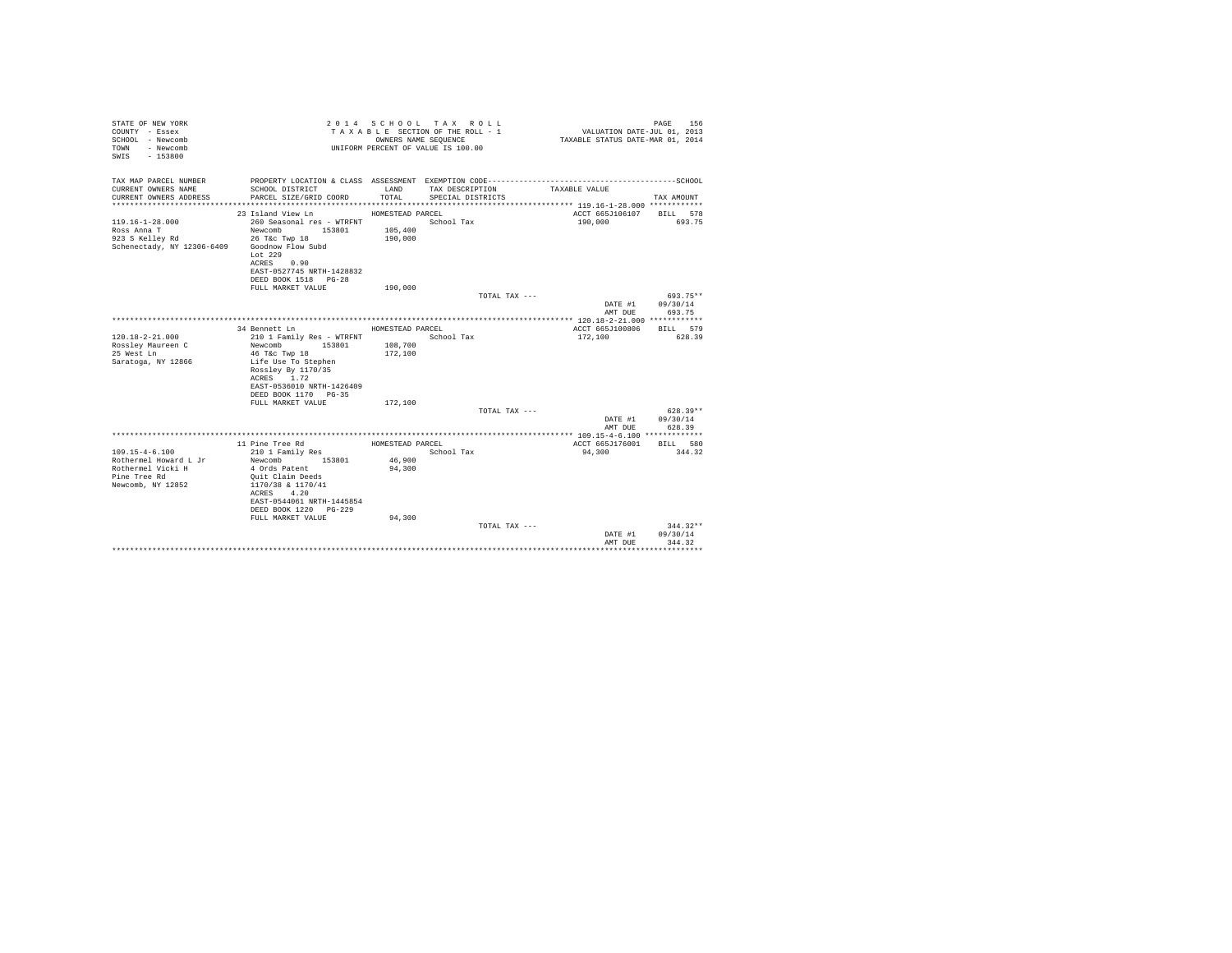| STATE OF NEW YORK<br>COUNTY - Essex<br>SCHOOL - Newcomb<br>- Newcomb<br>TOWN<br>$-153800$<br>SWIS |                                            |                  | 2014 SCHOOL TAX ROLL<br>TAXABLE SECTION OF THE ROLL - 1<br>OWNERS NAME SEQUENCE<br>UNIFORM PERCENT OF VALUE IS 100.00 | VALUATION DATE-JUL 01, 2013<br>TAXABLE STATUS DATE-MAR 01, 2014 | PAGE<br>157        |
|---------------------------------------------------------------------------------------------------|--------------------------------------------|------------------|-----------------------------------------------------------------------------------------------------------------------|-----------------------------------------------------------------|--------------------|
| TAX MAP PARCEL NUMBER<br>CURRENT OWNERS NAME                                                      | SCHOOL DISTRICT                            | LAND             | TAX DESCRIPTION                                                                                                       | TAXABLE VALUE                                                   |                    |
| CURRENT OWNERS ADDRESS                                                                            | PARCEL SIZE/GRID COORD                     | TOTAL            | SPECIAL DISTRICTS                                                                                                     |                                                                 | TAX AMOUNT         |
|                                                                                                   |                                            |                  |                                                                                                                       |                                                                 |                    |
|                                                                                                   | 1310 Goodnow Flow Rd MOMESTEAD PARCEL      |                  |                                                                                                                       | ACCT 665J106111 BILL 581                                        |                    |
| $120.18 - 2 - 19.000$                                                                             | 260 Seasonal res - WTRFNT                  |                  | School Tax                                                                                                            | 211,500                                                         | 772.25             |
| Roussey Jeanne                                                                                    | Newcomb 153801                             | 106,200          |                                                                                                                       |                                                                 |                    |
| c/o Robert Roussey                                                                                | 46 T&C Twp 18                              | 211,500          |                                                                                                                       |                                                                 |                    |
| 13 Via Salerno                                                                                    | Goodnow Flow Subd                          |                  |                                                                                                                       |                                                                 |                    |
| PO Box 355006<br>Palm Coast, FL 32135                                                             | Lot 30<br>ACRES 1.64                       |                  |                                                                                                                       |                                                                 |                    |
|                                                                                                   | EAST-0535810 NRTH-1426500                  |                  |                                                                                                                       |                                                                 |                    |
|                                                                                                   | DEED BOOK 1643 PG-202                      |                  |                                                                                                                       |                                                                 |                    |
|                                                                                                   | FULL MARKET VALUE                          | 211,500          |                                                                                                                       |                                                                 |                    |
|                                                                                                   |                                            |                  | TOTAL TAX ---                                                                                                         |                                                                 | $772.25**$         |
|                                                                                                   |                                            |                  |                                                                                                                       |                                                                 | DATE #1 09/30/14   |
|                                                                                                   |                                            |                  |                                                                                                                       | AMT DUE                                                         | 772.25             |
|                                                                                                   | 1314 Goodnow Flow Rd                       | HOMESTEAD PARCEL |                                                                                                                       | ACCT 665J106112                                                 | BILL 582           |
| $120.18 - 2 - 18.000$                                                                             | 260 Seasonal res - WTRFNT                  |                  | School Tax                                                                                                            | 188,600                                                         | 688.64             |
| Roussey Ronald A                                                                                  | Newcomb<br>153801                          | 106,100          |                                                                                                                       |                                                                 |                    |
| PO Box 141                                                                                        | 46 T&c Twp 18                              | 188,600          |                                                                                                                       |                                                                 |                    |
| Eldred, NY 12732                                                                                  | Goodnow Flow Subd                          |                  |                                                                                                                       |                                                                 |                    |
|                                                                                                   | Lot 31                                     |                  |                                                                                                                       |                                                                 |                    |
|                                                                                                   | ACRES 1.50<br>EAST-0535717 NRTH-1426549    |                  |                                                                                                                       |                                                                 |                    |
|                                                                                                   | DEED BOOK 498 PG-447                       |                  |                                                                                                                       |                                                                 |                    |
|                                                                                                   | FULL MARKET VALUE                          | 188,600          |                                                                                                                       |                                                                 |                    |
|                                                                                                   |                                            |                  | TOTAL TAX ---                                                                                                         |                                                                 | 688.64**           |
|                                                                                                   |                                            |                  |                                                                                                                       |                                                                 | DATE #1 09/30/14   |
|                                                                                                   |                                            |                  |                                                                                                                       | AMT DUE                                                         | 688.64             |
|                                                                                                   |                                            |                  |                                                                                                                       |                                                                 |                    |
| 120.17-1-1.000                                                                                    | 23 Muskrat Ln<br>210 1 Family Res - WTRFNT | HOMESTEAD PARCEL | School Tax                                                                                                            | ACCT 665J104412<br>203,100                                      | BILL 583<br>741.58 |
| Rowen William I                                                                                   | Newcomb 153801                             | 147,900          |                                                                                                                       |                                                                 |                    |
| Rowen Barbara J                                                                                   | 26 T&C Twp 18                              | 203,100          |                                                                                                                       |                                                                 |                    |
| 2141 Orchard Park Dr                                                                              | Goodnow Flow Subd Lot 305                  |                  |                                                                                                                       |                                                                 |                    |
| Schenectady, NY 12309                                                                             | ACRES 1.40                                 |                  |                                                                                                                       |                                                                 |                    |
|                                                                                                   | EAST-0527689 NRTH-1427095                  |                  |                                                                                                                       |                                                                 |                    |
|                                                                                                   | DEED BOOK 1002 PG-92                       |                  |                                                                                                                       |                                                                 |                    |
|                                                                                                   | FULL MARKET VALUE                          | 203,100          | TOTAL TAX ---                                                                                                         |                                                                 | $741.58**$         |
|                                                                                                   |                                            |                  |                                                                                                                       | DATE #1                                                         | 09/30/14           |
|                                                                                                   |                                            |                  |                                                                                                                       | AMT DUE                                                         | 741.58             |
|                                                                                                   |                                            |                  |                                                                                                                       |                                                                 | .                  |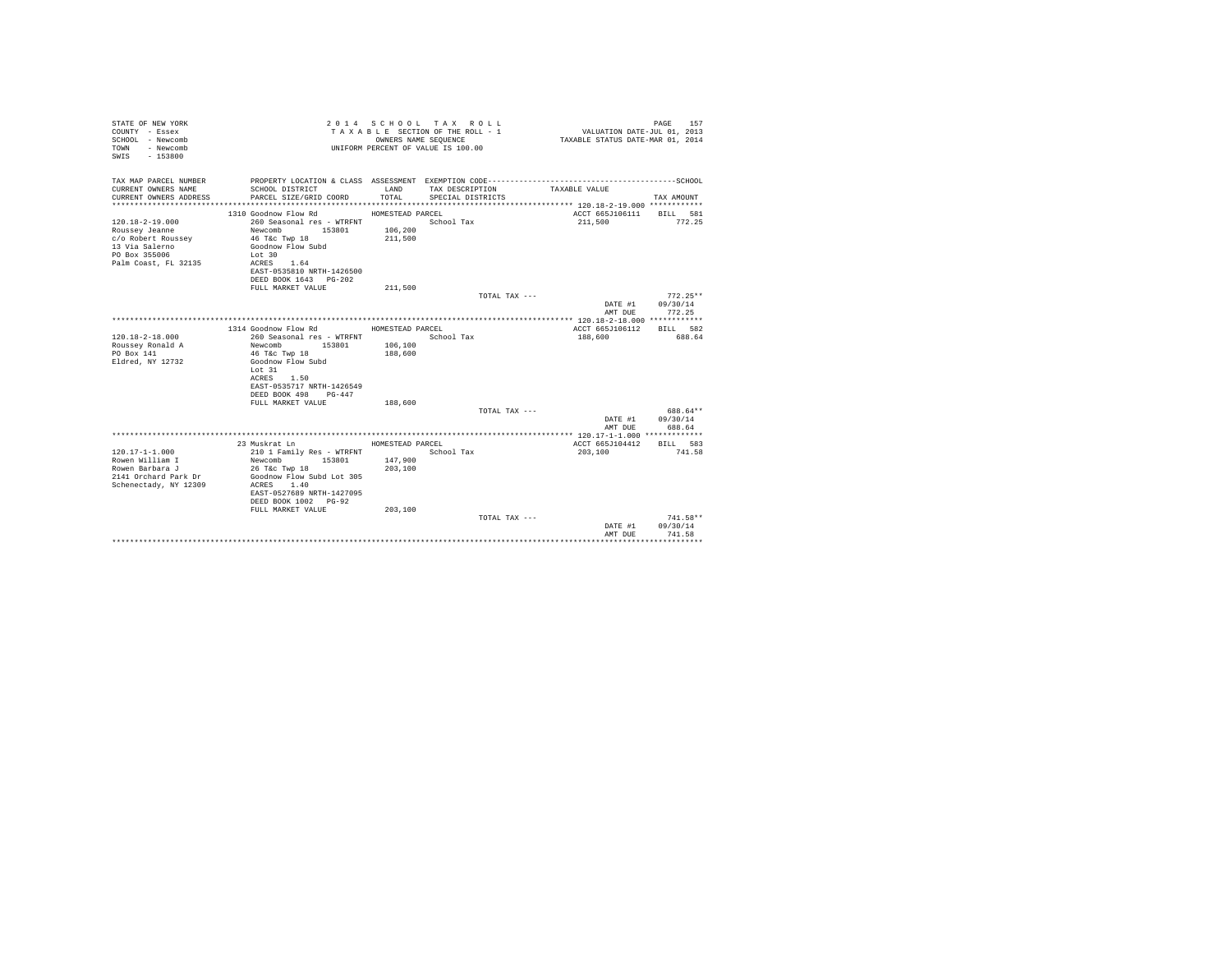| STATE OF NEW YORK<br>COUNTY - Essex<br>SCHOOL - Newcomb<br>TOWN - Newcomb<br>SWIS - 153800 |                                                                                                                                                              |                   | 2014 SCHOOL TAX ROLL<br>T A X A B L E SECTION OF THE ROLL - 1<br>OWNERS NAME SEQUENCE<br>UNIFORM PERCENT OF VALUE IS 100.00 | PAGE 158<br>VALUATION DATE-JUL 01, 2013<br>TAXABLE STATUS DATE-MAR 01, 2014 |                                                  |
|--------------------------------------------------------------------------------------------|--------------------------------------------------------------------------------------------------------------------------------------------------------------|-------------------|-----------------------------------------------------------------------------------------------------------------------------|-----------------------------------------------------------------------------|--------------------------------------------------|
| CURRENT OWNERS NAME<br>CURRENT OWNERS ADDRESS                                              | TAX MAP PARCEL NUMBER PROPERTY LOCATION & CLASS ASSESSMENT EXEMPTION CODE--------------------------------SCHOOL<br>SCHOOL DISTRICT<br>PARCEL SIZE/GRID COORD | LAND<br>TOTAL     | TAX DESCRIPTION<br>SPECIAL DISTRICTS                                                                                        | TAXABLE VALUE                                                               | TAX AMOUNT                                       |
|                                                                                            | 5255 NYS Route 28N                                                                                                                                           | HOMESTEAD PARCEL  |                                                                                                                             | ACCT 665J103701 BILL 584                                                    |                                                  |
| $110.13 - 1 - 9.000$<br>Roy Daniel<br>Main St<br>PO Box 164<br>Newcomb, NY 12852           | 210 1 Family Res<br>Newcomb<br>153801 24,300<br>Pt 18 & Richards Survey 79,100<br>ACRES 0.40<br>EAST-0554327 NRTH-1445047<br>DEED BOOK 1101 PG-31            |                   | RES. STAR 41854<br>24,300 School Tax                                                                                        | 79,100                                                                      | 30,000<br>288.82                                 |
|                                                                                            | FULL MARKET VALUE                                                                                                                                            | 79,100            |                                                                                                                             |                                                                             |                                                  |
|                                                                                            |                                                                                                                                                              |                   | TOTAL TAX ---                                                                                                               |                                                                             | $217.82**$<br>DATE #1 09/30/14<br>AMT DUE 217.82 |
|                                                                                            |                                                                                                                                                              |                   |                                                                                                                             | ACCT 665J104801 BILL 585                                                    |                                                  |
| $110.17 - 3 - 9.000$                                                                       | 123 Marcy Ln<br>210 1 Family Res                                                                                                                             |                   | HOMESTEAD PARCEL<br>RES. STAR 41854                                                                                         |                                                                             | 30,000                                           |
| Roy Ghyslain A<br>123 Marcy Ln                                                             | Newcomb 153801<br>Pt 19 Richards Survey                                                                                                                      |                   | 27,000 School Tax<br>221,600                                                                                                | 221,600                                                                     | 809.13                                           |
| Newcomb, NY 12852                                                                          | ACRES 0.50<br>EAST-0557269 NRTH-1442531<br>DEED BOOK 1160 PG-90<br>FULL MARKET VALUE                                                                         | 221,600           |                                                                                                                             |                                                                             |                                                  |
|                                                                                            |                                                                                                                                                              |                   | TOTAL TAX ---                                                                                                               |                                                                             | $738.13**$                                       |
|                                                                                            |                                                                                                                                                              |                   |                                                                                                                             | DATE #1                                                                     | 09/30/14<br>AMT DIJR 738.13                      |
|                                                                                            |                                                                                                                                                              |                   |                                                                                                                             |                                                                             |                                                  |
|                                                                                            | 5072 NYS Route 28N                                                                                                                                           | HOMESTEAD PARCEL  |                                                                                                                             | ACCT 665J191001                                                             | BILL 586                                         |
| $110.18 - 3 - 1.200$<br>Rozelle Mathew F                                                   | 260 Seasonal res<br>Newcomb 153801                                                                                                                           |                   | School Tax                                                                                                                  | 66,000                                                                      | 240.99                                           |
| Rozelle Patricia M<br>250 South St                                                         | Pt Of 3&4 Thorns Survey<br>ACRES 2.48                                                                                                                        | 30,800<br>66,000  |                                                                                                                             |                                                                             |                                                  |
| Glens Falls, NY 12801                                                                      | EAST-0559098 NRTH-1443379<br>DEED BOOK 969 PG-240                                                                                                            |                   |                                                                                                                             |                                                                             |                                                  |
|                                                                                            | FULL MARKET VALUE                                                                                                                                            | 66,000            |                                                                                                                             |                                                                             |                                                  |
|                                                                                            |                                                                                                                                                              |                   | TOTAL TAX ---                                                                                                               |                                                                             | $240.99**$                                       |
|                                                                                            |                                                                                                                                                              |                   |                                                                                                                             | DATE #1<br>AMT DUE                                                          | 09/30/14<br>240.99                               |
|                                                                                            | 95 Lower Works Rd                                                                                                                                            | HOMESTEAD PARCEL  |                                                                                                                             | ACCT 665J186006 BILL 587                                                    |                                                  |
| $110. - 3 - 12.000$                                                                        | 210 1 Family Res                                                                                                                                             |                   | School Tax                                                                                                                  | 132,600                                                                     | 484.17                                           |
| Rue Brodhead Tahawus LLC<br>560 Palisade Ave<br>Jersey City, NJ 07307                      | Newcomb 153801<br>15 T&c Twp 46<br>ACRES 2.41<br>EAST-0577085 NRTH-1444221<br>DEED BOOK 1633 PG-27<br>FULL MARKET VALUE 132,600                              | 40,700<br>132,600 |                                                                                                                             |                                                                             |                                                  |
|                                                                                            |                                                                                                                                                              |                   | TOTAL TAX ---                                                                                                               |                                                                             | $484.17**$                                       |
|                                                                                            |                                                                                                                                                              |                   |                                                                                                                             | DATE #1<br>AMT DUE                                                          | 09/30/14<br>484.17                               |
|                                                                                            |                                                                                                                                                              |                   |                                                                                                                             |                                                                             |                                                  |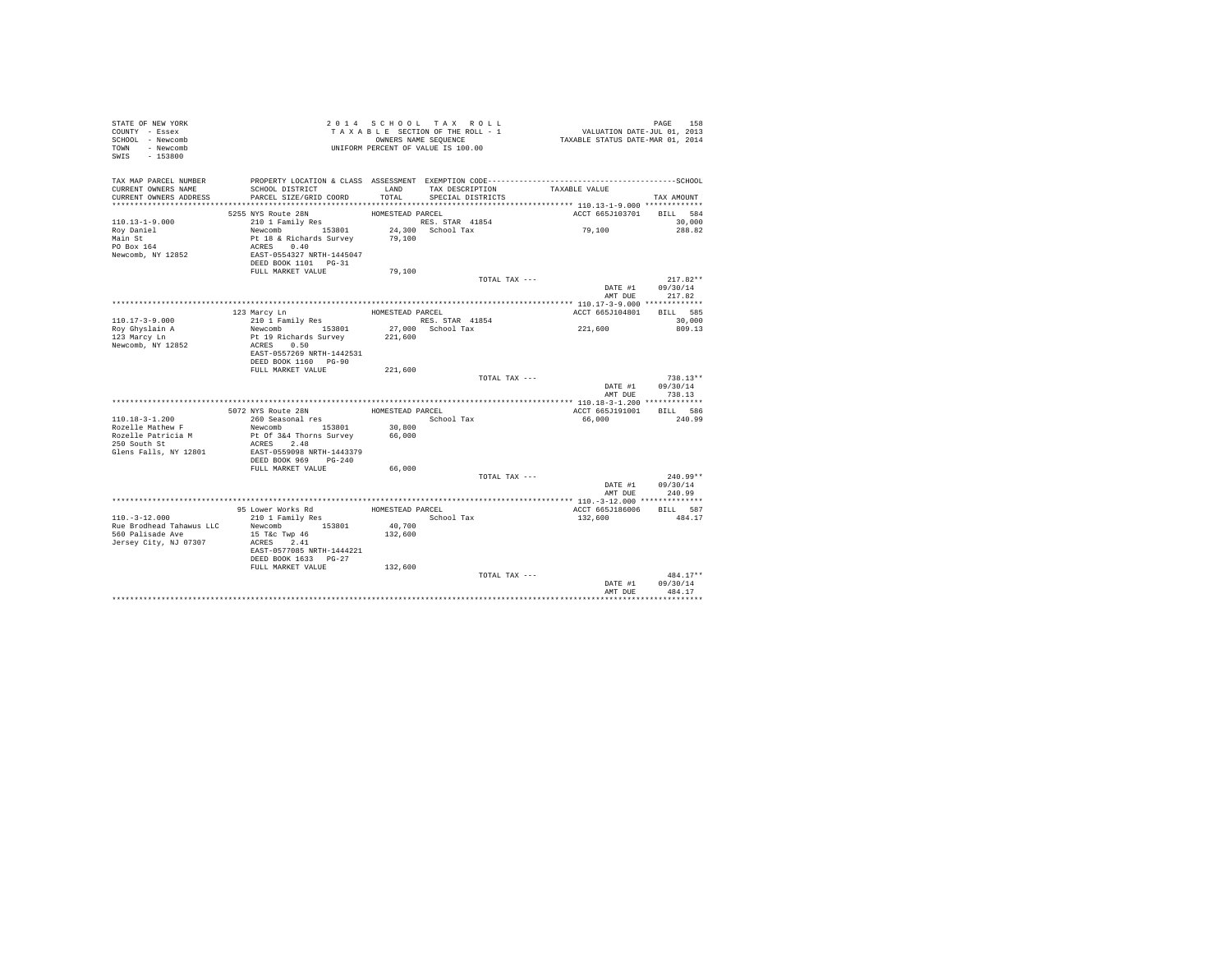| STATE OF NEW YORK<br>COUNTY - Essex<br>SCHOOL - Newcomb<br>TOWN - Newcomb<br>SWIS - 153800 | OWNERS NAME SEQUENCE<br>UNIFORM PERCENT OF VALUE IS 100.00         |                      | 2014 SCHOOL TAX ROLL<br>TAXABLE SECTION OF THE ROLL - 1<br>OWNERS NAME SEQUENCE | PAGE 159<br>VALUATION DATE-JUL 01, 2013<br>TAXABLE STATUS DATE-MAR 01, 2014 |                            |
|--------------------------------------------------------------------------------------------|--------------------------------------------------------------------|----------------------|---------------------------------------------------------------------------------|-----------------------------------------------------------------------------|----------------------------|
| TAX MAP PARCEL NUMBER                                                                      |                                                                    |                      |                                                                                 |                                                                             |                            |
| CURRENT OWNERS NAME<br>CURRENT OWNERS ADDRESS                                              | SCHOOL DISTRICT<br>PARCEL SIZE/GRID COORD                          | TOTAL                | LAND TAX DESCRIPTION TAXABLE VALUE<br>SPECIAL DISTRICTS                         |                                                                             |                            |
|                                                                                            |                                                                    |                      |                                                                                 |                                                                             | TAX AMOUNT                 |
|                                                                                            | Lower Works Rd                                                     | NON-HOMESTEAD PARCEL |                                                                                 | ACCT 665J189000 BILL 588                                                    |                            |
| $110.-3-13.000$                                                                            | $311$ Res vac land                                                 | 29,000               | School Tax                                                                      | 29,000 507.19                                                               |                            |
| Rue Brodhead Tahawus LLC                                                                   | Newcomb 153801                                                     |                      |                                                                                 |                                                                             |                            |
| 560 Palisade Ave                                                                           | 15 T&c Twp #46                                                     | 29,000               |                                                                                 |                                                                             |                            |
| Jersey City, NJ 07307                                                                      | Lot 5 F&r Rue Jr<br>ACRES 2.77                                     |                      |                                                                                 |                                                                             |                            |
|                                                                                            | EAST-0576839 NRTH-1444002                                          |                      |                                                                                 |                                                                             |                            |
|                                                                                            | DEED BOOK 1633 PG-27                                               |                      |                                                                                 |                                                                             |                            |
|                                                                                            | FULL MARKET VALUE                                                  | 29,000               |                                                                                 |                                                                             |                            |
|                                                                                            |                                                                    |                      | TOTAL TAX ---                                                                   | DATE #1 09/30/14                                                            | $507.19**$                 |
|                                                                                            |                                                                    |                      |                                                                                 | AMT DUE 507.19                                                              |                            |
|                                                                                            |                                                                    |                      |                                                                                 |                                                                             |                            |
|                                                                                            | 1408 Goodnow Flow Rd MOMESTEAD PARCEL                              |                      |                                                                                 | ACCT 665J105805 BILL 589                                                    |                            |
| 120.17-2-49.000                                                                            | 260 Seasonal res - WTRFNT                                          |                      | School Tax                                                                      | 131,700                                                                     | 480.88                     |
| Ruggiero Virginia<br>1517 Maple Crest Dr 12 42 T&c Twp 18                                  | Newcomb 153801                                                     | 111,200<br>131,700   |                                                                                 |                                                                             |                            |
| Castleton on Hudson, NY 12033 Goodnow Flow Subd                                            |                                                                    |                      |                                                                                 |                                                                             |                            |
|                                                                                            | Lot 54                                                             |                      |                                                                                 |                                                                             |                            |
|                                                                                            | ACRES 1.48                                                         |                      |                                                                                 |                                                                             |                            |
|                                                                                            | EAST-0533470 NRTH-1427054<br>DEED BOOK 1635 PG-226                 |                      |                                                                                 |                                                                             |                            |
|                                                                                            | FULL MARKET VALUE                                                  | 131,700              |                                                                                 |                                                                             |                            |
|                                                                                            |                                                                    |                      | TOTAL TAX ---                                                                   |                                                                             | 480.88**                   |
|                                                                                            |                                                                    |                      |                                                                                 |                                                                             | DATE #1 09/30/14           |
|                                                                                            |                                                                    |                      |                                                                                 | AMT DUE                                                                     | 480.88                     |
|                                                                                            |                                                                    |                      | HOMESTEAD PARCEL                                                                | ACCT 665J100907 BILL 590                                                    |                            |
| $110.18 - 4 - 5.000$                                                                       | 55 Sanford Ln<br>210 1 Family Res                                  |                      | School Tax                                                                      | 57,200                                                                      | 208.86                     |
| Russomano Robert J<br>Russomano Mary E                                                     | 210 1 Family<br>Newcomb 153801 27,000<br>n+ 5 Thorns Survey 57,200 |                      |                                                                                 |                                                                             |                            |
| 607 Belleville Ave                                                                         | ACRES 0.50                                                         |                      |                                                                                 |                                                                             |                            |
| Belleville, NJ 07109                                                                       | EAST-0558937 NRTH-1441436                                          |                      |                                                                                 |                                                                             |                            |
|                                                                                            | DEED BOOK 954 PG-82                                                |                      |                                                                                 |                                                                             |                            |
|                                                                                            | FULL MARKET VALUE                                                  | 57,200               |                                                                                 |                                                                             |                            |
|                                                                                            |                                                                    |                      | TOTAL TAX ---                                                                   |                                                                             | 208.86**                   |
|                                                                                            |                                                                    |                      |                                                                                 | AMT DUE                                                                     | DATE #1 09/30/14<br>208.86 |
|                                                                                            |                                                                    |                      |                                                                                 |                                                                             |                            |
|                                                                                            |                                                                    |                      | HOMESTEAD PARCEL                                                                | ACCT 665J106115 BILL 591                                                    |                            |
| 109.15-3-4.001<br>Ryan Philip C                                                            |                                                                    |                      | School Tax                                                                      | 132,800                                                                     | 484.90                     |
|                                                                                            | 24 Spring St<br>210 1 Family Res<br>Newcomb 153801<br>4 Ords Pat   | 40,700<br>132,800    |                                                                                 |                                                                             |                            |
| Ryan Thomas E<br>22 Seavey St                                                              | 1272/320 Life Use To                                               |                      |                                                                                 |                                                                             |                            |
| Hampton, NH 03842                                                                          | William A Ryan                                                     |                      |                                                                                 |                                                                             |                            |
|                                                                                            | ACRES 2.40                                                         |                      |                                                                                 |                                                                             |                            |
|                                                                                            | EAST-0542251 NRTH-1445153                                          |                      |                                                                                 |                                                                             |                            |
|                                                                                            | DEED BOOK 1272   PG-320<br>FULL MARKET VALUE                       | 132,800              |                                                                                 |                                                                             |                            |
|                                                                                            |                                                                    |                      | TOTAL TAX ---                                                                   |                                                                             | 484.90**                   |
|                                                                                            |                                                                    |                      |                                                                                 |                                                                             | DATE #1 09/30/14           |
|                                                                                            |                                                                    |                      |                                                                                 | AMT DUE                                                                     | 484.90                     |
|                                                                                            |                                                                    |                      |                                                                                 |                                                                             | ***********                |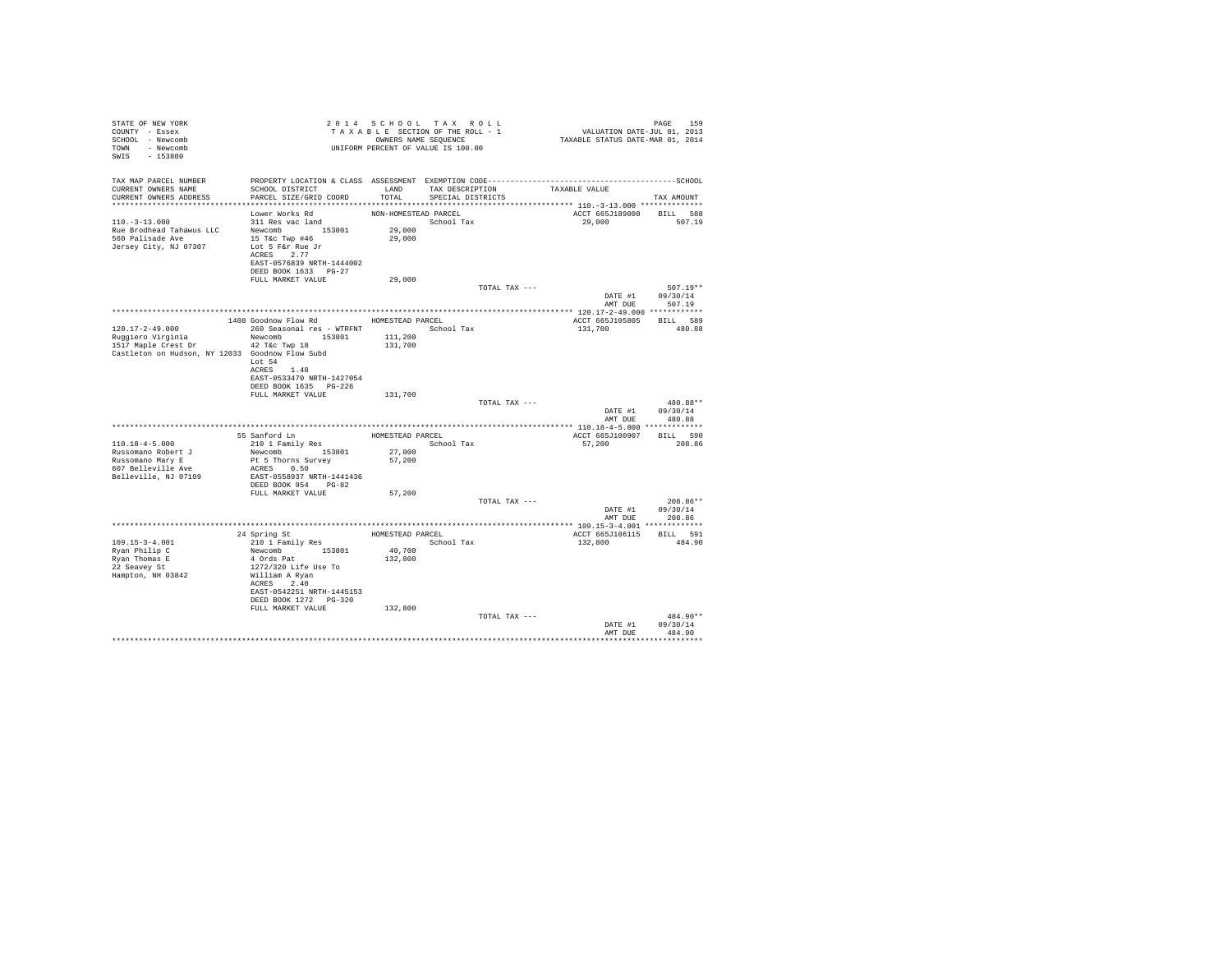| STATE OF NEW YORK<br>COUNTY - Essex<br>SCHOOL - Newcomb<br>- Newcomb<br>TOWN<br>$-153800$<br>SWIS |                                           | OWNERS NAME SEOUENCE | 2014 SCHOOL TAX ROLL<br>TAXABLE SECTION OF THE ROLL - 1<br>UNIFORM PERCENT OF VALUE IS 100.00 |                 | PAGE<br>160<br>VALUATION DATE-JUL 01, 2013<br>TAXABLE STATUS DATE-MAR 01, 2014 |
|---------------------------------------------------------------------------------------------------|-------------------------------------------|----------------------|-----------------------------------------------------------------------------------------------|-----------------|--------------------------------------------------------------------------------|
| TAX MAP PARCEL NUMBER<br>CURRENT OWNERS NAME                                                      | SCHOOL DISTRICT                           | LAND                 | TAX DESCRIPTION                                                                               | TAXABLE VALUE   |                                                                                |
| CURRENT OWNERS ADDRESS                                                                            | PARCEL SIZE/GRID COORD                    | TOTAL                | SPECIAL DISTRICTS                                                                             |                 | TAX AMOUNT                                                                     |
|                                                                                                   |                                           |                      |                                                                                               |                 |                                                                                |
|                                                                                                   | Goodnow Flow Rd                           | HOMESTEAD PARCEL     |                                                                                               | ACCT 665J105601 | BILL 592                                                                       |
| $120.17 - 2 - 38.000$                                                                             | 311 Res vac land - WTRFNT                 |                      | School Tax                                                                                    | 107,400         | 392.15                                                                         |
| Rvan Thomas M                                                                                     | 153801<br>Newcomb                         | 107,400              |                                                                                               |                 |                                                                                |
| Ryan Barbara A                                                                                    | 42 T&c Twp 18                             | 107,400              |                                                                                               |                 |                                                                                |
| 149 St Marys Ave<br>Clinton, NY 13323-1730                                                        | Lot 65 Goodnow Flow Subd<br>1.49<br>ACRES |                      |                                                                                               |                 |                                                                                |
|                                                                                                   | EAST-0532302 NRTH-1426518                 |                      |                                                                                               |                 |                                                                                |
|                                                                                                   | DEED BOOK 1213 PG-271                     |                      |                                                                                               |                 |                                                                                |
|                                                                                                   | FULL MARKET VALUE                         | 107,400              |                                                                                               |                 |                                                                                |
|                                                                                                   |                                           |                      |                                                                                               | TOTAL TAX ---   | 392.15**                                                                       |
|                                                                                                   |                                           |                      |                                                                                               |                 | DATE #1<br>09/30/14<br>AMT DUE<br>392.15                                       |
|                                                                                                   |                                           |                      |                                                                                               |                 |                                                                                |
|                                                                                                   | 1452 Goodnow Flow Rd                      | HOMESTEAD PARCEL     |                                                                                               | ACCT 665J105602 | BILL 593                                                                       |
| $120.17 - 2 - 39.000$                                                                             | 260 Seasonal res - WTRFNT                 |                      | School Tax                                                                                    | 202,400         | 739.03                                                                         |
| Ryan Thomas M                                                                                     | Newcomb<br>153801                         | 108,200              |                                                                                               |                 |                                                                                |
| Ryan Barbara A                                                                                    | 42 T&c Twp 18                             | 202,400              |                                                                                               |                 |                                                                                |
| 149 St Marys Ave                                                                                  | Goodnow Flow Subd                         |                      |                                                                                               |                 |                                                                                |
| Clinton, NY 13323-1730                                                                            | Lot 64 1.11Ac<br>ACRES 1.28               |                      |                                                                                               |                 |                                                                                |
|                                                                                                   | EAST-0532425 NRTH-1426581                 |                      |                                                                                               |                 |                                                                                |
|                                                                                                   | DEED BOOK 1213 PG-259                     |                      |                                                                                               |                 |                                                                                |
|                                                                                                   | FULL MARKET VALUE                         | 202,400              |                                                                                               |                 |                                                                                |
|                                                                                                   |                                           |                      |                                                                                               | TOTAL TAX ---   | $739.03**$                                                                     |
|                                                                                                   |                                           |                      |                                                                                               |                 | DATE #1<br>09/30/14                                                            |
|                                                                                                   |                                           |                      |                                                                                               |                 | 739.03<br>AMT DUE                                                              |
|                                                                                                   | 16 Welch Ln                               | HOMESTEAD PARCEL     |                                                                                               | ACCT 665J100906 | BILL 594                                                                       |
| $109.15 - 1 - 48.000$                                                                             | 260 Seasonal res - WTRFNT                 |                      | School Tax                                                                                    | 91,800          | 335.19                                                                         |
| Sabens Kathleen M                                                                                 | Newcomb<br>153801                         | 52,600               |                                                                                               |                 |                                                                                |
| Fix Joyce E                                                                                       | 3 Richards Survey                         | 91,800               |                                                                                               |                 |                                                                                |
| 698 Rte 28                                                                                        | 1432/322 Life Use To                      |                      |                                                                                               |                 |                                                                                |
| Valatie, NY 12184                                                                                 | William & Phyllis Fix<br>ACRES 0.58       |                      |                                                                                               |                 |                                                                                |
|                                                                                                   | EAST-0545236 NRTH-1447165                 |                      |                                                                                               |                 |                                                                                |
|                                                                                                   | DEED BOOK 1529 PG-40                      |                      |                                                                                               |                 |                                                                                |
|                                                                                                   | FULL MARKET VALUE                         | 91,800               |                                                                                               |                 |                                                                                |
|                                                                                                   |                                           |                      |                                                                                               | TOTAL TAX ---   | $335.19**$                                                                     |
|                                                                                                   |                                           |                      |                                                                                               |                 | 09/30/14<br>DATE #1                                                            |
|                                                                                                   |                                           |                      |                                                                                               |                 | AMT DUE<br>335.19                                                              |
|                                                                                                   |                                           |                      |                                                                                               |                 |                                                                                |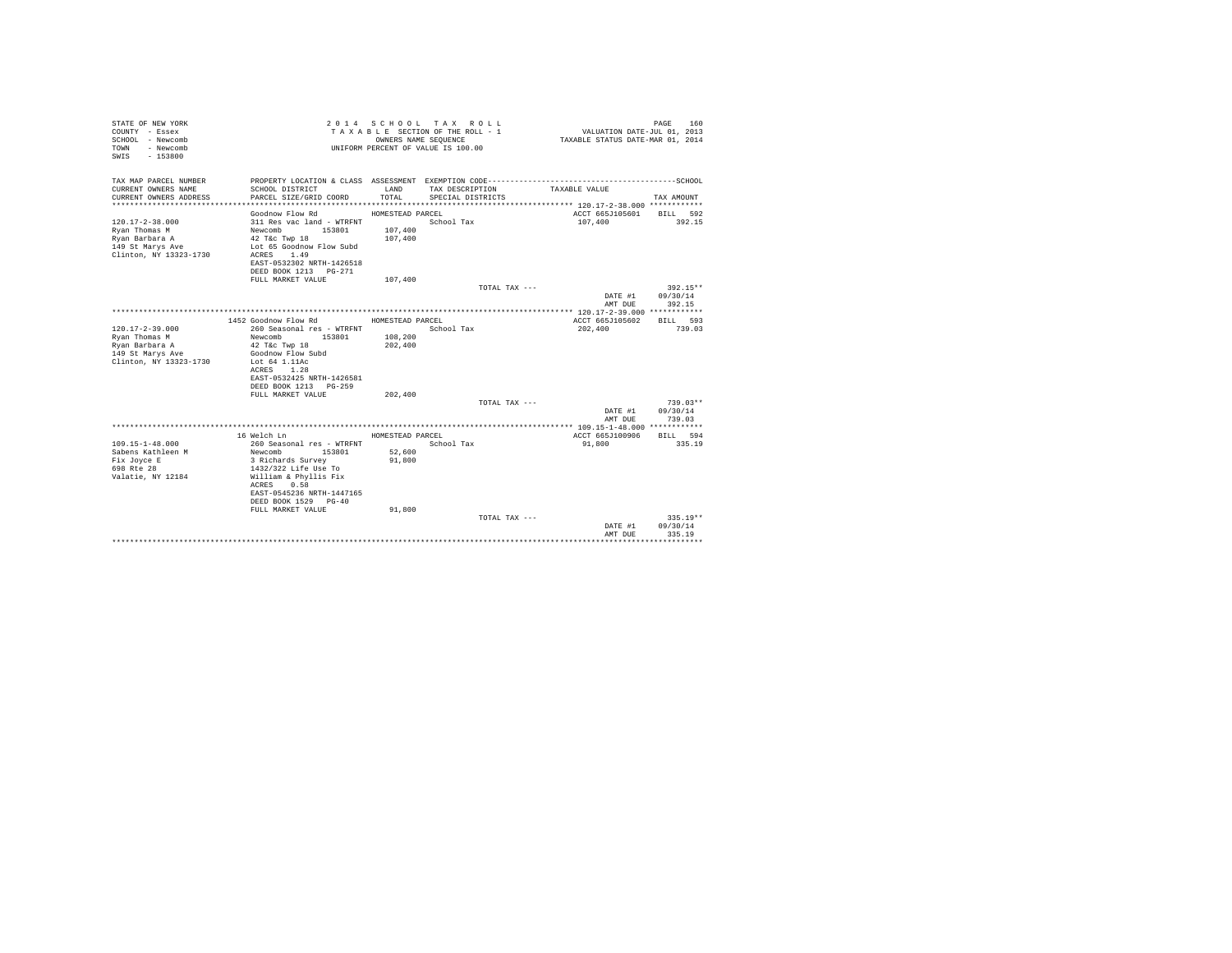| STATE OF NEW YORK<br>COUNTY - Essex<br>SCHOOL - Newcomb<br>TOWN - Newcomb<br>SWIS - 153800                                        |                                                                                                                                                                       |                    | 2014 SCHOOL TAX ROLL<br>TAXABLE SECTION OF THE ROLL - 1<br>OWNERS NAME SEQUENCE<br>UNIFORM PERCENT OF VALUE IS 100.00 | raus roil<br>VALUATION DATE-JUL 01, 2013<br>TAXABLE STATUS DATE-MAR 01, 2014 | PAGE<br>161                          |
|-----------------------------------------------------------------------------------------------------------------------------------|-----------------------------------------------------------------------------------------------------------------------------------------------------------------------|--------------------|-----------------------------------------------------------------------------------------------------------------------|------------------------------------------------------------------------------|--------------------------------------|
| TAX MAP PARCEL NUMBER<br>CURRENT OWNERS NAME                                                                                      | SCHOOL DISTRICT                                                                                                                                                       |                    | LAND TAX DESCRIPTION                                                                                                  | TAXABLE VALUE                                                                |                                      |
| CURRENT OWNERS ADDRESS                                                                                                            | PARCEL SIZE/GRID COORD                                                                                                                                                | TOTAL              | SPECIAL DISTRICTS                                                                                                     |                                                                              | TAX AMOUNT                           |
|                                                                                                                                   | 30 Breezy Point Ln                                                                                                                                                    | HOMESTEAD PARCEL   |                                                                                                                       | ACCT 665J106202 BILL 595                                                     |                                      |
| $119.20 - 5 - 7.008$<br>Sadler Edward M<br>Sadler Georgette<br>19 Russell St<br>Saratoga Springs, NY 12866 Lots 324 & Nly 1/2 323 | 210 1 Family Res - WTRFNT School Tax<br>Newcomb 153801<br>27 & 26 T&c Twp 18<br>Goodnow Flow Subd<br>ACRES 2.54<br>EAST-0527367 NRTH-1426496<br>DEED BOOK 1398 PG-135 | 178,200<br>358,000 |                                                                                                                       | 358,000                                                                      | 1,307.17                             |
|                                                                                                                                   | FULL MARKET VALUE                                                                                                                                                     | 358,000            | TOTAL TAX ---                                                                                                         |                                                                              | $1.307.17**$                         |
|                                                                                                                                   |                                                                                                                                                                       |                    |                                                                                                                       | DATE #1<br>AMT DUE                                                           | 09/30/14<br>1,307.17                 |
|                                                                                                                                   |                                                                                                                                                                       |                    |                                                                                                                       |                                                                              |                                      |
| $110.17 - 2 - 23.000$                                                                                                             | 100 Marcy Ln<br>210 1 Family Res                                                                                                                                      |                    | HOMESTEAD PARCEL                                                                                                      | ACCT 665J104704                                                              | BILL 596<br>30,000                   |
| Sage Brenda L<br>100 Marcy Ln<br>Newcomb, NY 12852                                                                                | Newcomb 153801<br>Pt 19 Richards Survey<br>ACRES 0.70                                                                                                                 | 154,600            | RES. STAR 41854<br>30,500 School Tax                                                                                  | 154,600                                                                      | 564.49                               |
|                                                                                                                                   | EAST-0557462 NRTH-1443053<br>DEED BOOK 720 PG-124<br>FULL MARKET VALUE                                                                                                | 154,600            |                                                                                                                       |                                                                              |                                      |
|                                                                                                                                   |                                                                                                                                                                       |                    | TOTAL TAX ---                                                                                                         |                                                                              | $493.49**$                           |
|                                                                                                                                   |                                                                                                                                                                       |                    |                                                                                                                       | DATE #1<br>AMT DUE                                                           | 09/30/14<br>493.49                   |
|                                                                                                                                   | Snowshoe Ln                                                                                                                                                           |                    | NON-HOMESTEAD PARCEL                                                                                                  | ACCT 665J100903                                                              | BILL 597                             |
| 110.13-11-1.000                                                                                                                   | 311 Res vac land                                                                                                                                                      |                    | School Tax                                                                                                            | 28,600                                                                       | 500.19                               |
| Sage Richard W                                                                                                                    |                                                                                                                                                                       | 28,600             |                                                                                                                       |                                                                              |                                      |
| Sage Colleen A                                                                                                                    | Newcomb 153801<br>29 30 Richards Survey                                                                                                                               | 28,600             |                                                                                                                       |                                                                              |                                      |
| 5057 St Rte 28N<br>Newcomb, NY 12852                                                                                              | ACRES 1.40<br>EAST-0556759 NRTH-1447140<br>DEED BOOK 1742 PG-89                                                                                                       |                    |                                                                                                                       |                                                                              |                                      |
|                                                                                                                                   | FULL MARKET VALUE                                                                                                                                                     | 28,600             |                                                                                                                       |                                                                              |                                      |
|                                                                                                                                   |                                                                                                                                                                       |                    | TOTAL TAX ---                                                                                                         | DATE #1<br>AMT DUE                                                           | $500.19**$<br>09/30/14<br>500.19     |
|                                                                                                                                   |                                                                                                                                                                       |                    |                                                                                                                       |                                                                              |                                      |
|                                                                                                                                   | 5127 NYS Route 28N HOMESTEAD PARCEL                                                                                                                                   |                    |                                                                                                                       | ACCT 665J105110                                                              | BILL 598                             |
| 110.17-2-11.111                                                                                                                   | 240 Rural res                                                                                                                                                         |                    | RES. STAR 41854                                                                                                       |                                                                              | 30,000                               |
| Sage Richard W                                                                                                                    | Newcomb 153801                                                                                                                                                        |                    | 58,600 School Tax                                                                                                     | 339,000                                                                      | 1,237.80                             |
| Sage Colleen A                                                                                                                    | Pt 19 Richards Survey                                                                                                                                                 | 339,000            |                                                                                                                       |                                                                              |                                      |
| 5127 NYS Rte 28N<br>Newcomb, NY 12852                                                                                             | Lot 3<br>ACRES 20.47                                                                                                                                                  |                    |                                                                                                                       |                                                                              |                                      |
|                                                                                                                                   | EAST-0556596 NRTH-1443468<br>DEED BOOK 1579 PG-310                                                                                                                    |                    |                                                                                                                       |                                                                              |                                      |
|                                                                                                                                   | FULL MARKET VALUE                                                                                                                                                     | 339,000            |                                                                                                                       |                                                                              |                                      |
|                                                                                                                                   |                                                                                                                                                                       |                    | TOTAL TAX ---                                                                                                         | DATE #1<br>AMT DUE                                                           | $1.166.80**$<br>09/30/14<br>1,166.80 |
|                                                                                                                                   |                                                                                                                                                                       |                    |                                                                                                                       |                                                                              |                                      |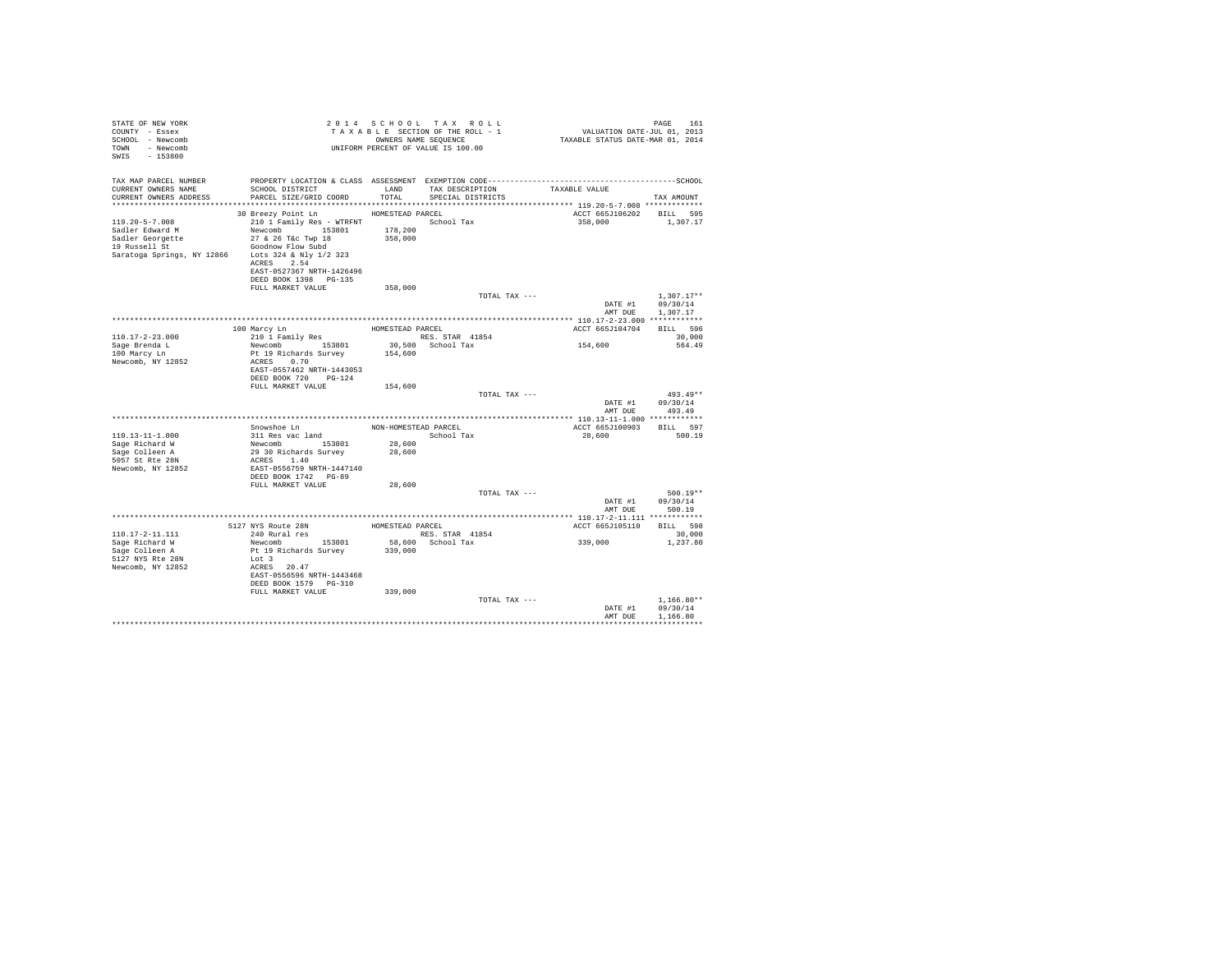| STATE OF NEW YORK                                                                                                                                                                                                                                                                                                                                                                                                                  |                                                                                                                                      |                  | 2014 SCHOOL TAX ROLL |                                                                             |                                    |
|------------------------------------------------------------------------------------------------------------------------------------------------------------------------------------------------------------------------------------------------------------------------------------------------------------------------------------------------------------------------------------------------------------------------------------|--------------------------------------------------------------------------------------------------------------------------------------|------------------|----------------------|-----------------------------------------------------------------------------|------------------------------------|
| COUNTY - Essex                                                                                                                                                                                                                                                                                                                                                                                                                     | 2014 SCROW 1 ACTION OF THE ROLL - 1<br>TAXABLE SECTION OF THE ROLL - 1<br>ONNERS NAME SEQUENCE<br>UNIFORM PERCENT OF VALUE IS 100.00 |                  |                      | PAGE 162<br>VALUATION DATE-JUL 01, 2013<br>TAXABLE STATUS DATE-MAR 01, 2014 |                                    |
| SCHOOL - Newcomb                                                                                                                                                                                                                                                                                                                                                                                                                   |                                                                                                                                      |                  |                      |                                                                             |                                    |
| TOWN - Newcomb                                                                                                                                                                                                                                                                                                                                                                                                                     |                                                                                                                                      |                  |                      |                                                                             |                                    |
| SWIS - 153800                                                                                                                                                                                                                                                                                                                                                                                                                      |                                                                                                                                      |                  |                      |                                                                             |                                    |
|                                                                                                                                                                                                                                                                                                                                                                                                                                    |                                                                                                                                      |                  |                      |                                                                             |                                    |
|                                                                                                                                                                                                                                                                                                                                                                                                                                    |                                                                                                                                      |                  |                      |                                                                             |                                    |
| CURRENT OWNERS NAME                                                                                                                                                                                                                                                                                                                                                                                                                |                                                                                                                                      |                  |                      |                                                                             |                                    |
| CURRENT OWNERS ADDRESS                                                                                                                                                                                                                                                                                                                                                                                                             | SCHOOL DISTRICT                       LAND       TAX DESCRIPTION                 TAXABLE VALUE<br>PARCEL SIZE/GRID COORD             | TOTAL            | SPECIAL DISTRICTS    |                                                                             | TAX AMOUNT                         |
|                                                                                                                                                                                                                                                                                                                                                                                                                                    |                                                                                                                                      |                  |                      |                                                                             |                                    |
| $\begin{tabular}{lllllllllllll} $\texttt{m} & \texttt{m} & \texttt{m} & \texttt{m} & \texttt{m} & \texttt{m} & \texttt{m} & \texttt{m} & \texttt{m} & \texttt{m} & \texttt{m} & \texttt{m} & \texttt{m} & \texttt{m} & \texttt{m} & \texttt{m} & \texttt{m} & \texttt{m} & \texttt{m} & \texttt{m} & \texttt{m} & \texttt{m} & \texttt{m} & \texttt{m} & \texttt{m} & \texttt{m} & \texttt{m} & \texttt{m} & \texttt{m} & \texttt$ |                                                                                                                                      |                  |                      | ACCT 665J104012 BILL 599                                                    |                                    |
|                                                                                                                                                                                                                                                                                                                                                                                                                                    |                                                                                                                                      |                  |                      | 130,000 474.67                                                              |                                    |
|                                                                                                                                                                                                                                                                                                                                                                                                                                    |                                                                                                                                      |                  |                      |                                                                             |                                    |
|                                                                                                                                                                                                                                                                                                                                                                                                                                    |                                                                                                                                      |                  |                      |                                                                             |                                    |
|                                                                                                                                                                                                                                                                                                                                                                                                                                    |                                                                                                                                      |                  |                      |                                                                             |                                    |
| Tallmadge, OH 44278                                                                                                                                                                                                                                                                                                                                                                                                                | Lot 342 1.8Ac                                                                                                                        |                  |                      |                                                                             |                                    |
|                                                                                                                                                                                                                                                                                                                                                                                                                                    | ACRES 2.40                                                                                                                           |                  |                      |                                                                             |                                    |
|                                                                                                                                                                                                                                                                                                                                                                                                                                    | EAST-0525495 NRTH-1426533                                                                                                            |                  |                      |                                                                             |                                    |
|                                                                                                                                                                                                                                                                                                                                                                                                                                    | DEED BOOK 1752 PG-298                                                                                                                |                  |                      |                                                                             |                                    |
|                                                                                                                                                                                                                                                                                                                                                                                                                                    | FULL MARKET VALUE                                                                                                                    | 130,000          |                      |                                                                             |                                    |
|                                                                                                                                                                                                                                                                                                                                                                                                                                    |                                                                                                                                      |                  | TOTAL TAX ---        |                                                                             | $474.67**$                         |
|                                                                                                                                                                                                                                                                                                                                                                                                                                    |                                                                                                                                      |                  |                      |                                                                             | DATE #1 09/30/14                   |
|                                                                                                                                                                                                                                                                                                                                                                                                                                    |                                                                                                                                      |                  |                      | AMT DUE                                                                     | 474.67                             |
|                                                                                                                                                                                                                                                                                                                                                                                                                                    |                                                                                                                                      |                  |                      |                                                                             |                                    |
|                                                                                                                                                                                                                                                                                                                                                                                                                                    | Goodnow Flow Rd MOMESTEAD PARCEL                                                                                                     |                  |                      | ACCT 665J104011 BILL 600                                                    |                                    |
| 119.20-3-7.000                                                                                                                                                                                                                                                                                                                                                                                                                     | 311 Res vac land - WTRFNT School Tax                                                                                                 |                  |                      | 119,800 437.43                                                              |                                    |
| 119.20-3-7.000<br>Salerno Joseph P<br>Ede Rosemary Salerno<br>811 East Ave                                                                                                                                                                                                                                                                                                                                                         | Newcomb 153801 119,800                                                                                                               |                  |                      |                                                                             |                                    |
|                                                                                                                                                                                                                                                                                                                                                                                                                                    | 27 T&c Twp 18<br>Goodnow Flow Subd                                                                                                   | 119,800          |                      |                                                                             |                                    |
|                                                                                                                                                                                                                                                                                                                                                                                                                                    |                                                                                                                                      |                  |                      |                                                                             |                                    |
| Tallmadge, OH 44278                                                                                                                                                                                                                                                                                                                                                                                                                | Lot 341                                                                                                                              |                  |                      |                                                                             |                                    |
|                                                                                                                                                                                                                                                                                                                                                                                                                                    | ACRES 1.40                                                                                                                           |                  |                      |                                                                             |                                    |
|                                                                                                                                                                                                                                                                                                                                                                                                                                    | EAST-0525433 NRTH-1426295                                                                                                            |                  |                      |                                                                             |                                    |
|                                                                                                                                                                                                                                                                                                                                                                                                                                    | DEED BOOK 1752 PG-298                                                                                                                |                  |                      |                                                                             |                                    |
|                                                                                                                                                                                                                                                                                                                                                                                                                                    | FULL MARKET VALUE                                                                                                                    | 119,800          |                      |                                                                             | $437.43**$                         |
|                                                                                                                                                                                                                                                                                                                                                                                                                                    |                                                                                                                                      |                  | TOTAL TAX ---        |                                                                             |                                    |
|                                                                                                                                                                                                                                                                                                                                                                                                                                    |                                                                                                                                      |                  |                      |                                                                             | DATE #1 09/30/14<br>AMT DUE 437.43 |
|                                                                                                                                                                                                                                                                                                                                                                                                                                    |                                                                                                                                      |                  |                      |                                                                             |                                    |
|                                                                                                                                                                                                                                                                                                                                                                                                                                    |                                                                                                                                      |                  | HOMESTEAD PARCEL     | ACCT 665J101115 BILL 601                                                    |                                    |
| 110.13-11-2.000                                                                                                                                                                                                                                                                                                                                                                                                                    | 22 Snowshoe Ln<br>260 Seasonal res                                                                                                   |                  | School Tax           | 41,800 152.63                                                               |                                    |
| Salvitti Gino                                                                                                                                                                                                                                                                                                                                                                                                                      |                                                                                                                                      |                  |                      |                                                                             |                                    |
|                                                                                                                                                                                                                                                                                                                                                                                                                                    | Newcomb 153801<br>Pt 30 Richards Survey                                                                                              | 34,100<br>41,800 |                      |                                                                             |                                    |
| Salvitti Susan<br>5 Kirchner Rd                                                                                                                                                                                                                                                                                                                                                                                                    | ACRES 0.90                                                                                                                           |                  |                      |                                                                             |                                    |
| New Freedom, PA 17349                                                                                                                                                                                                                                                                                                                                                                                                              | EAST-0557005 NRTH-1447097                                                                                                            |                  |                      |                                                                             |                                    |
|                                                                                                                                                                                                                                                                                                                                                                                                                                    | DEED BOOK 1316 PG-51                                                                                                                 |                  |                      |                                                                             |                                    |
|                                                                                                                                                                                                                                                                                                                                                                                                                                    | FULL MARKET VALUE                                                                                                                    | 41,800           |                      |                                                                             |                                    |
|                                                                                                                                                                                                                                                                                                                                                                                                                                    |                                                                                                                                      |                  | TOTAL TAX ---        |                                                                             | $152.63**$                         |
|                                                                                                                                                                                                                                                                                                                                                                                                                                    |                                                                                                                                      |                  |                      |                                                                             | DATE #1 09/30/14                   |
|                                                                                                                                                                                                                                                                                                                                                                                                                                    |                                                                                                                                      |                  |                      |                                                                             | AMT DUE 152.63                     |
|                                                                                                                                                                                                                                                                                                                                                                                                                                    |                                                                                                                                      |                  |                      |                                                                             |                                    |
|                                                                                                                                                                                                                                                                                                                                                                                                                                    | 940 Goodnow Flow Rd MOMESTEAD PARCEL                                                                                                 |                  |                      | ACCT 665J105613 BILL 602                                                    |                                    |
| 120.14-1-4.000<br>Sandor Mary A<br>Pierson James W Jr                                                                                                                                                                                                                                                                                                                                                                              | 311 Res vac land - WTRFNT                                                                                                            |                  | School Tax           | 114,800 419.17                                                              |                                    |
|                                                                                                                                                                                                                                                                                                                                                                                                                                    |                                                                                                                                      |                  |                      |                                                                             |                                    |
|                                                                                                                                                                                                                                                                                                                                                                                                                                    |                                                                                                                                      |                  |                      |                                                                             |                                    |
|                                                                                                                                                                                                                                                                                                                                                                                                                                    |                                                                                                                                      |                  |                      |                                                                             |                                    |
|                                                                                                                                                                                                                                                                                                                                                                                                                                    |                                                                                                                                      |                  |                      |                                                                             |                                    |
|                                                                                                                                                                                                                                                                                                                                                                                                                                    |                                                                                                                                      |                  |                      |                                                                             |                                    |
|                                                                                                                                                                                                                                                                                                                                                                                                                                    | EAST-0534221 NRTH-1428640                                                                                                            |                  |                      |                                                                             |                                    |
|                                                                                                                                                                                                                                                                                                                                                                                                                                    | DEED BOOK 459 PG-508                                                                                                                 |                  |                      |                                                                             |                                    |
|                                                                                                                                                                                                                                                                                                                                                                                                                                    | FULL MARKET VALUE                                                                                                                    | 114,800          |                      |                                                                             |                                    |
|                                                                                                                                                                                                                                                                                                                                                                                                                                    |                                                                                                                                      |                  | TOTAL TAX ---        |                                                                             | $419.17**$                         |
|                                                                                                                                                                                                                                                                                                                                                                                                                                    |                                                                                                                                      |                  |                      |                                                                             | DATE #1 09/30/14<br>AMT DUE 419.17 |
|                                                                                                                                                                                                                                                                                                                                                                                                                                    |                                                                                                                                      |                  |                      |                                                                             |                                    |
|                                                                                                                                                                                                                                                                                                                                                                                                                                    |                                                                                                                                      |                  |                      |                                                                             |                                    |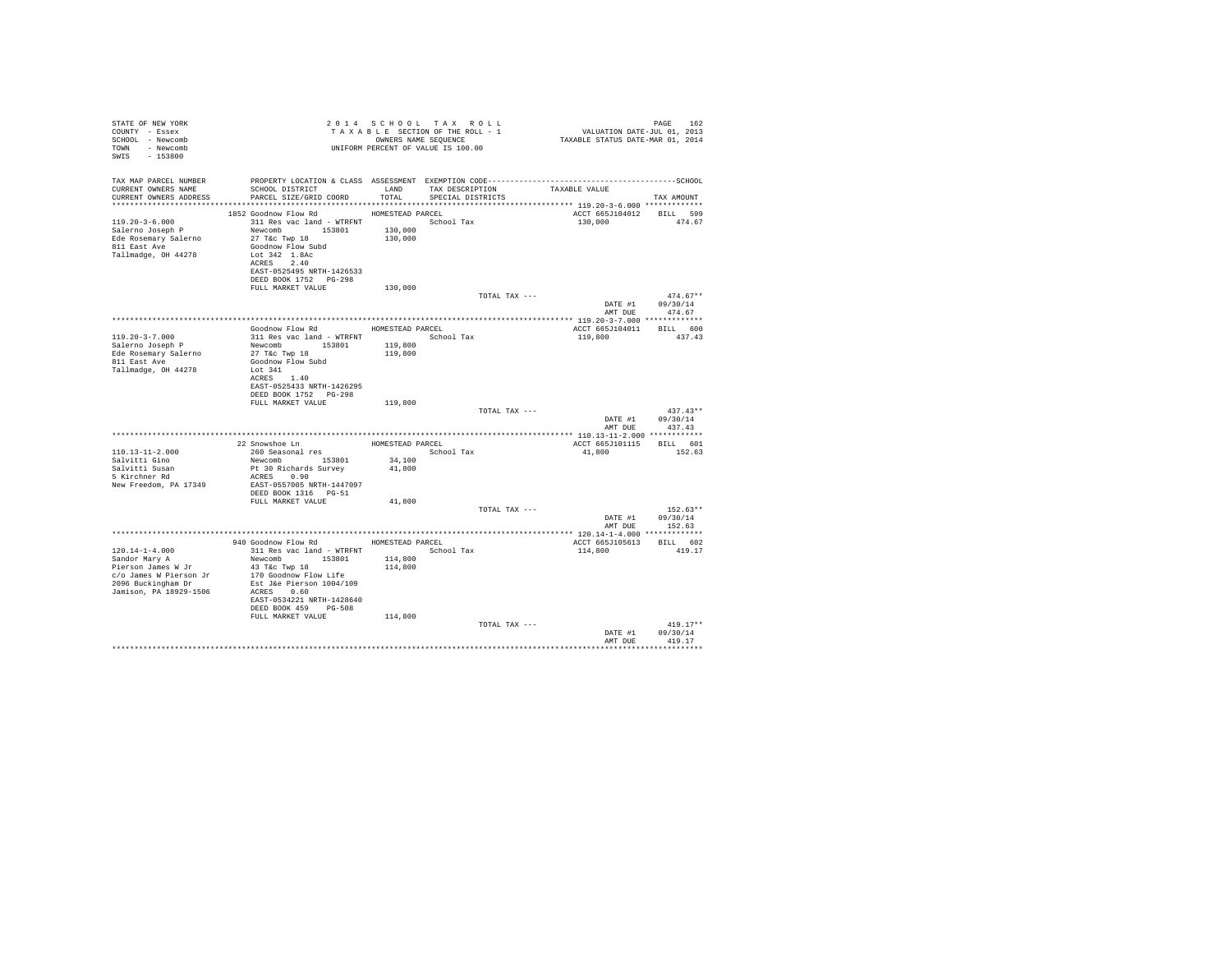| STATE OF NEW YORK<br>COUNTY - Essex<br>SCHOOL - Newcomb<br>TOWN - Newcomb<br>SWIS - 153800 |                                           |                      | 2014 SCHOOL TAX ROLL<br>TAXABLE SECTION OF THE ROLL - 1<br>OWNERS NAME SEQUENCE<br>UNIFORM PERCENT OF VALUE IS 100.00 | PAGE 163<br>VALUATION DATE-JUL 01, 2013<br>TAXABLE STATUS DATE-MAR 01, 2014 |                              |
|--------------------------------------------------------------------------------------------|-------------------------------------------|----------------------|-----------------------------------------------------------------------------------------------------------------------|-----------------------------------------------------------------------------|------------------------------|
| TAX MAP PARCEL NUMBER                                                                      |                                           |                      |                                                                                                                       |                                                                             |                              |
| CURRENT OWNERS NAME<br>CURRENT OWNERS ADDRESS                                              | SCHOOL DISTRICT<br>PARCEL SIZE/GRID COORD | TOTAL                | LAND TAX DESCRIPTION<br>SPECIAL DISTRICTS                                                                             | TAXABLE VALUE                                                               | TAX AMOUNT                   |
|                                                                                            |                                           |                      |                                                                                                                       |                                                                             |                              |
|                                                                                            | NYS Route 28N                             | NON-HOMESTEAD PARCEL |                                                                                                                       | ACCT 665J106702 BILL 603                                                    |                              |
| 110.17-2-13.002                                                                            | 322 Rural vac>10                          |                      | School Tax                                                                                                            | 79.800                                                                      | 1,395.63                     |
| Santanoni Over Hudson LLC                                                                  | Newcomb 153801                            | 79,800               |                                                                                                                       |                                                                             |                              |
| 166 Boulderwood Way<br>Lake Placid, NY 12946                                               | Pt 19 Richards Survey<br>See Also 998/255 | 79,800               |                                                                                                                       |                                                                             |                              |
|                                                                                            | ACRES 33.00                               |                      |                                                                                                                       |                                                                             |                              |
|                                                                                            | EAST-0557495 NRTH-1444186                 |                      |                                                                                                                       |                                                                             |                              |
|                                                                                            | DEED BOOK 1401 PG-138                     |                      |                                                                                                                       |                                                                             |                              |
|                                                                                            | FULL MARKET VALUE                         | 79,800               |                                                                                                                       |                                                                             |                              |
|                                                                                            |                                           |                      | TOTAL TAX ---                                                                                                         |                                                                             | $1,395.63**$                 |
|                                                                                            |                                           |                      |                                                                                                                       | AMT DUE                                                                     | DATE #1 09/30/14<br>1,395.63 |
|                                                                                            |                                           |                      |                                                                                                                       |                                                                             |                              |
|                                                                                            | 59 Marcy Ln                               | HOMESTEAD PARCEL     |                                                                                                                       | ACCT 665J105215 BILL 604                                                    |                              |
| $110.18 - 1 - 1.000$                                                                       | 210 1 Family Res                          |                      | RES. STAR 41854                                                                                                       |                                                                             | 30,000                       |
| Santspree Holly A                                                                          | Newcomb 153801                            |                      | 29,500 School Tax                                                                                                     | 93,800                                                                      | 342.49                       |
| 59 MARCY Rd                                                                                | Pt 5 Thorns Survey                        | 93,800               |                                                                                                                       |                                                                             |                              |
| PO Box 255<br>NEWCOMB, NY 12852                                                            | ACRES 0.64<br>EAST-0558101 NRTH-1442203   |                      |                                                                                                                       |                                                                             |                              |
|                                                                                            | DEED BOOK 1304 PG-166                     |                      |                                                                                                                       |                                                                             |                              |
|                                                                                            | FULL MARKET VALUE                         | 93,800               |                                                                                                                       |                                                                             |                              |
|                                                                                            |                                           |                      | TOTAL TAX ---                                                                                                         |                                                                             | $271.49**$                   |
|                                                                                            |                                           |                      |                                                                                                                       | DATE #1                                                                     | 09/30/14                     |
|                                                                                            |                                           |                      |                                                                                                                       |                                                                             | AMT DUE 271.49               |
|                                                                                            |                                           |                      |                                                                                                                       |                                                                             |                              |
|                                                                                            | 1481 Goodnow Flow Rd<br>260 Seasonal res  | HOMESTEAD PARCEL     |                                                                                                                       | ACCT 665J106203 BILL 605                                                    |                              |
| $120.-1-10.028/1$<br>Sanzone Theresa                                                       | Newcomb 153801                            | 100                  | School Tax                                                                                                            | 56,500                                                                      | 206.30                       |
| c/o Theresa Andrew                                                                         | Tax Map # 120.-1-10.028                   | 56,500               |                                                                                                                       |                                                                             |                              |
| PO Box 16                                                                                  | Building Only                             |                      |                                                                                                                       |                                                                             |                              |
| Valley Falls, NY 12185                                                                     | EAST-0533522 NRTH-1424310                 |                      |                                                                                                                       |                                                                             |                              |
|                                                                                            | FULL MARKET VALUE                         | 56,500               |                                                                                                                       |                                                                             |                              |
|                                                                                            |                                           |                      | TOTAL TAX ---                                                                                                         |                                                                             | $206.30**$                   |
|                                                                                            |                                           |                      |                                                                                                                       |                                                                             | DATE #1 09/30/14             |
|                                                                                            |                                           |                      |                                                                                                                       | AMT DUE                                                                     | 206.30                       |
|                                                                                            | 1250 Goodnow Flow Rd MOMESTEAD PARCEL     |                      |                                                                                                                       | ACCT 665J106013 BILL 606                                                    |                              |
| 120.18-2-32.000                                                                            | 210 1 Family Res - WTRFNT                 |                      | School Tax                                                                                                            | 146,900                                                                     | 536.38                       |
| Saplin Roy T Jr                                                                            | Newcomb 153801                            | 108,600              |                                                                                                                       |                                                                             |                              |
| Saplin Christine B                                                                         | 46 T&c Twp 18                             | 146,900              |                                                                                                                       |                                                                             |                              |
| 715 Rte 146                                                                                | Goodnow Flow Subd                         |                      |                                                                                                                       |                                                                             |                              |
| Altamont, NY 12009                                                                         | Lot 17                                    |                      |                                                                                                                       |                                                                             |                              |
|                                                                                            | ACRES 1.60                                |                      |                                                                                                                       |                                                                             |                              |
|                                                                                            | EAST-0537036 NRTH-1425833                 |                      |                                                                                                                       |                                                                             |                              |
|                                                                                            | DEED BOOK 982 PG-131<br>FULL MARKET VALUE | 146,900              |                                                                                                                       |                                                                             |                              |
|                                                                                            |                                           |                      | TOTAL TAX ---                                                                                                         |                                                                             | $536.38**$                   |
|                                                                                            |                                           |                      |                                                                                                                       | DATE #1                                                                     | 09/30/14                     |
|                                                                                            |                                           |                      |                                                                                                                       | AMT DUE                                                                     | 536.38                       |
|                                                                                            |                                           |                      |                                                                                                                       |                                                                             |                              |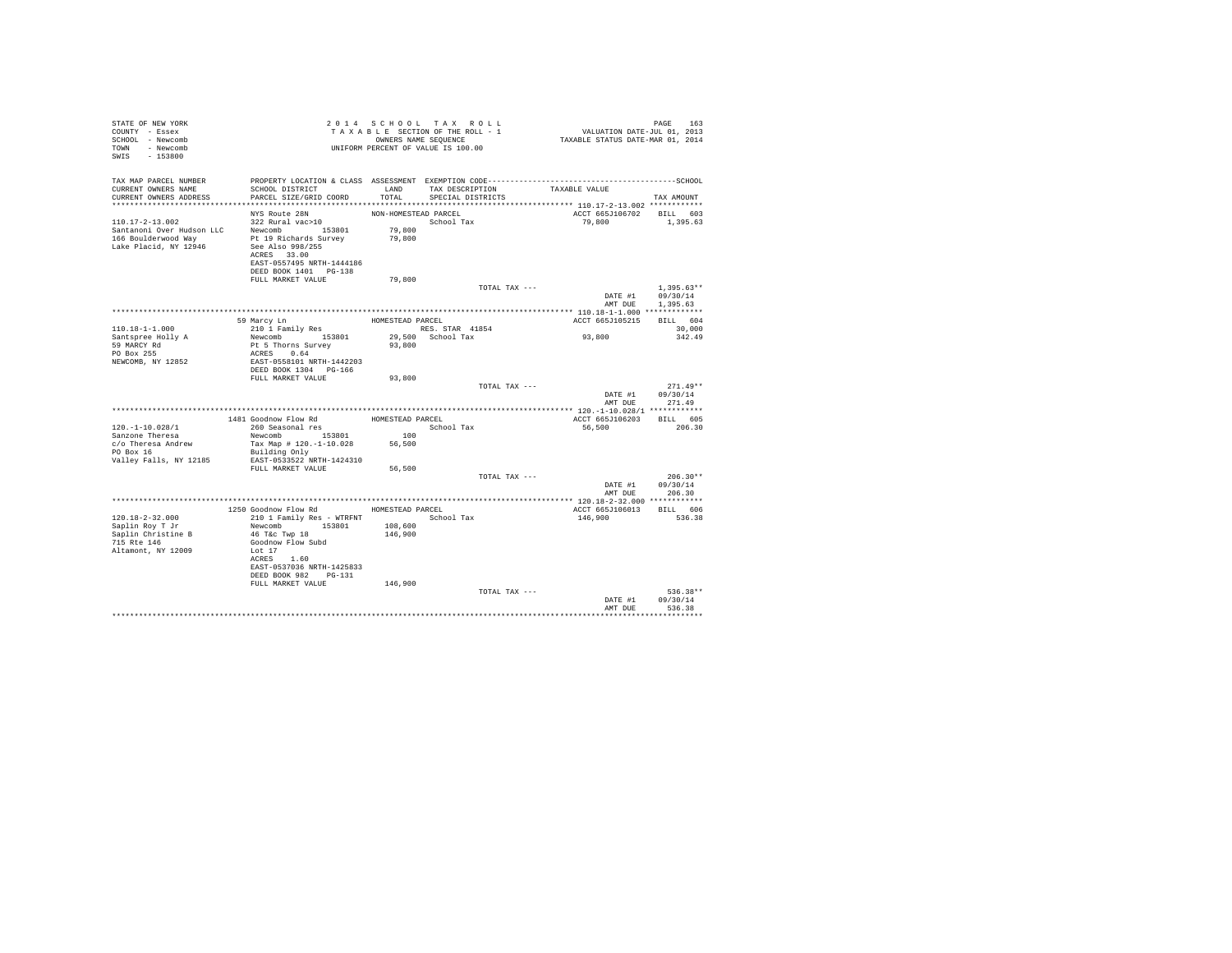| STATE OF NEW YORK<br>COUNTY - Essex<br>SCHOOL - Newcomb<br>TOWN - Newcomb<br>SWIS - 153800                                  |                                                                                            |                      | 2014 SCHOOL TAX ROLL<br>$\begin{array}{lclcl} \textit{z} & \textit{u} & \textit{u} & \textit{u} & \textit{u} & \textit{u} & \textit{u} \\ \textit{T} & \textit{A} & \textit{X} & \textit{A} & \textit{B} & \textit{I} & \textit{I} & \textit{I} & \textit{I} \\ \textit{T} & \textit{A} & \textit{X} & \textit{A} & \textit{B} & \textit{I} & \textit{I} & \textit{I} & \textit{I} & \textit{I} \\ \textit{I} & \textit{A} & \textit{X} & \textit{A} & \textit$<br>UNIFORM PERCENT OF VALUE IS 100.00 |                                           | PAGE<br>164                    |
|-----------------------------------------------------------------------------------------------------------------------------|--------------------------------------------------------------------------------------------|----------------------|-------------------------------------------------------------------------------------------------------------------------------------------------------------------------------------------------------------------------------------------------------------------------------------------------------------------------------------------------------------------------------------------------------------------------------------------------------------------------------------------------------|-------------------------------------------|--------------------------------|
| TAX MAP PARCEL NUMBER PROPERTY LOCATION & CLASS ASSESSMENT EXEMPTION CODE-----------------------------------SCHOOL          |                                                                                            |                      |                                                                                                                                                                                                                                                                                                                                                                                                                                                                                                       |                                           |                                |
| CURRENT OWNERS NAME<br>CURRENT OWNERS ADDRESS                                                                               | PARCEL SIZE/GRID COORD                                                                     |                      | SCHOOL DISTRICT                     LAND        TAX DESCRIPTION                 TAXABLE VALUE<br>TOTAL SPECIAL DISTRICTS                                                                                                                                                                                                                                                                                                                                                                              |                                           | TAX AMOUNT                     |
|                                                                                                                             |                                                                                            |                      |                                                                                                                                                                                                                                                                                                                                                                                                                                                                                                       |                                           |                                |
|                                                                                                                             | Sanford Ln                                                                                 | NON-HOMESTEAD PARCEL |                                                                                                                                                                                                                                                                                                                                                                                                                                                                                                       | ACCT 665J105811 BILL 607                  |                                |
|                                                                                                                             |                                                                                            |                      |                                                                                                                                                                                                                                                                                                                                                                                                                                                                                                       | 403,500 7,056.87                          |                                |
|                                                                                                                             |                                                                                            |                      |                                                                                                                                                                                                                                                                                                                                                                                                                                                                                                       |                                           |                                |
|                                                                                                                             |                                                                                            |                      |                                                                                                                                                                                                                                                                                                                                                                                                                                                                                                       |                                           |                                |
|                                                                                                                             | 1683/90 & 1683/93 Easemen                                                                  |                      |                                                                                                                                                                                                                                                                                                                                                                                                                                                                                                       |                                           |                                |
|                                                                                                                             | ACRES 155.20                                                                               |                      |                                                                                                                                                                                                                                                                                                                                                                                                                                                                                                       |                                           |                                |
|                                                                                                                             | EAST-0574909 NRTH-1473421                                                                  |                      |                                                                                                                                                                                                                                                                                                                                                                                                                                                                                                       |                                           |                                |
|                                                                                                                             | DEED BOOK 1683 PG-93                                                                       |                      |                                                                                                                                                                                                                                                                                                                                                                                                                                                                                                       |                                           |                                |
|                                                                                                                             | FULL MARKET VALUE                                                                          | 403,500              |                                                                                                                                                                                                                                                                                                                                                                                                                                                                                                       |                                           |                                |
|                                                                                                                             |                                                                                            |                      | TOTAL TAX ---                                                                                                                                                                                                                                                                                                                                                                                                                                                                                         |                                           | $7.056.87**$                   |
|                                                                                                                             |                                                                                            |                      |                                                                                                                                                                                                                                                                                                                                                                                                                                                                                                       | DATE #1 09/30/14                          |                                |
|                                                                                                                             |                                                                                            |                      |                                                                                                                                                                                                                                                                                                                                                                                                                                                                                                       |                                           | AMT DUE 7,056.87               |
|                                                                                                                             | Sanford Ln NON-HOMESTEAD PARCEL                                                            |                      |                                                                                                                                                                                                                                                                                                                                                                                                                                                                                                       |                                           |                                |
|                                                                                                                             | 843 Non-ceil. rr                                                                           |                      | School Tax                                                                                                                                                                                                                                                                                                                                                                                                                                                                                            | ACCT 665J105812 BILL 608<br>26,500 463.46 |                                |
| $50.71 - 4.000 / 1$<br>Saratoga & No Creek Rail LLC Newcomb 153801 26,500<br>118 S Clinton St St. 400 - 100 - 153801 26,500 |                                                                                            |                      |                                                                                                                                                                                                                                                                                                                                                                                                                                                                                                       |                                           |                                |
| 118 S Clinton St Ste 400 Tax Map #90.-1-4.000                                                                               |                                                                                            | 26,500               |                                                                                                                                                                                                                                                                                                                                                                                                                                                                                                       |                                           |                                |
| Chicago, IL 60661                                                                                                           | NI Railroad/Crossarms                                                                      |                      |                                                                                                                                                                                                                                                                                                                                                                                                                                                                                                       |                                           |                                |
|                                                                                                                             | 1683/90 & 1683/93 Easemen                                                                  |                      |                                                                                                                                                                                                                                                                                                                                                                                                                                                                                                       |                                           |                                |
|                                                                                                                             | EAST-0571541 NRTH-1440407                                                                  |                      |                                                                                                                                                                                                                                                                                                                                                                                                                                                                                                       |                                           |                                |
|                                                                                                                             | DEED BOOK 1683 PG-93                                                                       |                      |                                                                                                                                                                                                                                                                                                                                                                                                                                                                                                       |                                           |                                |
|                                                                                                                             | FULL MARKET VALUE                                                                          | 26,500               |                                                                                                                                                                                                                                                                                                                                                                                                                                                                                                       |                                           |                                |
|                                                                                                                             |                                                                                            |                      | TOTAL TAX ---                                                                                                                                                                                                                                                                                                                                                                                                                                                                                         |                                           | $463.46**$<br>DATE #1 09/30/14 |
|                                                                                                                             |                                                                                            |                      |                                                                                                                                                                                                                                                                                                                                                                                                                                                                                                       | AMT DUE 463.46                            |                                |
|                                                                                                                             |                                                                                            |                      |                                                                                                                                                                                                                                                                                                                                                                                                                                                                                                       |                                           |                                |
|                                                                                                                             | 71 Goodnow Flow Rd<br>270 Mfg housing HOMESTEAD PARCEL<br>Newcomb 153801 27,300 School Tax |                      |                                                                                                                                                                                                                                                                                                                                                                                                                                                                                                       | ACCT 665J104806 BILL 609                  |                                |
| 109.15-4-12.000                                                                                                             |                                                                                            |                      |                                                                                                                                                                                                                                                                                                                                                                                                                                                                                                       | 40,200 146.78                             |                                |
| Sargent John E Jr<br>Sargent Nora                                                                                           |                                                                                            |                      |                                                                                                                                                                                                                                                                                                                                                                                                                                                                                                       |                                           |                                |
|                                                                                                                             | 4 Ords Patent                                                                              | 40,200               |                                                                                                                                                                                                                                                                                                                                                                                                                                                                                                       |                                           |                                |
| 618 High Chapperal Rd<br>Wells, VT 05774                                                                                    | ACRES 0.52<br>EAST-0542687 NRTH-1444296                                                    |                      |                                                                                                                                                                                                                                                                                                                                                                                                                                                                                                       |                                           |                                |
|                                                                                                                             |                                                                                            |                      |                                                                                                                                                                                                                                                                                                                                                                                                                                                                                                       |                                           |                                |
|                                                                                                                             | DEED BOOK 1636 PG-31<br>FULL MARKET VALUE                                                  | 40,200               |                                                                                                                                                                                                                                                                                                                                                                                                                                                                                                       |                                           |                                |
|                                                                                                                             |                                                                                            |                      | TOTAL TAX ---                                                                                                                                                                                                                                                                                                                                                                                                                                                                                         |                                           | $146.78**$                     |
|                                                                                                                             |                                                                                            |                      |                                                                                                                                                                                                                                                                                                                                                                                                                                                                                                       |                                           | DATE #1 09/30/14               |
|                                                                                                                             |                                                                                            |                      |                                                                                                                                                                                                                                                                                                                                                                                                                                                                                                       | AMT DUE                                   | 146.78                         |
|                                                                                                                             |                                                                                            |                      |                                                                                                                                                                                                                                                                                                                                                                                                                                                                                                       |                                           |                                |
|                                                                                                                             | 1066 Goodnow Flow Rd HOMESTEAD PARCEL                                                      |                      |                                                                                                                                                                                                                                                                                                                                                                                                                                                                                                       | ACCT 665J103508 BILL 610                  |                                |
| 120.18-1-11.000                                                                                                             | 210 1 Family Res - WTRFNT SR STAR 41834<br>Newcomb 153801 106,200 School Tax               |                      |                                                                                                                                                                                                                                                                                                                                                                                                                                                                                                       | 352,900                                   | 64,200                         |
| Sarkisian George P                                                                                                          |                                                                                            |                      |                                                                                                                                                                                                                                                                                                                                                                                                                                                                                                       |                                           | 1,288.55                       |
| PO Box 128<br>Newcomb, NY 12852                                                                                             | 46 T&C Twp 18<br>Goodnow Flow Subd                                                         | 352,900              |                                                                                                                                                                                                                                                                                                                                                                                                                                                                                                       |                                           |                                |
|                                                                                                                             | Lot $142$                                                                                  |                      |                                                                                                                                                                                                                                                                                                                                                                                                                                                                                                       |                                           |                                |
|                                                                                                                             | ACRES 0.63                                                                                 |                      |                                                                                                                                                                                                                                                                                                                                                                                                                                                                                                       |                                           |                                |
|                                                                                                                             | EAST-0537052 NRTH-1427577                                                                  |                      |                                                                                                                                                                                                                                                                                                                                                                                                                                                                                                       |                                           |                                |
|                                                                                                                             | DEED BOOK 1728 PG-219                                                                      |                      |                                                                                                                                                                                                                                                                                                                                                                                                                                                                                                       |                                           |                                |
|                                                                                                                             | FULL MARKET VALUE                                                                          | 352,900              |                                                                                                                                                                                                                                                                                                                                                                                                                                                                                                       |                                           |                                |
|                                                                                                                             |                                                                                            |                      | TOTAL TAX ---                                                                                                                                                                                                                                                                                                                                                                                                                                                                                         |                                           | $1,143.55**$                   |
|                                                                                                                             |                                                                                            |                      |                                                                                                                                                                                                                                                                                                                                                                                                                                                                                                       |                                           | DATE #1 09/30/14               |
|                                                                                                                             |                                                                                            |                      |                                                                                                                                                                                                                                                                                                                                                                                                                                                                                                       | AMT DUE                                   | 1.143.55<br>                   |
|                                                                                                                             |                                                                                            |                      |                                                                                                                                                                                                                                                                                                                                                                                                                                                                                                       |                                           |                                |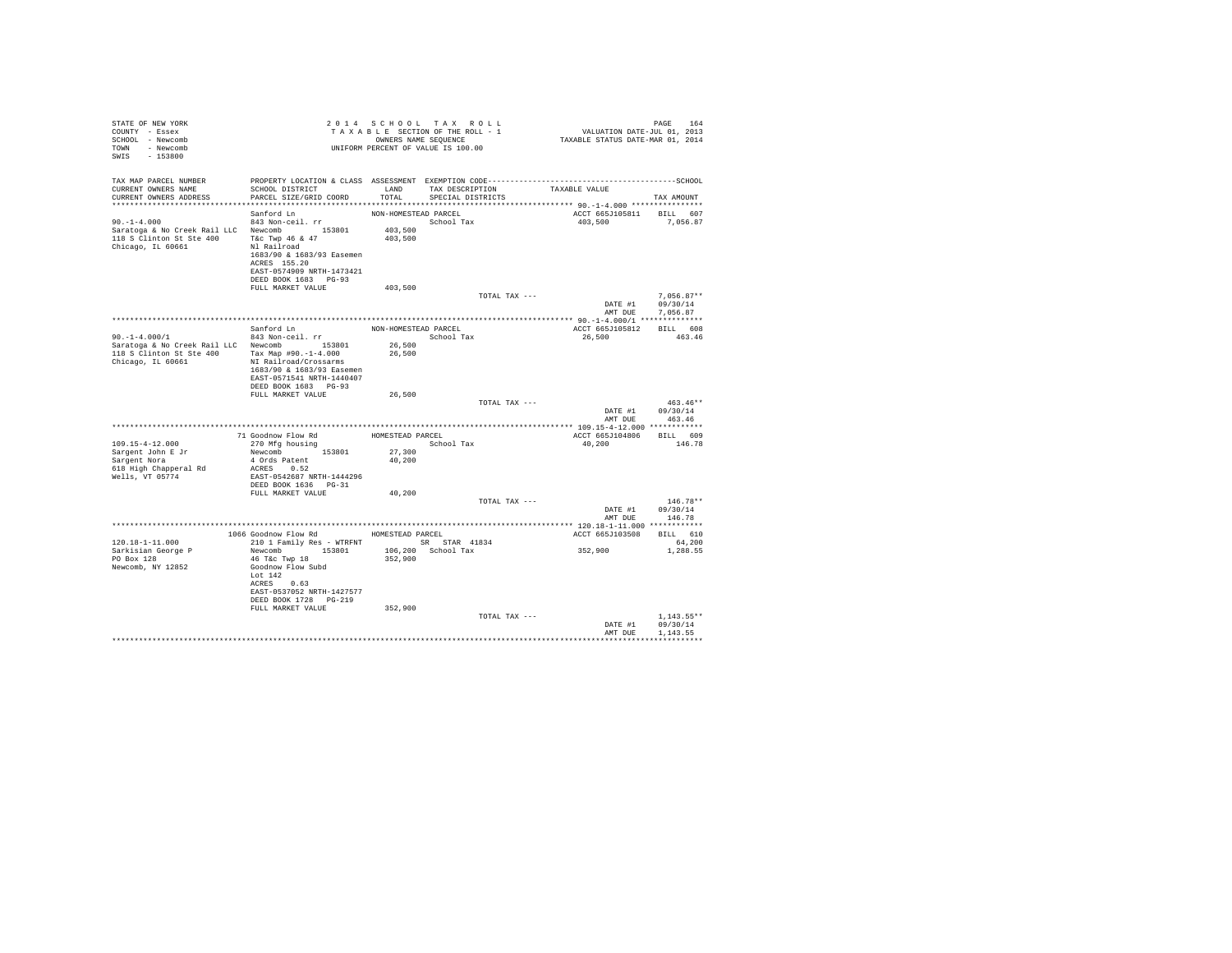| STATE OF NEW YORK<br>COUNTY - Essex<br>SCHOOL - Newcomb |                                                                                            |                      | 2014 SCHOOL TAX ROLL<br>TAXABLE SECTION OF THE ROLL - 1<br>OWNERS NAME SEQUENCE | PAGE 165<br>VALUATION DATE-JUL 01, 2013<br>TAXABLE STATUS DATE-MAR 01, 2014 |                                    |
|---------------------------------------------------------|--------------------------------------------------------------------------------------------|----------------------|---------------------------------------------------------------------------------|-----------------------------------------------------------------------------|------------------------------------|
| TOWN - Newcomb<br>SWIS - 153800                         |                                                                                            |                      | UNIFORM PERCENT OF VALUE IS 100.00                                              |                                                                             |                                    |
| TAX MAP PARCEL NUMBER                                   |                                                                                            |                      |                                                                                 |                                                                             |                                    |
| CURRENT OWNERS NAME                                     | SCHOOL DISTRICT                                                                            | LAND                 | TAX DESCRIPTION                                                                 | TAXABLE VALUE                                                               |                                    |
| CURRENT OWNERS ADDRESS                                  | PARCEL SIZE/GRID COORD                                                                     | TOTAL                | SPECIAL DISTRICTS                                                               |                                                                             | TAX AMOUNT                         |
|                                                         | 5037 NYS Route 28N                                                                         | HOMESTEAD PARCEL     |                                                                                 | ACCT 665J100312 BILL 611                                                    |                                    |
| 110.18-1-14.002                                         | 210 1 Family Res                                                                           |                      | RES. STAR 41854                                                                 |                                                                             | 30,000                             |
| Schaefer Robert                                         |                                                                                            |                      | 30,500 School Tax                                                               | 102,100                                                                     | 372.80                             |
| Schaefer William                                        |                                                                                            | 102,100              |                                                                                 |                                                                             |                                    |
| 5037 St Rt 28N                                          | Newcomb<br>Pt 4 Thorns Survey<br>ACRES 0.70<br>EAST-0559182 NRTH-1442715                   |                      |                                                                                 |                                                                             |                                    |
| Newcomb, NY 12852                                       |                                                                                            |                      |                                                                                 |                                                                             |                                    |
|                                                         | DEED BOOK 1630 PG-312                                                                      |                      |                                                                                 |                                                                             |                                    |
|                                                         | FULL MARKET VALUE                                                                          | 102,100              |                                                                                 |                                                                             |                                    |
|                                                         |                                                                                            |                      | TOTAL TAX ---                                                                   |                                                                             | $301.80**$<br>DATE #1 09/30/14     |
|                                                         |                                                                                            |                      |                                                                                 | AMT DUE                                                                     | 301.80                             |
|                                                         |                                                                                            |                      |                                                                                 |                                                                             |                                    |
|                                                         | Stubing Ln                                                                                 | NON-HOMESTEAD PARCEL |                                                                                 | ACCT 665Z004007 BILL 612                                                    |                                    |
| 109.16-6-10.000                                         | 311 Res vac land - WTRFNT School Tax                                                       |                      |                                                                                 | 114,400                                                                     | 2,000.76                           |
| Schiavi Gary J                                          |                                                                                            | 114,400              |                                                                                 |                                                                             |                                    |
| Schiavi Lorraine M<br>361 Potter Brook Rd               |                                                                                            |                      |                                                                                 |                                                                             |                                    |
|                                                         | Newcomb<br>153801 114,400<br>16 TaC Purchase TWP 27 RS<br>4 Birch Point Subd<br>ACRES 1.00 |                      |                                                                                 |                                                                             |                                    |
| Chestertown, NY 12817                                   |                                                                                            |                      |                                                                                 |                                                                             |                                    |
|                                                         | EAST-0551007 NRTH-1447651<br>DEED BOOK 1415 PG-306                                         |                      |                                                                                 |                                                                             |                                    |
|                                                         | FULL MARKET VALUE                                                                          | 114,400              |                                                                                 |                                                                             |                                    |
|                                                         |                                                                                            |                      | TOTAL TAX ---                                                                   |                                                                             | $2.000.76**$                       |
|                                                         |                                                                                            |                      |                                                                                 |                                                                             | DATE #1 09/30/14                   |
|                                                         |                                                                                            |                      |                                                                                 | AMT DUE                                                                     | 2.000.76                           |
|                                                         |                                                                                            |                      |                                                                                 |                                                                             |                                    |
| $110.13 - 11 - 4.000$                                   | 18 Snowshoe Ln                                                                             | HOMESTEAD PARCEL     |                                                                                 | ACCT 665J106209<br>39,000                                                   | BILL 613<br>142.40                 |
| Schiavoni John A                                        | 260 Seasonal res<br>Newcomb 153801                                                         | 27,000               | School Tax                                                                      |                                                                             |                                    |
| 216 Fort Edward Rd                                      | Pt 30 Richards Survey                                                                      | 39,000               |                                                                                 |                                                                             |                                    |
| Fort Edward, NY 12828                                   | ACRES 0.50                                                                                 |                      |                                                                                 |                                                                             |                                    |
|                                                         | EAST-0557200 NRTH-1446909                                                                  |                      |                                                                                 |                                                                             |                                    |
|                                                         | DEED BOOK 1519    PG-326                                                                   |                      |                                                                                 |                                                                             |                                    |
|                                                         | FULL MARKET VALUE                                                                          | 39,000               |                                                                                 |                                                                             |                                    |
|                                                         |                                                                                            |                      | TOTAL TAX ---                                                                   |                                                                             | $142.40**$                         |
|                                                         |                                                                                            |                      |                                                                                 |                                                                             | DATE #1 09/30/14<br>AMT DUE 142.40 |
|                                                         |                                                                                            |                      |                                                                                 | ******************* 109.16-1-1.181 *************                            |                                    |
|                                                         | 43 Johnson Rd                                                                              | HOMESTEAD PARCEL     |                                                                                 | ACCT 665J104111                                                             | BILL 614                           |
| 109.16-1-1.181                                          | 210 1 Family Res - WTRFNT School Tax                                                       |                      |                                                                                 | 164,100                                                                     | 599.18                             |
| Schneider Kathryn C                                     | Newcomb 153801 116,600<br>10 Richards Survey 164,100                                       |                      |                                                                                 |                                                                             |                                    |
| 16 Frisbee Ln                                           |                                                                                            |                      |                                                                                 |                                                                             |                                    |
| Stuyvesant, NY 12173                                    | ACRES 1.70                                                                                 |                      |                                                                                 |                                                                             |                                    |
|                                                         | EAST-0548108 NRTH-1448047                                                                  |                      |                                                                                 |                                                                             |                                    |
|                                                         | DEED BOOK 1751    PG-210<br>FULL MARKET VALUE 164,100                                      |                      |                                                                                 |                                                                             |                                    |
|                                                         |                                                                                            |                      | TOTAL TAX ---                                                                   |                                                                             | 599.18**                           |
|                                                         |                                                                                            |                      |                                                                                 |                                                                             | DATE #1 09/30/14                   |
|                                                         |                                                                                            |                      |                                                                                 | AMT DUE                                                                     | 599.18                             |
|                                                         |                                                                                            |                      |                                                                                 |                                                                             |                                    |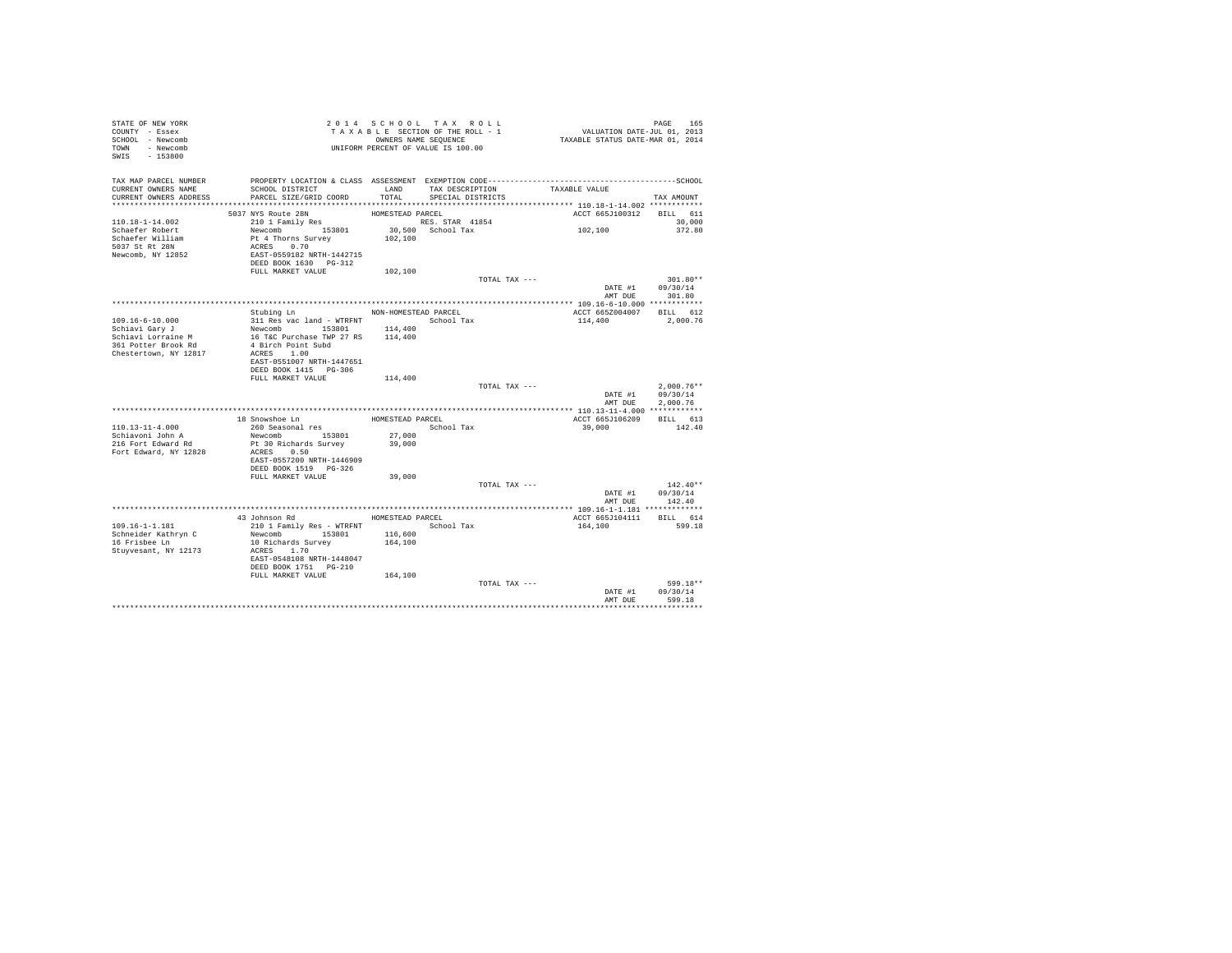| STATE OF NEW YORK<br>COUNTY - Essex<br>SCHOOL - Newcomb<br>TOWN - Newcomb<br>$-153800$<br>SWIS                                       | OWNERS NAME SEX<br>UNIFORM PERCENT OF VALUE IS 100.00                                                                                                                        |                    | 2014 SCHOOL TAX ROLL<br>TAXABLE SECTION OF THE ROLL - 1<br>OWNERS NAME SEQUENCE | PAGE 166<br>VALUATION DATE-JUL 01, 2013<br>TAXABLE STATUS DATE-MAR 01, 2014 |                                  |
|--------------------------------------------------------------------------------------------------------------------------------------|------------------------------------------------------------------------------------------------------------------------------------------------------------------------------|--------------------|---------------------------------------------------------------------------------|-----------------------------------------------------------------------------|----------------------------------|
| TAX MAP PARCEL NUMBER<br>CURRENT OWNERS NAME                                                                                         | PROPERTY LOCATION & CLASS ASSESSMENT EXEMPTION CODE-----------------------------------SCHOOL<br>SCHOOL DISTRICT                                                              | LAND               | TAX DESCRIPTION                                                                 | TAXABLE VALUE                                                               |                                  |
| CURRENT OWNERS ADDRESS                                                                                                               | PARCEL SIZE/GRID COORD                                                                                                                                                       | TOTAL              | SPECIAL DISTRICTS                                                               |                                                                             | TAX AMOUNT                       |
|                                                                                                                                      | 35 Goodnow Flow Rd                                                                                                                                                           | HOMESTEAD PARCEL   |                                                                                 | ACCT 665J103512                                                             | BILL 615                         |
| 109.15-4-2.000<br>Schreifels Eric R<br>Schreifels Sharon A<br>30 Vanburen Ave<br>Albany, NY 12205                                    | 210 1 Family Res<br>Newcomb 153801<br>4 Ords Pat<br>ACRES 0.30<br>EAST-0543098 NRTH-1445001<br>DEED BOOK 1606 PG-84                                                          | 26,000<br>86,700   | School Tax                                                                      | 86,700                                                                      | 316.57                           |
|                                                                                                                                      | FULL MARKET VALUE                                                                                                                                                            | 86,700             | TOTAL TAX ---                                                                   |                                                                             | $316.57**$                       |
|                                                                                                                                      |                                                                                                                                                                              |                    |                                                                                 | AMT DUE                                                                     | DATE #1 09/30/14<br>316.57       |
|                                                                                                                                      | 295 Woodys Rd                                                                                                                                                                |                    | HOMESTEAD PARCEL                                                                | ACCT 665J107001                                                             | BILL 616                         |
| $119.16 - 1 - 22.000$<br>Schulz Sally<br>20904 Trinity Sq                                                                            | 260 Seasonal res - WTRFNT             School Tax<br>Newcomb 153801<br>26 T&C Twp 18                                                                                          | 105,800<br>164,300 |                                                                                 | 164,300                                                                     | 599.91                           |
| Potomac Falls, VA 20165                                                                                                              | Goodnow Flow Subd<br>Lot $235$<br>ACRES 0.92<br>EAST-0527128 NRTH-1428895<br>DEED BOOK 1428 PG-289                                                                           |                    |                                                                                 |                                                                             |                                  |
|                                                                                                                                      | FULL MARKET VALUE                                                                                                                                                            | 164,300            |                                                                                 |                                                                             |                                  |
|                                                                                                                                      |                                                                                                                                                                              |                    | TOTAL TAX ---                                                                   | DATE #1<br>AMT DUE                                                          | 599.91**<br>09/30/14<br>599.91   |
|                                                                                                                                      |                                                                                                                                                                              |                    |                                                                                 |                                                                             |                                  |
| $119.20 - 5 - 1.000$                                                                                                                 | 21 Breezy Point Ln HOMESTEAD PARCEL<br>260 Seasonal res - WTRFNT Month School Tax                                                                                            |                    |                                                                                 | ACCT 665J175003<br>152,000                                                  | BILL 617<br>555.00               |
| Schwenke Russell                                                                                                                     | Newcomb 153801                                                                                                                                                               | 126,200            |                                                                                 |                                                                             |                                  |
| Schwenke Sharon<br>53 Hillview Ave<br>Rensselaer, NY 12144                                                                           | 27 T&c Twp 18<br>Goodnow Flow Subd<br>Lot #330                                                                                                                               | 152,000            |                                                                                 |                                                                             |                                  |
|                                                                                                                                      | ACRES 0.90<br>EAST-0526975 NRTH-1426142<br>DEED BOOK 1247 PG-266                                                                                                             |                    |                                                                                 |                                                                             |                                  |
|                                                                                                                                      | FULL MARKET VALUE                                                                                                                                                            | 152,000            | TOTAL TAX ---                                                                   |                                                                             | 555.00**                         |
|                                                                                                                                      |                                                                                                                                                                              |                    |                                                                                 |                                                                             | DATE #1 09/30/14                 |
|                                                                                                                                      |                                                                                                                                                                              |                    |                                                                                 | AMT DUE                                                                     | 555.00                           |
|                                                                                                                                      | 31 Breezy Point Ln                                                                                                                                                           | HOMESTEAD PARCEL   |                                                                                 | ACCT 665J101602 BILL 618                                                    |                                  |
| $119.20 - 5 - 4.000$<br>Schwenke Sharon L<br>Fahrenkopf Michael E<br>c/o Marylou Fahrenkopf<br>122 Irish Hill Rd<br>Nassau, NY 12123 | 210 1 Family Res - WTRFNT<br>Newcomb 153801 127,800<br>$27$ T&C Twp $18$<br>Lot #327 Goodnow Flow Sub<br>ACRES 0.70<br>EAST-0526991 NRTH-1426512<br>DEED BOOK 1671    PG-322 | 224,600            | School Tax                                                                      | 224,600                                                                     | 820.09                           |
|                                                                                                                                      | FULL MARKET VALUE                                                                                                                                                            | 224,600            | TOTAL TAX ---                                                                   |                                                                             | $820.09**$                       |
|                                                                                                                                      |                                                                                                                                                                              |                    |                                                                                 | DATE #1<br>AMT DUE                                                          | 09/30/14<br>820.09<br>********** |
|                                                                                                                                      |                                                                                                                                                                              |                    |                                                                                 |                                                                             |                                  |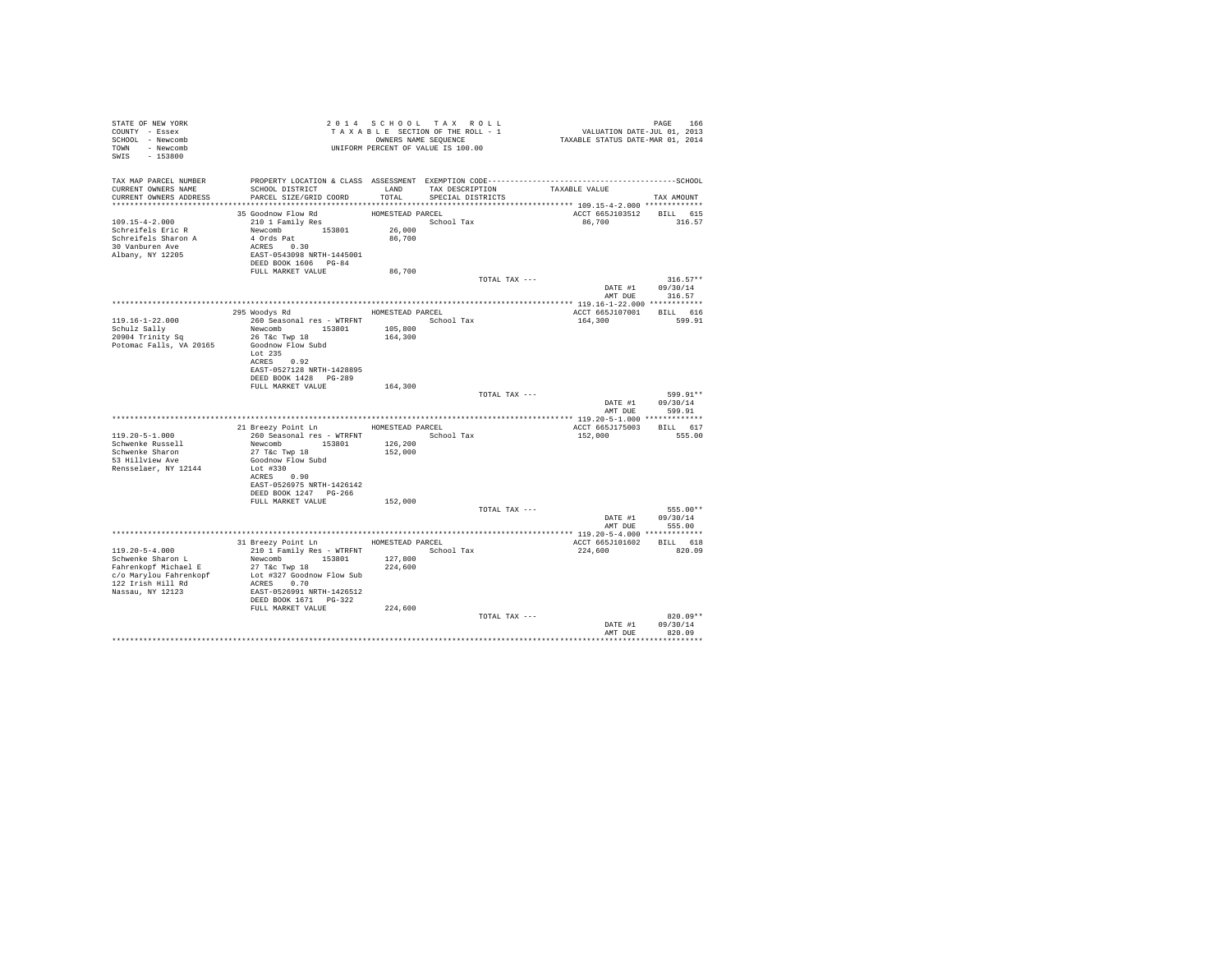| STATE OF NEW YORK<br>COUNTY - Essex<br>SCHOOL - Newcomb<br>TOWN - Newcomb<br>SWIS<br>$-153800$                          |                                                                                                                                                                                                   |                              | 2014 SCHOOL TAX ROLL<br>TAXABLE SECTION OF THE ROLL - 1<br>OWNERS NAME SEOUENCE<br>UNIFORM PERCENT OF VALUE IS 100.00 | 107 FAGE<br>2013 VALUATION DATE-JUL<br>2013 TAXABLE STATUS DATE-MAR | PAGE<br>167                                      |
|-------------------------------------------------------------------------------------------------------------------------|---------------------------------------------------------------------------------------------------------------------------------------------------------------------------------------------------|------------------------------|-----------------------------------------------------------------------------------------------------------------------|---------------------------------------------------------------------|--------------------------------------------------|
| TAX MAP PARCEL NUMBER<br>CURRENT OWNERS NAME<br>CURRENT OWNERS ADDRESS 6 PARCEL SIZE/GRID COORD TOTAL SPECIAL DISTRICTS |                                                                                                                                                                                                   |                              | SCHOOL DISTRICT                    LAND       TAX DESCRIPTION                  TAXABLE VALUE                          |                                                                     | TAX AMOUNT                                       |
| 120.18-2-25.000<br>Scott Charles E<br>Scott Rita<br>46 Dirk Ter<br>Highland, NY 12528                                   | 22 Bennett Ln<br>210 1 Family Res - WTRFNT 5chool Tax<br>Newcomb 153801 108,300<br>46 T&C Twp 18<br>Goodnow Flow Subd<br>Lot 24<br>ACRES 1.66<br>EAST-0536377 NRTH-1426183<br>DEED BOOK 471 PG-70 | HOMESTEAD PARCEL<br>187,000  |                                                                                                                       | ACCT 665J106214 BILL 619<br>187,000                                 | 682.80                                           |
|                                                                                                                         | FULL MARKET VALUE                                                                                                                                                                                 | 187,000                      | TOTAL TAX ---                                                                                                         |                                                                     | 682.80**<br>DATE #1 09/30/14                     |
|                                                                                                                         | 9 Stone Lodge Ln MOMESTEAD PARCEL                                                                                                                                                                 |                              |                                                                                                                       | ACCT 665J104207 BILL 620                                            | AMT DUE 682.80                                   |
| $120.13 - 1 - 12.000$<br>Scoville Micah J<br>Scoville Rachel F<br>177 Farr Ln<br>Queensbury, NY 12804                   | 260 Seasonal res - WTRFNT<br>Newcomb 153801 105,900<br>25 & 26 T&c Twp 18 155,900<br>Goodnow Flow Subd<br>Lot 214<br>ACRES 0.97<br>EAST-0529406 NRTH-1428623<br>DEED BOOK 1639 PG-136             |                              | School Tax                                                                                                            | 155,900 569.24                                                      |                                                  |
|                                                                                                                         | FULL MARKET VALUE                                                                                                                                                                                 | 155,900                      | TOTAL TAX ---                                                                                                         |                                                                     | $569.24**$<br>DATE #1 09/30/14<br>AMT DUE 569.24 |
|                                                                                                                         |                                                                                                                                                                                                   |                              |                                                                                                                       |                                                                     |                                                  |
| 110.18-4-18.000<br>Seney Clifford                                                                                       | 5 Sanford Ln<br>210 1 Family Res<br>Newcomb 153801                                                                                                                                                | HOMESTEAD PARCEL             | AGED ALL 41800<br>27,000 SR STAR 41834                                                                                | ACCT 665J106303 BILL 621<br>39,100                                  | 39,100<br>39,100                                 |
| Seney Shirley<br>Wappingers Falls, NY 12590 EAST-0560063 NRTH-1441078                                                   | Pt 4 Thorns Survey<br>DEED BOOK 414 PG-253                                                                                                                                                        |                              | 78,200 School Tax                                                                                                     |                                                                     | 142.77                                           |
|                                                                                                                         | FULL MARKET VALUE                                                                                                                                                                                 | 78,200                       |                                                                                                                       |                                                                     |                                                  |
|                                                                                                                         |                                                                                                                                                                                                   |                              | TOTAL TAX ---                                                                                                         |                                                                     | $0.00**$                                         |
|                                                                                                                         |                                                                                                                                                                                                   | HOMESTEAD PARCEL             |                                                                                                                       | ACCT 665J104112 BILL 622                                            |                                                  |
| $110.18 - 5 - 8.001$                                                                                                    | 4931 NYS Route 28N<br>260 Seasonal res                                                                                                                                                            |                              | School Tax                                                                                                            | 169,400                                                             | 618.53                                           |
| Shafer Harry J<br>22 Broadway<br>West Milford, NJ 07480                                                                 | Newcomb 153801<br>Pt 3 Thorns Survey<br>Db 993 Pg 263<br>Db 995 Pa 268<br>ACRES 10.30<br>EAST-0561231 NRTH-1441252<br>DEED BOOK 1238 PG-108<br>FULL MARKET VALUE                                  | 67,800<br>169,400<br>169,400 |                                                                                                                       |                                                                     |                                                  |
|                                                                                                                         |                                                                                                                                                                                                   |                              | TOTAL TAX ---                                                                                                         |                                                                     | $618.53**$<br>DATE #1 09/30/14                   |
|                                                                                                                         |                                                                                                                                                                                                   |                              |                                                                                                                       |                                                                     | AMT DUE 618.53                                   |
|                                                                                                                         |                                                                                                                                                                                                   |                              |                                                                                                                       |                                                                     |                                                  |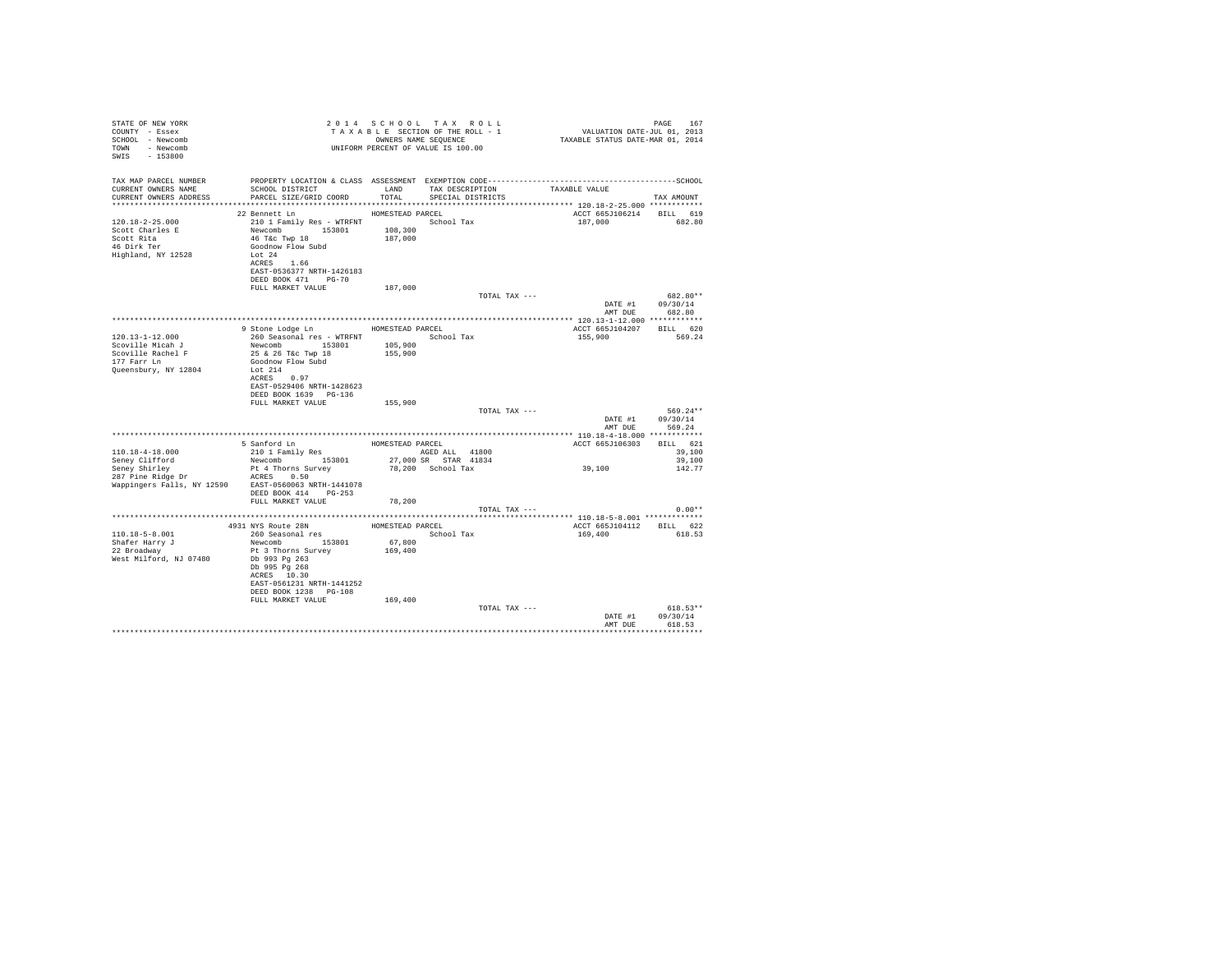| STATE OF NEW YORK<br>COUNTY - Essex<br>SCHOOL - Newcomb<br>- Newcomb<br>TOWN<br>$-153800$<br>SWIS  |                                                                                                                                              | OWNERS NAME SEQUENCE | 2014 SCHOOL TAX ROLL<br>TAXABLE SECTION OF THE ROLL - 1<br>UNIFORM PERCENT OF VALUE IS 100.00 | VALUATION DATE-JUL 01, 2013<br>TAXABLE STATUS DATE-MAR 01, 2014 | PAGE<br>168        |
|----------------------------------------------------------------------------------------------------|----------------------------------------------------------------------------------------------------------------------------------------------|----------------------|-----------------------------------------------------------------------------------------------|-----------------------------------------------------------------|--------------------|
| TAX MAP PARCEL NUMBER<br>CURRENT OWNERS NAME                                                       | SCHOOL DISTRICT                                                                                                                              | LAND                 | TAX DESCRIPTION                                                                               | TAXABLE VALUE                                                   |                    |
| CURRENT OWNERS ADDRESS                                                                             | PARCEL SIZE/GRID COORD                                                                                                                       | TOTAL                | SPECIAL DISTRICTS                                                                             |                                                                 | TAX AMOUNT         |
|                                                                                                    | 4780 NYS Route 28N                                                                                                                           | HOMESTEAD PARCEL     |                                                                                               | ACCT 665J104203                                                 | BILL 623           |
| $121.7 - 1 - 5.000$                                                                                | 210 1 Family Res                                                                                                                             |                      | SR STAR 41834                                                                                 |                                                                 | 64,200             |
| Sharpe Hugh J<br>4780 NYS Rte 28N<br>Newcomb, NY 12852                                             | Newcomb<br>153801<br>40 Thorns Survey<br>3.00 BANK WFARGO<br>ACRES<br>EAST-0564677 NRTH-1439994                                              | 95,500               | 37,900 School Tax                                                                             | 95,500                                                          | 348.70             |
|                                                                                                    | DEED BOOK 1390 PG-230<br>FULL MARKET VALUE                                                                                                   | 95,500               |                                                                                               |                                                                 |                    |
|                                                                                                    |                                                                                                                                              |                      | TOTAL TAX ---                                                                                 |                                                                 | $203.70**$         |
|                                                                                                    |                                                                                                                                              |                      |                                                                                               | DATE #1<br>AMT DUE                                              | 09/30/14<br>203.70 |
|                                                                                                    |                                                                                                                                              |                      |                                                                                               |                                                                 |                    |
|                                                                                                    | 1418 Goodnow Flow Rd                                                                                                                         | HOMESTEAD PARCEL     |                                                                                               | ACCT 665J106806                                                 | BILL 624           |
| $120.17 - 2 - 46.000$<br>Sharpley Edna M<br>38 Boat Launch Ln<br>PO Box 554<br>Willsboro, NY 12996 | 210 1 Family Res - WTRFNT<br>153801<br>Newcomb<br>42 T&c Twp 18<br>Goodnow Flow Subd<br>Lot 57<br>ACRES<br>1.49                              | 169,200<br>247,400   | School Tax                                                                                    | 247,400                                                         | 903.34             |
|                                                                                                    | EAST-0533169 NRTH-1427068<br>DEED BOOK 822<br>$PG-287$<br>FULL MARKET VALUE                                                                  | 247,400              |                                                                                               |                                                                 |                    |
|                                                                                                    |                                                                                                                                              |                      | TOTAL TAX ---                                                                                 |                                                                 | $903.34**$         |
|                                                                                                    |                                                                                                                                              |                      |                                                                                               | DATE #1<br>AMT DUE                                              | 09/30/14<br>903.34 |
|                                                                                                    |                                                                                                                                              |                      |                                                                                               |                                                                 |                    |
| $120.17 - 2 - 18.000$                                                                              | Goodnow Flow Rd<br>311 Res vac land - WTRFNT                                                                                                 | HOMESTEAD PARCEL     | School Tax                                                                                    | ACCT 665J104807<br>131,000                                      | BILL 625<br>478.32 |
| Sheiman Robert<br>10 Kingsbury Ln<br>Weston, MA 02943                                              | Newcomb 153801<br>41 T&c Twp 18<br>Goodnow Flow Subd<br>Lot 89 1.36Ac<br>1.20<br>ACRES<br>EAST-0529857 NRTH-1426755<br>DEED BOOK 1419 PG-107 | 131,000<br>131,000   |                                                                                               |                                                                 |                    |
|                                                                                                    | FULL MARKET VALUE                                                                                                                            | 131,000              | TOTAL TAX ---                                                                                 |                                                                 | $478.32**$         |
|                                                                                                    |                                                                                                                                              |                      |                                                                                               | DATE #1<br>AMT DUE                                              | 09/30/14<br>478.32 |
|                                                                                                    |                                                                                                                                              |                      |                                                                                               | *****************                                               | ************       |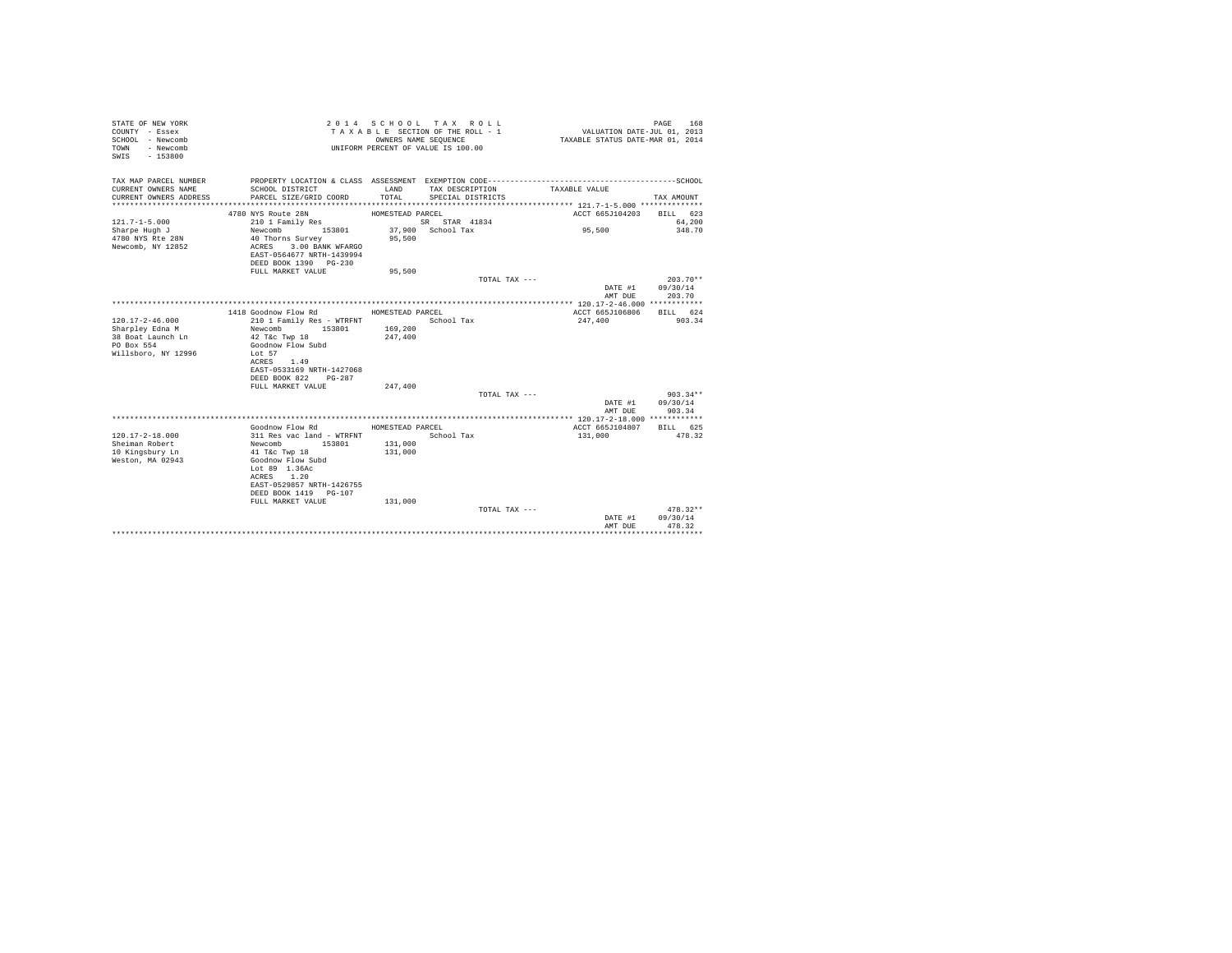| STATE OF NEW YORK<br>COUNTY - Essex<br>SCHOOL - Newcomb<br>TOWN - Newcomb<br>SWIS - 153800 | T A X A B L L _ _ _ _ _ _ OWNERS NAME SEQUENCE<br>UNIFORM PERCENT OF VALUE IS 100.00                                                      |                                          | 2014 SCHOOL TAX ROLL<br>TAXABLE SECTION OF THE ROLL - 1<br>OWNERS NAME SEQUENCE |                               | PAGE 169<br>VALUATION DATE-JUL 01, 2013<br>TAXABLE STATUS DATE-MAR 01, 2014 |
|--------------------------------------------------------------------------------------------|-------------------------------------------------------------------------------------------------------------------------------------------|------------------------------------------|---------------------------------------------------------------------------------|-------------------------------|-----------------------------------------------------------------------------|
| TAX MAP PARCEL NUMBER<br>CURRENT OWNERS NAME<br>CURRENT OWNERS ADDRESS                     | PROPERTY LOCATION & CLASS ASSESSMENT EXEMPTION CODE-----------------------------------SCHOOL<br>SCHOOL DISTRICT<br>PARCEL SIZE/GRID COORD | LAND<br>TOTAL                            | SPECIAL DISTRICTS                                                               | TAX DESCRIPTION TAXABLE VALUE | TAX AMOUNT                                                                  |
|                                                                                            |                                                                                                                                           |                                          |                                                                                 |                               |                                                                             |
| 110.17-2-32.000<br>Siers Pamela S<br>136 Marcy Ln<br>Newcomb, NY 12852                     | 136 Marcy Ln<br>210 1 Family Res<br>Newcomb 153801<br>Pt 6 Thorns Survey<br>ACRES 0.60 BANK WFARGO<br>EAST-0557082 NRTH-1442233           | HOMESTEAD PARCEL                         | AGED ALL 41800<br>28,700 SR STAR 41834<br>90,700 School Tax                     | ACCT 665J103907<br>45,350     | BILL 626<br>45,350<br>45,350<br>165.59                                      |
|                                                                                            | DEED BOOK 1575    PG-236                                                                                                                  |                                          |                                                                                 |                               |                                                                             |
|                                                                                            | FULL MARKET VALUE                                                                                                                         | 90,700                                   |                                                                                 | TOTAL TAX ---                 | $20.59**$                                                                   |
|                                                                                            |                                                                                                                                           |                                          |                                                                                 |                               | DATE #1 09/30/14<br>20.59<br>AMT DUE                                        |
|                                                                                            |                                                                                                                                           |                                          |                                                                                 |                               |                                                                             |
| $120.13 - 1 - 25.000$<br>Siler Barbara A                                                   | 151 Woodys Rd<br>260 Seasonal res - WTRFNT <a></a> School Tax<br>Newcomb 153801<br>25&42 T&c Twp 18                                       | 106,200                                  | HOMESTEAD PARCEL                                                                | ACCT 665J106210<br>240,400    | BILL 627<br>877.78                                                          |
| 88 Rowe Rd<br>Selkirk, NY 12158                                                            | Goodnow Flow Subd<br>Lot $202$<br>ACRES 0.94<br>EAST-0530610 NRTH-1428442<br>DEED BOOK 1560 PG-24                                         | 240,400                                  |                                                                                 |                               |                                                                             |
|                                                                                            | FULL MARKET VALUE                                                                                                                         | 240,400                                  |                                                                                 |                               |                                                                             |
|                                                                                            |                                                                                                                                           |                                          |                                                                                 | TOTAL TAX ---                 | $877.78**$<br>DATE #1<br>09/30/14<br>AMT DUE<br>877.78                      |
|                                                                                            |                                                                                                                                           |                                          |                                                                                 |                               |                                                                             |
| 120.13-1-46.000                                                                            | 41 Woodys Rd MOMESTEAD PARCEL                                                                                                             |                                          |                                                                                 | ACCT 665J101203<br>111,400    | BILL 628<br>406.76                                                          |
| Sinsabaugh Donald C<br>Sinsabaugh Andralee E<br>PO Box 163                                 | Newcomb 153801<br>42 & 43 T&C Twp 18<br>Goodnow Flow Subd                                                                                 | 111,400<br>111,400                       |                                                                                 |                               |                                                                             |
| Picture Rocks, PA 17762                                                                    | Lot 181<br>ACRES 1.68<br>EAST-0533037 NRTH-1428864                                                                                        |                                          |                                                                                 |                               |                                                                             |
|                                                                                            | DEED BOOK 1689 PG-73<br>FULL MARKET VALUE                                                                                                 | 111,400                                  |                                                                                 |                               |                                                                             |
|                                                                                            |                                                                                                                                           |                                          |                                                                                 | TOTAL TAX ---                 | $406.76**$                                                                  |
|                                                                                            |                                                                                                                                           |                                          |                                                                                 |                               | DATE #1 09/30/14<br>AMT DUE<br>406.76                                       |
|                                                                                            | 116 Allen Rd                                                                                                                              |                                          |                                                                                 |                               |                                                                             |
| $109. - 3 - 5.000$<br>Sirius Holdings LLC<br>9728 Deerpath Cir                             | 322 Rural vac>10<br>Newcomb 153801<br>4 Richards Survey                                                                                   | NON-HOMESTEAD PARCEL<br>66,400<br>66,400 | School Tax                                                                      | 66,400                        | ACCT 665J106305 BILL 629<br>1,161.28                                        |
| Marcy, NY 13403                                                                            | 72ac<br>ACRES 80.00<br>EAST-0546397 NRTH-1443923<br>DEED BOOK 1428 PG-44                                                                  |                                          |                                                                                 |                               |                                                                             |
|                                                                                            | FULL MARKET VALUE                                                                                                                         | 66,400                                   |                                                                                 |                               |                                                                             |
|                                                                                            |                                                                                                                                           |                                          |                                                                                 | TOTAL TAX ---                 | $1.161.28**$<br>DATE #1<br>09/30/14<br>1.161.28<br>AMT DUE                  |
|                                                                                            |                                                                                                                                           |                                          |                                                                                 |                               |                                                                             |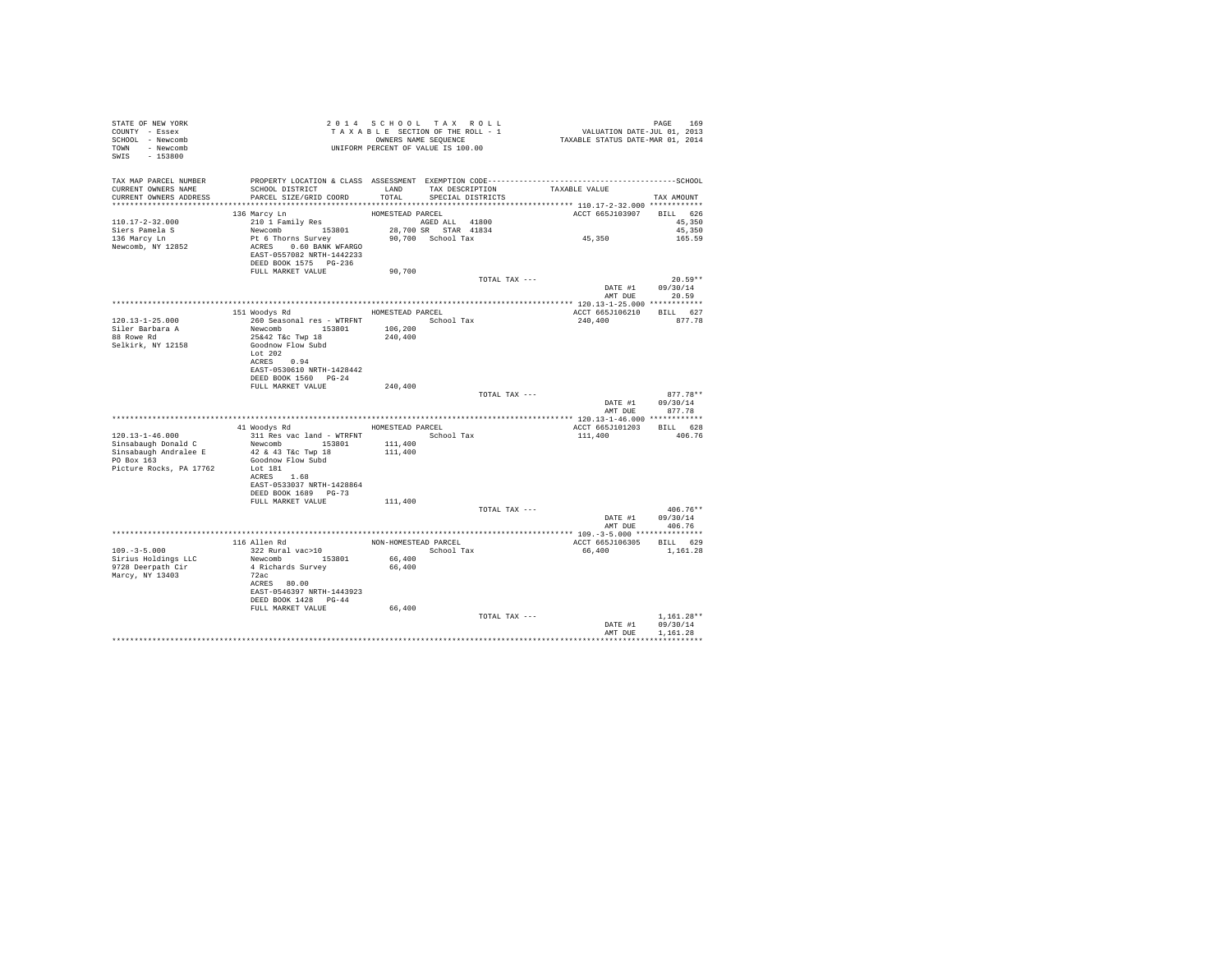| STATE OF NEW YORK<br>COUNTY - Essex<br>SCHOOL - Newcomb<br>TOWN - Newcomb<br>SWIS - 153800 | 2014 SCRIPT ON THE ROLL - 1<br>TAXABLE SECTION OF THE ROLL - 1<br>OWNERS NAME SEQUENCE<br>UNIFORM PERCENT OF VALUE IS 100.00 |                      | 2014 SCHOOL TAX ROLL                                                                   | PAGE 170<br>VALUATION DATE-JUL 01, 2013<br>TAXABLE STATUS DATE-MAR 01, 2014 |                            |
|--------------------------------------------------------------------------------------------|------------------------------------------------------------------------------------------------------------------------------|----------------------|----------------------------------------------------------------------------------------|-----------------------------------------------------------------------------|----------------------------|
| TAX MAP PARCEL NUMBER                                                                      |                                                                                                                              |                      |                                                                                        |                                                                             |                            |
| CURRENT OWNERS NAME                                                                        | SCHOOL DISTRICT                                                                                                              |                      |                                                                                        | LAND TAX DESCRIPTION TAXABLE VALUE                                          |                            |
| CURRENT OWNERS ADDRESS                                                                     | PARCEL SIZE/GRID COORD                                                                                                       | TOTAL                | SPECIAL DISTRICTS                                                                      |                                                                             | TAX AMOUNT                 |
|                                                                                            | NYS Route 28N                                                                                                                | NON-HOMESTEAD PARCEL |                                                                                        | ACCT 665J101109 BILL 630                                                    |                            |
| $109. -3 - 6.000$                                                                          | $322$ Rural vac $>10$                                                                                                        |                      | $\begin{minipage}{.4\linewidth} \textbf{School Tax} \\ \textbf{31,100} \end{minipage}$ | 31,100 543.91                                                               |                            |
|                                                                                            |                                                                                                                              | 31,100               |                                                                                        |                                                                             |                            |
| Sirius Holdings LLC<br>132 Clear Rd<br>PO Box 751                                          | Newcomb<br>5 Richards Survey<br>ACRES 50.00                                                                                  |                      |                                                                                        |                                                                             |                            |
| Oriskany, NY 13424                                                                         | -------<br>EAST-0547991 NRTH-1442901<br>DEED BOOK 1693 PG-193                                                                |                      |                                                                                        |                                                                             |                            |
|                                                                                            | FULL MARKET VALUE                                                                                                            | 31,100               |                                                                                        |                                                                             |                            |
|                                                                                            |                                                                                                                              |                      | TOTAL TAX ---                                                                          |                                                                             | 543.91**                   |
|                                                                                            |                                                                                                                              |                      |                                                                                        | AMT DUE                                                                     | DATE #1 09/30/14<br>543.91 |
|                                                                                            |                                                                                                                              |                      |                                                                                        |                                                                             |                            |
|                                                                                            | 195 Allen Rd                                                                                                                 |                      | HOMESTEAD PARCEL                                                                       | ACCT 665J100610 BILL 631                                                    |                            |
| $109. -3 -7.000$<br>Sirius Holdings LLC                                                    | 210 1 Family Res - WTRFNT School Tax<br>Newcomb 153801                                                                       | 242,100              |                                                                                        | 614,200 2,242.64                                                            |                            |
| 9728 Deerpath Cir                                                                          | 4 Richards                                                                                                                   | 614,200              |                                                                                        |                                                                             |                            |
| Marcy, NY 13403                                                                            | 1152/249                                                                                                                     |                      |                                                                                        |                                                                             |                            |
|                                                                                            | 72ac<br>ACRES 83.34                                                                                                          |                      |                                                                                        |                                                                             |                            |
|                                                                                            | EAST-0547381 NRTH-1444715                                                                                                    |                      |                                                                                        |                                                                             |                            |
|                                                                                            | DEED BOOK 1428 PG-44<br>FULL MARKET VALUE                                                                                    |                      |                                                                                        |                                                                             |                            |
|                                                                                            |                                                                                                                              | 614,200              | TOTAL TAX ---                                                                          |                                                                             | $2.242.64**$               |
|                                                                                            |                                                                                                                              |                      |                                                                                        |                                                                             | DATE #1 09/30/14           |
|                                                                                            |                                                                                                                              |                      |                                                                                        | AMT DUE                                                                     | 2.242.64                   |
|                                                                                            | 55 Stubing Ln MOMESTEAD PARCEL                                                                                               |                      |                                                                                        | ACCT 665Z004006 BILL 632                                                    |                            |
| $109.16 - 6 - 9.000$                                                                       | 210 1 Family Res - WTRFNT School Tax                                                                                         |                      |                                                                                        | 458,600                                                                     | 1,674.50                   |
| Smith Dabney S<br>306 Old Meadow Rd                                                        | Newcomb 153801 103,800<br>61 T&C Purchase TWP 27 RS 458,600                                                                  |                      |                                                                                        |                                                                             |                            |
| East Amherst, NY 14051                                                                     | 3 Birch Point Subd                                                                                                           |                      |                                                                                        |                                                                             |                            |
|                                                                                            | ACRES 1.57                                                                                                                   |                      |                                                                                        |                                                                             |                            |
|                                                                                            | EAST-0551229 NRTH-1447658<br>DEED BOOK 1519 PG-178                                                                           |                      |                                                                                        |                                                                             |                            |
|                                                                                            | FULL MARKET VALUE                                                                                                            | 458,600              |                                                                                        |                                                                             |                            |
|                                                                                            |                                                                                                                              |                      | TOTAL TAX ---                                                                          |                                                                             | $1.674.50**$               |
|                                                                                            |                                                                                                                              |                      |                                                                                        |                                                                             | DATE #1 09/30/14           |
|                                                                                            |                                                                                                                              |                      |                                                                                        |                                                                             | AMT DUE 1,674.50           |
|                                                                                            | 27 Gibbs Ln MOMESTEAD PARCEL                                                                                                 |                      |                                                                                        | ACCT 665J106315                                                             | BILL 633                   |
| $109.15 - 1 - 7.001$                                                                       | 260 Seasonal res - WTRFNT<br>Newcomb 153801 54,600                                                                           |                      | School Tax                                                                             | 102,400                                                                     | 373.90                     |
| Smith Eric J<br>Smith Esther                                                               | 3 Richards Survey                                                                                                            | 54,600<br>102,400    |                                                                                        |                                                                             |                            |
| $207$ Nutwood Ave                                                                          | 1219/213 Life Use To                                                                                                         |                      |                                                                                        |                                                                             |                            |
| Schenectady, NY 12304                                                                      | Eric & Esther Smith                                                                                                          |                      |                                                                                        |                                                                             |                            |
|                                                                                            | ACRES 0.50<br>EAST-0545919 NRTH-1447102                                                                                      |                      |                                                                                        |                                                                             |                            |
|                                                                                            | DEED BOOK 1219    PG-213                                                                                                     |                      |                                                                                        |                                                                             |                            |
|                                                                                            | FULL MARKET VALUE                                                                                                            | 102,400              |                                                                                        |                                                                             |                            |
|                                                                                            |                                                                                                                              |                      | TOTAL TAX ---                                                                          | DATE #1                                                                     | $373.90**$<br>09/30/14     |
|                                                                                            |                                                                                                                              |                      |                                                                                        | AMT DUE                                                                     | 373.90                     |
|                                                                                            |                                                                                                                              |                      |                                                                                        |                                                                             | ***********                |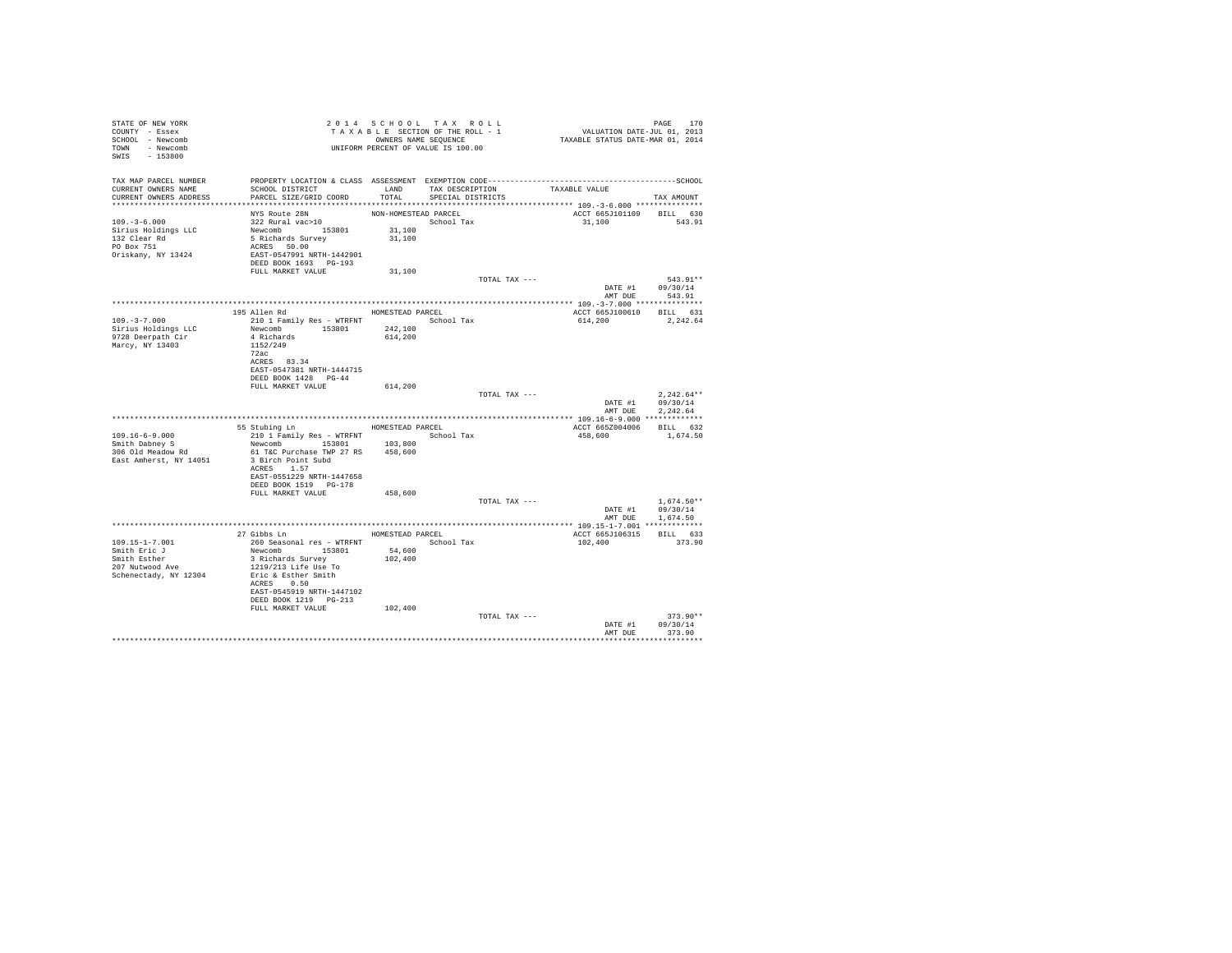| STATE OF NEW YORK<br>COUNTY - Essex<br>SCHOOL - Newcomb<br>TOWN - Newcomb<br>SWIS - 153800          |                                                                                                                                                                                                                        |         | 2014 SCHOOL TAX ROLL<br>UNIFORM PERCENT OF VALUE IS 100.00 | $\begin{array}{ccccccccc} 2& 0& 1& 4 & S & C & H & O & 0 & L & T & A & X & R & O & L & L\\ T & A & X & A & B & S & S & T & T & T & S & T & D & S & T & V & V & V & V & T & T & T & T & D & 0 & 1, & 2014\\ \end{array}$ | PAGE<br>171                            |
|-----------------------------------------------------------------------------------------------------|------------------------------------------------------------------------------------------------------------------------------------------------------------------------------------------------------------------------|---------|------------------------------------------------------------|-------------------------------------------------------------------------------------------------------------------------------------------------------------------------------------------------------------------------|----------------------------------------|
| TAX MAP PARCEL NUMBER<br>CURRENT OWNERS NAME<br>CURRENT OWNERS ADDRESS                              | PROPERTY LOCATION & CLASS ASSESSMENT EXEMPTION CODE-----------------------------------SCHOOL<br>SCHOOL DISTRICT           LAND     TAX DESCRIPTION         TAXABLE VALUE<br>PARCEL SIZE/GRID COORD                     |         | TOTAL SPECIAL DISTRICTS                                    |                                                                                                                                                                                                                         | TAX AMOUNT                             |
|                                                                                                     |                                                                                                                                                                                                                        |         |                                                            |                                                                                                                                                                                                                         |                                        |
| $119.16 - 1 - 19.000$<br>Smith Family Trust<br>c/o Alan Smith<br>2213 Rte 9<br>Kinderhook, NY 12106 | 307 Woodys Rd MOMESTEAD PARCEL<br>260 Seasonal res - WTRFNT School Tax<br>Newcomb 153801 111,100<br>26 T&C Twp 18<br>Goodnow Flow Subd<br>Lot $238$<br>ACRES 1.06<br>EAST-0526812 NRTH-1428874<br>DEED BOOK 1530 PG-18 | 237,700 |                                                            | ACCT 665J100113 BILL 634<br>237,700                                                                                                                                                                                     | 867.92                                 |
|                                                                                                     | FULL MARKET VALUE                                                                                                                                                                                                      | 237,700 |                                                            |                                                                                                                                                                                                                         |                                        |
|                                                                                                     |                                                                                                                                                                                                                        |         | TOTAL TAX ---                                              | AMT DUE                                                                                                                                                                                                                 | 867.92**<br>DATE #1 09/30/14<br>867.92 |
|                                                                                                     |                                                                                                                                                                                                                        |         |                                                            |                                                                                                                                                                                                                         |                                        |
|                                                                                                     | 66 Marcy Ln                                                                                                                                                                                                            |         | HOMESTEAD PARCEL                                           | ACCT 665J101213 BILL 635                                                                                                                                                                                                |                                        |
| $110.18 - 1 - 3.000$                                                                                | 210 1 Family Res RES. STAR 41854                                                                                                                                                                                       |         |                                                            |                                                                                                                                                                                                                         | 30,000                                 |
| Smith Laura                                                                                         | Newcomb 153801 30,500 School Tax<br>Pt 5 Thorns Survey 75,800                                                                                                                                                          |         |                                                            | 75,800                                                                                                                                                                                                                  | 276.77                                 |
| 66 Marcy Ln<br>Newcomb, NY 12852                                                                    | ACRES 0.70 BANK CORE<br>EAST-0558194 NRTH-1442505<br>DEED BOOK 1587 PG-160                                                                                                                                             |         |                                                            |                                                                                                                                                                                                                         |                                        |
|                                                                                                     | FULL MARKET VALUE                                                                                                                                                                                                      | 75,800  | TOTAL TAX ---                                              |                                                                                                                                                                                                                         | $205.77**$                             |
|                                                                                                     |                                                                                                                                                                                                                        |         |                                                            |                                                                                                                                                                                                                         | DATE #1 09/30/14<br>AMT DUE 205.77     |
|                                                                                                     |                                                                                                                                                                                                                        |         |                                                            |                                                                                                                                                                                                                         |                                        |
| $120.13 - 1 - 19.202$                                                                               | 171 Woodvs Rd<br>260 Seasonal res - WTRFNT                                                                                                                                                                             |         | HOMESTEAD PARCEL<br>School Tax                             | ACCT 665J106404 BILL 636<br>193,400                                                                                                                                                                                     | 706.17                                 |
| Smith Louis E                                                                                       | Newcomb 153801                                                                                                                                                                                                         | 123,600 |                                                            |                                                                                                                                                                                                                         |                                        |
| Smith Florence<br>47 James St                                                                       | 25 T&C Twp 18                                                                                                                                                                                                          | 193,400 |                                                            |                                                                                                                                                                                                                         |                                        |
| Warrensburg, NY 12885                                                                               | Goodnow Flow Subd<br>Lot 207 & W1/2 206<br>ACRES 1.39                                                                                                                                                                  |         |                                                            |                                                                                                                                                                                                                         |                                        |
|                                                                                                     | EAST-0530111 NRTH-1428517<br>DEED BOOK 493 PG-518                                                                                                                                                                      |         |                                                            |                                                                                                                                                                                                                         |                                        |
|                                                                                                     | FULL MARKET VALUE                                                                                                                                                                                                      | 193,400 | TOTAL TAX ---                                              |                                                                                                                                                                                                                         | $706.17**$                             |
|                                                                                                     |                                                                                                                                                                                                                        |         |                                                            |                                                                                                                                                                                                                         | DATE #1 09/30/14                       |
|                                                                                                     |                                                                                                                                                                                                                        |         |                                                            |                                                                                                                                                                                                                         | AMT DUE 706.17                         |
|                                                                                                     |                                                                                                                                                                                                                        |         |                                                            |                                                                                                                                                                                                                         |                                        |
| $120.17 - 2 - 32.100$                                                                               | 57 Memory Ln<br>311 Res vac land - WTRFNT                                                                                                                                                                              |         | HOMESTEAD PARCEL<br>School Tax                             | ACCT 665J100408 BILL 637<br>111,300                                                                                                                                                                                     | 406.39                                 |
| Smith Michael                                                                                       | Newcomb 153801                                                                                                                                                                                                         | 111,300 |                                                            |                                                                                                                                                                                                                         |                                        |
| 340 Old Post Rd<br>Marlboro, NY 12542                                                               | 42 T&C Twp 18<br>Goodnow Flow Subd<br>Lot 74<br>ACRES 1.52                                                                                                                                                             | 111,300 |                                                            |                                                                                                                                                                                                                         |                                        |
|                                                                                                     | EAST-0531483 NRTH-1427271<br>DEED BOOK 939 PG-218                                                                                                                                                                      |         |                                                            |                                                                                                                                                                                                                         |                                        |
|                                                                                                     | FULL MARKET VALUE                                                                                                                                                                                                      | 111,300 |                                                            |                                                                                                                                                                                                                         |                                        |
|                                                                                                     |                                                                                                                                                                                                                        |         | TOTAL TAX ---                                              | DATE #1<br>AMT DUE                                                                                                                                                                                                      | $406.39**$<br>09/30/14<br>406.39       |
|                                                                                                     |                                                                                                                                                                                                                        |         |                                                            |                                                                                                                                                                                                                         | ***********************                |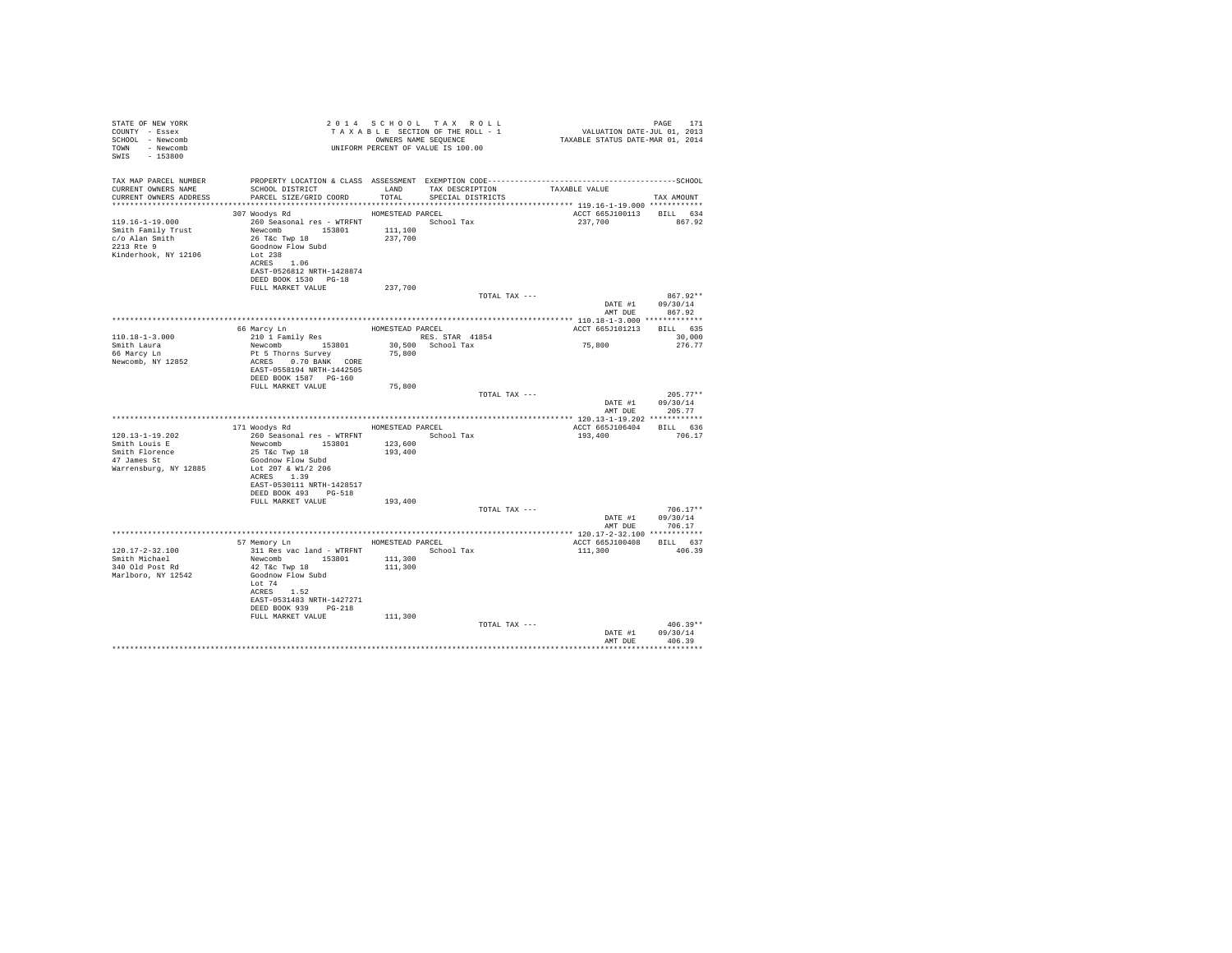| STATE OF NEW YORK                                                                                                                                                                          |                                                                 |                  | 2014 SCHOOL TAX ROLL                                          |                                                                                                                    |                          |
|--------------------------------------------------------------------------------------------------------------------------------------------------------------------------------------------|-----------------------------------------------------------------|------------------|---------------------------------------------------------------|--------------------------------------------------------------------------------------------------------------------|--------------------------|
| COUNTY - Essex                                                                                                                                                                             |                                                                 |                  | T A X A B L E SECTION OF THE ROLL - 1<br>OWNERS NAME SEQUENCE | PAGE 172<br>VALUATION DATE-JUL 01, 2013<br>TAXABLE STATUS DATE-MAR 01, 2014                                        |                          |
| SCHOOL - Newcomb                                                                                                                                                                           |                                                                 |                  |                                                               |                                                                                                                    |                          |
| TOWN - Newcomb                                                                                                                                                                             |                                                                 |                  |                                                               |                                                                                                                    |                          |
| SWIS - 153800                                                                                                                                                                              | A<br>OWNERS NAME SEQUENCE<br>UNIFORM PERCENT OF VALUE IS 100.00 |                  |                                                               |                                                                                                                    |                          |
|                                                                                                                                                                                            |                                                                 |                  |                                                               |                                                                                                                    |                          |
|                                                                                                                                                                                            |                                                                 |                  |                                                               |                                                                                                                    |                          |
| CURRENT OWNERS NAME                                                                                                                                                                        | SCHOOL DISTRICT TAX DESCRIPTION                                 |                  |                                                               | TAX MAP PARCEL NUMBER PROPERTY LOCATION & CLASS ASSESSMENT EXEMPTION CODE-----------------------------------SCHOOL |                          |
| CURRENT OWNERS ADDRESS                                                                                                                                                                     | PARCEL SIZE/GRID COORD                                          | TOTAL            | SPECIAL DISTRICTS                                             | TAXABLE VALUE                                                                                                      | TAX AMOUNT               |
|                                                                                                                                                                                            |                                                                 |                  |                                                               |                                                                                                                    |                          |
|                                                                                                                                                                                            | 5356 NYS Route 28N                                              | HOMESTEAD PARCEL |                                                               |                                                                                                                    | ACCT 665J106705 BILL 638 |
| 110.13-2-1.000<br>Smith Sherry<br>Smith Sherry<br>270 Mfg housing<br>153801<br>270 Mfg housing<br>17 Richards Survey<br>276 Mrs 17 Richards Survey<br>276 Metalliere<br>17 Richards Survey |                                                                 |                  | School Tax                                                    |                                                                                                                    | 66,900 244.27            |
|                                                                                                                                                                                            |                                                                 | 36,400           |                                                               |                                                                                                                    |                          |
|                                                                                                                                                                                            |                                                                 | 66,900           |                                                               |                                                                                                                    |                          |
| 5356 NYS Route 28N                                                                                                                                                                         | 1590/168 Life Use to                                            |                  |                                                               |                                                                                                                    |                          |
| Newcomb, NY 12852                                                                                                                                                                          | Gertrude Valliere                                               |                  |                                                               |                                                                                                                    |                          |
|                                                                                                                                                                                            | ACRES 1.14                                                      |                  |                                                               |                                                                                                                    |                          |
|                                                                                                                                                                                            | EAST-0552133 NRTH-1445830                                       |                  |                                                               |                                                                                                                    |                          |
|                                                                                                                                                                                            | DEED BOOK 1590 PG-168                                           |                  |                                                               |                                                                                                                    |                          |
|                                                                                                                                                                                            | FULL MARKET VALUE                                               | 66,900           |                                                               |                                                                                                                    |                          |
|                                                                                                                                                                                            |                                                                 |                  |                                                               | TOTAL TAX ---                                                                                                      | $244.27**$               |
|                                                                                                                                                                                            |                                                                 |                  |                                                               |                                                                                                                    | DATE #1 09/30/14         |
|                                                                                                                                                                                            |                                                                 |                  |                                                               | AMT DUE                                                                                                            | 244.27                   |
|                                                                                                                                                                                            |                                                                 |                  |                                                               |                                                                                                                    |                          |
|                                                                                                                                                                                            | NYS Route 28N<br>312 Vac w/imprv                                | HOMESTEAD PARCEL |                                                               |                                                                                                                    | ACCT 665J108605 BILL 639 |
| 109.15-5-3.000<br>Smith Todd<br>14 Catherine St                                                                                                                                            |                                                                 |                  | School Tax                                                    | 11,300                                                                                                             | 41.26                    |
|                                                                                                                                                                                            | Newcomb 153801                                                  | 8,100            |                                                               |                                                                                                                    |                          |
|                                                                                                                                                                                            | 3 Richard Survey                                                | 11,300           |                                                               |                                                                                                                    |                          |
| Saranac Lake, NY 12983                                                                                                                                                                     | ACRES 0.10                                                      |                  |                                                               |                                                                                                                    |                          |
|                                                                                                                                                                                            | EAST-0544861 NRTH-1446279                                       |                  |                                                               |                                                                                                                    |                          |
|                                                                                                                                                                                            | DEED BOOK 1389 PG-224                                           |                  |                                                               |                                                                                                                    |                          |
|                                                                                                                                                                                            | FULL MARKET VALUE 11,300                                        |                  |                                                               | TOTAL TAX ---                                                                                                      | $41.26**$                |
|                                                                                                                                                                                            |                                                                 |                  |                                                               |                                                                                                                    | DATE #1 09/30/14         |
|                                                                                                                                                                                            |                                                                 |                  |                                                               |                                                                                                                    | AMT DUE 41.26            |
|                                                                                                                                                                                            |                                                                 |                  |                                                               |                                                                                                                    |                          |
|                                                                                                                                                                                            | Goodnow Flow Rd MOMESTEAD PARCEL                                |                  |                                                               |                                                                                                                    | ACCT 665J103810 BILL 640 |
| $120.18 - 1 - 1.000$                                                                                                                                                                       | 311 Res vac land - WTRFNT School Tax                            |                  |                                                               | 100.900                                                                                                            | 368.42                   |
| Smith Warren                                                                                                                                                                               | Newcomb 153801                                                  | 100,900          |                                                               |                                                                                                                    |                          |
| Smith Josephine                                                                                                                                                                            | 46 T&c Twp 18                                                   | 100,900          |                                                               |                                                                                                                    |                          |
| $24$ Dunderberg Rd                                                                                                                                                                         | Goodnow Flow Subd                                               |                  |                                                               |                                                                                                                    |                          |
| Putnam Valley, NY 10579                                                                                                                                                                    | Lot 152                                                         |                  |                                                               |                                                                                                                    |                          |
|                                                                                                                                                                                            | ACRES 0.40                                                      |                  |                                                               |                                                                                                                    |                          |
|                                                                                                                                                                                            | EAST-0536142 NRTH-1427957                                       |                  |                                                               |                                                                                                                    |                          |
|                                                                                                                                                                                            | DEED BOOK 862 PG-348                                            |                  |                                                               |                                                                                                                    |                          |
|                                                                                                                                                                                            | FULL MARKET VALUE 100,900                                       |                  |                                                               |                                                                                                                    |                          |
|                                                                                                                                                                                            |                                                                 |                  |                                                               | TOTAL TAX ---                                                                                                      | $368.42**$               |
|                                                                                                                                                                                            |                                                                 |                  |                                                               |                                                                                                                    | DATE #1 09/30/14         |
|                                                                                                                                                                                            |                                                                 |                  |                                                               | AMT DUE                                                                                                            | 368.42                   |
|                                                                                                                                                                                            |                                                                 |                  |                                                               |                                                                                                                    |                          |
|                                                                                                                                                                                            | 1032 Goodnow Flow Rd MOMESTEAD PARCEL                           |                  |                                                               |                                                                                                                    | ACCT 665J106304 BILL 641 |
| $120.18 - 1 - 3.000$                                                                                                                                                                       | 260 Seasonal res - WTRFNT <a></a> School Tax                    |                  |                                                               | 173,600                                                                                                            | 633.87                   |
| Smith Warren                                                                                                                                                                               | Newcomb 153801 108,100                                          |                  |                                                               |                                                                                                                    |                          |
| Smith Josephine                                                                                                                                                                            | 46 T&C Twp 18                                                   | 173,600          |                                                               |                                                                                                                    |                          |
| $24$ Dunderberg Rd<br>Dunnem von T                                                                                                                                                         | Goodnow Flow Subd<br>Lot 150                                    |                  |                                                               |                                                                                                                    |                          |
| Putnam Valley, NY 10579                                                                                                                                                                    |                                                                 |                  |                                                               |                                                                                                                    |                          |
|                                                                                                                                                                                            | ACRES 0.50<br>EAST-0536340 NRTH-1427886                         |                  |                                                               |                                                                                                                    |                          |
|                                                                                                                                                                                            | DEED BOOK 748 PG-73                                             |                  |                                                               |                                                                                                                    |                          |
|                                                                                                                                                                                            | FULL MARKET VALUE                                               | 173,600          |                                                               |                                                                                                                    |                          |
|                                                                                                                                                                                            |                                                                 |                  |                                                               | TOTAL TAX ---                                                                                                      | $633.87**$               |
|                                                                                                                                                                                            |                                                                 |                  |                                                               |                                                                                                                    | DATE #1 09/30/14         |
|                                                                                                                                                                                            |                                                                 |                  |                                                               |                                                                                                                    | AMT DUE 633.87           |
|                                                                                                                                                                                            |                                                                 |                  |                                                               |                                                                                                                    |                          |
|                                                                                                                                                                                            |                                                                 |                  |                                                               |                                                                                                                    |                          |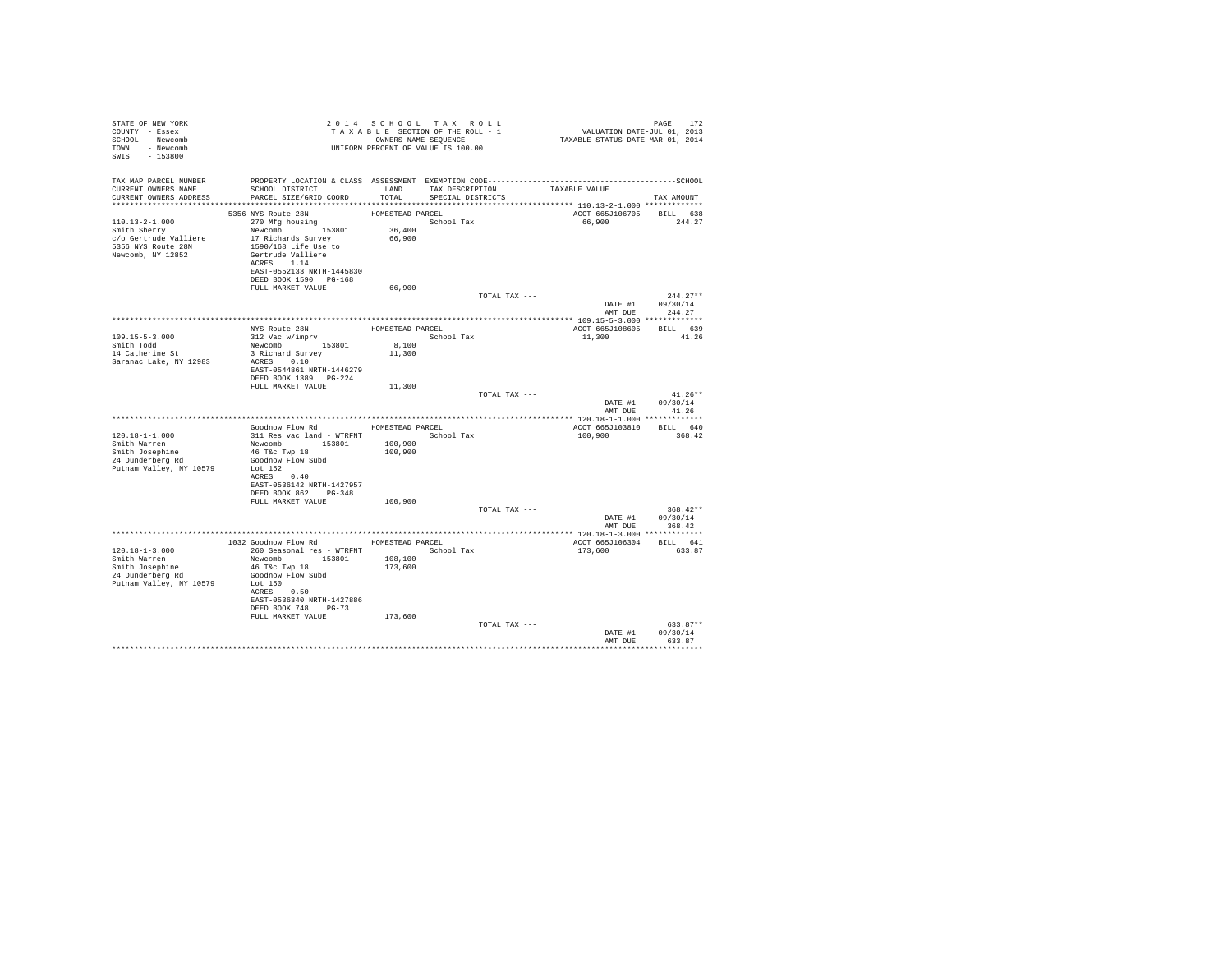| STATE OF NEW YORK<br>COUNTY - Essex<br>SCHOOL - Newcomb<br>TOWN - Newcomb<br>SWIS - 153800          |                                                                                                                                                                                                                                | 2014 SCHOOL TAX ROLL<br>TAXABLE SECTION OF THE ROLL - 1<br>OWNERS NAME SEQUENCE<br>UNIFORM PERCENT OF VALUE IS 100.00 |                                      |               | PAGE 173<br>VALUATION DATE-JUL 01, 2013<br>TAXABLE STATUS DATE-MAR 01, 2014  |                                      |
|-----------------------------------------------------------------------------------------------------|--------------------------------------------------------------------------------------------------------------------------------------------------------------------------------------------------------------------------------|-----------------------------------------------------------------------------------------------------------------------|--------------------------------------|---------------|------------------------------------------------------------------------------|--------------------------------------|
| TAX MAP PARCEL NUMBER<br>CURRENT OWNERS NAME<br>CURRENT OWNERS ADDRESS                              | SCHOOL DISTRICT<br>PARCEL SIZE/GRID COORD                                                                                                                                                                                      | LAND<br>TOTAL                                                                                                         | TAX DESCRIPTION<br>SPECIAL DISTRICTS |               | TAXABLE VALUE<br>****************************** 120.13-1-13.000 ************ | TAX AMOUNT                           |
| 120.13-1-13.000<br>Snyder Clair<br>Snyder Millicent<br>11 Zuni St<br>Albany, NY 12208               | 7 Stone Lodge Ln<br>260 Seasonal res - WTRFNT <a></a> School Tax<br>Newcomb 153801<br>25&26 T&c Twp 18<br>Goodnow Flow Subd<br>Lot 213<br>ACRES 1.00<br>EAST-0529504 NRTH-1428599<br>DEED BOOK 537 PG-169<br>FULL MARKET VALUE | HOMESTEAD PARCEL<br>106,600<br>151,900<br>151,900                                                                     |                                      |               | ACCT 665J106408<br>151,900                                                   | BILL 642<br>554.64                   |
|                                                                                                     |                                                                                                                                                                                                                                |                                                                                                                       |                                      | TOTAL TAX --- | DATE #1 09/30/14<br>AMT DUE                                                  | 554.64**<br>554.64                   |
|                                                                                                     |                                                                                                                                                                                                                                |                                                                                                                       |                                      |               |                                                                              |                                      |
| $109.16 - 2 - 26.000$<br>Sogoian George C<br>Sogoian Diana<br>5438 Rte 28N<br>Newcomb, NY 12852     | 5438 NYS Route 28N HOMESTEAD PARCEL<br>210 1 Family Res - WTRFNT<br>Newcomb 153801<br>9 16 Richards Survey<br>ACRES 0.85<br>EAST-0550068 NRTH-1446570<br>DEED BOOK 1623 PG-89                                                  | 144,000<br>425,000                                                                                                    | School Tax                           |               | ACCT 665J103814 BILL 643<br>425,000                                          | 1,551.81                             |
|                                                                                                     | FULL MARKET VALUE                                                                                                                                                                                                              | 425,000                                                                                                               |                                      | TOTAL TAX --- | DATE #1<br>AMT DUE                                                           | $1.551.81**$<br>09/30/14<br>1,551.81 |
|                                                                                                     |                                                                                                                                                                                                                                |                                                                                                                       |                                      |               |                                                                              |                                      |
| 110.18-5-4.000<br>Sorensen Dorothy A<br>Sorensen Jens<br>127 Floodwood Rd<br>Saranac Lake, NY 12983 | 12 Sanford Ln<br>210 1 Family Res<br>Newcomb 153801<br>Pt 4 Thorns Survey<br>ACRES 0.40<br>EAST-0560042 NRTH-1441377<br>DEED BOOK 413 PG-502                                                                                   | HOMESTEAD PARCEL<br>24,300<br>53,300                                                                                  | School Tax                           |               | ACCT 665J106412<br>53,300                                                    | BILL 644<br>194.62                   |
|                                                                                                     | FULL MARKET VALUE                                                                                                                                                                                                              | 53,300                                                                                                                |                                      |               |                                                                              |                                      |
|                                                                                                     |                                                                                                                                                                                                                                |                                                                                                                       |                                      | TOTAL TAX --- | DATE #1<br>AMT DUE                                                           | $194.62**$<br>09/30/14<br>194.62     |
|                                                                                                     |                                                                                                                                                                                                                                |                                                                                                                       |                                      |               |                                                                              |                                      |
| $120.17 - 2 - 4.001$<br>Spada Ronald D<br>Spada Laurie J<br>PO Box 124<br>Brooktondale, NY 14817    | 1398 Goodnow Flow Rd MOMESTEAD PARCEL<br>260 Seasonal res - WTRFNT<br>Newcomb 153801<br>42 T&c Twp 18<br>Goodnow Flow Subd<br>Lot 52<br>ACRES 1.06<br>EAST-0533650 NRTH-1427037<br>DEED BOOK 1265 PG-171                       | 107,700<br>216,900                                                                                                    | School Tax                           |               | ACCT 665J100813<br>216,900                                                   | BILL 645<br>791.97                   |
|                                                                                                     | FULL MARKET VALUE                                                                                                                                                                                                              | 216,900                                                                                                               |                                      | TOTAL TAX --- | DATE #1                                                                      | 791.97**<br>09/30/14                 |
|                                                                                                     |                                                                                                                                                                                                                                |                                                                                                                       |                                      |               | AMT DUE                                                                      | 791.97                               |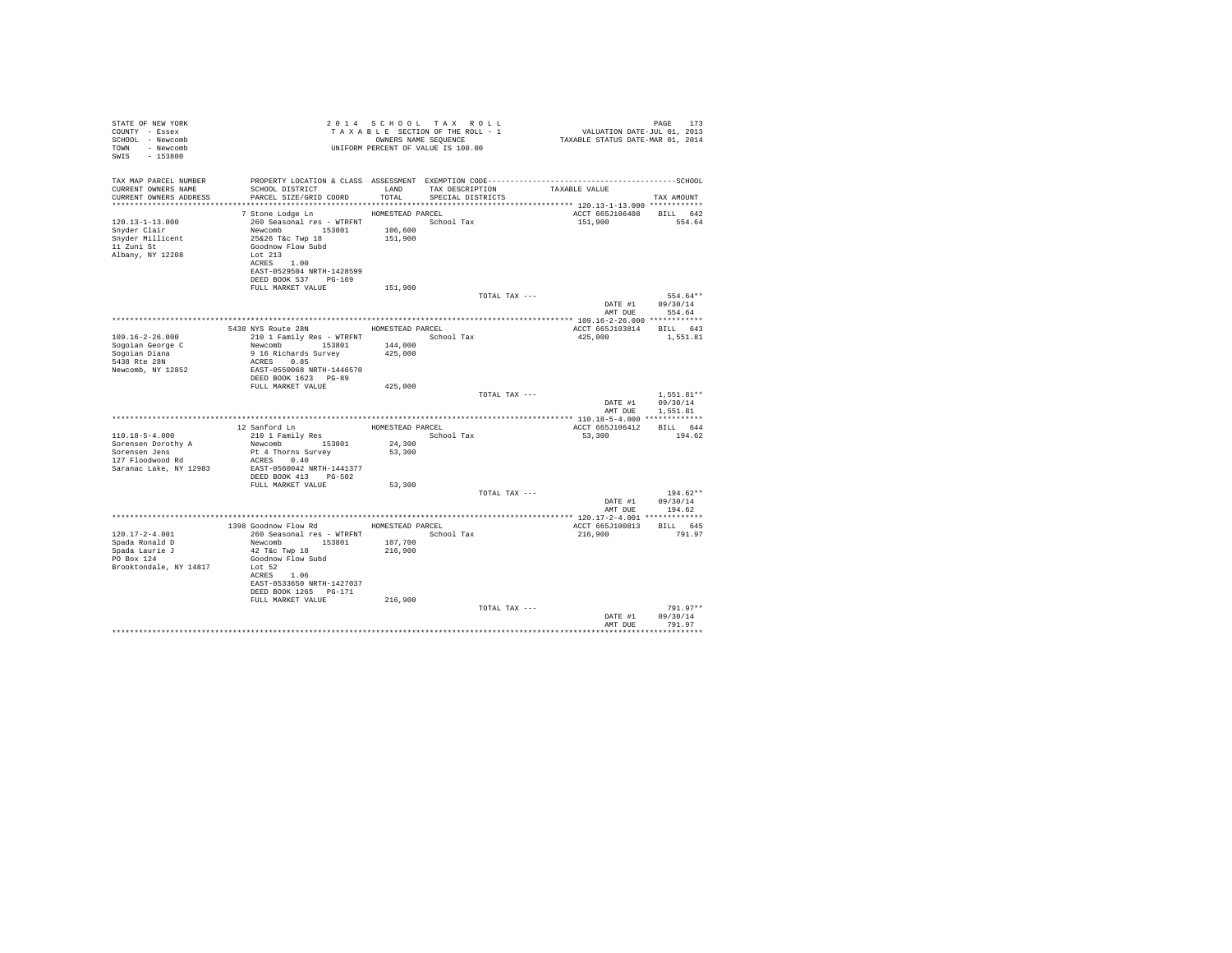| STATE OF NEW YORK<br>COUNTY - Essex<br>SCHOOL - Newcomb<br>TOWN - Newcomb<br>SWIS<br>$-153800$ |                                                                                                                                                                                                               |                                                | 2014 SCHOOL TAX ROLL<br>UNIFORM PERCENT OF VALUE IS 100.00 |               | PAGE 174 1945 CHOOL TAX ROLL 1<br>TAXABLE SECTION OF THE ROLL - 1 VALUATION DATE-JUL 01, 2013<br>ONNERS NAME SEQUENCE 1 TAXABLE STATUS DATE-MAR 01, 2014 | PAGE<br>174                              |
|------------------------------------------------------------------------------------------------|---------------------------------------------------------------------------------------------------------------------------------------------------------------------------------------------------------------|------------------------------------------------|------------------------------------------------------------|---------------|----------------------------------------------------------------------------------------------------------------------------------------------------------|------------------------------------------|
| TAX MAP PARCEL NUMBER<br>CURRENT OWNERS NAME<br>CURRENT OWNERS ADDRESS                         | SCHOOL DISTRICT<br>PARCEL SIZE/GRID COORD                                                                                                                                                                     | LAND<br>TOTAL                                  | TAX DESCRIPTION<br>SPECIAL DISTRICTS                       |               | TAXABLE VALUE                                                                                                                                            | TAX AMOUNT                               |
| $110.13 - 9 - 6.000$<br>St John Phillip R<br>20 Fairview St<br>S Glens Falls, NY 12803         | 39 Campsite Rd<br>270 Mfg housing<br>Newcomb 153801<br>19 Richards Survey<br>Life Estate J&l St John<br>Db 940 Pg 102<br>ACRES 0.50<br>EAST-0555321 NRTH-1445934<br>DEED BOOK 940 PG-102<br>FULL MARKET VALUE | HOMESTEAD PARCEL<br>27,000<br>41,500<br>41,500 | School Tax                                                 |               | ACCT 665J106503 BILL 646<br>41,500                                                                                                                       | 151.53                                   |
|                                                                                                |                                                                                                                                                                                                               |                                                |                                                            | TOTAL TAX --- | AMT DUE                                                                                                                                                  | $151.53**$<br>DATE #1 09/30/14<br>151.53 |
|                                                                                                |                                                                                                                                                                                                               |                                                |                                                            |               |                                                                                                                                                          |                                          |
|                                                                                                | 5327 NYS Route 28N                                                                                                                                                                                            | HOMESTEAD PARCEL                               |                                                            |               | ACCT 665J106805                                                                                                                                          | BILL 647                                 |
| $110.13 - 4 - 1.000$                                                                           | 210 1 Family Res                                                                                                                                                                                              |                                                | RES. STAR 41854                                            |               |                                                                                                                                                          | 30,000                                   |
| Stalker Lynn F                                                                                 | Newcomb 153801                                                                                                                                                                                                |                                                | 25,900 School Tax                                          |               | 124,300                                                                                                                                                  | 453.86                                   |
| Stalker Beth Ann                                                                               | 17 Richards Survey                                                                                                                                                                                            | 124,300                                        |                                                            |               |                                                                                                                                                          |                                          |
| PO Box 163                                                                                     | ACRES 0.46                                                                                                                                                                                                    |                                                |                                                            |               |                                                                                                                                                          |                                          |
| Newcomb, NY 12852                                                                              | EAST-0552592 NRTH-1445194                                                                                                                                                                                     |                                                |                                                            |               |                                                                                                                                                          |                                          |
|                                                                                                | DEED BOOK 1698 PG-42                                                                                                                                                                                          |                                                |                                                            |               |                                                                                                                                                          |                                          |
|                                                                                                | FULL MARKET VALUE                                                                                                                                                                                             | 124,300                                        |                                                            |               |                                                                                                                                                          |                                          |
|                                                                                                |                                                                                                                                                                                                               |                                                |                                                            | TOTAL TAX --- | DATE #1<br>AMT DUE                                                                                                                                       | 382.86**<br>09/30/14<br>382.86           |
|                                                                                                |                                                                                                                                                                                                               |                                                |                                                            |               |                                                                                                                                                          |                                          |
|                                                                                                | 980 Goodnow Flow Rd MOMESTEAD PARCEL                                                                                                                                                                          |                                                |                                                            |               | ACCT 665J104507 BILL 648                                                                                                                                 |                                          |
| $120.14 - 1 - 13.000$                                                                          | 260 Seasonal res - WTRFNT                                                                                                                                                                                     |                                                | School Tax                                                 |               | 218,800                                                                                                                                                  | 798.91                                   |
| Stanley Patterson C                                                                            | Newcomb 153801                                                                                                                                                                                                | 105,100                                        |                                                            |               |                                                                                                                                                          |                                          |
| Stanley Evelyn F                                                                               | 43 T&c Twp 18                                                                                                                                                                                                 | 218,800                                        |                                                            |               |                                                                                                                                                          |                                          |
| 25 Hampton St<br>Menands, NY 12204                                                             | Lot 161 Goodnow Flow Subd<br>ACRES 0.60                                                                                                                                                                       |                                                |                                                            |               |                                                                                                                                                          |                                          |
|                                                                                                | EAST-0535110 NRTH-1428397                                                                                                                                                                                     |                                                |                                                            |               |                                                                                                                                                          |                                          |
|                                                                                                | DEED BOOK 1202 PG-162                                                                                                                                                                                         |                                                |                                                            |               |                                                                                                                                                          |                                          |
|                                                                                                | FULL MARKET VALUE                                                                                                                                                                                             | 218,800                                        |                                                            |               |                                                                                                                                                          |                                          |
|                                                                                                |                                                                                                                                                                                                               |                                                |                                                            | TOTAL TAX --- |                                                                                                                                                          | 798.91**                                 |
|                                                                                                |                                                                                                                                                                                                               |                                                |                                                            |               |                                                                                                                                                          | DATE #1 09/30/14                         |
|                                                                                                |                                                                                                                                                                                                               |                                                |                                                            |               | AMT DUE                                                                                                                                                  | 798.91                                   |
|                                                                                                |                                                                                                                                                                                                               |                                                |                                                            |               |                                                                                                                                                          |                                          |
|                                                                                                | 14 Snowshoe Ln                                                                                                                                                                                                |                                                | HOMESTEAD PARCEL                                           |               | ACCT 665J106811                                                                                                                                          | BILL 649                                 |
| $110.13 - 11 - 5.000$                                                                          | 210 1 Family Res                                                                                                                                                                                              |                                                | School Tax                                                 |               | 186,600                                                                                                                                                  | 681.34                                   |
| Stark John                                                                                     | Newcomb 153801                                                                                                                                                                                                | 27,000                                         |                                                            |               |                                                                                                                                                          |                                          |
| Stark Carole                                                                                   | Pt 30 Richards Survey                                                                                                                                                                                         | 186,600                                        |                                                            |               |                                                                                                                                                          |                                          |
| 11 Liberty Ct                                                                                  | ACRES 0.50                                                                                                                                                                                                    |                                                |                                                            |               |                                                                                                                                                          |                                          |
| Montgomery, NY 12549                                                                           | EAST-0557265 NRTH-1446835<br>DEED BOOK 1256 PG-223                                                                                                                                                            |                                                |                                                            |               |                                                                                                                                                          |                                          |
|                                                                                                | FULL MARKET VALUE                                                                                                                                                                                             | 186,600                                        |                                                            |               |                                                                                                                                                          |                                          |
|                                                                                                |                                                                                                                                                                                                               |                                                |                                                            | TOTAL TAX --- |                                                                                                                                                          | 681.34**                                 |
|                                                                                                |                                                                                                                                                                                                               |                                                |                                                            |               | DATE #1                                                                                                                                                  | 09/30/14                                 |
|                                                                                                |                                                                                                                                                                                                               |                                                |                                                            |               | AMT DUR                                                                                                                                                  | 681.34                                   |
|                                                                                                |                                                                                                                                                                                                               |                                                |                                                            |               |                                                                                                                                                          |                                          |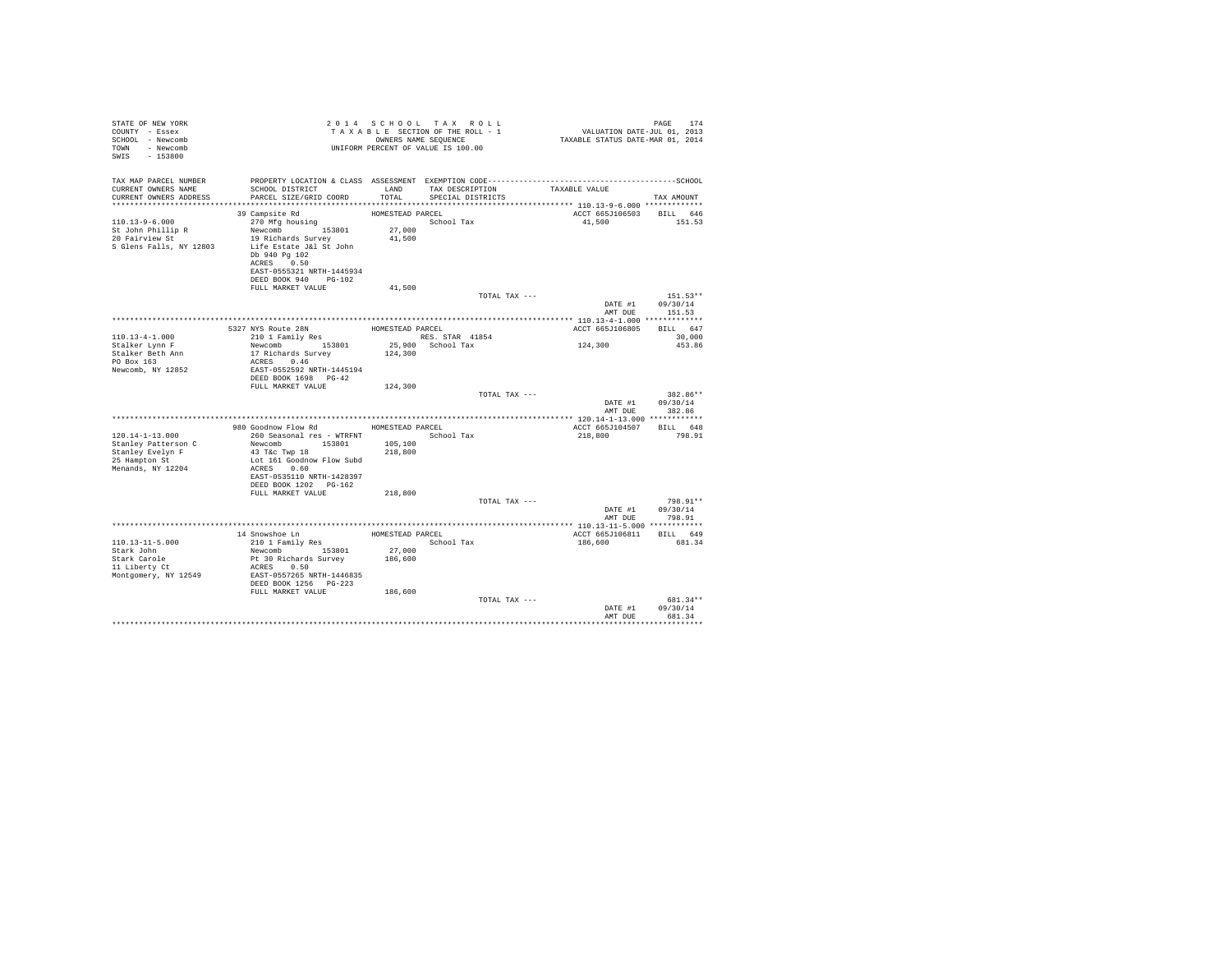| STATE OF NEW YORK<br>COUNTY - Essex<br>SCHOOL - Newcomb<br>- Newcomb<br>TOWN<br>$-153800$<br>SWTS |                                                    | OWNERS NAME SEQUENCE | 2014 SCHOOL TAX ROLL<br>TAXABLE SECTION OF THE ROLL - 1<br>UNIFORM PERCENT OF VALUE IS 100.00 | VALUATION DATE-JUL 01, 2013<br>TAXABLE STATUS DATE-MAR 01, 2014 | 175<br>PAGE        |
|---------------------------------------------------------------------------------------------------|----------------------------------------------------|----------------------|-----------------------------------------------------------------------------------------------|-----------------------------------------------------------------|--------------------|
| TAX MAP PARCEL NUMBER                                                                             |                                                    |                      |                                                                                               |                                                                 |                    |
| CURRENT OWNERS NAME<br>CURRENT OWNERS ADDRESS                                                     | SCHOOL DISTRICT<br>PARCEL SIZE/GRID COORD          | LAND<br>TOTAL.       | TAX DESCRIPTION<br>SPECIAL DISTRICTS                                                          | TAXABLE VALUE                                                   | TAX AMOUNT         |
|                                                                                                   | 1180 Goodnow Flow Rd                               | HOMESTEAD PARCEL     |                                                                                               | ACCT 665J104509                                                 | BILL 650           |
| $120.18 - 2 - 45.000$                                                                             | 260 Seasonal res - WTRFNT                          |                      | School Tax                                                                                    | 143,000                                                         | 522.14             |
| Stedman Nancy A                                                                                   | Newcomb<br>153801                                  | 104,100              |                                                                                               |                                                                 |                    |
| Sherman Jeanne M                                                                                  | 46 & 65 T&c Twp 18                                 | 143,000              |                                                                                               |                                                                 |                    |
| 75 Fourth St                                                                                      | Goodnow Flow Subd                                  |                      |                                                                                               |                                                                 |                    |
| Glens Falls, NY 12801                                                                             | Lot 5                                              |                      |                                                                                               |                                                                 |                    |
|                                                                                                   | 0.57<br>ACRES                                      |                      |                                                                                               |                                                                 |                    |
|                                                                                                   | EAST-0538335 NRTH-1425719                          |                      |                                                                                               |                                                                 |                    |
|                                                                                                   | DEED BOOK 1217 PG-220                              |                      |                                                                                               |                                                                 |                    |
|                                                                                                   | FULL MARKET VALUE                                  | 143,000              |                                                                                               |                                                                 |                    |
|                                                                                                   |                                                    |                      | TOTAL TAX ---                                                                                 |                                                                 | $522.14**$         |
|                                                                                                   |                                                    |                      |                                                                                               | DATE #1                                                         | 09/30/14           |
|                                                                                                   |                                                    |                      |                                                                                               | AMT DUE                                                         | 522.14             |
|                                                                                                   | 1410 Goodnow Flow Rd                               | HOMESTEAD PARCEL     |                                                                                               | ACCT 665J106915                                                 | BTLL 651           |
| $120.17 - 2 - 48.000$                                                                             | 260 Seasonal res - WTRFNT                          |                      | School Tax                                                                                    | 141,900                                                         | 518.12             |
| Steffen Thomas E                                                                                  | Newcomb<br>153801                                  | 119,200              |                                                                                               |                                                                 |                    |
| 804 Riverview Rd                                                                                  | 42 T&c Twp 18                                      | 141,900              |                                                                                               |                                                                 |                    |
| Lemoyne, PA 17043                                                                                 | Goodnow Flow Subd                                  |                      |                                                                                               |                                                                 |                    |
|                                                                                                   | Lot 55                                             |                      |                                                                                               |                                                                 |                    |
|                                                                                                   | <b>ACRES</b><br>1.56 BANKADKBANK                   |                      |                                                                                               |                                                                 |                    |
|                                                                                                   | EAST-0533367 NRTH-1427074                          |                      |                                                                                               |                                                                 |                    |
|                                                                                                   | DEED BOOK 1624 PG-280                              |                      |                                                                                               |                                                                 |                    |
|                                                                                                   | FULL MARKET VALUE                                  | 141,900              |                                                                                               |                                                                 |                    |
|                                                                                                   |                                                    |                      | TOTAL TAX ---                                                                                 |                                                                 | $518.12**$         |
|                                                                                                   |                                                    |                      |                                                                                               | DATE #1<br>AMT DUE                                              | 09/30/14<br>518.12 |
|                                                                                                   |                                                    |                      |                                                                                               |                                                                 |                    |
|                                                                                                   | 65 Sanford Ln                                      | HOMESTEAD PARCEL     |                                                                                               | ACCT 665J105204                                                 | BILL 652           |
| $110.18 - 4 - 3.000$                                                                              | 210 1 Family Res                                   |                      | RES. STAR 41854                                                                               |                                                                 | 30,000             |
| Stengrevics Nathan A                                                                              | Newcomb<br>153801                                  |                      | 28.700 School Tax                                                                             | 92,900                                                          | 339.21             |
| Stengrevics Kristofer Wesley Pt 5 Thorns Survey                                                   |                                                    | 92,900               |                                                                                               |                                                                 |                    |
| c/o Andrew Stengrevics                                                                            | Lot 68 Winebrook Hills                             |                      |                                                                                               |                                                                 |                    |
| 65 Sanford Ln                                                                                     | 0.60<br>ACRES                                      |                      |                                                                                               |                                                                 |                    |
| Newcomb, NY 12852                                                                                 | EAST-0558727 NRTH-1441405<br>DEED BOOK 1761 PG-241 |                      |                                                                                               |                                                                 |                    |
| PRIOR OWNER ON 3/01/2014                                                                          | FULL MARKET VALUE                                  | 92.900               |                                                                                               |                                                                 |                    |
| Stengrevics Andrew                                                                                |                                                    |                      |                                                                                               |                                                                 |                    |
|                                                                                                   |                                                    |                      | TOTAL TAX ---                                                                                 |                                                                 | $268.21**$         |
|                                                                                                   |                                                    |                      |                                                                                               | DATE #1                                                         | 09/30/14           |
|                                                                                                   |                                                    |                      |                                                                                               | AMT DUE                                                         | 268.21             |
|                                                                                                   |                                                    |                      |                                                                                               |                                                                 |                    |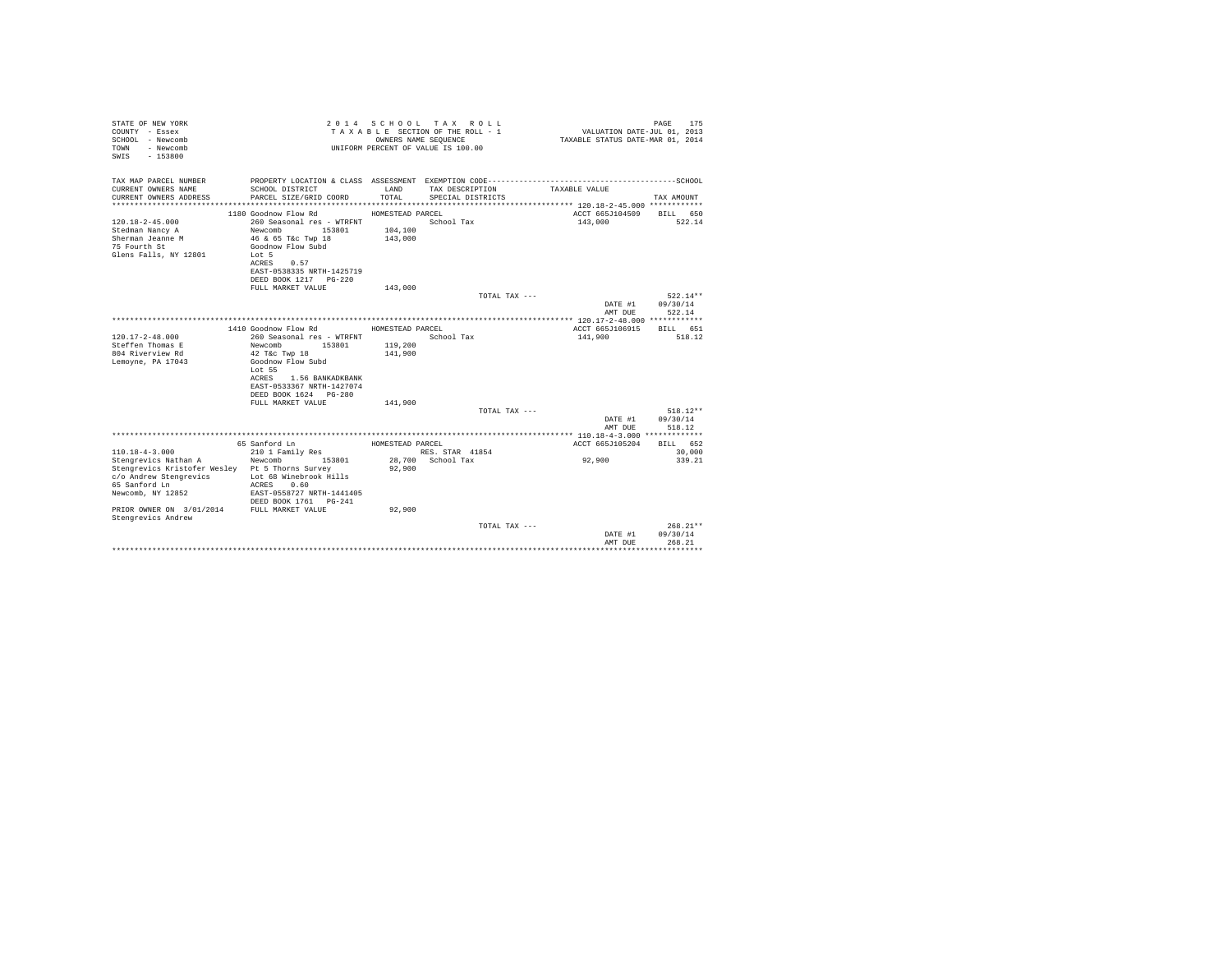| STATE OF NEW YORK<br>COUNTY - Essex<br>SCHOOL - Newcomb<br>TOWN - Newcomb<br>SWIS - 153800 |                                                                                       |                                      | 2014 SCHOOL TAX ROLL<br>TAXABLE SECTION OF THE ROLL - 1<br>OWNERS NAME SEQUENCE<br>UNIFORM PERCENT OF VALUE IS 100.00 | VALUATION DATE-JUL 01, 2013<br>TAXABLE STATUS DATE-MAR 01, 2014 | PAGE<br>176                      |
|--------------------------------------------------------------------------------------------|---------------------------------------------------------------------------------------|--------------------------------------|-----------------------------------------------------------------------------------------------------------------------|-----------------------------------------------------------------|----------------------------------|
| TAX MAP PARCEL NUMBER<br>CURRENT OWNERS NAME                                               | SCHOOL DISTRICT                                                                       | LAND<br>TOTAL                        | TAX DESCRIPTION                                                                                                       | TAXABLE VALUE                                                   |                                  |
| CURRENT OWNERS ADDRESS                                                                     | PARCEL SIZE/GRID COORD                                                                |                                      | SPECIAL DISTRICTS                                                                                                     |                                                                 | TAX AMOUNT                       |
| $110.18 - 4 - 13.000$                                                                      | 23 Sanford Ln<br>210 1 Family Res                                                     | HOMESTEAD PARCEL                     | School Tax                                                                                                            | ACCT 665J100914 BILL 653<br>83,300                              | 304.16                           |
| Stickney Charles K<br>Sticknev Susan K<br>800 Arnold St Lot 33<br>Ballston Spa, NY 12020   | Newcomb 153801<br>Pt 4&5 Thorns Survey<br>ACRES 0.50<br>EAST-0559654 NRTH-1441266     | 27,000<br>83,300                     |                                                                                                                       |                                                                 |                                  |
|                                                                                            | DEED BOOK 609 PG-25<br>FULL MARKET VALUE                                              | 83,300                               |                                                                                                                       |                                                                 |                                  |
|                                                                                            |                                                                                       |                                      | TOTAL TAX ---                                                                                                         | DATE #1<br>AMT DUE                                              | $304.16**$<br>09/30/14<br>304.16 |
|                                                                                            |                                                                                       |                                      |                                                                                                                       |                                                                 |                                  |
| $109.15 - 4 - 1.100$                                                                       | 7 Goodnow Flow Rd<br>270 Mfa housina                                                  | HOMESTEAD PARCEL                     | SR STAR 41834                                                                                                         | ACCT 665J181003                                                 | BTT.T. 654<br>64,200             |
| Stickney Elizabeth A<br>7 Goodnow Rd<br>Newcomb, NY 12852                                  | Newcomb 153801<br>4 Ords Pat<br>ACRES 9.90<br>EAST-0543375 NRTH-1445239               | 74,100                               | 66,400 School Tax                                                                                                     | 74,100                                                          | 270.56                           |
|                                                                                            | DEED BOOK 918 PG-259<br>FULL MARKET VALUE                                             | 74,100                               |                                                                                                                       |                                                                 |                                  |
|                                                                                            |                                                                                       |                                      | TOTAL TAX ---                                                                                                         | DATE #1                                                         | $125.56**$<br>09/30/14           |
|                                                                                            |                                                                                       |                                      |                                                                                                                       | AMT DUE                                                         | 125.56                           |
|                                                                                            | 129 Marcy Ln                                                                          | HOMESTEAD PARCEL                     |                                                                                                                       | ACCT 665J100215                                                 | BILL 655                         |
| $110.17 - 3 - 8.000$                                                                       | 210 1 Family Res                                                                      |                                      | AGED ALL 41800                                                                                                        |                                                                 | 36,550                           |
| Stickney Lorraine<br>129 Marcy Ln<br>Newcomb, NY 12852                                     | Newcomb 153801<br>Pt 19 Richards Survey<br>0.60<br>ACRES<br>EAST-0557288 NRTH-1442452 |                                      | 28,700 SR STAR 41834<br>73,100 School Tax                                                                             | 36,550                                                          | 36,550<br>133.46                 |
|                                                                                            | DEED BOOK 733 PG-260                                                                  |                                      |                                                                                                                       |                                                                 |                                  |
|                                                                                            | FULL MARKET VALUE                                                                     | 73,100                               | TOTAL TAX ---                                                                                                         |                                                                 | $0.00**$                         |
|                                                                                            |                                                                                       |                                      |                                                                                                                       |                                                                 |                                  |
| $110.17 - 2 - 7.200$<br>Strainer Stanley<br>168 Eldridge Ln                                | 65 Chaisson Rd<br>270 Mfg housing<br>Newcomb 153801<br>18 Richards Survey             | HOMESTEAD PARCEL<br>24,300<br>29,000 | School Tax                                                                                                            | ACCT 665J179005 BILL 656<br>29,000                              | 105.89                           |
| Fort Ann, NY 12828                                                                         | ACRES 0.40<br>EAST-0554593 NRTH-1443435<br>DEED BOOK 1412 PG-312                      |                                      |                                                                                                                       |                                                                 |                                  |
|                                                                                            | FULL MARKET VALUE                                                                     | 29,000                               | TOTAL TAX ---                                                                                                         | DATE #1<br>AMT DUE                                              | $105.89**$<br>09/30/14<br>105.89 |
|                                                                                            |                                                                                       |                                      |                                                                                                                       |                                                                 |                                  |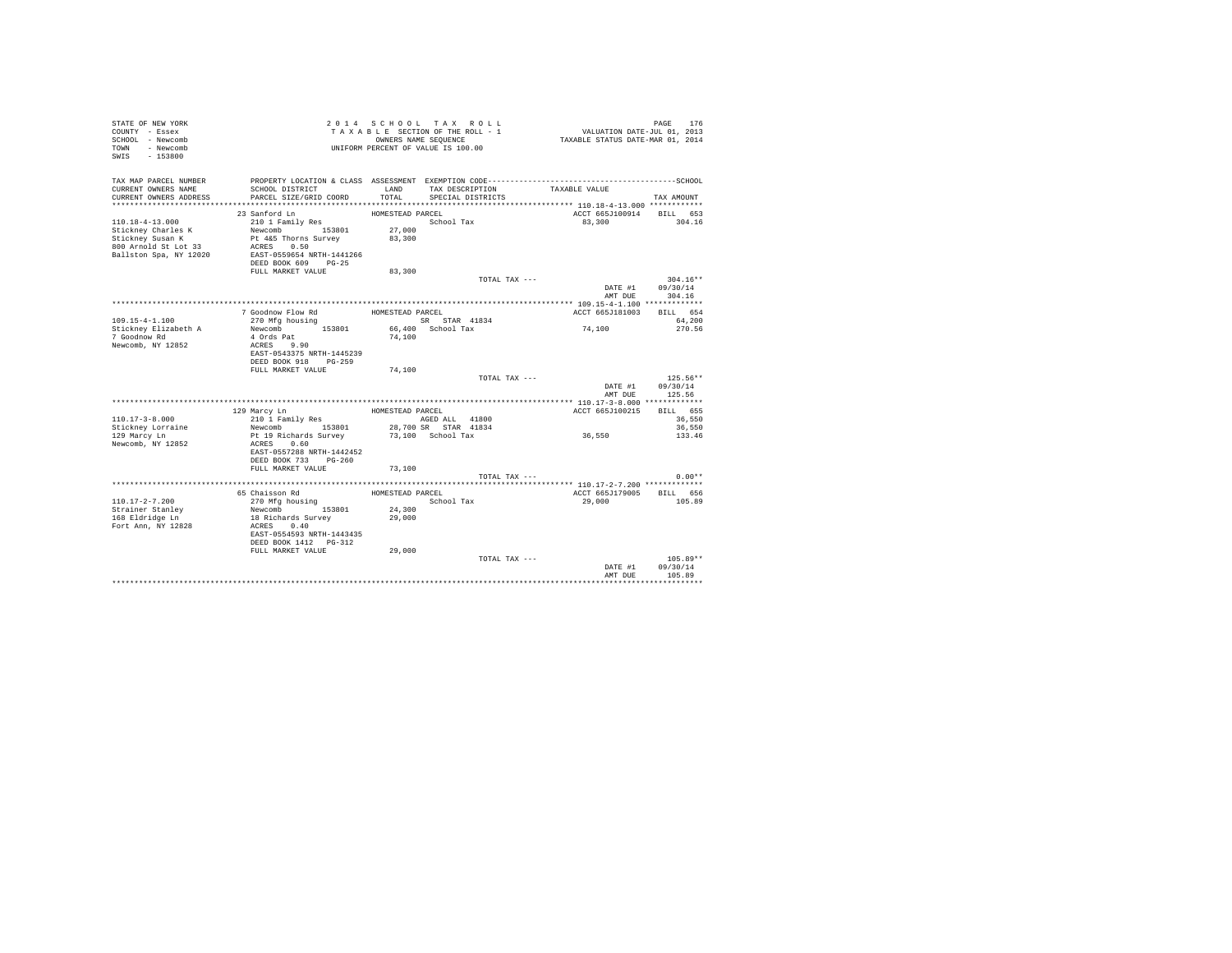| STATE OF NEW YORK<br>COUNTY - Essex<br>SCHOOL - Newcomb<br>TOWN<br>- Newcomb<br>SWIS<br>$-153800$ |                                                                                                                          | UNIFORM PERCENT OF VALUE IS 100.00   | 2014 SCHOOL TAX ROLL<br>TAXABLE SECTION OF THE ROLL - 1<br>OWNERS NAME SEQUENCE | VALUATION DATE-JUL 01, 2013<br>TAXABLE STATUS DATE-MAR 01, 2014 | 177<br>PAGE                      |
|---------------------------------------------------------------------------------------------------|--------------------------------------------------------------------------------------------------------------------------|--------------------------------------|---------------------------------------------------------------------------------|-----------------------------------------------------------------|----------------------------------|
| TAX MAP PARCEL NUMBER<br>CURRENT OWNERS NAME<br>CURRENT OWNERS ADDRESS                            | SCHOOL DISTRICT<br>PARCEL SIZE/GRID COORD                                                                                | LAND<br>TOTAL                        | TAX DESCRIPTION<br>SPECIAL DISTRICTS                                            | TAXABLE VALUE                                                   | TAX AMOUNT                       |
| $110.17 - 2 - 8.501$<br>Strainer Stanley<br>168 Eldridge Ln<br>Fort Ann, NY 12828                 | 69 Chaisson Rd<br>210 1 Family Res<br>Newcomb 153801<br>Pt 18 Richards Survey<br>ACRES 6.60<br>EAST-0554564 NRTH-1443117 | HOMESTEAD PARCEL<br>55,100<br>96,100 | School Tax                                                                      | ACCT 665J103909<br>96,100                                       | BILL 657<br>350.89               |
|                                                                                                   | DEED BOOK 1412   PG-312<br>FULL MARKET VALUE                                                                             | 96,100                               |                                                                                 |                                                                 |                                  |
|                                                                                                   |                                                                                                                          |                                      | TOTAL TAX ---                                                                   | DATE #1<br>AMT DUE                                              | $350.89**$<br>09/30/14<br>350.89 |
|                                                                                                   |                                                                                                                          |                                      |                                                                                 |                                                                 |                                  |
|                                                                                                   | 5342 NYS Route 28N                                                                                                       | HOMESTEAD PARCEL                     |                                                                                 | ACCT 665J106802                                                 | BILL 658                         |
| $110.13 - 2 - 4.000$                                                                              | 210 1 Family Res                                                                                                         |                                      | RES. STAR 41854                                                                 |                                                                 | 30,000                           |
| Stringer Linda<br>Stringer Lowell W<br>5342 NYS Route 28N<br>PO Box 145                           | Newcomb 153801<br>17 Richards Survey<br>ACRES 0.93<br>EAST-0552505 NRTH-1445580                                          | 156,500                              | 34,600 School Tax                                                               | 156,500                                                         | 571.43                           |
| Newcomb, NY 12852                                                                                 | DEED BOOK 1614 PG-295<br>FULL MARKET VALUE                                                                               | 156,500                              |                                                                                 |                                                                 |                                  |
|                                                                                                   |                                                                                                                          |                                      | TOTAL TAX ---                                                                   | DATE #1<br>AMT DUE                                              | $500.43**$<br>09/30/14<br>500.43 |
|                                                                                                   |                                                                                                                          |                                      |                                                                                 |                                                                 |                                  |
|                                                                                                   | 5650 NYS Route 28N                                                                                                       | HOMESTEAD PARCEL                     |                                                                                 | ACCT 665J106108                                                 | BILL 659                         |
| $109.15 - 1 - 44.043$                                                                             | 210 1 Family Res                                                                                                         |                                      | RES. STAR 41854                                                                 |                                                                 | 30,000                           |
| Stringer Lowell<br>Stringer Brenda<br>Newcomb, NY 12852                                           | Newcomb 153801<br>3 Richards Survey<br>Also 1020/82<br>ACRES 2.80                                                        | 76,900                               | 42.100 School Tax                                                               | 76,900                                                          | 280.79                           |
|                                                                                                   | EAST-0545408 NRTH-1446708<br>DEED BOOK 662 PG-180<br>FULL MARKET VALUE                                                   | 76,900                               |                                                                                 |                                                                 |                                  |
|                                                                                                   |                                                                                                                          |                                      | TOTAL TAX ---                                                                   | DATE #1<br>AMT DUE                                              | $209.79**$<br>09/30/14<br>209.79 |
|                                                                                                   |                                                                                                                          |                                      |                                                                                 |                                                                 |                                  |
|                                                                                                   | 5468 NYS Route 28N                                                                                                       | HOMESTEAD PARCEL                     |                                                                                 | ACCT 665J188004                                                 | BILL 660                         |
| $109.16 - 2 - 22.300$                                                                             | 210 1 Family Res                                                                                                         |                                      | SR STAR 41834                                                                   |                                                                 | 51,300                           |
| Stringer Robert<br>PO Box 106<br>Newcomb, NY 12852                                                | Newcomb<br>153801<br>9 T&c Purchase Twp 25 Ts<br>ACRES 0.31<br>EAST-0549425 NRTH-1446422<br>DEED BOOK 890 PG-314         | 51,300                               | 21,000 School Tax                                                               | 51,300                                                          | 187.31                           |
|                                                                                                   | FULL MARKET VALUE                                                                                                        | 51,300                               |                                                                                 |                                                                 |                                  |
|                                                                                                   |                                                                                                                          |                                      | TOTAL TAX ---                                                                   | DATE #1<br>AMT DUE                                              | $42.31**$<br>09/30/14<br>42.31   |
|                                                                                                   |                                                                                                                          |                                      |                                                                                 |                                                                 |                                  |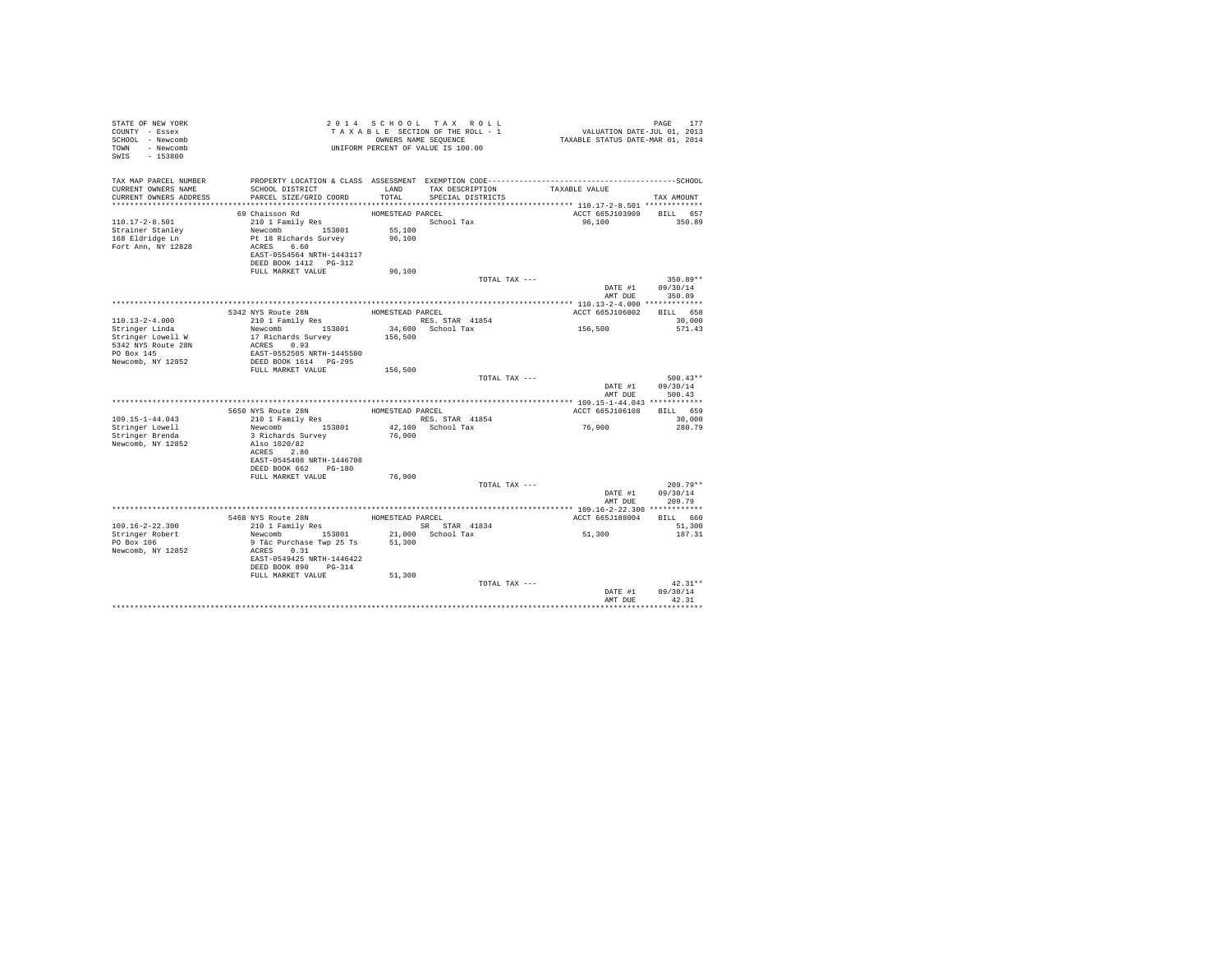| STATE OF NEW YORK<br>COUNTY - Essex<br>SCHOOL - Newcomb<br>- Newcomb<br>TOWN<br>$-153800$<br>SWIS |                                                    |                  | 2014 SCHOOL TAX ROLL<br>TAXABLE SECTION OF THE ROLL - 1<br>OWNERS NAME SEOUENCE<br>UNIFORM PERCENT OF VALUE IS 100.00 | VALUATION DATE-JUL 01, 2013<br>TAXABLE STATUS DATE-MAR 01, 2014 | PAGE<br>178      |
|---------------------------------------------------------------------------------------------------|----------------------------------------------------|------------------|-----------------------------------------------------------------------------------------------------------------------|-----------------------------------------------------------------|------------------|
| TAX MAP PARCEL NUMBER                                                                             |                                                    |                  |                                                                                                                       |                                                                 |                  |
| CURRENT OWNERS NAME<br>CURRENT OWNERS ADDRESS                                                     | SCHOOL DISTRICT<br>PARCEL SIZE/GRID COORD          | LAND<br>TOTAL    | TAX DESCRIPTION<br>SPECIAL DISTRICTS                                                                                  | TAXABLE VALUE                                                   | TAX AMOUNT       |
|                                                                                                   |                                                    |                  |                                                                                                                       |                                                                 |                  |
|                                                                                                   | 5462 NYS Route 28N                                 | HOMESTEAD PARCEL |                                                                                                                       | ACCT 665J106505 BILL 661                                        |                  |
| $109.16 - 2 - 22.100$                                                                             | 210 1 Family Res - WTRFNT                          |                  | AGED ALL 41800                                                                                                        |                                                                 | 105,500          |
| Stringer Stacy                                                                                    | Newcomb 153801                                     |                  | 113,800 SR STAR 41834                                                                                                 |                                                                 | 64,200           |
| 31 Rose Ln                                                                                        | 9 Richards                                         |                  | 211,000 School Tax                                                                                                    | 105,500                                                         | 385.21           |
| Rensselaer, NY 12144                                                                              | 1567/100 Life Use to<br>Marielle Stringer          |                  |                                                                                                                       |                                                                 |                  |
|                                                                                                   | ACRES 0.61                                         |                  |                                                                                                                       |                                                                 |                  |
|                                                                                                   | EAST-0549567 NRTH-1446425                          |                  |                                                                                                                       |                                                                 |                  |
|                                                                                                   | DEED BOOK 890 PG-308                               |                  |                                                                                                                       |                                                                 |                  |
|                                                                                                   | FULL MARKET VALUE                                  | 211,000          |                                                                                                                       |                                                                 |                  |
|                                                                                                   |                                                    |                  | TOTAL TAX ---                                                                                                         |                                                                 | $240.21**$       |
|                                                                                                   |                                                    |                  |                                                                                                                       |                                                                 | DATE #1 09/30/14 |
|                                                                                                   |                                                    |                  |                                                                                                                       | AMT DUE                                                         | 240.21           |
|                                                                                                   | 5422 NYS Route 28N                                 | HOMESTEAD PARCEL |                                                                                                                       | ACCT 665J106512 BILL 662                                        |                  |
| $109.16 - 2 - 31.000$                                                                             | 210 1 Family Res - WTRFNT                          |                  | School Tax                                                                                                            | 236,000                                                         | 861.71           |
| Stubing Lisa Anne                                                                                 | Newcomb 153801 158,000                             |                  |                                                                                                                       |                                                                 |                  |
| Stubing Steven                                                                                    | 16 Richards 2016                                   | 236,000          |                                                                                                                       |                                                                 |                  |
| c/o Mary Stubing                                                                                  | 1630/258-Life estate to                            |                  |                                                                                                                       |                                                                 |                  |
| PO Box 54                                                                                         | Mary Stubing                                       |                  |                                                                                                                       |                                                                 |                  |
| Newcomb, NY 12852                                                                                 | ACRES 2.45<br>EAST-0550657 NRTH-1446448            |                  |                                                                                                                       |                                                                 |                  |
|                                                                                                   | DEED BOOK 1630 PG-258                              |                  |                                                                                                                       |                                                                 |                  |
|                                                                                                   | FULL MARKET VALUE                                  | 236,000          |                                                                                                                       |                                                                 |                  |
|                                                                                                   |                                                    |                  | TOTAL TAX ---                                                                                                         |                                                                 | 861.71**         |
|                                                                                                   |                                                    |                  |                                                                                                                       |                                                                 | DATE #1 09/30/14 |
|                                                                                                   |                                                    |                  |                                                                                                                       | AMT DUE                                                         | 861.71           |
|                                                                                                   | 5550 NYS Route 28N                                 | HOMESTEAD PARCEL |                                                                                                                       | ACCT 665J106510 BILL 663                                        |                  |
| $109.16 - 1 - 12.100$                                                                             | 210 1 Family Res - WTRFNT SR STAR 41834            |                  |                                                                                                                       |                                                                 | 64,200           |
| Stubing Rita                                                                                      | Newcomb 153801 106,500 School Tax                  |                  |                                                                                                                       | 168,000                                                         | 613.42           |
| 5552 NYS Rte 28N                                                                                  | 10 Richards Survey                                 | 168,000          |                                                                                                                       |                                                                 |                  |
| Newcomb, NY 12852                                                                                 | Also 368/395                                       |                  |                                                                                                                       |                                                                 |                  |
|                                                                                                   | ACRES 1.92                                         |                  |                                                                                                                       |                                                                 |                  |
|                                                                                                   | EAST-0547617 NRTH-1447549<br>DEED BOOK 1309 PG-231 |                  |                                                                                                                       |                                                                 |                  |
|                                                                                                   | FULL MARKET VALUE                                  | 168,000          |                                                                                                                       |                                                                 |                  |
|                                                                                                   |                                                    |                  | TOTAL TAX ---                                                                                                         |                                                                 | $468.42**$       |
|                                                                                                   |                                                    |                  |                                                                                                                       | DATE #1                                                         | 09/30/14         |
|                                                                                                   |                                                    |                  |                                                                                                                       | AMT DHE                                                         | 468.42           |
|                                                                                                   |                                                    |                  |                                                                                                                       |                                                                 |                  |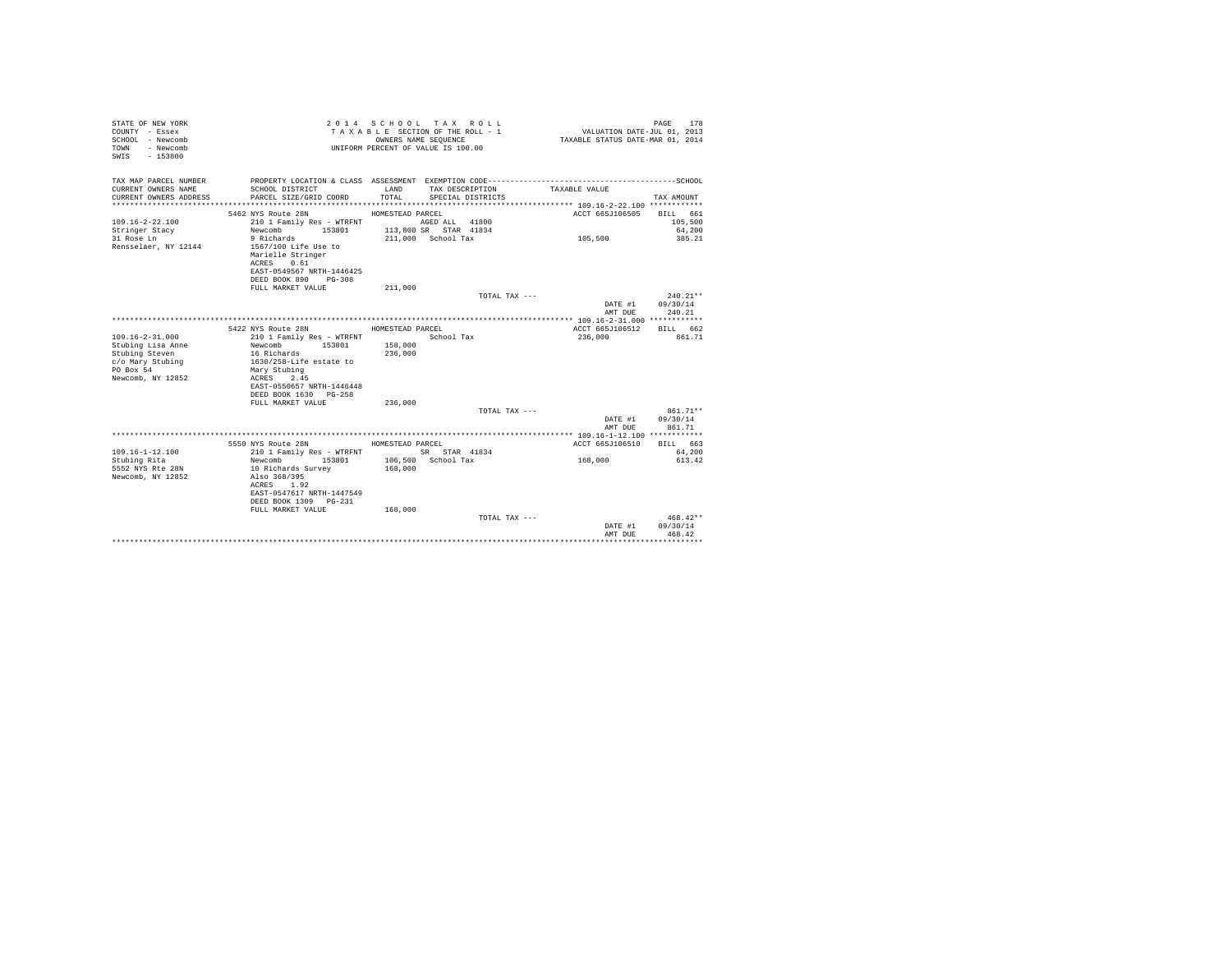| STATE OF NEW YORK<br>COUNTY - Essex<br>SCHOOL - Newcomb<br>TOWN - Newcomb<br>SWIS - 153800           | T A X A B B B B B B B SEQUENCE<br>OWNERS NAME SEQUENCE<br>UNIFORM PERCENT OF VALUE IS 100.00                         |                   | 2014 SCHOOL TAX ROLL<br>TAXABLE SECTION OF THE ROLL - 1<br>OWNERS NAME SEQUENCE | PAGE 179<br>VALUATION DATE-JUL 01, 2013<br>TAXABLE STATUS DATE-MAR 01, 2014 |                                                          |
|------------------------------------------------------------------------------------------------------|----------------------------------------------------------------------------------------------------------------------|-------------------|---------------------------------------------------------------------------------|-----------------------------------------------------------------------------|----------------------------------------------------------|
| TAX MAP PARCEL NUMBER<br>CURRENT OWNERS NAME<br>CURRENT OWNERS ADDRESS PARCEL SIZE/GRID COORD        | SCHOOL DISTRICT                                                                                                      |                   | TOTAL SPECIAL DISTRICTS                                                         | LAND TAX DESCRIPTION TAXABLE VALUE                                          | TAX AMOUNT                                               |
|                                                                                                      | 5516 NYS Route 28N                                                                                                   | HOMESTEAD PARCEL  |                                                                                 | ACCT 665J106001 BILL 664                                                    |                                                          |
| $109.16 - 2 - 16.000$<br>Sullivan John F<br>Sullivan John F<br>Sullivan Sally M<br>Newcomb, NY 12852 | 210 1 Family Res<br>Newcomb 153801<br>10 Richards<br>ACRES 0.70<br>EAST-0548313 NRTH-1447228<br>DEED BOOK 685 PG-240 |                   | RES. STAR 41854<br>30,500 School Tax<br>137,100                                 | 137,100                                                                     | 30,000<br>500.60                                         |
|                                                                                                      | FULL MARKET VALUE                                                                                                    | 137,100           |                                                                                 |                                                                             |                                                          |
|                                                                                                      |                                                                                                                      |                   |                                                                                 | TOTAL TAX ---<br>AMT DUE                                                    | $429.60**$<br>DATE #1 09/30/14<br>429.60                 |
|                                                                                                      |                                                                                                                      |                   |                                                                                 |                                                                             |                                                          |
| 110.17-2-22.000                                                                                      | 96 Marcy Ln<br>210 1 Family Res                                                                                      | HOMESTEAD PARCEL  | School Tax                                                                      | ACCT 665J100406 BILL 665<br>156,100                                         | 569.97                                                   |
| Sullivan Kathleen F<br>Sullivan Joan                                                                 | Newcomb 153801<br>Pt 19 Richards Survey                                                                              | 35,900<br>156,100 |                                                                                 |                                                                             |                                                          |
| 385 Gilbert Ave                                                                                      | ACRES 1.00                                                                                                           |                   |                                                                                 |                                                                             |                                                          |
| Pearl River, NY 10965                                                                                | EAST-0557641 NRTH-1443112<br>DEED BOOK 892 PG-7                                                                      |                   |                                                                                 |                                                                             |                                                          |
|                                                                                                      | FULL MARKET VALUE                                                                                                    | 156,100           |                                                                                 |                                                                             |                                                          |
|                                                                                                      |                                                                                                                      |                   |                                                                                 | TOTAL TAX ---                                                               | 569.97**<br>DATE #1 $09/30/14$<br>AMT DUE 569.97         |
|                                                                                                      |                                                                                                                      |                   |                                                                                 |                                                                             |                                                          |
|                                                                                                      | 39 Stubing Ln MOMESTEAD PARCEL                                                                                       |                   |                                                                                 | ACCT 665Z000004 BILL 666                                                    |                                                          |
| $109.16 - 6 - 1.000$<br>Sutphen Sharon                                                               | 210 1 Family Res - WTRFNT School Tax<br>Newcomb 153801 122,100<br>16 T&c Pur Twp 27 Rs                               | 182,100           |                                                                                 | 182,100                                                                     | 664.91                                                   |
| Knapp Joanne<br>529 Elk Cir<br>Ballston Spa, NY 12020                                                | 1 Birch Point Subd<br>ACRES 1.20                                                                                     |                   |                                                                                 |                                                                             |                                                          |
|                                                                                                      | EAST-0551517 NRTH-1447219<br>DEED BOOK 1239 PG-137<br>FULL MARKET VALUE                                              | 182,100           |                                                                                 |                                                                             |                                                          |
|                                                                                                      |                                                                                                                      |                   |                                                                                 | TOTAL TAX ---                                                               | 664.91**                                                 |
|                                                                                                      |                                                                                                                      |                   |                                                                                 |                                                                             | $\mathtt{DATE}~\#1~~\mathtt{09/30/14}$<br>AMT DUE 664.91 |
|                                                                                                      |                                                                                                                      |                   |                                                                                 |                                                                             |                                                          |
| $120.18 - 2 - 23.000$<br>Swan Robert C                                                               | 30 Bennett Ln<br>260 Seasonal res - WTRFNT 5chool Tax<br>Newcomb 153801 109,900                                      | HOMESTEAD PARCEL  |                                                                                 | ACCT 665J106513 BILL 667<br>135,500                                         | 494.75                                                   |
| Swan Kathleen P<br>6 Lewis Rd<br>Queensbury, NY 12804                                                | 46 T&C Twp 18<br>Goodnow Flow Subd<br>Lot 26<br>ACRES 1.50<br>EAST-0536198 NRTH-1426299<br>DEED BOOK 1481    PG-304  | 135,500           |                                                                                 |                                                                             |                                                          |
|                                                                                                      | FULL MARKET VALUE 135,500                                                                                            |                   |                                                                                 |                                                                             |                                                          |
|                                                                                                      |                                                                                                                      |                   |                                                                                 | TOTAL TAX ---<br>AMT DUE                                                    | 494.75**<br>DATE #1 09/30/14<br>494.75                   |
|                                                                                                      |                                                                                                                      |                   |                                                                                 |                                                                             | .                                                        |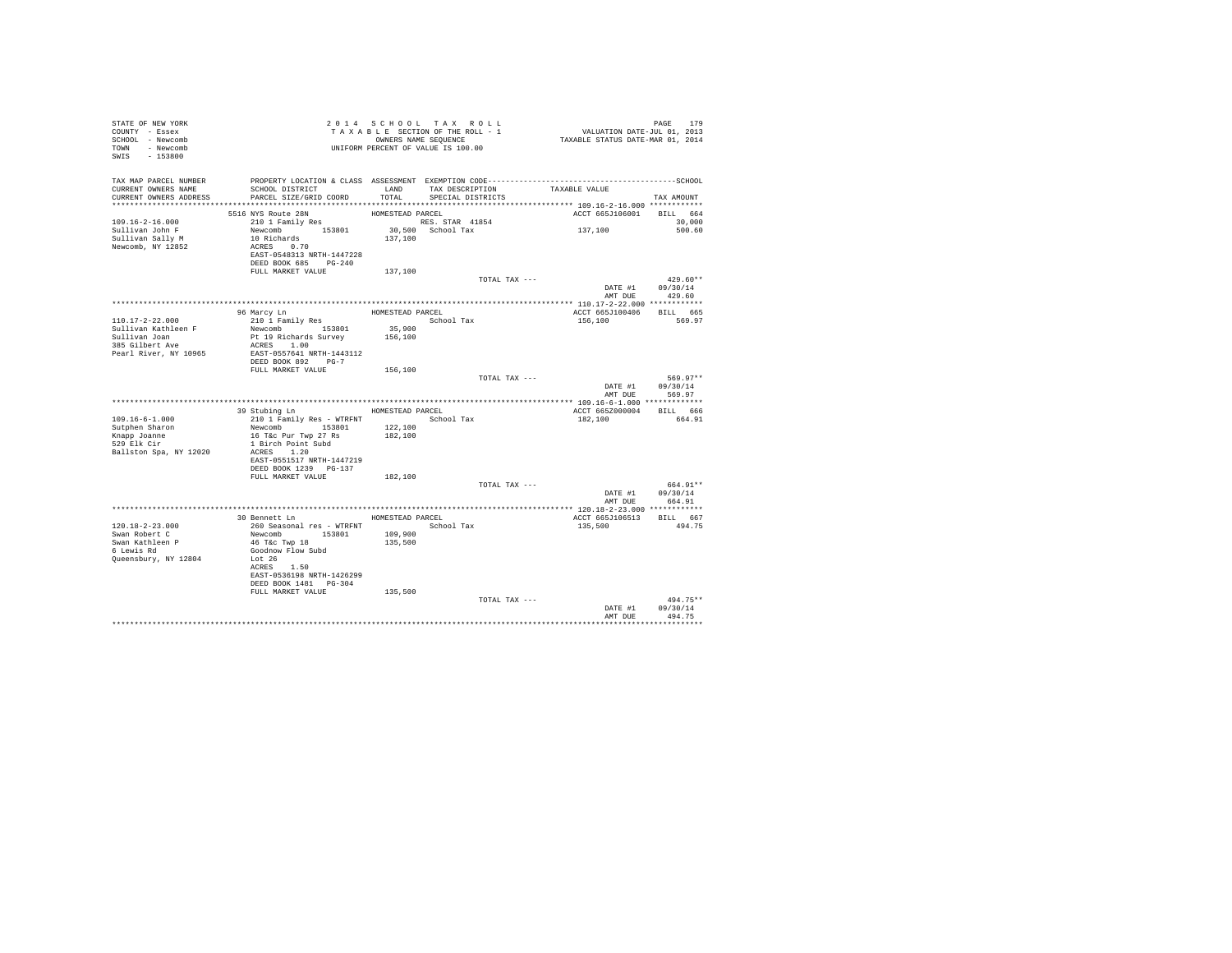| STATE OF NEW YORK<br>COUNTY - Essex<br>SCHOOL - Newcomb<br>TOWN - Newcomb<br>$-153800$<br>SWIS          |                                                                                                                                                                                               |                      | 2014 SCHOOL TAX ROLL<br>TAXABLE SECTION OF THE ROLL - 1<br>OWNERS NAME SEOUENCE<br>UNIFORM PERCENT OF VALUE IS 100.00 | rage 180<br>2013 VALUATION DATE-JUL<br>2014 TAXABLE STATUS DATE-MAR | PAGE<br>180                                |
|---------------------------------------------------------------------------------------------------------|-----------------------------------------------------------------------------------------------------------------------------------------------------------------------------------------------|----------------------|-----------------------------------------------------------------------------------------------------------------------|---------------------------------------------------------------------|--------------------------------------------|
| TAX MAP PARCEL NUMBER<br>CURRENT OWNERS NAME<br>CURRENT OWNERS ADDRESS                                  | SCHOOL DISTRICT LAND<br>PARCEL SIZE/GRID COORD TOTAL                                                                                                                                          |                      | TAX DESCRIPTION<br>SPECIAL DISTRICTS                                                                                  | TAXABLE VALUE                                                       | TAX AMOUNT                                 |
|                                                                                                         | 1386 Goodnow Flow Rd                                                                                                                                                                          | HOMESTEAD PARCEL     |                                                                                                                       | ACCT 665J100509 BILL 668                                            |                                            |
| $120.18 - 2 - 1.000$<br>Swansen Michael<br>Carroll Daniel J<br>15 Old Rd Trl<br>Putnam Valley, NY 10579 | 260 Seasonal res - WTRFNT               School Tax<br>Newcomb 153801<br>42 & 47 T&c Twp 18<br>Goodnow Flow Subd<br>T.ot 48<br>ACRES 1.12<br>EAST-0534050 NRTH-1426995<br>DEED BOOK 1363 PG-87 | 106,400<br>351,100   |                                                                                                                       | 351,100                                                             | 1,281.98                                   |
|                                                                                                         | FULL MARKET VALUE                                                                                                                                                                             | 351,100              |                                                                                                                       |                                                                     |                                            |
|                                                                                                         |                                                                                                                                                                                               |                      | TOTAL TAX ---                                                                                                         | AMT DUE                                                             | 1,281.98**<br>DATE #1 09/30/14<br>1,281.98 |
|                                                                                                         |                                                                                                                                                                                               |                      |                                                                                                                       |                                                                     |                                            |
|                                                                                                         | NW Side D&H RR NON-HOMESTEAD PARCEL                                                                                                                                                           |                      |                                                                                                                       | ACCT 665J178522                                                     | BILL 669                                   |
| $110. - 1 - 14.046$<br>Tahawus Club Inc                                                                 | 920 Priv Hunt/Fi<br>Newcomb 153801                                                                                                                                                            | 31,500               | School Tax                                                                                                            | 31,500                                                              | 550.91                                     |
| PO Box 419                                                                                              | 15 & 34 T&c Twp                                                                                                                                                                               | 31,500               |                                                                                                                       |                                                                     |                                            |
| Newcomb, NY 12852                                                                                       | ACRES 37.95<br>EAST-0575033 NRTH-1445704<br>DEED BOOK 288 PG-113                                                                                                                              |                      |                                                                                                                       |                                                                     |                                            |
|                                                                                                         | FULL MARKET VALUE                                                                                                                                                                             | 31,500               |                                                                                                                       |                                                                     |                                            |
|                                                                                                         |                                                                                                                                                                                               |                      | TOTAL TAX ---                                                                                                         | AMT DUE                                                             | 550.91**<br>DATE #1 09/30/14<br>550.91     |
|                                                                                                         |                                                                                                                                                                                               |                      |                                                                                                                       |                                                                     |                                            |
|                                                                                                         | Perch Pond Ln                                                                                                                                                                                 | NON-HOMESTEAD PARCEL |                                                                                                                       | ACCT 665J106603                                                     | BILL 670                                   |
| $110. - 3 - 3.100$<br>Tahawus Club Inc                                                                  | 920 Priv Hunt/Fi<br>Newcomb 153801                                                                                                                                                            | 8,500                | School Tax                                                                                                            | 8,500                                                               | 148.66                                     |
| PO Box 419<br>Newcomb, NY 12852                                                                         | 15 T&c Twp<br>ACRES 10.27<br>EAST-0576041 NRTH-1445410<br>DEED BOOK 288 PG-113                                                                                                                | 8,500                |                                                                                                                       |                                                                     |                                            |
|                                                                                                         | FULL MARKET VALUE                                                                                                                                                                             | 8,500                |                                                                                                                       |                                                                     | $148.66**$                                 |
|                                                                                                         |                                                                                                                                                                                               |                      | TOTAL TAX ---                                                                                                         | DATE #1<br>AMT DUE                                                  | 09/30/14<br>148.66                         |
|                                                                                                         | Lower Works Rd                                                                                                                                                                                | NON-HOMESTEAD PARCEL |                                                                                                                       | ACCT 665Z007002                                                     | BILL 671                                   |
| $110. -3 - 17.000$<br>Tahawus Club Inc<br>PO Box 419<br>Newcomb, NY 12852                               | 322 Rural vac>10<br>Newcomb 153801<br>15 T&C Pur TWP 46 RS<br>ACRES 14.10<br>EAST-0576134 NRTH-1443729                                                                                        | 11,700<br>11,700     | School Tax                                                                                                            | 11,700                                                              | 204.62                                     |
|                                                                                                         | DEED BOOK 254 PG-168                                                                                                                                                                          |                      |                                                                                                                       |                                                                     |                                            |
|                                                                                                         | FULL MARKET VALUE                                                                                                                                                                             | 11,700               |                                                                                                                       |                                                                     |                                            |
|                                                                                                         |                                                                                                                                                                                               |                      | TOTAL TAX ---                                                                                                         | DATE #1<br>AMT DUE                                                  | $204.62**$<br>09/30/14<br>204.62           |
|                                                                                                         |                                                                                                                                                                                               |                      |                                                                                                                       |                                                                     |                                            |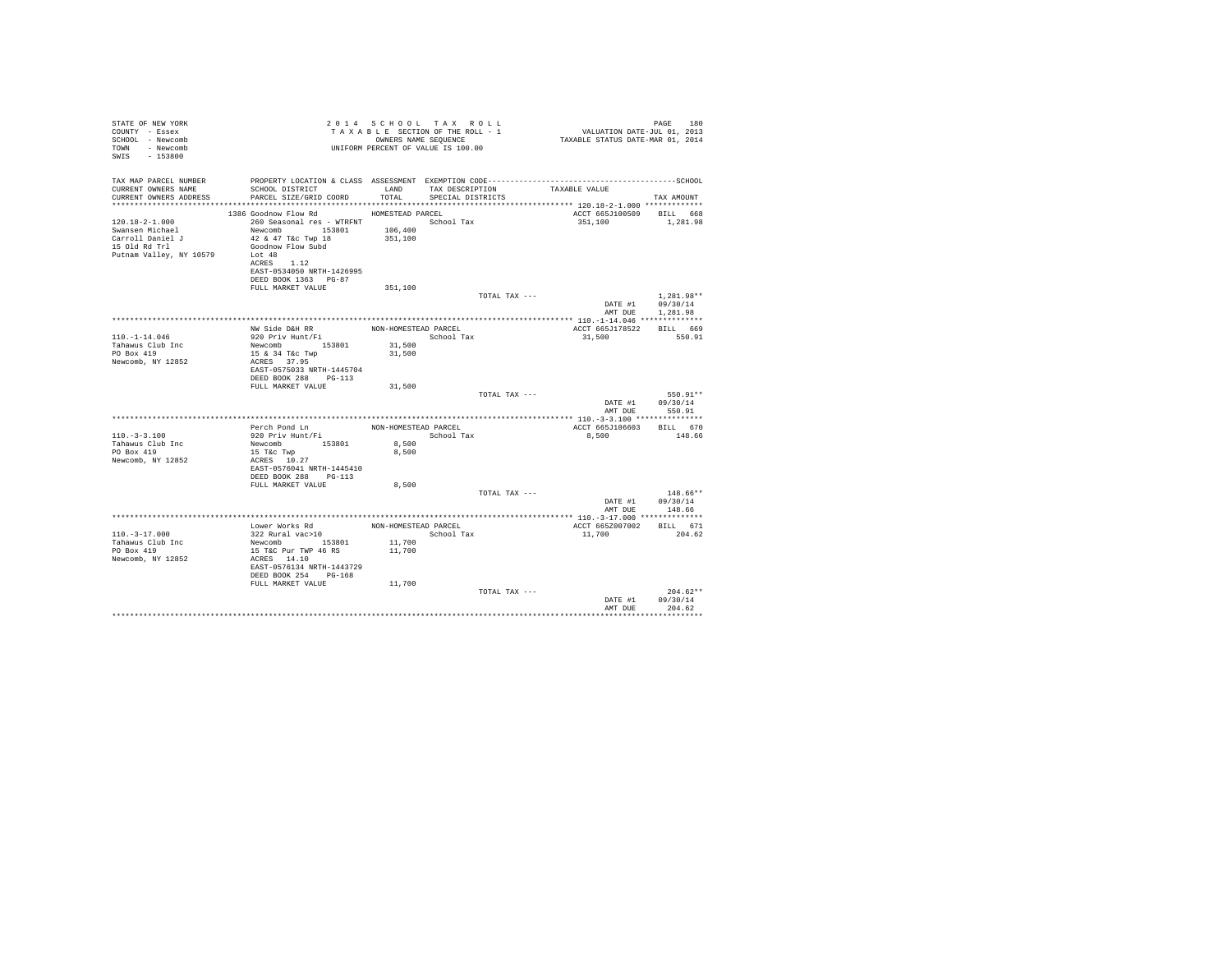| STATE OF NEW YORK<br>COUNTY - Essex<br>SCHOOL - Newcomb<br>TOWN - Newcomb<br>SWIS - 153800 |                                                                                              |                  | 2014 SCHOOL TAX ROLL<br>TAXABLE SECTION OF THE ROLL - 1<br>OWNERS NAME SEQUENCE<br>UNIFORM PERCENT OF VALUE IS 100.00 | PAGE 181<br>VALUATION DATE-JUL 01, 2013<br>TAXABLE STATUS DATE-MAR 01, 2014 |                    |
|--------------------------------------------------------------------------------------------|----------------------------------------------------------------------------------------------|------------------|-----------------------------------------------------------------------------------------------------------------------|-----------------------------------------------------------------------------|--------------------|
| TAX MAP PARCEL NUMBER                                                                      | PROPERTY LOCATION & CLASS ASSESSMENT EXEMPTION CODE-----------------------------------SCHOOL |                  |                                                                                                                       |                                                                             |                    |
| CURRENT OWNERS NAME<br>CURRENT OWNERS ADDRESS                                              | SCHOOL DISTRICT<br>PARCEL SIZE/GRID COORD                                                    | LAND<br>TOTAL.   | TAX DESCRIPTION<br>SPECIAL DISTRICTS                                                                                  | TAXABLE VALUE                                                               | TAX AMOUNT         |
|                                                                                            |                                                                                              |                  |                                                                                                                       |                                                                             |                    |
|                                                                                            | 42 Lower Works Rd                                                                            | HOMESTEAD PARCEL |                                                                                                                       | ACCT 665J106701 BILL 672                                                    |                    |
| $110. - 3 - 22.100$                                                                        | 240 Rural res                                                                                |                  | School Tax                                                                                                            | 321,400                                                                     | 1,173.53           |
| Tahawus Club Inc                                                                           | Newcomb 153801 53,500                                                                        |                  |                                                                                                                       |                                                                             |                    |
| PO Box 419                                                                                 | 15 T&c Twp 46                                                                                | 321,400          |                                                                                                                       |                                                                             |                    |
| Newcomb, NY 12852                                                                          | ACRES 22.14                                                                                  |                  |                                                                                                                       |                                                                             |                    |
|                                                                                            | EAST-0575539 NRTH-1444335                                                                    |                  |                                                                                                                       |                                                                             |                    |
|                                                                                            | DEED BOOK 254 PG-168                                                                         |                  |                                                                                                                       |                                                                             |                    |
|                                                                                            | FULL MARKET VALUE                                                                            | 321,400          | TOTAL TAX ---                                                                                                         |                                                                             | $1.173.53**$       |
|                                                                                            |                                                                                              |                  |                                                                                                                       | DATE #1                                                                     | 09/30/14           |
|                                                                                            |                                                                                              |                  |                                                                                                                       |                                                                             | AMT DUE 1,173.53   |
|                                                                                            | Goodnow Flow Rd                                                                              | HOMESTEAD PARCEL |                                                                                                                       | ACCT 665J104009 BILL 673                                                    |                    |
| 109.15-3-18.000                                                                            | 260 Seasonal res                                                                             |                  | School Tax                                                                                                            | 44,800                                                                      | 163.58             |
| Tasick Debra H                                                                             | Newcomb 153801                                                                               | 21,600           |                                                                                                                       |                                                                             |                    |
| 288 Truesdale Hill Rd                                                                      | 5 Ords                                                                                       | 44,800           |                                                                                                                       |                                                                             |                    |
| Lake George, NY 12845                                                                      | ACRES 0.30                                                                                   |                  |                                                                                                                       |                                                                             |                    |
|                                                                                            | EAST-0542127 NRTH-1444018                                                                    |                  |                                                                                                                       |                                                                             |                    |
|                                                                                            | DEED BOOK 1319 PG-107                                                                        |                  |                                                                                                                       |                                                                             |                    |
|                                                                                            | FULL MARKET VALUE                                                                            | 44,800           |                                                                                                                       |                                                                             |                    |
|                                                                                            |                                                                                              |                  | TOTAL TAX ---                                                                                                         |                                                                             | $163.58**$         |
|                                                                                            |                                                                                              |                  |                                                                                                                       | DATE #1<br>AMT DUE                                                          | 09/30/14<br>163.58 |
|                                                                                            |                                                                                              |                  |                                                                                                                       |                                                                             |                    |
|                                                                                            | 12 Winebrook Cir                                                                             | HOMESTEAD PARCEL |                                                                                                                       | ACCT 665J105209                                                             | BILL 674           |
| $110.17 - 2 - 25.000$                                                                      | 210 1 Family Res                                                                             |                  | RES. STAR 41854                                                                                                       |                                                                             | 30,000             |
| Taylor Bea                                                                                 | Newcomb 153801                                                                               |                  | 36,600 School Tax                                                                                                     | 169,900                                                                     | 620.36             |
| 12 Winebrook Cir                                                                           | Pt 19 Richards Survey<br>1149/200 Release Of                                                 | 169,900          |                                                                                                                       |                                                                             |                    |
| Newcomb, NY 12852                                                                          |                                                                                              |                  |                                                                                                                       |                                                                             |                    |
|                                                                                            | Estate Tax Lien                                                                              |                  |                                                                                                                       |                                                                             |                    |
| PRIOR OWNER ON 3/01/2014 ACRES 1.20                                                        |                                                                                              |                  |                                                                                                                       |                                                                             |                    |
| Taylor-Geiger Bea                                                                          | EAST-0557221 NRTH-1443287<br>DEED BOOK 1594 PG-258                                           |                  |                                                                                                                       |                                                                             |                    |
|                                                                                            | FULL MARKET VALUE                                                                            | 169,900          |                                                                                                                       |                                                                             |                    |
|                                                                                            |                                                                                              |                  | TOTAL TAX ---                                                                                                         |                                                                             | 549.36**           |
|                                                                                            |                                                                                              |                  |                                                                                                                       |                                                                             | DATE #1 09/30/14   |
|                                                                                            |                                                                                              |                  |                                                                                                                       |                                                                             | AMT DUE 549.36     |
|                                                                                            |                                                                                              |                  |                                                                                                                       |                                                                             |                    |
|                                                                                            | 160 Marcy Ln                                                                                 |                  | HOMESTEAD PARCEL                                                                                                      | ACCT 665J105705 BILL 675                                                    |                    |
| $110.17 - 2 - 37.000$                                                                      | 210 1 Family Res                                                                             |                  | School Tax                                                                                                            | 85,800                                                                      | 313.28             |
| Taylor Jason P                                                                             | Newcomb 153801<br>Pt 6&7 Thorns Survey                                                       | 28,700           |                                                                                                                       |                                                                             |                    |
| 160 Marcy Ln                                                                               |                                                                                              | 85,800           |                                                                                                                       |                                                                             |                    |
| Newcomb, NY 12852                                                                          | ACRES 0.60                                                                                   |                  |                                                                                                                       |                                                                             |                    |
|                                                                                            | EAST-0557361 NRTH-1441681                                                                    |                  |                                                                                                                       |                                                                             |                    |
|                                                                                            | DEED BOOK 1463 PG-188                                                                        |                  |                                                                                                                       |                                                                             |                    |
|                                                                                            | FULL MARKET VALUE                                                                            | 85,800           |                                                                                                                       |                                                                             |                    |
|                                                                                            |                                                                                              |                  | TOTAL TAX ---                                                                                                         |                                                                             | $313.28**$         |
|                                                                                            |                                                                                              |                  |                                                                                                                       | DATE #1                                                                     | 09/30/14<br>313.28 |
|                                                                                            |                                                                                              |                  |                                                                                                                       | AMT DUE                                                                     |                    |
|                                                                                            |                                                                                              |                  |                                                                                                                       |                                                                             |                    |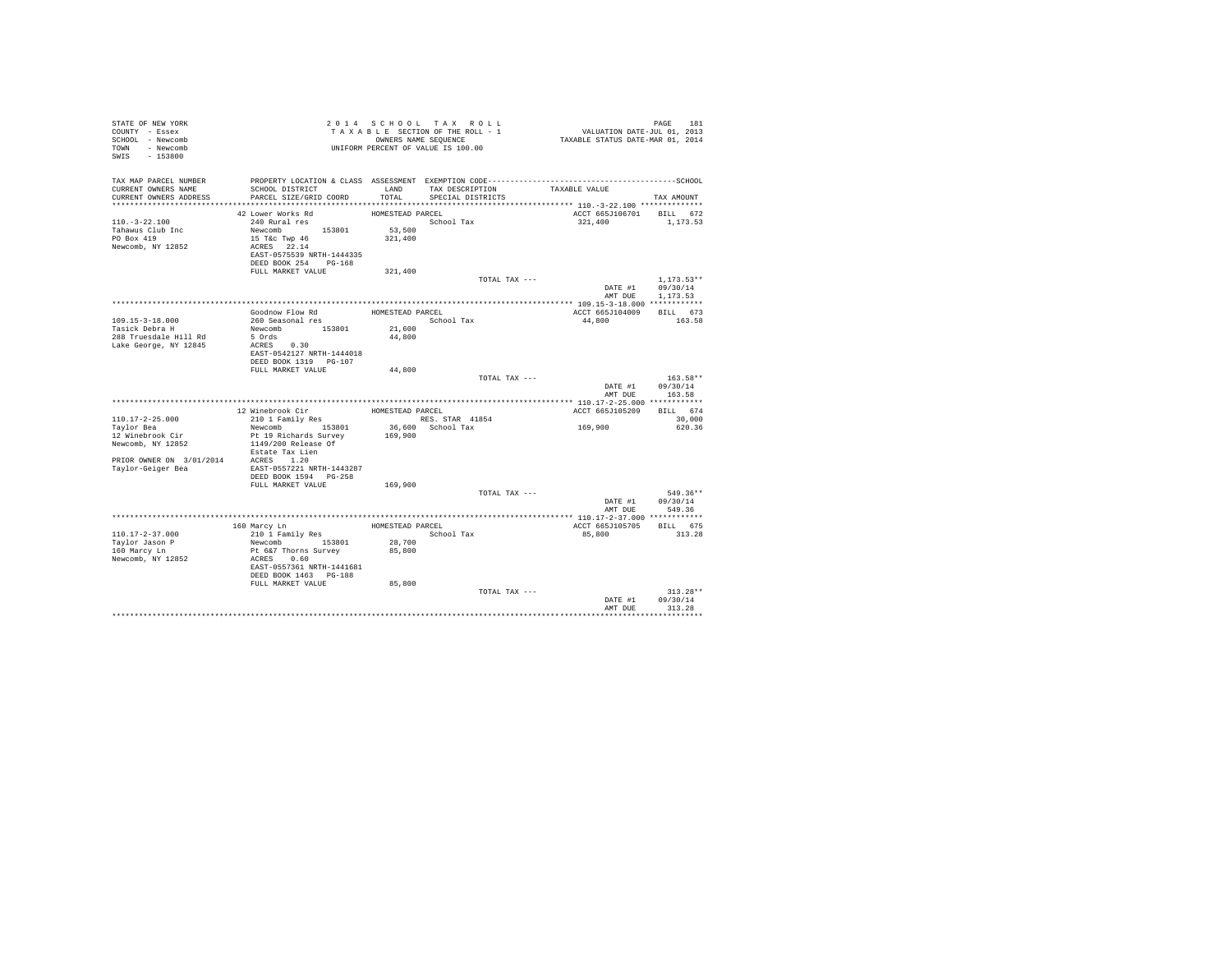| STATE OF NEW YORK<br>COUNTY - Essex<br>SCHOOL - Newcomb<br>TOWN - Newcomb<br>SWIS - 153800                          |                                                                                                                                                                                                    |               | 2014 SCHOOL TAX ROLL<br>2014 SCHOOL TAX ROLL<br>TAXABLE SECTION OF THE ROLL - 1 VALUATION DATE-JUL 01, 2013<br>OWNERS NAME SEQUENCE - 1 TAXABLE STATUS DATE-MAR 01, 2014<br>UNIFORM PERCENT OF VALUE IS 100.00 |                                               | PAGE<br>182                              |
|---------------------------------------------------------------------------------------------------------------------|----------------------------------------------------------------------------------------------------------------------------------------------------------------------------------------------------|---------------|----------------------------------------------------------------------------------------------------------------------------------------------------------------------------------------------------------------|-----------------------------------------------|------------------------------------------|
| TAX MAP PARCEL NUMBER<br>CURRENT OWNERS NAME<br>CURRENT OWNERS ADDRESS                                              | SCHOOL DISTRICT<br>PARCEL SIZE/GRID COORD                                                                                                                                                          | LAND<br>TOTAL | TAX DESCRIPTION TAXABLE VALUE<br>SPECIAL DISTRICTS                                                                                                                                                             |                                               | TAX AMOUNT                               |
|                                                                                                                     |                                                                                                                                                                                                    |               |                                                                                                                                                                                                                |                                               |                                          |
| $109.15 - 5 - 2.002$<br>Taylor Melvin E<br>Taylor Bertha J<br>5675 NYS Route 28N<br>PO Box 284<br>Newcomb, NY 12852 | <b>FIGURE 1988</b><br>1997 - STAR SPOLE 28N BOMESTEAD PARCEL<br>210 1 Family Res<br>Newcomb 153801 24,800 School Tax<br>109,400 109,400<br>See 1125/342<br>ACRES 0.42<br>EAST-0544741 NRTH-1446274 |               |                                                                                                                                                                                                                | ACCT 665J109104 BILL 676<br>109,400           | 64,200<br>399.45                         |
| PRIOR OWNER ON 3/01/2014 FULL MARKET VALUE<br>Taylor Melvin E                                                       | DEED BOOK 1762    PG-307                                                                                                                                                                           | 109,400       |                                                                                                                                                                                                                |                                               |                                          |
|                                                                                                                     |                                                                                                                                                                                                    |               | TOTAL TAX ---                                                                                                                                                                                                  | AMT DUE                                       | $254.45**$<br>DATE #1 09/30/14<br>254.45 |
|                                                                                                                     |                                                                                                                                                                                                    |               |                                                                                                                                                                                                                | **************** 110.18-1-8.003 ************* |                                          |
|                                                                                                                     | 5075 NYS Route 28N                                                                                                                                                                                 |               | HOMESTEAD PARCEL                                                                                                                                                                                               | ACCT 665J107202 BILL 677                      |                                          |
| $110.18 - 1 - 8.003$<br>Tavlor Norma J                                                                              | 210 1 Family Res                                                                                                                                                                                   |               | RES. STAR 41854                                                                                                                                                                                                | 173,600                                       | 30,000<br>633.87                         |
| 5075 NYS Rte 28N<br>Newcomb, NY 12852                                                                               | Newcomb 153801 45,300<br>Pt 19 Richards Survey 173,600<br>ACRES 3.75<br>EAST-0558575 NRTH-1443054<br>DEED BOOK 1128    PG-258                                                                      |               | 45,300 School Tax                                                                                                                                                                                              |                                               |                                          |
|                                                                                                                     | FULL MARKET VALUE                                                                                                                                                                                  | 173,600       |                                                                                                                                                                                                                |                                               |                                          |
|                                                                                                                     |                                                                                                                                                                                                    |               | TOTAL TAX ---                                                                                                                                                                                                  | DATE #1<br>AMT DUE                            | 562.87**<br>09/30/14<br>562.87           |
|                                                                                                                     |                                                                                                                                                                                                    |               |                                                                                                                                                                                                                | ACCT 665J175001 BILL 678                      |                                          |
| $110.17 - 2 - 2.000$                                                                                                | $$\tt 44\ Chaisson\ Rd$$ $$\tt HOMESTBAD\ PARCEL\ ALL$$ $$\tt 41800$$ $$\tt AGED\ ALL$$ $$\tt 41800$$                                                                                              |               |                                                                                                                                                                                                                |                                               | 23,750                                   |
| Tefoe Marie                                                                                                         | Newcomb 153801 18,400 SR STAR 41834                                                                                                                                                                |               |                                                                                                                                                                                                                |                                               | 23,750                                   |
| 44 Chaisson Rd<br>PO Box 34<br>Newcomb, NY 12852                                                                    | 18 Richard Survey<br>ACRES 1.40<br>EAST-0554191 NRTH-1444004<br>DEED BOOK 574 PG-88                                                                                                                |               | 47.500 School Tax                                                                                                                                                                                              | 23,750                                        | 86.72                                    |
|                                                                                                                     | FULL MARKET VALUE                                                                                                                                                                                  | 47,500        |                                                                                                                                                                                                                |                                               |                                          |
|                                                                                                                     |                                                                                                                                                                                                    |               | TOTAL TAX ---                                                                                                                                                                                                  |                                               | $0.00**$                                 |
|                                                                                                                     |                                                                                                                                                                                                    |               |                                                                                                                                                                                                                |                                               |                                          |
|                                                                                                                     | 22 Newcomb Lake Rd HOMESTEAD PARCEL                                                                                                                                                                |               |                                                                                                                                                                                                                | ACCT 665J107109 BILL 679                      |                                          |
| $109.15 - 1 - 47.100$<br>Ten Kate Michael P<br>Ten Kate Nancy R<br>235 Wood Rd<br>Freeville, NY 13068               | 210 1 Family Res - WTRFNT<br>Newcomb 153801<br>3 Richards Survey 187,800<br>Bldg 2<br>ACRES 3.62<br>EAST-0545069 NRTH-1447016<br>DEED BOOK 1757 PG-168                                             | 90,000        | School Tax                                                                                                                                                                                                     | 187,800                                       | 685.72                                   |
|                                                                                                                     | FULL MARKET VALUE 187,800                                                                                                                                                                          |               |                                                                                                                                                                                                                |                                               |                                          |
|                                                                                                                     |                                                                                                                                                                                                    |               | TOTAL TAX ---                                                                                                                                                                                                  | DATE #1<br>AMT DUR                            | 685.72**<br>09/30/14<br>685.72           |
|                                                                                                                     |                                                                                                                                                                                                    |               |                                                                                                                                                                                                                |                                               |                                          |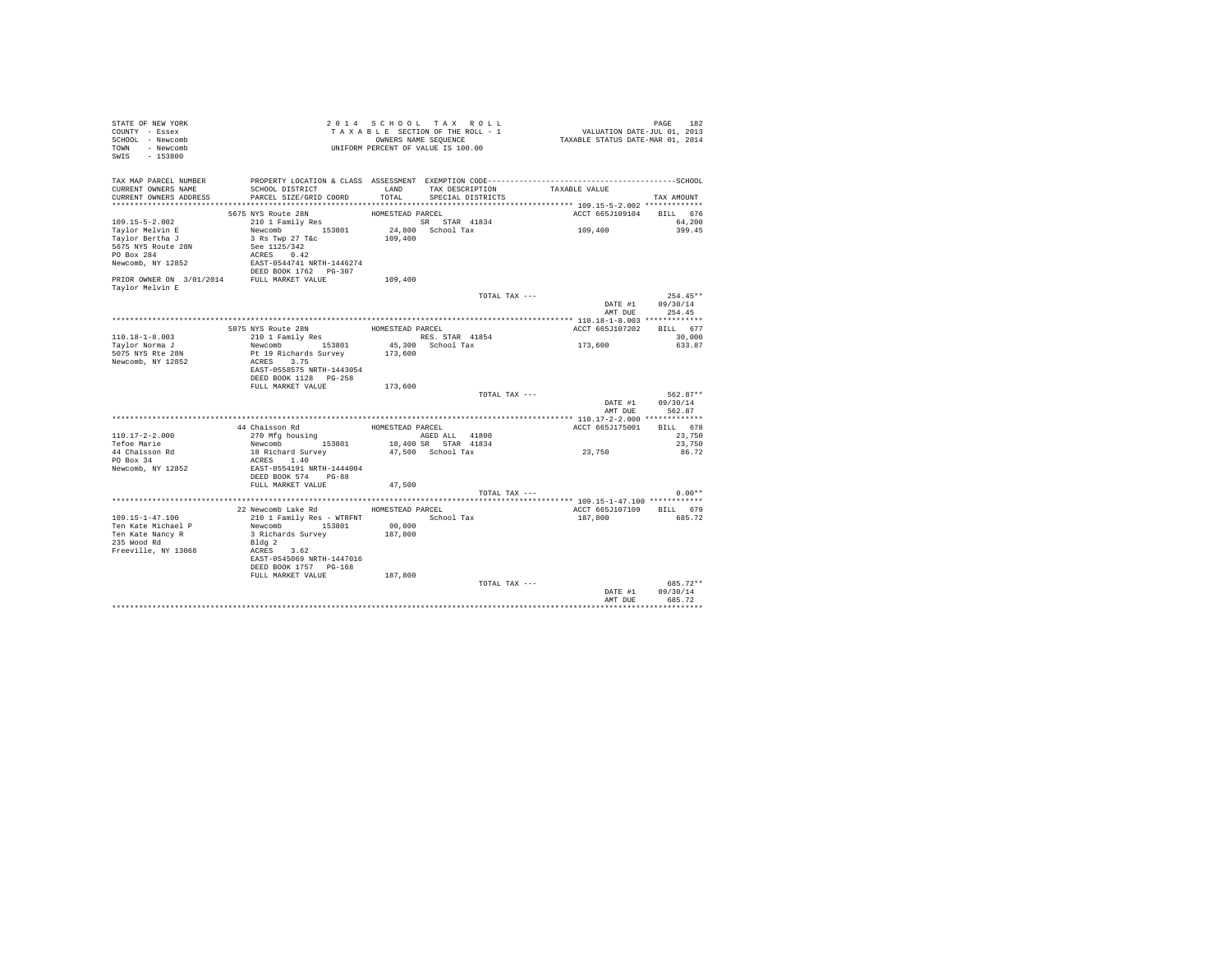| STATE OF NEW YORK<br>COUNTY - Essex<br>SCHOOL - Newcomb<br>TOWN - Newcomb<br>SWIS<br>$-153800$             |                                                                                                                                                                                                                            |                               | 2014 SCHOOL TAX ROLL<br>TAXABLE SECTION OF THE ROLL - 1<br>OWNERS NAME SEQUENCE<br>UNIFORM PERCENT OF VALUE IS 100.00 | ده: PAGE<br>VALUATION DATE-JUL 01, 2013<br>TAXABLE STATUS DATE-MAR 01, 2014 | PAGE<br>183                                       |
|------------------------------------------------------------------------------------------------------------|----------------------------------------------------------------------------------------------------------------------------------------------------------------------------------------------------------------------------|-------------------------------|-----------------------------------------------------------------------------------------------------------------------|-----------------------------------------------------------------------------|---------------------------------------------------|
| TAX MAP PARCEL NUMBER<br>CURRENT OWNERS NAME<br>CURRENT OWNERS ADDRESS                                     | SCHOOL DISTRICT TAND TAX DESCRIPTION<br>PARCEL SIZE/GRID COORD TOTAL SPECIAL DISTRICTS                                                                                                                                     |                               |                                                                                                                       | TAXABLE VALUE                                                               | TAX AMOUNT                                        |
| 120.13-1-51.000<br>Terbush Bruce<br>Terbush Karen<br>528 Randall Rd<br>Ballston Spa, NY 12020              | HOMESTEAD PARCEL<br>15 Woodvs Rd<br>260 Seasonal res - WTRFNT School Tax<br>Newcomb 153801 162,800<br>43 T&C Twp 18<br>Goodnow Flow Subd<br>Lot 176<br>ACRES 1.80<br>EAST-0533558 NRTH-1428840<br>DEED BOOK 1561    PG-321 | 243,400                       |                                                                                                                       | 243,400                                                                     | ACCT 665J106908 BILL 680<br>888.73                |
|                                                                                                            | FULL MARKET VALUE                                                                                                                                                                                                          | 243,400                       |                                                                                                                       |                                                                             |                                                   |
|                                                                                                            |                                                                                                                                                                                                                            |                               | TOTAL TAX ---                                                                                                         |                                                                             | 888.73**<br>09/30/14<br>DATE #1<br>AMT DUE 888.73 |
|                                                                                                            |                                                                                                                                                                                                                            |                               |                                                                                                                       |                                                                             |                                                   |
|                                                                                                            |                                                                                                                                                                                                                            |                               |                                                                                                                       |                                                                             | ACCT 665J101208 BILL 681                          |
| $121.7 - 1 - 2.000$<br>Terwilliger Dale A<br>142 S Riverside Rd<br>Highland, NY 12528                      | Newcomb 153801<br>40 Thorns Survey<br>ACRES 0.60<br>EAST-0564273 NRTH-1439814                                                                                                                                              | 28,700<br>38,000              |                                                                                                                       | 38,000                                                                      | 138.75                                            |
|                                                                                                            | DEED BOOK 1294 PG-343<br>FULL MARKET VALUE                                                                                                                                                                                 | 38,000                        |                                                                                                                       |                                                                             |                                                   |
|                                                                                                            |                                                                                                                                                                                                                            |                               | TOTAL TAX ---                                                                                                         |                                                                             | $138.75**$                                        |
|                                                                                                            |                                                                                                                                                                                                                            |                               |                                                                                                                       |                                                                             | DATE #1<br>09/30/14<br>AMT DUE 138.75             |
|                                                                                                            |                                                                                                                                                                                                                            |                               |                                                                                                                       |                                                                             |                                                   |
|                                                                                                            | 73 Beaver Bay MOMESTEAD PARCEL                                                                                                                                                                                             |                               |                                                                                                                       |                                                                             | ACCT 665J105603 BILL 682                          |
| $120.17 - 3 - 2.000$                                                                                       | 260 Seasonal res - WTRFNT                                                                                                                                                                                                  |                               | School Tax                                                                                                            | 164,000                                                                     | 598.82                                            |
| Tetlack Paul J<br>51 Wheeler Dr<br>Clifton Park, NY 12065                                                  | Newcomb 153801<br>26 T&C Twp 18<br>Goodnow Flow Subd<br>Lot $307$<br>ACRES 0.80<br>EAST-0528122 NRTH-1426840                                                                                                               | 105,300<br>164,000            |                                                                                                                       |                                                                             |                                                   |
|                                                                                                            | DEED BOOK 1281 PG-258                                                                                                                                                                                                      |                               |                                                                                                                       |                                                                             |                                                   |
|                                                                                                            | FULL MARKET VALUE                                                                                                                                                                                                          | 164,000                       | TOTAL TAX ---                                                                                                         |                                                                             | 598.82**                                          |
|                                                                                                            |                                                                                                                                                                                                                            |                               |                                                                                                                       |                                                                             | DATE #1 09/30/14                                  |
|                                                                                                            |                                                                                                                                                                                                                            |                               |                                                                                                                       |                                                                             | AMT DUE 598.82                                    |
|                                                                                                            | 5460 NYS Route 28N HOMESTEAD PARCEL                                                                                                                                                                                        |                               |                                                                                                                       | ACCT 665J104215                                                             | BILL 683                                          |
| $109.16 - 2 - 23.024$<br>Thibodeau Ricky P<br>Thibodeau Lorraine<br>4 Empire Cir<br>Slingerlands, NY 12159 | 210 1 Family Res - WTRFNT<br>Newcomb 153801<br>9 Richards<br>ACRES 1.80<br>EAST-0549739 NRTH-1446419<br>DEED BOOK 1707 PG-177<br>FULL MARKET VALUE                                                                         | 137,400<br>184,800<br>184,800 | School Tax                                                                                                            | 184,800                                                                     | 674.76                                            |
|                                                                                                            |                                                                                                                                                                                                                            |                               | TOTAL TAX ---                                                                                                         | AMT DHE                                                                     | $674.76**$<br>DATE #1<br>09/30/14<br>674.76       |
|                                                                                                            |                                                                                                                                                                                                                            |                               |                                                                                                                       |                                                                             | .                                                 |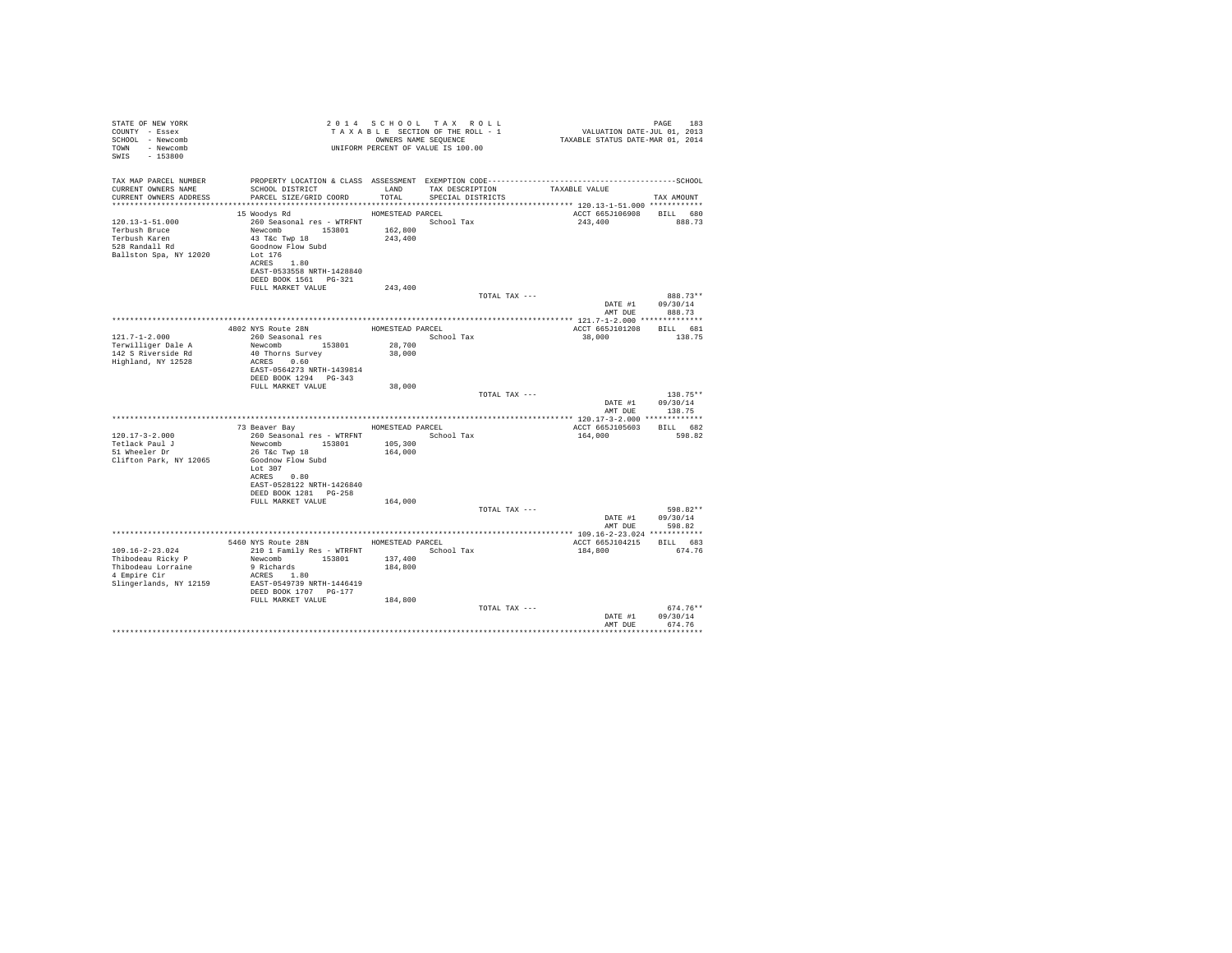| STATE OF NEW YORK<br>COUNTY - Essex<br>SCHOOL - Newcomb<br>- Newcomb<br>TOWN<br>$-153800$<br>SWTS |                                           |                    | 2014 SCHOOL TAX ROLL<br>TAXABLE SECTION OF THE ROLL - 1<br>OWNERS NAME SEQUENCE<br>UNIFORM PERCENT OF VALUE IS 100.00 | VALUATION DATE-JUL 01, 2013<br>TAXABLE STATUS DATE-MAR 01, 2014 | PAGE<br>184            |
|---------------------------------------------------------------------------------------------------|-------------------------------------------|--------------------|-----------------------------------------------------------------------------------------------------------------------|-----------------------------------------------------------------|------------------------|
| TAX MAP PARCEL NUMBER                                                                             |                                           |                    |                                                                                                                       |                                                                 |                        |
| CURRENT OWNERS NAME<br>CURRENT OWNERS ADDRESS                                                     | SCHOOL DISTRICT<br>PARCEL SIZE/GRID COORD | LAND<br>TOTAL.     | TAX DESCRIPTION<br>SPECIAL DISTRICTS                                                                                  | TAXABLE VALUE                                                   | TAX AMOUNT             |
|                                                                                                   |                                           |                    |                                                                                                                       |                                                                 |                        |
|                                                                                                   | 1004 Goodnow Flow Rd                      | HOMESTEAD PARCEL   |                                                                                                                       | ACCT 665J103611                                                 | BILL 684               |
| $120.14 - 1 - 18.000$                                                                             | 210 1 Family Res - WTRFNT                 |                    | School Tax                                                                                                            | 139,400                                                         | 508.99                 |
| Thomas Jeffery<br>Thomas Carol                                                                    | 153801<br>Newcomb<br>43&46 T&c Twp 18     | 100,600<br>139,400 |                                                                                                                       |                                                                 |                        |
| 4 Hill Rd                                                                                         | Goodnow Flow Subd                         |                    |                                                                                                                       |                                                                 |                        |
| Hadley, NY 12835                                                                                  | Lot 156                                   |                    |                                                                                                                       |                                                                 |                        |
|                                                                                                   | ACRES 0.39                                |                    |                                                                                                                       |                                                                 |                        |
|                                                                                                   | EAST-0535756 NRTH-1428161                 |                    |                                                                                                                       |                                                                 |                        |
|                                                                                                   | DEED BOOK 1697 PG-119                     |                    |                                                                                                                       |                                                                 |                        |
|                                                                                                   | FULL MARKET VALUE                         | 139,400            |                                                                                                                       |                                                                 |                        |
|                                                                                                   |                                           |                    | TOTAL TAX ---                                                                                                         |                                                                 | 508.99**               |
|                                                                                                   |                                           |                    |                                                                                                                       | DATE #1<br>AMT DUE                                              | 09/30/14<br>508.99     |
|                                                                                                   |                                           |                    |                                                                                                                       |                                                                 |                        |
|                                                                                                   | 26 Muskrat Ln                             | HOMESTEAD PARCEL   |                                                                                                                       | ACCT 665J103904                                                 | BTLL 685               |
| $120.17 - 1 - 3.004$                                                                              | 260 Seasonal res - WTRFNT                 |                    | School Tax                                                                                                            | 193,300                                                         | 705.80                 |
| Thomas Jeffrey R                                                                                  | Newcomb 153801                            | 108,500            |                                                                                                                       |                                                                 |                        |
| Thomas Thomas R                                                                                   | 26 T&c Twp 18                             | 193,300            |                                                                                                                       |                                                                 |                        |
| c/o Ramona Thomas                                                                                 | 1422/265 Life Use To                      |                    |                                                                                                                       |                                                                 |                        |
| 309 Hadley Rd                                                                                     | Ramona Thomas<br>ACRES 0.50               |                    |                                                                                                                       |                                                                 |                        |
| Hadley, NY 12835                                                                                  | EAST-0527848 NRTH-1427207                 |                    |                                                                                                                       |                                                                 |                        |
|                                                                                                   | DEED BOOK 1422 PG-265                     |                    |                                                                                                                       |                                                                 |                        |
|                                                                                                   | FULL MARKET VALUE                         | 193,300            |                                                                                                                       |                                                                 |                        |
|                                                                                                   |                                           |                    | TOTAL TAX ---                                                                                                         |                                                                 | 705.80**               |
|                                                                                                   |                                           |                    |                                                                                                                       | DATE #1                                                         | 09/30/14               |
|                                                                                                   |                                           |                    |                                                                                                                       | AMT DUE                                                         | 705.80                 |
|                                                                                                   |                                           |                    |                                                                                                                       |                                                                 |                        |
|                                                                                                   | 19 Schraver Way                           | HOMESTEAD PARCEL   |                                                                                                                       | ACCT 665J106212                                                 | BILL 686               |
| $110.13 - 9 - 10.002$<br>Thomas William A                                                         | 210 1 Family Res<br>Newcomb<br>153801     | 28,700             | School Tax                                                                                                            | 58,500                                                          | 213.60                 |
| Thomas Tina M                                                                                     | 19 Richards Survey                        | 58,500             |                                                                                                                       |                                                                 |                        |
| PO Box 194                                                                                        | 1650/116-Life Use to                      |                    |                                                                                                                       |                                                                 |                        |
| North Creek, NY 12853                                                                             | Barbara Schraver                          |                    |                                                                                                                       |                                                                 |                        |
|                                                                                                   | ACRES 0.60                                |                    |                                                                                                                       |                                                                 |                        |
|                                                                                                   | EAST-0555730 NRTH-1445663                 |                    |                                                                                                                       |                                                                 |                        |
|                                                                                                   | DEED BOOK 1650 PG-116                     |                    |                                                                                                                       |                                                                 |                        |
|                                                                                                   | FULL MARKET VALUE                         | 58,500             |                                                                                                                       |                                                                 |                        |
|                                                                                                   |                                           |                    | TOTAL TAX ---                                                                                                         | DATE #1                                                         | $213.60**$<br>09/30/14 |
|                                                                                                   |                                           |                    |                                                                                                                       | AMT DUE                                                         | 213.60                 |
|                                                                                                   |                                           |                    |                                                                                                                       |                                                                 |                        |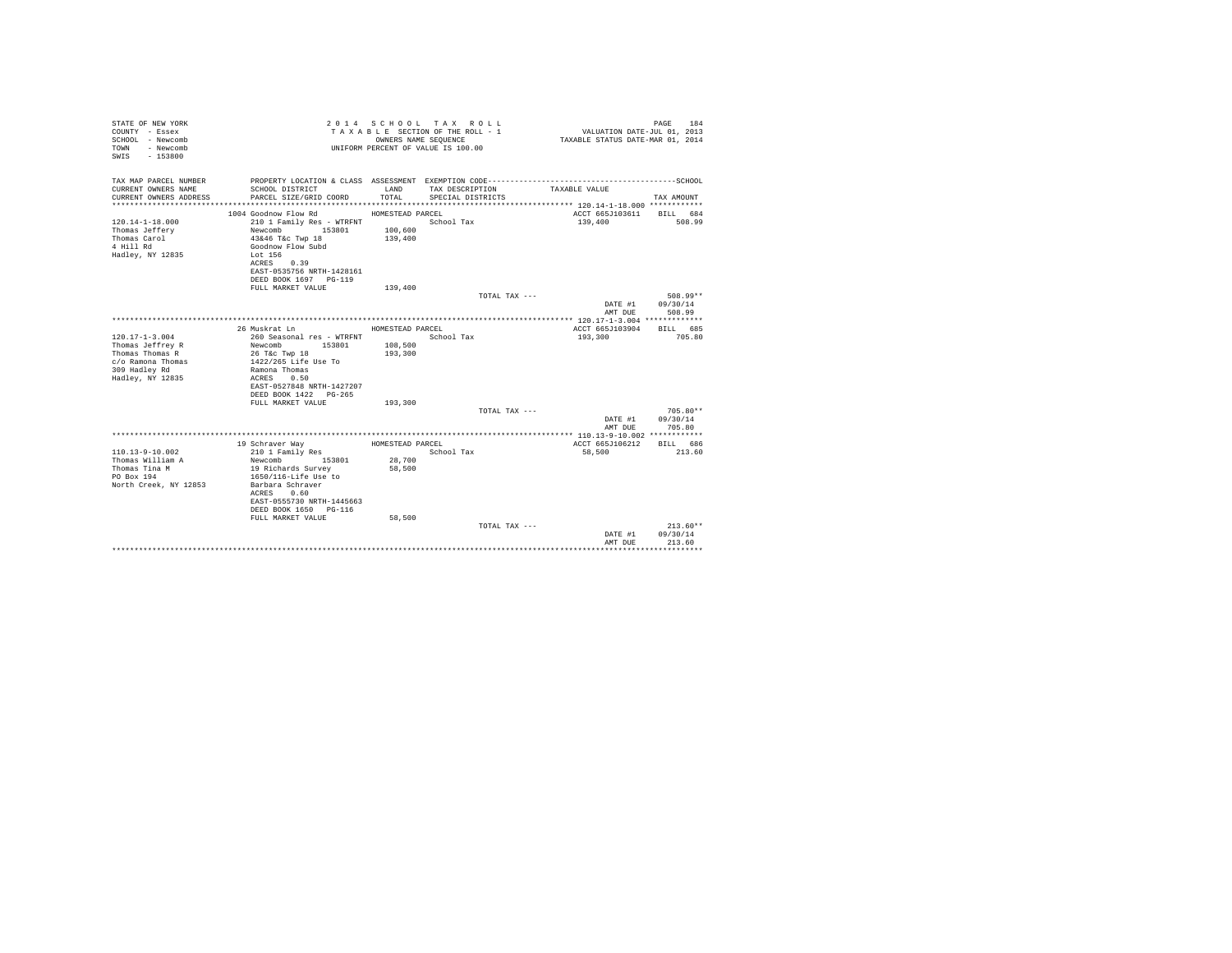| STATE OF NEW YORK<br>COUNTY - Essex<br>SCHOOL - Newcomb<br>- Newcomb<br>TOWN<br>$-153800$<br>SWTS |                                           |                  | 2014 SCHOOL TAX ROLL<br>TAXABLE SECTION OF THE ROLL - 1<br>OWNERS NAME SEQUENCE<br>UNIFORM PERCENT OF VALUE IS 100.00 | VALUATION DATE-JUL 01, 2013<br>TAXABLE STATUS DATE-MAR 01, 2014 | 185<br>PAGE        |
|---------------------------------------------------------------------------------------------------|-------------------------------------------|------------------|-----------------------------------------------------------------------------------------------------------------------|-----------------------------------------------------------------|--------------------|
| TAX MAP PARCEL NUMBER                                                                             |                                           |                  |                                                                                                                       |                                                                 |                    |
| CURRENT OWNERS NAME<br>CURRENT OWNERS ADDRESS                                                     | SCHOOL DISTRICT<br>PARCEL SIZE/GRID COORD | LAND<br>TOTAL.   | TAX DESCRIPTION<br>SPECIAL DISTRICTS                                                                                  | TAXABLE VALUE                                                   | TAX AMOUNT         |
|                                                                                                   | 1470 Goodnow Flow Rd                      | HOMESTEAD PARCEL |                                                                                                                       | ACCT 665J104014                                                 | BILL 687           |
| $120.17 - 2 - 36.000$                                                                             | 210 1 Family Res - WTRFNT                 |                  | School Tax                                                                                                            | 261,200                                                         | 953.73             |
| Thorne Sarah S                                                                                    | Newcomb 153801                            | 106,200          |                                                                                                                       |                                                                 |                    |
| Locke Robert                                                                                      | $42$ T&c Twp $18$                         | 261,200          |                                                                                                                       |                                                                 |                    |
| 3 Holly Dr                                                                                        | Goodnow Flow Subd                         |                  |                                                                                                                       |                                                                 |                    |
| Kennett Square, PA 19348                                                                          | Lot 67<br>ACRES 1.65                      |                  |                                                                                                                       |                                                                 |                    |
|                                                                                                   | EAST-0532099 NRTH-1426482                 |                  |                                                                                                                       |                                                                 |                    |
|                                                                                                   | DEED BOOK 1346 PG-130                     |                  |                                                                                                                       |                                                                 |                    |
|                                                                                                   | FULL MARKET VALUE                         | 261,200          |                                                                                                                       |                                                                 |                    |
|                                                                                                   |                                           |                  | TOTAL TAX ---                                                                                                         |                                                                 | $953.73**$         |
|                                                                                                   |                                           |                  |                                                                                                                       | DATE #1                                                         | 09/30/14           |
|                                                                                                   |                                           |                  |                                                                                                                       | AMT DUE                                                         | 953.73             |
|                                                                                                   | 1460 Goodnow Flow Rd                      | HOMESTEAD PARCEL |                                                                                                                       | ACCT 665J101506                                                 | BILL 688           |
| $120.17 - 2 - 37.000$                                                                             | 260 Seasonal res - WTRFNT                 |                  | School Tax                                                                                                            | 142,500                                                         | 520.31             |
| Thorne-Locke Sarah S                                                                              | Newcomb 153801                            | 107,900          |                                                                                                                       |                                                                 |                    |
| Locke Robert G                                                                                    | 42 T&c Twp 18                             | 142,500          |                                                                                                                       |                                                                 |                    |
| 3 Holly Dr                                                                                        | Goodnow Flow Subd                         |                  |                                                                                                                       |                                                                 |                    |
| Kennett Square, PA 19348                                                                          | Lot 66<br>ACRES 1.58                      |                  |                                                                                                                       |                                                                 |                    |
|                                                                                                   | EAST-0532199 NRTH-1426498                 |                  |                                                                                                                       |                                                                 |                    |
|                                                                                                   | DEED BOOK 1472 PG-88                      |                  |                                                                                                                       |                                                                 |                    |
|                                                                                                   | FULL MARKET VALUE                         | 142,500          |                                                                                                                       |                                                                 |                    |
|                                                                                                   |                                           |                  | TOTAL TAX ---                                                                                                         |                                                                 | 520.31**           |
|                                                                                                   |                                           |                  |                                                                                                                       | DATE #1                                                         | 09/30/14           |
|                                                                                                   |                                           |                  |                                                                                                                       | AMT DUE                                                         | 520.31             |
|                                                                                                   | 5560 NYS Route 28N HOMESTEAD PARCEL       |                  |                                                                                                                       | ACCT 665J106711                                                 | BILL 689           |
| $109.16 - 1 - 14.015$                                                                             | 210 1 Family Res - WTRFNT                 |                  | SR STAR 41834                                                                                                         |                                                                 | 64,200             |
| Thornton Robert J                                                                                 | Newcomb<br>153801                         |                  | 198,900 School Tax                                                                                                    | 273,200                                                         | 997.54             |
| Thornton Thomas C                                                                                 | 10 Richards Survey                        | 273,200          |                                                                                                                       |                                                                 |                    |
| c/o John Thornton                                                                                 | 1280/210 Life Estate To                   |                  |                                                                                                                       |                                                                 |                    |
| 5560 NYS Rte 28N<br>Newcomb, NY 12852                                                             | JH&HT Thornton<br>ACRES 4.35              |                  |                                                                                                                       |                                                                 |                    |
|                                                                                                   | EAST-0547257 NRTH-1447601                 |                  |                                                                                                                       |                                                                 |                    |
|                                                                                                   | DEED BOOK 1280 PG-210                     |                  |                                                                                                                       |                                                                 |                    |
|                                                                                                   | FULL MARKET VALUE                         | 273,200          |                                                                                                                       |                                                                 |                    |
|                                                                                                   |                                           |                  | TOTAL TAX ---                                                                                                         |                                                                 | 852.54**           |
|                                                                                                   |                                           |                  |                                                                                                                       | DATE #1                                                         | 09/30/14<br>852.54 |
|                                                                                                   |                                           |                  |                                                                                                                       | AMT DUE                                                         |                    |
|                                                                                                   |                                           |                  |                                                                                                                       |                                                                 |                    |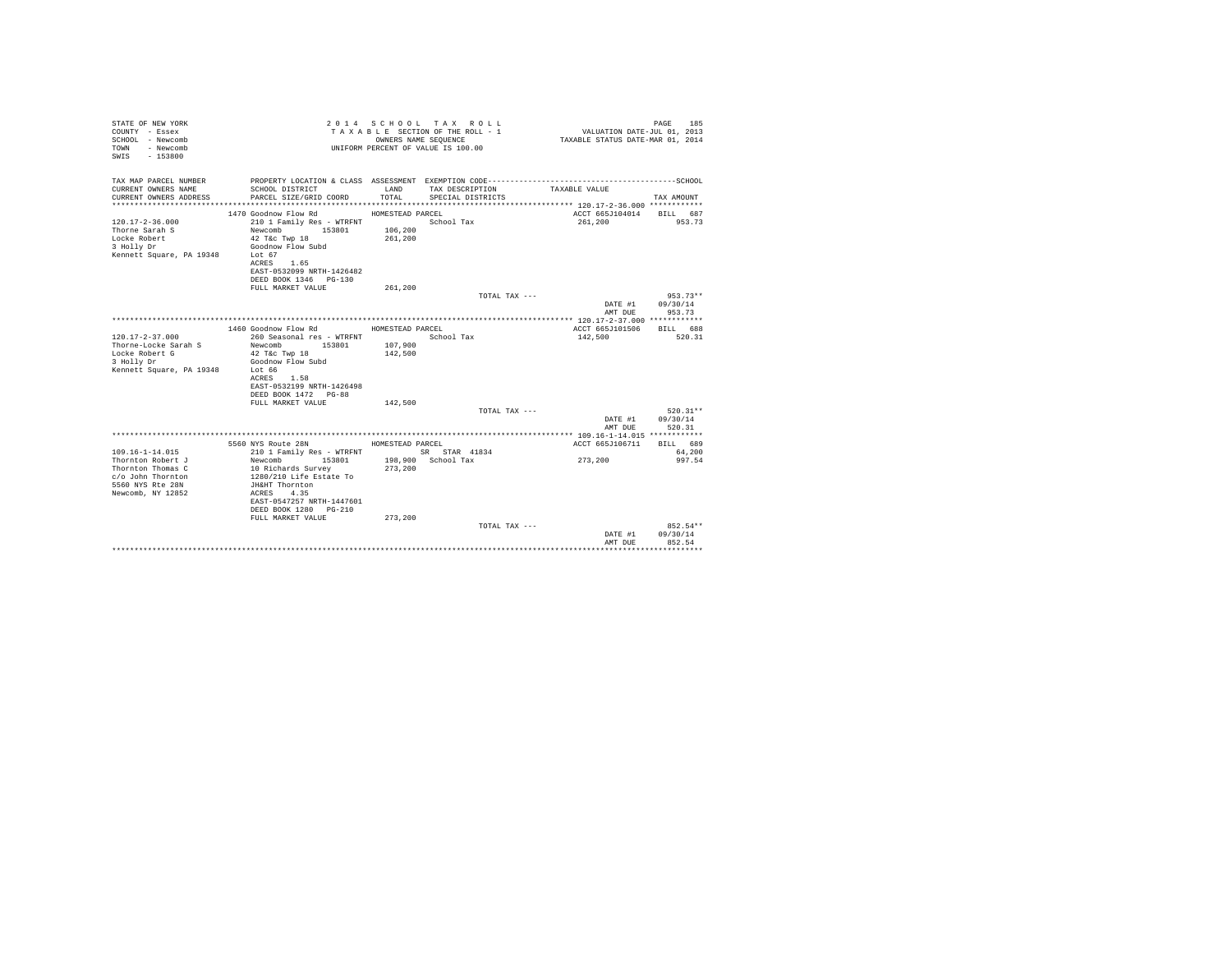| STATE OF NEW YORK<br>COUNTY - Essex<br>SCHOOL - Newcomb<br>TOWN - Newcomb<br>SWIS - 153800 | TAXABLE SECTION OF THE ROLL - 1<br>CONNERS NAME SEQUENCE<br>UNIFORM PERCENT OF VALUE IS 100.00                                                                                                                    |                                                    |                                           | PAGE 186<br>VALUATION DATE-JUL 01, 2013<br>TAXABLE STATUS DATE-MAR 01, 2014 |                                      |
|--------------------------------------------------------------------------------------------|-------------------------------------------------------------------------------------------------------------------------------------------------------------------------------------------------------------------|----------------------------------------------------|-------------------------------------------|-----------------------------------------------------------------------------|--------------------------------------|
| TAX MAP PARCEL NUMBER<br>CURRENT OWNERS NAME<br>CURRENT OWNERS ADDRESS                     | PROPERTY LOCATION & CLASS ASSESSMENT EXEMPTION CODE-----------------------------------SCHOOL<br>SCHOOL DISTRICT<br>PARCEL SIZE/GRID COORD                                                                         | TOTAL                                              | LAND TAX DESCRIPTION<br>SPECIAL DISTRICTS | TAXABLE VALUE                                                               | TAX AMOUNT                           |
| $110.-3-20.000$<br>Throop Enos T Jr<br>Throop Garrow<br>PO Box 369<br>Royal Oak, MD 21662  | 36 Lower Works Rd<br>210 1 Family Res<br>Newcomb<br>34 T&c Twp 46<br>ACRES 3.42<br>EAST-0575597 NRTH-1443855<br>DEED BOOK 850 PG-115                                                                              | HOMESTEAD PARCEL<br>44,200<br>168,000              | School Tax                                | ACCT 665J186005<br>168,000                                                  | BILL 690<br>613.42                   |
|                                                                                            | FULL MARKET VALUE                                                                                                                                                                                                 | 168,000                                            | TOTAL TAX ---                             |                                                                             | $613.42**$                           |
|                                                                                            |                                                                                                                                                                                                                   |                                                    |                                           | DATE #1 09/30/14                                                            | AMT DUE 613.42                       |
| 110.18-2-12.001<br>Tierson Jan<br>63 Fletcher Rd<br>Moretown, VT 05660                     | 4928 NYS Route 28N<br>270 Mfg housing<br>Newcomb 153801<br>2&3 Thorns Survey<br>ACRES 15.89<br>EAST-0561550 NRTH-1442042<br>DEED BOOK 1006 PG-7                                                                   | HOMESTEAD PARCEL<br>School Tax<br>48,300<br>61,500 |                                           | ACCT 665J192003 BILL 691<br>61,500                                          | 224.56                               |
|                                                                                            | FULL MARKET VALUE                                                                                                                                                                                                 | 61,500                                             | TOTAL TAX ---                             |                                                                             | $224.56**$                           |
|                                                                                            |                                                                                                                                                                                                                   |                                                    |                                           | DATE #1 09/30/14<br>AMT DUE                                                 | 224.56                               |
|                                                                                            | 1100 Goodnow Flow Rd MOMESTEAD PARCEL                                                                                                                                                                             |                                                    |                                           | ACCT 665J103913 BILL 692                                                    |                                      |
| 120.18-1-19.000                                                                            | 260 Seasonal res - WTRFNT                                                                                                                                                                                         |                                                    | School Tax                                | 209,600                                                                     | 765.32                               |
| Towner Douglas<br>Towner Rebecca<br>c/o Gary Porter<br>3 S Nance Ln                        | Newcomb 153801<br>AS & 46 T&C Twp 18<br>45 & 46 T&C Twp 18<br>Goodnow Flow Subd<br>Lot 134<br>ACRES 0.20                                                                                                          | 73,500<br>209,600                                  |                                           |                                                                             |                                      |
| Dover, DE 19901                                                                            | EAST-0537814 NRTH-1427247<br>DEED BOOK 1438 PG-166<br>FULL MARKET VALUE                                                                                                                                           | 209,600                                            |                                           |                                                                             |                                      |
|                                                                                            |                                                                                                                                                                                                                   |                                                    | TOTAL TAX ---                             | DATE #1 09/30/14                                                            | $765.32**$<br>AMT DUE 765.32         |
|                                                                                            |                                                                                                                                                                                                                   |                                                    |                                           |                                                                             |                                      |
|                                                                                            | 33 Fennessey Ln MOMESTEAD PARCEL                                                                                                                                                                                  |                                                    |                                           | ACCT 665J101501 BILL 693                                                    |                                      |
| 109.15-1-8.004<br>Tracy Michael<br>Tracy Nancy<br>Newcomb, NY 12852                        | 210 1 Family Res - WTRFNT<br>Newcomb 153801 167,800 School Tax<br>3 Ords Patent 153801 167,800 School Tax<br>3 Ords Patent 219,700<br>1247/278<br>ACRES 2.22<br>EAST-0542191 NRTH-1447218<br>DEED BOOK 590 PG-154 |                                                    |                                           | 319,700                                                                     | 30,000<br>1,167.33                   |
|                                                                                            | FULL MARKET VALUE                                                                                                                                                                                                 | 319,700                                            | TOTAL TAX ---                             |                                                                             | $1.096.33**$                         |
|                                                                                            |                                                                                                                                                                                                                   |                                                    |                                           | DATE #1<br>AMT DUE                                                          | 09/30/14<br>1,096.33<br>************ |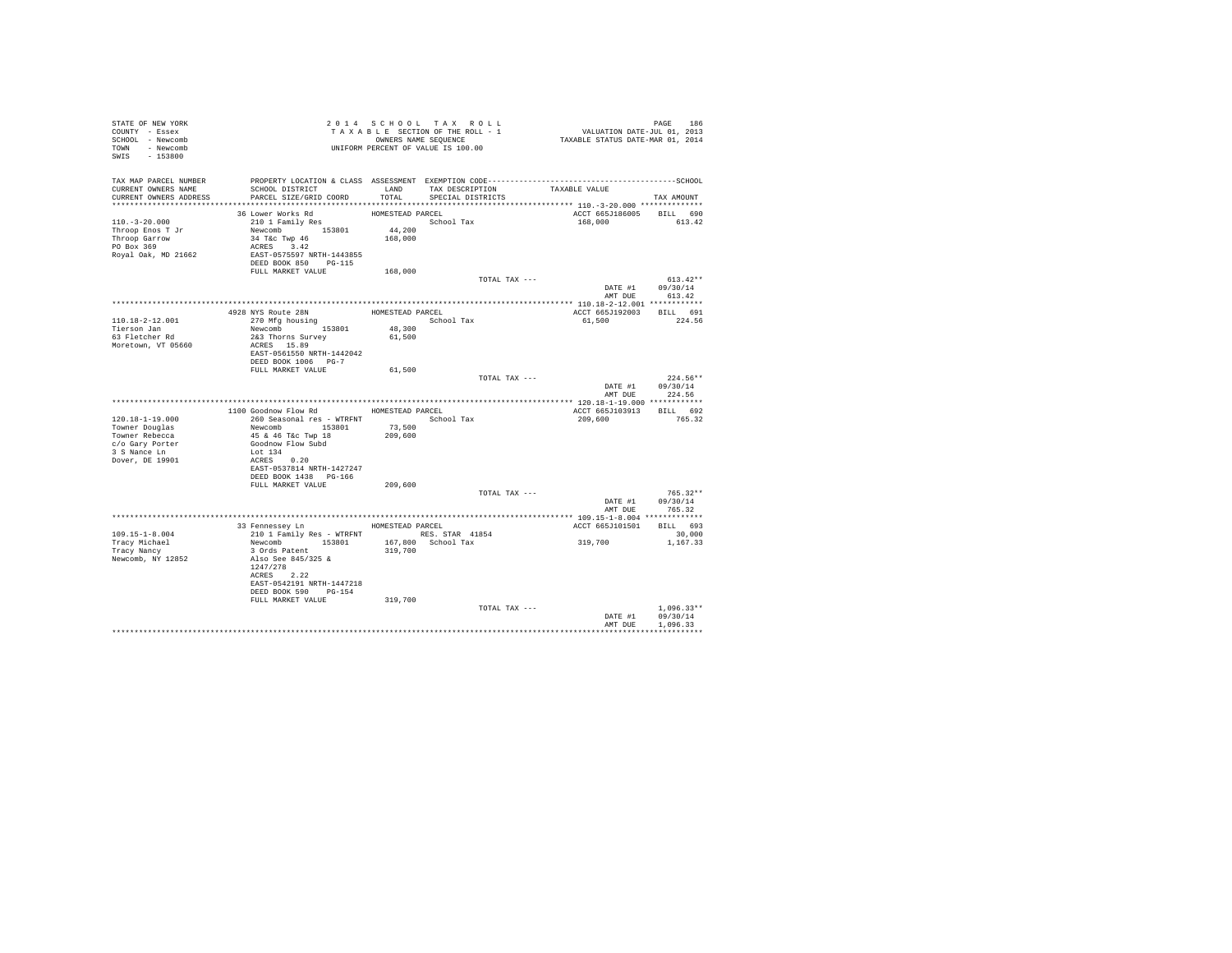| STATE OF NEW YORK<br>COUNTY - Essex<br>SCHOOL - Newcomb<br>TOWN - Newcomb<br>SWIS<br>$-153800$               |                                                                                                                                                                        |                                       | 2014 SCHOOL TAX ROLL<br>TAXABLE SECTION OF THE ROLL - 1<br>OWNERS NAME SEQUENCE<br>UNIFORM PERCENT OF VALUE IS 100.00 | PAGE 187<br>VALUATION DATE-JUL 01, 2013<br>TAXABLE STATUS DATE-MAR 01, 2014                                   |                                      |
|--------------------------------------------------------------------------------------------------------------|------------------------------------------------------------------------------------------------------------------------------------------------------------------------|---------------------------------------|-----------------------------------------------------------------------------------------------------------------------|---------------------------------------------------------------------------------------------------------------|--------------------------------------|
| TAX MAP PARCEL NUMBER<br>CURRENT OWNERS NAME<br>CURRENT OWNERS ADDRESS                                       | SCHOOL DISTRICT<br>PARCEL SIZE/GRID COORD                                                                                                                              | LAND<br>TOTAL                         | TAX DESCRIPTION<br>SPECIAL DISTRICTS                                                                                  | PROPERTY LOCATION & CLASS ASSESSMENT EXEMPTION CODE-----------------------------------SCHOOL<br>TAXABLE VALUE | TAX AMOUNT                           |
| 109.15-1-20.000<br>Tracy Michael<br>Tracy Nancy<br>Newcomb, NY 12852                                         | 40 Fennessey Ln<br>210 1 Family Res - WTRFNT School Tax<br>Newcomb 153801<br>3 Ords Patent<br>ACRES 0.30<br>EAST-0542354 NRTH-1446948<br>DEED BOOK 872 PG-134          | HOMESTEAD PARCEL<br>94,100<br>149,500 |                                                                                                                       | ACCT 665J104106<br>149,500                                                                                    | BILL 694<br>545.87                   |
|                                                                                                              | FULL MARKET VALUE                                                                                                                                                      | 149,500                               |                                                                                                                       |                                                                                                               |                                      |
|                                                                                                              |                                                                                                                                                                        |                                       | TOTAL TAX ---                                                                                                         | DATE #1<br>AMT DUE                                                                                            | $545.87**$<br>09/30/14<br>545.87     |
|                                                                                                              |                                                                                                                                                                        |                                       |                                                                                                                       |                                                                                                               |                                      |
| 109.15-1-37.000<br>Tracy Michael I<br>Tracy Nancy J<br>33 Fennessy Ln                                        | 12 Owens Dr<br>210 1 Family Res<br>Newcomb 153801<br>3 Richards Survey<br>ACRES 0.60                                                                                   | HOMESTEAD PARCEL<br>28,700<br>136,200 | School Tax                                                                                                            | ACCT 665J105313<br>136,200                                                                                    | BILL 695<br>497.31                   |
| Newcomb, NY 12852                                                                                            | EAST-0544522 NRTH-1446512<br>DEED BOOK 1635 PG-309<br>FULL MARKET VALUE                                                                                                | 136,200                               |                                                                                                                       |                                                                                                               |                                      |
|                                                                                                              |                                                                                                                                                                        |                                       | TOTAL TAX ---                                                                                                         | DATE #1<br>AMT DUE                                                                                            | $497.31**$<br>09/30/14<br>497.31     |
|                                                                                                              |                                                                                                                                                                        |                                       |                                                                                                                       |                                                                                                               |                                      |
|                                                                                                              | 39 Fennessey Ln                                                                                                                                                        | HOMESTEAD PARCEL                      |                                                                                                                       | ACCT 665J100609                                                                                               | BILL 696                             |
| $109.15 - 1 - 21.000$<br>Tracy Michael J                                                                     | 260 Seasonal res - WTRFNT<br>Newcomb 153801                                                                                                                            | 105,900                               | School Tax                                                                                                            | 151,600                                                                                                       | 553.54                               |
| Nichols Cathy T<br>c/o James M. Tracy                                                                        | 3 Ords Patent<br>1678/302 - L. use to                                                                                                                                  | 151,600                               |                                                                                                                       |                                                                                                               |                                      |
| 3956 Griffin Rd<br>Syracuse, NY 13215                                                                        | James M Tracy<br>ACRES 0.50<br>EAST-0542409 NRTH-1447120                                                                                                               |                                       |                                                                                                                       |                                                                                                               |                                      |
|                                                                                                              | DEED BOOK 1678   PG-302<br>FULL MARKET VALUE                                                                                                                           | 151,600                               |                                                                                                                       |                                                                                                               |                                      |
|                                                                                                              |                                                                                                                                                                        |                                       | TOTAL TAX ---                                                                                                         | DATE #1                                                                                                       | 553.54**<br>09/30/14                 |
|                                                                                                              |                                                                                                                                                                        |                                       |                                                                                                                       | AMT DUE                                                                                                       | 553.54                               |
|                                                                                                              |                                                                                                                                                                        |                                       |                                                                                                                       |                                                                                                               |                                      |
|                                                                                                              | 970 Goodnow Flow Rd MOMESTEAD PARCEL                                                                                                                                   |                                       |                                                                                                                       | ACCT 665J104504 BILL 697                                                                                      |                                      |
| $120.14 - 1 - 11.000$<br>Trobridge Rex C<br>Trobridge Kathleen F<br>83 Brightonwood Rd<br>Glenmont, NY 12077 | 210 1 Family Res - WTRFNT<br>Newcomb 153801<br>43 T&c Twp 18<br>Goodnow Flow Subd<br>Lot 163 & 164<br>ACRES 0.47<br>EAST-0534881 NRTH-1428476<br>DEED BOOK 1019 PG-228 | 104,400<br>414,900                    | School Tax                                                                                                            | 414,900                                                                                                       | 1,514.93                             |
|                                                                                                              | FULL MARKET VALUE                                                                                                                                                      | 414,900                               |                                                                                                                       |                                                                                                               |                                      |
|                                                                                                              |                                                                                                                                                                        |                                       | TOTAL TAX ---                                                                                                         | DATE #1<br>AMT DUE                                                                                            | $1.514.93**$<br>09/30/14<br>1.514.93 |
|                                                                                                              |                                                                                                                                                                        |                                       |                                                                                                                       |                                                                                                               |                                      |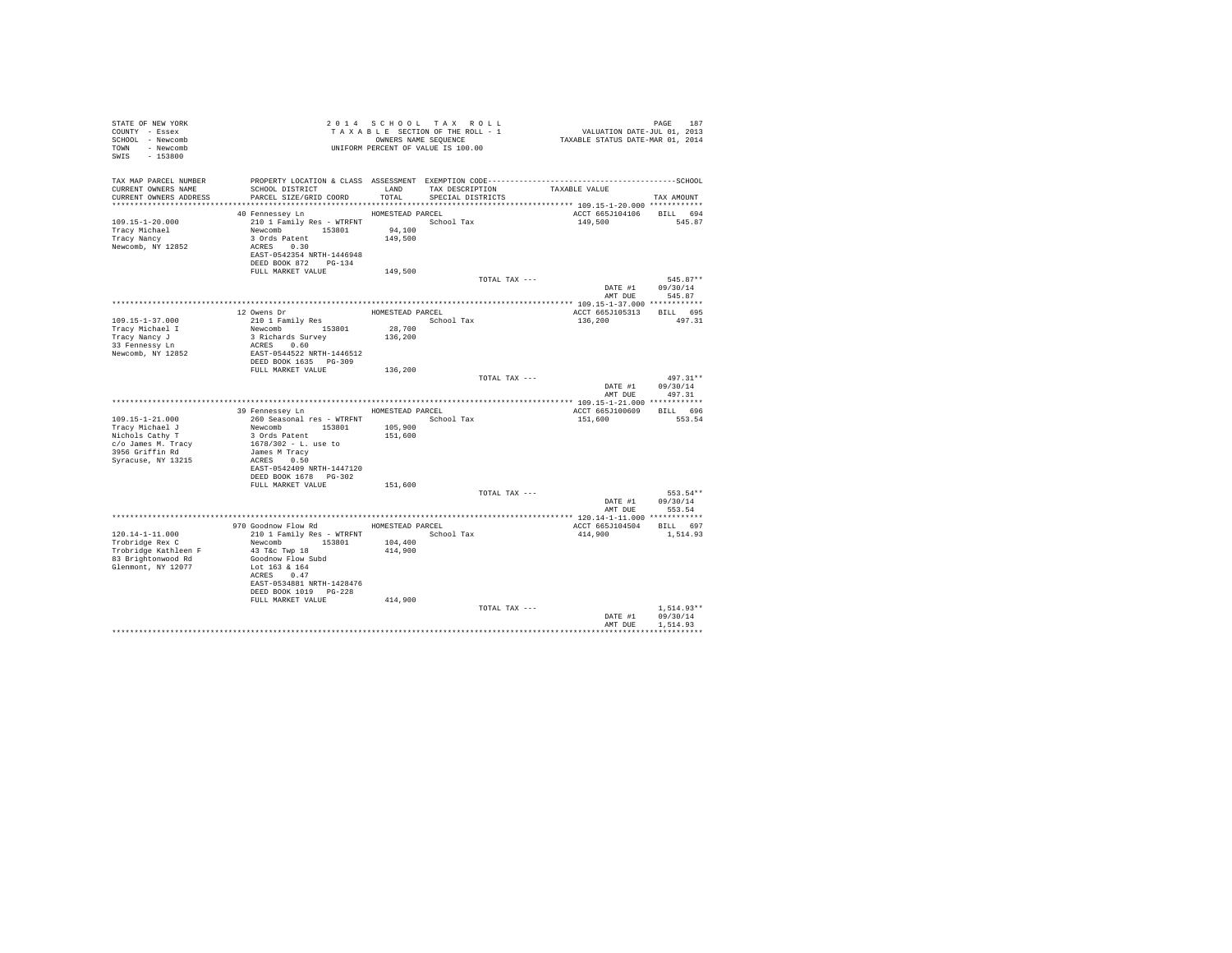| STATE OF NEW YORK<br>COUNTY - Essex<br>SCHOOL - Newcomb<br><b>TOWN</b><br>- Newcomb<br>$-153800$<br>SWIS       |                                                                                                                                                                                        |                                        | 2014 SCHOOL TAX ROLL<br>TAXABLE SECTION OF THE ROLL - 1<br>OWNERS NAME SEQUENCE<br>UNIFORM PERCENT OF VALUE IS 100.00 | VALUATION DATE-JUL 01, 2013<br>TAXABLE STATUS DATE-MAR 01, 2014 | PAGE<br>188                      |
|----------------------------------------------------------------------------------------------------------------|----------------------------------------------------------------------------------------------------------------------------------------------------------------------------------------|----------------------------------------|-----------------------------------------------------------------------------------------------------------------------|-----------------------------------------------------------------|----------------------------------|
| TAX MAP PARCEL NUMBER                                                                                          |                                                                                                                                                                                        |                                        |                                                                                                                       |                                                                 |                                  |
| CURRENT OWNERS NAME<br>CURRENT OWNERS ADDRESS                                                                  | SCHOOL DISTRICT<br>PARCEL SIZE/GRID COORD                                                                                                                                              | LAND<br>TOTAL                          | TAX DESCRIPTION<br>SPECIAL DISTRICTS                                                                                  | TAXABLE VALUE                                                   | TAX AMOUNT                       |
|                                                                                                                |                                                                                                                                                                                        |                                        |                                                                                                                       |                                                                 |                                  |
| $120.17 - 2 - 31.000$<br>Tsan Clifford G<br>Tsan Danan M<br>6653 Hazelnut Cir<br>East Syracuse, NY 13057       | 51 Memory Ln<br>210 1 Family Res - WTRFNT<br>153801<br>Newcomb<br>$42$ T&c Twp $18$<br>Goodnow Flow Subd<br>Lot 76<br>ACRES 1.96<br>EAST-0531254 NRTH-1427210<br>DEED BOOK 1748 PG-202 | HOMESTEAD PARCEL<br>116,200<br>180,600 | School Tax                                                                                                            | ACCT 665J106309 BILL 698<br>180,600                             | 659.43                           |
|                                                                                                                | FULL MARKET VALUE                                                                                                                                                                      | 180,600                                |                                                                                                                       |                                                                 |                                  |
|                                                                                                                |                                                                                                                                                                                        |                                        | TOTAL TAX ---                                                                                                         | DATE #1<br>AMT DUE                                              | 659.43**<br>09/30/14<br>659.43   |
|                                                                                                                |                                                                                                                                                                                        |                                        |                                                                                                                       |                                                                 |                                  |
|                                                                                                                | 5332 NYS Route 28N                                                                                                                                                                     | HOMESTEAD PARCEL                       |                                                                                                                       | ACCT 665J106803                                                 | BILL 699                         |
| $110.13 - 2 - 5.000$                                                                                           | 210 1 Family Res                                                                                                                                                                       |                                        | SR STAR 41834                                                                                                         |                                                                 | 64,200                           |
| Turcotte Benoit                                                                                                | 153801<br>Newcomb                                                                                                                                                                      |                                        | 37,000 School Tax                                                                                                     | 132,200                                                         | 482.70                           |
| Turcotte Solange<br>Newcomb, NY 12852                                                                          | 17 Richards Survey<br>388/485<br>ACRES 1.33<br>EAST-0552687 NRTH-1445476<br>DEED BOOK 1024 PG-5                                                                                        | 132,200                                |                                                                                                                       |                                                                 |                                  |
|                                                                                                                | FULL MARKET VALUE                                                                                                                                                                      | 132,200                                |                                                                                                                       |                                                                 |                                  |
|                                                                                                                |                                                                                                                                                                                        |                                        | TOTAL TAX ---                                                                                                         | DATE #1<br>AMT DUE                                              | $337.70**$<br>09/30/14<br>337.70 |
|                                                                                                                |                                                                                                                                                                                        |                                        |                                                                                                                       |                                                                 |                                  |
|                                                                                                                | 70 Stubing Ln                                                                                                                                                                          | HOMESTEAD PARCEL                       |                                                                                                                       | ACCT 665Z004003                                                 | BILL 700                         |
| $109.16 - 6 - 6.000$<br>Turcotte Martin A<br>Turcotte Cindy M<br>254 Olmstedville Rd<br>Pottersville, NY 12860 | 210 1 Family Res - WTRFNT<br>Newcomb 153801<br>T&C Purchase TWP 27 RS<br>7A Birch Point Subd<br>ACRES 1.16<br>EAST-0551218 NRTH-1447953<br>DEED BOOK 1369 PG-252                       | 112,200<br>192,000                     | School Tax                                                                                                            | 192,000                                                         | 701.05                           |
|                                                                                                                | FULL MARKET VALUE                                                                                                                                                                      | 192,000                                |                                                                                                                       |                                                                 |                                  |
|                                                                                                                |                                                                                                                                                                                        |                                        | TOTAL TAX ---                                                                                                         |                                                                 | 701.05**                         |
|                                                                                                                |                                                                                                                                                                                        |                                        |                                                                                                                       | DATE #1<br>AMT DUE                                              | 09/30/14<br>701.05               |
|                                                                                                                |                                                                                                                                                                                        |                                        |                                                                                                                       |                                                                 |                                  |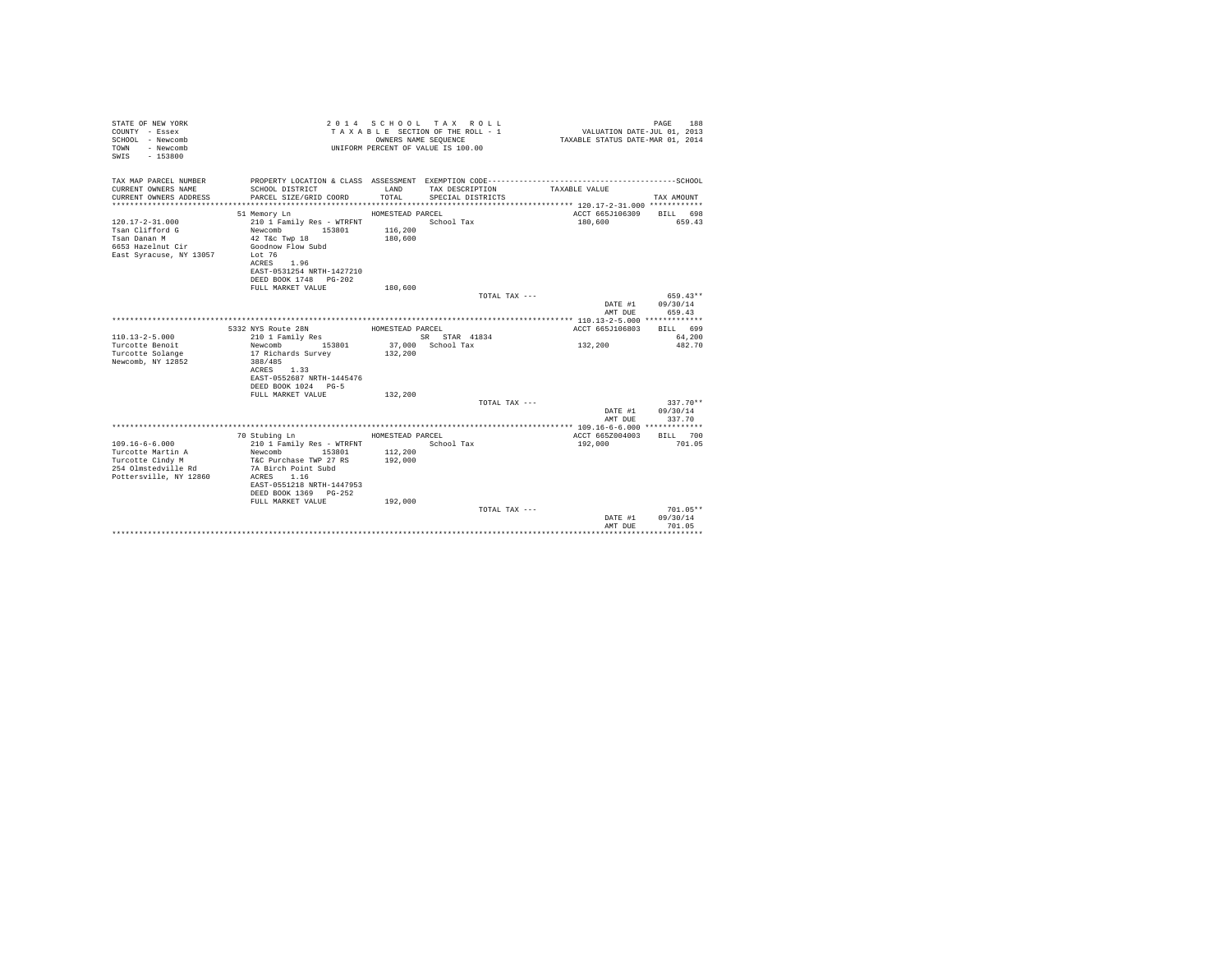| STATE OF NEW YORK<br>COUNTY - Essex<br>SCHOOL - Newcomb<br>- Newcomb<br>TOWN<br>SWIS<br>$-153800$ |                                           |                  | 2014 SCHOOL TAX ROLL<br>TAXABLE SECTION OF THE ROLL - 1<br>OWNERS NAME SEQUENCE<br>UNIFORM PERCENT OF VALUE IS 100.00 | VALUATION DATE-JUL 01, 2013<br>TAXABLE STATUS DATE-MAR 01, 2014 | PAGE<br>189 |
|---------------------------------------------------------------------------------------------------|-------------------------------------------|------------------|-----------------------------------------------------------------------------------------------------------------------|-----------------------------------------------------------------|-------------|
| TAX MAP PARCEL NUMBER                                                                             |                                           |                  |                                                                                                                       |                                                                 |             |
| CURRENT OWNERS NAME<br>CURRENT OWNERS ADDRESS                                                     | SCHOOL DISTRICT<br>PARCEL SIZE/GRID COORD | LAND<br>TOTAL    | TAX DESCRIPTION<br>SPECIAL DISTRICTS                                                                                  | TAXABLE VALUE                                                   |             |
| ************************                                                                          |                                           |                  |                                                                                                                       |                                                                 | TAX AMOUNT  |
|                                                                                                   | 36 Santanoni Dr                           | HOMESTEAD PARCEL |                                                                                                                       | ACCT 665Z004008                                                 | BILL 701    |
| $110.18 - 2 - 3.200$                                                                              | 210 1 Family Res                          |                  | RES. STAR 41854                                                                                                       |                                                                 | 30,000      |
| Turcotte Nelson                                                                                   | Newcomb 153801                            |                  | 37,700 School Tax                                                                                                     | 238,800                                                         | 871.94      |
| Turcotte Sandra                                                                                   | 2 T&C Purchase TWP 27 TS<br>ACRES 1.53    | 238,800          |                                                                                                                       |                                                                 |             |
| PO Box 117<br>Newcomb, NY 12852                                                                   | EAST-0561116 NRTH-1442395                 |                  |                                                                                                                       |                                                                 |             |
|                                                                                                   | FULL MARKET VALUE                         | 238,800          |                                                                                                                       |                                                                 |             |
|                                                                                                   |                                           |                  |                                                                                                                       | TOTAL TAX ---                                                   | 800.94**    |
|                                                                                                   |                                           |                  |                                                                                                                       | DATE #1                                                         | 09/30/14    |
|                                                                                                   |                                           |                  |                                                                                                                       | AMT DUE                                                         | 800.94      |
|                                                                                                   | 11 Snowshoe Ln                            | HOMESTEAD PARCEL |                                                                                                                       | ACCT 665J106808                                                 | BILL 702    |
| 110.13-11-9.004                                                                                   | 210 1 Family Res                          |                  | School Tax                                                                                                            | 264,400                                                         | 965.41      |
| Tutrone Lois J                                                                                    | Newcomb 153801                            | 40,100           |                                                                                                                       |                                                                 |             |
| 72 Brookside Ave                                                                                  | Pt 30 Richards Survey                     | 264,400          |                                                                                                                       |                                                                 |             |
| N Babylon, NY 11703                                                                               | ACRES 2.22<br>EAST-0556966 NRTH-1446870   |                  |                                                                                                                       |                                                                 |             |
|                                                                                                   | DEED BOOK 1172 PG-308                     |                  |                                                                                                                       |                                                                 |             |
|                                                                                                   | FULL MARKET VALUE                         | 264,400          |                                                                                                                       |                                                                 |             |
|                                                                                                   |                                           |                  |                                                                                                                       | TOTAL TAX ---                                                   | $965.41**$  |
|                                                                                                   |                                           |                  |                                                                                                                       | DATE #1                                                         | 09/30/14    |
|                                                                                                   |                                           |                  |                                                                                                                       | AMT DUE                                                         | 965.41      |
|                                                                                                   | 4759 NYS Route 28N                        | HOMESTEAD PARCEL |                                                                                                                       | ACCT 665J106815                                                 | BILL 703    |
| $121.7 - 1 - 10.000$                                                                              | 260 Seasonal res                          |                  | School Tax                                                                                                            | 63,000                                                          | 230.03      |
| Upright Arthur R                                                                                  | Newcomb 153801                            | 38,600           |                                                                                                                       |                                                                 |             |
| 663 New Paltz Rd                                                                                  | 40 Thorns Survey                          | 63,000           |                                                                                                                       |                                                                 |             |
| Highland, NY 12528                                                                                | ACRES 1.79<br>EAST-0565074 NRTH-1439120   |                  |                                                                                                                       |                                                                 |             |
|                                                                                                   | DEED BOOK 790 PG-123                      |                  |                                                                                                                       |                                                                 |             |
|                                                                                                   | FULL MARKET VALUE                         | 63,000           |                                                                                                                       |                                                                 |             |
|                                                                                                   |                                           |                  |                                                                                                                       | TOTAL TAX ---                                                   | $230.03**$  |
|                                                                                                   |                                           |                  |                                                                                                                       | DATE #1                                                         | 09/30/14    |
|                                                                                                   |                                           |                  |                                                                                                                       | AMT DUE                                                         | 230.03      |
|                                                                                                   | 4757 NYS Route 28N                        | HOMESTEAD PARCEL |                                                                                                                       | ACCT 665J105413                                                 | BILL 704    |
| $121.7 - 1 - 8.000$                                                                               | 260 Seasonal res                          |                  | School Tax                                                                                                            | 85,300                                                          | 311.46      |
| Upright Linda S                                                                                   | Newcomb 153801                            | 40,000           |                                                                                                                       |                                                                 |             |
| 663 New Paltz Rd                                                                                  | 40 Thorns Survey                          | 85,300           |                                                                                                                       |                                                                 |             |
| Highland, NY 12528                                                                                | ACRES 2.30<br>EAST-0565348 NRTH-1439037   |                  |                                                                                                                       |                                                                 |             |
|                                                                                                   | DEED BOOK 1395 PG-40                      |                  |                                                                                                                       |                                                                 |             |
|                                                                                                   | FULL MARKET VALUE                         | 85,300           |                                                                                                                       |                                                                 |             |
|                                                                                                   |                                           |                  |                                                                                                                       | TOTAL TAX ---                                                   | $311.46**$  |
|                                                                                                   |                                           |                  |                                                                                                                       | DATE #1                                                         | 09/30/14    |
|                                                                                                   |                                           |                  |                                                                                                                       | AMT DUE                                                         | 311.46      |
|                                                                                                   |                                           |                  |                                                                                                                       |                                                                 |             |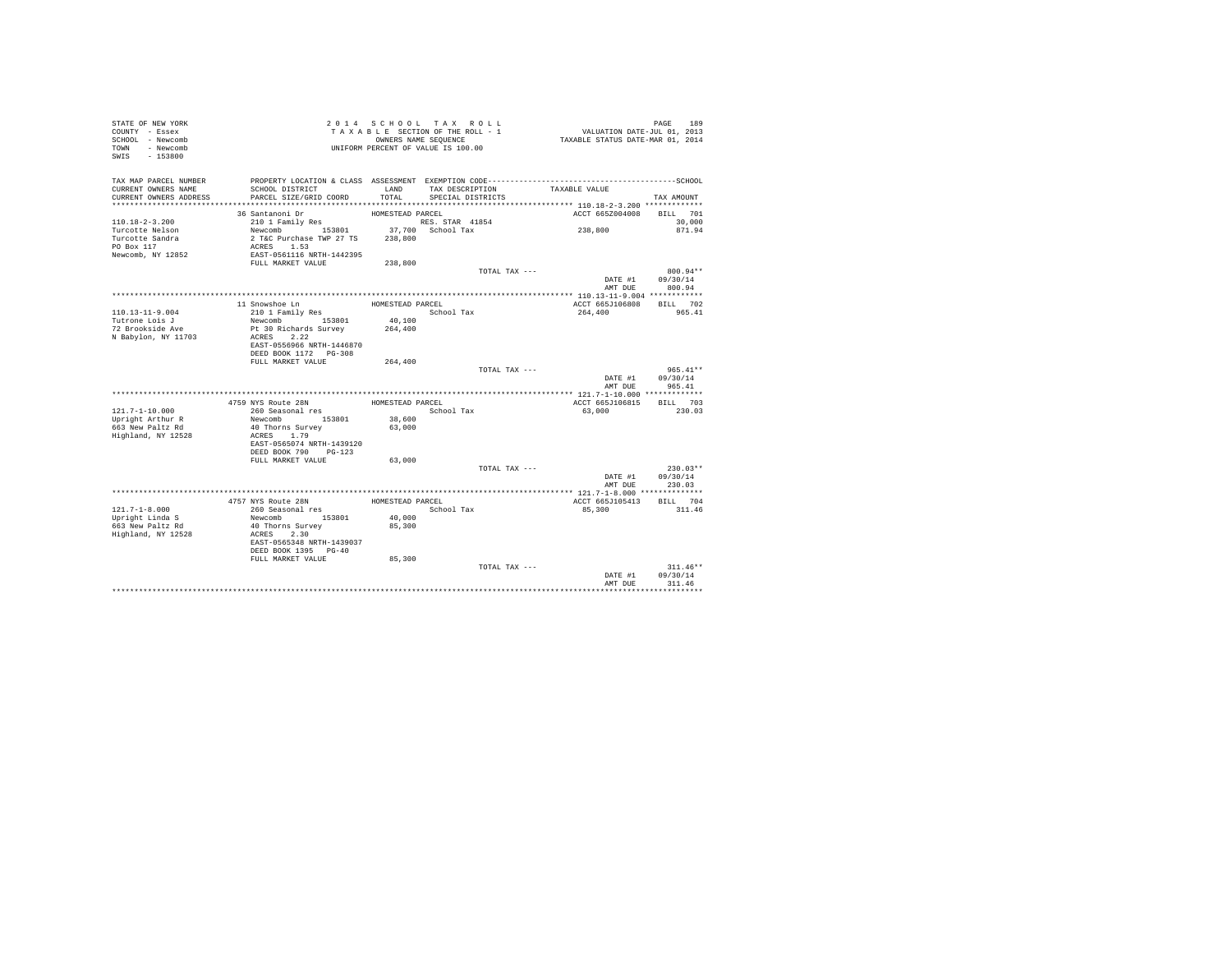| STATE OF NEW YORK<br>COUNTY - Essex<br>SCHOOL - Newcomb<br>TOWN - Newcomb<br>$-153800$<br>SWIS | T A X A B B B B B B SOUENCE<br>UNIFORM PERCENT OF VALUE IS 100.00                                                                                 |                                       | 2014 SCHOOL TAX ROLL<br>TAXABLE SECTION OF THE ROLL - 1<br>OWNERS NAME SEQUENCE | PAGE 190<br>VALUATION DATE-JUL 01, 2013<br>TAXABLE STATUS DATE-MAR 01, 2014 |                                          |
|------------------------------------------------------------------------------------------------|---------------------------------------------------------------------------------------------------------------------------------------------------|---------------------------------------|---------------------------------------------------------------------------------|-----------------------------------------------------------------------------|------------------------------------------|
| TAX MAP PARCEL NUMBER<br>CURRENT OWNERS NAME<br>CURRENT OWNERS ADDRESS                         | SCHOOL DISTRICT<br>PARCEL SIZE/GRID COORD                                                                                                         | LAND<br>TOTAL                         | TAX DESCRIPTION TAXABLE VALUE<br>SPECIAL DISTRICTS                              |                                                                             | TAX AMOUNT                               |
|                                                                                                |                                                                                                                                                   |                                       |                                                                                 |                                                                             |                                          |
| 109.15-1-23.120<br>Van Beuren Harrison<br>37 1/2 N Main St<br>Honeoye Falls, NY 14472          | NYS Route 28N<br>210 1 Family Res - WTRFNT<br>Newcomb 153801<br>3 Ords Patent<br>ACRES 0.29<br>EAST-0543016 NRTH-1445979<br>DEED BOOK 1756 PG-238 | HOMESTEAD PARCEL<br>27,900<br>100,800 | School Tax                                                                      | ACCT 665Z014005<br>100,800                                                  | BILL 705<br>368.05                       |
|                                                                                                | FULL MARKET VALUE                                                                                                                                 | 100,800                               |                                                                                 |                                                                             |                                          |
|                                                                                                |                                                                                                                                                   |                                       | TOTAL TAX ---                                                                   | AMT DUE                                                                     | $368.05**$<br>DATE #1 09/30/14<br>368.05 |
|                                                                                                |                                                                                                                                                   |                                       |                                                                                 |                                                                             |                                          |
| 109.15-1-26.000                                                                                | 46 Pine Tree Rd<br>210 1 Family Res                                                                                                               |                                       | HOMESTEAD PARCEL<br>School Tax                                                  | ACCT 665J101002<br>95,800                                                   | BILL 706<br>349.80                       |
| Van Beuren Harrison                                                                            | Newcomb 153801                                                                                                                                    | 22,900                                |                                                                                 |                                                                             |                                          |
| 37 1/2 N Main St<br>Honeoye Falls, NY 14472                                                    | 4 Ords Patent<br>See 1324/164 & 1317/73<br>ACRES 0.35<br>EAST-0543130 NRTH-1445976                                                                | 95,800                                |                                                                                 |                                                                             |                                          |
|                                                                                                | DEED BOOK 1748 PG-252                                                                                                                             |                                       |                                                                                 |                                                                             |                                          |
|                                                                                                | FULL MARKET VALUE                                                                                                                                 | 95,800                                | TOTAL TAX ---                                                                   |                                                                             | 349.80**                                 |
|                                                                                                |                                                                                                                                                   |                                       |                                                                                 | DATE #1                                                                     | 09/30/14<br>AMT DUE 349.80               |
|                                                                                                |                                                                                                                                                   |                                       |                                                                                 |                                                                             |                                          |
| $120.14 - 1 - 2.000$                                                                           | 934 Goodnow Flow Rd MOMESTEAD PARCEL<br>260 Seasonal res - WTRFNT Market School Tax                                                               |                                       |                                                                                 | ACCT 665J106709 BILL 707                                                    | 512.28                                   |
|                                                                                                | Newcomb 153801                                                                                                                                    | 112,100                               |                                                                                 | 140,300                                                                     |                                          |
| Van Ross Jr John<br>23 Cedar Lake Dr<br>Putnam Valley, NY 10579                                | 43 T&c Twp 18<br>Goodnow Flow Subd<br>Lot $172$                                                                                                   | 140,300                               |                                                                                 |                                                                             |                                          |
|                                                                                                | ACRES 0.60<br>EAST-0534049 NRTH-1428791<br>DEED BOOK 1628 PG-244                                                                                  |                                       |                                                                                 |                                                                             |                                          |
|                                                                                                | FULL MARKET VALUE                                                                                                                                 | 140,300                               |                                                                                 |                                                                             |                                          |
|                                                                                                |                                                                                                                                                   |                                       | TOTAL TAX ---                                                                   |                                                                             | $512.28**$<br>DATE #1 09/30/14           |
|                                                                                                |                                                                                                                                                   |                                       |                                                                                 | AMT DUE                                                                     | 512.28                                   |
|                                                                                                | 225 Woodys Rd MOMESTEAD PARCEL                                                                                                                    |                                       |                                                                                 | ACCT 665J106909                                                             | BILL 708                                 |
| $120.13 - 1 - 6.000$                                                                           | 210 1 Family Res - WTRFNT                                                                                                                         |                                       | School Tax                                                                      | 135,500                                                                     | 494.75                                   |
| VanAlstyne Richard<br>VanAlstyne Beverly<br>PO Box 442<br>Kinderhook, NY 12106                 | Newcomb 153801<br>26 T&c Twp 18<br>Goodnow Flow Subd<br>Lot 220<br>ACRES 1.00                                                                     | 107,600<br>135,500                    |                                                                                 |                                                                             |                                          |
|                                                                                                | EAST-0528808 NRTH-1428831<br>DEED BOOK 464 PG-197                                                                                                 |                                       |                                                                                 |                                                                             |                                          |
|                                                                                                | FULL MARKET VALUE                                                                                                                                 | 135,500                               |                                                                                 |                                                                             |                                          |
|                                                                                                |                                                                                                                                                   |                                       | TOTAL TAX ---                                                                   | DATE #1<br>AMT DUE                                                          | 494.75**<br>09/30/14<br>494.75           |
|                                                                                                |                                                                                                                                                   |                                       |                                                                                 |                                                                             | ***********                              |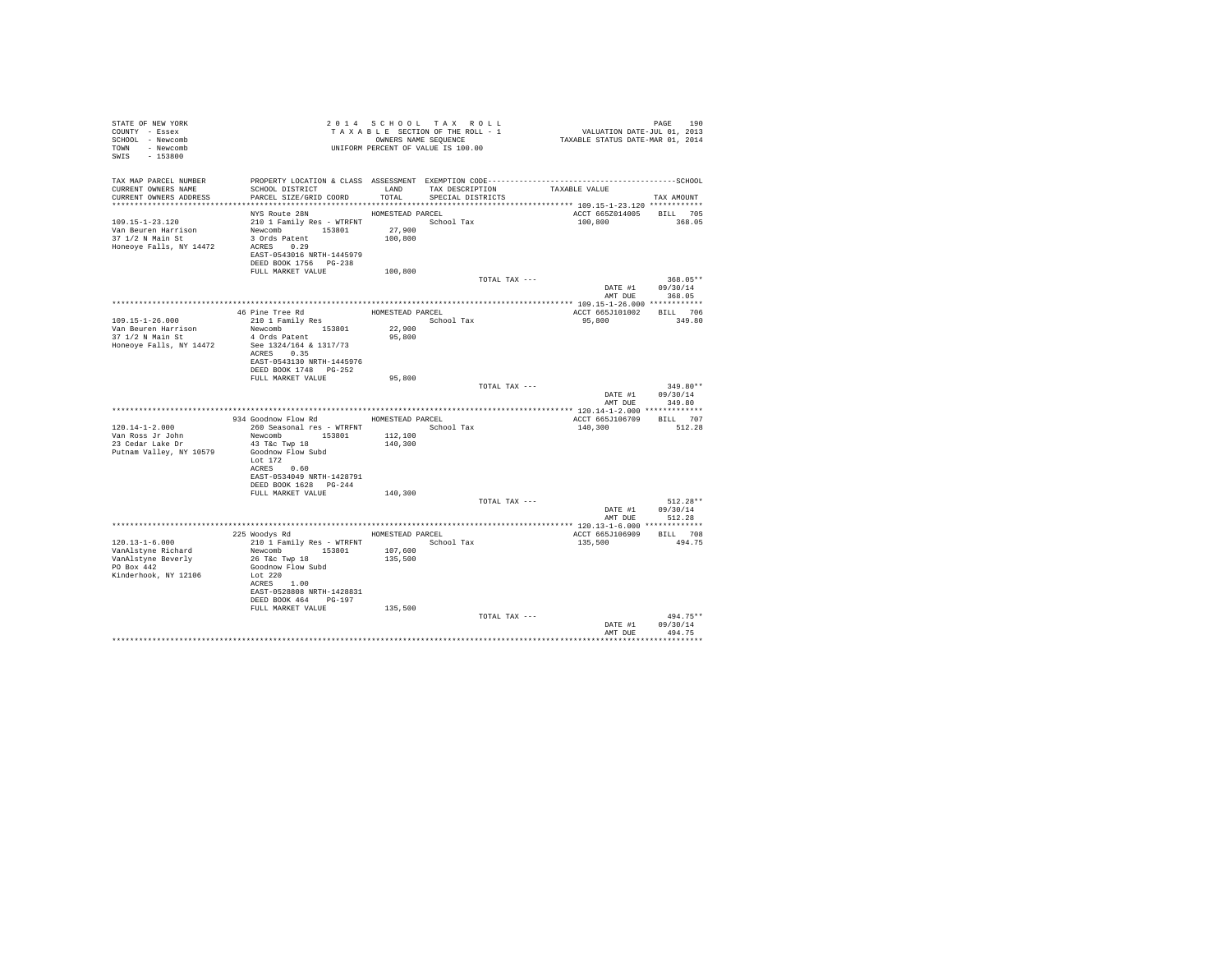| STATE OF NEW YORK<br>COUNTY - Essex<br>SCHOOL - Newcomb<br>TOWN - Newcomb<br>SWIS - 153800 |                                                     |                      | 2014 SCHOOL TAX ROLL<br>TAXABLE SECTION OF THE ROLL - 1<br>OWNERS NAME SEQUENCE<br>UNIFORM PERCENT OF VALUE IS 100.00 | PAGE 191<br>VALUATION DATE-JUL 01, 2013<br>TAXABLE STATUS DATE-MAR 01, 2014                                   |                    |
|--------------------------------------------------------------------------------------------|-----------------------------------------------------|----------------------|-----------------------------------------------------------------------------------------------------------------------|---------------------------------------------------------------------------------------------------------------|--------------------|
| TAX MAP PARCEL NUMBER<br>CURRENT OWNERS NAME                                               | SCHOOL DISTRICT                                     |                      | LAND TAX DESCRIPTION                                                                                                  | PROPERTY LOCATION & CLASS ASSESSMENT EXEMPTION CODE-----------------------------------SCHOOL<br>TAXABLE VALUE |                    |
| CURRENT OWNERS ADDRESS                                                                     | PARCEL SIZE/GRID COORD                              | TOTAL                | SPECIAL DISTRICTS                                                                                                     |                                                                                                               | TAX AMOUNT         |
|                                                                                            |                                                     |                      |                                                                                                                       |                                                                                                               |                    |
|                                                                                            | NYS Route 28N                                       | NON-HOMESTEAD PARCEL |                                                                                                                       | ACCT 665J178508 BILL 709                                                                                      |                    |
| 109.15-1-11.001<br>VanAuken Edna M                                                         | 311 Res vac land                                    | 1,400                | School Tax                                                                                                            | 1,400                                                                                                         | 24.48              |
| 5614 NYS Rte 28N                                                                           |                                                     | 1,400                |                                                                                                                       |                                                                                                               |                    |
| PO Box 142                                                                                 | Newcomb<br>3 Richards<br>ACRES 0.40                 |                      |                                                                                                                       |                                                                                                               |                    |
| Newcomb, NY 12852                                                                          | EAST-0545642 NRTH-1446855                           |                      |                                                                                                                       |                                                                                                               |                    |
|                                                                                            | DEED BOOK 878 PG-305                                |                      |                                                                                                                       |                                                                                                               |                    |
|                                                                                            | FULL MARKET VALUE                                   | 1,400                |                                                                                                                       |                                                                                                               |                    |
|                                                                                            |                                                     |                      | TOTAL TAX ---                                                                                                         |                                                                                                               | $24.48**$          |
|                                                                                            |                                                     |                      |                                                                                                                       |                                                                                                               | DATE #1 09/30/14   |
|                                                                                            |                                                     |                      |                                                                                                                       |                                                                                                               | AMT DUE 24.48      |
|                                                                                            |                                                     |                      | HOMESTEAD PARCEL                                                                                                      | ACCT 665J106910 BILL 710                                                                                      |                    |
| $109.16 - 1 - 3.059$                                                                       | 5614 NYS Route 28N<br>215 1 Fam Res w/              |                      | SR STAR 41834                                                                                                         |                                                                                                               | 64,200             |
| VanAuken Edna M                                                                            | Newcomb 153801                                      |                      |                                                                                                                       | 118,800                                                                                                       | 433.78             |
| 5614 NYS Rte 28N                                                                           | 3 Richard Survey                                    |                      | 37,300 School Tax<br>118,800                                                                                          |                                                                                                               |                    |
| PO Box 142                                                                                 | ACRES 1.40                                          |                      |                                                                                                                       |                                                                                                               |                    |
| Newcomb, NY 12852                                                                          | EAST-0546218 NRTH-1446880                           |                      |                                                                                                                       |                                                                                                               |                    |
|                                                                                            | DEED BOOK 938 PG-344                                |                      |                                                                                                                       |                                                                                                               |                    |
|                                                                                            | FULL MARKET VALUE                                   | 118,800              | TOTAL TAX ---                                                                                                         |                                                                                                               | 288.78**           |
|                                                                                            |                                                     |                      |                                                                                                                       |                                                                                                               |                    |
|                                                                                            |                                                     |                      |                                                                                                                       |                                                                                                               |                    |
|                                                                                            |                                                     |                      |                                                                                                                       |                                                                                                               | DATE #1 09/30/14   |
|                                                                                            |                                                     |                      |                                                                                                                       | AMT DUE                                                                                                       | 288.78             |
|                                                                                            | 1000 Goodnow Flow Rd                                |                      | HOMESTEAD PARCEL                                                                                                      | ACCT 665J100203 BILL 711                                                                                      |                    |
| $120.14 - 1 - 16.000$                                                                      | 260 Seasonal res - WTRFNT                           |                      | School Tax                                                                                                            | 159,000                                                                                                       | 580.56             |
| Vasak Albert                                                                               | Newcomb 153801                                      | 128,600              |                                                                                                                       |                                                                                                               |                    |
|                                                                                            | 43 T&C Twp 18                                       | 159,000              |                                                                                                                       |                                                                                                               |                    |
| Vasak Clara<br>PO Box 144                                                                  | Goodnow Flow Subd                                   |                      |                                                                                                                       |                                                                                                               |                    |
| Warrensburg, NY 12885                                                                      | Lot 158                                             |                      |                                                                                                                       |                                                                                                               |                    |
|                                                                                            | ACRES 0.70<br>EAST-0535561 NRTH-1428179             |                      |                                                                                                                       |                                                                                                               |                    |
|                                                                                            | DEED BOOK 1238 PG-97                                |                      |                                                                                                                       |                                                                                                               |                    |
|                                                                                            | FULL MARKET VALUE                                   | 159,000              |                                                                                                                       |                                                                                                               |                    |
|                                                                                            |                                                     |                      | TOTAL TAX ---                                                                                                         |                                                                                                               | 580.56**           |
|                                                                                            |                                                     |                      |                                                                                                                       |                                                                                                               | DATE #1 09/30/14   |
|                                                                                            |                                                     |                      |                                                                                                                       |                                                                                                               | AMT DUE 580.56     |
|                                                                                            |                                                     |                      |                                                                                                                       |                                                                                                               |                    |
|                                                                                            |                                                     | HOMESTEAD PARCEL     |                                                                                                                       | ACCT 665J103808                                                                                               | <b>BILL</b> 712    |
| 109.16-5-12.100<br>Vaughn Ezekial S                                                        | 5579 NYS Route 28N<br>210 1 Family Res              |                      | RES. STAR 41854                                                                                                       | 79,700                                                                                                        | 30,000<br>291.01   |
| Vaughn Melissa V                                                                           | Newcomb 153801<br>10 Richards Survey                | 79,700               | 39,300 School Tax                                                                                                     |                                                                                                               |                    |
| 5579 NYS Rte 28N                                                                           |                                                     |                      |                                                                                                                       |                                                                                                               |                    |
| Newcomb, NY 12852                                                                          | ACRES 2.00 BANK1STARSG<br>EAST-0546960 NRTH-1447026 |                      |                                                                                                                       |                                                                                                               |                    |
|                                                                                            | DEED BOOK 1375 PG-175                               |                      |                                                                                                                       |                                                                                                               |                    |
|                                                                                            | FULL MARKET VALUE                                   | 79,700               |                                                                                                                       |                                                                                                               |                    |
|                                                                                            |                                                     |                      | TOTAL TAX ---                                                                                                         |                                                                                                               | $220.01**$         |
|                                                                                            |                                                     |                      |                                                                                                                       | DATE #1<br>AMT DUE                                                                                            | 09/30/14<br>220.01 |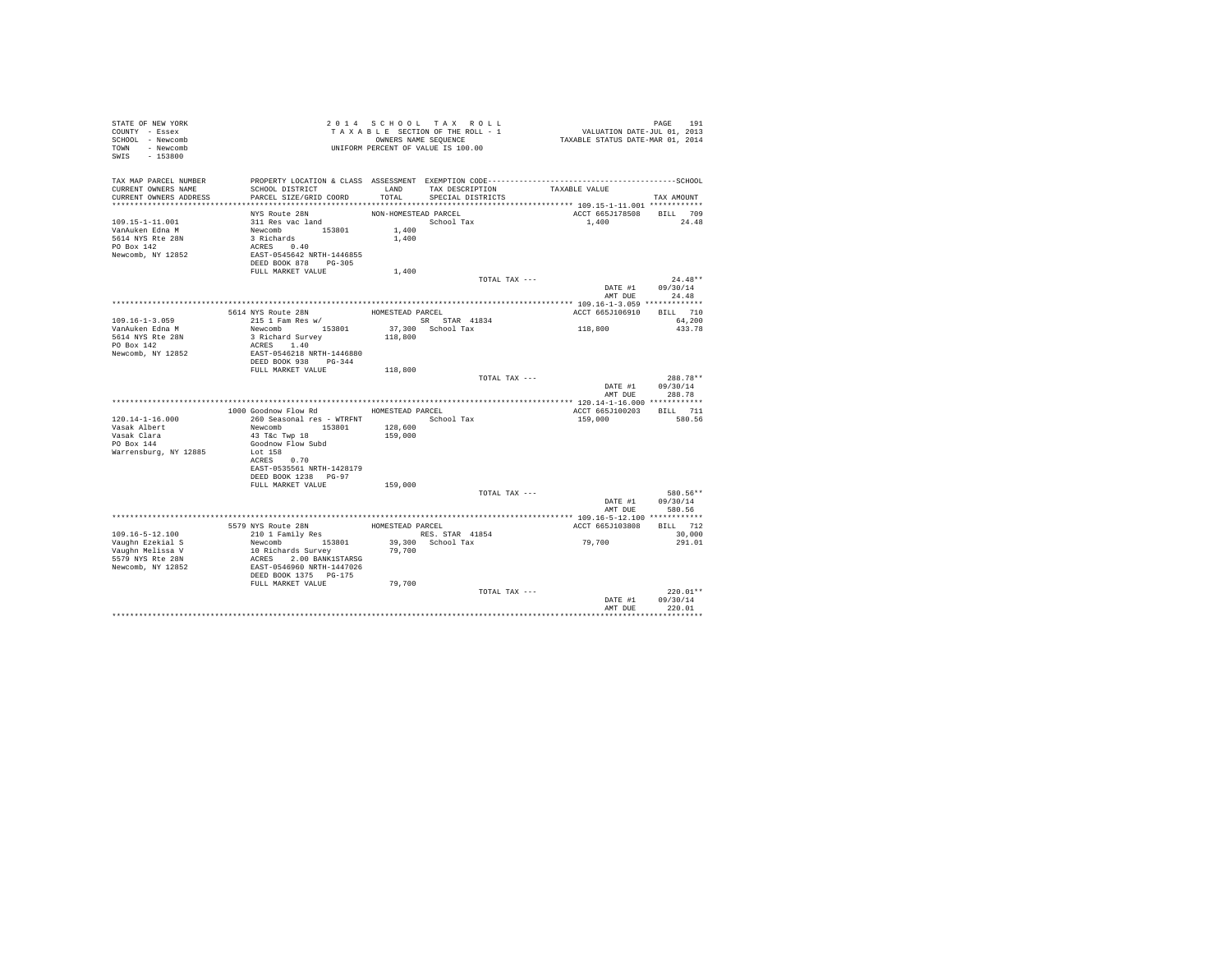| STATE OF NEW YORK<br>COUNTY - Essex<br>SCHOOL - Newcomb<br>- Newcomb<br>TOWN<br>$-153800$<br>SWTS                            |                                                                                                                                                                                                                                   | OWNERS NAME SEQUENCE                              | 2014 SCHOOL TAX ROLL<br>TAXABLE SECTION OF THE ROLL - 1<br>UNIFORM PERCENT OF VALUE IS 100.00 | VALUATION DATE-JUL 01, 2013<br>TAXABLE STATUS DATE-MAR 01, 2014 | PAGE<br>192                      |
|------------------------------------------------------------------------------------------------------------------------------|-----------------------------------------------------------------------------------------------------------------------------------------------------------------------------------------------------------------------------------|---------------------------------------------------|-----------------------------------------------------------------------------------------------|-----------------------------------------------------------------|----------------------------------|
| TAX MAP PARCEL NUMBER<br>CURRENT OWNERS NAME                                                                                 | SCHOOL DISTRICT                                                                                                                                                                                                                   | LAND                                              | TAX DESCRIPTION                                                                               | TAXABLE VALUE                                                   |                                  |
| CURRENT OWNERS ADDRESS                                                                                                       | PARCEL SIZE/GRID COORD                                                                                                                                                                                                            | TOTAL.                                            | SPECIAL DISTRICTS                                                                             |                                                                 | TAX AMOUNT                       |
| $120.18 - 2 - 11.000$<br>Vincent Michael A<br>Vincent Susan M<br>26E Beacon St<br>Glens Falls, NY 12801                      | 1344 Goodnow Flow Rd<br>210 1 Family Res - WTRFNT<br>Newcomb<br>153801<br>46 T&C Twp 18<br>Goodnow Flow Subd<br>Lot 38 1.2Ac<br>ACRES 1.20<br>EAST-0535047 NRTH-1426829<br>DEED BOOK 1046 PG-74                                   | HOMESTEAD PARCEL<br>106,100<br>202,000            | School Tax                                                                                    | ACCT 665J101111<br>202,000                                      | BILL 713<br>737.57               |
|                                                                                                                              | FULL MARKET VALUE                                                                                                                                                                                                                 | 202,000                                           | TOTAL TAX ---                                                                                 |                                                                 | $737.57**$                       |
|                                                                                                                              |                                                                                                                                                                                                                                   |                                                   |                                                                                               | DATE #1<br>AMT DUE                                              | 09/30/14<br>737.57               |
|                                                                                                                              |                                                                                                                                                                                                                                   |                                                   |                                                                                               |                                                                 |                                  |
| $110.13 - 9 - 24.000$<br>Vroman Carol T<br>Vroman David C<br>c/o Timothy D Vroman<br>6268 Benbrooke Way<br>Acworth, GA 30101 | 5224 NYS Route 28N<br>240 Rural res<br>153801<br>Newcomb<br>Pt 19 Richards Survey<br>L Use H Tummins 1129/21 &<br>Carol Vroman 1258/261<br>ACRES 24.20<br>EAST-0555409 NRTH-1444210<br>DEED BOOK 1258 PG-261<br>FULL MARKET VALUE | HOMESTEAD PARCEL<br>55,200<br>141,200<br>141,200  | School Tax                                                                                    | ACCT 665J106801<br>141,200                                      | RTT.T. 714<br>515.57             |
|                                                                                                                              |                                                                                                                                                                                                                                   |                                                   | TOTAL TAX ---                                                                                 |                                                                 | $515.57**$                       |
|                                                                                                                              |                                                                                                                                                                                                                                   |                                                   |                                                                                               | DATE #1<br>AMT DUE                                              | 09/30/14<br>515.57               |
|                                                                                                                              |                                                                                                                                                                                                                                   |                                                   |                                                                                               |                                                                 |                                  |
| $120.18 - 1 - 13.000$<br>Wahlberg Wendy L<br>1074 Goodnow Flow Rd<br>Newcomb, NY 12852                                       | 1074 Goodnow Flow Rd<br>260 Seasonal res - WTRFNT<br>Newcomb<br>153801<br>46 T&c Twp 18<br>Goodnow Flow Subd<br>Lot $140$<br>ACRES 0.47<br>EAST-0537238 NRTH-1427492<br>DEED BOOK 1416 PG-28<br>FULL MARKET VALUE                 | HOMESTEAD PARCEL<br>105,000<br>213,500<br>213,500 | School Tax                                                                                    | ACCT 665J104010<br>213,500                                      | BILL 715<br>779.56               |
|                                                                                                                              |                                                                                                                                                                                                                                   |                                                   | TOTAL TAX ---                                                                                 | DATE #1<br>AMT DUE                                              | $779.56**$<br>09/30/14<br>779.56 |
|                                                                                                                              |                                                                                                                                                                                                                                   |                                                   |                                                                                               |                                                                 |                                  |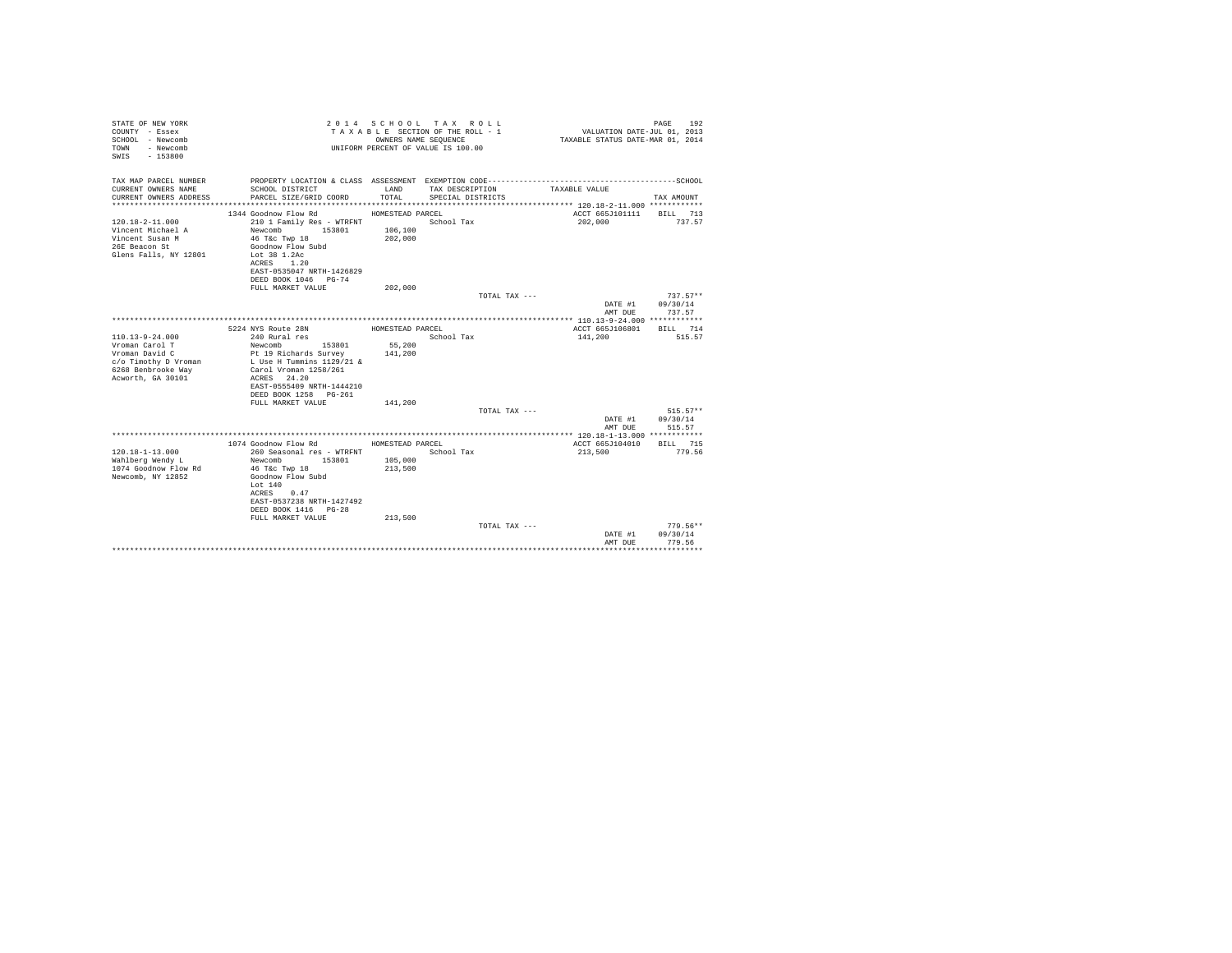| STATE OF NEW YORK<br>COUNTY - Essex<br>SCHOOL - Newcomb<br>TOWN<br>- Newcomb<br>$-153800$<br>SWIS |                                           |                  | 2014 SCHOOL TAX ROLL<br>TAXABLE SECTION OF THE ROLL - 1<br>OWNERS NAME SEQUENCE<br>UNIFORM PERCENT OF VALUE IS 100.00 | VALUATION DATE-JUL $01$ , 2013<br>TAXABLE STATUS DATE-MAR 01, 2014 | 193<br>PAGE |
|---------------------------------------------------------------------------------------------------|-------------------------------------------|------------------|-----------------------------------------------------------------------------------------------------------------------|--------------------------------------------------------------------|-------------|
| TAX MAP PARCEL NUMBER                                                                             |                                           |                  |                                                                                                                       |                                                                    |             |
| CURRENT OWNERS NAME<br>CURRENT OWNERS ADDRESS                                                     | SCHOOL DISTRICT<br>PARCEL SIZE/GRID COORD | LAND<br>TOTAL    | TAX DESCRIPTION<br>SPECIAL DISTRICTS                                                                                  | TAXABLE VALUE                                                      | TAX AMOUNT  |
|                                                                                                   |                                           |                  |                                                                                                                       |                                                                    |             |
|                                                                                                   | 66 Chaisson Rd                            | HOMESTEAD PARCEL |                                                                                                                       | ACCT 665J105604 BILL 716                                           |             |
| $110.17 - 2 - 46.000$                                                                             | 260 Seasonal res                          |                  | School Tax                                                                                                            | 73,500                                                             | 268.37      |
| Walion Adam J Jr                                                                                  | Newcomb<br>153801                         | 37,600           |                                                                                                                       |                                                                    |             |
| 1229 4th Ave                                                                                      | Pt 18 Richards Survey                     | 73,500           |                                                                                                                       |                                                                    |             |
| Watervliet, NY 12189                                                                              | Life Use Donald Phillips                  |                  |                                                                                                                       |                                                                    |             |
|                                                                                                   | Lot C Map 1843<br>ACRES 1.50              |                  |                                                                                                                       |                                                                    |             |
|                                                                                                   | EAST-0554210 NRTH-1443398                 |                  |                                                                                                                       |                                                                    |             |
|                                                                                                   | DEED BOOK 1376 PG-185                     |                  |                                                                                                                       |                                                                    |             |
|                                                                                                   | FULL MARKET VALUE                         | 73,500           |                                                                                                                       |                                                                    |             |
|                                                                                                   |                                           |                  | TOTAL TAX ---                                                                                                         |                                                                    | $268.37**$  |
|                                                                                                   |                                           |                  |                                                                                                                       | DATE #1                                                            | 09/30/14    |
|                                                                                                   |                                           |                  |                                                                                                                       | AMT DHE                                                            | 268.37      |
|                                                                                                   |                                           |                  |                                                                                                                       |                                                                    |             |
|                                                                                                   | 1426 Goodnow Flow Rd                      | HOMESTEAD PARCEL |                                                                                                                       | ACCT 665J106110                                                    | BILL 717    |
| $120.17 - 2 - 44.000$                                                                             | 210 1 Family Res - WTRFNT SR STAR 41834   |                  |                                                                                                                       |                                                                    | 64,200      |
| Walsh Garland R Jr                                                                                | Newcomb<br>153801                         |                  | 112,200 School Tax                                                                                                    | 164,600                                                            | 601.01      |
| 1426 Goodnow Flow Rd                                                                              | 42 T&c Twp 18                             | 164,600          |                                                                                                                       |                                                                    |             |
| Newcomb, NY 12852                                                                                 | Goodnow Flow Subd                         |                  |                                                                                                                       |                                                                    |             |
|                                                                                                   | Lot 59                                    |                  |                                                                                                                       |                                                                    |             |
|                                                                                                   | ACRES 1.09                                |                  |                                                                                                                       |                                                                    |             |
|                                                                                                   | EAST-0532950 NRTH-1426833                 |                  |                                                                                                                       |                                                                    |             |
|                                                                                                   | DEED BOOK 1632 PG-257                     |                  |                                                                                                                       |                                                                    |             |
|                                                                                                   | FULL MARKET VALUE                         | 164,600          |                                                                                                                       |                                                                    |             |
|                                                                                                   |                                           |                  | TOTAL TAX ---                                                                                                         |                                                                    | $456.01**$  |
|                                                                                                   |                                           |                  |                                                                                                                       | DATE #1                                                            | 09/30/14    |
|                                                                                                   |                                           |                  |                                                                                                                       | AMT DUE                                                            | 456.01      |
|                                                                                                   | 12 Goodnow Flow Rd                        | HOMESTEAD PARCEL |                                                                                                                       | ACCT 665J101204                                                    | BILL 718    |
| $109.15 - 3 - 7.000$                                                                              | 210 1 Family Res                          |                  | AGED ALL 41800                                                                                                        |                                                                    | 44,700      |
| Walsh George E                                                                                    | 153801<br>Newcomb                         |                  | 37,300 SR STAR 41834                                                                                                  |                                                                    | 44,700      |
| Walsh Catherine                                                                                   | 4 Ords Patent                             |                  | 89,400 School Tax                                                                                                     | 44,700                                                             | 163.21      |
| Newcomb, NY 12852                                                                                 | 1.40                                      |                  |                                                                                                                       |                                                                    |             |
|                                                                                                   | ACRES 1.40                                |                  |                                                                                                                       |                                                                    |             |
|                                                                                                   | EAST-0542859 NRTH-1445612                 |                  |                                                                                                                       |                                                                    |             |
|                                                                                                   | DEED BOOK 777 PG-101                      |                  |                                                                                                                       |                                                                    |             |
|                                                                                                   | FULL MARKET VALUE                         | 89,400           |                                                                                                                       |                                                                    |             |
|                                                                                                   |                                           |                  | TOTAL TAX ---                                                                                                         |                                                                    | $18.21**$   |
|                                                                                                   |                                           |                  |                                                                                                                       | DATE #1                                                            | 09/30/14    |
|                                                                                                   |                                           |                  |                                                                                                                       | AMT DUE                                                            | 18.21       |
|                                                                                                   |                                           |                  |                                                                                                                       |                                                                    |             |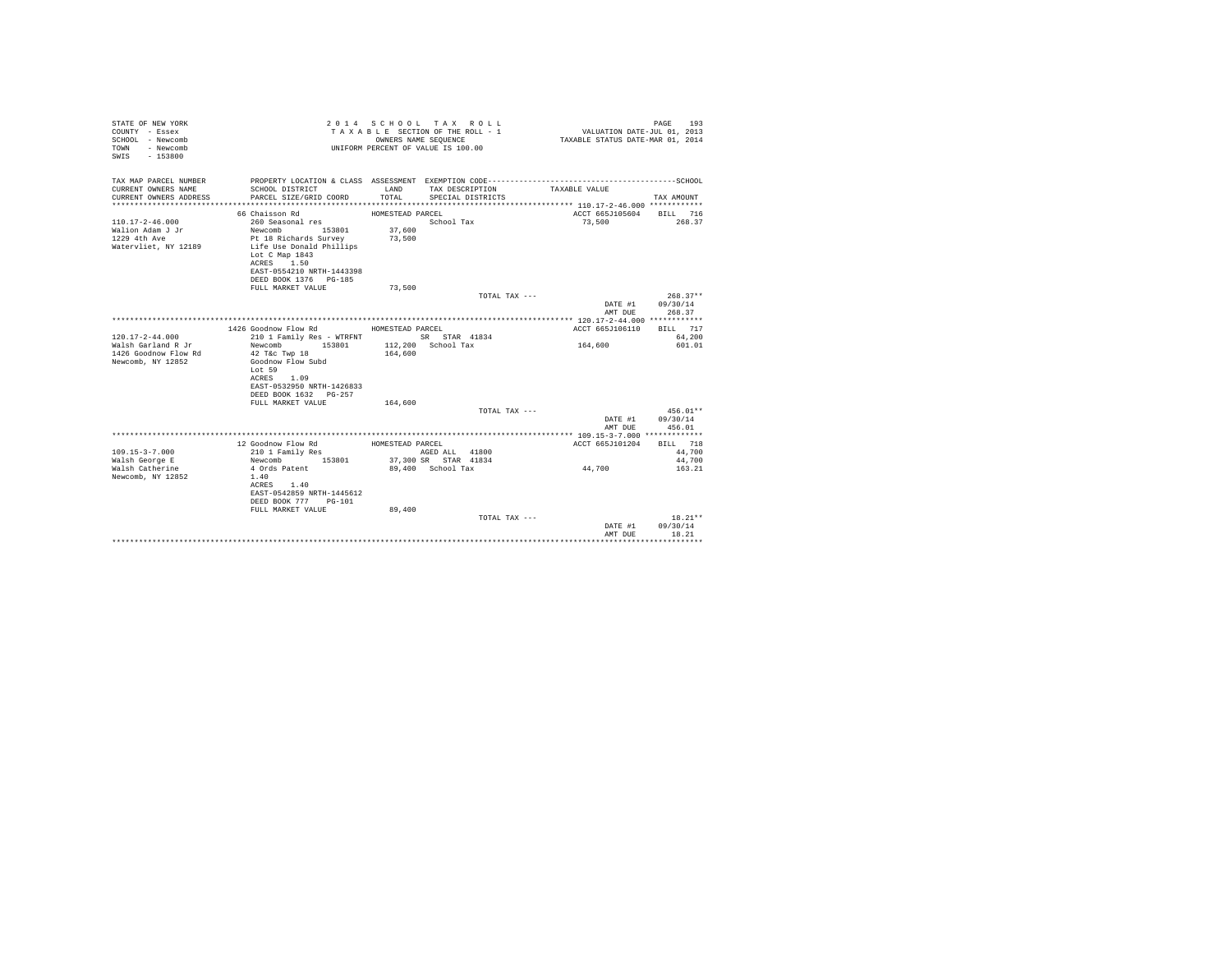| STATE OF NEW YORK<br>COUNTY - Essex                                                                                          |                                                                                              |                  | TAXABLE SECTION OF THE ROLL - 1 | PAGE 194<br>VALUATION DATE-JUL 01, 2013<br>TAXABLE STATUS DATE-MAR 01, 2014 |                  |
|------------------------------------------------------------------------------------------------------------------------------|----------------------------------------------------------------------------------------------|------------------|---------------------------------|-----------------------------------------------------------------------------|------------------|
| SCHOOL - Newcomb                                                                                                             |                                                                                              |                  | OWNERS NAME SEQUENCE            |                                                                             |                  |
| TOWN - Newcomb                                                                                                               |                                                                                              |                  |                                 |                                                                             |                  |
| SWIS - 153800                                                                                                                |                                                                                              |                  |                                 |                                                                             |                  |
|                                                                                                                              |                                                                                              |                  |                                 |                                                                             |                  |
|                                                                                                                              |                                                                                              |                  |                                 |                                                                             |                  |
| TAX MAP PARCEL NUMBER                                                                                                        | PROPERTY LOCATION & CLASS ASSESSMENT EXEMPTION CODE-----------------------------------SCHOOL |                  |                                 |                                                                             |                  |
| CURRENT OWNERS NAME                                                                                                          | SCHOOL DISTRICT                                                                              |                  | LAND TAX DESCRIPTION            | TAXABLE VALUE                                                               |                  |
| CURRENT OWNERS ADDRESS                                                                                                       | PARCEL SIZE/GRID COORD                                                                       | TOTAL.           | SPECIAL DISTRICTS               |                                                                             | TAX AMOUNT       |
|                                                                                                                              |                                                                                              |                  |                                 |                                                                             |                  |
|                                                                                                                              | 71 Sanford Ln                                                                                | HOMESTEAD PARCEL |                                 | ACCT 665J105205 BILL 719                                                    |                  |
| $110.18 - 4 - 2.000$                                                                                                         | 210 1 Family Res                                                                             |                  | RES. STAR 41854                 |                                                                             | 30,000           |
| Walsh Tamara                                                                                                                 | Newcomb 153801                                                                               |                  | 27,000 School Tax               | 90,600                                                                      | 330.81           |
| Goodnow Flow Rd                                                                                                              | Pt 5&6 Thorns Survey                                                                         | 90,600           |                                 |                                                                             |                  |
| Newcomb, NY 12852                                                                                                            | ACRES 0.50                                                                                   |                  |                                 |                                                                             |                  |
|                                                                                                                              | EAST-0558619 NRTH-1441374                                                                    |                  |                                 |                                                                             |                  |
|                                                                                                                              | DEED BOOK 1422 PG-25                                                                         |                  |                                 |                                                                             |                  |
|                                                                                                                              | FULL MARKET VALUE                                                                            | 90,600           |                                 |                                                                             |                  |
|                                                                                                                              |                                                                                              |                  | TOTAL TAX ---                   |                                                                             | 259.81**         |
|                                                                                                                              |                                                                                              |                  |                                 |                                                                             | DATE #1 09/30/14 |
|                                                                                                                              |                                                                                              |                  |                                 |                                                                             | AMT DUE 259.81   |
|                                                                                                                              |                                                                                              |                  |                                 |                                                                             |                  |
|                                                                                                                              | 49 Marcy Ln                                                                                  | HOMESTEAD PARCEL |                                 | ACCT 665Z001004 BILL 720                                                    |                  |
| 110.18-1-16.112                                                                                                              | 210 1 Family Res                                                                             |                  | School Tax                      | 87,500                                                                      | 319.49           |
| Wanner William K<br>Murray Gale E                                                                                            | Newcomb 153801                                                                               |                  |                                 |                                                                             |                  |
|                                                                                                                              | 4&5 T&c Pur Twp 27 Ts                                                                        | 40,100<br>87,500 |                                 |                                                                             |                  |
| 200 Hall Rd                                                                                                                  | ACRES 5.15<br>EAST-0558442 NRTH-1441902                                                      |                  |                                 |                                                                             |                  |
| Canaan, NH 03741                                                                                                             |                                                                                              |                  |                                 |                                                                             |                  |
|                                                                                                                              | DEED BOOK 1586 PG-97                                                                         |                  |                                 |                                                                             |                  |
|                                                                                                                              | FULL MARKET VALUE                                                                            | 87,500           |                                 |                                                                             |                  |
|                                                                                                                              |                                                                                              |                  |                                 |                                                                             |                  |
|                                                                                                                              |                                                                                              |                  | TOTAL TAX ---                   |                                                                             | $319.49**$       |
|                                                                                                                              |                                                                                              |                  |                                 | DATE #1                                                                     | 09/30/14         |
|                                                                                                                              |                                                                                              |                  |                                 | AMT DUE                                                                     | 319.49           |
|                                                                                                                              |                                                                                              |                  |                                 |                                                                             |                  |
|                                                                                                                              |                                                                                              | HOMESTEAD PARCEL |                                 | ACCT 665J100810                                                             | BILL 721         |
| $109.15 - 3 - 11.000$                                                                                                        | 2 Spring St                                                                                  |                  |                                 |                                                                             |                  |
|                                                                                                                              | 210 1 Family Res                                                                             |                  | SR STAR 41834                   |                                                                             | 64,200           |
| Ward Robert E                                                                                                                | Newcomb 153801<br>4 Ords                                                                     | 85,000           | 32,300 School Tax               | 85,000                                                                      | 310.36           |
|                                                                                                                              |                                                                                              |                  |                                 |                                                                             |                  |
| Ward Mary E<br>2 Spring St<br>Newcomb, NY 12852                                                                              | ACRES 0.80                                                                                   |                  |                                 |                                                                             |                  |
|                                                                                                                              | EAST-0542796 NRTH-1445002<br>DEED BOOK 1696 PG-42                                            |                  |                                 |                                                                             |                  |
|                                                                                                                              | FULL MARKET VALUE                                                                            | 85,000           |                                 |                                                                             |                  |
|                                                                                                                              |                                                                                              |                  | TOTAL TAX ---                   |                                                                             | $165.36**$       |
|                                                                                                                              |                                                                                              |                  |                                 |                                                                             | DATE #1 09/30/14 |
|                                                                                                                              |                                                                                              |                  |                                 | AMT DUE                                                                     | 165.36           |
|                                                                                                                              |                                                                                              |                  |                                 |                                                                             |                  |
|                                                                                                                              | 9 Dillon Rd                                                                                  | HOMESTEAD PARCEL |                                 | ACCT 665J107011 BILL 722                                                    |                  |
| 109.16-1-6.007                                                                                                               |                                                                                              |                  | School Tax                      | 216,400                                                                     | 790.15           |
| Weber Wayne L                                                                                                                | 260 Seasonal res - WTRFNT                                                                    | 131,500          |                                 |                                                                             |                  |
|                                                                                                                              | Newcomb 153801                                                                               | 216,400          |                                 |                                                                             |                  |
|                                                                                                                              |                                                                                              |                  |                                 |                                                                             |                  |
| Schneider Wanda L<br>Schneider Wanda L<br>C/o Lawrence H Weber 1536/87 Life Estate to<br>1536/87 Life Estate to<br>33 Low Ln | Lawrence H Weber                                                                             |                  |                                 |                                                                             |                  |
|                                                                                                                              | ACRES 1.70                                                                                   |                  |                                 |                                                                             |                  |
| Levittown LI, NY 11756                                                                                                       | EAST-0546276 NRTH-1447364                                                                    |                  |                                 |                                                                             |                  |
|                                                                                                                              | DEED BOOK 1536 PG-87                                                                         |                  |                                 |                                                                             |                  |
|                                                                                                                              | FULL MARKET VALUE                                                                            |                  |                                 |                                                                             |                  |
|                                                                                                                              |                                                                                              | 216,400          | TOTAL TAX ---                   |                                                                             | 790.15**         |
|                                                                                                                              |                                                                                              |                  |                                 | DATE #1                                                                     | 09/30/14         |
|                                                                                                                              |                                                                                              |                  |                                 | AMT DUE                                                                     | 790.15           |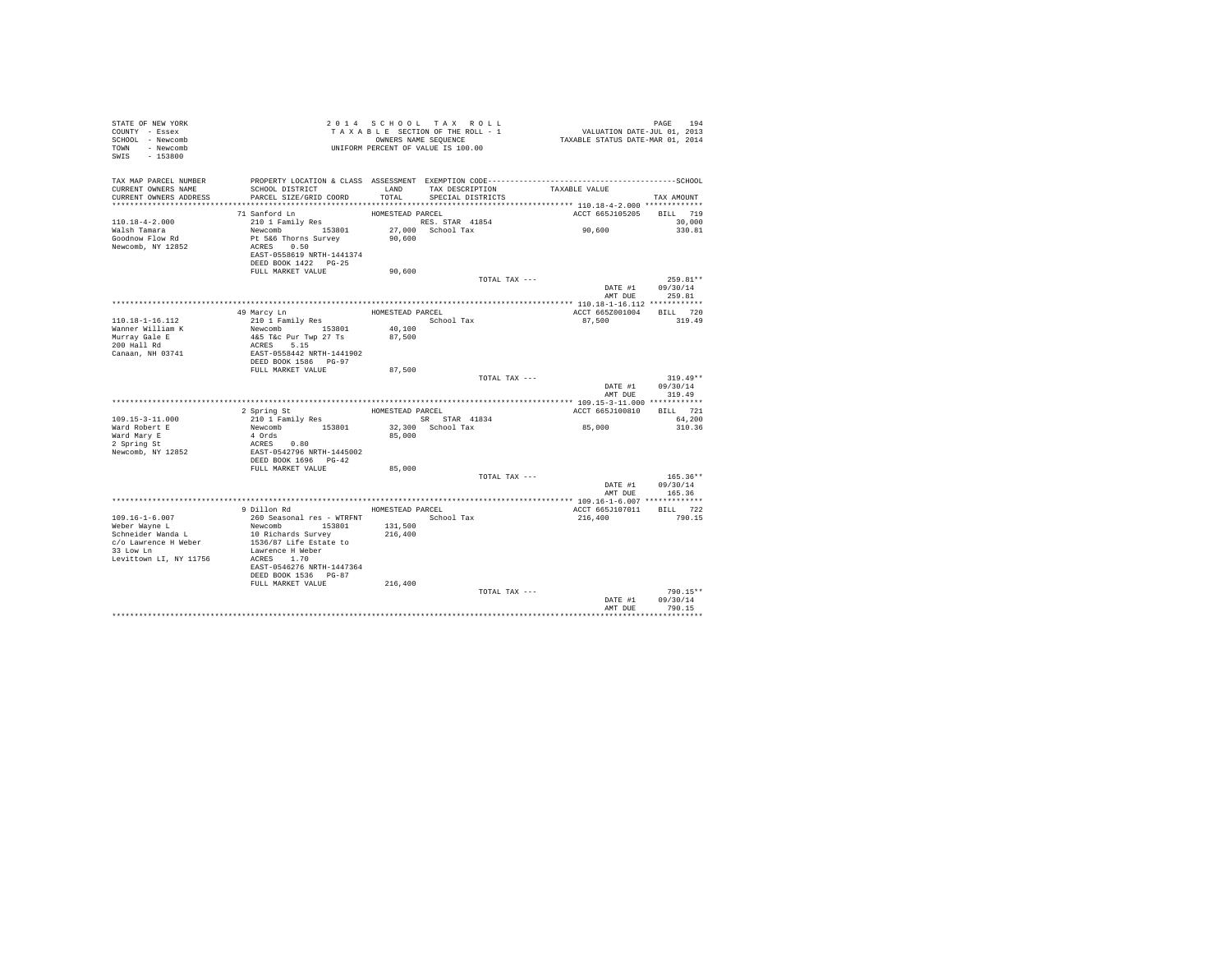| STATE OF NEW YORK<br>COUNTY - Essex<br>SCHOOL - Newcomb<br>TOWN - Newcomb<br>SWIS - 153800 |                                                                                                                                                                          |                                          | 2014 SCHOOL TAX ROLL<br>PAGE 195 PAGE 195 PAGE 195 PAGE 195 PAGE 195 PAGE 195 PAGE 195 PAGE 195 PAGE 195 PAGE 195 PAGE 195 PAGE 195 PAGE 195 PAGE 195 PAGE 196 PAGE 196 PAGE 196 PAGE 196 PAGE 196 PAGE 196 PAGE 196 PAGE 196 PAGE 196 PAGE 196 PAGE 1<br>UNIFORM PERCENT OF VALUE IS 100.00 |                                    | PAGE<br>195                              |
|--------------------------------------------------------------------------------------------|--------------------------------------------------------------------------------------------------------------------------------------------------------------------------|------------------------------------------|----------------------------------------------------------------------------------------------------------------------------------------------------------------------------------------------------------------------------------------------------------------------------------------------|------------------------------------|------------------------------------------|
| TAX MAP PARCEL NUMBER<br>CURRENT OWNERS NAME<br>CURRENT OWNERS ADDRESS                     | SCHOOL DISTRICT<br>PARCEL SIZE/GRID COORD                                                                                                                                | LAND                                     | TAX DESCRIPTION<br>TOTAL SPECIAL DISTRICTS                                                                                                                                                                                                                                                   | TAXABLE VALUE                      | TAX AMOUNT                               |
|                                                                                            | 29 Island View Ln                                                                                                                                                        | HOMESTEAD PARCEL                         |                                                                                                                                                                                                                                                                                              | ACCT 665J105709 BILL 723           |                                          |
| $119.16 - 1 - 27.000$<br>Weintraub Karen<br>1 Fox Hunt Rd<br>Ringoes, NJ 08551             | 210 1 Family Res - WTRFNT<br>Newcomb 153801 106,200<br>26 T&C Twp 18<br>Goodnow Flow Subd<br>Lot $230$<br>ACRES 0.95<br>EAST-0527644 NRTH-1428839<br>DEED BOOK 1717 PG-1 | 174,700                                  | School Tax                                                                                                                                                                                                                                                                                   | 174,700                            | 637.89                                   |
|                                                                                            | FULL MARKET VALUE                                                                                                                                                        | 174,700                                  |                                                                                                                                                                                                                                                                                              |                                    |                                          |
|                                                                                            |                                                                                                                                                                          |                                          | TOTAL TAX ---                                                                                                                                                                                                                                                                                | DATE #1<br>AMT DUE                 | $637.89**$<br>09/30/14<br>637.89         |
|                                                                                            |                                                                                                                                                                          |                                          |                                                                                                                                                                                                                                                                                              |                                    |                                          |
| $109.15 - 1 - 46.000$                                                                      | NYS Route 28N NON-HOMESTEAD PARCEL<br>311 Res vac land                                                                                                                   |                                          | School Tax                                                                                                                                                                                                                                                                                   | ACCT 665J107012 BILL 724<br>27,900 | 487.95                                   |
| Welch Edna M<br>5614 NYS Rte 28N<br>PO Box 142<br>Newcomb, NY 12852                        | Newcomb 153801 27,900<br>3 Richards Survey<br>ACRES 1.20<br>EAST-0545365 NRTH-1446937                                                                                    | 27,900                                   |                                                                                                                                                                                                                                                                                              |                                    |                                          |
|                                                                                            | DEED BOOK 425 PG-33<br>FULL MARKET VALUE                                                                                                                                 |                                          |                                                                                                                                                                                                                                                                                              |                                    |                                          |
|                                                                                            |                                                                                                                                                                          | 27,900                                   | TOTAL TAX ---                                                                                                                                                                                                                                                                                | AMT DUE                            | $487.95**$<br>DATE #1 09/30/14<br>487.95 |
|                                                                                            |                                                                                                                                                                          |                                          |                                                                                                                                                                                                                                                                                              |                                    |                                          |
|                                                                                            | Lake Harris Rd MON-HOMESTEAD PARCEL                                                                                                                                      |                                          |                                                                                                                                                                                                                                                                                              | ACCT 665J100305 BILL 725           |                                          |
| $109.15 - 1 - 50.000$<br>Welch Robert<br>20140 S Sonoita Hwy<br>Vail, AZ 85641             | 311 Res vac land - WTRFNT School Tax<br>Newcomb 153801 52,600<br>3 Richards Survey<br>ACRES 0.60<br>EAST-0545433 NRTH-1447121<br>DEED BOOK 986 PG-76                     | 52,600                                   |                                                                                                                                                                                                                                                                                              | 52,600                             | 919.93                                   |
|                                                                                            | FULL MARKET VALUE                                                                                                                                                        | 52,600                                   |                                                                                                                                                                                                                                                                                              |                                    |                                          |
|                                                                                            |                                                                                                                                                                          |                                          | TOTAL TAX ---                                                                                                                                                                                                                                                                                | DATE #1<br>AMT DUE                 | $919.93**$<br>09/30/14<br>919.93         |
|                                                                                            |                                                                                                                                                                          |                                          |                                                                                                                                                                                                                                                                                              |                                    |                                          |
| 109.15-1-51.000<br>Welch Robert<br>20140 S Sonoita Hwy<br>Vail, AZ 85641                   | Lake Harris Rd<br>311 Res vac land - WTRFNT School Tax<br>Newcomb 153801<br>3 Richards Survey<br>ACRES 0.70<br>EAST-0545531 NRTH-1447100<br>DEED BOOK 986 PG-76          | NON-HOMESTEAD PARCEL<br>52,700<br>52,700 |                                                                                                                                                                                                                                                                                              | ACCT 665J100304 BILL 726<br>52,700 | 921.68                                   |
|                                                                                            | FULL MARKET VALUE                                                                                                                                                        | 52,700                                   | TOTAL TAX ---                                                                                                                                                                                                                                                                                |                                    | $921.68**$<br>DATE #1 09/30/14           |
|                                                                                            |                                                                                                                                                                          |                                          |                                                                                                                                                                                                                                                                                              | AMT DUE                            | 921.68                                   |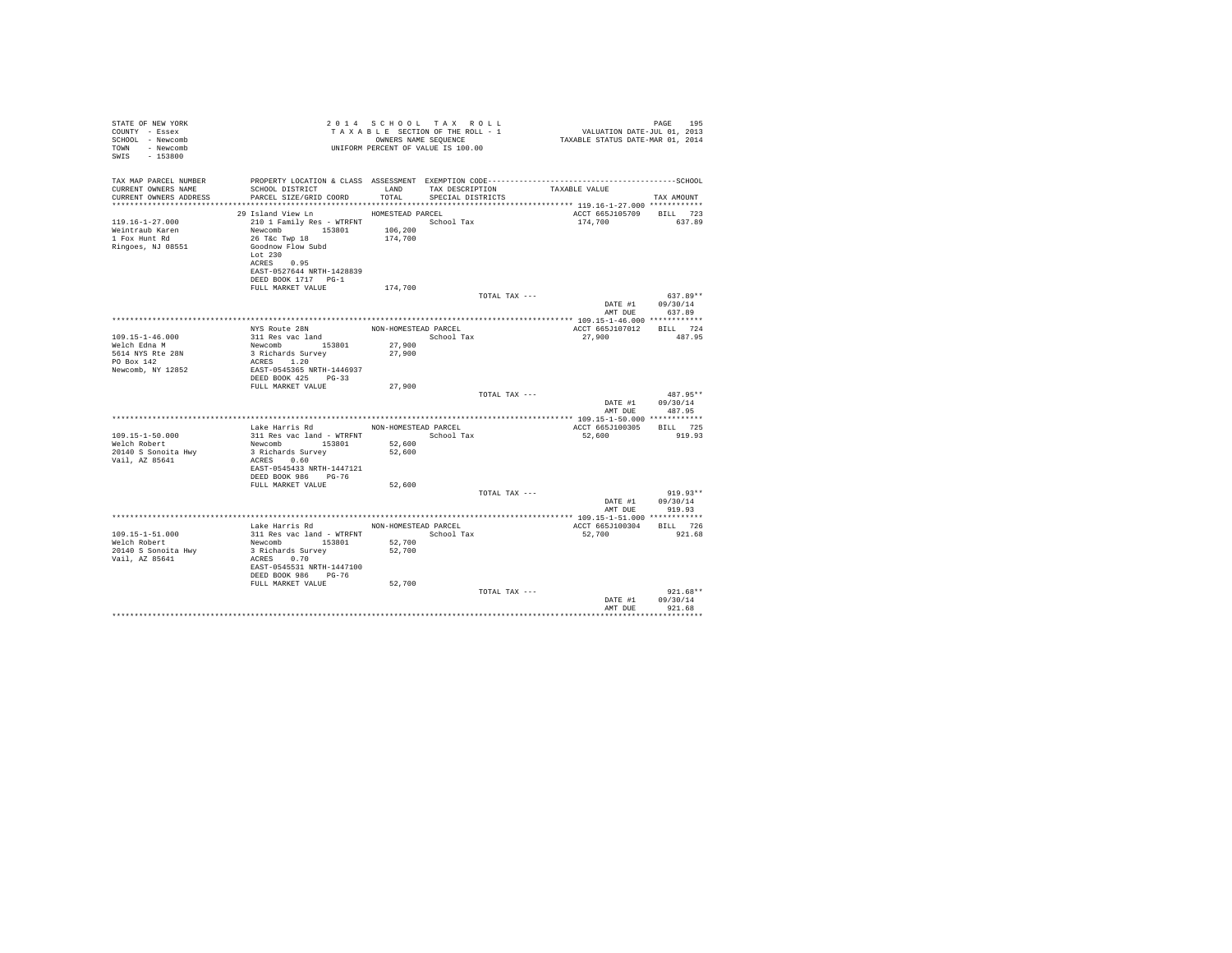| STATE OF NEW YORK<br>COUNTY - Essex<br>SCHOOL - Newcomb<br>TOWN - Newcomb<br>SWIS - 153800                            |                                                                                                                                                                                                                                                                                                                                   |                   | 2014 SCHOOL TAX ROLL<br>UNIFORM PERCENT OF VALUE IS 100.00 |               |                          | PAGE 196                           |  |
|-----------------------------------------------------------------------------------------------------------------------|-----------------------------------------------------------------------------------------------------------------------------------------------------------------------------------------------------------------------------------------------------------------------------------------------------------------------------------|-------------------|------------------------------------------------------------|---------------|--------------------------|------------------------------------|--|
| TAX MAP PARCEL NUMBER PROPERTY LOCATION & CLASS ASSESSMENT EXEMPTION CODE-----------------------------------SCHOOL    |                                                                                                                                                                                                                                                                                                                                   |                   |                                                            |               |                          |                                    |  |
| CURRENT OWNERS NAME                                                                                                   | SCHOOL DISTRICT $\hfill$ LAND $\hfill$ TAX DESCRIPTION $\hfill$ TAXABLE VALUE<br>PARCEL SIZE/GRID COORD TOTAL SPECIAL DISTRICTS                                                                                                                                                                                                   |                   |                                                            |               |                          |                                    |  |
| CURRENT OWNERS ADDRESS                                                                                                |                                                                                                                                                                                                                                                                                                                                   |                   |                                                            |               |                          | TAX AMOUNT                         |  |
|                                                                                                                       | 35 Muskrat Ln                                                                                                                                                                                                                                                                                                                     | HOMESTEAD PARCEL  |                                                            |               | ACCT 665J103905 BILL 727 |                                    |  |
| $120.17 - 1 - 2.003$                                                                                                  | ${\small \begin{tabular}{lllll} \bf 260 \,\, Seasonal &\bf res & - \,\,WTRENT & &\bf School &\bf Tax \\ \bf Newcomb & 153801 & 160,400 & \end{tabular}}$                                                                                                                                                                          |                   |                                                            |               | 216,900 791.97           |                                    |  |
| 120.17-1 2<br>West Jennifer K                                                                                         |                                                                                                                                                                                                                                                                                                                                   |                   |                                                            |               |                          |                                    |  |
| 44 Arnold Ave<br>Cranston, RI 02905                                                                                   | 26 T&c Twp 18<br>Goodnow Flow Subd                                                                                                                                                                                                                                                                                                | 216,900           |                                                            |               |                          |                                    |  |
|                                                                                                                       | Lot 304 & 303                                                                                                                                                                                                                                                                                                                     |                   |                                                            |               |                          |                                    |  |
|                                                                                                                       | ACRES 1.50                                                                                                                                                                                                                                                                                                                        |                   |                                                            |               |                          |                                    |  |
|                                                                                                                       | EAST-0527649 NRTH-1427279                                                                                                                                                                                                                                                                                                         |                   |                                                            |               |                          |                                    |  |
|                                                                                                                       | DEED BOOK 1605 PG-138<br>FULL MARKET VALUE                                                                                                                                                                                                                                                                                        | 216,900           |                                                            |               |                          |                                    |  |
|                                                                                                                       |                                                                                                                                                                                                                                                                                                                                   |                   |                                                            | TOTAL TAX --- |                          | $791.97**$                         |  |
|                                                                                                                       |                                                                                                                                                                                                                                                                                                                                   |                   |                                                            |               |                          | DATE #1 09/30/14                   |  |
|                                                                                                                       |                                                                                                                                                                                                                                                                                                                                   |                   |                                                            |               | AMT DUE                  | 791.97                             |  |
|                                                                                                                       |                                                                                                                                                                                                                                                                                                                                   |                   |                                                            |               | ACCT 665L106712 BILL 728 |                                    |  |
| $109.15 - 5 - 4.000$                                                                                                  | $\begin{tabular}{lllllllllll} \textbf{5669 NTS Route 28N} & \textbf{HOMESTE} & \textbf{ROMESTEAD PARCEL} & \textbf{5669 NTS TCEL} & \textbf{56601 Tax} \\ & 210 1 Family Res & 560001 Tax & 56001 Tax \\ & {\color{red}Newcomb} & 153801 & 24,300 \\ & 3 Richard Survey & 92,900 \\ & \textbf{ACRES} & 0.41 & & \\ \end{tabular}$ |                   |                                                            |               | 92,900 339.21            |                                    |  |
| West Michael J<br>847 Sunny Hill Rd                                                                                   |                                                                                                                                                                                                                                                                                                                                   |                   |                                                            |               |                          |                                    |  |
|                                                                                                                       |                                                                                                                                                                                                                                                                                                                                   |                   |                                                            |               |                          |                                    |  |
| Freehold, NY 12431                                                                                                    | EAST-0544937 NRTH-1446253                                                                                                                                                                                                                                                                                                         |                   |                                                            |               |                          |                                    |  |
|                                                                                                                       | DEED BOOK 1652    PG-235                                                                                                                                                                                                                                                                                                          |                   |                                                            |               |                          |                                    |  |
|                                                                                                                       | FULL MARKET VALUE                                                                                                                                                                                                                                                                                                                 | 92,900            |                                                            |               |                          |                                    |  |
|                                                                                                                       |                                                                                                                                                                                                                                                                                                                                   |                   |                                                            | TOTAL TAX --- |                          | $339.21**$                         |  |
|                                                                                                                       |                                                                                                                                                                                                                                                                                                                                   |                   |                                                            |               |                          | DATE #1 09/30/14<br>AMT DUE 339.21 |  |
|                                                                                                                       |                                                                                                                                                                                                                                                                                                                                   |                   |                                                            |               |                          |                                    |  |
|                                                                                                                       | 1838 Goodnow Flow Rd HOMESTEAD PARCEL                                                                                                                                                                                                                                                                                             |                   |                                                            |               | ACCT 665J183001 BILL 729 |                                    |  |
| $119.20 - 3 - 9.002$                                                                                                  | 260 Seasonal res - WTRFNT               School Tax                                                                                                                                                                                                                                                                                |                   |                                                            |               | 138,100                  | 504.25                             |  |
|                                                                                                                       |                                                                                                                                                                                                                                                                                                                                   | 99,200<br>138,100 |                                                            |               |                          |                                    |  |
| Mestphal Robert G (Mewcomb 153801)<br>Westphal Leslie C (27 T&c Twp 18 (284)<br>268 Font Grove Rd (300 dnow Flow Subd |                                                                                                                                                                                                                                                                                                                                   |                   |                                                            |               |                          |                                    |  |
| Slingerlands, NY 12159 Lot 338 & 115                                                                                  |                                                                                                                                                                                                                                                                                                                                   |                   |                                                            |               |                          |                                    |  |
|                                                                                                                       | ACRES 4.00<br>EAST-0525165 NRTH-1425878                                                                                                                                                                                                                                                                                           |                   |                                                            |               |                          |                                    |  |
|                                                                                                                       | DEED BOOK 1712 PG-99                                                                                                                                                                                                                                                                                                              |                   |                                                            |               |                          |                                    |  |
|                                                                                                                       | FULL MARKET VALUE                                                                                                                                                                                                                                                                                                                 | 138,100           |                                                            |               |                          |                                    |  |
|                                                                                                                       |                                                                                                                                                                                                                                                                                                                                   |                   |                                                            | TOTAL TAX --- |                          | $504.25**$                         |  |
|                                                                                                                       |                                                                                                                                                                                                                                                                                                                                   |                   |                                                            |               |                          | DATE #1 09/30/14<br>AMT DUE 504.25 |  |
|                                                                                                                       |                                                                                                                                                                                                                                                                                                                                   |                   |                                                            |               |                          |                                    |  |
|                                                                                                                       | 1108 Goodnow Flow Rd HOMESTEAD PARCEL                                                                                                                                                                                                                                                                                             |                   |                                                            |               | ACCT 665J107106 BILL 730 |                                    |  |
| $120.18 - 1 - 21.000$                                                                                                 | 260 Seasonal res - WTRFNT · School Tax                                                                                                                                                                                                                                                                                            |                   |                                                            |               | 122.800 448.38           |                                    |  |
| Whelden Kevin A<br>$43$ Chapman St                                                                                    | Newcomb 153801<br>45 T&C Twp 18                                                                                                                                                                                                                                                                                                   | 73,000<br>122,800 |                                                            |               |                          |                                    |  |
| Ballston Spa, NY 12020                                                                                                | Goodnow Flow Subd                                                                                                                                                                                                                                                                                                                 |                   |                                                            |               |                          |                                    |  |
|                                                                                                                       | Lot $132$                                                                                                                                                                                                                                                                                                                         |                   |                                                            |               |                          |                                    |  |
|                                                                                                                       | ACRES 0.18                                                                                                                                                                                                                                                                                                                        |                   |                                                            |               |                          |                                    |  |
|                                                                                                                       | EAST-0537983 NRTH-1427142<br>DEED BOOK 1577 PG-53                                                                                                                                                                                                                                                                                 |                   |                                                            |               |                          |                                    |  |
|                                                                                                                       | FULL MARKET VALUE                                                                                                                                                                                                                                                                                                                 | 122,800           |                                                            |               |                          |                                    |  |
|                                                                                                                       |                                                                                                                                                                                                                                                                                                                                   |                   |                                                            | TOTAL TAX --- |                          | $448.38**$                         |  |
|                                                                                                                       |                                                                                                                                                                                                                                                                                                                                   |                   |                                                            |               |                          | DATE #1 09/30/14                   |  |
|                                                                                                                       |                                                                                                                                                                                                                                                                                                                                   |                   |                                                            |               | AMT DUE                  | 448.38                             |  |
|                                                                                                                       |                                                                                                                                                                                                                                                                                                                                   |                   |                                                            |               |                          |                                    |  |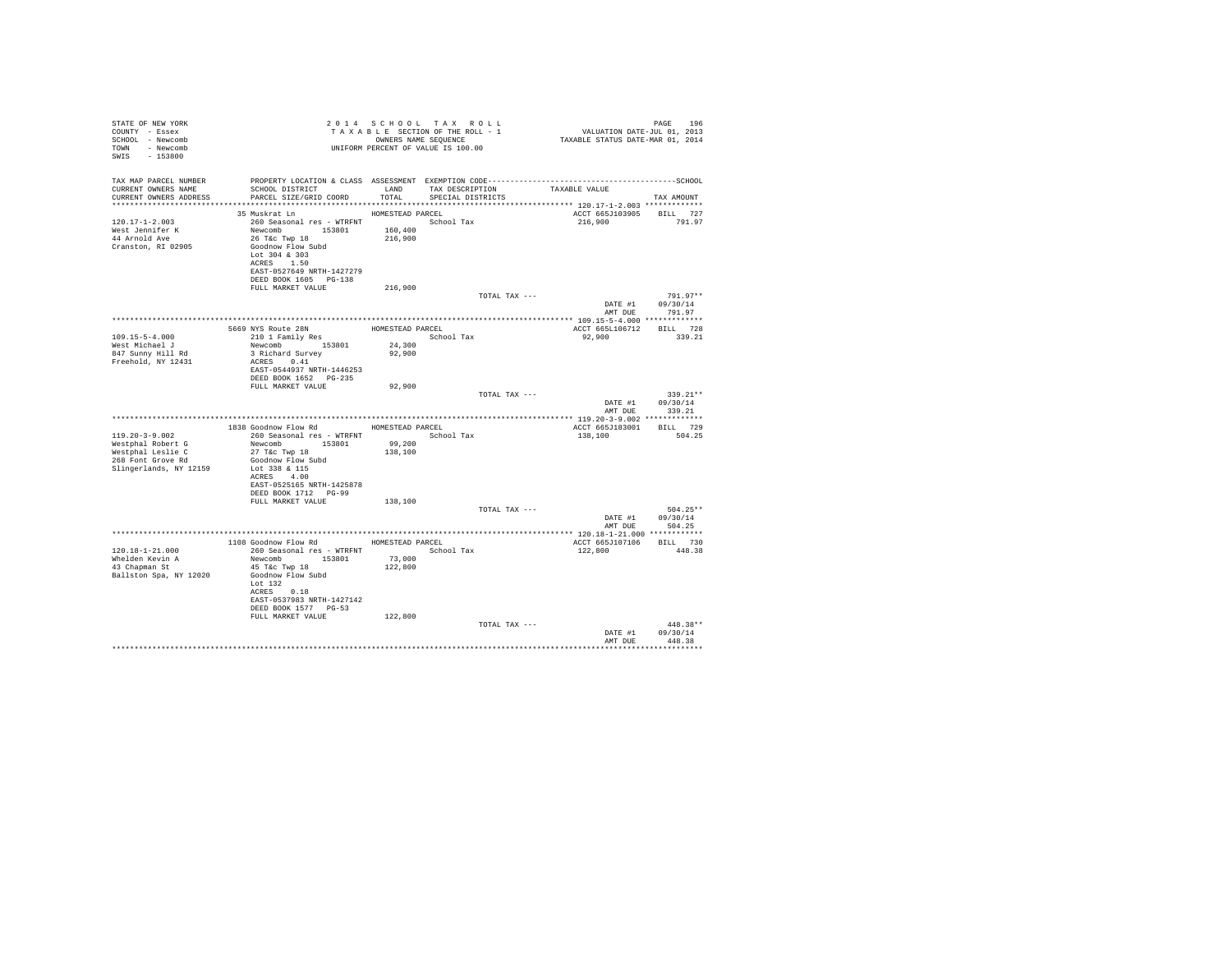| STATE OF NEW YORK<br>COUNTY - Essex<br>SCHOOL - Newcomb<br>TOWN - Newcomb<br>SWIS - 153800 | T A X A B L E SECTION OF THE STATE STATE STATE STATE STATE STATE IS 100.00                                                                        |                  | TAXABLE SECTION OF THE ROLL - 1<br>OWNERS NAME SEQUENCE | PAGE 197<br>VALUATION DATE-JUL 01, 2013<br>TAXABLE STATUS DATE-MAR 01, 2014                  |                            |
|--------------------------------------------------------------------------------------------|---------------------------------------------------------------------------------------------------------------------------------------------------|------------------|---------------------------------------------------------|----------------------------------------------------------------------------------------------|----------------------------|
| TAX MAP PARCEL NUMBER                                                                      |                                                                                                                                                   |                  |                                                         | PROPERTY LOCATION & CLASS ASSESSMENT EXEMPTION CODE-----------------------------------SCHOOL |                            |
| CURRENT OWNERS NAME<br>CURRENT OWNERS ADDRESS                                              | SCHOOL DISTRICT<br>PARCEL SIZE/GRID COORD                                                                                                         | LAND<br>TOTAL.   | TAX DESCRIPTION<br>SPECIAL DISTRICTS                    | TAXABLE VALUE                                                                                | TAX AMOUNT                 |
|                                                                                            |                                                                                                                                                   |                  |                                                         |                                                                                              |                            |
|                                                                                            | 140 Marcy Ln                                                                                                                                      | HOMESTEAD PARCEL |                                                         | ACCT 665J103511 BILL 731                                                                     |                            |
| $110.17 - 2 - 33.000$                                                                      | 210 1 Family Res                                                                                                                                  |                  | RES. STAR 41854                                         |                                                                                              | 30,000                     |
| White Tisha L                                                                              | Newcomb 153801 28,700 School Tax                                                                                                                  |                  |                                                         | 81,400                                                                                       | 297.22                     |
| 140 Marcy Ln                                                                               | Pt 6&7 Thorns Survey                                                                                                                              | 81,400           |                                                         |                                                                                              |                            |
| Newcomb, NY 12852                                                                          | ACRES 0.60                                                                                                                                        |                  |                                                         |                                                                                              |                            |
|                                                                                            | EAST-0557127 NRTH-1442125                                                                                                                         |                  |                                                         |                                                                                              |                            |
|                                                                                            | DEED BOOK 1191   PG-136<br>FULL MARKET VALUE                                                                                                      | 81,400           |                                                         |                                                                                              |                            |
|                                                                                            |                                                                                                                                                   |                  |                                                         | TOTAL TAX ---                                                                                | $226.22**$                 |
|                                                                                            |                                                                                                                                                   |                  |                                                         |                                                                                              | DATE #1 09/30/14           |
|                                                                                            |                                                                                                                                                   |                  |                                                         |                                                                                              | AMT DUE 226.22             |
|                                                                                            |                                                                                                                                                   |                  |                                                         |                                                                                              |                            |
|                                                                                            | 123 Griffin Rd                                                                                                                                    | HOMESTEAD PARCEL |                                                         | ACCT 665J104809 BILL 732                                                                     |                            |
| $109. - 1 - 30.037$                                                                        | 240 Rural res                                                                                                                                     |                  | School Tax                                              | 146,300                                                                                      | 534.19                     |
| Whiteleather K Kristian Mewcomb 153801<br>Whiteleather Margarita S Pt 2&14 Ords            |                                                                                                                                                   | 106,300          |                                                         |                                                                                              |                            |
|                                                                                            |                                                                                                                                                   | 146,300          |                                                         |                                                                                              |                            |
| 534 Castle St<br>Geneva, NY 14456                                                          | ACRES 55.13<br>EAST-0539643 NRTH-1444555                                                                                                          |                  |                                                         |                                                                                              |                            |
|                                                                                            | DEED BOOK 1491 PG-37                                                                                                                              |                  |                                                         |                                                                                              |                            |
|                                                                                            | FULL MARKET VALUE                                                                                                                                 | 146,300          |                                                         |                                                                                              |                            |
|                                                                                            |                                                                                                                                                   |                  |                                                         | TOTAL TAX ---                                                                                | $534.19**$                 |
|                                                                                            |                                                                                                                                                   |                  |                                                         |                                                                                              | DATE #1 09/30/14           |
|                                                                                            |                                                                                                                                                   |                  |                                                         | AMT DUE                                                                                      | 534.19                     |
|                                                                                            |                                                                                                                                                   |                  |                                                         |                                                                                              |                            |
| 110.18-2-13.033                                                                            | 104 Santanoni Dr<br>312 Vac w/imprv                                                                                                               |                  | NON-HOMESTEAD PARCEL                                    | ACCT 665J192001 BILL 733<br>46.900                                                           | 820.24                     |
|                                                                                            |                                                                                                                                                   | 37,100           | School Tax                                              |                                                                                              |                            |
|                                                                                            | Newcomb 153801<br>1&2 Thorns Survey                                                                                                               | 46,900           |                                                         |                                                                                              |                            |
| Whitman Keith R<br>Whitman Gail<br>4654 State St                                           | ACRES 12.88                                                                                                                                       |                  |                                                         |                                                                                              |                            |
| Oneida, NY 13421                                                                           | EAST-0562306 NRTH-1442385                                                                                                                         |                  |                                                         |                                                                                              |                            |
|                                                                                            | DEED BOOK 997 PG-301                                                                                                                              |                  |                                                         |                                                                                              |                            |
|                                                                                            | FULL MARKET VALUE                                                                                                                                 | 46,900           |                                                         |                                                                                              |                            |
|                                                                                            |                                                                                                                                                   |                  |                                                         | TOTAL TAX ---                                                                                | $820.24**$                 |
|                                                                                            |                                                                                                                                                   |                  |                                                         | AMT DUE                                                                                      | DATE #1 09/30/14<br>820.24 |
|                                                                                            |                                                                                                                                                   |                  |                                                         |                                                                                              |                            |
|                                                                                            | 51 Woodys Rd                                                                                                                                      | HOMESTEAD PARCEL |                                                         | ACCT 665J106502 BILL 734                                                                     |                            |
| $120.13 - 1 - 44.000$                                                                      |                                                                                                                                                   |                  | School Tax                                              | 234,900                                                                                      | 857.70                     |
| Wilhelm Robert                                                                             |                                                                                                                                                   | 148,200          |                                                         |                                                                                              |                            |
| Wilhelm Debra                                                                              | $\begin{tabular}{llllll} 260 & \texttt{Seasonal} res & - \texttt{WTRENT} \\ \texttt{Newcomb} & 153801 \\ \texttt{42&43 T&c Two 18} \end{tabular}$ | 234,900          |                                                         |                                                                                              |                            |
| 935 McKinley St                                                                            | Goodnow Flow Subd                                                                                                                                 |                  |                                                         |                                                                                              |                            |
| Baldwin, NY 11510                                                                          | Lot 183 1.7Ac                                                                                                                                     |                  |                                                         |                                                                                              |                            |
|                                                                                            | ACRES 1.00<br>EAST-0532855 NRTH-1428975                                                                                                           |                  |                                                         |                                                                                              |                            |
|                                                                                            | DEED BOOK 1730 PG-20                                                                                                                              |                  |                                                         |                                                                                              |                            |
|                                                                                            | FULL MARKET VALUE                                                                                                                                 | 234,900          |                                                         |                                                                                              |                            |
|                                                                                            |                                                                                                                                                   |                  | TOTAL TAX ---                                           |                                                                                              | 857.70**                   |
|                                                                                            |                                                                                                                                                   |                  |                                                         | DATE #1                                                                                      | 09/30/14                   |
|                                                                                            |                                                                                                                                                   |                  |                                                         | AMT DUR                                                                                      | 857.70                     |
|                                                                                            |                                                                                                                                                   |                  |                                                         |                                                                                              |                            |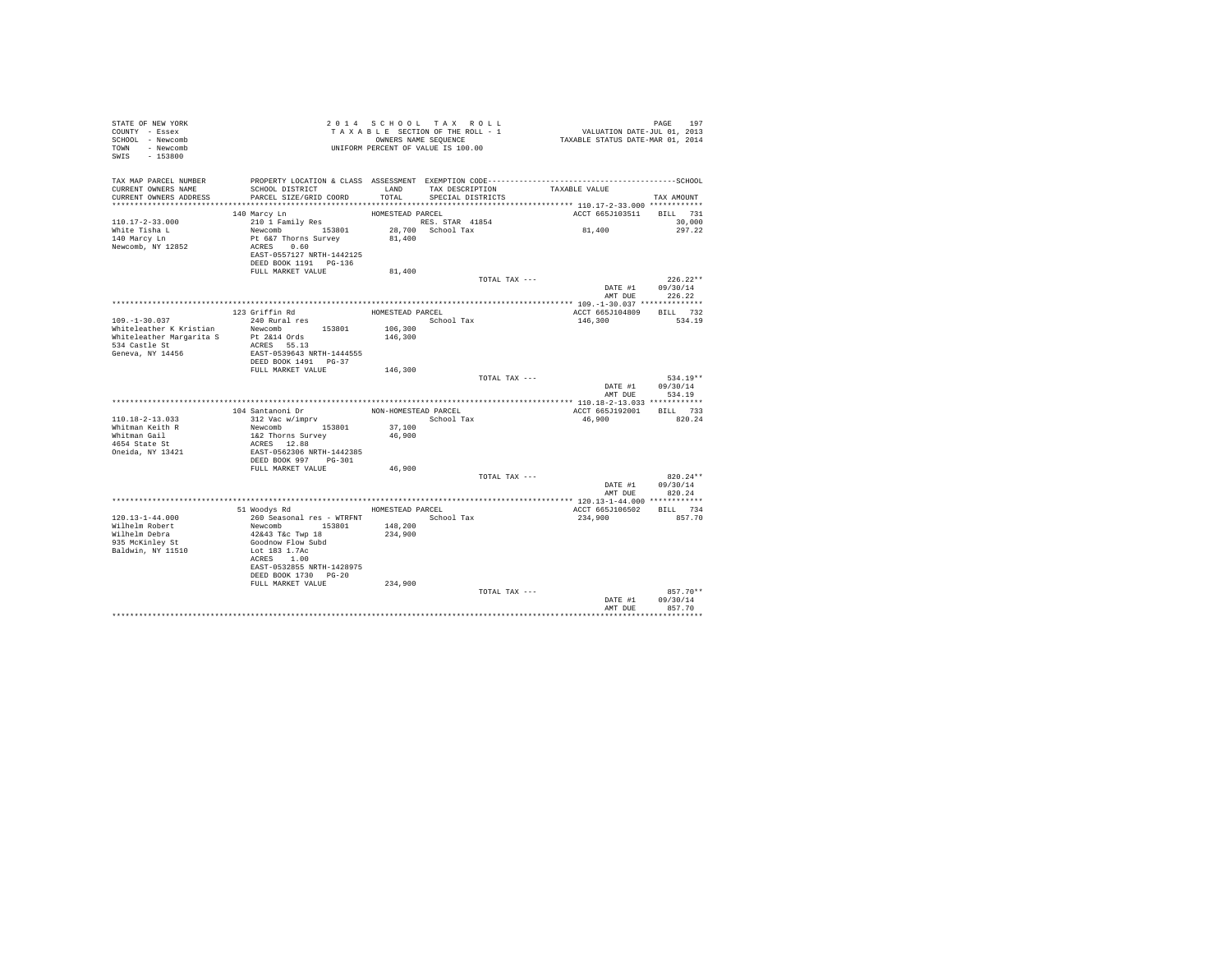| STATE OF NEW YORK<br>COUNTY - Essex<br>SCHOOL - Newcomb<br>TOWN - Newcomb<br>$-153800$<br>SWIS       |                                                                                                                                                                              |                      | 2014 SCHOOL TAX ROLL<br>TAXABLE SECTION OF THE ROLL - 1<br>OWNERS NAME SEQUENCE<br>UNIFORM PERCENT OF VALUE IS 100.00 | PAGE 198<br>VALUATION DATE-JUL 01, 2013<br>TAXABLE STATUS DATE-MAR 01, 2014 | PAGE<br>198                      |
|------------------------------------------------------------------------------------------------------|------------------------------------------------------------------------------------------------------------------------------------------------------------------------------|----------------------|-----------------------------------------------------------------------------------------------------------------------|-----------------------------------------------------------------------------|----------------------------------|
| TAX MAP PARCEL NUMBER<br>CURRENT OWNERS NAME                                                         | SCHOOL DISTRICT                                                                                                                                                              | TOTAL                | LAND TAX DESCRIPTION                                                                                                  | TAXABLE VALUE                                                               |                                  |
| CURRENT OWNERS ADDRESS                                                                               | PARCEL SIZE/GRID COORD                                                                                                                                                       |                      | SPECIAL DISTRICTS                                                                                                     |                                                                             | TAX AMOUNT                       |
|                                                                                                      | 7 Black Bear Ln                                                                                                                                                              | HOMESTEAD PARCEL     |                                                                                                                       | ACCT 665J104313                                                             | BILL 735                         |
| $120.13 - 1 - 31.000$<br>Williams Craig<br>Williams Allison<br>533 Old Kings Hwy<br>Accord, NY 12404 | 210 1 Family Res - WTRFNT School Tax<br>Newcomb 153801<br>42 T&c Twp 18<br>Goodnow Flow Subd<br>Lot #196<br>ACRES 0.51<br>EAST-0531223 NRTH-1428447<br>DEED BOOK 1658 PG-168 | 105,500<br>191,900   |                                                                                                                       | 191,900                                                                     | 700.69                           |
|                                                                                                      | FULL MARKET VALUE                                                                                                                                                            | 191,900              |                                                                                                                       |                                                                             |                                  |
|                                                                                                      |                                                                                                                                                                              |                      | TOTAL TAX ---                                                                                                         | DATE #1                                                                     | $700.69**$<br>09/30/14           |
|                                                                                                      |                                                                                                                                                                              |                      |                                                                                                                       |                                                                             | AMT DUE 700.69                   |
|                                                                                                      |                                                                                                                                                                              |                      |                                                                                                                       |                                                                             |                                  |
|                                                                                                      | Chaisson Rd                                                                                                                                                                  | NON-HOMESTEAD PARCEL |                                                                                                                       | ACCT 665J101406                                                             | BILL 736                         |
| $110.17 - 2 - 6.000$<br>Wills Phillip A                                                              | 311 Res vac land<br>Newcomb 153801                                                                                                                                           | 17,800               | School Tax                                                                                                            | 17,800                                                                      | 311.31                           |
| 715A Eichybush Rd<br>Kinderhook, NY 12106                                                            | Pt 18 Richards Survey<br>ACRES 0.37<br>EAST-0554454 NRTH-1443714<br>DEED BOOK 1748 PG-142                                                                                    | 17,800               |                                                                                                                       |                                                                             |                                  |
|                                                                                                      | FULL MARKET VALUE                                                                                                                                                            | 17,800               |                                                                                                                       |                                                                             |                                  |
|                                                                                                      |                                                                                                                                                                              |                      | TOTAL TAX ---                                                                                                         | DATE #1<br>AMT DUE                                                          | $311.31**$<br>09/30/14<br>311.31 |
|                                                                                                      |                                                                                                                                                                              |                      |                                                                                                                       |                                                                             |                                  |
|                                                                                                      |                                                                                                                                                                              | HOMESTEAD PARCEL     |                                                                                                                       | ACCT 665J180003                                                             | BILL 737                         |
| $109.16 - 4 - 10.002$                                                                                | 5425 NYS Route 28N<br>210 1 Family Res                                                                                                                                       |                      | RES. STAR 41854                                                                                                       |                                                                             | 30,000                           |
| Winslow Matthew A                                                                                    | Newcomb 153801                                                                                                                                                               |                      | 42,600 School Tax                                                                                                     | 263,700                                                                     | 962.85                           |
| Winslow Mildred A<br>PO Box 66<br>Newcomb, NY 12852                                                  | 16 Rs Twp 27 T&c<br>See 340/153 & 388/112<br>ACRES 2.94<br>EAST-0550311 NRTH-1446025<br>DEED BOOK 1179 PG-310                                                                | 263,700              |                                                                                                                       |                                                                             |                                  |
|                                                                                                      | FULL MARKET VALUE                                                                                                                                                            | 263,700              |                                                                                                                       |                                                                             |                                  |
|                                                                                                      |                                                                                                                                                                              |                      | TOTAL TAX ---                                                                                                         | DATE #1                                                                     | 891.85**<br>09/30/14             |
|                                                                                                      |                                                                                                                                                                              |                      |                                                                                                                       | AMT DUE                                                                     | 891.85                           |
|                                                                                                      | 35 Campsite Rd                                                                                                                                                               |                      | HOMESTEAD PARCEL                                                                                                      | ACCT 665J107112                                                             | BILL 738                         |
| $110.13 - 9 - 5.000$                                                                                 | 210 1 Family Res                                                                                                                                                             |                      | School Tax                                                                                                            | 73,400                                                                      | 268.01                           |
| Winslow Robert E                                                                                     | Newcomb 153801                                                                                                                                                               | 22,900               |                                                                                                                       |                                                                             |                                  |
| 35 Campsite Rd                                                                                       | 19 Richards Survey                                                                                                                                                           | 73,400               |                                                                                                                       |                                                                             |                                  |
| PO Box 56                                                                                            | ACRES 0.35                                                                                                                                                                   |                      |                                                                                                                       |                                                                             |                                  |
| Newcomb, NY 12852                                                                                    | EAST-0555212 NRTH-1445858<br>DEED BOOK 542 PG-156                                                                                                                            |                      |                                                                                                                       |                                                                             |                                  |
|                                                                                                      | FULL MARKET VALUE                                                                                                                                                            | 73,400               |                                                                                                                       |                                                                             |                                  |
|                                                                                                      |                                                                                                                                                                              |                      | TOTAL TAX ---                                                                                                         | DATE #1<br>AMT DUE                                                          | $268.01**$<br>09/30/14<br>268.01 |
|                                                                                                      |                                                                                                                                                                              |                      |                                                                                                                       |                                                                             | ************                     |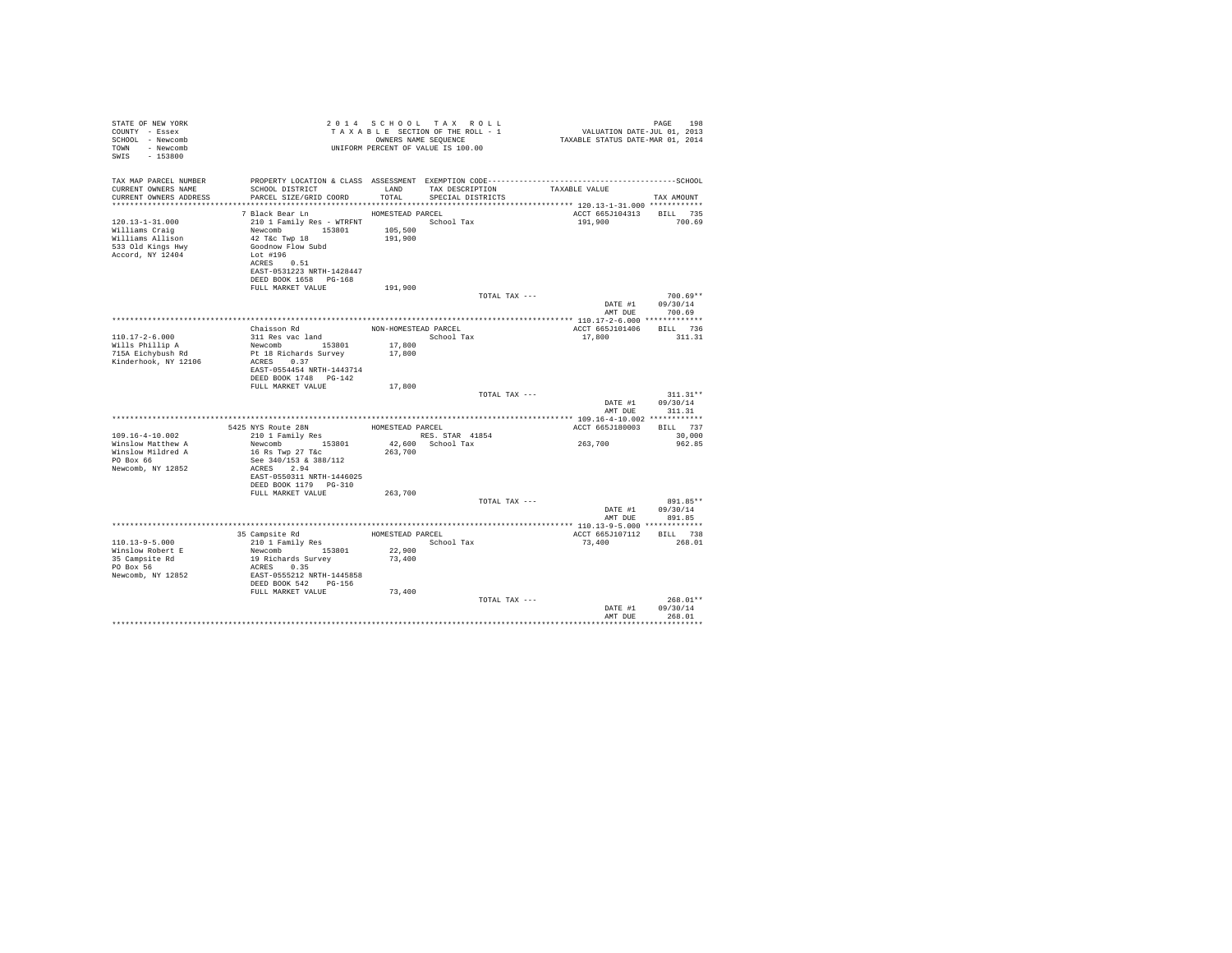| STATE OF NEW YORK<br>COUNTY - Essex<br>SCHOOL - Newcomb<br>TOWN - Newcomb<br>SWIS<br>$-153800$ |                                                   |                      | 2014 SCHOOL TAX ROLL<br>TAXABLE SECTION OF THE ROLL - 1<br>OWNERS NAME SEQUENCE<br>UNIFORM PERCENT OF VALUE IS 100.00 | VALUATION DATE-JUL 01, 2013<br>TAXABLE STATUS DATE-MAR 01, 2014 | PAGE<br>199            |
|------------------------------------------------------------------------------------------------|---------------------------------------------------|----------------------|-----------------------------------------------------------------------------------------------------------------------|-----------------------------------------------------------------|------------------------|
| TAX MAP PARCEL NUMBER                                                                          |                                                   |                      |                                                                                                                       |                                                                 |                        |
| CURRENT OWNERS NAME                                                                            | SCHOOL DISTRICT                                   | LAND                 | TAX DESCRIPTION                                                                                                       | TAXABLE VALUE                                                   |                        |
| CURRENT OWNERS ADDRESS                                                                         | PARCEL SIZE/GRID COORD                            | TOTAL                | SPECIAL DISTRICTS                                                                                                     |                                                                 | TAX AMOUNT             |
|                                                                                                | NYS Route 28N                                     | NON-HOMESTEAD PARCEL |                                                                                                                       | ACCT 665J191007 BILL 739                                        |                        |
| $110.17 - 2 - 51.000$                                                                          | 322 Rural vac>10                                  |                      | School Tax                                                                                                            | 52,800                                                          | 923.43                 |
| Winslow Robert E                                                                               | Newcomb 153801                                    | 52,800               |                                                                                                                       |                                                                 |                        |
| Canon George H                                                                                 | 19 Twp 27 T&c Pur Rs                              | 52,800               |                                                                                                                       |                                                                 |                        |
| 159 Marcy Ln                                                                                   | ACRES 16.18                                       |                      |                                                                                                                       |                                                                 |                        |
| Newcomb, NY 12852                                                                              | EAST-0558422 NRTH-1443848                         |                      |                                                                                                                       |                                                                 |                        |
|                                                                                                | DEED BOOK 1459 PG-59                              |                      |                                                                                                                       |                                                                 |                        |
|                                                                                                | FULL MARKET VALUE                                 | 52,800               |                                                                                                                       |                                                                 |                        |
|                                                                                                |                                                   |                      | TOTAL TAX ---                                                                                                         | DATE #1                                                         | $923.43**$<br>09/30/14 |
|                                                                                                |                                                   |                      |                                                                                                                       | AMT DUE                                                         | 923.43                 |
|                                                                                                |                                                   |                      |                                                                                                                       |                                                                 |                        |
|                                                                                                | Campsite Rd                                       | HOMESTEAD PARCEL     |                                                                                                                       | ACCT 665J100301                                                 | BILL 740               |
| 110.13-9-7.000                                                                                 | 270 Mfg housing                                   |                      | School Tax                                                                                                            | 29,300                                                          | 106.98                 |
| Winslow Thomas A                                                                               | Newcomb 153801                                    | 24,300               |                                                                                                                       |                                                                 |                        |
| 162 Williams Rd                                                                                | 19 Richards Survey                                | 29,300               |                                                                                                                       |                                                                 |                        |
| Fort Edward, NY 12828                                                                          | ACRES 0.40<br>EAST-0555387 NRTH-1445765           |                      |                                                                                                                       |                                                                 |                        |
|                                                                                                | DEED BOOK 1440 PG-303                             |                      |                                                                                                                       |                                                                 |                        |
|                                                                                                | FULL MARKET VALUE                                 | 29,300               |                                                                                                                       |                                                                 |                        |
|                                                                                                |                                                   |                      | TOTAL TAX ---                                                                                                         |                                                                 | $106.98**$             |
|                                                                                                |                                                   |                      |                                                                                                                       | DATE #1                                                         | 09/30/14               |
|                                                                                                |                                                   |                      |                                                                                                                       | AMT DUE                                                         | 106.98                 |
|                                                                                                | 397 Woodys Rd                                     | HOMESTEAD PARCEL     |                                                                                                                       | ACCT 665J104314                                                 | BILL 741               |
| $119.16 - 1 - 3.000$                                                                           | 210 1 Family Res - WTRFNT                         |                      | School Tax                                                                                                            | 254,500                                                         | 929.26                 |
| Wood Raymond T Jr                                                                              | Newcomb 153801                                    | 106,500              |                                                                                                                       |                                                                 |                        |
| 30 Gates Ave N                                                                                 | 27 T&c Twp 18                                     | 254,500              |                                                                                                                       |                                                                 |                        |
| Gansevoort, NY 12831                                                                           | 1394/62 Life Estate To                            |                      |                                                                                                                       |                                                                 |                        |
|                                                                                                | Raymond T Wood Jr                                 |                      |                                                                                                                       |                                                                 |                        |
|                                                                                                | ACRES 0.60                                        |                      |                                                                                                                       |                                                                 |                        |
|                                                                                                | EAST-0525081 NRTH-1427998<br>DEED BOOK 1309 PG-44 |                      |                                                                                                                       |                                                                 |                        |
|                                                                                                | FULL MARKET VALUE                                 | 254,500              |                                                                                                                       |                                                                 |                        |
|                                                                                                |                                                   |                      | TOTAL TAX ---                                                                                                         |                                                                 | $929.26**$             |
|                                                                                                |                                                   |                      |                                                                                                                       | DATE #1                                                         | 09/30/14               |
|                                                                                                |                                                   |                      |                                                                                                                       | AMT DUE                                                         | 929.26                 |
|                                                                                                |                                                   |                      |                                                                                                                       |                                                                 |                        |
| $120. - 1 - 10.028/2$                                                                          | 1473 Goodnow Flow Rd<br>210 1 Family Res          | HOMESTEAD PARCEL     | School Tax                                                                                                            | ACCT 665J105803                                                 | BILL 742<br>523.60     |
| Wood Richard G                                                                                 | 153801<br>Newcomb                                 | 100                  |                                                                                                                       | 143,400                                                         |                        |
| c/o Julianne L Otterbeck                                                                       | Tax Map #120.-1-10.028                            | 143,400              |                                                                                                                       |                                                                 |                        |
| 49 Evelyn Dr                                                                                   | Building Only                                     |                      |                                                                                                                       |                                                                 |                        |
| Nassau, NY 12123                                                                               | EAST-0533522 NRTH-1424310                         |                      |                                                                                                                       |                                                                 |                        |
|                                                                                                | FULL MARKET VALUE                                 | 143,400              |                                                                                                                       |                                                                 |                        |
|                                                                                                |                                                   |                      | TOTAL TAX ---                                                                                                         |                                                                 | $523.60**$             |
|                                                                                                |                                                   |                      |                                                                                                                       | DATE #1<br>AMT DUE                                              | 09/30/14<br>523.60     |
|                                                                                                |                                                   |                      |                                                                                                                       |                                                                 |                        |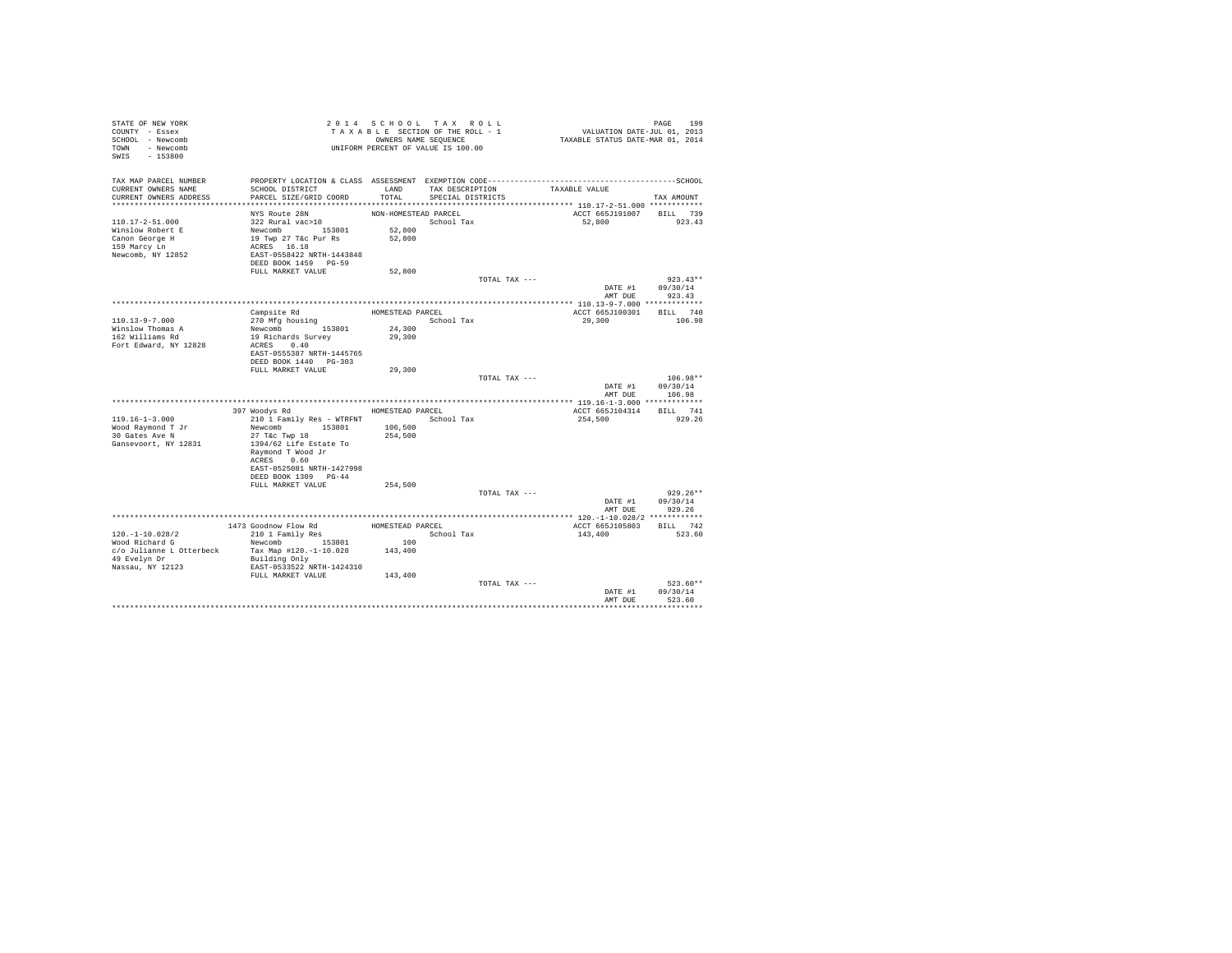| STATE OF NEW YORK<br>COUNTY - Essex<br>SCHOOL - Newcomb<br>- Newcomb<br>TOWN<br>$-153800$<br>SWIS |                                            |                      | 2014 SCHOOL TAX ROLL<br>TAXABLE SECTION OF THE ROLL - 1<br>OWNERS NAME SEQUENCE<br>UNIFORM PERCENT OF VALUE IS 100.00 | VALUATION DATE-JUL 01, 2013<br>TAXABLE STATUS DATE-MAR 01, 2014 | PAGE<br>200            |
|---------------------------------------------------------------------------------------------------|--------------------------------------------|----------------------|-----------------------------------------------------------------------------------------------------------------------|-----------------------------------------------------------------|------------------------|
| TAX MAP PARCEL NUMBER                                                                             |                                            |                      |                                                                                                                       |                                                                 |                        |
| CURRENT OWNERS NAME                                                                               | SCHOOL DISTRICT                            | LAND                 | TAX DESCRIPTION                                                                                                       | TAXABLE VALUE                                                   |                        |
| CURRENT OWNERS ADDRESS                                                                            | PARCEL SIZE/GRID COORD                     | TOTAL                | SPECIAL DISTRICTS                                                                                                     |                                                                 | TAX AMOUNT             |
|                                                                                                   | 55 Memory Ln                               | HOMESTEAD PARCEL     |                                                                                                                       | ACCT 665J178534                                                 | RTT.T. 743             |
| $120.17 - 2 - 32.200$                                                                             | 260 Seasonal res - WTRFNT                  |                      | School Tax                                                                                                            | 188,300                                                         | 687.54                 |
| Woodard Deborah W                                                                                 | Newcomb<br>153801                          | 116,700              |                                                                                                                       |                                                                 |                        |
| 5 Hinman St Unit 6                                                                                | $42$ T&c Twp $18$                          | 188,300              |                                                                                                                       |                                                                 |                        |
| Fiskdale, MA 01518                                                                                | Goodnow Flow Subd                          |                      |                                                                                                                       |                                                                 |                        |
|                                                                                                   | Lot 75                                     |                      |                                                                                                                       |                                                                 |                        |
|                                                                                                   | ACRES 1.80<br>EAST-0531370 NRTH-1427242    |                      |                                                                                                                       |                                                                 |                        |
|                                                                                                   | DEED BOOK 1715 PG-103                      |                      |                                                                                                                       |                                                                 |                        |
|                                                                                                   | FULL MARKET VALUE                          | 188,300              |                                                                                                                       |                                                                 |                        |
|                                                                                                   |                                            |                      | TOTAL TAX ---                                                                                                         |                                                                 | 687.54**               |
|                                                                                                   |                                            |                      |                                                                                                                       | DATE #1                                                         | 09/30/14               |
|                                                                                                   |                                            |                      |                                                                                                                       | AMT DUE                                                         | 687.54                 |
|                                                                                                   |                                            |                      |                                                                                                                       |                                                                 |                        |
| $110.17 - 2 - 49.000$                                                                             | 50 Chaisson Rd<br>311 Res vac land         | NON-HOMESTEAD PARCEL | School Tax                                                                                                            | ACCT 665J104708<br>24,300                                       | BILL 744<br>424.99     |
| Woodcock Susan M                                                                                  | 153801<br>Newcomb                          | 24,300               |                                                                                                                       |                                                                 |                        |
| 38 Nottingham Way N                                                                               | Pt 18 Richards Survey                      | 24,300               |                                                                                                                       |                                                                 |                        |
| Clifton Park, NY 12065                                                                            | Nly Pt A Map 1843                          |                      |                                                                                                                       |                                                                 |                        |
|                                                                                                   | ACRES 0.40                                 |                      |                                                                                                                       |                                                                 |                        |
|                                                                                                   | EAST-0554231 NRTH-1443834                  |                      |                                                                                                                       |                                                                 |                        |
|                                                                                                   | DEED BOOK 1691 PG-238<br>FULL MARKET VALUE | 24,300               |                                                                                                                       |                                                                 |                        |
|                                                                                                   |                                            |                      | TOTAL TAX ---                                                                                                         |                                                                 | $424.99**$             |
|                                                                                                   |                                            |                      |                                                                                                                       | DATE #1                                                         | 09/30/14               |
|                                                                                                   |                                            |                      |                                                                                                                       | AMT DUR                                                         | 424.99                 |
|                                                                                                   |                                            |                      |                                                                                                                       |                                                                 |                        |
|                                                                                                   | 55 Woodys Rd                               | HOMESTEAD PARCEL     |                                                                                                                       | ACCT 665J106812                                                 | BILL 745               |
| $120.13 - 1 - 43.000$                                                                             | 260 Seasonal res - WTRFNT                  |                      | School Tax                                                                                                            | 142,600                                                         | 520.68                 |
| Woodside Sharon L<br>Killeen Michael A                                                            | Newcomb<br>153801<br>42&43 T&c Twp 18      | 112,200<br>142,600   |                                                                                                                       |                                                                 |                        |
| c/o Sharon L Woodside                                                                             | Lot 184 Goodnow Flow Subd                  |                      |                                                                                                                       |                                                                 |                        |
| 4648 County Rte 9                                                                                 | ACRES 0.71                                 |                      |                                                                                                                       |                                                                 |                        |
| East Nassau, NY 12062                                                                             | EAST-0532764 NRTH-1429036                  |                      |                                                                                                                       |                                                                 |                        |
|                                                                                                   | DEED BOOK 1258 PG-54                       |                      |                                                                                                                       |                                                                 |                        |
|                                                                                                   | FULL MARKET VALUE                          | 142,600              |                                                                                                                       |                                                                 |                        |
|                                                                                                   |                                            |                      | TOTAL TAX ---                                                                                                         |                                                                 | $520.68**$<br>09/30/14 |
|                                                                                                   |                                            |                      |                                                                                                                       | DATE #1<br>AMT DUE                                              | 520.68                 |
|                                                                                                   |                                            |                      |                                                                                                                       |                                                                 |                        |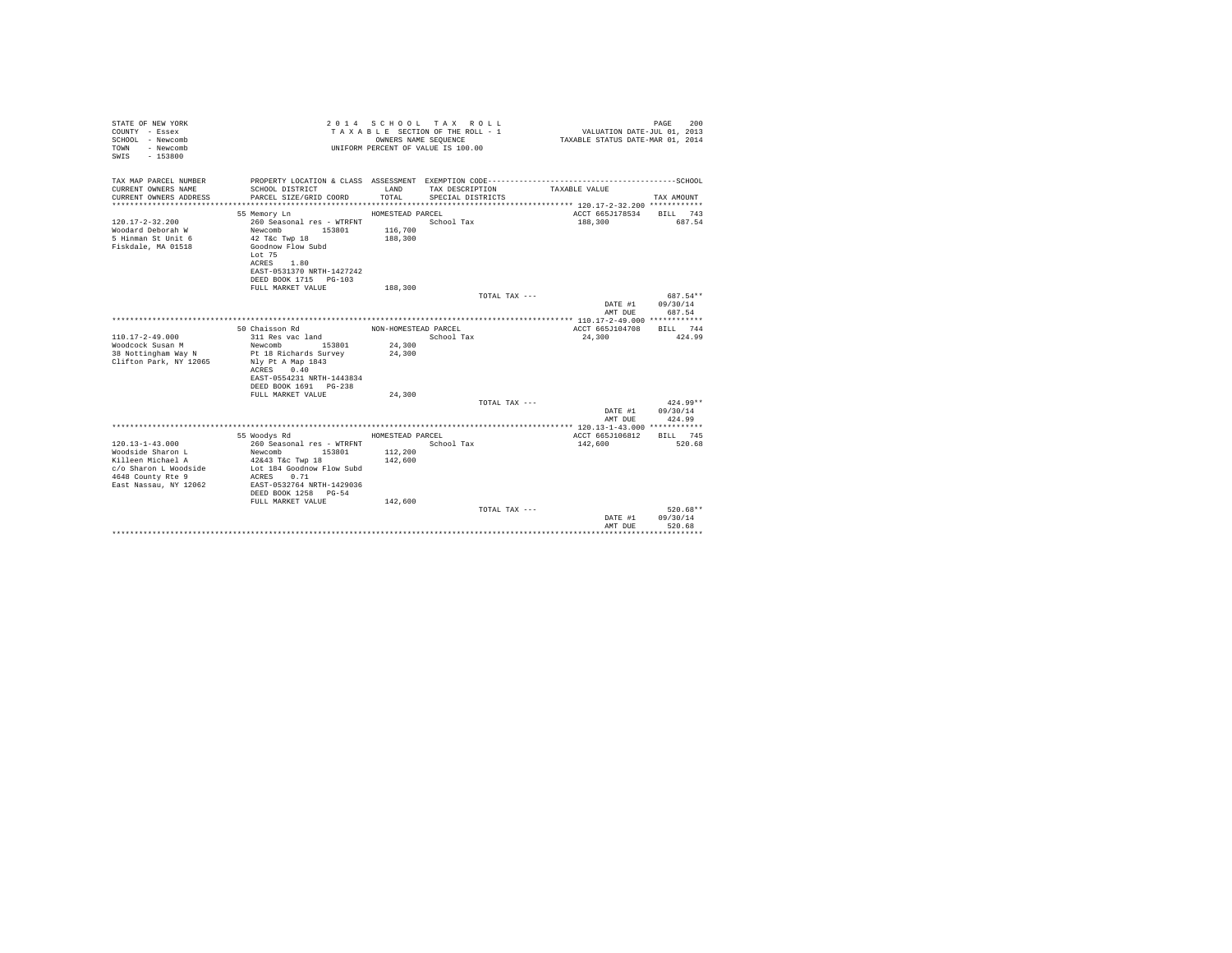| STATE OF NEW YORK<br>COUNTY - Essex<br>SCHOOL - Newcomb<br>- Newcomb<br>TOWN<br>$-153800$<br>SWIS |                               |                  | 2014 SCHOOL TAX ROLL<br>TAXABLE SECTION OF THE ROLL - 1<br>OWNERS NAME SEQUENCE<br>UNIFORM PERCENT OF VALUE IS 100.00 | VALUATION DATE-JUL 01, 2013<br>TAXABLE STATUS DATE-MAR 01, 2014 | PAGE<br>201            |
|---------------------------------------------------------------------------------------------------|-------------------------------|------------------|-----------------------------------------------------------------------------------------------------------------------|-----------------------------------------------------------------|------------------------|
| TAX MAP PARCEL NUMBER                                                                             |                               |                  |                                                                                                                       |                                                                 |                        |
| CURRENT OWNERS NAME                                                                               | SCHOOL DISTRICT               | LAND             | TAX DESCRIPTION                                                                                                       | TAXABLE VALUE                                                   |                        |
| CURRENT OWNERS ADDRESS<br>************************                                                | PARCEL SIZE/GRID COORD        | TOTAL            | SPECIAL DISTRICTS                                                                                                     |                                                                 | TAX AMOUNT             |
|                                                                                                   |                               |                  |                                                                                                                       |                                                                 |                        |
|                                                                                                   | 23 Breezy Point Ln            | HOMESTEAD PARCEL |                                                                                                                       | ACCT 665J107115                                                 | BILL 746               |
| $119.20 - 5 - 2.000$                                                                              | 210 1 Family Res - WTRFNT     |                  | AGED ALL 41800                                                                                                        |                                                                 | 102,600                |
| Woolhiser Alan C                                                                                  | Newcomb<br>153801             |                  | 108,600 SR STAR 41834                                                                                                 |                                                                 | 64,200                 |
| Woolhiser Carol A                                                                                 | 27 T&c Twp 18                 |                  | 205,200 School Tax                                                                                                    | 102,600                                                         | 374.63                 |
| 23 Breezy Point Ln<br>PO Box 82                                                                   | Goodnow Flow Subd<br>Lot #329 |                  |                                                                                                                       |                                                                 |                        |
| Newcomb, NY 12852                                                                                 | ACRES 0.60                    |                  |                                                                                                                       |                                                                 |                        |
|                                                                                                   | EAST-0526979 NRTH-1426278     |                  |                                                                                                                       |                                                                 |                        |
|                                                                                                   | DEED BOOK 495<br>$PG-133$     |                  |                                                                                                                       |                                                                 |                        |
|                                                                                                   | FULL MARKET VALUE             | 205,200          |                                                                                                                       |                                                                 |                        |
|                                                                                                   |                               |                  | TOTAL TAX ---                                                                                                         |                                                                 | $229.63**$             |
|                                                                                                   |                               |                  |                                                                                                                       | DATE #1                                                         | 09/30/14               |
|                                                                                                   |                               |                  |                                                                                                                       | AMT DUE                                                         | 229.63                 |
|                                                                                                   |                               |                  |                                                                                                                       |                                                                 |                        |
|                                                                                                   | 63 Marcy Ln                   | HOMESTEAD PARCEL |                                                                                                                       | ACCT 665J103514                                                 | BILL 747               |
| $110.18 - 1 - 2.000$                                                                              | 210 1 Family Res              |                  | School Tax                                                                                                            | 61,300                                                          | 223.83                 |
| Wright Janice C                                                                                   | Newcomb 153801                | 28,700           |                                                                                                                       |                                                                 |                        |
| PO Box 451                                                                                        | Pt 5 Thorns Survey            | 61,300           |                                                                                                                       |                                                                 |                        |
| Long Lake, NY 12847                                                                               | ACRES 0.60                    |                  |                                                                                                                       |                                                                 |                        |
|                                                                                                   | EAST-0558021 NRTH-1442306     |                  |                                                                                                                       |                                                                 |                        |
|                                                                                                   | DEED BOOK 1379 PG-309         |                  |                                                                                                                       |                                                                 |                        |
|                                                                                                   | FULL MARKET VALUE             | 61,300           |                                                                                                                       |                                                                 |                        |
|                                                                                                   |                               |                  | TOTAL TAX ---                                                                                                         |                                                                 | $223.83**$<br>09/30/14 |
|                                                                                                   |                               |                  |                                                                                                                       | DATE #1<br>AMT DUE                                              | 223.83                 |
|                                                                                                   |                               |                  |                                                                                                                       |                                                                 |                        |
|                                                                                                   | 1040 Goodnow Flow Rd          | HOMESTEAD PARCEL |                                                                                                                       | ACCT 665J103805                                                 | BILL 748               |
| $120.18 - 1 - 5.000$                                                                              | 260 Seasonal res - WTRFNT     |                  | School Tax                                                                                                            | 174,700                                                         | 637.89                 |
| Yager George L                                                                                    | Newcomb<br>153801             | 100,800          |                                                                                                                       |                                                                 |                        |
| Yager Anna M                                                                                      | 46 T&c Twp 18                 | 174,700          |                                                                                                                       |                                                                 |                        |
| 27 Woodside Dr                                                                                    | Life Use G&a Yaqer            |                  |                                                                                                                       |                                                                 |                        |
| Burnt Hills, NY 12027                                                                             | Lot 148 Goodnow Subd          |                  |                                                                                                                       |                                                                 |                        |
|                                                                                                   | ACRES 0.40                    |                  |                                                                                                                       |                                                                 |                        |
|                                                                                                   | EAST-0536522 NRTH-1427825     |                  |                                                                                                                       |                                                                 |                        |
|                                                                                                   | DEED BOOK 1143 PG-232         |                  |                                                                                                                       |                                                                 |                        |
|                                                                                                   | FULL MARKET VALUE             | 174,700          |                                                                                                                       |                                                                 |                        |
|                                                                                                   |                               |                  | TOTAL TAX ---                                                                                                         |                                                                 | $637.89**$             |
|                                                                                                   |                               |                  |                                                                                                                       | DATE #1                                                         | 09/30/14               |
|                                                                                                   |                               |                  |                                                                                                                       | AMT DUE                                                         | 637.89                 |
|                                                                                                   |                               |                  |                                                                                                                       |                                                                 | .                      |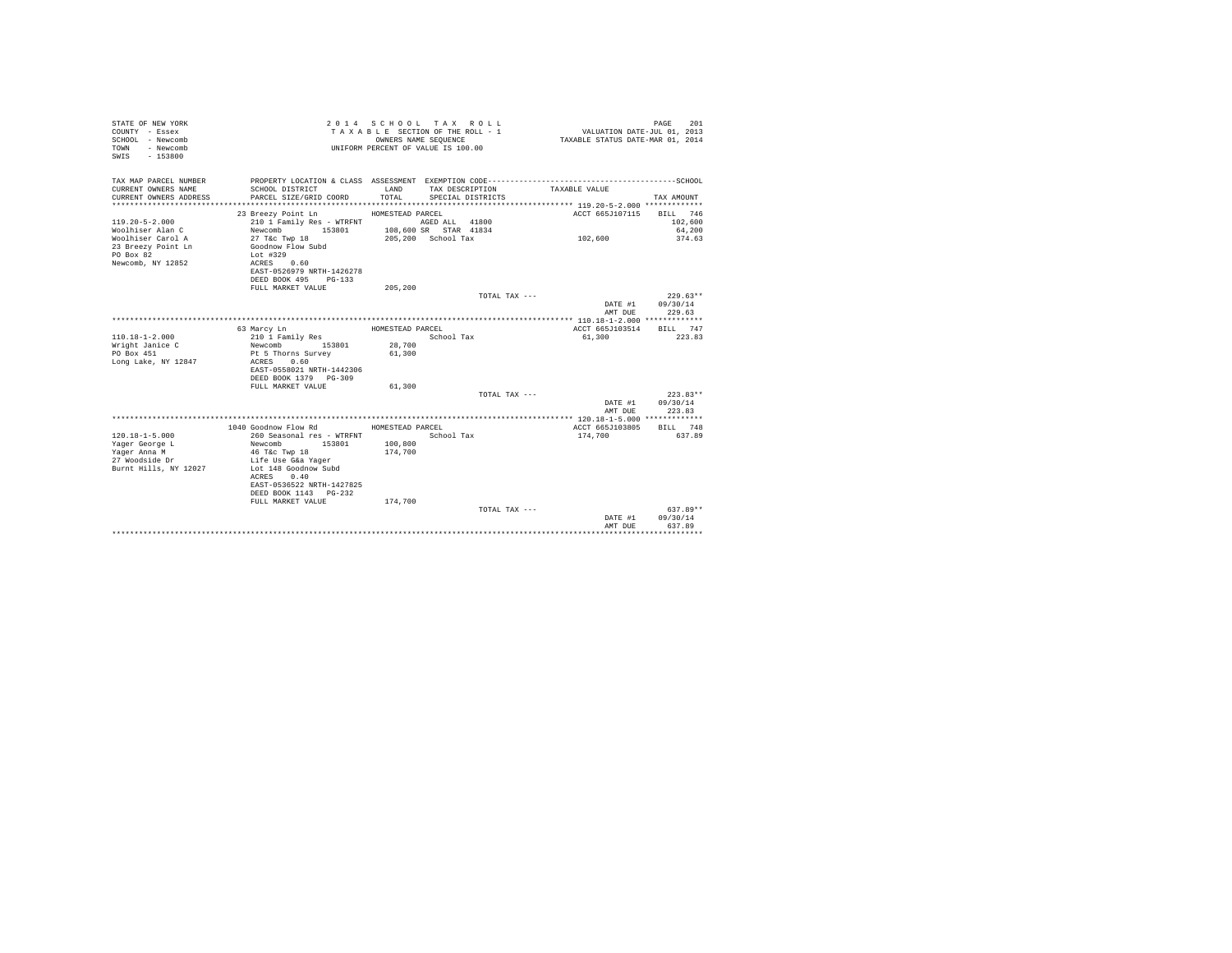| STATE OF NEW YORK<br>COUNTY - Essex<br>SCHOOL - Newcomb<br>TOWN - Newcomb<br>SWIS - 153800                                               | 2014 SCHUUL ARASTIC CONTREROLL - 1<br>TAXABLE SECTION OF THE ROLL - 1<br>UNIFORM PERCENT OF VALUE IS 100.00                                                                                                                                                                                                                                                                                                                          |        |                         | PAGE 202<br>VALUATION DATE-JUL 01, 2013<br>TAXABLE STATUS DATE-MAR 01, 2014 |                                    |
|------------------------------------------------------------------------------------------------------------------------------------------|--------------------------------------------------------------------------------------------------------------------------------------------------------------------------------------------------------------------------------------------------------------------------------------------------------------------------------------------------------------------------------------------------------------------------------------|--------|-------------------------|-----------------------------------------------------------------------------|------------------------------------|
| TAX MAP PARCEL NUMBER PROPERTY LOCATION & CLASS ASSESSMENT EXEMPTION CODE----------------------------------SCHOOL<br>CURRENT OWNERS NAME | SCHOOL DISTRICT LAND TAX DESCRIPTION TAXABLE VALUE                                                                                                                                                                                                                                                                                                                                                                                   |        |                         |                                                                             |                                    |
| CURRENT OWNERS ADDRESS PARCEL SIZE/GRID COORD                                                                                            |                                                                                                                                                                                                                                                                                                                                                                                                                                      |        | TOTAL SPECIAL DISTRICTS |                                                                             | TAX AMOUNT                         |
|                                                                                                                                          | 110 Marcy Ln                                                                                                                                                                                                                                                                                                                                                                                                                         |        |                         | ACCT 665J105208 BILL 749                                                    |                                    |
| $110.17 - 2 - 27.000$                                                                                                                    |                                                                                                                                                                                                                                                                                                                                                                                                                                      |        |                         |                                                                             | 30,000                             |
| Yandon Mark T                                                                                                                            |                                                                                                                                                                                                                                                                                                                                                                                                                                      |        |                         | 158,200                                                                     | 577.64                             |
| Yandon Melissa A                                                                                                                         |                                                                                                                                                                                                                                                                                                                                                                                                                                      |        |                         |                                                                             |                                    |
| 110 Marcy Ln                                                                                                                             |                                                                                                                                                                                                                                                                                                                                                                                                                                      |        |                         |                                                                             |                                    |
| Newcomb, NY 12852                                                                                                                        |                                                                                                                                                                                                                                                                                                                                                                                                                                      |        |                         |                                                                             |                                    |
|                                                                                                                                          |                                                                                                                                                                                                                                                                                                                                                                                                                                      |        |                         |                                                                             |                                    |
|                                                                                                                                          |                                                                                                                                                                                                                                                                                                                                                                                                                                      |        |                         |                                                                             |                                    |
|                                                                                                                                          |                                                                                                                                                                                                                                                                                                                                                                                                                                      |        | TOTAL TAX ---           |                                                                             | $506.64**$<br>DATE #1 09/30/14     |
|                                                                                                                                          |                                                                                                                                                                                                                                                                                                                                                                                                                                      |        |                         |                                                                             | AMT DUE 506.64                     |
|                                                                                                                                          |                                                                                                                                                                                                                                                                                                                                                                                                                                      |        |                         |                                                                             |                                    |
|                                                                                                                                          |                                                                                                                                                                                                                                                                                                                                                                                                                                      |        | HOMESTEAD PARCEL        | ACCT 665J103807 BILL 750                                                    |                                    |
| 110.18-3-1.100                                                                                                                           | 5066 NYS Route 28N<br>210 1 Family Res                                                                                                                                                                                                                                                                                                                                                                                               |        | RES. STAR 41854         |                                                                             | 30,000                             |
| Yandon Michel                                                                                                                            |                                                                                                                                                                                                                                                                                                                                                                                                                                      |        |                         | 98,500                                                                      | 359.66                             |
| Yandon Eleanor P                                                                                                                         |                                                                                                                                                                                                                                                                                                                                                                                                                                      |        |                         |                                                                             |                                    |
| PO Box 235                                                                                                                               |                                                                                                                                                                                                                                                                                                                                                                                                                                      |        |                         |                                                                             |                                    |
| Newcomb, NY 12852                                                                                                                        | ACRES 3.55<br>EAST-0558999 NRTH-1443306<br>DEED BOOK 1616<br>FULL MARKET VALUE                                                                                                                                                                                                                                                                                                                                                       |        |                         |                                                                             |                                    |
|                                                                                                                                          |                                                                                                                                                                                                                                                                                                                                                                                                                                      | 98,500 |                         |                                                                             |                                    |
|                                                                                                                                          |                                                                                                                                                                                                                                                                                                                                                                                                                                      |        |                         |                                                                             |                                    |
|                                                                                                                                          |                                                                                                                                                                                                                                                                                                                                                                                                                                      |        |                         |                                                                             |                                    |
|                                                                                                                                          |                                                                                                                                                                                                                                                                                                                                                                                                                                      |        | TOTAL TAX ---           |                                                                             | $288.66**$                         |
|                                                                                                                                          |                                                                                                                                                                                                                                                                                                                                                                                                                                      |        |                         |                                                                             | DATE #1 09/30/14<br>AMT DUE 288.66 |
|                                                                                                                                          |                                                                                                                                                                                                                                                                                                                                                                                                                                      |        |                         |                                                                             |                                    |
|                                                                                                                                          |                                                                                                                                                                                                                                                                                                                                                                                                                                      |        |                         | ACCT 665J194002 BILL 751                                                    |                                    |
| $110.18 - 1 - 9.003$                                                                                                                     |                                                                                                                                                                                                                                                                                                                                                                                                                                      |        |                         |                                                                             | 30,000                             |
|                                                                                                                                          |                                                                                                                                                                                                                                                                                                                                                                                                                                      |        |                         | 389,400                                                                     | 1,421.82                           |
|                                                                                                                                          |                                                                                                                                                                                                                                                                                                                                                                                                                                      |        |                         |                                                                             |                                    |
| Yandon Robert F<br>Burke Joan A<br>PO Box 406                                                                                            |                                                                                                                                                                                                                                                                                                                                                                                                                                      |        |                         |                                                                             |                                    |
| Newcomb, NY 12852                                                                                                                        |                                                                                                                                                                                                                                                                                                                                                                                                                                      |        |                         |                                                                             |                                    |
|                                                                                                                                          | $\begin{tabular}{c c c} \hline \texttt{64} \texttt{Mary Ln} & \texttt{HOMESTEAD PARCEL} \\ \hline 210 1 \texttt{Family Res} & \texttt{HOMESTEAD PARECL} \\ \hline \texttt{Newton} & 153801 & 45,600 \texttt{ School Tax} \\ \texttt{S} \texttt{ThormS Survey} & 389,400 \\ \texttt{5} \texttt{ThormS Survey} & \texttt{389,400} \\ \texttt{ACRES} & 3.84 \\ \texttt{ACRES} & 3.84 \\ \texttt{DRED-OSS3368 NETH-1442566} & \texttt{D$ |        |                         |                                                                             |                                    |
|                                                                                                                                          | FULL MARKET VALUE 389,400                                                                                                                                                                                                                                                                                                                                                                                                            |        |                         |                                                                             |                                    |
|                                                                                                                                          |                                                                                                                                                                                                                                                                                                                                                                                                                                      |        | TOTAL TAX ---           |                                                                             | $1.350.82**$                       |
|                                                                                                                                          |                                                                                                                                                                                                                                                                                                                                                                                                                                      |        |                         |                                                                             | DATE #1 09/30/14                   |
|                                                                                                                                          |                                                                                                                                                                                                                                                                                                                                                                                                                                      |        |                         |                                                                             | AMT DUE 1.350.82                   |
|                                                                                                                                          |                                                                                                                                                                                                                                                                                                                                                                                                                                      |        |                         |                                                                             |                                    |
|                                                                                                                                          | 19 Stone Lodge Ln MOMESTEAD PARCEL                                                                                                                                                                                                                                                                                                                                                                                                   |        |                         | ACCT 665J104205                                                             | BILL 752                           |
| $120.13 - 1 - 9.000$                                                                                                                     |                                                                                                                                                                                                                                                                                                                                                                                                                                      |        |                         | 161,900                                                                     | 591.15                             |
| Young Thomas                                                                                                                             |                                                                                                                                                                                                                                                                                                                                                                                                                                      |        |                         |                                                                             |                                    |
| 7 White Birch Ln<br>Wilton, NY 12831                                                                                                     |                                                                                                                                                                                                                                                                                                                                                                                                                                      |        |                         |                                                                             |                                    |
|                                                                                                                                          | 210 1 Family Res - WTRFNT<br>Newcomb 153801 106,900<br>26 Tác Twp 18 3001 16,900<br>26 Tác Twp 18 3001 161,900<br>ACRES 0.95                                                                                                                                                                                                                                                                                                         |        |                         |                                                                             |                                    |
|                                                                                                                                          | EAST-0529102 NRTH-1428754                                                                                                                                                                                                                                                                                                                                                                                                            |        |                         |                                                                             |                                    |
|                                                                                                                                          |                                                                                                                                                                                                                                                                                                                                                                                                                                      |        |                         |                                                                             |                                    |
|                                                                                                                                          | FULL MARKET VALUE 161,900                                                                                                                                                                                                                                                                                                                                                                                                            |        |                         |                                                                             |                                    |
|                                                                                                                                          |                                                                                                                                                                                                                                                                                                                                                                                                                                      |        | TOTAL TAX ---           |                                                                             | 591.15**                           |
|                                                                                                                                          |                                                                                                                                                                                                                                                                                                                                                                                                                                      |        |                         |                                                                             | DATE #1 09/30/14<br>AMT DUE 591.15 |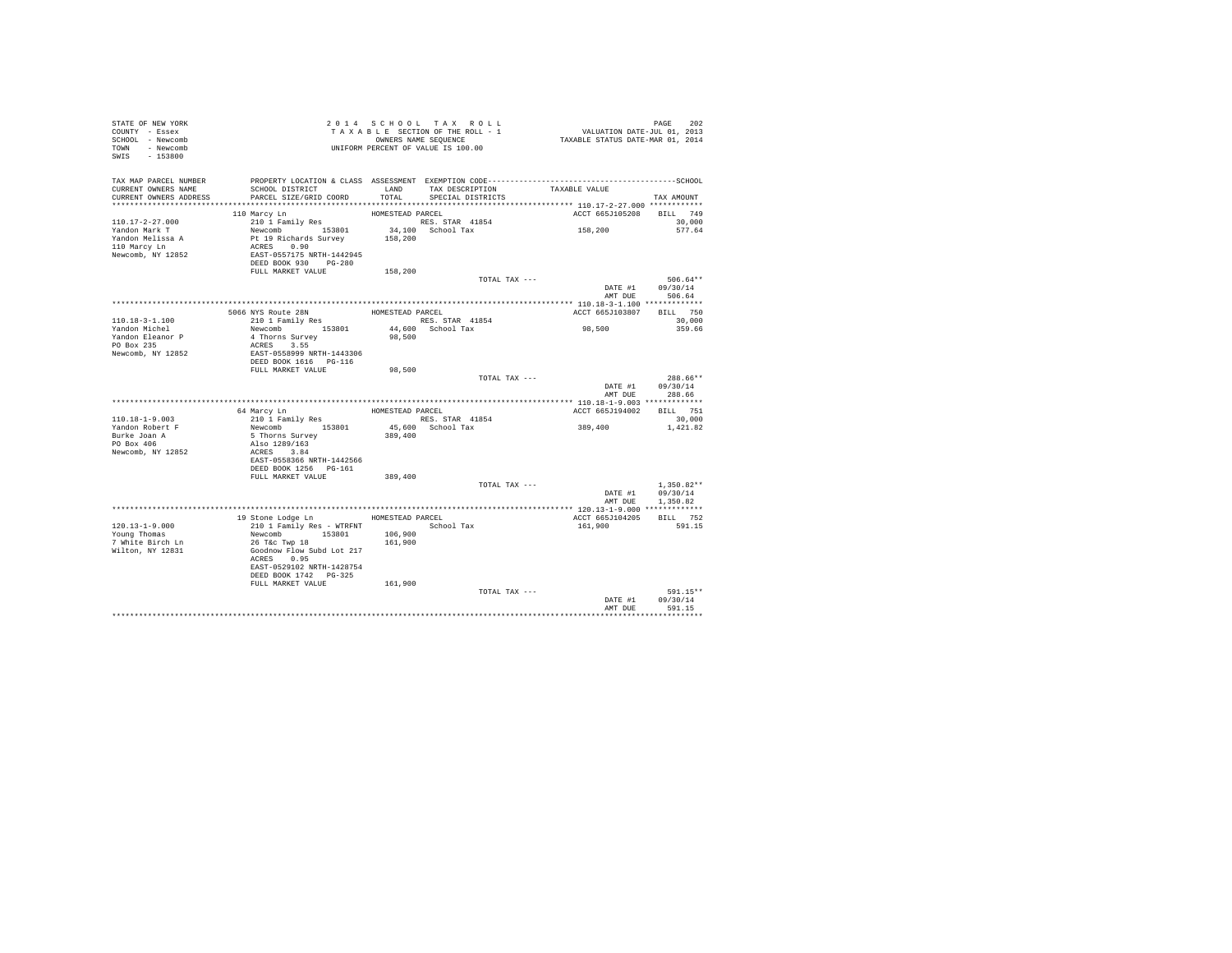| STATE OF NEW YORK<br>COUNTY - Essex<br>SCHOOL - Newcomb<br>TOWN - Newcomb<br>SWIS - 153800 | T A X A B L L _ _ _ _ _ _ _ _ OWNERS NAME SEQUENCE<br>UNIFORM PERCENT OF VALUE IS 100.00                                             |                   | 2014 SCHOOL TAX ROLL<br>TAXABLE SECTION OF THE ROLL - 1<br>OWNERS NAME SEQUENCE |               | PAGE 203<br>VALUATION DATE-JUL 01, 2013<br>TAXABLE STATUS DATE-MAR 01, 2014 |                                  |
|--------------------------------------------------------------------------------------------|--------------------------------------------------------------------------------------------------------------------------------------|-------------------|---------------------------------------------------------------------------------|---------------|-----------------------------------------------------------------------------|----------------------------------|
| TAX MAP PARCEL NUMBER                                                                      |                                                                                                                                      |                   |                                                                                 |               |                                                                             |                                  |
| CURRENT OWNERS NAME<br>CURRENT OWNERS ADDRESS                                              | SCHOOL DISTRICT<br>PARCEL SIZE/GRID COORD                                                                                            | LAND<br>TOTAL     | TAX DESCRIPTION<br>SPECIAL DISTRICTS                                            | TAXABLE VALUE |                                                                             | TAX AMOUNT                       |
|                                                                                            | 5575 NYS Route 28N                                                                                                                   | HOMESTEAD PARCEL  |                                                                                 |               | ACCT 665J180025 BILL 753                                                    |                                  |
| 109.16-5-12.200<br>ZAJAAA LLC<br>c/o Vincent Alexander<br>PO Box 143<br>Newcomb, NY 12852  | 422 Diner/lunch<br>Newcomb 153801<br>10 Richards Survey<br>Apt 1<br>ACRES 7.90<br>EAST-0547228 NRTH-1446847<br>DEED BOOK 1684 PG-242 | 65,900<br>291,100 | School Tax                                                                      |               | 291,100 1,062.90                                                            |                                  |
|                                                                                            | FULL MARKET VALUE                                                                                                                    | 291,100           |                                                                                 |               |                                                                             |                                  |
|                                                                                            |                                                                                                                                      |                   |                                                                                 | TOTAL TAX --- |                                                                             | $1,062.90**$<br>DATE #1 09/30/14 |
|                                                                                            |                                                                                                                                      |                   |                                                                                 |               | AMT DUE                                                                     | 1,062.90                         |
|                                                                                            | 11 Woodys Rd                                                                                                                         |                   | HOMESTEAD PARCEL                                                                |               |                                                                             | BILL 754                         |
| $120.13 - 1 - 34.001$                                                                      | 260 Seasonal res - WTRFNT                                                                                                            |                   | School Tax                                                                      |               | ACCT 665J104410<br>178,700                                                  | 652.49                           |
| Zielinski Joseph A                                                                         | Newcomb 153801                                                                                                                       | 150,000           |                                                                                 |               |                                                                             |                                  |
| PO Box 805                                                                                 | 43 T&c Twp 18                                                                                                                        | 178,700           |                                                                                 |               |                                                                             |                                  |
| New Paltz, NY 12561                                                                        | Goodnow Flow Subd                                                                                                                    |                   |                                                                                 |               |                                                                             |                                  |
|                                                                                            | Lot 174                                                                                                                              |                   |                                                                                 |               |                                                                             |                                  |
|                                                                                            | ACRES 1.06<br>EAST-0533864 NRTH-1429033                                                                                              |                   |                                                                                 |               |                                                                             |                                  |
|                                                                                            | DEED BOOK 1303 PG-227                                                                                                                |                   |                                                                                 |               |                                                                             |                                  |
|                                                                                            | FULL MARKET VALUE                                                                                                                    | 178,700           |                                                                                 |               |                                                                             |                                  |
|                                                                                            |                                                                                                                                      |                   |                                                                                 | TOTAL TAX --- |                                                                             | $652.49**$                       |
|                                                                                            |                                                                                                                                      |                   |                                                                                 |               |                                                                             | DATE #1 09/30/14                 |
|                                                                                            |                                                                                                                                      |                   |                                                                                 |               |                                                                             | AMT DUE 652.49                   |
|                                                                                            | 35 Anderson Ln MOMESTEAD PARCEL                                                                                                      |                   |                                                                                 |               | ACCT 665J104707                                                             | BILL 755                         |
| $109.16 - 2 - 5.002$                                                                       | 260 Seasonal res - WTRFNT · School Tax                                                                                               |                   |                                                                                 |               | 217,400                                                                     | 793.80                           |
| Zilber Kevin S                                                                             | Newcomb 153801                                                                                                                       | 138,300           |                                                                                 |               |                                                                             |                                  |
| Margolies Allan D                                                                          | 16 Twp 27 T&p Rs                                                                                                                     | 217,400           |                                                                                 |               |                                                                             |                                  |
| PO Box 88                                                                                  | Db 956 Pg 197                                                                                                                        |                   |                                                                                 |               |                                                                             |                                  |
| Spencertown, NY 12165                                                                      | ACRES 0.93                                                                                                                           |                   |                                                                                 |               |                                                                             |                                  |
|                                                                                            | EAST-0551078 NRTH-1446399<br>DEED BOOK 1227 PG-49                                                                                    |                   |                                                                                 |               |                                                                             |                                  |
|                                                                                            | FULL MARKET VALUE                                                                                                                    | 217,400           |                                                                                 |               |                                                                             |                                  |
|                                                                                            |                                                                                                                                      |                   |                                                                                 | TOTAL TAX --- |                                                                             | 793.80**                         |
|                                                                                            |                                                                                                                                      |                   |                                                                                 |               |                                                                             | DATE #1 09/30/14                 |
|                                                                                            |                                                                                                                                      |                   |                                                                                 |               | AMT DUE                                                                     | 793.80                           |
|                                                                                            |                                                                                                                                      |                   |                                                                                 |               |                                                                             |                                  |
| 110.13-9-15.000                                                                            | 34 Campsite Rd<br>210 1 Family Res                                                                                                   |                   | HOMESTEAD PARCEL<br>School Tax                                                  |               | ACCT 665J107103<br>60,000                                                   | BILL 756<br>219.08               |
| Zimmer Robert                                                                              | Newcomb 153801                                                                                                                       | 36,600            |                                                                                 |               |                                                                             |                                  |
| 14 Woodstead Rd                                                                            | 19 Richards Survey                                                                                                                   | 60,000            |                                                                                 |               |                                                                             |                                  |
| Ballston Lake, NY 12019                                                                    | ACRES 1.20                                                                                                                           |                   |                                                                                 |               |                                                                             |                                  |
|                                                                                            | EAST-0555301 NRTH-1445615                                                                                                            |                   |                                                                                 |               |                                                                             |                                  |
|                                                                                            | DEED BOOK 1402 PG-14                                                                                                                 |                   |                                                                                 |               |                                                                             |                                  |
|                                                                                            | FULL MARKET VALUE                                                                                                                    | 60,000            |                                                                                 | TOTAL TAX --- |                                                                             | $219.08**$                       |
|                                                                                            |                                                                                                                                      |                   |                                                                                 |               | DATE #1                                                                     | 09/30/14                         |
|                                                                                            |                                                                                                                                      |                   |                                                                                 |               | AMT DUE                                                                     | 219.08                           |
|                                                                                            |                                                                                                                                      |                   |                                                                                 |               |                                                                             |                                  |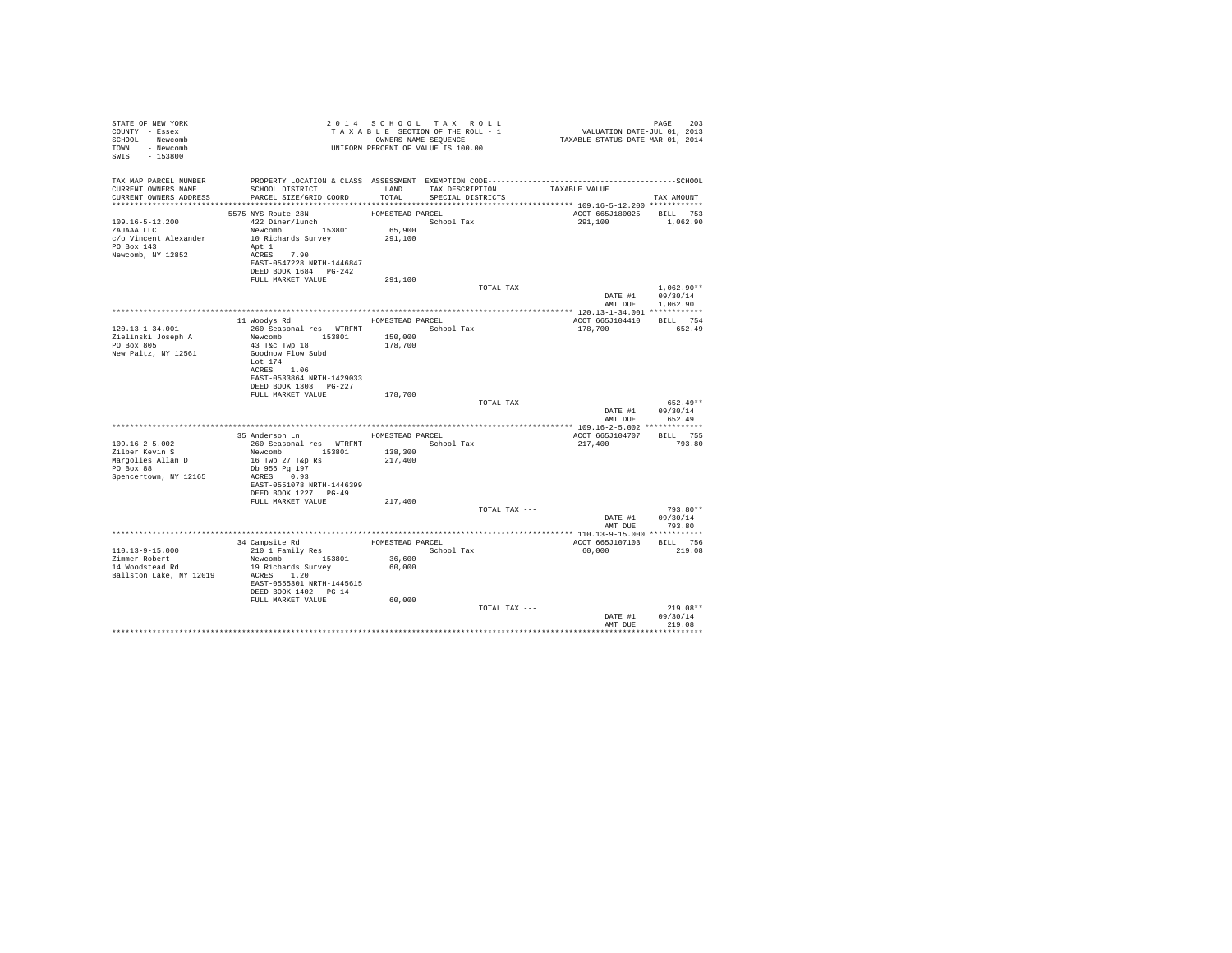| STATE OF NEW YORK | 2014 SCHOOL TAX ROLL               | 204<br>PAGE                      |
|-------------------|------------------------------------|----------------------------------|
| COUNTY - Essex    | TAXABLE SECTION OF THE ROLL - 1    | VALUATION DATE-JUL 01, 2013      |
| SCHOOL - Newcomb  |                                    | TAXABLE STATUS DATE-MAR 01, 2014 |
| TOWN<br>- Newcomb | UNIFORM PERCENT OF VALUE IS 100.00 | RPS155/V04/L015                  |
| $-153800$<br>SWIS |                                    | CURRENT DATE 8/21/2014           |
|                   |                                    |                                  |

R O L L S U B S E C T I O N - - T O T A L S

### \*\*\* S P E C I A L D I S T R I C T S U M M A R Y \*\*\*

|      | ----<br>IUIAL<br>the contract of the contract of the contract of | the contract of the contract of the contract of the contract of the contract of |                | ΑΙ | EXEMP. |      | moms:<br>the contract of the contract of the contract of |
|------|------------------------------------------------------------------|---------------------------------------------------------------------------------|----------------|----|--------|------|----------------------------------------------------------|
| CODE | DARCELS<br>.                                                     | <b>TVD</b> k<br>.                                                               | - ---<br>'ALUL | n  |        | ALUE | ---<br>TAX                                               |

#### NO SPECIAL DISTRICTS AT THIS LEVEL

# \*\*\* S C H O O L D I S T R I C T S U M M A R Y \*\*\*

| CODE   | DISTRICT NAME   | TOTAL<br>PARCELS | ASSESSED<br>LAND | ASSESSED<br>TOTAL | <b>EXEMPT</b><br>AMOUNT | TOTAL<br>TAXABLE<br>--------- |             |
|--------|-----------------|------------------|------------------|-------------------|-------------------------|-------------------------------|-------------|
|        |                 |                  |                  |                   | STAR AMOUNT             | STAR TAXABLE                  | TOTAL TAX   |
|        | Newcomb         | 756              | 54439,463        | 111127.068        | 1298,400                | 109,828,668                   |             |
| 153801 |                 |                  |                  |                   | 7016,100                | 102.812.568                   | 442, 274.09 |
|        | SUB-TOTAL       | 756              | 54439,463        | 111127.068        | 1298,400                | 109,828,668                   |             |
|        | SUB-TOTAL(CONT) |                  |                  |                   | 7016,100                | 102.812.568                   | 442.274.09  |
|        |                 |                  |                  |                   |                         |                               |             |
|        | TOTAL           | 756              | 54439,463        | 111127.068        | 1298,400                | 109,828,668                   |             |
|        | TO TAL (CONT)   |                  |                  |                   | 7016,100                | 102,812,568                   | 442.274.09  |

# \*\*\* S Y S T E M C O D E S S U M M A R Y \*\*\*

### NO SYSTEM EXEMPTIONS AT THIS LEVEL

### \*\*\* E X E M P T I O N S U M M A R Y \*\*\*

|       |                   | TOTAL   |          |
|-------|-------------------|---------|----------|
| CODE  | DESCRIPTION       | PARCELS | SCHOOL   |
|       |                   |         |          |
| 41800 | AGED ALL          | 21      | 1298,400 |
| 41834 | <b>SR</b><br>STAR | 69      | 4106,100 |
| 41854 | RES. STAR         | 97      | 2910,000 |
|       | TOTAL             | 187     | 8314,500 |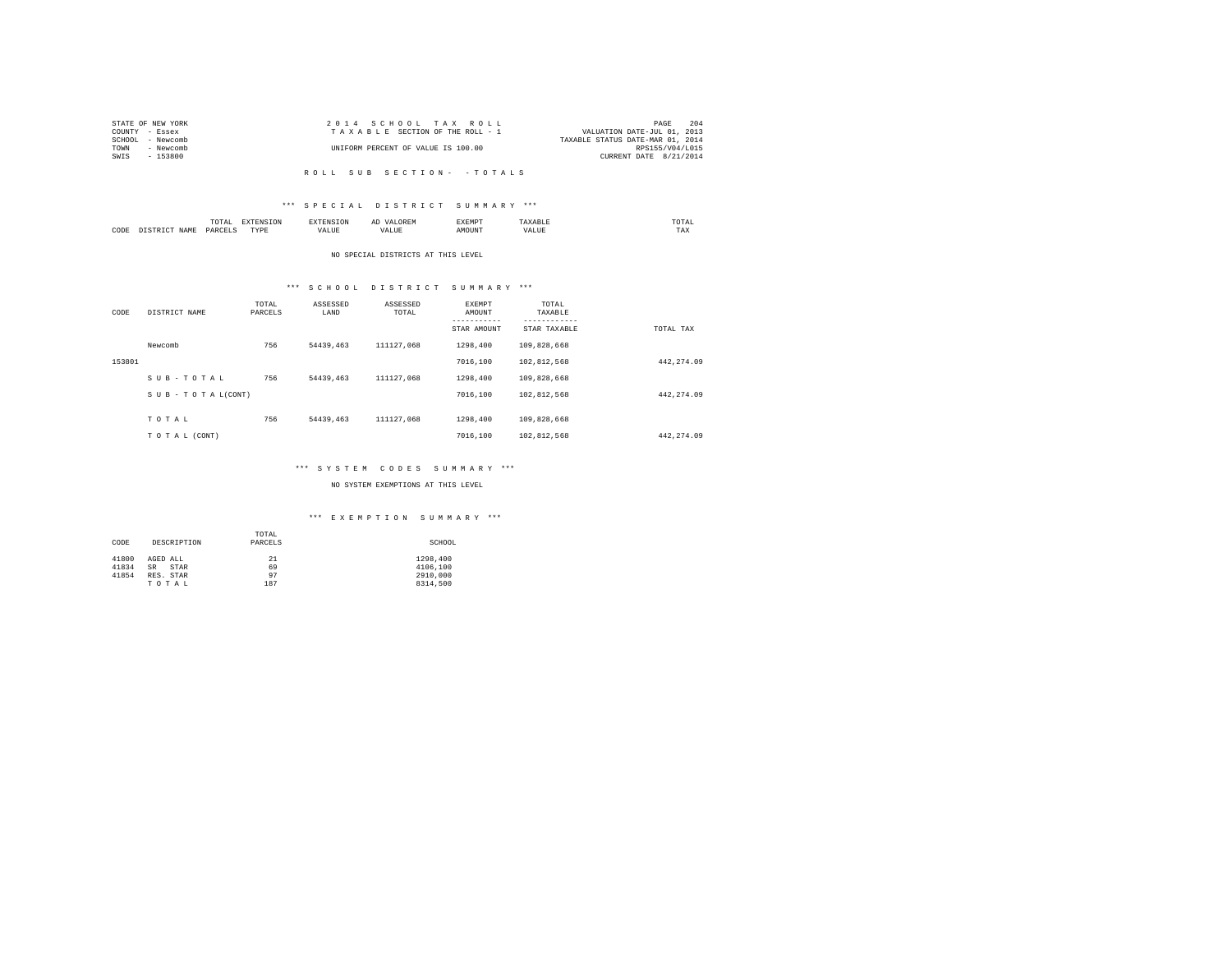|        | STATE OF NEW YORK | 2014 SCHOOL TAX ROLL               |                                  | PAGE            | 205 |
|--------|-------------------|------------------------------------|----------------------------------|-----------------|-----|
|        | COUNTY - Essex    | TAXABLE SECTION OF THE ROLL - 1    | VALUATION DATE-JUL 01, 2013      |                 |     |
| SCHOOL | - Newcomb         |                                    | TAXABLE STATUS DATE-MAR 01, 2014 |                 |     |
| TOWN   | - Newcomb         | UNIFORM PERCENT OF VALUE IS 100.00 |                                  | RPS155/V04/L015 |     |
| SWIS   | $-153800$         |                                    | CURRENT DATE 8/21/2014           |                 |     |
|        |                   |                                    |                                  |                 |     |

R O L L S U B S E C T I O N - - T O T A L S

## \*\*\* G R A N D T O T A L S \*\*\*

| ROLL<br><b>SEC</b> | DESCRIPTION                | TOTAL<br>PARCELS | ASSESSED<br>LAND | ASSESSED<br>TOTAL | EXEMPT<br>AMOUNT<br>STAR AMOUNT | TOTAL<br>TAXABLE<br>STAR TAXABLE | TOTAL<br>TAX |
|--------------------|----------------------------|------------------|------------------|-------------------|---------------------------------|----------------------------------|--------------|
|                    | School Tax                 |                  | 54439,463        | 111127.068        | 1,298,400<br>7016,100           | 109.828.668<br>102.812.568       | 442.274.09   |
|                    | SPEC DIST TAXES<br>TAXABLE | 756              |                  |                   |                                 |                                  | 442.274.09   |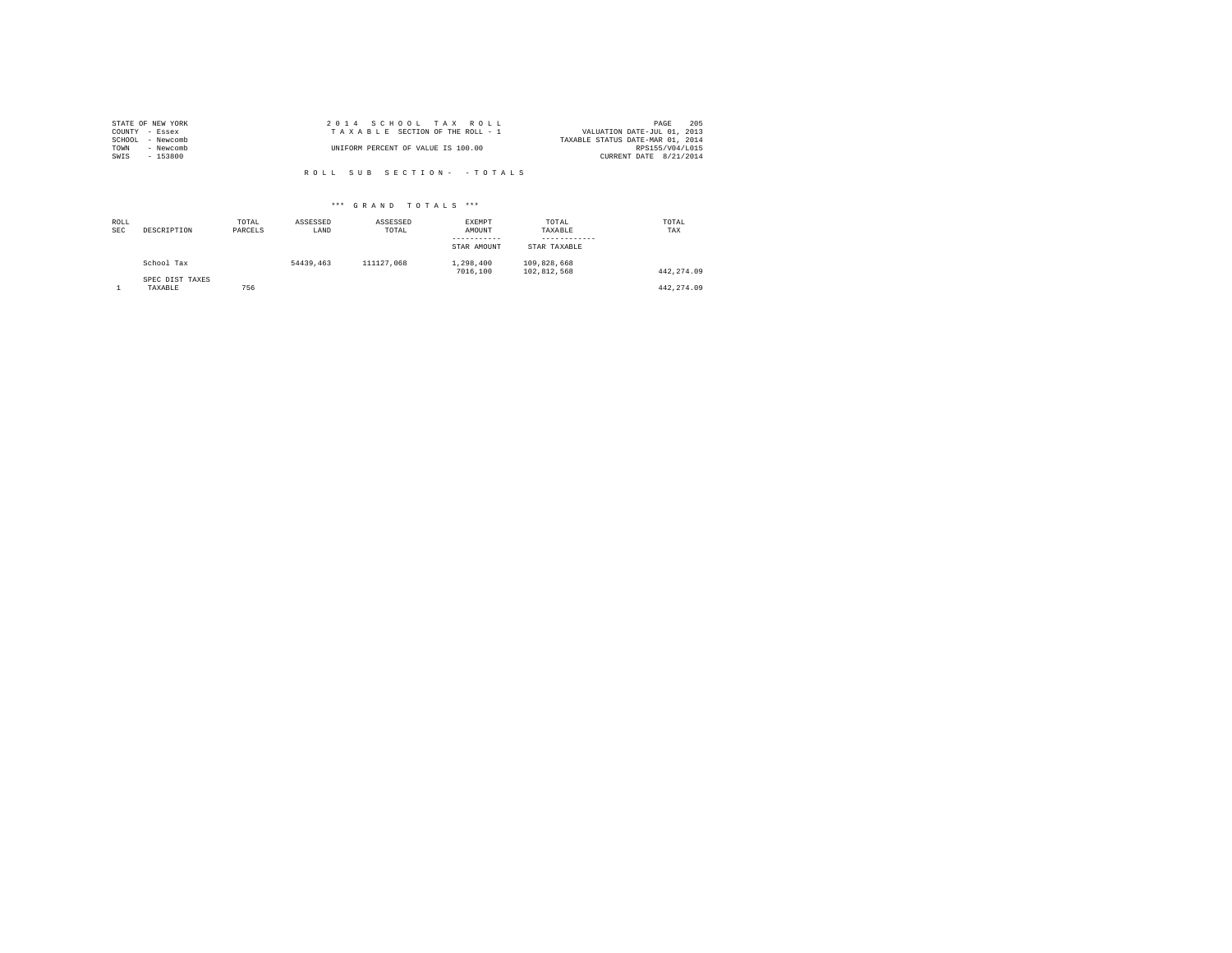| TAX MAP PARCEL NUMBER<br>CURRENT OWNERS NAME<br>SCHOOL DISTRICT<br>LAND<br>TAX DESCRIPTION<br>TAXABLE VALUE<br>CURRENT OWNERS ADDRESS<br>PARCEL SIZE/GRID COORD<br>TOTAL<br>SPECIAL DISTRICTS<br>TAX AMOUNT<br>ACCT 665Z006007<br>Campsite Rd<br>NON-HOMESTEAD PARCEL<br>BILL 757<br>$110. -1 - 12.330$<br>911 Forest s480 - WTRFNT<br>FISCHER 47450<br>21,191<br>King James H<br>Newcomb<br>153801<br>24.900 School Tax<br>3,709<br>64.87<br>111 Liberty Ln<br>19/30 T&C Pur TWP 27 RS<br>24,900<br>Barneveld, NY 13304<br>15AC Under 480 RPTL<br>ACRES 15.00<br>EAST-0556493 NRTH-1446483<br>DEED BOOK 1475 PG-232<br>24,900<br>FULL MARKET VALUE<br>$64.87**$<br>TOTAL TAX ---<br>DATE #1<br>09/30/14<br>64.87<br>AMT DUE<br>Sanford Ln<br>NON-HOMESTEAD PARCEL<br>ACCT 665J102813<br>BILL 758<br>$101. - 3 - 1.000$<br>911 Forest s480<br>FISCHER<br>47450<br>48,801<br>129,835 School Tax<br>93,522<br>Nature Conservancy Inc<br>Newcomb 153801<br>1,635.62<br>c/o Lucy B Harlow<br>13,16,17 T&C Pur Twp 45<br>142,323<br>195 New Karner Rd Ste 200<br>Slide Brook Tract (Pl 4)<br>Albany, NY 12205<br>249.54AC Under 480 RPTL<br>ACRES 466.64<br>EAST-0597245 NRTH-1468479<br>DEED BOOK 1552 PG-206<br>FULL MARKET VALUE<br>142,323<br>$1,635.62**$<br>TOTAL TAX ---<br>DATE #1<br>09/30/14<br>1.635.62<br>AMT DUE | 206<br>TAXABLE SECTION OF THE ROLL - 1 SUB-SECT - A VALUATION DATE-JUL 01, 2013<br>TAXABLE STATUS DATE-MAR 01, 2014 |
|--------------------------------------------------------------------------------------------------------------------------------------------------------------------------------------------------------------------------------------------------------------------------------------------------------------------------------------------------------------------------------------------------------------------------------------------------------------------------------------------------------------------------------------------------------------------------------------------------------------------------------------------------------------------------------------------------------------------------------------------------------------------------------------------------------------------------------------------------------------------------------------------------------------------------------------------------------------------------------------------------------------------------------------------------------------------------------------------------------------------------------------------------------------------------------------------------------------------------------------------------------------------------------------------------------------------------|---------------------------------------------------------------------------------------------------------------------|
|                                                                                                                                                                                                                                                                                                                                                                                                                                                                                                                                                                                                                                                                                                                                                                                                                                                                                                                                                                                                                                                                                                                                                                                                                                                                                                                          |                                                                                                                     |
|                                                                                                                                                                                                                                                                                                                                                                                                                                                                                                                                                                                                                                                                                                                                                                                                                                                                                                                                                                                                                                                                                                                                                                                                                                                                                                                          |                                                                                                                     |
|                                                                                                                                                                                                                                                                                                                                                                                                                                                                                                                                                                                                                                                                                                                                                                                                                                                                                                                                                                                                                                                                                                                                                                                                                                                                                                                          |                                                                                                                     |
|                                                                                                                                                                                                                                                                                                                                                                                                                                                                                                                                                                                                                                                                                                                                                                                                                                                                                                                                                                                                                                                                                                                                                                                                                                                                                                                          |                                                                                                                     |
|                                                                                                                                                                                                                                                                                                                                                                                                                                                                                                                                                                                                                                                                                                                                                                                                                                                                                                                                                                                                                                                                                                                                                                                                                                                                                                                          |                                                                                                                     |
|                                                                                                                                                                                                                                                                                                                                                                                                                                                                                                                                                                                                                                                                                                                                                                                                                                                                                                                                                                                                                                                                                                                                                                                                                                                                                                                          |                                                                                                                     |
|                                                                                                                                                                                                                                                                                                                                                                                                                                                                                                                                                                                                                                                                                                                                                                                                                                                                                                                                                                                                                                                                                                                                                                                                                                                                                                                          |                                                                                                                     |
|                                                                                                                                                                                                                                                                                                                                                                                                                                                                                                                                                                                                                                                                                                                                                                                                                                                                                                                                                                                                                                                                                                                                                                                                                                                                                                                          |                                                                                                                     |
|                                                                                                                                                                                                                                                                                                                                                                                                                                                                                                                                                                                                                                                                                                                                                                                                                                                                                                                                                                                                                                                                                                                                                                                                                                                                                                                          |                                                                                                                     |
|                                                                                                                                                                                                                                                                                                                                                                                                                                                                                                                                                                                                                                                                                                                                                                                                                                                                                                                                                                                                                                                                                                                                                                                                                                                                                                                          |                                                                                                                     |
|                                                                                                                                                                                                                                                                                                                                                                                                                                                                                                                                                                                                                                                                                                                                                                                                                                                                                                                                                                                                                                                                                                                                                                                                                                                                                                                          |                                                                                                                     |
|                                                                                                                                                                                                                                                                                                                                                                                                                                                                                                                                                                                                                                                                                                                                                                                                                                                                                                                                                                                                                                                                                                                                                                                                                                                                                                                          |                                                                                                                     |
|                                                                                                                                                                                                                                                                                                                                                                                                                                                                                                                                                                                                                                                                                                                                                                                                                                                                                                                                                                                                                                                                                                                                                                                                                                                                                                                          |                                                                                                                     |
|                                                                                                                                                                                                                                                                                                                                                                                                                                                                                                                                                                                                                                                                                                                                                                                                                                                                                                                                                                                                                                                                                                                                                                                                                                                                                                                          |                                                                                                                     |
|                                                                                                                                                                                                                                                                                                                                                                                                                                                                                                                                                                                                                                                                                                                                                                                                                                                                                                                                                                                                                                                                                                                                                                                                                                                                                                                          |                                                                                                                     |
|                                                                                                                                                                                                                                                                                                                                                                                                                                                                                                                                                                                                                                                                                                                                                                                                                                                                                                                                                                                                                                                                                                                                                                                                                                                                                                                          |                                                                                                                     |
|                                                                                                                                                                                                                                                                                                                                                                                                                                                                                                                                                                                                                                                                                                                                                                                                                                                                                                                                                                                                                                                                                                                                                                                                                                                                                                                          |                                                                                                                     |
| ACCT 665J102906<br>Sanford Ln<br>BILL 759<br>NON-HOMESTEAD PARCEL<br>$101. -4 - 1.110$<br>911 Forest s480 - WTRFNT<br>FISCHER 47450<br>1253.286                                                                                                                                                                                                                                                                                                                                                                                                                                                                                                                                                                                                                                                                                                                                                                                                                                                                                                                                                                                                                                                                                                                                                                          |                                                                                                                     |
| 2236.885 School Tax<br>Nature Conservancy Inc<br>Newcomb 153801<br>1176,852<br>20,582.14<br>c/o Lucy B Harlow<br>Twp 45 & 46 T&c<br>2430.138<br>195 New Karner Rd Ste 200<br>Opalescent Tract (Pl 2)<br>Albany, NY 12205<br>4732.38AC Under 480 RPTL<br>ACRES 4918.58<br>EAST-0577409 NRTH-1470633                                                                                                                                                                                                                                                                                                                                                                                                                                                                                                                                                                                                                                                                                                                                                                                                                                                                                                                                                                                                                       |                                                                                                                     |
| DEED BOOK 1552 PG-206                                                                                                                                                                                                                                                                                                                                                                                                                                                                                                                                                                                                                                                                                                                                                                                                                                                                                                                                                                                                                                                                                                                                                                                                                                                                                                    |                                                                                                                     |
| FULL MARKET VALUE<br>2430.138                                                                                                                                                                                                                                                                                                                                                                                                                                                                                                                                                                                                                                                                                                                                                                                                                                                                                                                                                                                                                                                                                                                                                                                                                                                                                            |                                                                                                                     |
| 20,582.14**<br>TOTAL TAX ---<br>09/30/14<br>DATE #1<br>AMT DUE<br>20.582.14                                                                                                                                                                                                                                                                                                                                                                                                                                                                                                                                                                                                                                                                                                                                                                                                                                                                                                                                                                                                                                                                                                                                                                                                                                              |                                                                                                                     |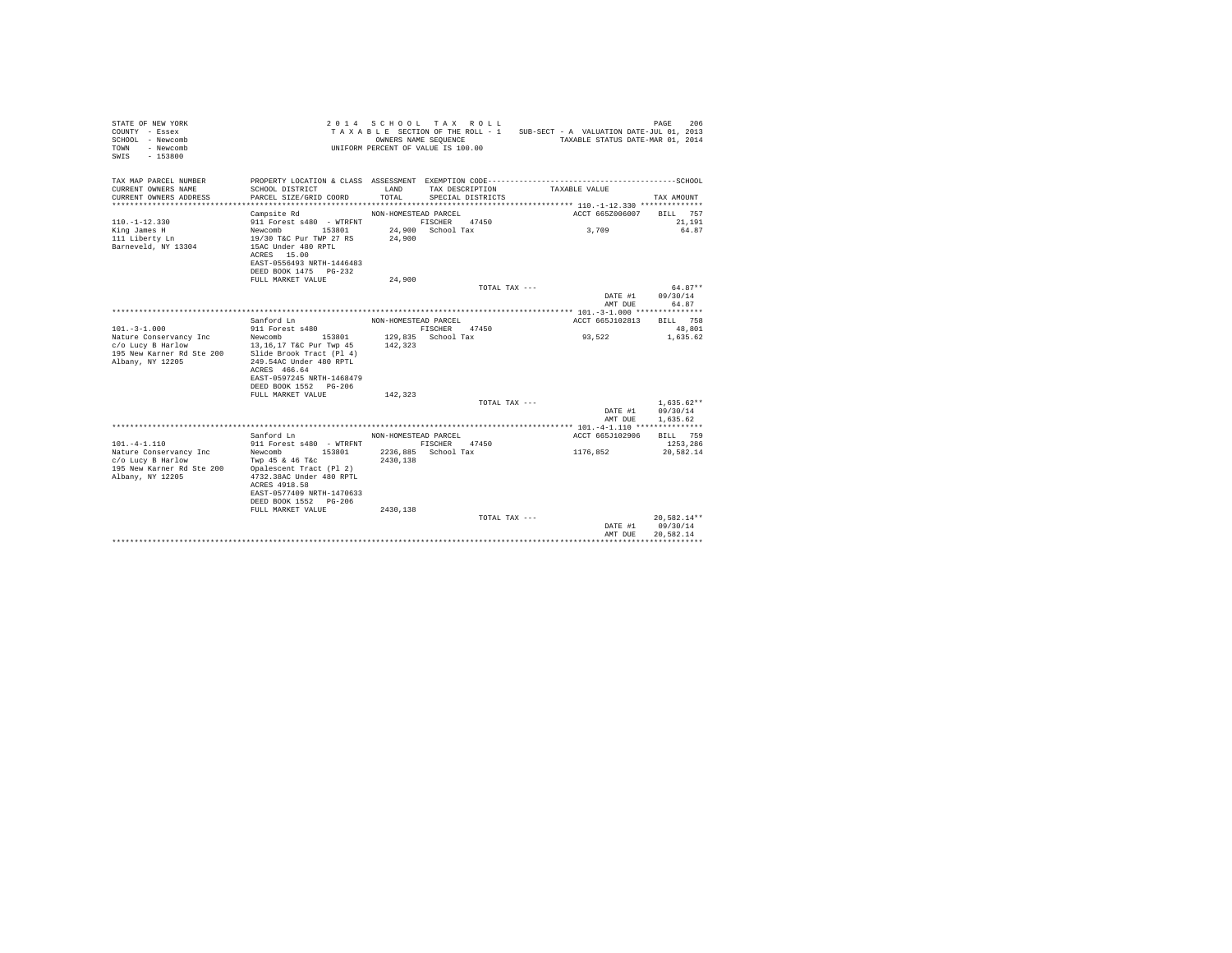| STATE OF NEW YORK<br>COUNTY - Essex<br>SCHOOL - Newcomb<br>TOWN - Newcomb<br>SWIS - 153800                                                                                                                                                                                                                                                                                                                                                                                  | 2 0 1 4 S C H O L TAX K O L L<br>TAX A B L E SECTION OF THE ROLL - 1 SUB-SECT - A VALUATION DATE-JUL 01, 2013<br>UNIFORM PERCENT OF VALUE IS 100.00<br>UNIFORM PERCENT OF VALUE IS 100.00 |                      |                      |               |                                     |                                          |
|-----------------------------------------------------------------------------------------------------------------------------------------------------------------------------------------------------------------------------------------------------------------------------------------------------------------------------------------------------------------------------------------------------------------------------------------------------------------------------|-------------------------------------------------------------------------------------------------------------------------------------------------------------------------------------------|----------------------|----------------------|---------------|-------------------------------------|------------------------------------------|
| TAX MAP PARCEL NUMBER<br>CURRENT OWNERS NAME<br>CURRENT OWNERS ADDRESS                                                                                                                                                                                                                                                                                                                                                                                                      | SCHOOL DISTRICT<br>PARCEL SIZE/GRID COORD TOTAL SPECIAL DISTRICTS                                                                                                                         |                      | LAND TAX DESCRIPTION |               | TAXABLE VALUE                       | TAX AMOUNT                               |
| $101. -4 - 1.300$<br>$\begin{tabular}{l c c c c c c c c} \multicolumn{1}{c}{\textbf{Nature Conclimer}} & \multicolumn{1}{c}{\textbf{NewComb}} & \multicolumn{1}{c}{\textbf{18301}} & \multicolumn{1}{c}{\textbf{250,321}} & \multicolumn{1}{c}{\textbf{SICHER}} & \multicolumn{1}{c}{\textbf{47450}} \\ \multicolumn{1}{c}{\textbf{C/o Luy B HarL'ourm} & \multicolumn{1}{c}{\textbf{New Kamer}} & \multicolumn{1}{c}{\textbf{New Comb}} & \multicolumn{1}{c}{\textbf{1830$ | Tahawus Rd<br>NON-HOMESTEAD PARCEL<br>911 Forest s480 - WTRFNT FISCHER 47450<br>EAST-0595321 NRTH-1457537<br>DEED BOOK 1552 PG-206<br>FULL MARKET VALUE                                   | 250,321              |                      |               | ACCT 665Z005003 BILL 760<br>118,892 | 131,429<br>2,079.32                      |
|                                                                                                                                                                                                                                                                                                                                                                                                                                                                             |                                                                                                                                                                                           |                      |                      | TOTAL TAX --- | DATE #1 09/30/14<br>AMT DUE         | $2.079.32**$<br>2.079.32                 |
| $109. - 3 - 10.000$                                                                                                                                                                                                                                                                                                                                                                                                                                                         | NYS Route 28N NON-HOMESTEAD PARCEL<br>911 Forest s480 - WTRFNT FISCHER 47450<br>EAST-0550927 NRTH-1442914                                                                                 |                      |                      |               | ACCT 665Z010003 BILL 761<br>153,101 | 121,949<br>2,677.61                      |
|                                                                                                                                                                                                                                                                                                                                                                                                                                                                             | FULL MARKET VALUE 275,050                                                                                                                                                                 |                      |                      | TOTAL TAX --- | DATE #1 09/30/14                    | $2,677.61**$<br>AMT DUE 2.677.61         |
|                                                                                                                                                                                                                                                                                                                                                                                                                                                                             |                                                                                                                                                                                           |                      |                      |               |                                     |                                          |
|                                                                                                                                                                                                                                                                                                                                                                                                                                                                             | Tahawus Rd                                                                                                                                                                                | NON-HOMESTEAD PARCEL |                      |               | ACCT 665J103414 BILL 762            |                                          |
| $110. -1 - 12.110$                                                                                                                                                                                                                                                                                                                                                                                                                                                          | 911 Forest s480 - WTRFNT FISCHER 47450<br>ACRES 1000.00<br>EAST-0575574 NRTH-1455288<br>DEED BOOK 1552    PG-206                                                                          | 542.271              | 542,271 School Tax   |               | 307,942                             | 234,329<br>5,385.64                      |
|                                                                                                                                                                                                                                                                                                                                                                                                                                                                             | FULL MARKET VALUE                                                                                                                                                                         | 542,271              |                      | TOTAL TAX --- | DATE #1 09/30/14<br>AMT DUE         | $5.385.64**$<br>5.385.64                 |
|                                                                                                                                                                                                                                                                                                                                                                                                                                                                             |                                                                                                                                                                                           |                      |                      |               |                                     |                                          |
| $110. -1 - 12.400$<br>110.1-12.400 911 Forest a480 - With The Nature Conservancy Inc Newcomb 153801<br>C/O Lucy B Harlow TaC Purchase TWP 27<br>Albay Xarner Rd Ste 200 117.980 Under 480 RPTL<br>Albany, NY 12205 200 117.980 UNITED                                                                                                                                                                                                                                       | Tahawus Rd MON-HOMESTEAD PARCEL<br>911 Forest s480 - WTRFNT FISCHER 47450<br>EAST-0565040 NRTH-1441073<br>DEED BOOK 1552    PG-206                                                        | 48,646               | 48,646 School Tax    |               | ACCT 665Z005006 BILL 763<br>29,174  | 19,472<br>510.23                         |
|                                                                                                                                                                                                                                                                                                                                                                                                                                                                             | FULL MARKET VALUE                                                                                                                                                                         | 48,646               |                      | TOTAL TAX --- | AMT DUE                             | $510.23**$<br>DATE #1 09/30/14<br>510.23 |
|                                                                                                                                                                                                                                                                                                                                                                                                                                                                             |                                                                                                                                                                                           |                      |                      |               |                                     | ***********                              |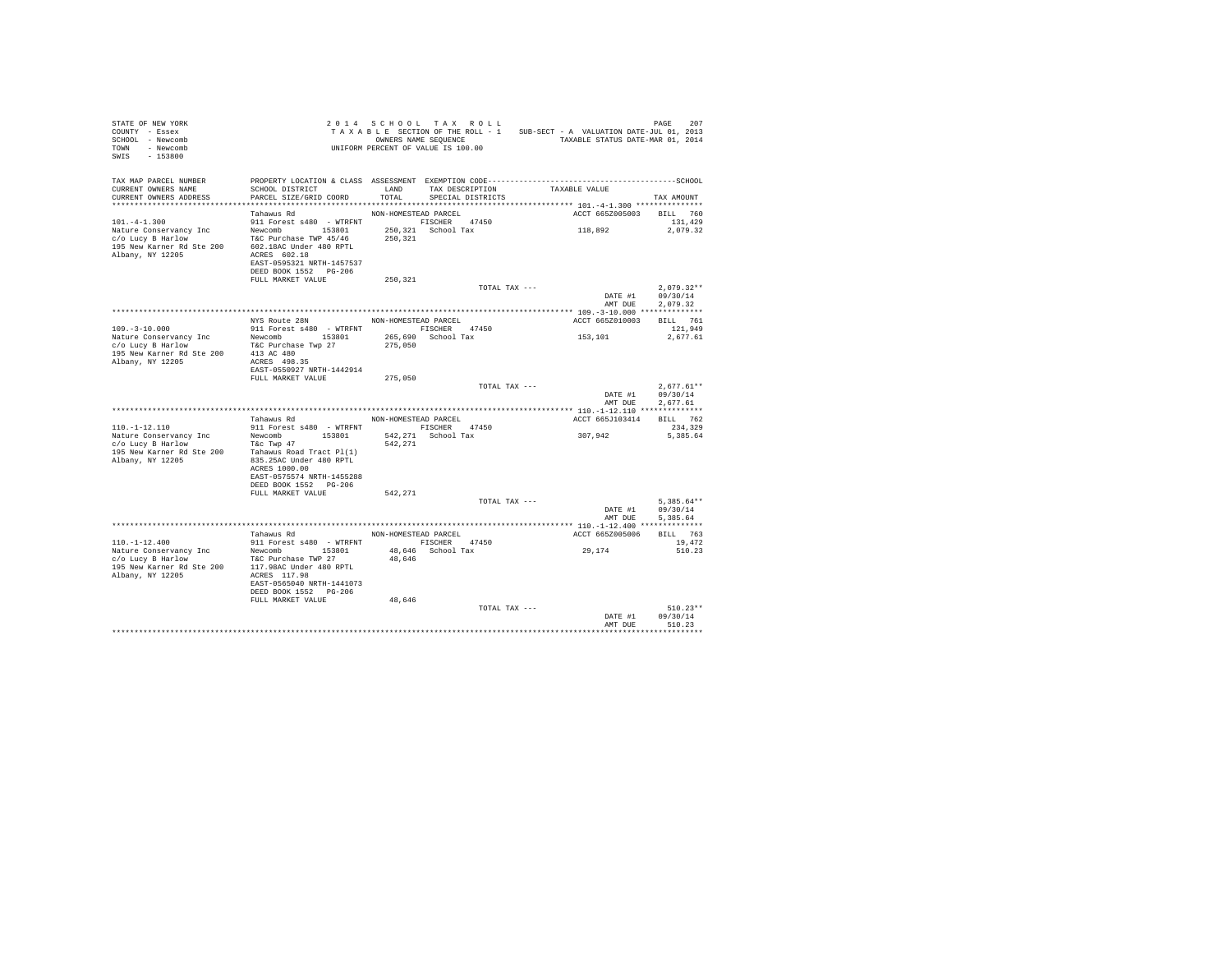| STATE OF NEW YORK<br>COUNTY - Essex<br>SCHOOL - Newcomb<br>TOWN - Newcomb<br>SWIS<br>$-153800$                      |                                                                                                                                                                                                                                                    |                      | 2014 SCHOOL TAX ROLL<br>OWNERS NAME SEOUENCE<br>UNIFORM PERCENT OF VALUE IS 100.00 | TAXABLE SECTION OF THE ROLL - 1 SUB-SECT - A VALUATION DATE-JUL 01, 2013<br>TAXABLE STATUS DATE-MAR 01, 2014 | <b>DAGE</b><br>208                   |
|---------------------------------------------------------------------------------------------------------------------|----------------------------------------------------------------------------------------------------------------------------------------------------------------------------------------------------------------------------------------------------|----------------------|------------------------------------------------------------------------------------|--------------------------------------------------------------------------------------------------------------|--------------------------------------|
| TAX MAP PARCEL NUMBER<br>CURRENT OWNERS NAME<br>CURRENT OWNERS ADDRESS                                              | SCHOOL DISTRICT TAND TAX DESCRIPTION<br>PARCEL SIZE/GRID COORD TOTAL SPECIAL DISTRICTS                                                                                                                                                             |                      |                                                                                    | TAXABLE VALUE                                                                                                | TAX AMOUNT                           |
| $111. - 3 - 10.000$<br>Nature Conservancy Inc<br>c/o Lucy B Harlow<br>195 New Karner Rd Ste 200<br>Albany, NY 12205 | Tahawus Rd<br>911 Forest s480 - WTRFNT FISCHER 47450<br>Newcomb 153801 1049,155 School Tax<br>T&C Purchase TWP 46 1049,155<br>2371.12AC Under 480 RPTL<br>ACRES 2497.16<br>EAST-0593129 NRTH-1453715<br>DEED BOOK 1552 PG-206<br>FULL MARKET VALUE | NON-HOMESTEAD PARCEL |                                                                                    | ACCT 665Z005008 BILL 764<br>521,100                                                                          | 528,055<br>9.113.60                  |
|                                                                                                                     |                                                                                                                                                                                                                                                    | 1049,155             | TOTAL TAX ---                                                                      | DATE #1<br>AMT DUE                                                                                           | $9.113.60**$<br>09/30/14<br>9.113.60 |
|                                                                                                                     |                                                                                                                                                                                                                                                    |                      |                                                                                    |                                                                                                              |                                      |
|                                                                                                                     | Tahawus Rd MON-HOMESTEAD PARCEL                                                                                                                                                                                                                    |                      |                                                                                    | ACCT 665Z005009                                                                                              | <b>BILL</b> 765                      |
| $111. - 3 - 11.100$<br>Nature Conservancy Inc Mewcomb 153801<br>c/o Lucy B Harlow T&C Purchase TWP 46               | 911 Forest s480 - WTRFNT FISCHER 47450                                                                                                                                                                                                             |                      | 66,244 School Tax                                                                  | 28,481                                                                                                       | 37,763<br>498.11                     |
| 195 New Karner Rd Ste 200 144.25AC Under 480 RPTL<br>Albany, NY 12205                                               | ACRES 144.25<br>EAST-0577598 NRTH-1454723<br>DEED BOOK 1552 PG-206                                                                                                                                                                                 | 66,244               |                                                                                    |                                                                                                              |                                      |
|                                                                                                                     | FULL MARKET VALUE                                                                                                                                                                                                                                  | 66,244               |                                                                                    |                                                                                                              |                                      |
|                                                                                                                     |                                                                                                                                                                                                                                                    |                      | TOTAL TAX ---                                                                      | DATE #1<br>AMT DUE                                                                                           | 498.11**<br>09/30/14<br>498.11       |
|                                                                                                                     |                                                                                                                                                                                                                                                    |                      |                                                                                    |                                                                                                              |                                      |
|                                                                                                                     | Beaver Bay Rd NON-HOMESTEAD PARCEL                                                                                                                                                                                                                 |                      |                                                                                    | ACCT 665Z011002 BILL 766                                                                                     |                                      |
| 119.20-9-1.000                                                                                                      | 911 Forest s480 - WTRFNT School Tax                                                                                                                                                                                                                |                      |                                                                                    | 10,859                                                                                                       | 189.91                               |
| Nature Conservancy Inc<br>c/o Lucy B Harlow<br>195 New Karner Rd Ste 200<br>Albany, NY 12205                        | Newcomb 153801<br>11 T&C TWP 18<br>15.5 Ac Under 480 RPTL<br>ACRES 25.00                                                                                                                                                                           | 10,859<br>10,859     |                                                                                    |                                                                                                              |                                      |
|                                                                                                                     | EAST-0522901 NRTH-1426622<br>DEED BOOK 1552 PG-206                                                                                                                                                                                                 |                      |                                                                                    |                                                                                                              |                                      |
|                                                                                                                     | FULL MARKET VALUE                                                                                                                                                                                                                                  | 10,859               | TOTAL TAX ---                                                                      |                                                                                                              | $189.91**$                           |
|                                                                                                                     |                                                                                                                                                                                                                                                    |                      |                                                                                    | DATE #1<br>AMT DUE                                                                                           | 09/30/14<br>189.91                   |
|                                                                                                                     |                                                                                                                                                                                                                                                    |                      |                                                                                    |                                                                                                              |                                      |
|                                                                                                                     | Beaver Bay Rd NON-HOMESTEAD PARCEL                                                                                                                                                                                                                 |                      |                                                                                    | ACCT 665Z011003 BILL 767                                                                                     |                                      |
| $119.20 - 9 - 2.000$<br>Nature Conservancy Inc<br>c/o Lucy B Harlow<br>195 New Karner Rd Ste 200                    | 911 Forest s480 - WTRFNT<br>Newcomb 153801<br>11 T&C TWP 18<br>32 Ac Under 480 RPTL                                                                                                                                                                | 17.374               | FISCHER 47450<br>17,374 School Tax                                                 | $\ensuremath{\mathsf{11}}$ , $\ensuremath{\mathsf{216}}$                                                     | 6.158<br>196.16                      |
| Albany, NY 12205                                                                                                    | ACRES 40.00<br>EAST-0525248 NRTH-1424735<br>DEED BOOK 1552 PG-206                                                                                                                                                                                  |                      |                                                                                    |                                                                                                              |                                      |
|                                                                                                                     | FULL MARKET VALUE                                                                                                                                                                                                                                  | 17,374               | TOTAL TAX ---                                                                      | DATE #1                                                                                                      | $196.16**$<br>09/30/14               |
|                                                                                                                     |                                                                                                                                                                                                                                                    |                      |                                                                                    | AMT DUE                                                                                                      | 196.16                               |
|                                                                                                                     |                                                                                                                                                                                                                                                    |                      |                                                                                    |                                                                                                              | **********                           |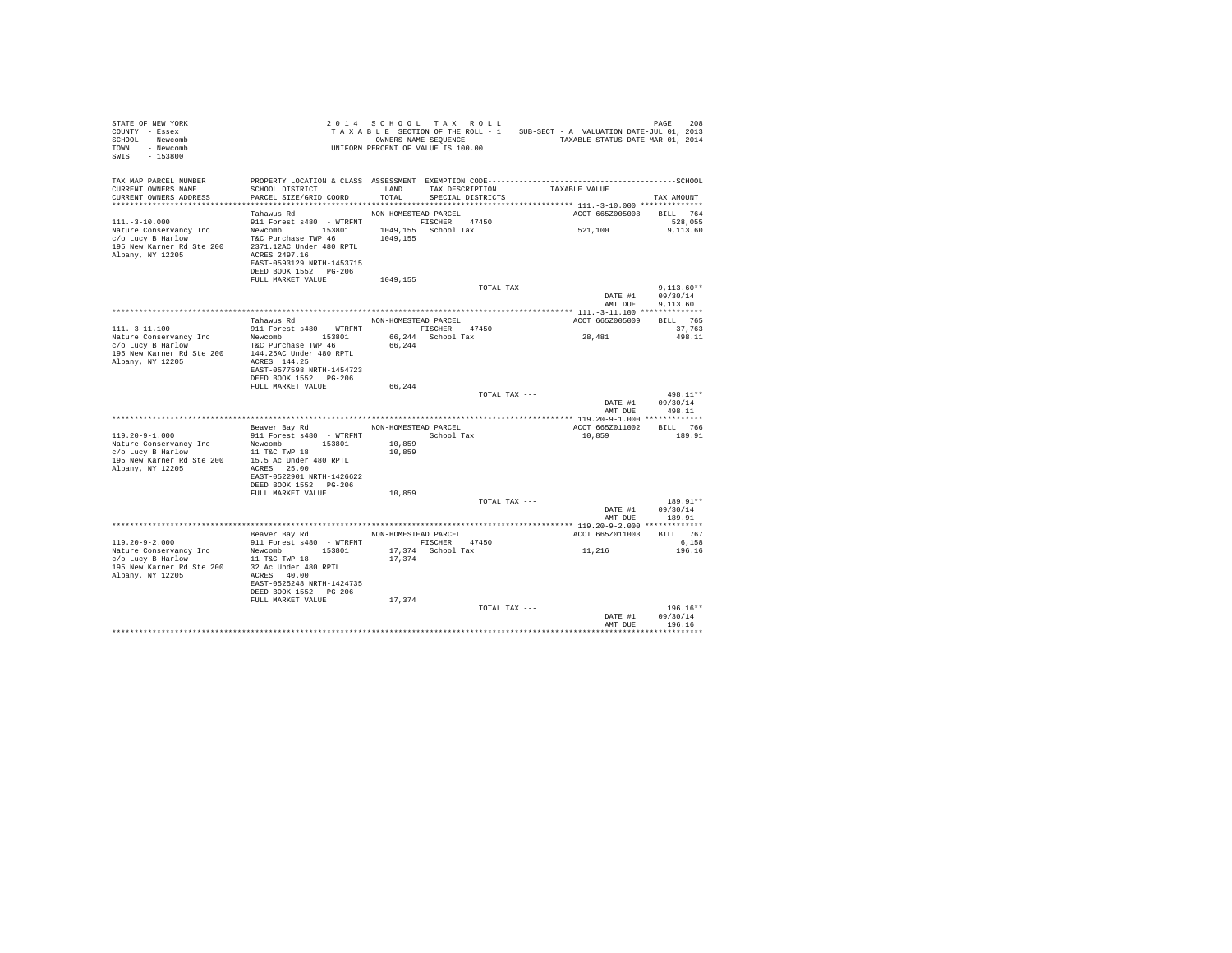| STATE OF NEW YORK<br>COUNTY - Essex<br>SCHOOL - Newcomb<br>- Newcomb<br>TOWN<br>SWIS<br>$-153800$                 |                                                                                                                                                   | OWNERS NAME SEQUENCE                     | 2014 SCHOOL TAX ROLL<br>UNIFORM PERCENT OF VALUE IS 100.00 | TAXABLE SECTION OF THE ROLL - 1 SUB-SECT - A VALUATION DATE-JUL 01, 2013<br>TAXABLE STATUS DATE-MAR 01, 2014 | 209<br>PAGE          |
|-------------------------------------------------------------------------------------------------------------------|---------------------------------------------------------------------------------------------------------------------------------------------------|------------------------------------------|------------------------------------------------------------|--------------------------------------------------------------------------------------------------------------|----------------------|
| TAX MAP PARCEL NUMBER<br>CURRENT OWNERS NAME<br>CURRENT OWNERS ADDRESS                                            | SCHOOL DISTRICT<br>PARCEL SIZE/GRID COORD                                                                                                         | LAND<br>TOTAL                            | SPECIAL DISTRICTS                                          | TAX DESCRIPTION TAXABLE VALUE                                                                                | TAX AMOUNT           |
|                                                                                                                   |                                                                                                                                                   |                                          |                                                            |                                                                                                              |                      |
| $120. -1 - 1.111$<br>Nature Conservancy Inc<br>c/o Lucy B Harlow<br>195 New Karner Rd Ste 200<br>Albany, NY 12205 | Goodnow Flow Rd<br>911 Forest s480 - WTRFNT<br>Newcomb<br>153801<br>Twp 20 T&c<br>Chain Lake Tract (Pl 3)<br>150AC Under 480 RPTL<br>ACRES 150.00 | NON-HOMESTEAD PARCEL<br>78,550<br>78,550 | School Tax                                                 | ACCT 665J101913<br>78,550                                                                                    | BILL 768<br>1,373.77 |
|                                                                                                                   | EAST-0529837 NRTH-1426056                                                                                                                         |                                          |                                                            |                                                                                                              |                      |
|                                                                                                                   | DEED BOOK 1552 PG-206                                                                                                                             |                                          |                                                            |                                                                                                              |                      |
|                                                                                                                   | FULL MARKET VALUE                                                                                                                                 | 78,550                                   |                                                            | TOTAL TAX ---                                                                                                | $1,373.77**$         |
|                                                                                                                   |                                                                                                                                                   |                                          |                                                            | DATE #1                                                                                                      | 09/30/14             |
|                                                                                                                   |                                                                                                                                                   |                                          |                                                            | AMT DUE                                                                                                      | 1.373.77             |
|                                                                                                                   |                                                                                                                                                   |                                          |                                                            |                                                                                                              |                      |
|                                                                                                                   | NYS Route 28N                                                                                                                                     | NON-HOMESTEAD PARCEL                     |                                                            | ACCT 665Z005010                                                                                              | RTT.T. 769           |
| $121. - 5 - 2.110$                                                                                                | 911 Forest s480                                                                                                                                   |                                          | FISCHER 47450                                              |                                                                                                              | 12,958               |
| Nature Conservancy Inc                                                                                            | Newcomb 153801                                                                                                                                    |                                          | 33,536 School Tax                                          | 20,578                                                                                                       | 359.89               |
| c/o Lucy B Harlow                                                                                                 | T&C Purchase TWP 46                                                                                                                               | 33,536                                   |                                                            |                                                                                                              |                      |
| 195 New Karner Rd Ste 200                                                                                         | 63.22AC Under 480 RPTL                                                                                                                            |                                          |                                                            |                                                                                                              |                      |
| Albany, NY 12205                                                                                                  | ACRES 63.22                                                                                                                                       |                                          |                                                            |                                                                                                              |                      |
|                                                                                                                   | EAST-0567806 NRTH-1439712                                                                                                                         |                                          |                                                            |                                                                                                              |                      |
|                                                                                                                   | DEED BOOK 1552 PG-206                                                                                                                             |                                          |                                                            |                                                                                                              |                      |
|                                                                                                                   | FULL MARKET VALUE                                                                                                                                 | 33,536                                   |                                                            | TOTAL TAX ---                                                                                                | $359.89**$           |
|                                                                                                                   |                                                                                                                                                   |                                          |                                                            | DATE #1                                                                                                      | 09/30/14             |
|                                                                                                                   |                                                                                                                                                   |                                          |                                                            | AMT DUE                                                                                                      | 359.89               |
|                                                                                                                   |                                                                                                                                                   |                                          |                                                            |                                                                                                              |                      |
|                                                                                                                   | Campsite Rd                                                                                                                                       | NON-HOMESTEAD PARCEL                     |                                                            | ACCT 665Z006006                                                                                              | BILL 770             |
| $110. - 1 - 12.320$                                                                                               | 911 Forest s480 - WTRFNT                                                                                                                          |                                          | FISCHER 47450                                              |                                                                                                              | 28,254               |
| Sage Richard W                                                                                                    | Newcomb 153801                                                                                                                                    |                                          | 33,200 School Tax                                          | $4,946$                                                                                                      | 86.50                |
| Bush Colleen                                                                                                      | 29 T&C Pur TWP 27 RS                                                                                                                              | 33,200                                   |                                                            |                                                                                                              |                      |
| 5127 NYS Rte 28N                                                                                                  | 20AC Under 480 RPTL                                                                                                                               |                                          |                                                            |                                                                                                              |                      |
| Newcomb, NY 12852                                                                                                 | ACRES 20.00                                                                                                                                       |                                          |                                                            |                                                                                                              |                      |
|                                                                                                                   | EAST-0556464 NRTH-1447495<br>DEED BOOK 1470 PG-187                                                                                                |                                          |                                                            |                                                                                                              |                      |
|                                                                                                                   | FULL MARKET VALUE                                                                                                                                 | 33,200                                   |                                                            |                                                                                                              |                      |
|                                                                                                                   |                                                                                                                                                   |                                          |                                                            | TOTAL TAX ---                                                                                                | $86.50**$            |
|                                                                                                                   |                                                                                                                                                   |                                          |                                                            | DATE #1                                                                                                      | 09/30/14             |
|                                                                                                                   |                                                                                                                                                   |                                          |                                                            | AMT DUE                                                                                                      | 86.50                |
|                                                                                                                   |                                                                                                                                                   |                                          |                                                            |                                                                                                              |                      |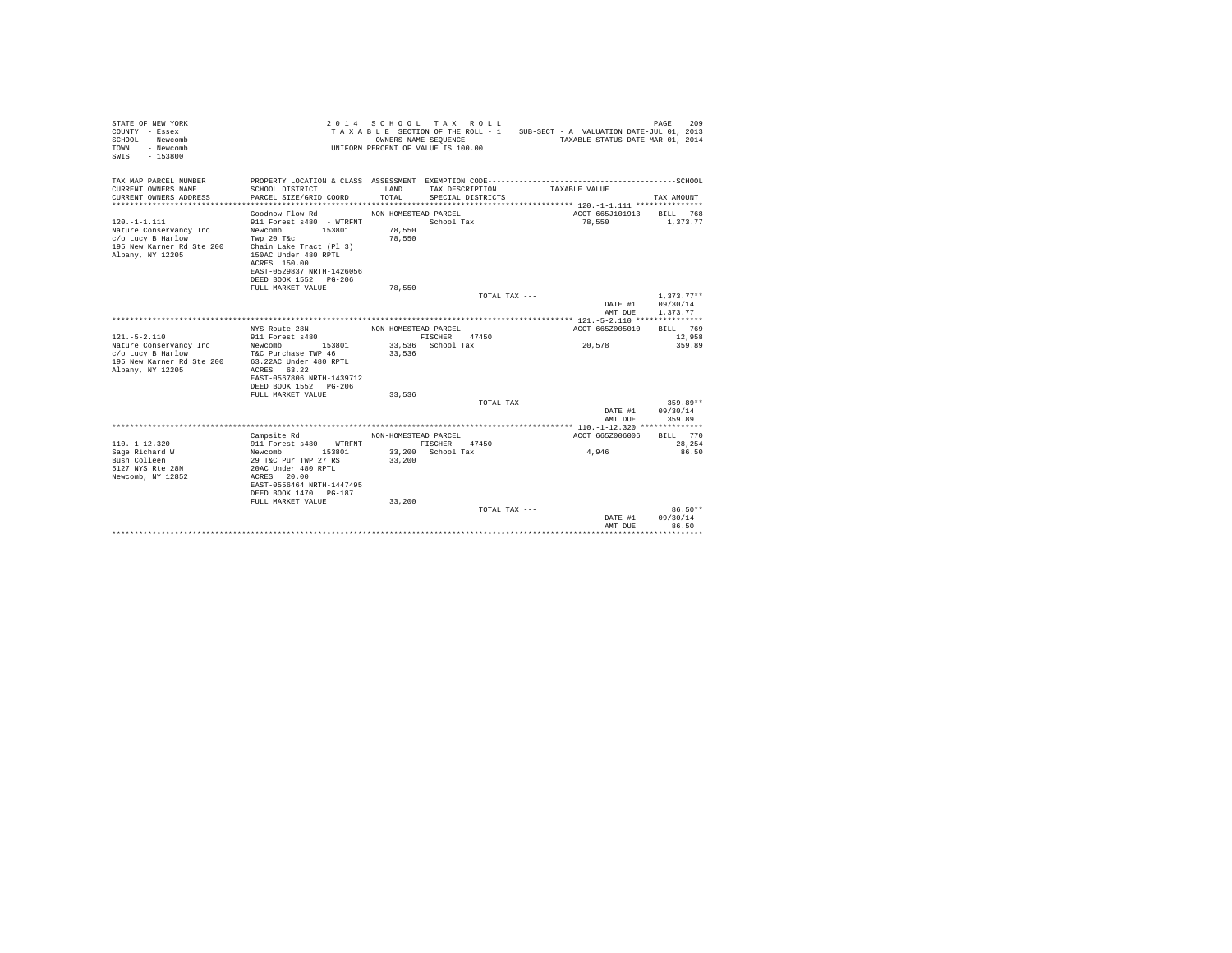| STATE OF NEW YORK<br>COUNTY - Essex<br>SCHOOL - Newcomb<br>- Newcomb<br>TOWN<br>$-153800$<br>SWTS |                                                   | 2014 SCHOOL TAX ROLL<br>UNIFORM PERCENT OF VALUE IS 100.00 | OWNERS NAME SEQUENCE |               | TAXABLE SECTION OF THE ROLL - 1 SUB-SECT - A VALUATION DATE-JUL 01, 2013<br>TAXABLE STATUS DATE-MAR 01, 2014 |                  | 210<br>PAGE              |
|---------------------------------------------------------------------------------------------------|---------------------------------------------------|------------------------------------------------------------|----------------------|---------------|--------------------------------------------------------------------------------------------------------------|------------------|--------------------------|
| TAX MAP PARCEL NUMBER<br>CURRENT OWNERS NAME                                                      | SCHOOL DISTRICT                                   | LAND                                                       | TAX DESCRIPTION      |               | TAXABLE VALUE                                                                                                |                  |                          |
| CURRENT OWNERS ADDRESS                                                                            | PARCEL SIZE/GRID COORD                            | TOTAL                                                      | SPECIAL DISTRICTS    |               |                                                                                                              |                  | TAX AMOUNT               |
|                                                                                                   | Tahawus Rd                                        | NON-HOMESTEAD PARCEL                                       |                      |               |                                                                                                              | ACCT 665Z010005  | BILL 771                 |
| $90. -3 - 1.000$                                                                                  | 911 Forest s480 - WTRFNT FISCHER 47450            |                                                            |                      |               |                                                                                                              |                  | 1050,306                 |
| State of New York                                                                                 | Newcomb 153801 2622,528 School Tax                |                                                            |                      |               | 1572,222                                                                                                     |                  | 27,496.83                |
| 625 Broadway                                                                                      | T&C Purchase Twp 47 2622,528                      |                                                            |                      |               |                                                                                                              |                  |                          |
| Albany, NY 12233                                                                                  | 5660.43Ac 480RPTL                                 |                                                            |                      |               |                                                                                                              |                  |                          |
|                                                                                                   | ACRES 5867.23                                     |                                                            |                      |               |                                                                                                              |                  |                          |
| PRIOR OWNER ON 3/01/2014 EAST-0556902 NRTH-1475975                                                |                                                   |                                                            |                      |               |                                                                                                              |                  |                          |
| Nature Conservancy Inc                                                                            | DEED BOOK 1765 PG-155                             |                                                            |                      |               |                                                                                                              |                  |                          |
|                                                                                                   | FULL MARKET VALUE                                 | 2622.528                                                   |                      |               |                                                                                                              |                  |                          |
|                                                                                                   |                                                   |                                                            |                      | TOTAL TAX --- |                                                                                                              |                  | $27.496.83**$            |
|                                                                                                   |                                                   |                                                            |                      |               |                                                                                                              | DATE #1 09/30/14 |                          |
|                                                                                                   |                                                   |                                                            |                      |               |                                                                                                              | AMT DUE          | 27,496.83                |
|                                                                                                   |                                                   |                                                            |                      |               |                                                                                                              |                  |                          |
|                                                                                                   | 423 Goodnow Flow Rd MOMESTEAD PARCEL              |                                                            |                      |               |                                                                                                              |                  | ACCT 665J100107 BILL 772 |
| $120. - 1 - 12.015$                                                                               | 910 Priv forest - WTRFNT                          |                                                            | School Tax           |               | 1327,900                                                                                                     |                  | 4,848.59                 |
| Tahawus Club Inc                                                                                  | 153801<br>Newcomb                                 | 909,700                                                    |                      |               |                                                                                                              |                  |                          |
| Zack Purchase Inc                                                                                 | Pt 44 T&c Twp 18                                  | 1327,900                                                   |                      |               |                                                                                                              |                  |                          |
| PO Box 419                                                                                        | 1484/85 Amendment to<br>Conservation Easement 631 |                                                            |                      |               |                                                                                                              |                  |                          |
| Newcomb, NY 12852                                                                                 |                                                   |                                                            |                      |               |                                                                                                              |                  |                          |
|                                                                                                   | ACRES 628.23                                      |                                                            |                      |               |                                                                                                              |                  |                          |
|                                                                                                   | EAST-0539887 NRTH-1433147                         |                                                            |                      |               |                                                                                                              |                  |                          |
|                                                                                                   | DEED BOOK 1484 PG-93                              |                                                            |                      |               |                                                                                                              |                  |                          |
|                                                                                                   | FULL MARKET VALUE                                 | 1327,900                                                   |                      |               |                                                                                                              |                  | $4.848.59**$             |
|                                                                                                   |                                                   |                                                            |                      | TOTAL TAX --- |                                                                                                              | DATE #1          | 09/30/14                 |
|                                                                                                   |                                                   |                                                            |                      |               |                                                                                                              |                  | 4.848.59                 |
|                                                                                                   |                                                   |                                                            |                      |               |                                                                                                              | AMT DUE          |                          |
|                                                                                                   | East River Rd                                     | NON-HOMESTEAD PARCEL                                       |                      |               |                                                                                                              | ACCT 665Z010002  | BILL 773                 |
| $101. -4 - 1.120$                                                                                 | 911 Forest s480 - WTRFNT                          | FISCHER 47450                                              |                      |               |                                                                                                              |                  | 187.717                  |
| Upper Hudson Woodlands ATP LP Newcomb 153801                                                      |                                                   |                                                            | 319,334 School Tax   |               | 131,617                                                                                                      |                  | 2,301.87                 |
| c/o Regions Timberland Group T&C Purchase Twp 46                                                  |                                                   | 319,334                                                    |                      |               |                                                                                                              |                  |                          |
| 1180 W Peachtree St Ste 1200 NYS Cons Ease 7001401                                                |                                                   |                                                            |                      |               |                                                                                                              |                  |                          |
| Atlanta, GA 30309                                                                                 | 1730.28 AC 480RPTL                                |                                                            |                      |               |                                                                                                              |                  |                          |
|                                                                                                   | ACRES 1735.10                                     |                                                            |                      |               |                                                                                                              |                  |                          |
|                                                                                                   | EAST-0578589 NRTH-1463028                         |                                                            |                      |               |                                                                                                              |                  |                          |
|                                                                                                   | DEED BOOK 1658 PG-17                              |                                                            |                      |               |                                                                                                              |                  |                          |
|                                                                                                   | CONSERVATION ESMT % 60.00                         |                                                            |                      |               |                                                                                                              |                  |                          |
|                                                                                                   | FULL MARKET VALUE                                 | 319,334                                                    |                      |               |                                                                                                              |                  |                          |
|                                                                                                   |                                                   |                                                            |                      | TOTAL TAX --- |                                                                                                              |                  | $2.301.87**$             |
|                                                                                                   |                                                   |                                                            |                      |               |                                                                                                              | DATE #1          | 09/30/14                 |
|                                                                                                   |                                                   |                                                            |                      |               |                                                                                                              | AMT DUE          | 2.301.87                 |
|                                                                                                   |                                                   |                                                            |                      |               |                                                                                                              |                  |                          |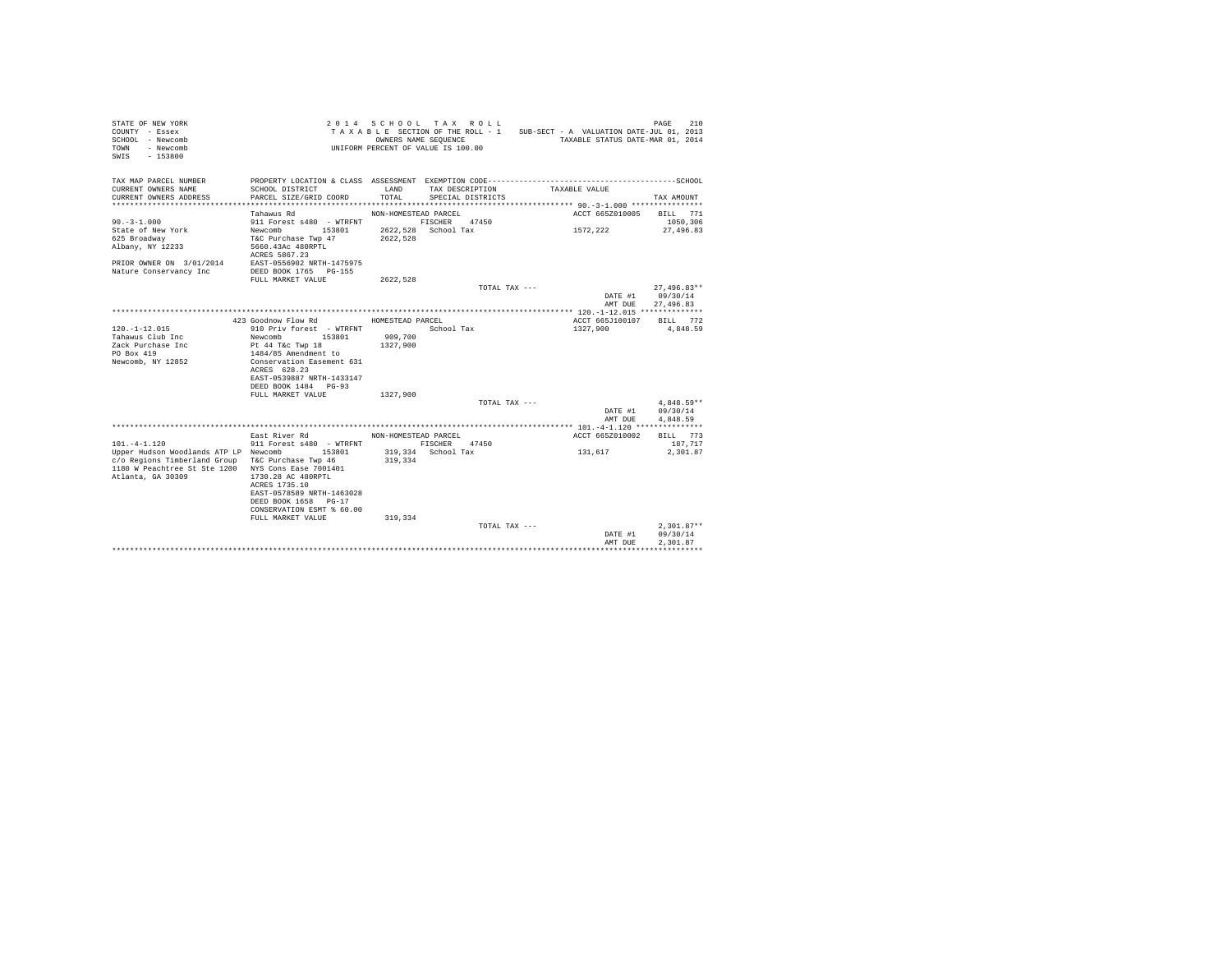| STATE OF NEW YORK<br>COUNTY - Essex<br>SCHOOL - Newcomb<br>TOWN<br>- Newcomb<br>$-153800$<br>SWIS                                                                     |                                                                                                                                                                                                                     | OWNERS NAME SEQUENCE | 2014 SCHOOL TAX ROLL<br>TAXABLE SECTION OF THE ROLL - 1<br>UNIFORM PERCENT OF VALUE IS 100.00 | SUB-SECT - A VALUATION DATE-JUL 01, 2013<br>TAXABLE STATUS DATE-MAR 01, 2014 | 211<br>PAGE                            |
|-----------------------------------------------------------------------------------------------------------------------------------------------------------------------|---------------------------------------------------------------------------------------------------------------------------------------------------------------------------------------------------------------------|----------------------|-----------------------------------------------------------------------------------------------|------------------------------------------------------------------------------|----------------------------------------|
| TAX MAP PARCEL NUMBER<br>CURRENT OWNERS NAME<br>CURRENT OWNERS ADDRESS                                                                                                | SCHOOL DISTRICT<br>PARCEL SIZE/GRID COORD                                                                                                                                                                           | LAND<br>TOTAL        | TAX DESCRIPTION<br>SPECIAL DISTRICTS                                                          | TAXABLE VALUE                                                                | TAX AMOUNT                             |
|                                                                                                                                                                       | Tahawus Rd                                                                                                                                                                                                          | NON-HOMESTEAD PARCEL |                                                                                               | ACCT 665Z010004                                                              | BILL 774                               |
| $110. - 1 - 12.120$                                                                                                                                                   | 911 Forest s480 - WTRFNT                                                                                                                                                                                            |                      | 47450<br>FISCHER                                                                              |                                                                              | 508,436                                |
| Upper Hudson Woodlands ATP LP Newcomb<br>c/o Regions Timberland Group<br>1180 W Peachtree St Ste 1200<br>Atlanta, GA 30309                                            | 153801<br>T&C Purchase Twp 46<br>NYS Cons Ease 7001501<br>5924.49 Ac under 480<br>ACRES 6659.10<br>EAST-0570949 NRTH-1451359<br>DEED BOOK 1658 PG-17<br>CONSERVATION ESMT % 60.00                                   | 1267,806<br>1738.926 | School Tax                                                                                    | 1230,490                                                                     | 21,520.23                              |
|                                                                                                                                                                       | FULL MARKET VALUE                                                                                                                                                                                                   | 1738.926             |                                                                                               |                                                                              |                                        |
|                                                                                                                                                                       |                                                                                                                                                                                                                     |                      | TOTAL TAX ---                                                                                 | DATE #1<br>AMT DUE                                                           | $21,520.23**$<br>09/30/14<br>21.520.23 |
|                                                                                                                                                                       |                                                                                                                                                                                                                     |                      |                                                                                               |                                                                              |                                        |
|                                                                                                                                                                       | NYS Route 28N                                                                                                                                                                                                       | NON-HOMESTEAD PARCEL |                                                                                               | ACCT 665Z010006                                                              | BILL 775                               |
| $120. -1 - 1.200$<br>Upper Hudson Woodlands ATP LP Newcomb<br>c/o Regions Timberland Group<br>1180 W Peachtree St Ste 1200 NYS Cons Ease 7001601<br>Atlanta, GA 30309 | 911 Forest s480 - WTRFNT<br>153801<br>T&C Purchase Twp 18 20 27<br>6275.05Ac under 480 RPTL<br>ACRES 8191.40<br>EAST-0536464 NRTH-1431227<br>DEED BOOK 1658 PG-17<br>CONSERVATION ESMT % 60.00<br>FULL MARKET VALUE | 1548,870<br>1548,870 | FISCHER<br>47450<br>1548,870 School Tax                                                       | 972,046                                                                      | 576.824<br>17,000.26                   |
|                                                                                                                                                                       |                                                                                                                                                                                                                     |                      | TOTAL TAX ---                                                                                 |                                                                              | 17,000.26**                            |
|                                                                                                                                                                       |                                                                                                                                                                                                                     |                      |                                                                                               | DATE #1<br>AMT DUE                                                           | 09/30/14<br>17,000.26                  |
|                                                                                                                                                                       |                                                                                                                                                                                                                     |                      |                                                                                               |                                                                              |                                        |
|                                                                                                                                                                       | NYS Route 28N                                                                                                                                                                                                       | NON-HOMESTEAD PARCEL |                                                                                               | ACCT 665Z010001                                                              | RTLL 776                               |
| $121. - 5 - 2.200$<br>Upper Hudson Woodlands ATP LP Newcomb<br>c/o Regions Timberland Group<br>1180 W Peachtree St Ste 1200<br>Atlanta, GA 30309                      | 911 Forest s480<br>153801<br>T&C Purchase TWP Hyslop P<br>NYS Cons Ease 7001701<br>762.2 AC UNDER 480 RPTL<br>ACRES 762.20<br>EAST-0569492 NRTH-1437155<br>DEED BOOK 1658 PG-17<br>CONSERVATION ESMT % 60.00        | 244,128              | FISCHER<br>47450<br>153,648 School Tax                                                        | 165.870                                                                      | 78,258<br>2.900.93                     |
|                                                                                                                                                                       | FULL MARKET VALUE                                                                                                                                                                                                   | 244,128              | TOTAL TAX ---                                                                                 |                                                                              | $2,900.93**$                           |
|                                                                                                                                                                       |                                                                                                                                                                                                                     |                      |                                                                                               | DATE #1<br>AMT DUE                                                           | 09/30/14<br>2.900.93                   |
|                                                                                                                                                                       |                                                                                                                                                                                                                     |                      |                                                                                               |                                                                              |                                        |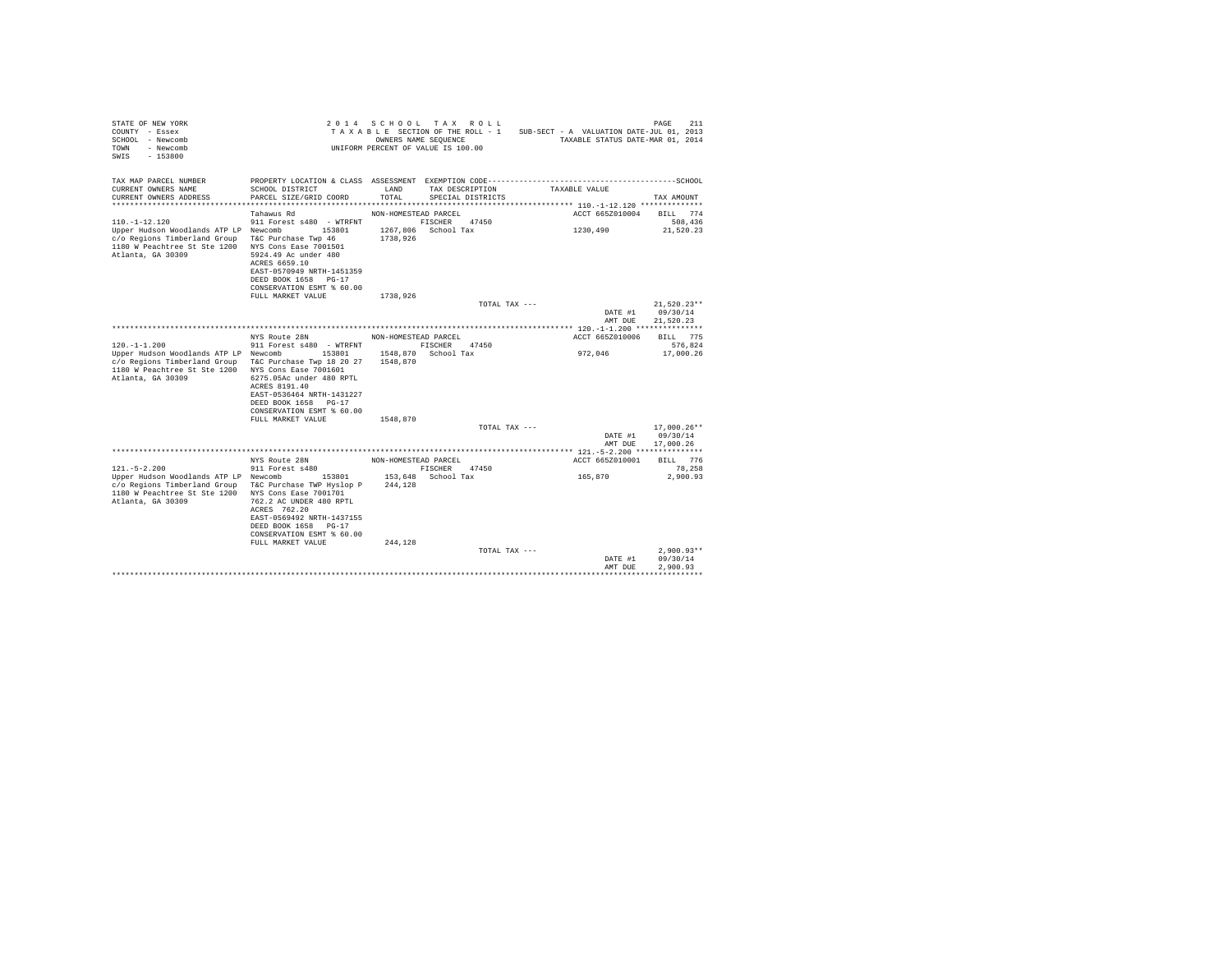| STATE OF NEW YORK   | 2014 SCHOOL TAX ROLL               | 212<br>PAGE                              |
|---------------------|------------------------------------|------------------------------------------|
| COUNTY - Essex      | TAXABLE SECTION OF THE ROLL - 1    | SUB-SECT - A VALUATION DATE-JUL 01, 2013 |
| SCHOOL<br>- Newcomb |                                    | TAXABLE STATUS DATE-MAR 01, 2014         |
| TOWN<br>- Newcomb   | UNIFORM PERCENT OF VALUE IS 100.00 | RPS155/V04/L015                          |
| $-153800$<br>SWIS   |                                    | CURRENT DATE 8/21/2014                   |

#### R O L L S U B S E C T I O N - A - T O T A L S

### \*\*\* S P E C I A L D I S T R I C T S U M M A R Y \*\*\*

|      |   | ۰д.<br>. |           | ≖ | NU.<br>. | mome<br>the contract of the contract of the contract of |
|------|---|----------|-----------|---|----------|---------------------------------------------------------|
| CODE | . | PARC     | TVDI<br>. | . | MOUNT    | $- - -$<br>1 A.A                                        |

#### NO SPECIAL DISTRICTS AT THIS LEVEL

# \*\*\* S C H O O L D I S T R I C T S U M M A R Y \*\*\*

| CODE   | DISTRICT NAME   | TOTAL<br>PARCELS | ASSESSED<br>LAND | ASSESSED<br>TOTAL | EXEMPT<br>AMOUNT<br>---------<br>STAR AMOUNT | TOTAL<br>TAXABLE<br>---------<br>STAR TAXABLE | TOTAL TAX  |
|--------|-----------------|------------------|------------------|-------------------|----------------------------------------------|-----------------------------------------------|------------|
|        | Newcomb         | 20               | 11609.352        | 12804.253         | 4845,186                                     | 7,959,067                                     |            |
| 153801 |                 |                  |                  |                   |                                              | 7.959.067                                     | 120.822.08 |
|        | SUB-TOTAL       | 20               | 11609.352        | 12804.253         | 4845,186                                     | 7.959.067                                     |            |
|        | SUB-TOTAL(CONT) |                  |                  |                   |                                              | 7,959,067                                     | 120,822.08 |
|        | TOTAL           | 20               | 11609.352        | 12804.253         | 4845,186                                     | 7.959.067                                     |            |
|        | TO TAL (CONT)   |                  |                  |                   |                                              | 7,959,067                                     | 120.822.08 |

### \*\*\* S Y S T E M C O D E S S U M M A R Y \*\*\*

### NO SYSTEM EXEMPTIONS AT THIS LEVEL

### \*\*\* E X E M P T I O N S U M M A R Y \*\*\*

| CODE  | DESCRIPTION | TOTAL<br>PARCELS | SCHOOL   |
|-------|-------------|------------------|----------|
| 47450 | FISCHER     | 17               | 4845,186 |
|       | TOTAL       | 17               | 4845.186 |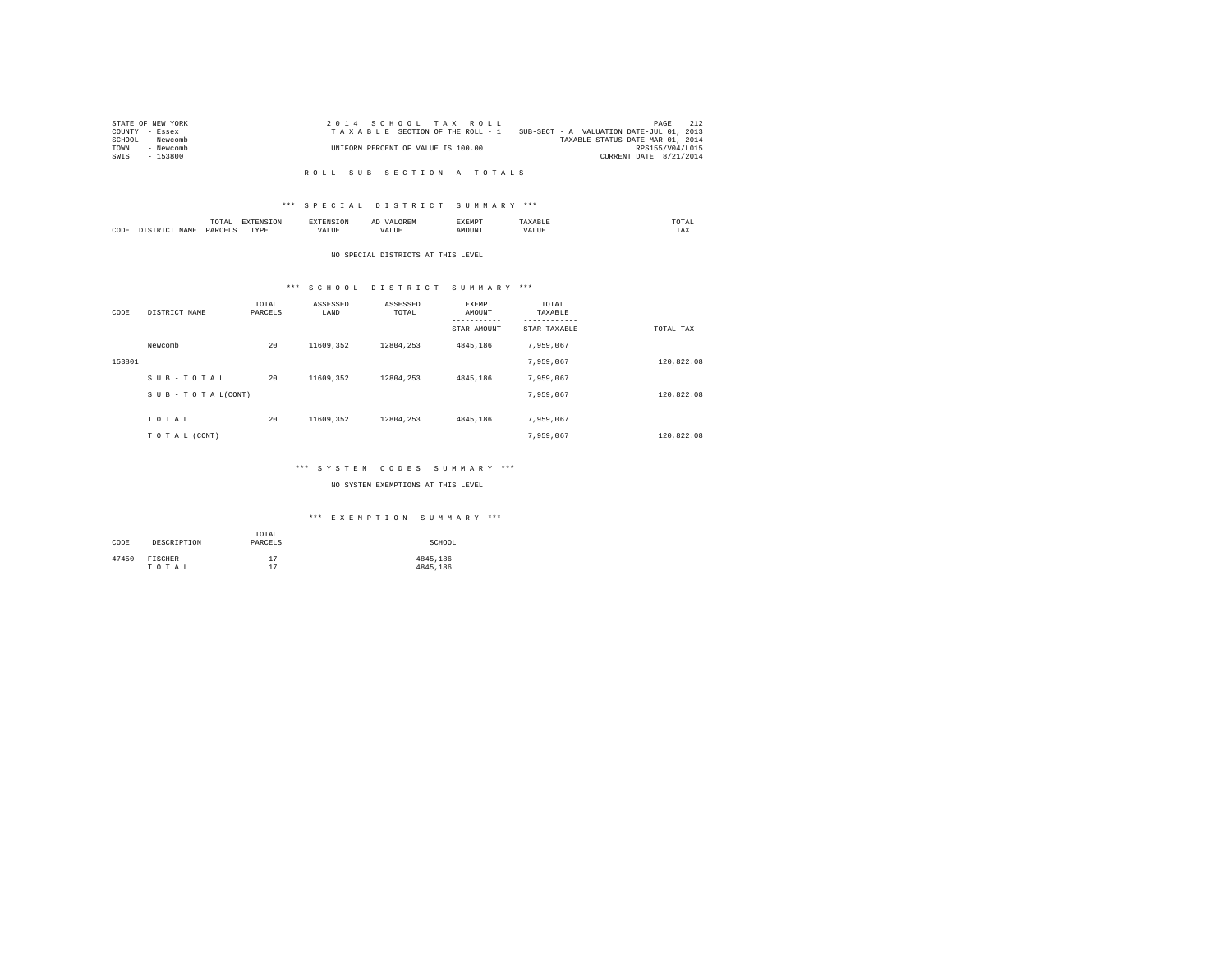| STATE OF NEW YORK   | 2014 SCHOOL TAX ROLL                                                        | PAGE            | 2.13 |
|---------------------|-----------------------------------------------------------------------------|-----------------|------|
| COUNTY - Essex      | SUB-SECT - A VALUATION DATE-JUL 01, 2013<br>TAXABLE SECTION OF THE ROLL - 1 |                 |      |
| SCHOOL<br>- Newcomb | TAXABLE STATUS DATE-MAR 01, 2014                                            |                 |      |
| TOWN<br>- Newcomb   | UNIFORM PERCENT OF VALUE IS 100.00                                          | RPS155/V04/L015 |      |
| $-153800$<br>SWIS   | CURRENT DATE 8/21/2014                                                      |                 |      |

R O L L S U B S E C T I O N - A - T O T A L S

### \*\*\* G R A N D T O T A L S \*\*\*

| ROLL<br><b>SEC</b> | DESCRIPTION                | TOTAL<br>PARCELS | ASSESSED<br>LAND | ASSESSED<br>TOTAL | EXEMPT<br>AMOUNT<br>-----------<br>STAR AMOUNT | TOTAL<br>TAXABLE<br>------------<br>STAR TAXABLE | TOTAL<br>TAX |
|--------------------|----------------------------|------------------|------------------|-------------------|------------------------------------------------|--------------------------------------------------|--------------|
|                    | School Tax                 |                  | 11609.352        | 12804.253         | 4.845.186                                      | 7.959.067<br>7.959.067                           | 120,822.08   |
|                    | SPEC DIST TAXES<br>TAXABLE | 20               |                  |                   |                                                |                                                  | 120,822.08   |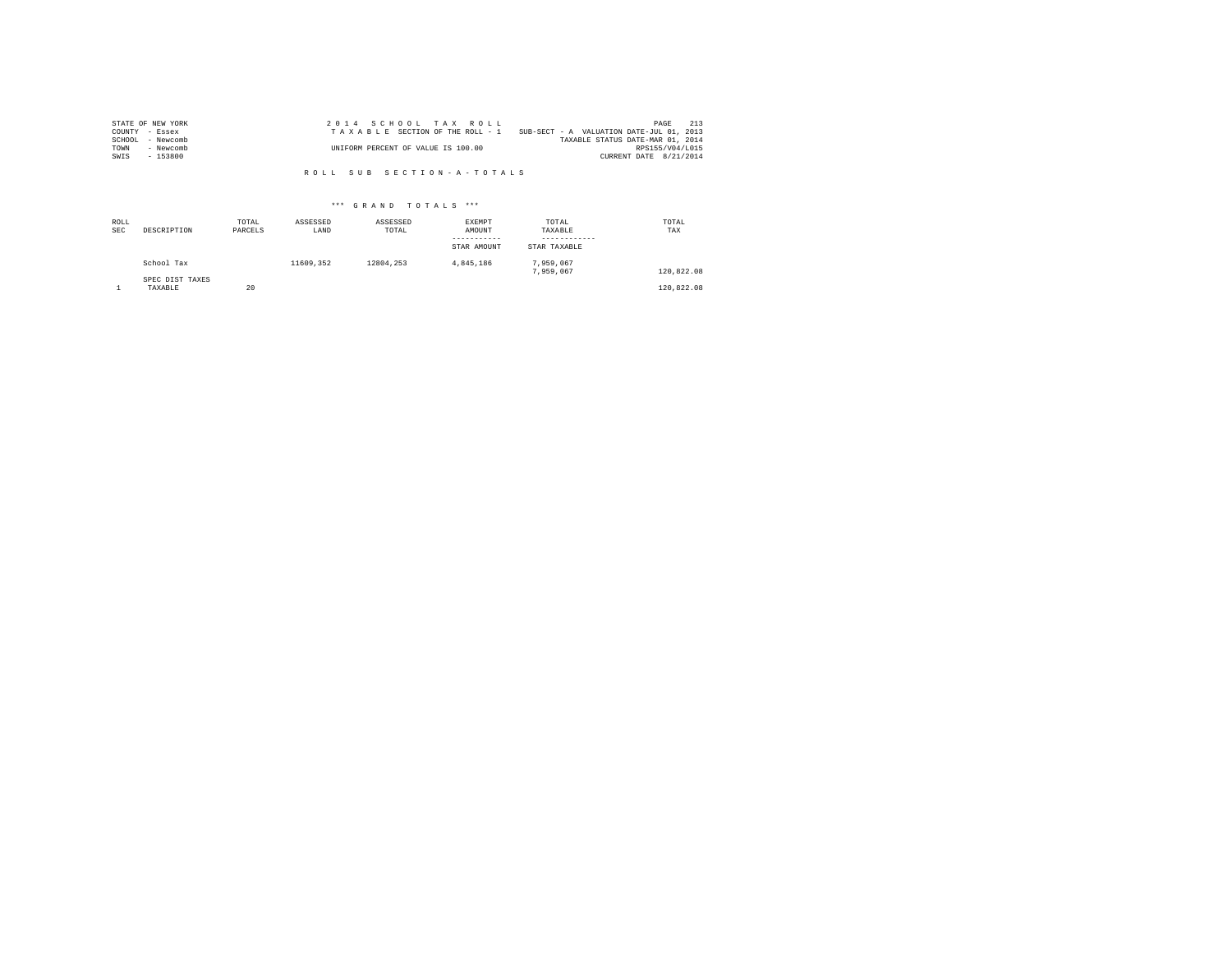| STATE OF NEW YORK<br>COUNTY - Essex<br>SCHOOL - Newcomb<br>- Newcomb<br>TOWN<br>$-153800$<br>SWIS |                                           | 2014 SCHOOL TAX ROLL<br>TAXABLE SECTION OF THE ROLL - 1<br>UNIFORM PERCENT OF VALUE IS 100.00 | OWNERS NAME SEQUENCE                 |                 | SUB-SECT - B VALUATION DATE-JUL 01, 2013<br>TAXABLE STATUS DATE-MAR 01, 2014                 | 214<br>PAGE         |  |
|---------------------------------------------------------------------------------------------------|-------------------------------------------|-----------------------------------------------------------------------------------------------|--------------------------------------|-----------------|----------------------------------------------------------------------------------------------|---------------------|--|
| TAX MAP PARCEL NUMBER                                                                             |                                           |                                                                                               |                                      |                 | PROPERTY LOCATION & CLASS ASSESSMENT EXEMPTION CODE-----------------------------------SCHOOL |                     |  |
| CURRENT OWNERS NAME<br>CURRENT OWNERS ADDRESS                                                     | SCHOOL DISTRICT<br>PARCEL SIZE/GRID COORD | LAND<br>TOTAL                                                                                 | TAX DESCRIPTION<br>SPECIAL DISTRICTS |                 | TAXABLE VALUE                                                                                | TAX AMOUNT          |  |
|                                                                                                   | Tahawus Rd                                |                                                                                               |                                      |                 | ACCT 665Z005002                                                                              |                     |  |
| $101. -4 - 1.200$                                                                                 | 912 Forest s480a - WTRFNT                 | NON-HOMESTEAD PARCEL                                                                          | PRIV FOR 47460                       |                 |                                                                                              | BILL 777<br>215,007 |  |
|                                                                                                   | 153801                                    |                                                                                               | 275,300 School Tax                   |                 | 60.293                                                                                       | 1,054.47            |  |
| Bunting Family V LLC<br>c/o Fountain Forestry Inc                                                 | Newcomb<br>T&C Purchase TWP 46            | 275,300                                                                                       |                                      |                 |                                                                                              |                     |  |
| 175 Barnstead Rd Ste 4                                                                            | 616.18AC Under 480 RPTL                   |                                                                                               |                                      |                 |                                                                                              |                     |  |
| PO Box 25                                                                                         | ACRES 631.18                              |                                                                                               |                                      |                 |                                                                                              |                     |  |
| Pittsfield, NH 03263                                                                              | EAST-0587460 NRTH-1457922                 |                                                                                               |                                      |                 |                                                                                              |                     |  |
|                                                                                                   | DEED BOOK 1480 PG-234                     |                                                                                               |                                      |                 |                                                                                              |                     |  |
| MAY BE SUBJECT TO PAYMENT                                                                         | FULL MARKET VALUE                         | 275,300                                                                                       |                                      |                 |                                                                                              |                     |  |
| UNDER RPTL480A UNTIL 2023                                                                         |                                           |                                                                                               |                                      |                 |                                                                                              |                     |  |
|                                                                                                   |                                           |                                                                                               |                                      | TOTAL TAX $---$ |                                                                                              | $1.054.47**$        |  |
|                                                                                                   |                                           |                                                                                               |                                      |                 | DATE #1                                                                                      | 09/30/14            |  |
|                                                                                                   |                                           |                                                                                               |                                      |                 | AMT DUE                                                                                      | 1.054.47            |  |
|                                                                                                   |                                           |                                                                                               |                                      |                 |                                                                                              |                     |  |
|                                                                                                   | Tahawus Rd                                | NON-HOMESTEAD PARCEL                                                                          |                                      |                 | ACCT 665Z005004                                                                              | BILL 778            |  |
| $110 - 1 - 12.200$                                                                                | 912 Forest s480a - WTRFNT                 |                                                                                               | PRIV FOR 47460                       |                 |                                                                                              | 666.253             |  |
| Bunting Family V LLC                                                                              | 153801<br>Newcomb                         |                                                                                               | 972,700 School Tax                   |                 | 306,447                                                                                      | 5,359.50            |  |
| c/o Fountain Forestry Inc T&C Purchase TWP 26/46                                                  |                                           | 972,700                                                                                       |                                      |                 |                                                                                              |                     |  |
| 175 Barnstead Rd Ste 4                                                                            | 1512.89AC Under 480 RPTL                  |                                                                                               |                                      |                 |                                                                                              |                     |  |
| PO Box 25                                                                                         | ACRES 1766.99                             |                                                                                               |                                      |                 |                                                                                              |                     |  |
| Pittsfield, NH 03263                                                                              | EAST-0569990 NRTH-1443920                 |                                                                                               |                                      |                 |                                                                                              |                     |  |
|                                                                                                   | DEED BOOK 1480 PG-234                     |                                                                                               |                                      |                 |                                                                                              |                     |  |
| MAY BE SUBJECT TO PAYMENT                                                                         | FULL MARKET VALUE                         | 972,700                                                                                       |                                      |                 |                                                                                              |                     |  |
| UNDER RPTL480A UNTIL 2023                                                                         |                                           |                                                                                               |                                      |                 |                                                                                              | $5.359.50**$        |  |
|                                                                                                   |                                           |                                                                                               |                                      | TOTAL TAX ---   | DATE #1                                                                                      | 09/30/14            |  |
|                                                                                                   |                                           |                                                                                               |                                      |                 | AMT DUE                                                                                      | 5.359.50            |  |
|                                                                                                   |                                           |                                                                                               |                                      |                 |                                                                                              |                     |  |
|                                                                                                   | Lower Works Rd                            | NON-HOMESTEAD PARCEL                                                                          |                                      |                 | ACCT 665J103005                                                                              | BILL 779            |  |
| $110. -2 - 1.004$                                                                                 | 912 Forest s480a                          |                                                                                               | PRIV FOR 47460                       |                 |                                                                                              | 150,030             |  |
| Bunting Family V LLC                                                                              | Newcomb 153801                            |                                                                                               | 192.700 School Tax                   |                 | 42.670                                                                                       | 746.26              |  |
| c/o Fountain Forestry Inc                                                                         | Twp 46 T&C                                | 192,700                                                                                       |                                      |                 |                                                                                              |                     |  |
| 175 Barnstead Rd Ste 4                                                                            | 363.35AC Under 480A RPTL                  |                                                                                               |                                      |                 |                                                                                              |                     |  |
| PO Box 25                                                                                         | ACRES 373.35                              |                                                                                               |                                      |                 |                                                                                              |                     |  |
| Pittsfield, NH 03263                                                                              | EAST-0574557 NRTH-1442418                 |                                                                                               |                                      |                 |                                                                                              |                     |  |
|                                                                                                   | DEED BOOK 1480 PG-234                     |                                                                                               |                                      |                 |                                                                                              |                     |  |
| MAY BE SUBJECT TO PAYMENT                                                                         | FULL MARKET VALUE                         | 192,700                                                                                       |                                      |                 |                                                                                              |                     |  |
| UNDER RPTL480A UNTIL 2023                                                                         |                                           |                                                                                               |                                      |                 |                                                                                              |                     |  |
|                                                                                                   |                                           |                                                                                               |                                      | TOTAL TAX $---$ |                                                                                              | $746.26**$          |  |
|                                                                                                   |                                           |                                                                                               |                                      |                 | DATE #1                                                                                      | 09/30/14            |  |
|                                                                                                   |                                           |                                                                                               |                                      |                 | AMT DUE                                                                                      | 746.26              |  |
|                                                                                                   |                                           |                                                                                               |                                      |                 |                                                                                              | .                   |  |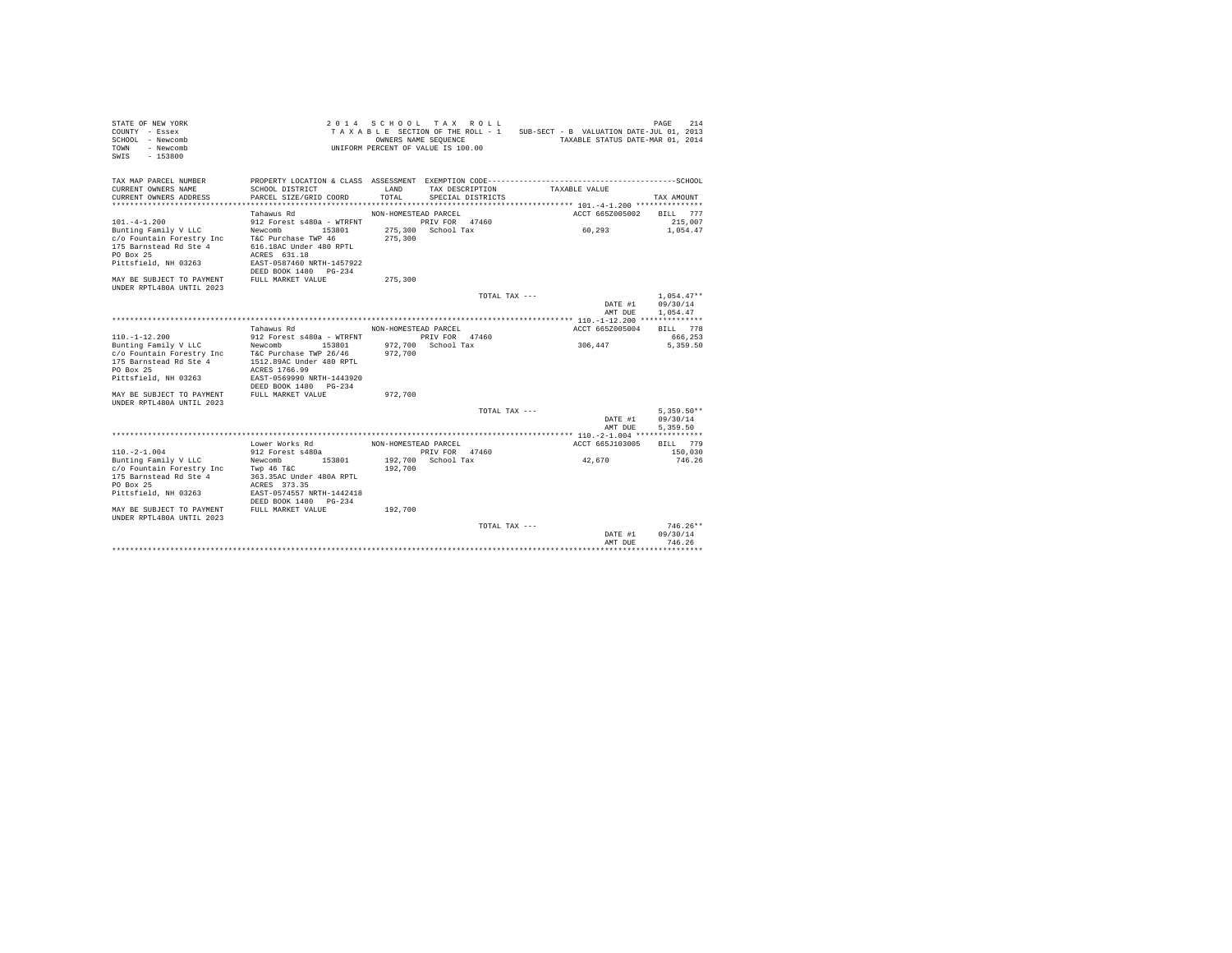| STATE OF NEW YORK<br>$CONTINTY - Resex$<br>SCHOOL - Newcomb<br>- Newcomb<br>TOWN<br>SWTS<br>$-153800$                                                                                                            |                                                                                                                                                                                                             | OWNERS NAME SEQUENCE                               | 2014 SCHOOL TAX ROLL<br>TAXABLE SECTION OF THE ROLL - 1<br>UNIFORM PERCENT OF VALUE IS 100.00 |               | SUB-SECT - B VALUATION DATE-JUL 01, 2013<br>TAXABLE STATUS DATE-MAR 01, 2014 | 215<br>PAGE                                   |
|------------------------------------------------------------------------------------------------------------------------------------------------------------------------------------------------------------------|-------------------------------------------------------------------------------------------------------------------------------------------------------------------------------------------------------------|----------------------------------------------------|-----------------------------------------------------------------------------------------------|---------------|------------------------------------------------------------------------------|-----------------------------------------------|
| TAX MAP PARCEL NUMBER<br>CURRENT OWNERS NAME<br>CURRENT OWNERS ADDRESS<br>$111. - 3 - 9.000$<br>Bunting Family V LLC<br>c/o Fountain Forestry Inc<br>175 Barnstead Rd Ste 4<br>PO Box 25<br>Pittsfield, NH 03263 | SCHOOL DISTRICT<br>PARCEL SIZE/GRID COORD<br>Tahawus Rd<br>912 Forest s480a - WTRFNT<br>153801<br>Newcomb<br>T&C Purchase TWP 46<br>1601.26AC Under 480A RPTL<br>ACRES 1843.26<br>EAST-0581244 NRTH-1451816 | LAND<br>TOTAL.<br>NON-HOMESTEAD PARCEL<br>1290,600 | TAX DESCRIPTION<br>SPECIAL DISTRICTS<br>PRIV FOR 47460<br>1290.600 School Tax                 |               | TAXABLE VALUE<br>ACCT 665Z005007<br>393,677                                  | TAX AMOUNT<br>BILL 780<br>896,923<br>6.885.08 |
| MAY BE SUBJECT TO PAYMENT                                                                                                                                                                                        | DEED BOOK 1480 PG-234<br>FULL MARKET VALUE                                                                                                                                                                  | 1290,600                                           |                                                                                               |               |                                                                              |                                               |
| UNDER RPTL480A UNTIL 2023                                                                                                                                                                                        |                                                                                                                                                                                                             |                                                    |                                                                                               | TOTAL TAX --- |                                                                              | $6.885.08**$                                  |
|                                                                                                                                                                                                                  |                                                                                                                                                                                                             |                                                    |                                                                                               |               | DATE #1<br>AMT DUE                                                           | 09/30/14<br>6.885.08                          |
|                                                                                                                                                                                                                  |                                                                                                                                                                                                             |                                                    |                                                                                               |               |                                                                              |                                               |
|                                                                                                                                                                                                                  | Tahawus Rd                                                                                                                                                                                                  | NON-HOMESTEAD PARCEL                               |                                                                                               |               | ACCT 665Z005011                                                              | BILL 781                                      |
| $121. - 5 - 3.000$                                                                                                                                                                                               | 912 Forest s480a                                                                                                                                                                                            |                                                    | PRIV FOR 47460                                                                                |               |                                                                              | 117,059                                       |
| Bunting Family V LLC                                                                                                                                                                                             | 153801<br>Newcomb                                                                                                                                                                                           | 164,900                                            | School Tax                                                                                    |               | 47.841                                                                       | 836.70                                        |
| c/o Fountain Forestry Inc                                                                                                                                                                                        | T&C Purchase TWP 27/46                                                                                                                                                                                      | 164,900                                            |                                                                                               |               |                                                                              |                                               |
| 175 Barnstead Rd Ste 4                                                                                                                                                                                           | 236.3AC Under 480 RPTL                                                                                                                                                                                      |                                                    |                                                                                               |               |                                                                              |                                               |
| PO Box 25                                                                                                                                                                                                        | ACRES 266.30                                                                                                                                                                                                |                                                    |                                                                                               |               |                                                                              |                                               |
| Pittsfield, NH 03263                                                                                                                                                                                             | EAST-0573408 NRTH-1438118<br>DEED BOOK 1480 PG-234                                                                                                                                                          |                                                    |                                                                                               |               |                                                                              |                                               |
| MAY BE SUBJECT TO PAYMENT<br>UNDER RPTL480A UNTIL 2023                                                                                                                                                           | FULL MARKET VALUE                                                                                                                                                                                           | 164,900                                            |                                                                                               |               |                                                                              |                                               |
|                                                                                                                                                                                                                  |                                                                                                                                                                                                             |                                                    |                                                                                               | TOTAL TAX --- |                                                                              | $836.70**$                                    |
|                                                                                                                                                                                                                  |                                                                                                                                                                                                             |                                                    |                                                                                               |               | DATE #1                                                                      | 09/30/14                                      |
|                                                                                                                                                                                                                  |                                                                                                                                                                                                             |                                                    |                                                                                               |               | AMT DUE                                                                      | 836.70                                        |
|                                                                                                                                                                                                                  |                                                                                                                                                                                                             |                                                    |                                                                                               |               | ************* 121.-4-1.000 ***************                                   |                                               |
|                                                                                                                                                                                                                  | NYS Route 28N                                                                                                                                                                                               | NON-HOMESTEAD PARCEL                               |                                                                                               |               | ACCT 665J178514                                                              | 782<br><b>BILL</b>                            |
| $121 - 4 - 1.000$                                                                                                                                                                                                | 912 Forest s480a                                                                                                                                                                                            |                                                    | School Tax                                                                                    |               | 12,900                                                                       | 225.61                                        |
| Crocker Arthur M                                                                                                                                                                                                 | 153801<br>Newcomb                                                                                                                                                                                           | 12,900                                             |                                                                                               |               |                                                                              |                                               |
| 2222 Wyoming Ave NW                                                                                                                                                                                              | 11 T&C TWP 46                                                                                                                                                                                               | 12,900                                             |                                                                                               |               |                                                                              |                                               |
| Washington, DC 20008                                                                                                                                                                                             | 959/26 Conservation Easem<br>0 AC Under 480A RPTL<br>ACRES 31.15<br>EAST-0577375 NRTH-1437671<br>DEED BOOK 1480 PG-197                                                                                      |                                                    |                                                                                               |               |                                                                              |                                               |
|                                                                                                                                                                                                                  | FULL MARKET VALUE                                                                                                                                                                                           | 12,900                                             |                                                                                               |               |                                                                              |                                               |
|                                                                                                                                                                                                                  |                                                                                                                                                                                                             |                                                    |                                                                                               | TOTAL TAX --- | DATE #1<br>AMT DUE                                                           | $225.61**$<br>09/30/14<br>225.61              |
|                                                                                                                                                                                                                  | *********************************                                                                                                                                                                           |                                                    |                                                                                               |               |                                                                              | *********                                     |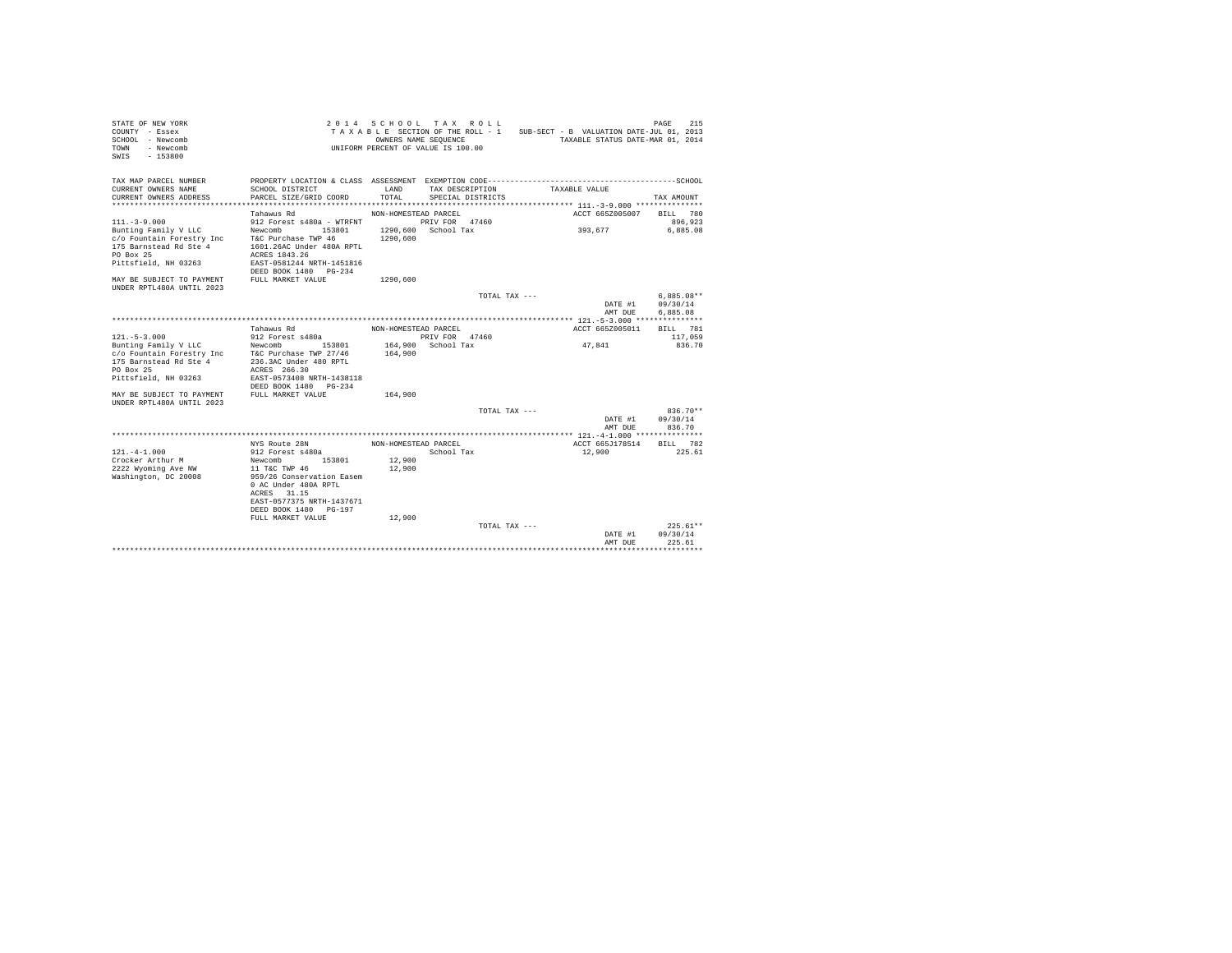| STATE OF NEW YORK<br>COUNTY - Essex<br>SCHOOL - Newcomb<br>TOWN - Newcomb<br>$SWTS = 153800$  |                                                    |                      | 2014 SCHOOL TAX ROLL<br>OWNERS NAME SEQUENCE<br>UNIFORM PERCENT OF VALUE IS 100.00 | TAXABLE SECTION OF THE ROLL - 1 SUB-SECT - B VALUATION DATE-JUL 01, 2013<br>TAXABLE STATUS DATE-MAR 01, 2014 | 216<br>PAGE              |
|-----------------------------------------------------------------------------------------------|----------------------------------------------------|----------------------|------------------------------------------------------------------------------------|--------------------------------------------------------------------------------------------------------------|--------------------------|
| TAX MAP PARCEL NUMBER                                                                         |                                                    |                      |                                                                                    | PROPERTY LOCATION & CLASS ASSESSMENT EXEMPTION CODE-----------------------------------SCHOOL                 |                          |
| CURRENT OWNERS NAME                                                                           | SCHOOL DISTRICT                                    | LAND                 | TAX DESCRIPTION                                                                    | TAXABLE VALUE                                                                                                |                          |
| CURRENT OWNERS ADDRESS                                                                        | PARCEL SIZE/GRID COORD                             | TOTAL                | SPECIAL DISTRICTS                                                                  |                                                                                                              | TAX AMOUNT               |
| *************************                                                                     |                                                    |                      |                                                                                    |                                                                                                              |                          |
|                                                                                               | Lower Works Rd                                     | NON-HOMESTEAD PARCEL |                                                                                    | ACCT 665J101105                                                                                              | BILL 783                 |
| $111 - 3 - 5.000$                                                                             | 912 Forest s480a                                   |                      | PRIV FOR 47460                                                                     |                                                                                                              | 203,600                  |
| Crocker Chester                                                                               | Newcomb 153801                                     |                      | 288.775 School Tax                                                                 | 85,175                                                                                                       | 1,489.64                 |
| Crocker Saone B                                                                               | 10 T&C Twp 46                                      | 288,775              |                                                                                    |                                                                                                              |                          |
| 2222 Wyoming Ave NW                                                                           | 959/26 Conserv Easement<br>252.25AC Under480A RPTL |                      |                                                                                    |                                                                                                              |                          |
| Washington, DC 20008                                                                          | ACRES 284.04                                       |                      |                                                                                    |                                                                                                              |                          |
| MAY BE SUBJECT TO PAYMENT EAST-0579043 NRTH-1441129                                           |                                                    |                      |                                                                                    |                                                                                                              |                          |
| UNDER RPTL480A UNTIL 2023                                                                     | DEED BOOK 1009 PG-37                               |                      |                                                                                    |                                                                                                              |                          |
|                                                                                               | FULL MARKET VALUE                                  | 288,775              |                                                                                    |                                                                                                              |                          |
|                                                                                               |                                                    |                      | TOTAL TAX $---$                                                                    |                                                                                                              | $1.489.64**$             |
|                                                                                               |                                                    |                      |                                                                                    | DATE #1                                                                                                      | 09/30/14                 |
|                                                                                               |                                                    |                      |                                                                                    | AMT DUE                                                                                                      | 1,489.64                 |
|                                                                                               |                                                    |                      |                                                                                    |                                                                                                              |                          |
|                                                                                               | 1525 Goodnow Flow Rd                               | NON-HOMESTEAD PARCEL |                                                                                    | ACCT 665J105409                                                                                              | BILL 784                 |
| $120. - 1 - 10.028$                                                                           | 912 Forest s480a - WTRFNT PRIV FOR 47460           |                      |                                                                                    |                                                                                                              | 412,000                  |
| Otter Pond Club Inc                                                                           | Newcomb 153801                                     |                      | 619,800 School Tax                                                                 | 214,300                                                                                                      | 3,747.93                 |
| c/o Ronald Peter                                                                              | 40 To42 T&c Twp 18                                 | 626,300              |                                                                                    |                                                                                                              |                          |
| 674 Knickerbocker Rd                                                                          | 594AC Under 480A RPTL                              |                      |                                                                                    |                                                                                                              |                          |
| Schodack Landing, NY 12156 ACRES 714.60                                                       |                                                    |                      |                                                                                    |                                                                                                              |                          |
|                                                                                               | EAST-0533522 NRTH-1424310                          |                      |                                                                                    |                                                                                                              |                          |
| MAY BE SUBJECT TO PAYMENT DEED BOOK 327 PG-207<br>UNDER RPTL480A UNTIL 2023 FULL MARKET VALUE |                                                    |                      |                                                                                    |                                                                                                              |                          |
|                                                                                               |                                                    | 626,300              |                                                                                    |                                                                                                              |                          |
|                                                                                               |                                                    |                      | TOTAL TAX ---                                                                      | DATE #1                                                                                                      | $3.747.93**$<br>09/30/14 |
|                                                                                               |                                                    |                      |                                                                                    | AMT DUE                                                                                                      | 3.747.93                 |
|                                                                                               |                                                    |                      |                                                                                    |                                                                                                              |                          |
|                                                                                               | Blue Ridge Rd                                      | NON-HOMESTEAD PARCEL |                                                                                    | ACCT 665J101103                                                                                              | <b>BTT.T.</b> 785        |
| $111. - 3 - 8.100$                                                                            | 912 Forest s480a                                   |                      | PRIV FOR 47460                                                                     |                                                                                                              | 75,032                   |
| Palmiotto Jennifer O                                                                          | Newcomb 153801                                     |                      | $102.100$ School Tax                                                               | 27,068                                                                                                       | 473.40                   |
| PO Box 716                                                                                    | 11 T&C TWP 46                                      | 102,100              |                                                                                    |                                                                                                              |                          |
| Walpole, NH 03608-0716                                                                        | 959/26 Conservation Easem                          |                      |                                                                                    |                                                                                                              |                          |
|                                                                                               | 113AC Under480A RPTL                               |                      |                                                                                    |                                                                                                              |                          |
|                                                                                               |                                                    |                      |                                                                                    |                                                                                                              |                          |
|                                                                                               |                                                    |                      |                                                                                    |                                                                                                              |                          |
|                                                                                               | DEED BOOK 1480 PG-201                              |                      |                                                                                    |                                                                                                              |                          |
|                                                                                               | FULL MARKET VALUE                                  | 102,100              |                                                                                    |                                                                                                              |                          |
|                                                                                               |                                                    |                      | TOTAL TAX $---$                                                                    |                                                                                                              | $473.40**$               |
|                                                                                               |                                                    |                      |                                                                                    | DATE #1                                                                                                      | 09/30/14                 |
|                                                                                               |                                                    |                      |                                                                                    | AMT DUE                                                                                                      | 473.40                   |
|                                                                                               |                                                    |                      |                                                                                    |                                                                                                              |                          |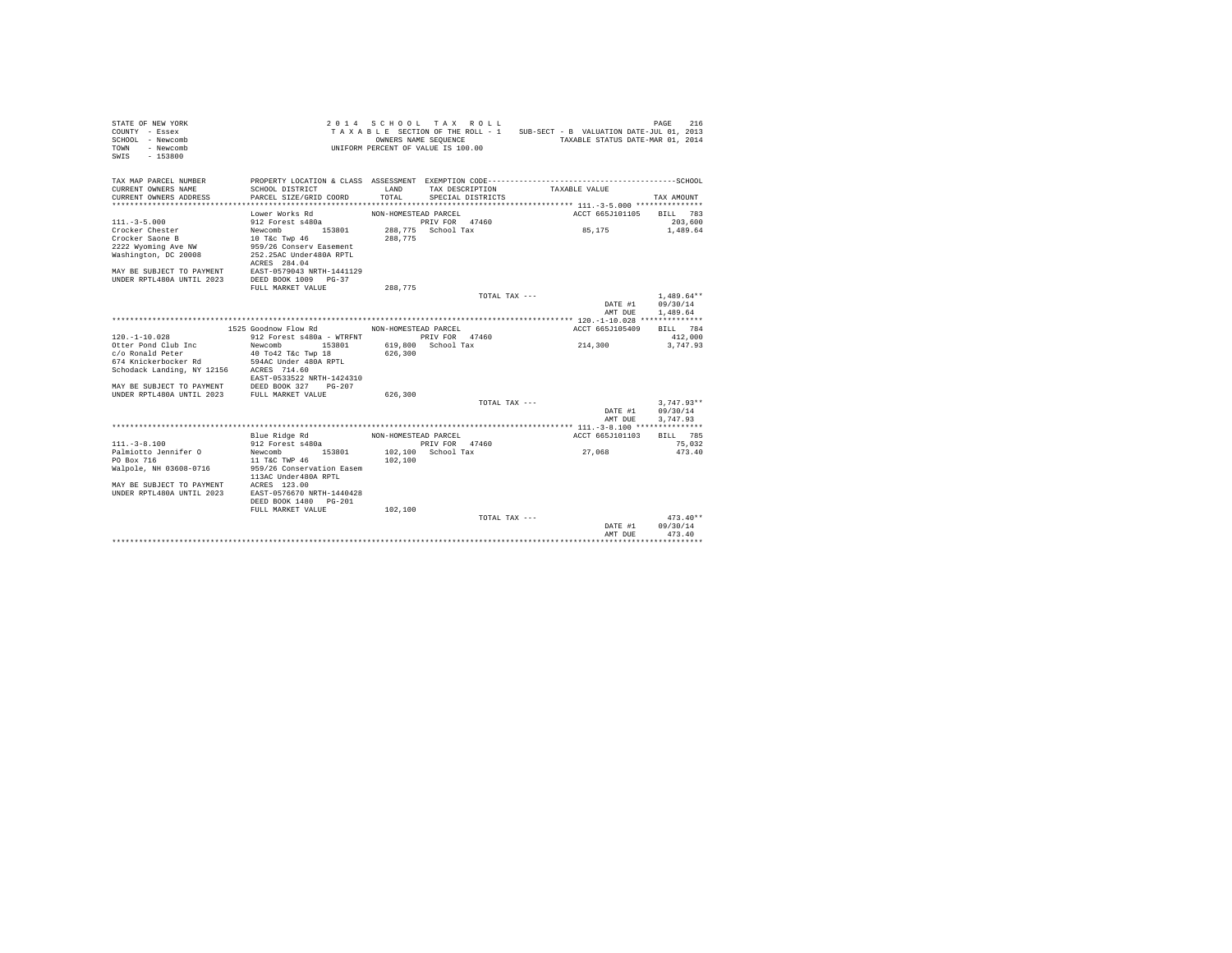| STATE OF NEW YORK<br>COUNTY - Essex<br>SCHOOL - Newcomb<br>- Newcomb<br>TOWN<br>$-153800$<br>SWIS |                                           |                      | 2014 SCHOOL TAX ROLL<br>OWNERS NAME SEQUENCE<br>UNIFORM PERCENT OF VALUE IS 100.00 | TAXABLE SECTION OF THE ROLL - 1 SUB-SECT - B VALUATION DATE-JUL 01, 2013<br>TAXABLE STATUS DATE-MAR 01, 2014 | PAGE<br>217        |
|---------------------------------------------------------------------------------------------------|-------------------------------------------|----------------------|------------------------------------------------------------------------------------|--------------------------------------------------------------------------------------------------------------|--------------------|
| TAX MAP PARCEL NUMBER                                                                             |                                           |                      |                                                                                    |                                                                                                              |                    |
| CURRENT OWNERS NAME                                                                               | SCHOOL DISTRICT                           | LAND<br>TOTAL.       | TAX DESCRIPTION                                                                    | TAXABLE VALUE                                                                                                |                    |
| CURRENT OWNERS ADDRESS                                                                            | PARCEL SIZE/GRID COORD                    |                      | SPECIAL DISTRICTS                                                                  |                                                                                                              | TAX AMOUNT         |
|                                                                                                   | Lower Works Rd                            | NON-HOMESTEAD PARCEL |                                                                                    | ACCT 665J101106                                                                                              | BILL 786           |
| $111 - 3 - 1.100$                                                                                 | 912 Forest s480a                          |                      | PRIV FOR 47460                                                                     |                                                                                                              | 39,280             |
| Tahawus Club Inc                                                                                  | Newcomb 153801                            |                      | 54,000 School Tax                                                                  | 14,720                                                                                                       | 257.44             |
| PO Box 419                                                                                        | 16 T&C TWP 46                             | 54,000               |                                                                                    |                                                                                                              |                    |
| Newcomb, NY 12852                                                                                 | 959/26 Conservation Easem                 |                      |                                                                                    |                                                                                                              |                    |
|                                                                                                   | 118.34AC Under 480A RPTL                  |                      |                                                                                    |                                                                                                              |                    |
| MAY BE SUBJECT TO PAYMENT ACRES 130.16<br>UNDER RPTL480A UNTIL 2023 EAST-0581167 NRTH-1446991     |                                           |                      |                                                                                    |                                                                                                              |                    |
|                                                                                                   | DEED BOOK 1619 PG-93                      |                      |                                                                                    |                                                                                                              |                    |
|                                                                                                   | FULL MARKET VALUE                         | 54,000               |                                                                                    |                                                                                                              |                    |
|                                                                                                   |                                           |                      | TOTAL TAX ---                                                                      |                                                                                                              | $257.44**$         |
|                                                                                                   |                                           |                      |                                                                                    | DATE #1                                                                                                      | 09/30/14           |
|                                                                                                   |                                           |                      |                                                                                    | AMT DUE                                                                                                      | 257.44             |
|                                                                                                   |                                           |                      |                                                                                    |                                                                                                              |                    |
| $111. - 3 - 1.210$                                                                                | Lower Works Rd<br>912 Forest s480a        | NON-HOMESTEAD PARCEL | PRIV FOR 47460                                                                     | ACCT 665Z006008                                                                                              | BILL 787<br>40,400 |
| Tahawus Club Inc                                                                                  | Newcomb 153801                            |                      | 50.500 School Tax                                                                  | 10,100                                                                                                       | 176.64             |
| PO Box 419                                                                                        | 16 T&C TWP 46                             | 50,500               |                                                                                    |                                                                                                              |                    |
| Newcomb, NY 12852                                                                                 | 959/26 Conservation Easem                 |                      |                                                                                    |                                                                                                              |                    |
|                                                                                                   | 121.66AC Under 480A RPTL                  |                      |                                                                                    |                                                                                                              |                    |
| MAY BE SUBJECT TO PAYMENT ACRES 121.66                                                            |                                           |                      |                                                                                    |                                                                                                              |                    |
| UNDER RPTL480A UNTIL 2023                                                                         | EAST-0579039 NRTH-1445273                 |                      |                                                                                    |                                                                                                              |                    |
|                                                                                                   | DEED BOOK 1619 PG-88<br>FULL MARKET VALUE | 50,500               |                                                                                    |                                                                                                              |                    |
|                                                                                                   |                                           |                      | TOTAL TAX ---                                                                      |                                                                                                              | $176.64**$         |
|                                                                                                   |                                           |                      |                                                                                    |                                                                                                              | DATE #1 09/30/14   |
|                                                                                                   |                                           |                      |                                                                                    | AMT DUE                                                                                                      | 176.64             |
|                                                                                                   |                                           |                      |                                                                                    |                                                                                                              |                    |
|                                                                                                   | Sanford Ln                                | NON-HOMESTEAD PARCEL |                                                                                    | ACCT 665J105004                                                                                              | BILL 788           |
| $90. -1 - 1.110$                                                                                  | 912 Forest s480a                          |                      | PRIV FOR 47460                                                                     |                                                                                                              | 12,043             |
| Upper Hudson Woodlands ATP LP Newcomb<br>c/o Regions Timberland Group Pt 92 T&c Twp               | 153801                                    | 15,054               | 15,054 School Tax                                                                  | 3,011                                                                                                        | 52.66              |
| 1180 W Peachtree St Ste 1200 1565/88 1585/307 Esmnts                                              |                                           |                      |                                                                                    |                                                                                                              |                    |
| Atlanta, GA 30309                                                                                 | 64.64AC Under 480A RPTL                   |                      |                                                                                    |                                                                                                              |                    |
|                                                                                                   | ACRES 64.64                               |                      |                                                                                    |                                                                                                              |                    |
| MAY BE SUBJECT TO PAYMENT                                                                         | EAST-0571166 NRTH-1474448                 |                      |                                                                                    |                                                                                                              |                    |
| UNDER RPTL480A UNTIL 2023                                                                         | DEED BOOK 1656 PG-1                       |                      |                                                                                    |                                                                                                              |                    |
|                                                                                                   | CONSERVATION ESMT % 61.00                 |                      |                                                                                    |                                                                                                              |                    |
|                                                                                                   | FULL MARKET VALUE                         | 15,054               | TOTAL TAX ---                                                                      |                                                                                                              | $52.66**$          |
|                                                                                                   |                                           |                      |                                                                                    | DATE #1                                                                                                      | 09/30/14           |
|                                                                                                   |                                           |                      |                                                                                    | AMT DUE                                                                                                      | 52.66              |
|                                                                                                   |                                           |                      |                                                                                    |                                                                                                              | *******            |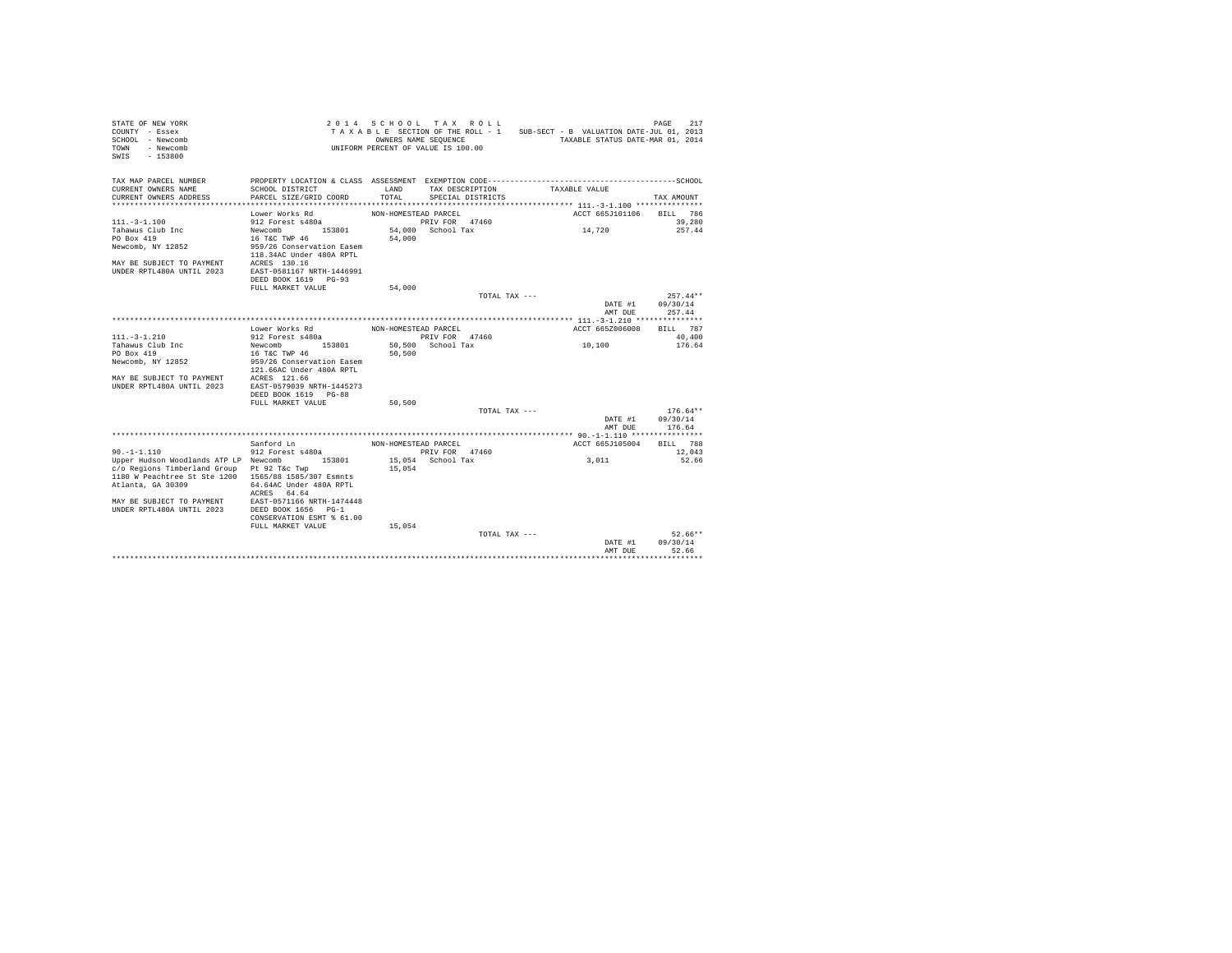| STATE OF NEW YORK<br>COUNTY - Essex<br>SCHOOL - Newcomb<br>- Newcomb<br>TOWN<br>SWIS - 153800                                                                  |                                                                                                           |                      | 2014 SCHOOL TAX ROLL<br>OWNERS NAME SEQUENCE<br>UNIFORM PERCENT OF VALUE IS 100.00 | TAXABLE SECTION OF THE ROLL - 1 SUB-SECT - B VALUATION DATE-JUL 01, 2013<br>TAXABLE STATUS DATE-MAR 01, 2014 | 218<br>PAGE         |
|----------------------------------------------------------------------------------------------------------------------------------------------------------------|-----------------------------------------------------------------------------------------------------------|----------------------|------------------------------------------------------------------------------------|--------------------------------------------------------------------------------------------------------------|---------------------|
| TAX MAP PARCEL NUMBER<br>CURRENT OWNERS NAME<br>CURRENT OWNERS ADDRESS                                                                                         | SCHOOL DISTRICT<br>PARCEL SIZE/GRID COORD<br>*********************************                            | LAND<br>TOTAL.       | TAX DESCRIPTION<br>SPECIAL DISTRICTS                                               | TAXABLE VALUE                                                                                                | TAX AMOUNT          |
|                                                                                                                                                                | Sanford Ln                                                                                                | NON-HOMESTEAD PARCEL |                                                                                    | ACCT 665Z004009                                                                                              | BILL 789            |
| $90. -1 - 1.200$                                                                                                                                               | 912 Forest s480a                                                                                          |                      | PRIV FOR 47460                                                                     |                                                                                                              | 84.022              |
| Upper Hudson Woodlands ATP LP Newcomb 153801<br>c/o Regions Timberland Group<br>1180 W Peachtree St Ste 1200<br>Atlanta, GA 30309<br>MAY BE SUBJECT TO PAYMENT | 91-93 T&C TWP 46<br>1565/88 1585/307 Esmnts<br>150.22AC 480A<br>ACRES 164.22<br>EAST-0570871 NRTH-1473126 | 114,816              | 114,816 School Tax                                                                 | 30,794                                                                                                       | 538.56              |
| <b>IINDER RPTL480A IINTIL 2023</b>                                                                                                                             | DEED BOOK 1656 PG-1                                                                                       |                      |                                                                                    |                                                                                                              |                     |
|                                                                                                                                                                | CONSERVATION ESMT % 61.00                                                                                 |                      |                                                                                    |                                                                                                              |                     |
|                                                                                                                                                                | FULL MARKET VALUE                                                                                         | 114,816              |                                                                                    |                                                                                                              |                     |
|                                                                                                                                                                |                                                                                                           |                      | TOTAL TAX ---                                                                      |                                                                                                              | 538.56**            |
|                                                                                                                                                                |                                                                                                           |                      |                                                                                    | DATE #1                                                                                                      | 09/30/14            |
|                                                                                                                                                                |                                                                                                           |                      |                                                                                    | AMT DUE                                                                                                      | 538.56              |
|                                                                                                                                                                |                                                                                                           |                      |                                                                                    |                                                                                                              |                     |
| $90. -1 - 2.220$                                                                                                                                               | Sanford Ln<br>912 Forest s480a                                                                            | NON-HOMESTEAD PARCEL | PRIV FOR 47460                                                                     | ACCT 665Z008002                                                                                              | BILL 790<br>295,565 |
| Upper Hudson Woodlands ATP LP Newcomb 153801                                                                                                                   |                                                                                                           |                      | 387,777 School Tax                                                                 | 92.212                                                                                                       | 1,612.71            |
| c/o Regions Timberland Group                                                                                                                                   | T&C PUR TWP 47                                                                                            | 387.777              |                                                                                    |                                                                                                              |                     |
| 1180 W Peachtree St Ste 1200                                                                                                                                   | 1565/88 1585/307 Esmnts                                                                                   |                      |                                                                                    |                                                                                                              |                     |
| Atlanta, GA 30309                                                                                                                                              | 1952Ac 480A RPTL                                                                                          |                      |                                                                                    |                                                                                                              |                     |
|                                                                                                                                                                | ACRES 2048.80                                                                                             |                      |                                                                                    |                                                                                                              |                     |
| MAY BE SUBJECT TO PAYMENT<br>UNDER RPTL480A UNTIL 2023                                                                                                         | EAST-0568159 NRTH-1480004<br>DEED BOOK 1656 PG-1                                                          |                      |                                                                                    |                                                                                                              |                     |
|                                                                                                                                                                | CONSERVATION ESMT % 61.00                                                                                 |                      |                                                                                    |                                                                                                              |                     |
|                                                                                                                                                                | FULL MARKET VALUE                                                                                         | 387,777              |                                                                                    |                                                                                                              |                     |
|                                                                                                                                                                |                                                                                                           |                      | TOTAL TAX ---                                                                      |                                                                                                              | $1.612.71**$        |
|                                                                                                                                                                |                                                                                                           |                      |                                                                                    | DATE #1                                                                                                      | 09/30/14            |
|                                                                                                                                                                |                                                                                                           |                      |                                                                                    | AMT DUE                                                                                                      | 1.612.71            |
|                                                                                                                                                                |                                                                                                           |                      |                                                                                    |                                                                                                              |                     |
|                                                                                                                                                                | Sanford Ln                                                                                                | NON-HOMESTEAD PARCEL |                                                                                    | ACCT 665Z005014                                                                                              | BILL 791            |
| $90. -1 - 3.120$<br>Upper Hudson Woodlands ATP LP Newcomb 153801                                                                                               | 912 Forest s480a - WTRFNT                                                                                 |                      | PRIV FOR 47460<br>84,396 School Tax                                                | 16,879                                                                                                       | 67.517<br>295.20    |
| c/o Regions Timberland Group                                                                                                                                   | T&C TWP 47 RS                                                                                             | 84,396               |                                                                                    |                                                                                                              |                     |
| 1180 W Peachtree St Ste 1200                                                                                                                                   | 1565/88 1585/307 Esmnts                                                                                   |                      |                                                                                    |                                                                                                              |                     |
| Atlanta, GA 30309                                                                                                                                              | 212.15AC 480A                                                                                             |                      |                                                                                    |                                                                                                              |                     |
|                                                                                                                                                                | ACRES 212.15                                                                                              |                      |                                                                                    |                                                                                                              |                     |
| MAY BE SUBJECT TO PAYMENT<br>UNDER RPTL480A UNTIL 2023                                                                                                         | EAST-0576841 NRTH-1481947<br>DEED BOOK 1656 PG-1                                                          |                      |                                                                                    |                                                                                                              |                     |
|                                                                                                                                                                | CONSERVATION ESMT % 61.00                                                                                 |                      |                                                                                    |                                                                                                              |                     |
|                                                                                                                                                                | FULL MARKET VALUE                                                                                         | 84,396               |                                                                                    |                                                                                                              |                     |
|                                                                                                                                                                |                                                                                                           |                      | TOTAL TAX ---                                                                      |                                                                                                              | $295.20**$          |
|                                                                                                                                                                |                                                                                                           |                      |                                                                                    | DATE #1                                                                                                      | 09/30/14            |
|                                                                                                                                                                |                                                                                                           |                      |                                                                                    | AMT DUE                                                                                                      | 295.20              |
|                                                                                                                                                                |                                                                                                           |                      |                                                                                    |                                                                                                              | ********            |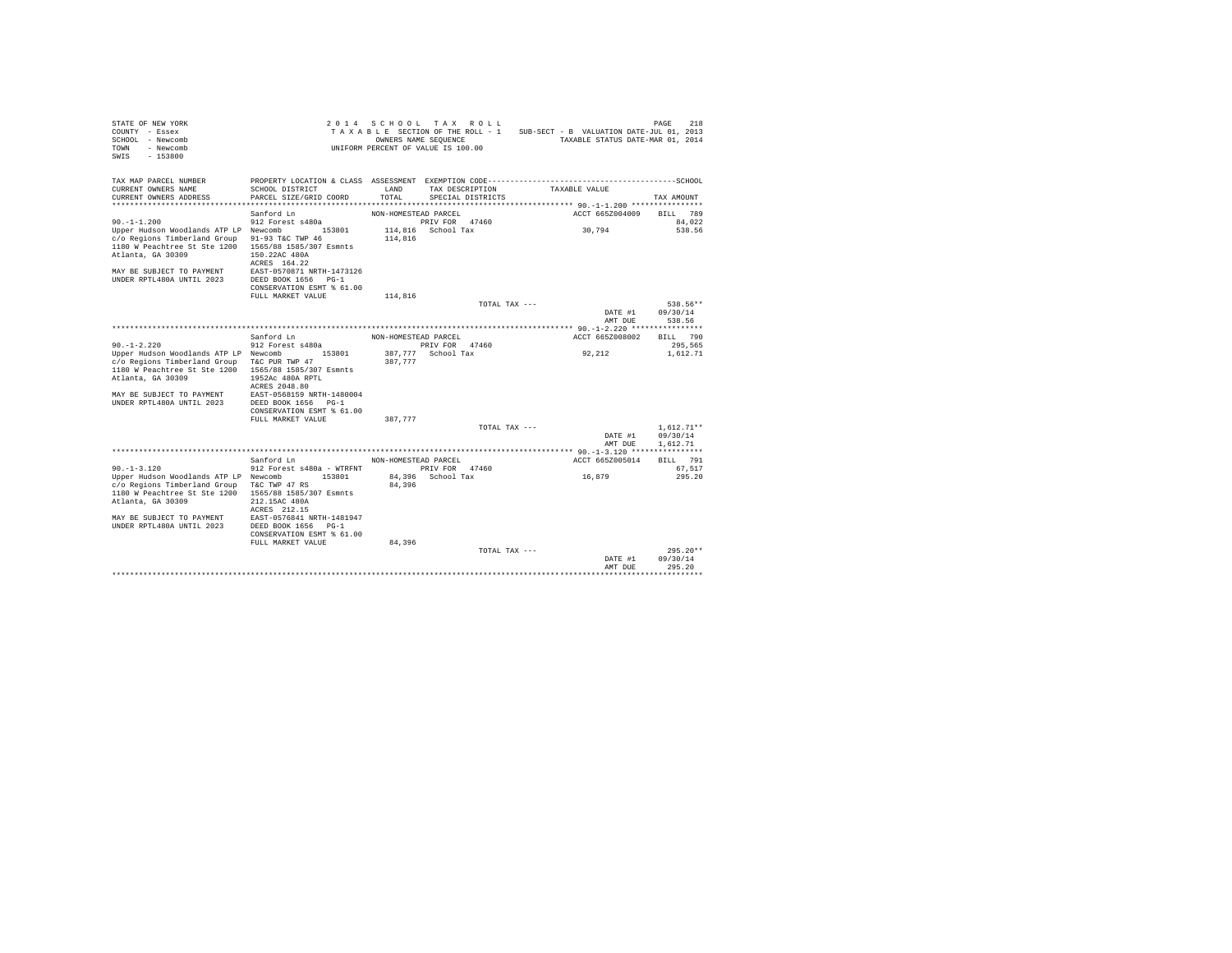| STATE OF NEW YORK<br>COUNTY - Essex<br>SCHOOL - Newcomb<br>- Newcomb<br>TOWN<br>$-153800$<br>SWTS |                                                                 | 2014 SCHOOL TAX ROLL<br>TAXABLE SECTION OF THE ROLL - 1<br>OWNERS NAME SEOUENCE<br>UNIFORM PERCENT OF VALUE IS 100.00 |                   |                   | SUB-SECT - B VALUATION DATE-JUL 01, 2013<br>TAXABLE STATUS DATE-MAR 01, 2014 | PAGE                    | 219                    |  |
|---------------------------------------------------------------------------------------------------|-----------------------------------------------------------------|-----------------------------------------------------------------------------------------------------------------------|-------------------|-------------------|------------------------------------------------------------------------------|-------------------------|------------------------|--|
| TAX MAP PARCEL NUMBER                                                                             | PROPERTY LOCATION & CLASS ASSESSMENT EXEMPTION CODE------------ |                                                                                                                       |                   |                   |                                                                              | -----------------SCHOOL |                        |  |
| CURRENT OWNERS NAME                                                                               | SCHOOL DISTRICT                                                 | <b>T.AND</b>                                                                                                          | TAX DESCRIPTION   |                   | TAXABLE VALUE                                                                |                         |                        |  |
| CURRENT OWNERS ADDRESS                                                                            | PARCEL SIZE/GRID COORD                                          | TOTAL                                                                                                                 |                   | SPECIAL DISTRICTS |                                                                              |                         | TAX AMOUNT             |  |
|                                                                                                   |                                                                 |                                                                                                                       |                   |                   |                                                                              |                         |                        |  |
| $90. -1 - 3.220$                                                                                  | Sanford Ln<br>912 Forest s480a                                  | NON-HOMESTEAD PARCEL                                                                                                  | PRIV FOR 47460    |                   | ACCT 665Z008003                                                              |                         | BILL 792<br>27.768     |  |
| Upper Hudson Woodlands ATP LP Newcomb                                                             | 153801                                                          |                                                                                                                       | 34,710 School Tax |                   | 6.942                                                                        |                         | 121.41                 |  |
| c/o Regions Timberland Group                                                                      | T&C PUR TWP 47                                                  | 34,710                                                                                                                |                   |                   |                                                                              |                         |                        |  |
| 1180 W Peachtree St Ste 1200                                                                      | 1565/88 1585/307 Esmnts                                         |                                                                                                                       |                   |                   |                                                                              |                         |                        |  |
| Atlanta, GA 30309                                                                                 | 217.08Ac 480A                                                   |                                                                                                                       |                   |                   |                                                                              |                         |                        |  |
|                                                                                                   | ACRES 217.08                                                    |                                                                                                                       |                   |                   |                                                                              |                         |                        |  |
| MAY BE SUBJECT TO PAYMENT                                                                         | EAST-0575880 NRTH-1483005                                       |                                                                                                                       |                   |                   |                                                                              |                         |                        |  |
| UNDER RPTL480A UNTIL 2023                                                                         | DEED BOOK 1656 PG-1                                             |                                                                                                                       |                   |                   |                                                                              |                         |                        |  |
|                                                                                                   | CONSERVATION ESMT % 61.00                                       |                                                                                                                       |                   |                   |                                                                              |                         |                        |  |
|                                                                                                   | FULL MARKET VALUE                                               | 34,710                                                                                                                |                   |                   |                                                                              |                         |                        |  |
|                                                                                                   |                                                                 |                                                                                                                       |                   | TOTAL TAX ---     | DATE #1                                                                      |                         | $121.41**$<br>09/30/14 |  |
|                                                                                                   |                                                                 |                                                                                                                       |                   |                   | AMT DUE                                                                      |                         | 121.41                 |  |
|                                                                                                   |                                                                 |                                                                                                                       |                   |                   |                                                                              |                         |                        |  |
|                                                                                                   | NT. T.n                                                         | NON-HOMESTEAD PARCEL                                                                                                  |                   |                   | ACCT 665Z005015                                                              |                         | BILL 793               |  |
| $90. -1 - 5.120$                                                                                  | 912 Forest s480a                                                |                                                                                                                       | PRIV FOR 47460    |                   |                                                                              |                         | 16,505                 |  |
| Upper Hudson Woodlands ATP LP Newcomb                                                             | 153801                                                          |                                                                                                                       | 20.631 School Tax |                   | 4.126                                                                        |                         | 72.16                  |  |
| c/o Regions Timberland Group                                                                      | T&C TWP 46 RS                                                   | 20,631                                                                                                                |                   |                   |                                                                              |                         |                        |  |
| 1180 Peachtree St Ste 1200                                                                        | 1565/88 1585/307 Esmnts                                         |                                                                                                                       |                   |                   |                                                                              |                         |                        |  |
| Atlanta, GA 30309                                                                                 | 76.83AC 480A<br>ACRES 76.83                                     |                                                                                                                       |                   |                   |                                                                              |                         |                        |  |
| MAY BE SUBJECT TO PAYMENT                                                                         | EAST-0575638 NRTH-1476372                                       |                                                                                                                       |                   |                   |                                                                              |                         |                        |  |
| UNDER RPTL480A UNTIL 2023                                                                         | DEED BOOK 1656 PG-1                                             |                                                                                                                       |                   |                   |                                                                              |                         |                        |  |
|                                                                                                   | CONSERVATION ESMT % 61.00                                       |                                                                                                                       |                   |                   |                                                                              |                         |                        |  |
|                                                                                                   | FULL MARKET VALUE                                               | 20.631                                                                                                                |                   |                   |                                                                              |                         |                        |  |
|                                                                                                   |                                                                 |                                                                                                                       |                   | TOTAL TAX ---     |                                                                              |                         | $72.16**$              |  |
|                                                                                                   |                                                                 |                                                                                                                       |                   |                   | DATE #1                                                                      |                         | 09/30/14               |  |
|                                                                                                   |                                                                 |                                                                                                                       |                   |                   | AMT DUE                                                                      |                         | 72.16                  |  |
|                                                                                                   | Sanford Ln                                                      | NON-HOMESTEAD PARCEL                                                                                                  |                   |                   | ACCT 665Z004012                                                              |                         | BILL 794               |  |
| $90. -1 - 5.200$                                                                                  | 912 Forest s480a                                                |                                                                                                                       | PRIV FOR 47460    |                   |                                                                              |                         | 3,463                  |  |
| Upper Hudson Woodlands ATP LP Newcomb                                                             | 153801                                                          |                                                                                                                       | 4,329 School Tax  |                   | 866                                                                          |                         | 15.15                  |  |
| c/o Regions Timberland Group                                                                      | 94/95 T&C TWP 46                                                | 4.329                                                                                                                 |                   |                   |                                                                              |                         |                        |  |
| 1180 W Peachtree St Ste 1200                                                                      | 1565/88 1585/307 Esmnts                                         |                                                                                                                       |                   |                   |                                                                              |                         |                        |  |
| Atlanta, GA 30309                                                                                 | 27AC 480A                                                       |                                                                                                                       |                   |                   |                                                                              |                         |                        |  |
|                                                                                                   | ACRES 27.00                                                     |                                                                                                                       |                   |                   |                                                                              |                         |                        |  |
| MAY BE SUBJECT TO PAYMENT                                                                         | EAST-0576922 NRTH-1475185                                       |                                                                                                                       |                   |                   |                                                                              |                         |                        |  |
| UNDER RPTL480A UNTIL 2023                                                                         | DEED BOOK 1656 PG-1<br>CONSERVATION ESMT % 61.00                |                                                                                                                       |                   |                   |                                                                              |                         |                        |  |
|                                                                                                   | FULL MARKET VALUE                                               | 4.329                                                                                                                 |                   |                   |                                                                              |                         |                        |  |
|                                                                                                   |                                                                 |                                                                                                                       |                   | TOTAL TAX ---     |                                                                              |                         | $15.15**$              |  |
|                                                                                                   |                                                                 |                                                                                                                       |                   |                   | DATE #1                                                                      |                         | 09/30/14               |  |
|                                                                                                   |                                                                 |                                                                                                                       |                   |                   | AMT DUE                                                                      |                         | 15.15                  |  |
|                                                                                                   |                                                                 |                                                                                                                       |                   |                   |                                                                              |                         | .                      |  |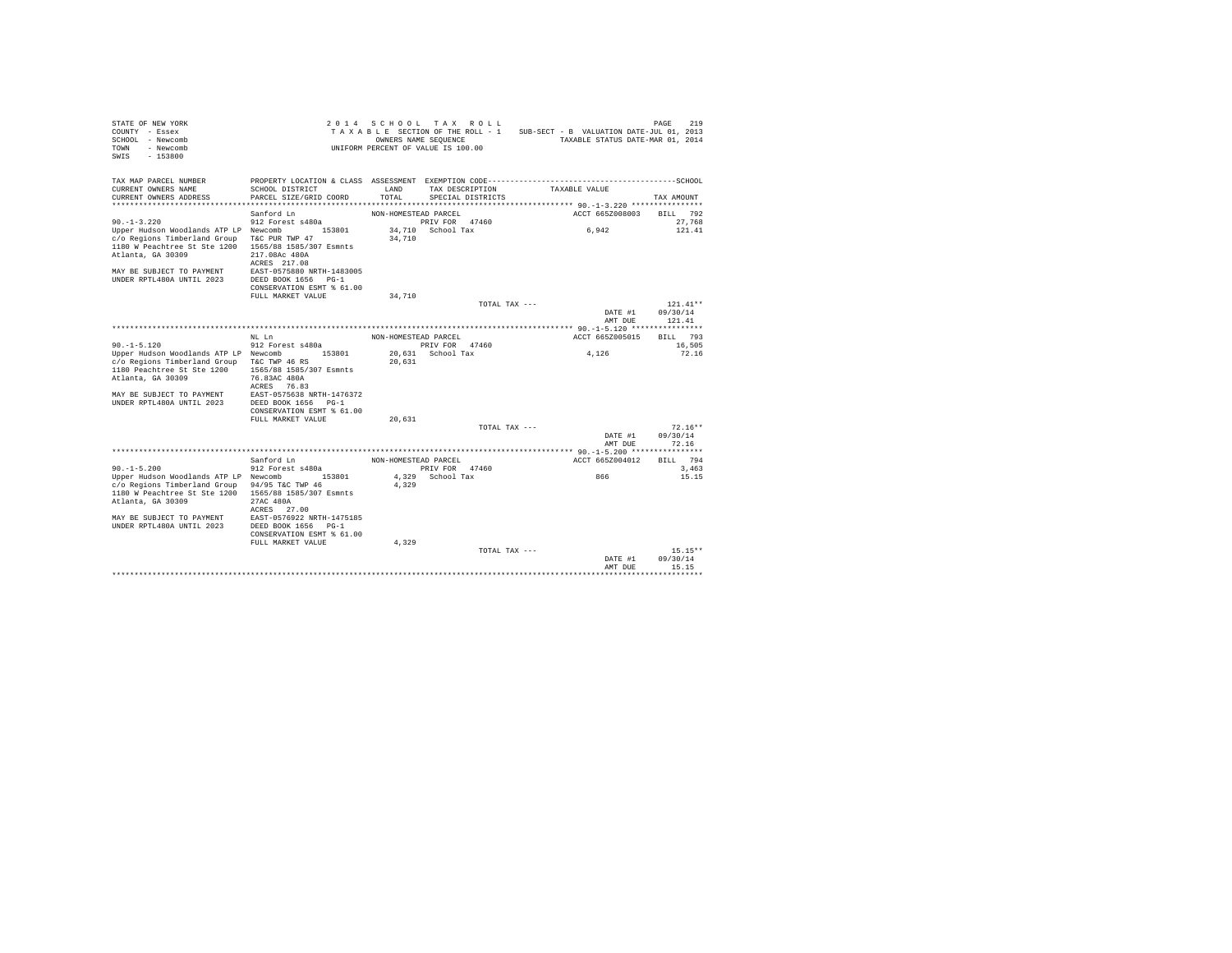| STATE OF NEW YORK<br>COUNTY - Essex<br>SCHOOL - Newcomb<br>- Newcomb<br>TOWN<br>$-153800$<br>SWIS                                                                                    |                                                                                                                                                                                 | OWNERS NAME SEQUENCE | 2014 SCHOOL TAX ROLL<br>TAXABLE SECTION OF THE ROLL - 1<br>UNIFORM PERCENT OF VALUE IS 100.00 | SUB-SECT - B VALUATION DATE-JUL 01, 2013<br>TAXABLE STATUS DATE-MAR 01, 2014                                  | 220<br>PAGE                        |
|--------------------------------------------------------------------------------------------------------------------------------------------------------------------------------------|---------------------------------------------------------------------------------------------------------------------------------------------------------------------------------|----------------------|-----------------------------------------------------------------------------------------------|---------------------------------------------------------------------------------------------------------------|------------------------------------|
| TAX MAP PARCEL NUMBER<br>CURRENT OWNERS NAME<br>CURRENT OWNERS ADDRESS                                                                                                               | SCHOOL DISTRICT<br>PARCEL SIZE/GRID COORD                                                                                                                                       | LAND<br>TOTAL        | TAX DESCRIPTION<br>SPECIAL DISTRICTS                                                          | PROPERTY LOCATION & CLASS ASSESSMENT EXEMPTION CODE-----------------------------------SCHOOL<br>TAXABLE VALUE | TAX AMOUNT                         |
|                                                                                                                                                                                      |                                                                                                                                                                                 |                      |                                                                                               |                                                                                                               |                                    |
| $91. -1 - 1.120$                                                                                                                                                                     | NL Ln<br>912 Forest s480a                                                                                                                                                       | NON-HOMESTEAD PARCEL | PRIV FOR 47460                                                                                | ACCT 665Z005017                                                                                               | 795<br>BILL<br>5.647               |
| Upper Hudson Woodlands ATP LP Newcomb<br>c/o Regions Timberland Group<br>1180 W Peachtree St Ste 1200<br>Atlanta, GA 30309<br>MAY BE SUBJECT TO PAYMENT<br>UNDER RPTL480A UNTIL 2023 | 153801<br>T&C TWP 46 RS<br>1565/88 1585/307 Esmnts<br>26.17AC 480A<br>ACRES 26.17<br>EAST-0576259 NRTH-1477320<br>DEED BOOK 1656 PG-1                                           | 7.059                | 7.059 School Tax                                                                              | 1,412                                                                                                         | 24.69                              |
|                                                                                                                                                                                      | CONSERVATION ESMT % 61.00<br>FULL MARKET VALUE                                                                                                                                  | 7.059                |                                                                                               |                                                                                                               |                                    |
|                                                                                                                                                                                      |                                                                                                                                                                                 |                      | TOTAL TAX ---                                                                                 |                                                                                                               | $24.69**$                          |
|                                                                                                                                                                                      |                                                                                                                                                                                 |                      |                                                                                               | DATE #1                                                                                                       | 09/30/14                           |
|                                                                                                                                                                                      |                                                                                                                                                                                 |                      |                                                                                               | AMT DUE                                                                                                       | 24.69                              |
|                                                                                                                                                                                      | Sanford Ln                                                                                                                                                                      | NON-HOMESTEAD PARCEL |                                                                                               | ACCT 665Z004013                                                                                               | BILL 796                           |
| $91 - 1 - 1$ . 200                                                                                                                                                                   | 912 Forest s480a                                                                                                                                                                |                      | PRIV FOR 47460                                                                                |                                                                                                               | 20.842                             |
| Upper Hudson Woodlands ATP LP Newcomb<br>c/o Regions Timberland Group<br>1180 W Peachtree St Ste 1200<br>Atlanta, GA 30309<br>MAY BE SUBJECT TO PAYMENT<br>UNDER RPTL480A UNTIL 2023 | 153801<br>95 T&C TWP 46<br>1565/88 1585/307 Esmnts<br>170.3AC 480A<br>ACRES 170.30<br>EAST-0577586 NRTH-1477200<br>DEED BOOK 1656 PG-1<br>CONSERVATION ESMT % 61.00             | 26,052               | 26,052 School Tax                                                                             | 5,210                                                                                                         | 91.12                              |
|                                                                                                                                                                                      | FULL MARKET VALUE                                                                                                                                                               | 26,052               |                                                                                               |                                                                                                               |                                    |
|                                                                                                                                                                                      |                                                                                                                                                                                 |                      | TOTAL TAX ---                                                                                 | DATE #1<br>AMT DUE                                                                                            | $91.12**$<br>09/30/14<br>91.12     |
|                                                                                                                                                                                      |                                                                                                                                                                                 |                      |                                                                                               |                                                                                                               |                                    |
| $91. - 1 - 2.000$                                                                                                                                                                    | Sanford Ln<br>912 Forest s480a                                                                                                                                                  | NON-HOMESTEAD PARCEL | PRIV FOR 47460                                                                                | ACCT 665J103409                                                                                               | BILL 797<br>22,339                 |
| Upper Hudson Woodlands ATP LP Newcomb<br>c/o Regions Timberland Group<br>1180 W Peachtree St Ste 1200<br>Atlanta, GA 30309<br>MAY BE SUBJECT TO PAYMENT<br>UNDER RPTL480A UNTIL 2023 | 153801<br>96 T&c Twp 46<br>1565/88 1585/307 Esmnts<br>188.48AC Under 480A RPTL<br>ACRES 188.48<br>EAST-0579664 NRTH-1478839<br>DEED BOOK 1656 PG-1<br>CONSERVATION ESMT % 61.00 | 27.924               | 27.924 School Tax                                                                             | 5.585                                                                                                         | 97.68                              |
|                                                                                                                                                                                      | FULL MARKET VALUE                                                                                                                                                               | 27,924               |                                                                                               |                                                                                                               |                                    |
|                                                                                                                                                                                      |                                                                                                                                                                                 |                      | TOTAL TAX ---                                                                                 | DATE #1<br>AMT DUE                                                                                            | $97.68**$<br>09/30/14<br>97.68<br> |
|                                                                                                                                                                                      |                                                                                                                                                                                 |                      |                                                                                               |                                                                                                               |                                    |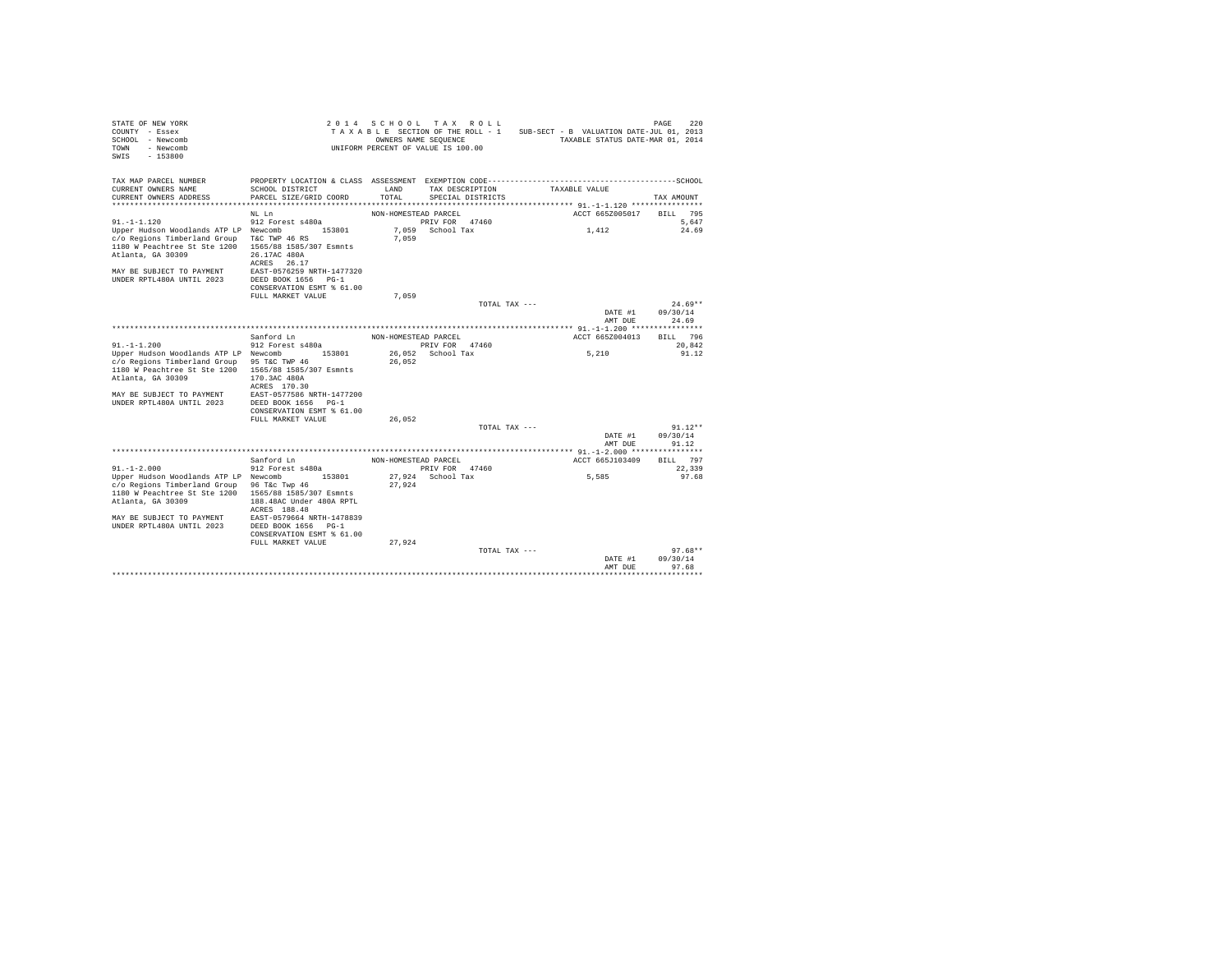| STATE OF NEW YORK<br>COUNTY - Essex<br>SCHOOL - Newcomb<br>TOWN<br>- Newcomb<br>SWTS<br>$-153800$                                 |                                                                        |                                        | 2014 SCHOOL TAX ROLL<br>TAXABLE SECTION OF THE ROLL - 1 SUB-SECT - B VALUATION DATE-JUL 01, 2013<br>OWNERS NAME SEQUENCE<br>UNIFORM PERCENT OF VALUE IS 100.00 | TAXABLE STATUS DATE-MAR 01, 2014                               | 2.21<br>PAGE     |
|-----------------------------------------------------------------------------------------------------------------------------------|------------------------------------------------------------------------|----------------------------------------|----------------------------------------------------------------------------------------------------------------------------------------------------------------|----------------------------------------------------------------|------------------|
| TAX MAP PARCEL NUMBER<br>CURRENT OWNERS NAME<br>CURRENT OWNERS ADDRESS                                                            | SCHOOL DISTRICT<br>PARCEL SIZE/GRID COORD<br>************************* | LAND<br>TOTAL.<br>******************** | TAX DESCRIPTION<br>SPECIAL DISTRICTS                                                                                                                           | TAXABLE VALUE<br>**************** 101.-1-1.200 *************** | TAX AMOUNT       |
|                                                                                                                                   | Sanford Ln                                                             | NON-HOMESTEAD PARCEL                   |                                                                                                                                                                | ACCT 665Z005018                                                | BILL 798         |
| $101. -1 - 1.200$                                                                                                                 | 912 Forest s480a                                                       |                                        | PRIV FOR 47460                                                                                                                                                 |                                                                | 2.714            |
| Upper Hudson Woodlands ATP LP Newcomb 153801<br>c/o Regions Timberland Group<br>1180 W Peachtree St Ste 1200<br>Atlanta, GA 30309 | T&C TWP 46 RS<br>1565/88 1585/307 Esmnts<br>13.2AC 480A<br>ACRES 13.20 | 3,393                                  | 3.393 School Tax                                                                                                                                               | 679                                                            | 11.88            |
| MAY BE SUBJECT TO PAYMENT<br><b>IINDER RPTL480A IINTIL 2023</b>                                                                   | EAST-0575106 NRTH-1471731<br>DEED BOOK 1656 PG-1                       |                                        |                                                                                                                                                                |                                                                |                  |
|                                                                                                                                   | CONSERVATION ESMT % 61.00                                              |                                        |                                                                                                                                                                |                                                                |                  |
|                                                                                                                                   | FULL MARKET VALUE                                                      | 3,393                                  |                                                                                                                                                                |                                                                |                  |
|                                                                                                                                   |                                                                        |                                        | TOTAL TAX ---                                                                                                                                                  |                                                                | $11.88**$        |
|                                                                                                                                   |                                                                        |                                        |                                                                                                                                                                | DATE #1                                                        | 09/30/14         |
|                                                                                                                                   |                                                                        |                                        |                                                                                                                                                                | AMT DUE                                                        | 11.88            |
|                                                                                                                                   |                                                                        |                                        |                                                                                                                                                                |                                                                |                  |
|                                                                                                                                   | Sanford Ln                                                             | NON-HOMESTEAD PARCEL                   |                                                                                                                                                                | ACCT 665Z005019                                                | BTT.T. 799       |
| $101. - 6 - 1.200$                                                                                                                | 912 Forest s480a                                                       |                                        | PRIV FOR 47460                                                                                                                                                 |                                                                | - 62             |
| Upper Hudson Woodlands ATP LP Newcomb 153801                                                                                      | T&C TWP 46 RS                                                          | 78                                     | 78 School Tax                                                                                                                                                  | 16                                                             | 0.28             |
| c/o Regions Timberland Group<br>1180 W Peachtree St Ste 1200                                                                      | 1565/88 1585/307 Esmnts                                                |                                        |                                                                                                                                                                |                                                                |                  |
| Atlanta, GA 30309                                                                                                                 | .31AC under 480A                                                       |                                        |                                                                                                                                                                |                                                                |                  |
|                                                                                                                                   | ACRES 0.31                                                             |                                        |                                                                                                                                                                |                                                                |                  |
| MAY BE SUBJECT TO PAYMENT                                                                                                         | EAST-0576123 NRTH-1471634                                              |                                        |                                                                                                                                                                |                                                                |                  |
| UNDER RPTL480A UNTIL 2023                                                                                                         | DEED BOOK 1656 PG-1                                                    |                                        |                                                                                                                                                                |                                                                |                  |
|                                                                                                                                   | CONSERVATION ESMT % 61.00                                              |                                        |                                                                                                                                                                |                                                                |                  |
|                                                                                                                                   | FULL MARKET VALUE                                                      | 78                                     |                                                                                                                                                                |                                                                |                  |
|                                                                                                                                   |                                                                        |                                        | TOTAL TAX ---                                                                                                                                                  |                                                                | $0.28**$         |
|                                                                                                                                   |                                                                        |                                        |                                                                                                                                                                | DATE #1<br>AMT DUE                                             | 09/30/14<br>0.28 |
|                                                                                                                                   |                                                                        |                                        |                                                                                                                                                                |                                                                |                  |
|                                                                                                                                   | Sanford Ln                                                             | NON-HOMESTEAD PARCEL                   |                                                                                                                                                                | ACCT 665Z004014                                                | BILL 800         |
| $101. - 6 - 2.200$                                                                                                                | 912 Forest s480a                                                       |                                        | PRIV FOR 47460                                                                                                                                                 |                                                                | 749              |
| Upper Hudson Woodlands ATP LP Newcomb                                                                                             | 153801                                                                 |                                        | 936 School Tax                                                                                                                                                 | 187                                                            | 3.27             |
| c/o Regions Timberland Group                                                                                                      | 75 T&C TWP 46                                                          | 936                                    |                                                                                                                                                                |                                                                |                  |
| 1180 W Peachtree St Ste 1200                                                                                                      | 1565/88 1585/307 Esmnts                                                |                                        |                                                                                                                                                                |                                                                |                  |
| Atlanta, GA 30309                                                                                                                 | 6.3AC 480A                                                             |                                        |                                                                                                                                                                |                                                                |                  |
|                                                                                                                                   | ACRES 6.30                                                             |                                        |                                                                                                                                                                |                                                                |                  |
| MAY BE SUBJECT TO PAYMENT<br>UNDER RPTL480A UNTIL 2023                                                                            | EAST-0576790 NRTH-1474048<br>DEED BOOK 1656 PG-1                       |                                        |                                                                                                                                                                |                                                                |                  |
|                                                                                                                                   | CONSERVATION ESMT % 61.00                                              |                                        |                                                                                                                                                                |                                                                |                  |
|                                                                                                                                   | FULL MARKET VALUE                                                      | 936                                    |                                                                                                                                                                |                                                                |                  |
|                                                                                                                                   |                                                                        |                                        | TOTAL TAX ---                                                                                                                                                  |                                                                | $3.27**$         |
|                                                                                                                                   |                                                                        |                                        |                                                                                                                                                                | DATE #1                                                        | 09/30/14         |
|                                                                                                                                   |                                                                        |                                        |                                                                                                                                                                | AMT DHE                                                        | 3.27             |
|                                                                                                                                   |                                                                        |                                        |                                                                                                                                                                |                                                                | *******          |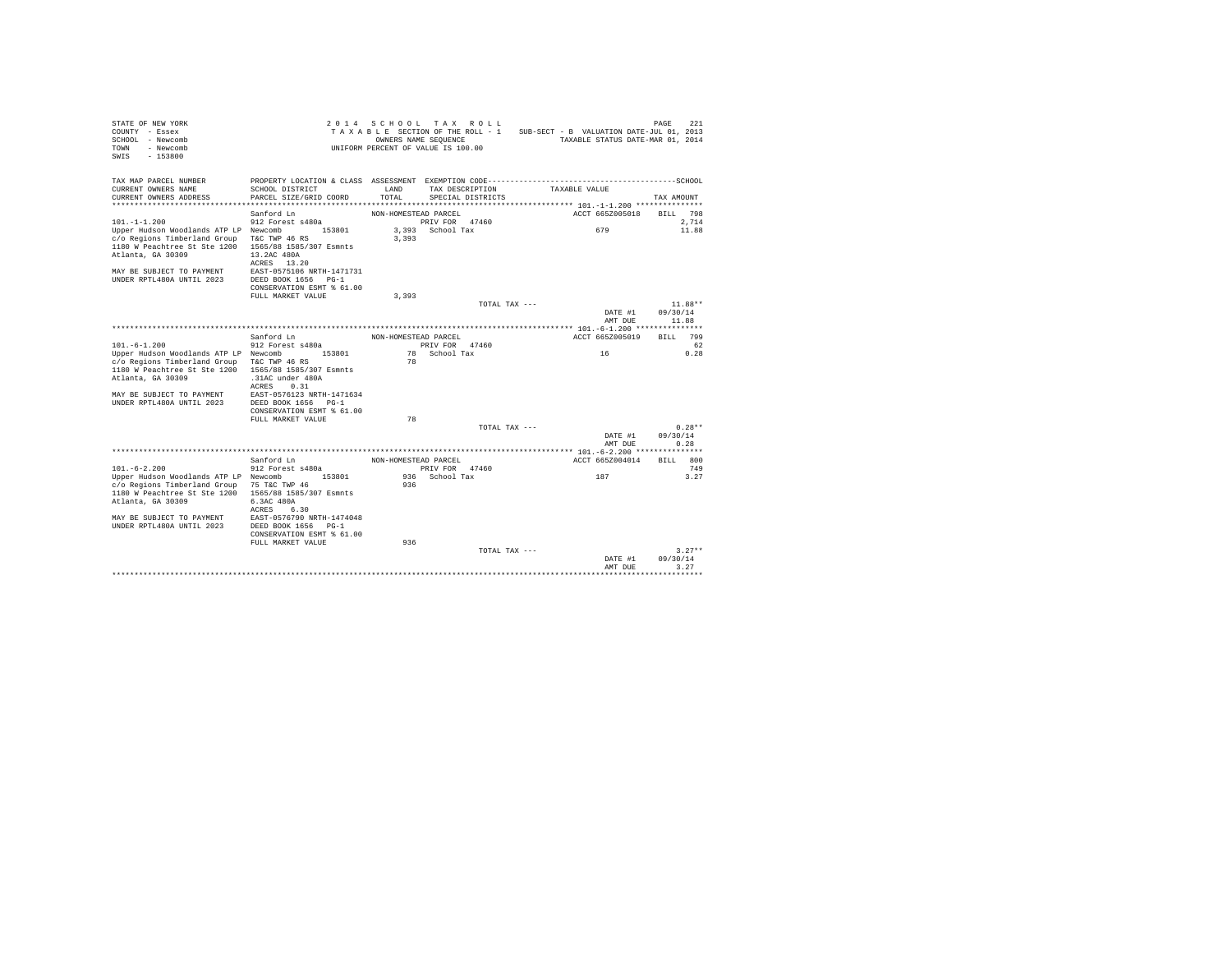| STATE OF NEW YORK | 2014 SCHOOL TAX ROLL                                                        | 222<br>PAGE            |
|-------------------|-----------------------------------------------------------------------------|------------------------|
| COUNTY - Essex    | SUB-SECT - B VALUATION DATE-JUL 01, 2013<br>TAXABLE SECTION OF THE ROLL - 1 |                        |
| SCHOOL - Newcomb  | TAXABLE STATUS DATE-MAR 01, 2014                                            |                        |
| TOWN<br>- Newcomb | UNIFORM PERCENT OF VALUE IS 100.00                                          | RPS155/V04/L015        |
| $-153800$<br>SWIS |                                                                             | CURRENT DATE 8/21/2014 |

### R O L L S U B S E C T I O N - B - T O T A L S

## \*\*\* S P E C I A L D I S T R I C T S U M M A R Y \*\*\*

|      |                  | ----<br>l'O'l'Al               | ----<br>∸  | $\cdots$<br>unan | .      |           | moms:<br>the contract of the contract of the contract of |
|------|------------------|--------------------------------|------------|------------------|--------|-----------|----------------------------------------------------------|
| CODE | <b>CAMP</b><br>. | PARCEL <sup>®</sup><br>_______ | TVDR.<br>. | كالملصد          | AMOUN. | .<br>ALUE | TAX                                                      |

#### NO SPECIAL DISTRICTS AT THIS LEVEL

# \*\*\* S C H O O L D I S T R I C T S U M M A R Y \*\*\*

| CODE   | DISTRICT NAME   | TOTAL<br>PARCELS | ASSESSED<br>LAND | ASSESSED<br>TOTAL | <b>EXEMPT</b><br>AMOUNT<br>---------<br>STAR AMOUNT | TOTAL<br>TAXABLE<br>---------<br>STAR TAXABLE | TOTAL TAX |
|--------|-----------------|------------------|------------------|-------------------|-----------------------------------------------------|-----------------------------------------------|-----------|
|        | Newcomb         | 24               | 4751.430         | 4757.930          | 3374.820                                            | 1,383,110                                     |           |
| 153801 |                 |                  |                  |                   |                                                     | 1,383,110                                     | 24,189.44 |
|        | SUB-TOTAL       | 24               | 4751.430         | 4757,930          | 3374.820                                            | 1,383,110                                     |           |
|        | SUB-TOTAL(CONT) |                  |                  |                   |                                                     | 1,383,110                                     | 24,189.44 |
|        | TOTAL           | 24               | 4751.430         | 4757.930          | 3374.820                                            | 1,383,110                                     |           |
|        | TO TAL (CONT)   |                  |                  |                   |                                                     | 1,383,110                                     | 24,189.44 |

## \*\*\* S Y S T E M C O D E S S U M M A R Y \*\*\*

## NO SYSTEM EXEMPTIONS AT THIS LEVEL

## \*\*\* E X E M P T I O N S U M M A R Y \*\*\*

| CODE  | DESCRIPTION | TOTAL<br>PARCELS | SCHOOL   |
|-------|-------------|------------------|----------|
| 47460 | PRIV FOR    | 23               | 3374.820 |
|       | TOTAL       | 23               | 3374.820 |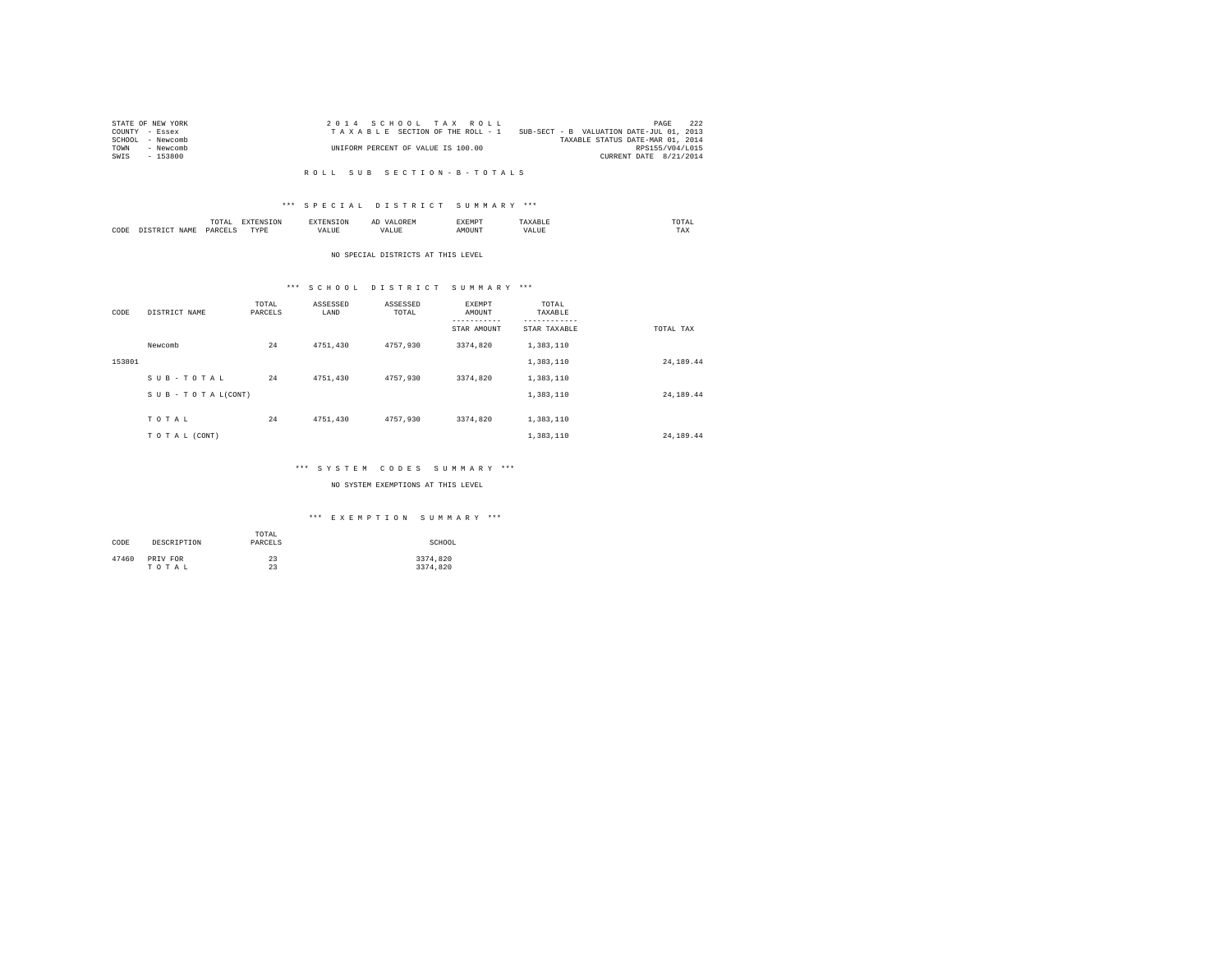| STATE OF NEW YORK   | 2014 SCHOOL TAX ROLL                                                        | PAGE            | 223 |
|---------------------|-----------------------------------------------------------------------------|-----------------|-----|
| COUNTY - Essex      | SUB-SECT - B VALUATION DATE-JUL 01, 2013<br>TAXABLE SECTION OF THE ROLL - 1 |                 |     |
| SCHOOL<br>- Newcomb | TAXABLE STATUS DATE-MAR 01, 2014                                            |                 |     |
| TOWN<br>- Newcomb   | UNIFORM PERCENT OF VALUE IS 100.00                                          | RPS155/V04/L015 |     |
| $-153800$<br>SWIS   | CURRENT DATE 8/21/2014                                                      |                 |     |

R O L L S U B S E C T I O N - B - T O T A L S

## \*\*\* G R A N D T O T A L S \*\*\*

| ROLL<br><b>SEC</b> | DESCRIPTION                | TOTAL<br>PARCELS | ASSESSED<br>LAND | ASSESSED<br>TOTAL | EXEMPT<br>AMOUNT<br>-----------<br>STAR AMOUNT | TOTAL<br>TAXABLE<br>------------<br>STAR TAXABLE | TOTAL<br>TAX |
|--------------------|----------------------------|------------------|------------------|-------------------|------------------------------------------------|--------------------------------------------------|--------------|
|                    | School Tax                 |                  | 4751.430         | 4757.930          | 3.374.820                                      | 1,383,110<br>1,383,110                           | 24, 189, 44  |
|                    | SPEC DIST TAXES<br>TAXABLE | 24               |                  |                   |                                                |                                                  | 24, 189, 44  |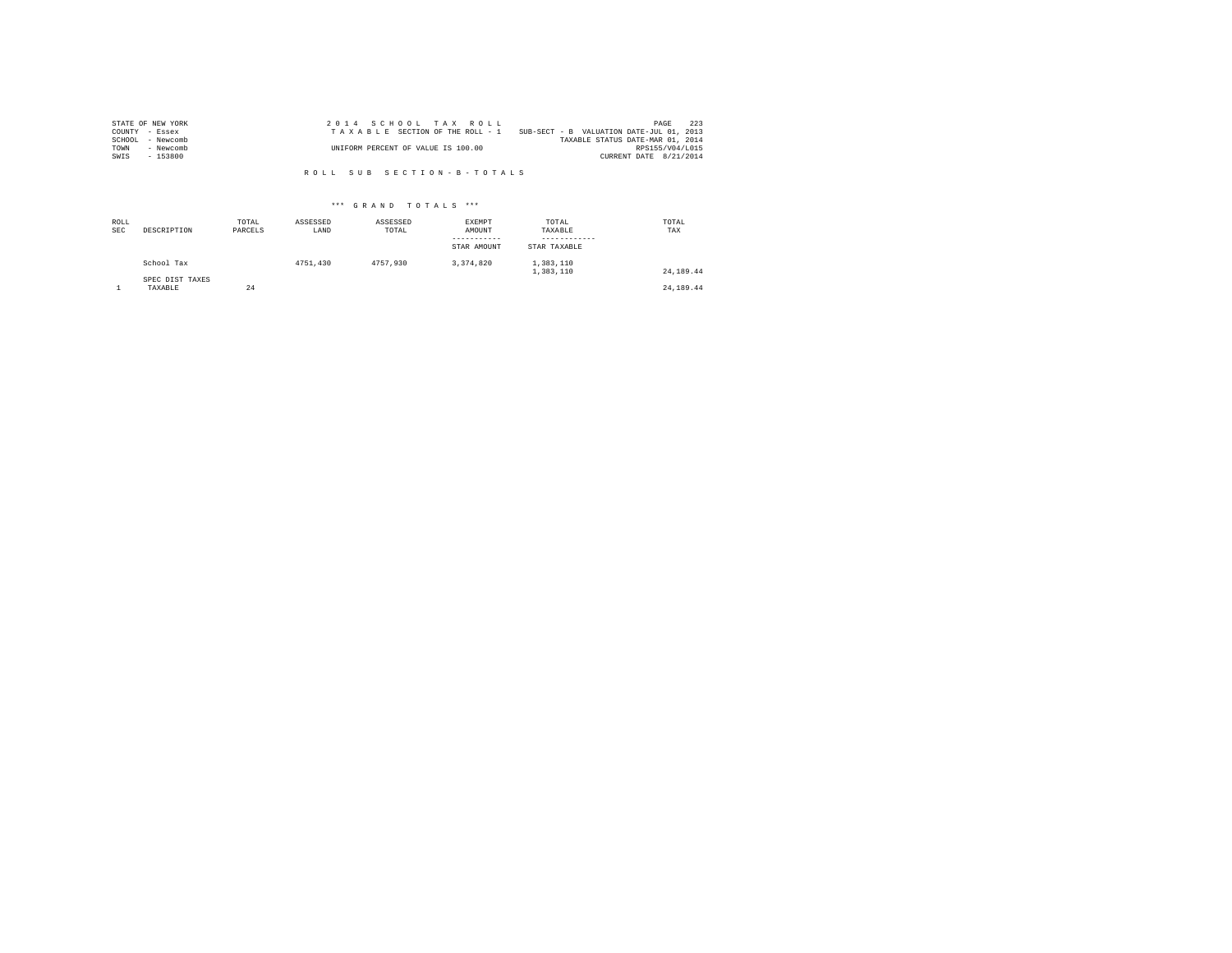| STATE OF NEW YORK | 2014 SCHOOL TAX ROLL               | 224<br>PAGE                      |
|-------------------|------------------------------------|----------------------------------|
| COUNTY - Essex    | TAXABLE SECTION OF THE ROLL - 1    | VALUATION DATE-JUL 01, 2013      |
| SCHOOL - Newcomb  |                                    | TAXABLE STATUS DATE-MAR 01, 2014 |
| TOWN<br>- Newcomb | UNIFORM PERCENT OF VALUE IS 100.00 | RPS155/V04/L015                  |
| SWIS<br>- 153800  |                                    | CURRENT DATE 8/21/2014           |
|                   |                                    |                                  |
|                   | ROLL SECTION TOTALS                |                                  |

## \*\*\* S P E C I A L D I S T R I C T S U M M A R Y \*\*\*

|      | $\cdots$  |   | ▵ |     | the contract of the contract of the contract of |
|------|-----------|---|---|-----|-------------------------------------------------|
| CODE | DΔR-<br>. | . |   | $-$ | ---<br>L'AX                                     |

#### NO SPECIAL DISTRICTS AT THIS LEVEL

# \*\*\* S C H O O L D I S T R I C T S U M M A R Y \*\*\*

| CODE   | DISTRICT NAME   | TOTAL<br>PARCELS | ASSESSED<br>LAND | ASSESSED<br>TOTAL | EXEMPT<br>AMOUNT | TOTAL<br>TAXABLE<br>--------- |            |
|--------|-----------------|------------------|------------------|-------------------|------------------|-------------------------------|------------|
|        |                 |                  |                  |                   | STAR AMOUNT      | STAR TAXABLE                  | TOTAL TAX  |
|        | Newcomb         | 800              | 70800.245        | 128689.251        | 9518,406         | 119, 170, 845                 |            |
| 153801 |                 |                  |                  |                   | 7016,100         | 112, 154, 745                 | 587,285.61 |
|        | SUB-TOTAL       | 800              | 70800.245        | 128689.251        | 9518,406         | 119, 170, 845                 |            |
|        | SUB-TOTAL(CONT) |                  |                  |                   | 7016,100         | 112.154.745                   | 587.285.61 |
|        |                 |                  |                  |                   |                  |                               |            |
|        | TOTAL           | 800              | 70800.245        | 128689.251        | 9518,406         | 119, 170, 845                 |            |
|        | TOTAL (CONT)    |                  |                  |                   | 7016,100         | 112, 154, 745                 | 587.285.61 |

# \*\*\* S Y S T E M C O D E S S U M M A R Y \*\*\*

NO SYSTEM EXEMPTIONS AT THIS LEVEL

## \*\*\* E X E M P T I O N S U M M A R Y \*\*\*

|       |                   | TOTAL   |          |
|-------|-------------------|---------|----------|
| CODE  | DESCRIPTION       | PARCELS | SCHOOL   |
|       |                   |         |          |
| 41800 | AGED ALL          | 21      | 1298,400 |
| 41834 | <b>SR</b><br>STAR | 69      | 4106,100 |
| 41854 | RES. STAR         | 97      | 2910,000 |
| 47450 | FISCHER           | 17      | 4845.186 |
| 47460 | PRIV FOR          | 23      | 3374.820 |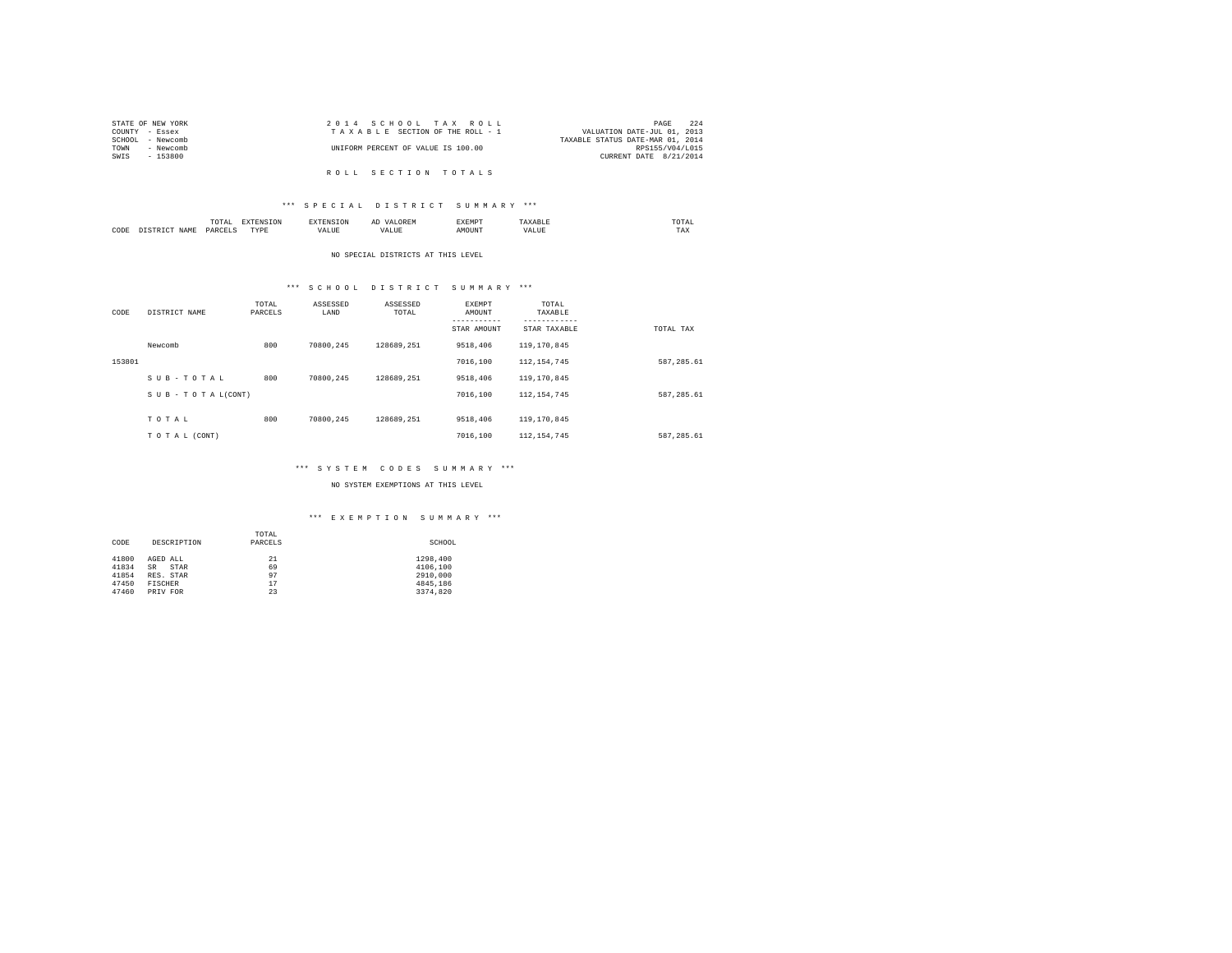| STATE OF NEW YORK | 2014 SCHOOL TAX ROLL               | 225<br>PAGE                      |
|-------------------|------------------------------------|----------------------------------|
| COUNTY - Essex    | TAXABLE SECTION OF THE ROLL - 1    | VALUATION DATE-JUL 01, 2013      |
| SCHOOL - Newcomb  |                                    | TAXABLE STATUS DATE-MAR 01, 2014 |
| TOWN<br>- Newcomb | UNIFORM PERCENT OF VALUE IS 100.00 | RPS155/V04/L015                  |
| SWIS<br>- 153800  |                                    | CURRENT DATE 8/21/2014           |
|                   |                                    |                                  |
|                   | ROLL SECTION TOTALS                |                                  |

\*\*\* E X E M P T I O N S U M M A R Y \*\*\*

| CODE | DESCRIPTION | TOTAL<br>PARCELS | SCHOOL    |
|------|-------------|------------------|-----------|
|      | TOTAL       | 227              | 16534.506 |

\*\*\* G R A N D T O T A L S \*\*\*

| ROLL<br><b>SEC</b> | DESCRIPTION                | TOTAL<br>PARCELS | ASSESSED<br>LAND | ASSESSED<br>TOTAL | EXEMPT<br>AMOUNT<br>-----------<br>STAR AMOUNT | TOTAL<br>TAXABLE<br>------------<br>STAR TAXABLE | TOTAL<br>TAX |
|--------------------|----------------------------|------------------|------------------|-------------------|------------------------------------------------|--------------------------------------------------|--------------|
|                    | School Tax                 |                  | 70800.245        | 128689.251        | 9,518,406<br>7016,100                          | 119,170,845<br>112, 154, 745                     | 587.285.61   |
|                    | SPEC DIST TAXES<br>TAXABLE | 800              |                  |                   |                                                |                                                  | 587,285.61   |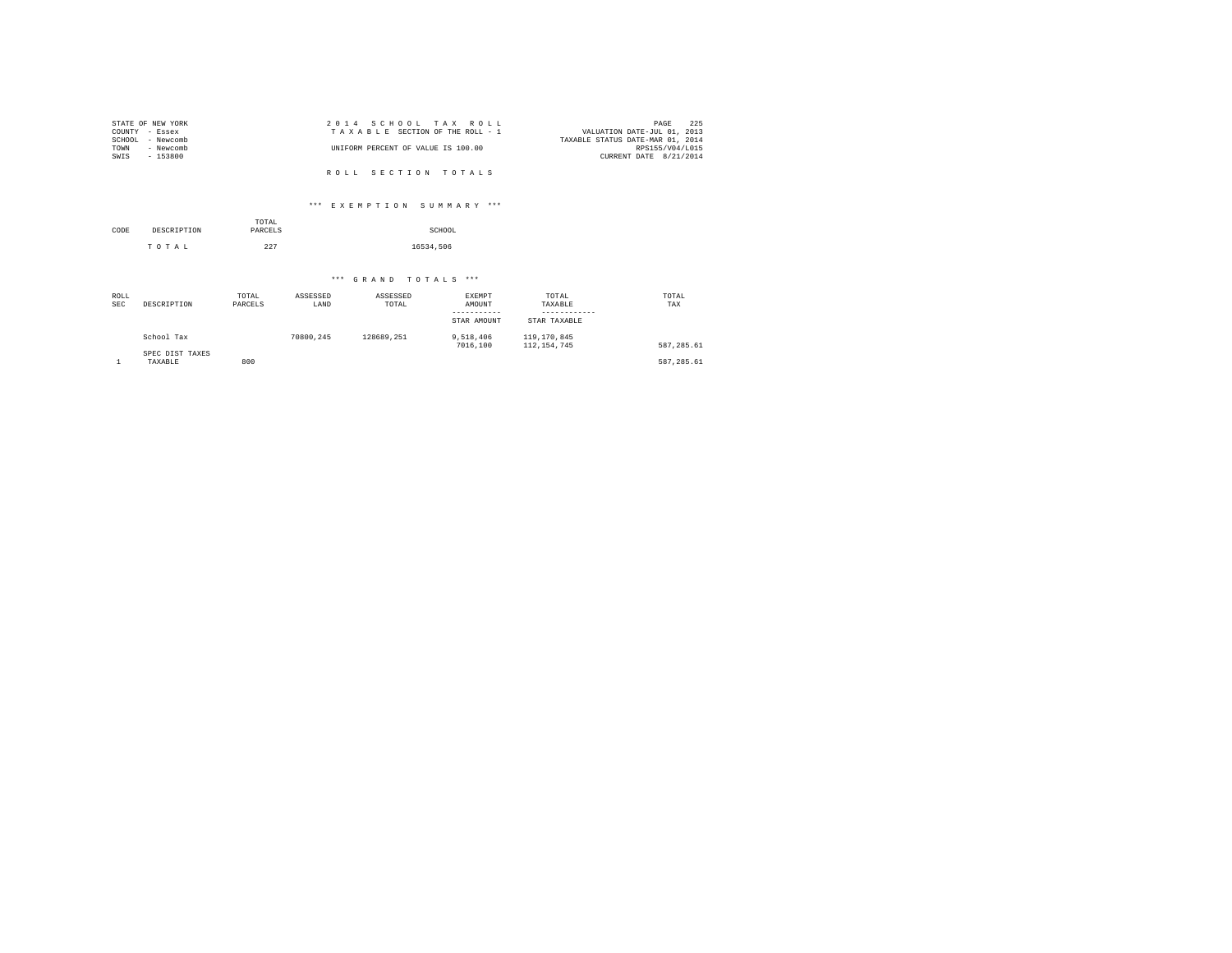| STATE OF NEW YORK<br>COUNTY - Essex<br>SCHOOL - Newcomb<br>TOWN - Newcomb<br>$-153800$<br>SWIS |                                                                                                                 |                      | 2014 SCHOOL TAX ROLL<br>STATE OWNED LAND SECTION OF THE ROLL - 3<br>OWNERS NAME SEQUENCE<br>UNIFORM PERCENT OF VALUE IS 100.00 |               | VALUATION DATE-JUL 01, 2013<br>TAXABLE STATUS DATE-MAR 01, 2014 | PAGE<br>226              |
|------------------------------------------------------------------------------------------------|-----------------------------------------------------------------------------------------------------------------|----------------------|--------------------------------------------------------------------------------------------------------------------------------|---------------|-----------------------------------------------------------------|--------------------------|
| TAX MAP PARCEL NUMBER<br>CURRENT OWNERS NAME                                                   | PROPERTY LOCATION & CLASS ASSESSMENT EXEMPTION CODE-----------------------------------SCHOOL<br>SCHOOL DISTRICT | LAND                 | TAX DESCRIPTION                                                                                                                |               | TAXABLE VALUE                                                   |                          |
| CURRENT OWNERS ADDRESS                                                                         | PARCEL SIZE/GRID COORD                                                                                          | TOTAL                | SPECIAL DISTRICTS                                                                                                              |               |                                                                 | TAX AMOUNT               |
|                                                                                                | NYS Route 28N                                                                                                   | NON-HOMESTEAD PARCEL |                                                                                                                                |               | ACCT 665M407305                                                 |                          |
| $109. - 1 - 9.000$                                                                             | 931 Forest s532a                                                                                                |                      | School Tax                                                                                                                     |               | 134,600                                                         | 2,354.04                 |
| 0131001                                                                                        | Newcomb 153801                                                                                                  | 134,600              |                                                                                                                                |               |                                                                 |                          |
| State Of New York                                                                              | 1 Richards Survey                                                                                               | 134,600              |                                                                                                                                |               |                                                                 |                          |
| State Comptroller                                                                              | ACRES 160.00                                                                                                    |                      |                                                                                                                                |               |                                                                 |                          |
| Land Claims Unit                                                                               | EAST-0542183 NRTH-1450299                                                                                       |                      |                                                                                                                                |               |                                                                 |                          |
| 7th Fl Alfred E Smith Bld FULL MARKET VALUE                                                    |                                                                                                                 | 134,600              |                                                                                                                                |               |                                                                 |                          |
| Albany, NY 12236                                                                               |                                                                                                                 |                      |                                                                                                                                | TOTAL TAX --- |                                                                 | $2.354.04**$             |
|                                                                                                |                                                                                                                 |                      |                                                                                                                                |               | DATE #1                                                         | 09/30/14                 |
|                                                                                                |                                                                                                                 |                      |                                                                                                                                |               | AMT DUE                                                         | 2.354.04                 |
|                                                                                                |                                                                                                                 |                      |                                                                                                                                |               |                                                                 |                          |
|                                                                                                | NYS Route 28N                                                                                                   | NON-HOMESTEAD PARCEL |                                                                                                                                |               | ACCT 665M407306                                                 |                          |
| $109. - 1 - 10.000$                                                                            | 931 Forest s532a - WTRFNT                                                                                       |                      | School Tax                                                                                                                     |               | 439,700                                                         | 7,689.98                 |
| 0131501                                                                                        | Newcomb 153801                                                                                                  | 439,700              |                                                                                                                                |               |                                                                 |                          |
| State Of New York                                                                              | 2 & 3 Richards Survey                                                                                           | 439,700              |                                                                                                                                |               |                                                                 |                          |
| State Comptroller<br>Land Claims Unit                                                          | ACRES 180.30<br>EAST-0543700 NRTH-1448443                                                                       |                      |                                                                                                                                |               |                                                                 |                          |
| 7th Fl Alfred E Smith Bld                                                                      | DEED BOOK 144 PG-435                                                                                            |                      |                                                                                                                                |               |                                                                 |                          |
| Albany, NY 12236                                                                               | FULL MARKET VALUE                                                                                               | 439,700              |                                                                                                                                |               |                                                                 |                          |
|                                                                                                |                                                                                                                 |                      |                                                                                                                                | TOTAL TAX --- |                                                                 | $7.689.98**$             |
|                                                                                                |                                                                                                                 |                      |                                                                                                                                |               | DATE #1                                                         | 09/30/14                 |
|                                                                                                |                                                                                                                 |                      |                                                                                                                                |               | AMT DUE                                                         | 7.689.98                 |
|                                                                                                |                                                                                                                 |                      |                                                                                                                                |               |                                                                 |                          |
|                                                                                                | NYS Route 28N                                                                                                   | NON-HOMESTEAD PARCEL | School Tax                                                                                                                     |               | ACCT 665M407309                                                 |                          |
| $109. -1 - 17.000$<br>0145001                                                                  | 931 Forest s532a - WTRFNT<br>Newcomb 153801                                                                     | 354,700              |                                                                                                                                |               | 354,700                                                         | 6, 203.40                |
| State Of New York                                                                              | 10 Richards Survey                                                                                              | 354,700              |                                                                                                                                |               |                                                                 |                          |
| State Comptroller                                                                              | 32.5ac S11                                                                                                      |                      |                                                                                                                                |               |                                                                 |                          |
| Land Claims Unit                                                                               | ACRES 83.00                                                                                                     |                      |                                                                                                                                |               |                                                                 |                          |
| 7th Fl Alfred E Smith Bld EAST-0547362 NRTH-1448939                                            |                                                                                                                 |                      |                                                                                                                                |               |                                                                 |                          |
| Albany, NY 12236                                                                               | FULL MARKET VALUE                                                                                               | 354,700              |                                                                                                                                |               |                                                                 |                          |
|                                                                                                |                                                                                                                 |                      |                                                                                                                                | TOTAL TAX --- | DATE #1                                                         | $6.203.40**$<br>09/30/14 |
|                                                                                                |                                                                                                                 |                      |                                                                                                                                |               | AMT DUE                                                         | 6.203.40                 |
|                                                                                                |                                                                                                                 |                      |                                                                                                                                |               |                                                                 |                          |
|                                                                                                | NYS Route 28N                                                                                                   | NON-HOMESTEAD PARCEL |                                                                                                                                |               | ACCT 665M407310                                                 |                          |
| $109. - 1 - 11.000$                                                                            | 931 Forest s532a                                                                                                |                      | School Tax                                                                                                                     |               | 130,500                                                         | 2.282.33                 |
| 0146001                                                                                        | Newcomb 153801                                                                                                  | 130,500              |                                                                                                                                |               |                                                                 |                          |
| State Of New York                                                                              | 11 Richards Survey<br>ACRES 160.00<br>EAST-0545766 NRTH-1449975                                                 | 130,500              |                                                                                                                                |               |                                                                 |                          |
| State On New<br>State Comptroller<br>Land Claims Unit                                          |                                                                                                                 |                      |                                                                                                                                |               |                                                                 |                          |
| 7th Fl Alfred E Smith Bld                                                                      | DEED BOOK 144 PG-435                                                                                            |                      |                                                                                                                                |               |                                                                 |                          |
| Albany, NY 12236                                                                               | FULL MARKET VALUE                                                                                               | 130,500              |                                                                                                                                |               |                                                                 |                          |
|                                                                                                |                                                                                                                 |                      |                                                                                                                                | TOTAL TAX --- |                                                                 | $2.282.33**$             |
|                                                                                                |                                                                                                                 |                      |                                                                                                                                |               | DATE #1                                                         | 09/30/14                 |
|                                                                                                |                                                                                                                 |                      |                                                                                                                                |               | AMT DUE                                                         | 2.282.33                 |
|                                                                                                |                                                                                                                 |                      |                                                                                                                                |               |                                                                 |                          |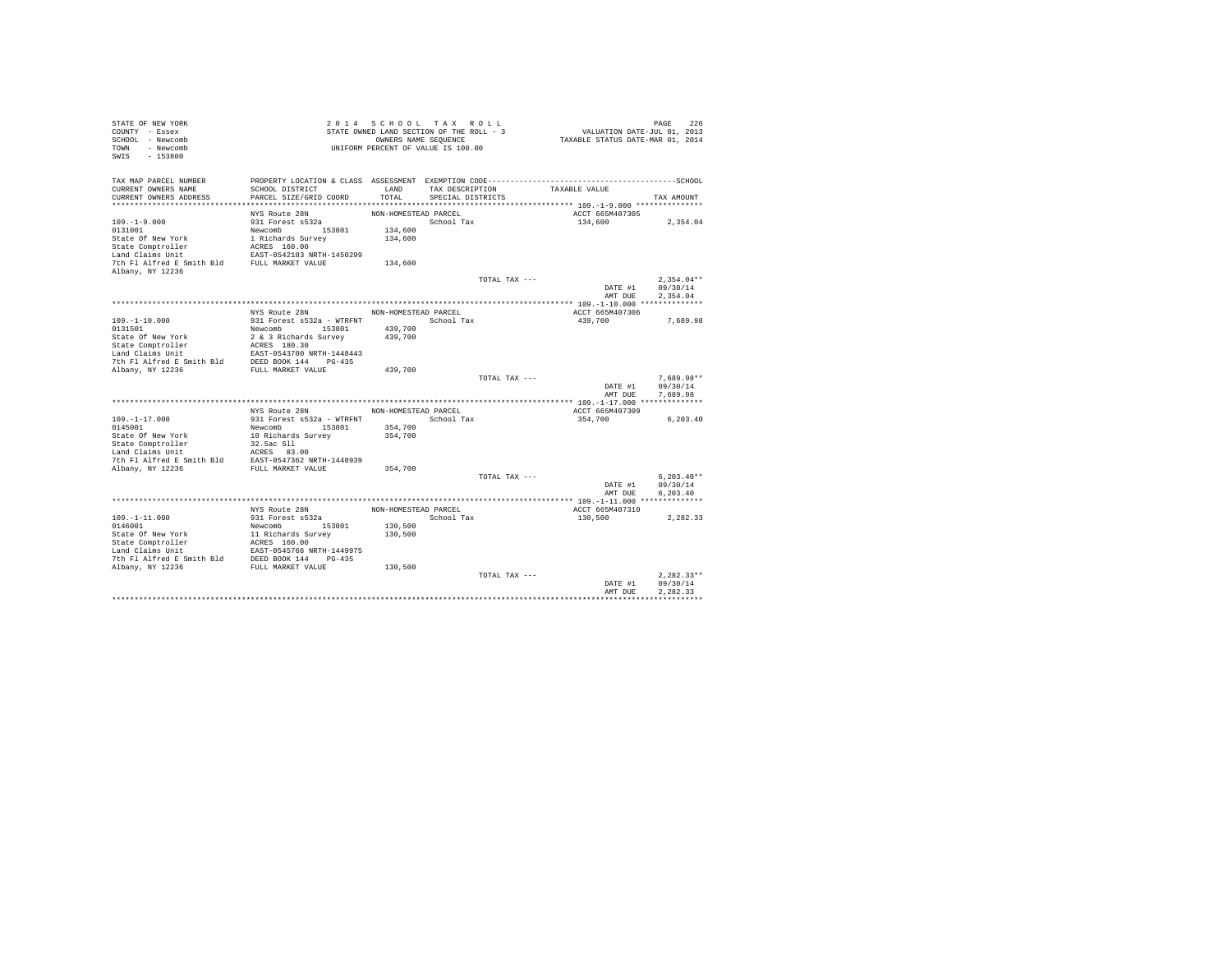| STATE OF NEW YORK<br>COUNTY - Essex               |                                                                 | 2014 SCHOOL TAX ROLL<br>STATE OWNED LAND SECTION OF THE ROLL - 3 |                   |               | VALUATION DATE-JUL $01$ , 2013   |         | PAGE                     | 227      |
|---------------------------------------------------|-----------------------------------------------------------------|------------------------------------------------------------------|-------------------|---------------|----------------------------------|---------|--------------------------|----------|
| SCHOOL - Newcomb                                  |                                                                 | OWNERS NAME SEQUENCE                                             |                   |               | TAXABLE STATUS DATE-MAR 01, 2014 |         |                          |          |
| TOWN - Newcomb                                    |                                                                 | UNIFORM PERCENT OF VALUE IS 100.00                               |                   |               |                                  |         |                          |          |
| SWIS<br>$-153800$                                 |                                                                 |                                                                  |                   |               |                                  |         |                          |          |
| TAX MAP PARCEL NUMBER                             |                                                                 |                                                                  |                   |               |                                  |         |                          |          |
| CURRENT OWNERS NAME                               | SCHOOL DISTRICT                                                 | LAND                                                             | TAX DESCRIPTION   |               | TAXABLE VALUE                    |         |                          |          |
| CURRENT OWNERS ADDRESS                            | PARCEL SIZE/GRID COORD                                          | TOTAL                                                            | SPECIAL DISTRICTS |               |                                  |         | TAX AMOUNT               |          |
|                                                   |                                                                 |                                                                  |                   |               |                                  |         |                          |          |
|                                                   | NYS Route 28N                                                   | NON-HOMESTEAD PARCEL                                             |                   |               | ACCT 665M407311                  |         |                          |          |
| $109. - 1 - 8.000$                                | 931 Forest s532a                                                |                                                                  | School Tax        |               | 151,300                          |         |                          | 2,646.11 |
| 0147001                                           | Newcomb 153801                                                  | 151,300                                                          |                   |               |                                  |         |                          |          |
| State Of New York                                 | 12 Richards Survey                                              | 151,300                                                          |                   |               |                                  |         |                          |          |
| State Comptroller<br>Land Claims Unit             | ACRES 160.00<br>EAST-0544251 NRTH-1451968                       |                                                                  |                   |               |                                  |         |                          |          |
| 7th Fl Alfred E Smith Bld FULL MARKET VALUE       |                                                                 | 151,300                                                          |                   |               |                                  |         |                          |          |
| Albany, NY 12236                                  |                                                                 |                                                                  |                   |               |                                  |         |                          |          |
|                                                   |                                                                 |                                                                  |                   | TOTAL TAX --- |                                  |         | $2.646.11**$             |          |
|                                                   |                                                                 |                                                                  |                   |               |                                  | DATE #1 | 09/30/14                 |          |
|                                                   |                                                                 |                                                                  |                   |               |                                  | AMT DUE | 2.646.11                 |          |
|                                                   |                                                                 |                                                                  |                   |               |                                  |         |                          |          |
|                                                   | NYS Route 28N                                                   | NON-HOMESTEAD PARCEL                                             |                   |               | ACCT 665M407312                  |         |                          |          |
| $109. -1 - 7.000$                                 | 931 Forest s532a                                                |                                                                  | School Tax        |               | 123,700                          |         | 2,163.41                 |          |
| 0148001                                           | Newcomb 153801                                                  | 123,700                                                          |                   |               |                                  |         |                          |          |
| State Of New York                                 | 13 Richards Survey                                              | 123,700                                                          |                   |               |                                  |         |                          |          |
| State Comptroller<br>Land Claims Unit             | ACRES 160.00<br>ACRES 160.00<br>EAST-0546160 NRTH-1453570       |                                                                  |                   |               |                                  |         |                          |          |
| 7th Fl Alfred E Smith Bld FULL MARKET VALUE       |                                                                 | 123,700                                                          |                   |               |                                  |         |                          |          |
| Albany, NY 12236                                  |                                                                 |                                                                  |                   |               |                                  |         |                          |          |
|                                                   |                                                                 |                                                                  |                   | TOTAL TAX --- |                                  |         | $2.163.41**$             |          |
|                                                   |                                                                 |                                                                  |                   |               |                                  | DATE #1 | 09/30/14                 |          |
|                                                   |                                                                 |                                                                  |                   |               |                                  | AMT DUE | 2.163.41                 |          |
|                                                   |                                                                 |                                                                  |                   |               |                                  |         |                          |          |
|                                                   | 291 Campsite Rd NON-HOMESTEAD PARCEL                            |                                                                  |                   |               | ACCT 665M407315                  |         |                          |          |
| $110. - 1 - 11.000$                               | 931 Forest s532a - WTRFNT                                       |                                                                  | School Tax        |               | 213,000                          |         |                          | 3,725.19 |
| 0168001                                           | Newcomb 153801                                                  | 213,000                                                          |                   |               |                                  |         |                          |          |
| State Of New York                                 | 20 Richards Survey                                              | 213,000                                                          |                   |               |                                  |         |                          |          |
| State Comptroller<br>Land Claims Unit<br>00033.90 |                                                                 |                                                                  |                   |               |                                  |         |                          |          |
|                                                   |                                                                 |                                                                  |                   |               |                                  |         |                          |          |
|                                                   |                                                                 |                                                                  |                   |               |                                  |         |                          |          |
| Albany, NY 12236                                  | DEED BOOK 393 PG-542<br>FULL MARKET VALUE                       | 213,000                                                          |                   |               |                                  |         |                          |          |
|                                                   |                                                                 |                                                                  |                   | TOTAL TAX --- |                                  |         | $3,725.19**$             |          |
|                                                   |                                                                 |                                                                  |                   |               |                                  | DATE #1 | 09/30/14                 |          |
|                                                   |                                                                 |                                                                  |                   |               |                                  | AMT DUE | 3.725.19                 |          |
|                                                   |                                                                 |                                                                  |                   |               |                                  |         |                          |          |
|                                                   | NYS Route 28N                                                   | NON-HOMESTEAD PARCEL                                             |                   |               | ACCT 665M407404                  |         |                          |          |
| $109. - 1 - 6.000$                                | 931 Forest s532a                                                |                                                                  | School Tax        |               | 122,200                          |         | 2,137.17                 |          |
| 0195001                                           | Newcomb 153801                                                  | 122,200                                                          |                   |               |                                  |         |                          |          |
| State Of New York                                 |                                                                 | 122,200                                                          |                   |               |                                  |         |                          |          |
| State Comptroller                                 | 24 Richards Survey<br>ACRES 160.00<br>EAST-0548153 NRTH-1455168 |                                                                  |                   |               |                                  |         |                          |          |
| Land Claims Unit                                  |                                                                 |                                                                  |                   |               |                                  |         |                          |          |
| 7th Fl Alfred E Smith Bld FULL MARKET VALUE       |                                                                 | 122,200                                                          |                   |               |                                  |         |                          |          |
| Albany, NY 12236                                  |                                                                 |                                                                  |                   |               |                                  |         |                          |          |
|                                                   |                                                                 |                                                                  |                   | TOTAL TAX --- |                                  | DATE #1 | $2.137.17**$<br>09/30/14 |          |
|                                                   |                                                                 |                                                                  |                   |               |                                  | AMT DUE | 2.137.17                 |          |
|                                                   |                                                                 |                                                                  |                   |               |                                  |         |                          |          |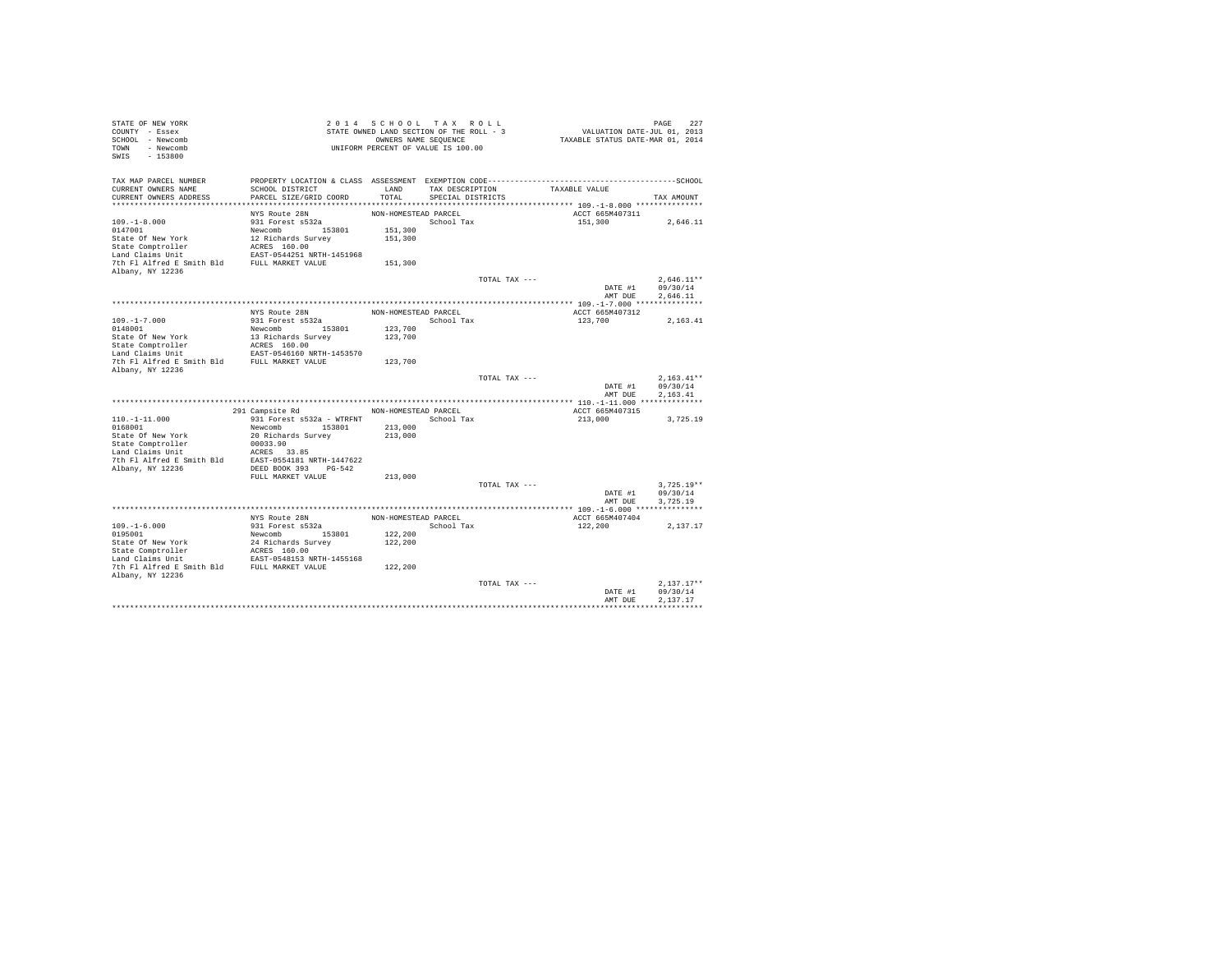| STATE OF NEW YORK<br>COUNTY - Essex<br>SCHOOL - Newcomb<br>TOWN - Newcomb<br>$-153800$<br>SWIS |                                                                                                                 |                      | 2014 SCHOOL TAX ROLL<br>STATE OWNED LAND SECTION OF THE ROLL - 3<br>OWNERS NAME SEQUENCE<br>UNIFORM PERCENT OF VALUE IS 100.00 |               | VALUATION DATE-JUL 01, 2013<br>TAXABLE STATUS DATE-MAR 01, 2014 | PAGE<br>228          |
|------------------------------------------------------------------------------------------------|-----------------------------------------------------------------------------------------------------------------|----------------------|--------------------------------------------------------------------------------------------------------------------------------|---------------|-----------------------------------------------------------------|----------------------|
| TAX MAP PARCEL NUMBER<br>CURRENT OWNERS NAME                                                   | PROPERTY LOCATION & CLASS ASSESSMENT EXEMPTION CODE-----------------------------------SCHOOL<br>SCHOOL DISTRICT | LAND                 | TAX DESCRIPTION                                                                                                                |               | TAXABLE VALUE                                                   |                      |
| CURRENT OWNERS ADDRESS                                                                         | PARCEL SIZE/GRID COORD                                                                                          | TOTAL                | SPECIAL DISTRICTS                                                                                                              |               |                                                                 | TAX AMOUNT           |
|                                                                                                |                                                                                                                 |                      |                                                                                                                                |               |                                                                 |                      |
|                                                                                                | Tahawus Rd                                                                                                      | NON-HOMESTEAD PARCEL |                                                                                                                                |               | ACCT 665M407409                                                 |                      |
| $100. -1 - 2.000$                                                                              | 931 Forest s532a                                                                                                |                      | School Tax                                                                                                                     |               | 117,000                                                         | 2,046.23             |
| 0237001                                                                                        | Newcomb 153801                                                                                                  | 117,000              |                                                                                                                                |               |                                                                 |                      |
| State Of New York<br>State Comptroller                                                         | 31 Richards Survey                                                                                              | 117,000              |                                                                                                                                |               |                                                                 |                      |
| Land Claims Unit                                                                               | ACRES 160.00<br>EAST-0552040 NRTH-1458283                                                                       |                      |                                                                                                                                |               |                                                                 |                      |
| 7th Fl Alfred E Smith Bld                                                                      | DEED BOOK 511 PG-17                                                                                             |                      |                                                                                                                                |               |                                                                 |                      |
| Albany, NY 12236                                                                               | FULL MARKET VALUE                                                                                               | 117,000              |                                                                                                                                |               |                                                                 |                      |
|                                                                                                |                                                                                                                 |                      |                                                                                                                                | TOTAL TAX --- |                                                                 | $2.046.23**$         |
|                                                                                                |                                                                                                                 |                      |                                                                                                                                |               | DATE #1                                                         | 09/30/14             |
|                                                                                                |                                                                                                                 |                      |                                                                                                                                |               | AMT DUE                                                         | 2.046.23             |
|                                                                                                | NYS Route 28N                                                                                                   | NON-HOMESTEAD PARCEL |                                                                                                                                |               | ACCT 665M407412                                                 |                      |
| $110. -1 - 5.000$                                                                              | 931 Forest s532a                                                                                                |                      | School Tax                                                                                                                     |               | 115,400                                                         | 2.018.25             |
| 0253001                                                                                        | Newcomb 153801                                                                                                  | 115,400              |                                                                                                                                |               |                                                                 |                      |
| State Of New York                                                                              | 34 Richards Survey                                                                                              | 115,400              |                                                                                                                                |               |                                                                 |                      |
| State Comptroller                                                                              | 160ac Sll                                                                                                       |                      |                                                                                                                                |               |                                                                 |                      |
| Land Claims Unit                                                                               | ACRES 160.00                                                                                                    |                      |                                                                                                                                |               |                                                                 |                      |
| 7th Fl Alfred E Smith Bld                                                                      | EAST-0556705 NRTH-1452331                                                                                       |                      |                                                                                                                                |               |                                                                 |                      |
| Albany, NY 12236                                                                               | FULL MARKET VALUE                                                                                               | 115,400              |                                                                                                                                | TOTAL TAX --- |                                                                 | $2.018.25**$         |
|                                                                                                |                                                                                                                 |                      |                                                                                                                                |               | DATE #1                                                         | 09/30/14             |
|                                                                                                |                                                                                                                 |                      |                                                                                                                                |               | AMT DUE                                                         | 2.018.25             |
|                                                                                                |                                                                                                                 |                      |                                                                                                                                |               |                                                                 |                      |
|                                                                                                | NYS Route 28N                                                                                                   | NON-HOMESTEAD PARCEL |                                                                                                                                |               | ACCT 665M407413                                                 |                      |
| $110. -1 - 16.000$                                                                             | 931 Forest s532a                                                                                                |                      | School Tax                                                                                                                     |               | 127,900                                                         | 2,236.86             |
| 0256001<br>State Of New York                                                                   | Newcomb 153801<br>35 Richards Survey                                                                            | 127,900<br>127,900   |                                                                                                                                |               |                                                                 |                      |
| State Comptroller                                                                              | 160ac Sll                                                                                                       |                      |                                                                                                                                |               |                                                                 |                      |
| Land Claims Unit                                                                               | ACRES 160.00                                                                                                    |                      |                                                                                                                                |               |                                                                 |                      |
| 7th Fl Alfred E Smith Bld                                                                      | EAST-0558331 NRTH-1450357                                                                                       |                      |                                                                                                                                |               |                                                                 |                      |
| Albany, NY 12236                                                                               | FULL MARKET VALUE                                                                                               | 127,900              |                                                                                                                                |               |                                                                 |                      |
|                                                                                                |                                                                                                                 |                      |                                                                                                                                | TOTAL TAX --- |                                                                 | $2.236.86**$         |
|                                                                                                |                                                                                                                 |                      |                                                                                                                                |               | DATE #1<br>AMT DUE                                              | 09/30/14<br>2.236.86 |
|                                                                                                |                                                                                                                 |                      |                                                                                                                                |               |                                                                 |                      |
|                                                                                                | NYS Route 28N                                                                                                   | NON-HOMESTEAD PARCEL |                                                                                                                                |               | ACCT 665M407501                                                 |                      |
| $110. - 1 - 17.000$                                                                            | 931 Forest s532a                                                                                                |                      | School Tax                                                                                                                     |               | 171,600                                                         | 3,001.14             |
| 0271001                                                                                        | Newcomb 153801                                                                                                  | 171,600              |                                                                                                                                |               |                                                                 |                      |
| State Of New York                                                                              | 38 Richards Survey<br>ACRES 160.00                                                                              | 171,600              |                                                                                                                                |               |                                                                 |                      |
| State Comptroller                                                                              |                                                                                                                 |                      |                                                                                                                                |               |                                                                 |                      |
| Land Claims Unit<br>7th Fl Alfred E Smith Bld FULL MARKET VALUE                                | EAST-0560394 NRTH-1451956                                                                                       | 171,600              |                                                                                                                                |               |                                                                 |                      |
| Albany, NY 12236                                                                               |                                                                                                                 |                      |                                                                                                                                |               |                                                                 |                      |
|                                                                                                |                                                                                                                 |                      |                                                                                                                                | TOTAL TAX --- |                                                                 | $3.001.14**$         |
|                                                                                                |                                                                                                                 |                      |                                                                                                                                |               | DATE #1                                                         | 09/30/14             |
|                                                                                                |                                                                                                                 |                      |                                                                                                                                |               | AMT DUE                                                         | 3.001.14             |
|                                                                                                |                                                                                                                 |                      |                                                                                                                                |               |                                                                 |                      |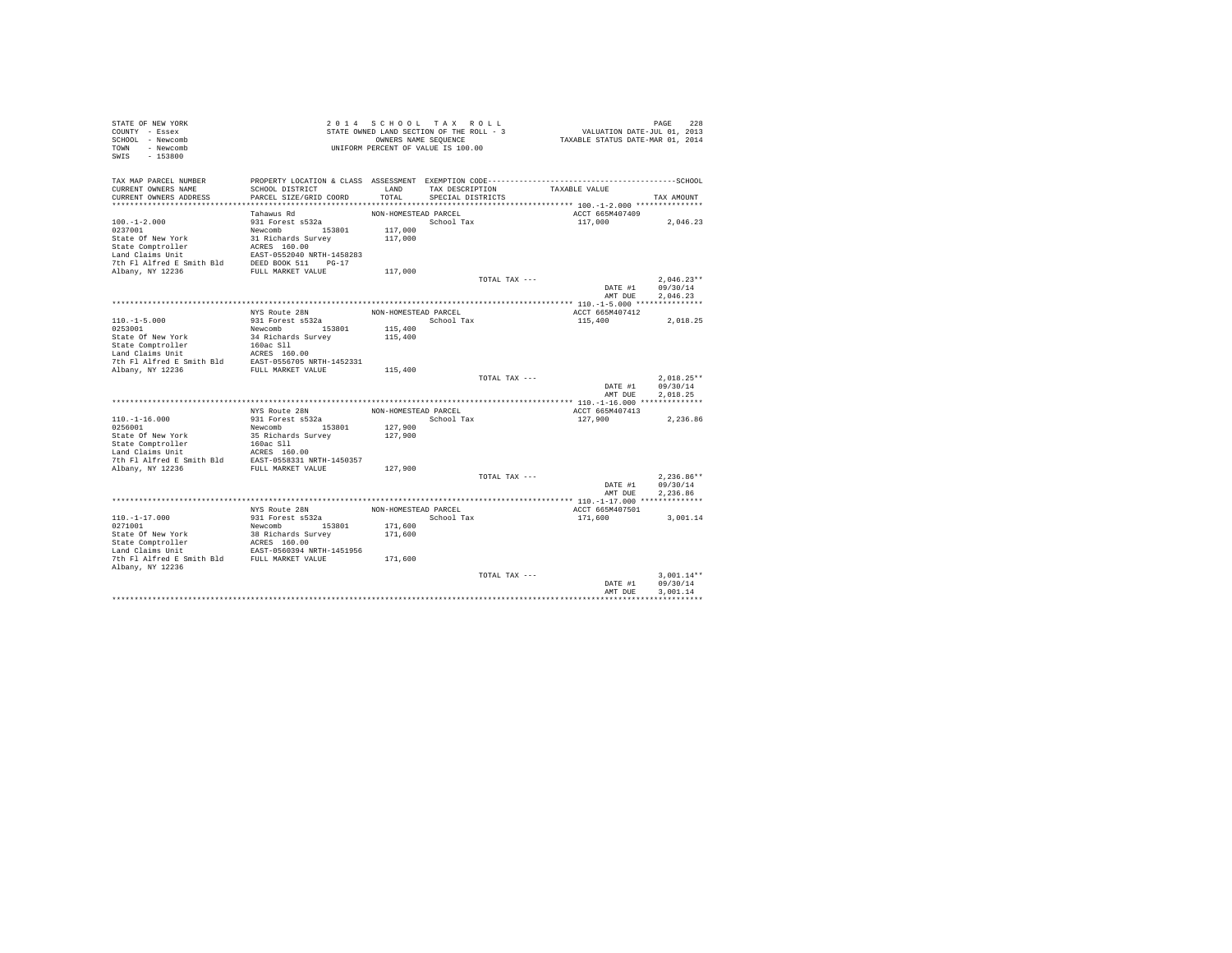| STATE OF NEW YORK                                                                                                                                                                                                                                                                                                                   |                                                                                                 |                                          |                   |                               |                                                                             |                  |
|-------------------------------------------------------------------------------------------------------------------------------------------------------------------------------------------------------------------------------------------------------------------------------------------------------------------------------------|-------------------------------------------------------------------------------------------------|------------------------------------------|-------------------|-------------------------------|-----------------------------------------------------------------------------|------------------|
| COUNTY - Essex                                                                                                                                                                                                                                                                                                                      |                                                                                                 | STATE OWNED LAND SECTION OF THE ROLL - 3 |                   |                               | PAGE 229<br>VALUATION DATE-JUL 01, 2013<br>TAXABLE STATUS DATE-MAR 01, 2014 |                  |
| SCHOOL - Newcomb                                                                                                                                                                                                                                                                                                                    |                                                                                                 | OWNERS NAME SEQUENCE                     |                   |                               |                                                                             |                  |
| TOWN - Newcomb                                                                                                                                                                                                                                                                                                                      |                                                                                                 |                                          |                   |                               |                                                                             |                  |
| $-153800$<br>SWIS                                                                                                                                                                                                                                                                                                                   |                                                                                                 |                                          |                   |                               |                                                                             |                  |
|                                                                                                                                                                                                                                                                                                                                     | STATE OWNED LEADERS NAME SEQUENCE<br>OWNERS NAME SEQUENCE<br>UNIFORM PERCENT OF VALUE IS 100.00 |                                          |                   |                               |                                                                             |                  |
|                                                                                                                                                                                                                                                                                                                                     |                                                                                                 |                                          |                   |                               |                                                                             |                  |
| TAX MAP PARCEL NUMBER THE PROPERTY LOCATION & CLASS ASSESSMENT EXEMPTION CODE--------------------------------SCHOOL                                                                                                                                                                                                                 |                                                                                                 |                                          |                   |                               |                                                                             |                  |
| CURRENT OWNERS NAME                                                                                                                                                                                                                                                                                                                 | SCHOOL DISTRICT                                                                                 | LAND                                     |                   | TAX DESCRIPTION TAXABLE VALUE |                                                                             |                  |
| CURRENT OWNERS ADDRESS                                                                                                                                                                                                                                                                                                              | PARCEL SIZE/GRID COORD                                                                          | TOTAL                                    | SPECIAL DISTRICTS |                               |                                                                             | TAX AMOUNT       |
|                                                                                                                                                                                                                                                                                                                                     |                                                                                                 |                                          |                   |                               |                                                                             |                  |
|                                                                                                                                                                                                                                                                                                                                     | NYS Route 28N                                                                                   | NON-HOMESTEAD PARCEL                     |                   |                               | ACCT 665M407502                                                             |                  |
| $110. - 1 - 4.000$                                                                                                                                                                                                                                                                                                                  | 931 Forest s532a                                                                                |                                          | School Tax        |                               | 94,000 1,643.98                                                             |                  |
| $110.-1-4.000$<br>0272001                                                                                                                                                                                                                                                                                                           |                                                                                                 | 94,000                                   |                   |                               |                                                                             |                  |
|                                                                                                                                                                                                                                                                                                                                     |                                                                                                 | 94,000                                   |                   |                               |                                                                             |                  |
|                                                                                                                                                                                                                                                                                                                                     |                                                                                                 |                                          |                   |                               |                                                                             |                  |
| 102-1-1-1-100<br>2022001 Newcomb 353801<br>State Of New York 39 Richards Survey<br>State Comptroller<br>160.00<br>Land Claims Unit 164022<br>202201 Newcomb 20238362 NRTH-1454022<br>2023 Newcomb 20238362 NRTH-1454022<br>2021 Phillips Smith                                                                                      |                                                                                                 |                                          |                   |                               |                                                                             |                  |
|                                                                                                                                                                                                                                                                                                                                     |                                                                                                 | 94,000                                   |                   |                               |                                                                             |                  |
| Albany, NY 12236                                                                                                                                                                                                                                                                                                                    |                                                                                                 |                                          |                   |                               |                                                                             |                  |
|                                                                                                                                                                                                                                                                                                                                     |                                                                                                 |                                          |                   | TOTAL TAX ---                 |                                                                             | $1.643.98**$     |
|                                                                                                                                                                                                                                                                                                                                     |                                                                                                 |                                          |                   |                               | DATE #1                                                                     | 09/30/14         |
|                                                                                                                                                                                                                                                                                                                                     |                                                                                                 |                                          |                   |                               |                                                                             | AMT DUE 1,643.98 |
|                                                                                                                                                                                                                                                                                                                                     |                                                                                                 |                                          |                   |                               |                                                                             |                  |
|                                                                                                                                                                                                                                                                                                                                     | NYS Route 28N MON-HOMESTEAD PARCEL                                                              |                                          |                   |                               |                                                                             |                  |
|                                                                                                                                                                                                                                                                                                                                     |                                                                                                 |                                          |                   |                               | ACCT 665M407503                                                             |                  |
| $110.-1-3.000$<br>0273001                                                                                                                                                                                                                                                                                                           | 931 Forest s532a - WTRFNT School Tax                                                            |                                          |                   |                               | 173,800                                                                     | 3,039.61         |
|                                                                                                                                                                                                                                                                                                                                     |                                                                                                 |                                          |                   |                               |                                                                             |                  |
|                                                                                                                                                                                                                                                                                                                                     |                                                                                                 |                                          |                   |                               |                                                                             |                  |
|                                                                                                                                                                                                                                                                                                                                     |                                                                                                 |                                          |                   |                               |                                                                             |                  |
|                                                                                                                                                                                                                                                                                                                                     |                                                                                                 |                                          |                   |                               |                                                                             |                  |
|                                                                                                                                                                                                                                                                                                                                     |                                                                                                 |                                          |                   |                               |                                                                             |                  |
| $\begin{tabular}{l c c c c c} \hline $1217$-10701$ & $51601$ & $51824$ & $17814$ \\ \hline 0273001$ & $40$ & $161611$ & $153001$ & $173,800$ \\ \hline State Computer & $40$ & $1616163$ & $173,800$ & $173,800$ \\ \hline State Computer & $137.3ac S11$ & $1214$ & $17414$ & $17414$ & $17414$ & $17414$ & $17414$ & $17414$ & $$ |                                                                                                 |                                          |                   |                               |                                                                             |                  |
|                                                                                                                                                                                                                                                                                                                                     |                                                                                                 |                                          |                   | TOTAL TAX ---                 |                                                                             | $3,039.61**$     |
|                                                                                                                                                                                                                                                                                                                                     |                                                                                                 |                                          |                   |                               |                                                                             | DATE #1 09/30/14 |
|                                                                                                                                                                                                                                                                                                                                     |                                                                                                 |                                          |                   |                               | AMT DUE                                                                     | 3.039.61         |
|                                                                                                                                                                                                                                                                                                                                     |                                                                                                 |                                          |                   |                               |                                                                             |                  |
|                                                                                                                                                                                                                                                                                                                                     | Tahawus Rd                                                                                      | NON-HOMESTEAD PARCEL                     |                   |                               | ACCT 665M407504                                                             |                  |
| $[100. -1-4.000$ $0.014001$ $0.01401$ $0.01401$ $0.01401$ $0.01401$ $0.01401$ $0.01401$ $0.01401$ $0.01401$ $0.01401$ $0.01401$ $0.01401$ $0.01401$ $0.01401$ $0.01401$ $0.01401$ $0.01401$ $0.01401$ $0.01401$ $0.01401$ $0.0$                                                                                                     |                                                                                                 |                                          |                   |                               | 153.500                                                                     | 2,684.58         |
|                                                                                                                                                                                                                                                                                                                                     |                                                                                                 |                                          |                   |                               |                                                                             |                  |
|                                                                                                                                                                                                                                                                                                                                     |                                                                                                 |                                          |                   |                               |                                                                             |                  |
|                                                                                                                                                                                                                                                                                                                                     |                                                                                                 |                                          |                   |                               |                                                                             |                  |
|                                                                                                                                                                                                                                                                                                                                     |                                                                                                 |                                          |                   |                               |                                                                             |                  |
|                                                                                                                                                                                                                                                                                                                                     |                                                                                                 |                                          |                   |                               |                                                                             |                  |
|                                                                                                                                                                                                                                                                                                                                     |                                                                                                 |                                          |                   |                               |                                                                             |                  |
|                                                                                                                                                                                                                                                                                                                                     | FULL MARKET VALUE                                                                               | 153,500                                  |                   |                               |                                                                             |                  |
|                                                                                                                                                                                                                                                                                                                                     |                                                                                                 |                                          |                   | TOTAL TAX ---                 |                                                                             | 2.684.58**       |
|                                                                                                                                                                                                                                                                                                                                     |                                                                                                 |                                          |                   |                               | DATE #1                                                                     | 09/30/14         |
|                                                                                                                                                                                                                                                                                                                                     |                                                                                                 |                                          |                   |                               | AMT DUE                                                                     | 2.684.58         |
|                                                                                                                                                                                                                                                                                                                                     |                                                                                                 |                                          |                   |                               |                                                                             |                  |
|                                                                                                                                                                                                                                                                                                                                     | Tahawus Rd                                                                                      | NON-HOMESTEAD PARCEL                     |                   |                               |                                                                             |                  |
|                                                                                                                                                                                                                                                                                                                                     |                                                                                                 |                                          |                   |                               | ACCT 665M407505                                                             |                  |
|                                                                                                                                                                                                                                                                                                                                     |                                                                                                 |                                          |                   |                               | 457,200                                                                     | 7,996.04         |
|                                                                                                                                                                                                                                                                                                                                     |                                                                                                 |                                          |                   |                               |                                                                             |                  |
|                                                                                                                                                                                                                                                                                                                                     |                                                                                                 |                                          |                   |                               |                                                                             |                  |
|                                                                                                                                                                                                                                                                                                                                     |                                                                                                 |                                          |                   |                               |                                                                             |                  |
|                                                                                                                                                                                                                                                                                                                                     |                                                                                                 |                                          |                   |                               |                                                                             |                  |
|                                                                                                                                                                                                                                                                                                                                     |                                                                                                 |                                          |                   |                               |                                                                             |                  |
| $[100,-1-5.000$ $231\text{ Forest } 5522a - \text{WTRENT}$ PORTSOO1 Tax<br>School Tax<br>School Tax<br>State Of New York<br>State Comptroller<br>12.6.2ac S11<br>14.2ac S12<br>24.2ac S11<br>24.57.200<br>24.57.200<br>24.57.200<br>24.57.200<br>24.57.200<br>24.57.200<br>2                                                        |                                                                                                 |                                          |                   |                               |                                                                             |                  |
|                                                                                                                                                                                                                                                                                                                                     | FULL MARKET VALUE                                                                               | 457,200                                  |                   |                               |                                                                             |                  |
|                                                                                                                                                                                                                                                                                                                                     |                                                                                                 |                                          |                   | TOTAL TAX ---                 |                                                                             | $7.996.04**$     |
|                                                                                                                                                                                                                                                                                                                                     |                                                                                                 |                                          |                   |                               | DATE #1                                                                     | 09/30/14         |
|                                                                                                                                                                                                                                                                                                                                     |                                                                                                 |                                          |                   |                               | AMT DUE                                                                     | 7.996.04         |
|                                                                                                                                                                                                                                                                                                                                     |                                                                                                 |                                          |                   |                               |                                                                             |                  |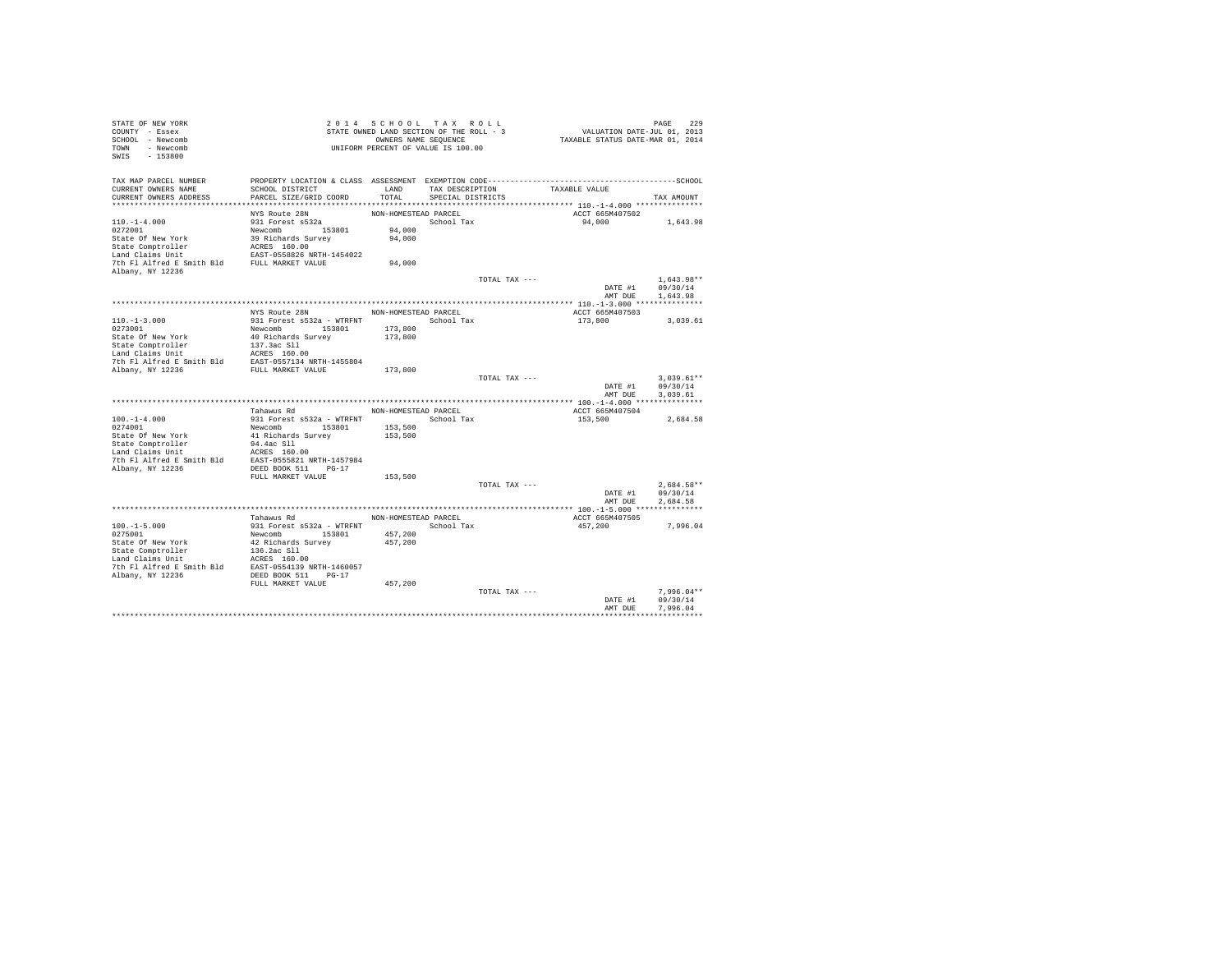| STATE OF NEW YORK<br>COUNTY - Essex                                                                                                                                                                                                                    |                                                            | 2014 SCHOOL TAX ROLL<br>STATE OWNED LAND SECTION OF THE ROLL - 3 |                   |               | PAGE 230<br>VALUATION DATE-JUL 01, 2013 |                    |              |        |
|--------------------------------------------------------------------------------------------------------------------------------------------------------------------------------------------------------------------------------------------------------|------------------------------------------------------------|------------------------------------------------------------------|-------------------|---------------|-----------------------------------------|--------------------|--------------|--------|
| SCHOOL - Newcomb                                                                                                                                                                                                                                       |                                                            | OWNERS NAME SEQUENCE                                             |                   |               | TAXABLE STATUS DATE-MAR 01, 2014        |                    |              |        |
| TOWN - Newcomb                                                                                                                                                                                                                                         |                                                            | UNIFORM PERCENT OF VALUE IS 100.00                               |                   |               |                                         |                    |              |        |
| SWIS<br>$-153800$                                                                                                                                                                                                                                      |                                                            |                                                                  |                   |               |                                         |                    |              |        |
|                                                                                                                                                                                                                                                        |                                                            |                                                                  |                   |               |                                         |                    |              |        |
| TAX MAP PARCEL NUMBER                                                                                                                                                                                                                                  |                                                            |                                                                  |                   |               |                                         |                    |              |        |
| CURRENT OWNERS NAME                                                                                                                                                                                                                                    | SCHOOL DISTRICT                                            | LAND                                                             | TAX DESCRIPTION   |               | TAXABLE VALUE                           |                    |              |        |
| CURRENT OWNERS ADDRESS                                                                                                                                                                                                                                 | PARCEL SIZE/GRID COORD                                     | TOTAL                                                            | SPECIAL DISTRICTS |               |                                         |                    | TAX AMOUNT   |        |
|                                                                                                                                                                                                                                                        | NYS Route 28N                                              | NON-HOMESTEAD PARCEL                                             |                   |               | ACCT 665M481008                         |                    |              |        |
| $121. - 2 - 21.200$                                                                                                                                                                                                                                    | 931 Forest s532a                                           |                                                                  | School Tax        |               | 52,200                                  |                    |              | 912.93 |
| 0520501                                                                                                                                                                                                                                                |                                                            | 52,200                                                           |                   |               |                                         |                    |              |        |
| State Of New York                                                                                                                                                                                                                                      | Newcomb 153801<br>40 Thorns Survey                         | 52,200                                                           |                   |               |                                         |                    |              |        |
|                                                                                                                                                                                                                                                        |                                                            |                                                                  |                   |               |                                         |                    |              |        |
|                                                                                                                                                                                                                                                        |                                                            |                                                                  |                   |               |                                         |                    |              |        |
|                                                                                                                                                                                                                                                        |                                                            |                                                                  |                   |               |                                         |                    |              |        |
| State Comptroller<br>Land Claims Unit<br>Land Claims Unit<br>Land Claims Unit Pack PST PAIR PAIR PAIR PAIR PAIR PAIR PAIR Albany, NY 12236                                                                                                             |                                                            | 52,200                                                           |                   |               |                                         |                    |              |        |
|                                                                                                                                                                                                                                                        |                                                            |                                                                  |                   | TOTAL TAX --- |                                         |                    | $912.93**$   |        |
|                                                                                                                                                                                                                                                        |                                                            |                                                                  |                   |               |                                         | DATE #1            | 09/30/14     |        |
|                                                                                                                                                                                                                                                        |                                                            |                                                                  |                   |               |                                         | AMT DUE            | 912.93       |        |
|                                                                                                                                                                                                                                                        |                                                            |                                                                  |                   |               |                                         |                    |              |        |
| $99. -1 - 9.000$                                                                                                                                                                                                                                       | Newcomb Lake Rd NON-HOMESTEAD PARCEL                       |                                                                  |                   |               | ACCT 665M407901                         |                    |              |        |
| 0839002 0839001                                                                                                                                                                                                                                        | 931 Forest s532a - WTRFNT School Tax                       |                                                                  |                   |               | 8465,400                                |                    | 148,052.68   |        |
| State Of New York                                                                                                                                                                                                                                      | Newcomb 153801<br>T&c Twp 28                               | 8465,400<br>8465,400                                             |                   |               |                                         |                    |              |        |
|                                                                                                                                                                                                                                                        | 6506.30                                                    |                                                                  |                   |               |                                         |                    |              |        |
| State Comptroller<br>Land Claims Unit                                                                                                                                                                                                                  |                                                            |                                                                  |                   |               |                                         |                    |              |        |
| $\begin{tabular}{lllll} \texttt{Land Claus Unit} & \texttt{ACRES 6982.00} \\ \texttt{7th Fl Alfred E Smith Bld} & \texttt{EAST-0545493 NRTH-1464305} \end{tabular}$                                                                                    |                                                            |                                                                  |                   |               |                                         |                    |              |        |
| Albany, NY 12236                                                                                                                                                                                                                                       | DEED BOOK 511 PG-17                                        |                                                                  |                   |               |                                         |                    |              |        |
|                                                                                                                                                                                                                                                        | FULL MARKET VALUE                                          | 8465,400                                                         |                   |               |                                         |                    |              |        |
|                                                                                                                                                                                                                                                        |                                                            |                                                                  |                   | TOTAL TAX --- |                                         |                    | 148,052.68** |        |
|                                                                                                                                                                                                                                                        |                                                            |                                                                  |                   |               |                                         | DATE #1 09/30/14   |              |        |
|                                                                                                                                                                                                                                                        |                                                            |                                                                  |                   |               |                                         | AMT DUE 148,052.68 |              |        |
|                                                                                                                                                                                                                                                        |                                                            |                                                                  |                   |               |                                         |                    |              |        |
|                                                                                                                                                                                                                                                        | NYS Route 28N                                              | NON-HOMESTEAD PARCEL                                             |                   |               | ACCT 665M407905                         |                    |              |        |
| $109. - 1 - 3.000$                                                                                                                                                                                                                                     | 931 Forest s532a                                           |                                                                  | School Tax        |               | 158,200                                 |                    | 2,766.78     |        |
| 0855001                                                                                                                                                                                                                                                | Newcomb 153801                                             | 158,200                                                          |                   |               |                                         |                    |              |        |
| State Of New York                                                                                                                                                                                                                                      | 59 T&c Twp 28<br>ACRES 148.52<br>EAST-0543085 NRTH-1454361 | 158,200                                                          |                   |               |                                         |                    |              |        |
| State Comptroller<br>Land Claims Unit                                                                                                                                                                                                                  |                                                            |                                                                  |                   |               |                                         |                    |              |        |
| 7th Fl Alfred E Smith Bld FULL MARKET VALUE                                                                                                                                                                                                            |                                                            | 158,200                                                          |                   |               |                                         |                    |              |        |
| Albany, NY 12236                                                                                                                                                                                                                                       |                                                            |                                                                  |                   |               |                                         |                    |              |        |
|                                                                                                                                                                                                                                                        |                                                            |                                                                  |                   | TOTAL TAX --- |                                         |                    | $2,766.78**$ |        |
|                                                                                                                                                                                                                                                        |                                                            |                                                                  |                   |               |                                         | DATE #1            | 09/30/14     |        |
|                                                                                                                                                                                                                                                        |                                                            |                                                                  |                   |               |                                         | AMT DUE            | 2.766.78     |        |
|                                                                                                                                                                                                                                                        |                                                            |                                                                  |                   |               |                                         |                    |              |        |
|                                                                                                                                                                                                                                                        | NYS Route 28N                                              | NON-HOMESTEAD PARCEL                                             |                   |               | ACCT 665M407906                         |                    |              |        |
| $109. - 1 - 2.000$                                                                                                                                                                                                                                     | 931 Forest s532a                                           |                                                                  | School Tax        |               | 148,700                                 |                    | 2,600.64     |        |
| 0855201                                                                                                                                                                                                                                                | Newcomb 153801                                             | 148,700                                                          |                   |               |                                         |                    |              |        |
| State Of New York                                                                                                                                                                                                                                      | 60 T&c Twp 28                                              | 148,700                                                          |                   |               |                                         |                    |              |        |
|                                                                                                                                                                                                                                                        |                                                            |                                                                  |                   |               |                                         |                    |              |        |
| State Comptroller<br>Land Claims Unit<br>Land Claims Unit<br>146.10<br>2 146.10<br>2 146.10<br>2 146.10<br>2 148,700<br>2 148,700<br>2 148,700<br>2 148,700<br>2 148,700<br>2 148,700<br>2 148,700<br>2 148,700<br>2 148,700<br>2 148,700<br>2 148,700 |                                                            |                                                                  |                   |               |                                         |                    |              |        |
|                                                                                                                                                                                                                                                        |                                                            |                                                                  |                   |               |                                         |                    |              |        |
|                                                                                                                                                                                                                                                        |                                                            |                                                                  |                   |               |                                         |                    | $2.600.64**$ |        |
|                                                                                                                                                                                                                                                        |                                                            |                                                                  |                   | TOTAL TAX --- |                                         | DATE #1            | 09/30/14     |        |
|                                                                                                                                                                                                                                                        |                                                            |                                                                  |                   |               |                                         | AMT DUE            | 2.600.64     |        |
|                                                                                                                                                                                                                                                        |                                                            |                                                                  |                   |               |                                         |                    |              |        |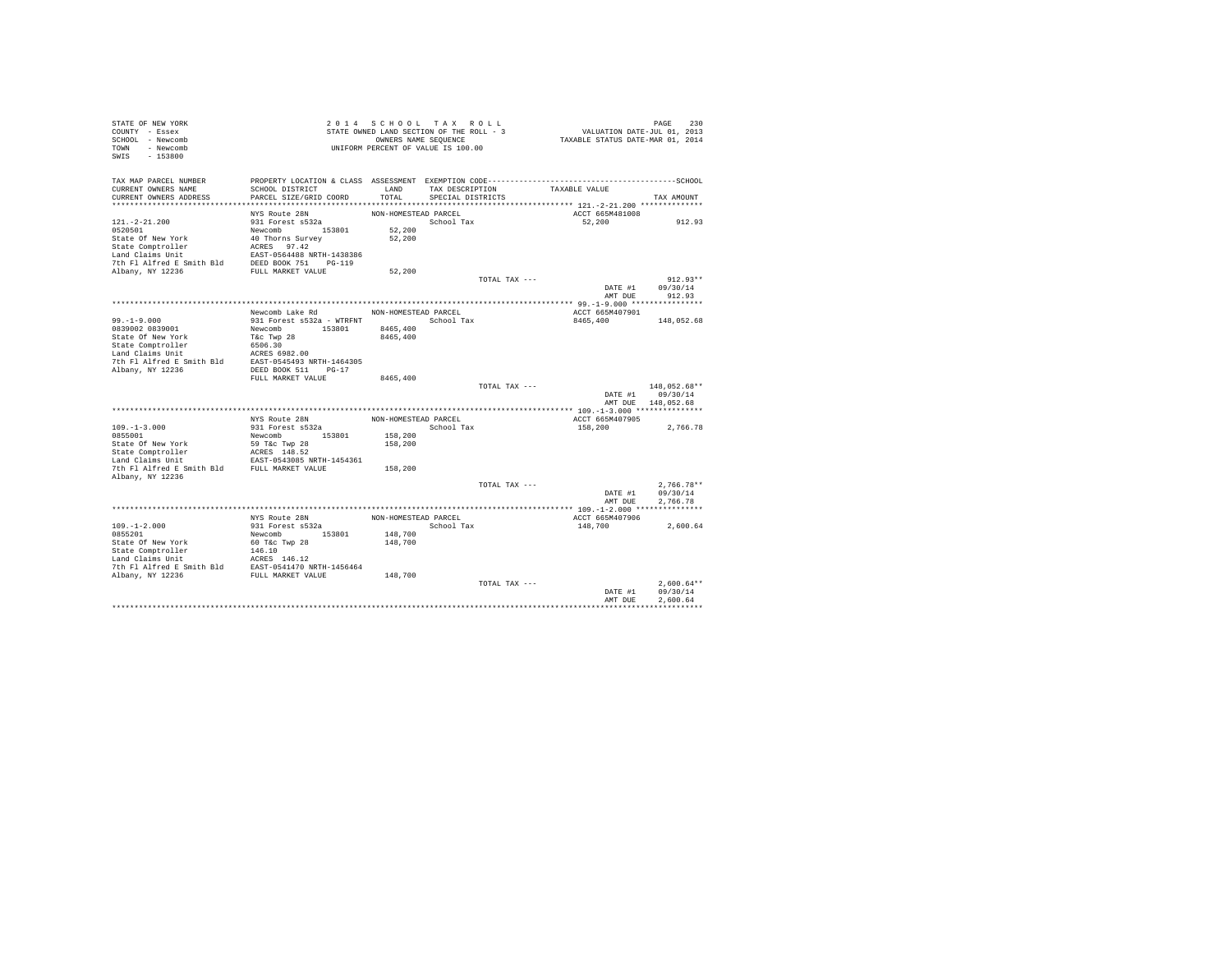| STATE OF NEW YORK<br>COUNTY - Essex<br>SCHOOL - Newcomb<br>TOWN - Newcomb<br>SWIS<br>$-153800$                                |                                           |                      | 2014 SCHOOL TAX ROLL<br>STATE OWNED LAND SECTION OF THE ROLL - 3<br>OWNERS NAME SEQUENCE<br>UNIFORM PERCENT OF VALUE IS 100.00 |               | VALUATION DATE-JUL 01, 2013<br>TAXABLE STATUS DATE-MAR 01, 2014 | PAGE<br>231          |
|-------------------------------------------------------------------------------------------------------------------------------|-------------------------------------------|----------------------|--------------------------------------------------------------------------------------------------------------------------------|---------------|-----------------------------------------------------------------|----------------------|
| TAX MAP PARCEL NUMBER<br>CURRENT OWNERS NAME                                                                                  | SCHOOL DISTRICT                           | LAND                 | TAX DESCRIPTION                                                                                                                |               | TAXABLE VALUE                                                   |                      |
| CURRENT OWNERS ADDRESS                                                                                                        | PARCEL SIZE/GRID COORD                    | TOTAL                | SPECIAL DISTRICTS                                                                                                              |               |                                                                 | TAX AMOUNT           |
|                                                                                                                               |                                           |                      |                                                                                                                                |               |                                                                 |                      |
|                                                                                                                               | NYS Route 28N                             | NON-HOMESTEAD PARCEL |                                                                                                                                |               | ACCT 665M407907                                                 |                      |
| $99. - 1 - 11.000$                                                                                                            | 931 Forest s532a                          |                      | School Tax                                                                                                                     |               | 94,700                                                          | 1,656.22             |
| 0855401                                                                                                                       | Newcomb 153801                            | 94,700               |                                                                                                                                |               |                                                                 |                      |
| State Of New York                                                                                                             | 61 T&C Twp 28                             | 94,700               |                                                                                                                                |               |                                                                 |                      |
| State Comptroller                                                                                                             | ACRES 154.00<br>EAST-0539551 NRTH-1458205 |                      |                                                                                                                                |               |                                                                 |                      |
| Land Claims Unit                                                                                                              |                                           |                      |                                                                                                                                |               |                                                                 |                      |
| 7th Fl Alfred E Smith Bld FULL MARKET VALUE                                                                                   |                                           | 94,700               |                                                                                                                                |               |                                                                 |                      |
| Albany, NY 12236                                                                                                              |                                           |                      |                                                                                                                                |               |                                                                 |                      |
|                                                                                                                               |                                           |                      |                                                                                                                                | TOTAL TAX --- |                                                                 | $1.656.22**$         |
|                                                                                                                               |                                           |                      |                                                                                                                                |               | DATE #1<br>AMT DUE                                              | 09/30/14<br>1,656.22 |
|                                                                                                                               |                                           |                      |                                                                                                                                |               |                                                                 |                      |
|                                                                                                                               | NYS Route 28N                             | NON-HOMESTEAD PARCEL |                                                                                                                                |               | ACCT 665M407908                                                 |                      |
| $99. - 1 - 12.000$                                                                                                            | 931 Forest s532a                          |                      | School Tax                                                                                                                     |               | 139,800                                                         | 2,444.98             |
| 0855601                                                                                                                       | Newcomb 153801                            | 139,800              |                                                                                                                                |               |                                                                 |                      |
| State Of New York                                                                                                             | 62 T&c Twp 28                             | 139,800              |                                                                                                                                |               |                                                                 |                      |
| State Comptroller                                                                                                             | ACRES 144.00                              |                      |                                                                                                                                |               |                                                                 |                      |
|                                                                                                                               |                                           |                      |                                                                                                                                |               |                                                                 |                      |
| Cannot Composite the Constant Capital Claims Unit<br>EAST-0537824 NRTH-1460194<br>7th Fl Alfred E Smith Bld FULL MARKET VALUE |                                           | 139,800              |                                                                                                                                |               |                                                                 |                      |
| Albany, NY 12236                                                                                                              |                                           |                      |                                                                                                                                |               |                                                                 |                      |
|                                                                                                                               |                                           |                      |                                                                                                                                | TOTAL TAX --- |                                                                 | $2.444.98**$         |
|                                                                                                                               |                                           |                      |                                                                                                                                |               | DATE #1<br>AMT DUE                                              | 09/30/14<br>2.444.98 |
|                                                                                                                               |                                           |                      |                                                                                                                                |               |                                                                 |                      |
|                                                                                                                               | NYS Route 28N                             | NON-HOMESTEAD PARCEL |                                                                                                                                |               | ACCT 665M407909                                                 |                      |
| $99. -1 - 13.000$                                                                                                             | 931 Forest s532a                          |                      | School Tax                                                                                                                     |               | 139,700                                                         | 2,443.23             |
| 0855801                                                                                                                       | Newcomb 153801                            | 139,700              |                                                                                                                                |               |                                                                 |                      |
| State Of New York                                                                                                             | 63 T&c Twp 28                             | 139,700              |                                                                                                                                |               |                                                                 |                      |
| State Comptroller                                                                                                             | ACRES 144.00<br>EAST-0536034 NRTH-1462239 |                      |                                                                                                                                |               |                                                                 |                      |
| Land Claims Unit                                                                                                              |                                           |                      |                                                                                                                                |               |                                                                 |                      |
| 7th F1 Alfred E Smith Bld DEED BOOK 511 PG-17                                                                                 |                                           |                      |                                                                                                                                |               |                                                                 |                      |
| Albany, NY 12236                                                                                                              | FULL MARKET VALUE                         | 139,700              |                                                                                                                                |               |                                                                 |                      |
|                                                                                                                               |                                           |                      |                                                                                                                                | TOTAL TAX --- |                                                                 | $2.443.23**$         |
|                                                                                                                               |                                           |                      |                                                                                                                                |               | DATE #1                                                         | 09/30/14             |
|                                                                                                                               |                                           |                      |                                                                                                                                |               | AMT DUE                                                         | 2.443.23             |
|                                                                                                                               | NYS Route 28N                             | NON-HOMESTEAD PARCEL |                                                                                                                                |               | ACCT 665M407910                                                 |                      |
| $99. - 1 - 1.000$                                                                                                             | 931 Forest s532a                          |                      | School Tax                                                                                                                     |               | 96,300                                                          | 1,684.21             |
| 0857001                                                                                                                       | Newcomb 153801                            | 96,300               |                                                                                                                                |               |                                                                 |                      |
|                                                                                                                               |                                           | 96,300               |                                                                                                                                |               |                                                                 |                      |
|                                                                                                                               |                                           |                      |                                                                                                                                |               |                                                                 |                      |
|                                                                                                                               |                                           |                      |                                                                                                                                |               |                                                                 |                      |
|                                                                                                                               |                                           |                      |                                                                                                                                |               |                                                                 |                      |
|                                                                                                                               |                                           | 96,300               |                                                                                                                                |               |                                                                 |                      |
|                                                                                                                               |                                           |                      |                                                                                                                                | TOTAL TAX --- |                                                                 | $1.684.21**$         |
|                                                                                                                               |                                           |                      |                                                                                                                                |               | DATE #1                                                         | 09/30/14<br>1,684.21 |
|                                                                                                                               |                                           |                      |                                                                                                                                |               | AMT DUE                                                         |                      |
|                                                                                                                               |                                           |                      |                                                                                                                                |               |                                                                 |                      |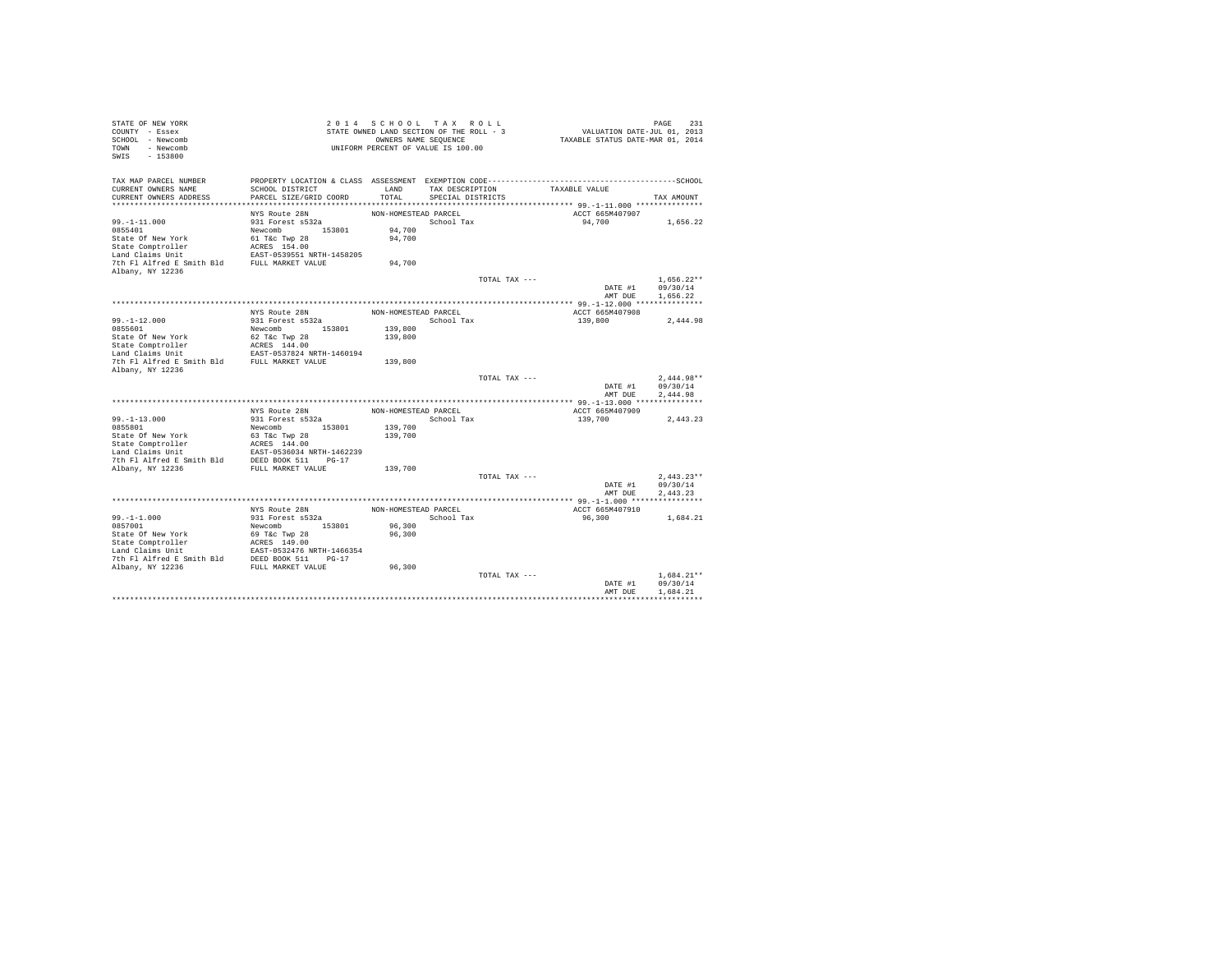| STATE OF NEW YORK                                                                                                                                                                                                                                |                                                                                                             |                      |                         |                                    |                                                                             |                  |
|--------------------------------------------------------------------------------------------------------------------------------------------------------------------------------------------------------------------------------------------------|-------------------------------------------------------------------------------------------------------------|----------------------|-------------------------|------------------------------------|-----------------------------------------------------------------------------|------------------|
| COUNTY - Essex                                                                                                                                                                                                                                   | -<br>STATE OWNED LAND SECTION OF THE ROLL - .<br>OWNERS NAME SEQUENCE<br>UNIFORM PERCENT OF VALUE IS 100.00 |                      |                         |                                    | PAGE 232<br>VALUATION DATE-JUL 01, 2013<br>TAXABLE STATUS DATE-MAR 01, 2014 |                  |
| SCHOOL - Newcomb                                                                                                                                                                                                                                 |                                                                                                             |                      |                         |                                    |                                                                             |                  |
| TOWN - Newcomb                                                                                                                                                                                                                                   |                                                                                                             |                      |                         |                                    |                                                                             |                  |
| SWIS - 153800                                                                                                                                                                                                                                    |                                                                                                             |                      |                         |                                    |                                                                             |                  |
|                                                                                                                                                                                                                                                  |                                                                                                             |                      |                         |                                    |                                                                             |                  |
|                                                                                                                                                                                                                                                  |                                                                                                             |                      |                         |                                    |                                                                             |                  |
| TAX MAP PARCEL NUMBER THE PROPERTY LOCATION & CLASS ASSESSMENT EXEMPTION CODE--------------------------------SCHOOL                                                                                                                              |                                                                                                             |                      |                         |                                    |                                                                             |                  |
| CURRENT OWNERS NAME                                                                                                                                                                                                                              | SCHOOL DISTRICT                                                                                             |                      |                         | LAND TAX DESCRIPTION TAXABLE VALUE |                                                                             |                  |
| CURRENT OWNERS ADDRESS                                                                                                                                                                                                                           | PARCEL SIZE/GRID COORD                                                                                      |                      | TOTAL SPECIAL DISTRICTS |                                    |                                                                             | TAX AMOUNT       |
|                                                                                                                                                                                                                                                  |                                                                                                             |                      |                         |                                    |                                                                             |                  |
|                                                                                                                                                                                                                                                  | NYS Route 28N                                                                                               | NON-HOMESTEAD PARCEL |                         |                                    | ACCT 665M407914                                                             |                  |
| $89. -1 - 1.000$                                                                                                                                                                                                                                 | 931 Forest s532a                                                                                            |                      | School Tax              |                                    |                                                                             | 47,300 827.24    |
| 0881001                                                                                                                                                                                                                                          |                                                                                                             | 47,300               |                         |                                    |                                                                             |                  |
|                                                                                                                                                                                                                                                  |                                                                                                             | 47,300               |                         |                                    |                                                                             |                  |
|                                                                                                                                                                                                                                                  |                                                                                                             |                      |                         |                                    |                                                                             |                  |
| 931-11.000<br>8981001<br>State Of New York Peter Software 153801<br>State Of New York Peter Software 153801<br>Januar Claims Unit<br>17th Pl Alfred E Smith Bld<br>Danny, NY 12236<br>PEDLD MARKET VALUE<br>PEDLD MARKET VALUE<br>PEDLD MARKET V |                                                                                                             |                      |                         |                                    |                                                                             |                  |
|                                                                                                                                                                                                                                                  |                                                                                                             |                      |                         |                                    |                                                                             |                  |
|                                                                                                                                                                                                                                                  |                                                                                                             |                      |                         |                                    |                                                                             |                  |
|                                                                                                                                                                                                                                                  |                                                                                                             | 47,300               |                         |                                    |                                                                             |                  |
|                                                                                                                                                                                                                                                  |                                                                                                             |                      |                         | TOTAL TAX ---                      |                                                                             | $827.24**$       |
|                                                                                                                                                                                                                                                  |                                                                                                             |                      |                         |                                    |                                                                             | DATE #1 09/30/14 |
|                                                                                                                                                                                                                                                  |                                                                                                             |                      |                         |                                    | AMT DUE                                                                     | 827.24           |
|                                                                                                                                                                                                                                                  |                                                                                                             |                      |                         |                                    |                                                                             |                  |
|                                                                                                                                                                                                                                                  | NYS Route 28N                                                                                               | NON-HOMESTEAD PARCEL |                         |                                    | ACCT 665M407915                                                             |                  |
|                                                                                                                                                                                                                                                  | 931 Forest s532a                                                                                            |                      | School Tax              |                                    | 156,700                                                                     | 2.740.55         |
| $89. -1 - 4.000$<br>0881501                                                                                                                                                                                                                      |                                                                                                             |                      |                         |                                    |                                                                             |                  |
|                                                                                                                                                                                                                                                  |                                                                                                             |                      |                         |                                    |                                                                             |                  |
|                                                                                                                                                                                                                                                  |                                                                                                             |                      |                         |                                    |                                                                             |                  |
|                                                                                                                                                                                                                                                  |                                                                                                             |                      |                         |                                    |                                                                             |                  |
|                                                                                                                                                                                                                                                  |                                                                                                             |                      |                         |                                    |                                                                             |                  |
|                                                                                                                                                                                                                                                  |                                                                                                             |                      |                         |                                    |                                                                             |                  |
|                                                                                                                                                                                                                                                  |                                                                                                             |                      |                         | TOTAL TAX ---                      |                                                                             | $2.740.55**$     |
|                                                                                                                                                                                                                                                  |                                                                                                             |                      |                         |                                    | DATE #1                                                                     | 09/30/14         |
|                                                                                                                                                                                                                                                  |                                                                                                             |                      |                         |                                    |                                                                             | AMT DUE 2.740.55 |
|                                                                                                                                                                                                                                                  |                                                                                                             |                      |                         |                                    |                                                                             |                  |
|                                                                                                                                                                                                                                                  |                                                                                                             |                      | NON-HOMESTEAD PARCEL    |                                    | ACCT 665M408001                                                             |                  |
|                                                                                                                                                                                                                                                  | NYS Route 28N<br>931 Forest s532a                                                                           |                      |                         |                                    |                                                                             |                  |
| $99. -1 - 2.000$<br>$0882001$                                                                                                                                                                                                                    | Newcomb 153801                                                                                              |                      | School Tax              |                                    | 150,700                                                                     | 2,635.62         |
|                                                                                                                                                                                                                                                  |                                                                                                             | 150,700              |                         |                                    |                                                                             |                  |
|                                                                                                                                                                                                                                                  |                                                                                                             |                      |                         |                                    |                                                                             |                  |
|                                                                                                                                                                                                                                                  |                                                                                                             |                      |                         |                                    |                                                                             |                  |
|                                                                                                                                                                                                                                                  |                                                                                                             |                      |                         |                                    |                                                                             |                  |
|                                                                                                                                                                                                                                                  |                                                                                                             |                      |                         |                                    |                                                                             |                  |
|                                                                                                                                                                                                                                                  |                                                                                                             |                      |                         |                                    |                                                                             |                  |
|                                                                                                                                                                                                                                                  |                                                                                                             |                      |                         | TOTAL TAX ---                      |                                                                             | $2.635.62**$     |
|                                                                                                                                                                                                                                                  |                                                                                                             |                      |                         |                                    |                                                                             | DATE #1 09/30/14 |
|                                                                                                                                                                                                                                                  |                                                                                                             |                      |                         |                                    |                                                                             | AMT DUE 2.635.62 |
|                                                                                                                                                                                                                                                  |                                                                                                             |                      |                         |                                    |                                                                             |                  |
|                                                                                                                                                                                                                                                  | NYS Route 28N                                                                                               |                      | NON-HOMESTEAD PARCEL    |                                    | ACCT 665M408002                                                             |                  |
| $99. -1 - 3.000$                                                                                                                                                                                                                                 |                                                                                                             |                      | School Tax              |                                    | 95,800                                                                      | 1,675.46         |
|                                                                                                                                                                                                                                                  |                                                                                                             | 95,800               |                         |                                    |                                                                             |                  |
|                                                                                                                                                                                                                                                  |                                                                                                             |                      |                         |                                    |                                                                             |                  |
|                                                                                                                                                                                                                                                  |                                                                                                             |                      |                         |                                    |                                                                             |                  |
|                                                                                                                                                                                                                                                  |                                                                                                             |                      |                         |                                    |                                                                             |                  |
|                                                                                                                                                                                                                                                  |                                                                                                             |                      |                         |                                    |                                                                             |                  |
|                                                                                                                                                                                                                                                  |                                                                                                             |                      |                         |                                    |                                                                             |                  |
|                                                                                                                                                                                                                                                  | FULL MARKET VALUE                                                                                           | 95,800               |                         |                                    |                                                                             |                  |
|                                                                                                                                                                                                                                                  |                                                                                                             |                      |                         | TOTAL TAX ---                      |                                                                             | $1.675.46**$     |
|                                                                                                                                                                                                                                                  |                                                                                                             |                      |                         |                                    | DATE #1                                                                     | 09/30/14         |
|                                                                                                                                                                                                                                                  |                                                                                                             |                      |                         |                                    | AMT DUE                                                                     | 1.675.46         |
|                                                                                                                                                                                                                                                  |                                                                                                             |                      |                         |                                    |                                                                             |                  |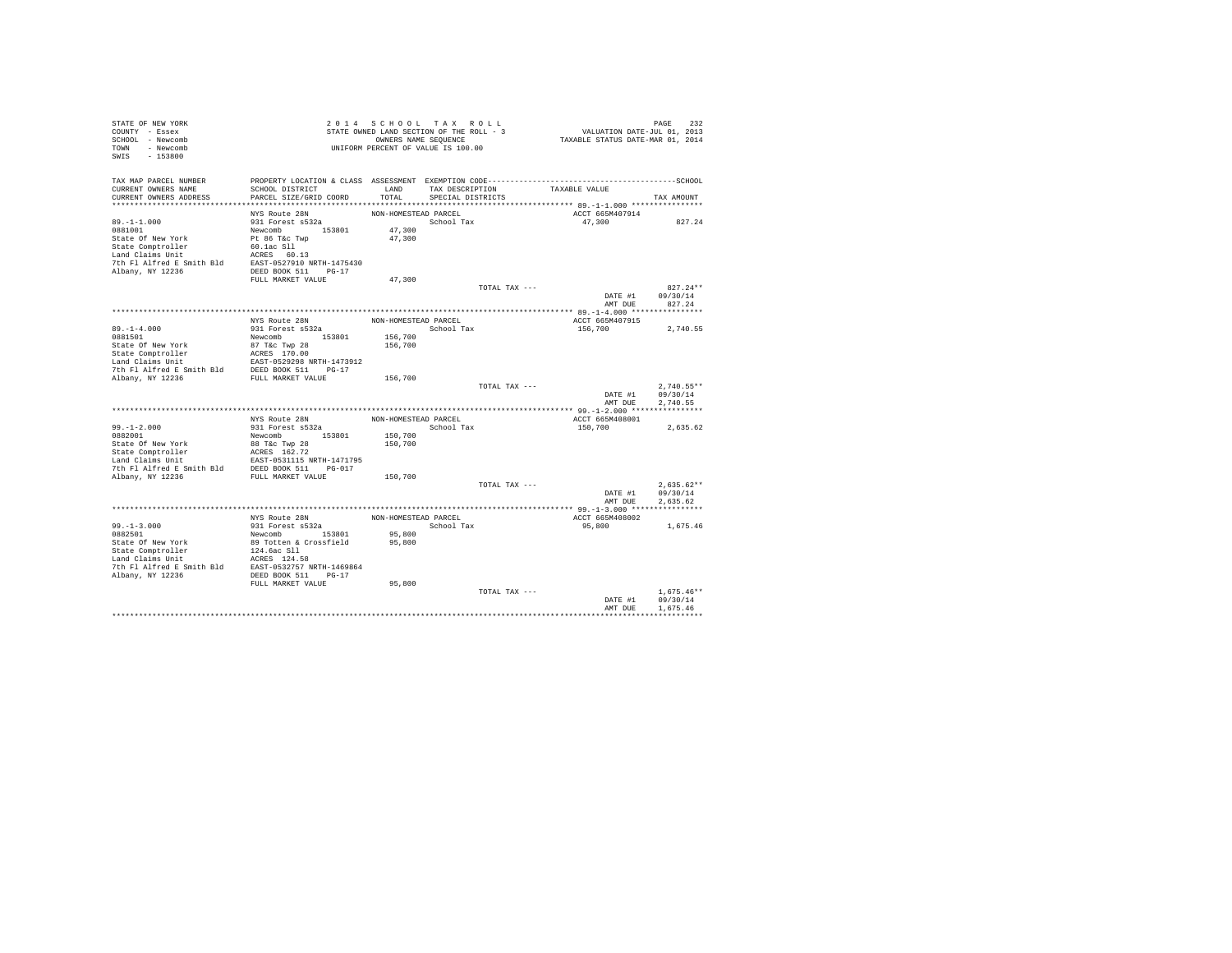| STATE OF NEW YORK<br>COUNTY - Essex<br>SCHOOL - Newcomb<br>TOWN - Newcomb<br>SWIS<br>$-153800$                                                                                                                                             |                        |                      | 2014 SCHOOL TAX ROLL<br>STATE OWNED LAND SECTION OF THE ROLL - 3<br>OWNERS NAME SEQUENCE<br>UNIFORM PERCENT OF VALUE IS 100.00 |               | PAGE 233<br>VALUATION DATE-JUL 01, 2013<br>TAXABLE STATUS DATE-MAR 01, 2014 |                          |
|--------------------------------------------------------------------------------------------------------------------------------------------------------------------------------------------------------------------------------------------|------------------------|----------------------|--------------------------------------------------------------------------------------------------------------------------------|---------------|-----------------------------------------------------------------------------|--------------------------|
| TAX MAP PARCEL NUMBER                                                                                                                                                                                                                      |                        |                      |                                                                                                                                |               |                                                                             |                          |
| CURRENT OWNERS NAME                                                                                                                                                                                                                        | SCHOOL DISTRICT        | LAND                 | TAX DESCRIPTION                                                                                                                |               | TAXABLE VALUE                                                               |                          |
| CURRENT OWNERS ADDRESS                                                                                                                                                                                                                     | PARCEL SIZE/GRID COORD | TOTAL                | SPECIAL DISTRICTS                                                                                                              |               |                                                                             | TAX AMOUNT               |
|                                                                                                                                                                                                                                            | NYS Route 28N          | NON-HOMESTEAD PARCEL |                                                                                                                                |               | ACCT 665M408003                                                             |                          |
| $99. - 1 - 4.000$                                                                                                                                                                                                                          | 931 Forest s532a       |                      | School Tax                                                                                                                     |               | 79,700                                                                      | 1,393.89                 |
| 0883001                                                                                                                                                                                                                                    | Newcomb 153801         | 79,700               |                                                                                                                                |               |                                                                             |                          |
|                                                                                                                                                                                                                                            |                        | 79,700               |                                                                                                                                |               |                                                                             |                          |
|                                                                                                                                                                                                                                            |                        |                      |                                                                                                                                |               |                                                                             |                          |
|                                                                                                                                                                                                                                            |                        |                      |                                                                                                                                |               |                                                                             |                          |
|                                                                                                                                                                                                                                            |                        |                      |                                                                                                                                |               |                                                                             |                          |
|                                                                                                                                                                                                                                            |                        | 79,700               |                                                                                                                                |               |                                                                             |                          |
|                                                                                                                                                                                                                                            |                        |                      |                                                                                                                                | TOTAL TAX --- |                                                                             | $1.393.89**$             |
|                                                                                                                                                                                                                                            |                        |                      |                                                                                                                                |               | DATE #1                                                                     | 09/30/14                 |
|                                                                                                                                                                                                                                            |                        |                      |                                                                                                                                |               | AMT DUE                                                                     | 1,393.89                 |
|                                                                                                                                                                                                                                            | NYS Route 28N          | NON-HOMESTEAD PARCEL |                                                                                                                                |               | ACCT 665M408004                                                             |                          |
| $99. - 1 - 5.000$                                                                                                                                                                                                                          | 931 Forest s532a       | School Tax           |                                                                                                                                |               | 83,500                                                                      | 1,460.34                 |
| 0883501                                                                                                                                                                                                                                    | Newcomb 153801         | 83,500               |                                                                                                                                |               |                                                                             |                          |
|                                                                                                                                                                                                                                            |                        | 83,500               |                                                                                                                                |               |                                                                             |                          |
|                                                                                                                                                                                                                                            |                        |                      |                                                                                                                                |               |                                                                             |                          |
|                                                                                                                                                                                                                                            |                        |                      |                                                                                                                                |               |                                                                             |                          |
|                                                                                                                                                                                                                                            |                        |                      |                                                                                                                                |               |                                                                             |                          |
|                                                                                                                                                                                                                                            |                        | 83,500               |                                                                                                                                |               |                                                                             |                          |
|                                                                                                                                                                                                                                            |                        |                      |                                                                                                                                | TOTAL TAX --- | DATE #1                                                                     | $1.460.34**$<br>09/30/14 |
|                                                                                                                                                                                                                                            |                        |                      |                                                                                                                                |               | AMT DUE                                                                     | 1,460.34                 |
|                                                                                                                                                                                                                                            |                        |                      |                                                                                                                                |               |                                                                             |                          |
|                                                                                                                                                                                                                                            | NYS Route 28N          | NON-HOMESTEAD PARCEL |                                                                                                                                |               | ACCT 665M408005                                                             |                          |
| $99. - 1 - 6.000$                                                                                                                                                                                                                          | 931 Forest s532a       |                      | School Tax                                                                                                                     |               | 90,300                                                                      | 1,579.27                 |
| 0884001                                                                                                                                                                                                                                    | Newcomb 153801         | 90,300               |                                                                                                                                |               |                                                                             |                          |
| State Of New York and State Company 28<br>State Comptroller and SCRS 125.00<br>State Comptroller RACRS 125.00<br>Land Claims Unit<br>The Fl Alfred E Smith Bld DEED BOOK 511 PO-17<br>7th Fl Alfred E Smith Bld DEED BOOK 511 PO-17<br>NDR |                        | 90,300               |                                                                                                                                |               |                                                                             |                          |
|                                                                                                                                                                                                                                            |                        |                      |                                                                                                                                |               |                                                                             |                          |
|                                                                                                                                                                                                                                            |                        |                      |                                                                                                                                |               |                                                                             |                          |
|                                                                                                                                                                                                                                            |                        | 90,300               |                                                                                                                                |               |                                                                             |                          |
|                                                                                                                                                                                                                                            |                        |                      |                                                                                                                                | TOTAL TAX --- |                                                                             | $1.579.27**$             |
|                                                                                                                                                                                                                                            |                        |                      |                                                                                                                                |               | DATE #1                                                                     | 09/30/14                 |
|                                                                                                                                                                                                                                            |                        |                      |                                                                                                                                |               | AMT DUE                                                                     | 1,579.27                 |
|                                                                                                                                                                                                                                            |                        |                      |                                                                                                                                |               |                                                                             |                          |
|                                                                                                                                                                                                                                            | NYS Route 28N          | NON-HOMESTEAD PARCEL |                                                                                                                                |               | ACCT 665M408006                                                             |                          |
| $99. - 1 - 7.000$                                                                                                                                                                                                                          | 931 Forest s532a       |                      | School Tax                                                                                                                     |               | 116,900                                                                     | 2,044.48                 |
| 0884501                                                                                                                                                                                                                                    | Newcomb 153801         | 116,900              |                                                                                                                                |               |                                                                             |                          |
|                                                                                                                                                                                                                                            |                        | 116,900              |                                                                                                                                |               |                                                                             |                          |
|                                                                                                                                                                                                                                            |                        |                      |                                                                                                                                |               |                                                                             |                          |
|                                                                                                                                                                                                                                            |                        |                      |                                                                                                                                |               |                                                                             |                          |
|                                                                                                                                                                                                                                            |                        | 116,900              |                                                                                                                                |               |                                                                             |                          |
|                                                                                                                                                                                                                                            |                        |                      |                                                                                                                                | TOTAL TAX --- |                                                                             | $2.044.48**$             |
|                                                                                                                                                                                                                                            |                        |                      |                                                                                                                                |               | DATE #1                                                                     | 09/30/14                 |
|                                                                                                                                                                                                                                            |                        |                      |                                                                                                                                |               | AMT DUE                                                                     | 2.044.48                 |
|                                                                                                                                                                                                                                            |                        |                      |                                                                                                                                |               |                                                                             |                          |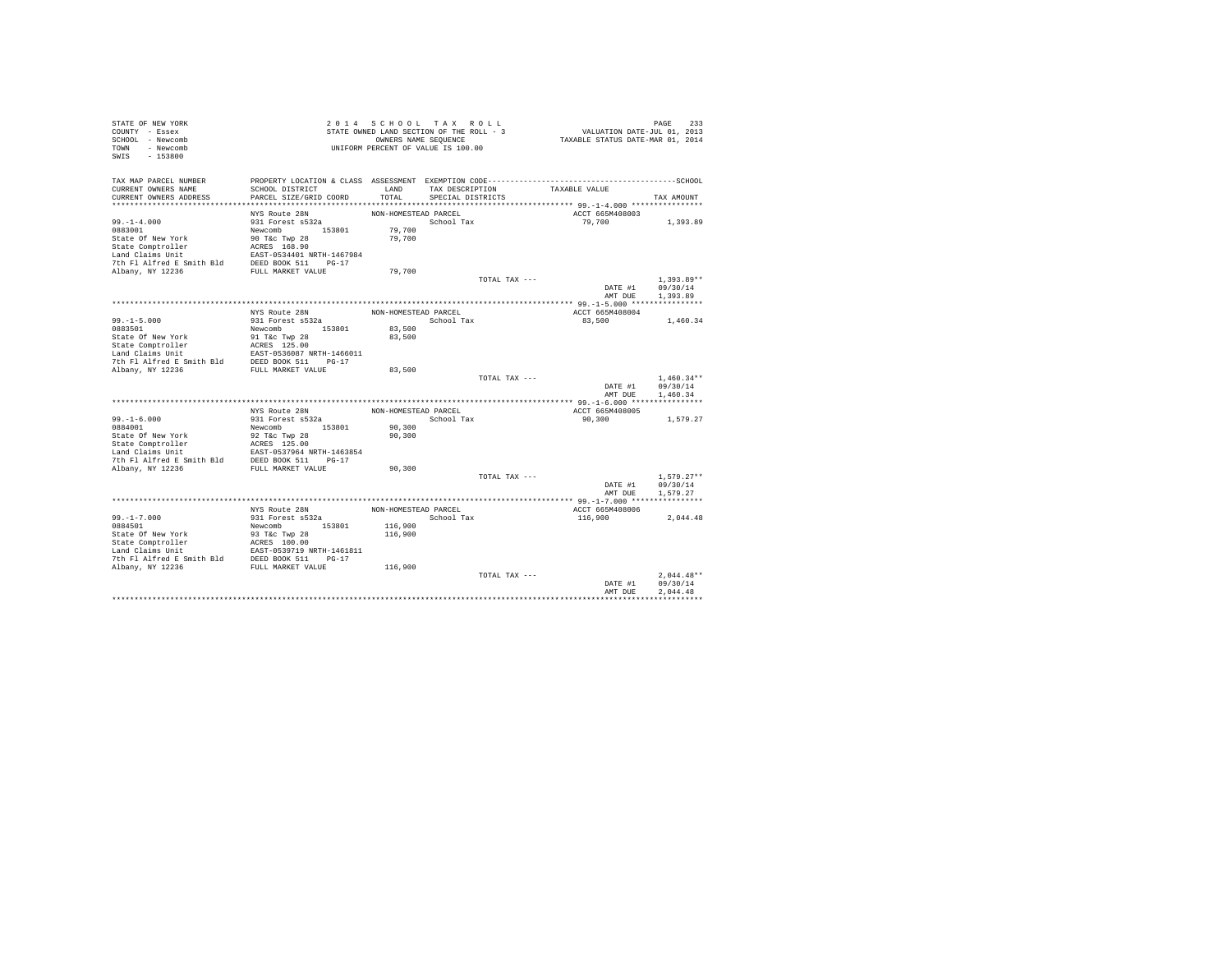| STATE OF NEW YORK<br>COUNTY - Essex         |                                                            |                      | 2014 SCHOOL TAX ROLL<br>STATE OWNED LAND SECTION OF THE ROLL - 3 |               | PAGE 234<br>VALUATION DATE-JUL 01, 2013 |              |
|---------------------------------------------|------------------------------------------------------------|----------------------|------------------------------------------------------------------|---------------|-----------------------------------------|--------------|
| SCHOOL - Newcomb                            |                                                            |                      | OWNERS NAME SEQUENCE                                             |               | TAXABLE STATUS DATE-MAR 01, 2014        |              |
| TOWN - Newcomb                              |                                                            |                      | UNIFORM PERCENT OF VALUE IS 100.00                               |               |                                         |              |
| SWIS<br>$-153800$                           |                                                            |                      |                                                                  |               |                                         |              |
|                                             |                                                            |                      |                                                                  |               |                                         |              |
| TAX MAP PARCEL NUMBER                       |                                                            |                      |                                                                  |               |                                         |              |
| CURRENT OWNERS NAME                         | SCHOOL DISTRICT                                            | LAND                 | TAX DESCRIPTION                                                  |               | TAXABLE VALUE                           |              |
| CURRENT OWNERS ADDRESS                      | PARCEL SIZE/GRID COORD                                     | TOTAL                | SPECIAL DISTRICTS                                                |               |                                         | TAX AMOUNT   |
|                                             |                                                            |                      |                                                                  |               |                                         |              |
| $99. - 1 - 8.000$                           | NYS Route 28N<br>931 Forest s532a                          | NON-HOMESTEAD PARCEL | School Tax                                                       |               | ACCT 665M408007<br>87,500               | 1,530.30     |
| 0885001                                     | Newcomb 153801                                             | 87,500               |                                                                  |               |                                         |              |
| State Of New York                           | 94 T&c Twp 28                                              | 87,500               |                                                                  |               |                                         |              |
| State Comptroller                           | ACRES 100.00                                               |                      |                                                                  |               |                                         |              |
| Land Claims Unit                            |                                                            |                      |                                                                  |               |                                         |              |
|                                             |                                                            |                      |                                                                  |               |                                         |              |
|                                             |                                                            | 87,500               |                                                                  |               |                                         |              |
|                                             |                                                            |                      |                                                                  | TOTAL TAX --- |                                         | $1,530.30**$ |
|                                             |                                                            |                      |                                                                  |               | DATE #1                                 | 09/30/14     |
|                                             |                                                            |                      |                                                                  |               | AMT DUE                                 | 1,530.30     |
|                                             |                                                            |                      |                                                                  |               |                                         |              |
|                                             | NYS Route 28N<br>931 Forest s532a                          | NON-HOMESTEAD PARCEL | School Tax                                                       |               | ACCT 665M408008<br>189,300              | 3,310.70     |
| $99. -1 - 10.000$                           |                                                            | 189,300              |                                                                  |               |                                         |              |
|                                             |                                                            |                      |                                                                  |               |                                         |              |
|                                             |                                                            |                      |                                                                  |               |                                         |              |
|                                             |                                                            |                      |                                                                  |               |                                         |              |
|                                             |                                                            |                      |                                                                  |               |                                         |              |
| Albany, NY 12236                            | DEED BOOK 511 PG-17                                        |                      |                                                                  |               |                                         |              |
|                                             | FULL MARKET VALUE                                          | 189,300              |                                                                  |               |                                         |              |
|                                             |                                                            |                      |                                                                  | TOTAL TAX --- |                                         | $3.310.70**$ |
|                                             |                                                            |                      |                                                                  |               | DATE #1                                 | 09/30/14     |
|                                             |                                                            |                      |                                                                  |               | AMT DUE                                 | 3,310.70     |
|                                             | NYS Route 28N                                              | NON-HOMESTEAD PARCEL |                                                                  |               | ACCT 665M408009                         |              |
| $109. - 1 - 4.000$                          | 931 Forest s532a                                           |                      | School Tax                                                       |               | 186,300                                 | 3,258.23     |
| 0886001                                     | Newcomb 153801                                             | 186,300              |                                                                  |               |                                         |              |
| State Of New York                           |                                                            | 186,300              |                                                                  |               |                                         |              |
| State Comptroller                           |                                                            |                      |                                                                  |               |                                         |              |
| Land Claims Unit                            | 96 T&c Twp 28<br>ACRES 167.12<br>EAST-0545026 NRTH-1455821 |                      |                                                                  |               |                                         |              |
| 7th Fl Alfred E Smith Bld FULL MARKET VALUE |                                                            | 186,300              |                                                                  |               |                                         |              |
| Albany, NY 12236                            |                                                            |                      |                                                                  |               |                                         |              |
|                                             |                                                            |                      |                                                                  | TOTAL TAX --- |                                         | $3,258.23**$ |
|                                             |                                                            |                      |                                                                  |               | DATE #1                                 | 09/30/14     |
|                                             |                                                            |                      |                                                                  |               | AMT DUE                                 | 3.258.23     |
|                                             | Tahawus Rd                                                 | NON-HOMESTEAD PARCEL |                                                                  |               |                                         |              |
| $110. -1 - 18.000$                          | 931 Forest s532a                                           |                      | School Tax                                                       |               | ACCT 665M408110<br>223,000              | 3,900.08     |
| 1032201                                     | Newcomb 153801                                             | 223,000              |                                                                  |               |                                         |              |
|                                             |                                                            | 223,000              |                                                                  |               |                                         |              |
|                                             |                                                            |                      |                                                                  |               |                                         |              |
|                                             |                                                            |                      |                                                                  |               |                                         |              |
|                                             |                                                            |                      |                                                                  |               |                                         |              |
|                                             |                                                            | 223,000              |                                                                  |               |                                         |              |
|                                             |                                                            |                      |                                                                  | TOTAL TAX --- |                                         | $3.900.08**$ |
|                                             |                                                            |                      |                                                                  |               | DATE #1                                 | 09/30/14     |
|                                             |                                                            |                      |                                                                  |               | AMT DUE                                 | 3.900.08     |
|                                             |                                                            |                      |                                                                  |               |                                         |              |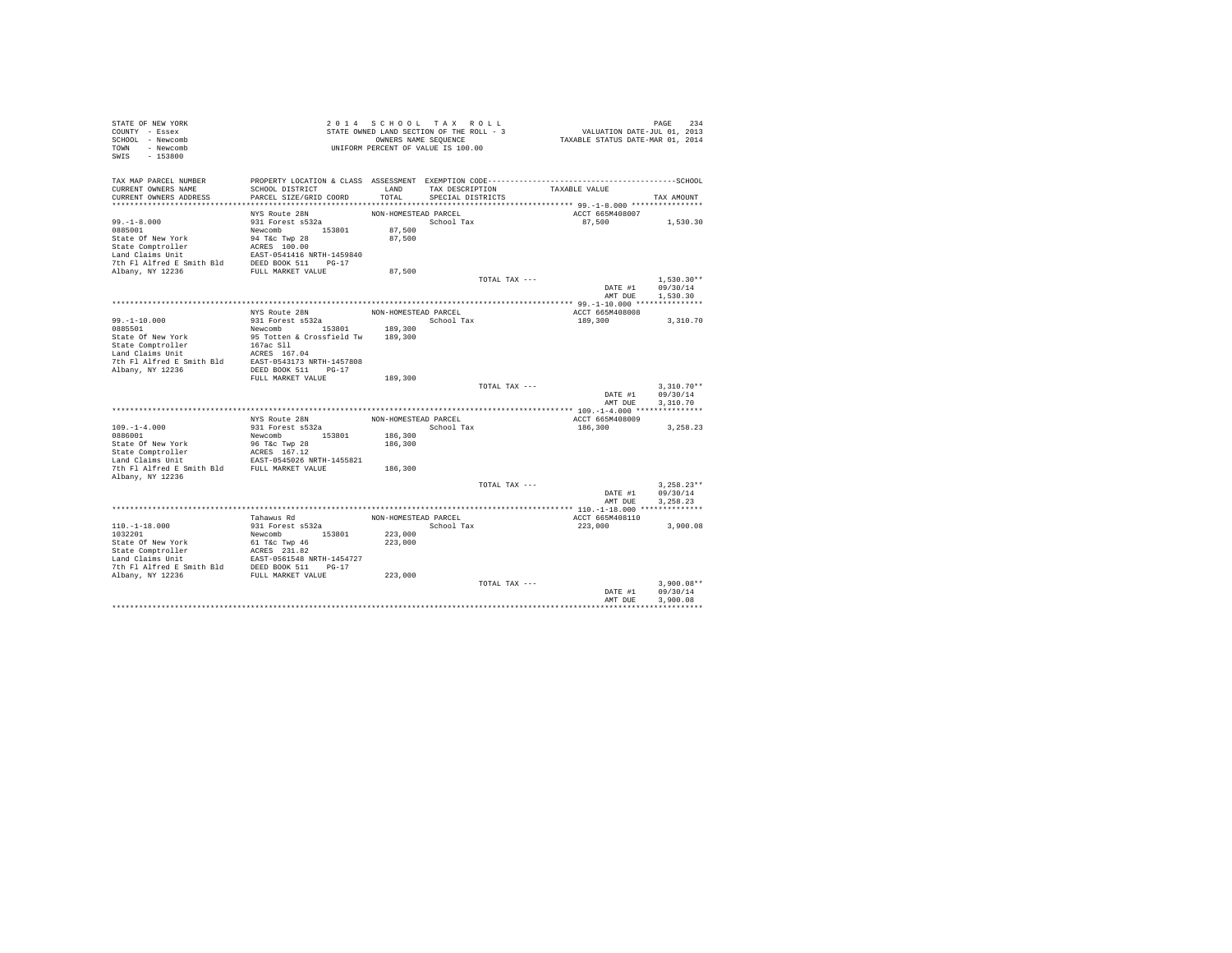| STATE OF NEW YORK<br>COUNTY - Essex<br>SCHOOL - Newcomb<br>TOWN - Newcomb<br>SWIS - 153800                                                                            |                                                                                                                               |                      | 2014 SCHOOL TAX ROLL<br>STATE OWNED LAND SECTION OF THE ROLL - 3<br>OWNERS NAME SEQUENCE<br>UNIFORM PERCENT OF VALUE IS 100.00 | PAGE 235<br>VALUATION DATE-JUL 01, 2013<br>TAXABLE STATUS DATE-MAR 01, 2014 |                                        |
|-----------------------------------------------------------------------------------------------------------------------------------------------------------------------|-------------------------------------------------------------------------------------------------------------------------------|----------------------|--------------------------------------------------------------------------------------------------------------------------------|-----------------------------------------------------------------------------|----------------------------------------|
| TAX MAP PARCEL NUMBER<br>CURRENT OWNERS NAME<br>CURRENT OWNERS ADDRESS                                                                                                | SCHOOL DISTRICT<br>PARCEL SIZE/GRID COORD                                                                                     | LAND<br>TOTAL        | TAX DESCRIPTION<br>SPECIAL DISTRICTS                                                                                           | TAXABLE VALUE                                                               | TAX AMOUNT                             |
|                                                                                                                                                                       |                                                                                                                               |                      |                                                                                                                                |                                                                             |                                        |
|                                                                                                                                                                       | Tahawus Rd                                                                                                                    | NON-HOMESTEAD PARCEL |                                                                                                                                | ACCT 665M408111                                                             |                                        |
| $100. -1 - 7.020$<br>1036801<br>State Of New York<br>State Comptroller<br>Land Claims Unit<br>7th Fl Alfred E Smith Bld EAST-0559193 NRTH-1458005<br>Albany, NY 12236 | 931 Forest s532a - WTRFNT School Tax<br>Newcomb 153801<br>84 T&c Twp 46<br>182.8ac Sll<br>ACRES 212.28<br>DEED BOOK 511 PG-17 | 300,800<br>300,800   |                                                                                                                                | 300,800                                                                     | 5,260.74                               |
|                                                                                                                                                                       | FULL MARKET VALUE                                                                                                             | 300,800              |                                                                                                                                |                                                                             |                                        |
|                                                                                                                                                                       |                                                                                                                               |                      | TOTAL TAX ---                                                                                                                  | DATE #1<br>AMT DUE                                                          | $5.260.74**$<br>09/30/14<br>5.260.74   |
|                                                                                                                                                                       |                                                                                                                               |                      |                                                                                                                                |                                                                             |                                        |
|                                                                                                                                                                       | Tahawus Rd                                                                                                                    |                      | NON-HOMESTEAD PARCEL                                                                                                           | ACCT 665M408112                                                             |                                        |
| $100.-1-6.000$<br>1037001<br>State Of New York<br>State Comptroller<br>Land Claims Unit                                                                               | 931 Forest s532a<br>Newcomb 153801<br>85 T&c Twp 46<br>ACRES 286.90<br>EAST-0556653 NRTH-1461152                              | 207,700<br>207,700   | School Tax                                                                                                                     | 207,700                                                                     | 3,632.50                               |
| Deniu Charles Come of The Political SEED BOOK 511 PG-17<br>Albany, NY 12236 PULL MARKET VALUE                                                                         |                                                                                                                               | 207,700              |                                                                                                                                |                                                                             |                                        |
|                                                                                                                                                                       |                                                                                                                               |                      |                                                                                                                                | TOTAL TAX ---<br>DATE #1<br>AMT DUE                                         | $3.632.50**$<br>09/30/14<br>3.632.50   |
|                                                                                                                                                                       |                                                                                                                               |                      |                                                                                                                                |                                                                             |                                        |
|                                                                                                                                                                       | Sanford Ln                                                                                                                    |                      | NON-HOMESTEAD PARCEL                                                                                                           | ACCT 665M408114                                                             |                                        |
| $79. -1 - 1.000$<br>1050002<br>State Of New York<br>State Comptroller<br>Land Claims Unit<br>7th Fl Alfred E Smith Bld<br>Albany, NY 12236                            | 931 Forest s532a<br>Newcomb 153801<br>Morse Gore<br>Cold River Gore<br>2512.40<br>ACRES 2512.41<br>EAST-0555679 NRTH-1505279  | 1496,400<br>1496,400 | School Tax                                                                                                                     | 1496,400                                                                    | 26,170.77                              |
|                                                                                                                                                                       | DEED BOOK 390 PG-464<br>FULL MARKET VALUE                                                                                     | 1496,400             |                                                                                                                                |                                                                             |                                        |
|                                                                                                                                                                       |                                                                                                                               |                      | TOTAL TAX ---                                                                                                                  | DATE #1<br>AMT DUE                                                          | $26.170.77**$<br>09/30/14<br>26.170.77 |
|                                                                                                                                                                       |                                                                                                                               |                      |                                                                                                                                |                                                                             |                                        |
|                                                                                                                                                                       | Tahawus Rd                                                                                                                    | NON-HOMESTEAD PARCEL |                                                                                                                                | ACCT 665M408203                                                             |                                        |
| $100. -1 - 1.000$<br>1085001<br>State Of New York<br>State Comptroller<br>Land Claims Unit                                                                            | 931 Forest s532a - WTRFNT<br>Newcomb 153801<br>T&c Twp 47<br>250ac S11                                                        | 335,600<br>335,600   | School Tax                                                                                                                     | 335,600                                                                     | 5,869,36                               |
|                                                                                                                                                                       | FULL MARKET VALUE                                                                                                             | 335,600              | TOTAL TAX ---                                                                                                                  |                                                                             | $5.869.36**$                           |
|                                                                                                                                                                       |                                                                                                                               |                      |                                                                                                                                | DATE #1<br>AMT DUE                                                          | 09/30/14<br>5.869.36<br>***********    |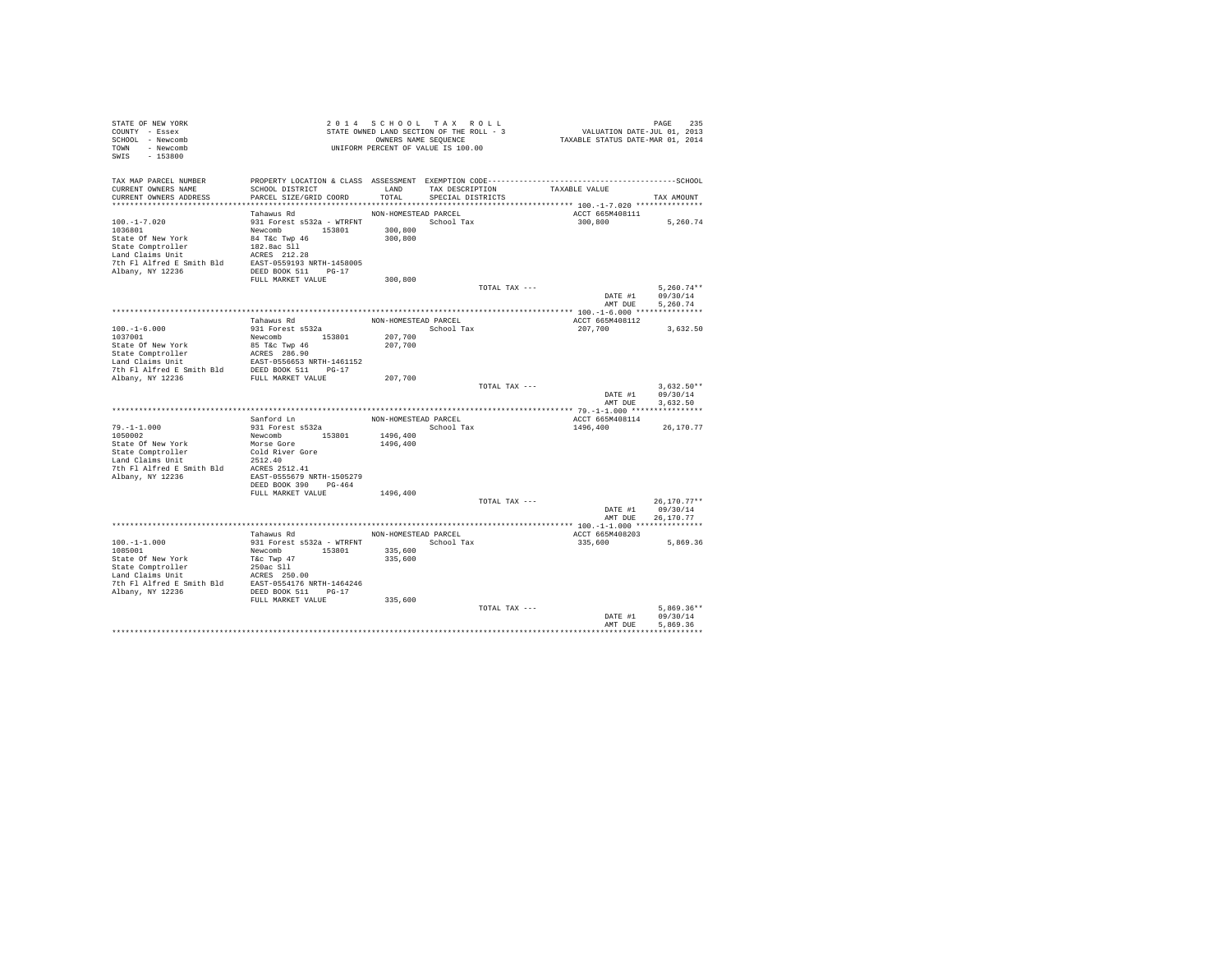| STATE OF NEW YORK<br>COUNTY - Essex<br>SCHOOL - Newcomb<br>TOWN<br>- Newcomb<br>$-153800$<br>SWIS                    |                                                                                                                                             |                      | 2014 SCHOOL TAX ROLL<br>STATE OWNED LAND SECTION OF THE ROLL - 3<br>OWNERS NAME SEQUENCE<br>UNIFORM PERCENT OF VALUE IS 100.00 | VALUATION DATE-JUL 01, 2013<br>TAXABLE STATUS DATE-MAR 01, 2014 | PAGE<br>236      |
|----------------------------------------------------------------------------------------------------------------------|---------------------------------------------------------------------------------------------------------------------------------------------|----------------------|--------------------------------------------------------------------------------------------------------------------------------|-----------------------------------------------------------------|------------------|
| TAX MAP PARCEL NUMBER<br>CURRENT OWNERS NAME<br>CURRENT OWNERS ADDRESS                                               | SCHOOL DISTRICT<br>PARCEL SIZE/GRID COORD                                                                                                   | LAND<br>TOTAL        | TAX DESCRIPTION<br>SPECIAL DISTRICTS                                                                                           | TAXABLE VALUE                                                   | TAX AMOUNT       |
| *************************                                                                                            |                                                                                                                                             |                      |                                                                                                                                |                                                                 |                  |
|                                                                                                                      | Sanford Ln                                                                                                                                  | NON-HOMESTEAD PARCEL |                                                                                                                                | ACCT 665J104912                                                 |                  |
| $80. -2 - 1.000$<br>1090001<br>State of New York<br>State Comptroller<br>Land Claims Unit<br>Alfred E Smith Bld Fl 7 | 931 Forest s532a - WTRFNT<br>153801<br>Newcomb<br>Gore East Of Twp #47<br>ACRES 817.00<br>EAST-0569899 NRTH-1491196<br>DEED BOOK 1565 PG-10 | 3308,600<br>3308,600 | School Tax                                                                                                                     | 3308,600                                                        | 57.864.61        |
| Albany, NY 12233                                                                                                     | FULL MARKET VALUE                                                                                                                           | 3308,600             |                                                                                                                                |                                                                 |                  |
| MAY BE SUBJECT TO PAYMENT<br>UNDER RPTL480A UNTIL 2018                                                               |                                                                                                                                             |                      |                                                                                                                                |                                                                 |                  |
|                                                                                                                      |                                                                                                                                             |                      | TOTAL TAX ---                                                                                                                  |                                                                 | 57.864.61**      |
|                                                                                                                      |                                                                                                                                             |                      |                                                                                                                                | DATE #1                                                         | 09/30/14         |
|                                                                                                                      |                                                                                                                                             |                      |                                                                                                                                | AMT DUE                                                         | 57,864.61        |
|                                                                                                                      |                                                                                                                                             |                      |                                                                                                                                |                                                                 |                  |
|                                                                                                                      | Sanford Ln                                                                                                                                  | NON-HOMESTEAD PARCEL |                                                                                                                                | ACCT 665Z004010                                                 |                  |
| $90. -1 - 2.210$                                                                                                     | 931 Forest s532a - WTRFNT                                                                                                                   |                      | School Tax                                                                                                                     | 2843,900                                                        | 49,737.40        |
| 1091001                                                                                                              | Newcomb 153801                                                                                                                              | 2843,900             |                                                                                                                                |                                                                 |                  |
| State of New York                                                                                                    | T&C TWP 47                                                                                                                                  | 2843,900             |                                                                                                                                |                                                                 |                  |
| State Comptroller<br>Land Claims Unit                                                                                | ACRES 5835.00                                                                                                                               |                      |                                                                                                                                |                                                                 |                  |
|                                                                                                                      | EAST-0568902 NRTH-1485729                                                                                                                   |                      |                                                                                                                                |                                                                 |                  |
| Alfred Smith Bld Fl 7                                                                                                | DEED BOOK 1565 PG-10                                                                                                                        |                      |                                                                                                                                |                                                                 |                  |
| Albany, NY 12233                                                                                                     | FULL MARKET VALUE                                                                                                                           | 2843,900             |                                                                                                                                |                                                                 |                  |
| MAY BE SUBJECT TO PAYMENT<br>UNDER RPTL480A UNTIL 2018                                                               |                                                                                                                                             |                      |                                                                                                                                |                                                                 |                  |
|                                                                                                                      |                                                                                                                                             |                      | TOTAL TAX ---                                                                                                                  |                                                                 | 49.737.40**      |
|                                                                                                                      |                                                                                                                                             |                      |                                                                                                                                |                                                                 | DATE #1 09/30/14 |
|                                                                                                                      |                                                                                                                                             |                      |                                                                                                                                | AMT DUR                                                         | 49.737.40        |
|                                                                                                                      |                                                                                                                                             |                      |                                                                                                                                |                                                                 |                  |
|                                                                                                                      | Errata                                                                                                                                      | NON-HOMESTEAD PARCEL |                                                                                                                                | ACCT 665Z012006                                                 |                  |
| $999.99 - 1 - 24.000$                                                                                                | 993 Transition t                                                                                                                            |                      | CNTY TAXBL 50006                                                                                                               |                                                                 | 115701.160       |
| 7777777                                                                                                              | Newcomb 153801                                                                                                                              |                      | 0 School Tax                                                                                                                   | 0.00                                                            | 0.00             |
| Errata                                                                                                               | 2014 Transition Assessmen 115701,160                                                                                                        |                      |                                                                                                                                |                                                                 |                  |
| Newcomb, NY                                                                                                          | for County Purpose Only                                                                                                                     |                      |                                                                                                                                |                                                                 |                  |
|                                                                                                                      | FULL MARKET VALUE                                                                                                                           | 115701,160           |                                                                                                                                |                                                                 |                  |
|                                                                                                                      |                                                                                                                                             |                      | TOTAL TAX ---                                                                                                                  |                                                                 | $0.00**$         |
|                                                                                                                      |                                                                                                                                             |                      |                                                                                                                                |                                                                 |                  |
|                                                                                                                      | Errata                                                                                                                                      | NON-HOMESTEAD PARCEL |                                                                                                                                | ACCT 665Z012007                                                 |                  |
| $999.99 - 1 - 25.000$                                                                                                | 993 Transition t                                                                                                                            |                      | TOWN TAXBL 50005                                                                                                               |                                                                 | 115958,690       |
| 7777777                                                                                                              | Newcomb 153801                                                                                                                              |                      | 0 School Tax                                                                                                                   | 0.00                                                            | 0.00             |
| Errata                                                                                                               | 2014 Transition Assessmen 115958,690                                                                                                        |                      |                                                                                                                                |                                                                 |                  |
| Newcomb, NY                                                                                                          | for Town and Special Dist                                                                                                                   |                      |                                                                                                                                |                                                                 |                  |
|                                                                                                                      | Purpose Only                                                                                                                                |                      |                                                                                                                                |                                                                 |                  |
|                                                                                                                      | FULL MARKET VALUE                                                                                                                           | 115958,690           |                                                                                                                                |                                                                 |                  |
|                                                                                                                      |                                                                                                                                             |                      | TOTAL TAX ---                                                                                                                  |                                                                 | $0.00**$         |
|                                                                                                                      |                                                                                                                                             |                      |                                                                                                                                | ********************************                                |                  |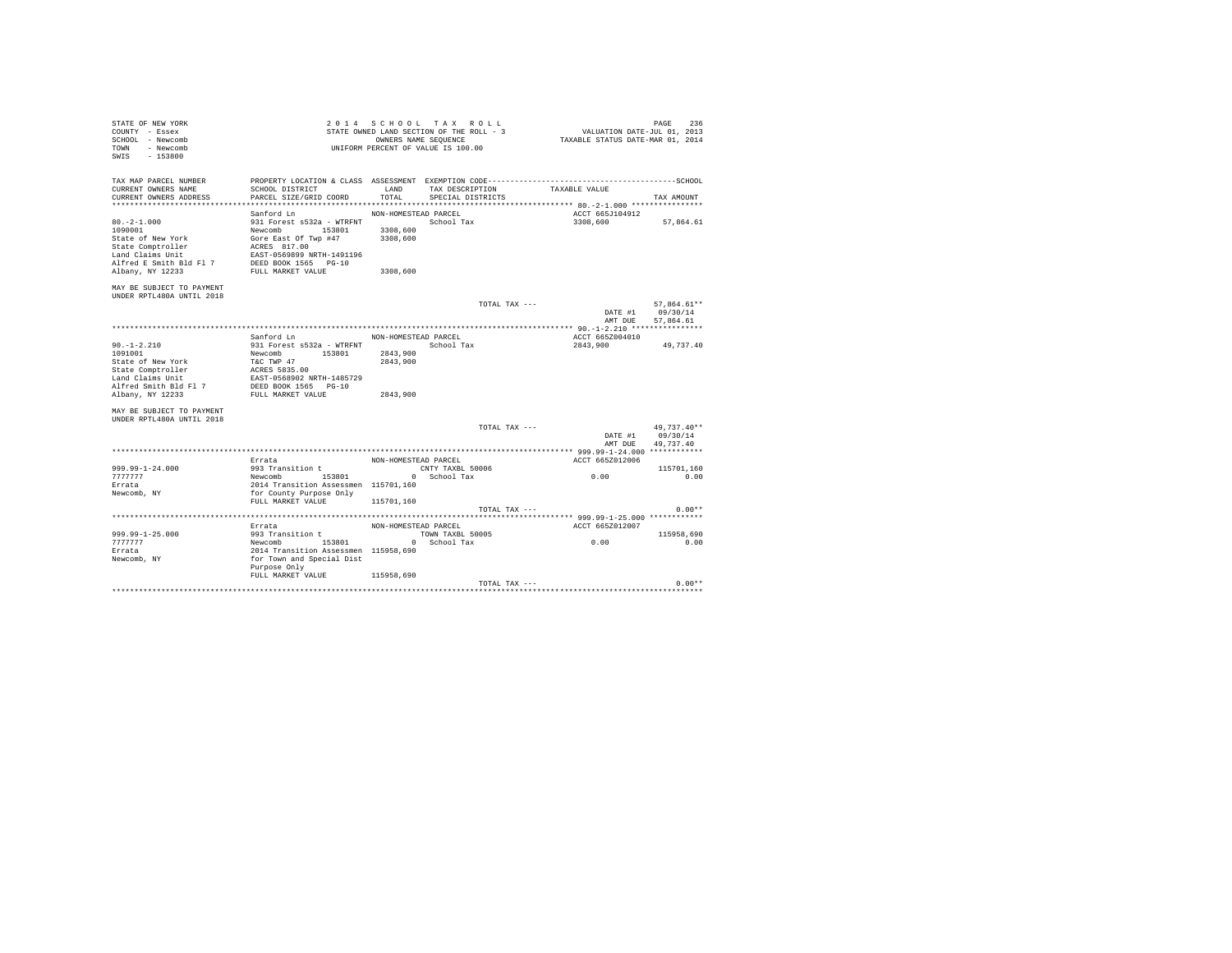| STATE OF NEW YORK<br>COUNTY - Essex<br>$SCHOM - Newcomb$<br>TOWN<br>- Newcomb<br>SWIS - 153800 |                                                                                                                                                                                    |                       | 2014 SCHOOL TAX ROLL<br>STATE OWNED LAND SECTION OF THE ROLL - 3<br>OWNERS NAME SEOUENCE<br>UNIFORM PERCENT OF VALUE IS 100.00 | VALUATION DATE-JUL 01, 2013<br>TAXABLE STATUS DATE-MAR 01, 2014 | 237<br>PAGE                                                |
|------------------------------------------------------------------------------------------------|------------------------------------------------------------------------------------------------------------------------------------------------------------------------------------|-----------------------|--------------------------------------------------------------------------------------------------------------------------------|-----------------------------------------------------------------|------------------------------------------------------------|
| TAX MAP PARCEL NUMBER<br>CURRENT OWNERS NAME<br>CURRENT OWNERS ADDRESS                         | SCHOOL DISTRICT<br>PARCEL SIZE/GRID COORD                                                                                                                                          | <b>T.AND</b><br>TOTAL | TAX DESCRIPTION<br>SPECIAL DISTRICTS                                                                                           | TAXARLE VALUE                                                   | TAX AMOUNT                                                 |
| 999.99-1-26.000<br>7777777<br>Errata<br>Newcomb, NY                                            | Errata<br>993 Transition t<br>Newcomb 153801<br>2014 Transition Assessmen 115284,410<br>for School Purpose Only<br>FULL MARKET VALUE                                               | $\cap$<br>115284,410  | NON-HOMESTEAD PARCEL                                                                                                           | ACCT 665Z012008<br>School Tax $115284,410$ $2016,226.69$        |                                                            |
|                                                                                                |                                                                                                                                                                                    |                       | TOTAL TAX ---                                                                                                                  |                                                                 | $2016.226.69**$<br>DATE #1 09/30/14<br>AMT DUE 2016.226.69 |
|                                                                                                |                                                                                                                                                                                    |                       |                                                                                                                                |                                                                 |                                                            |
|                                                                                                | Upper Works Rd MON-HOMESTEAD PARCEL                                                                                                                                                |                       |                                                                                                                                | ACCT 665Z008001                                                 |                                                            |
| $90 - 2 - 1.000$                                                                               | 931 Forest s532a                                                                                                                                                                   |                       | N.Y. STATE 12100                                                                                                               |                                                                 | 411,100                                                    |
| State of New York<br>625 Broadway<br>Albany, NY 12233                                          | Newcomb 153801 411.100 School Tax<br>T&C Pur TWP 47<br>ACRES 1717.17<br>EAST-0558031 NRTH-1486778<br>DEED BOOK 1745 PG-9<br>FULL MARKET VALUE                                      | 411,100<br>411.100    |                                                                                                                                | 0.00                                                            | 0.00                                                       |
|                                                                                                |                                                                                                                                                                                    |                       | $TOTAI. TAX - - -$                                                                                                             |                                                                 | $0.00**$                                                   |
|                                                                                                |                                                                                                                                                                                    |                       |                                                                                                                                |                                                                 |                                                            |
|                                                                                                | NYS Route 28N NON-HOMESTEAD PARCEL                                                                                                                                                 |                       |                                                                                                                                | ACCT 665J102803                                                 |                                                            |
| $121. - 2 - 14.000$                                                                            | 931 Forest s532a N.Y. STATE 12100                                                                                                                                                  |                       |                                                                                                                                |                                                                 | 69,900                                                     |
| State of New York<br>625 Broadway<br>Albany, NY 12233                                          | Newcomb 153801 64.100 School Tax<br>25 Thorns Sur Twp 27 T&c<br>1997 Ct Order 366-97(P16)<br>ACRES 160.00<br>EAST-0552643 NRTH-1432432<br>DEED BOOK 1745 PG-9<br>FULL MARKET VALUE | 69,900<br>69,900      |                                                                                                                                | 0.00                                                            | 0.00                                                       |
|                                                                                                |                                                                                                                                                                                    |                       | TOTAL TAX $---$                                                                                                                |                                                                 | $0.00**$                                                   |
|                                                                                                |                                                                                                                                                                                    |                       |                                                                                                                                |                                                                 |                                                            |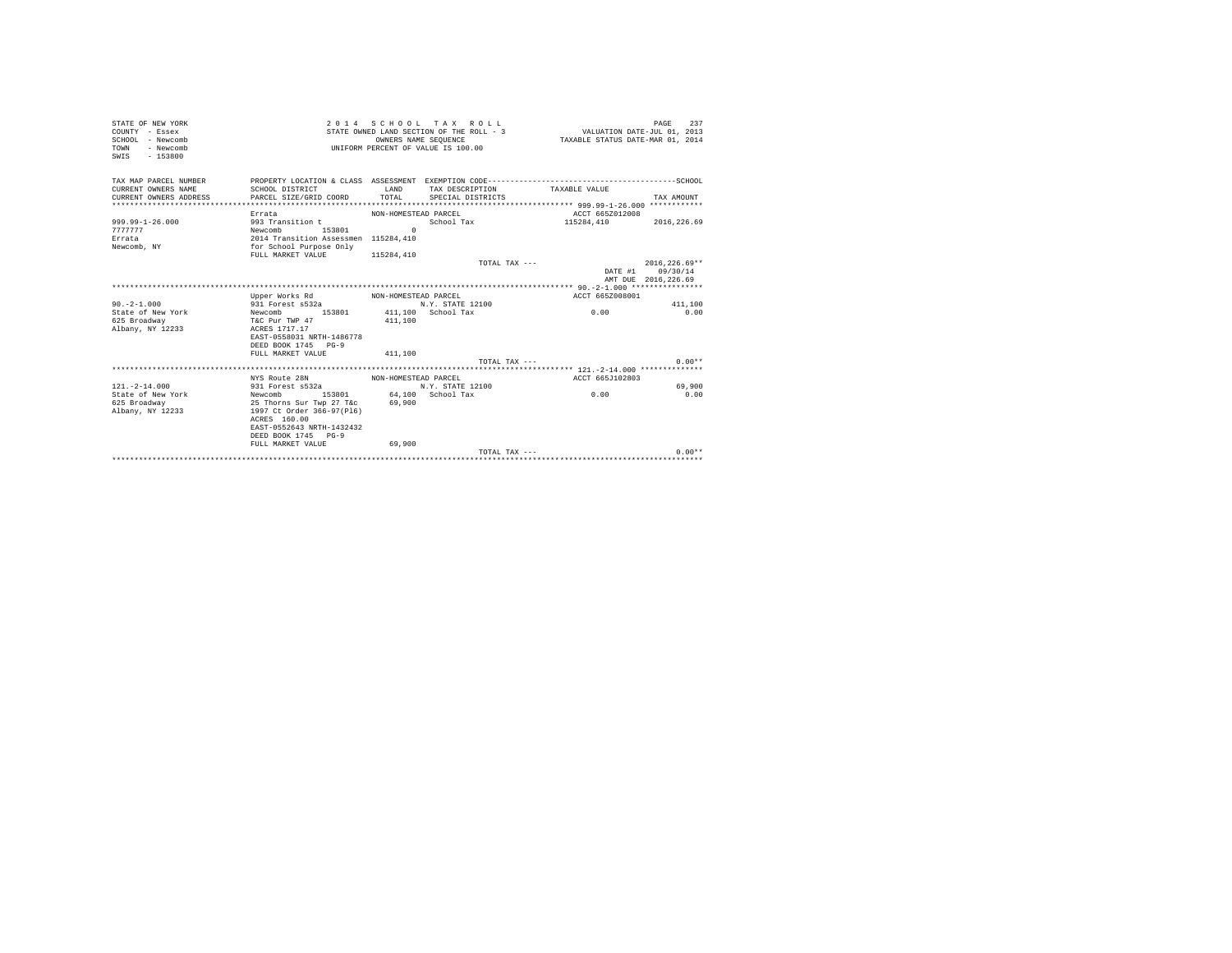| 2014 SCHOOL TAX ROLL                     | 238<br>PAGE                      |
|------------------------------------------|----------------------------------|
| STATE OWNED LAND SECTION OF THE ROLL - 3 | VALUATION DATE-JUL 01, 2013      |
|                                          | TAXABLE STATUS DATE-MAR 01, 2014 |
|                                          | RPS155/V04/L015                  |
|                                          | CURRENT DATE 8/21/2014           |
|                                          |                                  |

### R O L L S U B S E C T I O N - - T O T A L S

## \*\*\* S P E C I A L D I S T R I C T S U M M A R Y \*\*\*

|      |      | momn'<br>ິ    |                | ---- | -41   | SXEMPT |     | 'U'I'AL<br>the contract of the contract of the contract of |  |
|------|------|---------------|----------------|------|-------|--------|-----|------------------------------------------------------------|--|
| CODE | J∆M" | <b>DARCET</b> | 1.1.1.1.1<br>. | ALUE | - --- | 11N    | ۵۵. | TAX                                                        |  |

## NO SPECIAL DISTRICTS AT THIS LEVEL

# \*\*\* S C H O O L D I S T R I C T S U M M A R Y \*\*\*

| CODE   | DISTRICT NAME   | TOTAL<br>PARCELS | ASSESSED<br>LAND | ASSESSED<br>TOTAL | EXEMPT<br>AMOUNT | TOTAL<br>TAXABLE          |              |
|--------|-----------------|------------------|------------------|-------------------|------------------|---------------------------|--------------|
|        |                 |                  |                  |                   | STAR AMOUNT      | ---------<br>STAR TAXABLE | TOTAL TAX    |
|        | Newcomb         | 47               | 22850.300        | 369800.360        | 232140.850       | 137,659,510               |              |
| 153801 |                 |                  |                  |                   |                  | 137,659,510               | 2,407,548.22 |
|        | SUB-TOTAL       | 47               | 22850.300        | 369800.360        | 232140.850       | 137,659,510               |              |
|        | SUB-TOTAL(CONT) |                  |                  |                   |                  | 137,659,510               | 2,407,548.22 |
|        | TOTAL           | 47               | 22850,300        | 369800.360        | 232140.850       | 137,659,510               |              |
|        |                 |                  |                  |                   |                  |                           |              |
|        | TO TAL (CONT)   |                  |                  |                   |                  | 137,659,510               | 2,407,548.22 |

## \*\*\* S Y S T E M C O D E S S U M M A R Y \*\*\*

| CODE  | DESCRIPTION | TOTAL<br>PARCELS | SCHOOL     |
|-------|-------------|------------------|------------|
| 50005 | TOWN TAXBL  |                  | 115958,690 |
| 50006 | CNTY TAXBL  |                  | 115701.160 |
|       | TOTAL       |                  | 231659.850 |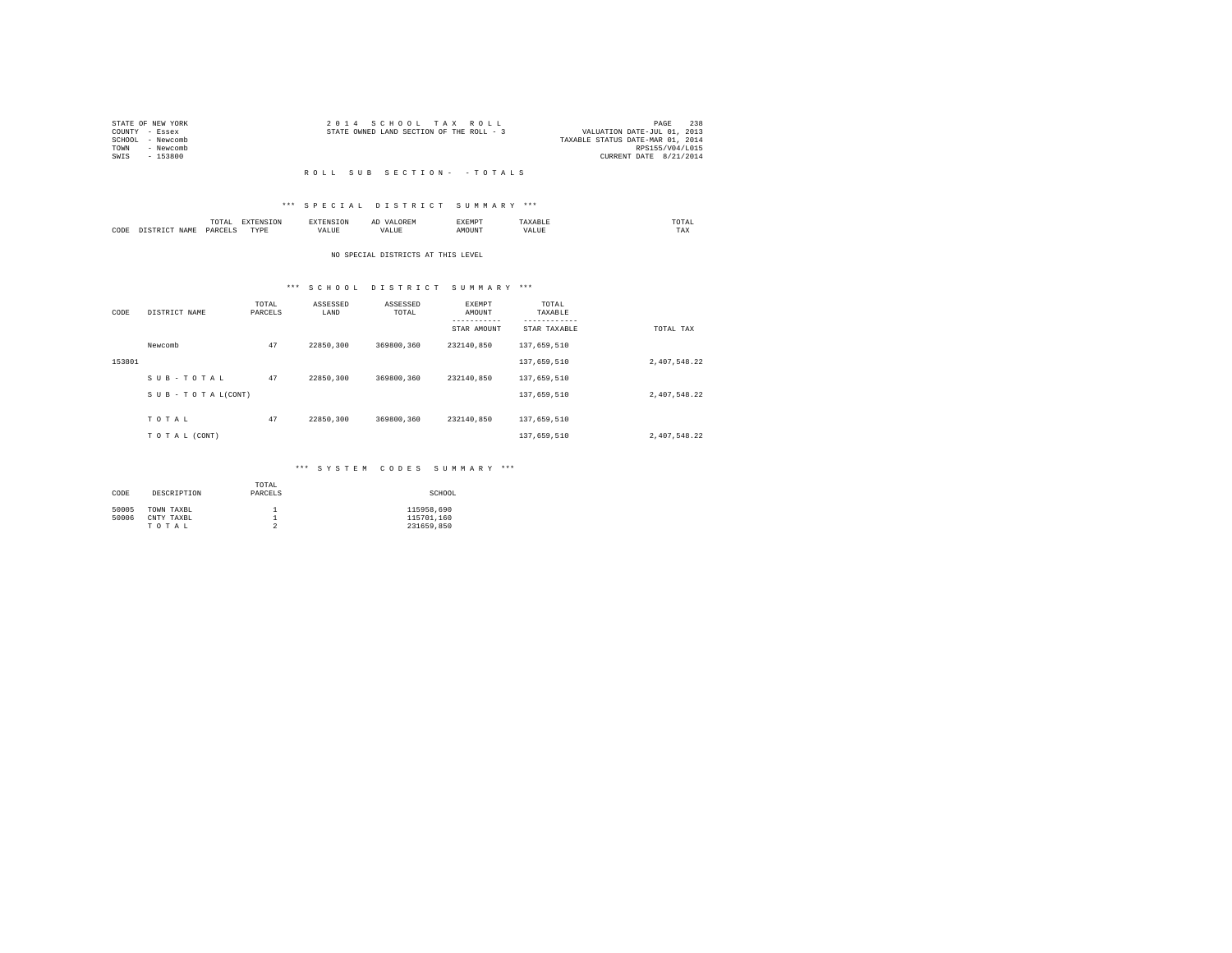| COUNTY<br>SCHOOL<br>TOWN<br>SWIS | STATE OF NEW YORK<br>- Essex<br>- Newcomb<br>- Newcomb<br>$-153800$ |                                  | 2 0 1 4          | S C H O O L          | TAX<br>ROLL<br>STATE OWNED LAND SECTION OF THE ROLL - 3 |                                  | 239<br>PAGE<br>VALUATION DATE-JUL 01, 2013<br>TAXABLE STATUS DATE-MAR 01, 2014<br>RPS155/V04/L015<br>CURRENT DATE 8/21/2014 |
|----------------------------------|---------------------------------------------------------------------|----------------------------------|------------------|----------------------|---------------------------------------------------------|----------------------------------|-----------------------------------------------------------------------------------------------------------------------------|
|                                  |                                                                     |                                  | ROLL.            | SUB                  | SECTION - - TOTALS                                      |                                  |                                                                                                                             |
|                                  |                                                                     |                                  |                  |                      |                                                         |                                  |                                                                                                                             |
|                                  |                                                                     |                                  |                  |                      | *** EXEMPTION SUMMARY ***                               |                                  |                                                                                                                             |
| CODE                             | DESCRIPTION                                                         | TOTAL<br>PARCELS                 |                  |                      | SCHOOL                                                  |                                  |                                                                                                                             |
| 12100                            | N.Y. STATE<br>TOTAL                                                 | $\overline{2}$<br>$\overline{a}$ |                  |                      | 481,000<br>481,000                                      |                                  |                                                                                                                             |
|                                  |                                                                     |                                  |                  | *** GRAND TOTALS *** |                                                         |                                  |                                                                                                                             |
|                                  |                                                                     |                                  |                  |                      |                                                         |                                  |                                                                                                                             |
| <b>ROLL</b><br><b>SEC</b>        | DESCRIPTION                                                         | TOTAL<br>PARCELS                 | ASSESSED<br>LAND | ASSESSED<br>TOTAL    | <b>EXEMPT</b><br>AMOUNT<br>-----------                  | TOTAL<br>TAXABLE<br>------------ | TOTAL<br>TAX                                                                                                                |
|                                  |                                                                     |                                  |                  |                      | STAR AMOUNT                                             | STAR TAXABLE                     |                                                                                                                             |
|                                  | School Tax                                                          |                                  | 22850,300        | 369800.360           | 232,140,850                                             | 137,659,510<br>137,659,510       | 2,407,548.22                                                                                                                |
| 3                                | SPEC DIST TAXES<br>STATE OWNED LAND                                 | 47                               |                  |                      |                                                         |                                  | 2407.548.22                                                                                                                 |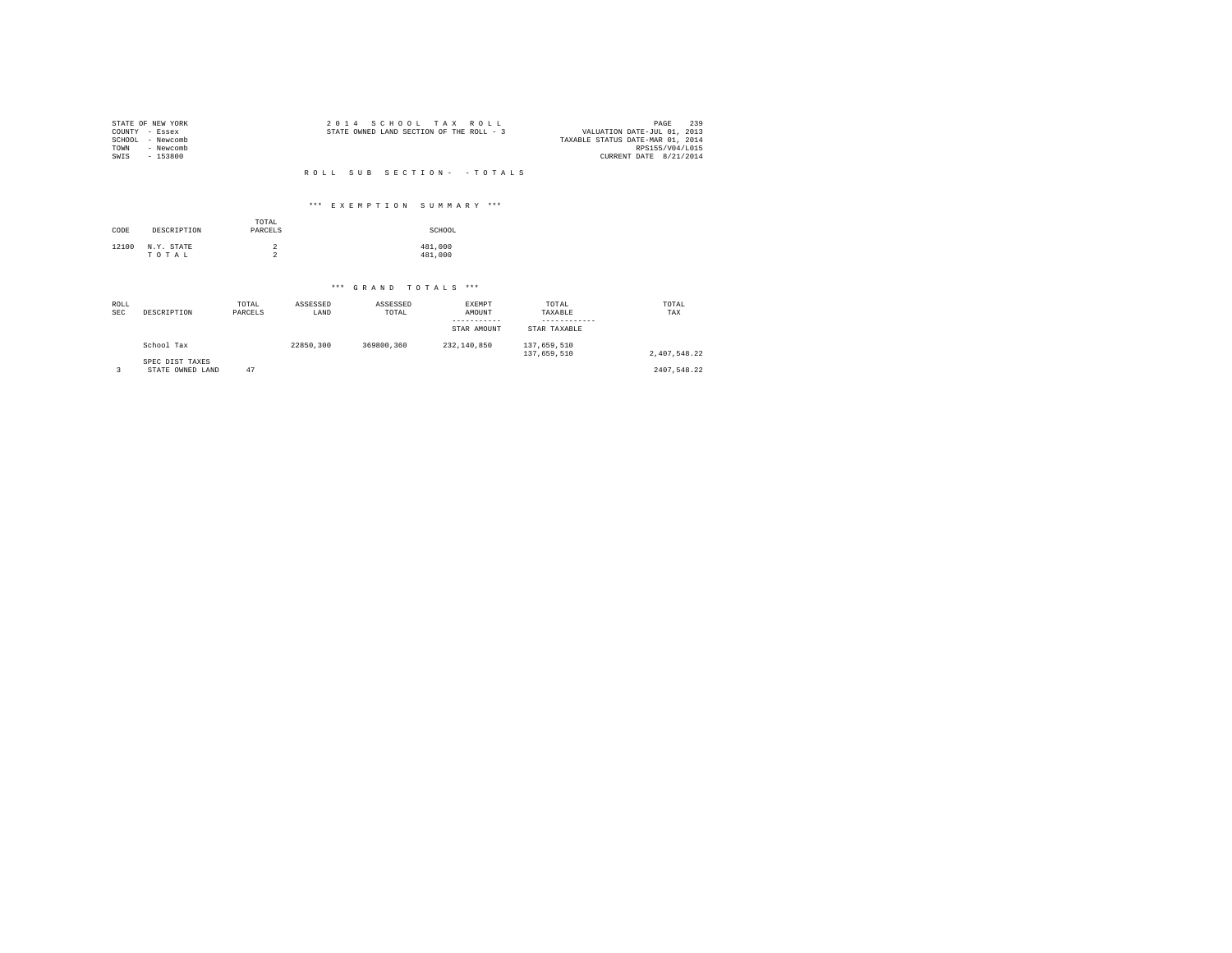| STATE OF NEW YORK<br>COUNTY - Essex<br>SCHOOL - Newcomb<br>TOWN<br>- Newcomb<br>SWIS<br>$-153800$                                                                                                                                                                                               | ROLL SUB-SECT - A- SECTION 532-A RPTL WILD OR FOREST LANDS TAXABLE STATUS DATE-MAR 01, 2014 | 2014 SCHOOL TAX ROLL<br>OWNERS NAME SEOUENCE<br>UNIFORM PERCENT OF VALUE IS 100.00 |                   |               | STATE OWNED LAND SECTION OF THE ROLL - 3 SUB-SECT - A VALUATION DATE-JUL 01, 2013 | PAGE<br>240           |
|-------------------------------------------------------------------------------------------------------------------------------------------------------------------------------------------------------------------------------------------------------------------------------------------------|---------------------------------------------------------------------------------------------|------------------------------------------------------------------------------------|-------------------|---------------|-----------------------------------------------------------------------------------|-----------------------|
| TAX MAP PARCEL NUMBER                                                                                                                                                                                                                                                                           |                                                                                             |                                                                                    |                   |               |                                                                                   |                       |
| CURRENT OWNERS NAME                                                                                                                                                                                                                                                                             | SCHOOL DISTRICT                                                                             | LAND                                                                               | TAX DESCRIPTION   |               | TAXABLE VALUE                                                                     |                       |
| CURRENT OWNERS ADDRESS                                                                                                                                                                                                                                                                          | PARCEL SIZE/GRID COORD                                                                      | TOTAL.                                                                             | SPECIAL DISTRICTS |               |                                                                                   | TAX AMOUNT            |
|                                                                                                                                                                                                                                                                                                 | Sanford Ln                                                                                  | NON-HOMESTEAD PARCEL                                                               |                   |               | ACCT 665M407301                                                                   |                       |
| $81. -2 - 1.000$                                                                                                                                                                                                                                                                                | 931 Forest s532a                                                                            |                                                                                    | School Tax        |               | 1924,800                                                                          | 33,663.12             |
| 0100001                                                                                                                                                                                                                                                                                         | Newcomb 153801                                                                              | 1924,800                                                                           |                   |               |                                                                                   |                       |
| State Of New York                                                                                                                                                                                                                                                                               | Adj Tow Gore Around                                                                         | 1924,800                                                                           |                   |               |                                                                                   |                       |
|                                                                                                                                                                                                                                                                                                 |                                                                                             |                                                                                    |                   |               |                                                                                   |                       |
| $\begin{tabular}{lllllllllll} \texttt{State Comptroller} & \texttt{Take Colden} \\ \texttt{Land Claim Unit} & \texttt{ACRES 5922.69} \\ \texttt{The AIF Alfred E Smith BId} & \texttt{EST-0586979 NRTH-1499668} \\ \texttt{Albany, NY 12236} & \texttt{EWH-0568879 NRTH-1499668} \end{tabular}$ |                                                                                             |                                                                                    |                   |               |                                                                                   |                       |
|                                                                                                                                                                                                                                                                                                 |                                                                                             |                                                                                    |                   |               |                                                                                   |                       |
|                                                                                                                                                                                                                                                                                                 |                                                                                             | 1924,800                                                                           |                   |               |                                                                                   |                       |
|                                                                                                                                                                                                                                                                                                 |                                                                                             |                                                                                    |                   | TOTAL TAX --- |                                                                                   | $33.663.12**$         |
|                                                                                                                                                                                                                                                                                                 |                                                                                             |                                                                                    |                   |               | DATE #1                                                                           | 09/30/14              |
|                                                                                                                                                                                                                                                                                                 |                                                                                             |                                                                                    |                   |               | AMT DUE                                                                           | 33,663.12             |
|                                                                                                                                                                                                                                                                                                 | Sanford Ln                                                                                  | NON-HOMESTEAD PARCEL                                                               |                   |               | ACCT 665M407302                                                                   |                       |
| $80. - 3 - 1.000$                                                                                                                                                                                                                                                                               | 931 Forest s532a                                                                            |                                                                                    | School Tax        |               | 939,100                                                                           | 16,424.06             |
| 0110001                                                                                                                                                                                                                                                                                         | Newcomb 153801                                                                              | 939,100                                                                            |                   |               |                                                                                   |                       |
| State Of New York                                                                                                                                                                                                                                                                               | Gore East Of Twp 47                                                                         | 939,100                                                                            |                   |               |                                                                                   |                       |
| State Comptroller                                                                                                                                                                                                                                                                               | ACRES 2097.94                                                                               |                                                                                    |                   |               |                                                                                   |                       |
| Land Claims Unit                                                                                                                                                                                                                                                                                |                                                                                             |                                                                                    |                   |               |                                                                                   |                       |
| 7th Fl Alfred E Smith Bld                                                                                                                                                                                                                                                                       | EAST-0572938 NRTH-1501310<br>DEED BOOK 174 PG-172                                           |                                                                                    |                   |               |                                                                                   |                       |
| Albany, NY 12236                                                                                                                                                                                                                                                                                | FULL MARKET VALUE                                                                           | 939,100                                                                            |                   |               |                                                                                   |                       |
|                                                                                                                                                                                                                                                                                                 |                                                                                             |                                                                                    |                   | TOTAL TAX --- |                                                                                   | $16,424.06**$         |
|                                                                                                                                                                                                                                                                                                 |                                                                                             |                                                                                    |                   |               | DATE #1<br>AMT DUE                                                                | 09/30/14<br>16,424.06 |
|                                                                                                                                                                                                                                                                                                 |                                                                                             |                                                                                    |                   |               |                                                                                   |                       |
|                                                                                                                                                                                                                                                                                                 | NYS Route 28N                                                                               | NON-HOMESTEAD PARCEL                                                               |                   |               | ACCT 665M407303                                                                   |                       |
| $78. - 1 - 1.000$                                                                                                                                                                                                                                                                               | 931 Forest s532a                                                                            |                                                                                    | School Tax        |               | 448,700                                                                           | 7.847.38              |
| 0120001                                                                                                                                                                                                                                                                                         | Newcomb<br>153801                                                                           | 448,700                                                                            |                   |               |                                                                                   |                       |
| State Of New York                                                                                                                                                                                                                                                                               | Gore North Of Twp #50                                                                       | 448,700                                                                            |                   |               |                                                                                   |                       |
| State Comptroller                                                                                                                                                                                                                                                                               | ACRES 650.00<br>EAST-0518921 NRTH-1501052                                                   |                                                                                    |                   |               |                                                                                   |                       |
| Land Claims Unit                                                                                                                                                                                                                                                                                |                                                                                             |                                                                                    |                   |               |                                                                                   |                       |
| 7th F1 Alfred E Smith Bld FULL MARKET VALUE                                                                                                                                                                                                                                                     |                                                                                             | 448,700                                                                            |                   |               |                                                                                   |                       |
| Albany, NY 12236                                                                                                                                                                                                                                                                                |                                                                                             |                                                                                    |                   | TOTAL TAX --- |                                                                                   | $7.847.38**$          |
|                                                                                                                                                                                                                                                                                                 |                                                                                             |                                                                                    |                   |               | DATE #1                                                                           | 09/30/14              |
|                                                                                                                                                                                                                                                                                                 |                                                                                             |                                                                                    |                   |               | AMT DUE                                                                           | 7,847.38              |
|                                                                                                                                                                                                                                                                                                 |                                                                                             |                                                                                    |                   |               |                                                                                   |                       |
|                                                                                                                                                                                                                                                                                                 | NYS Route 28N                                                                               | NON-HOMESTEAD PARCEL                                                               |                   |               | ACCT 665M407308                                                                   |                       |
| $120. - 1 - 9.030$                                                                                                                                                                                                                                                                              | 931 Forest s532a                                                                            |                                                                                    | School Tax        |               | 200,500                                                                           | 3,506.58              |
| 0140001                                                                                                                                                                                                                                                                                         | Newcomb 153801                                                                              | 200,500                                                                            |                   |               |                                                                                   |                       |
| State Of New York                                                                                                                                                                                                                                                                               | 6 Richards Survey                                                                           | 200,500                                                                            |                   |               |                                                                                   |                       |
| State Comptroller<br>Land Claims Unit                                                                                                                                                                                                                                                           | 233ac Sll                                                                                   |                                                                                    |                   |               |                                                                                   |                       |
|                                                                                                                                                                                                                                                                                                 | ACRES 233.00                                                                                |                                                                                    |                   |               |                                                                                   |                       |
| 7th Fl Alfred E Smith Bld EAST-0550771 NRTH-1439454<br>Albany, NY 12236                                                                                                                                                                                                                         | FULL MARKET VALUE                                                                           | 200,500                                                                            |                   |               |                                                                                   |                       |
|                                                                                                                                                                                                                                                                                                 |                                                                                             |                                                                                    |                   | TOTAL TAX --- |                                                                                   | $3.506.58**$          |
|                                                                                                                                                                                                                                                                                                 |                                                                                             |                                                                                    |                   |               | DATE #1                                                                           | 09/30/14              |
|                                                                                                                                                                                                                                                                                                 |                                                                                             |                                                                                    |                   |               | AMT DUE                                                                           | 3.506.58              |
|                                                                                                                                                                                                                                                                                                 |                                                                                             |                                                                                    |                   |               |                                                                                   |                       |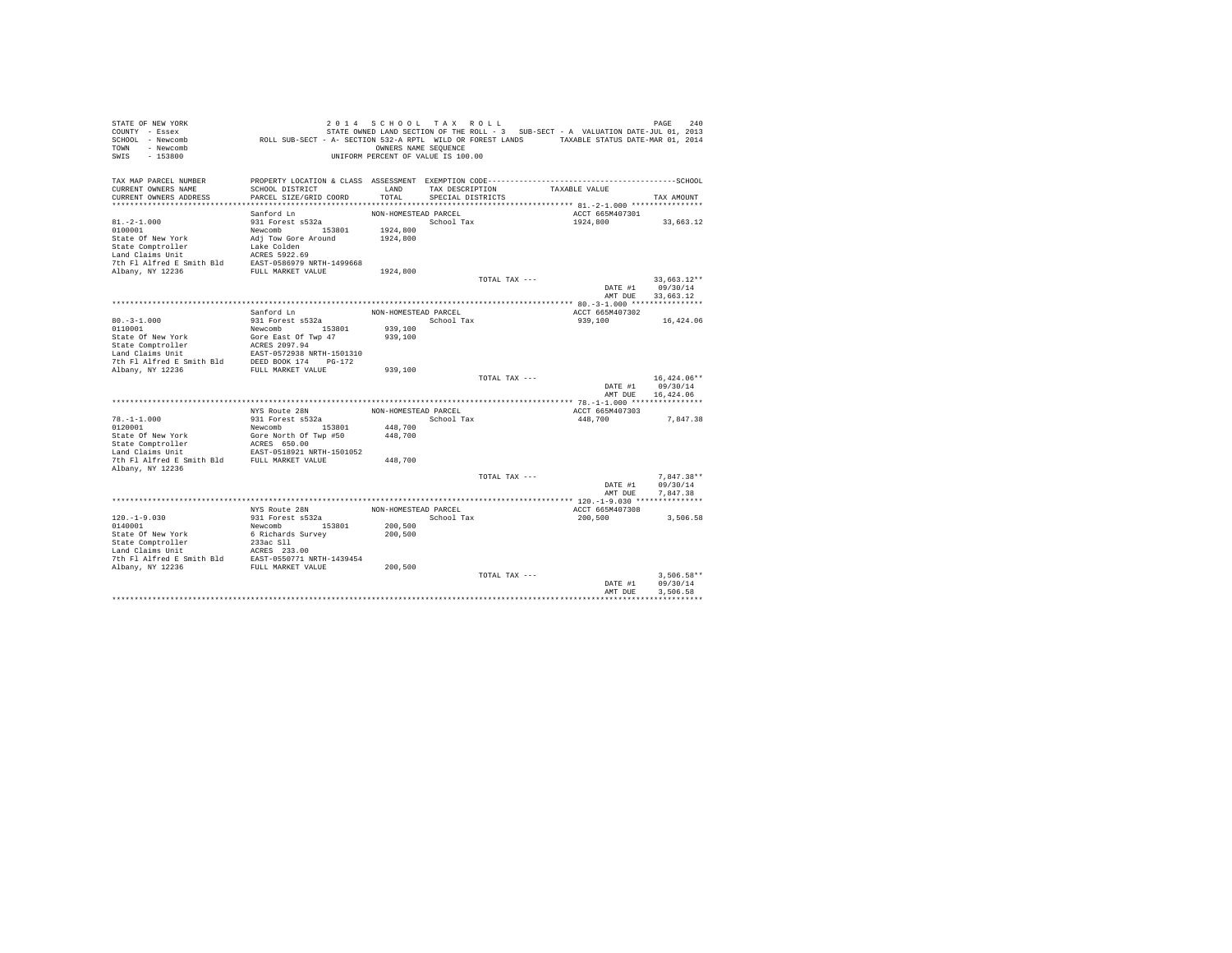| STATE OF NEW YORK                                                                                                                                                                                                                                                                                                                                                          |                                                                                             | 2014 SCHOOL TAX ROLL               |                   |               |                                                                                   | PAGE<br>241   |
|----------------------------------------------------------------------------------------------------------------------------------------------------------------------------------------------------------------------------------------------------------------------------------------------------------------------------------------------------------------------------|---------------------------------------------------------------------------------------------|------------------------------------|-------------------|---------------|-----------------------------------------------------------------------------------|---------------|
| COUNTY - Essex                                                                                                                                                                                                                                                                                                                                                             |                                                                                             |                                    |                   |               | STATE OWNED LAND SECTION OF THE ROLL - 3 SUB-SECT - A VALUATION DATE-JUL 01, 2013 |               |
| SCHOOL - Newcomb                                                                                                                                                                                                                                                                                                                                                           | ROLL SUB-SECT - A- SECTION 532-A RPTL WILD OR FOREST LANDS TAXABLE STATUS DATE-MAR 01, 2014 |                                    |                   |               |                                                                                   |               |
| TOWN - Newcomb                                                                                                                                                                                                                                                                                                                                                             |                                                                                             | OWNERS NAME SEQUENCE               |                   |               |                                                                                   |               |
| SWIS<br>$-153800$                                                                                                                                                                                                                                                                                                                                                          |                                                                                             | UNIFORM PERCENT OF VALUE IS 100.00 |                   |               |                                                                                   |               |
|                                                                                                                                                                                                                                                                                                                                                                            |                                                                                             |                                    |                   |               |                                                                                   |               |
| TAX MAP PARCEL NUMBER                                                                                                                                                                                                                                                                                                                                                      |                                                                                             |                                    |                   |               |                                                                                   |               |
| CURRENT OWNERS NAME                                                                                                                                                                                                                                                                                                                                                        | SCHOOL DISTRICT                                                                             | LAND                               | TAX DESCRIPTION   |               | TAXABLE VALUE                                                                     |               |
| CURRENT OWNERS ADDRESS                                                                                                                                                                                                                                                                                                                                                     | PARCEL SIZE/GRID COORD                                                                      | TOTAL                              | SPECIAL DISTRICTS |               |                                                                                   | TAX AMOUNT    |
|                                                                                                                                                                                                                                                                                                                                                                            |                                                                                             |                                    |                   |               |                                                                                   |               |
|                                                                                                                                                                                                                                                                                                                                                                            | NYS Route 28N                                                                               | NON-HOMESTEAD PARCEL               |                   |               | ACCT 665M407313                                                                   |               |
| $109. - 1 - 12.000$                                                                                                                                                                                                                                                                                                                                                        | 931 Forest s532a                                                                            |                                    | School Tax        |               | 104,900                                                                           | 1,834.61      |
|                                                                                                                                                                                                                                                                                                                                                                            |                                                                                             | 104,900                            |                   |               |                                                                                   |               |
|                                                                                                                                                                                                                                                                                                                                                                            |                                                                                             | 104,900                            |                   |               |                                                                                   |               |
|                                                                                                                                                                                                                                                                                                                                                                            |                                                                                             |                                    |                   |               |                                                                                   |               |
|                                                                                                                                                                                                                                                                                                                                                                            |                                                                                             |                                    |                   |               |                                                                                   |               |
|                                                                                                                                                                                                                                                                                                                                                                            |                                                                                             |                                    |                   |               |                                                                                   |               |
|                                                                                                                                                                                                                                                                                                                                                                            |                                                                                             | 104,900                            |                   |               |                                                                                   |               |
|                                                                                                                                                                                                                                                                                                                                                                            |                                                                                             |                                    |                   | TOTAL TAX --- |                                                                                   | $1,834.61**$  |
|                                                                                                                                                                                                                                                                                                                                                                            |                                                                                             |                                    |                   |               | DATE #1                                                                           | 09/30/14      |
|                                                                                                                                                                                                                                                                                                                                                                            |                                                                                             |                                    |                   |               | AMT DUE                                                                           | 1,834.61      |
|                                                                                                                                                                                                                                                                                                                                                                            |                                                                                             |                                    |                   |               |                                                                                   |               |
|                                                                                                                                                                                                                                                                                                                                                                            | NYS Route 28N                                                                               | NON-HOMESTEAD PARCEL               |                   |               | ACCT 665M407314                                                                   |               |
| $109. - 1 - 16.000$                                                                                                                                                                                                                                                                                                                                                        | 931 Forest s532a - WTRFNT School Tax                                                        |                                    |                   |               | 400,800                                                                           | 7,009.65      |
|                                                                                                                                                                                                                                                                                                                                                                            |                                                                                             | 400,800                            |                   |               |                                                                                   |               |
| $\begin{tabular}{l c c c} \hline 0160001 & {\small 100001} & {\small 100001} & {\small 110001} & {\small 110001} & {\small 110001} & {\small 110001} & {\small 110001} & {\small 110001} & {\small 110001} & {\small 110001} & {\small 110001} & {\small 110001} & {\small 110001} & {\small 110001} & {\small 110001} & {\small 110001} & {\small 110001} & {\small 1100$ |                                                                                             | 400,800                            |                   |               |                                                                                   |               |
|                                                                                                                                                                                                                                                                                                                                                                            |                                                                                             |                                    |                   |               |                                                                                   |               |
|                                                                                                                                                                                                                                                                                                                                                                            |                                                                                             |                                    |                   |               |                                                                                   |               |
|                                                                                                                                                                                                                                                                                                                                                                            |                                                                                             |                                    |                   |               |                                                                                   |               |
| Albany, NY 12236                                                                                                                                                                                                                                                                                                                                                           | DEED BOOK 144 PG-435                                                                        |                                    |                   |               |                                                                                   |               |
|                                                                                                                                                                                                                                                                                                                                                                            | FULL MARKET VALUE                                                                           | 400,800                            |                   |               |                                                                                   |               |
|                                                                                                                                                                                                                                                                                                                                                                            |                                                                                             |                                    |                   | TOTAL TAX --- |                                                                                   | $7,009.65**$  |
|                                                                                                                                                                                                                                                                                                                                                                            |                                                                                             |                                    |                   |               | DATE #1                                                                           | 09/30/14      |
|                                                                                                                                                                                                                                                                                                                                                                            |                                                                                             |                                    |                   |               | AMT DUE                                                                           | 7.009.65      |
|                                                                                                                                                                                                                                                                                                                                                                            |                                                                                             |                                    |                   |               |                                                                                   |               |
|                                                                                                                                                                                                                                                                                                                                                                            | Campsite Rd                                                                                 | NON-HOMESTEAD PARCEL               |                   |               | ACCT 665M407401                                                                   |               |
|                                                                                                                                                                                                                                                                                                                                                                            |                                                                                             | School Tax                         |                   |               | 947,800                                                                           | 16,576.22     |
|                                                                                                                                                                                                                                                                                                                                                                            |                                                                                             | 947,800                            |                   |               |                                                                                   |               |
|                                                                                                                                                                                                                                                                                                                                                                            |                                                                                             | 947,800                            |                   |               |                                                                                   |               |
|                                                                                                                                                                                                                                                                                                                                                                            |                                                                                             |                                    |                   |               |                                                                                   |               |
|                                                                                                                                                                                                                                                                                                                                                                            |                                                                                             |                                    |                   |               |                                                                                   |               |
|                                                                                                                                                                                                                                                                                                                                                                            |                                                                                             | 947.800                            |                   |               |                                                                                   |               |
|                                                                                                                                                                                                                                                                                                                                                                            |                                                                                             |                                    |                   | TOTAL TAX --- |                                                                                   | $16.576.22**$ |
|                                                                                                                                                                                                                                                                                                                                                                            |                                                                                             |                                    |                   |               | DATE #1                                                                           | 09/30/14      |
|                                                                                                                                                                                                                                                                                                                                                                            |                                                                                             |                                    |                   |               | AMT DUE                                                                           | 16,576.22     |
|                                                                                                                                                                                                                                                                                                                                                                            |                                                                                             |                                    |                   |               |                                                                                   |               |
|                                                                                                                                                                                                                                                                                                                                                                            | NYS Route 28N                                                                               | NON-HOMESTEAD PARCEL               |                   |               | ACCT 665M407402                                                                   |               |
| $109. - 1 - 15.000$                                                                                                                                                                                                                                                                                                                                                        | 931 Forest s532a - WTRFNT                                                                   | School Tax                         |                   |               | 399,500                                                                           | 6,986.92      |
| 0180001                                                                                                                                                                                                                                                                                                                                                                    | Newcomb 153801                                                                              | 399,500                            |                   |               |                                                                                   |               |
|                                                                                                                                                                                                                                                                                                                                                                            |                                                                                             | 399,500                            |                   |               |                                                                                   |               |
| State Of New York<br>State Comptroller<br>State Comptoning<br>In the Same State State Compton<br>Land Claims Unit<br>The Plaificed E Smith Bld<br>20236<br>20236<br>20236<br>20236<br>20236<br>20236<br>2024<br>2024<br>2024<br>2024<br>2024<br>2024<br>2024<br>2024                                                                                                       |                                                                                             |                                    |                   |               |                                                                                   |               |
|                                                                                                                                                                                                                                                                                                                                                                            |                                                                                             |                                    |                   |               |                                                                                   |               |
|                                                                                                                                                                                                                                                                                                                                                                            |                                                                                             |                                    |                   |               |                                                                                   |               |
|                                                                                                                                                                                                                                                                                                                                                                            |                                                                                             | 399,500                            |                   |               |                                                                                   |               |
|                                                                                                                                                                                                                                                                                                                                                                            |                                                                                             |                                    |                   | TOTAL TAX --- |                                                                                   | $6.986.92**$  |
|                                                                                                                                                                                                                                                                                                                                                                            |                                                                                             |                                    |                   |               | DATE #1                                                                           | 09/30/14      |
|                                                                                                                                                                                                                                                                                                                                                                            |                                                                                             |                                    |                   |               | AMT DUE                                                                           | 6.986.92      |
|                                                                                                                                                                                                                                                                                                                                                                            |                                                                                             |                                    |                   |               |                                                                                   |               |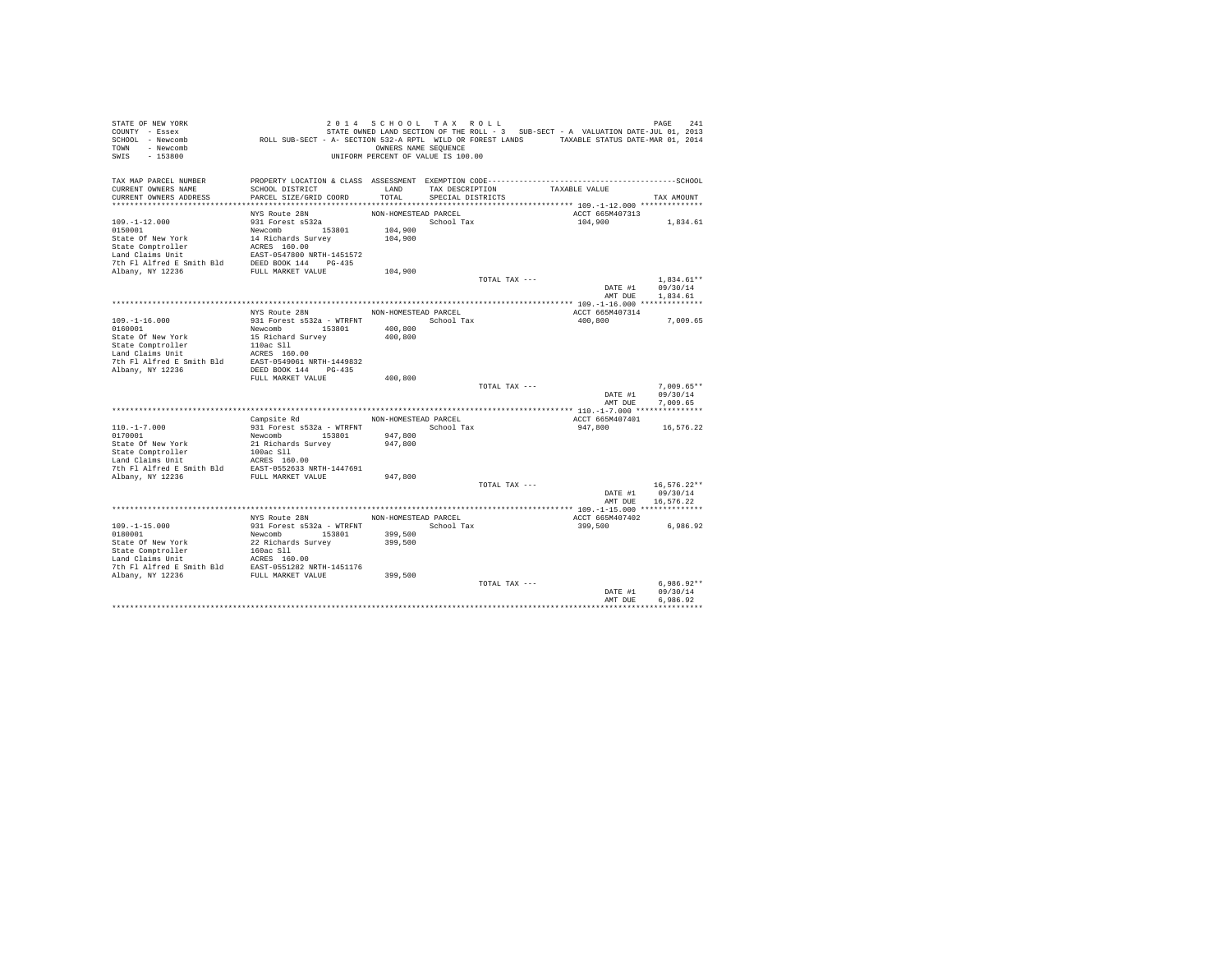| STATE OF NEW YORK<br>COUNTY - Essex<br>SCHOOL - Newcomb<br>- Newcomb<br><b>TOWN</b><br>$-153800$<br>SWIS | ROLL SUB-SECT - A- SECTION 532-A RPTL WILD OR FOREST LANDS TAXABLE STATUS DATE-MAR 01, 2014                     | 2014 SCHOOL TAX ROLL<br>OWNERS NAME SEQUENCE<br>UNIFORM PERCENT OF VALUE IS 100.00 |                   |               | STATE OWNED LAND SECTION OF THE ROLL - 3 SUB-SECT - A VALUATION DATE-JUL 01, 2013 | PAGE<br>242              |
|----------------------------------------------------------------------------------------------------------|-----------------------------------------------------------------------------------------------------------------|------------------------------------------------------------------------------------|-------------------|---------------|-----------------------------------------------------------------------------------|--------------------------|
| TAX MAP PARCEL NUMBER<br>CURRENT OWNERS NAME                                                             | PROPERTY LOCATION & CLASS ASSESSMENT EXEMPTION CODE-----------------------------------SCHOOL<br>SCHOOL DISTRICT | LAND                                                                               | TAX DESCRIPTION   |               | TAXABLE VALUE                                                                     |                          |
| CURRENT OWNERS ADDRESS                                                                                   | PARCEL SIZE/GRID COORD                                                                                          | TOTAL                                                                              | SPECIAL DISTRICTS |               |                                                                                   | TAX AMOUNT               |
|                                                                                                          |                                                                                                                 |                                                                                    |                   |               |                                                                                   |                          |
|                                                                                                          | NYS Route 28N                                                                                                   | NON-HOMESTEAD PARCEL                                                               |                   |               | ACCT 665M407403                                                                   |                          |
| $109. - 1 - 13.000$                                                                                      | 931 Forest s532a                                                                                                |                                                                                    | School Tax        |               | 124,000                                                                           | 2,168.65                 |
| 0190001                                                                                                  | Newcomb 153801                                                                                                  | 124,000                                                                            |                   |               |                                                                                   |                          |
| State Of New York                                                                                        | 23 Richards Survey                                                                                              | 124,000                                                                            |                   |               |                                                                                   |                          |
| State Comptroller<br>Land Claims Unit                                                                    | ACRES 160.00<br>EAST-0549681 NRTH-1453237                                                                       |                                                                                    |                   |               |                                                                                   |                          |
| 7th Fl Alfred E Smith Bld                                                                                | FULL MARKET VALUE                                                                                               | 124,000                                                                            |                   |               |                                                                                   |                          |
| Albany, NY 12236                                                                                         |                                                                                                                 |                                                                                    |                   |               |                                                                                   |                          |
|                                                                                                          |                                                                                                                 |                                                                                    |                   | TOTAL TAX --- |                                                                                   | $2.168.65**$             |
|                                                                                                          |                                                                                                                 |                                                                                    |                   |               | DATE #1                                                                           | 09/30/14                 |
|                                                                                                          |                                                                                                                 |                                                                                    |                   |               | AMT DUE                                                                           | 2.168.65                 |
|                                                                                                          |                                                                                                                 |                                                                                    |                   |               |                                                                                   |                          |
| $109. -1 - 5.000$                                                                                        | NYS Route 28N<br>931 Forest s532a                                                                               | NON-HOMESTEAD PARCEL                                                               | School Tax        |               | ACCT 665M407405<br>132,100                                                        | 2.310.32                 |
| 0200001                                                                                                  | Newcomb<br>153801                                                                                               | 132,100                                                                            |                   |               |                                                                                   |                          |
| State Of New York                                                                                        | 25 Richards Survey                                                                                              | 132,100                                                                            |                   |               |                                                                                   |                          |
| State Comptroller                                                                                        | ACRES 160.00                                                                                                    |                                                                                    |                   |               |                                                                                   |                          |
| Land Claims Unit                                                                                         | EAST-0550075 NRTH-1456830                                                                                       |                                                                                    |                   |               |                                                                                   |                          |
| 7th Fl Alfred E Smith Bld                                                                                | FULL MARKET VALUE                                                                                               | 132,100                                                                            |                   |               |                                                                                   |                          |
| Albany, NY 12236                                                                                         |                                                                                                                 |                                                                                    |                   |               |                                                                                   |                          |
|                                                                                                          |                                                                                                                 |                                                                                    |                   | TOTAL TAX --- | DATE #1                                                                           | $2.310.32**$<br>09/30/14 |
|                                                                                                          |                                                                                                                 |                                                                                    |                   |               | AMT DUE                                                                           | 2.310.32                 |
|                                                                                                          |                                                                                                                 |                                                                                    |                   |               |                                                                                   |                          |
|                                                                                                          | NYS Route 28N                                                                                                   | NON-HOMESTEAD PARCEL                                                               |                   |               | ACCT 665M407406                                                                   |                          |
| $109. -1 - 14.000$                                                                                       | 931 Forest s532a                                                                                                |                                                                                    | School Tax        |               | 106,500                                                                           | 1,862.59                 |
| 0210001                                                                                                  | Newcomb<br>153801                                                                                               | 106,500                                                                            |                   |               |                                                                                   |                          |
| State Of New York                                                                                        | 26 Richards Survey                                                                                              | 106,500                                                                            |                   |               |                                                                                   |                          |
| State Comptroller<br>Land Claims Unit                                                                    | ACRES 160.00<br>EAST-0551661 NRTH-1454773                                                                       |                                                                                    |                   |               |                                                                                   |                          |
| 7th Fl Alfred E Smith Bld                                                                                | FULL MARKET VALUE                                                                                               | 106,500                                                                            |                   |               |                                                                                   |                          |
| Albany, NY 12236                                                                                         |                                                                                                                 |                                                                                    |                   |               |                                                                                   |                          |
|                                                                                                          |                                                                                                                 |                                                                                    |                   | TOTAL TAX --- |                                                                                   | $1.862.59**$             |
|                                                                                                          |                                                                                                                 |                                                                                    |                   |               | DATE #1                                                                           | 09/30/14                 |
|                                                                                                          |                                                                                                                 |                                                                                    |                   |               | AMT DUE                                                                           | 1,862.59                 |
|                                                                                                          |                                                                                                                 | NON-HOMESTEAD PARCEL                                                               |                   |               |                                                                                   |                          |
| $110. -1 - 1.000$                                                                                        | Campsite Rd<br>931 Forest s532a                                                                                 |                                                                                    | School Tax        |               | ACCT 665M407407<br>162,000                                                        | 2.833.24                 |
| 0220001                                                                                                  | Newcomb 153801                                                                                                  | 162,000                                                                            |                   |               |                                                                                   |                          |
| State Of New York                                                                                        | 27 Richards Survey                                                                                              | 162,000                                                                            |                   |               |                                                                                   |                          |
| State Comptroller                                                                                        | ACRES 160.00                                                                                                    |                                                                                    |                   |               |                                                                                   |                          |
| Land Claims Unit                                                                                         | EAST-0553268 NRTH-1452770                                                                                       |                                                                                    |                   |               |                                                                                   |                          |
| 7th Fl Alfred E Smith Bld                                                                                | FULL MARKET VALUE                                                                                               | 162,000                                                                            |                   |               |                                                                                   |                          |
| Albany, NY 12236                                                                                         |                                                                                                                 |                                                                                    |                   |               |                                                                                   |                          |
|                                                                                                          |                                                                                                                 |                                                                                    |                   | TOTAL TAX --- | DATE #1                                                                           | $2.833.24**$<br>09/30/14 |
|                                                                                                          |                                                                                                                 |                                                                                    |                   |               | AMT DUE                                                                           | 2.833.24                 |
|                                                                                                          |                                                                                                                 |                                                                                    |                   |               |                                                                                   |                          |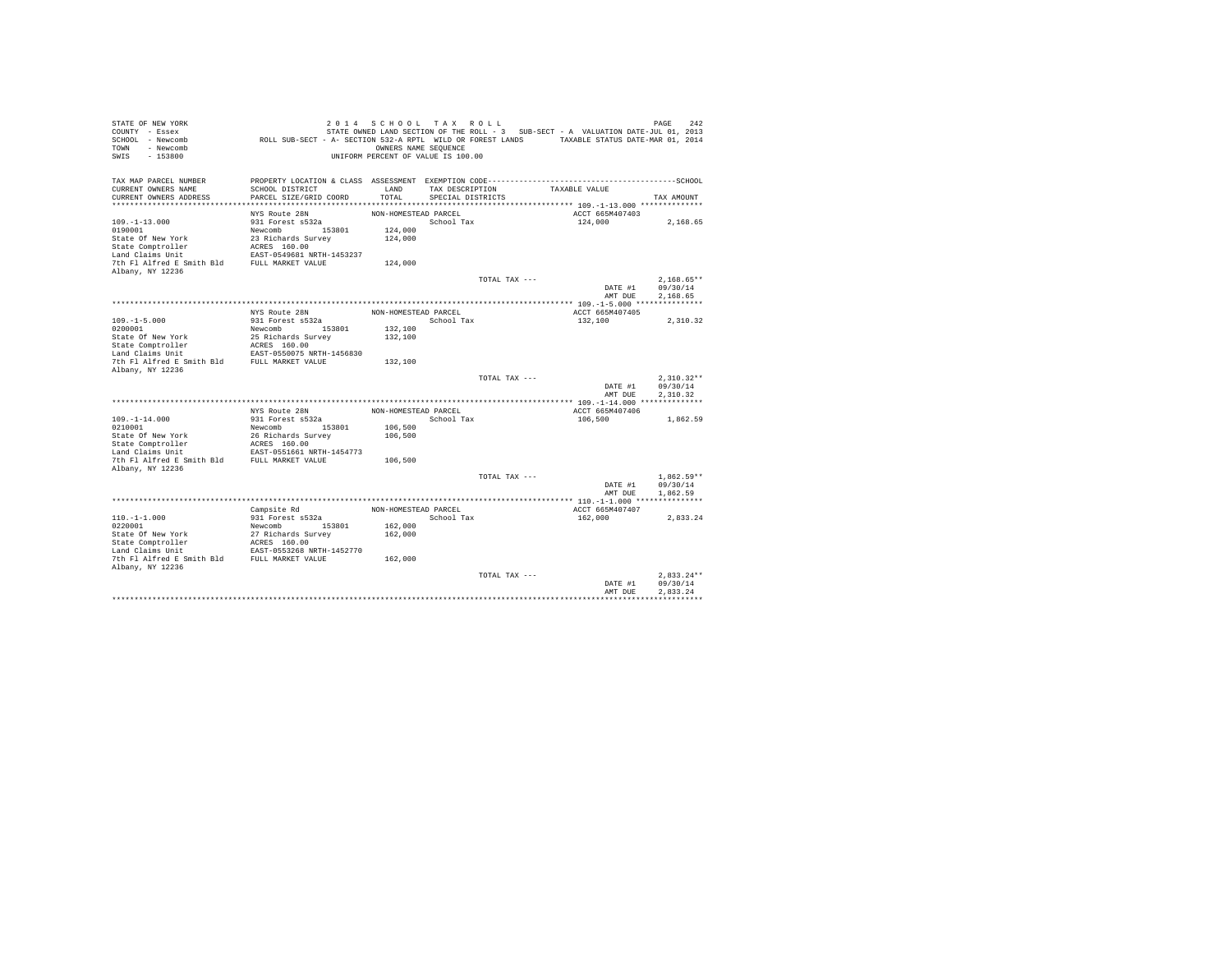| STATE OF NEW YORK<br>COUNTY - Essex<br>SCHOOL - Newcomb<br>- Newcomb<br>TOWN<br>$-153800$<br>SWIS | ROLL SUB-SECT - A- SECTION 532-A RPTL WILD OR FOREST LANDS TAXABLE STATUS DATE-MAR 01, 2014                                               | 2014 SCHOOL TAX ROLL<br>OWNERS NAME SEQUENCE<br>UNIFORM PERCENT OF VALUE IS 100.00 |                                      |               | STATE OWNED LAND SECTION OF THE ROLL - 3 SUB-SECT - A VALUATION DATE-JUL 01, 2013 | 243<br>PAGE  |
|---------------------------------------------------------------------------------------------------|-------------------------------------------------------------------------------------------------------------------------------------------|------------------------------------------------------------------------------------|--------------------------------------|---------------|-----------------------------------------------------------------------------------|--------------|
| TAX MAP PARCEL NUMBER<br>CURRENT OWNERS NAME<br>CURRENT OWNERS ADDRESS                            | PROPERTY LOCATION & CLASS ASSESSMENT EXEMPTION CODE-----------------------------------SCHOOL<br>SCHOOL DISTRICT<br>PARCEL SIZE/GRID COORD | LAND<br>TOTAL                                                                      | TAX DESCRIPTION<br>SPECIAL DISTRICTS |               | TAXABLE VALUE                                                                     | TAX AMOUNT   |
|                                                                                                   |                                                                                                                                           |                                                                                    |                                      |               |                                                                                   |              |
|                                                                                                   | Campsite Rd                                                                                                                               | NON-HOMESTEAD PARCEL                                                               |                                      |               | ACCT 665M407408                                                                   |              |
| $110. - 1 - 6.000$                                                                                | 931 Forest s532a                                                                                                                          |                                                                                    | School Tax                           |               | 209,900                                                                           | 3,670.97     |
| 0230001                                                                                           | Newcomb<br>153801                                                                                                                         | 209,900                                                                            |                                      |               |                                                                                   |              |
| State Of New York                                                                                 | 28 Richards Survey                                                                                                                        | 209,900                                                                            |                                      |               |                                                                                   |              |
| State Comptroller                                                                                 | ACRES 160.00                                                                                                                              |                                                                                    |                                      |               |                                                                                   |              |
| Land Claims Unit                                                                                  | EAST-0554868 NRTH-1450809                                                                                                                 |                                                                                    |                                      |               |                                                                                   |              |
| 7th Fl Alfred E Smith Bld                                                                         | FULL MARKET VALUE                                                                                                                         | 209,900                                                                            |                                      |               |                                                                                   |              |
| Albany, NY 12236                                                                                  |                                                                                                                                           |                                                                                    |                                      | TOTAL TAX --- |                                                                                   | $3.670.97**$ |
|                                                                                                   |                                                                                                                                           |                                                                                    |                                      |               | DATE #1                                                                           | 09/30/14     |
|                                                                                                   |                                                                                                                                           |                                                                                    |                                      |               | AMT DUE                                                                           | 3,670.97     |
|                                                                                                   |                                                                                                                                           |                                                                                    |                                      |               |                                                                                   |              |
|                                                                                                   | Tahawus Rd                                                                                                                                | NON-HOMESTEAD PARCEL                                                               |                                      |               | ACCT 665M407410                                                                   |              |
| $100. -1 - 3.000$                                                                                 | 931 Forest s532a                                                                                                                          |                                                                                    | School Tax                           |               | 100,900                                                                           | 1,764.66     |
| 0240001                                                                                           | Newcomb<br>153801                                                                                                                         | 100,900                                                                            |                                      |               |                                                                                   |              |
| State Of New York                                                                                 | 32 Richards Survey                                                                                                                        | 100,900                                                                            |                                      |               |                                                                                   |              |
| State Comptroller                                                                                 | ACRES 160.00                                                                                                                              |                                                                                    |                                      |               |                                                                                   |              |
| Land Claims Unit                                                                                  | EAST-0553571 NRTH-1456368                                                                                                                 |                                                                                    |                                      |               |                                                                                   |              |
| 7th Fl Alfred E Smith Bld                                                                         | DEED BOOK 511<br>$PG-17$                                                                                                                  |                                                                                    |                                      |               |                                                                                   |              |
| Albany, NY 12236                                                                                  | FULL MARKET VALUE                                                                                                                         | 100,900                                                                            |                                      | TOTAL TAX --- |                                                                                   | $1.764.66**$ |
|                                                                                                   |                                                                                                                                           |                                                                                    |                                      |               | DATE #1                                                                           | 09/30/14     |
|                                                                                                   |                                                                                                                                           |                                                                                    |                                      |               | AMT DUE                                                                           | 1.764.66     |
|                                                                                                   |                                                                                                                                           |                                                                                    |                                      |               |                                                                                   |              |
|                                                                                                   | NYS Route 28N                                                                                                                             | NON-HOMESTEAD PARCEL                                                               |                                      |               | ACCT 665M407411                                                                   |              |
| $110. - 1 - 2.000$                                                                                | 931 Forest s532a                                                                                                                          |                                                                                    | School Tax                           |               | 126,900                                                                           | 2,219.37     |
| 0250001                                                                                           | 153801<br>Newcomb                                                                                                                         | 126,900                                                                            |                                      |               |                                                                                   |              |
| State Of New York                                                                                 | 33 Richards Survey                                                                                                                        | 126,900                                                                            |                                      |               |                                                                                   |              |
| State Comptroller                                                                                 | ACRES 160.00                                                                                                                              |                                                                                    |                                      |               |                                                                                   |              |
| Land Claims Unit<br>7th Fl Alfred E Smith Bld                                                     | EAST-0555119 NRTH-1454365<br>FULL MARKET VALUE                                                                                            | 126,900                                                                            |                                      |               |                                                                                   |              |
| Albany, NY 12236                                                                                  |                                                                                                                                           |                                                                                    |                                      |               |                                                                                   |              |
|                                                                                                   |                                                                                                                                           |                                                                                    |                                      | TOTAL TAX --- |                                                                                   | $2.219.37**$ |
|                                                                                                   |                                                                                                                                           |                                                                                    |                                      |               | DATE #1                                                                           | 09/30/14     |
|                                                                                                   |                                                                                                                                           |                                                                                    |                                      |               | AMT DUE                                                                           | 2.219.37     |
|                                                                                                   |                                                                                                                                           |                                                                                    |                                      |               |                                                                                   |              |
|                                                                                                   | NYS Route 28N                                                                                                                             | NON-HOMESTEAD PARCEL                                                               |                                      |               | ACCT 665M407414                                                                   |              |
| $110. - 1 - 25.000$                                                                               | 931 Forest s532a                                                                                                                          |                                                                                    | School Tax                           |               | 63,100                                                                            | 1,103.57     |
| 0260001                                                                                           | Newcomb 153801                                                                                                                            | 63,100                                                                             |                                      |               |                                                                                   |              |
| State Of New York                                                                                 | Pt 36 Richards Survey                                                                                                                     | 63,100                                                                             |                                      |               |                                                                                   |              |
| State Comptroller<br>Land Claims Unit                                                             | ACRES 70.00<br>EAST-0560238 NRTH-1448778                                                                                                  |                                                                                    |                                      |               |                                                                                   |              |
| 7th Fl Alfred E Smith Bld FULL MARKET VALUE                                                       |                                                                                                                                           | 63,100                                                                             |                                      |               |                                                                                   |              |
| Albany, NY 12236                                                                                  |                                                                                                                                           |                                                                                    |                                      |               |                                                                                   |              |
|                                                                                                   |                                                                                                                                           |                                                                                    |                                      | TOTAL TAX --- |                                                                                   | $1.103.57**$ |
|                                                                                                   |                                                                                                                                           |                                                                                    |                                      |               | DATE #1                                                                           | 09/30/14     |
|                                                                                                   |                                                                                                                                           |                                                                                    |                                      |               | AMT DUE                                                                           | 1,103.57     |
|                                                                                                   |                                                                                                                                           |                                                                                    |                                      |               |                                                                                   |              |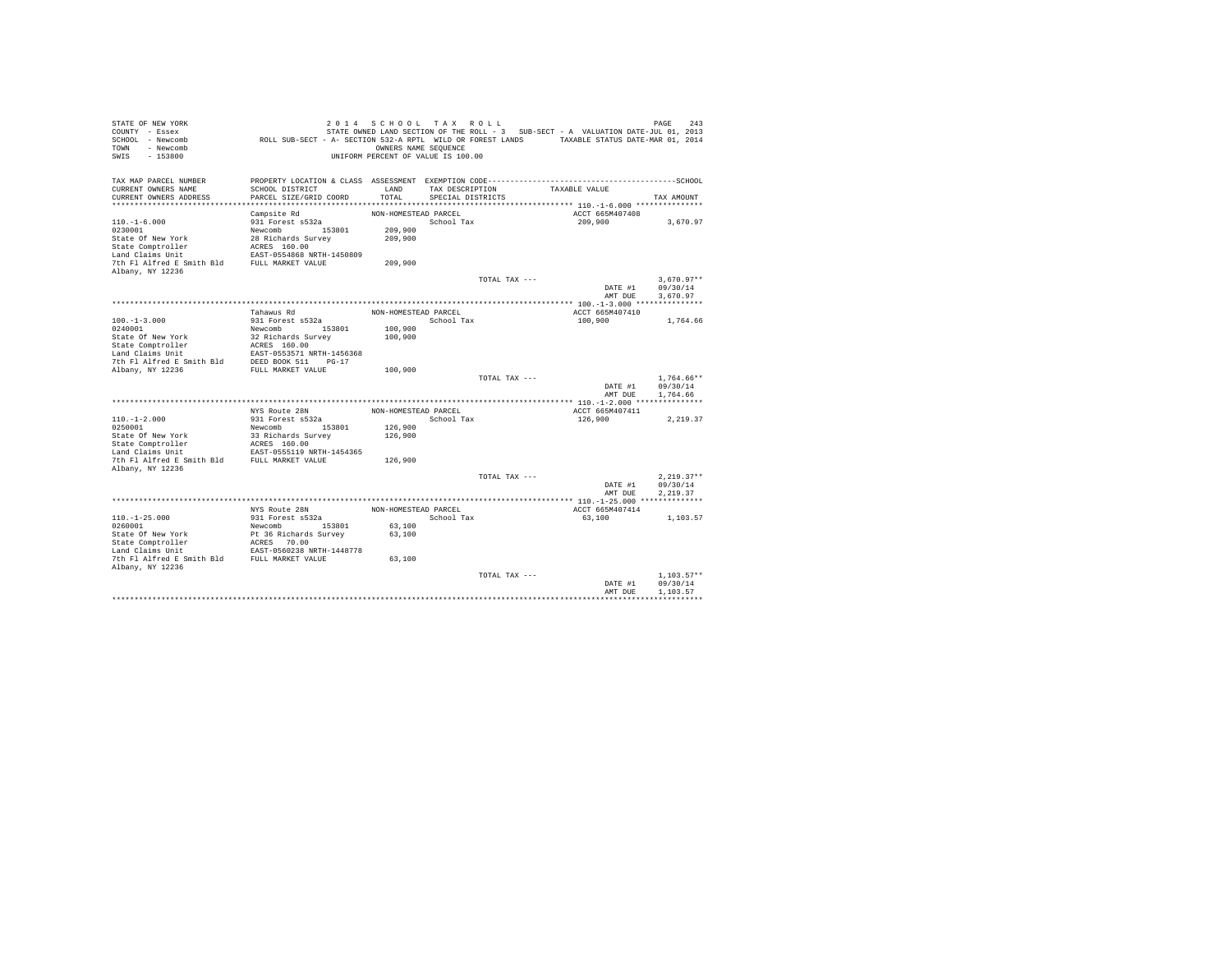| STATE OF NEW YORK<br>COUNTY - Essex<br>SCHOOL - Newcomb<br>- Newcomb<br>TOWN<br>$-153800$<br>SWIS | ROLL SUB-SECT - A- SECTION 532-A RPTL WILD OR FOREST LANDS TAXABLE STATUS DATE-MAR 01, 2014  | OWNERS NAME SEQUENCE | 2014 SCHOOL TAX ROLL<br>UNIFORM PERCENT OF VALUE IS 100.00 |               | STATE OWNED LAND SECTION OF THE ROLL - 3 SUB-SECT - A VALUATION DATE-JUL 01, 2013 | 244<br>PAGE  |
|---------------------------------------------------------------------------------------------------|----------------------------------------------------------------------------------------------|----------------------|------------------------------------------------------------|---------------|-----------------------------------------------------------------------------------|--------------|
| TAX MAP PARCEL NUMBER                                                                             | PROPERTY LOCATION & CLASS ASSESSMENT EXEMPTION CODE-----------------------------------SCHOOL |                      |                                                            |               |                                                                                   |              |
| CURRENT OWNERS NAME<br>CURRENT OWNERS ADDRESS                                                     | SCHOOL DISTRICT<br>PARCEL SIZE/GRID COORD                                                    | LAND<br>TOTAL        | TAX DESCRIPTION<br>SPECIAL DISTRICTS                       |               | TAXABLE VALUE                                                                     | TAX AMOUNT   |
|                                                                                                   |                                                                                              |                      |                                                            |               |                                                                                   |              |
|                                                                                                   | NYS Route 28N                                                                                | NON-HOMESTEAD PARCEL |                                                            |               | ACCT 665M407415                                                                   |              |
| $110. - 1 - 24.000$                                                                               | 931 Forest s532a                                                                             |                      | School Tax                                                 |               | 302,600                                                                           | 5,292.22     |
| 0270001                                                                                           | Newcomb 153801                                                                               | 302,600              |                                                            |               |                                                                                   |              |
| State Of New York                                                                                 | 37 Richards Survey                                                                           | 302,600              |                                                            |               |                                                                                   |              |
| State Comptroller                                                                                 | ACRES 250.00                                                                                 |                      |                                                            |               |                                                                                   |              |
| Land Claims Unit                                                                                  | EAST-0562367 NRTH-1449285                                                                    |                      |                                                            |               |                                                                                   |              |
| 7th Fl Alfred E Smith Bld                                                                         | FULL MARKET VALUE                                                                            | 302,600              |                                                            |               |                                                                                   |              |
| Albany, NY 12236                                                                                  |                                                                                              |                      |                                                            |               |                                                                                   |              |
|                                                                                                   |                                                                                              |                      |                                                            | TOTAL TAX --- |                                                                                   | $5.292.22**$ |
|                                                                                                   |                                                                                              |                      |                                                            |               | DATE #1                                                                           | 09/30/14     |
|                                                                                                   |                                                                                              |                      |                                                            |               | AMT DUE                                                                           | 5.292.22     |
|                                                                                                   | NYS Route 28N                                                                                | NON-HOMESTEAD PARCEL |                                                            |               | ACCT 665M407506                                                                   |              |
| $121. -2 - 8.000$                                                                                 | 931 Forest s532a                                                                             |                      | School Tax                                                 |               | 63,500                                                                            | 1,110.56     |
| 0290001                                                                                           | Newcomb<br>153801                                                                            | 63,500               |                                                            |               |                                                                                   |              |
| State Of New York                                                                                 | 10 Thorns Survey                                                                             | 63,500               |                                                            |               |                                                                                   |              |
| State Comptroller                                                                                 | ACRES 68.12                                                                                  |                      |                                                            |               |                                                                                   |              |
| Land Claims Unit                                                                                  | EAST-0555830 NRTH-1438829                                                                    |                      |                                                            |               |                                                                                   |              |
| 7th Fl Alfred E Smith Bld                                                                         | FULL MARKET VALUE                                                                            | 63,500               |                                                            |               |                                                                                   |              |
| Albany, NY 12236                                                                                  |                                                                                              |                      |                                                            |               |                                                                                   |              |
|                                                                                                   |                                                                                              |                      |                                                            | TOTAL TAX --- |                                                                                   | $1.110.56**$ |
|                                                                                                   |                                                                                              |                      |                                                            |               | DATE #1                                                                           | 09/30/14     |
|                                                                                                   |                                                                                              |                      |                                                            |               | AMT DUE                                                                           | 1,110.56     |
|                                                                                                   | NYS Route 28N                                                                                | NON-HOMESTEAD PARCEL |                                                            |               | ACCT 665M407507                                                                   |              |
| $121. -2 - 7.000$                                                                                 | 931 Forest s532a                                                                             |                      | School Tax                                                 |               | 69,300                                                                            |              |
| 0300001                                                                                           | 153801<br>Newcomb                                                                            | 69,300               |                                                            |               |                                                                                   | 1,212.00     |
| State Of New York                                                                                 | 11 Thorns Survey                                                                             | 69,300               |                                                            |               |                                                                                   |              |
| State Comptroller                                                                                 | ACRES 68.12                                                                                  |                      |                                                            |               |                                                                                   |              |
| Land Claims Unit                                                                                  | EAST-0555122 NRTH-1438289                                                                    |                      |                                                            |               |                                                                                   |              |
| 7th Fl Alfred E Smith Bld                                                                         | FULL MARKET VALUE                                                                            | 69,300               |                                                            |               |                                                                                   |              |
| Albany, NY 12236                                                                                  |                                                                                              |                      |                                                            |               |                                                                                   |              |
|                                                                                                   |                                                                                              |                      |                                                            | TOTAL TAX --- |                                                                                   | $1.212.00**$ |
|                                                                                                   |                                                                                              |                      |                                                            |               | DATE #1                                                                           | 09/30/14     |
|                                                                                                   |                                                                                              |                      |                                                            |               | AMT DUE                                                                           | 1,212.00     |
|                                                                                                   |                                                                                              |                      |                                                            |               |                                                                                   |              |
|                                                                                                   | NYS Route 28N                                                                                | NON-HOMESTEAD PARCEL |                                                            |               | ACCT 665M407508                                                                   |              |
| $121. - 2 - 6.000$<br>0310001                                                                     | 931 Forest s532a<br>Newcomb 153801                                                           | 62,600               | School Tax                                                 |               | 62,600                                                                            | 1.094.82     |
| State Of New York                                                                                 | 12 Thorns Survey                                                                             | 62,600               |                                                            |               |                                                                                   |              |
| State Comptroller                                                                                 | ACRES 68.12                                                                                  |                      |                                                            |               |                                                                                   |              |
| Land Claims Unit                                                                                  | EAST-0554490 NRTH-1437699                                                                    |                      |                                                            |               |                                                                                   |              |
| 7th Fl Alfred E Smith Bld FULL MARKET VALUE                                                       |                                                                                              | 62,600               |                                                            |               |                                                                                   |              |
| Albany, NY 12236                                                                                  |                                                                                              |                      |                                                            |               |                                                                                   |              |
|                                                                                                   |                                                                                              |                      |                                                            | TOTAL TAX --- |                                                                                   | $1.094.82**$ |
|                                                                                                   |                                                                                              |                      |                                                            |               | DATE #1                                                                           | 09/30/14     |
|                                                                                                   |                                                                                              |                      |                                                            |               | AMT DUE                                                                           | 1.094.82     |
|                                                                                                   |                                                                                              |                      |                                                            |               |                                                                                   |              |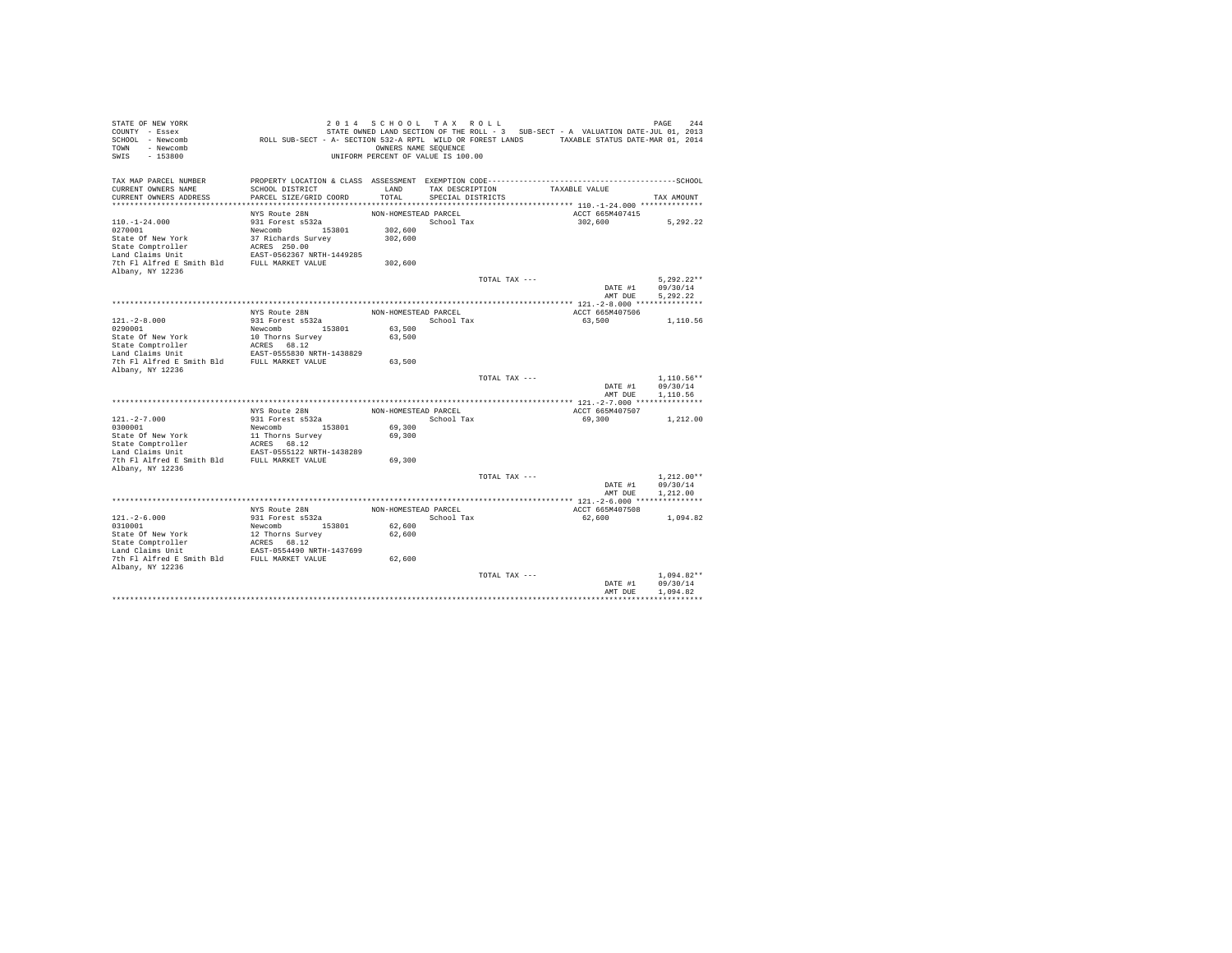| STATE OF NEW YORK<br>COUNTY - Essex<br>SCHOOL - Newcomb<br>- Newcomb<br><b>TOWN</b><br>$-153800$<br>SWIS | ROLL SUB-SECT - A- SECTION 532-A RPTL WILD OR FOREST LANDS TAXABLE STATUS DATE-MAR 01, 2014 | 2014 SCHOOL TAX ROLL<br>OWNERS NAME SEQUENCE<br>UNIFORM PERCENT OF VALUE IS 100.00 |                   |               | STATE OWNED LAND SECTION OF THE ROLL - 3 SUB-SECT - A VALUATION DATE-JUL 01, 2013 | 245<br>PAGE              |
|----------------------------------------------------------------------------------------------------------|---------------------------------------------------------------------------------------------|------------------------------------------------------------------------------------|-------------------|---------------|-----------------------------------------------------------------------------------|--------------------------|
| TAX MAP PARCEL NUMBER                                                                                    |                                                                                             |                                                                                    |                   |               |                                                                                   |                          |
| CURRENT OWNERS NAME                                                                                      | SCHOOL DISTRICT                                                                             | LAND                                                                               | TAX DESCRIPTION   |               | TAXABLE VALUE                                                                     |                          |
| CURRENT OWNERS ADDRESS                                                                                   | PARCEL SIZE/GRID COORD                                                                      | TOTAL                                                                              | SPECIAL DISTRICTS |               |                                                                                   | TAX AMOUNT               |
|                                                                                                          | NYS Route 28N                                                                               | NON-HOMESTEAD PARCEL                                                               |                   |               | ACCT 665M407509                                                                   |                          |
| $121. -2 - 5.000$                                                                                        | 931 Forest s532a                                                                            |                                                                                    | School Tax        |               | 65,000                                                                            | 1,136.79                 |
| 0320001                                                                                                  | Newcomb 153801                                                                              | 65,000                                                                             |                   |               |                                                                                   |                          |
| State Of New York                                                                                        | 13 Thorns Survey                                                                            | 65,000                                                                             |                   |               |                                                                                   |                          |
| State Comptroller                                                                                        | ACRES 68.12                                                                                 |                                                                                    |                   |               |                                                                                   |                          |
| Land Claims Unit                                                                                         | EAST-0553789 NRTH-1437172                                                                   |                                                                                    |                   |               |                                                                                   |                          |
| 7th Fl Alfred E Smith Bld FULL MARKET VALUE                                                              |                                                                                             | 65,000                                                                             |                   |               |                                                                                   |                          |
| Albany, NY 12236                                                                                         |                                                                                             |                                                                                    |                   |               |                                                                                   |                          |
|                                                                                                          |                                                                                             |                                                                                    |                   | TOTAL TAX --- |                                                                                   | $1.136.79**$<br>09/30/14 |
|                                                                                                          |                                                                                             |                                                                                    |                   |               | DATE #1<br>AMT DUE                                                                | 1,136.79                 |
|                                                                                                          |                                                                                             |                                                                                    |                   |               |                                                                                   |                          |
|                                                                                                          | NYS Route 28N                                                                               | NON-HOMESTEAD PARCEL                                                               |                   |               | ACCT 665M407510                                                                   |                          |
| $121. - 2 - 4.000$                                                                                       | 931 Forest s532a                                                                            |                                                                                    | School Tax        |               | 50,000                                                                            | 874.46                   |
| 0330001                                                                                                  | 153801<br>Newcomb                                                                           | 50,000                                                                             |                   |               |                                                                                   |                          |
| State Of New York                                                                                        | 14 Thorns Survey                                                                            | 50,000                                                                             |                   |               |                                                                                   |                          |
| State Comptroller                                                                                        | ACRES 68.12                                                                                 |                                                                                    |                   |               |                                                                                   |                          |
| Land Claims Unit                                                                                         | EAST-0553202 NRTH-1436647                                                                   |                                                                                    |                   |               |                                                                                   |                          |
| 7th Fl Alfred E Smith Bld                                                                                | FULL MARKET VALUE                                                                           | 50,000                                                                             |                   |               |                                                                                   |                          |
| Albany, NY 12236                                                                                         |                                                                                             |                                                                                    |                   | TOTAL TAX --- |                                                                                   | $874.46**$               |
|                                                                                                          |                                                                                             |                                                                                    |                   |               | DATE #1                                                                           | 09/30/14                 |
|                                                                                                          |                                                                                             |                                                                                    |                   |               | AMT DUE                                                                           | 874.46                   |
|                                                                                                          |                                                                                             |                                                                                    |                   |               |                                                                                   |                          |
|                                                                                                          | NYS Route 28N                                                                               | NON-HOMESTEAD PARCEL                                                               |                   |               | ACCT 665M407511                                                                   |                          |
| $121. -2 - 3.000$                                                                                        | 931 Forest s532a                                                                            |                                                                                    | School Tax        |               | 82,500                                                                            | 1,442.86                 |
| 0340001                                                                                                  | Newcomb 153801                                                                              | 82,500                                                                             |                   |               |                                                                                   |                          |
| State Of New York                                                                                        | 15 Thorns Survey                                                                            | 82,500                                                                             |                   |               |                                                                                   |                          |
| State Comptroller<br>Land Claims Unit                                                                    | 95.7ac Sll<br>ACRES 95.68                                                                   |                                                                                    |                   |               |                                                                                   |                          |
| 7th Fl Alfred E Smith Bld EAST-0552580 NRTH-1435828                                                      |                                                                                             |                                                                                    |                   |               |                                                                                   |                          |
| Albany, NY 12236                                                                                         | FULL MARKET VALUE                                                                           | 82,500                                                                             |                   |               |                                                                                   |                          |
|                                                                                                          |                                                                                             |                                                                                    |                   | TOTAL TAX --- |                                                                                   | $1.442.86**$             |
|                                                                                                          |                                                                                             |                                                                                    |                   |               | DATE #1                                                                           | 09/30/14                 |
|                                                                                                          |                                                                                             |                                                                                    |                   |               | AMT DUE                                                                           | 1.442.86                 |
|                                                                                                          |                                                                                             |                                                                                    |                   |               |                                                                                   |                          |
|                                                                                                          | NYS Route 28N                                                                               | NON-HOMESTEAD PARCEL                                                               |                   |               | ACCT 665M407512                                                                   |                          |
| $120. - 1 - 2.050$                                                                                       | 931 Forest s532a                                                                            |                                                                                    | School Tax        |               | 90,000                                                                            | 1,574.02                 |
| 0350001                                                                                                  | Newcomb 153801                                                                              | 90,000                                                                             |                   |               |                                                                                   |                          |
| State Of New York<br>State Comptroller                                                                   | 16 Thorns Survey<br>ACRES 80.00                                                             | 90,000                                                                             |                   |               |                                                                                   |                          |
| Land Claims Unit                                                                                         | EAST-0551429 NRTH-1434085                                                                   |                                                                                    |                   |               |                                                                                   |                          |
| 7th Fl Alfred E Smith Bld FULL MARKET VALUE                                                              |                                                                                             | 90,000                                                                             |                   |               |                                                                                   |                          |
| Albany, NY 12236                                                                                         |                                                                                             |                                                                                    |                   |               |                                                                                   |                          |
|                                                                                                          |                                                                                             |                                                                                    |                   | TOTAL TAX --- |                                                                                   | $1.574.02**$             |
|                                                                                                          |                                                                                             |                                                                                    |                   |               | DATE #1                                                                           | 09/30/14                 |
|                                                                                                          |                                                                                             |                                                                                    |                   |               | AMT DUE                                                                           | 1.574.02                 |
|                                                                                                          |                                                                                             |                                                                                    |                   |               |                                                                                   |                          |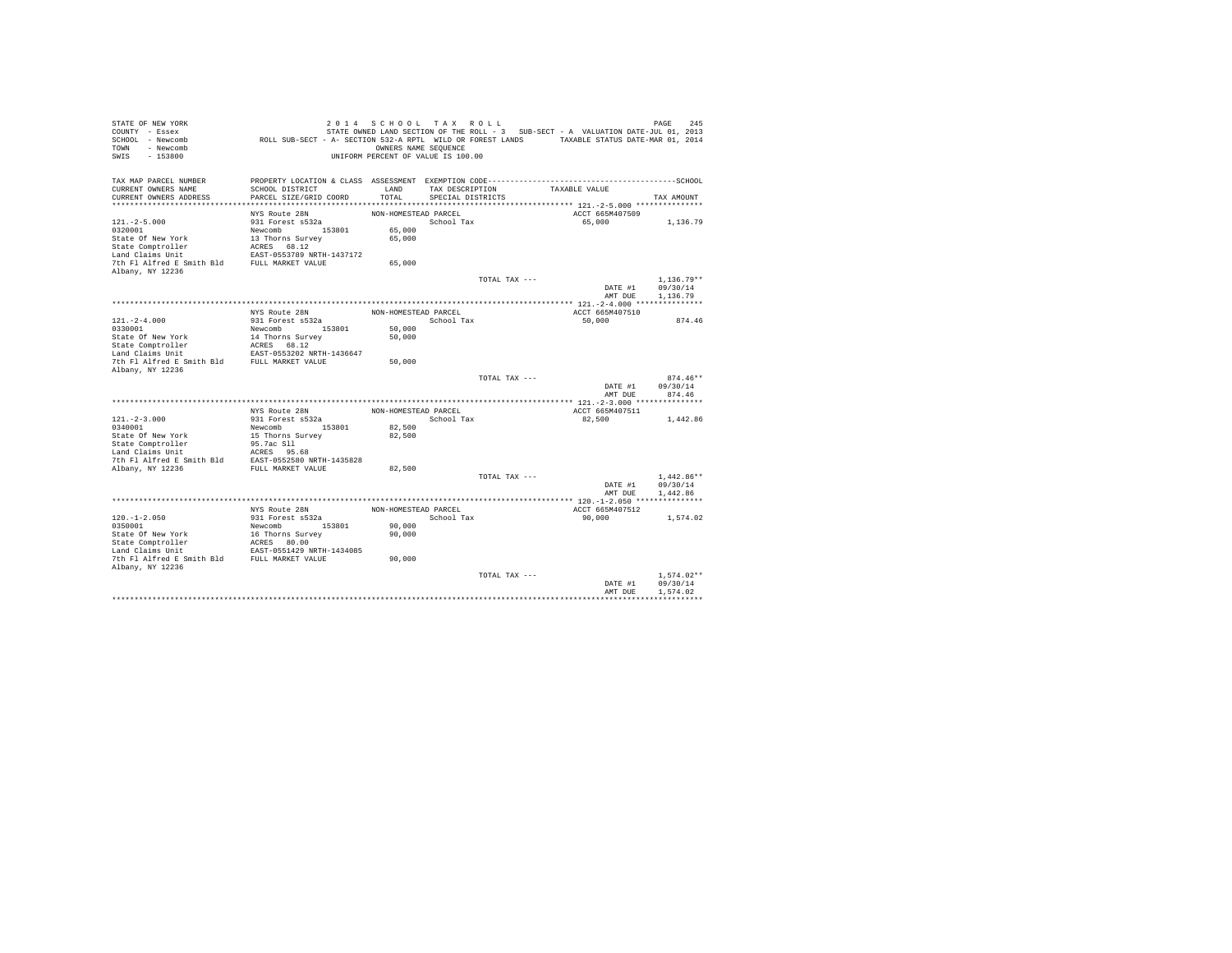| PROPERTY LOCATION & CLASS ASSESSMENT EXEMPTION CODE-----------------------------------SCHOOL<br>TAX MAP PARCEL NUMBER<br>CURRENT OWNERS NAME<br>SCHOOL DISTRICT<br>LAND<br>TAXABLE VALUE<br>TAX DESCRIPTION<br>PARCEL SIZE/GRID COORD<br>TOTAL<br>CURRENT OWNERS ADDRESS<br>SPECIAL DISTRICTS<br>TAX AMOUNT | 314.80     |
|-------------------------------------------------------------------------------------------------------------------------------------------------------------------------------------------------------------------------------------------------------------------------------------------------------------|------------|
|                                                                                                                                                                                                                                                                                                             |            |
|                                                                                                                                                                                                                                                                                                             |            |
|                                                                                                                                                                                                                                                                                                             |            |
| Goodnow Flow Rd<br>NON-HOMESTEAD PARCEL<br>ACCT 665M407513                                                                                                                                                                                                                                                  |            |
| $120. - 1 - 8.038$<br>931 Forest s532a<br>School Tax<br>18,000                                                                                                                                                                                                                                              |            |
| 0360001<br>Newcomb 153801<br>18,000                                                                                                                                                                                                                                                                         |            |
| State Of New York<br>18,000<br>Pt 17 Thorns Survey                                                                                                                                                                                                                                                          |            |
| ACRES 25.00<br>State Comptroller                                                                                                                                                                                                                                                                            |            |
| Land Claims Unit<br>EAST-0550063 NRTH-1432829<br>7th Fl Alfred E Smith Bld<br>FULL MARKET VALUE<br>18,000                                                                                                                                                                                                   |            |
| Albany, NY 12236                                                                                                                                                                                                                                                                                            |            |
| TOTAL TAX ---                                                                                                                                                                                                                                                                                               | $314.80**$ |
| 09/30/14<br>DATE #1                                                                                                                                                                                                                                                                                         |            |
| AMT DUE<br>314.80                                                                                                                                                                                                                                                                                           |            |
|                                                                                                                                                                                                                                                                                                             |            |
| Goodnow Flow Rd<br>NON-HOMESTEAD PARCEL<br>ACCT 665M407514                                                                                                                                                                                                                                                  |            |
| $120. - 1 - 7.040$<br>931 Forest s532a<br>School Tax<br>60,200<br>1,052.85<br>0370001<br>Newcomb<br>153801                                                                                                                                                                                                  |            |
| 60,200<br>State Of New York<br>18 Thorns Survey<br>60,200                                                                                                                                                                                                                                                   |            |
| 80ac S11<br>State Comptroller                                                                                                                                                                                                                                                                               |            |
| Land Claims Unit<br>ACRES 80.00                                                                                                                                                                                                                                                                             |            |
| 7th Fl Alfred E Smith Bld<br>EAST-0547276 NRTH-1430705                                                                                                                                                                                                                                                      |            |
| Albany, NY 12236<br>60,200<br>FULL MARKET VALUE                                                                                                                                                                                                                                                             |            |
| $1.052.85**$<br>TOTAL TAX ---                                                                                                                                                                                                                                                                               |            |
| DATE #1<br>09/30/14<br>1.052.85<br>AMT DUE                                                                                                                                                                                                                                                                  |            |
|                                                                                                                                                                                                                                                                                                             |            |
| Goodnow Flow Rd<br>NON-HOMESTEAD PARCEL<br>ACCT 665M407515                                                                                                                                                                                                                                                  |            |
| $120. - 1 - 6.041$<br>931 Forest s532a<br>School Tax<br>68,300<br>1,194.51                                                                                                                                                                                                                                  |            |
| 0380001<br>153801<br>68,300<br>Newcomb                                                                                                                                                                                                                                                                      |            |
| State Of New York<br>68,300<br>19 Thorns Survey                                                                                                                                                                                                                                                             |            |
| State Comptroller<br>ACRES 80.00                                                                                                                                                                                                                                                                            |            |
| Land Claims Unit<br>EAST-0545139 NRTH-1428973<br>7th Fl Alfred E Smith Bld<br>FULL MARKET VALUE<br>68,300                                                                                                                                                                                                   |            |
| Albany, NY 12236                                                                                                                                                                                                                                                                                            |            |
| TOTAL TAX ---<br>$1.194.51**$                                                                                                                                                                                                                                                                               |            |
| 09/30/14<br>DATE #1                                                                                                                                                                                                                                                                                         |            |
| AMT DUE<br>1,194.51                                                                                                                                                                                                                                                                                         |            |
|                                                                                                                                                                                                                                                                                                             |            |
| Goodnow Flow Rd<br>NON-HOMESTEAD PARCEL<br>ACCT 665M407601                                                                                                                                                                                                                                                  |            |
| School Tax<br>$120. -1 - 5.045$<br>931 Forest s532a<br>181,900<br>0390001<br>Newcomb 153801<br>181,900                                                                                                                                                                                                      | 3,181.28   |
| 181,900<br>State Of New York<br>23 Thorns Survey                                                                                                                                                                                                                                                            |            |
| ACRES 160.00<br>State Comptroller                                                                                                                                                                                                                                                                           |            |
| Land Claims Unit<br>EAST-0548386 NRTH-1429019                                                                                                                                                                                                                                                               |            |
| 7th Fl Alfred E Smith Bld FULL MARKET VALUE<br>181,900                                                                                                                                                                                                                                                      |            |
| Albany, NY 12236                                                                                                                                                                                                                                                                                            |            |
| $3.181.28**$<br>TOTAL TAX ---                                                                                                                                                                                                                                                                               |            |
| DATE #1<br>09/30/14<br>3.181.28<br>AMT DUE                                                                                                                                                                                                                                                                  |            |
|                                                                                                                                                                                                                                                                                                             |            |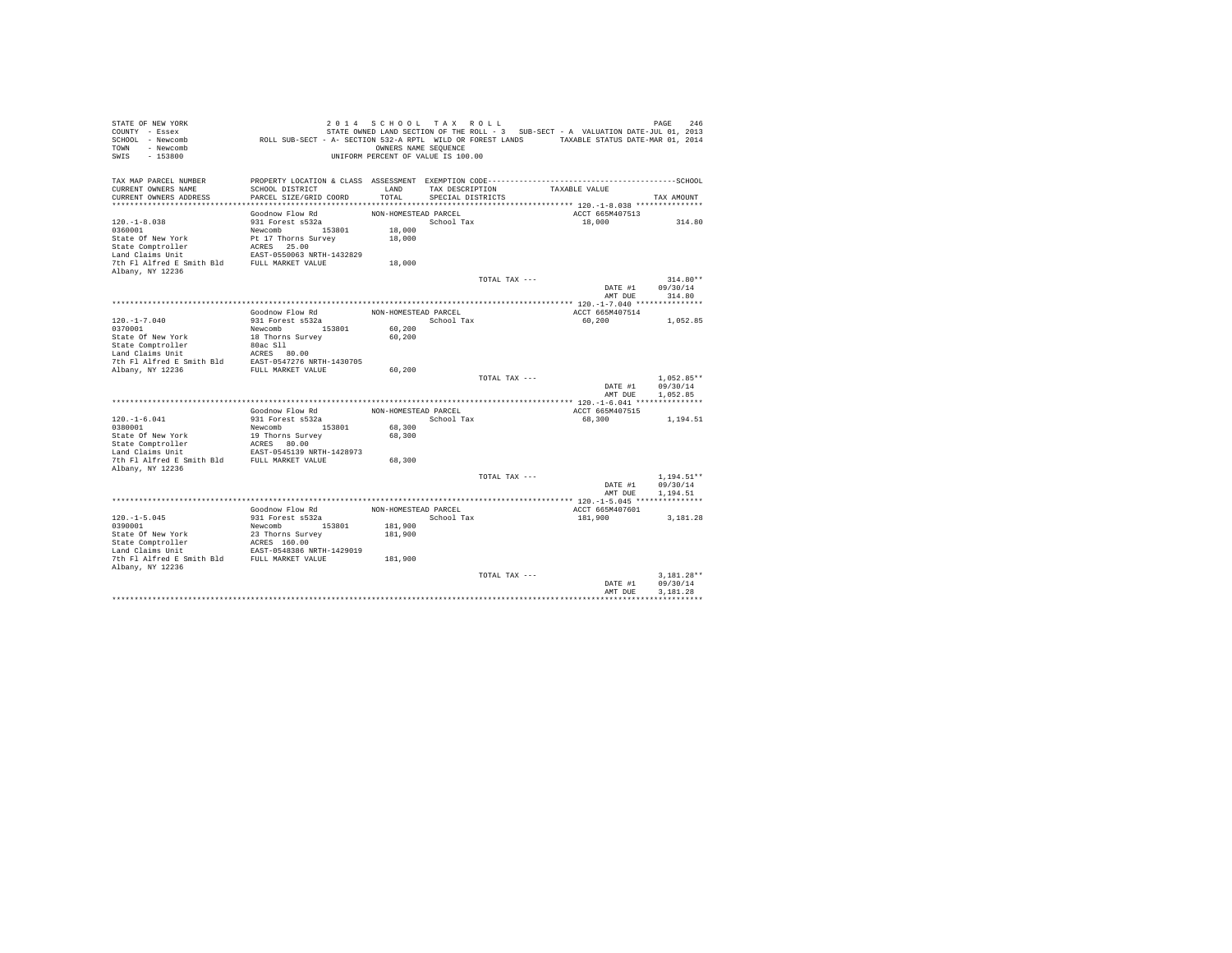| STATE OF NEW YORK<br>COUNTY - Essex<br>SCHOOL - Newcomb<br>- Newcomb<br>TOWN<br>$-153800$<br>SWIS | ROLL SUB-SECT - A- SECTION 532-A RPTL WILD OR FOREST LANDS TAXABLE STATUS DATE-MAR 01, 2014                     | 2014 SCHOOL TAX ROLL<br>OWNERS NAME SEQUENCE<br>UNIFORM PERCENT OF VALUE IS 100.00 |                   |               | STATE OWNED LAND SECTION OF THE ROLL - 3 SUB-SECT - A VALUATION DATE-JUL 01, 2013 | PAGE<br>247          |
|---------------------------------------------------------------------------------------------------|-----------------------------------------------------------------------------------------------------------------|------------------------------------------------------------------------------------|-------------------|---------------|-----------------------------------------------------------------------------------|----------------------|
| TAX MAP PARCEL NUMBER<br>CURRENT OWNERS NAME                                                      | PROPERTY LOCATION & CLASS ASSESSMENT EXEMPTION CODE-----------------------------------SCHOOL<br>SCHOOL DISTRICT | LAND                                                                               | TAX DESCRIPTION   |               | TAXABLE VALUE                                                                     |                      |
| CURRENT OWNERS ADDRESS                                                                            | PARCEL SIZE/GRID COORD                                                                                          | TOTAL                                                                              | SPECIAL DISTRICTS |               |                                                                                   | TAX AMOUNT           |
|                                                                                                   |                                                                                                                 |                                                                                    |                   |               |                                                                                   |                      |
|                                                                                                   | Goodnow Flow Rd                                                                                                 | NON-HOMESTEAD PARCEL                                                               |                   |               | ACCT 665M407602                                                                   |                      |
| $120. - 1 - 14.046$<br>0400001                                                                    | 931 Forest s532a<br>Newcomb 153801                                                                              | 121,900                                                                            | School Tax        |               | 121,900                                                                           | 2,131.93             |
| State Of New York                                                                                 | 24 Thorns Survey                                                                                                | 121,900                                                                            |                   |               |                                                                                   |                      |
| State Comptroller                                                                                 | ACRES 160.00                                                                                                    |                                                                                    |                   |               |                                                                                   |                      |
| Land Claims Unit                                                                                  | EAST-0550513 NRTH-1430733                                                                                       |                                                                                    |                   |               |                                                                                   |                      |
| 7th Fl Alfred E Smith Bld                                                                         | FULL MARKET VALUE                                                                                               | 121,900                                                                            |                   |               |                                                                                   |                      |
| Albany, NY 12236                                                                                  |                                                                                                                 |                                                                                    |                   |               |                                                                                   |                      |
|                                                                                                   |                                                                                                                 |                                                                                    |                   | TOTAL TAX --- |                                                                                   | $2.131.93**$         |
|                                                                                                   |                                                                                                                 |                                                                                    |                   |               | DATE #1                                                                           | 09/30/14             |
|                                                                                                   |                                                                                                                 |                                                                                    |                   |               | AMT DUE                                                                           | 2,131.93             |
|                                                                                                   | NYS Route 28N                                                                                                   | NON-HOMESTEAD PARCEL                                                               |                   |               | ACCT 665M407603                                                                   |                      |
| $121. - 2 - 13.000$                                                                               | 931 Forest s532a                                                                                                |                                                                                    | School Tax        |               | 177.500                                                                           | 3.104.32             |
| 0410001                                                                                           | Newcomb<br>153801                                                                                               | 177,500                                                                            |                   |               |                                                                                   |                      |
| State Of New York                                                                                 | 26 Thorns Survey                                                                                                | 177,500                                                                            |                   |               |                                                                                   |                      |
| State Comptroller                                                                                 | ACRES 160.00                                                                                                    |                                                                                    |                   |               |                                                                                   |                      |
| Land Claims Unit<br>7th Fl Alfred E Smith Bld                                                     | EAST-0554842 NRTH-1434205<br>FULL MARKET VALUE                                                                  | 177,500                                                                            |                   |               |                                                                                   |                      |
| Albany, NY 12236                                                                                  |                                                                                                                 |                                                                                    |                   |               |                                                                                   |                      |
|                                                                                                   |                                                                                                                 |                                                                                    |                   | TOTAL TAX --- |                                                                                   | $3.104.32**$         |
|                                                                                                   |                                                                                                                 |                                                                                    |                   |               | DATE #1                                                                           | 09/30/14             |
|                                                                                                   |                                                                                                                 |                                                                                    |                   |               | AMT DUE                                                                           | 3.104.32             |
|                                                                                                   |                                                                                                                 |                                                                                    |                   |               |                                                                                   |                      |
|                                                                                                   | NYS Route 28N                                                                                                   | NON-HOMESTEAD PARCEL                                                               |                   |               | ACCT 665M407604                                                                   |                      |
| $121. -2 - 12.000$<br>0420001                                                                     | 931 Forest s532a<br>153801<br>Newcomb                                                                           | 176,600                                                                            | School Tax        |               | 176,600                                                                           | 3,088.58             |
| State Of New York                                                                                 | 27 Thorns Survey                                                                                                | 176,600                                                                            |                   |               |                                                                                   |                      |
| State Comptroller                                                                                 | ACRES 160.00                                                                                                    |                                                                                    |                   |               |                                                                                   |                      |
| Land Claims Unit                                                                                  | EAST-0556854 NRTH-1435723                                                                                       |                                                                                    |                   |               |                                                                                   |                      |
| 7th Fl Alfred E Smith Bld                                                                         | FULL MARKET VALUE                                                                                               | 176,600                                                                            |                   |               |                                                                                   |                      |
| Albany, NY 12236                                                                                  |                                                                                                                 |                                                                                    |                   |               |                                                                                   |                      |
|                                                                                                   |                                                                                                                 |                                                                                    |                   | TOTAL TAX --- |                                                                                   | $3.088.58**$         |
|                                                                                                   |                                                                                                                 |                                                                                    |                   |               | DATE #1<br>AMT DUE                                                                | 09/30/14<br>3,088.58 |
|                                                                                                   |                                                                                                                 |                                                                                    |                   |               |                                                                                   |                      |
|                                                                                                   | NYS Route 28N                                                                                                   | NON-HOMESTEAD PARCEL                                                               |                   |               | ACCT 665M407605                                                                   |                      |
| $121. - 2 - 11.000$                                                                               | 931 Forest s532a                                                                                                |                                                                                    | School Tax        |               | 109,900                                                                           | 1,922.06             |
| 0430001                                                                                           | Newcomb 153801                                                                                                  | 109,900                                                                            |                   |               |                                                                                   |                      |
| State Of New York                                                                                 | 28 Thorns Survey                                                                                                | 109,900                                                                            |                   |               |                                                                                   |                      |
| State Comptroller                                                                                 | ACRES 160.00                                                                                                    |                                                                                    |                   |               |                                                                                   |                      |
| Land Claims Unit<br>7th Fl Alfred E Smith Bld                                                     | EAST-0558956 NRTH-1437439<br>DEED BOOK 138 PG-362                                                               |                                                                                    |                   |               |                                                                                   |                      |
| Albany, NY 12236                                                                                  | FULL MARKET VALUE                                                                                               | 109,900                                                                            |                   |               |                                                                                   |                      |
|                                                                                                   |                                                                                                                 |                                                                                    |                   | TOTAL TAX --- |                                                                                   | $1.922.06**$         |
|                                                                                                   |                                                                                                                 |                                                                                    |                   |               | DATE #1                                                                           | 09/30/14             |
|                                                                                                   |                                                                                                                 |                                                                                    |                   |               | AMT DUE                                                                           | 1.922.06             |
|                                                                                                   |                                                                                                                 |                                                                                    |                   |               |                                                                                   |                      |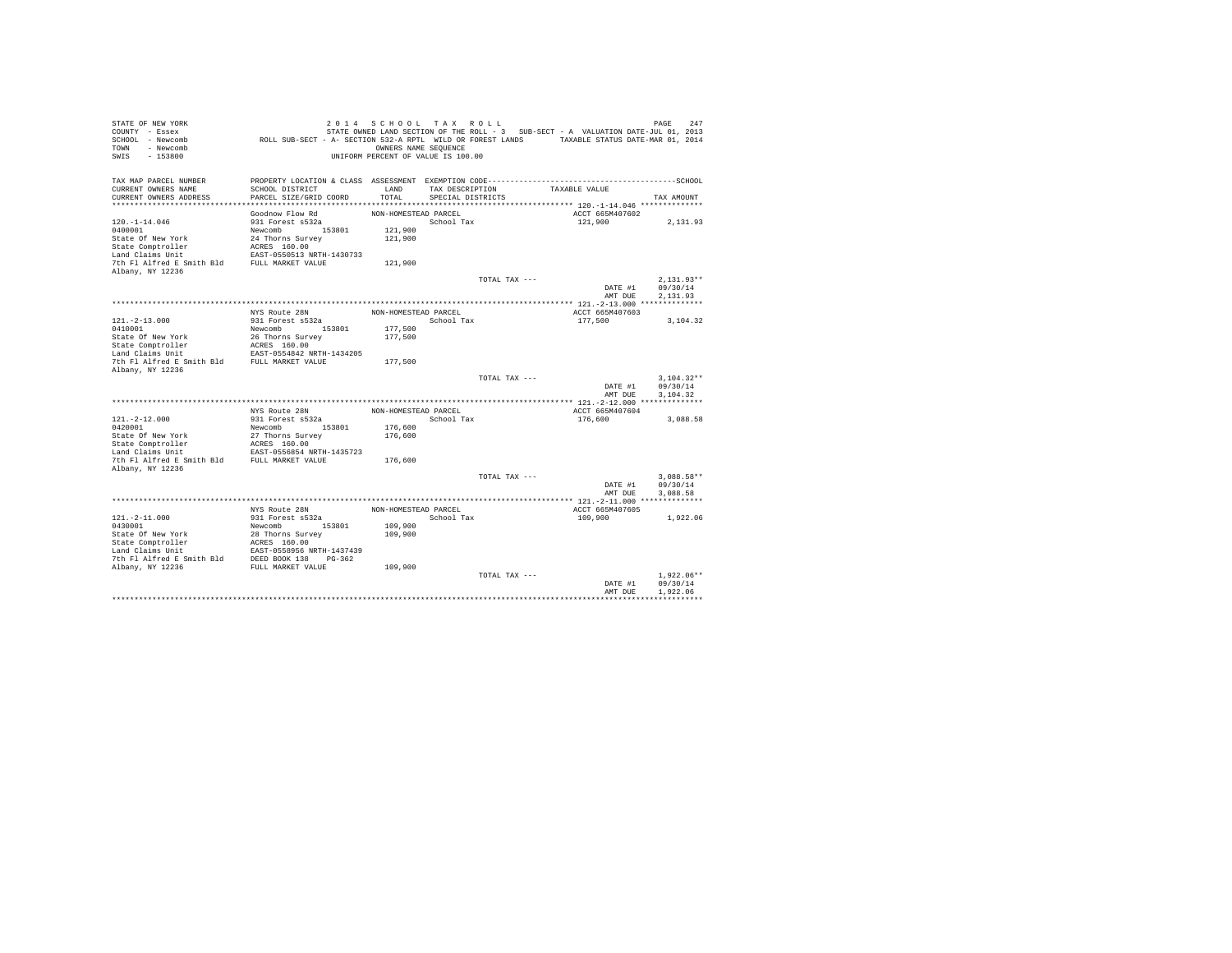| STATE OF NEW YORK<br>COUNTY - Essex<br>SCHOOL - Newcomb<br>TOWN - Newcomb<br>SWIS<br>$-153800$                                                                            | ROLL SUB-SECT - A- SECTION 532-A RPTL WILD OR FOREST LANDS TAXABLE STATUS DATE-MAR 01, 2014 | 2014 SCHOOL TAX ROLL<br>OWNERS NAME SEQUENCE<br>UNIFORM PERCENT OF VALUE IS 100.00 |                   |               | STATE OWNED LAND SECTION OF THE ROLL - 3 SUB-SECT - A VALUATION DATE-JUL 01, 2013 | PAGE<br>248          |
|---------------------------------------------------------------------------------------------------------------------------------------------------------------------------|---------------------------------------------------------------------------------------------|------------------------------------------------------------------------------------|-------------------|---------------|-----------------------------------------------------------------------------------|----------------------|
| TAX MAP PARCEL NUMBER                                                                                                                                                     |                                                                                             |                                                                                    |                   |               |                                                                                   |                      |
| CURRENT OWNERS NAME                                                                                                                                                       | SCHOOL DISTRICT                                                                             | LAND                                                                               | TAX DESCRIPTION   |               | TAXABLE VALUE                                                                     |                      |
| CURRENT OWNERS ADDRESS                                                                                                                                                    | PARCEL SIZE/GRID COORD                                                                      | TOTAL                                                                              | SPECIAL DISTRICTS |               |                                                                                   | TAX AMOUNT           |
|                                                                                                                                                                           | NYS Route 28N                                                                               | NON-HOMESTEAD PARCEL                                                               |                   |               | ACCT 665M407606                                                                   |                      |
| $121. - 2 - 10.000$                                                                                                                                                       | 931 Forest s532a                                                                            |                                                                                    | School Tax        |               | 97,300                                                                            | 1,701.69             |
| 0440001                                                                                                                                                                   | Newcomb 153801                                                                              | 97,300                                                                             |                   |               |                                                                                   |                      |
| State Of New York                                                                                                                                                         | 29 Thorns Survey                                                                            | 97,300                                                                             |                   |               |                                                                                   |                      |
| State Comptroller                                                                                                                                                         | ACRES 160.00                                                                                |                                                                                    |                   |               |                                                                                   |                      |
| Land Claims Unit                                                                                                                                                          | EAST-0560953 NRTH-1439063                                                                   |                                                                                    |                   |               |                                                                                   |                      |
| 7th Fl Alfred E Smith Bld DEED BOOK 138 PG-362                                                                                                                            |                                                                                             |                                                                                    |                   |               |                                                                                   |                      |
| Albany, NY 12236                                                                                                                                                          | FULL MARKET VALUE                                                                           | 97,300                                                                             |                   |               |                                                                                   |                      |
|                                                                                                                                                                           |                                                                                             |                                                                                    |                   | TOTAL TAX --- |                                                                                   | $1.701.69**$         |
|                                                                                                                                                                           |                                                                                             |                                                                                    |                   |               | DATE #1<br>AMT DUE                                                                | 09/30/14<br>1,701.69 |
|                                                                                                                                                                           |                                                                                             |                                                                                    |                   |               |                                                                                   |                      |
|                                                                                                                                                                           | Goodnow Flow Rd                                                                             | NON-HOMESTEAD PARCEL                                                               |                   |               | ACCT 665M407607                                                                   |                      |
| $120. - 1 - 4.048$                                                                                                                                                        | 931 Forest s532a                                                                            |                                                                                    | School Tax        |               | 106,600                                                                           | 1,864.34             |
| 0450001                                                                                                                                                                   | Newcomb 153801                                                                              | 106,600                                                                            |                   |               |                                                                                   |                      |
| State Of New York                                                                                                                                                         | 32 Thorns Survey                                                                            | 106,600                                                                            |                   |               |                                                                                   |                      |
| State Comptroller                                                                                                                                                         | ACRES 160.00                                                                                |                                                                                    |                   |               |                                                                                   |                      |
| $\begin{tabular}{lllllll} \texttt{Land Claus Unit} & \texttt{EAST-0547991 NRTH-1425251} \\ \texttt{7th Fl Alfred E Smith Bld} & \texttt{FULL MARKET VALUE} \end{tabular}$ |                                                                                             |                                                                                    |                   |               |                                                                                   |                      |
|                                                                                                                                                                           |                                                                                             | 106,600                                                                            |                   |               |                                                                                   |                      |
| Albany, NY 12236                                                                                                                                                          |                                                                                             |                                                                                    |                   | TOTAL TAX --- |                                                                                   | $1,864.34**$         |
|                                                                                                                                                                           |                                                                                             |                                                                                    |                   |               | DATE #1                                                                           | 09/30/14             |
|                                                                                                                                                                           |                                                                                             |                                                                                    |                   |               | AMT DUE                                                                           | 1.864.34             |
|                                                                                                                                                                           |                                                                                             |                                                                                    |                   |               |                                                                                   |                      |
|                                                                                                                                                                           | Goodnow Flow Rd                                                                             | NON-HOMESTEAD PARCEL                                                               |                   |               | ACCT 665M407608                                                                   |                      |
| $120. -1 - 13.047$                                                                                                                                                        | 931 Forest s532a                                                                            |                                                                                    | School Tax        |               | 138,800                                                                           | 2,427.49             |
| 0460001                                                                                                                                                                   | Newcomb 153801                                                                              | 138,800                                                                            |                   |               |                                                                                   |                      |
| State Of New York                                                                                                                                                         | 33 Thorns Survey                                                                            | 138,800                                                                            |                   |               |                                                                                   |                      |
| State Comptroller<br>Land Claims Unit                                                                                                                                     | ACRES 160.00                                                                                |                                                                                    |                   |               |                                                                                   |                      |
| 7th Fl Alfred E Smith Bld FULL MARKET VALUE                                                                                                                               | EAST-0550091 NRTH-1426837                                                                   | 138,800                                                                            |                   |               |                                                                                   |                      |
| Albany, NY 12236                                                                                                                                                          |                                                                                             |                                                                                    |                   |               |                                                                                   |                      |
|                                                                                                                                                                           |                                                                                             |                                                                                    |                   | TOTAL TAX --- |                                                                                   | $2.427.49**$         |
|                                                                                                                                                                           |                                                                                             |                                                                                    |                   |               | DATE #1                                                                           | 09/30/14             |
|                                                                                                                                                                           |                                                                                             |                                                                                    |                   |               | AMT DUE                                                                           | 2.427.49             |
|                                                                                                                                                                           |                                                                                             |                                                                                    |                   |               |                                                                                   |                      |
|                                                                                                                                                                           | NYS Route 28N                                                                               | NON-HOMESTEAD PARCEL                                                               |                   |               | ACCT 665M407609                                                                   |                      |
| $121. -2 - 15.000$                                                                                                                                                        | 931 Forest s532a                                                                            |                                                                                    | School Tax        |               | 133,000                                                                           | 2.326.06             |
| 0470001<br>State Of New York                                                                                                                                              | Newcomb 153801                                                                              | 133,000                                                                            |                   |               |                                                                                   |                      |
| State Comptroller                                                                                                                                                         | 34 Thorns Survey<br>ACRES 160.00                                                            | 133,000                                                                            |                   |               |                                                                                   |                      |
| Land Claims Unit                                                                                                                                                          | EAST-0552129 NRTH-1428517                                                                   |                                                                                    |                   |               |                                                                                   |                      |
| 7th Fl Alfred E Smith Bld FULL MARKET VALUE                                                                                                                               |                                                                                             | 133,000                                                                            |                   |               |                                                                                   |                      |
| Albany, NY 12236                                                                                                                                                          |                                                                                             |                                                                                    |                   |               |                                                                                   |                      |
|                                                                                                                                                                           |                                                                                             |                                                                                    |                   | TOTAL TAX --- |                                                                                   | $2.326.06**$         |
|                                                                                                                                                                           |                                                                                             |                                                                                    |                   |               | DATE #1                                                                           | 09/30/14             |
|                                                                                                                                                                           |                                                                                             |                                                                                    |                   |               | AMT DUE                                                                           | 2.326.06             |
|                                                                                                                                                                           |                                                                                             |                                                                                    |                   |               |                                                                                   |                      |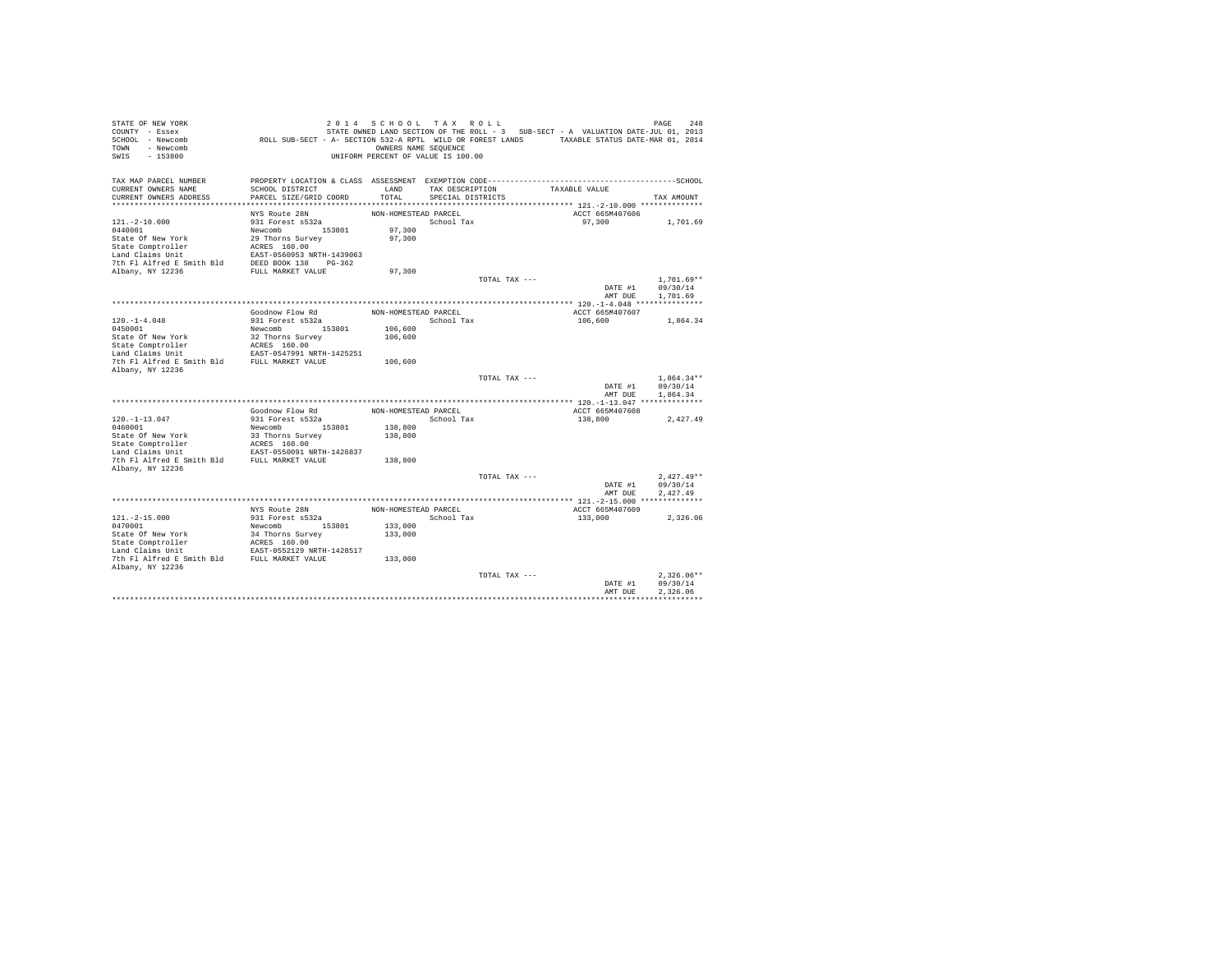| STATE OF NEW YORK<br>COUNTY - Essex<br>SCHOOL - Newcomb<br>- Newcomb<br>TOWN<br>$-153800$<br>SWIS | ROLL SUB-SECT - A- SECTION 532-A RPTL WILD OR FOREST LANDS TAXABLE STATUS DATE-MAR 01, 2014                     | 2014 SCHOOL TAX ROLL<br>OWNERS NAME SEQUENCE<br>UNIFORM PERCENT OF VALUE IS 100.00 |                   |               | STATE OWNED LAND SECTION OF THE ROLL - 3 SUB-SECT - A VALUATION DATE-JUL 01, 2013 | 249<br>PAGE  |
|---------------------------------------------------------------------------------------------------|-----------------------------------------------------------------------------------------------------------------|------------------------------------------------------------------------------------|-------------------|---------------|-----------------------------------------------------------------------------------|--------------|
| TAX MAP PARCEL NUMBER<br>CURRENT OWNERS NAME                                                      | PROPERTY LOCATION & CLASS ASSESSMENT EXEMPTION CODE-----------------------------------SCHOOL<br>SCHOOL DISTRICT | LAND                                                                               | TAX DESCRIPTION   |               | TAXABLE VALUE                                                                     |              |
| CURRENT OWNERS ADDRESS                                                                            | PARCEL SIZE/GRID COORD                                                                                          | TOTAL                                                                              | SPECIAL DISTRICTS |               |                                                                                   | TAX AMOUNT   |
|                                                                                                   |                                                                                                                 |                                                                                    |                   |               |                                                                                   |              |
|                                                                                                   | NYS Route 28N                                                                                                   | NON-HOMESTEAD PARCEL                                                               |                   |               | ACCT 665M407610                                                                   |              |
| $121. -2 - 16.000$                                                                                | 931 Forest s532a                                                                                                |                                                                                    | School Tax        |               | 160,100                                                                           | 2,800.01     |
| 0480001                                                                                           | Newcomb 153801                                                                                                  | 160,100                                                                            |                   |               |                                                                                   |              |
| State Of New York                                                                                 | 35 Thorns Survey                                                                                                | 160,100                                                                            |                   |               |                                                                                   |              |
| State Comptroller<br>Land Claims Unit                                                             | ACRES 160.00<br>EAST-0554404 NRTH-1430287                                                                       |                                                                                    |                   |               |                                                                                   |              |
| 7th Fl Alfred E Smith Bld                                                                         | FULL MARKET VALUE                                                                                               | 160,100                                                                            |                   |               |                                                                                   |              |
| Albany, NY 12236                                                                                  |                                                                                                                 |                                                                                    |                   |               |                                                                                   |              |
|                                                                                                   |                                                                                                                 |                                                                                    |                   | TOTAL TAX --- |                                                                                   | $2.800.01**$ |
|                                                                                                   |                                                                                                                 |                                                                                    |                   |               | DATE #1                                                                           | 09/30/14     |
|                                                                                                   |                                                                                                                 |                                                                                    |                   |               | AMT DUE                                                                           | 2,800.01     |
|                                                                                                   |                                                                                                                 |                                                                                    |                   |               |                                                                                   |              |
| $121. - 2 - 17.000$                                                                               | NYS Route 28N<br>931 Forest s532a                                                                               | NON-HOMESTEAD PARCEL                                                               | School Tax        |               | ACCT 665M407611<br>142,400                                                        | 2.490.46     |
| 0490001                                                                                           | Newcomb<br>153801                                                                                               | 142,400                                                                            |                   |               |                                                                                   |              |
| State Of New York                                                                                 | 36 Thorns Survey                                                                                                | 142,400                                                                            |                   |               |                                                                                   |              |
| State Comptroller                                                                                 | ACRES 160.00                                                                                                    |                                                                                    |                   |               |                                                                                   |              |
| Land Claims Unit                                                                                  | EAST-0556486 NRTH-1432000                                                                                       |                                                                                    |                   |               |                                                                                   |              |
| 7th Fl Alfred E Smith Bld                                                                         | FULL MARKET VALUE                                                                                               | 142,400                                                                            |                   |               |                                                                                   |              |
| Albany, NY 12236                                                                                  |                                                                                                                 |                                                                                    |                   | TOTAL TAX --- |                                                                                   | $2.490.46**$ |
|                                                                                                   |                                                                                                                 |                                                                                    |                   |               | DATE #1                                                                           | 09/30/14     |
|                                                                                                   |                                                                                                                 |                                                                                    |                   |               | AMT DUE                                                                           | 2.490.46     |
|                                                                                                   |                                                                                                                 |                                                                                    |                   |               |                                                                                   |              |
|                                                                                                   | NYS Route 28N                                                                                                   | NON-HOMESTEAD PARCEL                                                               |                   |               | ACCT 665M407612                                                                   |              |
| $121. - 2 - 18.000$                                                                               | 931 Forest s532a                                                                                                |                                                                                    | School Tax        |               | 117,300                                                                           | 2,051.48     |
| 0500001                                                                                           | 153801<br>Newcomb                                                                                               | 117,300                                                                            |                   |               |                                                                                   |              |
| State Of New York<br>State Comptroller                                                            | 37 Thorns Survey<br>ACRES 160.00                                                                                | 117,300                                                                            |                   |               |                                                                                   |              |
| Land Claims Unit                                                                                  | EAST-0558573 NRTH-1433527                                                                                       |                                                                                    |                   |               |                                                                                   |              |
| 7th Fl Alfred E Smith Bld                                                                         | FULL MARKET VALUE                                                                                               | 117,300                                                                            |                   |               |                                                                                   |              |
| Albany, NY 12236                                                                                  |                                                                                                                 |                                                                                    |                   |               |                                                                                   |              |
|                                                                                                   |                                                                                                                 |                                                                                    |                   | TOTAL TAX --- |                                                                                   | $2.051.48**$ |
|                                                                                                   |                                                                                                                 |                                                                                    |                   |               | DATE #1                                                                           | 09/30/14     |
|                                                                                                   |                                                                                                                 |                                                                                    |                   |               | AMT DUE                                                                           | 2.051.48     |
|                                                                                                   | NYS Route 28N                                                                                                   | NON-HOMESTEAD PARCEL                                                               |                   |               | ACCT 665M407613                                                                   |              |
| $121. - 2 - 19.000$                                                                               | 931 Forest s532a                                                                                                |                                                                                    | School Tax        |               | 216,400                                                                           | 3,784.65     |
| 0510001                                                                                           | Newcomb 153801                                                                                                  | 216,400                                                                            |                   |               |                                                                                   |              |
| State Of New York                                                                                 | 38 Thorns Survey                                                                                                | 216,400                                                                            |                   |               |                                                                                   |              |
| State Comptroller                                                                                 | ACRES 160.00                                                                                                    |                                                                                    |                   |               |                                                                                   |              |
| Land Claims Unit                                                                                  | EAST-0560565 NRTH-1435285                                                                                       |                                                                                    |                   |               |                                                                                   |              |
| 7th Fl Alfred E Smith Bld                                                                         | DEED BOOK 138 PG-362                                                                                            |                                                                                    |                   |               |                                                                                   |              |
| Albany, NY 12236                                                                                  | FULL MARKET VALUE                                                                                               | 216,400                                                                            |                   | TOTAL TAX --- |                                                                                   | $3.784.65**$ |
|                                                                                                   |                                                                                                                 |                                                                                    |                   |               | DATE #1                                                                           | 09/30/14     |
|                                                                                                   |                                                                                                                 |                                                                                    |                   |               | AMT DUE                                                                           | 3.784.65     |
|                                                                                                   |                                                                                                                 |                                                                                    |                   |               |                                                                                   |              |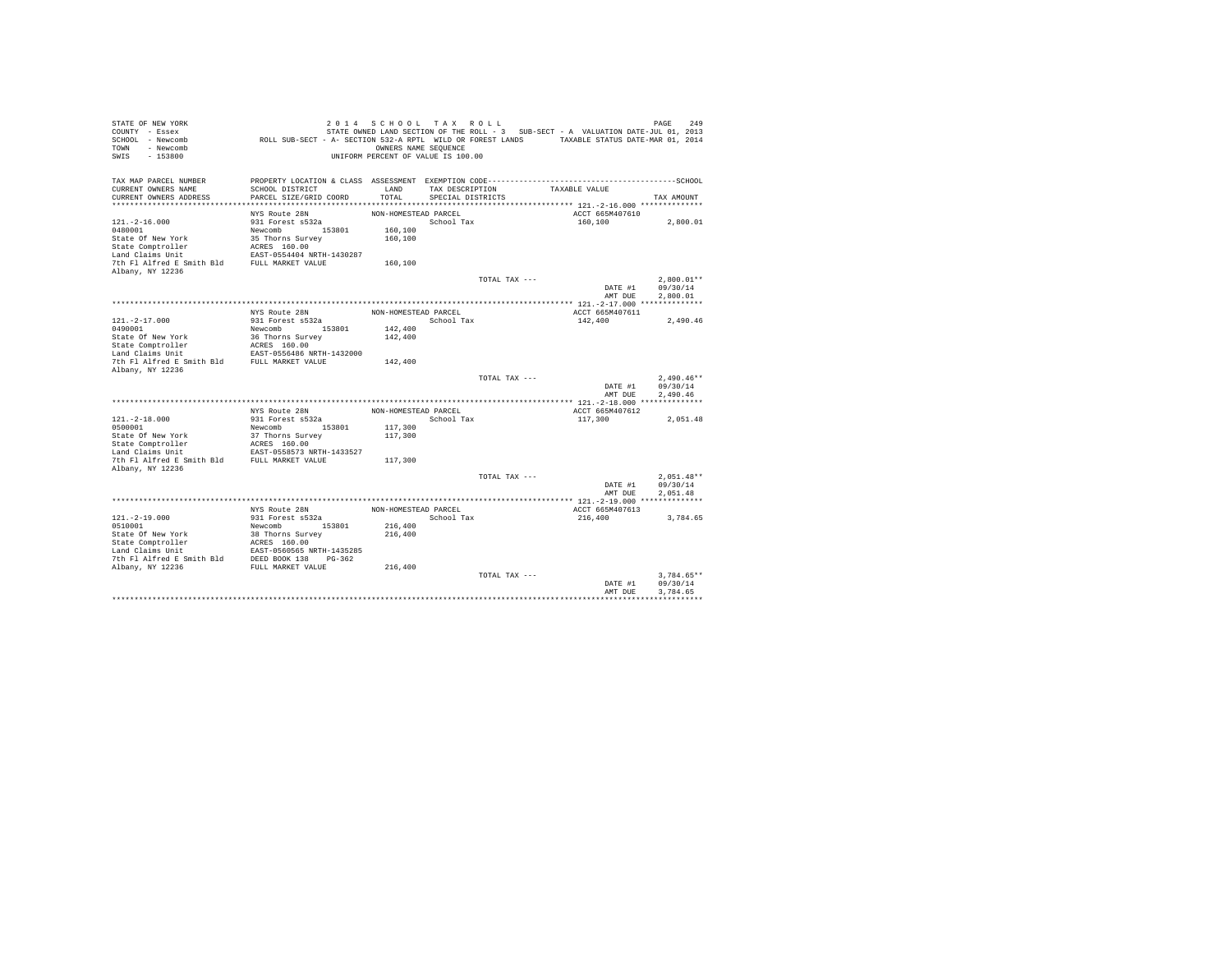| STATE OF NEW YORK<br>COUNTY - Essex         |                                                                                              | 2014 SCHOOL TAX ROLL               |                   |               | STATE OWNED LAND SECTION OF THE ROLL - 3 SUB-SECT - A VALUATION DATE-JUL 01, 2013 | 250<br>PAGE          |
|---------------------------------------------|----------------------------------------------------------------------------------------------|------------------------------------|-------------------|---------------|-----------------------------------------------------------------------------------|----------------------|
| SCHOOL - Newcomb                            | ROLL SUB-SECT - A- SECTION 532-A RPTL WILD OR FOREST LANDS TAXABLE STATUS DATE-MAR 01, 2014  |                                    |                   |               |                                                                                   |                      |
| - Newcomb<br>TOWN                           |                                                                                              | OWNERS NAME SEQUENCE               |                   |               |                                                                                   |                      |
| $-153800$<br>SWIS                           |                                                                                              | UNIFORM PERCENT OF VALUE IS 100.00 |                   |               |                                                                                   |                      |
|                                             |                                                                                              |                                    |                   |               |                                                                                   |                      |
| TAX MAP PARCEL NUMBER                       | PROPERTY LOCATION & CLASS ASSESSMENT EXEMPTION CODE-----------------------------------SCHOOL |                                    |                   |               |                                                                                   |                      |
| CURRENT OWNERS NAME                         | SCHOOL DISTRICT                                                                              | LAND                               | TAX DESCRIPTION   |               | TAXABLE VALUE                                                                     |                      |
| CURRENT OWNERS ADDRESS                      | PARCEL SIZE/GRID COORD                                                                       | TOTAL                              | SPECIAL DISTRICTS |               |                                                                                   | TAX AMOUNT           |
|                                             |                                                                                              |                                    |                   |               |                                                                                   |                      |
|                                             | NYS Route 28N                                                                                | NON-HOMESTEAD PARCEL               |                   |               | ACCT 665M407614                                                                   |                      |
| $121. - 2 - 20.000$                         | 931 Forest s532a                                                                             |                                    | School Tax        |               | 112,900                                                                           | 1,974.53             |
| 0520001                                     | Newcomb 153801                                                                               | 112,900                            |                   |               |                                                                                   |                      |
| State Of New York                           | 39 Thorns Survey                                                                             | 112,900                            |                   |               |                                                                                   |                      |
| State Comptroller                           | ACRES 160.00                                                                                 |                                    |                   |               |                                                                                   |                      |
| Land Claims Unit                            | EAST-0562642 NRTH-1436894                                                                    |                                    |                   |               |                                                                                   |                      |
| 7th Fl Alfred E Smith Bld                   | DEED BOOK 138 PG-362                                                                         |                                    |                   |               |                                                                                   |                      |
| Albany, NY 12236                            | FULL MARKET VALUE                                                                            | 112,900                            |                   |               |                                                                                   |                      |
|                                             |                                                                                              |                                    |                   | TOTAL TAX --- |                                                                                   | $1.974.53**$         |
|                                             |                                                                                              |                                    |                   |               | DATE #1                                                                           | 09/30/14             |
|                                             |                                                                                              |                                    |                   |               | AMT DUE                                                                           | 1,974.53             |
|                                             |                                                                                              |                                    |                   |               |                                                                                   |                      |
|                                             | Goodnow Flow Rd                                                                              | NON-HOMESTEAD PARCEL               |                   |               | ACCT 665M407615                                                                   |                      |
| $131. -2 - 1.000$<br>0530001                | 931 Forest s532a                                                                             |                                    | School Tax        |               | 68,000                                                                            | 1,189.26             |
|                                             | Newcomb<br>153801                                                                            | 68,000                             |                   |               |                                                                                   |                      |
| State Of New York                           | Pt 41 Thorns Survey<br>ACRES 70.00                                                           | 68,000                             |                   |               |                                                                                   |                      |
| State Comptroller<br>Land Claims Unit       | EAST-0546859 NRTH-1421547                                                                    |                                    |                   |               |                                                                                   |                      |
| 7th Fl Alfred E Smith Bld                   | FULL MARKET VALUE                                                                            | 68,000                             |                   |               |                                                                                   |                      |
| Albany, NY 12236                            |                                                                                              |                                    |                   |               |                                                                                   |                      |
|                                             |                                                                                              |                                    |                   | TOTAL TAX --- |                                                                                   | $1.189.26**$         |
|                                             |                                                                                              |                                    |                   |               | DATE #1                                                                           | 09/30/14             |
|                                             |                                                                                              |                                    |                   |               | AMT DUE                                                                           | 1,189.26             |
|                                             |                                                                                              |                                    |                   |               |                                                                                   |                      |
|                                             | Goodnow Flow Rd                                                                              | NON-HOMESTEAD PARCEL               |                   |               | ACCT 665M407701                                                                   |                      |
| $131. -1 -1.000$                            | 931 Forest s532a                                                                             |                                    | School Tax        |               | 178,200                                                                           | 3,116.57             |
| 0540001                                     | Newcomb 153801                                                                               | 178,200                            |                   |               |                                                                                   |                      |
| State Of New York                           | 42 Thorns Survey                                                                             | 178,200                            |                   |               |                                                                                   |                      |
| State Comptroller                           | ACRES 160.00                                                                                 |                                    |                   |               |                                                                                   |                      |
| Land Claims Unit                            | EAST-0549605 NRTH-1423128                                                                    |                                    |                   |               |                                                                                   |                      |
| 7th Fl Alfred E Smith Bld                   | FULL MARKET VALUE                                                                            | 178,200                            |                   |               |                                                                                   |                      |
| Albany, NY 12236                            |                                                                                              |                                    |                   |               |                                                                                   |                      |
|                                             |                                                                                              |                                    |                   | TOTAL TAX --- |                                                                                   | $3.116.57**$         |
|                                             |                                                                                              |                                    |                   |               | DATE #1<br>AMT DUE                                                                | 09/30/14<br>3.116.57 |
|                                             |                                                                                              |                                    |                   |               |                                                                                   |                      |
|                                             | Goodnow Flow Rd                                                                              | NON-HOMESTEAD PARCEL               |                   |               | ACCT 665M407702                                                                   |                      |
| $120. - 1 - 3.049$                          | 931 Forest s532a                                                                             |                                    | School Tax        |               | 140,500                                                                           | 2.457.23             |
| 0550001                                     | Newcomb 153801                                                                               | 140,500                            |                   |               |                                                                                   |                      |
| State Of New York                           | 43 Thorns Survey                                                                             | 140,500                            |                   |               |                                                                                   |                      |
| State Comptroller                           |                                                                                              |                                    |                   |               |                                                                                   |                      |
| Land Claims Unit                            | ACRES 160.00<br>EAST-0551641 NRTH-1424802                                                    |                                    |                   |               |                                                                                   |                      |
| 7th Fl Alfred E Smith Bld FULL MARKET VALUE |                                                                                              | 140,500                            |                   |               |                                                                                   |                      |
| Albany, NY 12236                            |                                                                                              |                                    |                   |               |                                                                                   |                      |
|                                             |                                                                                              |                                    |                   | TOTAL TAX --- |                                                                                   | $2.457.23**$         |
|                                             |                                                                                              |                                    |                   |               | DATE #1                                                                           | 09/30/14             |
|                                             |                                                                                              |                                    |                   |               | AMT DUE                                                                           | 2.457.23             |
|                                             |                                                                                              |                                    |                   |               |                                                                                   |                      |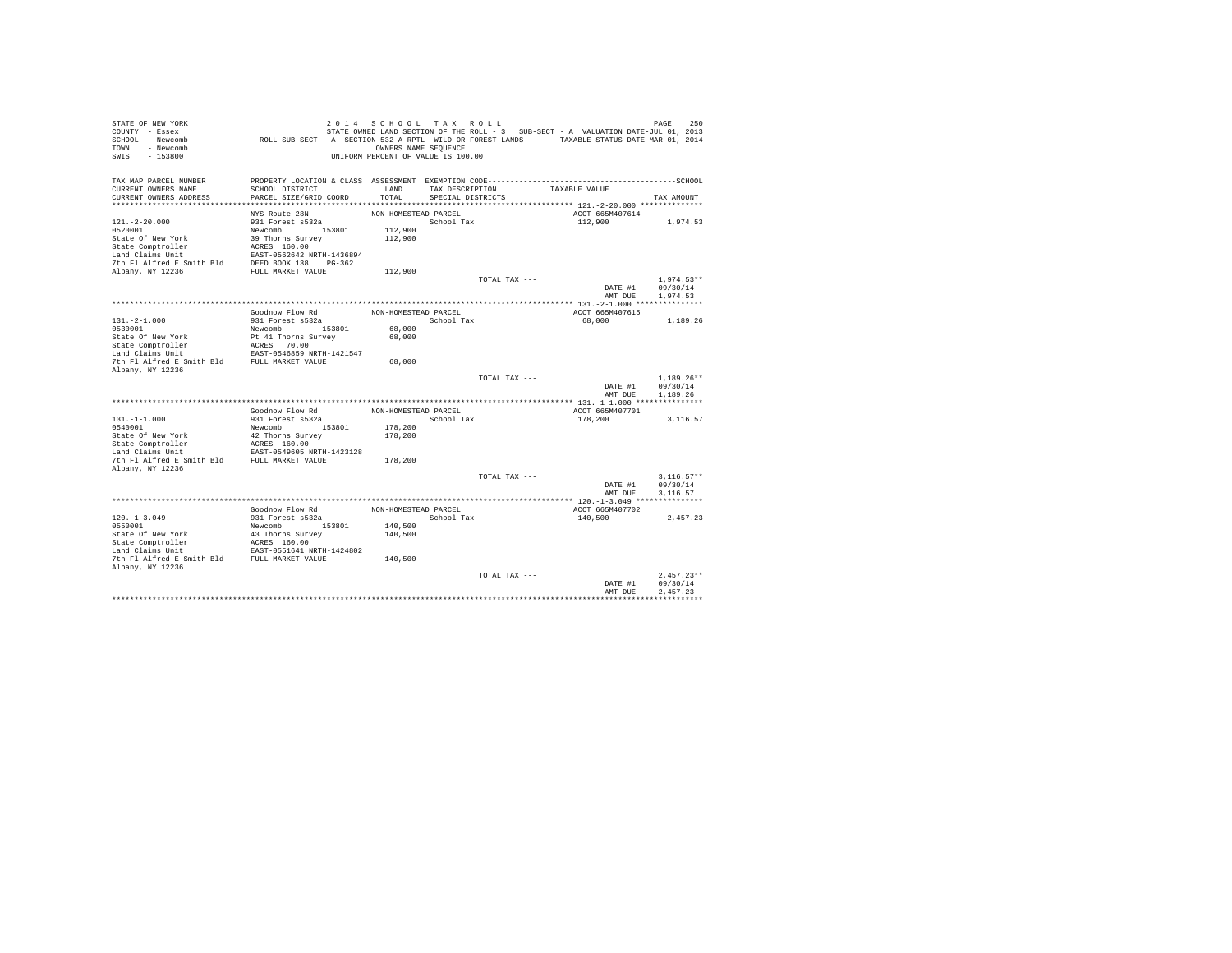| STATE OF NEW YORK<br>COUNTY - Essex<br>SCHOOL - Newcomb<br>- Newcomb<br>TOWN<br>$-153800$<br>SWIS | ROLL SUB-SECT - A- SECTION 532-A RPTL WILD OR FOREST LANDS TAXABLE STATUS DATE-MAR 01, 2014                     | 2014 SCHOOL TAX ROLL<br>OWNERS NAME SEQUENCE<br>UNIFORM PERCENT OF VALUE IS 100.00 |                   |               | STATE OWNED LAND SECTION OF THE ROLL - 3 SUB-SECT - A VALUATION DATE-JUL 01, 2013 | 251<br>PAGE  |
|---------------------------------------------------------------------------------------------------|-----------------------------------------------------------------------------------------------------------------|------------------------------------------------------------------------------------|-------------------|---------------|-----------------------------------------------------------------------------------|--------------|
| TAX MAP PARCEL NUMBER<br>CURRENT OWNERS NAME                                                      | PROPERTY LOCATION & CLASS ASSESSMENT EXEMPTION CODE-----------------------------------SCHOOL<br>SCHOOL DISTRICT | LAND                                                                               | TAX DESCRIPTION   |               | TAXABLE VALUE                                                                     |              |
| CURRENT OWNERS ADDRESS                                                                            | PARCEL SIZE/GRID COORD                                                                                          | TOTAL                                                                              | SPECIAL DISTRICTS |               |                                                                                   | TAX AMOUNT   |
|                                                                                                   |                                                                                                                 |                                                                                    |                   |               |                                                                                   |              |
|                                                                                                   | NYS Route 28N                                                                                                   | NON-HOMESTEAD PARCEL                                                               |                   |               | ACCT 665M407703                                                                   |              |
| $121. - 2 - 28.000$                                                                               | 931 Forest s532a                                                                                                |                                                                                    | School Tax        |               | 159,000                                                                           | 2,780.78     |
| 0560001<br>State Of New York                                                                      | Newcomb 153801<br>44 Thorns Survey                                                                              | 159,000<br>159,000                                                                 |                   |               |                                                                                   |              |
| State Comptroller                                                                                 | ACRES 160.00                                                                                                    |                                                                                    |                   |               |                                                                                   |              |
| Land Claims Unit                                                                                  | EAST-0553669 NRTH-1426360                                                                                       |                                                                                    |                   |               |                                                                                   |              |
| 7th Fl Alfred E Smith Bld                                                                         | FULL MARKET VALUE                                                                                               | 159,000                                                                            |                   |               |                                                                                   |              |
| Albany, NY 12236                                                                                  |                                                                                                                 |                                                                                    |                   |               |                                                                                   |              |
|                                                                                                   |                                                                                                                 |                                                                                    |                   | TOTAL TAX --- |                                                                                   | $2.780.78**$ |
|                                                                                                   |                                                                                                                 |                                                                                    |                   |               | DATE #1<br>AMT DUE                                                                | 09/30/14     |
|                                                                                                   |                                                                                                                 |                                                                                    |                   |               |                                                                                   | 2,780.78     |
|                                                                                                   | NYS Route 28N                                                                                                   | NON-HOMESTEAD PARCEL                                                               |                   |               | ACCT 665M407704                                                                   |              |
| $121. - 2 - 27.000$                                                                               | 931 Forest s532a                                                                                                |                                                                                    | School Tax        |               | 169,300                                                                           | 2.960.91     |
| 0570001                                                                                           | Newcomb<br>153801                                                                                               | 169,300                                                                            |                   |               |                                                                                   |              |
| State Of New York                                                                                 | 45 Thorns Survey                                                                                                | 169,300                                                                            |                   |               |                                                                                   |              |
| State Comptroller<br>Land Claims Unit                                                             | ACRES 160.00<br>EAST-0555923 NRTH-1428173                                                                       |                                                                                    |                   |               |                                                                                   |              |
| 7th Fl Alfred E Smith Bld                                                                         | FULL MARKET VALUE                                                                                               | 169,300                                                                            |                   |               |                                                                                   |              |
| Albany, NY 12236                                                                                  |                                                                                                                 |                                                                                    |                   |               |                                                                                   |              |
|                                                                                                   |                                                                                                                 |                                                                                    |                   | TOTAL TAX --- |                                                                                   | $2.960.91**$ |
|                                                                                                   |                                                                                                                 |                                                                                    |                   |               | DATE #1                                                                           | 09/30/14     |
|                                                                                                   |                                                                                                                 |                                                                                    |                   |               | AMT DUE                                                                           | 2.960.91     |
|                                                                                                   | NYS Route 28N                                                                                                   | NON-HOMESTEAD PARCEL                                                               |                   |               | ACCT 665M407705                                                                   |              |
| $121. - 2 - 26.000$                                                                               | 931 Forest s532a                                                                                                |                                                                                    | School Tax        |               | 146,400                                                                           | 2,560.41     |
| 0580001                                                                                           | 153801<br>Newcomb                                                                                               | 146,400                                                                            |                   |               |                                                                                   |              |
| State Of New York                                                                                 | 46 Thorns Survey                                                                                                | 146,400                                                                            |                   |               |                                                                                   |              |
| State Comptroller                                                                                 | ACRES 160.00                                                                                                    |                                                                                    |                   |               |                                                                                   |              |
| Land Claims Unit<br>7th Fl Alfred E Smith Bld                                                     | EAST-0558047 NRTH-1429849<br>FULL MARKET VALUE                                                                  | 146,400                                                                            |                   |               |                                                                                   |              |
| Albany, NY 12236                                                                                  |                                                                                                                 |                                                                                    |                   |               |                                                                                   |              |
|                                                                                                   |                                                                                                                 |                                                                                    |                   | TOTAL TAX --- |                                                                                   | $2.560.41**$ |
|                                                                                                   |                                                                                                                 |                                                                                    |                   |               | DATE #1                                                                           | 09/30/14     |
|                                                                                                   |                                                                                                                 |                                                                                    |                   |               | AMT DUE                                                                           | 2.560.41     |
|                                                                                                   | NYS Route 28N                                                                                                   | NON-HOMESTEAD PARCEL                                                               |                   |               |                                                                                   |              |
| $121. -2 - 25.000$                                                                                | 931 Forest s532a                                                                                                |                                                                                    | School Tax        |               | ACCT 665M407706<br>123,800                                                        | 2.165.16     |
| 0590001                                                                                           | Newcomb 153801                                                                                                  | 123,800                                                                            |                   |               |                                                                                   |              |
| State Of New York                                                                                 | 47 Thorns Survey                                                                                                | 123,800                                                                            |                   |               |                                                                                   |              |
| State Comptroller                                                                                 | ACRES 160.00                                                                                                    |                                                                                    |                   |               |                                                                                   |              |
| Land Claims Unit                                                                                  | EAST-0560217 NRTH-1431527                                                                                       |                                                                                    |                   |               |                                                                                   |              |
| 7th Fl Alfred E Smith Bld FULL MARKET VALUE<br>Albany, NY 12236                                   |                                                                                                                 | 123,800                                                                            |                   |               |                                                                                   |              |
|                                                                                                   |                                                                                                                 |                                                                                    |                   | TOTAL TAX --- |                                                                                   | $2.165.16**$ |
|                                                                                                   |                                                                                                                 |                                                                                    |                   |               | DATE #1                                                                           | 09/30/14     |
|                                                                                                   |                                                                                                                 |                                                                                    |                   |               | AMT DUE                                                                           | 2.165.16     |
|                                                                                                   |                                                                                                                 |                                                                                    |                   |               |                                                                                   |              |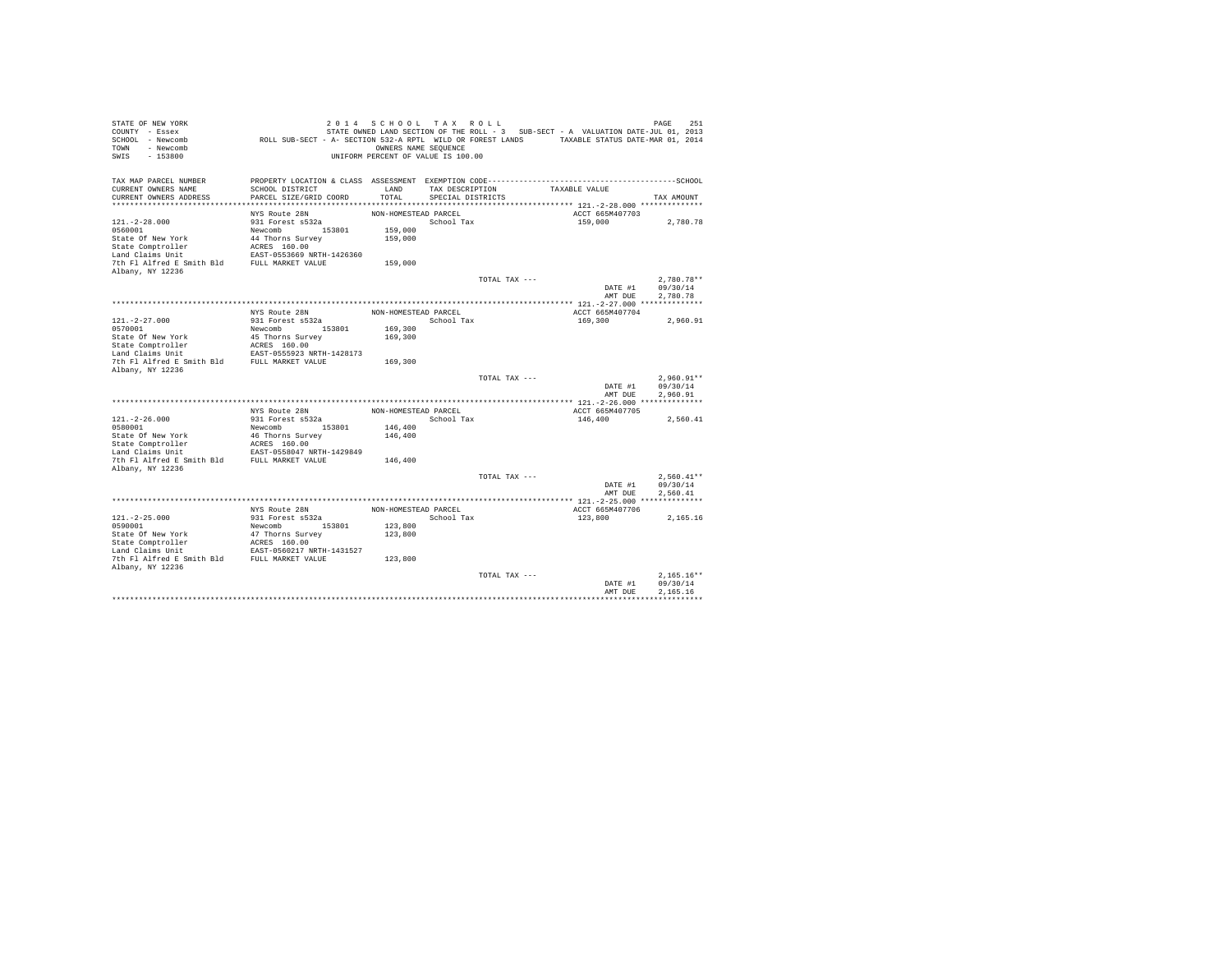| STATE OF NEW YORK<br>COUNTY - Essex<br>SCHOOL - Newcomb<br>- Newcomb<br>TOWN<br>$-153800$<br>SWIS | ROLL SUB-SECT - A- SECTION 532-A RPTL WILD OR FOREST LANDS TAXABLE STATUS DATE-MAR 01, 2014                     | 2014 SCHOOL TAX ROLL<br>OWNERS NAME SEQUENCE<br>UNIFORM PERCENT OF VALUE IS 100.00 |                   |               | STATE OWNED LAND SECTION OF THE ROLL - 3 SUB-SECT - A VALUATION DATE-JUL 01, 2013 | 252<br>PAGE  |
|---------------------------------------------------------------------------------------------------|-----------------------------------------------------------------------------------------------------------------|------------------------------------------------------------------------------------|-------------------|---------------|-----------------------------------------------------------------------------------|--------------|
| TAX MAP PARCEL NUMBER<br>CURRENT OWNERS NAME                                                      | PROPERTY LOCATION & CLASS ASSESSMENT EXEMPTION CODE-----------------------------------SCHOOL<br>SCHOOL DISTRICT | LAND                                                                               | TAX DESCRIPTION   |               | TAXABLE VALUE                                                                     |              |
| CURRENT OWNERS ADDRESS                                                                            | PARCEL SIZE/GRID COORD                                                                                          | TOTAL                                                                              | SPECIAL DISTRICTS |               |                                                                                   | TAX AMOUNT   |
|                                                                                                   |                                                                                                                 |                                                                                    |                   |               |                                                                                   |              |
|                                                                                                   | NYS Route 28N                                                                                                   | NON-HOMESTEAD PARCEL                                                               |                   |               | ACCT 665M407707                                                                   |              |
| $121. - 2 - 24.000$                                                                               | 931 Forest s532a                                                                                                |                                                                                    | School Tax        |               | 149,600                                                                           | 2,616.38     |
| 0600001<br>State Of New York                                                                      | Newcomb 153801<br>48 Thorns Survey                                                                              | 149,600<br>149,600                                                                 |                   |               |                                                                                   |              |
| State Comptroller                                                                                 | ACRES 160.00                                                                                                    |                                                                                    |                   |               |                                                                                   |              |
| Land Claims Unit                                                                                  | EAST-0562231 NRTH-1433145                                                                                       |                                                                                    |                   |               |                                                                                   |              |
| 7th Fl Alfred E Smith Bld                                                                         | FULL MARKET VALUE                                                                                               | 149,600                                                                            |                   |               |                                                                                   |              |
| Albany, NY 12236                                                                                  |                                                                                                                 |                                                                                    |                   |               |                                                                                   |              |
|                                                                                                   |                                                                                                                 |                                                                                    |                   | TOTAL TAX --- |                                                                                   | $2.616.38**$ |
|                                                                                                   |                                                                                                                 |                                                                                    |                   |               | DATE #1                                                                           | 09/30/14     |
|                                                                                                   |                                                                                                                 |                                                                                    |                   |               | AMT DUE                                                                           | 2.616.38     |
|                                                                                                   | NYS Route 28N                                                                                                   | NON-HOMESTEAD PARCEL                                                               |                   |               | ACCT 665M407708                                                                   |              |
| $121. - 2 - 23.000$                                                                               | 931 Forest s532a                                                                                                |                                                                                    | School Tax        |               | 144,600                                                                           | 2.528.93     |
| 0610001                                                                                           | Newcomb<br>153801                                                                                               | 144,600                                                                            |                   |               |                                                                                   |              |
| State Of New York                                                                                 | 49 Thorns Survey                                                                                                | 144,600                                                                            |                   |               |                                                                                   |              |
| State Comptroller                                                                                 | ACRES 160.00                                                                                                    |                                                                                    |                   |               |                                                                                   |              |
| Land Claims Unit<br>7th Fl Alfred E Smith Bld                                                     | EAST-0564192 NRTH-1434762<br>FULL MARKET VALUE                                                                  |                                                                                    |                   |               |                                                                                   |              |
| Albany, NY 12236                                                                                  |                                                                                                                 | 144,600                                                                            |                   |               |                                                                                   |              |
|                                                                                                   |                                                                                                                 |                                                                                    |                   | TOTAL TAX --- |                                                                                   | $2.528.93**$ |
|                                                                                                   |                                                                                                                 |                                                                                    |                   |               | DATE #1                                                                           | 09/30/14     |
|                                                                                                   |                                                                                                                 |                                                                                    |                   |               | AMT DUE                                                                           | 2.528.93     |
|                                                                                                   |                                                                                                                 |                                                                                    |                   |               |                                                                                   |              |
| $121. -2 - 22.000$                                                                                | NYS Route 28N<br>931 Forest s532a                                                                               | NON-HOMESTEAD PARCEL                                                               | School Tax        |               | ACCT 665M407709<br>106,500                                                        |              |
| 0620001                                                                                           | 153801<br>Newcomb                                                                                               | 106,500                                                                            |                   |               |                                                                                   | 1,862.59     |
| State Of New York                                                                                 | 50 Thorns Survey                                                                                                | 106,500                                                                            |                   |               |                                                                                   |              |
| State Comptroller                                                                                 | ACRES 132.00                                                                                                    |                                                                                    |                   |               |                                                                                   |              |
| Land Claims Unit                                                                                  | EAST-0566182 NRTH-1436264                                                                                       |                                                                                    |                   |               |                                                                                   |              |
| 7th Fl Alfred E Smith Bld                                                                         | FULL MARKET VALUE                                                                                               | 106,500                                                                            |                   |               |                                                                                   |              |
| Albany, NY 12236                                                                                  |                                                                                                                 |                                                                                    |                   | TOTAL TAX --- |                                                                                   | $1.862.59**$ |
|                                                                                                   |                                                                                                                 |                                                                                    |                   |               | DATE #1                                                                           | 09/30/14     |
|                                                                                                   |                                                                                                                 |                                                                                    |                   |               | AMT DUE                                                                           | 1,862.59     |
|                                                                                                   |                                                                                                                 |                                                                                    |                   |               |                                                                                   |              |
|                                                                                                   | Goodnow Flow Rd                                                                                                 | NON-HOMESTEAD PARCEL                                                               |                   |               | ACCT 665M407710                                                                   |              |
| $131. -1 - 3.000$                                                                                 | 931 Forest s532a                                                                                                |                                                                                    | School Tax        |               | 124,300                                                                           | 2.173.90     |
| 0630001                                                                                           | Newcomb 153801                                                                                                  | 124,300                                                                            |                   |               |                                                                                   |              |
| State Of New York                                                                                 | 51 Thorns Survey                                                                                                | 124,300                                                                            |                   |               |                                                                                   |              |
| State Comptroller<br>Land Claims Unit                                                             | ACRES 160.00<br>EAST-0549069 NRTH-1419307                                                                       |                                                                                    |                   |               |                                                                                   |              |
| 7th Fl Alfred E Smith Bld FULL MARKET VALUE                                                       |                                                                                                                 | 124,300                                                                            |                   |               |                                                                                   |              |
| Albany, NY 12236                                                                                  |                                                                                                                 |                                                                                    |                   |               |                                                                                   |              |
|                                                                                                   |                                                                                                                 |                                                                                    |                   | TOTAL TAX --- |                                                                                   | $2.173.90**$ |
|                                                                                                   |                                                                                                                 |                                                                                    |                   |               | DATE #1                                                                           | 09/30/14     |
|                                                                                                   |                                                                                                                 |                                                                                    |                   |               | AMT DUE                                                                           | 2.173.90     |
|                                                                                                   |                                                                                                                 |                                                                                    |                   |               |                                                                                   |              |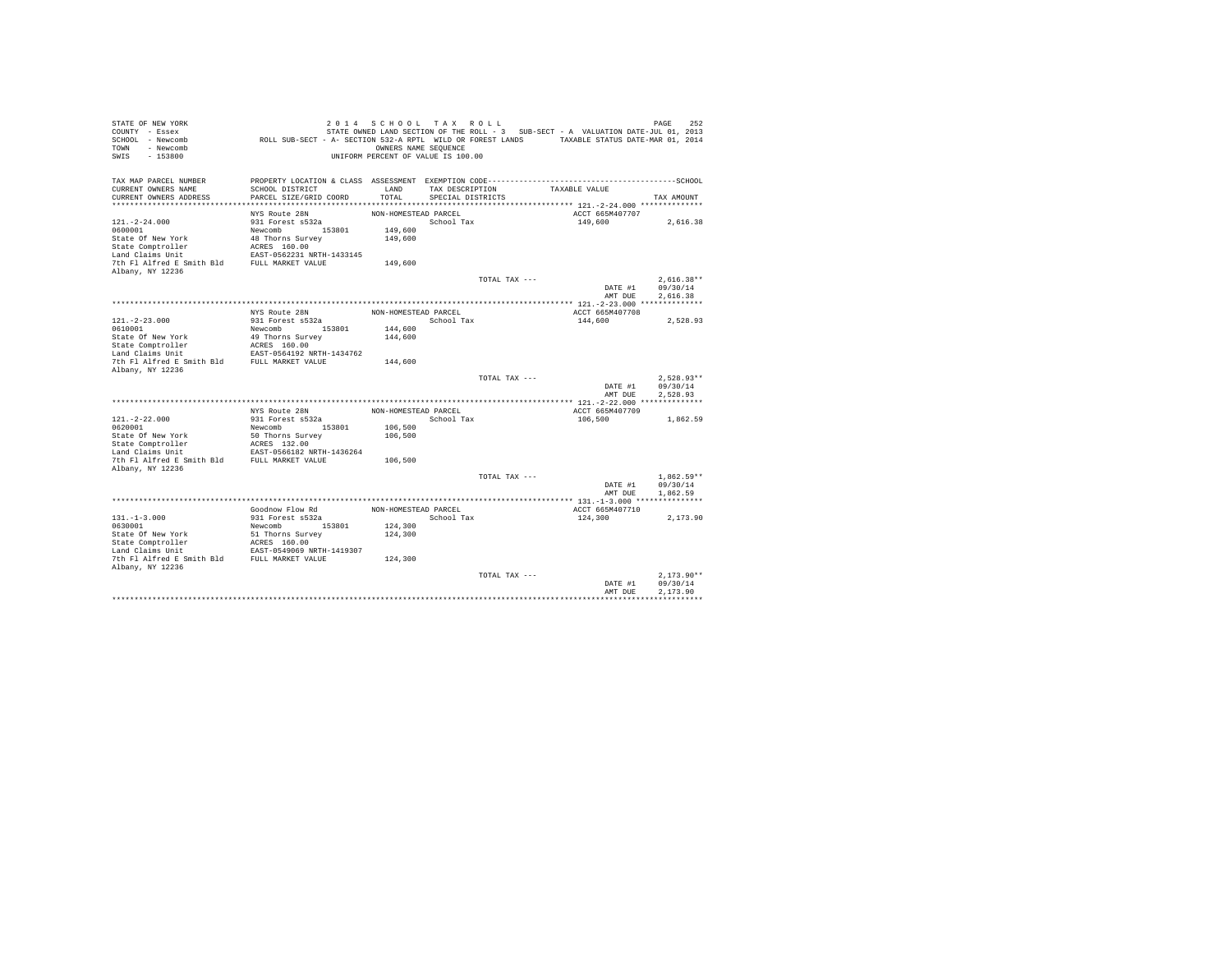| STATE OF NEW YORK<br>COUNTY - Essex<br>SCHOOL - Newcomb<br>- Newcomb<br>TOWN<br>$-153800$<br>SWIS | ROLL SUB-SECT - A- SECTION 532-A RPTL WILD OR FOREST LANDS TAXABLE STATUS DATE-MAR 01, 2014                                               | 2014 SCHOOL TAX ROLL<br>OWNERS NAME SEQUENCE<br>UNIFORM PERCENT OF VALUE IS 100.00 |                                      |               | STATE OWNED LAND SECTION OF THE ROLL - 3 SUB-SECT - A VALUATION DATE-JUL 01, 2013 | 253<br>PAGE  |
|---------------------------------------------------------------------------------------------------|-------------------------------------------------------------------------------------------------------------------------------------------|------------------------------------------------------------------------------------|--------------------------------------|---------------|-----------------------------------------------------------------------------------|--------------|
| TAX MAP PARCEL NUMBER<br>CURRENT OWNERS NAME<br>CURRENT OWNERS ADDRESS                            | PROPERTY LOCATION & CLASS ASSESSMENT EXEMPTION CODE-----------------------------------SCHOOL<br>SCHOOL DISTRICT<br>PARCEL SIZE/GRID COORD | LAND<br>TOTAL                                                                      | TAX DESCRIPTION<br>SPECIAL DISTRICTS |               | TAXABLE VALUE                                                                     | TAX AMOUNT   |
|                                                                                                   |                                                                                                                                           |                                                                                    |                                      |               |                                                                                   |              |
|                                                                                                   | Goodnow Flow Rd                                                                                                                           | NON-HOMESTEAD PARCEL                                                               |                                      |               | ACCT 665M407711                                                                   |              |
| $131. - 1 - 2.000$                                                                                | 931 Forest s532a                                                                                                                          |                                                                                    | School Tax                           |               | 196,700                                                                           | 3,440.12     |
| 0640001                                                                                           | Newcomb 153801                                                                                                                            | 196,700                                                                            |                                      |               |                                                                                   |              |
| State Of New York                                                                                 | 52 Thorns Survey                                                                                                                          | 196,700                                                                            |                                      |               |                                                                                   |              |
| State Comptroller                                                                                 | ACRES 160.00                                                                                                                              |                                                                                    |                                      |               |                                                                                   |              |
| Land Claims Unit                                                                                  | EAST-0551169 NRTH-1421010                                                                                                                 |                                                                                    |                                      |               |                                                                                   |              |
| 7th Fl Alfred E Smith Bld                                                                         | FULL MARKET VALUE                                                                                                                         | 196,700                                                                            |                                      |               |                                                                                   |              |
| Albany, NY 12236                                                                                  |                                                                                                                                           |                                                                                    |                                      |               |                                                                                   |              |
|                                                                                                   |                                                                                                                                           |                                                                                    |                                      | TOTAL TAX --- |                                                                                   | $3.440.12**$ |
|                                                                                                   |                                                                                                                                           |                                                                                    |                                      |               | DATE #1                                                                           | 09/30/14     |
|                                                                                                   |                                                                                                                                           |                                                                                    |                                      |               | AMT DUE                                                                           | 3.440.12     |
|                                                                                                   |                                                                                                                                           |                                                                                    |                                      |               |                                                                                   |              |
| $132. -2 - 1.000$                                                                                 | Tahawus Rd<br>931 Forest s532a                                                                                                            | NON-HOMESTEAD PARCEL                                                               | School Tax                           |               | ACCT 665M407712<br>145,200                                                        | 2.539.43     |
| 0650001                                                                                           | Newcomb<br>153801                                                                                                                         | 145,200                                                                            |                                      |               |                                                                                   |              |
| State Of New York                                                                                 | 53 Thorns Survey                                                                                                                          | 145,200                                                                            |                                      |               |                                                                                   |              |
| State Comptroller                                                                                 | ACRES 160.00                                                                                                                              |                                                                                    |                                      |               |                                                                                   |              |
| Land Claims Unit                                                                                  | EAST-0553284 NRTH-1422518                                                                                                                 |                                                                                    |                                      |               |                                                                                   |              |
| 7th Fl Alfred E Smith Bld                                                                         | FULL MARKET VALUE                                                                                                                         | 145,200                                                                            |                                      |               |                                                                                   |              |
| Albany, NY 12236                                                                                  |                                                                                                                                           |                                                                                    |                                      |               |                                                                                   |              |
|                                                                                                   |                                                                                                                                           |                                                                                    |                                      | TOTAL TAX --- |                                                                                   | $2.539.43**$ |
|                                                                                                   |                                                                                                                                           |                                                                                    |                                      |               | DATE #1                                                                           | 09/30/14     |
|                                                                                                   |                                                                                                                                           |                                                                                    |                                      |               | AMT DUE                                                                           | 2.539.43     |
|                                                                                                   |                                                                                                                                           |                                                                                    |                                      |               |                                                                                   |              |
| $121. - 2 - 29.000$                                                                               | NYS Route 28N<br>931 Forest s532a                                                                                                         | NON-HOMESTEAD PARCEL                                                               | School Tax                           |               | ACCT 665M407713                                                                   |              |
| 0660001                                                                                           | 153801<br>Newcomb                                                                                                                         | 127,700                                                                            |                                      |               | 127,700                                                                           | 2,233.36     |
| State Of New York                                                                                 | 54 Thorns Survey                                                                                                                          | 127,700                                                                            |                                      |               |                                                                                   |              |
| State Comptroller                                                                                 | ACRES 160.00                                                                                                                              |                                                                                    |                                      |               |                                                                                   |              |
| Land Claims Unit                                                                                  | EAST-0555388 NRTH-1424253                                                                                                                 |                                                                                    |                                      |               |                                                                                   |              |
| 7th Fl Alfred E Smith Bld                                                                         | FULL MARKET VALUE                                                                                                                         | 127,700                                                                            |                                      |               |                                                                                   |              |
| Albany, NY 12236                                                                                  |                                                                                                                                           |                                                                                    |                                      |               |                                                                                   |              |
|                                                                                                   |                                                                                                                                           |                                                                                    |                                      | TOTAL TAX --- |                                                                                   | $2.233.36**$ |
|                                                                                                   |                                                                                                                                           |                                                                                    |                                      |               | DATE #1                                                                           | 09/30/14     |
|                                                                                                   |                                                                                                                                           |                                                                                    |                                      |               | AMT DUE                                                                           | 2.233.36     |
|                                                                                                   |                                                                                                                                           |                                                                                    |                                      |               |                                                                                   |              |
|                                                                                                   | NYS Route 28N                                                                                                                             | NON-HOMESTEAD PARCEL                                                               |                                      |               | ACCT 665M407714                                                                   |              |
| $121. - 2 - 30.000$<br>0670001                                                                    | 931 Forest s532a<br>Newcomb 153801                                                                                                        | 159,600                                                                            | School Tax                           |               | 159,600                                                                           | 2.791.27     |
| State Of New York                                                                                 | 55 Thorns Survey                                                                                                                          | 159,600                                                                            |                                      |               |                                                                                   |              |
| State Comptroller                                                                                 | ACRES 160.00                                                                                                                              |                                                                                    |                                      |               |                                                                                   |              |
| Land Claims Unit                                                                                  | EAST-0557662 NRTH-1426125                                                                                                                 |                                                                                    |                                      |               |                                                                                   |              |
| 7th Fl Alfred E Smith Bld FULL MARKET VALUE                                                       |                                                                                                                                           | 159,600                                                                            |                                      |               |                                                                                   |              |
| Albany, NY 12236                                                                                  |                                                                                                                                           |                                                                                    |                                      |               |                                                                                   |              |
|                                                                                                   |                                                                                                                                           |                                                                                    |                                      | TOTAL TAX --- |                                                                                   | $2.791.27**$ |
|                                                                                                   |                                                                                                                                           |                                                                                    |                                      |               | DATE #1                                                                           | 09/30/14     |
|                                                                                                   |                                                                                                                                           |                                                                                    |                                      |               | AMT DUE                                                                           | 2.791.27     |
|                                                                                                   |                                                                                                                                           |                                                                                    |                                      |               |                                                                                   |              |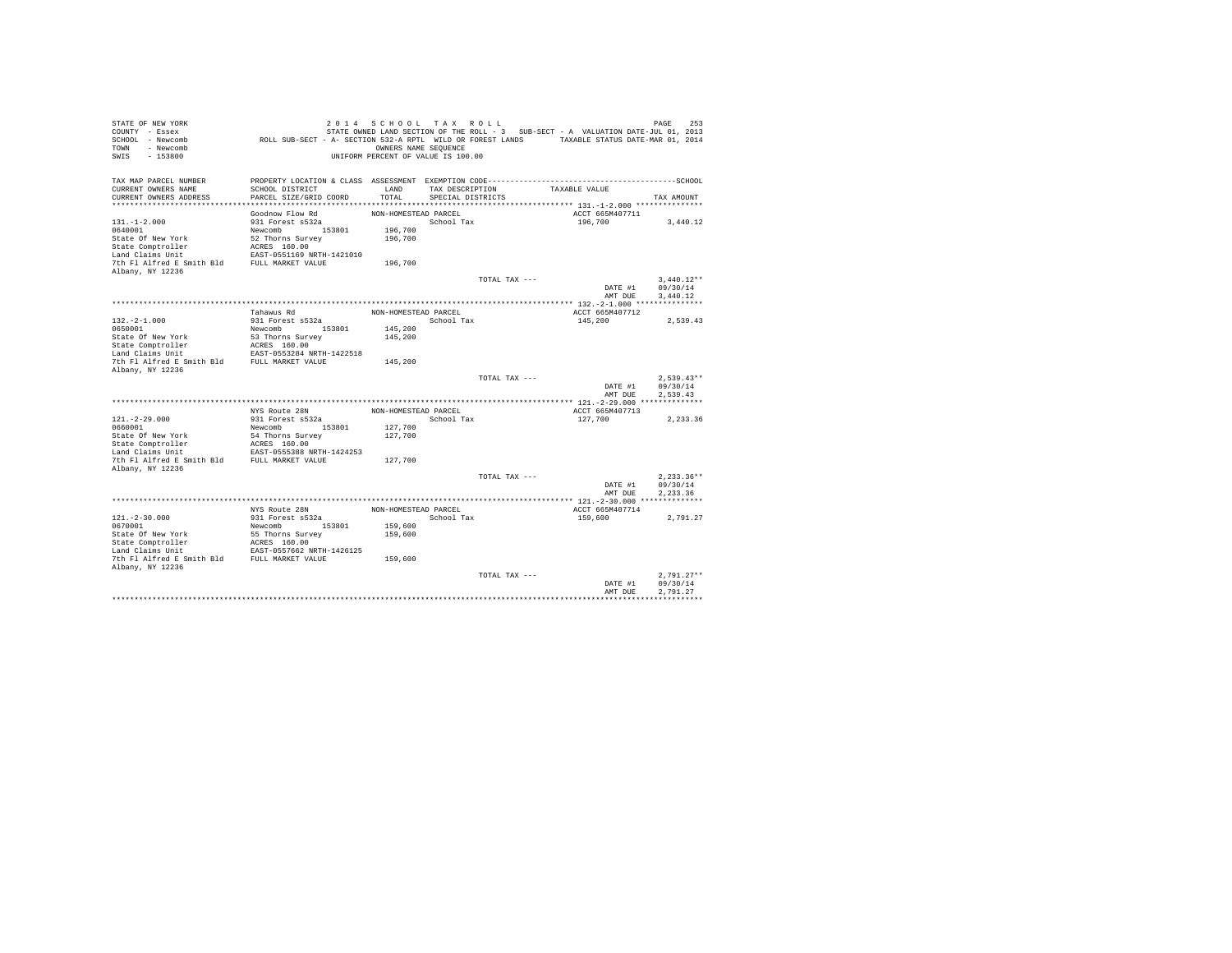| STATE OF NEW YORK<br>COUNTY - Essex<br>SCHOOL - Newcomb<br>- Newcomb<br>TOWN<br>$-153800$<br>SWIS | ROLL SUB-SECT - A- SECTION 532-A RPTL WILD OR FOREST LANDS TAXABLE STATUS DATE-MAR 01, 2014                     | 2014 SCHOOL TAX ROLL<br>OWNERS NAME SEQUENCE<br>UNIFORM PERCENT OF VALUE IS 100.00 |                   |               | STATE OWNED LAND SECTION OF THE ROLL - 3 SUB-SECT - A VALUATION DATE-JUL 01, 2013 | 254<br>PAGE  |
|---------------------------------------------------------------------------------------------------|-----------------------------------------------------------------------------------------------------------------|------------------------------------------------------------------------------------|-------------------|---------------|-----------------------------------------------------------------------------------|--------------|
| TAX MAP PARCEL NUMBER<br>CURRENT OWNERS NAME                                                      | PROPERTY LOCATION & CLASS ASSESSMENT EXEMPTION CODE-----------------------------------SCHOOL<br>SCHOOL DISTRICT | LAND                                                                               | TAX DESCRIPTION   |               | TAXABLE VALUE                                                                     |              |
| CURRENT OWNERS ADDRESS                                                                            | PARCEL SIZE/GRID COORD                                                                                          | TOTAL                                                                              | SPECIAL DISTRICTS |               |                                                                                   | TAX AMOUNT   |
|                                                                                                   |                                                                                                                 |                                                                                    |                   |               |                                                                                   |              |
|                                                                                                   | NYS Route 28N                                                                                                   | NON-HOMESTEAD PARCEL                                                               |                   |               | ACCT 665M407715                                                                   |              |
| $121. - 2 - 31.000$                                                                               | 931 Forest s532a                                                                                                |                                                                                    | School Tax        |               | 175,200                                                                           | 3,064.10     |
| 0680001<br>State Of New York                                                                      | Newcomb 153801                                                                                                  | 175,200<br>175,200                                                                 |                   |               |                                                                                   |              |
| State Comptroller                                                                                 | 56 Thorns Survey<br>ACRES 160.00                                                                                |                                                                                    |                   |               |                                                                                   |              |
| Land Claims Unit                                                                                  | EAST-0559706 NRTH-1427741                                                                                       |                                                                                    |                   |               |                                                                                   |              |
| 7th Fl Alfred E Smith Bld                                                                         | FULL MARKET VALUE                                                                                               | 175,200                                                                            |                   |               |                                                                                   |              |
| Albany, NY 12236                                                                                  |                                                                                                                 |                                                                                    |                   |               |                                                                                   |              |
|                                                                                                   |                                                                                                                 |                                                                                    |                   | TOTAL TAX --- |                                                                                   | $3.064.10**$ |
|                                                                                                   |                                                                                                                 |                                                                                    |                   |               | DATE #1                                                                           | 09/30/14     |
|                                                                                                   |                                                                                                                 |                                                                                    |                   |               | AMT DUE                                                                           | 3,064.10     |
|                                                                                                   | NYS Route 28N                                                                                                   | NON-HOMESTEAD PARCEL                                                               |                   |               | ACCT 665M407801                                                                   |              |
| $121. -2 - 32.000$                                                                                | 931 Forest s532a                                                                                                |                                                                                    | School Tax        |               | 176,000                                                                           | 3,078.09     |
| 0690001                                                                                           | Newcomb<br>153801                                                                                               | 176,000                                                                            |                   |               |                                                                                   |              |
| State Of New York                                                                                 | 57 Thorns Survey                                                                                                | 176,000                                                                            |                   |               |                                                                                   |              |
| State Comptroller                                                                                 | ACRES 160.00                                                                                                    |                                                                                    |                   |               |                                                                                   |              |
| Land Claims Unit<br>7th Fl Alfred E Smith Bld                                                     | EAST-0561780 NRTH-1429392<br>FULL MARKET VALUE                                                                  | 176,000                                                                            |                   |               |                                                                                   |              |
| Albany, NY 12236                                                                                  |                                                                                                                 |                                                                                    |                   |               |                                                                                   |              |
|                                                                                                   |                                                                                                                 |                                                                                    |                   | TOTAL TAX --- |                                                                                   | $3.078.09**$ |
|                                                                                                   |                                                                                                                 |                                                                                    |                   |               | DATE #1                                                                           | 09/30/14     |
|                                                                                                   |                                                                                                                 |                                                                                    |                   |               | AMT DUE                                                                           | 3,078,09     |
|                                                                                                   | NYS Route 28N                                                                                                   | NON-HOMESTEAD PARCEL                                                               |                   |               | ACCT 665M407802                                                                   |              |
| $121. -2 - 33.000$                                                                                | 931 Forest s532a                                                                                                |                                                                                    | School Tax        |               | 204,300                                                                           | 3,573.03     |
| 0700001                                                                                           | 153801<br>Newcomb                                                                                               | 204,300                                                                            |                   |               |                                                                                   |              |
| State Of New York                                                                                 | 58 Thorns Survey                                                                                                | 204,300                                                                            |                   |               |                                                                                   |              |
| State Comptroller                                                                                 | ACRES 160.00                                                                                                    |                                                                                    |                   |               |                                                                                   |              |
| Land Claims Unit                                                                                  | EAST-0563854 NRTH-1431032                                                                                       |                                                                                    |                   |               |                                                                                   |              |
| 7th Fl Alfred E Smith Bld<br>Albany, NY 12236                                                     | FULL MARKET VALUE                                                                                               | 204,300                                                                            |                   |               |                                                                                   |              |
|                                                                                                   |                                                                                                                 |                                                                                    |                   | TOTAL TAX --- |                                                                                   | $3.573.03**$ |
|                                                                                                   |                                                                                                                 |                                                                                    |                   |               | DATE #1                                                                           | 09/30/14     |
|                                                                                                   |                                                                                                                 |                                                                                    |                   |               | AMT DUE                                                                           | 3.573.03     |
|                                                                                                   |                                                                                                                 |                                                                                    |                   |               |                                                                                   |              |
|                                                                                                   | NYS Route 28N                                                                                                   | NON-HOMESTEAD PARCEL                                                               |                   |               | ACCT 665M407803                                                                   |              |
| $121. - 2 - 34.000$<br>0710001                                                                    | 931 Forest s532a<br>Newcomb 153801                                                                              | 192,300                                                                            | School Tax        |               | 192,300                                                                           | 3.363.16     |
| State Of New York                                                                                 | 59 Thorns Survey                                                                                                | 192,300                                                                            |                   |               |                                                                                   |              |
| State Comptroller                                                                                 | ACRES 160.00                                                                                                    |                                                                                    |                   |               |                                                                                   |              |
| Land Claims Unit                                                                                  | EAST-0565925 NRTH-1432589                                                                                       |                                                                                    |                   |               |                                                                                   |              |
| 7th Fl Alfred E Smith Bld FULL MARKET VALUE<br>Albany, NY 12236                                   |                                                                                                                 | 192,300                                                                            |                   |               |                                                                                   |              |
|                                                                                                   |                                                                                                                 |                                                                                    |                   | TOTAL TAX --- |                                                                                   | $3.363.16**$ |
|                                                                                                   |                                                                                                                 |                                                                                    |                   |               | DATE #1                                                                           | 09/30/14     |
|                                                                                                   |                                                                                                                 |                                                                                    |                   |               | AMT DUE                                                                           | 3.363.16     |
|                                                                                                   |                                                                                                                 |                                                                                    |                   |               |                                                                                   |              |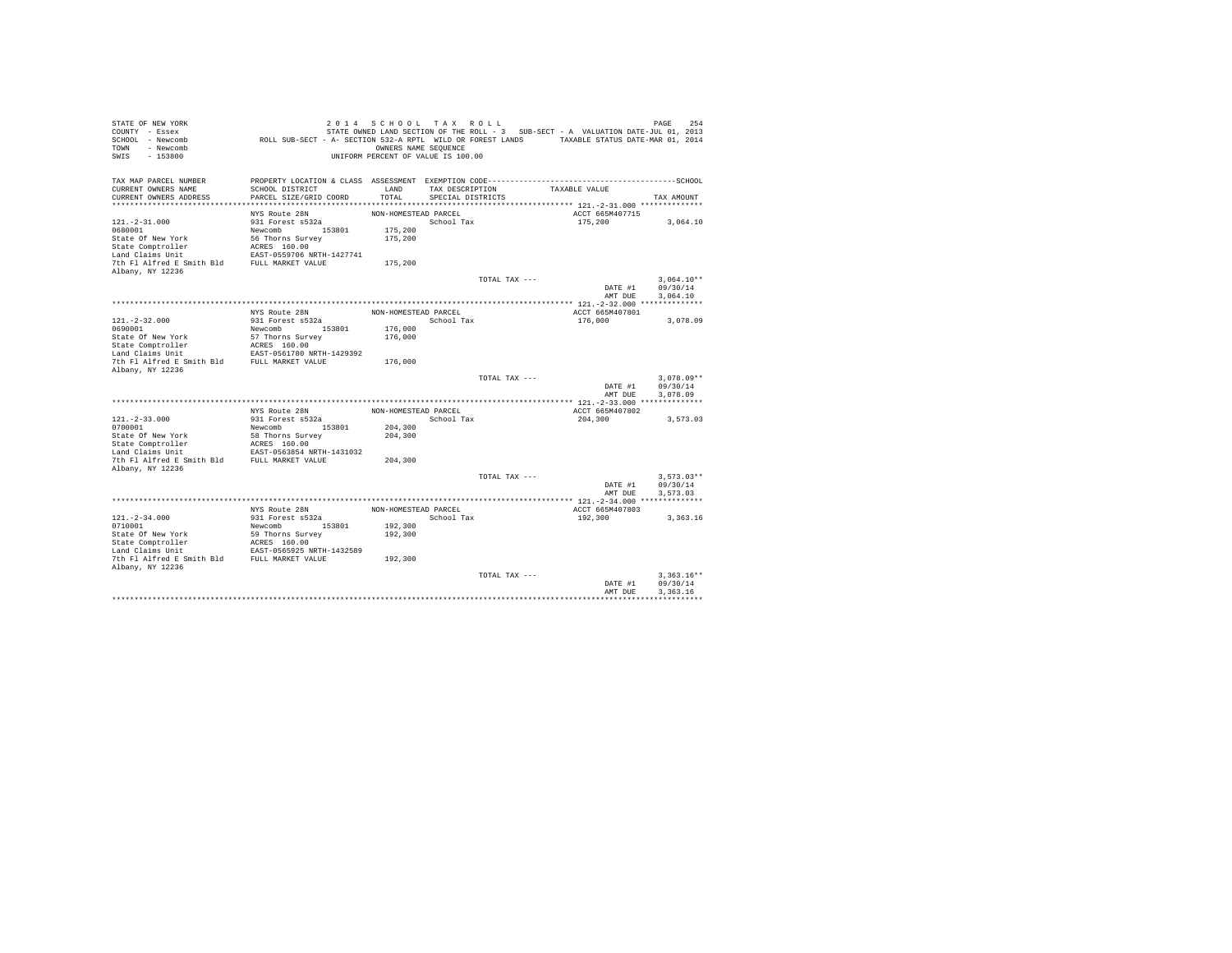| STATE OF NEW YORK<br>COUNTY - Essex<br>SCHOOL - Newcomb<br>- Newcomb<br>TOWN<br>$-153800$<br>SWIS | ROLL SUB-SECT - A- SECTION 532-A RPTL WILD OR FOREST LANDS TAXABLE STATUS DATE-MAR 01, 2014                     | 2014 SCHOOL TAX ROLL<br>OWNERS NAME SEQUENCE<br>UNIFORM PERCENT OF VALUE IS 100.00 |                   |               | STATE OWNED LAND SECTION OF THE ROLL - 3 SUB-SECT - A VALUATION DATE-JUL 01, 2013 | 255<br>PAGE          |
|---------------------------------------------------------------------------------------------------|-----------------------------------------------------------------------------------------------------------------|------------------------------------------------------------------------------------|-------------------|---------------|-----------------------------------------------------------------------------------|----------------------|
| TAX MAP PARCEL NUMBER<br>CURRENT OWNERS NAME                                                      | PROPERTY LOCATION & CLASS ASSESSMENT EXEMPTION CODE-----------------------------------SCHOOL<br>SCHOOL DISTRICT | LAND                                                                               | TAX DESCRIPTION   |               | TAXABLE VALUE                                                                     |                      |
| CURRENT OWNERS ADDRESS                                                                            | PARCEL SIZE/GRID COORD                                                                                          | TOTAL                                                                              | SPECIAL DISTRICTS |               |                                                                                   | TAX AMOUNT           |
|                                                                                                   |                                                                                                                 |                                                                                    |                   |               |                                                                                   |                      |
|                                                                                                   | NYS Route 28N                                                                                                   | NON-HOMESTEAD PARCEL                                                               |                   |               | ACCT 665M407804                                                                   |                      |
| $121. -2 - 35.000$<br>0720001                                                                     | 931 Forest s532a<br>Newcomb 153801                                                                              | 98,500                                                                             | School Tax        |               | 98,500                                                                            | 1,722.68             |
| State Of New York                                                                                 | 60 Thorns Survey                                                                                                | 98,500                                                                             |                   |               |                                                                                   |                      |
| State Comptroller                                                                                 | ACRES 132.00                                                                                                    |                                                                                    |                   |               |                                                                                   |                      |
| Land Claims Unit                                                                                  | EAST-0567826 NRTH-1434311                                                                                       |                                                                                    |                   |               |                                                                                   |                      |
| 7th Fl Alfred E Smith Bld                                                                         | FULL MARKET VALUE                                                                                               | 98,500                                                                             |                   |               |                                                                                   |                      |
| Albany, NY 12236                                                                                  |                                                                                                                 |                                                                                    |                   |               |                                                                                   |                      |
|                                                                                                   |                                                                                                                 |                                                                                    |                   | TOTAL TAX --- |                                                                                   | $1.722.68**$         |
|                                                                                                   |                                                                                                                 |                                                                                    |                   |               | DATE #1                                                                           | 09/30/14             |
|                                                                                                   |                                                                                                                 |                                                                                    |                   |               | AMT DUE                                                                           | 1,722.68             |
|                                                                                                   | NYS Route 28N                                                                                                   | NON-HOMESTEAD PARCEL                                                               |                   |               | ACCT 665M407805                                                                   |                      |
| $131. -1 - 4.000$                                                                                 | 931 Forest s532a                                                                                                |                                                                                    | School Tax        |               | 159,400                                                                           | 2.787.77             |
| 0730001                                                                                           | Newcomb<br>153801                                                                                               | 159,400                                                                            |                   |               |                                                                                   |                      |
| State Of New York                                                                                 | 61 Thorns Survey                                                                                                | 159,400                                                                            |                   |               |                                                                                   |                      |
| State Comptroller                                                                                 | ACRES 160.00                                                                                                    |                                                                                    |                   |               |                                                                                   |                      |
| Land Claims Unit<br>7th Fl Alfred E Smith Bld                                                     | EAST-0550694 NRTH-1417182<br>FULL MARKET VALUE                                                                  |                                                                                    |                   |               |                                                                                   |                      |
| Albany, NY 12236                                                                                  |                                                                                                                 | 159,400                                                                            |                   |               |                                                                                   |                      |
|                                                                                                   |                                                                                                                 |                                                                                    |                   | TOTAL TAX --- |                                                                                   | $2.787.77**$         |
|                                                                                                   |                                                                                                                 |                                                                                    |                   |               | DATE #1                                                                           | 09/30/14             |
|                                                                                                   |                                                                                                                 |                                                                                    |                   |               | AMT DUE                                                                           | 2.787.77             |
|                                                                                                   |                                                                                                                 |                                                                                    |                   |               |                                                                                   |                      |
|                                                                                                   | Tahawus Rd                                                                                                      | NON-HOMESTEAD PARCEL                                                               |                   |               | ACCT 665M407806                                                                   |                      |
| $132. -2 - 2.000$<br>0740001                                                                      | 931 Forest s532a                                                                                                | 185,700                                                                            | School Tax        |               | 185,700                                                                           | 3,247.74             |
| State Of New York                                                                                 | Newcomb 153801<br>62 Thorns Survey                                                                              | 185,700                                                                            |                   |               |                                                                                   |                      |
| State Comptroller                                                                                 | ACRES 160.00                                                                                                    |                                                                                    |                   |               |                                                                                   |                      |
| Land Claims Unit                                                                                  | EAST-0557053 NRTH-1421977                                                                                       |                                                                                    |                   |               |                                                                                   |                      |
| 7th Fl Alfred E Smith Bld                                                                         | FULL MARKET VALUE                                                                                               | 185,700                                                                            |                   |               |                                                                                   |                      |
| Albany, NY 12236                                                                                  |                                                                                                                 |                                                                                    |                   |               |                                                                                   |                      |
|                                                                                                   |                                                                                                                 |                                                                                    |                   | TOTAL TAX --- |                                                                                   | $3.247.74**$         |
|                                                                                                   |                                                                                                                 |                                                                                    |                   |               | DATE #1<br>AMT DUE                                                                | 09/30/14<br>3.247.74 |
|                                                                                                   |                                                                                                                 |                                                                                    |                   |               |                                                                                   |                      |
|                                                                                                   | Tahawus Rd                                                                                                      | NON-HOMESTEAD PARCEL                                                               |                   |               | ACCT 665M407807                                                                   |                      |
| $132. -2 - 3.000$                                                                                 | 931 Forest s532a                                                                                                |                                                                                    | School Tax        |               | 94,800                                                                            | 1,657.97             |
| 0750001                                                                                           | Newcomb 153801                                                                                                  | 94,800                                                                             |                   |               |                                                                                   |                      |
| State Of New York                                                                                 | 63 Thorns Survey                                                                                                | 94,800                                                                             |                   |               |                                                                                   |                      |
| State Comptroller                                                                                 | ACRES 160.00                                                                                                    |                                                                                    |                   |               |                                                                                   |                      |
| Land Claims Unit                                                                                  | EAST-0554986 NRTH-1420448                                                                                       |                                                                                    |                   |               |                                                                                   |                      |
| 7th Fl Alfred E Smith Bld FULL MARKET VALUE<br>Albany, NY 12236                                   |                                                                                                                 | 94,800                                                                             |                   |               |                                                                                   |                      |
|                                                                                                   |                                                                                                                 |                                                                                    |                   | TOTAL TAX --- |                                                                                   | $1.657.97**$         |
|                                                                                                   |                                                                                                                 |                                                                                    |                   |               | DATE #1                                                                           | 09/30/14             |
|                                                                                                   |                                                                                                                 |                                                                                    |                   |               | AMT DUE                                                                           | 1.657.97             |
|                                                                                                   |                                                                                                                 |                                                                                    |                   |               |                                                                                   |                      |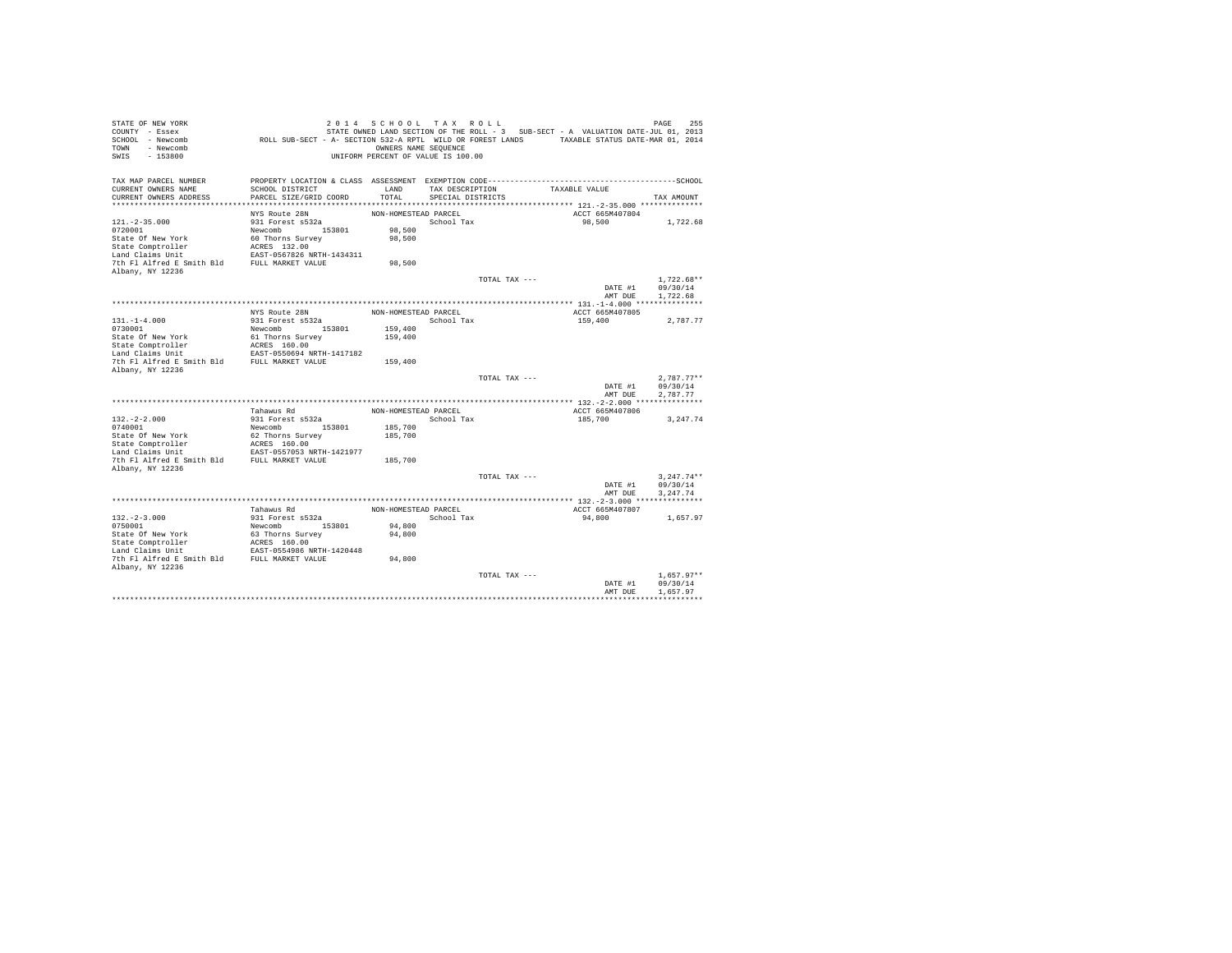| STATE OF NEW YORK<br>COUNTY - Essex<br>SCHOOL - Newcomb<br>TOWN<br>- Newcomb<br>SWIS<br>$-153800$ | ROLL SUB-SECT - A- SECTION 532-A RPTL WILD OR FOREST LANDS TAXABLE STATUS DATE-MAR 01, 2014 | OWNERS NAME SEOUENCE | 2014 SCHOOL TAX ROLL<br>UNIFORM PERCENT OF VALUE IS 100.00 |               | STATE OWNED LAND SECTION OF THE ROLL - 3 SUB-SECT - A VALUATION DATE-JUL 01, 2013 | PAGE<br>256          |
|---------------------------------------------------------------------------------------------------|---------------------------------------------------------------------------------------------|----------------------|------------------------------------------------------------|---------------|-----------------------------------------------------------------------------------|----------------------|
| TAX MAP PARCEL NUMBER                                                                             |                                                                                             |                      |                                                            |               |                                                                                   |                      |
| CURRENT OWNERS NAME<br>CURRENT OWNERS ADDRESS                                                     | SCHOOL DISTRICT<br>PARCEL SIZE/GRID COORD                                                   | LAND<br>TOTAL.       | TAX DESCRIPTION                                            |               | TAXABLE VALUE                                                                     |                      |
| ***********************                                                                           |                                                                                             |                      | SPECIAL DISTRICTS                                          |               |                                                                                   | TAX AMOUNT           |
|                                                                                                   | Tahawus Rd                                                                                  | NON-HOMESTEAD PARCEL |                                                            |               | ACCT 665M407808                                                                   |                      |
| $132. -2 - 4.000$                                                                                 | 931 Forest s532a                                                                            |                      | School Tax                                                 |               | 168,300                                                                           | 2,943.42             |
| 0760001                                                                                           | Newcomb 153801                                                                              | 168,300              |                                                            |               |                                                                                   |                      |
| State Of New York                                                                                 | 64 Thorns Survey                                                                            | 168,300              |                                                            |               |                                                                                   |                      |
| State Comptroller                                                                                 | ACRES 160.00                                                                                |                      |                                                            |               |                                                                                   |                      |
| Land Claims Unit                                                                                  | EAST-0552826 NRTH-1418686                                                                   |                      |                                                            |               |                                                                                   |                      |
| 7th Fl Alfred E Smith Bld FULL MARKET VALUE                                                       |                                                                                             | 168,300              |                                                            |               |                                                                                   |                      |
| Albany, NY 12236                                                                                  |                                                                                             |                      |                                                            |               |                                                                                   |                      |
|                                                                                                   |                                                                                             |                      |                                                            | TOTAL TAX --- |                                                                                   | $2.943.42**$         |
|                                                                                                   |                                                                                             |                      |                                                            |               | DATE #1<br>AMT DUE                                                                | 09/30/14<br>2.943.42 |
|                                                                                                   |                                                                                             |                      |                                                            |               |                                                                                   |                      |
|                                                                                                   | NYS Route 28N                                                                               | NON-HOMESTEAD PARCEL |                                                            |               | ACCT 665M407809                                                                   |                      |
| $121. -2 - 1.000$                                                                                 | 931 Forest s532a                                                                            |                      | School Tax                                                 |               | 171,700                                                                           | 3.002.89             |
| 0770001                                                                                           | Newcomb<br>153801                                                                           | 171,700              |                                                            |               |                                                                                   |                      |
| State Of New York                                                                                 | 65 Thorns Survey                                                                            | 171,700              |                                                            |               |                                                                                   |                      |
| State Comptroller                                                                                 | ACRES 160.00                                                                                |                      |                                                            |               |                                                                                   |                      |
| Land Claims Unit                                                                                  | EAST-0559117 NRTH-1424040                                                                   |                      |                                                            |               |                                                                                   |                      |
| 7th Fl Alfred E Smith Bld FULL MARKET VALUE                                                       |                                                                                             | 171,700              |                                                            |               |                                                                                   |                      |
| Albany, NY 12236                                                                                  |                                                                                             |                      |                                                            | TOTAL TAX --- |                                                                                   | $3.002.89**$         |
|                                                                                                   |                                                                                             |                      |                                                            |               | DATE #1                                                                           | 09/30/14             |
|                                                                                                   |                                                                                             |                      |                                                            |               | AMT DUE                                                                           | 3.002.89             |
|                                                                                                   |                                                                                             |                      |                                                            |               |                                                                                   |                      |
|                                                                                                   | NYS Route 28N                                                                               | NON-HOMESTEAD PARCEL |                                                            |               | ACCT 665M407810                                                                   |                      |
| $121. -2 - 2.000$                                                                                 | 931 Forest s532a                                                                            |                      | School Tax                                                 |               | 145,700                                                                           | 2.548.17             |
| 0780001                                                                                           | Newcomb<br>153801                                                                           | 145,700              |                                                            |               |                                                                                   |                      |
| State Of New York                                                                                 | 66 Thorns Survey                                                                            | 145,700              |                                                            |               |                                                                                   |                      |
| State Comptroller                                                                                 | ACRES 160.00                                                                                |                      |                                                            |               |                                                                                   |                      |
| Land Claims Unit<br>7th Fl Alfred E Smith Bld                                                     | EAST-0561330 NRTH-1425816<br>FULL MARKET VALUE                                              | 145,700              |                                                            |               |                                                                                   |                      |
| Albany, NY 12236                                                                                  |                                                                                             |                      |                                                            |               |                                                                                   |                      |
|                                                                                                   |                                                                                             |                      |                                                            | TOTAL TAX --- |                                                                                   | $2.548.17**$         |
|                                                                                                   |                                                                                             |                      |                                                            |               | DATE #1                                                                           | 09/30/14             |
|                                                                                                   |                                                                                             |                      |                                                            |               | AMT DUE                                                                           | 2.548.17             |
|                                                                                                   |                                                                                             |                      |                                                            |               |                                                                                   |                      |
|                                                                                                   | NYS Route 28N                                                                               | NON-HOMESTEAD PARCEL |                                                            |               | ACCT 665M407811                                                                   |                      |
| $121. - 2 - 37.000$                                                                               | 931 Forest s532a                                                                            |                      | School Tax                                                 |               | 192,800                                                                           | 3, 371, 91           |
| 0790001                                                                                           | Newcomb 153801                                                                              | 192,800              |                                                            |               |                                                                                   |                      |
| State Of New York                                                                                 | Pt 13 T&c Twp                                                                               | 192,800              |                                                            |               |                                                                                   |                      |
| State Comptroller<br>Land Claims Unit                                                             | ACRES 160.00<br>EAST-0563389 NRTH-1427470                                                   |                      |                                                            |               |                                                                                   |                      |
| 7th Fl Alfred E Smith Bld FULL MARKET VALUE                                                       |                                                                                             | 192,800              |                                                            |               |                                                                                   |                      |
| Albany, NY 12236                                                                                  |                                                                                             |                      |                                                            |               |                                                                                   |                      |
|                                                                                                   |                                                                                             |                      |                                                            | TOTAL TAX --- |                                                                                   | $3.371.91**$         |
|                                                                                                   |                                                                                             |                      |                                                            |               | DATE #1                                                                           | 09/30/14             |
|                                                                                                   |                                                                                             |                      |                                                            |               | AMT DUE                                                                           | 3.371.91             |
|                                                                                                   |                                                                                             |                      |                                                            |               |                                                                                   |                      |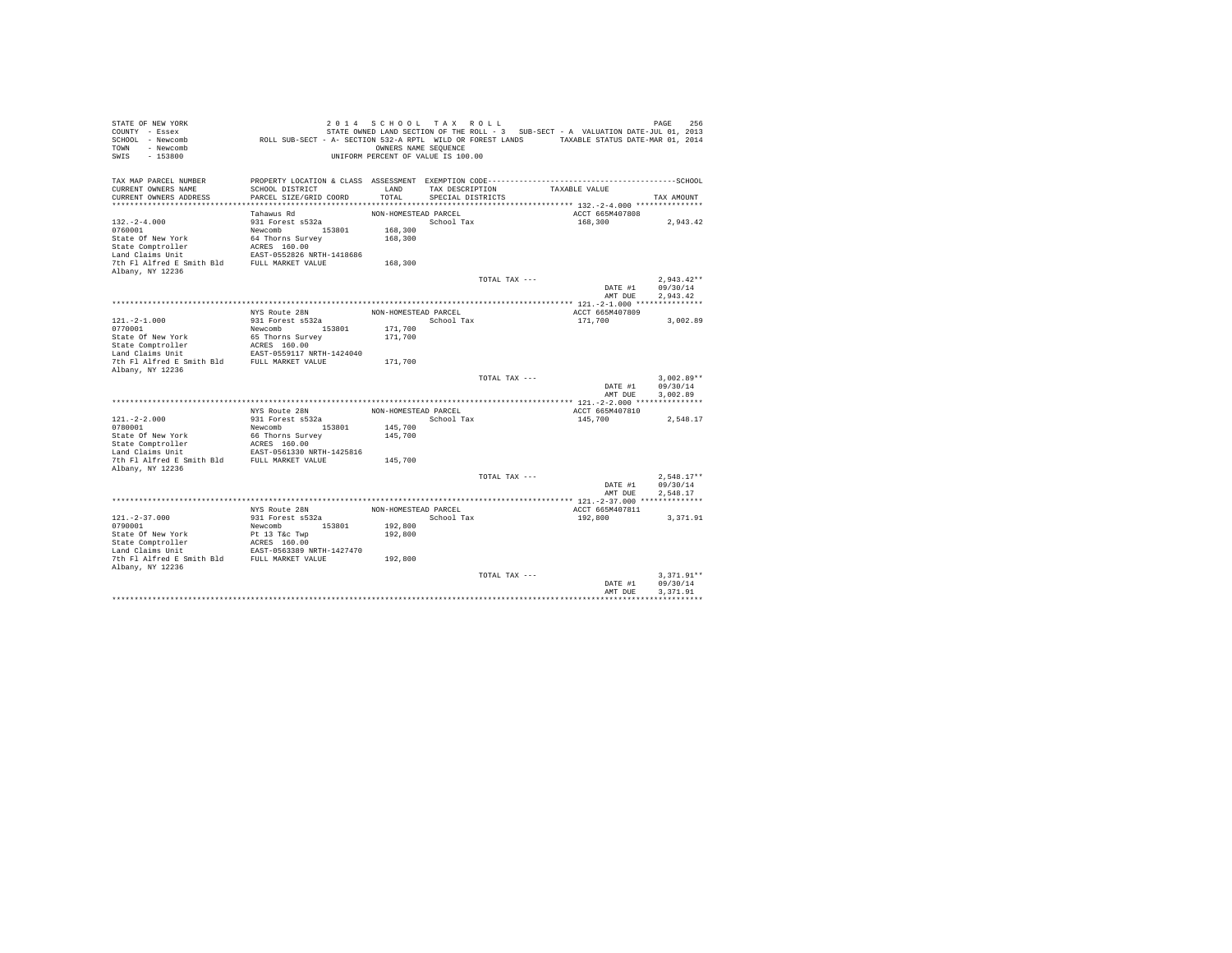| STATE OF NEW YORK              |                                                                                             | 2014 SCHOOL TAX ROLL               |                   |               |                                                                                   | 257<br>PAGE  |
|--------------------------------|---------------------------------------------------------------------------------------------|------------------------------------|-------------------|---------------|-----------------------------------------------------------------------------------|--------------|
| COUNTY - Essex                 |                                                                                             |                                    |                   |               | STATE OWNED LAND SECTION OF THE ROLL - 3 SUB-SECT - A VALUATION DATE-JUL 01, 2013 |              |
| SCHOOL - Newcomb               | ROLL SUB-SECT - A- SECTION 532-A RPTL WILD OR FOREST LANDS TAXABLE STATUS DATE-MAR 01, 2014 |                                    |                   |               |                                                                                   |              |
| - Newcomb<br>TOWN              |                                                                                             | OWNERS NAME SEQUENCE               |                   |               |                                                                                   |              |
| SWIS<br>$-153800$              |                                                                                             | UNIFORM PERCENT OF VALUE IS 100.00 |                   |               |                                                                                   |              |
|                                |                                                                                             |                                    |                   |               |                                                                                   |              |
|                                |                                                                                             |                                    |                   |               |                                                                                   |              |
| TAX MAP PARCEL NUMBER          |                                                                                             |                                    |                   |               |                                                                                   |              |
| CURRENT OWNERS NAME            | SCHOOL DISTRICT                                                                             | LAND                               | TAX DESCRIPTION   |               | TAXABLE VALUE                                                                     |              |
| CURRENT OWNERS ADDRESS         | PARCEL SIZE/GRID COORD                                                                      | TOTAL                              | SPECIAL DISTRICTS |               |                                                                                   | TAX AMOUNT   |
|                                | NYS Route 28N                                                                               | NON-HOMESTEAD PARCEL               |                   |               | ACCT 665M407812                                                                   |              |
| $121. -2 - 39.001$             | 931 Forest s532a                                                                            |                                    | School Tax        |               | 190,600                                                                           | 3.333.43     |
|                                |                                                                                             |                                    |                   |               |                                                                                   |              |
| 0800001                        | Newcomb 153801                                                                              | 190,600                            |                   |               |                                                                                   |              |
| State Of New York              | 68 Thorns Survey                                                                            | 190,600                            |                   |               |                                                                                   |              |
| State Comptroller              | ACRES 160.00                                                                                |                                    |                   |               |                                                                                   |              |
| Land Claims Unit               | EAST-0565425 NRTH-1429110                                                                   |                                    |                   |               |                                                                                   |              |
| 7th Fl Alfred E Smith Bld      | FULL MARKET VALUE                                                                           | 190,600                            |                   |               |                                                                                   |              |
| Albany, NY 12236               |                                                                                             |                                    |                   |               |                                                                                   | $3.333.43**$ |
|                                |                                                                                             |                                    |                   | TOTAL TAX --- |                                                                                   | 09/30/14     |
|                                |                                                                                             |                                    |                   |               | DATE #1<br>AMT DUE                                                                | 3.333.43     |
|                                |                                                                                             |                                    |                   |               |                                                                                   |              |
|                                |                                                                                             |                                    |                   |               |                                                                                   |              |
|                                | NYS Route 28N                                                                               | NON-HOMESTEAD PARCEL               |                   |               | ACCT 665M407813                                                                   |              |
| $121. - 2 - 38.001$<br>0810001 | 931 Forest s532a                                                                            |                                    | School Tax        |               | 183,800                                                                           | 3,214.51     |
|                                | Newcomb<br>153801                                                                           | 183,800                            |                   |               |                                                                                   |              |
| State Of New York              | 69 Thorns Survey                                                                            | 183,800                            |                   |               |                                                                                   |              |
| State Comptroller              | ACRES 160.00                                                                                |                                    |                   |               |                                                                                   |              |
| Land Claims Unit               | EAST-0567488 NRTH-1430790                                                                   |                                    |                   |               |                                                                                   |              |
| 7th Fl Alfred E Smith Bld      | FULL MARKET VALUE                                                                           | 183,800                            |                   |               |                                                                                   |              |
| Albany, NY 12236               |                                                                                             |                                    |                   |               |                                                                                   | $3.214.51**$ |
|                                |                                                                                             |                                    |                   | TOTAL TAX --- | DATE #1                                                                           | 09/30/14     |
|                                |                                                                                             |                                    |                   |               | AMT DUE                                                                           | 3.214.51     |
|                                |                                                                                             |                                    |                   |               |                                                                                   |              |
|                                | NYS Route 28N                                                                               | NON-HOMESTEAD PARCEL               |                   |               | ACCT 665M407814                                                                   |              |
|                                |                                                                                             |                                    |                   |               |                                                                                   |              |
| $121. - 2 - 36.001$<br>0820001 | 931 Forest s532a<br>Newcomb 153801                                                          | 124,800                            | School Tax        |               | 124,800                                                                           | 2.182.65     |
|                                |                                                                                             |                                    |                   |               |                                                                                   |              |
| State Of New York              | 70 Thorns Survey                                                                            | 124,800                            |                   |               |                                                                                   |              |
| State Comptroller              | ACRES 132.00                                                                                |                                    |                   |               |                                                                                   |              |
| Land Claims Unit               | EAST-0569364 NRTH-1432308                                                                   |                                    |                   |               |                                                                                   |              |
| 7th Fl Alfred E Smith Bld      | FULL MARKET VALUE                                                                           | 124,800                            |                   |               |                                                                                   |              |
| Albany, NY 12236               |                                                                                             |                                    |                   | TOTAL TAX --- |                                                                                   | $2,182.65**$ |
|                                |                                                                                             |                                    |                   |               | DATE #1                                                                           | 09/30/14     |
|                                |                                                                                             |                                    |                   |               | AMT DUE                                                                           | 2,182.65     |
|                                |                                                                                             |                                    |                   |               |                                                                                   |              |
|                                | NYS Route 28N                                                                               | NON-HOMESTEAD PARCEL               |                   |               | ACCT 665M407903                                                                   |              |
|                                |                                                                                             |                                    |                   |               |                                                                                   |              |
| $89. -2 - 2.000$               | 931 Forest s532a                                                                            |                                    | School Tax        |               | 379,300                                                                           | 6,633.64     |
| 0840001                        | 153801<br>Newcomb                                                                           | 379,300                            |                   |               |                                                                                   |              |
| State Of New York              | T&c Twp 28                                                                                  | 379,300                            |                   |               |                                                                                   |              |
| State Comptroller              | 741ac Sll                                                                                   |                                    |                   |               |                                                                                   |              |
| Land Claims Unit               | ACRES 741.00                                                                                |                                    |                   |               |                                                                                   |              |
| 7th Fl Alfred E Smith Bld      | EAST-0533879 NRTH-1484224                                                                   |                                    |                   |               |                                                                                   |              |
| Albany, NY 12236               | DEED BOOK 110 PG-331                                                                        |                                    |                   |               |                                                                                   |              |
|                                | FULL MARKET VALUE                                                                           | 379,300                            |                   |               |                                                                                   |              |
|                                |                                                                                             |                                    |                   | TOTAL TAX --- |                                                                                   | $6.633.64**$ |
|                                |                                                                                             |                                    |                   |               | DATE #1                                                                           | 09/30/14     |
|                                |                                                                                             |                                    |                   |               | AMT DUE                                                                           | 6.633.64     |
|                                |                                                                                             |                                    |                   |               |                                                                                   |              |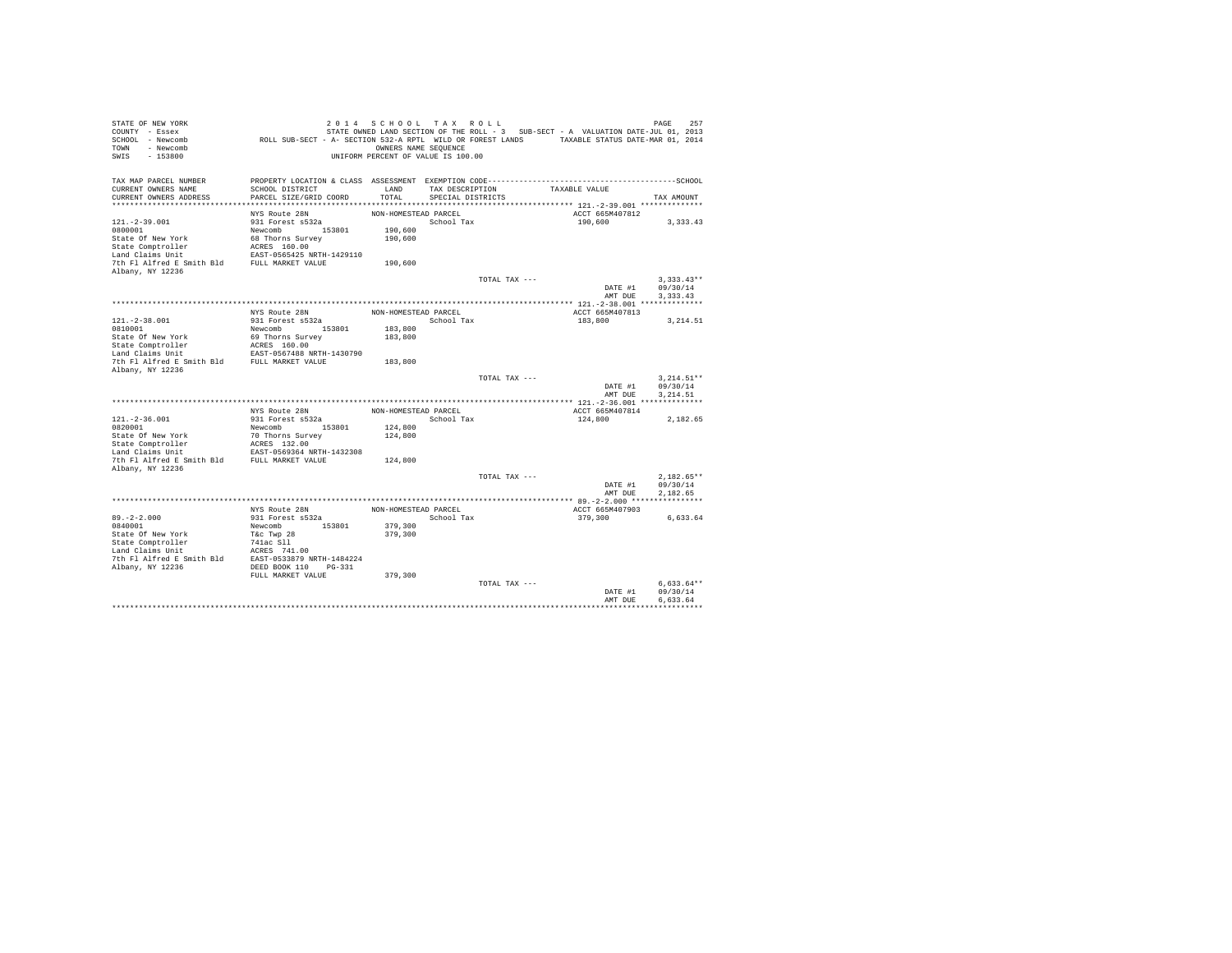| STATE OF NEW YORK<br>COUNTY - Essex<br>SCHOOL - Newcomb<br>- Newcomb<br>TOWN<br>$-153800$<br>SWIS | ROLL SUB-SECT - A- SECTION 532-A RPTL WILD OR FOREST LANDS TAXABLE STATUS DATE-MAR 01, 2014 | 2014 SCHOOL TAX ROLL<br>OWNERS NAME SEQUENCE<br>UNIFORM PERCENT OF VALUE IS 100.00 |                   |               | STATE OWNED LAND SECTION OF THE ROLL - 3 SUB-SECT - A VALUATION DATE-JUL 01, 2013 | PAGE                     | 258 |
|---------------------------------------------------------------------------------------------------|---------------------------------------------------------------------------------------------|------------------------------------------------------------------------------------|-------------------|---------------|-----------------------------------------------------------------------------------|--------------------------|-----|
| TAX MAP PARCEL NUMBER                                                                             |                                                                                             |                                                                                    |                   |               |                                                                                   |                          |     |
| CURRENT OWNERS NAME                                                                               | SCHOOL DISTRICT                                                                             | LAND                                                                               | TAX DESCRIPTION   |               | TAXABLE VALUE                                                                     |                          |     |
| CURRENT OWNERS ADDRESS                                                                            | PARCEL SIZE/GRID COORD                                                                      | TOTAL                                                                              | SPECIAL DISTRICTS |               |                                                                                   | TAX AMOUNT               |     |
|                                                                                                   | NYS Route 28N                                                                               | NON-HOMESTEAD PARCEL                                                               |                   |               | ACCT 665M407904                                                                   |                          |     |
| $89. -1 - 3.000$                                                                                  | 931 Forest s532a                                                                            |                                                                                    | School Tax        |               | 657,400                                                                           | 11,497.37                |     |
| 0850001                                                                                           | Newcomb 153801                                                                              | 657,400                                                                            |                   |               |                                                                                   |                          |     |
| State Of New York                                                                                 | T&c Twp 28                                                                                  | 657,400                                                                            |                   |               |                                                                                   |                          |     |
| State Comptroller                                                                                 | 751ac Sll                                                                                   |                                                                                    |                   |               |                                                                                   |                          |     |
| Land Claims Unit                                                                                  | ACRES 750.95                                                                                |                                                                                    |                   |               |                                                                                   |                          |     |
| 7th Fl Alfred E Smith Bld                                                                         | EAST-0528294 NRTH-1480319                                                                   |                                                                                    |                   |               |                                                                                   |                          |     |
| Albany, NY 12236                                                                                  | DEED BOOK 110 PG-559<br>FULL MARKET VALUE                                                   | 657,400                                                                            |                   |               |                                                                                   |                          |     |
|                                                                                                   |                                                                                             |                                                                                    |                   | TOTAL TAX --- |                                                                                   | $11,497.37**$            |     |
|                                                                                                   |                                                                                             |                                                                                    |                   |               | DATE #1<br>AMT DUE                                                                | 09/30/14<br>11,497.37    |     |
|                                                                                                   |                                                                                             |                                                                                    |                   |               |                                                                                   |                          |     |
|                                                                                                   | NYS Route 28N                                                                               | NON-HOMESTEAD PARCEL                                                               |                   |               | ACCT 665M407911                                                                   |                          |     |
| $88. - 1 - 3.000$                                                                                 | 931 Forest s532a                                                                            |                                                                                    | School Tax        |               | 209,000                                                                           | 3,655.23                 |     |
| 0860001                                                                                           | Newcomb 153801<br>84 T&c Twp 28                                                             | 209,000<br>209,000                                                                 |                   |               |                                                                                   |                          |     |
| State Of New York<br>State Comptroller                                                            | 189.70                                                                                      |                                                                                    |                   |               |                                                                                   |                          |     |
| Land Claims Unit                                                                                  | ACRES 189.70                                                                                |                                                                                    |                   |               |                                                                                   |                          |     |
|                                                                                                   |                                                                                             |                                                                                    |                   |               |                                                                                   |                          |     |
| The F1 Alfred E Smith Bld<br>The F1 Alfred E Smith Bld<br>FULL MARKET VALUE<br>FULL MARKET VALUE  |                                                                                             | 209,000                                                                            |                   |               |                                                                                   |                          |     |
|                                                                                                   |                                                                                             |                                                                                    |                   | TOTAL TAX --- |                                                                                   | $3.655.23**$             |     |
|                                                                                                   |                                                                                             |                                                                                    |                   |               | DATE #1                                                                           | 09/30/14                 |     |
|                                                                                                   |                                                                                             |                                                                                    |                   |               | AMT DUE                                                                           | 3,655.23                 |     |
|                                                                                                   | NYS Route 28N                                                                               | NON-HOMESTEAD PARCEL                                                               |                   |               | ACCT 665M407912                                                                   |                          |     |
| $88. -1 - 11.000$                                                                                 | 931 Forest s532a                                                                            |                                                                                    | School Tax        |               | 156,000                                                                           | 2,728.31                 |     |
| 0870001                                                                                           | Newcomb 153801                                                                              | 156,000                                                                            |                   |               |                                                                                   |                          |     |
| State Of New York                                                                                 | 85 T&c Twp 28                                                                               | 156,000                                                                            |                   |               |                                                                                   |                          |     |
| State Comptroller                                                                                 | ACRES 168.00                                                                                |                                                                                    |                   |               |                                                                                   |                          |     |
| Land Claims Unit                                                                                  | EAST-0525456 NRTH-1478642                                                                   |                                                                                    |                   |               |                                                                                   |                          |     |
| 7th Fl Alfred E Smith Bld FULL MARKET VALUE<br>Albany, NY 12236                                   |                                                                                             | 156,000                                                                            |                   |               |                                                                                   |                          |     |
|                                                                                                   |                                                                                             |                                                                                    |                   | TOTAL TAX --- | DATE #1                                                                           | $2.728.31**$<br>09/30/14 |     |
|                                                                                                   |                                                                                             |                                                                                    |                   |               | AMT DUE                                                                           | 2.728.31                 |     |
|                                                                                                   |                                                                                             |                                                                                    |                   |               |                                                                                   |                          |     |
| $89. - 1 - 2.000$                                                                                 | NYS Route 28N<br>931 Forest s532a                                                           | NON-HOMESTEAD PARCEL                                                               | School Tax        |               | ACCT 665M407913<br>57,600                                                         | 1,007.38                 |     |
| 0880001                                                                                           | Newcomb 153801                                                                              | 57,600                                                                             |                   |               |                                                                                   |                          |     |
| State Of New York                                                                                 | Pt 86 T&c Twp                                                                               | 57,600                                                                             |                   |               |                                                                                   |                          |     |
| State Comptroller                                                                                 | 101.3ac Sll                                                                                 |                                                                                    |                   |               |                                                                                   |                          |     |
| Land Claims Unit                                                                                  | ACRES 101.28                                                                                |                                                                                    |                   |               |                                                                                   |                          |     |
| 7th Fl Alfred E Smith Bld                                                                         | EAST-0526929 NRTH-1476773                                                                   |                                                                                    |                   |               |                                                                                   |                          |     |
| Albany, NY 12236                                                                                  | DEED BOOK 110 PG-559                                                                        |                                                                                    |                   |               |                                                                                   |                          |     |
|                                                                                                   | FULL MARKET VALUE                                                                           | 57,600                                                                             |                   |               |                                                                                   |                          |     |
|                                                                                                   |                                                                                             |                                                                                    |                   | TOTAL TAX --- | DATE #1                                                                           | $1.007.38**$<br>09/30/14 |     |
|                                                                                                   |                                                                                             |                                                                                    |                   |               | AMT DUE                                                                           | 1,007.38                 |     |
|                                                                                                   |                                                                                             |                                                                                    |                   |               |                                                                                   |                          |     |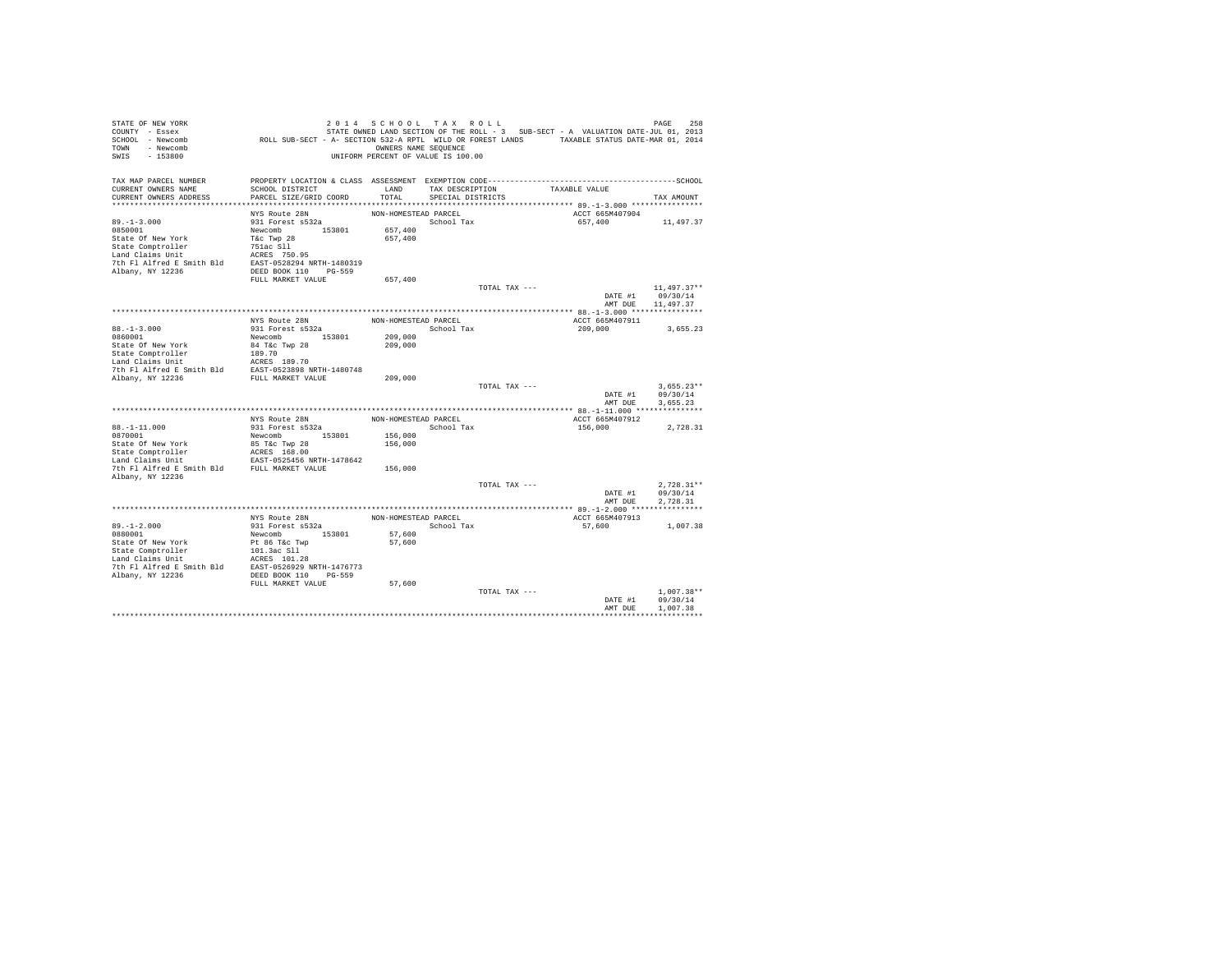| STATE OF NEW YORK<br>COUNTY - Essex<br>SCHOOL - Newcomb<br>TOWN - Newcomb<br>SWIS<br>$-153800$                              | ROLL SUB-SECT - A- SECTION 532-A RPTL WILD OR FOREST LANDS TAXABLE STATUS DATE-MAR 01, 2014 | 2014 SCHOOL TAX ROLL<br>OWNERS NAME SEQUENCE<br>UNIFORM PERCENT OF VALUE IS 100.00 |                                      |               | STATE OWNED LAND SECTION OF THE ROLL - 3 SUB-SECT - A VALUATION DATE-JUL 01, 2013 | PAGE<br>259              |
|-----------------------------------------------------------------------------------------------------------------------------|---------------------------------------------------------------------------------------------|------------------------------------------------------------------------------------|--------------------------------------|---------------|-----------------------------------------------------------------------------------|--------------------------|
| TAX MAP PARCEL NUMBER                                                                                                       |                                                                                             |                                                                                    |                                      |               |                                                                                   |                          |
| CURRENT OWNERS NAME<br>CURRENT OWNERS ADDRESS                                                                               | SCHOOL DISTRICT<br>PARCEL SIZE/GRID COORD                                                   | LAND<br>TOTAL                                                                      | TAX DESCRIPTION<br>SPECIAL DISTRICTS |               | TAXABLE VALUE                                                                     | TAX AMOUNT               |
|                                                                                                                             |                                                                                             |                                                                                    |                                      |               |                                                                                   |                          |
|                                                                                                                             | Sanford Ln                                                                                  | NON-HOMESTEAD PARCEL                                                               |                                      |               | ACCT 665M408011                                                                   |                          |
| $101. - 5 - 14.000$                                                                                                         | 931 Forest s532a                                                                            |                                                                                    | School Tax                           |               | 336,600                                                                           | 5,886.85                 |
| 0900001                                                                                                                     | Newcomb 153801                                                                              | 336,600                                                                            |                                      |               |                                                                                   |                          |
| State Of New York                                                                                                           | Part Lot 14 T&c Pur Twp45                                                                   | 336,600                                                                            |                                      |               |                                                                                   |                          |
| State Comptroller                                                                                                           | 491ac Sll                                                                                   |                                                                                    |                                      |               |                                                                                   |                          |
| State Computerior Mark 1991.00<br>The F1 Alfred E Smith Bld EAST-0597213 NRTH-1461785<br>Albany, NY 12236 FULL MARKET VALUE |                                                                                             |                                                                                    |                                      |               |                                                                                   |                          |
|                                                                                                                             |                                                                                             | 336,600                                                                            |                                      |               |                                                                                   |                          |
|                                                                                                                             |                                                                                             |                                                                                    |                                      | TOTAL TAX --- |                                                                                   | $5.886.85**$             |
|                                                                                                                             |                                                                                             |                                                                                    |                                      |               | DATE #1                                                                           | 09/30/14                 |
|                                                                                                                             |                                                                                             |                                                                                    |                                      |               | AMT DUE                                                                           | 5.886.85                 |
|                                                                                                                             |                                                                                             |                                                                                    |                                      |               |                                                                                   |                          |
|                                                                                                                             | Sanford Ln                                                                                  | NON-HOMESTEAD PARCEL                                                               |                                      |               | ACCT 665M408012                                                                   |                          |
| $91. - 3 - 5.000$<br>0910001                                                                                                | 931 Forest s532a<br>Newcomb 153801                                                          | 90,400                                                                             | School Tax                           |               | 90,400                                                                            | 1,581.02                 |
| State Of New York                                                                                                           | Part Lot 26 T&c Pur Twp45                                                                   | 90,400                                                                             |                                      |               |                                                                                   |                          |
| State Comptroller                                                                                                           | 250.5ac S11                                                                                 |                                                                                    |                                      |               |                                                                                   |                          |
| Land Claims Unit                                                                                                            | ACRES 250.47                                                                                |                                                                                    |                                      |               |                                                                                   |                          |
| 7th Fl Alfred E Smith Bld                                                                                                   | EAST-0596983 NRTH-1474994                                                                   |                                                                                    |                                      |               |                                                                                   |                          |
| Albany, NY 12236                                                                                                            | FULL MARKET VALUE                                                                           | 90,400                                                                             |                                      |               |                                                                                   |                          |
|                                                                                                                             |                                                                                             |                                                                                    |                                      | TOTAL TAX --- | DATE #1                                                                           | $1.581.02**$<br>09/30/14 |
|                                                                                                                             |                                                                                             |                                                                                    |                                      |               | AMT DUE                                                                           | 1,581.02                 |
|                                                                                                                             |                                                                                             |                                                                                    |                                      |               |                                                                                   |                          |
|                                                                                                                             | Sanford Ln                                                                                  | NON-HOMESTEAD PARCEL                                                               |                                      |               | ACCT 665M408013                                                                   |                          |
| $91. - 3 - 6.000$                                                                                                           | 931 Forest s532a                                                                            |                                                                                    | School Tax                           |               | 121,000                                                                           | 2,116.19                 |
| 0920001                                                                                                                     | Newcomb 153801                                                                              | 121,000                                                                            |                                      |               |                                                                                   |                          |
| State Of New York                                                                                                           | 27 T&c Twp 45                                                                               | 121,000                                                                            |                                      |               |                                                                                   |                          |
| State Comptroller<br>Land Claims Unit                                                                                       | ACRES 512.00<br>EAST-0594760 NRTH-1472362                                                   |                                                                                    |                                      |               |                                                                                   |                          |
| 7th Fl Alfred E Smith Bld DEED BOOK 212 PG-395                                                                              |                                                                                             |                                                                                    |                                      |               |                                                                                   |                          |
| Albany, NY 12236                                                                                                            | FULL MARKET VALUE                                                                           | 121,000                                                                            |                                      |               |                                                                                   |                          |
|                                                                                                                             |                                                                                             |                                                                                    |                                      | TOTAL TAX --- |                                                                                   | $2.116.19**$             |
|                                                                                                                             |                                                                                             |                                                                                    |                                      |               | DATE #1                                                                           | 09/30/14                 |
|                                                                                                                             |                                                                                             |                                                                                    |                                      |               | AMT DUE                                                                           | 2.116.19                 |
|                                                                                                                             |                                                                                             |                                                                                    |                                      |               |                                                                                   |                          |
| $101. - 5 - 10.000$                                                                                                         | Sanford Ln<br>931 Forest s532a                                                              | NON-HOMESTEAD PARCEL                                                               | School Tax                           |               | ACCT 665M408014                                                                   | 1,936.05                 |
| 0930001                                                                                                                     | Newcomb 153801                                                                              | 110,700                                                                            |                                      |               | 110,700                                                                           |                          |
|                                                                                                                             |                                                                                             | 110,700                                                                            |                                      |               |                                                                                   |                          |
|                                                                                                                             |                                                                                             |                                                                                    |                                      |               |                                                                                   |                          |
|                                                                                                                             |                                                                                             |                                                                                    |                                      |               |                                                                                   |                          |
|                                                                                                                             |                                                                                             |                                                                                    |                                      |               |                                                                                   |                          |
|                                                                                                                             |                                                                                             | 110,700                                                                            |                                      |               |                                                                                   |                          |
|                                                                                                                             |                                                                                             |                                                                                    |                                      | TOTAL TAX --- | DATE #1                                                                           | $1.936.05**$<br>09/30/14 |
|                                                                                                                             |                                                                                             |                                                                                    |                                      |               | AMT DUE                                                                           | 1,936.05                 |
|                                                                                                                             |                                                                                             |                                                                                    |                                      |               |                                                                                   |                          |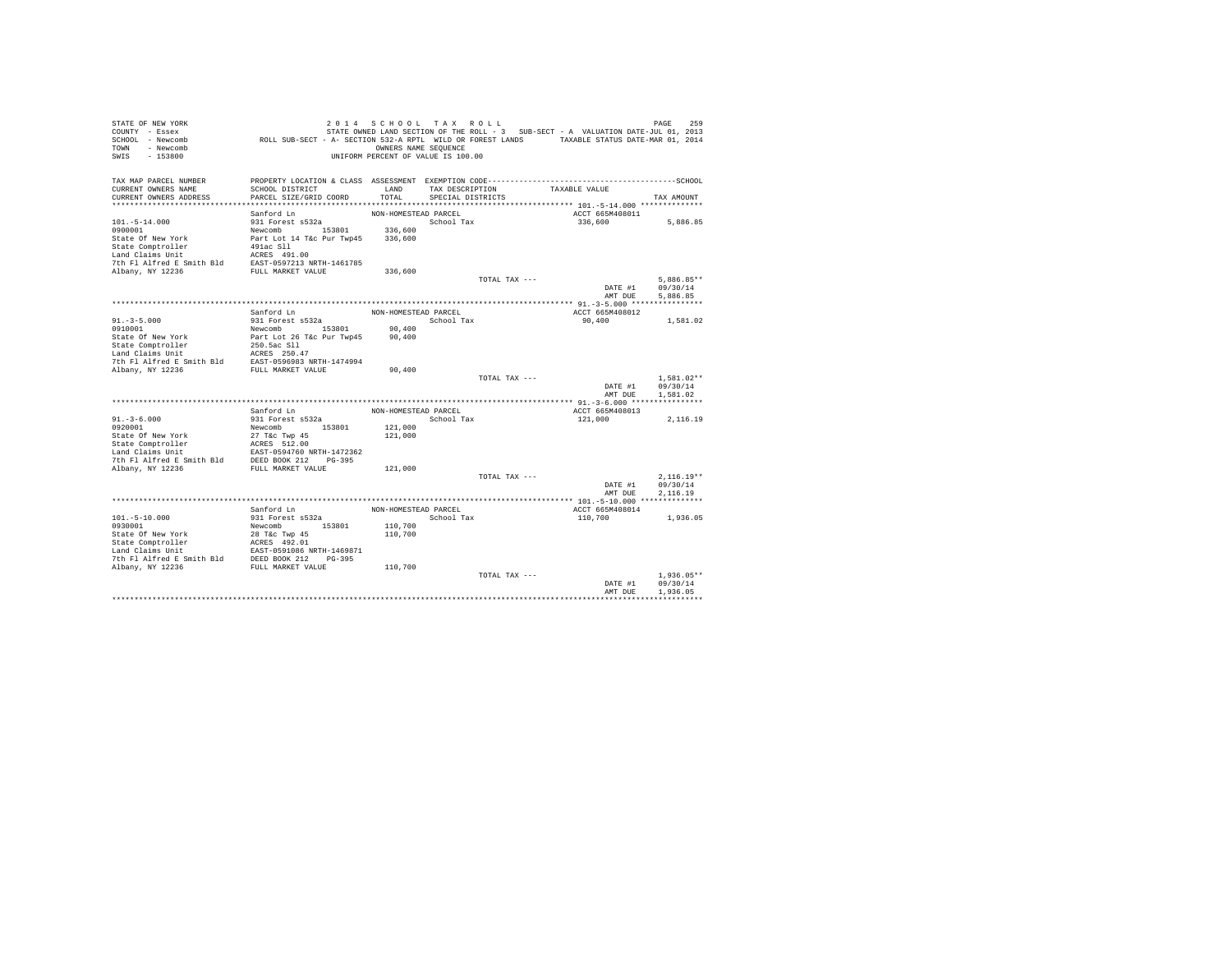| STATE OF NEW YORK                                                                                                                                                             |                                                                                             | 2014 SCHOOL TAX ROLL               |                   |               |                                                                                   | PAGE<br>260  |
|-------------------------------------------------------------------------------------------------------------------------------------------------------------------------------|---------------------------------------------------------------------------------------------|------------------------------------|-------------------|---------------|-----------------------------------------------------------------------------------|--------------|
| COUNTY - Essex                                                                                                                                                                |                                                                                             |                                    |                   |               | STATE OWNED LAND SECTION OF THE ROLL - 3 SUB-SECT - A VALUATION DATE-JUL 01, 2013 |              |
| SCHOOL - Newcomb                                                                                                                                                              | ROLL SUB-SECT - A- SECTION 532-A RPTL WILD OR FOREST LANDS TAXABLE STATUS DATE-MAR 01, 2014 |                                    |                   |               |                                                                                   |              |
| TOWN - Newcomb                                                                                                                                                                |                                                                                             | OWNERS NAME SEQUENCE               |                   |               |                                                                                   |              |
| SWIS<br>$-153800$                                                                                                                                                             |                                                                                             | UNIFORM PERCENT OF VALUE IS 100.00 |                   |               |                                                                                   |              |
|                                                                                                                                                                               |                                                                                             |                                    |                   |               |                                                                                   |              |
|                                                                                                                                                                               |                                                                                             |                                    |                   |               |                                                                                   |              |
| TAX MAP PARCEL NUMBER                                                                                                                                                         |                                                                                             |                                    |                   |               |                                                                                   |              |
| CURRENT OWNERS NAME                                                                                                                                                           | SCHOOL DISTRICT                                                                             | LAND                               | TAX DESCRIPTION   |               | TAXABLE VALUE                                                                     |              |
| CURRENT OWNERS ADDRESS                                                                                                                                                        | PARCEL SIZE/GRID COORD                                                                      | TOTAL                              | SPECIAL DISTRICTS |               |                                                                                   | TAX AMOUNT   |
|                                                                                                                                                                               |                                                                                             |                                    |                   |               |                                                                                   |              |
|                                                                                                                                                                               | Sanford Ln                                                                                  | NON-HOMESTEAD PARCEL               |                   |               | ACCT 665M408015                                                                   |              |
| $91, -2 - 2,000$                                                                                                                                                              | 931 Forest s532a                                                                            |                                    | School Tax        |               | 43,300                                                                            | 757.28       |
| 0940001                                                                                                                                                                       | Newcomb 153801                                                                              | 43,300                             |                   |               |                                                                                   |              |
| State Of New York                                                                                                                                                             | Part Lot 32 T&c Pur Twp45                                                                   | 43,300                             |                   |               |                                                                                   |              |
| State Comptroller and MCRS 59.61<br>Tand Claims birth 1989<br>The Packer-05956020 RETH-1482247<br>The Flatfred E Smith Bld DEED BOOK 191<br>Rhany, NY 12236 FULL MARKET VALUE |                                                                                             |                                    |                   |               |                                                                                   |              |
|                                                                                                                                                                               |                                                                                             |                                    |                   |               |                                                                                   |              |
|                                                                                                                                                                               |                                                                                             |                                    |                   |               |                                                                                   |              |
|                                                                                                                                                                               |                                                                                             | 43,300                             |                   |               |                                                                                   |              |
|                                                                                                                                                                               |                                                                                             |                                    |                   | TOTAL TAX --- |                                                                                   | $757.28**$   |
|                                                                                                                                                                               |                                                                                             |                                    |                   |               | DATE #1                                                                           | 09/30/14     |
|                                                                                                                                                                               |                                                                                             |                                    |                   |               | AMT DUE                                                                           | 757.28       |
|                                                                                                                                                                               |                                                                                             |                                    |                   |               |                                                                                   |              |
|                                                                                                                                                                               | Sanford Ln                                                                                  | NON-HOMESTEAD PARCEL               |                   |               | ACCT 665M408101                                                                   |              |
| $91. -2 - 1.000$                                                                                                                                                              | 931 Forest s532a                                                                            |                                    | School Tax        |               | 121,400                                                                           | 2,123.18     |
| 0950001                                                                                                                                                                       |                                                                                             | 121,400                            |                   |               |                                                                                   |              |
| State Of New York                                                                                                                                                             | Newcomb 153801<br>Lot 39 T&c Pur Twp 45<br>284.00                                           | 121,400                            |                   |               |                                                                                   |              |
| State Comptroller<br>Land Claims Unit                                                                                                                                         |                                                                                             |                                    |                   |               |                                                                                   |              |
|                                                                                                                                                                               |                                                                                             |                                    |                   |               |                                                                                   |              |
| Land Claims Unit<br>The I alfred E Smith Bld<br>EAST-0595154 NRTH-1485868<br>Nham W 19926                                                                                     |                                                                                             |                                    |                   |               |                                                                                   |              |
| Albany, NY 12236                                                                                                                                                              | DEED BOOK 191 PG-405                                                                        |                                    |                   |               |                                                                                   |              |
|                                                                                                                                                                               | FULL MARKET VALUE                                                                           | 121,400                            |                   |               |                                                                                   |              |
|                                                                                                                                                                               |                                                                                             |                                    |                   | TOTAL TAX --- |                                                                                   | $2,123.18**$ |
|                                                                                                                                                                               |                                                                                             |                                    |                   |               | DATE #1                                                                           | 09/30/14     |
|                                                                                                                                                                               |                                                                                             |                                    |                   |               | AMT DUE                                                                           | 2.123.18     |
|                                                                                                                                                                               |                                                                                             |                                    |                   |               |                                                                                   |              |
|                                                                                                                                                                               | Sanford Ln                                                                                  | NON-HOMESTEAD PARCEL               |                   |               | ACCT 665M408102                                                                   |              |
| $81. - 2 - 3.000$                                                                                                                                                             | 931 Forest s532a                                                                            |                                    | School Tax        |               | 202,200                                                                           | 3,536.31     |
| 0960001                                                                                                                                                                       |                                                                                             | 202,200                            |                   |               |                                                                                   |              |
|                                                                                                                                                                               | Newcomb 153801                                                                              |                                    |                   |               |                                                                                   |              |
|                                                                                                                                                                               |                                                                                             | 202,200                            |                   |               |                                                                                   |              |
|                                                                                                                                                                               |                                                                                             |                                    |                   |               |                                                                                   |              |
|                                                                                                                                                                               |                                                                                             |                                    |                   |               |                                                                                   |              |
|                                                                                                                                                                               |                                                                                             |                                    |                   |               |                                                                                   |              |
|                                                                                                                                                                               |                                                                                             | 202,200                            |                   |               |                                                                                   |              |
|                                                                                                                                                                               |                                                                                             |                                    |                   | TOTAL TAX --- |                                                                                   | $3.536.31**$ |
|                                                                                                                                                                               |                                                                                             |                                    |                   |               | DATE #1                                                                           | 09/30/14     |
|                                                                                                                                                                               |                                                                                             |                                    |                   |               | AMT DUE                                                                           | 3,536.31     |
|                                                                                                                                                                               |                                                                                             |                                    |                   |               |                                                                                   |              |
|                                                                                                                                                                               | Sanford Ln                                                                                  | NON-HOMESTEAD PARCEL               |                   |               | ACCT 665M408103                                                                   |              |
| $81. - 2 - 2.000$                                                                                                                                                             | 931 Forest s532a                                                                            |                                    | School Tax        |               | 49,100                                                                            | 858.72       |
| 0970001                                                                                                                                                                       | Newcomb 153801                                                                              | 49,100                             |                   |               |                                                                                   |              |
| State Of New York                                                                                                                                                             | Pt 47 T&c Twp 45<br>ACRES 148.19<br>EAST-0594930 NRTH-1492361                               | 49,100                             |                   |               |                                                                                   |              |
|                                                                                                                                                                               |                                                                                             |                                    |                   |               |                                                                                   |              |
| State of held<br>State Comptroller                                                                                                                                            |                                                                                             |                                    |                   |               |                                                                                   |              |
| 7th Fl Alfred E Smith Bld FULL MARKET VALUE                                                                                                                                   |                                                                                             | 49,100                             |                   |               |                                                                                   |              |
| Albany, NY 12236                                                                                                                                                              |                                                                                             |                                    |                   |               |                                                                                   |              |
|                                                                                                                                                                               |                                                                                             |                                    |                   | TOTAL TAX --- |                                                                                   | 858.72**     |
|                                                                                                                                                                               |                                                                                             |                                    |                   |               | DATE #1                                                                           | 09/30/14     |
|                                                                                                                                                                               |                                                                                             |                                    |                   |               | AMT DUE                                                                           | 858.72       |
|                                                                                                                                                                               |                                                                                             |                                    |                   |               |                                                                                   |              |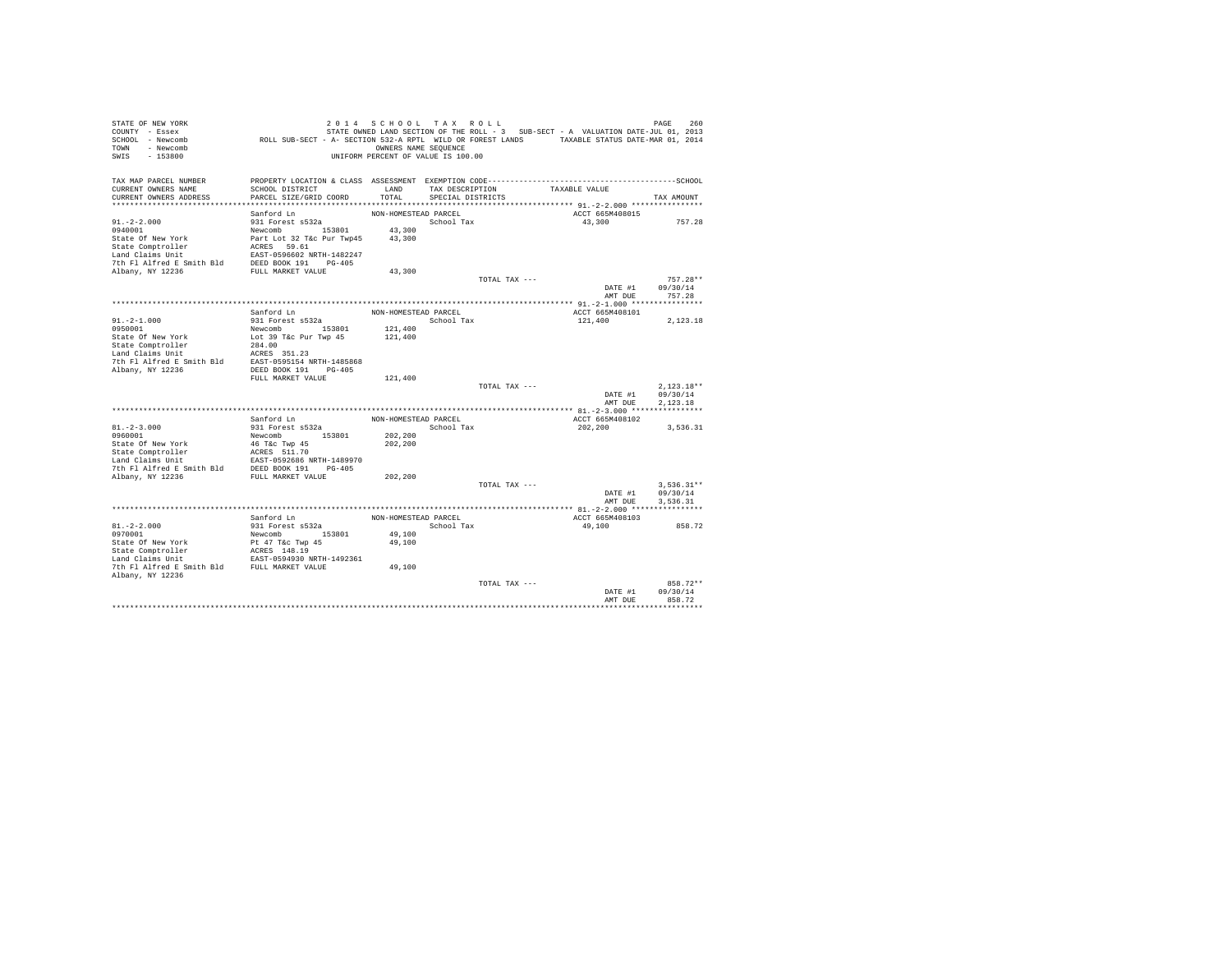| STATE OF NEW YORK<br>COUNTY - Essex<br>SCHOOL - Newcomb<br>TOWN - Newcomb<br>SWIS<br>$-153800$                                                                                                                                                             | ROLL SUB-SECT - A- SECTION 532-A RPTL WILD OR FOREST LANDS TAXABLE STATUS DATE-MAR 01, 2014 | 2014 SCHOOL TAX ROLL<br>OWNERS NAME SEQUENCE<br>UNIFORM PERCENT OF VALUE IS 100.00 |                                      |               | STATE OWNED LAND SECTION OF THE ROLL - 3 SUB-SECT - A VALUATION DATE-JUL 01, 2013 | 261<br>PAGE  |
|------------------------------------------------------------------------------------------------------------------------------------------------------------------------------------------------------------------------------------------------------------|---------------------------------------------------------------------------------------------|------------------------------------------------------------------------------------|--------------------------------------|---------------|-----------------------------------------------------------------------------------|--------------|
| TAX MAP PARCEL NUMBER                                                                                                                                                                                                                                      |                                                                                             |                                                                                    |                                      |               |                                                                                   |              |
| CURRENT OWNERS NAME<br>CURRENT OWNERS ADDRESS                                                                                                                                                                                                              | SCHOOL DISTRICT<br>PARCEL SIZE/GRID COORD                                                   | LAND<br>TOTAL                                                                      | TAX DESCRIPTION<br>SPECIAL DISTRICTS |               | TAXABLE VALUE                                                                     | TAX AMOUNT   |
|                                                                                                                                                                                                                                                            |                                                                                             |                                                                                    |                                      |               |                                                                                   |              |
|                                                                                                                                                                                                                                                            | Blue Ridge Rd                                                                               | NON-HOMESTEAD PARCEL                                                               |                                      |               | ACCT 665M408105                                                                   |              |
| $111. - 3 - 2.000$                                                                                                                                                                                                                                         | 931 Forest s532a                                                                            |                                                                                    | School Tax                           |               | 172,000                                                                           | 3,008.13     |
| 0990001                                                                                                                                                                                                                                                    | Newcomb 153801                                                                              | 172,000                                                                            |                                      |               |                                                                                   |              |
| State Of New York                                                                                                                                                                                                                                          | 9 T&c Twp 46                                                                                | 172,000                                                                            |                                      |               |                                                                                   |              |
| State Comptroller                                                                                                                                                                                                                                          | 252ac Sll                                                                                   |                                                                                    |                                      |               |                                                                                   |              |
| Land Claims Unit<br>The Unit School (1818) 252.00<br>The Fl Alfred E Smith Bld EAST-0581057 NRTH-1442709<br>Albany, NY 12236 FULL MARKET VALUE                                                                                                             |                                                                                             |                                                                                    |                                      |               |                                                                                   |              |
|                                                                                                                                                                                                                                                            |                                                                                             |                                                                                    |                                      |               |                                                                                   |              |
|                                                                                                                                                                                                                                                            |                                                                                             | 172,000                                                                            |                                      |               |                                                                                   |              |
|                                                                                                                                                                                                                                                            |                                                                                             |                                                                                    |                                      | TOTAL TAX --- |                                                                                   | $3.008.13**$ |
|                                                                                                                                                                                                                                                            |                                                                                             |                                                                                    |                                      |               | DATE #1                                                                           | 09/30/14     |
|                                                                                                                                                                                                                                                            |                                                                                             |                                                                                    |                                      |               | AMT DUE                                                                           | 3,008.13     |
|                                                                                                                                                                                                                                                            | Sanford Ln                                                                                  | NON-HOMESTEAD PARCEL                                                               |                                      |               | ACCT 665M408106                                                                   |              |
| $101. - 5 - 19.000$                                                                                                                                                                                                                                        | 931 Forest s532a                                                                            |                                                                                    | School Tax                           |               | 66,400                                                                            | 1,161,28     |
| 1000001                                                                                                                                                                                                                                                    | Newcomb 153801                                                                              | 66,400                                                                             |                                      |               |                                                                                   |              |
| State Of New York                                                                                                                                                                                                                                          | 47 T&c Twp 46                                                                               | 66,400                                                                             |                                      |               |                                                                                   |              |
| State Comptroller                                                                                                                                                                                                                                          | ACRES 200.78                                                                                |                                                                                    |                                      |               |                                                                                   |              |
| Land Claims Unit                                                                                                                                                                                                                                           |                                                                                             |                                                                                    |                                      |               |                                                                                   |              |
| 7th Fl Alfred E Smith Bld                                                                                                                                                                                                                                  | EAST-0587517 NRTH-1464383<br>h Bld DEED BOOK 213 PG-451                                     |                                                                                    |                                      |               |                                                                                   |              |
| Albany, NY 12236                                                                                                                                                                                                                                           | FULL MARKET VALUE                                                                           | 66,400                                                                             |                                      |               |                                                                                   |              |
|                                                                                                                                                                                                                                                            |                                                                                             |                                                                                    |                                      | TOTAL TAX --- |                                                                                   | $1.161.28**$ |
|                                                                                                                                                                                                                                                            |                                                                                             |                                                                                    |                                      |               | DATE #1                                                                           | 09/30/14     |
|                                                                                                                                                                                                                                                            |                                                                                             |                                                                                    |                                      |               | AMT DUE                                                                           | 1.161.28     |
|                                                                                                                                                                                                                                                            | Sanford Ln                                                                                  | NON-HOMESTEAD PARCEL                                                               |                                      |               | ACCT 665M408107                                                                   |              |
| $101.-5-11.000$                                                                                                                                                                                                                                            | 931 Forest s532a                                                                            |                                                                                    | School Tax                           |               | 62,200                                                                            | 1,087.83     |
| 1010001                                                                                                                                                                                                                                                    | Newcomb 153801                                                                              | 62,200                                                                             |                                      |               |                                                                                   |              |
| State Of New York                                                                                                                                                                                                                                          | 48 T&c Twp 46                                                                               | 62,200                                                                             |                                      |               |                                                                                   |              |
|                                                                                                                                                                                                                                                            |                                                                                             |                                                                                    |                                      |               |                                                                                   |              |
| State Comptroller<br>Land Claims Unit<br>The F1 Alfred E Smith Bld<br>DEED BOOK 213 PG-451<br>PC ALSO DEED BOOK 213 PG-451                                                                                                                                 |                                                                                             |                                                                                    |                                      |               |                                                                                   |              |
|                                                                                                                                                                                                                                                            |                                                                                             |                                                                                    |                                      |               |                                                                                   |              |
| Albany, NY 12236                                                                                                                                                                                                                                           | FULL MARKET VALUE                                                                           | 62,200                                                                             |                                      |               |                                                                                   |              |
|                                                                                                                                                                                                                                                            |                                                                                             |                                                                                    |                                      | TOTAL TAX --- |                                                                                   | $1.087.83**$ |
|                                                                                                                                                                                                                                                            |                                                                                             |                                                                                    |                                      |               | DATE #1                                                                           | 09/30/14     |
|                                                                                                                                                                                                                                                            |                                                                                             |                                                                                    |                                      |               | AMT DUE                                                                           | 1,087.83     |
|                                                                                                                                                                                                                                                            | Sanford Ln                                                                                  | NON-HOMESTEAD PARCEL                                                               |                                      |               | ACCT 665M408108                                                                   |              |
| $101. - 5 - 9.000$                                                                                                                                                                                                                                         | 931 Forest s532a                                                                            |                                                                                    | School Tax                           |               | 31,400                                                                            | 549.16       |
| 1020001                                                                                                                                                                                                                                                    | Newcomb 153801                                                                              | 31,400                                                                             |                                      |               |                                                                                   |              |
| State Of New York                                                                                                                                                                                                                                          | 49 T&c Twp 46                                                                               | 31,400                                                                             |                                      |               |                                                                                   |              |
| State Comptroller<br>Mark Comptroller<br>Land Claims Unit<br>Land Claims Unit<br>The Flalfred E Smith Bld<br>2006 MOK<br>2006 PEULL MARKET VALUE<br>2006 MOK<br>2006 MOK<br>2006 MOK<br>2006 MOK<br>2006 MOK<br>2006 MOK<br>2006 MOK<br>2006 PULL MARKET V |                                                                                             |                                                                                    |                                      |               |                                                                                   |              |
|                                                                                                                                                                                                                                                            |                                                                                             |                                                                                    |                                      |               |                                                                                   |              |
|                                                                                                                                                                                                                                                            |                                                                                             |                                                                                    |                                      |               |                                                                                   |              |
|                                                                                                                                                                                                                                                            |                                                                                             | 31,400                                                                             |                                      |               |                                                                                   |              |
|                                                                                                                                                                                                                                                            |                                                                                             |                                                                                    |                                      | TOTAL TAX --- |                                                                                   | $549.16**$   |
|                                                                                                                                                                                                                                                            |                                                                                             |                                                                                    |                                      |               | DATE #1                                                                           | 09/30/14     |
|                                                                                                                                                                                                                                                            |                                                                                             |                                                                                    |                                      |               | AMT DUE                                                                           | 549.16       |
|                                                                                                                                                                                                                                                            |                                                                                             |                                                                                    |                                      |               |                                                                                   |              |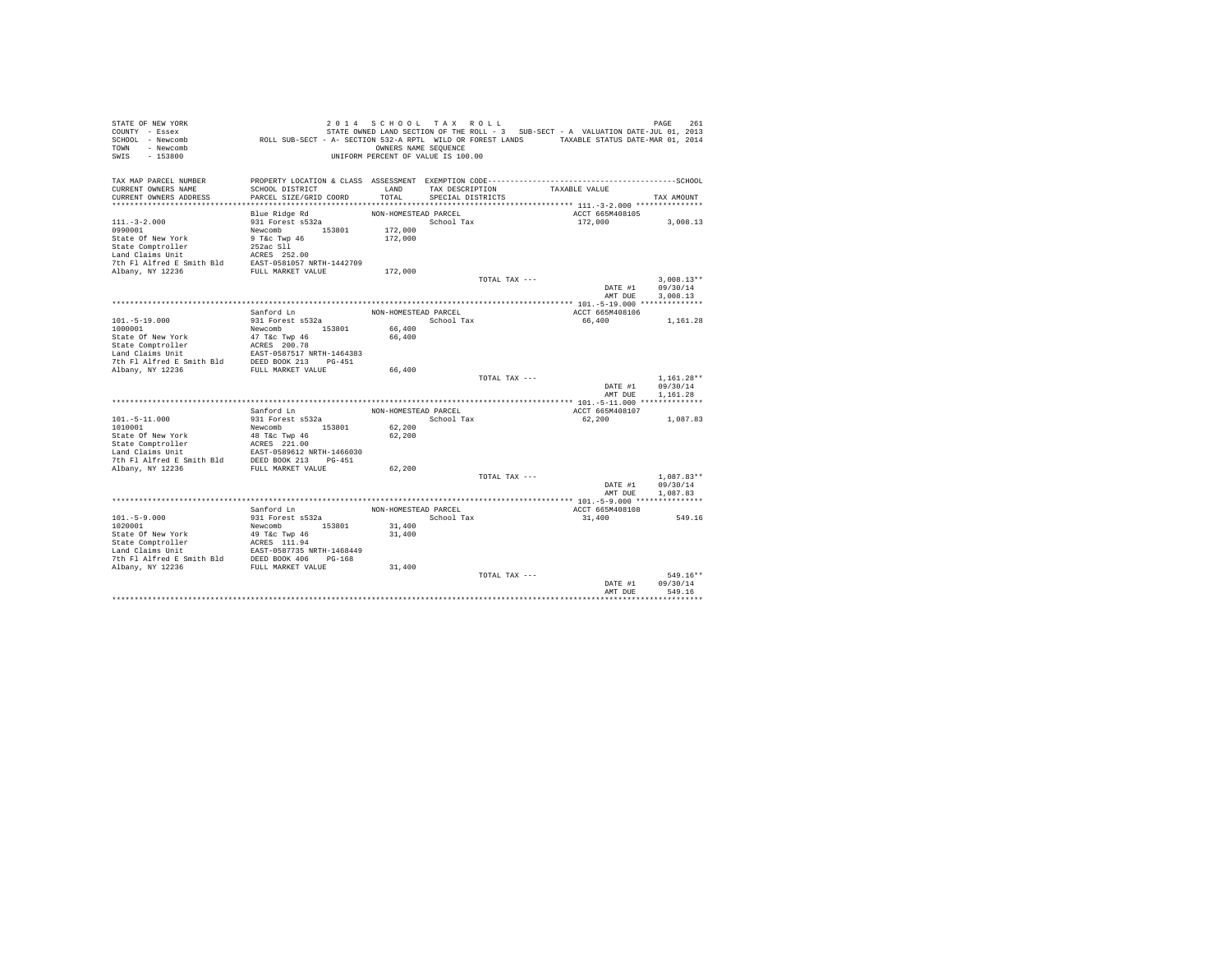| STATE OF NEW YORK                                                                                                                                                                                                          |                                                                                             | 2014 SCHOOL TAX ROLL               |                   |               |                                                                                   | PAGE<br>262        |
|----------------------------------------------------------------------------------------------------------------------------------------------------------------------------------------------------------------------------|---------------------------------------------------------------------------------------------|------------------------------------|-------------------|---------------|-----------------------------------------------------------------------------------|--------------------|
| COUNTY - Essex                                                                                                                                                                                                             |                                                                                             |                                    |                   |               | STATE OWNED LAND SECTION OF THE ROLL - 3 SUB-SECT - A VALUATION DATE-JUL 01, 2013 |                    |
| SCHOOL - Newcomb                                                                                                                                                                                                           | ROLL SUB-SECT - A- SECTION 532-A RPTL WILD OR FOREST LANDS TAXABLE STATUS DATE-MAR 01, 2014 |                                    |                   |               |                                                                                   |                    |
| TOWN - Newcomb                                                                                                                                                                                                             |                                                                                             | OWNERS NAME SEQUENCE               |                   |               |                                                                                   |                    |
| SWIS<br>$-153800$                                                                                                                                                                                                          |                                                                                             | UNIFORM PERCENT OF VALUE IS 100.00 |                   |               |                                                                                   |                    |
|                                                                                                                                                                                                                            |                                                                                             |                                    |                   |               |                                                                                   |                    |
|                                                                                                                                                                                                                            |                                                                                             |                                    |                   |               |                                                                                   |                    |
| TAX MAP PARCEL NUMBER                                                                                                                                                                                                      |                                                                                             |                                    |                   |               |                                                                                   |                    |
| CURRENT OWNERS NAME                                                                                                                                                                                                        | SCHOOL DISTRICT                                                                             | LAND                               | TAX DESCRIPTION   |               | TAXABLE VALUE                                                                     |                    |
| CURRENT OWNERS ADDRESS                                                                                                                                                                                                     | PARCEL SIZE/GRID COORD                                                                      | TOTAL                              | SPECIAL DISTRICTS |               |                                                                                   | TAX AMOUNT         |
|                                                                                                                                                                                                                            |                                                                                             |                                    |                   |               |                                                                                   |                    |
|                                                                                                                                                                                                                            | Sanford Ln                                                                                  | NON-HOMESTEAD PARCEL               |                   |               | ACCT 665M408109                                                                   |                    |
| $101. - 5 - 8.000$                                                                                                                                                                                                         | 931 Forest s532a                                                                            |                                    | School Tax        |               | 34,500                                                                            | 603.38             |
|                                                                                                                                                                                                                            |                                                                                             | 34,500                             |                   |               |                                                                                   |                    |
|                                                                                                                                                                                                                            |                                                                                             | 34,500                             |                   |               |                                                                                   |                    |
|                                                                                                                                                                                                                            |                                                                                             |                                    |                   |               |                                                                                   |                    |
|                                                                                                                                                                                                                            |                                                                                             |                                    |                   |               |                                                                                   |                    |
|                                                                                                                                                                                                                            |                                                                                             |                                    |                   |               |                                                                                   |                    |
|                                                                                                                                                                                                                            |                                                                                             | 34,500                             |                   |               |                                                                                   |                    |
|                                                                                                                                                                                                                            |                                                                                             |                                    |                   | TOTAL TAX --- |                                                                                   | 603.38**           |
|                                                                                                                                                                                                                            |                                                                                             |                                    |                   |               | DATE #1                                                                           | 09/30/14           |
|                                                                                                                                                                                                                            |                                                                                             |                                    |                   |               | AMT DUE                                                                           | 603.38             |
|                                                                                                                                                                                                                            |                                                                                             |                                    |                   |               |                                                                                   |                    |
|                                                                                                                                                                                                                            | Sanford Ln                                                                                  | NON-HOMESTEAD PARCEL               |                   |               | ACCT 665M408115                                                                   |                    |
| $79. - 1 - 2.000$                                                                                                                                                                                                          | 931 Forest s532a                                                                            |                                    | School Tax        |               | 6401,900                                                                          | 111,963.81         |
| 1060001                                                                                                                                                                                                                    | Newcomb 153801                                                                              | 6401,900                           |                   |               |                                                                                   |                    |
| State Of New York Morse Gore T&C<br>State Comptroller 13864.90<br>State Comptroller 13864.90<br>The FI Alfred E Smith Bld RAST-0543731 NRTH-1484365                                                                        |                                                                                             | 6401,900                           |                   |               |                                                                                   |                    |
|                                                                                                                                                                                                                            |                                                                                             |                                    |                   |               |                                                                                   |                    |
|                                                                                                                                                                                                                            |                                                                                             |                                    |                   |               |                                                                                   |                    |
|                                                                                                                                                                                                                            |                                                                                             |                                    |                   |               |                                                                                   |                    |
| Albany, NY 12236                                                                                                                                                                                                           | DEED BOOK 136 PG-373                                                                        |                                    |                   |               |                                                                                   |                    |
|                                                                                                                                                                                                                            | FULL MARKET VALUE 6401,900                                                                  |                                    |                   |               |                                                                                   |                    |
|                                                                                                                                                                                                                            |                                                                                             |                                    |                   | TOTAL TAX --- |                                                                                   | 111,963.81**       |
|                                                                                                                                                                                                                            |                                                                                             |                                    |                   |               |                                                                                   | DATE #1 09/30/14   |
|                                                                                                                                                                                                                            |                                                                                             |                                    |                   |               |                                                                                   | AMT DUE 111,963.81 |
|                                                                                                                                                                                                                            |                                                                                             |                                    |                   |               |                                                                                   |                    |
|                                                                                                                                                                                                                            | NYS Route 28N                                                                               | NON-HOMESTEAD PARCEL               |                   |               | ACCT 665M408201                                                                   |                    |
| $89. - 3 - 1.000$                                                                                                                                                                                                          | 931 Forest s532a                                                                            |                                    | School Tax        |               | 605,600                                                                           | 10,591.43          |
| 1070001                                                                                                                                                                                                                    | Newcomb 153801                                                                              | 605,600                            |                   |               |                                                                                   |                    |
| State of New York<br>The Tac Twp 47<br>State Comptroller<br>and Claims Unit<br>EAST -0548507 NRTH-1478761<br>The Fl Alfred E Smith Bld<br>DEED BOOK 136<br>DEED Albany, NY 12236<br>FULL MARKET VALUE<br>POLE MARKET VALUE |                                                                                             | 605,600                            |                   |               |                                                                                   |                    |
|                                                                                                                                                                                                                            |                                                                                             |                                    |                   |               |                                                                                   |                    |
|                                                                                                                                                                                                                            |                                                                                             |                                    |                   |               |                                                                                   |                    |
|                                                                                                                                                                                                                            |                                                                                             |                                    |                   |               |                                                                                   |                    |
|                                                                                                                                                                                                                            |                                                                                             | 605,600                            |                   |               |                                                                                   |                    |
|                                                                                                                                                                                                                            |                                                                                             |                                    |                   | TOTAL TAX --- |                                                                                   | $10.591.43**$      |
|                                                                                                                                                                                                                            |                                                                                             |                                    |                   |               | DATE #1                                                                           | 09/30/14           |
|                                                                                                                                                                                                                            |                                                                                             |                                    |                   |               | AMT DUE                                                                           | 10,591.43          |
|                                                                                                                                                                                                                            |                                                                                             |                                    |                   |               |                                                                                   |                    |
|                                                                                                                                                                                                                            | Sanford Ln                                                                                  | NON-HOMESTEAD PARCEL               |                   |               | ACCT 665M408202                                                                   |                    |
| $80. -1 - 1.000$                                                                                                                                                                                                           | 931 Forest s532a                                                                            |                                    | School Tax        |               | 254,400                                                                           | 4,449.24           |
| 1080001                                                                                                                                                                                                                    | Newcomb 153801                                                                              | 254,400                            |                   |               |                                                                                   |                    |
|                                                                                                                                                                                                                            |                                                                                             | 254,400                            |                   |               |                                                                                   |                    |
|                                                                                                                                                                                                                            |                                                                                             |                                    |                   |               |                                                                                   |                    |
|                                                                                                                                                                                                                            |                                                                                             |                                    |                   |               |                                                                                   |                    |
|                                                                                                                                                                                                                            |                                                                                             |                                    |                   |               |                                                                                   |                    |
|                                                                                                                                                                                                                            |                                                                                             | 254,400                            |                   |               |                                                                                   |                    |
|                                                                                                                                                                                                                            |                                                                                             |                                    |                   | TOTAL TAX --- |                                                                                   | $4.449.24**$       |
|                                                                                                                                                                                                                            |                                                                                             |                                    |                   |               | DATE #1                                                                           | 09/30/14           |
|                                                                                                                                                                                                                            |                                                                                             |                                    |                   |               | AMT DUE                                                                           | 4.449.24           |
|                                                                                                                                                                                                                            |                                                                                             |                                    |                   |               |                                                                                   |                    |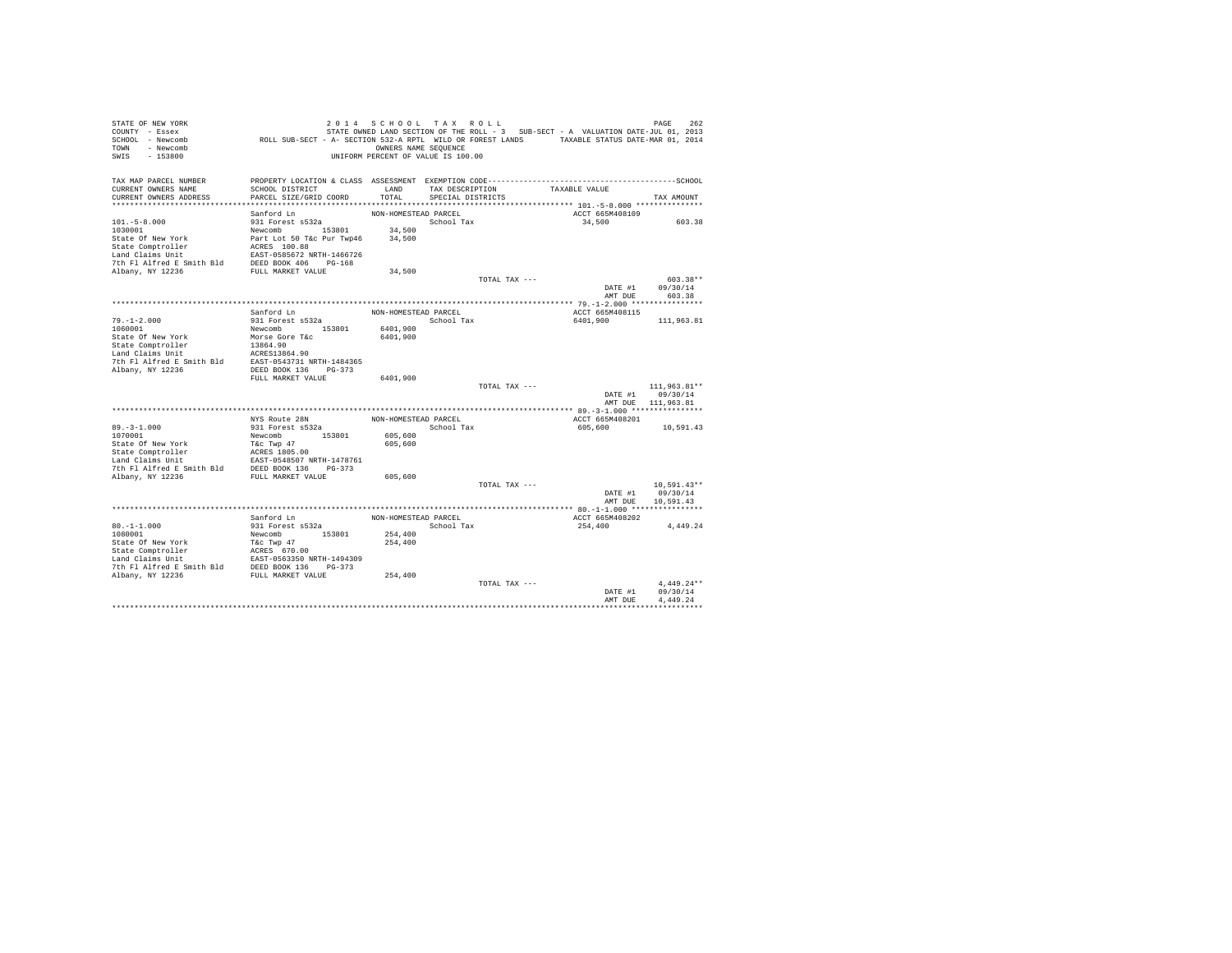| STATE OF NEW YORK<br>COUNTY - Essex<br>SCHOOL - Newcomb<br>TOWN - Newcomb<br>SWIS<br>$-153800$                                                                      | ROLL SUB-SECT - A- SECTION 532-A RPTL WILD OR FOREST LANDS TAXABLE STATUS DATE-MAR 01, 2014 | 2014 SCHOOL TAX ROLL<br>OWNERS NAME SEQUENCE<br>UNIFORM PERCENT OF VALUE IS 100.00 |                   |               | STATE OWNED LAND SECTION OF THE ROLL - 3 SUB-SECT - A VALUATION DATE-JUL 01, 2013 | 263<br>PAGE  |
|---------------------------------------------------------------------------------------------------------------------------------------------------------------------|---------------------------------------------------------------------------------------------|------------------------------------------------------------------------------------|-------------------|---------------|-----------------------------------------------------------------------------------|--------------|
| TAX MAP PARCEL NUMBER                                                                                                                                               |                                                                                             |                                                                                    |                   |               |                                                                                   |              |
| CURRENT OWNERS NAME                                                                                                                                                 | SCHOOL DISTRICT                                                                             | LAND                                                                               | TAX DESCRIPTION   |               | TAXABLE VALUE                                                                     |              |
| CURRENT OWNERS ADDRESS                                                                                                                                              | PARCEL SIZE/GRID COORD                                                                      | TOTAL                                                                              | SPECIAL DISTRICTS |               |                                                                                   | TAX AMOUNT   |
|                                                                                                                                                                     |                                                                                             |                                                                                    |                   |               |                                                                                   |              |
| $444.38 - 1 - 10.100$                                                                                                                                               | Wly Side County Line<br>931 Forest s532a                                                    | NON-HOMESTEAD PARCEL                                                               | School Tax        |               | ACCT 665M408205<br>8,000                                                          | 139.91       |
| 1100001                                                                                                                                                             | Newcomb 153801                                                                              | 8,000                                                                              |                   |               |                                                                                   |              |
| State Of New York                                                                                                                                                   | 59 T&c Twp 50                                                                               | 8,000                                                                              |                   |               |                                                                                   |              |
| State Comptroller                                                                                                                                                   | 17.8 Acres                                                                                  |                                                                                    |                   |               |                                                                                   |              |
| Land Claims Unit                                                                                                                                                    | ACRES 17.75                                                                                 |                                                                                    |                   |               |                                                                                   |              |
| 7th Fl Alfred E Smith Bld EAST-0517379 NRTH-1479584                                                                                                                 |                                                                                             |                                                                                    |                   |               |                                                                                   |              |
| Albany, NY 12236                                                                                                                                                    | FULL MARKET VALUE                                                                           | 8,000                                                                              |                   |               |                                                                                   |              |
|                                                                                                                                                                     |                                                                                             |                                                                                    |                   | TOTAL TAX --- |                                                                                   | $139.91**$   |
|                                                                                                                                                                     |                                                                                             |                                                                                    |                   |               | DATE #1                                                                           | 09/30/14     |
|                                                                                                                                                                     |                                                                                             |                                                                                    |                   |               | AMT DUE                                                                           | 139.91       |
|                                                                                                                                                                     |                                                                                             |                                                                                    |                   |               |                                                                                   |              |
|                                                                                                                                                                     | NYS Route 28N                                                                               | NON-HOMESTEAD PARCEL                                                               |                   |               | ACCT 665M408206                                                                   |              |
| $88. - 1 - 12.000$<br>1110001                                                                                                                                       | 931 Forest s532a<br>Newcomb 153801                                                          |                                                                                    | School Tax        |               | 59,400                                                                            | 1,038.86     |
| State Of New York                                                                                                                                                   | 60&61 T&c Twp                                                                               | 59,400<br>59,400                                                                   |                   |               |                                                                                   |              |
| State Comptroller                                                                                                                                                   | ACRES 132.50                                                                                |                                                                                    |                   |               |                                                                                   |              |
|                                                                                                                                                                     |                                                                                             |                                                                                    |                   |               |                                                                                   |              |
| Land Claims Unit<br>FAST-0516605 NRTH-1478097<br>7th Fl Alfred E Smith Bld<br>FULL MARKET VALUE                                                                     |                                                                                             | 59,400                                                                             |                   |               |                                                                                   |              |
| Albany, NY 12236                                                                                                                                                    |                                                                                             |                                                                                    |                   |               |                                                                                   |              |
|                                                                                                                                                                     |                                                                                             |                                                                                    |                   | TOTAL TAX --- |                                                                                   | $1.038.86**$ |
|                                                                                                                                                                     |                                                                                             |                                                                                    |                   |               | DATE #1                                                                           | 09/30/14     |
|                                                                                                                                                                     |                                                                                             |                                                                                    |                   |               | AMT DUE                                                                           | 1.038.86     |
|                                                                                                                                                                     | NYS Route 28N                                                                               | NON-HOMESTEAD PARCEL                                                               |                   |               | ACCT 665M408207                                                                   |              |
| $88. -1 - 13.000$                                                                                                                                                   | 931 Forest s532a                                                                            |                                                                                    | School Tax        |               | 88,100                                                                            | 1,540.79     |
| 1120001                                                                                                                                                             | Newcomb 153801                                                                              | 88,100                                                                             |                   |               |                                                                                   |              |
| State Of New York                                                                                                                                                   | 62&63 T&c Twp                                                                               | 88,100                                                                             |                   |               |                                                                                   |              |
|                                                                                                                                                                     |                                                                                             |                                                                                    |                   |               |                                                                                   |              |
|                                                                                                                                                                     |                                                                                             |                                                                                    |                   |               |                                                                                   |              |
|                                                                                                                                                                     |                                                                                             |                                                                                    |                   |               |                                                                                   |              |
| Albany, NY 12236                                                                                                                                                    | FULL MARKET VALUE                                                                           | 88,100                                                                             |                   |               |                                                                                   |              |
|                                                                                                                                                                     |                                                                                             |                                                                                    |                   | TOTAL TAX --- |                                                                                   | $1.540.79**$ |
|                                                                                                                                                                     |                                                                                             |                                                                                    |                   |               | DATE #1                                                                           | 09/30/14     |
|                                                                                                                                                                     |                                                                                             |                                                                                    |                   |               | AMT DUE                                                                           | 1,540.79     |
|                                                                                                                                                                     | NYS Route 28N                                                                               | NON-HOMESTEAD PARCEL                                                               |                   |               | ACCT 665M408208                                                                   |              |
| $88. - 1 - 10.000$                                                                                                                                                  | 931 Forest s532a                                                                            |                                                                                    | School Tax        |               | 107,100                                                                           | 1,873.09     |
| 1130001                                                                                                                                                             | Newcomb 153801                                                                              | 107,100                                                                            |                   |               |                                                                                   |              |
| State Of New York                                                                                                                                                   | 64 T&c Twp 50                                                                               | 107,100                                                                            |                   |               |                                                                                   |              |
|                                                                                                                                                                     |                                                                                             |                                                                                    |                   |               |                                                                                   |              |
|                                                                                                                                                                     |                                                                                             |                                                                                    |                   |               |                                                                                   |              |
|                                                                                                                                                                     |                                                                                             |                                                                                    |                   |               |                                                                                   |              |
| State Urew rork<br>1948 Tack Comptroller<br>1940 MCRES 153.00<br>1940 Mand Claims Unit<br>1941 Albany, NY 12236<br>1958 MULL MARKET VALUB<br>2000 MCLL MARKET VALUB |                                                                                             | 107,100                                                                            |                   |               |                                                                                   |              |
|                                                                                                                                                                     |                                                                                             |                                                                                    |                   | TOTAL TAX --- |                                                                                   | $1.873.09**$ |
|                                                                                                                                                                     |                                                                                             |                                                                                    |                   |               | DATE #1                                                                           | 09/30/14     |
|                                                                                                                                                                     |                                                                                             |                                                                                    |                   |               | AMT DUE                                                                           | 1,873.09     |
|                                                                                                                                                                     |                                                                                             |                                                                                    |                   |               |                                                                                   |              |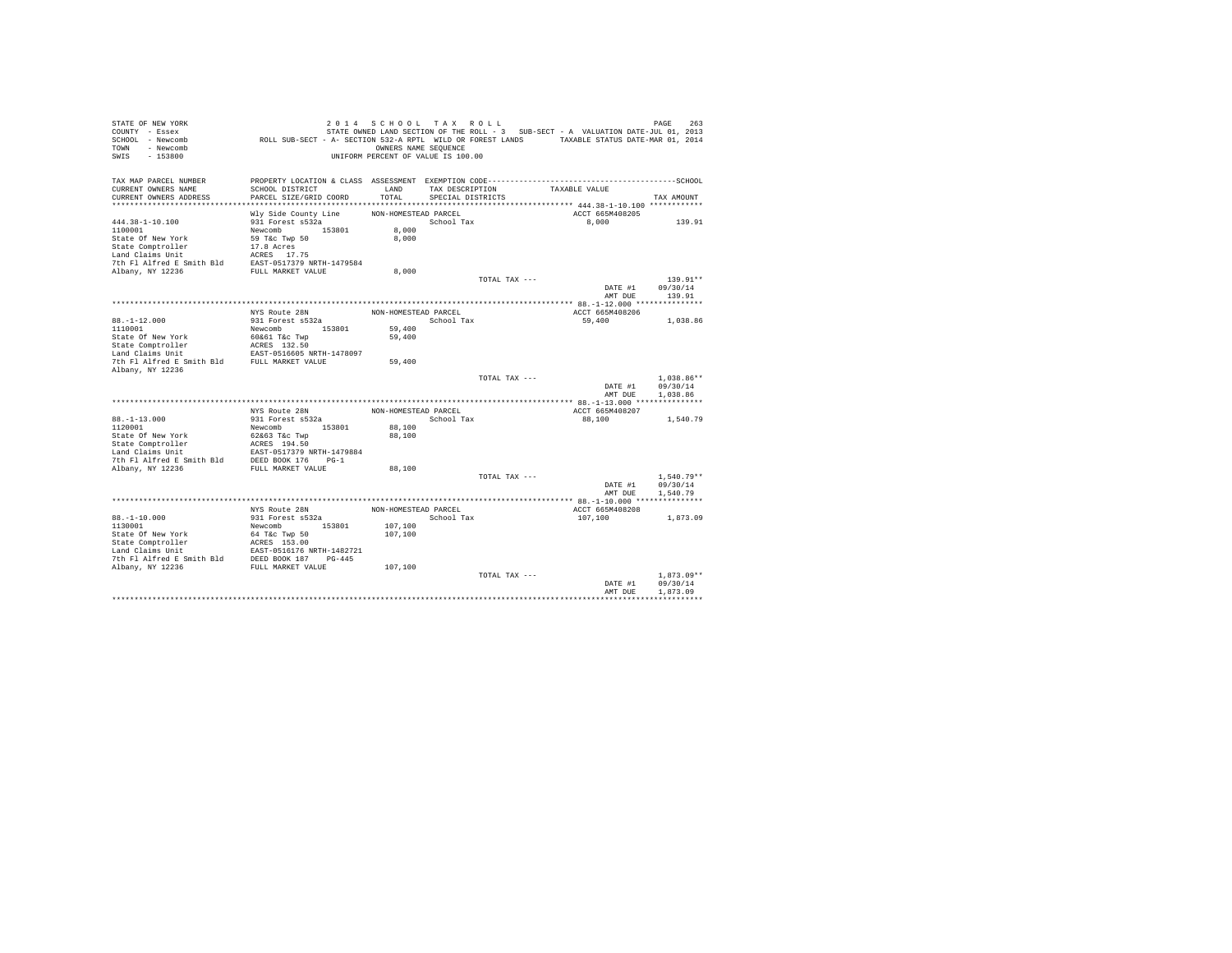| STATE OF NEW YORK<br>COUNTY - Essex   |                                                                                              | 2014 SCHOOL TAX ROLL                                       |                   |               | STATE OWNED LAND SECTION OF THE ROLL - 3 SUB-SECT - A VALUATION DATE-JUL 01, 2013 | 264<br>PAGE  |
|---------------------------------------|----------------------------------------------------------------------------------------------|------------------------------------------------------------|-------------------|---------------|-----------------------------------------------------------------------------------|--------------|
| SCHOOL - Newcomb<br>- Newcomb<br>TOWN | ROLL SUB-SECT - A- SECTION 532-A RPTL WILD OR FOREST LANDS TAXABLE STATUS DATE-MAR 01, 2014  |                                                            |                   |               |                                                                                   |              |
| $-153800$<br>SWIS                     |                                                                                              | OWNERS NAME SEQUENCE<br>UNIFORM PERCENT OF VALUE IS 100.00 |                   |               |                                                                                   |              |
|                                       |                                                                                              |                                                            |                   |               |                                                                                   |              |
| TAX MAP PARCEL NUMBER                 | PROPERTY LOCATION & CLASS ASSESSMENT EXEMPTION CODE-----------------------------------SCHOOL |                                                            |                   |               |                                                                                   |              |
| CURRENT OWNERS NAME                   | SCHOOL DISTRICT                                                                              | LAND                                                       | TAX DESCRIPTION   |               | TAXABLE VALUE                                                                     |              |
| CURRENT OWNERS ADDRESS                | PARCEL SIZE/GRID COORD                                                                       | TOTAL                                                      | SPECIAL DISTRICTS |               |                                                                                   | TAX AMOUNT   |
|                                       |                                                                                              |                                                            |                   |               |                                                                                   |              |
|                                       | Wly Side County Line                                                                         | NON-HOMESTEAD PARCEL                                       |                   |               | ACCT 665M408209                                                                   |              |
| $444.38 - 1 - 10.000$<br>1140001      | 931 Forest s532a<br>Newcomb 153801                                                           |                                                            | School Tax        |               | 39,700                                                                            | 694.32       |
| State Of New York                     | 65 Totten & Crossfield Tw                                                                    | 39,700<br>39,700                                           |                   |               |                                                                                   |              |
| State Comptroller                     | 71.4 Acres                                                                                   |                                                            |                   |               |                                                                                   |              |
| Land Claims Unit                      | ACRES 71.40                                                                                  |                                                            |                   |               |                                                                                   |              |
| 7th Fl Alfred E Smith Bld             | EAST-0516188 NRTH-1485921                                                                    |                                                            |                   |               |                                                                                   |              |
| Albany, NY 12236                      | FULL MARKET VALUE                                                                            | 39,700                                                     |                   |               |                                                                                   |              |
|                                       |                                                                                              |                                                            |                   | TOTAL TAX --- |                                                                                   | 694.32**     |
|                                       |                                                                                              |                                                            |                   |               | DATE #1                                                                           | 09/30/14     |
|                                       |                                                                                              |                                                            |                   |               | AMT DUE                                                                           | 694.32       |
|                                       |                                                                                              |                                                            |                   |               |                                                                                   |              |
|                                       | Wly Side County Line                                                                         | NON-HOMESTEAD PARCEL                                       |                   |               | ACCT 665M408210                                                                   |              |
| $444.38 - 1 - 99.000$                 | 931 Forest s532a                                                                             | 400                                                        | School Tax        |               | 400                                                                               | 7.00         |
| 1150001<br>State Of New York          | Newcomb 153801<br>66 T&c Twp 50                                                              | 400                                                        |                   |               |                                                                                   |              |
| State Comptroller                     | ACRES 2.00                                                                                   |                                                            |                   |               |                                                                                   |              |
| Land Claims Unit                      | EAST-0516188 NRTH-1485921                                                                    |                                                            |                   |               |                                                                                   |              |
| 7th Fl Alfred E Smith Bld             | FULL MARKET VALUE                                                                            | 400                                                        |                   |               |                                                                                   |              |
| Albany, NY 12236                      |                                                                                              |                                                            |                   |               |                                                                                   |              |
|                                       |                                                                                              |                                                            |                   | TOTAL TAX --- |                                                                                   | $7.00**$     |
|                                       |                                                                                              |                                                            |                   |               | DATE #1                                                                           | 09/30/14     |
|                                       |                                                                                              |                                                            |                   |               | AMT DUR                                                                           | 7.00         |
|                                       |                                                                                              |                                                            |                   |               |                                                                                   |              |
|                                       | Wly Side County Line                                                                         | NON-HOMESTEAD PARCEL                                       |                   |               | ACCT 665M408211                                                                   |              |
| 444.38-1-98.000                       | 931 Forest s532a                                                                             |                                                            | School Tax        |               | 2,000                                                                             | 34.98        |
| 1160001<br>State Of New York          | 153801<br>Newcomb<br>76 T&c Twp 50                                                           | 2,000<br>2,000                                             |                   |               |                                                                                   |              |
| State Comptroller                     | ACRES 10.50                                                                                  |                                                            |                   |               |                                                                                   |              |
| Land Claims Unit                      | EAST-0515345 NRTH-1491766                                                                    |                                                            |                   |               |                                                                                   |              |
| 7th Fl Alfred E Smith Bld             | FULL MARKET VALUE                                                                            | 2,000                                                      |                   |               |                                                                                   |              |
| Albany, NY 12236                      |                                                                                              |                                                            |                   |               |                                                                                   |              |
|                                       |                                                                                              |                                                            |                   | TOTAL TAX --- |                                                                                   | $34.98**$    |
|                                       |                                                                                              |                                                            |                   |               | DATE #1                                                                           | 09/30/14     |
|                                       |                                                                                              |                                                            |                   |               | AMT DUE                                                                           | 34.98        |
|                                       | NYS Route 28N                                                                                | NON-HOMESTEAD PARCEL                                       |                   |               | ACCT 665M408212                                                                   |              |
| $88. - 1 - 1.000$                     | 931 Forest s532a                                                                             |                                                            | School Tax        |               | 70,800                                                                            | 1,238.23     |
| 1170001                               | Newcomb 153801                                                                               | 70,800                                                     |                   |               |                                                                                   |              |
| State Of New York                     | 77 T&c Twp 50                                                                                | 70,800                                                     |                   |               |                                                                                   |              |
| State Comptroller                     | 115.7ac Sll                                                                                  |                                                            |                   |               |                                                                                   |              |
| Land Claims Unit                      | ACRES 115.68                                                                                 |                                                            |                   |               |                                                                                   |              |
| 7th Fl Alfred E Smith Bld             | EAST-0515502 NRTH-1488124                                                                    |                                                            |                   |               |                                                                                   |              |
| Albany, NY 12236                      | FULL MARKET VALUE                                                                            | 70,800                                                     |                   |               |                                                                                   |              |
|                                       |                                                                                              |                                                            |                   | TOTAL TAX --- |                                                                                   | $1.238.23**$ |
|                                       |                                                                                              |                                                            |                   |               | DATE #1                                                                           | 09/30/14     |
|                                       |                                                                                              |                                                            |                   |               | AMT DUE                                                                           | 1.238.23     |
|                                       |                                                                                              |                                                            |                   |               |                                                                                   |              |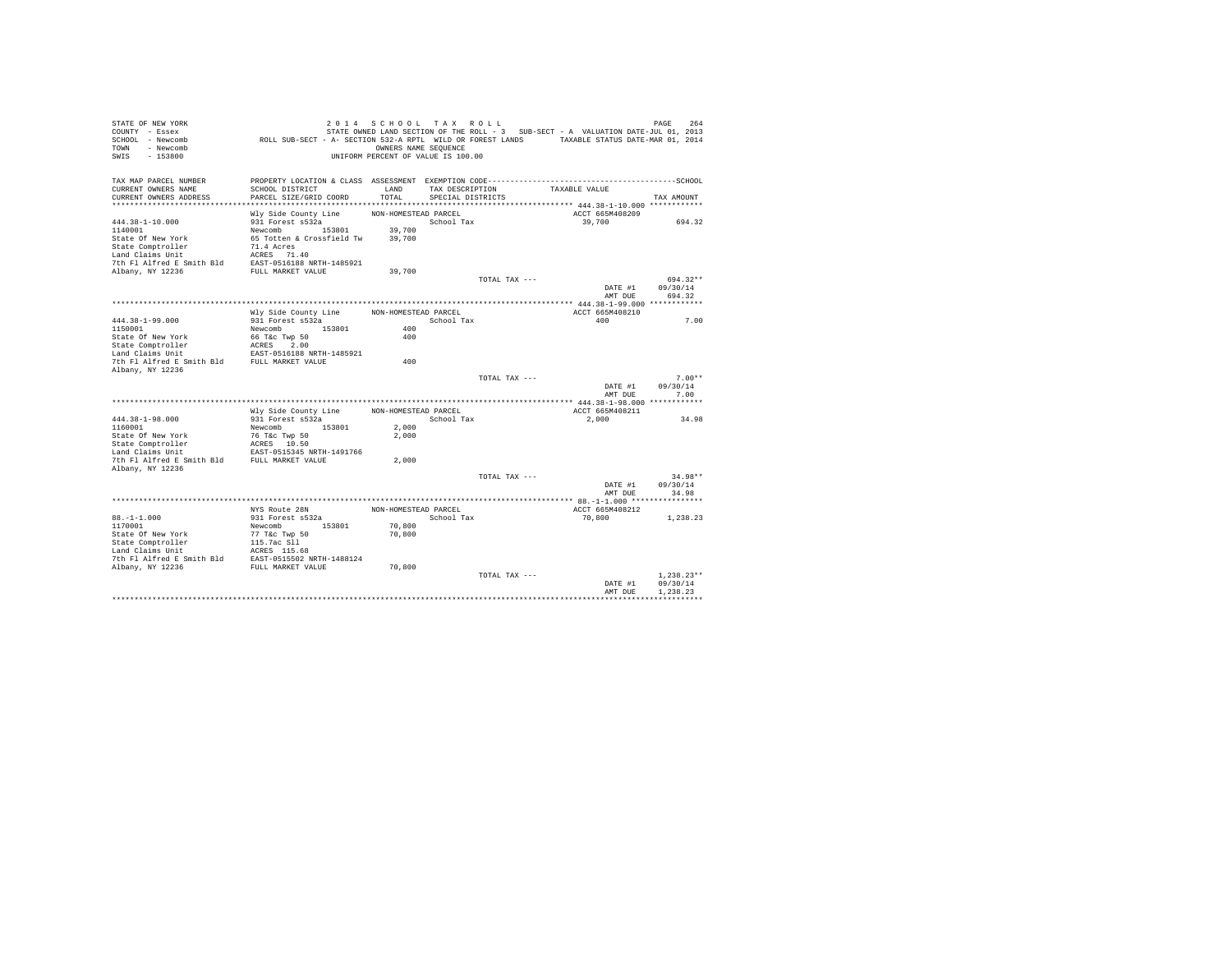| STATE OF NEW YORK           |                                                                                                                                                                                                                                                    | 2014 SCHOOL TAX ROLL               |                         |                 |                 | 265<br>PAGE      |
|-----------------------------|----------------------------------------------------------------------------------------------------------------------------------------------------------------------------------------------------------------------------------------------------|------------------------------------|-------------------------|-----------------|-----------------|------------------|
| COUNTY - Essex              | STATE OWNED LAND SECTION OF THE ROLL - 3 SUB-SECT - A VALUATION DATE-JUL 01, 2013<br>ROLL SUB-SECT - A- SECTION 532-A RPTL WILD OR FOREST LANDS TAXABLE STATUS DATE-MAR 01, 2014                                                                   |                                    |                         |                 |                 |                  |
| SCHOOL - Newcomb            |                                                                                                                                                                                                                                                    |                                    |                         |                 |                 |                  |
| TOWN - Newcomb              |                                                                                                                                                                                                                                                    | OWNERS NAME SEQUENCE               |                         |                 |                 |                  |
| SWIS<br>$-153800$           |                                                                                                                                                                                                                                                    | UNIFORM PERCENT OF VALUE IS 100.00 |                         |                 |                 |                  |
|                             |                                                                                                                                                                                                                                                    |                                    |                         |                 |                 |                  |
| TAX MAP PARCEL NUMBER       |                                                                                                                                                                                                                                                    |                                    |                         |                 |                 |                  |
| CURRENT OWNERS NAME         | SCHOOL DISTRICT                                                                                                                                                                                                                                    | LAND                               |                         | TAX DESCRIPTION | TAXABLE VALUE   |                  |
| CURRENT OWNERS ADDRESS      | PARCEL SIZE/GRID COORD                                                                                                                                                                                                                             |                                    | TOTAL SPECIAL DISTRICTS |                 |                 | TAX AMOUNT       |
|                             |                                                                                                                                                                                                                                                    |                                    |                         |                 |                 |                  |
|                             | NYS Route 28N                                                                                                                                                                                                                                      | NON-HOMESTEAD PARCEL               |                         |                 | ACCT 665M408213 |                  |
| $88. - 1 - 4.000$           | 931 Forest s532a                                                                                                                                                                                                                                   |                                    | School Tax              |                 | 138,700         | 2,425.75         |
|                             |                                                                                                                                                                                                                                                    | 138,700                            |                         |                 |                 |                  |
|                             |                                                                                                                                                                                                                                                    | 138,700                            |                         |                 |                 |                  |
|                             |                                                                                                                                                                                                                                                    |                                    |                         |                 |                 |                  |
|                             |                                                                                                                                                                                                                                                    |                                    |                         |                 |                 |                  |
|                             |                                                                                                                                                                                                                                                    |                                    |                         |                 |                 |                  |
|                             |                                                                                                                                                                                                                                                    | 138,700                            |                         |                 |                 |                  |
|                             |                                                                                                                                                                                                                                                    |                                    |                         | TOTAL TAX ---   |                 | $2.425.75**$     |
|                             |                                                                                                                                                                                                                                                    |                                    |                         |                 |                 | DATE #1 09/30/14 |
|                             |                                                                                                                                                                                                                                                    |                                    |                         |                 |                 | AMT DUE 2.425.75 |
|                             |                                                                                                                                                                                                                                                    |                                    |                         |                 |                 |                  |
|                             |                                                                                                                                                                                                                                                    | NON-HOMESTEAD PARCEL               |                         |                 | ACCT 665M408214 |                  |
|                             | NYS Route 28N<br>931 Forest s532a                                                                                                                                                                                                                  |                                    | School Tax              |                 | 96,600 1,689.45 |                  |
| $88. -1 - 9.000$<br>1190001 | Newcomb 153801                                                                                                                                                                                                                                     | 96,600                             |                         |                 |                 |                  |
|                             |                                                                                                                                                                                                                                                    | 96,600                             |                         |                 |                 |                  |
|                             |                                                                                                                                                                                                                                                    |                                    |                         |                 |                 |                  |
|                             |                                                                                                                                                                                                                                                    |                                    |                         |                 |                 |                  |
|                             |                                                                                                                                                                                                                                                    |                                    |                         |                 |                 |                  |
| Albany, NY 12236            | FULL MARKET VALUE                                                                                                                                                                                                                                  | 96,600                             |                         |                 |                 |                  |
|                             |                                                                                                                                                                                                                                                    |                                    |                         | TOTAL TAX ---   |                 | $1.689.45**$     |
|                             |                                                                                                                                                                                                                                                    |                                    |                         |                 |                 | DATE #1 09/30/14 |
|                             |                                                                                                                                                                                                                                                    |                                    |                         |                 | AMT DUE         | 1,689.45         |
|                             |                                                                                                                                                                                                                                                    |                                    |                         |                 |                 |                  |
|                             | NYS Route 28N                                                                                                                                                                                                                                      | NON-HOMESTEAD PARCEL               |                         |                 | ACCT 665M408215 |                  |
| $88. - 1 - 14.000$          |                                                                                                                                                                                                                                                    |                                    | School Tax              |                 | 99,700          | 1,743.67         |
| 1200001                     | 931 Forest s532a<br>Newcomb 153801                                                                                                                                                                                                                 | 99,700                             |                         |                 |                 |                  |
| State Of New York           |                                                                                                                                                                                                                                                    | 99,700                             |                         |                 |                 |                  |
|                             | 80&81 T&c Twp                                                                                                                                                                                                                                      |                                    |                         |                 |                 |                  |
|                             |                                                                                                                                                                                                                                                    |                                    |                         |                 |                 |                  |
|                             |                                                                                                                                                                                                                                                    |                                    |                         |                 |                 |                  |
|                             | State Comptroller (195.5ac S11)<br>Land Claims Unit (195.5ac S11)<br>Tand Claims Unit (195.48)<br>7th F1 Alfred E Smith Bld (2019)<br>2021 (197.445 (2019)<br>2021 (197.445 (2019)                                                                 |                                    |                         |                 |                 |                  |
|                             | FULL MARKET VALUE                                                                                                                                                                                                                                  | 99,700                             |                         |                 |                 |                  |
|                             |                                                                                                                                                                                                                                                    |                                    |                         | TOTAL TAX ---   |                 | $1,743.67**$     |
|                             |                                                                                                                                                                                                                                                    |                                    |                         |                 | DATE #1         | 09/30/14         |
|                             |                                                                                                                                                                                                                                                    |                                    |                         |                 | AMT DUE         | 1,743.67         |
|                             |                                                                                                                                                                                                                                                    |                                    |                         |                 |                 |                  |
|                             | NYS Route 28N                                                                                                                                                                                                                                      | NON-HOMESTEAD PARCEL               |                         |                 | ACCT 665M408301 |                  |
| $88. -1 - 15.000$           |                                                                                                                                                                                                                                                    |                                    | School Tax              |                 |                 |                  |
|                             | 931 Forest s532a<br>Newcomb 153801                                                                                                                                                                                                                 |                                    |                         |                 | 139,500         | 2,439.74         |
| 1210001                     |                                                                                                                                                                                                                                                    | 139,500                            |                         |                 |                 |                  |
|                             |                                                                                                                                                                                                                                                    | 139,500                            |                         |                 |                 |                  |
|                             |                                                                                                                                                                                                                                                    |                                    |                         |                 |                 |                  |
|                             |                                                                                                                                                                                                                                                    |                                    |                         |                 |                 |                  |
|                             | State of New York (2008)<br>State Comptroller (2008)<br>State Comptroller (2008)<br>State Comptroller (2008)<br>EXEC 1991 AIRTH-1483076<br>The Plaired E Smith Bld (2008)<br>2008 IV (2008)<br>2008 (2008)<br>2008 (2008)<br>2008 (2008)<br>2008 F |                                    |                         |                 |                 |                  |
|                             |                                                                                                                                                                                                                                                    | 139,500                            |                         |                 |                 |                  |
|                             |                                                                                                                                                                                                                                                    |                                    |                         | TOTAL TAX ---   |                 | $2.439.74**$     |
|                             |                                                                                                                                                                                                                                                    |                                    |                         |                 | DATE #1         | 09/30/14         |
|                             |                                                                                                                                                                                                                                                    |                                    |                         |                 | AMT DUE         | 2.439.74         |
|                             |                                                                                                                                                                                                                                                    |                                    |                         |                 |                 |                  |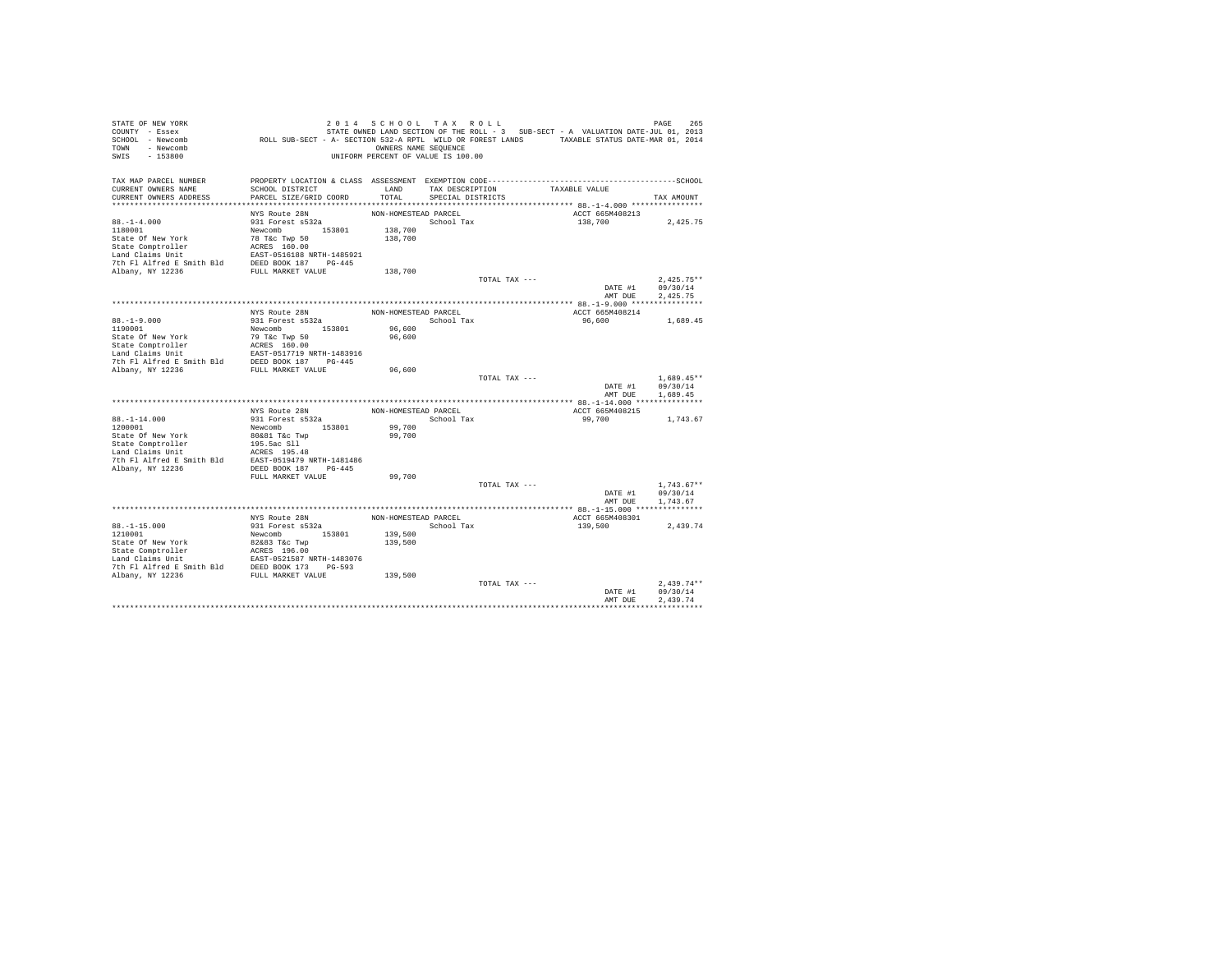| STATE OF NEW YORK         |                                                                                                                                                                                                          | 2014 SCHOOL TAX ROLL               |                   |                 |                                                                                   | PAGE<br>266        |
|---------------------------|----------------------------------------------------------------------------------------------------------------------------------------------------------------------------------------------------------|------------------------------------|-------------------|-----------------|-----------------------------------------------------------------------------------|--------------------|
| COUNTY - Essex            |                                                                                                                                                                                                          |                                    |                   |                 | STATE OWNED LAND SECTION OF THE ROLL - 3 SUB-SECT - A VALUATION DATE-JUL 01, 2013 |                    |
| SCHOOL - Newcomb          | ROLL SUB-SECT - A- SECTION 532-A RPTL WILD OR FOREST LANDS TAXABLE STATUS DATE-MAR 01, 2014                                                                                                              |                                    |                   |                 |                                                                                   |                    |
| TOWN - Newcomb            |                                                                                                                                                                                                          | OWNERS NAME SEQUENCE               |                   |                 |                                                                                   |                    |
| SWIS<br>$-153800$         |                                                                                                                                                                                                          | UNIFORM PERCENT OF VALUE IS 100.00 |                   |                 |                                                                                   |                    |
|                           |                                                                                                                                                                                                          |                                    |                   |                 |                                                                                   |                    |
| TAX MAP PARCEL NUMBER     |                                                                                                                                                                                                          |                                    |                   |                 |                                                                                   |                    |
| CURRENT OWNERS NAME       | SCHOOL DISTRICT                                                                                                                                                                                          | LAND                               |                   | TAX DESCRIPTION | TAXABLE VALUE                                                                     |                    |
| CURRENT OWNERS ADDRESS    | PARCEL SIZE/GRID COORD                                                                                                                                                                                   | TOTAL                              | SPECIAL DISTRICTS |                 |                                                                                   | TAX AMOUNT         |
|                           |                                                                                                                                                                                                          |                                    |                   |                 |                                                                                   |                    |
|                           |                                                                                                                                                                                                          |                                    |                   |                 | ACCT 665Z013001                                                                   |                    |
|                           | Goodnow Flow Rd                                                                                                                                                                                          | NON-HOMESTEAD PARCEL               |                   |                 |                                                                                   |                    |
| $120. -1 - 1.112$         | 931 Forest s532a - WTRFNT                                                                                                                                                                                | School Tax                         |                   |                 | 8640,800                                                                          | 151,120.27         |
| 121001 State of New York  | Newcomb 153801                                                                                                                                                                                           | 8640,800                           |                   |                 |                                                                                   |                    |
| State Comptroller         | T&C Pur Twp 18 & 27 RS                                                                                                                                                                                   | 8640,800                           |                   |                 |                                                                                   |                    |
| Land Claims Unit          | ACRES12851.60                                                                                                                                                                                            |                                    |                   |                 |                                                                                   |                    |
| 7th Fl Alfred E Smith Bld | EAST-0544358 NRTH-1431778                                                                                                                                                                                |                                    |                   |                 |                                                                                   |                    |
| Albany, NY 12236          | DEED BOOK 1719 PG-83                                                                                                                                                                                     |                                    |                   |                 |                                                                                   |                    |
|                           | FULL MARKET VALUE                                                                                                                                                                                        | 8640,800                           |                   |                 |                                                                                   |                    |
|                           |                                                                                                                                                                                                          |                                    |                   | TOTAL TAX ---   |                                                                                   | 151,120.27**       |
|                           |                                                                                                                                                                                                          |                                    |                   |                 |                                                                                   | DATE #1 09/30/14   |
|                           |                                                                                                                                                                                                          |                                    |                   |                 |                                                                                   | AMT DUE 151.120.27 |
|                           |                                                                                                                                                                                                          |                                    |                   |                 |                                                                                   |                    |
|                           | NYS Route 28N                                                                                                                                                                                            | NON-HOMESTEAD PARCEL               |                   |                 | ACCT 665M408302                                                                   |                    |
| $88. -1 - 8.000$          | 931 Forest s532a                                                                                                                                                                                         |                                    | School Tax        |                 | 129,800                                                                           | 2,270.09           |
| 1220001                   | Newcomb 153801                                                                                                                                                                                           | 129,800                            |                   |                 |                                                                                   |                    |
|                           |                                                                                                                                                                                                          | 129,800                            |                   |                 |                                                                                   |                    |
|                           |                                                                                                                                                                                                          |                                    |                   |                 |                                                                                   |                    |
|                           |                                                                                                                                                                                                          |                                    |                   |                 |                                                                                   |                    |
|                           |                                                                                                                                                                                                          |                                    |                   |                 |                                                                                   |                    |
| Albany, NY 12236          | FULL MARKET VALUE                                                                                                                                                                                        | 129,800                            |                   |                 |                                                                                   |                    |
|                           |                                                                                                                                                                                                          |                                    |                   | TOTAL TAX ---   |                                                                                   | $2.270.09**$       |
|                           |                                                                                                                                                                                                          |                                    |                   |                 | DATE #1                                                                           | 09/30/14           |
|                           |                                                                                                                                                                                                          |                                    |                   |                 | AMT DUE                                                                           | 2.270.09           |
|                           |                                                                                                                                                                                                          |                                    |                   |                 |                                                                                   |                    |
|                           | NYS Route 28N                                                                                                                                                                                            | NON-HOMESTEAD PARCEL               |                   |                 | ACCT 665M408303                                                                   |                    |
| $88. - 1 - 5.000$         | 931 Forest s532a                                                                                                                                                                                         |                                    | School Tax        |                 | 167,300                                                                           | 2.925.94           |
| 1230001                   | Newcomb 153801                                                                                                                                                                                           | 167,300                            |                   |                 |                                                                                   |                    |
| State Of New York         | 85 T&c Twp 50                                                                                                                                                                                            | 167,300                            |                   |                 |                                                                                   |                    |
|                           |                                                                                                                                                                                                          |                                    |                   |                 |                                                                                   |                    |
|                           |                                                                                                                                                                                                          |                                    |                   |                 |                                                                                   |                    |
|                           |                                                                                                                                                                                                          |                                    |                   |                 |                                                                                   |                    |
|                           | State Comptroller Package 160.00<br>Land Claims Unit EAST-0518250 NRTH-1487478<br>7th Fl Alfred E Smith Bld<br>2DEED BOOK 187<br>2DEED BOOK 187<br>2DEED BOOK 187<br>2DEED BOOK 187<br>FULL MARKET VALUE | 167,300                            |                   |                 |                                                                                   |                    |
|                           |                                                                                                                                                                                                          |                                    |                   | TOTAL TAX ---   |                                                                                   | $2,925.94**$       |
|                           |                                                                                                                                                                                                          |                                    |                   |                 | DATE #1                                                                           | 09/30/14           |
|                           |                                                                                                                                                                                                          |                                    |                   |                 | AMT DUE                                                                           | 2,925.94           |
|                           |                                                                                                                                                                                                          |                                    |                   |                 |                                                                                   |                    |
|                           | NYS Route 28N                                                                                                                                                                                            | NON-HOMESTEAD PARCEL               |                   |                 | ACCT 665M408304                                                                   |                    |
| $78. - 1 - 20.000$        | 931 Forest s532a                                                                                                                                                                                         |                                    | School Tax        |                 | 74,200                                                                            | 1,297.70           |
| 1240001                   | Newcomb 153801                                                                                                                                                                                           | 74,200                             |                   |                 |                                                                                   |                    |
|                           |                                                                                                                                                                                                          |                                    |                   |                 |                                                                                   |                    |
| State Of New York         | 86 T&c Twp 50<br>160ac Sll                                                                                                                                                                               | 74,200                             |                   |                 |                                                                                   |                    |
| State Comptroller         |                                                                                                                                                                                                          |                                    |                   |                 |                                                                                   |                    |
| Land Claims Unit          | ACRES 160.00                                                                                                                                                                                             |                                    |                   |                 |                                                                                   |                    |
| 7th Fl Alfred E Smith Bld | EAST-0516546 NRTH-1489468                                                                                                                                                                                |                                    |                   |                 |                                                                                   |                    |
| Albany, NY 12236          | DEED BOOK 187 PG-445                                                                                                                                                                                     |                                    |                   |                 |                                                                                   |                    |
|                           | FULL MARKET VALUE                                                                                                                                                                                        | 74,200                             |                   |                 |                                                                                   |                    |
|                           |                                                                                                                                                                                                          |                                    |                   | TOTAL TAX ---   |                                                                                   | $1.297.70**$       |
|                           |                                                                                                                                                                                                          |                                    |                   |                 | DATE #1                                                                           | 09/30/14           |
|                           |                                                                                                                                                                                                          |                                    |                   |                 | AMT DUE                                                                           | 1,297.70           |
|                           |                                                                                                                                                                                                          |                                    |                   |                 |                                                                                   |                    |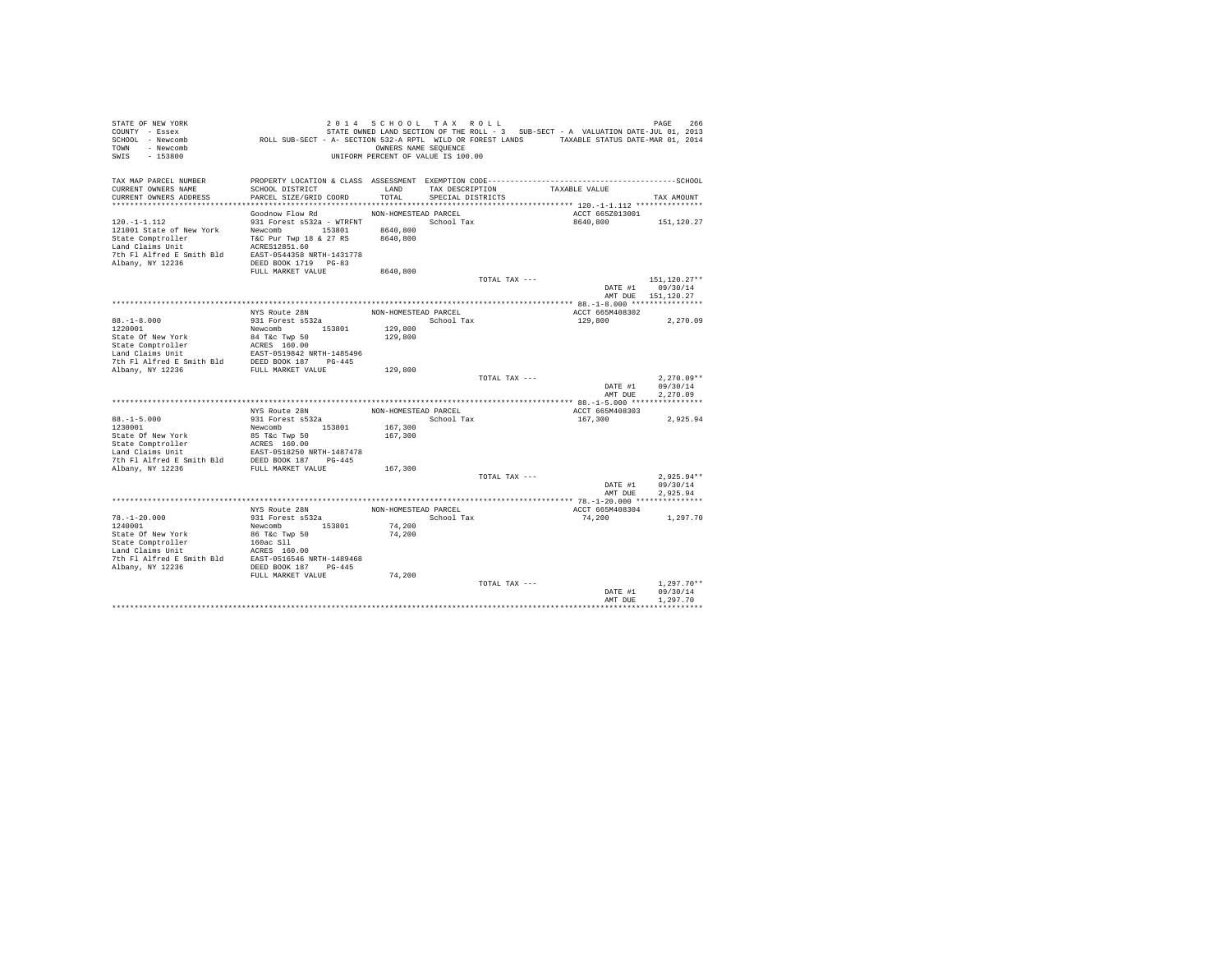| STATE OF NEW YORK<br>COUNTY - Essex                                                                                                             |                                                                                             | 2014 SCHOOL TAX ROLL               |                   |               | STATE OWNED LAND SECTION OF THE ROLL - 3 SUB-SECT - A VALUATION DATE-JUL 01, 2013 | PAGE<br>267              |
|-------------------------------------------------------------------------------------------------------------------------------------------------|---------------------------------------------------------------------------------------------|------------------------------------|-------------------|---------------|-----------------------------------------------------------------------------------|--------------------------|
| SCHOOL - Newcomb                                                                                                                                | ROLL SUB-SECT - A- SECTION 532-A RPTL WILD OR FOREST LANDS TAXABLE STATUS DATE-MAR 01, 2014 |                                    |                   |               |                                                                                   |                          |
| TOWN - Newcomb                                                                                                                                  |                                                                                             | OWNERS NAME SEQUENCE               |                   |               |                                                                                   |                          |
| $-153800$<br>SWIS                                                                                                                               |                                                                                             | UNIFORM PERCENT OF VALUE IS 100.00 |                   |               |                                                                                   |                          |
| TAX MAP PARCEL NUMBER                                                                                                                           |                                                                                             |                                    |                   |               |                                                                                   |                          |
| CURRENT OWNERS NAME                                                                                                                             | SCHOOL DISTRICT                                                                             | LAND                               | TAX DESCRIPTION   |               | TAXABLE VALUE                                                                     |                          |
| CURRENT OWNERS ADDRESS                                                                                                                          | PARCEL SIZE/GRID COORD                                                                      | TOTAL                              | SPECIAL DISTRICTS |               |                                                                                   | TAX AMOUNT               |
|                                                                                                                                                 |                                                                                             |                                    |                   |               |                                                                                   |                          |
|                                                                                                                                                 | NYS Route 28N                                                                               | NON-HOMESTEAD PARCEL               |                   |               | ACCT 665M408305                                                                   |                          |
| $78. - 1 - 11.000$                                                                                                                              | 931 Forest s532a                                                                            |                                    | School Tax        |               | 58,700                                                                            | 1,026.61                 |
| 1250001                                                                                                                                         | Newcomb 153801                                                                              | 58,700                             |                   |               |                                                                                   |                          |
| State Of New York                                                                                                                               | 87 T&c Twp 50                                                                               | 58,700                             |                   |               |                                                                                   |                          |
| State Comptroller                                                                                                                               | ACRES 141.00                                                                                |                                    |                   |               |                                                                                   |                          |
| Land Claims Unit                                                                                                                                | EAST-0515345 NRTH-1491767                                                                   |                                    |                   |               |                                                                                   |                          |
| 7th Fl Alfred E Smith Bld                                                                                                                       | DEED BOOK 148 PG-431                                                                        |                                    |                   |               |                                                                                   |                          |
| Albany, NY 12236                                                                                                                                | FULL MARKET VALUE                                                                           | 58,700                             |                   |               |                                                                                   |                          |
|                                                                                                                                                 |                                                                                             |                                    |                   | TOTAL TAX --- |                                                                                   | $1.026.61**$<br>09/30/14 |
|                                                                                                                                                 |                                                                                             |                                    |                   |               | DATE #1<br>AMT DUE                                                                | 1,026.61                 |
|                                                                                                                                                 |                                                                                             |                                    |                   |               |                                                                                   |                          |
|                                                                                                                                                 | Sanford Ln                                                                                  | NON-HOMESTEAD PARCEL               |                   |               | ACCT 665M408306                                                                   |                          |
| $78. - 1 - 9.000$                                                                                                                               | 931 Forest s532a                                                                            |                                    | School Tax        |               | 21,500                                                                            | 376.02                   |
| 1260001                                                                                                                                         | Newcomb 153801                                                                              | 21,500                             |                   |               |                                                                                   |                          |
| State Of New York                                                                                                                               | 88 T&c Twp 50                                                                               | 21,500                             |                   |               |                                                                                   |                          |
| State Comptroller                                                                                                                               | ACRES 40.00                                                                                 |                                    |                   |               |                                                                                   |                          |
| Land Claims Unit                                                                                                                                | EAST-0514595 NRTH-1493730                                                                   |                                    |                   |               |                                                                                   |                          |
| 7th Fl Alfred E Smith Bld                                                                                                                       | FULL MARKET VALUE                                                                           | 21,500                             |                   |               |                                                                                   |                          |
| Albany, NY 12236                                                                                                                                |                                                                                             |                                    |                   |               |                                                                                   |                          |
|                                                                                                                                                 |                                                                                             |                                    |                   | TOTAL TAX --- |                                                                                   | $376.02**$               |
|                                                                                                                                                 |                                                                                             |                                    |                   |               | DATE #1                                                                           | 09/30/14                 |
|                                                                                                                                                 |                                                                                             |                                    |                   |               | AMT DUE                                                                           | 376.02                   |
|                                                                                                                                                 | NYS Route 28N                                                                               | NON-HOMESTEAD PARCEL               |                   |               | ACCT 665M408307                                                                   |                          |
| $78. - 1 - 6.000$                                                                                                                               | 931 Forest s532a                                                                            |                                    | School Tax        |               | 7,300                                                                             | 127.67                   |
| 1270001                                                                                                                                         | 153801<br>Newcomb                                                                           | 7.300                              |                   |               |                                                                                   |                          |
| State Of New York                                                                                                                               | 91 T&c Twp 50                                                                               | 7.300                              |                   |               |                                                                                   |                          |
| State Comptroller                                                                                                                               | ACRES 15.50                                                                                 |                                    |                   |               |                                                                                   |                          |
| Land Claims Unit                                                                                                                                | EAST-0513910 NRTH-1498696                                                                   |                                    |                   |               |                                                                                   |                          |
| 7th Fl Alfred E Smith Bld FULL MARKET VALUE                                                                                                     |                                                                                             | 7.300                              |                   |               |                                                                                   |                          |
| Albany, NY 12236                                                                                                                                |                                                                                             |                                    |                   |               |                                                                                   |                          |
|                                                                                                                                                 |                                                                                             |                                    |                   | TOTAL TAX --- |                                                                                   | $127.67**$               |
|                                                                                                                                                 |                                                                                             |                                    |                   |               | DATE #1                                                                           | 09/30/14                 |
|                                                                                                                                                 |                                                                                             |                                    |                   |               | AMT DUE                                                                           | 127.67                   |
|                                                                                                                                                 |                                                                                             |                                    |                   |               |                                                                                   |                          |
|                                                                                                                                                 | Sanford Ln                                                                                  | NON-HOMESTEAD PARCEL               |                   |               | ACCT 665M408308                                                                   |                          |
| $78. - 1 - 7.000$<br>1280001                                                                                                                    | 931 Forest s532a<br>Newcomb 153801                                                          | 38,700                             | School Tax        |               | 38,700                                                                            | 676.83                   |
| State Of New York                                                                                                                               | 92 T&c Twp 50                                                                               | 38,700                             |                   |               |                                                                                   |                          |
| State Comptroller                                                                                                                               |                                                                                             |                                    |                   |               |                                                                                   |                          |
|                                                                                                                                                 |                                                                                             |                                    |                   |               |                                                                                   |                          |
| State Comptroller<br>Land Claims Unit<br>The F1 Alfred E Smith Bld<br>DEED BOOK 148 PG-431<br>The F1 Alfred E Smith Bld<br>DEED BOOK 148 PG-431 |                                                                                             |                                    |                   |               |                                                                                   |                          |
| Albany, NY 12236                                                                                                                                | FULL MARKET VALUE                                                                           | 38,700                             |                   |               |                                                                                   |                          |
|                                                                                                                                                 |                                                                                             |                                    |                   | TOTAL TAX --- |                                                                                   | $676.83**$               |
|                                                                                                                                                 |                                                                                             |                                    |                   |               | DATE #1                                                                           | 09/30/14                 |
|                                                                                                                                                 |                                                                                             |                                    |                   |               | AMT DUE                                                                           | 676.83                   |
|                                                                                                                                                 |                                                                                             |                                    |                   |               |                                                                                   |                          |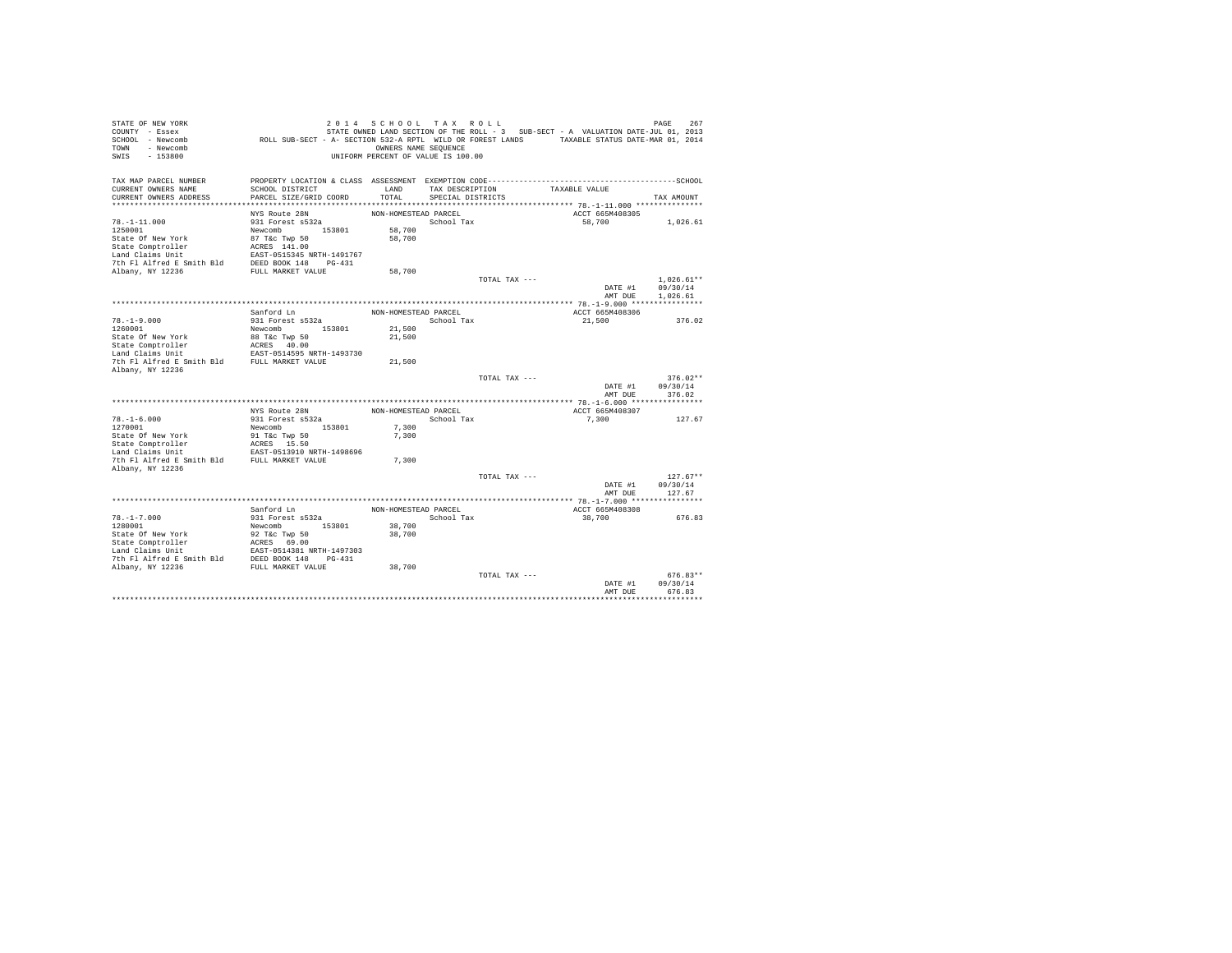| STATE OF NEW YORK                                                                                                                                                                                                                        |                                                                                             | 2014 SCHOOL TAX ROLL               |                   |               | STATE OWNED LAND SECTION OF THE ROLL - 3 SUB-SECT - A VALUATION DATE-JUL 01, 2013 | PAGE<br>268                  |
|------------------------------------------------------------------------------------------------------------------------------------------------------------------------------------------------------------------------------------------|---------------------------------------------------------------------------------------------|------------------------------------|-------------------|---------------|-----------------------------------------------------------------------------------|------------------------------|
| COUNTY - Essex<br>SCHOOL - Newcomb                                                                                                                                                                                                       | ROLL SUB-SECT - A- SECTION 532-A RPTL WILD OR FOREST LANDS TAXABLE STATUS DATE-MAR 01, 2014 |                                    |                   |               |                                                                                   |                              |
| TOWN - Newcomb                                                                                                                                                                                                                           |                                                                                             | OWNERS NAME SEQUENCE               |                   |               |                                                                                   |                              |
| SWIS<br>$-153800$                                                                                                                                                                                                                        |                                                                                             | UNIFORM PERCENT OF VALUE IS 100.00 |                   |               |                                                                                   |                              |
|                                                                                                                                                                                                                                          |                                                                                             |                                    |                   |               |                                                                                   |                              |
| TAX MAP PARCEL NUMBER                                                                                                                                                                                                                    |                                                                                             |                                    |                   |               |                                                                                   |                              |
| CURRENT OWNERS NAME                                                                                                                                                                                                                      | SCHOOL DISTRICT                                                                             | LAND                               | TAX DESCRIPTION   |               | TAXABLE VALUE                                                                     |                              |
| CURRENT OWNERS ADDRESS                                                                                                                                                                                                                   | PARCEL SIZE/GRID COORD                                                                      | TOTAL                              | SPECIAL DISTRICTS |               |                                                                                   | TAX AMOUNT                   |
|                                                                                                                                                                                                                                          |                                                                                             |                                    |                   |               |                                                                                   |                              |
|                                                                                                                                                                                                                                          | NYS Route 28N                                                                               | NON-HOMESTEAD PARCEL               |                   |               | ACCT 665M408309                                                                   |                              |
| $78. - 1 - 8.000$                                                                                                                                                                                                                        | 931 Forest s532a                                                                            |                                    | School Tax        |               | 70,800                                                                            | 1,238.23                     |
| 1290001                                                                                                                                                                                                                                  | Newcomb 153801<br>93 T&c Twp 50                                                             | 70,800                             |                   |               |                                                                                   |                              |
| State Of New York                                                                                                                                                                                                                        |                                                                                             | 70,800                             |                   |               |                                                                                   |                              |
| State Comptroller Package 140.00<br>Land Claims Unit EAST-0515415 NRTH-1495202<br>7th F1 Alfred E Smith Bld DEED BOOK 187<br>7th F1 Alfred E Smith Bld DEED BOOK 187<br>2h<br>Albany, NY 12236                                           |                                                                                             |                                    |                   |               |                                                                                   |                              |
|                                                                                                                                                                                                                                          |                                                                                             |                                    |                   |               |                                                                                   |                              |
|                                                                                                                                                                                                                                          |                                                                                             |                                    |                   |               |                                                                                   |                              |
|                                                                                                                                                                                                                                          |                                                                                             | 70,800                             |                   |               |                                                                                   |                              |
|                                                                                                                                                                                                                                          |                                                                                             |                                    |                   | TOTAL TAX --- |                                                                                   | $1.238.23**$                 |
|                                                                                                                                                                                                                                          |                                                                                             |                                    |                   |               | AMT DUE                                                                           | DATE #1 09/30/14<br>1,238.23 |
|                                                                                                                                                                                                                                          |                                                                                             |                                    |                   |               |                                                                                   |                              |
|                                                                                                                                                                                                                                          |                                                                                             | NON-HOMESTEAD PARCEL               |                   |               | ACCT 665M408310                                                                   |                              |
| $78. -1 - 12.000$                                                                                                                                                                                                                        | NYS Route 28N<br>931 Forest s532a                                                           |                                    | School Tax        |               | 86,000                                                                            | 1,504.07                     |
|                                                                                                                                                                                                                                          |                                                                                             | 86,000                             |                   |               |                                                                                   |                              |
|                                                                                                                                                                                                                                          |                                                                                             | 86,000                             |                   |               |                                                                                   |                              |
|                                                                                                                                                                                                                                          |                                                                                             |                                    |                   |               |                                                                                   |                              |
|                                                                                                                                                                                                                                          |                                                                                             |                                    |                   |               |                                                                                   |                              |
|                                                                                                                                                                                                                                          |                                                                                             |                                    |                   |               |                                                                                   |                              |
| Albany, NY 12236                                                                                                                                                                                                                         | DEED BOOK 187 PG-244                                                                        |                                    |                   |               |                                                                                   |                              |
|                                                                                                                                                                                                                                          | FULL MARKET VALUE                                                                           | 86,000                             |                   |               |                                                                                   |                              |
|                                                                                                                                                                                                                                          |                                                                                             |                                    |                   | TOTAL TAX --- |                                                                                   | $1.504.07**$                 |
|                                                                                                                                                                                                                                          |                                                                                             |                                    |                   |               |                                                                                   | DATE #1 09/30/14             |
|                                                                                                                                                                                                                                          |                                                                                             |                                    |                   |               | AMT DUE                                                                           | 1,504.07                     |
|                                                                                                                                                                                                                                          |                                                                                             |                                    |                   |               |                                                                                   |                              |
|                                                                                                                                                                                                                                          | NYS Route 28N                                                                               | NON-HOMESTEAD PARCEL               |                   |               | ACCT 665M408311                                                                   |                              |
| $78. -1 - 19.000$                                                                                                                                                                                                                        | 931 Forest s532a                                                                            |                                    | School Tax        |               | 58,300                                                                            | 1,019.62                     |
| 1310001                                                                                                                                                                                                                                  | Newcomb 153801                                                                              | 58,300                             |                   |               |                                                                                   |                              |
|                                                                                                                                                                                                                                          |                                                                                             | 58,300                             |                   |               |                                                                                   |                              |
|                                                                                                                                                                                                                                          |                                                                                             |                                    |                   |               |                                                                                   |                              |
|                                                                                                                                                                                                                                          |                                                                                             |                                    |                   |               |                                                                                   |                              |
| State Of New York (SITE TWP 50<br>State Comptroller (SITE 140ac SI1<br>State Comptroller (SITE 140ac SI1<br>Land Claims Unit (SITE 1405 140.00)<br>7th Pl Alfred E Smith Bld EAST-0518564 NRTH-1490945<br>7th Pl Alfred E SMith Bld EAST |                                                                                             | 58,300                             |                   |               |                                                                                   |                              |
|                                                                                                                                                                                                                                          |                                                                                             |                                    |                   | TOTAL TAX --- |                                                                                   | $1,019.62**$                 |
|                                                                                                                                                                                                                                          |                                                                                             |                                    |                   |               | DATE #1                                                                           | 09/30/14                     |
|                                                                                                                                                                                                                                          |                                                                                             |                                    |                   |               | AMT DUE                                                                           | 1,019.62                     |
|                                                                                                                                                                                                                                          |                                                                                             |                                    |                   |               |                                                                                   |                              |
|                                                                                                                                                                                                                                          | NYS Route 28N                                                                               | NON-HOMESTEAD PARCEL               |                   |               | ACCT 665M408312                                                                   |                              |
| $78. - 1 - 21.000$                                                                                                                                                                                                                       | 931 Forest s532a                                                                            |                                    | School Tax        |               | 55,400                                                                            | 968.90                       |
| 1320001                                                                                                                                                                                                                                  | Newcomb 153801                                                                              | 55,400                             |                   |               |                                                                                   |                              |
|                                                                                                                                                                                                                                          |                                                                                             | 55,400                             |                   |               |                                                                                   |                              |
| State Of New York and So Tac Twp 50<br>State Comptroller and CRESS 140.00<br>Land Claims Unit EAST-0520157 NRTH-1488924<br>The F1 Alfred E Smith Bld FULL MARKET VALUE                                                                   |                                                                                             |                                    |                   |               |                                                                                   |                              |
|                                                                                                                                                                                                                                          |                                                                                             |                                    |                   |               |                                                                                   |                              |
|                                                                                                                                                                                                                                          |                                                                                             | 55,400                             |                   |               |                                                                                   |                              |
| Albany, NY 12236                                                                                                                                                                                                                         |                                                                                             |                                    |                   |               |                                                                                   |                              |
|                                                                                                                                                                                                                                          |                                                                                             |                                    |                   | TOTAL TAX --- |                                                                                   | 968.90**                     |
|                                                                                                                                                                                                                                          |                                                                                             |                                    |                   |               | DATE #1                                                                           | 09/30/14<br>968.90           |
|                                                                                                                                                                                                                                          |                                                                                             |                                    |                   |               | AMT DUE                                                                           |                              |
|                                                                                                                                                                                                                                          |                                                                                             |                                    |                   |               |                                                                                   |                              |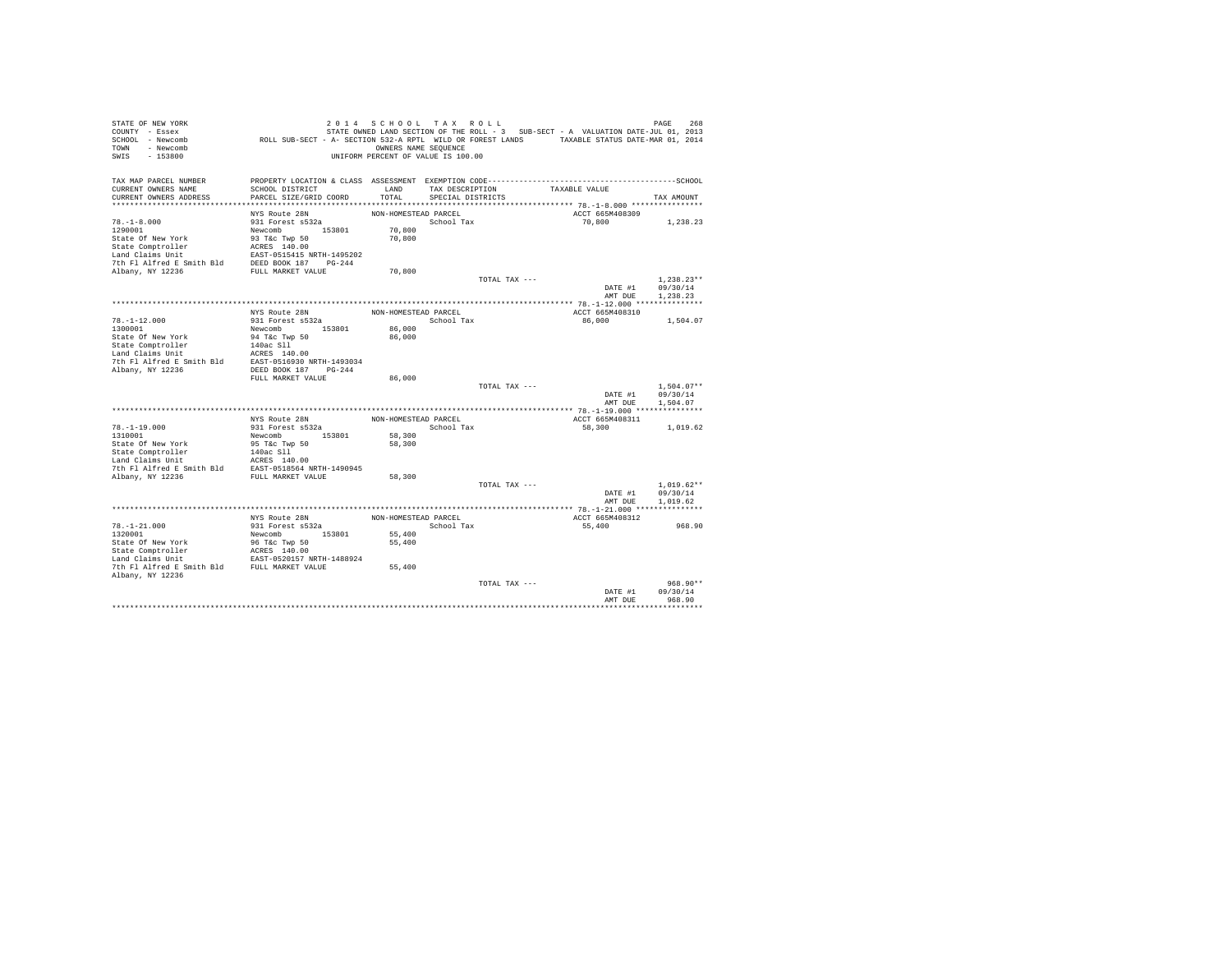| STATE OF NEW YORK                              |                                                                                             | 2014 SCHOOL TAX ROLL               |                   |               |                                                                                   | PAGE<br>269  |
|------------------------------------------------|---------------------------------------------------------------------------------------------|------------------------------------|-------------------|---------------|-----------------------------------------------------------------------------------|--------------|
| COUNTY - Essex                                 |                                                                                             |                                    |                   |               | STATE OWNED LAND SECTION OF THE ROLL - 3 SUB-SECT - A VALUATION DATE-JUL 01, 2013 |              |
| SCHOOL - Newcomb                               | ROLL SUB-SECT - A- SECTION 532-A RPTL WILD OR FOREST LANDS TAXABLE STATUS DATE-MAR 01, 2014 |                                    |                   |               |                                                                                   |              |
| TOWN - Newcomb                                 |                                                                                             | OWNERS NAME SEQUENCE               |                   |               |                                                                                   |              |
| SWIS<br>$-153800$                              |                                                                                             | UNIFORM PERCENT OF VALUE IS 100.00 |                   |               |                                                                                   |              |
|                                                |                                                                                             |                                    |                   |               |                                                                                   |              |
|                                                |                                                                                             |                                    |                   |               |                                                                                   |              |
| TAX MAP PARCEL NUMBER<br>CURRENT OWNERS NAME   | SCHOOL DISTRICT                                                                             | LAND                               |                   |               | TAXABLE VALUE                                                                     |              |
|                                                |                                                                                             |                                    | TAX DESCRIPTION   |               |                                                                                   |              |
| CURRENT OWNERS ADDRESS                         | PARCEL SIZE/GRID COORD                                                                      | TOTAL                              | SPECIAL DISTRICTS |               |                                                                                   | TAX AMOUNT   |
|                                                | NYS Route 28N                                                                               | NON-HOMESTEAD PARCEL               |                   |               | ACCT 665M408313                                                                   |              |
|                                                |                                                                                             |                                    |                   |               |                                                                                   |              |
| $88. - 1 - 7.000$                              | 931 Forest s532a                                                                            |                                    | School Tax        |               | 64,500                                                                            | 1,128.05     |
| 1330001                                        | Newcomb 153801                                                                              | 64,500                             |                   |               |                                                                                   |              |
| State Of New York                              | T&c Twp 50                                                                                  | 64,500                             |                   |               |                                                                                   |              |
| State Comptroller                              | ACRES 140.00                                                                                |                                    |                   |               |                                                                                   |              |
| Land Claims Unit                               | EAST-0521822 NRTH-1487031                                                                   |                                    |                   |               |                                                                                   |              |
| 7th Fl Alfred E Smith Bld FULL MARKET VALUE    |                                                                                             | 64,500                             |                   |               |                                                                                   |              |
| Albany, NY 12236                               |                                                                                             |                                    |                   |               |                                                                                   |              |
|                                                |                                                                                             |                                    |                   | TOTAL TAX --- |                                                                                   | $1.128.05**$ |
|                                                |                                                                                             |                                    |                   |               | DATE #1                                                                           | 09/30/14     |
|                                                |                                                                                             |                                    |                   |               | AMT DUE                                                                           | 1,128.05     |
|                                                |                                                                                             |                                    |                   |               |                                                                                   |              |
|                                                | NYS Route 28N                                                                               | NON-HOMESTEAD PARCEL               |                   |               | ACCT 665M408314                                                                   |              |
| $88. - 1 - 16.000$                             | 931 Forest s532a                                                                            |                                    | School Tax        |               | 151,800                                                                           | 2,654.85     |
| 1340001                                        | Newcomb 153801                                                                              | 151,800                            |                   |               |                                                                                   |              |
| State Of New York                              | 98&99 T&c Twp                                                                               | 151,800                            |                   |               |                                                                                   |              |
| State Comptroller                              | ACRES 173.00                                                                                |                                    |                   |               |                                                                                   |              |
| Land Claims Unit                               | EAST-0523605 NRTH-1484601                                                                   |                                    |                   |               |                                                                                   |              |
| 7th Fl Alfred E Smith Bld FULL MARKET VALUE    |                                                                                             | 151,800                            |                   |               |                                                                                   |              |
| Albany, NY 12236                               |                                                                                             |                                    |                   |               |                                                                                   |              |
|                                                |                                                                                             |                                    |                   | TOTAL TAX --- |                                                                                   | $2.654.85**$ |
|                                                |                                                                                             |                                    |                   |               | DATE #1                                                                           | 09/30/14     |
|                                                |                                                                                             |                                    |                   |               | AMT DUE                                                                           | 2.654.85     |
|                                                |                                                                                             |                                    |                   |               |                                                                                   |              |
|                                                | NYS Route 28N                                                                               | NON-HOMESTEAD PARCEL               |                   |               | ACCT 665M408315                                                                   |              |
| $88. - 1 - 2.000$                              | 931 Forest s532a                                                                            |                                    | School Tax        |               | 118,700                                                                           | 2.075.96     |
| 1350001                                        | Newcomb 153801                                                                              | 118,700                            |                   |               |                                                                                   |              |
| State Of New York                              | 100&101 T&c Twp                                                                             | 118,700                            |                   |               |                                                                                   |              |
|                                                | ACRES 238.80                                                                                |                                    |                   |               |                                                                                   |              |
| State Comptroller<br>Land Claims Unit          | EAST-0525690 NRTH-1486281                                                                   |                                    |                   |               |                                                                                   |              |
| 7th Fl Alfred E Smith Bld DEED BOOK 346 PG-357 |                                                                                             |                                    |                   |               |                                                                                   |              |
| Albany, NY 12236                               | FULL MARKET VALUE                                                                           | 118,700                            |                   |               |                                                                                   |              |
|                                                |                                                                                             |                                    |                   | TOTAL TAX --- |                                                                                   | $2,075.96**$ |
|                                                |                                                                                             |                                    |                   |               | DATE #1                                                                           | 09/30/14     |
|                                                |                                                                                             |                                    |                   |               | AMT DUE                                                                           | 2.075.96     |
|                                                |                                                                                             |                                    |                   |               |                                                                                   |              |
|                                                | NYS Route 28N                                                                               | NON-HOMESTEAD PARCEL               |                   |               | ACCT 665M408401                                                                   |              |
| $88. - 1 - 6.000$                              | 931 Forest s532a                                                                            |                                    | School Tax        |               | 63,300                                                                            | 1,107.06     |
| 1360001                                        | Newcomb 153801                                                                              | 63,300                             |                   |               |                                                                                   |              |
| State Of New York                              | 102 T&c Twp 50                                                                              | 63,300                             |                   |               |                                                                                   |              |
| State Comptroller                              | 154.1ac Sll                                                                                 |                                    |                   |               |                                                                                   |              |
| Land Claims Unit                               | ACRES 154.08                                                                                |                                    |                   |               |                                                                                   |              |
| 7th Fl Alfred E Smith Bld                      | EAST-0523903 NRTH-1488611                                                                   |                                    |                   |               |                                                                                   |              |
| Albany, NY 12236                               | DEED BOOK 346 PG-357                                                                        |                                    |                   |               |                                                                                   |              |
|                                                | FULL MARKET VALUE                                                                           | 63,300                             |                   |               |                                                                                   |              |
|                                                |                                                                                             |                                    |                   | TOTAL TAX --- |                                                                                   | $1.107.06**$ |
|                                                |                                                                                             |                                    |                   |               | DATE #1                                                                           | 09/30/14     |
|                                                |                                                                                             |                                    |                   |               | AMT DUE                                                                           | 1,107.06     |
|                                                |                                                                                             |                                    |                   |               |                                                                                   |              |
|                                                |                                                                                             |                                    |                   |               |                                                                                   |              |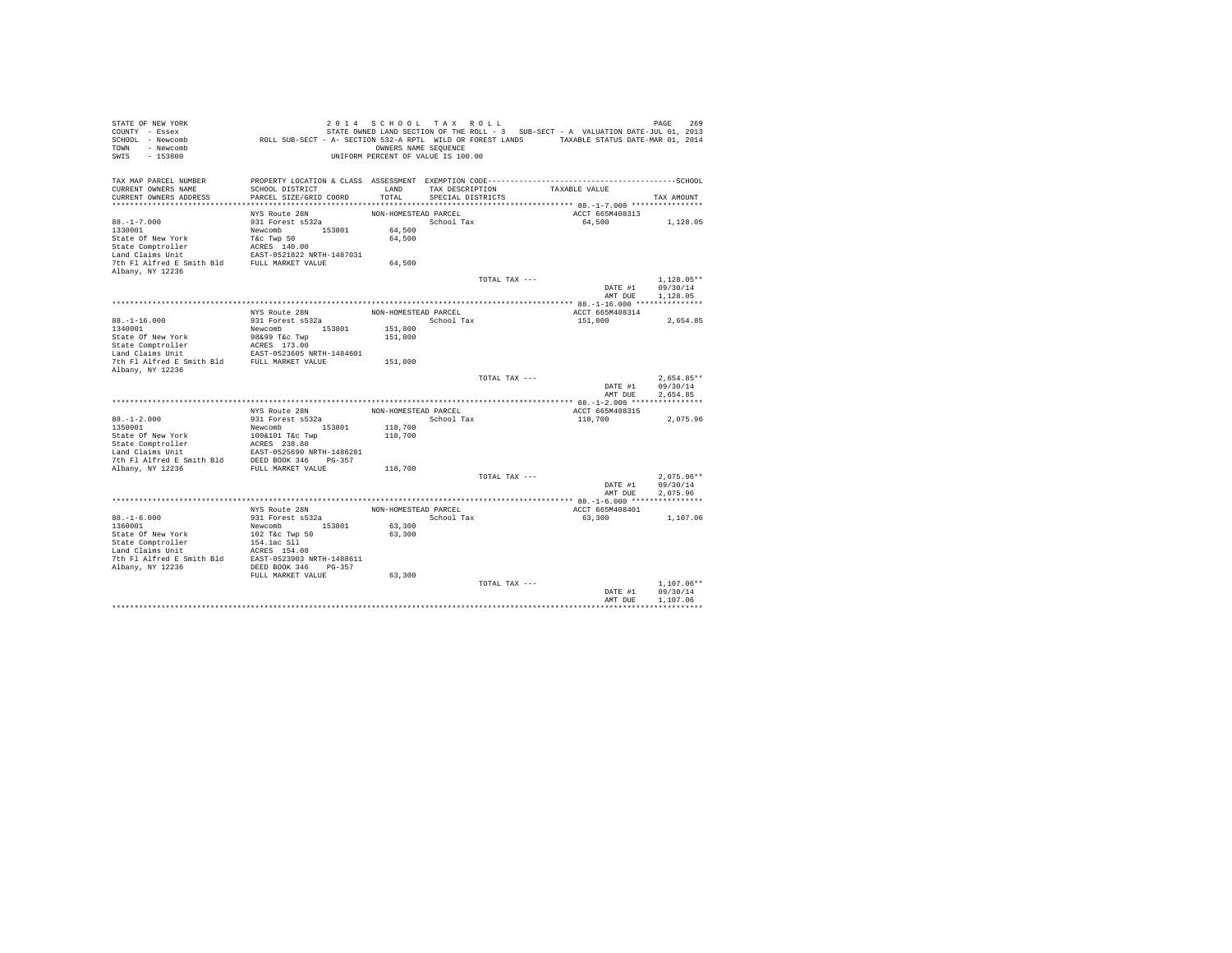| STATE OF NEW YORK<br>COUNTY - Essex<br>SCHOOL - Newcomb<br>TOWN - Newcomb<br>SWIS<br>$-153800$                                                                                | ROLL SUB-SECT - A- SECTION 532-A RPTL WILD OR FOREST LANDS TAXABLE STATUS DATE-MAR 01, 2014 | 2014 SCHOOL TAX ROLL<br>OWNERS NAME SEQUENCE<br>UNIFORM PERCENT OF VALUE IS 100.00 |                   |               | STATE OWNED LAND SECTION OF THE ROLL - 3 SUB-SECT - A VALUATION DATE-JUL 01, 2013 | 270<br>PAGE          |
|-------------------------------------------------------------------------------------------------------------------------------------------------------------------------------|---------------------------------------------------------------------------------------------|------------------------------------------------------------------------------------|-------------------|---------------|-----------------------------------------------------------------------------------|----------------------|
| TAX MAP PARCEL NUMBER                                                                                                                                                         |                                                                                             |                                                                                    |                   |               |                                                                                   |                      |
| CURRENT OWNERS NAME                                                                                                                                                           | SCHOOL DISTRICT                                                                             | LAND                                                                               | TAX DESCRIPTION   |               | TAXABLE VALUE                                                                     |                      |
| CURRENT OWNERS ADDRESS                                                                                                                                                        | PARCEL SIZE/GRID COORD                                                                      | TOTAL                                                                              | SPECIAL DISTRICTS |               |                                                                                   | TAX AMOUNT           |
|                                                                                                                                                                               | NYS Route 28N                                                                               | NON-HOMESTEAD PARCEL                                                               |                   |               | ACCT 665M408402                                                                   |                      |
| $78. - 1 - 22.000$                                                                                                                                                            | 931 Forest s532a                                                                            |                                                                                    | School Tax        |               | 60,200                                                                            | 1,052.85             |
| 1370001                                                                                                                                                                       | Newcomb 153801                                                                              | 60,200                                                                             |                   |               |                                                                                   |                      |
| State Of New York                                                                                                                                                             | 103 T&c Twp 5                                                                               | 60,200                                                                             |                   |               |                                                                                   |                      |
| State Comptroller                                                                                                                                                             | 180ac Sll                                                                                   |                                                                                    |                   |               |                                                                                   |                      |
| Land Claims Unit                                                                                                                                                              | ACRES 180.00                                                                                |                                                                                    |                   |               |                                                                                   |                      |
| 7th Fl Alfred E Smith Bld EAST-0522368 NRTH-1490480                                                                                                                           |                                                                                             |                                                                                    |                   |               |                                                                                   |                      |
| Albany, NY 12236                                                                                                                                                              | FULL MARKET VALUE                                                                           | 60,200                                                                             |                   |               |                                                                                   |                      |
|                                                                                                                                                                               |                                                                                             |                                                                                    |                   | TOTAL TAX --- |                                                                                   | $1.052.85**$         |
|                                                                                                                                                                               |                                                                                             |                                                                                    |                   |               | DATE #1                                                                           | 09/30/14             |
|                                                                                                                                                                               |                                                                                             |                                                                                    |                   |               | AMT DUE                                                                           | 1,052.85             |
|                                                                                                                                                                               | NYS Route 28N                                                                               | NON-HOMESTEAD PARCEL                                                               |                   |               | ACCT 665M408403                                                                   |                      |
| $78. - 1 - 18.000$                                                                                                                                                            | 931 Forest s532a                                                                            |                                                                                    | School Tax        |               | 63,100                                                                            | 1,103.57             |
| 1380001                                                                                                                                                                       | Newcomb 153801                                                                              | 63,100                                                                             |                   |               |                                                                                   |                      |
| State Of New York                                                                                                                                                             | 104 T&c Twp 5                                                                               | 63,100                                                                             |                   |               |                                                                                   |                      |
| State Comptroller                                                                                                                                                             | ACRES 180.00                                                                                |                                                                                    |                   |               |                                                                                   |                      |
|                                                                                                                                                                               |                                                                                             |                                                                                    |                   |               |                                                                                   |                      |
| $\begin{tabular}{lllllllllll} \texttt{Land Claus Unit} & \texttt{EAST-0520732 NRTH-1492607} \\ \texttt{7th Fl Alfred E Smith Bld} & \texttt{FULL MARKET VALUE} \end{tabular}$ |                                                                                             | 63,100                                                                             |                   |               |                                                                                   |                      |
| Albany, NY 12236                                                                                                                                                              |                                                                                             |                                                                                    |                   |               |                                                                                   |                      |
|                                                                                                                                                                               |                                                                                             |                                                                                    |                   | TOTAL TAX --- |                                                                                   | $1.103.57**$         |
|                                                                                                                                                                               |                                                                                             |                                                                                    |                   |               | DATE #1<br>AMT DUE                                                                | 09/30/14<br>1,103.57 |
|                                                                                                                                                                               |                                                                                             |                                                                                    |                   |               |                                                                                   |                      |
|                                                                                                                                                                               | NYS Route 28N                                                                               | NON-HOMESTEAD PARCEL                                                               |                   |               | ACCT 665M408404                                                                   |                      |
| $78. - 1 - 13.000$                                                                                                                                                            | 931 Forest s532a                                                                            |                                                                                    | School Tax        |               | 86,300                                                                            | 1,509.31             |
| 1390001                                                                                                                                                                       | Newcomb 153801                                                                              | 86,300                                                                             |                   |               |                                                                                   |                      |
| State Of New York                                                                                                                                                             | 105 T&c Twp 5                                                                               | 86,300                                                                             |                   |               |                                                                                   |                      |
| State Comptroller                                                                                                                                                             | 180ac Sll                                                                                   |                                                                                    |                   |               |                                                                                   |                      |
| Land Claims Unit                                                                                                                                                              | ACRES 180.00                                                                                |                                                                                    |                   |               |                                                                                   |                      |
| 7th Fl Alfred E Smith Bld EAST-0519210 NRTH-1494605                                                                                                                           | FULL MARKET VALUE                                                                           | 86,300                                                                             |                   |               |                                                                                   |                      |
| Albany, NY 12236                                                                                                                                                              |                                                                                             |                                                                                    |                   | TOTAL TAX --- |                                                                                   | $1.509.31**$         |
|                                                                                                                                                                               |                                                                                             |                                                                                    |                   |               | DATE #1                                                                           | 09/30/14             |
|                                                                                                                                                                               |                                                                                             |                                                                                    |                   |               | AMT DUE                                                                           | 1,509.31             |
|                                                                                                                                                                               |                                                                                             |                                                                                    |                   |               |                                                                                   |                      |
|                                                                                                                                                                               | NYS Route 28N                                                                               | NON-HOMESTEAD PARCEL                                                               |                   |               | ACCT 665M408405                                                                   |                      |
| $78. - 1 - 4.000$                                                                                                                                                             | 931 Forest s532a                                                                            |                                                                                    | School Tax        |               | 70,200                                                                            | 1,227.74             |
| 1400001                                                                                                                                                                       | Newcomb 153801                                                                              | 70,200                                                                             |                   |               |                                                                                   |                      |
| State Of New York                                                                                                                                                             | 106 T&c Twp 5<br>ACRES 180.00<br>EAST-0517398 NRTH-1496765                                  | 70,200                                                                             |                   |               |                                                                                   |                      |
| State Comptroller                                                                                                                                                             |                                                                                             |                                                                                    |                   |               |                                                                                   |                      |
| Land Claims Unit                                                                                                                                                              |                                                                                             |                                                                                    |                   |               |                                                                                   |                      |
| 7th Fl Alfred E Smith Bld FULL MARKET VALUE<br>Albany, NY 12236                                                                                                               |                                                                                             | 70,200                                                                             |                   |               |                                                                                   |                      |
|                                                                                                                                                                               |                                                                                             |                                                                                    |                   | TOTAL TAX --- |                                                                                   | $1.227.74**$         |
|                                                                                                                                                                               |                                                                                             |                                                                                    |                   |               | DATE #1                                                                           | 09/30/14             |
|                                                                                                                                                                               |                                                                                             |                                                                                    |                   |               | AMT DUE                                                                           | 1.227.74             |
|                                                                                                                                                                               |                                                                                             |                                                                                    |                   |               |                                                                                   |                      |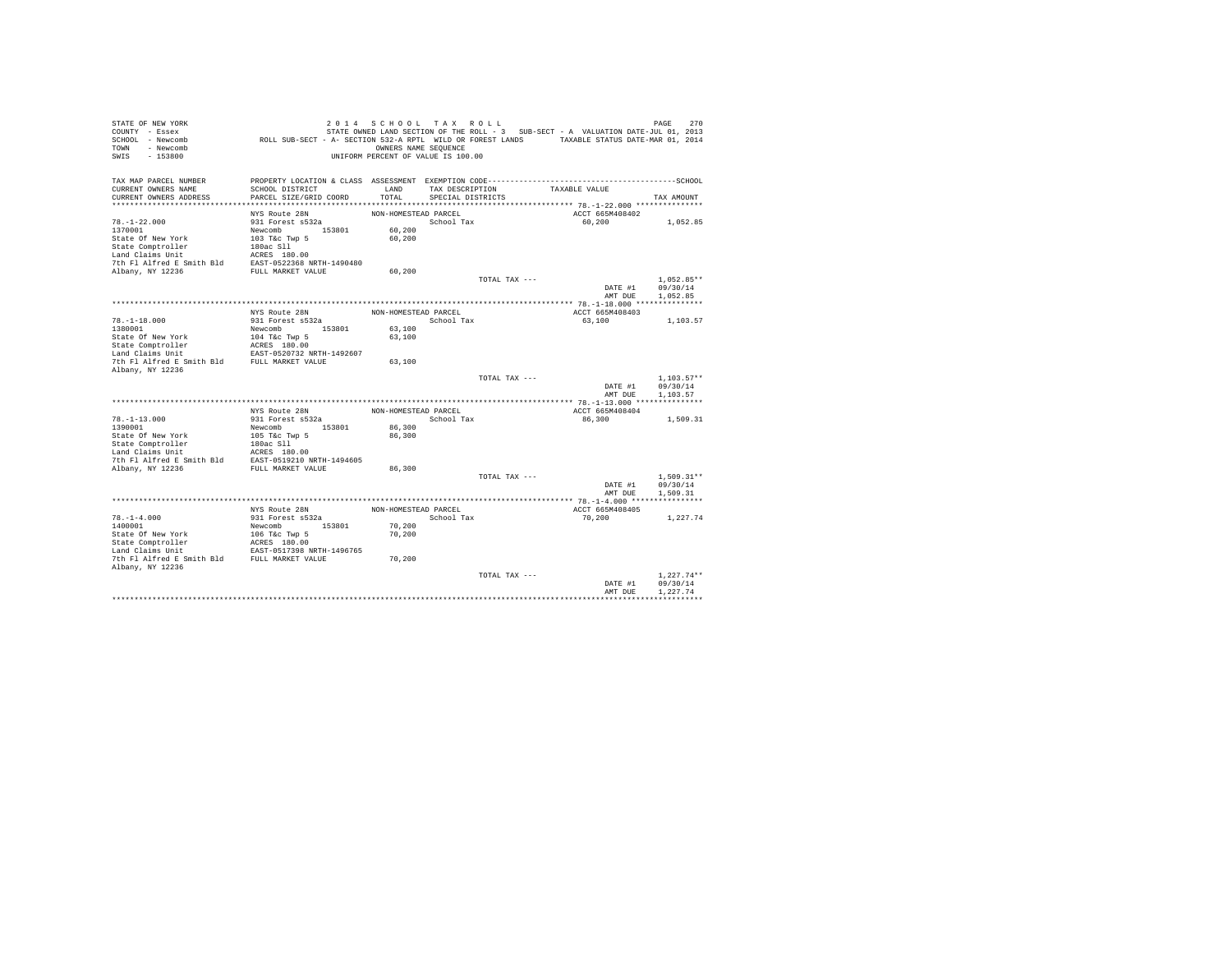| STATE OF NEW YORK<br>COUNTY - Essex<br>SCHOOL - Newcomb<br>TOWN<br>- Newcomb<br>SWIS<br>$-153800$ | ROLL SUB-SECT - A- SECTION 532-A RPTL WILD OR FOREST LANDS TAXABLE STATUS DATE-MAR 01, 2014 | 2014 SCHOOL TAX ROLL<br>OWNERS NAME SEQUENCE<br>UNIFORM PERCENT OF VALUE IS 100.00 |                                      |               | STATE OWNED LAND SECTION OF THE ROLL - 3 SUB-SECT - A VALUATION DATE-JUL 01, 2013 | PAGE<br>271          |
|---------------------------------------------------------------------------------------------------|---------------------------------------------------------------------------------------------|------------------------------------------------------------------------------------|--------------------------------------|---------------|-----------------------------------------------------------------------------------|----------------------|
| TAX MAP PARCEL NUMBER<br>CURRENT OWNERS NAME<br>CURRENT OWNERS ADDRESS                            | SCHOOL DISTRICT<br>PARCEL SIZE/GRID COORD                                                   | LAND<br>TOTAL                                                                      | TAX DESCRIPTION<br>SPECIAL DISTRICTS |               | TAXABLE VALUE                                                                     | TAX AMOUNT           |
|                                                                                                   |                                                                                             |                                                                                    |                                      |               |                                                                                   |                      |
|                                                                                                   | NYS Route 28N                                                                               | NON-HOMESTEAD PARCEL                                                               |                                      |               | ACCT 665M408406                                                                   |                      |
| $78. - 1 - 5.000$                                                                                 | 931 Forest s532a                                                                            |                                                                                    | School Tax                           |               | 81,500                                                                            | 1,425.37             |
| 1410001                                                                                           | Newcomb 153801                                                                              | 81,500                                                                             |                                      |               |                                                                                   |                      |
| State Of New York                                                                                 | 107 T&c Twp 45                                                                              | 81,500                                                                             |                                      |               |                                                                                   |                      |
| State Comptroller<br>Land Claims Unit                                                             | 138.90<br>ACRES 138.87                                                                      |                                                                                    |                                      |               |                                                                                   |                      |
| 7th Fl Alfred E Smith Bld EAST-0516001 NRTH-1498477                                               |                                                                                             |                                                                                    |                                      |               |                                                                                   |                      |
| Albany, NY 12236                                                                                  | DEED BOOK 187 PG-245                                                                        |                                                                                    |                                      |               |                                                                                   |                      |
|                                                                                                   | FULL MARKET VALUE                                                                           | 81,500                                                                             |                                      |               |                                                                                   |                      |
|                                                                                                   |                                                                                             |                                                                                    |                                      | TOTAL TAX --- |                                                                                   | $1.425.37**$         |
|                                                                                                   |                                                                                             |                                                                                    |                                      |               | DATE #1                                                                           | 09/30/14             |
|                                                                                                   |                                                                                             |                                                                                    |                                      |               | AMT DUE                                                                           | 1,425.37             |
|                                                                                                   | NYS Route 28N                                                                               |                                                                                    |                                      |               | ACCT 665M408407                                                                   |                      |
| $78. - 1 - 3.000$                                                                                 | 931 Forest s532a                                                                            | NON-HOMESTEAD PARCEL                                                               | School Tax                           |               | 75,200                                                                            | 1,315.18             |
| 1420001                                                                                           | Newcomb 153801                                                                              | 75,200                                                                             |                                      |               |                                                                                   |                      |
| State Of New York                                                                                 | 108 T&c Twp 5                                                                               | 75,200                                                                             |                                      |               |                                                                                   |                      |
| State Comptroller                                                                                 | ACRES 183.00<br>EAST-0519587 NRTH-1498576                                                   |                                                                                    |                                      |               |                                                                                   |                      |
| Land Claims Unit                                                                                  |                                                                                             |                                                                                    |                                      |               |                                                                                   |                      |
| 7th Fl Alfred E Smith Bld FULL MARKET VALUE                                                       |                                                                                             | 75,200                                                                             |                                      |               |                                                                                   |                      |
| Albany, NY 12236                                                                                  |                                                                                             |                                                                                    |                                      | TOTAL TAX --- |                                                                                   | $1.315.18**$         |
|                                                                                                   |                                                                                             |                                                                                    |                                      |               | DATE #1<br>AMT DUE                                                                | 09/30/14<br>1.315.18 |
|                                                                                                   |                                                                                             |                                                                                    |                                      |               |                                                                                   |                      |
|                                                                                                   | NYS Route 28N                                                                               | NON-HOMESTEAD PARCEL                                                               |                                      |               | ACCT 665M408408                                                                   |                      |
| $78. - 1 - 14.000$                                                                                | 931 Forest s532a                                                                            |                                                                                    | School Tax                           |               | 63,400                                                                            | 1,108.81             |
| 1430001                                                                                           | Newcomb<br>153801                                                                           | 63,400                                                                             |                                      |               |                                                                                   |                      |
| State Of New York<br>State Comptroller                                                            | 109 T&c Twp 5<br>ACRES 160.00                                                               | 63,400                                                                             |                                      |               |                                                                                   |                      |
| Land Claims Unit                                                                                  | EAST-0521443 NRTH-1496421                                                                   |                                                                                    |                                      |               |                                                                                   |                      |
| 7th Fl Alfred E Smith Bld FULL MARKET VALUE                                                       |                                                                                             | 63,400                                                                             |                                      |               |                                                                                   |                      |
| Albany, NY 12236                                                                                  |                                                                                             |                                                                                    |                                      |               |                                                                                   |                      |
|                                                                                                   |                                                                                             |                                                                                    |                                      | TOTAL TAX --- |                                                                                   | $1,108.81**$         |
|                                                                                                   |                                                                                             |                                                                                    |                                      |               | DATE #1                                                                           | 09/30/14             |
|                                                                                                   |                                                                                             |                                                                                    |                                      |               | AMT DUE                                                                           | 1,108.81             |
|                                                                                                   | NYS Route 28N                                                                               | NON-HOMESTEAD PARCEL                                                               |                                      |               | ACCT 665M408409                                                                   |                      |
| $78. - 1 - 17.000$                                                                                | 931 Forest s532a                                                                            |                                                                                    | School Tax                           |               | 58,000                                                                            | 1,014.37             |
| 1440001                                                                                           | Newcomb 153801                                                                              | 58,000                                                                             |                                      |               |                                                                                   |                      |
| State Of New York                                                                                 |                                                                                             | 58,000                                                                             |                                      |               |                                                                                   |                      |
| State Comptroller                                                                                 | 110 T&C Twp 5<br>ACRES 160.00                                                               |                                                                                    |                                      |               |                                                                                   |                      |
| Land Claims Unit                                                                                  | EAST-0522974 NRTH-1494436                                                                   |                                                                                    |                                      |               |                                                                                   |                      |
| 7th Fl Alfred E Smith Bld FULL MARKET VALUE<br>Albany, NY 12236                                   |                                                                                             | 58,000                                                                             |                                      |               |                                                                                   |                      |
|                                                                                                   |                                                                                             |                                                                                    |                                      | TOTAL TAX --- |                                                                                   | $1.014.37**$         |
|                                                                                                   |                                                                                             |                                                                                    |                                      |               | DATE #1                                                                           | 09/30/14             |
|                                                                                                   |                                                                                             |                                                                                    |                                      |               | AMT DUE                                                                           | 1,014.37             |
|                                                                                                   |                                                                                             |                                                                                    |                                      |               |                                                                                   |                      |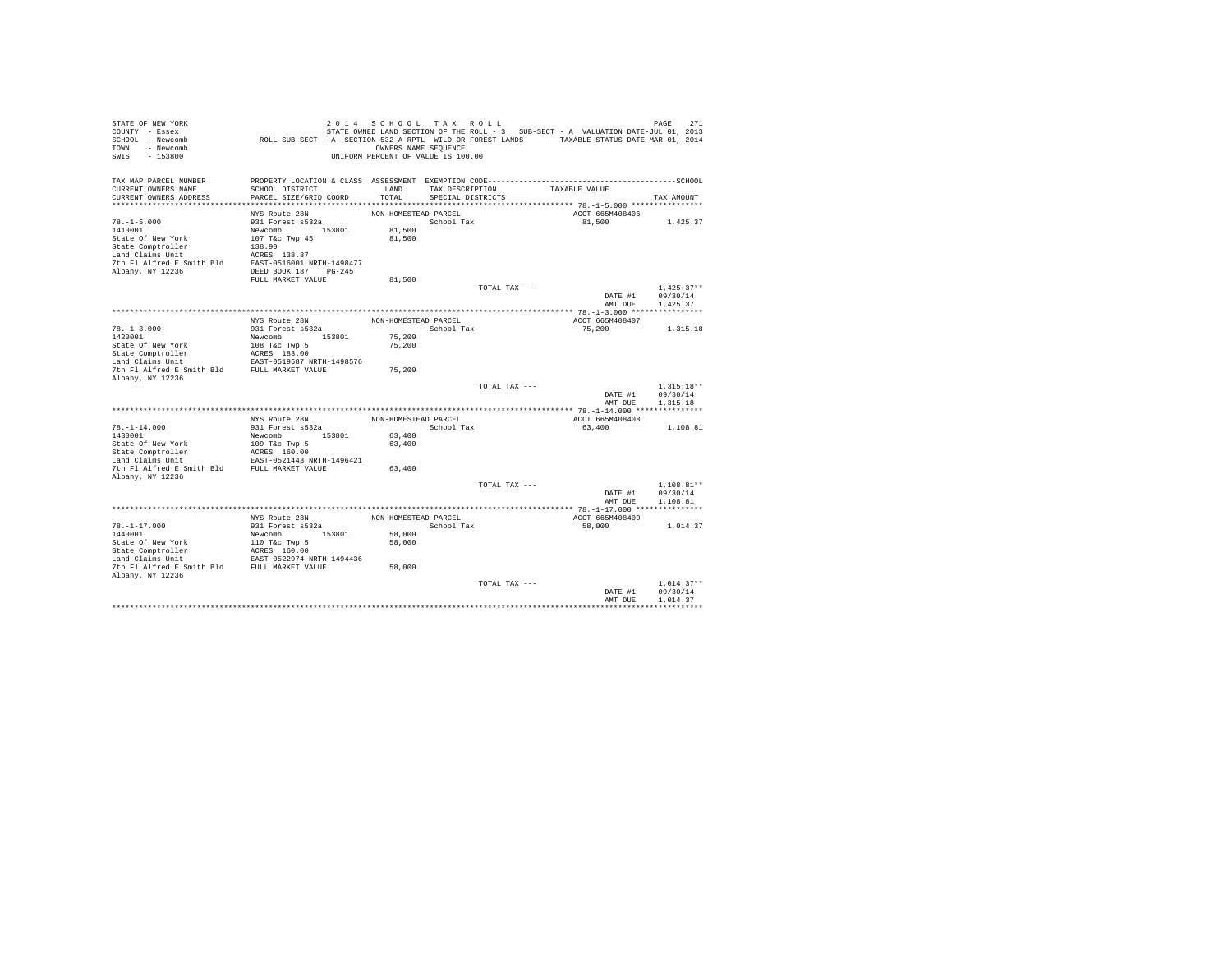| STATE OF NEW YORK<br>COUNTY - Essex                                                                                                                                                                                  |                                                                                             | 2014 SCHOOL TAX ROLL               |                   |               | STATE OWNED LAND SECTION OF THE ROLL - 3 SUB-SECT - A VALUATION DATE-JUL 01, 2013 | 272<br>PAGE      |
|----------------------------------------------------------------------------------------------------------------------------------------------------------------------------------------------------------------------|---------------------------------------------------------------------------------------------|------------------------------------|-------------------|---------------|-----------------------------------------------------------------------------------|------------------|
| SCHOOL - Newcomb                                                                                                                                                                                                     | ROLL SUB-SECT - A- SECTION 532-A RPTL WILD OR FOREST LANDS TAXABLE STATUS DATE-MAR 01, 2014 |                                    |                   |               |                                                                                   |                  |
| TOWN - Newcomb                                                                                                                                                                                                       |                                                                                             | OWNERS NAME SEQUENCE               |                   |               |                                                                                   |                  |
| SWIS<br>$-153800$                                                                                                                                                                                                    |                                                                                             | UNIFORM PERCENT OF VALUE IS 100.00 |                   |               |                                                                                   |                  |
|                                                                                                                                                                                                                      |                                                                                             |                                    |                   |               |                                                                                   |                  |
| TAX MAP PARCEL NUMBER<br>CURRENT OWNERS NAME                                                                                                                                                                         | SCHOOL DISTRICT                                                                             | LAND                               | TAX DESCRIPTION   |               | TAXABLE VALUE                                                                     |                  |
| CURRENT OWNERS ADDRESS                                                                                                                                                                                               | PARCEL SIZE/GRID COORD                                                                      | TOTAL                              | SPECIAL DISTRICTS |               |                                                                                   | TAX AMOUNT       |
|                                                                                                                                                                                                                      |                                                                                             |                                    |                   |               |                                                                                   |                  |
|                                                                                                                                                                                                                      | NYS Route 28N                                                                               | NON-HOMESTEAD PARCEL               |                   |               | ACCT 665M408410                                                                   |                  |
| $78. - 1 - 23.000$                                                                                                                                                                                                   | 931 Forest s532a                                                                            |                                    | School Tax        |               | 56,100                                                                            | 981.14           |
| 1450001                                                                                                                                                                                                              | Newcomb 153801<br>111 T&c Twp 5                                                             | 56,100                             |                   |               |                                                                                   |                  |
| State Of New York                                                                                                                                                                                                    |                                                                                             | 56,100                             |                   |               |                                                                                   |                  |
|                                                                                                                                                                                                                      |                                                                                             |                                    |                   |               |                                                                                   |                  |
|                                                                                                                                                                                                                      |                                                                                             |                                    |                   |               |                                                                                   |                  |
| State Comptroller 160ac S11<br>160ac S11<br>Land Claims Unit 160ac S160.00<br>The F1 Alfred E Smith B1d EAST-0524599 NETH-1492254<br>Albany, NY 12236 FULL MARKET VALUE                                              |                                                                                             | 56,100                             |                   |               |                                                                                   |                  |
|                                                                                                                                                                                                                      |                                                                                             |                                    |                   | TOTAL TAX --- |                                                                                   | 981.14**         |
|                                                                                                                                                                                                                      |                                                                                             |                                    |                   |               | DATE #1                                                                           | 09/30/14         |
|                                                                                                                                                                                                                      |                                                                                             |                                    |                   |               | AMT DUE                                                                           | 981.14           |
|                                                                                                                                                                                                                      |                                                                                             |                                    |                   |               |                                                                                   |                  |
|                                                                                                                                                                                                                      | NYS Route 28N<br>931 Forest s532a                                                           | NON-HOMESTEAD PARCEL               |                   |               | ACCT 665M408411                                                                   |                  |
| $78. - 1 - 10.000$                                                                                                                                                                                                   |                                                                                             |                                    | School Tax        |               | 60,800                                                                            | 1,063.34         |
| 1460001                                                                                                                                                                                                              | Newcomb<br>112 T&c Twp 5<br>ACRES 160.00<br>EAST-0526123 NRTH-1490237                       | 60,800                             |                   |               |                                                                                   |                  |
| State Of New York                                                                                                                                                                                                    |                                                                                             | 60,800                             |                   |               |                                                                                   |                  |
| State Comptroller<br>Land Claims Unit                                                                                                                                                                                |                                                                                             |                                    |                   |               |                                                                                   |                  |
| 7th F1 Alfred E Smith Bld FULL MARKET VALUE                                                                                                                                                                          |                                                                                             | 60,800                             |                   |               |                                                                                   |                  |
| Albany, NY 12236                                                                                                                                                                                                     |                                                                                             |                                    |                   |               |                                                                                   |                  |
|                                                                                                                                                                                                                      |                                                                                             |                                    |                   | TOTAL TAX --- |                                                                                   | $1.063.34**$     |
|                                                                                                                                                                                                                      |                                                                                             |                                    |                   |               |                                                                                   | DATE #1 09/30/14 |
|                                                                                                                                                                                                                      |                                                                                             |                                    |                   |               | AMT DUE                                                                           | 1,063.34         |
|                                                                                                                                                                                                                      |                                                                                             |                                    |                   |               |                                                                                   |                  |
|                                                                                                                                                                                                                      | NYS Route 28N                                                                               | NON-HOMESTEAD PARCEL               |                   |               | ACCT 665M408412                                                                   |                  |
| $89. -2 - 1.000$                                                                                                                                                                                                     | 931 Forest s532a                                                                            |                                    | School Tax        |               | 107,400                                                                           | 1,878.34         |
| 1470001                                                                                                                                                                                                              | Newcomb<br>153801<br>113&114 T&c Twp                                                        | 107,400                            |                   |               |                                                                                   |                  |
| State Of New York                                                                                                                                                                                                    |                                                                                             | 107,400                            |                   |               |                                                                                   |                  |
|                                                                                                                                                                                                                      |                                                                                             |                                    |                   |               |                                                                                   |                  |
| State Comptroller<br>1987 - 237.7ac S11<br>1988 - 237.7ac S11<br>1988 - 237.7ac S11<br>1988 - 237.7ac S1275933<br>237.7ac S1275933<br>238.8RTH-1488353<br>248.8RTH-1488353<br>248.8RTH-1488353<br>248.8RTH-1488353   |                                                                                             |                                    |                   |               |                                                                                   |                  |
|                                                                                                                                                                                                                      |                                                                                             |                                    |                   |               |                                                                                   |                  |
|                                                                                                                                                                                                                      | FULL MARKET VALUE                                                                           | 107,400                            |                   |               |                                                                                   |                  |
|                                                                                                                                                                                                                      |                                                                                             |                                    |                   | TOTAL TAX --- |                                                                                   | $1,878.34**$     |
|                                                                                                                                                                                                                      |                                                                                             |                                    |                   |               | DATE #1                                                                           | 09/30/14         |
|                                                                                                                                                                                                                      |                                                                                             |                                    |                   |               | AMT DUE                                                                           | 1,878.34         |
|                                                                                                                                                                                                                      |                                                                                             |                                    |                   |               |                                                                                   |                  |
|                                                                                                                                                                                                                      | Sanford Ln                                                                                  | NON-HOMESTEAD PARCEL               |                   |               | ACCT 665M408413                                                                   |                  |
| $79. - 1 - 4.000$                                                                                                                                                                                                    | 931 Forest s532a                                                                            |                                    | School Tax        |               | 132,800                                                                           | 2,322.56         |
| 1480001                                                                                                                                                                                                              | Newcomb 153801                                                                              | 132,800                            |                   |               |                                                                                   |                  |
|                                                                                                                                                                                                                      |                                                                                             | 132,800                            |                   |               |                                                                                   |                  |
| State of New York 115&116 Tkc Twp 50<br>State Comptroller and CRESS 299.00<br>Land Claims Unit EAST-0530481 NRTH-1489797<br>Jan Claims Unit East-0530481 NRTH-1489797<br>The Fl Alfred E Smith Bld FULL MARKET VALUE |                                                                                             |                                    |                   |               |                                                                                   |                  |
|                                                                                                                                                                                                                      |                                                                                             | 132,800                            |                   |               |                                                                                   |                  |
| Albany, NY 12236                                                                                                                                                                                                     |                                                                                             |                                    |                   |               |                                                                                   |                  |
|                                                                                                                                                                                                                      |                                                                                             |                                    |                   | TOTAL TAX --- |                                                                                   | $2.322.56**$     |
|                                                                                                                                                                                                                      |                                                                                             |                                    |                   |               | DATE #1                                                                           | 09/30/14         |
|                                                                                                                                                                                                                      |                                                                                             |                                    |                   |               | AMT DUE                                                                           | 2.322.56         |
|                                                                                                                                                                                                                      |                                                                                             |                                    |                   |               |                                                                                   |                  |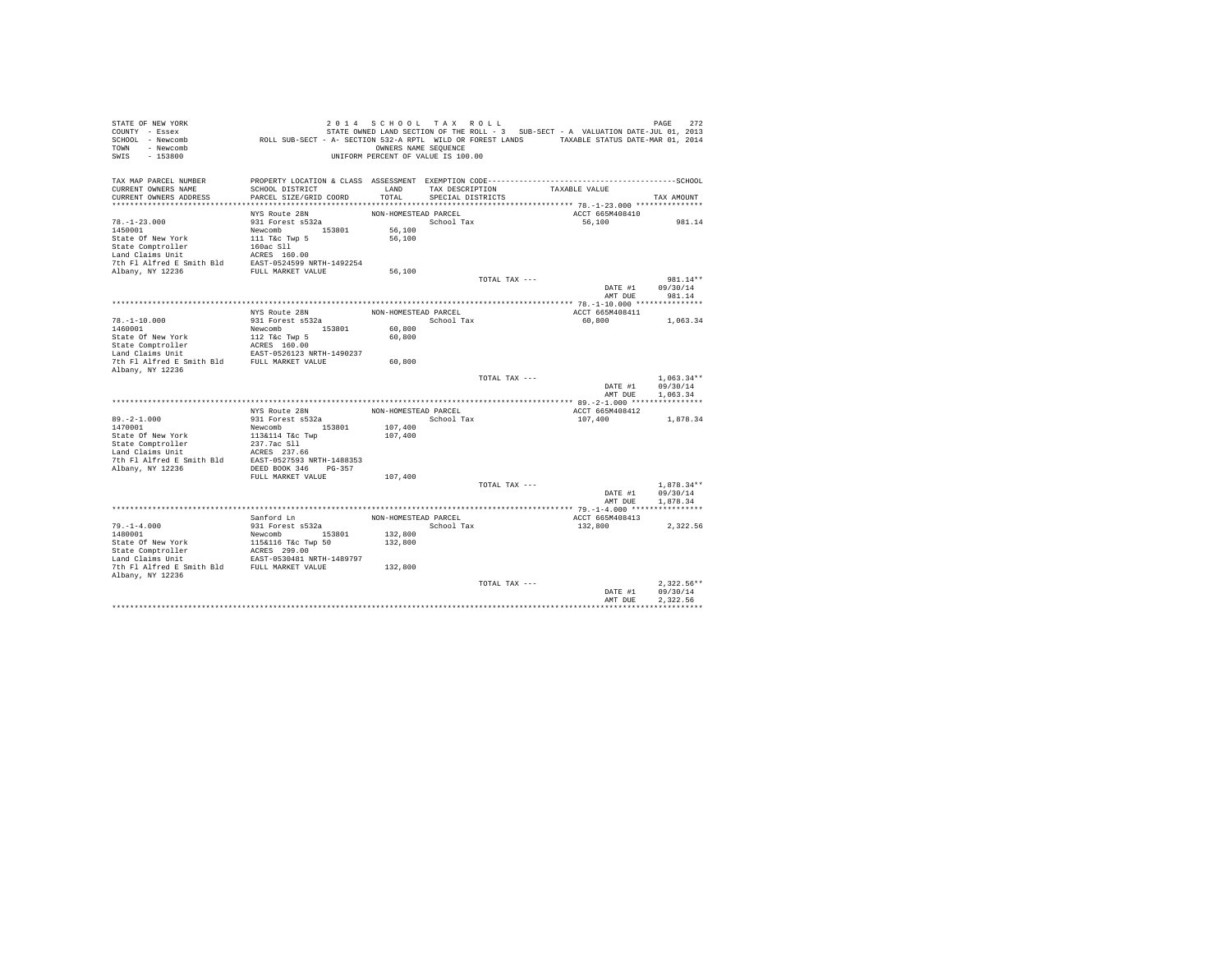| STATE OF NEW YORK<br>COUNTY - Essex<br>SCHOOL - Newcomb<br>TOWN - Newcomb<br>$-153800$<br>SWIS | ROLL SUB-SECT - A- SECTION 532-A RPTL WILD OR FOREST LANDS TAXABLE STATUS DATE-MAR 01, 2014 | OWNERS NAME SEQUENCE | 2014 SCHOOL TAX ROLL<br>UNIFORM PERCENT OF VALUE IS 100.00 |               | STATE OWNED LAND SECTION OF THE ROLL - 3 SUB-SECT - A VALUATION DATE-JUL 01, 2013 | 273<br>PAGE  |
|------------------------------------------------------------------------------------------------|---------------------------------------------------------------------------------------------|----------------------|------------------------------------------------------------|---------------|-----------------------------------------------------------------------------------|--------------|
| TAX MAP PARCEL NUMBER<br>CURRENT OWNERS NAME                                                   | SCHOOL DISTRICT                                                                             | LAND                 |                                                            |               | TAXABLE VALUE                                                                     |              |
| CURRENT OWNERS ADDRESS                                                                         | PARCEL SIZE/GRID COORD                                                                      | TOTAL                | TAX DESCRIPTION<br>SPECIAL DISTRICTS                       |               |                                                                                   | TAX AMOUNT   |
|                                                                                                |                                                                                             |                      |                                                            |               |                                                                                   |              |
|                                                                                                | Sanford Ln                                                                                  | NON-HOMESTEAD PARCEL |                                                            |               | ACCT 665M408414                                                                   |              |
| $79. - 1 - 3.000$                                                                              | 931 Forest s532a                                                                            |                      | School Tax                                                 |               | 91,400                                                                            | 1,598.51     |
| 1490001                                                                                        | Newcomb 153801                                                                              | 91,400               |                                                            |               |                                                                                   |              |
| State Of New York                                                                              | 117 T&c Twp 5                                                                               | 91,400               |                                                            |               |                                                                                   |              |
| State Comptroller                                                                              | ACRES 236.00                                                                                |                      |                                                            |               |                                                                                   |              |
| Land Claims Unit                                                                               | EAST-0528641 NRTH-1492178                                                                   |                      |                                                            |               |                                                                                   |              |
| 7th Fl Alfred E Smith Bld                                                                      | FULL MARKET VALUE                                                                           | 91,400               |                                                            |               |                                                                                   |              |
| Albany, NY 12236                                                                               |                                                                                             |                      |                                                            |               |                                                                                   | 1.598.51**   |
|                                                                                                |                                                                                             |                      |                                                            | TOTAL TAX --- | DATE #1                                                                           | 09/30/14     |
|                                                                                                |                                                                                             |                      |                                                            |               | AMT DUE                                                                           | 1,598.51     |
|                                                                                                |                                                                                             |                      |                                                            |               |                                                                                   |              |
|                                                                                                | NYS Route 28N                                                                               | NON-HOMESTEAD PARCEL |                                                            |               | ACCT 665M408415                                                                   |              |
| $78. - 1 - 24.000$                                                                             | 931 Forest s532a                                                                            |                      | School Tax                                                 |               | 85,500                                                                            | 1,495.32     |
| 1500001                                                                                        | Newcomb 153801                                                                              | 85,500               |                                                            |               |                                                                                   |              |
| State Of New York                                                                              | 118 Totten & Crossfield                                                                     | 85,500               |                                                            |               |                                                                                   |              |
| State Comptroller                                                                              | 236ac Sll                                                                                   |                      |                                                            |               |                                                                                   |              |
| Land Claims Unit                                                                               | ACRES 236.00                                                                                |                      |                                                            |               |                                                                                   |              |
| 7th Fl Alfred E Smith Bld                                                                      | EAST-0527127 NRTH-1494136                                                                   |                      |                                                            |               |                                                                                   |              |
| Albany, NY 12236                                                                               | FULL MARKET VALUE                                                                           | 85,500               |                                                            | TOTAL TAX --- |                                                                                   | $1.495.32**$ |
|                                                                                                |                                                                                             |                      |                                                            |               | DATE #1                                                                           | 09/30/14     |
|                                                                                                |                                                                                             |                      |                                                            |               | AMT DUE                                                                           | 1,495.32     |
|                                                                                                |                                                                                             |                      |                                                            |               |                                                                                   |              |
|                                                                                                | NYS Route 28N                                                                               | NON-HOMESTEAD PARCEL |                                                            |               | ACCT 665M408501                                                                   |              |
| $78. - 1 - 16.000$                                                                             | 931 Forest s532a                                                                            |                      | School Tax                                                 |               | 121,300                                                                           | 2,121.43     |
| 1510001                                                                                        | Newcomb 153801                                                                              | 121,300              |                                                            |               |                                                                                   |              |
| State Of New York                                                                              | 119 T&c Twp 5                                                                               | 121,300              |                                                            |               |                                                                                   |              |
| State Comptroller                                                                              | 236ac Sll                                                                                   |                      |                                                            |               |                                                                                   |              |
| Land Claims Unit<br>7th Fl Alfred E Smith Bld                                                  | ACRES 236.00<br>EAST-0525476 NRTH-1496304                                                   |                      |                                                            |               |                                                                                   |              |
| Albany, NY 12236                                                                               | FULL MARKET VALUE                                                                           | 121,300              |                                                            |               |                                                                                   |              |
|                                                                                                |                                                                                             |                      |                                                            | TOTAL TAX --- |                                                                                   | $2.121.43**$ |
|                                                                                                |                                                                                             |                      |                                                            |               | DATE #1                                                                           | 09/30/14     |
|                                                                                                |                                                                                             |                      |                                                            |               | AMT DUE                                                                           | 2.121.43     |
|                                                                                                |                                                                                             |                      |                                                            |               |                                                                                   |              |
|                                                                                                | NYS Route 28N                                                                               | NON-HOMESTEAD PARCEL |                                                            |               | ACCT 665M408502                                                                   |              |
| $78. - 1 - 15.000$                                                                             | 931 Forest s532a                                                                            |                      | School Tax                                                 |               | 98,600                                                                            | 1,724.43     |
| 1520001                                                                                        | Newcomb 153801                                                                              | 98,600               |                                                            |               |                                                                                   |              |
| State Of New York                                                                              | 120 T&c Twp 5<br>ACRES 236.00<br>EAST-0523939 NRTH-1498323                                  | 98,600               |                                                            |               |                                                                                   |              |
| State Comptroller                                                                              |                                                                                             |                      |                                                            |               |                                                                                   |              |
| Land Claims Unit<br>7th Fl Alfred E Smith Bld FULL MARKET VALUE                                |                                                                                             | 98,600               |                                                            |               |                                                                                   |              |
| Albany, NY 12236                                                                               |                                                                                             |                      |                                                            |               |                                                                                   |              |
|                                                                                                |                                                                                             |                      |                                                            | TOTAL TAX --- |                                                                                   | $1.724.43**$ |
|                                                                                                |                                                                                             |                      |                                                            |               | DATE #1                                                                           | 09/30/14     |
|                                                                                                |                                                                                             |                      |                                                            |               | AMT DUE                                                                           | 1.724.43     |
|                                                                                                |                                                                                             |                      |                                                            |               |                                                                                   |              |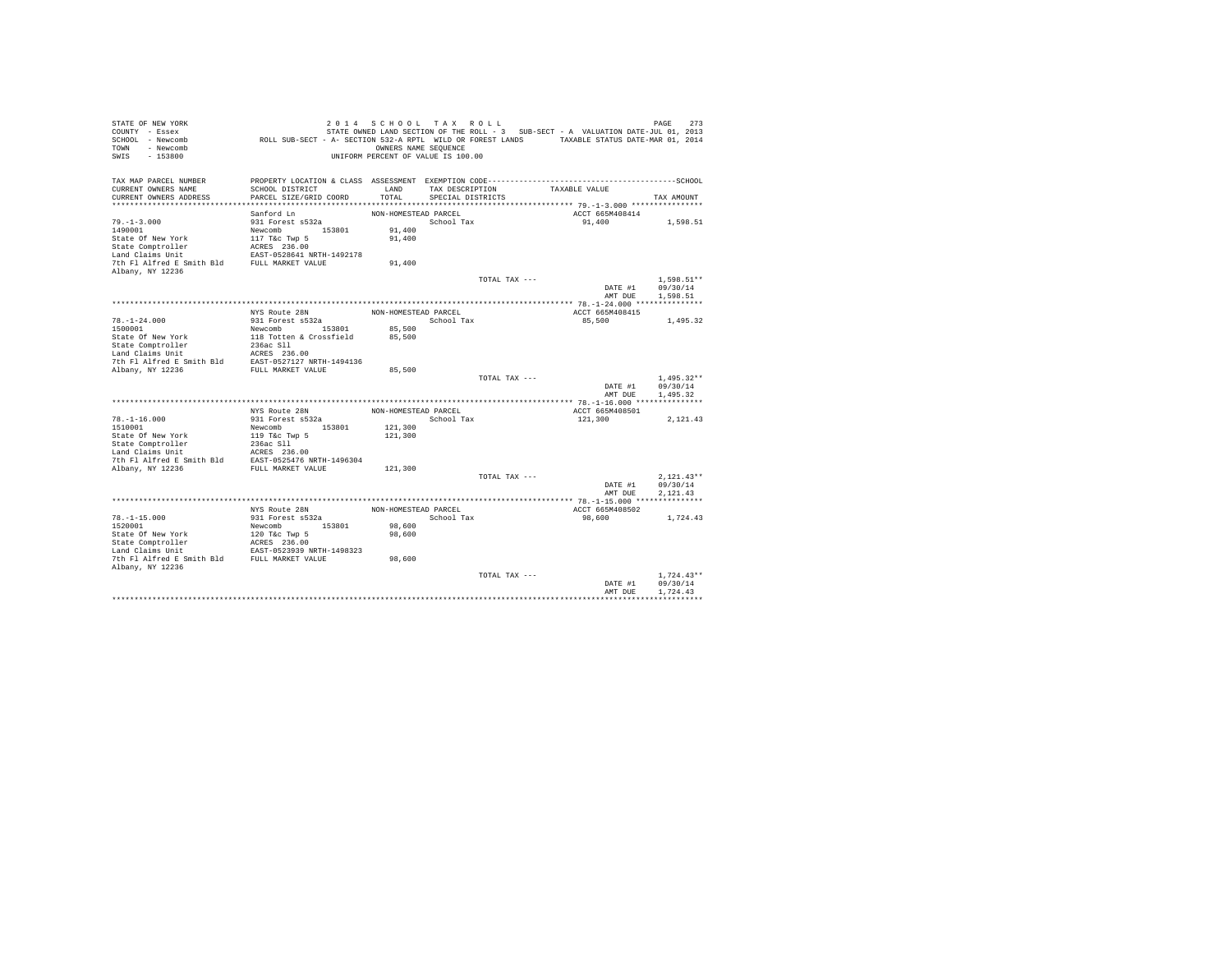| STATE OF NEW YORK<br>COUNTY - Essex<br>SCHOOL - Newcomb<br>- Newcomb<br>TOWN<br>$-153800$<br>SWIS | ROLL SUB-SECT - A- SECTION 532-A RPTL WILD OR FOREST LANDS TAXABLE STATUS DATE-MAR 01, 2014 | OWNERS NAME SEOUENCE<br>UNIFORM PERCENT OF VALUE IS 100.00 | 2014 SCHOOL TAX ROLL<br>STATE OWNED LAND SECTION OF THE ROLL - 3 SUB-SECT - A VALUATION DATE-JUL 01, 2013 |                 | 274<br>PAGE      |
|---------------------------------------------------------------------------------------------------|---------------------------------------------------------------------------------------------|------------------------------------------------------------|-----------------------------------------------------------------------------------------------------------|-----------------|------------------|
| TAX MAP PARCEL NUMBER<br>CURRENT OWNERS NAME                                                      | SCHOOL DISTRICT                                                                             | <b>T.AND</b>                                               | TAX DESCRIPTION                                                                                           | TAXABLE VALUE   |                  |
| CURRENT OWNERS ADDRESS                                                                            | PARCEL SIZE/GRID COORD                                                                      | TOTAL                                                      | SPECIAL DISTRICTS                                                                                         |                 | TAX AMOUNT       |
|                                                                                                   |                                                                                             |                                                            |                                                                                                           |                 |                  |
|                                                                                                   | NYS Route 28N                                                                               | NON-HOMESTEAD PARCEL                                       |                                                                                                           | ACCT 665M408503 |                  |
| $78. - 1 - 2.000$                                                                                 | 931 Forest s532a                                                                            |                                                            | School Tax                                                                                                | 49,400          | 863.96           |
| 1530001                                                                                           | 153801<br>Newcomb                                                                           | 49,400                                                     |                                                                                                           |                 |                  |
| State Of New York                                                                                 | 121 T&c Twp 5                                                                               | 49,400                                                     |                                                                                                           |                 |                  |
| State Comptroller                                                                                 | ACRES 101.00                                                                                |                                                            |                                                                                                           |                 |                  |
| Land Claims Unit                                                                                  | EAST-0522177 NRTH-1499413                                                                   |                                                            |                                                                                                           |                 |                  |
| 7th Fl Alfred E Smith Bld<br>Albany, NY 12236                                                     | FULL MARKET VALUE                                                                           | 49,400                                                     |                                                                                                           |                 |                  |
|                                                                                                   |                                                                                             |                                                            | TOTAL TAX $---$                                                                                           |                 | $863.96**$       |
|                                                                                                   |                                                                                             |                                                            |                                                                                                           |                 | DATE #1 09/30/14 |
|                                                                                                   |                                                                                             |                                                            |                                                                                                           | AMT DUE         | 863.96           |
|                                                                                                   |                                                                                             |                                                            |                                                                                                           |                 |                  |
|                                                                                                   | Errata                                                                                      | NON-HOMESTEAD PARCEL                                       |                                                                                                           | ACCT 665Z012005 |                  |
| $999.99 - 1 - 23.000$                                                                             | 991 Adirondack p                                                                            |                                                            | School Tax                                                                                                | 33817.620       | 591,441.53       |
| 7777777                                                                                           | Newcomb<br>153801                                                                           | $\mathbf{r}$                                               |                                                                                                           |                 |                  |
| Errata                                                                                            | 2014 Aggregate Assessment                                                                   | 33817,620                                                  |                                                                                                           |                 |                  |
| Newcomb, NY                                                                                       | for Town County School an                                                                   |                                                            |                                                                                                           |                 |                  |
|                                                                                                   | Special District Purpose                                                                    |                                                            |                                                                                                           |                 |                  |
|                                                                                                   | FULL MARKET VALUE                                                                           | 33817.620                                                  | TOTAL TAX ---                                                                                             |                 | 591,441.53**     |
|                                                                                                   |                                                                                             |                                                            |                                                                                                           |                 | DATE #1 09/30/14 |
|                                                                                                   |                                                                                             |                                                            |                                                                                                           | AMT DUE         | 591, 441, 53     |
|                                                                                                   |                                                                                             |                                                            |                                                                                                           |                 |                  |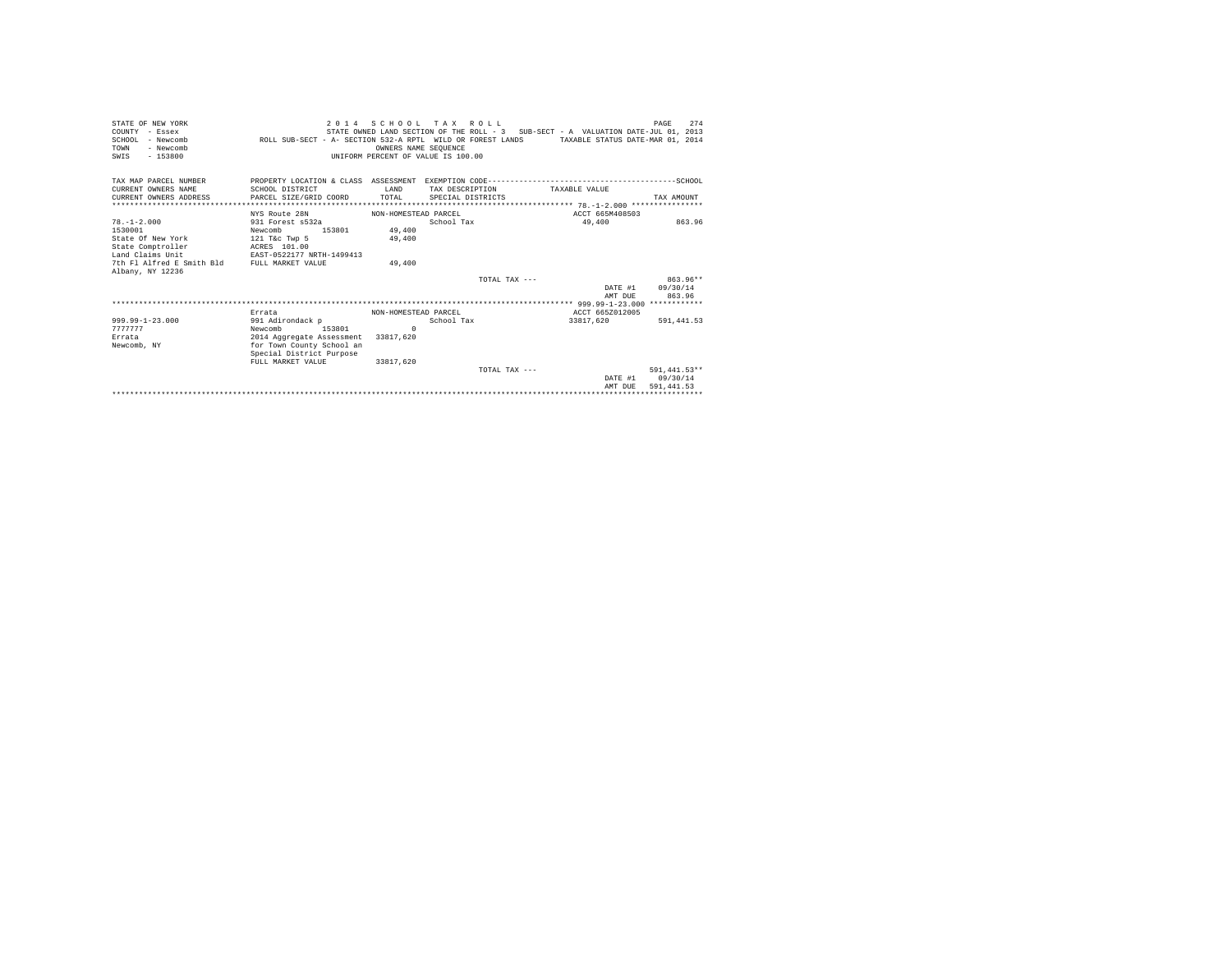|      | STATE OF NEW YORK |                                                            |  | 2014 SCHOOL TAX ROLL |  |                                                                                   |                                  | PAGE                   | 275 |
|------|-------------------|------------------------------------------------------------|--|----------------------|--|-----------------------------------------------------------------------------------|----------------------------------|------------------------|-----|
|      | COUNTY - Essex    |                                                            |  |                      |  | STATE OWNED LAND SECTION OF THE ROLL - 3 SUB-SECT - A VALUATION DATE-JUL 01, 2013 |                                  |                        |     |
|      | SCHOOL - Newcomb  | ROLL SUB-SECT - A- SECTION 532-A RPTL WILD OR FOREST LANDS |  |                      |  |                                                                                   | TAXABLE STATUS DATE-MAR 01, 2014 |                        |     |
| TOWN | - Newcomb         |                                                            |  |                      |  |                                                                                   |                                  | RPS155/V04/L015        |     |
| SWIS | - 153800          |                                                            |  |                      |  |                                                                                   |                                  | CURRENT DATE 8/21/2014 |     |

#### R O L L S U B S E C T I O N - A - T O T A L S

## \*\*\* S P E C I A L D I S T R I C T S U M M A R Y \*\*\*

|      |             | ------<br>IUIAI    |          |   | $\sim$ | .XEMP' |       | UIAI<br>the contract of the contract of the contract of |  |
|------|-------------|--------------------|----------|---|--------|--------|-------|---------------------------------------------------------|--|
| CODE | <b>NAME</b> | DADCET<br>________ | wpt<br>. | . |        |        | . ۱ ۵ | 1 M.A                                                   |  |

#### NO SPECIAL DISTRICTS AT THIS LEVEL

## \*\*\* S C H O O L D I S T R I C T S U M M A R Y \*\*\*

| CODE   | DISTRICT NAME   | TOTAL<br>PARCELS | ASSESSED<br>LAND | ASSESSED<br>TOTAL | EXEMPT<br>AMOUNT<br>-------- | TOTAL<br>TAXABLE |              |
|--------|-----------------|------------------|------------------|-------------------|------------------------------|------------------|--------------|
|        |                 |                  |                  |                   | STAR AMOUNT                  | STAR TAXABLE     | TOTAL TAX    |
|        | Newcomb         | 138              | 36100,100        | 69917.720         |                              | 69,917,720       |              |
| 153801 |                 |                  |                  |                   |                              | 69,917,720       | 1,222,801.71 |
|        | SUB-TOTAL       | 138              | 36100,100        | 69917.720         |                              | 69,917,720       |              |
|        | SUB-TOTAL(CONT) |                  |                  |                   |                              | 69,917,720       | 1,222,801.71 |
|        |                 |                  |                  |                   |                              |                  |              |
|        | TOTAL           | 138              | 36100,100        | 69917.720         |                              | 69,917,720       |              |
|        | TO TAL (CONT)   |                  |                  |                   |                              | 69,917,720       | 1,222,801.71 |

## \*\*\* S Y S T E M C O D E S S U M M A R Y \*\*\*

NO SYSTEM EXEMPTIONS AT THIS LEVEL

## \*\*\* E X E M P T I O N S U M M A R Y \*\*\*

NO EXEMPTIONS AT THIS LEVEL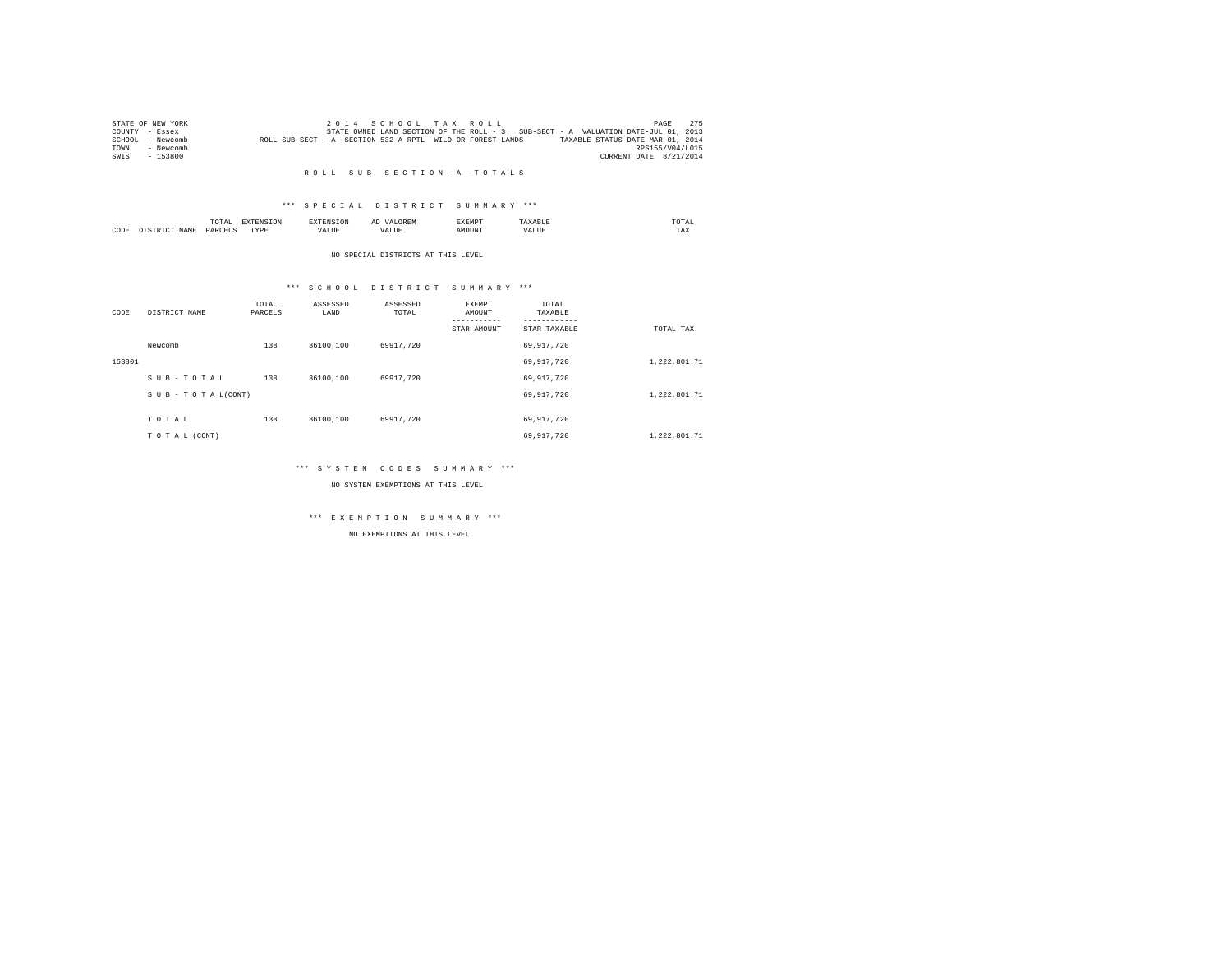|      | STATE OF NEW YORK |                                                            |  |  | 2014 SCHOOL TAX ROLL |                                                                                   |                                  |                        | PAGE            | 276 |
|------|-------------------|------------------------------------------------------------|--|--|----------------------|-----------------------------------------------------------------------------------|----------------------------------|------------------------|-----------------|-----|
|      | COUNTY - Essex    |                                                            |  |  |                      | STATE OWNED LAND SECTION OF THE ROLL - 3 SUB-SECT - A VALUATION DATE-JUL 01, 2013 |                                  |                        |                 |     |
|      | SCHOOL - Newcomb  | ROLL SUB-SECT - A- SECTION 532-A RPTL WILD OR FOREST LANDS |  |  |                      |                                                                                   | TAXABLE STATUS DATE-MAR 01, 2014 |                        |                 |     |
| TOWN | - Newcomb         |                                                            |  |  |                      |                                                                                   |                                  |                        | RPS155/V04/L015 |     |
| SWIS | $-153800$         |                                                            |  |  |                      |                                                                                   |                                  | CURRENT DATE 8/21/2014 |                 |     |

#### R O L L S U B S E C T I O N - A - T O T A L S

## \*\*\* G R A N D T O T A L S \*\*\*

| ROLL<br><b>SEC</b> | DESCRIPTION                         | TOTAL<br>PARCELS | ASSESSED<br>LAND | ASSESSED<br>TOTAL | EXEMPT<br>AMOUNT<br>-----------<br>STAR AMOUNT | TOTAL<br>TAXABLE<br>------------<br>STAR TAXABLE | TOTAL<br>TAX |
|--------------------|-------------------------------------|------------------|------------------|-------------------|------------------------------------------------|--------------------------------------------------|--------------|
|                    | School Tax                          |                  | 36100.100        | 69917.720         |                                                | 69.917.720<br>69.917.720                         | 1,222,801.71 |
|                    | SPEC DIST TAXES<br>STATE OWNED LAND | 138              |                  |                   |                                                |                                                  | 1222,801.71  |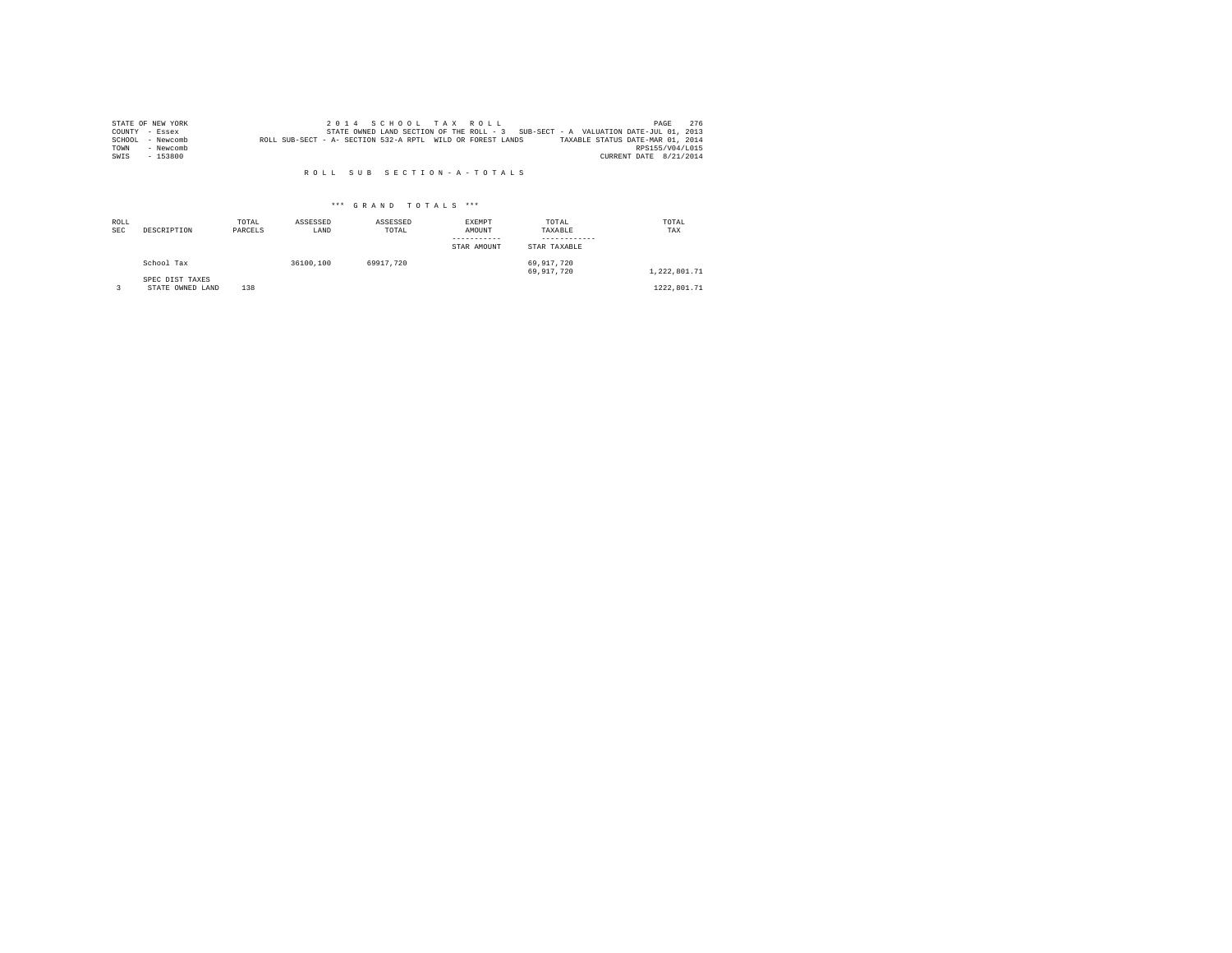| STATE OF NEW YORK<br>COUNTY - Essex<br>SCHOOL - Newcomb | ROLL SUB-SECT - P- ECL CONSERVATION AND COMMON LAW EASEMENTS TAXABLE STATUS DATE-MAR 01, 2014 | 2014 SCHOOL TAX ROLL                                       |                   |               | STATE OWNED LAND SECTION OF THE ROLL - 3 SUB-SECT - P VALUATION DATE-JUL 01, 2013 | PAGE<br>277            |
|---------------------------------------------------------|-----------------------------------------------------------------------------------------------|------------------------------------------------------------|-------------------|---------------|-----------------------------------------------------------------------------------|------------------------|
| - Newcomb<br>TOWN<br>SWTS<br>$-153800$                  |                                                                                               | OWNERS NAME SEOUENCE<br>UNIFORM PERCENT OF VALUE IS 100.00 |                   |               |                                                                                   |                        |
| TAX MAP PARCEL NUMBER<br>CURRENT OWNERS NAME            | PROPERTY LOCATION & CLASS ASSESSMENT EXEMPTION CODE-----------------------<br>SCHOOL DISTRICT | LAND                                                       | TAX DESCRIPTION   |               | TAXABLE VALUE                                                                     | ----------------SCHOOL |
| CURRENT OWNERS ADDRESS                                  | PARCEL SIZE/GRID COORD                                                                        | TOTAL                                                      | SPECIAL DISTRICTS |               |                                                                                   | TAX AMOUNT             |
|                                                         |                                                                                               |                                                            |                   |               |                                                                                   |                        |
|                                                         | Sanford Ln                                                                                    | NON-HOMESTEAD PARCEL                                       |                   |               | ACCT 665J105004                                                                   |                        |
| 90. -1-1.110-ESMT                                       | 980 Consvn easmt                                                                              |                                                            | School Tax        |               | 23,546                                                                            | 411.80                 |
| State Of New York                                       | 153801<br>Newcomb                                                                             | 23,546                                                     |                   |               |                                                                                   |                        |
| C/O County Treasurer                                    | urer Pt 92 T&c Twp<br>County 1565/88 1585/307 Esmnts                                          | 23.546                                                     |                   |               |                                                                                   |                        |
| Essex                                                   | 64.64AC Under 480A RPTL                                                                       |                                                            |                   |               |                                                                                   |                        |
| MAY BE SUBJECT TO PAYMENT                               | ACRES 64.64                                                                                   |                                                            |                   |               |                                                                                   |                        |
| IINDER RPTL480A IINTIL 2018                             | EAST-0571166 NRTH-1474448                                                                     |                                                            |                   |               |                                                                                   |                        |
|                                                         | DEED BOOK 1656 PG-1                                                                           |                                                            |                   |               |                                                                                   |                        |
|                                                         | CONSERVATION ESMT % 61.00                                                                     |                                                            |                   |               |                                                                                   |                        |
|                                                         | FULL MARKET VALUE                                                                             | 23.546                                                     |                   |               |                                                                                   |                        |
|                                                         |                                                                                               |                                                            |                   | TOTAL TAX --- |                                                                                   | $411.80**$             |
|                                                         |                                                                                               |                                                            |                   |               | DATE #1<br>AMT DUE                                                                | 09/30/14<br>411.80     |
|                                                         |                                                                                               |                                                            |                   |               |                                                                                   |                        |
|                                                         | Sanford Ln                                                                                    | NON-HOMESTEAD PARCEL                                       |                   |               | ACCT 665Z004009                                                                   |                        |
| 90. -1-1.200-ESMT                                       | 980 Consvn easmt                                                                              |                                                            | School Tax        |               | 179,584                                                                           | 3,140.77               |
| State Of New York                                       | Newcomb 153801                                                                                | 179.584                                                    |                   |               |                                                                                   |                        |
| C/O County Treasurer                                    | 91-93 T&C TWP 46                                                                              | 179,584                                                    |                   |               |                                                                                   |                        |
| Essex                                                   | County 1565/88 1585/307 Esmnts<br>150.22AC 480A                                               |                                                            |                   |               |                                                                                   |                        |
| MAY BE SUBJECT TO PAYMENT                               | ACRES 164.22                                                                                  |                                                            |                   |               |                                                                                   |                        |
| UNDER RPTL480A UNTIL 2018                               | EAST-0570871 NRTH-1473126                                                                     |                                                            |                   |               |                                                                                   |                        |
|                                                         | DEED BOOK 1656 PG-1                                                                           |                                                            |                   |               |                                                                                   |                        |
|                                                         | CONSERVATION ESMT % 61.00                                                                     |                                                            |                   |               |                                                                                   |                        |
|                                                         | FULL MARKET VALUE                                                                             | 179.584                                                    |                   |               |                                                                                   |                        |
|                                                         |                                                                                               |                                                            |                   | TOTAL TAX --- |                                                                                   | $3.140.77**$           |
|                                                         |                                                                                               |                                                            |                   |               | DATE #1<br>AMT DUE                                                                | 09/30/14<br>3,140.77   |
|                                                         |                                                                                               |                                                            |                   |               |                                                                                   |                        |
|                                                         | Sanford Ln                                                                                    | NON-HOMESTEAD PARCEL                                       |                   |               | ACCT 665Z008002                                                                   |                        |
| $90. -1 - 2.220 - ESMT$                                 | 980 Consvn easmt                                                                              |                                                            | School Tax        |               | 606,523                                                                           | 10,607.57              |
| State Of New York                                       | Newcomb 153801                                                                                | 606,523                                                    |                   |               |                                                                                   |                        |
| C/O County Treasurer                                    | T&C PUR TWP 47                                                                                | 606,523                                                    |                   |               |                                                                                   |                        |
| County<br>Essex                                         | 1565/88 1585/307 Esmnts<br>1952Ac 480A RPTL                                                   |                                                            |                   |               |                                                                                   |                        |
| MAY BE SUBJECT TO PAYMENT                               | ACRES 2048.80                                                                                 |                                                            |                   |               |                                                                                   |                        |
| IINDER RPTL480A IINTIL 2017                             | EAST-0568159 NRTH-1480004                                                                     |                                                            |                   |               |                                                                                   |                        |
|                                                         | DEED BOOK 1656 PG-1                                                                           |                                                            |                   |               |                                                                                   |                        |
|                                                         | CONSERVATION ESMT % 61.00                                                                     |                                                            |                   |               |                                                                                   |                        |
|                                                         | FULL MARKET VALUE                                                                             | 606,523                                                    |                   |               |                                                                                   |                        |
|                                                         |                                                                                               |                                                            |                   | TOTAL TAX --- |                                                                                   | $10,607.57**$          |
|                                                         |                                                                                               |                                                            |                   |               | DATE #1<br>AMT DHE                                                                | 09/30/14<br>10.607.57  |
|                                                         |                                                                                               |                                                            |                   |               |                                                                                   |                        |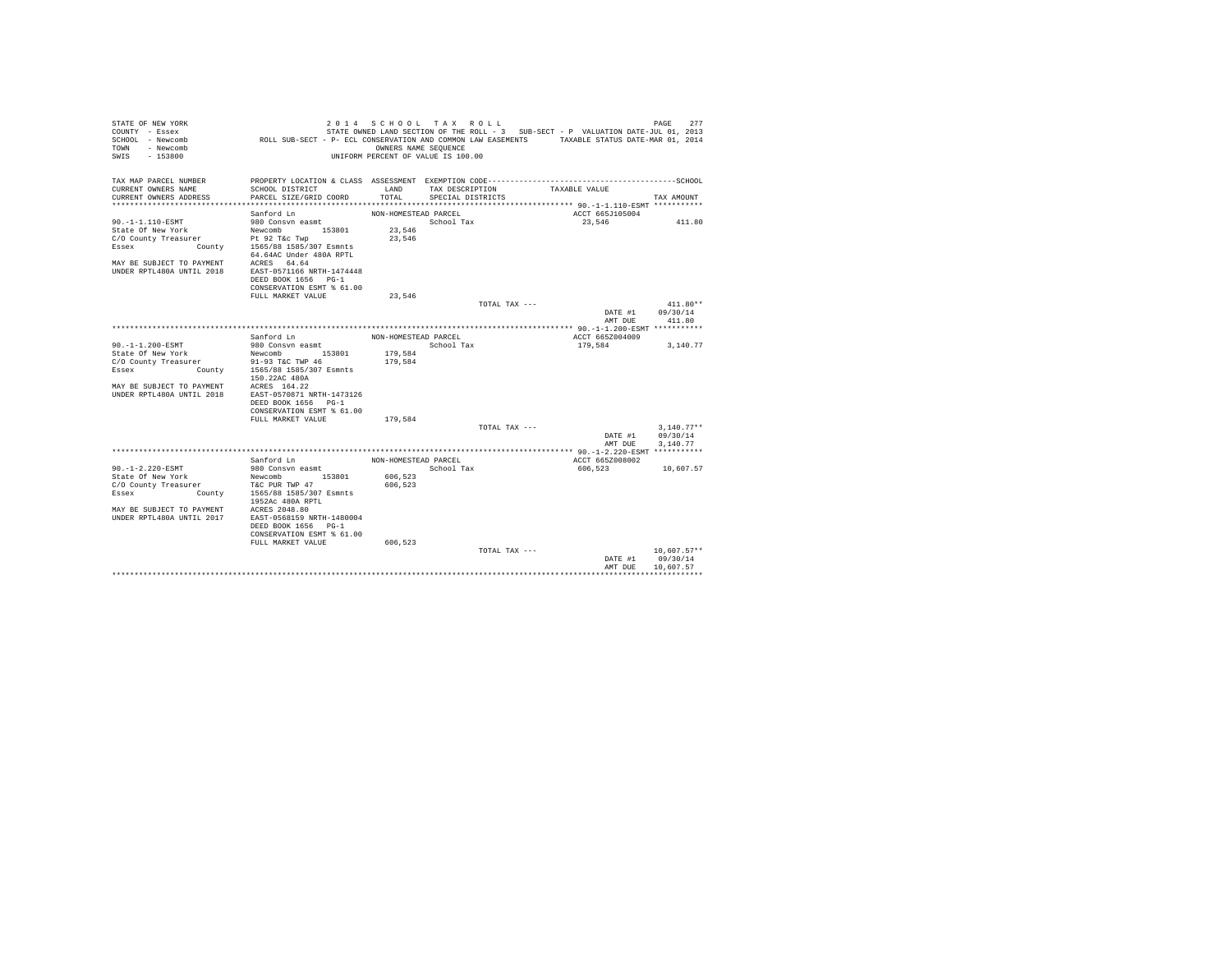| STATE OF NEW YORK<br>COUNTY - Essex     |                                                                                               | 2014 SCHOOL TAX ROLL               |                   |               | STATE OWNED LAND SECTION OF THE ROLL - 3 SUB-SECT - P VALUATION DATE-JUL 01, 2013 | 278<br>PAGE           |
|-----------------------------------------|-----------------------------------------------------------------------------------------------|------------------------------------|-------------------|---------------|-----------------------------------------------------------------------------------|-----------------------|
| SCHOOL - Newcomb                        | ROLL SUB-SECT - P- ECL CONSERVATION AND COMMON LAW EASEMENTS TAXABLE STATUS DATE-MAR 01, 2014 |                                    |                   |               |                                                                                   |                       |
| - Newcomb<br>TOWN                       |                                                                                               | OWNERS NAME SEOUENCE               |                   |               |                                                                                   |                       |
| SWIS<br>$-153800$                       |                                                                                               | UNIFORM PERCENT OF VALUE IS 100.00 |                   |               |                                                                                   |                       |
|                                         |                                                                                               |                                    |                   |               |                                                                                   |                       |
|                                         |                                                                                               |                                    |                   |               |                                                                                   |                       |
| TAX MAP PARCEL NUMBER                   | PROPERTY LOCATION & CLASS ASSESSMENT EXEMPTION CODE------------------------                   |                                    |                   |               |                                                                                   | ---------------SCHOOL |
| CURRENT OWNERS NAME                     | SCHOOL DISTRICT                                                                               | LAND                               | TAX DESCRIPTION   |               | TAXABLE VALUE                                                                     |                       |
| CURRENT OWNERS ADDRESS                  | PARCEL SIZE/GRID COORD                                                                        | TOTAL                              | SPECIAL DISTRICTS |               |                                                                                   | TAX AMOUNT            |
|                                         |                                                                                               |                                    |                   |               |                                                                                   |                       |
| 90. -1-3.120-ESMT                       | Sanford Ln<br>980 Consvn easmt - WTRFNT                                                       | NON-HOMESTEAD PARCEL               | School Tax        |               | ACCT 665Z005014<br>132,004                                                        | 2,308.64              |
| State Of New York                       | 153801<br>Newcomb                                                                             | 132,004                            |                   |               |                                                                                   |                       |
| C/O County Treasurer                    | T&C TWP 47 RS                                                                                 | 132,004                            |                   |               |                                                                                   |                       |
| Essex                                   | County 1565/88 1585/307 Esmnts                                                                |                                    |                   |               |                                                                                   |                       |
|                                         | 212.15AC 480A                                                                                 |                                    |                   |               |                                                                                   |                       |
| MAY BE SUBJECT TO PAYMENT               | ACRES 212.15                                                                                  |                                    |                   |               |                                                                                   |                       |
| <b>IINDER RPTL480A IINTIL 2018</b>      | EAST-0576841 NRTH-1481947                                                                     |                                    |                   |               |                                                                                   |                       |
|                                         | DEED BOOK 1656 PG-1                                                                           |                                    |                   |               |                                                                                   |                       |
|                                         | CONSERVATION ESMT % 61.00                                                                     |                                    |                   |               |                                                                                   |                       |
|                                         | FULL MARKET VALUE                                                                             | 132,004                            |                   |               |                                                                                   |                       |
|                                         |                                                                                               |                                    |                   | TOTAL TAX --- |                                                                                   | $2,308.64**$          |
|                                         |                                                                                               |                                    |                   |               | DATE #1<br>AMT DUE                                                                | 09/30/14<br>2,308.64  |
|                                         |                                                                                               |                                    |                   |               |                                                                                   |                       |
|                                         | Sanford Ln                                                                                    | NON-HOMESTEAD PARCEL               |                   |               | ACCT 665Z008003                                                                   |                       |
| 90.-1-3.220-ESMT                        | 980 Consvn easmt                                                                              |                                    | School Tax        |               | 54,290                                                                            | 949.49                |
| State Of New York                       | Newcomb 153801                                                                                | 54,290                             |                   |               |                                                                                   |                       |
| C/O County Treasurer                    | T&C PUR TWP 47                                                                                | 54,290                             |                   |               |                                                                                   |                       |
| Essex                                   | County 1565/88 1585/307 Esmnts                                                                |                                    |                   |               |                                                                                   |                       |
|                                         | 217.08Ac 480A                                                                                 |                                    |                   |               |                                                                                   |                       |
| MAY BE SUBJECT TO PAYMENT               | ACRES 217.08                                                                                  |                                    |                   |               |                                                                                   |                       |
| UNDER RPTL480A UNTIL 2017               | EAST-0575880 NRTH-1483005<br>DEED BOOK 1656 PG-1                                              |                                    |                   |               |                                                                                   |                       |
|                                         | CONSERVATION ESMT % 61.00                                                                     |                                    |                   |               |                                                                                   |                       |
|                                         | FULL MARKET VALUE                                                                             | 54,290                             |                   |               |                                                                                   |                       |
|                                         |                                                                                               |                                    |                   | TOTAL TAX --- |                                                                                   | $949.49**$            |
|                                         |                                                                                               |                                    |                   |               | DATE #1                                                                           | 09/30/14              |
|                                         |                                                                                               |                                    |                   |               | AMT DUE                                                                           | 949.49                |
|                                         |                                                                                               |                                    |                   |               |                                                                                   |                       |
|                                         | NT. T.n                                                                                       | NON-HOMESTEAD PARCEL               |                   |               | ACCT 665Z005015                                                                   |                       |
| 90. -1-5.120-ESMT                       | 980 Consyn easmt                                                                              |                                    | School Tax        |               | 32,269                                                                            | 564.36                |
| State Of New York                       | 153801<br>Newcomb                                                                             | 32,269                             |                   |               |                                                                                   |                       |
| C/O County Treasurer<br>County<br>Essex | T&C TWP 46 RS<br>1565/88 1585/307 Esmnts                                                      | 32,269                             |                   |               |                                                                                   |                       |
|                                         | 76.83AC 480A                                                                                  |                                    |                   |               |                                                                                   |                       |
| MAY BE SUBJECT TO PAYMENT               | ACRES 76.83                                                                                   |                                    |                   |               |                                                                                   |                       |
| <b>IINDER RPTL480A IINTIL 2018</b>      | EAST-0575638 NRTH-1476372                                                                     |                                    |                   |               |                                                                                   |                       |
|                                         | DEED BOOK 1656 PG-1                                                                           |                                    |                   |               |                                                                                   |                       |
|                                         | CONSERVATION ESMT % 61.00                                                                     |                                    |                   |               |                                                                                   |                       |
|                                         | FULL MARKET VALUE                                                                             | 32,269                             |                   |               |                                                                                   |                       |
|                                         |                                                                                               |                                    |                   | TOTAL TAX --- |                                                                                   | 564.36**              |
|                                         |                                                                                               |                                    |                   |               | DATE #1                                                                           | 09/30/14<br>564.36    |
|                                         |                                                                                               |                                    |                   |               | AMT DUE                                                                           |                       |
|                                         |                                                                                               |                                    |                   |               |                                                                                   |                       |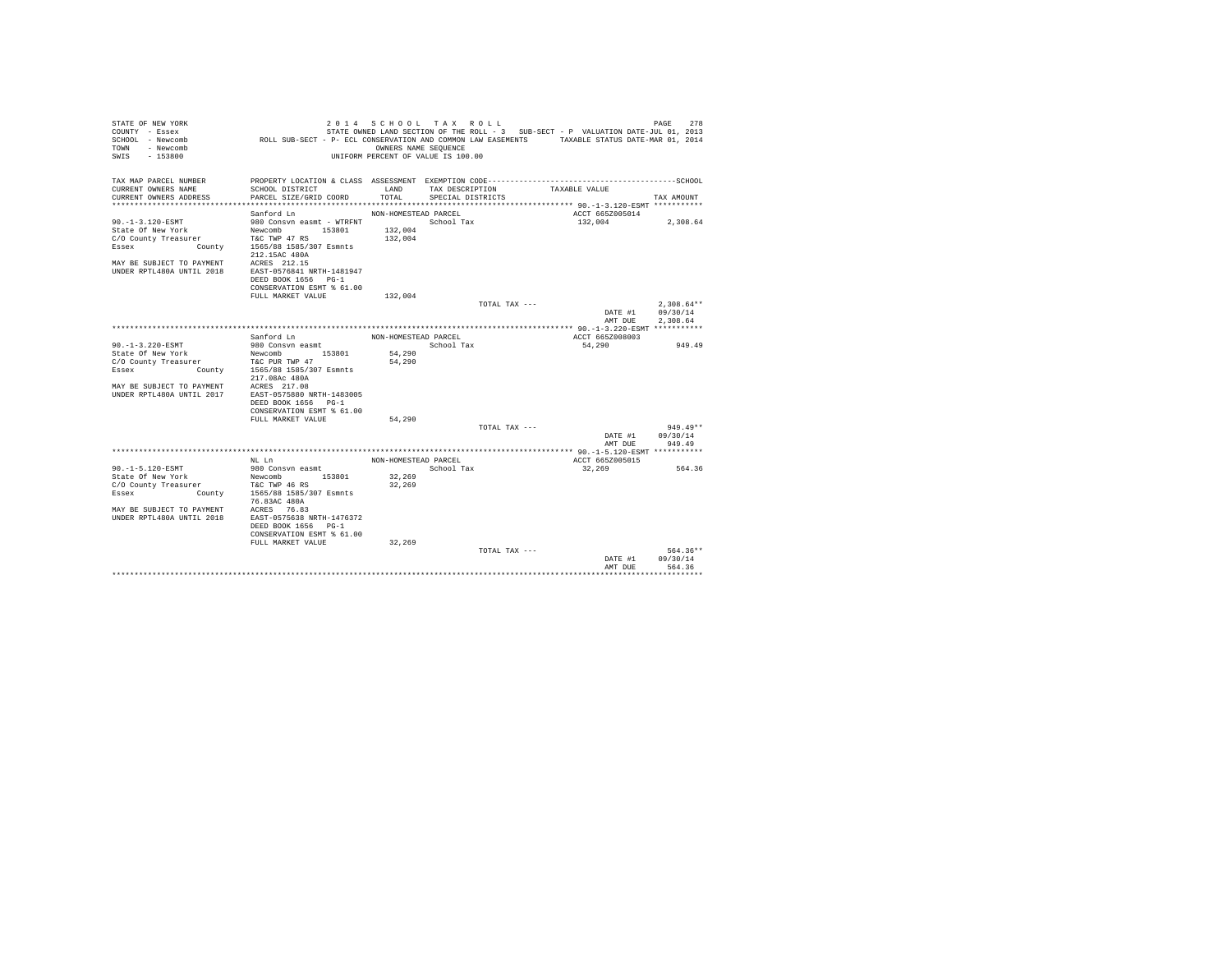| STATE OF NEW YORK<br>COUNTY - Essex                        |                                                                                               | 2014 SCHOOL TAX ROLL                                       |                   |               | STATE OWNED LAND SECTION OF THE ROLL - 3 SUB-SECT - P VALUATION DATE-JUL 01, 2013 | PAGE<br>279            |
|------------------------------------------------------------|-----------------------------------------------------------------------------------------------|------------------------------------------------------------|-------------------|---------------|-----------------------------------------------------------------------------------|------------------------|
| SCHOOL - Newcomb<br>- Newcomb<br>TOWN<br>SWTS<br>$-153800$ | ROLL SUB-SECT - P- ECL CONSERVATION AND COMMON LAW EASEMENTS TAXABLE STATUS DATE-MAR 01, 2014 | OWNERS NAME SEOUENCE<br>UNIFORM PERCENT OF VALUE IS 100.00 |                   |               |                                                                                   |                        |
|                                                            |                                                                                               |                                                            |                   |               |                                                                                   |                        |
| TAX MAP PARCEL NUMBER<br>CURRENT OWNERS NAME               | PROPERTY LOCATION & CLASS ASSESSMENT EXEMPTION CODE-----------------------<br>SCHOOL DISTRICT | LAND                                                       | TAX DESCRIPTION   |               | TAXABLE VALUE                                                                     | ----------------SCHOOL |
| CURRENT OWNERS ADDRESS                                     | PARCEL SIZE/GRID COORD                                                                        | TOTAL                                                      | SPECIAL DISTRICTS |               |                                                                                   | TAX AMOUNT             |
|                                                            |                                                                                               |                                                            |                   |               |                                                                                   |                        |
|                                                            | Sanford Ln                                                                                    | NON-HOMESTEAD PARCEL                                       |                   |               | ACCT 665Z004012                                                                   |                        |
| $90. -1 - 5.200 - ESMT$                                    | 980 Consvn easmt                                                                              |                                                            | School Tax        |               | 6.771                                                                             | 118.42                 |
| State Of New York                                          | 153801<br>Newcomb                                                                             | 6,771                                                      |                   |               |                                                                                   |                        |
| C/O County Treasurer                                       | 94/95 T&C TWP 46                                                                              | 6.771                                                      |                   |               |                                                                                   |                        |
| County<br>Essex                                            | 1565/88 1585/307 Esmnts<br>27AC 480A                                                          |                                                            |                   |               |                                                                                   |                        |
| MAY BE SUBJECT TO PAYMENT                                  | ACRES 27.00                                                                                   |                                                            |                   |               |                                                                                   |                        |
| IINDER RPTL480A IINTIL 2018                                | EAST-0576922 NRTH-1475185                                                                     |                                                            |                   |               |                                                                                   |                        |
|                                                            | DEED BOOK 1656 PG-1                                                                           |                                                            |                   |               |                                                                                   |                        |
|                                                            | CONSERVATION ESMT % 61.00                                                                     |                                                            |                   |               |                                                                                   |                        |
|                                                            | FULL MARKET VALUE                                                                             | 6.771                                                      |                   | TOTAL TAX --- |                                                                                   | $118.42**$             |
|                                                            |                                                                                               |                                                            |                   |               | DATE #1                                                                           | 09/30/14               |
|                                                            |                                                                                               |                                                            |                   |               | AMT DUE                                                                           | 118.42                 |
|                                                            |                                                                                               |                                                            |                   |               |                                                                                   |                        |
|                                                            | NT. T.n                                                                                       | NON-HOMESTEAD PARCEL                                       |                   |               | ACCT 665Z005017                                                                   |                        |
| 91.-1-1.120-ESMT                                           | 980 Consvn easmt                                                                              |                                                            | School Tax        |               | 11,041                                                                            | 193.10                 |
| State Of New York                                          | Newcomb 153801                                                                                | 11,041                                                     |                   |               |                                                                                   |                        |
| C/O County Treasurer                                       | T&C TWP 46 RS                                                                                 | 11,041                                                     |                   |               |                                                                                   |                        |
| Essex                                                      | County 1565/88 1585/307 Esmnts<br>26.17AC 480A                                                |                                                            |                   |               |                                                                                   |                        |
| MAY RE SUBJECT TO PAYMENT                                  | ACRES 26.17                                                                                   |                                                            |                   |               |                                                                                   |                        |
| UNDER RPTL480A UNTIL 2018                                  | EAST-0576259 NRTH-1477320                                                                     |                                                            |                   |               |                                                                                   |                        |
|                                                            | DEED BOOK 1656 PG-1                                                                           |                                                            |                   |               |                                                                                   |                        |
|                                                            | CONSERVATION ESMT % 61.00                                                                     |                                                            |                   |               |                                                                                   |                        |
|                                                            | FULL MARKET VALUE                                                                             | 11,041                                                     |                   |               |                                                                                   |                        |
|                                                            |                                                                                               |                                                            |                   | TOTAL TAX --- |                                                                                   | $193.10**$             |
|                                                            |                                                                                               |                                                            |                   |               | DATE #1                                                                           | 09/30/14               |
|                                                            |                                                                                               |                                                            |                   |               | AMT DUE                                                                           | 193.10                 |
|                                                            | Sanford Ln                                                                                    | NON-HOMESTEAD PARCEL                                       |                   |               | ACCT 665Z004013                                                                   |                        |
| 91. -1-1.200-ESMT                                          | 980 Consvn easmt                                                                              |                                                            | School Tax        |               | 40.748                                                                            | 712.65                 |
| State Of New York                                          | 153801<br>Newcomb                                                                             | 40.748                                                     |                   |               |                                                                                   |                        |
| C/O County Treasurer                                       | 95 T&C TWP 46                                                                                 | 40,748                                                     |                   |               |                                                                                   |                        |
| County<br>Essex                                            | 1565/88 1585/307 Esmnts<br>170.3AC 480A                                                       |                                                            |                   |               |                                                                                   |                        |
| MAY BE SUBJECT TO PAYMENT                                  | ACRES 170.30                                                                                  |                                                            |                   |               |                                                                                   |                        |
| IINDER RPTL480A IINTIL 2018                                | EAST-0577586 NRTH-1477200                                                                     |                                                            |                   |               |                                                                                   |                        |
|                                                            | DEED BOOK 1656 PG-1                                                                           |                                                            |                   |               |                                                                                   |                        |
|                                                            | CONSERVATION ESMT % 61.00                                                                     |                                                            |                   |               |                                                                                   |                        |
|                                                            | FULL MARKET VALUE                                                                             | 40.748                                                     |                   | TOTAL TAX --- |                                                                                   | $712.65**$             |
|                                                            |                                                                                               |                                                            |                   |               | DATE #1                                                                           | 09/30/14               |
|                                                            |                                                                                               |                                                            |                   |               | AMT DUE                                                                           | 712.65                 |
|                                                            |                                                                                               |                                                            |                   |               |                                                                                   |                        |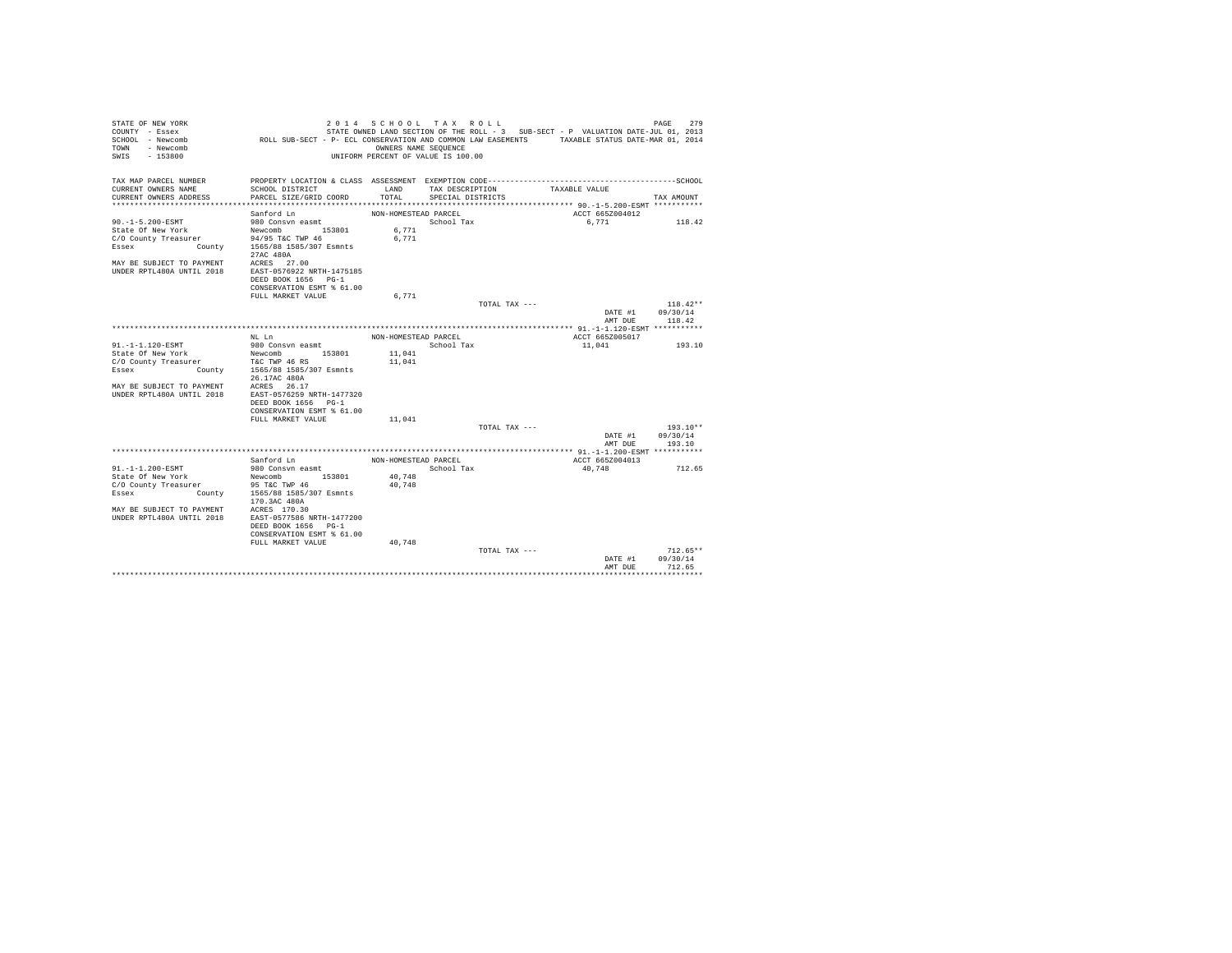| STATE OF NEW YORK<br>COUNTY - Essex<br>SCHOOL - Newcomb | ROLL SUB-SECT - P- ECL CONSERVATION AND COMMON LAW EASEMENTS TAXABLE STATUS DATE-MAR 01, 2014 | 2014 SCHOOL TAX ROLL                                       |                   |               | STATE OWNED LAND SECTION OF THE ROLL - 3 SUB-SECT - P VALUATION DATE-JUL 01, 2013 | PAGE<br>280           |
|---------------------------------------------------------|-----------------------------------------------------------------------------------------------|------------------------------------------------------------|-------------------|---------------|-----------------------------------------------------------------------------------|-----------------------|
| - Newcomb<br>TOWN<br>SWTS<br>$-153800$                  |                                                                                               | OWNERS NAME SEOUENCE<br>UNIFORM PERCENT OF VALUE IS 100.00 |                   |               |                                                                                   |                       |
| TAX MAP PARCEL NUMBER<br>CURRENT OWNERS NAME            | PROPERTY LOCATION & CLASS ASSESSMENT EXEMPTION CODE-----------------------<br>SCHOOL DISTRICT | LAND                                                       | TAX DESCRIPTION   |               | TAXABLE VALUE                                                                     | ---------------SCHOOL |
| CURRENT OWNERS ADDRESS                                  | PARCEL SIZE/GRID COORD                                                                        | TOTAL                                                      | SPECIAL DISTRICTS |               |                                                                                   | TAX AMOUNT            |
|                                                         |                                                                                               |                                                            |                   |               |                                                                                   |                       |
|                                                         | Sanford Ln                                                                                    | NON-HOMESTEAD PARCEL                                       |                   |               | ACCT 665J103409                                                                   |                       |
| $91. - 1 - 2.000 - ESMT$                                | 980 Consvn easmt                                                                              |                                                            | School Tax        |               | 43,676                                                                            | 763.86                |
| State Of New York                                       | Newcomb<br>153801                                                                             | 43,676<br>43.676                                           |                   |               |                                                                                   |                       |
| C/O County Treasurer<br>Essex                           | 96 T&c Twp 46<br>County 1565/88 1585/307 Esmnts<br>188.48AC Under 480A RPTL                   |                                                            |                   |               |                                                                                   |                       |
| MAY BE SUBJECT TO PAYMENT                               | ACRES 188.48                                                                                  |                                                            |                   |               |                                                                                   |                       |
| IINDER RPTL480A IINTIL 2018                             | EAST-0579664 NRTH-1478839                                                                     |                                                            |                   |               |                                                                                   |                       |
|                                                         | DEED BOOK 1656 PG-1                                                                           |                                                            |                   |               |                                                                                   |                       |
|                                                         | CONSERVATION ESMT % 61.00                                                                     |                                                            |                   |               |                                                                                   |                       |
|                                                         | FULL MARKET VALUE                                                                             | 43.676                                                     |                   |               |                                                                                   |                       |
|                                                         |                                                                                               |                                                            |                   | TOTAL TAX --- |                                                                                   | 763.86**              |
|                                                         |                                                                                               |                                                            |                   |               | DATE #1                                                                           | 09/30/14              |
|                                                         |                                                                                               |                                                            |                   |               | AMT DUE                                                                           | 763.86                |
|                                                         | Sanford Ln                                                                                    | NON-HOMESTEAD PARCEL                                       |                   |               | ACCT 665Z005018                                                                   |                       |
| 101.-1-1.200-ESMT                                       | 980 Consvn easmt                                                                              |                                                            | School Tax        |               | 5,307                                                                             | 92.81                 |
| State Of New York                                       | Newcomb 153801                                                                                | 5,307                                                      |                   |               |                                                                                   |                       |
| C/O County Treasurer                                    | T&C TWP 46 RS                                                                                 | 5.307                                                      |                   |               |                                                                                   |                       |
| County<br>Essex                                         | 1565/88 1585/307 Esmnts                                                                       |                                                            |                   |               |                                                                                   |                       |
|                                                         | 13.2AC 480A                                                                                   |                                                            |                   |               |                                                                                   |                       |
| MAY BE SUBJECT TO PAYMENT                               | ACRES 13.20                                                                                   |                                                            |                   |               |                                                                                   |                       |
| UNDER RPTL480A UNTIL 2018                               | EAST-0575106 NRTH-1471731<br>DEED BOOK 1656 PG-1                                              |                                                            |                   |               |                                                                                   |                       |
|                                                         | CONSERVATION ESMT % 61.00                                                                     |                                                            |                   |               |                                                                                   |                       |
|                                                         | FULL MARKET VALUE                                                                             | 5,307                                                      |                   |               |                                                                                   |                       |
|                                                         |                                                                                               |                                                            |                   | TOTAL TAX --- |                                                                                   | $92.81**$             |
|                                                         |                                                                                               |                                                            |                   |               | DATE #1                                                                           | 09/30/14              |
|                                                         |                                                                                               |                                                            |                   |               | AMT DUE                                                                           | 92.81                 |
|                                                         |                                                                                               |                                                            |                   |               |                                                                                   |                       |
| 101.-4-1.120-ESMT                                       | East River Rd<br>980 Consyn easmt - WTRFNT                                                    | NON-HOMESTEAD PARCEL                                       | School Tax        |               | ACCT 665Z010002<br>479.002                                                        | 8.377.34              |
| State Of New York                                       | Newcomb<br>153801                                                                             | 479,002                                                    |                   |               |                                                                                   |                       |
| C/O County Treasurer                                    | T&C Purchase Twp 46                                                                           | 479,002                                                    |                   |               |                                                                                   |                       |
| Essex<br>County                                         | NYS Cons Ease 7001401                                                                         |                                                            |                   |               |                                                                                   |                       |
|                                                         | 1730.28 AC 480RPTL                                                                            |                                                            |                   |               |                                                                                   |                       |
|                                                         | ACRES 1735.10                                                                                 |                                                            |                   |               |                                                                                   |                       |
|                                                         | EAST-0578589 NRTH-1463028                                                                     |                                                            |                   |               |                                                                                   |                       |
|                                                         | DEED BOOK 1658 PG-17                                                                          |                                                            |                   |               |                                                                                   |                       |
|                                                         | CONSERVATION ESMT % 60.00                                                                     |                                                            |                   |               |                                                                                   |                       |
|                                                         | FULL MARKET VALUE                                                                             | 479,002                                                    |                   | TOTAL TAX --- |                                                                                   | $8,377.34**$          |
|                                                         |                                                                                               |                                                            |                   |               | DATE #1                                                                           | 09/30/14              |
|                                                         |                                                                                               |                                                            |                   |               | AMT DUE                                                                           | 8.377.34              |
|                                                         |                                                                                               |                                                            |                   |               |                                                                                   |                       |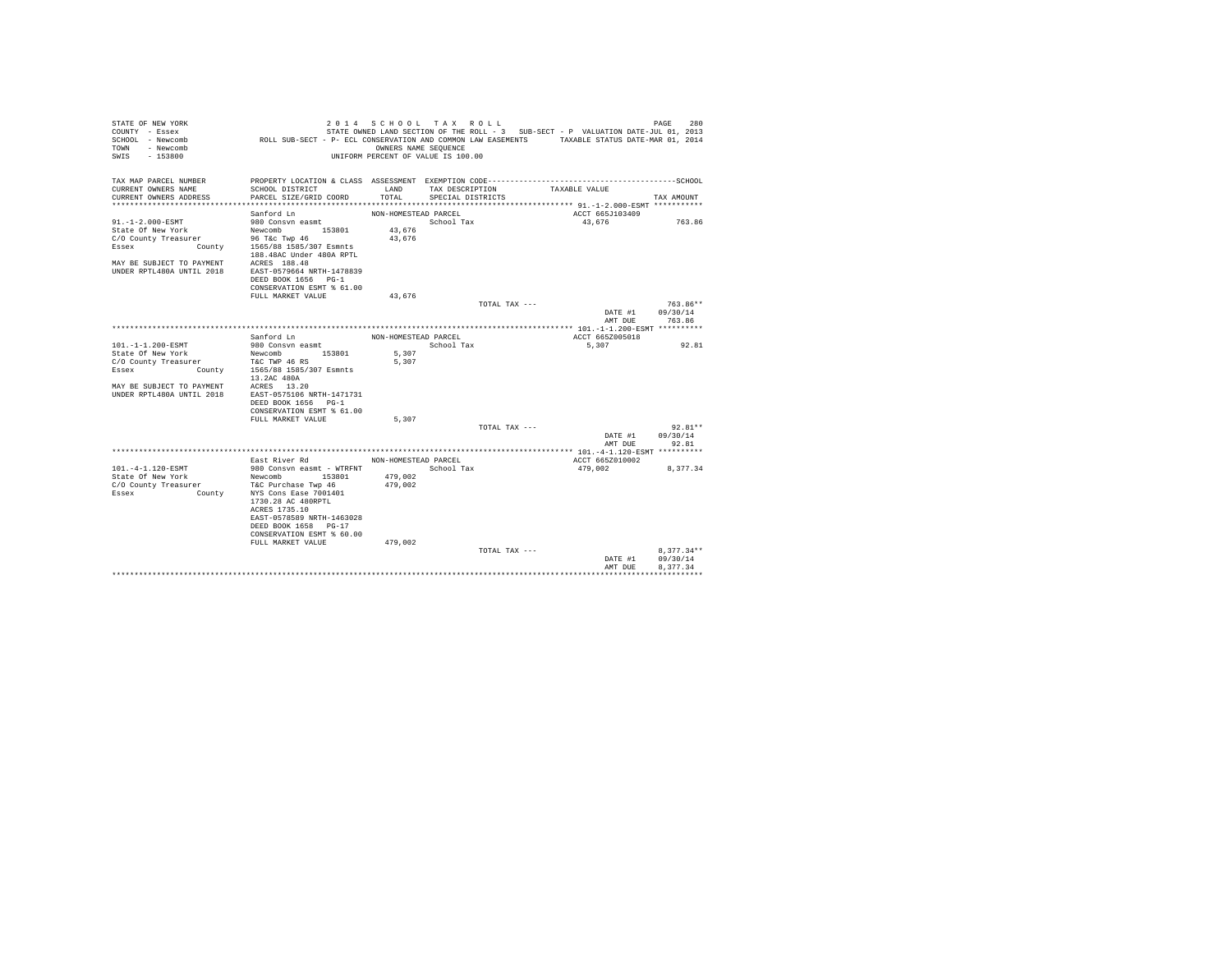| STATE OF NEW YORK<br>COUNTY - Essex   |                                                                                               | 2014 SCHOOL TAX ROLL               |                   |                 | STATE OWNED LAND SECTION OF THE ROLL - 3 SUB-SECT - P VALUATION DATE-JUL 01, 2013 |                    | 281<br>PAGE           |
|---------------------------------------|-----------------------------------------------------------------------------------------------|------------------------------------|-------------------|-----------------|-----------------------------------------------------------------------------------|--------------------|-----------------------|
| SCHOOL - Newcomb<br>TOWN<br>- Newcomb | ROLL SUB-SECT - P- ECL CONSERVATION AND COMMON LAW EASEMENTS TAXABLE STATUS DATE-MAR 01, 2014 | OWNERS NAME SEOUENCE               |                   |                 |                                                                                   |                    |                       |
| SWIS<br>- 153800                      |                                                                                               | UNIFORM PERCENT OF VALUE IS 100.00 |                   |                 |                                                                                   |                    |                       |
| TAX MAP PARCEL NUMBER                 | PROPERTY LOCATION & CLASS ASSESSMENT EXEMPTION CODE---------------------                      |                                    |                   |                 |                                                                                   |                    | ---------------SCHOOL |
| CURRENT OWNERS NAME                   | SCHOOL DISTRICT                                                                               | LAND                               | TAX DESCRIPTION   |                 | TAXABLE VALUE                                                                     |                    |                       |
| CURRENT OWNERS ADDRESS                | PARCEL SIZE/GRID COORD                                                                        | TOTAL                              | SPECIAL DISTRICTS |                 |                                                                                   |                    | TAX AMOUNT            |
|                                       | Sanford Ln                                                                                    | NON-HOMESTEAD PARCEL               |                   |                 |                                                                                   | ACCT 665Z005019    |                       |
| 101. -6-1.200-ESMT                    | 980 Consvn easmt                                                                              |                                    | School Tax        |                 |                                                                                   | 122                | 2.13                  |
| State Of New York                     | Newcomb 153801                                                                                | 122                                |                   |                 |                                                                                   |                    |                       |
| C/O County Treasurer                  | T&C TWP 46 RS                                                                                 | 122                                |                   |                 |                                                                                   |                    |                       |
| Essex<br>County                       | 1565/88 1585/307 Esmnts                                                                       |                                    |                   |                 |                                                                                   |                    |                       |
|                                       | .31AC under 480A<br>ACRES 0.31                                                                |                                    |                   |                 |                                                                                   |                    |                       |
|                                       | EAST-0576123 NRTH-1471634                                                                     |                                    |                   |                 |                                                                                   |                    |                       |
|                                       | DEED BOOK 1656 PG-1                                                                           |                                    |                   |                 |                                                                                   |                    |                       |
|                                       | CONSERVATION ESMT % 61.00                                                                     |                                    |                   |                 |                                                                                   |                    |                       |
|                                       | FULL MARKET VALUE                                                                             | 122                                |                   |                 |                                                                                   |                    |                       |
|                                       |                                                                                               |                                    |                   | TOTAL TAX ---   |                                                                                   |                    | $2.13**$              |
|                                       |                                                                                               |                                    |                   |                 |                                                                                   | DATE #1<br>AMT DUE | 09/30/14<br>2.13      |
|                                       |                                                                                               |                                    |                   |                 |                                                                                   |                    |                       |
|                                       | Sanford Ln                                                                                    | NON-HOMESTEAD PARCEL               |                   |                 |                                                                                   | ACCT 665Z004014    |                       |
| 101.-6-2.200-ESMT                     | 980 Consvn easmt                                                                              |                                    | School Tax        |                 | 1,464                                                                             |                    | 25.60                 |
| State Of New York                     | Newcomb 153801                                                                                | 1,464                              |                   |                 |                                                                                   |                    |                       |
| C/O County Treasurer                  | 75 T&C TWP 46                                                                                 | 1,464                              |                   |                 |                                                                                   |                    |                       |
| Essex                                 | County 1565/88 1585/307 Esmnts<br>6.3AC 480A                                                  |                                    |                   |                 |                                                                                   |                    |                       |
| MAY BE SUBJECT TO PAYMENT             | ACRES 6.30                                                                                    |                                    |                   |                 |                                                                                   |                    |                       |
| UNDER RPTL480A UNTIL 2018             | EAST-0576790 NRTH-1474048                                                                     |                                    |                   |                 |                                                                                   |                    |                       |
|                                       | DEED BOOK 1656 PG-1                                                                           |                                    |                   |                 |                                                                                   |                    |                       |
|                                       | CONSERVATION ESMT % 61.00                                                                     |                                    |                   |                 |                                                                                   |                    |                       |
|                                       | FULL MARKET VALUE                                                                             | 1,464                              |                   | TOTAL TAX $---$ |                                                                                   |                    | $25.60**$             |
|                                       |                                                                                               |                                    |                   |                 |                                                                                   | DATE #1            | 09/30/14              |
|                                       |                                                                                               |                                    |                   |                 |                                                                                   | AMT DUE            | 25.60                 |
|                                       |                                                                                               |                                    |                   |                 |                                                                                   |                    |                       |
| 110. -1-12.120-ESMT                   | Tahawus Rd                                                                                    | NON-HOMESTEAD PARCEL               |                   |                 |                                                                                   | ACCT 665Z010004    |                       |
| State Of New York                     | 980 Consyn easmt - WTRFNT<br>Newcomb<br>153801                                                | 1901,709                           | School Tax        |                 | 1901,709                                                                          |                    | 33, 259, 28           |
| C/O County Treasurer                  | T&C Purchase Twp 46                                                                           | 1901,709                           |                   |                 |                                                                                   |                    |                       |
| Essex<br>County                       | NYS Cons Ease 7001501                                                                         |                                    |                   |                 |                                                                                   |                    |                       |
|                                       | 5924.49 Ac under 480                                                                          |                                    |                   |                 |                                                                                   |                    |                       |
|                                       | ACRES 6659.10                                                                                 |                                    |                   |                 |                                                                                   |                    |                       |
|                                       | EAST-0570949 NRTH-1451359<br>DEED BOOK 1658 PG-17                                             |                                    |                   |                 |                                                                                   |                    |                       |
|                                       | CONSERVATION ESMT % 60.00                                                                     |                                    |                   |                 |                                                                                   |                    |                       |
|                                       | FULL MARKET VALUE                                                                             | 1901,709                           |                   |                 |                                                                                   |                    |                       |
|                                       |                                                                                               |                                    |                   | TOTAL TAX ---   |                                                                                   |                    | 33, 259. 28**         |
|                                       |                                                                                               |                                    |                   |                 |                                                                                   | DATE #1            | 09/30/14              |
|                                       |                                                                                               |                                    |                   |                 |                                                                                   | AMT DHE            | 33, 259, 28           |
|                                       |                                                                                               |                                    |                   |                 |                                                                                   |                    |                       |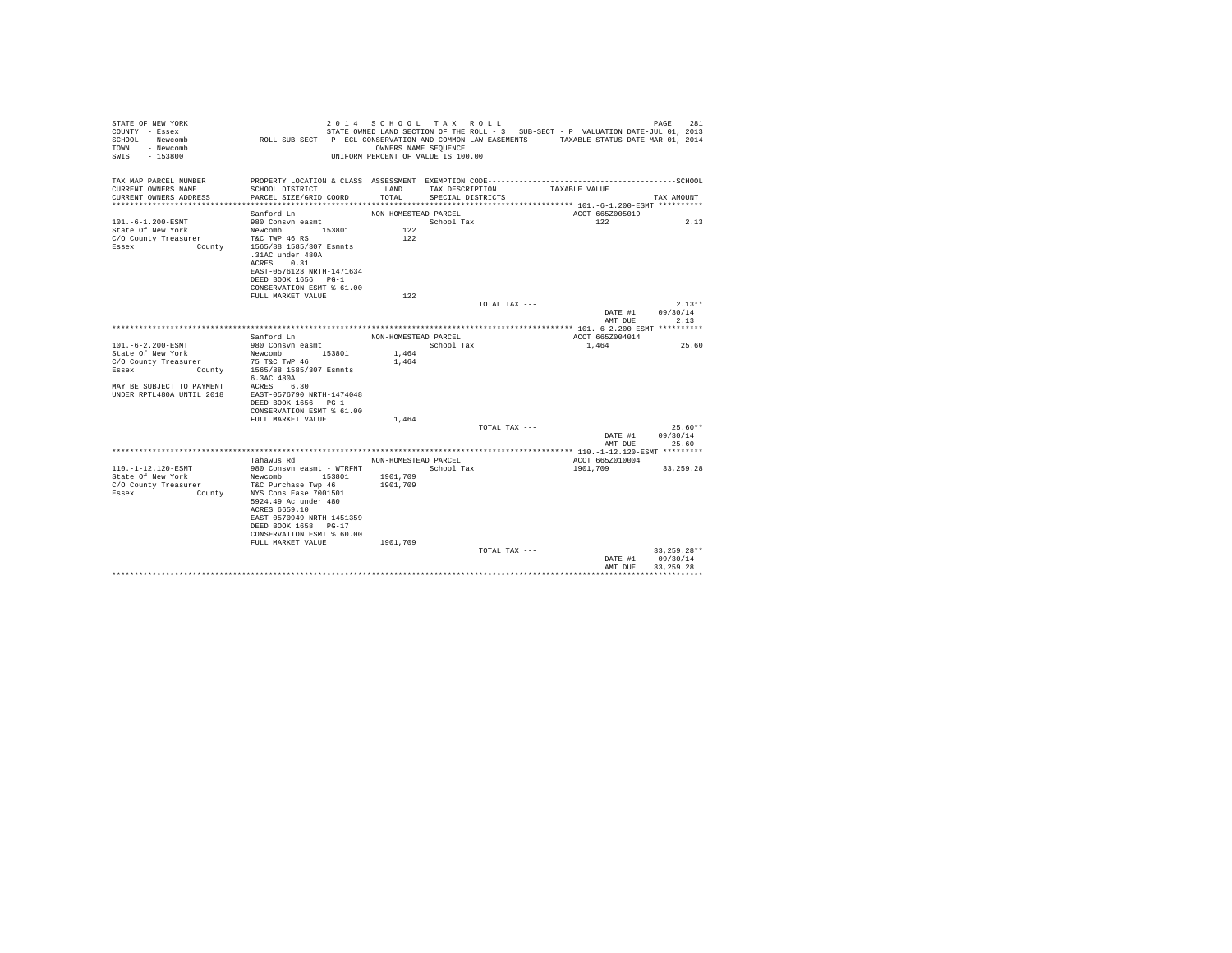| STATE OF NEW YORK<br>COUNTY - Essex<br>$SCHOM. - Newcomb$<br>TOWN<br>- Newcomb<br>$-153800$<br>SWIS |                                                                                                                                                                                                                                                          | OWNERS NAME SEOUENCE             | 2014 SCHOOL TAX ROLL<br>UNIFORM PERCENT OF VALUE IS 100.00 | STATE OWNED LAND SECTION OF THE ROLL - 3 SUB-SECT - P VALUATION DATE-JUL 01, 2013<br>ROLL SUB-SECT - P- ECL CONSERVATION AND COMMON LAW EASEMENTS TAXABLE STATUS DATE-MAR 01, 2014 | 282<br>PAGE                          |
|-----------------------------------------------------------------------------------------------------|----------------------------------------------------------------------------------------------------------------------------------------------------------------------------------------------------------------------------------------------------------|----------------------------------|------------------------------------------------------------|------------------------------------------------------------------------------------------------------------------------------------------------------------------------------------|--------------------------------------|
| TAX MAP PARCEL NUMBER<br>CURRENT OWNERS NAME<br>CURRENT OWNERS ADDRESS                              | SCHOOL DISTRICT<br>PARCEL SIZE/GRID COORD                                                                                                                                                                                                                | LAND<br>TOTAL                    | TAX DESCRIPTION<br>SPECIAL DISTRICTS                       | TAXABLE VALUE                                                                                                                                                                      | TAX AMOUNT                           |
|                                                                                                     |                                                                                                                                                                                                                                                          |                                  |                                                            |                                                                                                                                                                                    |                                      |
|                                                                                                     | NYS Route 28N                                                                                                                                                                                                                                            | NON-HOMESTEAD PARCEL             |                                                            | ACCT 665Z010006                                                                                                                                                                    |                                      |
| 120. -1-1.200-ESMT<br>State Of New York<br>C/O County Treasurer<br>Essex<br>County                  | 980 Consyn easmt - WTRFNT<br>153801<br>Newcomb<br>T&C Purchase Twp 18 20 27<br>NYS Cons Ease 7001601<br>6275.05Ac under 480 RPTL<br>ACRES 8191.40<br>EAST-0536464 NRTH-1431227<br>DEED BOOK 1658 PG-17<br>CONSERVATION ESMT % 60.00<br>FULL MARKET VALUE | 2323,305<br>2323,305<br>2323,305 | School Tax<br>TOTAL TAX ---                                | 2323,305                                                                                                                                                                           | 40.632.64<br>$40.632.64**$           |
|                                                                                                     |                                                                                                                                                                                                                                                          |                                  |                                                            | DATE #1                                                                                                                                                                            | 09/30/14                             |
|                                                                                                     |                                                                                                                                                                                                                                                          |                                  |                                                            | AMT DUE                                                                                                                                                                            | 40.632.64                            |
|                                                                                                     |                                                                                                                                                                                                                                                          |                                  |                                                            |                                                                                                                                                                                    |                                      |
|                                                                                                     | NYS Route 28N                                                                                                                                                                                                                                            | NON-HOMESTEAD PARCEL             |                                                            | ACCT 665Z010001                                                                                                                                                                    |                                      |
| 121. - 5 - 2.200 - ESMT<br>State Of New York<br>C/O County Treasurer<br>Essex<br>County             | 980 Consyn easmt<br>153801<br>Newcomb<br>T&C Purchase TWP Hyslop P<br>NYS Cons Ease 7001701<br>762.2 AC UNDER 480 RPTL<br>ACRES 762.20<br>EAST-0569492 NRTH-1437155<br>DEED BOOK 1658 PG-17<br>CONSERVATION ESMT % 60.00                                 | 230,471<br>230,471               | School Tax                                                 | 230.471                                                                                                                                                                            | 4.030.74                             |
|                                                                                                     | FULL MARKET VALUE                                                                                                                                                                                                                                        | 230.471                          |                                                            |                                                                                                                                                                                    |                                      |
|                                                                                                     |                                                                                                                                                                                                                                                          |                                  | TOTAL TAX ---                                              | DATE #1<br>AMT DUE                                                                                                                                                                 | $4.030.74**$<br>09/30/14<br>4.030.74 |
|                                                                                                     |                                                                                                                                                                                                                                                          |                                  |                                                            |                                                                                                                                                                                    |                                      |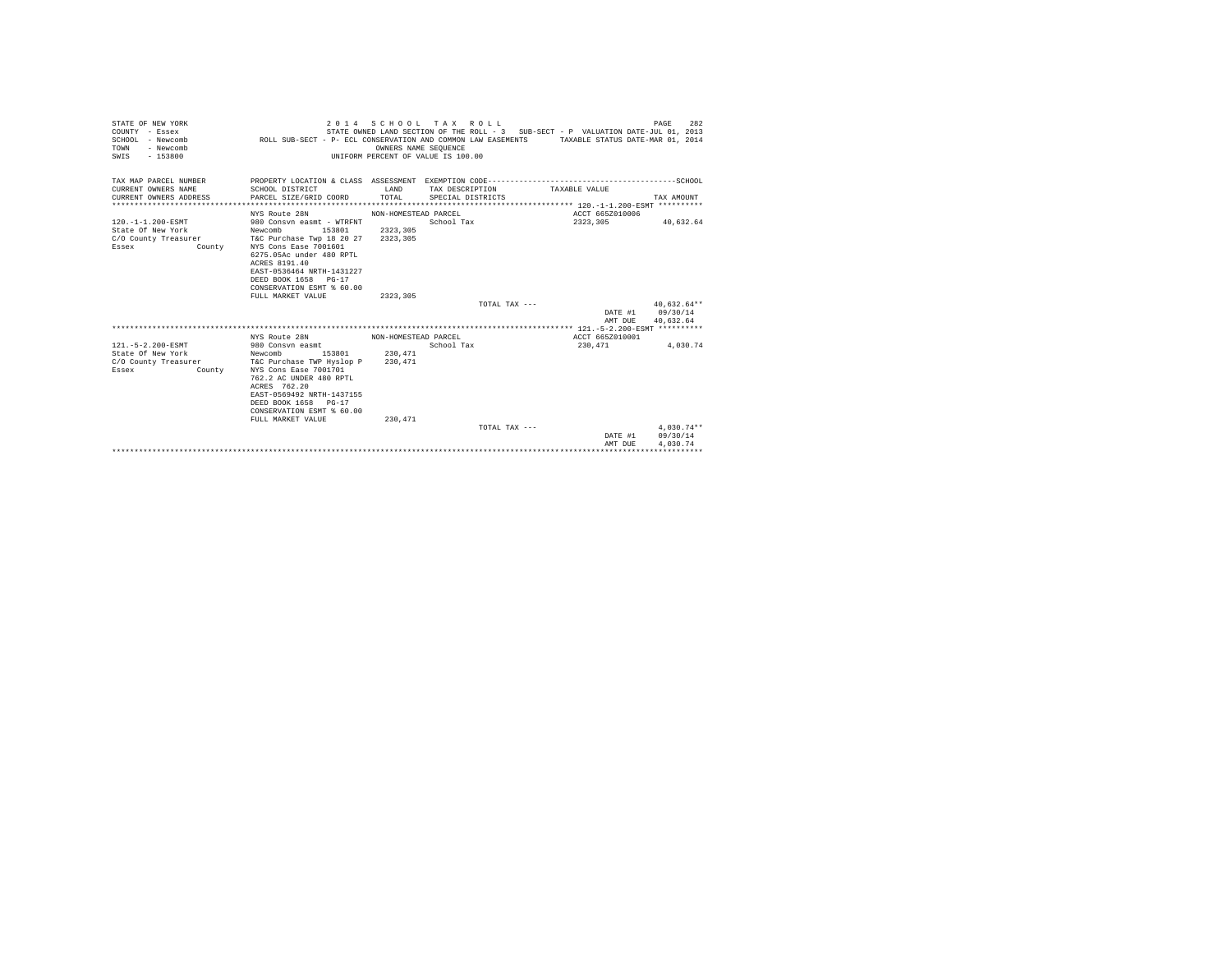|      | STATE OF NEW YORK | 2014 SCHOOL TAX ROLL                                                                             | PAGE            | 283 |
|------|-------------------|--------------------------------------------------------------------------------------------------|-----------------|-----|
|      | COUNTY - Essex    | STATE OWNED LAND SECTION OF THE ROLL - 3 SUB-SECT - P VALUATION DATE-JUL 01, 2013                |                 |     |
|      | SCHOOL - Newcomb  | TAXABLE STATUS DATE-MAR 01, 2014<br>ROLL SUB-SECT - P- ECL CONSERVATION AND COMMON LAW EASEMENTS |                 |     |
| TOWN | - Newcomb         |                                                                                                  | RPS155/V04/L015 |     |
| SWIS | - 153800          | UNIFORM PERCENT OF VALUE IS 100.00<br>CURRENT DATE 8/21/2014                                     |                 |     |
|      |                   |                                                                                                  |                 |     |

R O L L S U B S E C T I O N - P - T O T A L S

## \*\*\* S P E C I A L D I S T R I C T S U M M A R Y \*\*\*

|      |     | ----<br>TUTAI |   |     | SABMP |     | OTAI<br>the contract of the contract of the contract of |  |
|------|-----|---------------|---|-----|-------|-----|---------------------------------------------------------|--|
| CODE | J∆M | D A R         | . | , , |       | мa. | TAX                                                     |  |

NO SPECIAL DISTRICTS AT THIS LEVEL

## \*\*\* S C H O O L D I S T R I C T S U M M A R Y \*\*\*

| CODE   | DISTRICT NAME   | TOTAL<br>PARCELS | ASSESSED<br>LAND | ASSESSED<br>TOTAL | <b>EXEMPT</b><br>AMOUNT<br>STAR AMOUNT | TOTAL<br>TAXABLE<br>STAR TAXABLE | TOTAL TAX  |
|--------|-----------------|------------------|------------------|-------------------|----------------------------------------|----------------------------------|------------|
|        | Newcomb         | 17               | 6071.832         | 6071,832          |                                        | 6,071,832                        |            |
| 153801 |                 |                  |                  |                   |                                        | 6,071,832                        | 106,191.20 |
|        | SUB-TOTAL       | 17               | 6071.832         | 6071.832          |                                        | 6,071,832                        |            |
|        | SUB-TOTAL(CONT) |                  |                  |                   |                                        | 6,071,832                        | 106,191.20 |
|        | TOTAL           | 17               | 6071.832         | 6071.832          |                                        | 6.071.832                        |            |
|        | TO TAL (CONT)   |                  |                  |                   |                                        | 6,071,832                        | 106,191.20 |

## \*\*\* S Y S T E M C O D E S S U M M A R Y \*\*\*

NO SYSTEM EXEMPTIONS AT THIS LEVEL

# \*\*\* E X E M P T I O N S U M M A R Y \*\*\*

NO EXEMPTIONS AT THIS LEVEL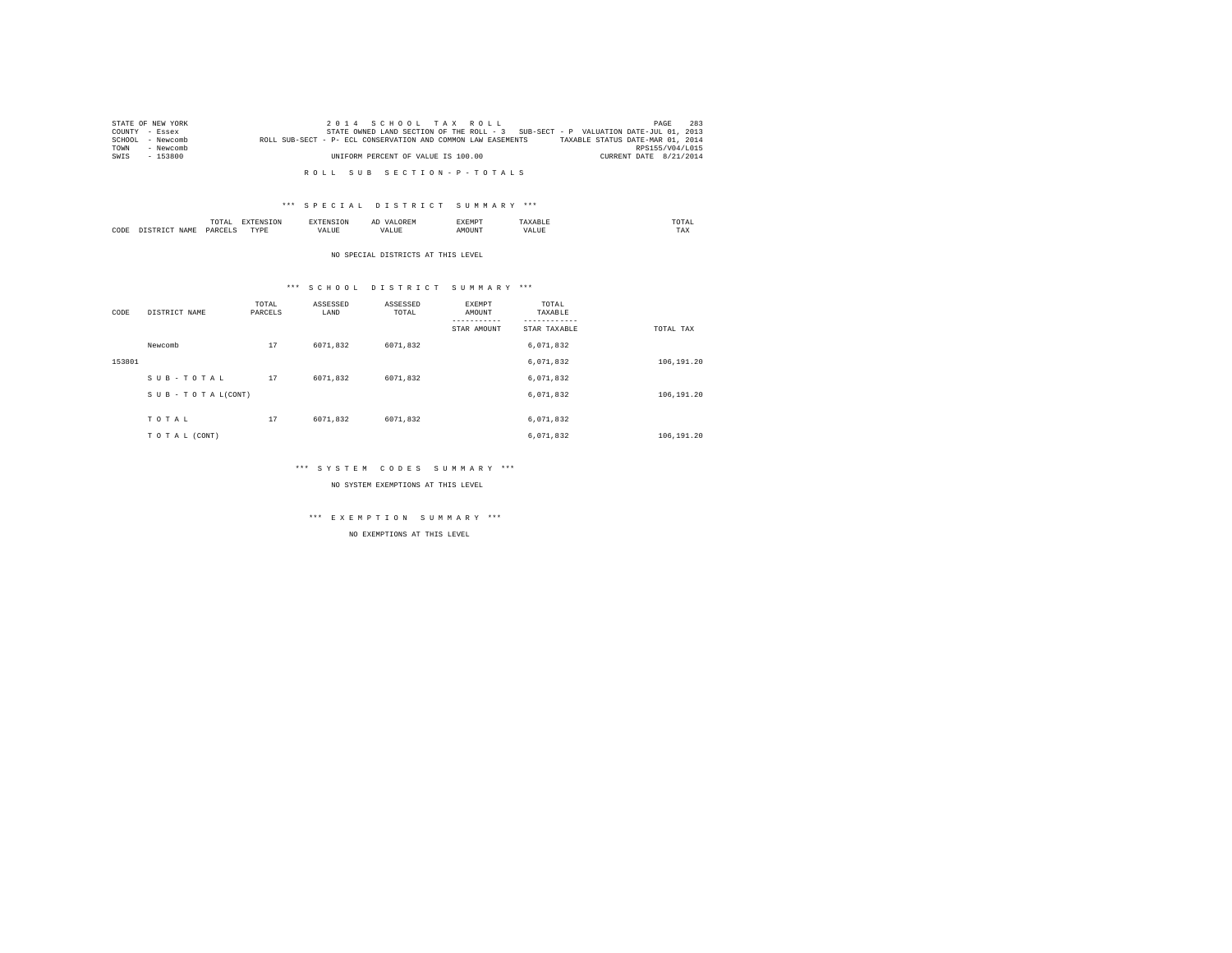|      | STATE OF NEW YORK |                                                              | 2014 SCHOOL TAX ROLL               |  |  | PAGE                                                                              | 284 |
|------|-------------------|--------------------------------------------------------------|------------------------------------|--|--|-----------------------------------------------------------------------------------|-----|
|      | COUNTY - Essex    |                                                              |                                    |  |  | STATE OWNED LAND SECTION OF THE ROLL - 3 SUB-SECT - P VALUATION DATE-JUL 01, 2013 |     |
|      | SCHOOL - Newcomb  | ROLL SUB-SECT - P- ECL CONSERVATION AND COMMON LAW EASEMENTS |                                    |  |  | TAXABLE STATUS DATE-MAR 01, 2014                                                  |     |
| TOWN | - Newcomb         |                                                              |                                    |  |  | RPS155/V04/L015                                                                   |     |
| SWIS | $-153800$         |                                                              | UNIFORM PERCENT OF VALUE IS 100.00 |  |  | CURRENT DATE 8/21/2014                                                            |     |

R O L L S U B S E C T I O N - P - T O T A L S

## \*\*\* G R A N D T O T A L S \*\*\*

| ROLL<br><b>SEC</b> | DESCRIPTION                         | TOTAL<br>PARCELS | ASSESSED<br>LAND | ASSESSED<br>TOTAL | EXEMPT<br>AMOUNT<br>STAR AMOUNT | TOTAL<br>TAXABLE<br>STAR TAXABLE | TOTAL<br>TAX |
|--------------------|-------------------------------------|------------------|------------------|-------------------|---------------------------------|----------------------------------|--------------|
|                    | School Tax                          |                  | 6071.832         | 6071.832          |                                 | 6,071,832<br>6.071.832           | 106,191.20   |
|                    | SPEC DIST TAXES<br>STATE OWNED LAND | 17               |                  |                   |                                 |                                  | 106,191.20   |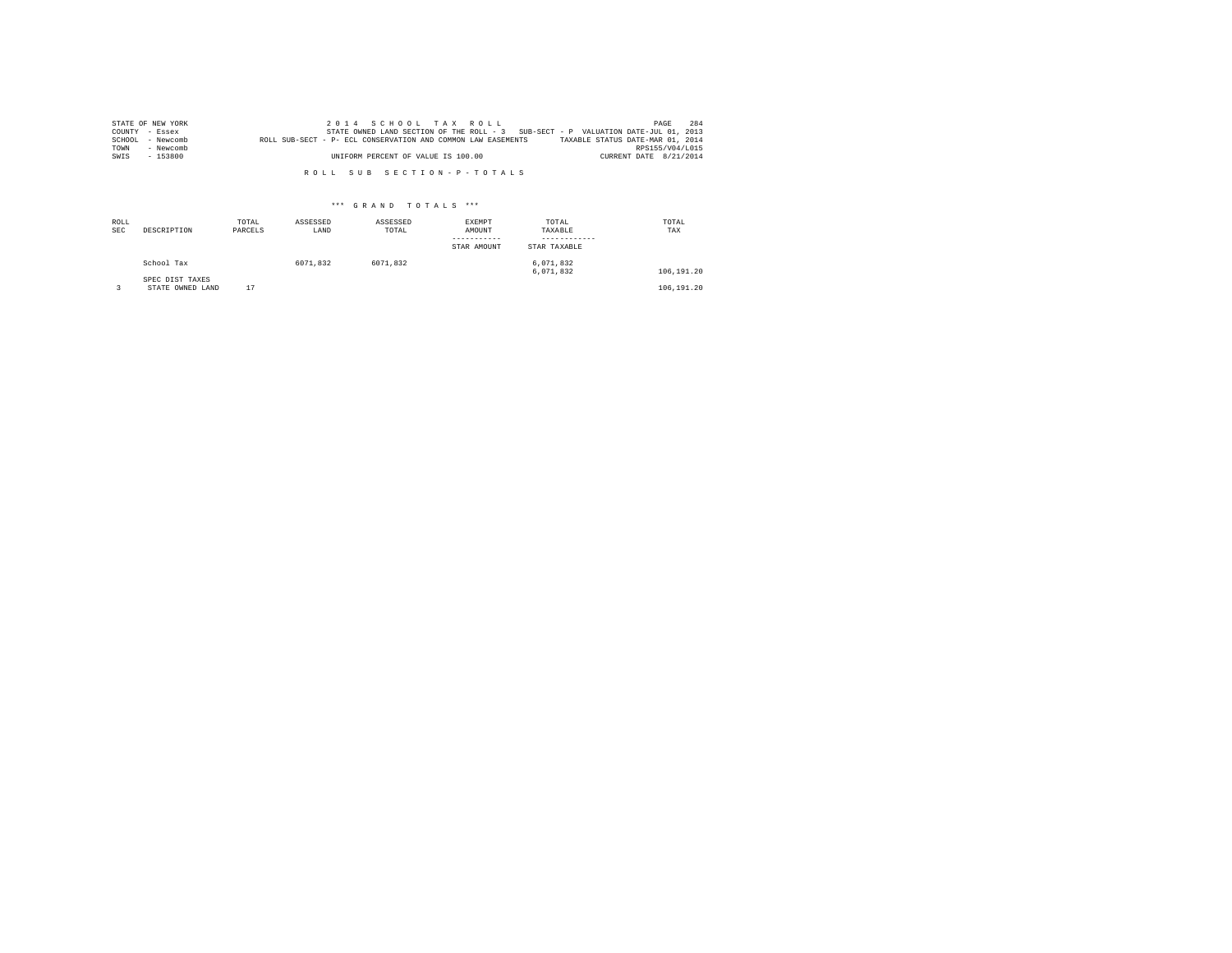| STATE OF NEW YORK | 2014 SCHOOL TAX ROLL                     | 285<br>PAGE                      |  |
|-------------------|------------------------------------------|----------------------------------|--|
| COUNTY - Essex    | STATE OWNED LAND SECTION OF THE ROLL - 3 | VALUATION DATE-JUL 01, 2013      |  |
| SCHOOL - Newcomb  |                                          | TAXABLE STATUS DATE-MAR 01, 2014 |  |
| - Newcomb<br>TOWN |                                          | RPS155/V04/L015                  |  |
| SWIS<br>- 153800  | UNIFORM PERCENT OF VALUE IS 100.00       | CURRENT DATE 8/21/2014           |  |
|                   | ROLL SECTION TOTALS                      |                                  |  |

## \*\*\* S P E C I A L D I S T R I C T S U M M A R Y \*\*\*

|      | .<br>the contract of the contract of the contract of | the contract of the contract of the contract of the contract of the contract of | ≖ | .<br>. | 7000 | the contract of the contract of the contract of |
|------|------------------------------------------------------|---------------------------------------------------------------------------------|---|--------|------|-------------------------------------------------|
| CODE | ODP'                                                 | M 19 L<br>.                                                                     |   | )UN'   |      | ⊥ ⊶∆                                            |

## NO SPECIAL DISTRICTS AT THIS LEVEL

## \*\*\* S C H O O L D I S T R I C T S U M M A R Y \*\*\*

| CODE   | DISTRICT NAME   | TOTAL<br>PARCELS | ASSESSED<br>LAND | ASSESSED<br>TOTAL | EXEMPT<br>AMOUNT | TOTAL<br>TAXABLE          |              |
|--------|-----------------|------------------|------------------|-------------------|------------------|---------------------------|--------------|
|        |                 |                  |                  |                   | STAR AMOUNT      | ---------<br>STAR TAXABLE | TOTAL TAX    |
|        | Newcomb         | 202              | 65022.232        | 445789.912        | 232140.850       | 213,649,062               |              |
| 153801 |                 |                  |                  |                   |                  | 213,649,062               | 3,736,541.13 |
|        | SUB-TOTAL       | 202              | 65022.232        | 445789.912        | 232140.850       | 213,649,062               |              |
|        | SUB-TOTAL(CONT) |                  |                  |                   |                  | 213,649,062               | 3,736,541.13 |
|        | TOTAL           | 202              | 65022.232        | 445789.912        | 232140.850       | 213,649,062               |              |
|        |                 |                  |                  |                   |                  |                           |              |
|        | TO TAL (CONT)   |                  |                  |                   |                  | 213,649,062               | 3,736,541.13 |

## \*\*\* S Y S T E M C O D E S S U M M A R Y \*\*\*

| CODE  | DESCRIPTION | TOTAL<br>PARCELS | SCHOOL     |
|-------|-------------|------------------|------------|
| 50005 | TOWN TAXBL  |                  | 115958.690 |
| 50006 | CNTY TAXBL  |                  | 115701.160 |
|       | TOTAL       | ≘                | 231659.850 |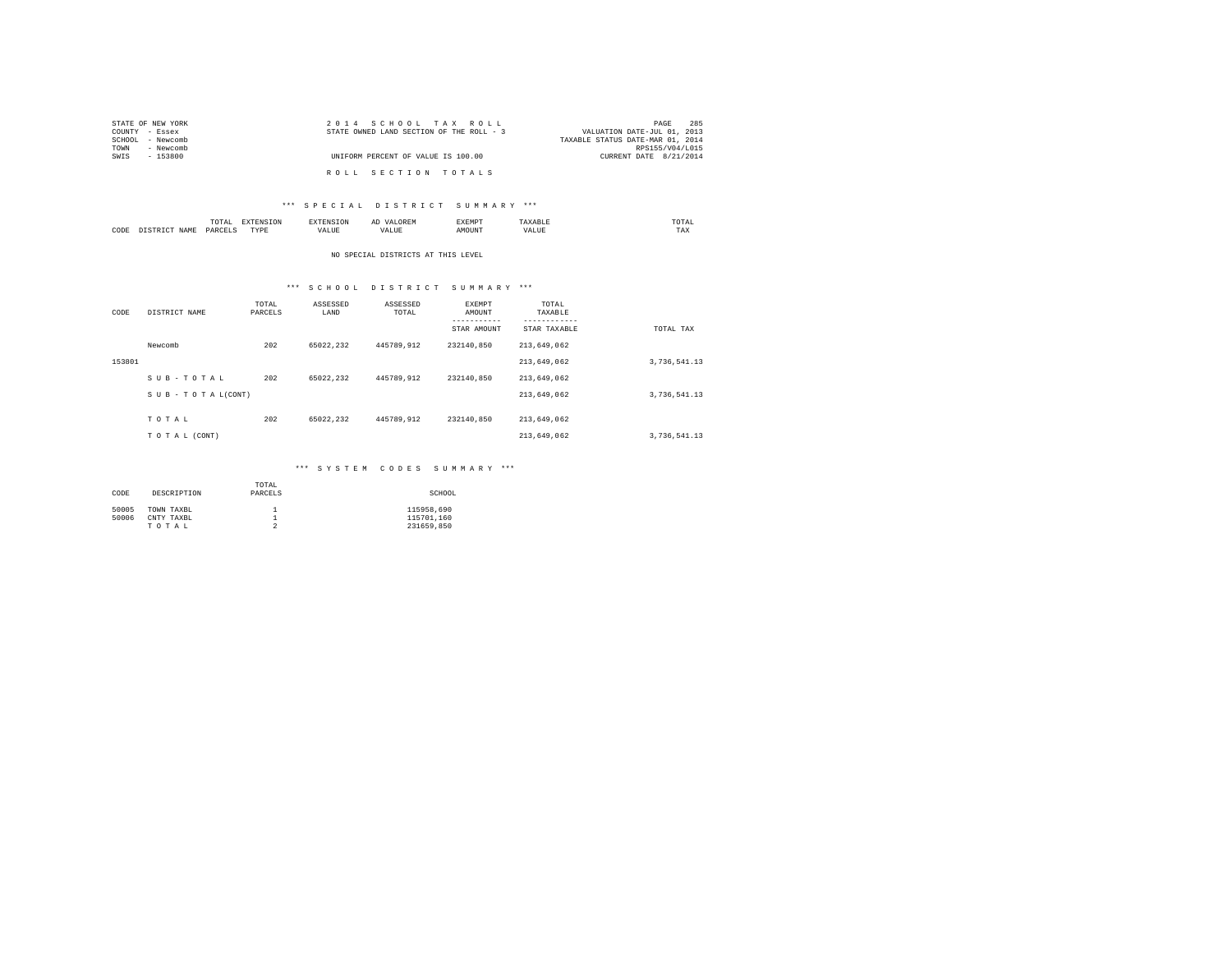| STATE OF NEW YORK<br>COUNTY - Essex<br>- Newcomb<br>SCHOOL<br>- Newcomb<br>TOWN | 2014 SCHOOL TAX ROLL<br>STATE OWNED LAND SECTION OF THE ROLL - 3 | 286<br>PAGE<br>VALUATION DATE-JUL 01, 2013<br>TAXABLE STATUS DATE-MAR 01, 2014<br>RPS155/V04/L015 |
|---------------------------------------------------------------------------------|------------------------------------------------------------------|---------------------------------------------------------------------------------------------------|
| $-153800$<br>SWIS                                                               | UNIFORM PERCENT OF VALUE IS 100.00                               | CURRENT DATE 8/21/2014                                                                            |
|                                                                                 | ROLL SECTION TOTALS                                              |                                                                                                   |
|                                                                                 | *** EXEMPTION SUMMARY ***                                        |                                                                                                   |

| CODE  | DESCRIPTION         | TOTAL<br>PARCELS | SCHOOL             |
|-------|---------------------|------------------|--------------------|
| 12100 | N.Y. STATE<br>TOTAL |                  | 481,000<br>481,000 |

# \*\*\* G R A N D T O T A L S \*\*\*

| ROLL<br><b>SEC</b> | DESCRIPTION                         | TOTAL<br>PARCELS | ASSESSED<br>LAND | ASSESSED<br>TOTAL | EXEMPT<br>AMOUNT<br>STAR AMOUNT | TOTAL<br>TAXABLE<br>STAR TAXABLE | TOTAL<br>TAX |
|--------------------|-------------------------------------|------------------|------------------|-------------------|---------------------------------|----------------------------------|--------------|
|                    | School Tax                          |                  | 65022.232        | 445789.912        | 232.140.850                     | 213,649,062<br>213.649.062       | 3.736.541.13 |
|                    | SPEC DIST TAXES<br>STATE OWNED LAND | 202              |                  |                   |                                 |                                  | 3736.541.13  |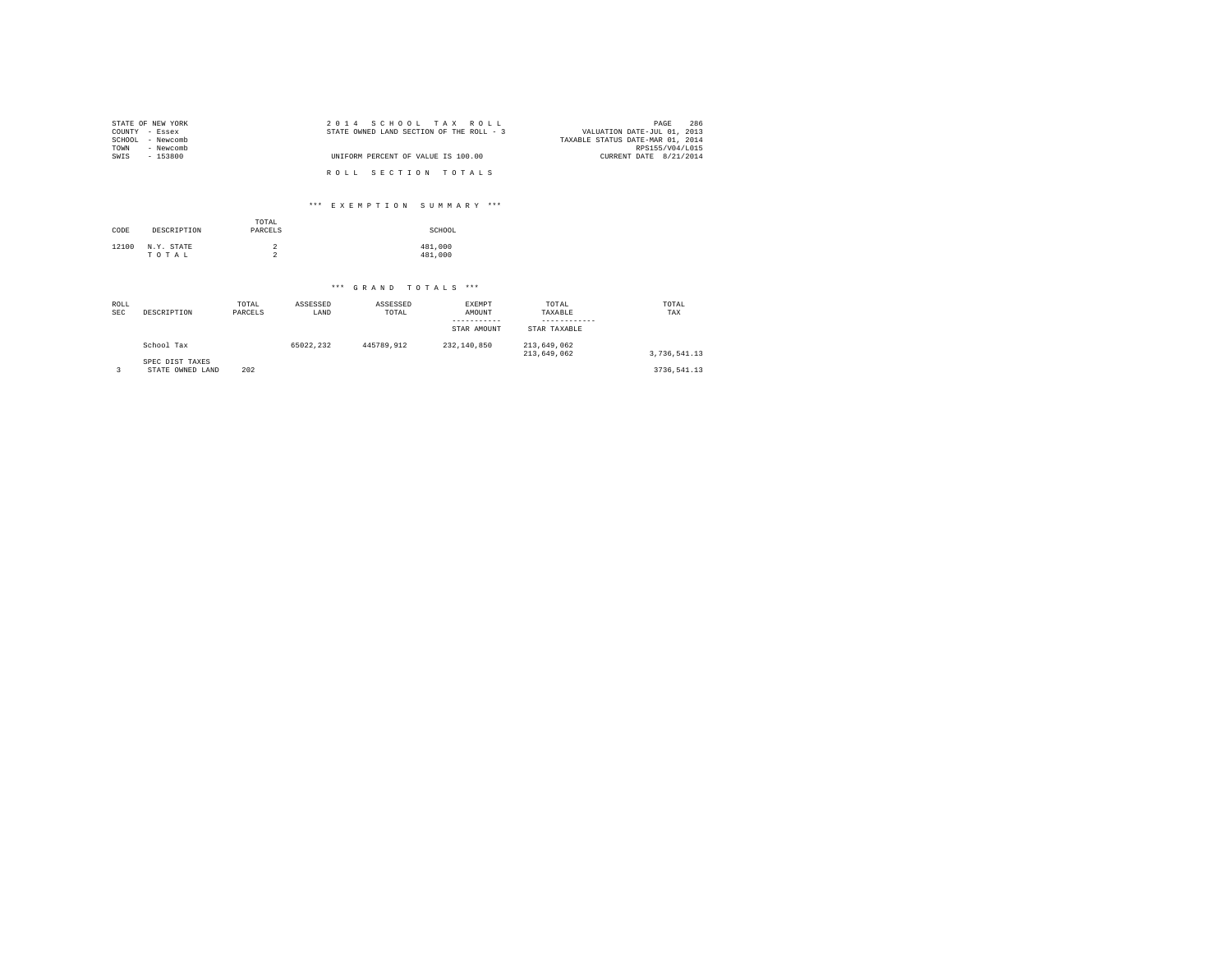| STATE OF NEW YORK<br>COUNTY - Essex<br>SCHOOL - Newcomb<br>- Newcomb<br>TOWN<br>$-153800$<br>SWIS                             | 2014 SCHOOL TAX ROLL<br>SPECIAL FRANCHISE SECTION OF THE ROLL - 5<br>OWNERS NAME SEQUENCE<br>UNIFORM PERCENT OF VALUE IS 100.00                                                       |                                                        |                                      | TAXABLE STATUS DATE-MAR 01, 2014 | 287<br>PAGE<br>VALUATION DATE-JUL 01, 2013 |
|-------------------------------------------------------------------------------------------------------------------------------|---------------------------------------------------------------------------------------------------------------------------------------------------------------------------------------|--------------------------------------------------------|--------------------------------------|----------------------------------|--------------------------------------------|
| TAX MAP PARCEL NUMBER                                                                                                         |                                                                                                                                                                                       |                                                        |                                      |                                  |                                            |
| CURRENT OWNERS NAME<br>CURRENT OWNERS ADDRESS<br>******************                                                           | SCHOOL DISTRICT<br>PARCEL SIZE/GRID COORD                                                                                                                                             | LAND<br>TOTAL                                          | TAX DESCRIPTION<br>SPECIAL DISTRICTS | TAXABLE VALUE                    | TAX AMOUNT                                 |
|                                                                                                                               | Town Outside Vlg                                                                                                                                                                      | NON-HOMESTEAD PARCEL                                   |                                      | ACCT 6650191008                  | BILL 801                                   |
| 538. - 9999 - 908. 250/8601<br>Chain Lakes Cablevision<br>17 S Franklin Toke<br>Ramsey, NJ 07446                              | 869 Television<br>153801<br>Newcomb<br>Special Franchise Town<br>No Land Improvements Only<br>908250-153800-860<br>EAST-0538775 NRTH-1447472<br>FULL MARKET VALUE                     | $\Omega$<br>8.225                                      | School Tax                           | 8.225                            | 143.85                                     |
|                                                                                                                               |                                                                                                                                                                                       | 8,225                                                  | TOTAL TAX ---                        |                                  | 143.85**                                   |
|                                                                                                                               |                                                                                                                                                                                       |                                                        |                                      | DATE #1<br>AMT DUE               | 09/30/14<br>143.85                         |
|                                                                                                                               |                                                                                                                                                                                       |                                                        |                                      |                                  |                                            |
| 538. - 9999-618. 750/8601<br>Continental Telephone Co<br>Of Upstate Ny Inc<br>Tax Dept                                        | Town Outside Vla<br>866 Telephone<br>Newcomb<br>153801<br>Special Franchise Town<br>No Land Improvements Only                                                                         | NON-HOMESTEAD PARCEL<br>$\mathbf{r}$<br>352,491        | School Tax                           | ACCT 6650308703<br>352,491       | RTT.T. 802<br>6,164.77                     |
| 3 High Ridge Park<br>Stamford, CT 06905                                                                                       | 618750-153800-860<br>EAST-0538775 NRTH-1447472<br>FULL MARKET VALUE                                                                                                                   | 352,491                                                |                                      |                                  |                                            |
|                                                                                                                               |                                                                                                                                                                                       |                                                        | TOTAL TAX ---                        | DATE #1<br>AMT DUE               | $6.164.77**$<br>09/30/14<br>6.164.77       |
|                                                                                                                               |                                                                                                                                                                                       |                                                        |                                      |                                  |                                            |
| 538. - 9999-131.600/8601<br>NYSEG CORP<br>Utility Shared Svcs<br>Freeport Bldg<br>70 Farm View Dr<br>New Gloucester, ME 04260 | Town Outside Vlg<br>861 Elec & gas<br>Newcomb<br>153801<br>Special Franchise Town<br>No Land Improvements Only<br>131600-153800-860<br>EAST-0538775 NRTH-1447472<br>FULL MARKET VALUE | NON-HOMESTEAD PARCEL<br>$\Omega$<br>582.735<br>582.735 | School Tax                           | ACCT 6650308702<br>582,735       | BILL 803<br>10,191.54                      |
|                                                                                                                               |                                                                                                                                                                                       |                                                        | TOTAL TAX ---                        | DATE #1<br>AMT DUE               | $10, 191.54**$<br>09/30/14<br>10.191.54    |
|                                                                                                                               |                                                                                                                                                                                       |                                                        |                                      |                                  |                                            |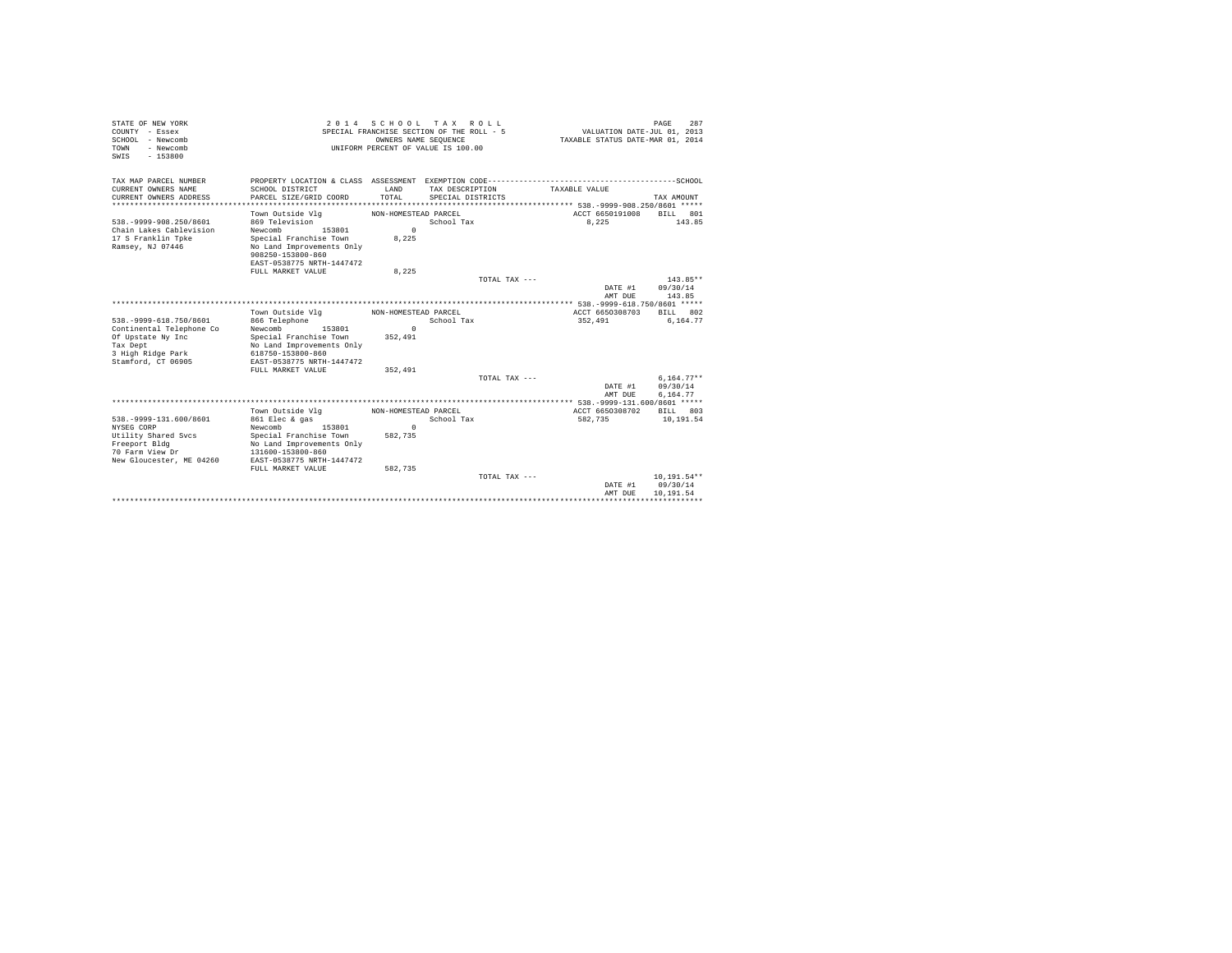|      | STATE OF NEW YORK | 2014 SCHOOL TAX ROLL                      | PAGE                        | 288 |
|------|-------------------|-------------------------------------------|-----------------------------|-----|
|      | COUNTY - Essex    | SPECIAL FRANCHISE SECTION OF THE ROLL - 5 | VALUATION DATE-JUL 01, 2013 |     |
|      | SCHOOL - Newcomb  | TAXABLE STATUS DATE-MAR 01, 2014          |                             |     |
| TOWN | - Newcomb         |                                           | RPS155/V04/L015             |     |
| SWTS | - 153800          |                                           | CURRENT DATE 8/21/2014      |     |
|      |                   |                                           |                             |     |

#### R O L L S U B S E C T I O N - - T O T A L S

## \*\*\* S P E C I A L D I S T R I C T S U M M A R Y \*\*\*

|      |      | 10171      |           |       |   | .XEMP" | 'I Al<br>the contract of the contract of the contract of |
|------|------|------------|-----------|-------|---|--------|----------------------------------------------------------|
| CODE | ч∆м. | DΔ⊧<br>. . | ----<br>. | - --- | . |        | 1 A.A                                                    |

NO SPECIAL DISTRICTS AT THIS LEVEL

## \*\*\* S C H O O L D I S T R I C T S U M M A R Y \*\*\*

| CODE   | DISTRICT NAME      | TOTAL<br>PARCELS | ASSESSED<br>LAND | ASSESSED<br>TOTAL | EXEMPT<br>AMOUNT | TOTAL<br>TAXABLE |           |
|--------|--------------------|------------------|------------------|-------------------|------------------|------------------|-----------|
|        |                    |                  |                  |                   | STAR AMOUNT      | STAR TAXABLE     | TOTAL TAX |
|        | Newcomb            | 3                |                  | 943.451           |                  | 943.451          |           |
| 153801 |                    |                  |                  |                   |                  | 943,451          | 16,500.16 |
|        | SUB-TOTAL          | 3                |                  | 943.451           |                  | 943.451          |           |
|        | SUB - TO TAL(CONT) |                  |                  |                   |                  | 943,451          | 16,500.16 |
|        |                    |                  |                  |                   |                  |                  |           |
|        | TOTAL              | 3                |                  | 943.451           |                  | 943.451          |           |
|        | TO TAL (CONT)      |                  |                  |                   |                  | 943.451          | 16,500.16 |

## \*\*\* S Y S T E M C O D E S S U M M A R Y \*\*\*

NO SYSTEM EXEMPTIONS AT THIS LEVEL

# \*\*\* E X E M P T I O N S U M M A R Y \*\*\*

NO EXEMPTIONS AT THIS LEVEL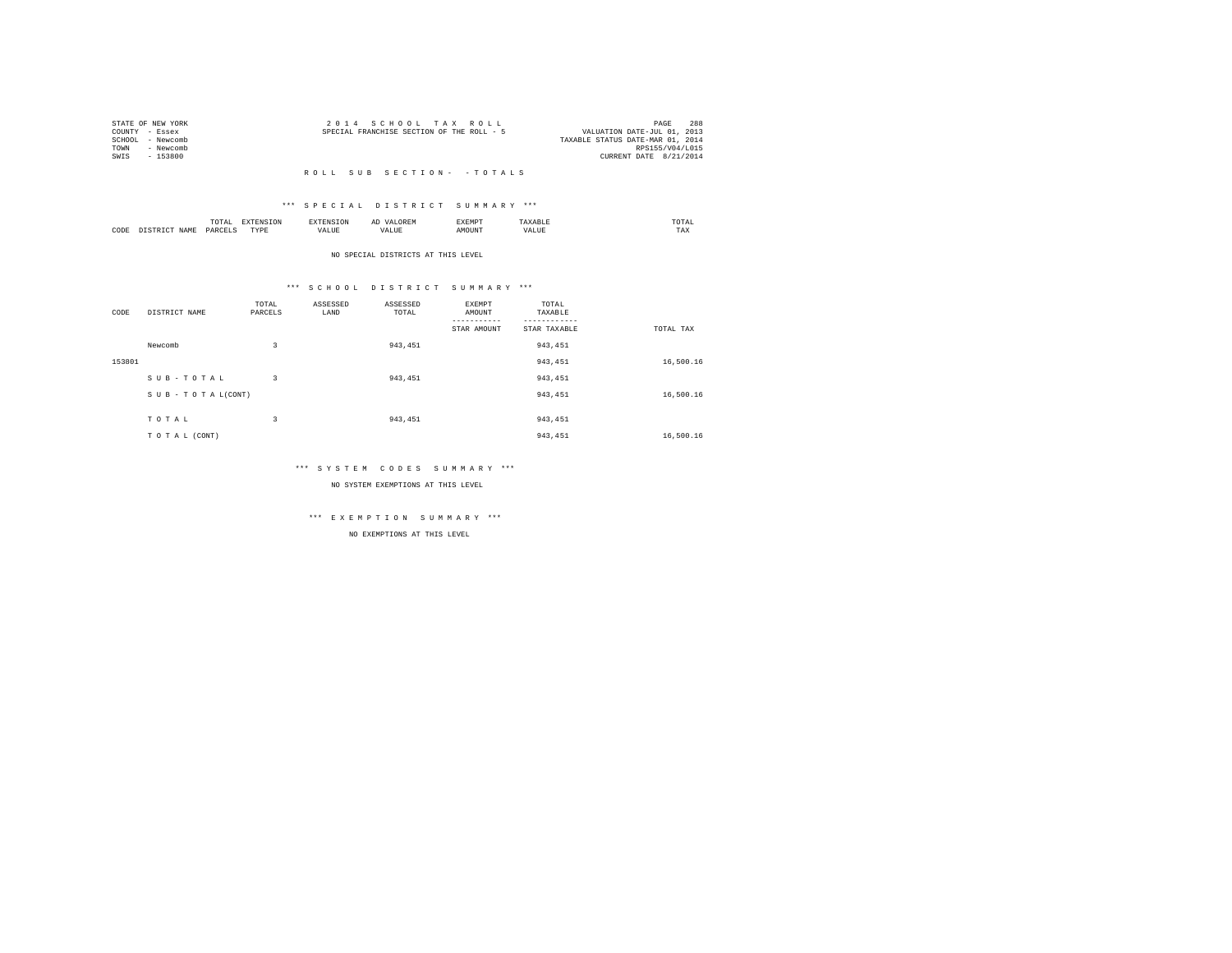|                | STATE OF NEW YORK | 2014 SCHOOL TAX ROLL                                                     | 289<br>PAGE            |
|----------------|-------------------|--------------------------------------------------------------------------|------------------------|
| COUNTY - Essex |                   | VALUATION DATE-JUL 01, 2013<br>SPECIAL FRANCHISE SECTION OF THE ROLL - 5 |                        |
|                | SCHOOL - Newcomb  | TAXABLE STATUS DATE-MAR 01, 2014                                         |                        |
| TOWN           | - Newcomb         |                                                                          | RPS155/V04/L015        |
| SWIS           | - 153800          |                                                                          | CURRENT DATE 8/21/2014 |
|                |                   |                                                                          |                        |
|                |                   | ROLL SUB SECTION- - TOTALS                                               |                        |

| ROLL<br>SEC | DESCRIPTION                          | TOTAL<br>PARCELS | ASSESSED<br>LAND | ASSESSED<br>TOTAL | EXEMPT<br>AMOUNT<br>STAR AMOUNT | TOTAL<br>TAXABLE<br>STAR TAXABLE | TOTAL<br>TAX |
|-------------|--------------------------------------|------------------|------------------|-------------------|---------------------------------|----------------------------------|--------------|
|             | School Tax                           |                  |                  | 943.451           |                                 | 943, 451<br>943, 451             | 16,500.16    |
|             | SPEC DIST TAXES<br>SPECIAL FRANCHISE |                  |                  |                   |                                 |                                  | 16,500.16    |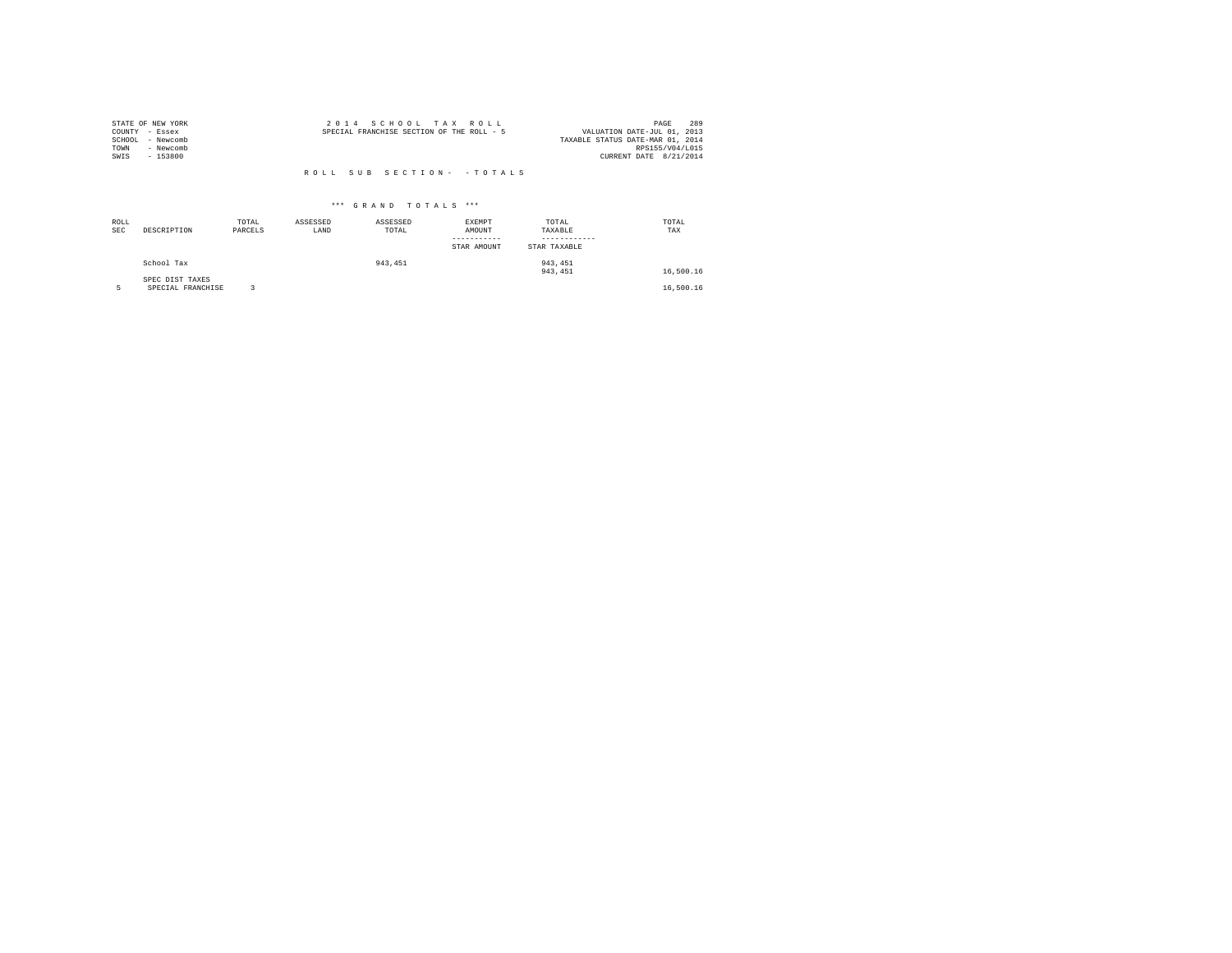| STATE OF NEW YORK |           | 2014 SCHOOL TAX ROLL                      |  |  |                                  |                 | PAGE | 290 |
|-------------------|-----------|-------------------------------------------|--|--|----------------------------------|-----------------|------|-----|
| COUNTY - Essex    |           | SPECIAL FRANCHISE SECTION OF THE ROLL - 5 |  |  | VALUATION DATE-JUL 01, 2013      |                 |      |     |
| SCHOOL - Newcomb  |           |                                           |  |  | TAXABLE STATUS DATE-MAR 01, 2014 |                 |      |     |
| TOWN              | - Newcomb |                                           |  |  |                                  | RPS155/V04/L015 |      |     |
| SWIS              | - 153800  |                                           |  |  | CURRENT DATE 8/21/2014           |                 |      |     |
|                   |           |                                           |  |  |                                  |                 |      |     |

#### R O L L S E C T I O N T O T A L S

### \*\*\* S P E C I A L D I S T R I C T S U M M A R Y \*\*\*

|      |     | .   | the contract of the contract of the contract of the contract of the contract of the contract of the contract of |       | .   | SXEMP" | /LAL<br>the contract of the contract of the contract of |
|------|-----|-----|-----------------------------------------------------------------------------------------------------------------|-------|-----|--------|---------------------------------------------------------|
| CODE | JΔM | ط∆ت | TVD<br>.                                                                                                        | - --- | ι Δ |        | TAX                                                     |

NO SPECIAL DISTRICTS AT THIS LEVEL

### \*\*\* S C H O O L D I S T R I C T S U M M A R Y \*\*\*

| CODE   | DISTRICT NAME      | TOTAL<br>PARCELS | ASSESSED<br>LAND | ASSESSED<br>TOTAL | EXEMPT<br>AMOUNT | TOTAL<br>TAXABLE |           |
|--------|--------------------|------------------|------------------|-------------------|------------------|------------------|-----------|
|        |                    |                  |                  |                   | STAR AMOUNT      | STAR TAXABLE     | TOTAL TAX |
|        |                    |                  |                  |                   |                  |                  |           |
|        | Newcomb            | 3                |                  | 943.451           |                  | 943.451          |           |
| 153801 |                    |                  |                  |                   |                  | 943,451          | 16,500.16 |
|        | SUB-TOTAL          | 3                |                  | 943.451           |                  | 943.451          |           |
|        | SUB - TO TAL(CONT) |                  |                  |                   |                  | 943,451          | 16,500.16 |
|        |                    |                  |                  |                   |                  |                  |           |
|        | TOTAL              | 3                |                  | 943.451           |                  | 943.451          |           |
|        | TO TAL (CONT)      |                  |                  |                   |                  | 943.451          | 16,500.16 |

### \*\*\* S Y S T E M C O D E S S U M M A R Y \*\*\*

NO SYSTEM EXEMPTIONS AT THIS LEVEL

# \*\*\* E X E M P T I O N S U M M A R Y \*\*\*

NO EXEMPTIONS AT THIS LEVEL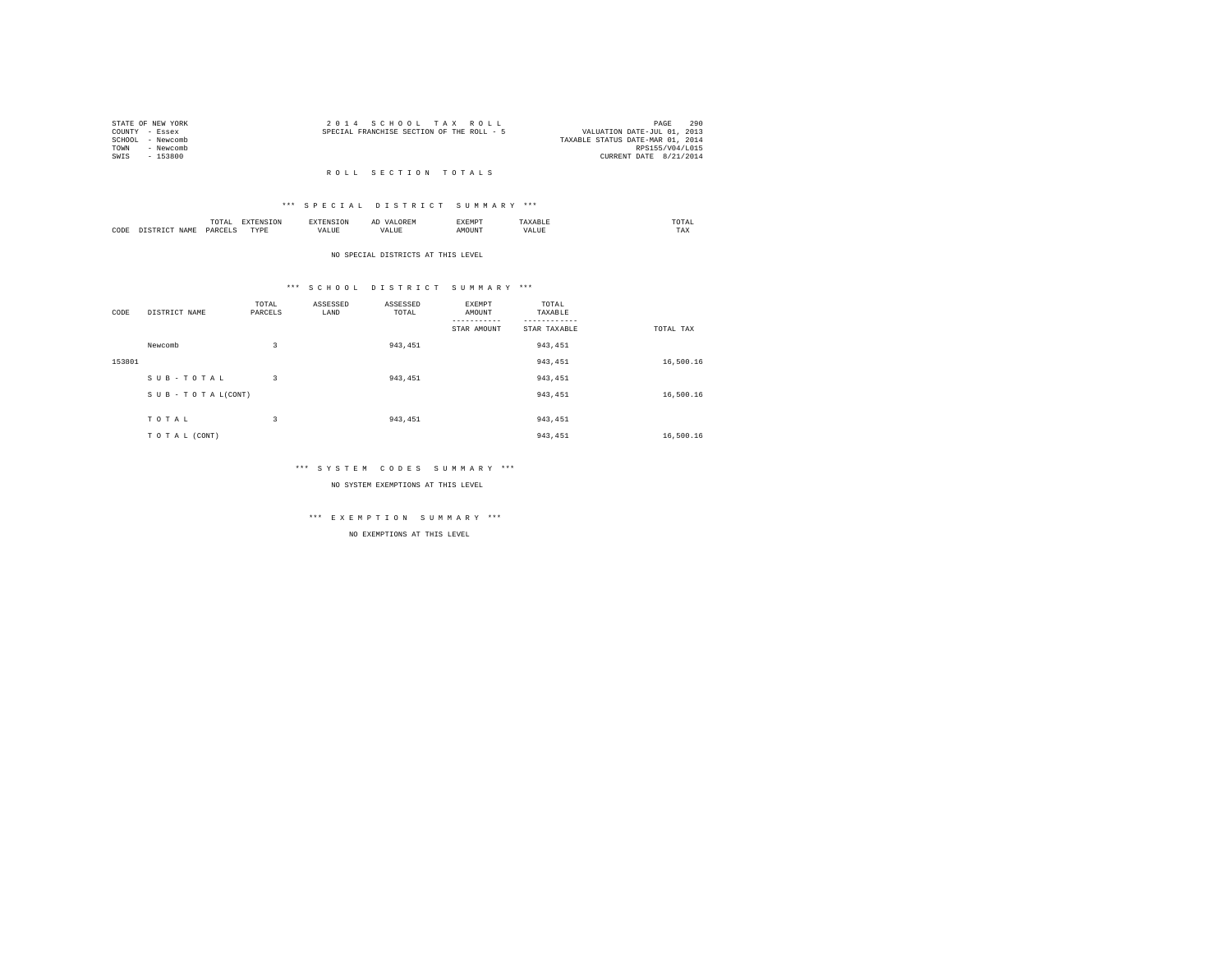| 2014 SCHOOL TAX ROLL                      | 291<br>PAGE                      |
|-------------------------------------------|----------------------------------|
| SPECIAL FRANCHISE SECTION OF THE ROLL - 5 | VALUATION DATE-JUL 01, 2013      |
|                                           | TAXABLE STATUS DATE-MAR 01, 2014 |
|                                           | RPS155/V04/L015                  |
|                                           | CURRENT DATE 8/21/2014           |
|                                           |                                  |
| ROLL SECTION TOTALS                       |                                  |
|                                           |                                  |

| ROLL<br><b>SEC</b> | DESCRIPTION                          | TOTAL<br>PARCELS | ASSESSED<br>LAND | ASSESSED<br>TOTAL | <b>EXEMPT</b><br>AMOUNT<br>STAR AMOUNT | TOTAL<br>TAXABLE<br>STAR TAXABLE | TOTAL<br>TAX |
|--------------------|--------------------------------------|------------------|------------------|-------------------|----------------------------------------|----------------------------------|--------------|
|                    | School Tax                           |                  |                  | 943,451           |                                        | 943, 451<br>943, 451             | 16,500.16    |
|                    | SPEC DIST TAXES<br>SPECIAL FRANCHISE |                  |                  |                   |                                        |                                  | 16,500.16    |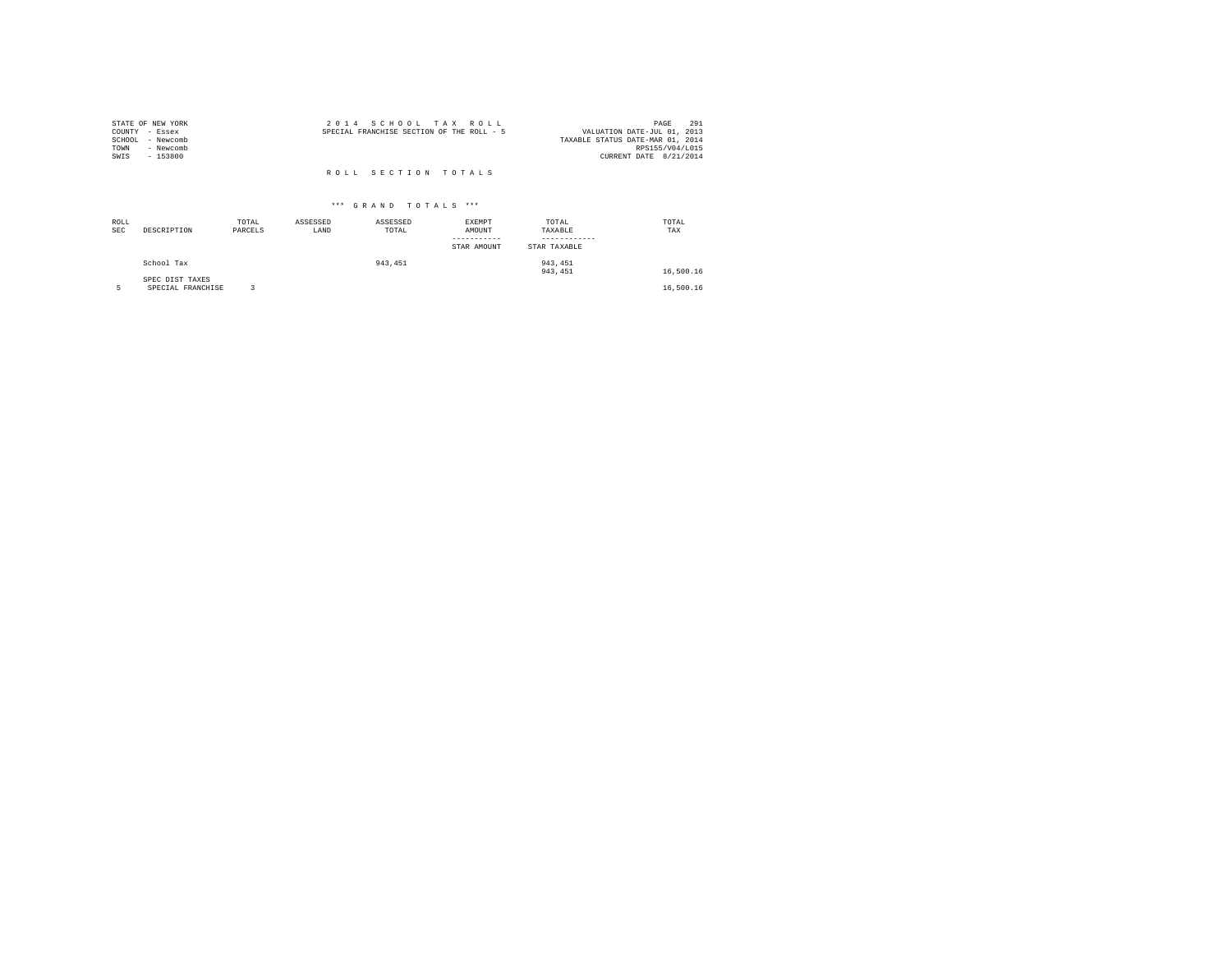| STATE OF NEW YORK<br>COUNTY - Essex<br>SCHOOL - Newcomb<br>TOWN - Newcomb<br>SWIS - 153800                               |                                                                                                                                                                                                             |                                             | 2014 SCHOOL TAX ROLL<br>UTILITY & R.R. SECTION OF THE ROLL - 6<br>OWNERS NAME SEQUENCE<br>UNIFORM PERCENT OF VALUE IS 100.00 | PAGE 292<br>2013 VALUATION DATE-JUL<br>2014 TAXABLE STATUS DATE-MAR | PAGE<br>292                                    |
|--------------------------------------------------------------------------------------------------------------------------|-------------------------------------------------------------------------------------------------------------------------------------------------------------------------------------------------------------|---------------------------------------------|------------------------------------------------------------------------------------------------------------------------------|---------------------------------------------------------------------|------------------------------------------------|
| TAX MAP PARCEL NUMBER<br>CURRENT OWNERS NAME<br>CURRENT OWNERS ADDRESS                                                   | SCHOOL DISTRICT<br>PARCEL SIZE/GRID COORD                                                                                                                                                                   | LAND<br>TOTAL                               | TAX DESCRIPTION<br>SPECIAL DISTRICTS                                                                                         | TAXABLE VALUE                                                       | TAX AMOUNT                                     |
| 110.13-2-2.000 831 Tele Comm<br>Citizens Telecom Of NY Inc Newcomb 153801                                                | 5354 NYS Route 28N<br>Loc 005363 Central Dial<br>ACRES 0.11<br>EAST-0552214 NRTH-1445729<br>DEED BOOK 1066 PG-170                                                                                           | NON-HOMESTEAD PARCEL<br>66,739              | $\begin{minipage}{.4\linewidth} \textbf{School Tax} \\ \textbf{10,000} \end{minipage}$                                       | ACCT 665N208601 BILL 804<br>66,739                                  | 1,167.21                                       |
|                                                                                                                          | FULL MARKET VALUE                                                                                                                                                                                           | 66,739                                      | TOTAL TAX ---                                                                                                                | AMT DUE                                                             | $1.167.21**$<br>DATE #1 09/30/14<br>1,167.21   |
|                                                                                                                          |                                                                                                                                                                                                             |                                             |                                                                                                                              |                                                                     |                                                |
| 638. - 9999-618. 750/1881<br>Continental Telephone Co Newcomb 153801<br>Of Upstate Ny Inc 888888<br>Tax Dept             | Outside Plant<br>836 Telecom. eq.<br>153801 .10000                                                                                                                                                          | $\sim$ 0<br>175,709                         | NON-HOMESTEAD PARCEL<br>School Tax                                                                                           | ACCT 665J190005 BILL 805<br>175,709                                 | 3,073.00                                       |
| 3 High Ridge Park<br>Stamford, CT 06905                                                                                  | EAST-0538775 NRTH-1447472<br>FULL MARKET VALUE                                                                                                                                                              | 175,709                                     |                                                                                                                              |                                                                     |                                                |
|                                                                                                                          |                                                                                                                                                                                                             |                                             | TOTAL TAX ---                                                                                                                | DATE #1<br>AMT DUE                                                  | $3.073.00**$<br>09/30/14<br>3,073,00           |
|                                                                                                                          |                                                                                                                                                                                                             |                                             |                                                                                                                              |                                                                     |                                                |
| $109. - 1 - 27.001$<br>NYSEG Corp<br>Utility Shared Svcs<br>Freeport Bldg<br>70 Farm View Dr<br>New Gloucester, ME 04260 | 5930 NYS Route 28N NON-HOMESTEAD PARCEL<br>875 Elec-fossil<br>Newcomb 153801 13,000<br>1 Ords T&c Pur Twp 27<br>001190 153801 .10000<br>Harris Lake Diesel Plant<br>ACRES 1.15<br>EAST-0538775 NRTH-1447472 | 1013,000                                    | School Tax                                                                                                                   | ACCT 665N208606<br>1013,000                                         | BILL 806<br>17,716.51                          |
|                                                                                                                          | FULL MARKET VALUE                                                                                                                                                                                           | 1013,000                                    |                                                                                                                              |                                                                     |                                                |
|                                                                                                                          |                                                                                                                                                                                                             |                                             | TOTAL TAX ---                                                                                                                | AMT DUE                                                             | $17,716.51**$<br>DATE #1 09/30/14<br>17,716.51 |
|                                                                                                                          |                                                                                                                                                                                                             |                                             |                                                                                                                              |                                                                     |                                                |
| 638. - 9999-131. 600/1881<br>NYSEG CORP<br>Utility Shared Svcs                                                           | Total Electric Dist<br>884 Elec Dist Out<br>Newcomb 153801<br>888888                                                                                                                                        | NON-HOMESTEAD PARCEL<br>$\Omega$<br>833,473 | School Tax                                                                                                                   | ACCT 665N208609 BILL 807<br>833, 473 14, 576. 74                    |                                                |
|                                                                                                                          |                                                                                                                                                                                                             |                                             | TOTAL TAX ---                                                                                                                | DATE #1<br>AMT DUE                                                  | 14.576.74**<br>09/30/14<br>14.576.74           |
|                                                                                                                          |                                                                                                                                                                                                             |                                             |                                                                                                                              |                                                                     |                                                |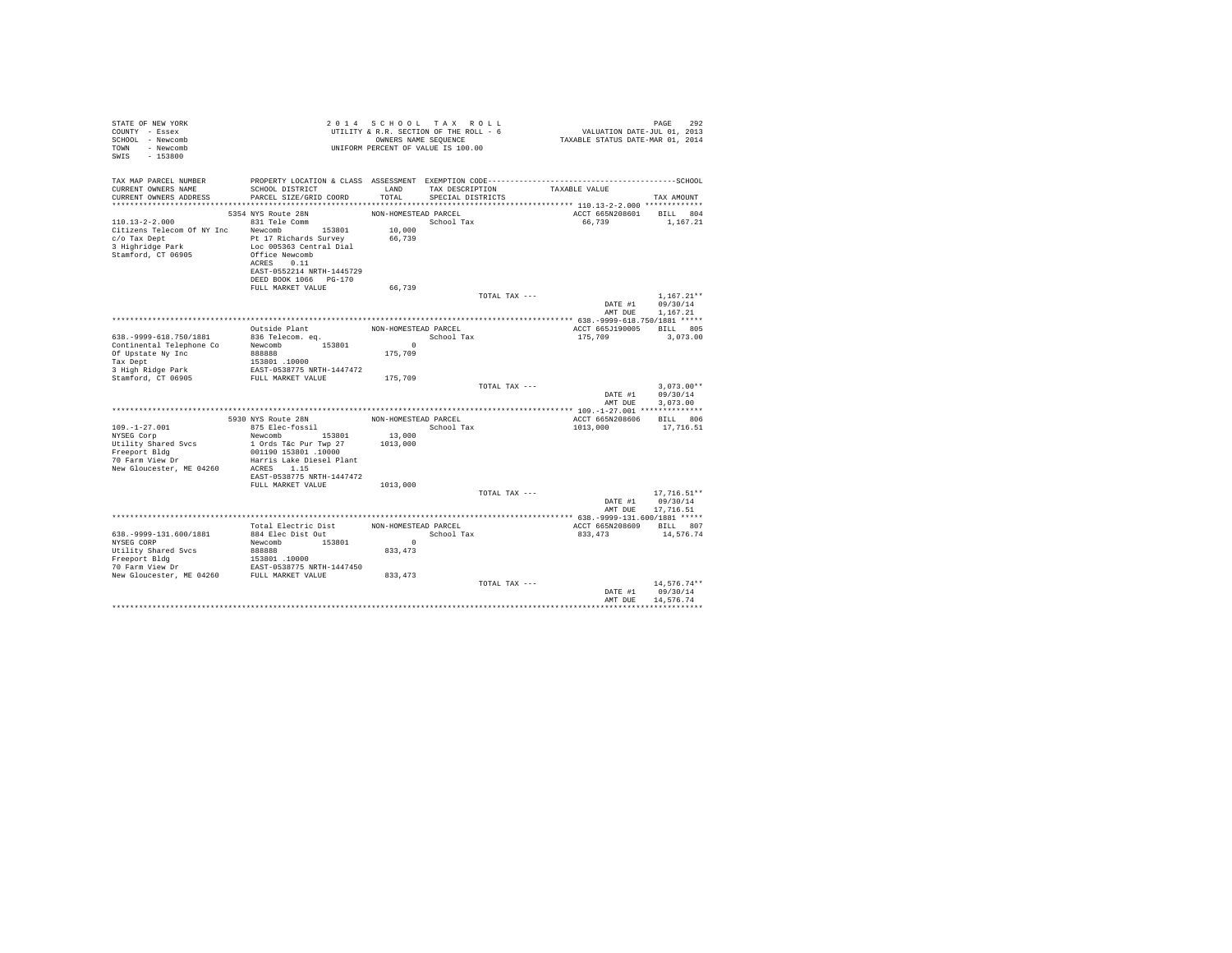|                | STATE OF NEW YORK | 2014 SCHOOL TAX ROLL                   |  |  | 293<br>PAGE                      |
|----------------|-------------------|----------------------------------------|--|--|----------------------------------|
| COUNTY - Essex |                   | UTILITY & R.R. SECTION OF THE ROLL - 6 |  |  | VALUATION DATE-JUL 01, 2013      |
|                | SCHOOL - Newcomb  |                                        |  |  | TAXABLE STATUS DATE-MAR 01, 2014 |
| TOWN           | - Newcomb         |                                        |  |  | RPS155/V04/L015                  |
| SWIS           | - 153800          |                                        |  |  | CURRENT DATE 8/21/2014           |
|                |                   |                                        |  |  |                                  |

#### R O L L S U B S E C T I O N - - T O T A L S

### \*\*\* S P E C I A L D I S T R I C T S U M M A R Y \*\*\*

|      |       | .               |                  |       | $\cdots$<br>- | CXEMP" | JIAL<br>the contract of the contract of the contract of |
|------|-------|-----------------|------------------|-------|---------------|--------|---------------------------------------------------------|
| CODE | VT∆MT | <b>UAW</b><br>. | <b>TVDI</b><br>. | - --- | <u>гд,</u>    |        | 1'AX                                                    |

#### NO SPECIAL DISTRICTS AT THIS LEVEL

### \*\*\* S C H O O L D I S T R I C T S U M M A R Y \*\*\*

| CODE   | DISTRICT NAME      | TOTAL<br>PARCELS | ASSESSED<br>LAND | ASSESSED<br>TOTAL | EXEMPT<br>AMOUNT<br>STAR AMOUNT | TOTAL<br>TAXABLE<br>STAR TAXABLE | TOTAL TAX |
|--------|--------------------|------------------|------------------|-------------------|---------------------------------|----------------------------------|-----------|
|        | Newcomb            | 4                | 23,000           | 2088.921          |                                 | 2,088,921                        |           |
| 153801 |                    |                  |                  |                   |                                 | 2,088,921                        | 36,533.46 |
|        | SUB-TOTAL          | 4                | 23,000           | 2088.921          |                                 | 2.088.921                        |           |
|        | SUB - TO TAL(CONT) |                  |                  |                   |                                 | 2,088,921                        | 36,533.46 |
|        | TOTAL              | 4                | 23,000           | 2088.921          |                                 | 2,088,921                        |           |
|        | TO TAL (CONT)      |                  |                  |                   |                                 | 2.088.921                        | 36,533.46 |

### \*\*\* S Y S T E M C O D E S S U M M A R Y \*\*\*

NO SYSTEM EXEMPTIONS AT THIS LEVEL

## \*\*\* E X E M P T I O N S U M M A R Y \*\*\*

NO EXEMPTIONS AT THIS LEVEL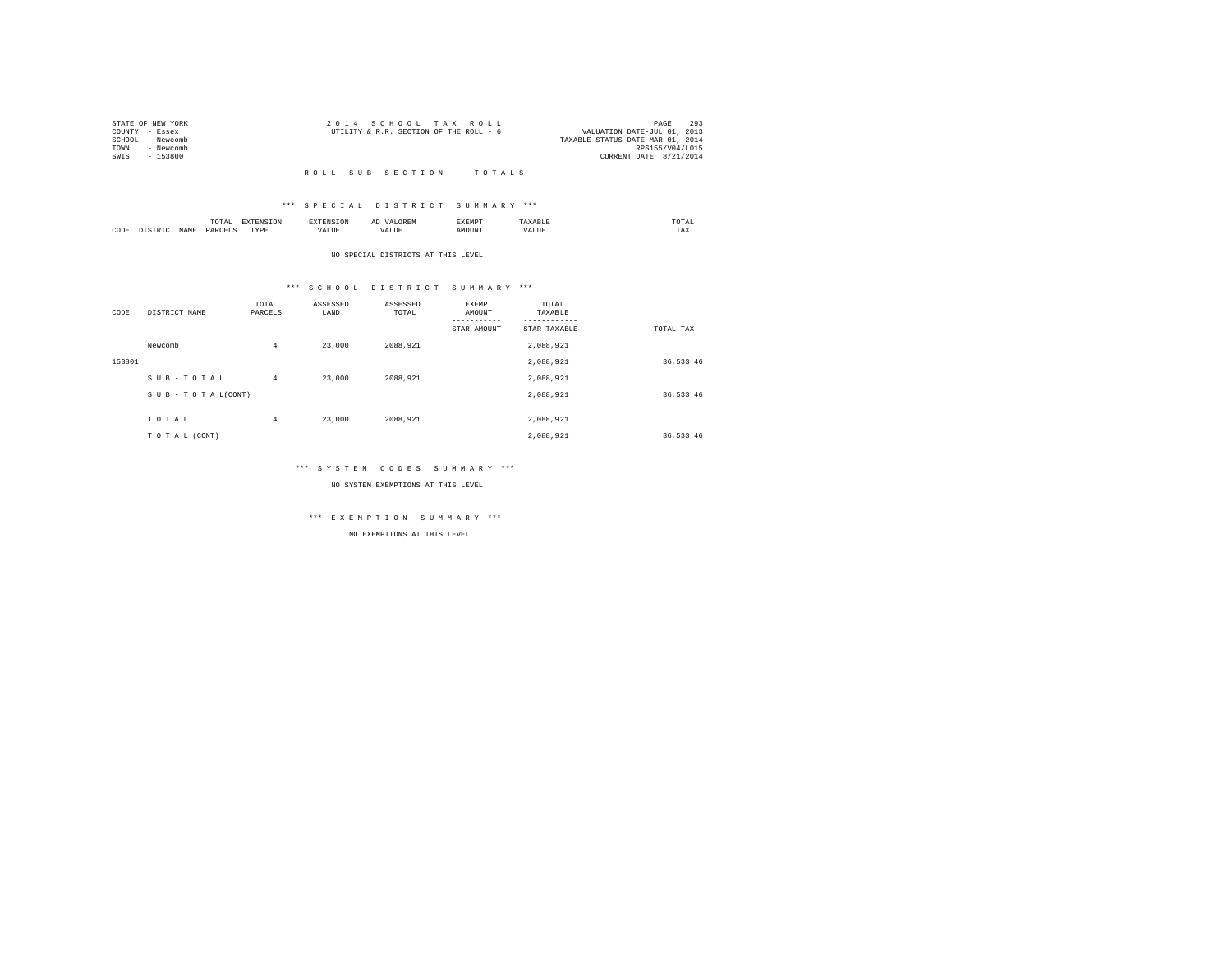|                | STATE OF NEW YORK | 2014 SCHOOL TAX ROLL                                                  | 294<br>PAGE            |
|----------------|-------------------|-----------------------------------------------------------------------|------------------------|
| COUNTY - Essex |                   | VALUATION DATE-JUL 01, 2013<br>UTILITY & R.R. SECTION OF THE ROLL - 6 |                        |
|                | SCHOOL - Newcomb  | TAXABLE STATUS DATE-MAR 01, 2014                                      |                        |
| TOWN           | - Newcomb         |                                                                       | RPS155/V04/L015        |
| SWIS           | $-153800$         |                                                                       | CURRENT DATE 8/21/2014 |
|                |                   |                                                                       |                        |
|                |                   | ROLL SUB SECTION- - TOTALS                                            |                        |

| ROLL<br><b>SEC</b> | DESCRIPTION                         | TOTAL<br>PARCELS | ASSESSED<br>LAND | ASSESSED<br>TOTAL | EXEMPT<br>AMOUNT<br>STAR AMOUNT | TOTAL<br>TAXABLE<br>STAR TAXABLE | TOTAL<br>TAX |
|--------------------|-------------------------------------|------------------|------------------|-------------------|---------------------------------|----------------------------------|--------------|
|                    | School Tax                          |                  | 23,000           | 2088.921          |                                 | 2,088,921<br>2.088.921           | 36,533.46    |
| 6                  | SPEC DIST TAXES<br>UTILITIES & N.C. |                  |                  |                   |                                 |                                  | 36,533.46    |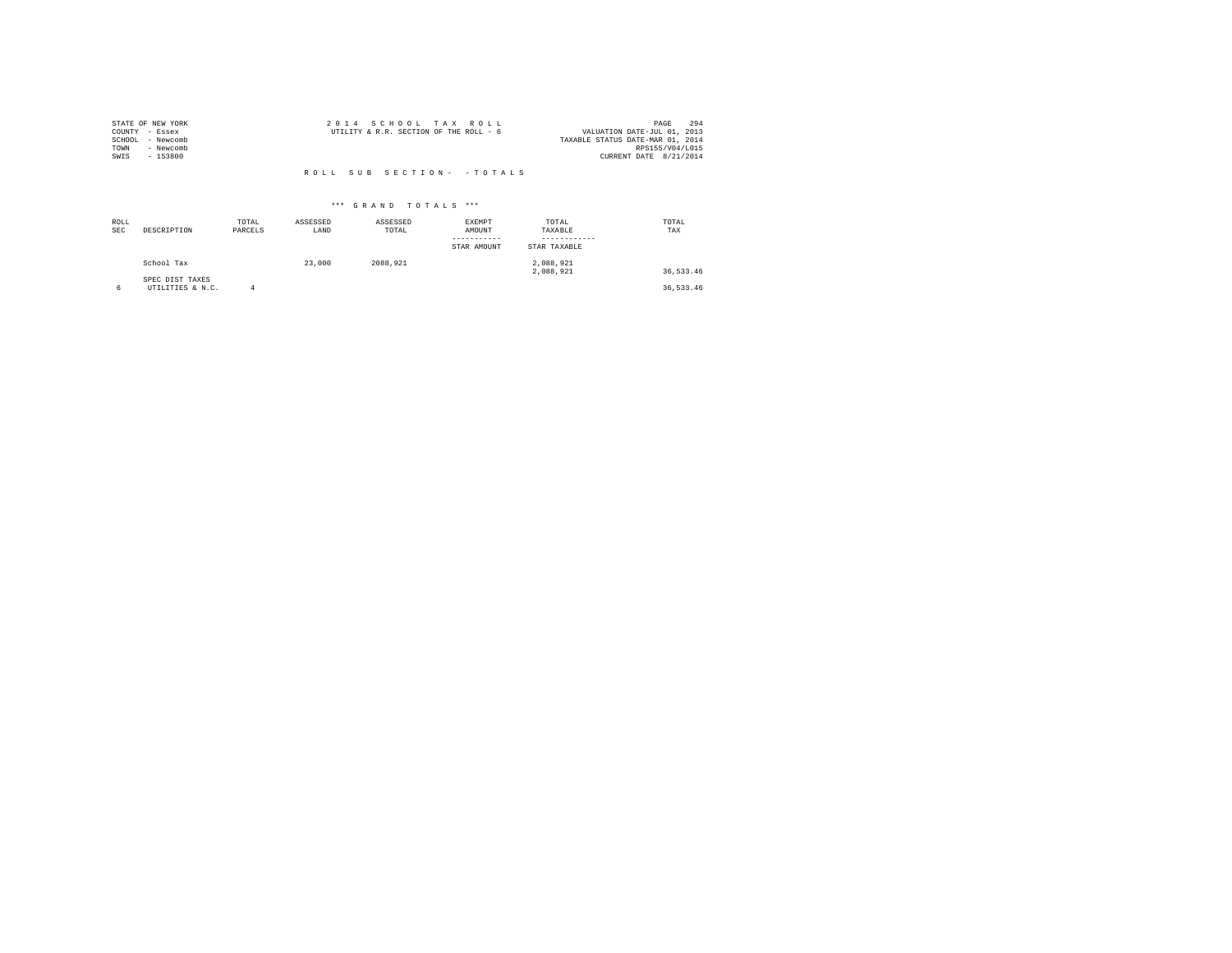|                | STATE OF NEW YORK | 2014 SCHOOL TAX ROLL                   |  |                                  | PAGE                   | 295 |
|----------------|-------------------|----------------------------------------|--|----------------------------------|------------------------|-----|
| COUNTY - Essex |                   | UTILITY & R.R. SECTION OF THE ROLL - 6 |  | VALUATION DATE-JUL 01, 2013      |                        |     |
|                | SCHOOL - Newcomb  |                                        |  | TAXABLE STATUS DATE-MAR 01, 2014 |                        |     |
| TOWN           | - Newcomb         |                                        |  |                                  | RPS155/V04/L015        |     |
| SWIS           | $-153800$         |                                        |  |                                  | CURRENT DATE 8/21/2014 |     |
|                |                   |                                        |  |                                  |                        |     |

#### R O L L S E C T I O N T O T A L S

### \*\*\* S P E C I A L D I S T R I C T S U M M A R Y \*\*\*

|      |     | .<br>the contract of the contract of the contract of the contract of the contract of | the contract of the contract of the contract of the contract of the contract of |            |      | × m ∟ |                 | ---<br>UTAL<br>the contract of the contract of the contract of |
|------|-----|--------------------------------------------------------------------------------------|---------------------------------------------------------------------------------|------------|------|-------|-----------------|----------------------------------------------------------------|
| CODE | īΔM | OARC                                                                                 | <b>TVD</b><br>.                                                                 | -----<br>a | ALUI | יאודר | $\sim$ - $\sim$ | $m + n$<br>1 A.A                                               |

#### NO SPECIAL DISTRICTS AT THIS LEVEL

## \*\*\* S C H O O L D I S T R I C T S U M M A R Y \*\*\*

| CODE   | DISTRICT NAME   | TOTAL<br>PARCELS | ASSESSED<br>LAND | ASSESSED<br>TOTAL | EXEMPT<br>AMOUNT | TOTAL<br>TAXABLE |           |
|--------|-----------------|------------------|------------------|-------------------|------------------|------------------|-----------|
|        |                 |                  |                  |                   | STAR AMOUNT      | STAR TAXABLE     | TOTAL TAX |
|        | Newcomb         | $\overline{4}$   | 23,000           | 2088.921          |                  | 2,088,921        |           |
| 153801 |                 |                  |                  |                   |                  | 2,088,921        | 36,533.46 |
|        | SUB-TOTAL       | $\overline{4}$   | 23,000           | 2088.921          |                  | 2.088.921        |           |
|        | SUB-TOTAL(CONT) |                  |                  |                   |                  | 2,088,921        | 36,533.46 |
|        |                 |                  |                  |                   |                  |                  |           |
|        | TOTAL           | $\overline{4}$   | 23,000           | 2088.921          |                  | 2,088,921        |           |
|        | TO TAL (CONT)   |                  |                  |                   |                  | 2.088.921        | 36,533.46 |

## \*\*\* S Y S T E M C O D E S S U M M A R Y \*\*\*

NO SYSTEM EXEMPTIONS AT THIS LEVEL

## \*\*\* E X E M P T I O N S U M M A R Y \*\*\*

NO EXEMPTIONS AT THIS LEVEL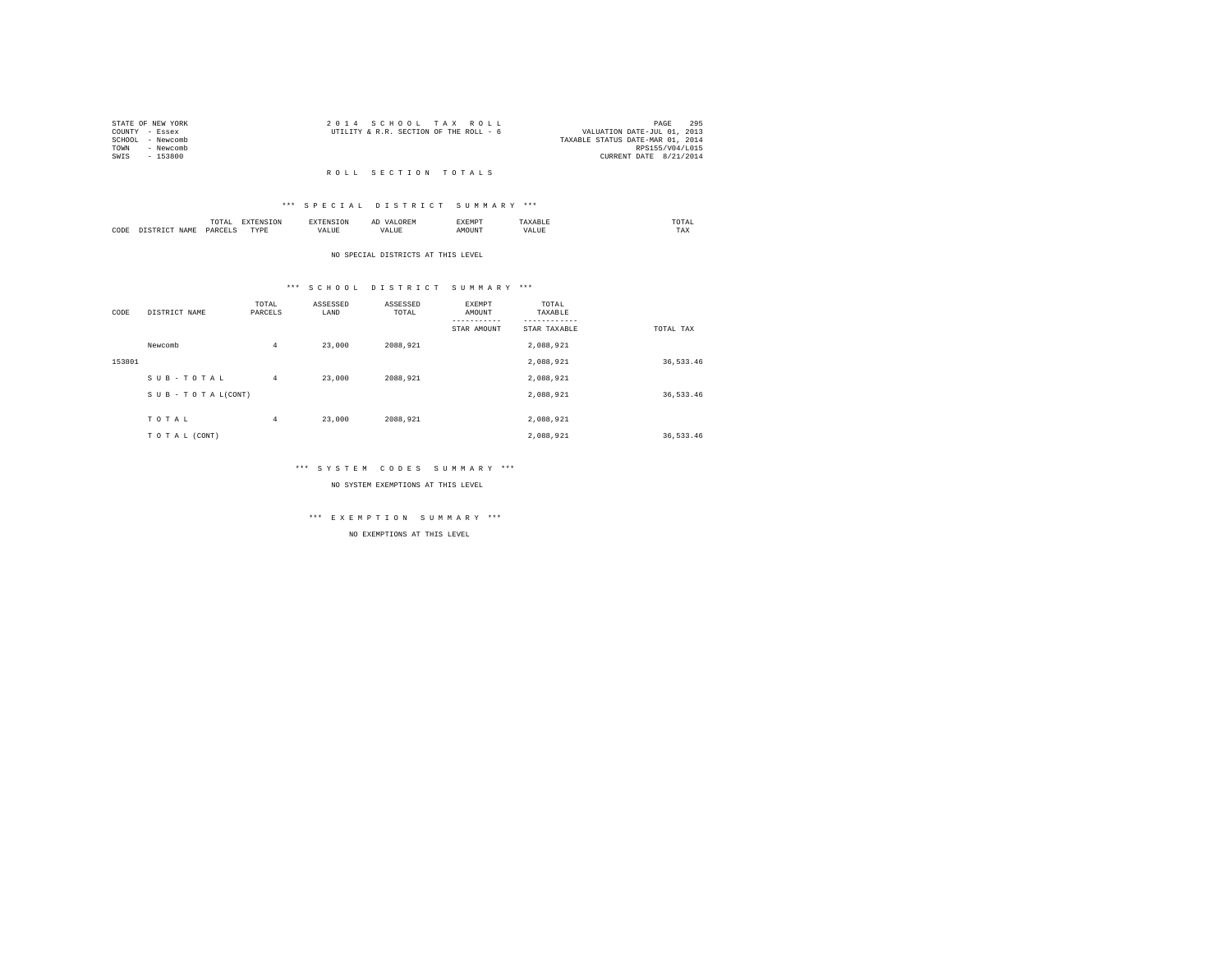| STATE OF NEW YORK<br>COUNTY - Essex<br>SCHOOL<br>- Newcomb<br>- Newcomb<br>TOWN<br>SWIS<br>- 153800 | 2014 SCHOOL TAX ROLL<br>UTILITY & R.R. SECTION OF THE ROLL - 6 | 296<br>PAGE<br>VALUATION DATE-JUL 01, 2013<br>TAXABLE STATUS DATE-MAR 01, 2014<br>RPS155/V04/L015<br>CURRENT DATE 8/21/2014 |
|-----------------------------------------------------------------------------------------------------|----------------------------------------------------------------|-----------------------------------------------------------------------------------------------------------------------------|
|                                                                                                     | ROLL SECTION TOTALS                                            |                                                                                                                             |

| ROLL<br><b>SEC</b> | DESCRIPTION                         | TOTAL<br>PARCELS | ASSESSED<br>LAND | ASSESSED<br>TOTAL | EXEMPT<br>AMOUNT<br>--------<br>STAR AMOUNT | TOTAL<br>TAXABLE<br>STAR TAXABLE | TOTAL<br>TAX |
|--------------------|-------------------------------------|------------------|------------------|-------------------|---------------------------------------------|----------------------------------|--------------|
|                    | School Tax                          |                  | 23,000           | 2088.921          |                                             | 2,088,921<br>2.088.921           | 36,533.46    |
| 6                  | SPEC DIST TAXES<br>UTILITIES & N.C. |                  |                  |                   |                                             |                                  | 36,533.46    |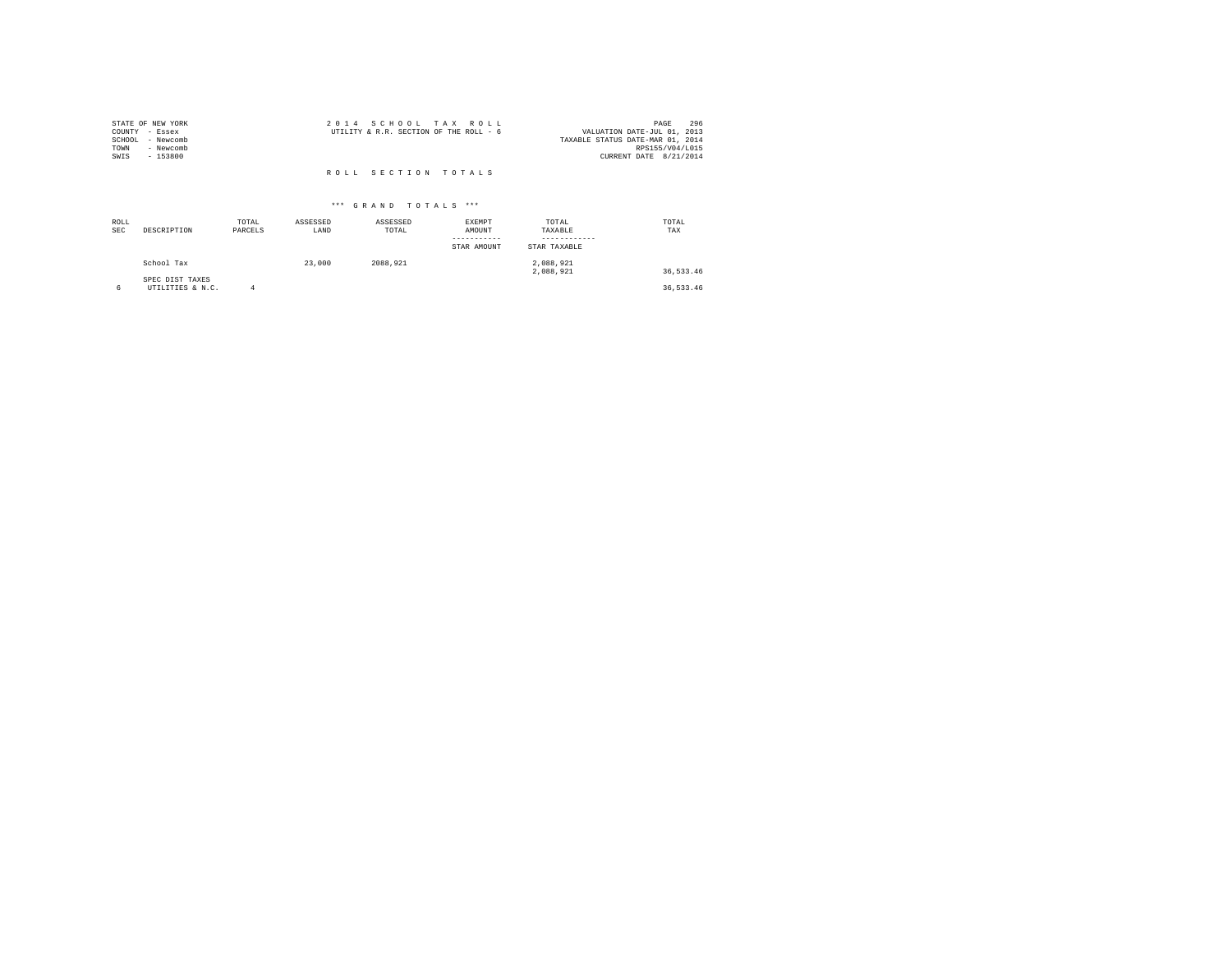| TAX MAP PARCEL NUMBER PROPERTY LOCATION & CLASS ASSESSMENT EXEMPTION CODE---------------------------------SCHOOL<br>CURRENT OWNERS NAME<br>SCHOOL DISTRICT TAX DESCRIPTION<br>TAXABLE VALUE<br>TOTAL<br>CURRENT OWNERS ADDRESS<br>PARCEL SIZE/GRID COORD<br>SPECIAL DISTRICTS<br>TAX AMOUNT<br>1207 Goodnow Flow Rd<br>NON-HOMESTEAD PARCEL<br>ACCT 665Z014009<br>$120. -1 - 1.112/1$<br>932 Forest s532b - WTRFNT M.Y. STATE 12100<br>1332,000<br>0.00<br>121001 State of New York Mewcomb 153801 1191.600 School Tax<br>0.00<br>State Comptroller Pt of 120.-1-1.112<br>Land Claims Unit Chain Lake Pit 1 Ac &<br>7th F1 Alfred E Smith Bld 13-1Ac Camp Lots<br>albany W 1336<br>1332,000<br>ACRES 14.00<br>Albany, NY 12236<br>EAST-0538347 NRTH-1419153<br>DEED BOOK 1718 PG-264<br>FULL MARKET VALUE 1332,000<br>TOTAL TAX ---<br>$0.00**$<br>NYS Route 28N<br>NON-HOMESTEAD PARCEL<br>ACCT 6679975002<br>681 Culture bldg<br>$121. - 5 - 1.000$<br>N.Y. STATE 12100<br>23,100<br>Newcomb 153801 23,100 School Tax<br>0.00<br>Adirondack Park Assoc<br>0.00<br>Warren County<br>12 T&c Twp 46<br>23,100<br>ACRES 1.00<br>Adirondack, NY 12808<br>EAST-0574808 NRTH-1435838<br>DEED BOOK 582 PG-94<br>FULL MARKET VALUE<br>23,100<br>TOTAL TAX ---<br>$0.00**$<br>NYS Route 28N<br>ACCT 665J100415<br>NON-HOMESTEAD PARCEL<br>$109.16 - 4 - 1.000$<br>330 Vacant comm<br>CONST REL 25110<br>34,500<br>Church Of The Nations Inc Newcomb 153801 34,500 School Tax<br>0.00<br>0.00<br>PO Box 300<br>9 Richards<br>34,500<br>Lake Luzerne, NY 12846<br>ACRES 2.30<br>EAST-0548814 NRTH-1446391<br>DEED BOOK 1140 PG-248<br>FULL MARKET VALUE<br>34,500<br>TOTAL TAX ---<br>$0.00**$<br>NYS Route 28N<br>ACCT 6679908812<br>NON-HOMESTEAD PARCEL<br>$108. - 3 - 1.000$<br>CONST ED 25120<br>613 College/univ<br>76,400<br>Newcomb 153801 27,500 School Tax<br>0.00<br>Cornell University<br>0.00<br>Newcomb, NY 12852<br>120 T&c Twp 20<br>76,400<br>ACRES 7.50<br>EAST-0525868 NRTH-1446738<br>DEED BOOK 384 PG-325<br>FULL MARKET VALUE<br>76,400<br>$0.00**$<br>TOTAL TAX $---$ | STATE OF NEW YORK<br>COUNTY - Essex<br>SCHOOL - Newcomb<br>TOWN - Newcomb<br>SWIS - 153800 | 2014 SCHOOL TAX ROLL<br>PAGE<br>، دے ہے<br>2013 ,01 VALUATION DATE-JUL<br>2014 TAXABLE STATUS DATE-MAR<br>WHOLLY EXEMPT SECTION OF THE ROLL - 8<br>OWNERS NAME SEQUENCE<br>UNIFORM PERCENT OF VALUE IS 100.00 |  |  |  |  |  |  |  |
|------------------------------------------------------------------------------------------------------------------------------------------------------------------------------------------------------------------------------------------------------------------------------------------------------------------------------------------------------------------------------------------------------------------------------------------------------------------------------------------------------------------------------------------------------------------------------------------------------------------------------------------------------------------------------------------------------------------------------------------------------------------------------------------------------------------------------------------------------------------------------------------------------------------------------------------------------------------------------------------------------------------------------------------------------------------------------------------------------------------------------------------------------------------------------------------------------------------------------------------------------------------------------------------------------------------------------------------------------------------------------------------------------------------------------------------------------------------------------------------------------------------------------------------------------------------------------------------------------------------------------------------------------------------------------------------------------------------------------------------------------------------------------------------------------------------------------------------------------------------------------------------------------------------------------------------------------------------------------------------------------------------------------------------------------------------------------------|--------------------------------------------------------------------------------------------|---------------------------------------------------------------------------------------------------------------------------------------------------------------------------------------------------------------|--|--|--|--|--|--|--|
|                                                                                                                                                                                                                                                                                                                                                                                                                                                                                                                                                                                                                                                                                                                                                                                                                                                                                                                                                                                                                                                                                                                                                                                                                                                                                                                                                                                                                                                                                                                                                                                                                                                                                                                                                                                                                                                                                                                                                                                                                                                                                    |                                                                                            |                                                                                                                                                                                                               |  |  |  |  |  |  |  |
|                                                                                                                                                                                                                                                                                                                                                                                                                                                                                                                                                                                                                                                                                                                                                                                                                                                                                                                                                                                                                                                                                                                                                                                                                                                                                                                                                                                                                                                                                                                                                                                                                                                                                                                                                                                                                                                                                                                                                                                                                                                                                    |                                                                                            |                                                                                                                                                                                                               |  |  |  |  |  |  |  |
|                                                                                                                                                                                                                                                                                                                                                                                                                                                                                                                                                                                                                                                                                                                                                                                                                                                                                                                                                                                                                                                                                                                                                                                                                                                                                                                                                                                                                                                                                                                                                                                                                                                                                                                                                                                                                                                                                                                                                                                                                                                                                    |                                                                                            |                                                                                                                                                                                                               |  |  |  |  |  |  |  |
|                                                                                                                                                                                                                                                                                                                                                                                                                                                                                                                                                                                                                                                                                                                                                                                                                                                                                                                                                                                                                                                                                                                                                                                                                                                                                                                                                                                                                                                                                                                                                                                                                                                                                                                                                                                                                                                                                                                                                                                                                                                                                    |                                                                                            |                                                                                                                                                                                                               |  |  |  |  |  |  |  |
|                                                                                                                                                                                                                                                                                                                                                                                                                                                                                                                                                                                                                                                                                                                                                                                                                                                                                                                                                                                                                                                                                                                                                                                                                                                                                                                                                                                                                                                                                                                                                                                                                                                                                                                                                                                                                                                                                                                                                                                                                                                                                    |                                                                                            |                                                                                                                                                                                                               |  |  |  |  |  |  |  |
|                                                                                                                                                                                                                                                                                                                                                                                                                                                                                                                                                                                                                                                                                                                                                                                                                                                                                                                                                                                                                                                                                                                                                                                                                                                                                                                                                                                                                                                                                                                                                                                                                                                                                                                                                                                                                                                                                                                                                                                                                                                                                    |                                                                                            |                                                                                                                                                                                                               |  |  |  |  |  |  |  |
|                                                                                                                                                                                                                                                                                                                                                                                                                                                                                                                                                                                                                                                                                                                                                                                                                                                                                                                                                                                                                                                                                                                                                                                                                                                                                                                                                                                                                                                                                                                                                                                                                                                                                                                                                                                                                                                                                                                                                                                                                                                                                    |                                                                                            |                                                                                                                                                                                                               |  |  |  |  |  |  |  |
|                                                                                                                                                                                                                                                                                                                                                                                                                                                                                                                                                                                                                                                                                                                                                                                                                                                                                                                                                                                                                                                                                                                                                                                                                                                                                                                                                                                                                                                                                                                                                                                                                                                                                                                                                                                                                                                                                                                                                                                                                                                                                    |                                                                                            |                                                                                                                                                                                                               |  |  |  |  |  |  |  |
|                                                                                                                                                                                                                                                                                                                                                                                                                                                                                                                                                                                                                                                                                                                                                                                                                                                                                                                                                                                                                                                                                                                                                                                                                                                                                                                                                                                                                                                                                                                                                                                                                                                                                                                                                                                                                                                                                                                                                                                                                                                                                    |                                                                                            |                                                                                                                                                                                                               |  |  |  |  |  |  |  |
|                                                                                                                                                                                                                                                                                                                                                                                                                                                                                                                                                                                                                                                                                                                                                                                                                                                                                                                                                                                                                                                                                                                                                                                                                                                                                                                                                                                                                                                                                                                                                                                                                                                                                                                                                                                                                                                                                                                                                                                                                                                                                    |                                                                                            |                                                                                                                                                                                                               |  |  |  |  |  |  |  |
|                                                                                                                                                                                                                                                                                                                                                                                                                                                                                                                                                                                                                                                                                                                                                                                                                                                                                                                                                                                                                                                                                                                                                                                                                                                                                                                                                                                                                                                                                                                                                                                                                                                                                                                                                                                                                                                                                                                                                                                                                                                                                    |                                                                                            |                                                                                                                                                                                                               |  |  |  |  |  |  |  |
|                                                                                                                                                                                                                                                                                                                                                                                                                                                                                                                                                                                                                                                                                                                                                                                                                                                                                                                                                                                                                                                                                                                                                                                                                                                                                                                                                                                                                                                                                                                                                                                                                                                                                                                                                                                                                                                                                                                                                                                                                                                                                    |                                                                                            |                                                                                                                                                                                                               |  |  |  |  |  |  |  |
|                                                                                                                                                                                                                                                                                                                                                                                                                                                                                                                                                                                                                                                                                                                                                                                                                                                                                                                                                                                                                                                                                                                                                                                                                                                                                                                                                                                                                                                                                                                                                                                                                                                                                                                                                                                                                                                                                                                                                                                                                                                                                    |                                                                                            |                                                                                                                                                                                                               |  |  |  |  |  |  |  |
|                                                                                                                                                                                                                                                                                                                                                                                                                                                                                                                                                                                                                                                                                                                                                                                                                                                                                                                                                                                                                                                                                                                                                                                                                                                                                                                                                                                                                                                                                                                                                                                                                                                                                                                                                                                                                                                                                                                                                                                                                                                                                    |                                                                                            |                                                                                                                                                                                                               |  |  |  |  |  |  |  |
|                                                                                                                                                                                                                                                                                                                                                                                                                                                                                                                                                                                                                                                                                                                                                                                                                                                                                                                                                                                                                                                                                                                                                                                                                                                                                                                                                                                                                                                                                                                                                                                                                                                                                                                                                                                                                                                                                                                                                                                                                                                                                    |                                                                                            |                                                                                                                                                                                                               |  |  |  |  |  |  |  |
|                                                                                                                                                                                                                                                                                                                                                                                                                                                                                                                                                                                                                                                                                                                                                                                                                                                                                                                                                                                                                                                                                                                                                                                                                                                                                                                                                                                                                                                                                                                                                                                                                                                                                                                                                                                                                                                                                                                                                                                                                                                                                    |                                                                                            |                                                                                                                                                                                                               |  |  |  |  |  |  |  |
|                                                                                                                                                                                                                                                                                                                                                                                                                                                                                                                                                                                                                                                                                                                                                                                                                                                                                                                                                                                                                                                                                                                                                                                                                                                                                                                                                                                                                                                                                                                                                                                                                                                                                                                                                                                                                                                                                                                                                                                                                                                                                    |                                                                                            |                                                                                                                                                                                                               |  |  |  |  |  |  |  |
|                                                                                                                                                                                                                                                                                                                                                                                                                                                                                                                                                                                                                                                                                                                                                                                                                                                                                                                                                                                                                                                                                                                                                                                                                                                                                                                                                                                                                                                                                                                                                                                                                                                                                                                                                                                                                                                                                                                                                                                                                                                                                    |                                                                                            |                                                                                                                                                                                                               |  |  |  |  |  |  |  |
|                                                                                                                                                                                                                                                                                                                                                                                                                                                                                                                                                                                                                                                                                                                                                                                                                                                                                                                                                                                                                                                                                                                                                                                                                                                                                                                                                                                                                                                                                                                                                                                                                                                                                                                                                                                                                                                                                                                                                                                                                                                                                    |                                                                                            |                                                                                                                                                                                                               |  |  |  |  |  |  |  |
|                                                                                                                                                                                                                                                                                                                                                                                                                                                                                                                                                                                                                                                                                                                                                                                                                                                                                                                                                                                                                                                                                                                                                                                                                                                                                                                                                                                                                                                                                                                                                                                                                                                                                                                                                                                                                                                                                                                                                                                                                                                                                    |                                                                                            |                                                                                                                                                                                                               |  |  |  |  |  |  |  |
|                                                                                                                                                                                                                                                                                                                                                                                                                                                                                                                                                                                                                                                                                                                                                                                                                                                                                                                                                                                                                                                                                                                                                                                                                                                                                                                                                                                                                                                                                                                                                                                                                                                                                                                                                                                                                                                                                                                                                                                                                                                                                    |                                                                                            |                                                                                                                                                                                                               |  |  |  |  |  |  |  |
|                                                                                                                                                                                                                                                                                                                                                                                                                                                                                                                                                                                                                                                                                                                                                                                                                                                                                                                                                                                                                                                                                                                                                                                                                                                                                                                                                                                                                                                                                                                                                                                                                                                                                                                                                                                                                                                                                                                                                                                                                                                                                    |                                                                                            |                                                                                                                                                                                                               |  |  |  |  |  |  |  |
|                                                                                                                                                                                                                                                                                                                                                                                                                                                                                                                                                                                                                                                                                                                                                                                                                                                                                                                                                                                                                                                                                                                                                                                                                                                                                                                                                                                                                                                                                                                                                                                                                                                                                                                                                                                                                                                                                                                                                                                                                                                                                    |                                                                                            |                                                                                                                                                                                                               |  |  |  |  |  |  |  |
|                                                                                                                                                                                                                                                                                                                                                                                                                                                                                                                                                                                                                                                                                                                                                                                                                                                                                                                                                                                                                                                                                                                                                                                                                                                                                                                                                                                                                                                                                                                                                                                                                                                                                                                                                                                                                                                                                                                                                                                                                                                                                    |                                                                                            |                                                                                                                                                                                                               |  |  |  |  |  |  |  |
|                                                                                                                                                                                                                                                                                                                                                                                                                                                                                                                                                                                                                                                                                                                                                                                                                                                                                                                                                                                                                                                                                                                                                                                                                                                                                                                                                                                                                                                                                                                                                                                                                                                                                                                                                                                                                                                                                                                                                                                                                                                                                    |                                                                                            |                                                                                                                                                                                                               |  |  |  |  |  |  |  |
|                                                                                                                                                                                                                                                                                                                                                                                                                                                                                                                                                                                                                                                                                                                                                                                                                                                                                                                                                                                                                                                                                                                                                                                                                                                                                                                                                                                                                                                                                                                                                                                                                                                                                                                                                                                                                                                                                                                                                                                                                                                                                    |                                                                                            |                                                                                                                                                                                                               |  |  |  |  |  |  |  |
|                                                                                                                                                                                                                                                                                                                                                                                                                                                                                                                                                                                                                                                                                                                                                                                                                                                                                                                                                                                                                                                                                                                                                                                                                                                                                                                                                                                                                                                                                                                                                                                                                                                                                                                                                                                                                                                                                                                                                                                                                                                                                    |                                                                                            |                                                                                                                                                                                                               |  |  |  |  |  |  |  |
|                                                                                                                                                                                                                                                                                                                                                                                                                                                                                                                                                                                                                                                                                                                                                                                                                                                                                                                                                                                                                                                                                                                                                                                                                                                                                                                                                                                                                                                                                                                                                                                                                                                                                                                                                                                                                                                                                                                                                                                                                                                                                    |                                                                                            |                                                                                                                                                                                                               |  |  |  |  |  |  |  |
|                                                                                                                                                                                                                                                                                                                                                                                                                                                                                                                                                                                                                                                                                                                                                                                                                                                                                                                                                                                                                                                                                                                                                                                                                                                                                                                                                                                                                                                                                                                                                                                                                                                                                                                                                                                                                                                                                                                                                                                                                                                                                    |                                                                                            |                                                                                                                                                                                                               |  |  |  |  |  |  |  |
|                                                                                                                                                                                                                                                                                                                                                                                                                                                                                                                                                                                                                                                                                                                                                                                                                                                                                                                                                                                                                                                                                                                                                                                                                                                                                                                                                                                                                                                                                                                                                                                                                                                                                                                                                                                                                                                                                                                                                                                                                                                                                    |                                                                                            |                                                                                                                                                                                                               |  |  |  |  |  |  |  |
|                                                                                                                                                                                                                                                                                                                                                                                                                                                                                                                                                                                                                                                                                                                                                                                                                                                                                                                                                                                                                                                                                                                                                                                                                                                                                                                                                                                                                                                                                                                                                                                                                                                                                                                                                                                                                                                                                                                                                                                                                                                                                    |                                                                                            |                                                                                                                                                                                                               |  |  |  |  |  |  |  |
|                                                                                                                                                                                                                                                                                                                                                                                                                                                                                                                                                                                                                                                                                                                                                                                                                                                                                                                                                                                                                                                                                                                                                                                                                                                                                                                                                                                                                                                                                                                                                                                                                                                                                                                                                                                                                                                                                                                                                                                                                                                                                    |                                                                                            |                                                                                                                                                                                                               |  |  |  |  |  |  |  |
|                                                                                                                                                                                                                                                                                                                                                                                                                                                                                                                                                                                                                                                                                                                                                                                                                                                                                                                                                                                                                                                                                                                                                                                                                                                                                                                                                                                                                                                                                                                                                                                                                                                                                                                                                                                                                                                                                                                                                                                                                                                                                    |                                                                                            |                                                                                                                                                                                                               |  |  |  |  |  |  |  |
|                                                                                                                                                                                                                                                                                                                                                                                                                                                                                                                                                                                                                                                                                                                                                                                                                                                                                                                                                                                                                                                                                                                                                                                                                                                                                                                                                                                                                                                                                                                                                                                                                                                                                                                                                                                                                                                                                                                                                                                                                                                                                    |                                                                                            |                                                                                                                                                                                                               |  |  |  |  |  |  |  |
|                                                                                                                                                                                                                                                                                                                                                                                                                                                                                                                                                                                                                                                                                                                                                                                                                                                                                                                                                                                                                                                                                                                                                                                                                                                                                                                                                                                                                                                                                                                                                                                                                                                                                                                                                                                                                                                                                                                                                                                                                                                                                    |                                                                                            |                                                                                                                                                                                                               |  |  |  |  |  |  |  |
|                                                                                                                                                                                                                                                                                                                                                                                                                                                                                                                                                                                                                                                                                                                                                                                                                                                                                                                                                                                                                                                                                                                                                                                                                                                                                                                                                                                                                                                                                                                                                                                                                                                                                                                                                                                                                                                                                                                                                                                                                                                                                    |                                                                                            |                                                                                                                                                                                                               |  |  |  |  |  |  |  |
|                                                                                                                                                                                                                                                                                                                                                                                                                                                                                                                                                                                                                                                                                                                                                                                                                                                                                                                                                                                                                                                                                                                                                                                                                                                                                                                                                                                                                                                                                                                                                                                                                                                                                                                                                                                                                                                                                                                                                                                                                                                                                    |                                                                                            |                                                                                                                                                                                                               |  |  |  |  |  |  |  |
|                                                                                                                                                                                                                                                                                                                                                                                                                                                                                                                                                                                                                                                                                                                                                                                                                                                                                                                                                                                                                                                                                                                                                                                                                                                                                                                                                                                                                                                                                                                                                                                                                                                                                                                                                                                                                                                                                                                                                                                                                                                                                    |                                                                                            |                                                                                                                                                                                                               |  |  |  |  |  |  |  |
|                                                                                                                                                                                                                                                                                                                                                                                                                                                                                                                                                                                                                                                                                                                                                                                                                                                                                                                                                                                                                                                                                                                                                                                                                                                                                                                                                                                                                                                                                                                                                                                                                                                                                                                                                                                                                                                                                                                                                                                                                                                                                    |                                                                                            |                                                                                                                                                                                                               |  |  |  |  |  |  |  |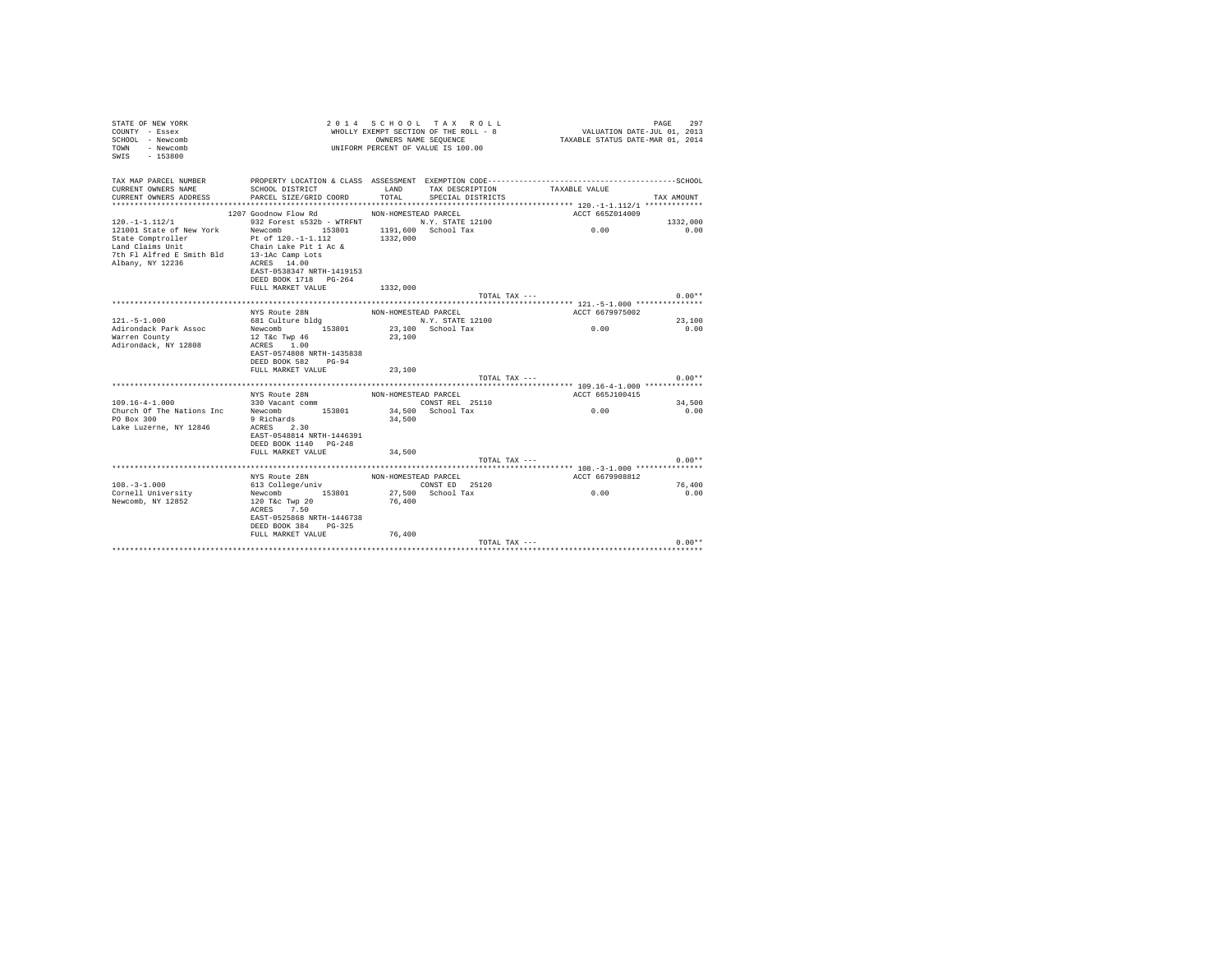| STATE OF NEW YORK<br>COUNTY - Essex<br>SCHOOL - Newcomb<br>- Newcomb<br>TOWN<br>$-153800$<br>SWIS | 2 0 1 4                                                                               | OWNERS NAME SEQUENCE | SCHOOL TAX ROLL<br>WHOLLY EXEMPT SECTION OF THE ROLL - 8<br>UNIFORM PERCENT OF VALUE IS 100.00 | VALUATION DATE-JUL 01, 2013<br>TAXABLE STATUS DATE-MAR 01, 2014 | PAGE<br>298    |
|---------------------------------------------------------------------------------------------------|---------------------------------------------------------------------------------------|----------------------|------------------------------------------------------------------------------------------------|-----------------------------------------------------------------|----------------|
| TAX MAP PARCEL NUMBER                                                                             |                                                                                       |                      |                                                                                                |                                                                 |                |
| CURRENT OWNERS NAME                                                                               | SCHOOL DISTRICT                                                                       | LAND                 | TAX DESCRIPTION                                                                                | TAXABLE VALUE                                                   |                |
| CURRENT OWNERS ADDRESS<br>**************************                                              | PARCEL SIZE/GRID COORD                                                                | TOTAL                | SPECIAL DISTRICTS                                                                              |                                                                 | TAX AMOUNT     |
|                                                                                                   | 4 Adams Ln                                                                            | NON-HOMESTEAD PARCEL |                                                                                                | ACCT 6679909106                                                 |                |
| $110.18 - 3 - 9.000$                                                                              | 620 Religious                                                                         |                      | CONST REL 25110                                                                                |                                                                 | 134,600        |
| Episcopal Church                                                                                  | Newcomb 153801                                                                        |                      | 26,500 School Tax                                                                              | 0.00                                                            | 0.00           |
| Newcomb, NY 12852                                                                                 | Pt 4 Thorns Survey<br>0.40<br>ACRES<br>EAST-0560124 NRTH-1442019<br>FULL MARKET VALUE | 134,600<br>134,600   |                                                                                                |                                                                 |                |
|                                                                                                   |                                                                                       |                      | TOTAL TAX ---                                                                                  |                                                                 | $0.00**$       |
|                                                                                                   |                                                                                       |                      |                                                                                                |                                                                 |                |
|                                                                                                   | Upper Works Rd                                                                        | NON-HOMESTEAD PARCEL |                                                                                                | ACCT 665Z014002                                                 |                |
| $90. -1 - 3.212$                                                                                  | 613 College/univ                                                                      |                      | CONST ED 25120                                                                                 |                                                                 | 1572,000       |
| ESF College Foundation Inc Newcomb 153801                                                         |                                                                                       |                      | 72,000 School Tax                                                                              | 0.00                                                            | 0.00           |
| c/o Brenda Greenfield                                                                             | T&C TWP 47                                                                            | 1572,000             |                                                                                                |                                                                 |                |
| 1 Forestry Dr                                                                                     | 1735/91 Cons Ease<br>46.00<br>ACRES                                                   |                      |                                                                                                |                                                                 |                |
| Syracuse, NY 13210                                                                                | EAST-0572631 NRTH-1488138                                                             |                      |                                                                                                |                                                                 |                |
|                                                                                                   |                                                                                       |                      |                                                                                                |                                                                 |                |
|                                                                                                   |                                                                                       | 1572,000             |                                                                                                |                                                                 |                |
|                                                                                                   |                                                                                       |                      | TOTAL TAX ---                                                                                  |                                                                 | $0.00**$       |
|                                                                                                   |                                                                                       |                      |                                                                                                | ************ 109.-1-28.001 ***************                      |                |
|                                                                                                   | 5937 NYS Route 28N                                                                    | NON-HOMESTEAD PARCEL |                                                                                                | ACCT 6679908807                                                 |                |
| $109. - 1 - 28.001$<br>ME Church                                                                  | 695 Cemetery                                                                          |                      | CONST REL 25110                                                                                | 0.00                                                            | 22,600<br>0.00 |
| Newcomb, NY 12852                                                                                 | 153801<br>Newcomb<br>Pt 1 Ords                                                        | 22,600               | 15,700 School Tax                                                                              |                                                                 |                |
|                                                                                                   | 00004.00                                                                              |                      |                                                                                                |                                                                 |                |
|                                                                                                   | 4.00<br>ACRES                                                                         |                      |                                                                                                |                                                                 |                |
|                                                                                                   | EAST-0538600 NRTH-1447066                                                             |                      |                                                                                                |                                                                 |                |
|                                                                                                   | DEED BOOK 171 PG-186<br>FULL MARKET VALUE                                             | 22,600               |                                                                                                |                                                                 |                |
|                                                                                                   |                                                                                       |                      | TOTAL TAX ---                                                                                  |                                                                 | $0.00**$       |
|                                                                                                   |                                                                                       |                      |                                                                                                |                                                                 |                |
|                                                                                                   | 5551 NYS Route 28N                                                                    | NON-HOMESTEAD PARCEL |                                                                                                | ACCT 6679908806                                                 |                |
| $109.16 - 5 - 16.000$                                                                             | 620 Religious                                                                         |                      | CONST REL 25110                                                                                |                                                                 | 143,900        |
| ME Church                                                                                         | Newcomb<br>153801                                                                     |                      | 31,400 School Tax                                                                              | 0.00                                                            | 0.00           |
| 5551 NYS Rte 28N                                                                                  | 10 Richards Survey                                                                    | 143,900              |                                                                                                |                                                                 |                |
| PO Box 311                                                                                        | ACRES<br>0.60                                                                         |                      |                                                                                                |                                                                 |                |
| Newcomb, NY 12852                                                                                 | EAST-0547554 NRTH-1447277                                                             |                      |                                                                                                |                                                                 |                |
|                                                                                                   | FULL MARKET VALUE                                                                     | 143,900              | TOTAL TAX ---                                                                                  |                                                                 | $0.00**$       |
|                                                                                                   |                                                                                       |                      |                                                                                                |                                                                 |                |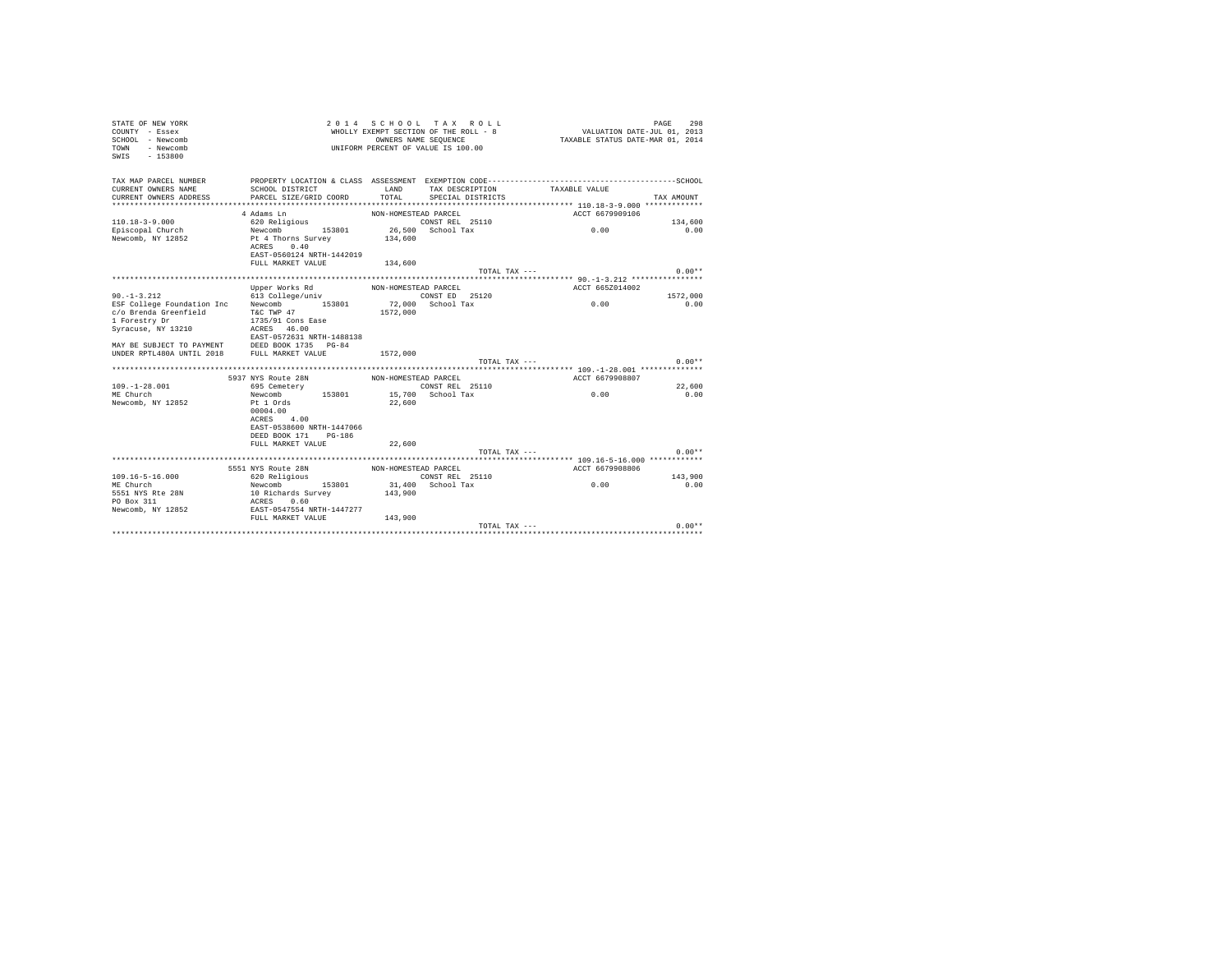| STATE OF NEW YORK<br>COUNTY - Essex<br>SCHOOL - Newcomb<br>TOWN - Newcomb<br>SWIS - 153800 | UNIFORM PERCENT OF VALUE IS 100.00                                                                                                         |         | 2014 SCHOOL TAX ROLL         | 2014 SCHOOL TAX ROLL<br>WHOLLY EXENPT SECTION OF THE ROLL - 8<br>WHOLLY EXENCT SURFACT DOWNERS NAME SEQUENCE - 8 | PAGE<br>299 |
|--------------------------------------------------------------------------------------------|--------------------------------------------------------------------------------------------------------------------------------------------|---------|------------------------------|------------------------------------------------------------------------------------------------------------------|-------------|
| TAX MAP PARCEL NUMBER<br>CURRENT OWNERS NAME<br>CURRENT OWNERS ADDRESS                     | SCHOOL DISTRICT                     LAND        TAX DESCRIPTION                  TAXABLE VALUE<br>PARCEL SIZE/GRID COORD                   | TOTAL   | SPECIAL DISTRICTS            |                                                                                                                  | TAX AMOUNT  |
|                                                                                            |                                                                                                                                            |         |                              |                                                                                                                  |             |
|                                                                                            | NYS Route 28N NON-HOMESTEAD PARCEL<br>620 Religious CHURCH PAR 21600<br>Newcomb 153801 36,000 School Tax<br>Tax Map 109.16-5-16.000 72,900 |         |                              | ACCT 6679908808                                                                                                  |             |
| 109.16-5-16.000/1                                                                          |                                                                                                                                            |         |                              |                                                                                                                  | 72,900      |
| ME Church                                                                                  |                                                                                                                                            |         |                              | 0.00                                                                                                             | 0.00        |
| 5551 NYS Rte 28N                                                                           |                                                                                                                                            |         |                              |                                                                                                                  |             |
| PO Box 311                                                                                 | Parsonage                                                                                                                                  |         |                              |                                                                                                                  |             |
| Newcomb, NY 12852                                                                          | EAST-0547554 NRTH-1447277                                                                                                                  |         |                              |                                                                                                                  |             |
|                                                                                            | FULL MARKET VALUE                                                                                                                          | 72,900  |                              |                                                                                                                  |             |
|                                                                                            |                                                                                                                                            |         | TOTAL TAX ---                |                                                                                                                  | $0.00**$    |
|                                                                                            |                                                                                                                                            |         |                              | ACCT 6679909105                                                                                                  |             |
| $110.18 - 1 - 15.000$                                                                      | 20 Marcy Ln<br>662 Police/fire MON-HOMESTEAD PARCEL<br>VOL F DEPT 2640                                                                     |         | VOL F DEPT 26400             |                                                                                                                  | 73,900      |
| Newcomb Fire Dept                                                                          | Newcomb 153801 13,200 School Tax                                                                                                           |         |                              | 0.00                                                                                                             | 0.00        |
| Newcomb, NY 12852                                                                          | Pt 4 Thorns Survey                                                                                                                         | 73,900  |                              |                                                                                                                  |             |
|                                                                                            | ACRES 0.15<br>EAST-0558997 NRTH-1442351<br>DEED BOOK 441 PG-74                                                                             |         |                              |                                                                                                                  |             |
|                                                                                            | FULL MARKET VALUE                                                                                                                          | 73,900  |                              |                                                                                                                  |             |
|                                                                                            |                                                                                                                                            |         | TOTAL TAX ---                |                                                                                                                  | $0.00**$    |
|                                                                                            |                                                                                                                                            |         |                              |                                                                                                                  |             |
|                                                                                            | 5626 NYS Route 28N<br>612 School                                                                                                           |         | NON-HOMESTEAD PARCEL         | ACCT 6679909103                                                                                                  |             |
| $109.15 - 1 - 43.061$                                                                      |                                                                                                                                            |         | SCHOOL DST 13800             | 0.00                                                                                                             | 174,000     |
| Newcomb School Dist<br>Newcomb, NY 12852                                                   | Newcomb 153801<br>3 Richards<br>ACRES 1.00<br>EAST-0545949 NRTH-1446762                                                                    |         | 25,500 School Tax<br>174,000 |                                                                                                                  | 0.00        |
|                                                                                            | FULL MARKET VALUE 174,000                                                                                                                  |         |                              |                                                                                                                  |             |
|                                                                                            |                                                                                                                                            |         | TOTAL TAX ---                |                                                                                                                  | $0.00**$    |
|                                                                                            |                                                                                                                                            |         |                              |                                                                                                                  |             |
|                                                                                            | 5535 NYS Route 28N NON-HOMESTEAD PARCEL<br>612 School 612 School SCHOOL DST 13800                                                          |         |                              | ACCT 6679908802                                                                                                  |             |
| $109.16 - 5 - 5.001$                                                                       |                                                                                                                                            |         |                              |                                                                                                                  | 5808,400    |
| Newcomb School Dist                                                                        | Newcomb 153801<br>Newcomb 153801 78,000 School Tax<br>10 Richards Survey 5808,400                                                          |         |                              | 0.00                                                                                                             | 0.00        |
| Newcomb, NY 12852                                                                          | 7ac<br>ACRES 7.90<br>EAST-0547716 NRTH-1446990<br>DEED BOOK 195 PG-469                                                                     |         |                              |                                                                                                                  |             |
|                                                                                            | FULL MARKET VALUE 5808, 400                                                                                                                |         |                              |                                                                                                                  |             |
|                                                                                            |                                                                                                                                            |         | TOTAL TAX ---                |                                                                                                                  | $0.00**$    |
|                                                                                            |                                                                                                                                            |         |                              |                                                                                                                  |             |
|                                                                                            | NYS Route 28N MON-HOMESTEAD PARCEL<br>330 Vacant comm SCHOOL DST 13800                                                                     |         |                              | ACCT 6679909102                                                                                                  |             |
| 109.16-5-8.001                                                                             |                                                                                                                                            |         |                              | 0.00                                                                                                             | 164,600     |
| Newcomb School Dist 1<br>Newcomb, NY 12852                                                 | Newcomb 153801<br>9 Richards Survey<br>ACRES 9.10<br>EAST-0547935 NRTH-1446512<br>DEED BOOK 411 PG-419                                     | 164,600 | 164,600 School Tax           |                                                                                                                  | 0.00        |
|                                                                                            | FULL MARKET VALUE                                                                                                                          | 164,600 |                              |                                                                                                                  |             |
|                                                                                            |                                                                                                                                            |         |                              | TOTAL TAX ---                                                                                                    | $0.00**$    |
|                                                                                            |                                                                                                                                            |         |                              |                                                                                                                  |             |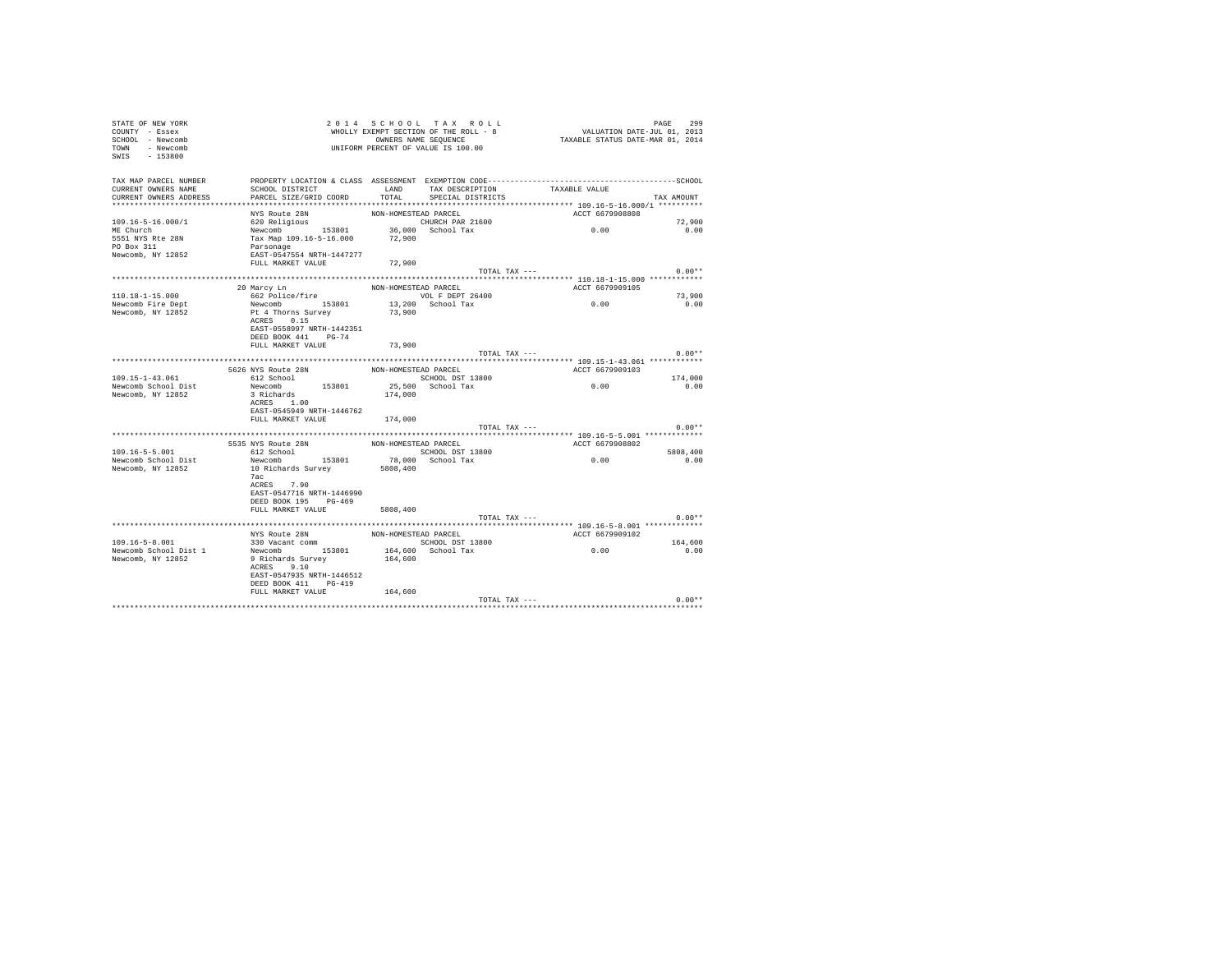| TAX MAP PARCEL NUMBER<br>CURRENT OWNERS NAME<br>SCHOOL DISTRICT<br>LAND<br>TAX DESCRIPTION<br>TAXABLE VALUE<br>TOTAL<br>CURRENT OWNERS ADDRESS<br>PARCEL SIZE/GRID COORD<br>SPECIAL DISTRICTS<br>TAX AMOUNT<br>*************************<br>5635 NYS Route 28N<br>NON-HOMESTEAD PARCEL<br>ACCT 6679909112<br>$109.15 - 5 - 1.001$<br>662 Police/fire<br>VOL F DEPT 26400<br>352,700<br>0.00<br>26.500 School Tax<br>Newcomb Vol Fire Co<br>Newcomb 153801<br>0.00<br>Newcomb, NY 12852<br>3 Richards Survey<br>352,700<br>ACRES<br>0.40<br>EAST-0545805 NRTH-1446359<br>DEED BOOK 530 PG-219<br>FULL MARKET VALUE<br>352,700<br>$0.00**$<br>TOTAL TAX ---<br>ACCT 665Z008013<br>NT. T.n<br>NON-HOMESTEAD PARCEL<br>$80. -4 - 1.000$<br>CONST ED 25120<br>910 Priv forest<br>5,700<br>500 School Tax<br>Newcomb<br>153801<br>0.00<br>0.00<br>Open Space Conservancy Inc<br>1350 Broadway Rm 201<br>Gore East of TWP 47 T&C<br>5,700<br>New York, NY 10018<br>Upper Preston PD Cabin Pl<br>ACRES 1.60<br>EAST-0563933 NRTH-1502509<br>DEED BOOK 1417 PG-31<br>5,700<br>FULL MARKET VALUE<br>$0.00**$<br>TOTAL TAX ---<br>Sanford Ln<br>ACCT 665J105210<br>NON-HOMESTEAD PARCEL<br>910 Priv forest<br>$81. - 3 - 1.100$<br>CONST ED 25120<br>52,400<br>400 School Tax<br>0.00<br>Open Space Conservancy Inc Newcomb 153801<br>0.00<br>1350 Broadway Rm 201 Gore East Of Twp 47 52,400<br>New York, NY 10018<br>ACRES 0.41<br>EAST-0580783 NRTH-1489182<br>MAY BE SUBJECT TO PAYMENT DEED BOOK 1417 PG-31<br>UNDER RPTL480A UNTIL 2018 FULL MARKET VALUE<br>52,400<br>$0.00**$<br>TOTAL TAX ---<br>ACCT 665Z004011<br>Upper Works Rd MON-HOMESTEAD PARCEL<br>$90. -1 - 3.211$<br>CONST ED 25120<br>910 Priv forest<br>234,300<br>Newcomb 153801<br>Open Space Conservancy Inc<br>234,300 School Tax<br>0.00<br>0.00<br>T&C TWP 47<br>1350 Broadway Rm 201<br>234,300<br>New York, NY 10018<br>ACRES 210.00<br>EAST-0573392 NRTH-1487718<br>234,300<br>$0.00**$<br>TOTAL TAX --- | 2014 SCHOOL TAX ROLL<br>300<br>STATE OF NEW YORK<br>PAGE<br>VALUATION DATE-JUL 01, 2013<br>WHOLLY EXEMPT SECTION OF THE ROLL - 8<br>COUNTY - Essex<br>TAXABLE STATUS DATE-MAR 01, 2014<br>OWNERS NAME SEQUENCE<br>SCHOOL - Newcomb<br>UNIFORM PERCENT OF VALUE IS 100.00<br>- Newcomb<br>TOWN<br>SWTS<br>$-153800$ |  |  |  |  |  |  |  |  |
|-----------------------------------------------------------------------------------------------------------------------------------------------------------------------------------------------------------------------------------------------------------------------------------------------------------------------------------------------------------------------------------------------------------------------------------------------------------------------------------------------------------------------------------------------------------------------------------------------------------------------------------------------------------------------------------------------------------------------------------------------------------------------------------------------------------------------------------------------------------------------------------------------------------------------------------------------------------------------------------------------------------------------------------------------------------------------------------------------------------------------------------------------------------------------------------------------------------------------------------------------------------------------------------------------------------------------------------------------------------------------------------------------------------------------------------------------------------------------------------------------------------------------------------------------------------------------------------------------------------------------------------------------------------------------------------------------------------------------------------------------------------------------------------------------------------------------------------------------------------------------------------------------------------------------------------------------------------------------------|--------------------------------------------------------------------------------------------------------------------------------------------------------------------------------------------------------------------------------------------------------------------------------------------------------------------|--|--|--|--|--|--|--|--|
|                                                                                                                                                                                                                                                                                                                                                                                                                                                                                                                                                                                                                                                                                                                                                                                                                                                                                                                                                                                                                                                                                                                                                                                                                                                                                                                                                                                                                                                                                                                                                                                                                                                                                                                                                                                                                                                                                                                                                                             |                                                                                                                                                                                                                                                                                                                    |  |  |  |  |  |  |  |  |
|                                                                                                                                                                                                                                                                                                                                                                                                                                                                                                                                                                                                                                                                                                                                                                                                                                                                                                                                                                                                                                                                                                                                                                                                                                                                                                                                                                                                                                                                                                                                                                                                                                                                                                                                                                                                                                                                                                                                                                             |                                                                                                                                                                                                                                                                                                                    |  |  |  |  |  |  |  |  |
|                                                                                                                                                                                                                                                                                                                                                                                                                                                                                                                                                                                                                                                                                                                                                                                                                                                                                                                                                                                                                                                                                                                                                                                                                                                                                                                                                                                                                                                                                                                                                                                                                                                                                                                                                                                                                                                                                                                                                                             |                                                                                                                                                                                                                                                                                                                    |  |  |  |  |  |  |  |  |
|                                                                                                                                                                                                                                                                                                                                                                                                                                                                                                                                                                                                                                                                                                                                                                                                                                                                                                                                                                                                                                                                                                                                                                                                                                                                                                                                                                                                                                                                                                                                                                                                                                                                                                                                                                                                                                                                                                                                                                             |                                                                                                                                                                                                                                                                                                                    |  |  |  |  |  |  |  |  |
|                                                                                                                                                                                                                                                                                                                                                                                                                                                                                                                                                                                                                                                                                                                                                                                                                                                                                                                                                                                                                                                                                                                                                                                                                                                                                                                                                                                                                                                                                                                                                                                                                                                                                                                                                                                                                                                                                                                                                                             |                                                                                                                                                                                                                                                                                                                    |  |  |  |  |  |  |  |  |
|                                                                                                                                                                                                                                                                                                                                                                                                                                                                                                                                                                                                                                                                                                                                                                                                                                                                                                                                                                                                                                                                                                                                                                                                                                                                                                                                                                                                                                                                                                                                                                                                                                                                                                                                                                                                                                                                                                                                                                             |                                                                                                                                                                                                                                                                                                                    |  |  |  |  |  |  |  |  |
|                                                                                                                                                                                                                                                                                                                                                                                                                                                                                                                                                                                                                                                                                                                                                                                                                                                                                                                                                                                                                                                                                                                                                                                                                                                                                                                                                                                                                                                                                                                                                                                                                                                                                                                                                                                                                                                                                                                                                                             |                                                                                                                                                                                                                                                                                                                    |  |  |  |  |  |  |  |  |
|                                                                                                                                                                                                                                                                                                                                                                                                                                                                                                                                                                                                                                                                                                                                                                                                                                                                                                                                                                                                                                                                                                                                                                                                                                                                                                                                                                                                                                                                                                                                                                                                                                                                                                                                                                                                                                                                                                                                                                             |                                                                                                                                                                                                                                                                                                                    |  |  |  |  |  |  |  |  |
|                                                                                                                                                                                                                                                                                                                                                                                                                                                                                                                                                                                                                                                                                                                                                                                                                                                                                                                                                                                                                                                                                                                                                                                                                                                                                                                                                                                                                                                                                                                                                                                                                                                                                                                                                                                                                                                                                                                                                                             |                                                                                                                                                                                                                                                                                                                    |  |  |  |  |  |  |  |  |
|                                                                                                                                                                                                                                                                                                                                                                                                                                                                                                                                                                                                                                                                                                                                                                                                                                                                                                                                                                                                                                                                                                                                                                                                                                                                                                                                                                                                                                                                                                                                                                                                                                                                                                                                                                                                                                                                                                                                                                             |                                                                                                                                                                                                                                                                                                                    |  |  |  |  |  |  |  |  |
|                                                                                                                                                                                                                                                                                                                                                                                                                                                                                                                                                                                                                                                                                                                                                                                                                                                                                                                                                                                                                                                                                                                                                                                                                                                                                                                                                                                                                                                                                                                                                                                                                                                                                                                                                                                                                                                                                                                                                                             |                                                                                                                                                                                                                                                                                                                    |  |  |  |  |  |  |  |  |
|                                                                                                                                                                                                                                                                                                                                                                                                                                                                                                                                                                                                                                                                                                                                                                                                                                                                                                                                                                                                                                                                                                                                                                                                                                                                                                                                                                                                                                                                                                                                                                                                                                                                                                                                                                                                                                                                                                                                                                             |                                                                                                                                                                                                                                                                                                                    |  |  |  |  |  |  |  |  |
|                                                                                                                                                                                                                                                                                                                                                                                                                                                                                                                                                                                                                                                                                                                                                                                                                                                                                                                                                                                                                                                                                                                                                                                                                                                                                                                                                                                                                                                                                                                                                                                                                                                                                                                                                                                                                                                                                                                                                                             |                                                                                                                                                                                                                                                                                                                    |  |  |  |  |  |  |  |  |
|                                                                                                                                                                                                                                                                                                                                                                                                                                                                                                                                                                                                                                                                                                                                                                                                                                                                                                                                                                                                                                                                                                                                                                                                                                                                                                                                                                                                                                                                                                                                                                                                                                                                                                                                                                                                                                                                                                                                                                             |                                                                                                                                                                                                                                                                                                                    |  |  |  |  |  |  |  |  |
|                                                                                                                                                                                                                                                                                                                                                                                                                                                                                                                                                                                                                                                                                                                                                                                                                                                                                                                                                                                                                                                                                                                                                                                                                                                                                                                                                                                                                                                                                                                                                                                                                                                                                                                                                                                                                                                                                                                                                                             |                                                                                                                                                                                                                                                                                                                    |  |  |  |  |  |  |  |  |
|                                                                                                                                                                                                                                                                                                                                                                                                                                                                                                                                                                                                                                                                                                                                                                                                                                                                                                                                                                                                                                                                                                                                                                                                                                                                                                                                                                                                                                                                                                                                                                                                                                                                                                                                                                                                                                                                                                                                                                             |                                                                                                                                                                                                                                                                                                                    |  |  |  |  |  |  |  |  |
|                                                                                                                                                                                                                                                                                                                                                                                                                                                                                                                                                                                                                                                                                                                                                                                                                                                                                                                                                                                                                                                                                                                                                                                                                                                                                                                                                                                                                                                                                                                                                                                                                                                                                                                                                                                                                                                                                                                                                                             |                                                                                                                                                                                                                                                                                                                    |  |  |  |  |  |  |  |  |
|                                                                                                                                                                                                                                                                                                                                                                                                                                                                                                                                                                                                                                                                                                                                                                                                                                                                                                                                                                                                                                                                                                                                                                                                                                                                                                                                                                                                                                                                                                                                                                                                                                                                                                                                                                                                                                                                                                                                                                             |                                                                                                                                                                                                                                                                                                                    |  |  |  |  |  |  |  |  |
|                                                                                                                                                                                                                                                                                                                                                                                                                                                                                                                                                                                                                                                                                                                                                                                                                                                                                                                                                                                                                                                                                                                                                                                                                                                                                                                                                                                                                                                                                                                                                                                                                                                                                                                                                                                                                                                                                                                                                                             |                                                                                                                                                                                                                                                                                                                    |  |  |  |  |  |  |  |  |
|                                                                                                                                                                                                                                                                                                                                                                                                                                                                                                                                                                                                                                                                                                                                                                                                                                                                                                                                                                                                                                                                                                                                                                                                                                                                                                                                                                                                                                                                                                                                                                                                                                                                                                                                                                                                                                                                                                                                                                             |                                                                                                                                                                                                                                                                                                                    |  |  |  |  |  |  |  |  |
|                                                                                                                                                                                                                                                                                                                                                                                                                                                                                                                                                                                                                                                                                                                                                                                                                                                                                                                                                                                                                                                                                                                                                                                                                                                                                                                                                                                                                                                                                                                                                                                                                                                                                                                                                                                                                                                                                                                                                                             |                                                                                                                                                                                                                                                                                                                    |  |  |  |  |  |  |  |  |
|                                                                                                                                                                                                                                                                                                                                                                                                                                                                                                                                                                                                                                                                                                                                                                                                                                                                                                                                                                                                                                                                                                                                                                                                                                                                                                                                                                                                                                                                                                                                                                                                                                                                                                                                                                                                                                                                                                                                                                             |                                                                                                                                                                                                                                                                                                                    |  |  |  |  |  |  |  |  |
|                                                                                                                                                                                                                                                                                                                                                                                                                                                                                                                                                                                                                                                                                                                                                                                                                                                                                                                                                                                                                                                                                                                                                                                                                                                                                                                                                                                                                                                                                                                                                                                                                                                                                                                                                                                                                                                                                                                                                                             |                                                                                                                                                                                                                                                                                                                    |  |  |  |  |  |  |  |  |
|                                                                                                                                                                                                                                                                                                                                                                                                                                                                                                                                                                                                                                                                                                                                                                                                                                                                                                                                                                                                                                                                                                                                                                                                                                                                                                                                                                                                                                                                                                                                                                                                                                                                                                                                                                                                                                                                                                                                                                             |                                                                                                                                                                                                                                                                                                                    |  |  |  |  |  |  |  |  |
|                                                                                                                                                                                                                                                                                                                                                                                                                                                                                                                                                                                                                                                                                                                                                                                                                                                                                                                                                                                                                                                                                                                                                                                                                                                                                                                                                                                                                                                                                                                                                                                                                                                                                                                                                                                                                                                                                                                                                                             |                                                                                                                                                                                                                                                                                                                    |  |  |  |  |  |  |  |  |
|                                                                                                                                                                                                                                                                                                                                                                                                                                                                                                                                                                                                                                                                                                                                                                                                                                                                                                                                                                                                                                                                                                                                                                                                                                                                                                                                                                                                                                                                                                                                                                                                                                                                                                                                                                                                                                                                                                                                                                             |                                                                                                                                                                                                                                                                                                                    |  |  |  |  |  |  |  |  |
|                                                                                                                                                                                                                                                                                                                                                                                                                                                                                                                                                                                                                                                                                                                                                                                                                                                                                                                                                                                                                                                                                                                                                                                                                                                                                                                                                                                                                                                                                                                                                                                                                                                                                                                                                                                                                                                                                                                                                                             |                                                                                                                                                                                                                                                                                                                    |  |  |  |  |  |  |  |  |
|                                                                                                                                                                                                                                                                                                                                                                                                                                                                                                                                                                                                                                                                                                                                                                                                                                                                                                                                                                                                                                                                                                                                                                                                                                                                                                                                                                                                                                                                                                                                                                                                                                                                                                                                                                                                                                                                                                                                                                             |                                                                                                                                                                                                                                                                                                                    |  |  |  |  |  |  |  |  |
|                                                                                                                                                                                                                                                                                                                                                                                                                                                                                                                                                                                                                                                                                                                                                                                                                                                                                                                                                                                                                                                                                                                                                                                                                                                                                                                                                                                                                                                                                                                                                                                                                                                                                                                                                                                                                                                                                                                                                                             |                                                                                                                                                                                                                                                                                                                    |  |  |  |  |  |  |  |  |
|                                                                                                                                                                                                                                                                                                                                                                                                                                                                                                                                                                                                                                                                                                                                                                                                                                                                                                                                                                                                                                                                                                                                                                                                                                                                                                                                                                                                                                                                                                                                                                                                                                                                                                                                                                                                                                                                                                                                                                             |                                                                                                                                                                                                                                                                                                                    |  |  |  |  |  |  |  |  |
|                                                                                                                                                                                                                                                                                                                                                                                                                                                                                                                                                                                                                                                                                                                                                                                                                                                                                                                                                                                                                                                                                                                                                                                                                                                                                                                                                                                                                                                                                                                                                                                                                                                                                                                                                                                                                                                                                                                                                                             |                                                                                                                                                                                                                                                                                                                    |  |  |  |  |  |  |  |  |
|                                                                                                                                                                                                                                                                                                                                                                                                                                                                                                                                                                                                                                                                                                                                                                                                                                                                                                                                                                                                                                                                                                                                                                                                                                                                                                                                                                                                                                                                                                                                                                                                                                                                                                                                                                                                                                                                                                                                                                             |                                                                                                                                                                                                                                                                                                                    |  |  |  |  |  |  |  |  |
|                                                                                                                                                                                                                                                                                                                                                                                                                                                                                                                                                                                                                                                                                                                                                                                                                                                                                                                                                                                                                                                                                                                                                                                                                                                                                                                                                                                                                                                                                                                                                                                                                                                                                                                                                                                                                                                                                                                                                                             |                                                                                                                                                                                                                                                                                                                    |  |  |  |  |  |  |  |  |
|                                                                                                                                                                                                                                                                                                                                                                                                                                                                                                                                                                                                                                                                                                                                                                                                                                                                                                                                                                                                                                                                                                                                                                                                                                                                                                                                                                                                                                                                                                                                                                                                                                                                                                                                                                                                                                                                                                                                                                             |                                                                                                                                                                                                                                                                                                                    |  |  |  |  |  |  |  |  |
|                                                                                                                                                                                                                                                                                                                                                                                                                                                                                                                                                                                                                                                                                                                                                                                                                                                                                                                                                                                                                                                                                                                                                                                                                                                                                                                                                                                                                                                                                                                                                                                                                                                                                                                                                                                                                                                                                                                                                                             |                                                                                                                                                                                                                                                                                                                    |  |  |  |  |  |  |  |  |
|                                                                                                                                                                                                                                                                                                                                                                                                                                                                                                                                                                                                                                                                                                                                                                                                                                                                                                                                                                                                                                                                                                                                                                                                                                                                                                                                                                                                                                                                                                                                                                                                                                                                                                                                                                                                                                                                                                                                                                             |                                                                                                                                                                                                                                                                                                                    |  |  |  |  |  |  |  |  |
|                                                                                                                                                                                                                                                                                                                                                                                                                                                                                                                                                                                                                                                                                                                                                                                                                                                                                                                                                                                                                                                                                                                                                                                                                                                                                                                                                                                                                                                                                                                                                                                                                                                                                                                                                                                                                                                                                                                                                                             |                                                                                                                                                                                                                                                                                                                    |  |  |  |  |  |  |  |  |
|                                                                                                                                                                                                                                                                                                                                                                                                                                                                                                                                                                                                                                                                                                                                                                                                                                                                                                                                                                                                                                                                                                                                                                                                                                                                                                                                                                                                                                                                                                                                                                                                                                                                                                                                                                                                                                                                                                                                                                             |                                                                                                                                                                                                                                                                                                                    |  |  |  |  |  |  |  |  |
|                                                                                                                                                                                                                                                                                                                                                                                                                                                                                                                                                                                                                                                                                                                                                                                                                                                                                                                                                                                                                                                                                                                                                                                                                                                                                                                                                                                                                                                                                                                                                                                                                                                                                                                                                                                                                                                                                                                                                                             |                                                                                                                                                                                                                                                                                                                    |  |  |  |  |  |  |  |  |
|                                                                                                                                                                                                                                                                                                                                                                                                                                                                                                                                                                                                                                                                                                                                                                                                                                                                                                                                                                                                                                                                                                                                                                                                                                                                                                                                                                                                                                                                                                                                                                                                                                                                                                                                                                                                                                                                                                                                                                             |                                                                                                                                                                                                                                                                                                                    |  |  |  |  |  |  |  |  |
|                                                                                                                                                                                                                                                                                                                                                                                                                                                                                                                                                                                                                                                                                                                                                                                                                                                                                                                                                                                                                                                                                                                                                                                                                                                                                                                                                                                                                                                                                                                                                                                                                                                                                                                                                                                                                                                                                                                                                                             |                                                                                                                                                                                                                                                                                                                    |  |  |  |  |  |  |  |  |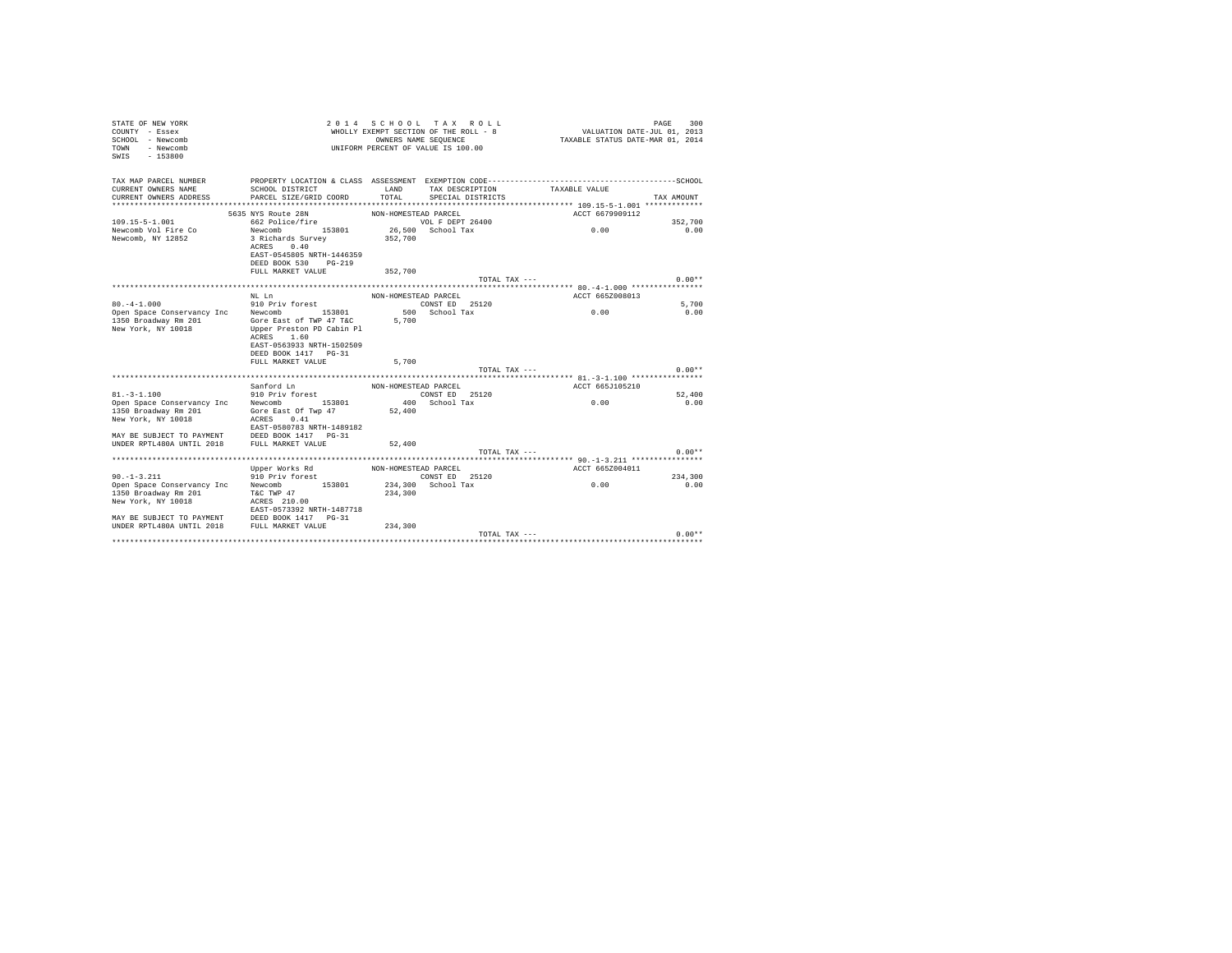| STATE OF NEW YORK<br>COUNTY - Essex<br>SCHOOL - Newcomb<br>- Newcomb<br>TOWN<br>SWIS - 153800 |                                                                   |                      | 2014 SCHOOL TAX ROLL<br>WHOLLY EXEMPT SECTION OF THE ROLL - 8<br>OWNERS NAME SEQUENCE<br>UNIFORM PERCENT OF VALUE IS 100.00 | VALUATION DATE-JUL 01, 2013<br>TAXABLE STATUS DATE-MAR 01, 2014                              | 301<br>PAGE |
|-----------------------------------------------------------------------------------------------|-------------------------------------------------------------------|----------------------|-----------------------------------------------------------------------------------------------------------------------------|----------------------------------------------------------------------------------------------|-------------|
| TAX MAP PARCEL NUMBER                                                                         |                                                                   |                      |                                                                                                                             | PROPERTY LOCATION & CLASS ASSESSMENT EXEMPTION CODE-----------------------------------SCHOOL |             |
| CURRENT OWNERS NAME                                                                           | SCHOOL DISTRICT<br>PARCEL SIZE/GRID COORD                         | LAND<br>TOTAL        | TAX DESCRIPTION<br>SPECIAL DISTRICTS                                                                                        | TAXABLE VALUE                                                                                | TAX AMOUNT  |
| CURRENT OWNERS ADDRESS                                                                        |                                                                   |                      |                                                                                                                             |                                                                                              |             |
|                                                                                               | NL Ln                                                             | NON-HOMESTEAD PARCEL |                                                                                                                             | ACCT 665Z008012                                                                              |             |
| $91. -4 - 1.000$                                                                              | 910 Priv forest                                                   |                      | CONST ED 25120                                                                                                              |                                                                                              | 5.125       |
| Open Space Conservancy Inc Newcomb                                                            | 153801 125 School Tax                                             |                      |                                                                                                                             | 0.00                                                                                         | 0.00        |
| 1350 Broadway Rm 201                                                                          | Gore East of TWP 47 T&C                                           | 5.125                |                                                                                                                             |                                                                                              |             |
| New York, NY 10018                                                                            | Mt Adams Cabin Pl                                                 |                      |                                                                                                                             |                                                                                              |             |
|                                                                                               | ACRES<br>0.30                                                     |                      |                                                                                                                             |                                                                                              |             |
|                                                                                               | EAST-0576490 NRTH-1486374                                         |                      |                                                                                                                             |                                                                                              |             |
|                                                                                               | DEED BOOK 1417 PG-31<br>FULL MARKET VALUE                         | 5.125                |                                                                                                                             |                                                                                              |             |
|                                                                                               |                                                                   |                      | TOTAL TAX ---                                                                                                               |                                                                                              | $0.00**$    |
|                                                                                               |                                                                   |                      |                                                                                                                             |                                                                                              |             |
|                                                                                               | 5565 NYS Route 28N                                                | NON-HOMESTEAD PARCEL |                                                                                                                             | ACCT 6679978517                                                                              |             |
| $109.16 - 5 - 13.000$                                                                         | 695 Cemetery                                                      |                      | PRI CEM 27350                                                                                                               |                                                                                              | 37,800      |
| St Johns Cemetery                                                                             | Newcomb 153801                                                    |                      | 35,300 School Tax                                                                                                           | 0.00                                                                                         | 0.00        |
| 18 Adams Ln                                                                                   | 10 Richards Survey                                                | 37,800               |                                                                                                                             |                                                                                              |             |
| Newcomb, NY 12852                                                                             | ACRES 0.80<br>EAST-0547272 NRTH-1447228                           |                      |                                                                                                                             |                                                                                              |             |
|                                                                                               | DEED BOOK 124<br>PG-109                                           |                      |                                                                                                                             |                                                                                              |             |
|                                                                                               | FULL MARKET VALUE                                                 | 37,800               |                                                                                                                             |                                                                                              |             |
|                                                                                               |                                                                   |                      | TOTAL TAX ---                                                                                                               |                                                                                              | $0.00**$    |
|                                                                                               |                                                                   |                      |                                                                                                                             |                                                                                              |             |
|                                                                                               | 4684 NYS Route 28N NON-HOMESTEAD PARCEL<br>695 Cemetery CONST REL |                      |                                                                                                                             | ACCT 6679908805                                                                              |             |
| $121.7 - 2 - 1.000$                                                                           | 695 Cemetery                                                      |                      | CONST REL 25110                                                                                                             |                                                                                              | 31,100      |
| St Johns Church                                                                               | 153801<br>Newcomb                                                 |                      | 19,200 School Tax                                                                                                           | 0.00                                                                                         | 0.00        |
| Newcomb, NY 12852                                                                             | Hyslop                                                            | 31,100               |                                                                                                                             |                                                                                              |             |
|                                                                                               | ACRES 4.90<br>EAST-0567172 NRTH-1439321                           |                      |                                                                                                                             |                                                                                              |             |
|                                                                                               | DEED BOOK 283 PG-284                                              |                      |                                                                                                                             |                                                                                              |             |
|                                                                                               | FULL MARKET VALUE                                                 | 31,100               |                                                                                                                             |                                                                                              |             |
|                                                                                               |                                                                   |                      | TOTAL TAX ---                                                                                                               |                                                                                              | $0.00**$    |
|                                                                                               |                                                                   |                      |                                                                                                                             |                                                                                              |             |
|                                                                                               | 14 Adams Ln                                                       | NON-HOMESTEAD PARCEL |                                                                                                                             | ACCT 6679908809                                                                              |             |
| $110.18 - 3 - 15.000$                                                                         | 620 Religious                                                     |                      | CONST REL 25110                                                                                                             |                                                                                              | 129,600     |
| St Theresas Church                                                                            | Newcomb<br>153801                                                 |                      | 35,300 School Tax                                                                                                           | 0.00                                                                                         | 0.00        |
| 18 Adams Ln<br>Newcomb, NY 12852                                                              | Pt 4 Thorns Survey<br>ACRES 0.80                                  | 129,600              |                                                                                                                             |                                                                                              |             |
|                                                                                               | EAST-0559864 NRTH-1441826                                         |                      |                                                                                                                             |                                                                                              |             |
|                                                                                               | DEED BOOK 425 PG-542                                              |                      |                                                                                                                             |                                                                                              |             |
|                                                                                               | FULL MARKET VALUE                                                 | 129,600              |                                                                                                                             |                                                                                              |             |
|                                                                                               |                                                                   |                      | TOTAL TAX ---                                                                                                               |                                                                                              | $0.00**$    |
|                                                                                               |                                                                   |                      |                                                                                                                             |                                                                                              |             |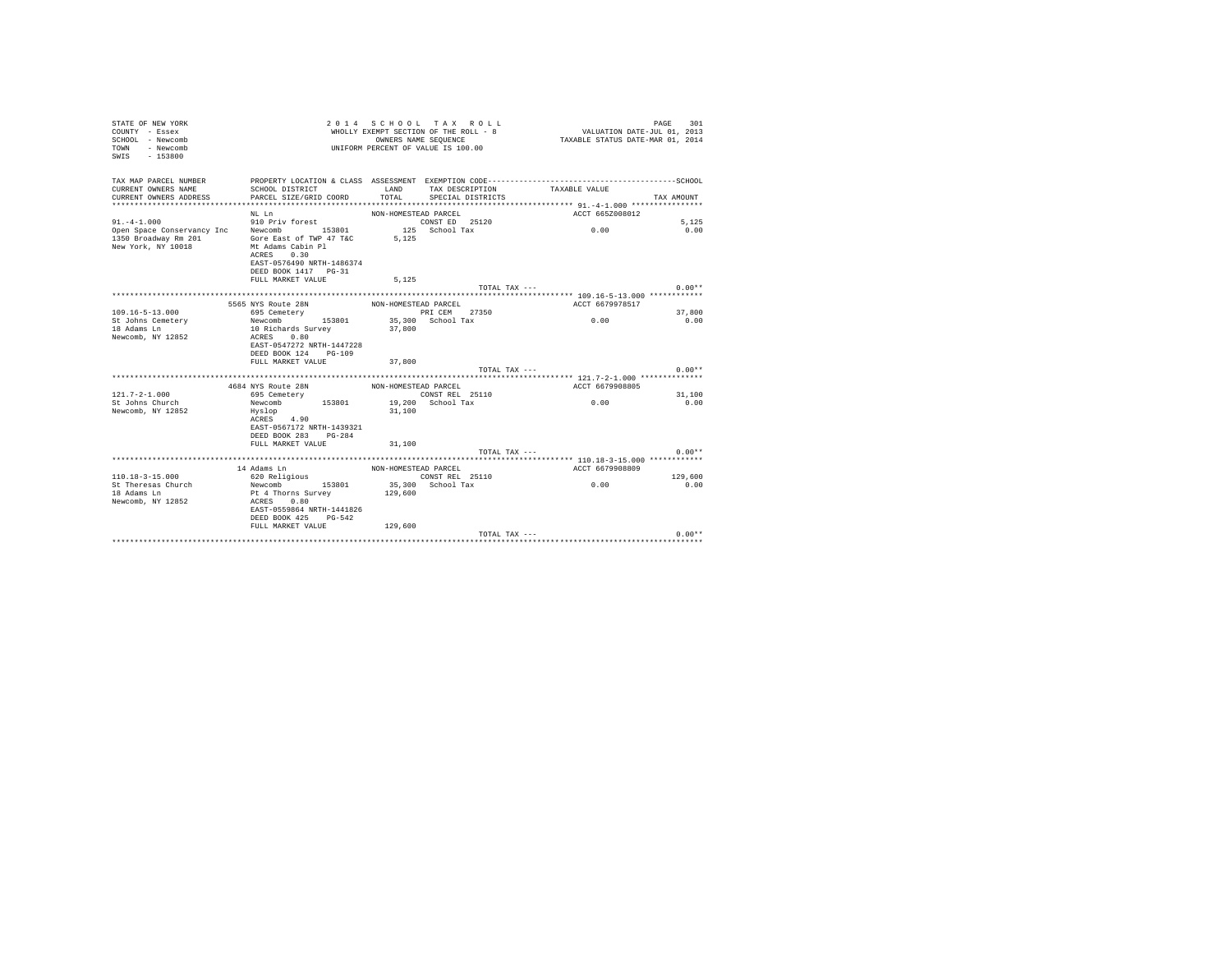| TAX MAP PARCEL NUMBER<br>PROPERTY LOCATION & CLASS ASSESSMENT EXEMPTION CODE-----------------------------------SCHOOL<br>LAND<br>CURRENT OWNERS NAME<br>SCHOOL DISTRICT<br>TAX DESCRIPTION<br>TAXABLE VALUE<br>TOTAL<br>CURRENT OWNERS ADDRESS<br>PARCEL SIZE/GRID COORD<br>SPECIAL DISTRICTS<br>TAX AMOUNT<br>18 Adams Ln<br>ACCT 6679908810<br>NON-HOMESTEAD PARCEL<br>$110.18 - 3 - 16.000$<br>620 Religious<br>CONST REL 25110<br>225,300<br>17,600 School Tax<br>153801<br>St Theresas Church<br>0.00<br>0.00<br>Newcomb<br>18 Adams Ln<br>225,300<br>Pt 4 Thorns Survey<br>Newcomb, NY 12852<br>0.20<br>ACRES<br>EAST-0559884 NRTH-1441748<br>DEED BOOK 425<br>$PG-549$<br>FULL MARKET VALUE<br>225,300<br>$0.00**$<br>TOTAL TAX ---<br>Sanford Ln<br>ACCT 6679909006<br>NON-HOMESTEAD PARCEL<br>932 Forest s532b<br>$91 - 3 - 1.000$<br>N.Y. STATE 12100<br>96,000<br>State Of New York<br>Newcomb 153801 96,000 School Tax<br>0.00<br>0.00<br>Office State Comptroller Part Lot 42 T&c Pur Twp45 96,000<br>Albany, NY 12236<br>ACRES 159.12<br>EAST-0586022 NRTH-1476301<br>DEED BOOK 406 PG-168<br>FULL MARKET VALUE<br>96,000<br>$0.00**$<br>TOTAL TAX ---<br>Sanford Ln<br>ACCT 6679909005<br>NON-HOMESTEAD PARCEL<br>$91. - 3 - 2.000$<br>932 Forest s532b<br>N.Y. STATE 12100<br>15,300<br>State Of New York<br>Newcomb 153801<br>0.00<br>15,300 School Tax<br>0.00<br>Office State Comptroller Lot 41 T&c Pur Twp 45<br>15,300<br>Land Claims Unit<br>ACRES 25.38<br>Alfred E Smith Bld Fl 7<br>EAST-0588393 NRTH-1477797<br>Albany, NY 12236<br>DEED BOOK 406 PG-168<br>15,300<br>FULL MARKET VALUE<br>$0.00**$<br>TOTAL TAX $---$<br>Sanford Ln<br>ACCT 6679909003<br>NON-HOMESTEAD PARCEL<br>932 Forest s532b<br>$91. - 3 - 3.000$<br>N.Y. STATE 12100<br>244.500<br>State Of New York<br>244.500 School Tax<br>0.00<br>Newcomb 153801<br>0.00<br>244,500<br>Office State Comptroller Part Lot 30 T&c Pur Twp45<br>Albany, NY 12236<br>ACRES 405.31<br>EAST-0591644 NRTH-1475810<br>DEED BOOK 406 PG-168<br>FULL MARKET VALUE<br>244,500<br>$0.00**$<br>TOTAL TAX --- | 2014 SCHOOL TAX ROLL<br>STATE OF NEW YORK<br>302<br>PAGE<br>VALUATION DATE-JUL 01, 2013<br>WHOLLY EXEMPT SECTION OF THE ROLL - 8<br>COUNTY - Essex<br>TAXABLE STATUS DATE-MAR 01, 2014<br>SCHOOL - Newcomb<br>OWNERS NAME SEQUENCE<br>- Newcomb<br>UNIFORM PERCENT OF VALUE IS 100.00<br><b>TOWN</b><br>$-153800$<br>SWIS |  |  |  |  |  |  |  |  |
|----------------------------------------------------------------------------------------------------------------------------------------------------------------------------------------------------------------------------------------------------------------------------------------------------------------------------------------------------------------------------------------------------------------------------------------------------------------------------------------------------------------------------------------------------------------------------------------------------------------------------------------------------------------------------------------------------------------------------------------------------------------------------------------------------------------------------------------------------------------------------------------------------------------------------------------------------------------------------------------------------------------------------------------------------------------------------------------------------------------------------------------------------------------------------------------------------------------------------------------------------------------------------------------------------------------------------------------------------------------------------------------------------------------------------------------------------------------------------------------------------------------------------------------------------------------------------------------------------------------------------------------------------------------------------------------------------------------------------------------------------------------------------------------------------------------------------------------------------------------------------------------------------------------------------------------------------------------------------------------------------------------------------------------------------------------------------------------|---------------------------------------------------------------------------------------------------------------------------------------------------------------------------------------------------------------------------------------------------------------------------------------------------------------------------|--|--|--|--|--|--|--|--|
|                                                                                                                                                                                                                                                                                                                                                                                                                                                                                                                                                                                                                                                                                                                                                                                                                                                                                                                                                                                                                                                                                                                                                                                                                                                                                                                                                                                                                                                                                                                                                                                                                                                                                                                                                                                                                                                                                                                                                                                                                                                                                        |                                                                                                                                                                                                                                                                                                                           |  |  |  |  |  |  |  |  |
|                                                                                                                                                                                                                                                                                                                                                                                                                                                                                                                                                                                                                                                                                                                                                                                                                                                                                                                                                                                                                                                                                                                                                                                                                                                                                                                                                                                                                                                                                                                                                                                                                                                                                                                                                                                                                                                                                                                                                                                                                                                                                        |                                                                                                                                                                                                                                                                                                                           |  |  |  |  |  |  |  |  |
|                                                                                                                                                                                                                                                                                                                                                                                                                                                                                                                                                                                                                                                                                                                                                                                                                                                                                                                                                                                                                                                                                                                                                                                                                                                                                                                                                                                                                                                                                                                                                                                                                                                                                                                                                                                                                                                                                                                                                                                                                                                                                        |                                                                                                                                                                                                                                                                                                                           |  |  |  |  |  |  |  |  |
|                                                                                                                                                                                                                                                                                                                                                                                                                                                                                                                                                                                                                                                                                                                                                                                                                                                                                                                                                                                                                                                                                                                                                                                                                                                                                                                                                                                                                                                                                                                                                                                                                                                                                                                                                                                                                                                                                                                                                                                                                                                                                        |                                                                                                                                                                                                                                                                                                                           |  |  |  |  |  |  |  |  |
|                                                                                                                                                                                                                                                                                                                                                                                                                                                                                                                                                                                                                                                                                                                                                                                                                                                                                                                                                                                                                                                                                                                                                                                                                                                                                                                                                                                                                                                                                                                                                                                                                                                                                                                                                                                                                                                                                                                                                                                                                                                                                        |                                                                                                                                                                                                                                                                                                                           |  |  |  |  |  |  |  |  |
|                                                                                                                                                                                                                                                                                                                                                                                                                                                                                                                                                                                                                                                                                                                                                                                                                                                                                                                                                                                                                                                                                                                                                                                                                                                                                                                                                                                                                                                                                                                                                                                                                                                                                                                                                                                                                                                                                                                                                                                                                                                                                        |                                                                                                                                                                                                                                                                                                                           |  |  |  |  |  |  |  |  |
|                                                                                                                                                                                                                                                                                                                                                                                                                                                                                                                                                                                                                                                                                                                                                                                                                                                                                                                                                                                                                                                                                                                                                                                                                                                                                                                                                                                                                                                                                                                                                                                                                                                                                                                                                                                                                                                                                                                                                                                                                                                                                        |                                                                                                                                                                                                                                                                                                                           |  |  |  |  |  |  |  |  |
|                                                                                                                                                                                                                                                                                                                                                                                                                                                                                                                                                                                                                                                                                                                                                                                                                                                                                                                                                                                                                                                                                                                                                                                                                                                                                                                                                                                                                                                                                                                                                                                                                                                                                                                                                                                                                                                                                                                                                                                                                                                                                        |                                                                                                                                                                                                                                                                                                                           |  |  |  |  |  |  |  |  |
|                                                                                                                                                                                                                                                                                                                                                                                                                                                                                                                                                                                                                                                                                                                                                                                                                                                                                                                                                                                                                                                                                                                                                                                                                                                                                                                                                                                                                                                                                                                                                                                                                                                                                                                                                                                                                                                                                                                                                                                                                                                                                        |                                                                                                                                                                                                                                                                                                                           |  |  |  |  |  |  |  |  |
|                                                                                                                                                                                                                                                                                                                                                                                                                                                                                                                                                                                                                                                                                                                                                                                                                                                                                                                                                                                                                                                                                                                                                                                                                                                                                                                                                                                                                                                                                                                                                                                                                                                                                                                                                                                                                                                                                                                                                                                                                                                                                        |                                                                                                                                                                                                                                                                                                                           |  |  |  |  |  |  |  |  |
|                                                                                                                                                                                                                                                                                                                                                                                                                                                                                                                                                                                                                                                                                                                                                                                                                                                                                                                                                                                                                                                                                                                                                                                                                                                                                                                                                                                                                                                                                                                                                                                                                                                                                                                                                                                                                                                                                                                                                                                                                                                                                        |                                                                                                                                                                                                                                                                                                                           |  |  |  |  |  |  |  |  |
|                                                                                                                                                                                                                                                                                                                                                                                                                                                                                                                                                                                                                                                                                                                                                                                                                                                                                                                                                                                                                                                                                                                                                                                                                                                                                                                                                                                                                                                                                                                                                                                                                                                                                                                                                                                                                                                                                                                                                                                                                                                                                        |                                                                                                                                                                                                                                                                                                                           |  |  |  |  |  |  |  |  |
|                                                                                                                                                                                                                                                                                                                                                                                                                                                                                                                                                                                                                                                                                                                                                                                                                                                                                                                                                                                                                                                                                                                                                                                                                                                                                                                                                                                                                                                                                                                                                                                                                                                                                                                                                                                                                                                                                                                                                                                                                                                                                        |                                                                                                                                                                                                                                                                                                                           |  |  |  |  |  |  |  |  |
|                                                                                                                                                                                                                                                                                                                                                                                                                                                                                                                                                                                                                                                                                                                                                                                                                                                                                                                                                                                                                                                                                                                                                                                                                                                                                                                                                                                                                                                                                                                                                                                                                                                                                                                                                                                                                                                                                                                                                                                                                                                                                        |                                                                                                                                                                                                                                                                                                                           |  |  |  |  |  |  |  |  |
|                                                                                                                                                                                                                                                                                                                                                                                                                                                                                                                                                                                                                                                                                                                                                                                                                                                                                                                                                                                                                                                                                                                                                                                                                                                                                                                                                                                                                                                                                                                                                                                                                                                                                                                                                                                                                                                                                                                                                                                                                                                                                        |                                                                                                                                                                                                                                                                                                                           |  |  |  |  |  |  |  |  |
|                                                                                                                                                                                                                                                                                                                                                                                                                                                                                                                                                                                                                                                                                                                                                                                                                                                                                                                                                                                                                                                                                                                                                                                                                                                                                                                                                                                                                                                                                                                                                                                                                                                                                                                                                                                                                                                                                                                                                                                                                                                                                        |                                                                                                                                                                                                                                                                                                                           |  |  |  |  |  |  |  |  |
|                                                                                                                                                                                                                                                                                                                                                                                                                                                                                                                                                                                                                                                                                                                                                                                                                                                                                                                                                                                                                                                                                                                                                                                                                                                                                                                                                                                                                                                                                                                                                                                                                                                                                                                                                                                                                                                                                                                                                                                                                                                                                        |                                                                                                                                                                                                                                                                                                                           |  |  |  |  |  |  |  |  |
|                                                                                                                                                                                                                                                                                                                                                                                                                                                                                                                                                                                                                                                                                                                                                                                                                                                                                                                                                                                                                                                                                                                                                                                                                                                                                                                                                                                                                                                                                                                                                                                                                                                                                                                                                                                                                                                                                                                                                                                                                                                                                        |                                                                                                                                                                                                                                                                                                                           |  |  |  |  |  |  |  |  |
|                                                                                                                                                                                                                                                                                                                                                                                                                                                                                                                                                                                                                                                                                                                                                                                                                                                                                                                                                                                                                                                                                                                                                                                                                                                                                                                                                                                                                                                                                                                                                                                                                                                                                                                                                                                                                                                                                                                                                                                                                                                                                        |                                                                                                                                                                                                                                                                                                                           |  |  |  |  |  |  |  |  |
|                                                                                                                                                                                                                                                                                                                                                                                                                                                                                                                                                                                                                                                                                                                                                                                                                                                                                                                                                                                                                                                                                                                                                                                                                                                                                                                                                                                                                                                                                                                                                                                                                                                                                                                                                                                                                                                                                                                                                                                                                                                                                        |                                                                                                                                                                                                                                                                                                                           |  |  |  |  |  |  |  |  |
|                                                                                                                                                                                                                                                                                                                                                                                                                                                                                                                                                                                                                                                                                                                                                                                                                                                                                                                                                                                                                                                                                                                                                                                                                                                                                                                                                                                                                                                                                                                                                                                                                                                                                                                                                                                                                                                                                                                                                                                                                                                                                        |                                                                                                                                                                                                                                                                                                                           |  |  |  |  |  |  |  |  |
|                                                                                                                                                                                                                                                                                                                                                                                                                                                                                                                                                                                                                                                                                                                                                                                                                                                                                                                                                                                                                                                                                                                                                                                                                                                                                                                                                                                                                                                                                                                                                                                                                                                                                                                                                                                                                                                                                                                                                                                                                                                                                        |                                                                                                                                                                                                                                                                                                                           |  |  |  |  |  |  |  |  |
|                                                                                                                                                                                                                                                                                                                                                                                                                                                                                                                                                                                                                                                                                                                                                                                                                                                                                                                                                                                                                                                                                                                                                                                                                                                                                                                                                                                                                                                                                                                                                                                                                                                                                                                                                                                                                                                                                                                                                                                                                                                                                        |                                                                                                                                                                                                                                                                                                                           |  |  |  |  |  |  |  |  |
|                                                                                                                                                                                                                                                                                                                                                                                                                                                                                                                                                                                                                                                                                                                                                                                                                                                                                                                                                                                                                                                                                                                                                                                                                                                                                                                                                                                                                                                                                                                                                                                                                                                                                                                                                                                                                                                                                                                                                                                                                                                                                        |                                                                                                                                                                                                                                                                                                                           |  |  |  |  |  |  |  |  |
|                                                                                                                                                                                                                                                                                                                                                                                                                                                                                                                                                                                                                                                                                                                                                                                                                                                                                                                                                                                                                                                                                                                                                                                                                                                                                                                                                                                                                                                                                                                                                                                                                                                                                                                                                                                                                                                                                                                                                                                                                                                                                        |                                                                                                                                                                                                                                                                                                                           |  |  |  |  |  |  |  |  |
|                                                                                                                                                                                                                                                                                                                                                                                                                                                                                                                                                                                                                                                                                                                                                                                                                                                                                                                                                                                                                                                                                                                                                                                                                                                                                                                                                                                                                                                                                                                                                                                                                                                                                                                                                                                                                                                                                                                                                                                                                                                                                        |                                                                                                                                                                                                                                                                                                                           |  |  |  |  |  |  |  |  |
|                                                                                                                                                                                                                                                                                                                                                                                                                                                                                                                                                                                                                                                                                                                                                                                                                                                                                                                                                                                                                                                                                                                                                                                                                                                                                                                                                                                                                                                                                                                                                                                                                                                                                                                                                                                                                                                                                                                                                                                                                                                                                        |                                                                                                                                                                                                                                                                                                                           |  |  |  |  |  |  |  |  |
|                                                                                                                                                                                                                                                                                                                                                                                                                                                                                                                                                                                                                                                                                                                                                                                                                                                                                                                                                                                                                                                                                                                                                                                                                                                                                                                                                                                                                                                                                                                                                                                                                                                                                                                                                                                                                                                                                                                                                                                                                                                                                        |                                                                                                                                                                                                                                                                                                                           |  |  |  |  |  |  |  |  |
|                                                                                                                                                                                                                                                                                                                                                                                                                                                                                                                                                                                                                                                                                                                                                                                                                                                                                                                                                                                                                                                                                                                                                                                                                                                                                                                                                                                                                                                                                                                                                                                                                                                                                                                                                                                                                                                                                                                                                                                                                                                                                        |                                                                                                                                                                                                                                                                                                                           |  |  |  |  |  |  |  |  |
|                                                                                                                                                                                                                                                                                                                                                                                                                                                                                                                                                                                                                                                                                                                                                                                                                                                                                                                                                                                                                                                                                                                                                                                                                                                                                                                                                                                                                                                                                                                                                                                                                                                                                                                                                                                                                                                                                                                                                                                                                                                                                        |                                                                                                                                                                                                                                                                                                                           |  |  |  |  |  |  |  |  |
|                                                                                                                                                                                                                                                                                                                                                                                                                                                                                                                                                                                                                                                                                                                                                                                                                                                                                                                                                                                                                                                                                                                                                                                                                                                                                                                                                                                                                                                                                                                                                                                                                                                                                                                                                                                                                                                                                                                                                                                                                                                                                        |                                                                                                                                                                                                                                                                                                                           |  |  |  |  |  |  |  |  |
|                                                                                                                                                                                                                                                                                                                                                                                                                                                                                                                                                                                                                                                                                                                                                                                                                                                                                                                                                                                                                                                                                                                                                                                                                                                                                                                                                                                                                                                                                                                                                                                                                                                                                                                                                                                                                                                                                                                                                                                                                                                                                        |                                                                                                                                                                                                                                                                                                                           |  |  |  |  |  |  |  |  |
|                                                                                                                                                                                                                                                                                                                                                                                                                                                                                                                                                                                                                                                                                                                                                                                                                                                                                                                                                                                                                                                                                                                                                                                                                                                                                                                                                                                                                                                                                                                                                                                                                                                                                                                                                                                                                                                                                                                                                                                                                                                                                        |                                                                                                                                                                                                                                                                                                                           |  |  |  |  |  |  |  |  |
|                                                                                                                                                                                                                                                                                                                                                                                                                                                                                                                                                                                                                                                                                                                                                                                                                                                                                                                                                                                                                                                                                                                                                                                                                                                                                                                                                                                                                                                                                                                                                                                                                                                                                                                                                                                                                                                                                                                                                                                                                                                                                        |                                                                                                                                                                                                                                                                                                                           |  |  |  |  |  |  |  |  |
|                                                                                                                                                                                                                                                                                                                                                                                                                                                                                                                                                                                                                                                                                                                                                                                                                                                                                                                                                                                                                                                                                                                                                                                                                                                                                                                                                                                                                                                                                                                                                                                                                                                                                                                                                                                                                                                                                                                                                                                                                                                                                        |                                                                                                                                                                                                                                                                                                                           |  |  |  |  |  |  |  |  |
|                                                                                                                                                                                                                                                                                                                                                                                                                                                                                                                                                                                                                                                                                                                                                                                                                                                                                                                                                                                                                                                                                                                                                                                                                                                                                                                                                                                                                                                                                                                                                                                                                                                                                                                                                                                                                                                                                                                                                                                                                                                                                        |                                                                                                                                                                                                                                                                                                                           |  |  |  |  |  |  |  |  |
|                                                                                                                                                                                                                                                                                                                                                                                                                                                                                                                                                                                                                                                                                                                                                                                                                                                                                                                                                                                                                                                                                                                                                                                                                                                                                                                                                                                                                                                                                                                                                                                                                                                                                                                                                                                                                                                                                                                                                                                                                                                                                        |                                                                                                                                                                                                                                                                                                                           |  |  |  |  |  |  |  |  |
|                                                                                                                                                                                                                                                                                                                                                                                                                                                                                                                                                                                                                                                                                                                                                                                                                                                                                                                                                                                                                                                                                                                                                                                                                                                                                                                                                                                                                                                                                                                                                                                                                                                                                                                                                                                                                                                                                                                                                                                                                                                                                        |                                                                                                                                                                                                                                                                                                                           |  |  |  |  |  |  |  |  |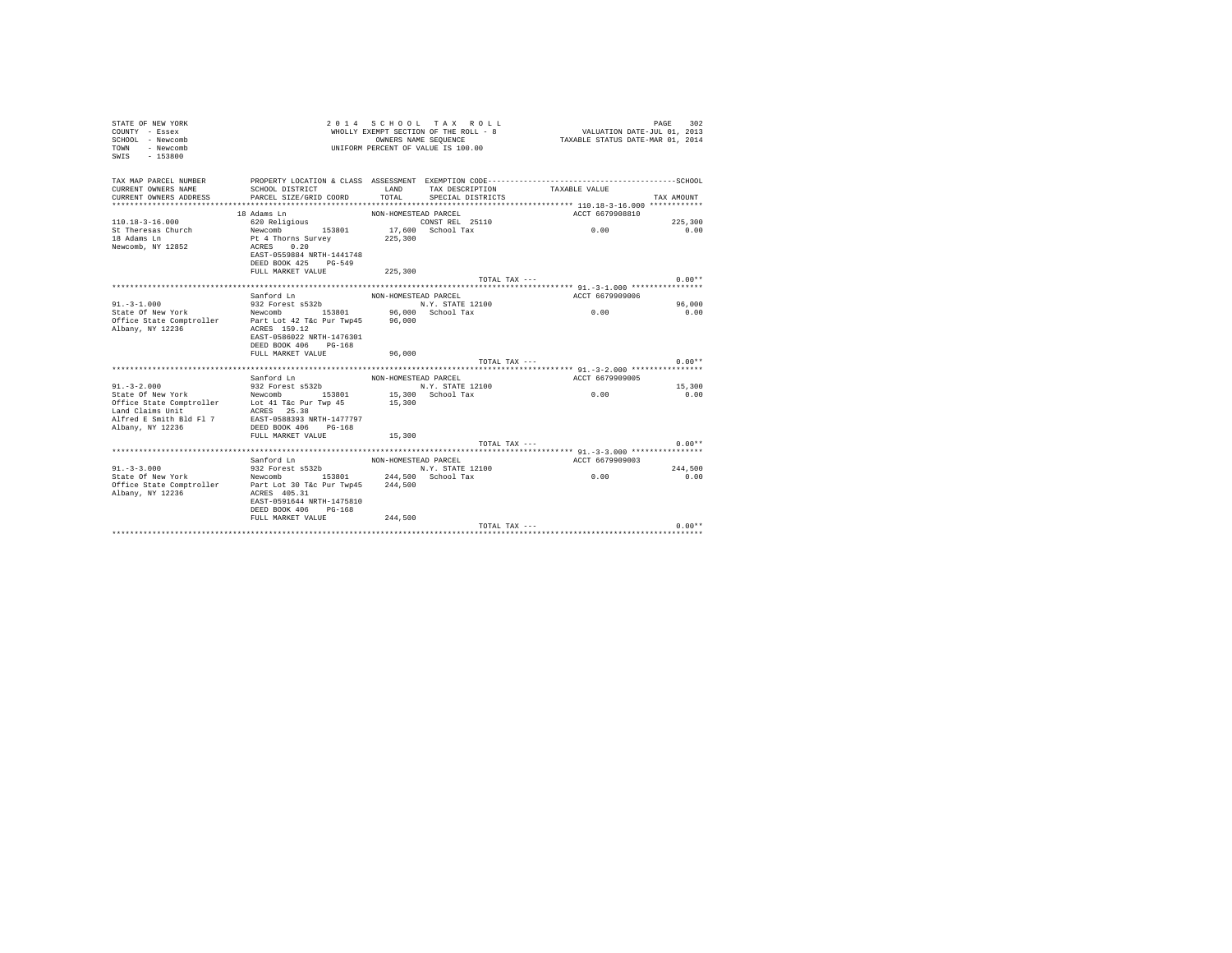| STATE OF NEW YORK<br>COUNTY - Essex<br>SCHOOL - Newcomb<br>- Newcomb<br><b>TOWN</b><br>$-153800$<br>SWIS |                                                                                                                                        |                      | 2014 SCHOOL TAX ROLL<br>WHOLLY EXEMPT SECTION OF THE ROLL - 8<br>OWNERS NAME SEQUENCE<br>UNIFORM PERCENT OF VALUE IS 100.00 | VALUATION DATE-JUL 01, 2013<br>TAXABLE STATUS DATE-MAR 01, 2014                                               | PAGE<br>303 |
|----------------------------------------------------------------------------------------------------------|----------------------------------------------------------------------------------------------------------------------------------------|----------------------|-----------------------------------------------------------------------------------------------------------------------------|---------------------------------------------------------------------------------------------------------------|-------------|
| TAX MAP PARCEL NUMBER<br>CURRENT OWNERS NAME<br>CURRENT OWNERS ADDRESS                                   | SCHOOL DISTRICT<br>PARCEL SIZE/GRID COORD                                                                                              | LAND<br>TOTAL        | TAX DESCRIPTION<br>SPECIAL DISTRICTS                                                                                        | PROPERTY LOCATION & CLASS ASSESSMENT EXEMPTION CODE-----------------------------------SCHOOL<br>TAXABLE VALUE | TAX AMOUNT  |
|                                                                                                          | Sanford Ln                                                                                                                             | NON-HOMESTEAD PARCEL |                                                                                                                             | ACCT 6679909004                                                                                               |             |
| $91. - 3 - 4.000$                                                                                        | 932 Forest s532b                                                                                                                       |                      | N.Y. STATE 12100                                                                                                            |                                                                                                               | 40.700      |
| State Of New York<br>Office State Comptroller<br>Albany, NY 12236                                        | Newcomb 153801 40,700 School Tax<br>Part Lot 31 T&c Pur Twp45<br>ACRES 67.42<br>EAST-0595341 NRTH-1476797<br>DEED BOOK 406<br>$PG-168$ | 40,700               |                                                                                                                             | 0.00                                                                                                          | 0.00        |
|                                                                                                          | FULL MARKET VALUE                                                                                                                      | 40,700               |                                                                                                                             |                                                                                                               |             |
|                                                                                                          |                                                                                                                                        |                      | TOTAL TAX ---                                                                                                               |                                                                                                               | $0.00**$    |
|                                                                                                          |                                                                                                                                        |                      |                                                                                                                             |                                                                                                               |             |
|                                                                                                          | Sanford Ln                                                                                                                             | NON-HOMESTEAD PARCEL |                                                                                                                             | ACCT 6679908814                                                                                               |             |
| $91 - 3 - 7.000$                                                                                         | 932 Forest s532b                                                                                                                       |                      | N.Y. STATE 12100                                                                                                            |                                                                                                               | 302,100     |
| State Of New York<br>Office State Comptroller<br>Albany, NY 12236                                        | Newcomb 153801<br>29 T&c Twp 45<br>ACRES 500.80<br>EAST-0588181 NRTH-1473587<br>DEED BOOK 406 PG-168                                   | 302,100              | 302.100 School Tax                                                                                                          | 0.00                                                                                                          | 0.00        |
|                                                                                                          | FULL MARKET VALUE                                                                                                                      | 302,100              |                                                                                                                             |                                                                                                               |             |
|                                                                                                          |                                                                                                                                        |                      | TOTAL TAX ---                                                                                                               |                                                                                                               | $0.00**$    |
|                                                                                                          | Newcomb Lake Rd                                                                                                                        | NON-HOMESTEAD PARCEL |                                                                                                                             | ACCT 665Z008007                                                                                               |             |
| $99. - 1 - 9.000 / 1$                                                                                    | 931 Forest s532a                                                                                                                       |                      | N.Y. STATE 12100                                                                                                            |                                                                                                               | 1040,000    |
| State of New York                                                                                        | 153801<br>Newcomb                                                                                                                      |                      | 100 School Tax                                                                                                              | 0.00                                                                                                          | 0.00        |
| Land Claims Unit<br>Alfred E Smith Bld Fl 7 Improvements Only<br>Albany, NY 12236                        | TWP 28 T&C Purchase RS<br>EAST-0545493 NRTH-1464305<br>DEED BOOK 510 PG-245<br>FULL MARKET VALUE                                       | 1040,000<br>1040,000 |                                                                                                                             |                                                                                                               |             |
|                                                                                                          |                                                                                                                                        |                      | TOTAL TAX $---$                                                                                                             |                                                                                                               | $0.00**$    |
|                                                                                                          |                                                                                                                                        |                      |                                                                                                                             |                                                                                                               |             |
|                                                                                                          | Sanford Ln                                                                                                                             | NON-HOMESTEAD PARCEL |                                                                                                                             | ACCT 6679908909                                                                                               |             |
| $101. - 5 - 1.000$                                                                                       | 932 Forest s532b                                                                                                                       |                      | N.Y. STATE 12100                                                                                                            |                                                                                                               | 21,300      |
| State Of New York<br>Office State Comptroller<br>Albany, NY 12236                                        | Newcomb 153801<br>Part Lot 69 T&c Pur Twp46<br>ACRES 37.67<br>EAST-0579528 NRTH-1467162<br>DEED BOOK 406 PG-168                        | 21,300               | 21,300 School Tax                                                                                                           | 0.00                                                                                                          | 0.00        |
|                                                                                                          | FULL MARKET VALUE                                                                                                                      | 21,300               |                                                                                                                             |                                                                                                               |             |
|                                                                                                          |                                                                                                                                        |                      | TOTAL TAX ---                                                                                                               |                                                                                                               | $0.00**$    |
|                                                                                                          |                                                                                                                                        |                      |                                                                                                                             |                                                                                                               |             |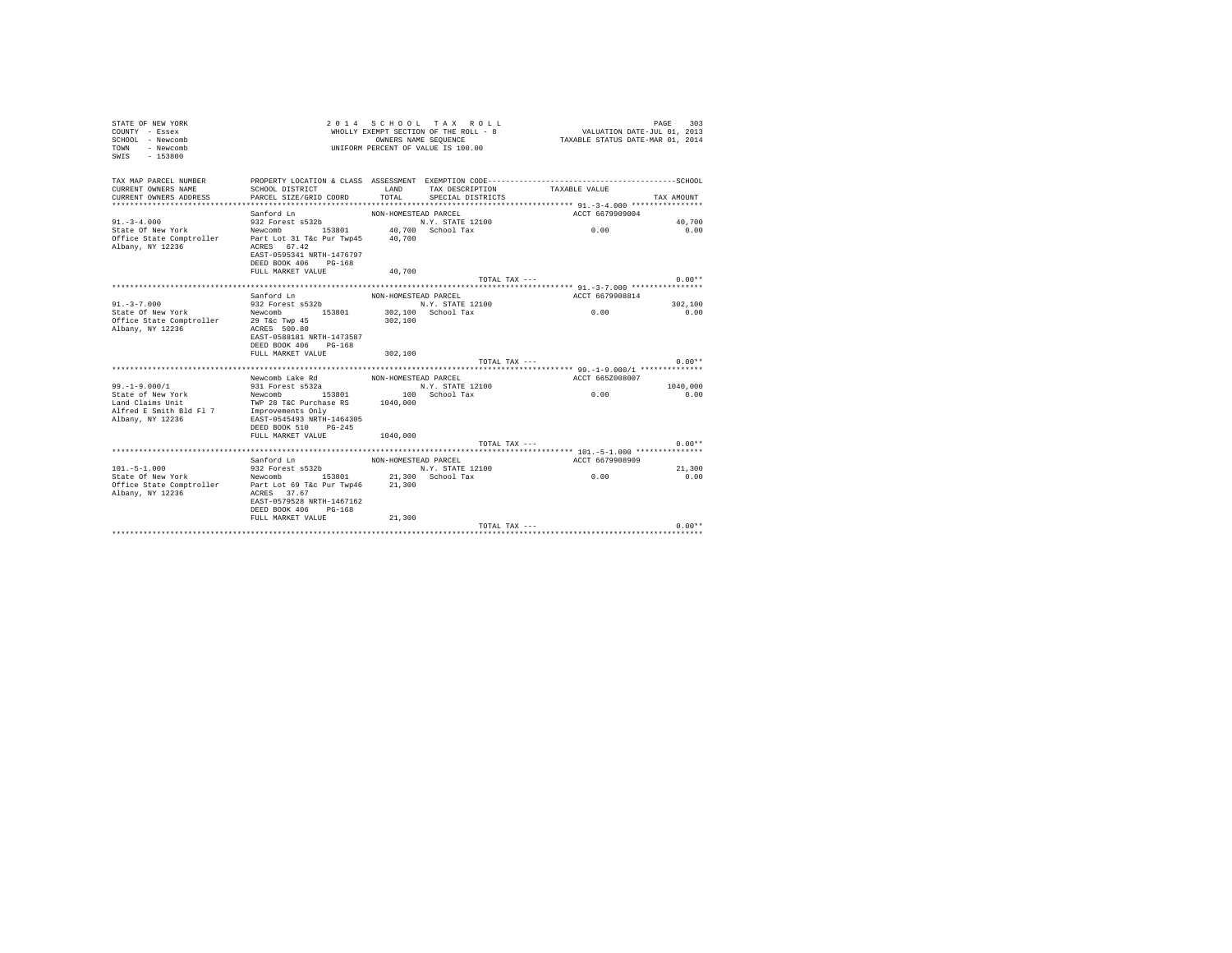| STATE OF NEW YORK<br>COUNTY - Essex<br>SCHOOL - Newcomb<br>- Newcomb<br><b>TOWN</b><br>$-153800$<br>SWIS |                                                                                                                                                       | OWNERS NAME SEQUENCE | 2014 SCHOOL TAX ROLL<br>WHOLLY EXEMPT SECTION OF THE ROLL - 8<br>UNIFORM PERCENT OF VALUE IS 100.00 | VALUATION DATE-JUL 01, 2013<br>TAXABLE STATUS DATE-MAR 01, 2014 | PAGE<br>304 |
|----------------------------------------------------------------------------------------------------------|-------------------------------------------------------------------------------------------------------------------------------------------------------|----------------------|-----------------------------------------------------------------------------------------------------|-----------------------------------------------------------------|-------------|
| TAX MAP PARCEL NUMBER<br>CURRENT OWNERS NAME<br>CURRENT OWNERS ADDRESS                                   | SCHOOL DISTRICT<br>PARCEL SIZE/GRID COORD                                                                                                             | LAND<br>TOTAL        | TAX DESCRIPTION TAXABLE VALUE<br>SPECIAL DISTRICTS                                                  |                                                                 | TAX AMOUNT  |
|                                                                                                          | Sanford Ln                                                                                                                                            | NON-HOMESTEAD PARCEL |                                                                                                     | ACCT 6679908906                                                 |             |
| $101. - 5 - 2.000$                                                                                       | 932 Forest s532b                                                                                                                                      |                      | N.Y. STATE 12100                                                                                    |                                                                 | 36,500      |
| State Of New York<br>Office State Comptroller<br>Albany, NY 12236                                        | Newcomb 153801 36,500 School Tax<br>Part Lot 70 T&c Pur Twp46<br>ACRES 65.86<br>EAST-0581060 NRTH-1468342<br>DEED BOOK 406 PG-168                     | 36,500               |                                                                                                     | 0.00                                                            | 0.00        |
|                                                                                                          | FULL MARKET VALUE                                                                                                                                     | 36,500               |                                                                                                     |                                                                 |             |
|                                                                                                          |                                                                                                                                                       |                      | TOTAL TAX ---                                                                                       |                                                                 | $0.00**$    |
|                                                                                                          |                                                                                                                                                       |                      |                                                                                                     |                                                                 |             |
|                                                                                                          | Sanford Ln                                                                                                                                            | NON-HOMESTEAD PARCEL |                                                                                                     | ACCT 6679909001                                                 |             |
| $101 - 5 - 3.000$                                                                                        | 932 Forest s532b                                                                                                                                      |                      | N.Y. STATE 12100                                                                                    |                                                                 | 145,800     |
| State Of New York<br>Office State Comptroller 51 T&c Twp 46<br>Albany, NY 12236                          | Newcomb 153801<br>ACRES 264.63<br>EAST-0582788 NRTH-1466145<br>DEED BOOK 406 PG-168                                                                   | 145,800              | 145,800 School Tax                                                                                  | 0.00                                                            | 0.00        |
|                                                                                                          | FULL MARKET VALUE                                                                                                                                     | 145,800              |                                                                                                     |                                                                 |             |
|                                                                                                          |                                                                                                                                                       |                      | TOTAL TAX ---                                                                                       |                                                                 | $0.00**$    |
|                                                                                                          |                                                                                                                                                       |                      |                                                                                                     |                                                                 |             |
|                                                                                                          | Sanford Ln                                                                                                                                            | NON-HOMESTEAD PARCEL |                                                                                                     | ACCT 6679908907                                                 |             |
| $101. - 5 - 4.000$                                                                                       | 932 Forest s532b                                                                                                                                      |                      | N.Y. STATE 12100                                                                                    |                                                                 | 36,500      |
| State Of New York<br>Office State Comptroller<br>Albany, NY 12236                                        | Newcomb 153801 36,500 School Tax<br>Pt Lot 71 T&c Pur Twp 46<br>ACRES 65.45<br>EAST-0583257 NRTH-1469907<br>DEED BOOK 406 PG-168<br>FULL MARKET VALUE | 36,500<br>36,500     |                                                                                                     | 0.00                                                            | 0.00        |
|                                                                                                          |                                                                                                                                                       |                      | TOTAL TAX $---$                                                                                     |                                                                 | $0.00**$    |
|                                                                                                          |                                                                                                                                                       |                      |                                                                                                     |                                                                 |             |
|                                                                                                          | Sanford Ln                                                                                                                                            | NON-HOMESTEAD PARCEL |                                                                                                     | ACCT 6679908915                                                 |             |
| $101. - 5 - 5.000$                                                                                       | $932$ Forest $s532b$                                                                                                                                  |                      | N.Y. STATE 12100                                                                                    |                                                                 | 90,300      |
| State Of New York<br>Office State Comptroller Part Lot 50 T&c Pur Twp46<br>Albany, NY 12236              | Newcomb 153801 90.300 School Tax<br>ACRES 163.64<br>EAST-0584363 NRTH-1468440<br>DEED BOOK 406 PG-168                                                 | 90, 300              |                                                                                                     | 0.00                                                            | 0.00        |
|                                                                                                          | FULL MARKET VALUE                                                                                                                                     | 90.300               |                                                                                                     |                                                                 |             |
|                                                                                                          |                                                                                                                                                       |                      | TOTAL TAX ---                                                                                       |                                                                 | $0.00**$    |
|                                                                                                          |                                                                                                                                                       |                      |                                                                                                     |                                                                 |             |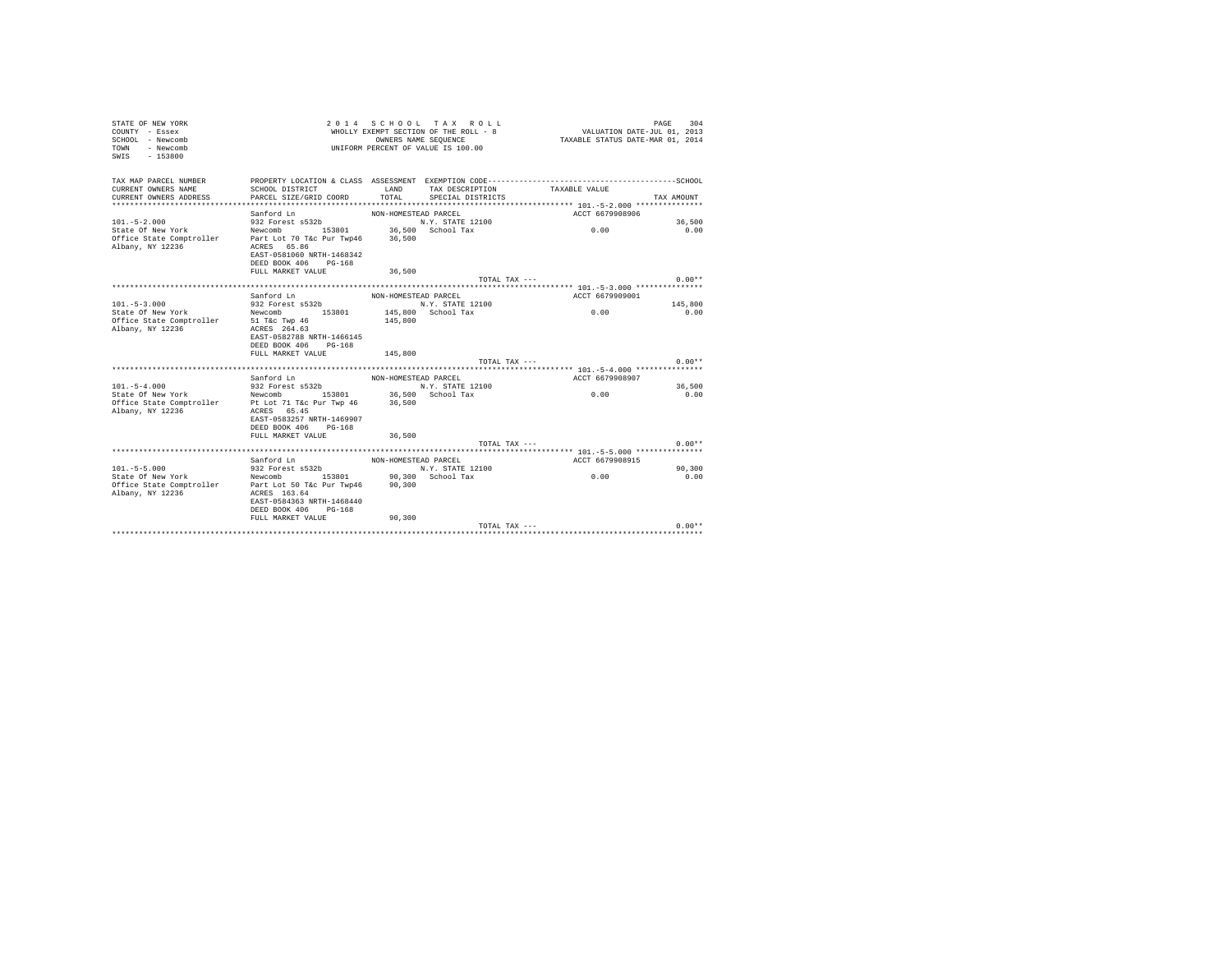| COUNTY - Essex<br>SCHOOL - Newcomb<br>TOWN - Newcomb<br>SWIS - 153800 | UNIFORM PERCENT OF VALUE IS 100.00                                                                                                                                                   |                      | WHOLLY EXEMPT SECTION OF THE ROLL - 8<br>OWNERS NAME SEQUENCE | VALUATION DATE-JUL 01, 2013<br>TAXABLE STATUS DATE-MAR 01, 2014 |                 |
|-----------------------------------------------------------------------|--------------------------------------------------------------------------------------------------------------------------------------------------------------------------------------|----------------------|---------------------------------------------------------------|-----------------------------------------------------------------|-----------------|
| CURRENT OWNERS NAME<br>CURRENT OWNERS ADDRESS                         | TAX MAP PARCEL NUMBER PROPERTY LOCATION & CLASS ASSESSMENT EXEMPTION CODE--------------------------------SCHOOL<br>SCHOOL DISTRICT<br>PARCEL SIZE/GRID COORD                         | TOTAL                | LAND TAX DESCRIPTION<br>SPECIAL DISTRICTS                     | TAXABLE VALUE                                                   | TAX AMOUNT      |
|                                                                       | Sanford Ln                                                                                                                                                                           | NON-HOMESTEAD PARCEL |                                                               | ACCT 6679908908                                                 |                 |
| $101. - 5 - 6.000$                                                    | 932 Forest s532b                                                                                                                                                                     |                      | N.Y. STATE 12100                                              |                                                                 | 36,500          |
|                                                                       |                                                                                                                                                                                      |                      |                                                               | 0.00                                                            | 0.00            |
| Albany, NY 12236                                                      | State Of New York Mewcomb 153801 36,500 School Tax<br>Office State Comptroller Pt Lot 72 T&c Pur Twp 46 36,500<br>ACRES 65.42<br>EAST-0585443 NRTH-1471516<br>DEED BOOK 406 PG-168   |                      |                                                               |                                                                 |                 |
|                                                                       | FULL MARKET VALUE                                                                                                                                                                    | 36,500               |                                                               |                                                                 |                 |
|                                                                       |                                                                                                                                                                                      |                      | TOTAL TAX ---                                                 |                                                                 | $0.00**$        |
|                                                                       | Sanford Ln                                                                                                                                                                           | NON-HOMESTEAD PARCEL |                                                               | ACCT 6679908914                                                 |                 |
| $101. -5 - 7.000$                                                     | 932 Forest s532b                                                                                                                                                                     |                      | N.Y. STATE 12100                                              |                                                                 | 84,600          |
|                                                                       |                                                                                                                                                                                      |                      |                                                               | 0.00                                                            | 0.00            |
| Albany, NY 12236                                                      | State Of New York Mewcomb 153801 84,600 School Tax<br>Office State Comptroller Part Lot 49 T&c Pur Twp46 84,600<br>ACRES 153.81<br>EAST-0586384 NRTH-1470171<br>DEED BOOK 406 PG-168 |                      |                                                               |                                                                 |                 |
|                                                                       | FULL MARKET VALUE                                                                                                                                                                    | 84,600               |                                                               |                                                                 |                 |
|                                                                       |                                                                                                                                                                                      |                      | TOTAL TAX ---                                                 |                                                                 | $0.00**$        |
|                                                                       |                                                                                                                                                                                      |                      |                                                               |                                                                 |                 |
|                                                                       | Sanford Ln                                                                                                                                                                           | NON-HOMESTEAD PARCEL |                                                               | ACCT 6679908813                                                 |                 |
| $101. - 5 - 12.000$<br>State Of New York                              | 932 Forest s532b<br>Newcomb 153801 268,000 School Tax                                                                                                                                |                      | N.Y. STATE 12100                                              | 0.00                                                            | 268,000<br>0.00 |
| office State Comptroller 15 T&c Twp 45<br>Albany, NY 12236 514ac Sll  | ACRES 485.67<br>EAST-0594074 NRTH-1465966<br>DEED BOOK 406 PG-168                                                                                                                    | 268,000              |                                                               |                                                                 |                 |
|                                                                       | FULL MARKET VALUE                                                                                                                                                                    | 268,000              |                                                               |                                                                 |                 |
|                                                                       |                                                                                                                                                                                      |                      | TOTAL TAX ---                                                 |                                                                 | $0.00**$        |
|                                                                       | Sanford Ln                                                                                                                                                                           |                      |                                                               |                                                                 |                 |
| $101. - 5 - 13.000$                                                   | 932 Forest s532b N.Y. STATE 12100                                                                                                                                                    | NON-HOMESTEAD PARCEL |                                                               | ACCT 6679908910                                                 | 148,000         |
| State Of New York                                                     | Newcomb 153801 148,000 School Tax                                                                                                                                                    |                      |                                                               | 0.00                                                            | 0.00            |
|                                                                       | Office State Comptroller 25 T&C Twp 46 148,000<br>Albany, NY 12236 268.63<br>EAST-0592275 NRTH-1462580<br>DEED BOOK 406 PG-168                                                       |                      |                                                               |                                                                 |                 |
|                                                                       | FULL MARKET VALUE 148,000                                                                                                                                                            |                      |                                                               |                                                                 |                 |
|                                                                       |                                                                                                                                                                                      |                      | TOTAL TAX ---                                                 |                                                                 | $0.00**$        |
|                                                                       |                                                                                                                                                                                      |                      |                                                               |                                                                 |                 |

STATE OF NEW YORK 2 0 1 4 S C H O O L T A X R O L L PAGE 305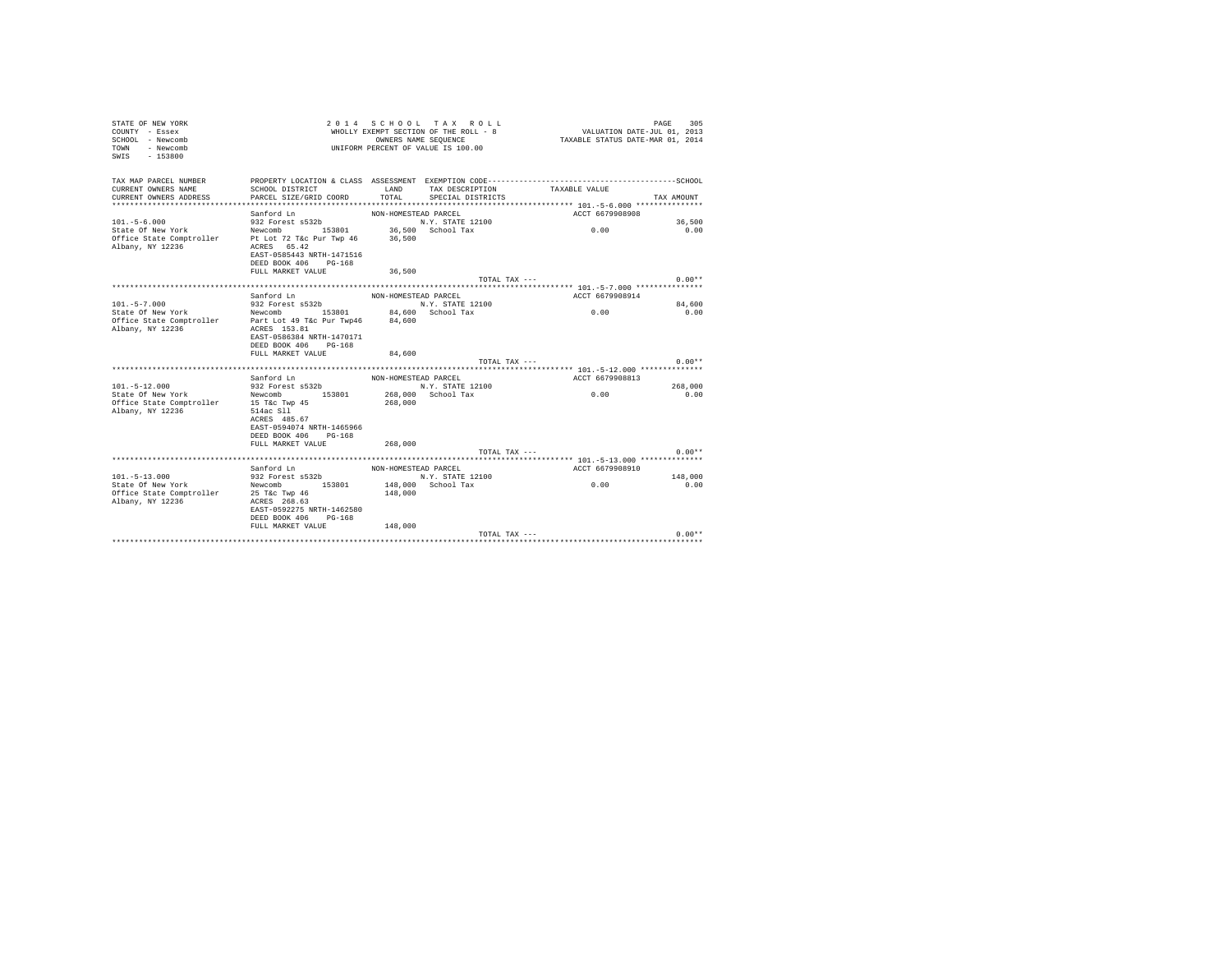| STATE OF NEW YORK<br>COUNTY - Essex<br>SCHOOL - Newcomb<br>- Newcomb<br><b>TOWN</b><br>$-153800$<br>SWIS |                                           | OWNERS NAME SEQUENCE | 2014 SCHOOL TAX ROLL<br>WHOLLY EXEMPT SECTION OF THE ROLL - 8<br>UNIFORM PERCENT OF VALUE IS 100.00 | VALUATION DATE-JUL 01, 2013<br>TAXABLE STATUS DATE-MAR 01, 2014                                               | PAGE<br>306 |
|----------------------------------------------------------------------------------------------------------|-------------------------------------------|----------------------|-----------------------------------------------------------------------------------------------------|---------------------------------------------------------------------------------------------------------------|-------------|
| TAX MAP PARCEL NUMBER<br>CURRENT OWNERS NAME<br>CURRENT OWNERS ADDRESS                                   | SCHOOL DISTRICT<br>PARCEL SIZE/GRID COORD | LAND<br>TOTAL        | TAX DESCRIPTION<br>SPECIAL DISTRICTS                                                                | PROPERTY LOCATION & CLASS ASSESSMENT EXEMPTION CODE-----------------------------------SCHOOL<br>TAXABLE VALUE | TAX AMOUNT  |
|                                                                                                          | Sanford Ln                                | NON-HOMESTEAD PARCEL |                                                                                                     | ACCT 6679992012                                                                                               |             |
| $101. - 5 - 15.000$                                                                                      | 932 Forest s532b                          |                      | N.Y. STATE 12100                                                                                    |                                                                                                               | 58,600      |
| State Of New York                                                                                        | Newcomb 153801                            |                      | 58,600 School Tax                                                                                   | 0.00                                                                                                          | 0.00        |
| Office State Comptroller                                                                                 | 24 Twp 46 T&c Pur                         | 58,600               |                                                                                                     |                                                                                                               |             |
| Albany, NY 12236                                                                                         | ACRES 105.42                              |                      |                                                                                                     |                                                                                                               |             |
|                                                                                                          | EAST-0594134 NRTH-1460015                 |                      |                                                                                                     |                                                                                                               |             |
|                                                                                                          | DEED BOOK 406 PG-168                      |                      |                                                                                                     |                                                                                                               |             |
|                                                                                                          | FULL MARKET VALUE                         | 58,600               | TOTAL TAX ---                                                                                       |                                                                                                               | $0.00**$    |
|                                                                                                          |                                           |                      |                                                                                                     |                                                                                                               |             |
|                                                                                                          | Sanford Ln                                | NON-HOMESTEAD PARCEL |                                                                                                     | ACCT 6679992013                                                                                               |             |
| $101 - 5 - 16.000$                                                                                       | 932 Forest s532b                          |                      | N.Y. STATE 12100                                                                                    |                                                                                                               | 56,800      |
| State Of New York                                                                                        | Newcomb 153801                            |                      | 56,800 School Tax                                                                                   | 0.00                                                                                                          | 0.00        |
| Office State Comptroller                                                                                 | 23 Twp 46 T&c Pur                         | 56,800               |                                                                                                     |                                                                                                               |             |
| Albany, NY 12236                                                                                         | ACRES 102.64                              |                      |                                                                                                     |                                                                                                               |             |
|                                                                                                          | EAST-0592028 NRTH-1458412                 |                      |                                                                                                     |                                                                                                               |             |
|                                                                                                          | DEED BOOK 406 PG-168                      |                      |                                                                                                     |                                                                                                               |             |
|                                                                                                          | FULL MARKET VALUE                         | 56,800               | TOTAL TAX ---                                                                                       |                                                                                                               | $0.00**$    |
|                                                                                                          |                                           |                      |                                                                                                     |                                                                                                               |             |
|                                                                                                          | Sanford Ln                                | NON-HOMESTEAD PARCEL |                                                                                                     | ACCT 6679908903                                                                                               |             |
| $101. - 5 - 17.000$                                                                                      | 932 Forest s532b                          |                      | N.Y. STATE 12100                                                                                    |                                                                                                               | 144,100     |
| State Of New York                                                                                        | Newcomb 153801                            |                      | 144.100 School Tax                                                                                  | 0.00                                                                                                          | 0.00        |
| Office State Comptroller                                                                                 | 26 T&c Twp 46                             | 144,100              |                                                                                                     |                                                                                                               |             |
| Albany, NY 12236                                                                                         | ACRES 262.14                              |                      |                                                                                                     |                                                                                                               |             |
|                                                                                                          | EAST-0590199 NRTH-1460960                 |                      |                                                                                                     |                                                                                                               |             |
|                                                                                                          | DEED BOOK 406 PG-168                      |                      |                                                                                                     |                                                                                                               |             |
|                                                                                                          | FULL MARKET VALUE                         | 144,100              |                                                                                                     |                                                                                                               |             |
|                                                                                                          |                                           |                      | TOTAL TAX $---$                                                                                     |                                                                                                               | $0.00**$    |
|                                                                                                          |                                           |                      |                                                                                                     |                                                                                                               |             |
| $101. - 5 - 18.000$                                                                                      | Sanford Ln<br>932 Forest $s532b$          | NON-HOMESTEAD PARCEL | N.Y. STATE 12100                                                                                    | ACCT 6679992014                                                                                               | 23,000      |
| State Of New York                                                                                        | Newcomb 153801                            |                      | 23,000 School Tax                                                                                   | 0.00                                                                                                          | 0.00        |
| Office State Comptroller                                                                                 | 27 Twp 46 T&c Pur                         | 23,000               |                                                                                                     |                                                                                                               |             |
| Albany, NY 12236                                                                                         | ACRES 1.67                                |                      |                                                                                                     |                                                                                                               |             |
|                                                                                                          | EAST-0586799 NRTH-1460526                 |                      |                                                                                                     |                                                                                                               |             |
|                                                                                                          | DEED BOOK 406 PG-168                      |                      |                                                                                                     |                                                                                                               |             |
|                                                                                                          | FULL MARKET VALUE                         | 23,000               |                                                                                                     |                                                                                                               |             |
|                                                                                                          |                                           |                      | TOTAL TAX ---                                                                                       |                                                                                                               | $0.00**$    |
|                                                                                                          |                                           |                      |                                                                                                     |                                                                                                               |             |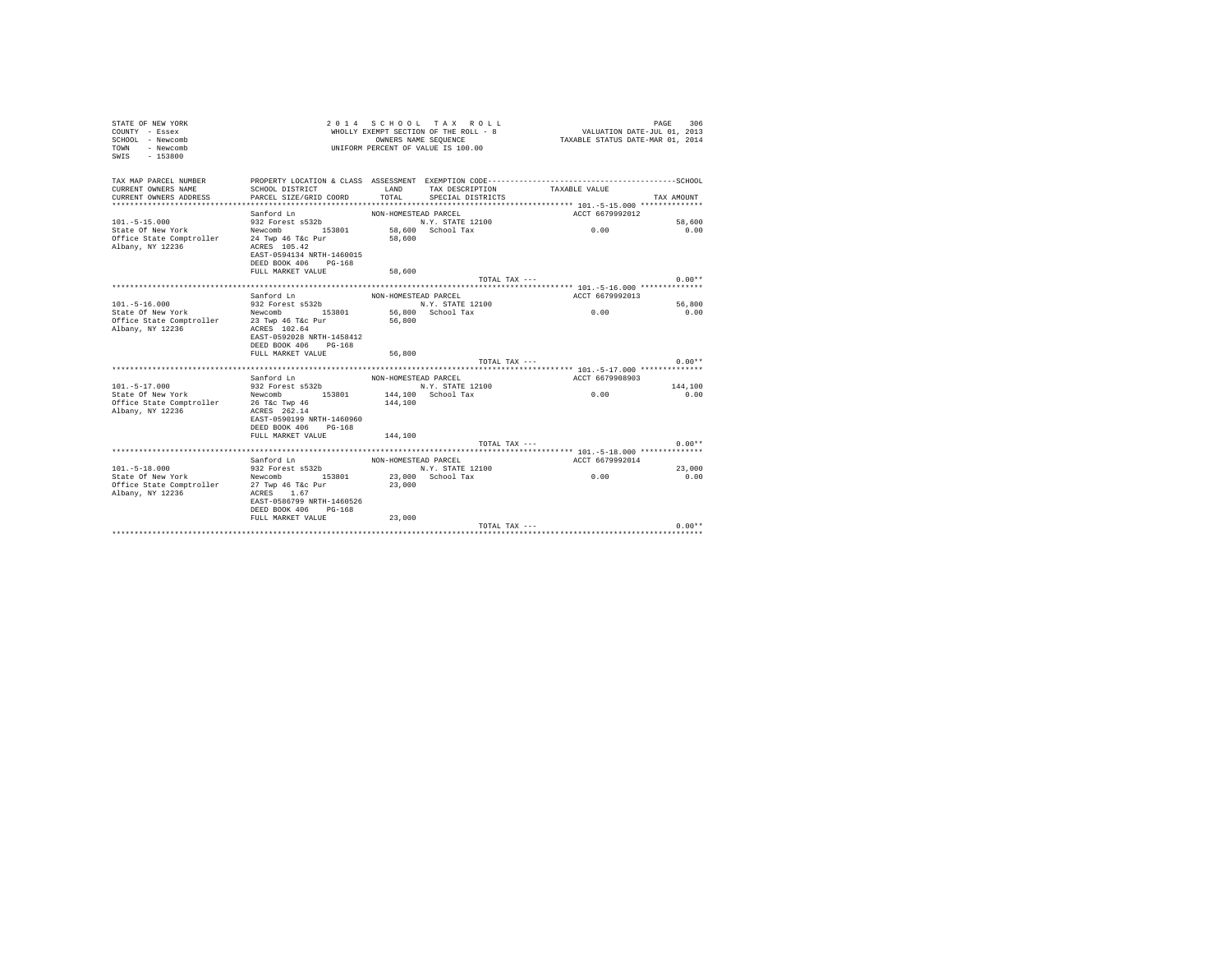| STATE OF NEW YORK<br>COUNTY - Essex<br>SCHOOL - Newcomb<br>- Newcomb<br>TOWN<br>$-153800$<br>SWTS | 2 0 1 4                                                                                                                                                    |                      | SCHOOL TAX ROLL<br>WHOLLY EXEMPT SECTION OF THE ROLL - 8<br>OWNERS NAME SEOUENCE<br>UNIFORM PERCENT OF VALUE IS 100.00 | VALUATION DATE-JUL 01, 2013<br>TAXABLE STATUS DATE-MAR 01, 2014 | PAGE<br>307 |
|---------------------------------------------------------------------------------------------------|------------------------------------------------------------------------------------------------------------------------------------------------------------|----------------------|------------------------------------------------------------------------------------------------------------------------|-----------------------------------------------------------------|-------------|
| TAX MAP PARCEL NUMBER                                                                             |                                                                                                                                                            |                      |                                                                                                                        |                                                                 |             |
| CURRENT OWNERS NAME<br>CURRENT OWNERS ADDRESS                                                     | SCHOOL DISTRICT<br>PARCEL SIZE/GRID COORD                                                                                                                  | LAND<br>TOTAL        | TAX DESCRIPTION<br>SPECIAL DISTRICTS                                                                                   | TAXABLE VALUE                                                   | TAX AMOUNT  |
|                                                                                                   |                                                                                                                                                            |                      |                                                                                                                        |                                                                 |             |
| $101. - 5 - 20.000$                                                                               | Sanford Ln<br>932 Forest s532b                                                                                                                             | NON-HOMESTEAD PARCEL | N.Y. STATE 12100                                                                                                       | ACCT 6679908911                                                 | 143,000     |
| State Of New York                                                                                 | Newcomb 153801                                                                                                                                             |                      | 143,000 School Tax                                                                                                     | 0.00                                                            | 0.00        |
| Office State Comptroller<br>Albany, NY 12236                                                      | Part Lot 46 T&c Pur Twp46 143,000<br>222.9ac S11<br>ACRES 259.82<br>EAST-0585402 NRTH-1462766<br>DEED BOOK 406 PG-168<br>FULL MARKET VALUE                 | 143,000              |                                                                                                                        |                                                                 |             |
|                                                                                                   |                                                                                                                                                            |                      | TOTAL TAX $---$                                                                                                        |                                                                 | $0.00**$    |
|                                                                                                   |                                                                                                                                                            |                      |                                                                                                                        |                                                                 |             |
|                                                                                                   | Sanford Ln                                                                                                                                                 | NON-HOMESTEAD PARCEL |                                                                                                                        | ACCT 6679908904                                                 |             |
| $101. - 5 - 21.000$                                                                               | 932 Forest s532b                                                                                                                                           |                      | N.Y. STATE 12100                                                                                                       |                                                                 | 23,900      |
| State Of New York<br>Office State Comptroller<br>Albany, NY 12236                                 | Newcomb 153801<br>Part Lot 45 T&c Pur Twp46<br>ACRES 44.22<br>EAST-0583755 NRTH-1462967<br>DEED BOOK 406 PG-168                                            | 23,900               | 23,900 School Tax                                                                                                      | 0.00                                                            | 0.00        |
|                                                                                                   | FULL MARKET VALUE                                                                                                                                          | 23,900               |                                                                                                                        |                                                                 |             |
|                                                                                                   |                                                                                                                                                            |                      | TOTAL TAX $---$                                                                                                        |                                                                 | $0.00**$    |
|                                                                                                   | Sanford Ln                                                                                                                                                 |                      |                                                                                                                        | ACCT 6679908905                                                 |             |
| $101. - 5 - 22.000$                                                                               | 932 Forest s532b                                                                                                                                           | NON-HOMESTEAD PARCEL | N.Y. STATE 12100                                                                                                       |                                                                 | 66,200      |
| State Of New York<br>Office State Comptroller<br>Albany, NY 12236                                 | 153801 66,200 School Tax<br>Newcomb<br>Part Lot 52 T&c Pur Twp46<br>ACRES 119.58<br>EAST-0581149 NRTH-1464856<br>DEED BOOK 406 PG-168<br>FULL MARKET VALUE | 66,200<br>66,200     |                                                                                                                        | 0.00                                                            | 0.00        |
|                                                                                                   |                                                                                                                                                            |                      | TOTAL TAX ---                                                                                                          |                                                                 | $0.00**$    |
|                                                                                                   |                                                                                                                                                            |                      |                                                                                                                        |                                                                 |             |
|                                                                                                   | Newcomb Lake Rd                                                                                                                                            | NON-HOMESTEAD PARCEL |                                                                                                                        | ACCT 665Z008008                                                 |             |
| $109. - 1 - 8.000 / 1$                                                                            | 931 Forest s532a                                                                                                                                           |                      | N.Y. STATE 12100                                                                                                       |                                                                 | 260,000     |
| State of New York<br>Land Claims Unit<br>Alfred E Smith Bld Fl 7<br>Albany, NY 12236              | 153801<br>Newcomb<br>TWP 27 T&C Purchase RS<br>Improvements Only<br>EAST-0544251 NRTH-1451968                                                              | 260,000              | 100 School Tax                                                                                                         | 0.00                                                            | 0.00        |
|                                                                                                   | FULL MARKET VALUE                                                                                                                                          | 260,000              |                                                                                                                        |                                                                 |             |
|                                                                                                   |                                                                                                                                                            |                      | TOTAL TAX ---                                                                                                          |                                                                 | $0.00**$    |
|                                                                                                   |                                                                                                                                                            |                      |                                                                                                                        |                                                                 |             |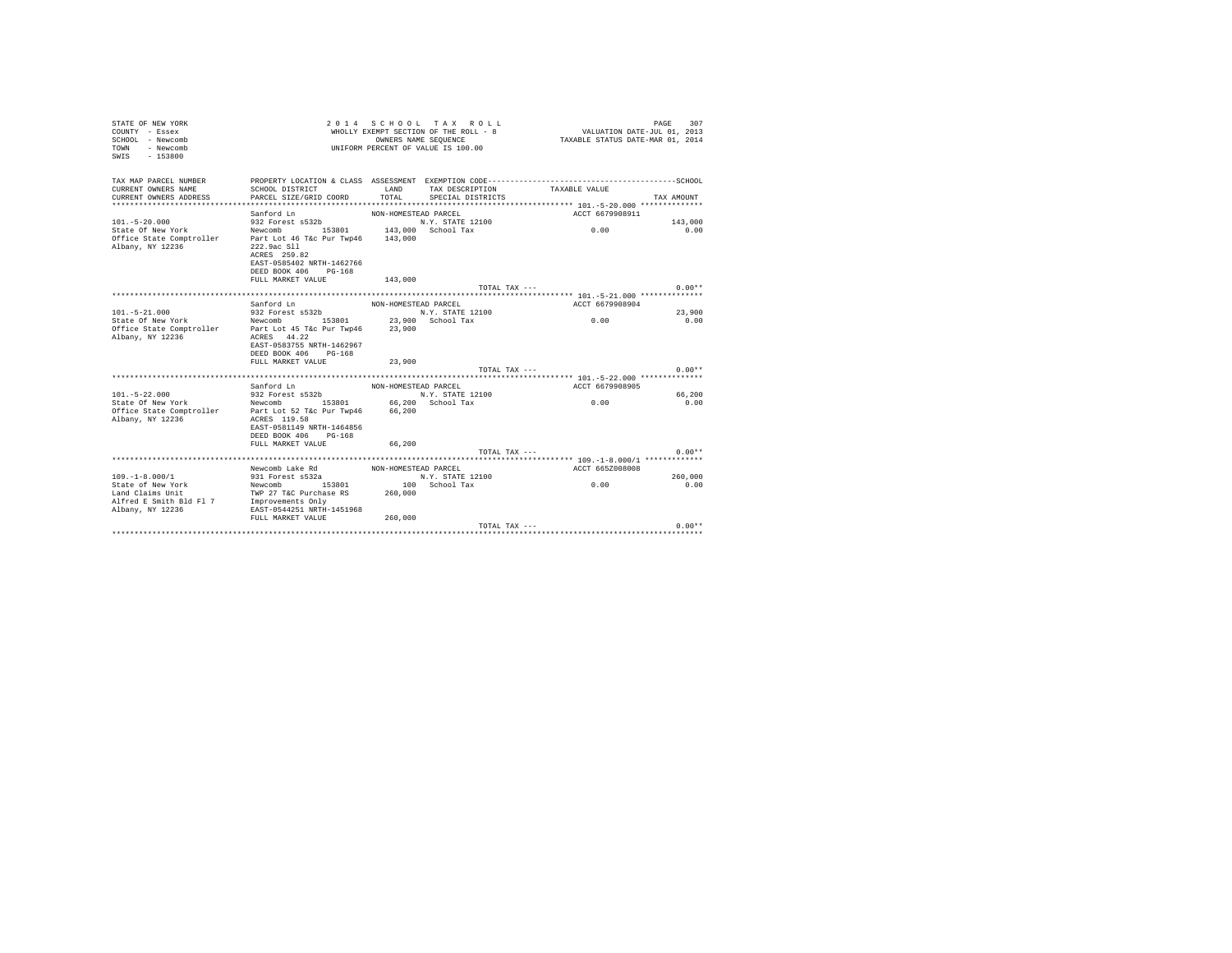| STATE OF NEW YORK<br>COUNTY - Essex<br>SCHOOL - Newcomb<br>- Newcomb<br><b>TOWN</b><br>SWIS<br>$-153800$ |                                           | OWNERS NAME SEQUENCE | 2014 SCHOOL TAX ROLL<br>WHOLLY EXEMPT SECTION OF THE ROLL - 8<br>UNIFORM PERCENT OF VALUE IS 100.00 | VALUATION DATE-JUL 01, 2013<br>TAXABLE STATUS DATE-MAR 01, 2014 | PAGE<br>308     |
|----------------------------------------------------------------------------------------------------------|-------------------------------------------|----------------------|-----------------------------------------------------------------------------------------------------|-----------------------------------------------------------------|-----------------|
| TAX MAP PARCEL NUMBER<br>CURRENT OWNERS NAME<br>CURRENT OWNERS ADDRESS                                   | SCHOOL DISTRICT<br>PARCEL SIZE/GRID COORD | LAND<br>TOTAL        | TAX DESCRIPTION<br>SPECIAL DISTRICTS                                                                | TAXABLE VALUE                                                   | TAX AMOUNT      |
|                                                                                                          | Newcomb Lake Rd                           | NON-HOMESTEAD PARCEL |                                                                                                     | ACCT 665Z008005                                                 |                 |
| $109. - 1 - 10.000 / 1$                                                                                  | 210 1 Family Res                          |                      | N.Y. STATE 12100                                                                                    |                                                                 | 247.000         |
| State of New York                                                                                        | Newcomb<br>153801                         |                      | 100 School Tax                                                                                      | 0.00                                                            | 0.00            |
| Land Claims Unit                                                                                         | 2/3 TWP 27 T&C Purchase R                 | 247,000              |                                                                                                     |                                                                 |                 |
| Alfred E Smith Bld Fl 7                                                                                  | Improvements Only                         |                      |                                                                                                     |                                                                 |                 |
| Albany, NY 12236                                                                                         | EAST-0543700 NRTH-1448443                 |                      |                                                                                                     |                                                                 |                 |
|                                                                                                          | DEED BOOK 144 PG-435                      |                      |                                                                                                     |                                                                 |                 |
|                                                                                                          | FULL MARKET VALUE                         | 247.000              |                                                                                                     |                                                                 | $0.00**$        |
|                                                                                                          |                                           |                      | TOTAL TAX ---                                                                                       |                                                                 |                 |
|                                                                                                          | Newcomb Lake Rd                           | NON-HOMESTEAD PARCEL |                                                                                                     | ACCT 665Z008006                                                 |                 |
| $109. - 1 - 17.000/1$                                                                                    | 931 Forest s532a                          |                      | N.Y. STATE 12100                                                                                    |                                                                 | 1134,700        |
| State of New York                                                                                        | Newcomb 153801 354,600 School Tax         |                      |                                                                                                     | 0.00                                                            | 0.00            |
| Land Claims Unit                                                                                         | 3/10 TWP 27 T&C Purchase                  | 1134,700             |                                                                                                     |                                                                 |                 |
| Alfred E Smith Bld Fl 7                                                                                  | Improvements Only                         |                      |                                                                                                     |                                                                 |                 |
| Albany, NY 12236                                                                                         | EAST-0547362 NRTH-1448939                 |                      |                                                                                                     |                                                                 |                 |
|                                                                                                          | FULL MARKET VALUE                         | 1134,700             |                                                                                                     |                                                                 |                 |
|                                                                                                          |                                           |                      | TOTAL TAX $---$                                                                                     |                                                                 | $0.00**$        |
|                                                                                                          |                                           |                      |                                                                                                     |                                                                 |                 |
|                                                                                                          | Campsite Rd                               | NON-HOMESTEAD PARCEL |                                                                                                     | ACCT 665Z005005                                                 |                 |
| $110. -1 - 12.311$<br>State of New York                                                                  | 931 Forest s532a<br>Newcomb<br>153801     |                      | N.Y. STATE 12100<br>123,345 School Tax                                                              | 0.00                                                            | 123,345<br>0.00 |
| 625 Broadway                                                                                             | T&C Purchase TWP 27                       | 123,345              |                                                                                                     |                                                                 |                 |
| Albany, NY 12233                                                                                         | 1755/158 Leasehold Agreem                 |                      |                                                                                                     |                                                                 |                 |
|                                                                                                          | ACRES 299.38                              |                      |                                                                                                     |                                                                 |                 |
|                                                                                                          | EAST-0558779 NRTH-1448317                 |                      |                                                                                                     |                                                                 |                 |
|                                                                                                          | DEED BOOK 1755 PG-152                     |                      |                                                                                                     |                                                                 |                 |
|                                                                                                          | FULL MARKET VALUE                         | 123,345              |                                                                                                     |                                                                 |                 |
|                                                                                                          |                                           |                      | TOTAL TAX $---$                                                                                     |                                                                 | $0.00**$        |
|                                                                                                          |                                           |                      |                                                                                                     |                                                                 |                 |
|                                                                                                          | 22 Adams Ln                               | NON-HOMESTEAD PARCEL |                                                                                                     | ACCT 665J106601                                                 |                 |
| $110.18 - 3 - 17.000$                                                                                    | 210 1 Family Res                          |                      | N.Y. STATE 12100                                                                                    |                                                                 | 116,500         |
| State Of New York<br>Dormitory Authority Of                                                              | Newcomb<br>153801<br>Pt 4 Thorns Survey   | 116,500              | 27.100 School Tax                                                                                   | 0.00                                                            | 0.00            |
| c/o Shannon Hickman                                                                                      | ACRES<br>0.51                             |                      |                                                                                                     |                                                                 |                 |
| 515 Broadway                                                                                             | EAST-0559773 NRTH-1441683                 |                      |                                                                                                     |                                                                 |                 |
| Albany, NY 12207-2916                                                                                    | DEED BOOK 1161 PG-77                      |                      |                                                                                                     |                                                                 |                 |
|                                                                                                          | FULL MARKET VALUE                         | 116,500              |                                                                                                     |                                                                 |                 |
|                                                                                                          |                                           |                      | TOTAL TAX ---                                                                                       |                                                                 | $0.00**$        |
|                                                                                                          |                                           |                      |                                                                                                     |                                                                 |                 |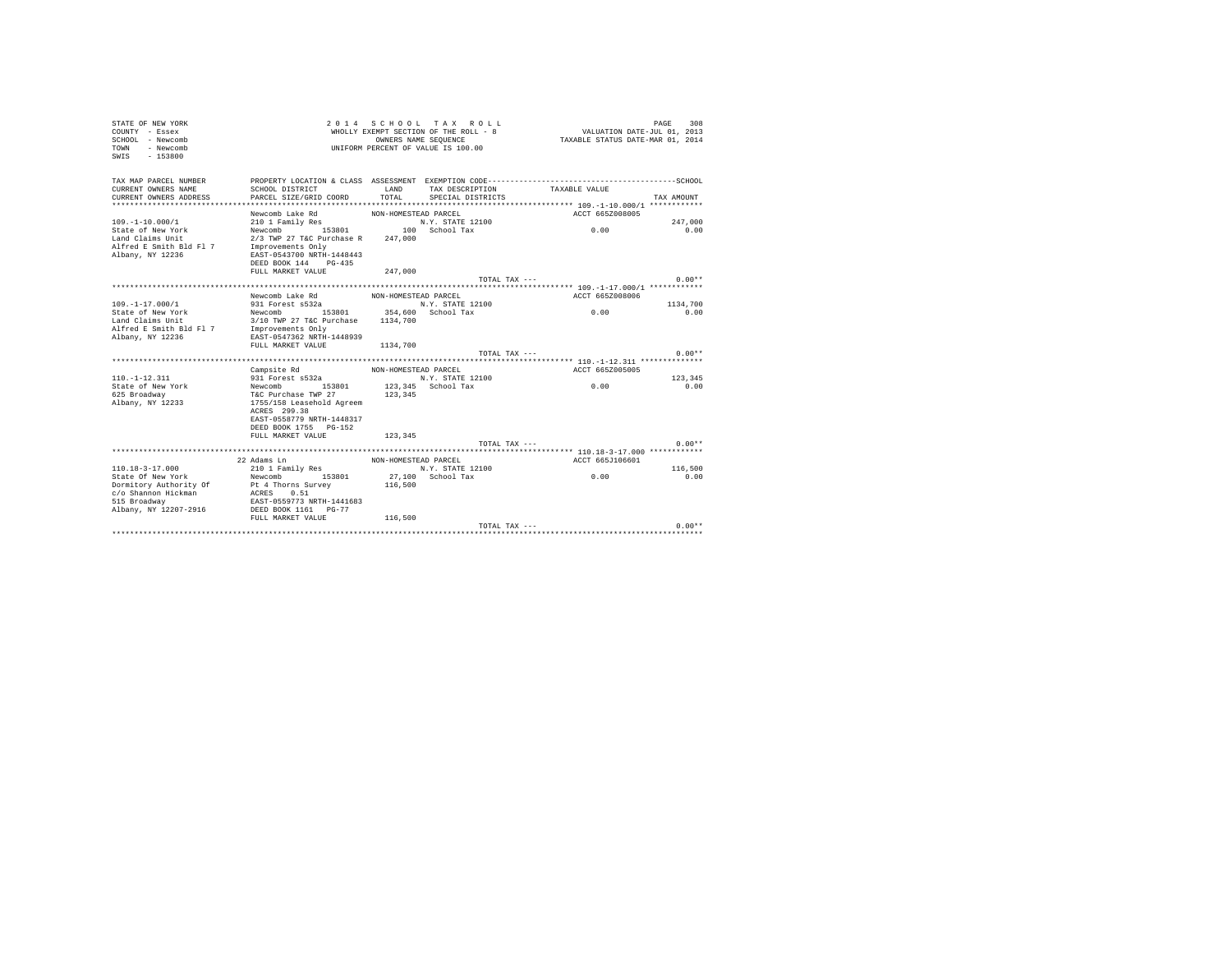| STATE OF NEW YORK<br>COUNTY - Essex<br>SCHOOL - Newcomb<br>TOWN - Newcomb<br>$-153800$<br>SWIS |                                                                                              |                      | 2014 SCHOOL TAX ROLL<br>WHOLLY EXEMPT SECTION OF THE ROLL - 8<br>OWNERS NAME SEQUENCE<br>UNIFORM PERCENT OF VALUE IS 100.00 | VALUATION DATE-JUL 01, 2013<br>TAXABLE STATUS DATE-MAR 01, 2014 | 309<br>PAGE |
|------------------------------------------------------------------------------------------------|----------------------------------------------------------------------------------------------|----------------------|-----------------------------------------------------------------------------------------------------------------------------|-----------------------------------------------------------------|-------------|
| TAX MAP PARCEL NUMBER                                                                          | PROPERTY LOCATION & CLASS ASSESSMENT EXEMPTION CODE-----------------------------------SCHOOL |                      |                                                                                                                             |                                                                 |             |
| CURRENT OWNERS NAME                                                                            | SCHOOL DISTRICT                                                                              | LAND                 | TAX DESCRIPTION                                                                                                             | TAXABLE VALUE                                                   |             |
| CURRENT OWNERS ADDRESS                                                                         | PARCEL SIZE/GRID COORD                                                                       | TOTAL.               | SPECIAL DISTRICTS                                                                                                           |                                                                 | TAX AMOUNT  |
|                                                                                                |                                                                                              |                      |                                                                                                                             |                                                                 |             |
| $109. - 1 - 1.000$                                                                             | 6 Rich Lake Ln<br>613 College/univ                                                           | NON-HOMESTEAD PARCEL | CONST ED 25120                                                                                                              | ACCT 6679908801                                                 | 15363,900   |
| Syracuse University                                                                            | Newcomb<br>153801 12104,400 School Tax                                                       |                      |                                                                                                                             | 0.00                                                            | 0.00        |
| Syracuse, NY 13244                                                                             | 74 Lots T&c Twp                                                                              | 15363,900            |                                                                                                                             |                                                                 |             |
|                                                                                                | ACRES12137.27                                                                                |                      |                                                                                                                             |                                                                 |             |
|                                                                                                | EAST-0525100 NRTH-1451960                                                                    |                      |                                                                                                                             |                                                                 |             |
|                                                                                                | DEED BOOK 221 PG-56                                                                          |                      |                                                                                                                             |                                                                 |             |
|                                                                                                | FULL MARKET VALUE                                                                            | 15363,900            |                                                                                                                             |                                                                 |             |
|                                                                                                |                                                                                              |                      | TOTAL TAX ---                                                                                                               |                                                                 | $0.00**$    |
|                                                                                                |                                                                                              |                      |                                                                                                                             |                                                                 |             |
|                                                                                                | 137 Goodnow Flow Rd MON-HOMESTEAD PARCEL                                                     |                      |                                                                                                                             | ACCT 6679975001                                                 |             |
| $109. -2 - 1.000$                                                                              | 682 Rec facility                                                                             |                      | TOWN OWN I 13500                                                                                                            |                                                                 | 94,500      |
| Town Of Newcomb                                                                                | Newcomb<br>153801                                                                            |                      | 87.200 School Tax                                                                                                           | 0.00                                                            | 0.00        |
| PO Box 504                                                                                     | 13 Ords                                                                                      | 94,500               |                                                                                                                             |                                                                 |             |
| Newcomb, NY 12852                                                                              | Book 871 Page 309                                                                            |                      |                                                                                                                             |                                                                 |             |
|                                                                                                | ACRES 13.24                                                                                  |                      |                                                                                                                             |                                                                 |             |
|                                                                                                | EAST-0541255 NRTH-1443044<br>DEED BOOK 582 PG-96                                             |                      |                                                                                                                             |                                                                 |             |
|                                                                                                | FULL MARKET VALUE                                                                            | 94,500               |                                                                                                                             |                                                                 |             |
|                                                                                                |                                                                                              |                      | TOTAL TAX ---                                                                                                               |                                                                 | $0.00**$    |
|                                                                                                |                                                                                              |                      |                                                                                                                             |                                                                 |             |
|                                                                                                | NYS Route 28N                                                                                | NON-HOMESTEAD PARCEL |                                                                                                                             | ACCT 6679980011                                                 |             |
| $109. - 3 - 8.000$                                                                             | 330 Vacant comm - WTRFNT                                                                     |                      | TOWN OWN I 13500                                                                                                            |                                                                 | 267,600     |
| Town Of Newcomb                                                                                | Newcomb 153801                                                                               |                      | 267.600 School Tax                                                                                                          | 0.00                                                            | 0.00        |
| PO Box 405                                                                                     | 9 Richards Survey                                                                            | 267,600              |                                                                                                                             |                                                                 |             |
| Newcomb, NY 12852                                                                              | ACRES 53.48                                                                                  |                      |                                                                                                                             |                                                                 |             |
|                                                                                                | EAST-0548279 NRTH-1445554                                                                    |                      |                                                                                                                             |                                                                 |             |
|                                                                                                | DEED BOOK 425 PG-287                                                                         |                      |                                                                                                                             |                                                                 |             |
|                                                                                                | FULL MARKET VALUE                                                                            | 267,600              |                                                                                                                             |                                                                 |             |
|                                                                                                |                                                                                              |                      | TOTAL TAX ---                                                                                                               |                                                                 | $0.00**$    |
|                                                                                                | Lake Harris Rd                                                                               | NON-HOMESTEAD PARCEL |                                                                                                                             |                                                                 |             |
| $109.15 - 1 - 47.300$                                                                          | 330 Vacant comm - WTRFNT TOWN OWN I 13500                                                    |                      |                                                                                                                             | ACCT 665J197002                                                 | 191,400     |
| Town of Newcomb                                                                                | Newcomb 153801                                                                               |                      | 191,400 School Tax                                                                                                          | 0.00                                                            | 0.00        |
| PO Box 405                                                                                     | 3 T&c Twp 27 Rs                                                                              | 191,400              |                                                                                                                             |                                                                 |             |
| Newcomb, NY 12852                                                                              | ACRES 3.65                                                                                   |                      |                                                                                                                             |                                                                 |             |
|                                                                                                | EAST-0544462 NRTH-1446856                                                                    |                      |                                                                                                                             |                                                                 |             |
|                                                                                                | DEED BOOK 1429 PG-30                                                                         |                      |                                                                                                                             |                                                                 |             |
|                                                                                                | FULL MARKET VALUE                                                                            | 191,400              |                                                                                                                             |                                                                 |             |
|                                                                                                |                                                                                              |                      | TOTAL TAX ---                                                                                                               |                                                                 | $0.00**$    |
|                                                                                                |                                                                                              |                      |                                                                                                                             |                                                                 |             |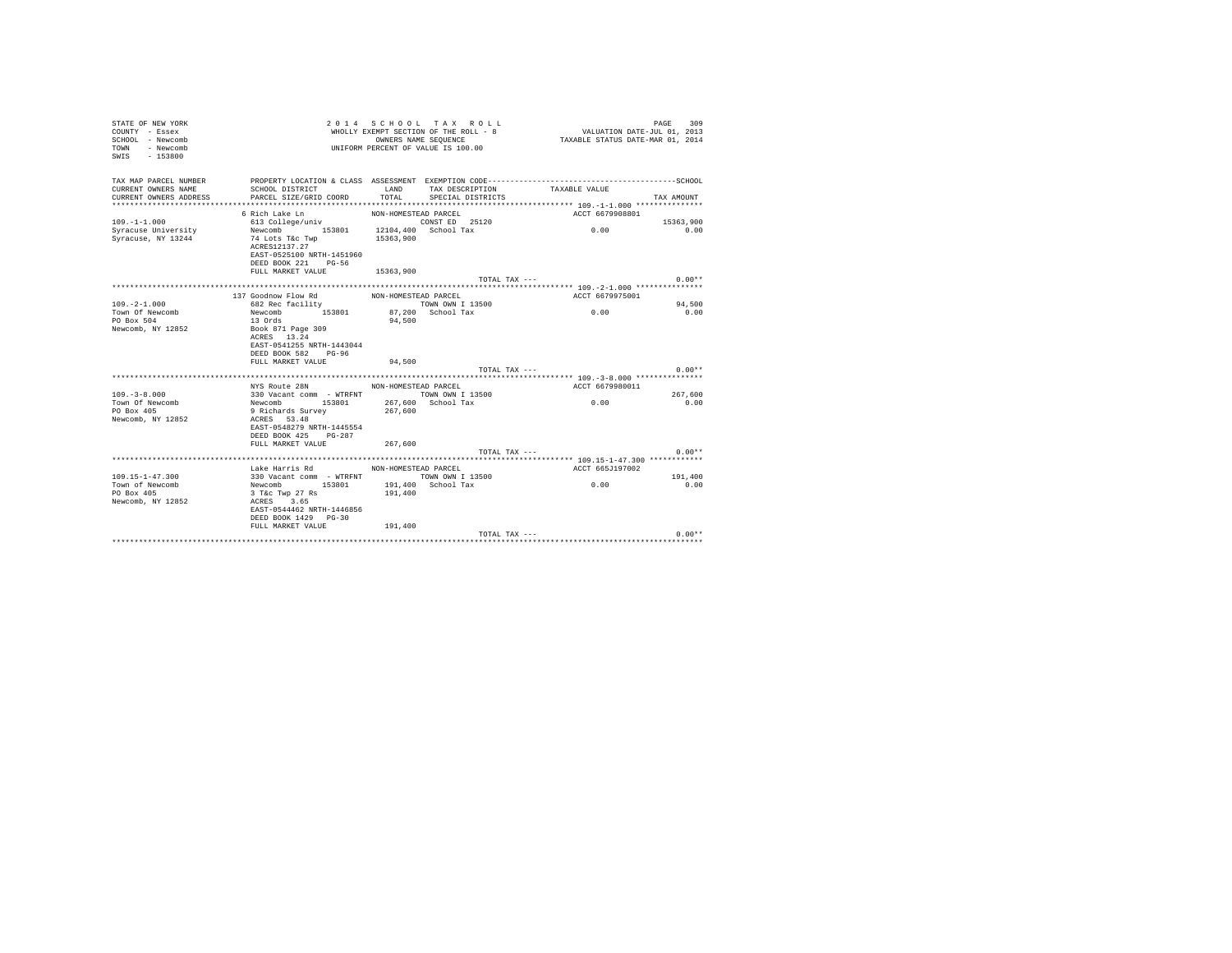| VALUATION DATE-JUL 01, 2013<br>TAXABLE STATUS DATE-MAR 01, 2014<br>OWNERS NAME SEQUENCE<br>SCHOOL - Newcomb<br>- Newcomb<br>UNIFORM PERCENT OF VALUE IS 100.00<br>TOWN<br>SWIS<br>$-153800$ |      |
|---------------------------------------------------------------------------------------------------------------------------------------------------------------------------------------------|------|
| TAX MAP PARCEL NUMBER                                                                                                                                                                       |      |
| CURRENT OWNERS NAME<br>SCHOOL DISTRICT<br>LAND<br>TAX DESCRIPTION<br>TAXABLE VALUE                                                                                                          |      |
| TOTAL SPECIAL DISTRICTS<br>CURRENT OWNERS ADDRESS<br>PARCEL SIZE/GRID COORD<br>TAX AMOUNT                                                                                                   |      |
|                                                                                                                                                                                             |      |
| 5639 NYS Route 28N<br>ACCT 6679908811<br>NON-HOMESTEAD PARCEL                                                                                                                               |      |
| $109.15 - 5 - 7.000$<br>1510,100                                                                                                                                                            |      |
| 0.00<br>Town Of Newcomb<br>PO Box 405<br>3 Richards Survey<br>1510,100                                                                                                                      | 0.00 |
| ACRES 3.60<br>Newcomb, NY 12852                                                                                                                                                             |      |
| EAST-0545677 NRTH-1446230                                                                                                                                                                   |      |
| DEED BOOK 359 PG-471                                                                                                                                                                        |      |
| FULL MARKET VALUE 1510.100                                                                                                                                                                  |      |
| $0.00**$<br>TOTAL TAX ---                                                                                                                                                                   |      |
|                                                                                                                                                                                             |      |
| ACCT 6679909007<br>NYS Route 28N<br>NON-HOMESTEAD PARCEL                                                                                                                                    |      |
| $109.15 - 5 - 7.000 / 1$<br>652 Govt bldgs<br>TOWN OWN I 13500<br>51,400                                                                                                                    |      |
| 1,000 School Tax<br>Newcomb 153801<br>0.00<br>0.00<br>Town Of Newcomb                                                                                                                       |      |
| PO Box 405<br>Tax Map 109.15-5-7.000<br>51,400<br>Newcomb, NY 12852                                                                                                                         |      |
| Bk-Gar Pg-&To<br>Buildings                                                                                                                                                                  |      |
| EAST-0545677 NRTH-1446230                                                                                                                                                                   |      |
| FULL MARKET VALUE<br>51,400                                                                                                                                                                 |      |
| $0.00**$<br>TOTAL TAX ---                                                                                                                                                                   |      |
|                                                                                                                                                                                             |      |
| NYS Route 28N NON-HOMESTEAD PARCEL<br>ACCT 665J180012                                                                                                                                       |      |
| 109.16-2-10.001<br>682 Rec facility - WTRFNT TOWN OWN I 13500<br>135,600<br>0.00                                                                                                            |      |
| Newcomb 153801 135,600 School Tax<br>Town Of Newcomb<br>0.00                                                                                                                                |      |
| PO Box 405<br>9 Richards Survey<br>135,600                                                                                                                                                  |      |
| Newcomb, NY 12852<br>ACRES 1.50                                                                                                                                                             |      |
| EAST-0549060 NRTH-1446737<br>DEED BOOK 1213 PG-204                                                                                                                                          |      |
| 135,600<br>FULL MARKET VALUE                                                                                                                                                                |      |
| $0.00**$<br>TOTAL TAX ---                                                                                                                                                                   |      |
|                                                                                                                                                                                             |      |
| Johnson Rd<br>ACCT 665J100502<br>NON-HOMESTEAD PARCEL                                                                                                                                       |      |
| 682 Rec facility - WTRFNT TOWN OWN I 13500<br>$109.16 - 2 - 14.100$<br>99,600                                                                                                               |      |
| Town Of Newcomb<br>Newcomb 153801<br>99,600 School Tax<br>0.00<br>0.00                                                                                                                      |      |
| PO Box 405<br>99,600<br>10 RS TWP27 T&C                                                                                                                                                     |      |
| Newcomb, NY 12852<br>ACRES 5.10                                                                                                                                                             |      |
| EAST-0548631 NRTH-1447555                                                                                                                                                                   |      |
| DEED BOOK 826 PG-179                                                                                                                                                                        |      |
| FULL MARKET VALUE<br>99,600<br>TOTAL TAX ---<br>$0.00**$                                                                                                                                    |      |
|                                                                                                                                                                                             |      |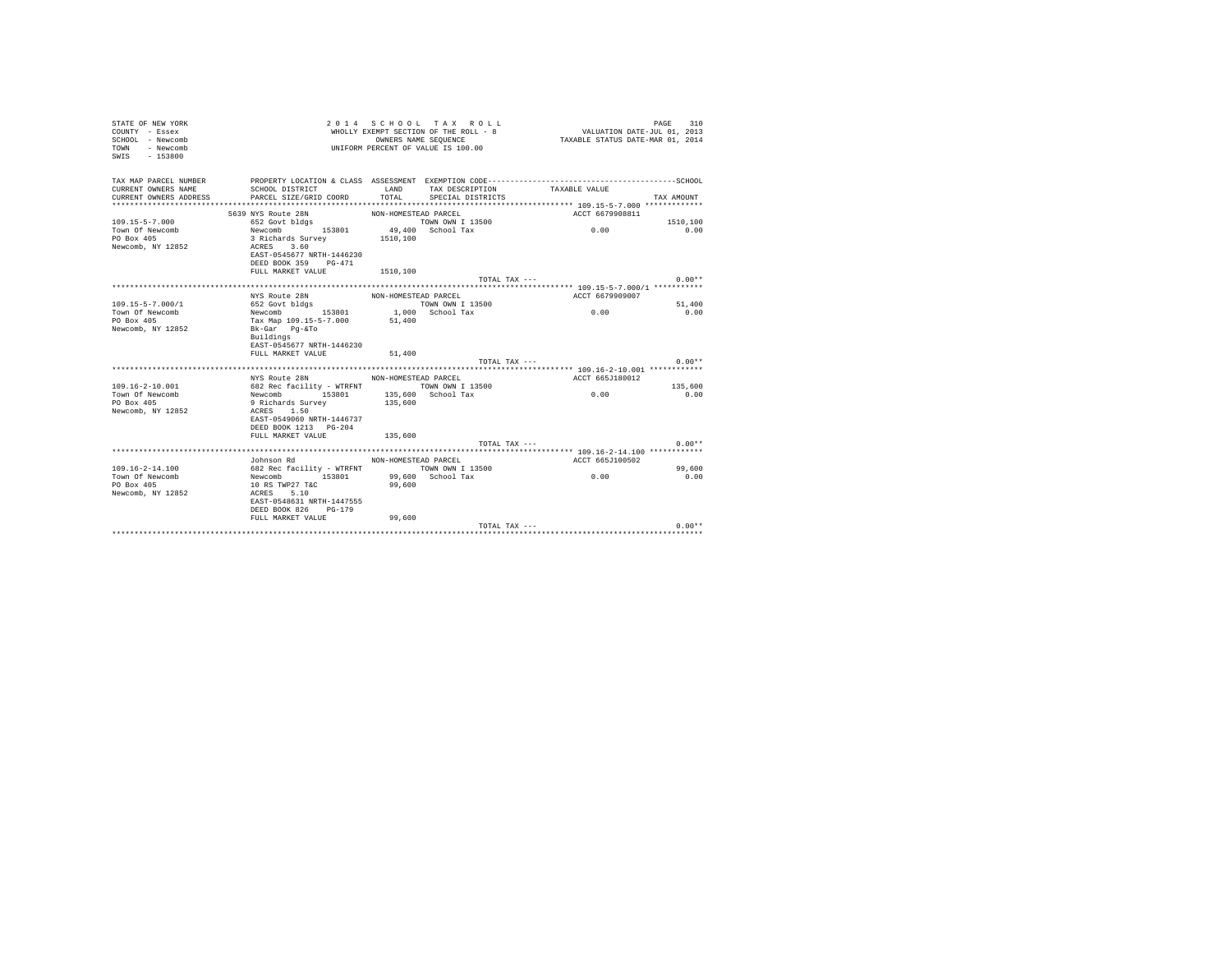| STATE OF NEW YORK<br>COUNTY - Essex<br>SCHOOL - Newcomb<br>TOWN - Newcomb<br>SWIS - 153800 |                                                                                                                                                       |                      | 2014 SCHOOL TAX ROLL<br>WHOLLY EXEMPT SECTION OF THE ROLL - 8<br>OWNERS NAME SEQUENCE<br>UNIFORM PERCENT OF VALUE IS 100.00 | FAGE 511<br>VALUATION DATE-JUL 01, 2013<br>TAXABLE STATUS DATE-MAR 01, 2014                  | PAGE<br>311    |
|--------------------------------------------------------------------------------------------|-------------------------------------------------------------------------------------------------------------------------------------------------------|----------------------|-----------------------------------------------------------------------------------------------------------------------------|----------------------------------------------------------------------------------------------|----------------|
| TAX MAP PARCEL NUMBER<br>CURRENT OWNERS NAME<br>CURRENT OWNERS ADDRESS                     | SCHOOL DISTRICT                        LAND         TAX DESCRIPTION                   TAXABLE VALUE<br>PARCEL SIZE/GRID COORD TOTAL SPECIAL DISTRICTS |                      |                                                                                                                             | PROPERTY LOCATION & CLASS ASSESSMENT EXEMPTION CODE-----------------------------------SCHOOL | TAX AMOUNT     |
|                                                                                            | 11 Fitness Rd                                                                                                                                         | NON-HOMESTEAD PARCEL |                                                                                                                             | ACCT 6679978516                                                                              |                |
| $109.16 - 2 - 17.000$                                                                      |                                                                                                                                                       |                      |                                                                                                                             |                                                                                              | 1510,100       |
| Town Of Newcomb<br>PO Box 405<br>Newcomb, NY 12852                                         | 682 Rec facility - WTRFNT TOWN OWN I 13500<br>Newcomb 153801 1258,400 School Tax<br>9&16 Richards<br>ACRES 15.80<br>EAST-0549029 NRTH-1447195         | 1510,100             |                                                                                                                             | 0.00                                                                                         | 0.00           |
|                                                                                            | FULL MARKET VALUE 1510,100                                                                                                                            |                      |                                                                                                                             |                                                                                              |                |
|                                                                                            |                                                                                                                                                       |                      | TOTAL TAX ---                                                                                                               |                                                                                              | $0.00**$       |
|                                                                                            |                                                                                                                                                       |                      |                                                                                                                             |                                                                                              |                |
| $109.16 - 2 - 19.000$                                                                      | NYS Route 28N                                                                                                                                         | NON-HOMESTEAD PARCEL |                                                                                                                             | ACCT 6679905715                                                                              |                |
| Town Of Newcomb                                                                            |                                                                                                                                                       |                      |                                                                                                                             | 0.00                                                                                         | 22,100<br>0.00 |
| PO Box 405<br>Newcomb, NY 12852                                                            | EAST-0548770 NRTH-1446830                                                                                                                             |                      |                                                                                                                             |                                                                                              |                |
|                                                                                            | DEED BOOK 480 PG-551                                                                                                                                  |                      |                                                                                                                             |                                                                                              |                |
|                                                                                            | FULL MARKET VALUE                                                                                                                                     | 22,100               |                                                                                                                             |                                                                                              |                |
|                                                                                            |                                                                                                                                                       |                      | TOTAL TAX ---                                                                                                               |                                                                                              | $0.00**$       |
|                                                                                            | 5631 NYS Route 28N                                                                                                                                    | NON-HOMESTEAD PARCEL |                                                                                                                             | ACCT 665J104901                                                                              |                |
| $109.16 - 5 - 1.000$                                                                       | 681 Culture bldg                                                                                                                                      |                      | TOWN OWN I 13500                                                                                                            |                                                                                              | 135,900        |
| Town of Newcomb                                                                            |                                                                                                                                                       |                      |                                                                                                                             | 0.00                                                                                         | 0.00           |
| PO Box 405                                                                                 |                                                                                                                                                       |                      | 16,200 School Tax<br>135,900                                                                                                |                                                                                              |                |
| Newcomb, NY 12852                                                                          |                                                                                                                                                       |                      |                                                                                                                             |                                                                                              |                |
|                                                                                            | EAST-0545858 NRTH-1446431                                                                                                                             |                      |                                                                                                                             |                                                                                              |                |
|                                                                                            | DEED BOOK 1355 PG-82                                                                                                                                  |                      |                                                                                                                             |                                                                                              |                |
|                                                                                            | FULL MARKET VALUE                                                                                                                                     | 135,900              | TOTAL TAX ---                                                                                                               |                                                                                              | $0.00**$       |
|                                                                                            |                                                                                                                                                       |                      |                                                                                                                             |                                                                                              |                |
|                                                                                            |                                                                                                                                                       |                      |                                                                                                                             | ACCT 665J106411                                                                              |                |
| $109.16 - 5 - 4.000$                                                                       |                                                                                                                                                       |                      |                                                                                                                             | 0.00                                                                                         | 12,700         |
| Town Of Newcomb                                                                            | MYS Route 28N MON-HOMESTEAD PARCEL<br>311 Res vac land<br>Newcomb 153801 12,700 School Tax<br>3 Richards Survey 12,700                                |                      |                                                                                                                             |                                                                                              | 0.00           |
| PO Box 405<br>Newcomb, NY 12852                                                            | ACRES 3.70                                                                                                                                            |                      |                                                                                                                             |                                                                                              |                |
|                                                                                            | EAST-0546225 NRTH-1446088<br>DEED BOOK 1021 PG-62                                                                                                     |                      |                                                                                                                             |                                                                                              |                |
|                                                                                            | FULL MARKET VALUE                                                                                                                                     | 12,700               |                                                                                                                             |                                                                                              |                |
|                                                                                            |                                                                                                                                                       |                      | TOTAL TAX ---                                                                                                               |                                                                                              | $0.00**$       |
|                                                                                            |                                                                                                                                                       |                      |                                                                                                                             |                                                                                              |                |
|                                                                                            | NYS Route 28N                                                                                                                                         | NON-HOMESTEAD PARCEL |                                                                                                                             | ACCT 665J180014                                                                              |                |
| 109.16-5-14.019<br>Town Of Newcomb                                                         |                                                                                                                                                       |                      | TOWN OWN I 13500<br>33,100 School Tax                                                                                       | 0.00                                                                                         | 33,100<br>0.00 |
| PO Box 405                                                                                 |                                                                                                                                                       | 33,100               |                                                                                                                             |                                                                                              |                |
| Newcomb, NY 12852                                                                          | The value com<br>311 Res vac land<br>Newcomb 153801<br>9 Richards Survey<br>ACRES 2.70                                                                |                      |                                                                                                                             |                                                                                              |                |
|                                                                                            | EAST-0548277 NRTH-1446886                                                                                                                             |                      |                                                                                                                             |                                                                                              |                |
|                                                                                            | DEED BOOK 826 PG-179                                                                                                                                  |                      |                                                                                                                             |                                                                                              |                |
|                                                                                            | FULL MARKET VALUE                                                                                                                                     | 33,100               |                                                                                                                             | TOTAL TAX ---                                                                                | $0.00**$       |
|                                                                                            |                                                                                                                                                       |                      |                                                                                                                             |                                                                                              |                |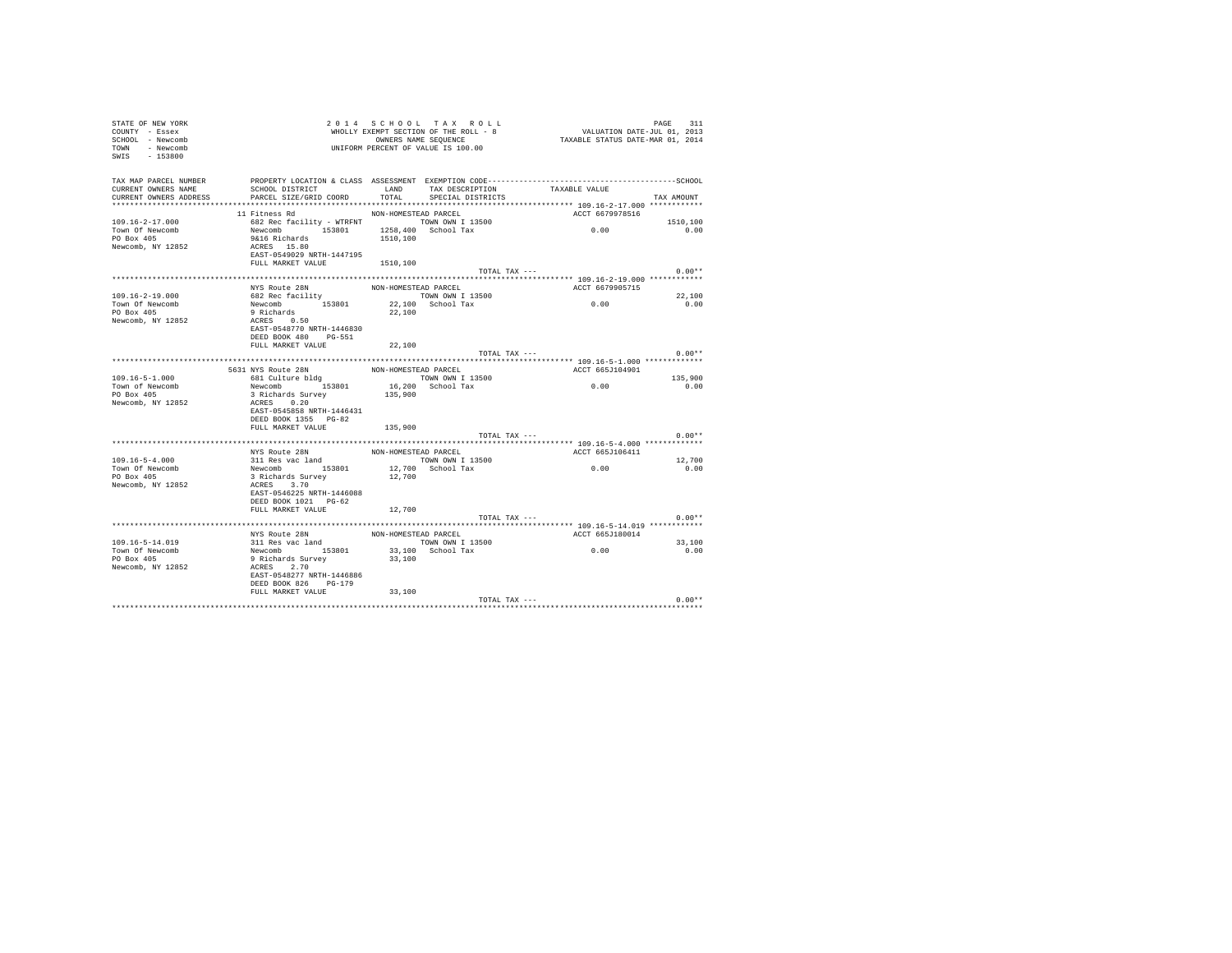| STATE OF NEW YORK<br>COUNTY - Essex<br>SCHOOL - Newcomb<br>- Newcomb<br>TOWN<br>SWIS<br>$-153800$ |                                          |                                 | 2014 SCHOOL TAX ROLL<br>WHOLLY EXEMPT SECTION OF THE ROLL - 8<br>OWNERS NAME SEQUENCE<br>UNIFORM PERCENT OF VALUE IS 100.00 | VALUATION DATE-JUL 01, 2013<br>TAXABLE STATUS DATE-MAR 01, 2014 | PAGE<br>312 |
|---------------------------------------------------------------------------------------------------|------------------------------------------|---------------------------------|-----------------------------------------------------------------------------------------------------------------------------|-----------------------------------------------------------------|-------------|
| TAX MAP PARCEL NUMBER                                                                             |                                          |                                 |                                                                                                                             |                                                                 |             |
| CURRENT OWNERS NAME                                                                               | SCHOOL DISTRICT                          | LAND                            | TAX DESCRIPTION                                                                                                             | TAXABLE VALUE                                                   |             |
| CURRENT OWNERS ADDRESS                                                                            | PARCEL SIZE/GRID COORD                   | TOTAL                           | SPECIAL DISTRICTS                                                                                                           |                                                                 | TAX AMOUNT  |
|                                                                                                   |                                          |                                 |                                                                                                                             |                                                                 |             |
|                                                                                                   | 105 Santanoni Dr                         | NON-HOMESTEAD PARCEL            |                                                                                                                             | ACCT 665J105211                                                 |             |
| $110 - 1 - 20 - 100$                                                                              | 552 Golf course                          |                                 | WHOLLY EX 50000                                                                                                             |                                                                 | 1976,000    |
| Town Of Newcomb<br>PO Box 405                                                                     | Newcomb 153801<br>Pt 1-4 Thorns Survey   | 1558,600 School Tax<br>1976,000 |                                                                                                                             | 0.00                                                            | 0.00        |
| Newcomb, NY 12852                                                                                 | ACRES 97.90                              |                                 |                                                                                                                             |                                                                 |             |
|                                                                                                   | EAST-0560952 NRTH-1443218                |                                 |                                                                                                                             |                                                                 |             |
|                                                                                                   | DEED BOOK 1189 PG-236                    |                                 |                                                                                                                             |                                                                 |             |
|                                                                                                   | FULL MARKET VALUE                        | 1976,000                        |                                                                                                                             |                                                                 |             |
|                                                                                                   |                                          |                                 | TOTAL TAX ---                                                                                                               |                                                                 | $0.00**$    |
|                                                                                                   |                                          |                                 |                                                                                                                             |                                                                 |             |
|                                                                                                   | NYS Route 28N                            | NON-HOMESTEAD PARCEL            |                                                                                                                             | ACCT 6679991003                                                 |             |
| $110. - 1 - 26.001$                                                                               | 852 Landfill                             |                                 | TOWN OWN I 13500                                                                                                            |                                                                 | 77,300      |
| Town Of Newcomb<br>PO Box 405                                                                     | 153801<br>Newcomb<br>8 Twp 27 T&c Pur Rs | 77,300                          | 77.300 School Tax                                                                                                           | 0.00                                                            | 0.00        |
| Newcomb, NY 12852                                                                                 | ACRES 5.98                               |                                 |                                                                                                                             |                                                                 |             |
|                                                                                                   | EAST-0551894 NRTH-1443699                |                                 |                                                                                                                             |                                                                 |             |
|                                                                                                   | DEED BOOK 984 PG-223                     |                                 |                                                                                                                             |                                                                 |             |
|                                                                                                   | FULL MARKET VALUE                        | 77,300                          |                                                                                                                             |                                                                 |             |
|                                                                                                   |                                          |                                 | TOTAL TAX ---                                                                                                               |                                                                 | $0.00**$    |
|                                                                                                   |                                          |                                 |                                                                                                                             |                                                                 |             |
|                                                                                                   | 69 Hudson River Rd                       | NON-HOMESTEAD PARCEL            |                                                                                                                             | ACCT 6679909111                                                 |             |
| $110.13 - 6 - 1.000$                                                                              | 852 Landfill                             |                                 | TOWN OWN I 13500                                                                                                            |                                                                 | 36,900      |
| Town Of Newcomb                                                                                   | 153801<br>Newcomb                        |                                 | 29,900 School Tax                                                                                                           | 0.00                                                            | 0.00        |
| PO Box 405                                                                                        | 17 Richards Survey<br>ACRES 1.43         | 36,900                          |                                                                                                                             |                                                                 |             |
| Newcomb, NY 12852                                                                                 | EAST-0552187 NRTH-1443877                |                                 |                                                                                                                             |                                                                 |             |
|                                                                                                   | DEED BOOK 264 PG-425                     |                                 |                                                                                                                             |                                                                 |             |
|                                                                                                   | FULL MARKET VALUE                        | 36,900                          |                                                                                                                             |                                                                 |             |
|                                                                                                   |                                          |                                 | TOTAL TAX ---                                                                                                               |                                                                 | $0.00**$    |
|                                                                                                   |                                          |                                 |                                                                                                                             |                                                                 |             |
|                                                                                                   | Marcy Ln                                 | NON-HOMESTEAD PARCEL            |                                                                                                                             | ACCT 6679909011                                                 |             |
| $110.17 - 2 - 38.000$                                                                             | 330 Vacant comm                          |                                 | TOWN OWN I 13500                                                                                                            |                                                                 | 59,600      |
| Town Of Newcomb                                                                                   | Newcomb 153801                           |                                 | 59,600 School Tax                                                                                                           | 0.00                                                            | 0.00        |
| PO Box 405                                                                                        | Pt 18 & Richards Survey                  | 59,600                          |                                                                                                                             |                                                                 |             |
| Newcomb, NY 12852                                                                                 | ACRES 2.30                               |                                 |                                                                                                                             |                                                                 |             |
|                                                                                                   | EAST-0556754 NRTH-1441863                |                                 |                                                                                                                             |                                                                 |             |
|                                                                                                   | DEED BOOK 416 PG-563                     |                                 |                                                                                                                             |                                                                 |             |
|                                                                                                   | FULL MARKET VALUE                        | 59,600                          | TOTAL TAX ---                                                                                                               |                                                                 | $0.00**$    |
|                                                                                                   |                                          |                                 |                                                                                                                             |                                                                 |             |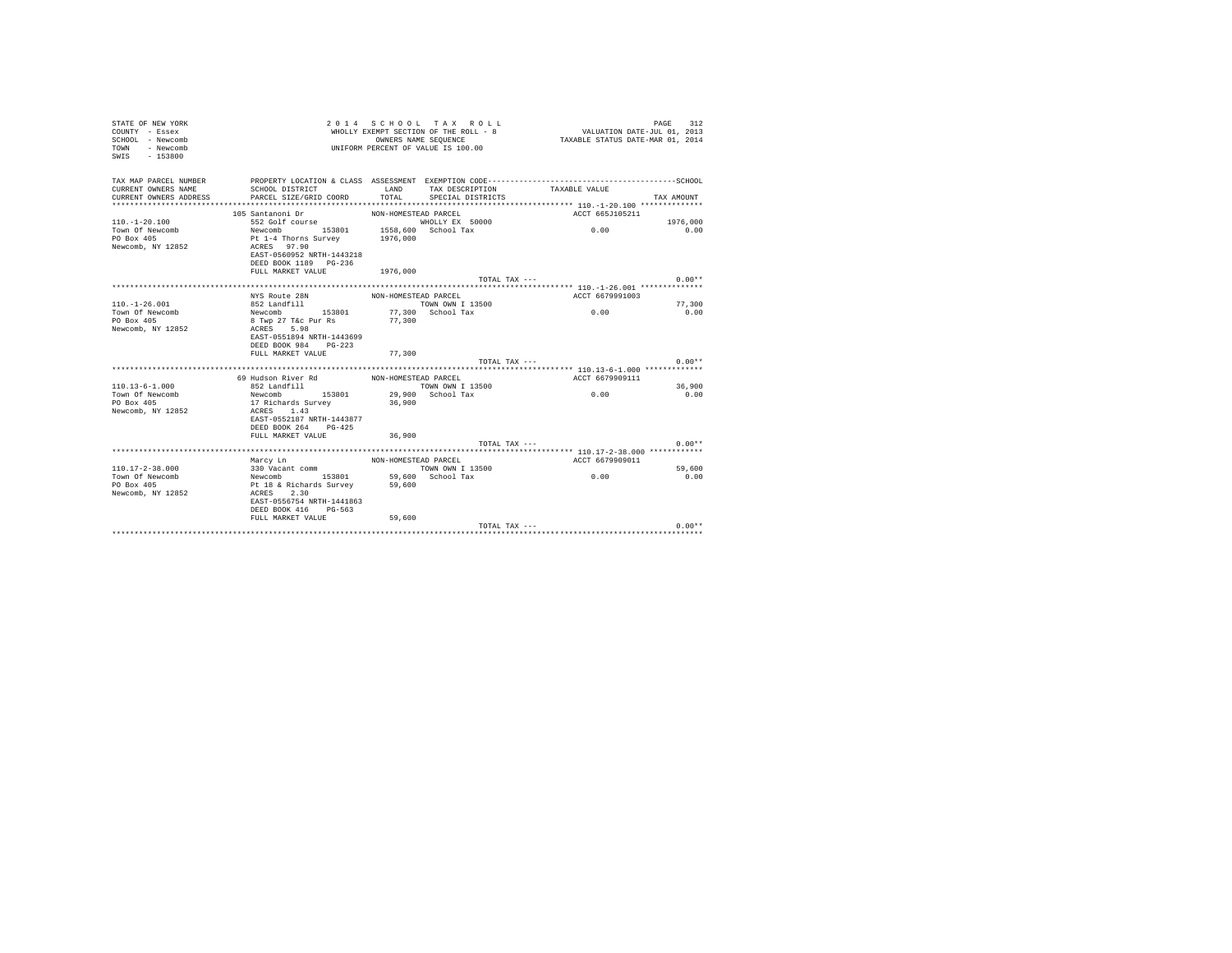| STATE OF NEW YORK<br>COUNTY - Essex<br>SCHOOL - Newcomb<br>- Newcomb<br><b>TOWN</b><br>SWIS<br>$-153800$ |                                           | OWNERS NAME SEOUENCE | 2014 SCHOOL TAX ROLL<br>WHOLLY EXEMPT SECTION OF THE ROLL - 8<br>UNIFORM PERCENT OF VALUE IS 100.00 | VALUATION DATE-JUL 01, 2013<br>TAXABLE STATUS DATE-MAR 01, 2014 | PAGE<br>313    |
|----------------------------------------------------------------------------------------------------------|-------------------------------------------|----------------------|-----------------------------------------------------------------------------------------------------|-----------------------------------------------------------------|----------------|
| TAX MAP PARCEL NUMBER                                                                                    |                                           |                      |                                                                                                     |                                                                 |                |
| CURRENT OWNERS NAME                                                                                      | SCHOOL DISTRICT                           | LAND                 | TAX DESCRIPTION                                                                                     | TAXABLE VALUE                                                   |                |
| CURRENT OWNERS ADDRESS                                                                                   | PARCEL SIZE/GRID COORD                    | TOTAL.               | SPECIAL DISTRICTS                                                                                   |                                                                 | TAX AMOUNT     |
|                                                                                                          |                                           |                      |                                                                                                     |                                                                 |                |
|                                                                                                          | 43 Hanmer Rd                              | NON-HOMESTEAD PARCEL | TOWN OWN I 13500                                                                                    | ACCT 6679909110                                                 |                |
| $110.17 - 2 - 39.000$<br>Town Of Newcomb                                                                 | 853 Sewage<br>Newcomb 153801              |                      | 23,500 School Tax                                                                                   | 0.00                                                            | 27,500<br>0.00 |
| PO Box 405                                                                                               | Pt 7 Thorns Survey                        | 27,500               |                                                                                                     |                                                                 |                |
| Newcomb, NY 12852                                                                                        | ACRES 0.31                                |                      |                                                                                                     |                                                                 |                |
|                                                                                                          | EAST-0556641 NRTH-1441576                 |                      |                                                                                                     |                                                                 |                |
|                                                                                                          | DEED BOOK 416 PG-574                      |                      |                                                                                                     |                                                                 |                |
|                                                                                                          | FULL MARKET VALUE                         | 27,500               |                                                                                                     |                                                                 |                |
|                                                                                                          |                                           |                      | TOTAL TAX ---                                                                                       |                                                                 | $0.00**$       |
|                                                                                                          |                                           |                      |                                                                                                     |                                                                 |                |
|                                                                                                          | Marcy Ln                                  | NON-HOMESTEAD PARCEL |                                                                                                     | ACCT 6679909010                                                 |                |
| $110.17 - 2 - 40.000$                                                                                    | 330 Vacant comm                           |                      | TOWN OWN I 13500                                                                                    |                                                                 | 35,300         |
| Town Of Newcomb                                                                                          | Newcomb 153801                            |                      | 35,300 School Tax                                                                                   | 0.00                                                            | 0.00           |
| PO Box 405                                                                                               | Pt 8 Thorns Survey<br>0.80<br>ACRES       | 35,300               |                                                                                                     |                                                                 |                |
| Newcomb, NY 12852                                                                                        | EAST-0556395 NRTH-1441460                 |                      |                                                                                                     |                                                                 |                |
|                                                                                                          | DEED BOOK 416 PG-574                      |                      |                                                                                                     |                                                                 |                |
|                                                                                                          | FULL MARKET VALUE                         | 35,300               |                                                                                                     |                                                                 |                |
|                                                                                                          |                                           |                      | TOTAL TAX ---                                                                                       |                                                                 | $0.00**$       |
|                                                                                                          |                                           |                      |                                                                                                     |                                                                 |                |
|                                                                                                          | Chaisson Rd                               | NON-HOMESTEAD PARCEL |                                                                                                     | ACCT 6679909009                                                 |                |
| $110.17 - 2 - 43.000$                                                                                    | 330 Vacant comm                           |                      | TOWN OWN I 13500                                                                                    |                                                                 | 54,900         |
| Town Of Newcomb                                                                                          | Newcomb 153801                            |                      | 54,900 School Tax                                                                                   | 0.00                                                            | 0.00           |
| PO Box 405                                                                                               | 18 Richards Survey                        | 54,900               |                                                                                                     |                                                                 |                |
| Newcomb, NY 12852                                                                                        | Pt Lot E & Map 1843<br>ACRES 2.00         |                      |                                                                                                     |                                                                 |                |
|                                                                                                          | EAST-0553713 NRTH-1442450                 |                      |                                                                                                     |                                                                 |                |
|                                                                                                          | DEED BOOK 416 PG-574                      |                      |                                                                                                     |                                                                 |                |
|                                                                                                          | FULL MARKET VALUE                         | 54,900               |                                                                                                     |                                                                 |                |
|                                                                                                          |                                           |                      | TOTAL TAX ---                                                                                       |                                                                 | $0.00**$       |
|                                                                                                          |                                           |                      |                                                                                                     |                                                                 |                |
|                                                                                                          | NYS Route 28N Rd                          | NON-HOMESTEAD PARCEL |                                                                                                     | ACCT 665Z010008                                                 |                |
| $110.17 - 2 - 54.000$                                                                                    | 853 Sewage                                |                      | TOWN OWN I 13500                                                                                    |                                                                 | 36,000         |
| Town of Newcomb                                                                                          | Newcomb 153801                            |                      | 36,000 School Tax                                                                                   | 0.00                                                            | 0.00           |
| PO Box 405                                                                                               | 7 T&C TWP 27                              | 36,000               |                                                                                                     |                                                                 |                |
| Newcomb, NY 12852                                                                                        | ACRES 1.80                                |                      |                                                                                                     |                                                                 |                |
|                                                                                                          | EAST-0556834 NRTH-1441652                 |                      |                                                                                                     |                                                                 |                |
|                                                                                                          | DEED BOOK 1625 PG-35<br>FULL MARKET VALUE | 36,000               |                                                                                                     |                                                                 |                |
|                                                                                                          |                                           |                      | TOTAL TAX ---                                                                                       |                                                                 | $0.00**$       |
|                                                                                                          |                                           |                      |                                                                                                     |                                                                 |                |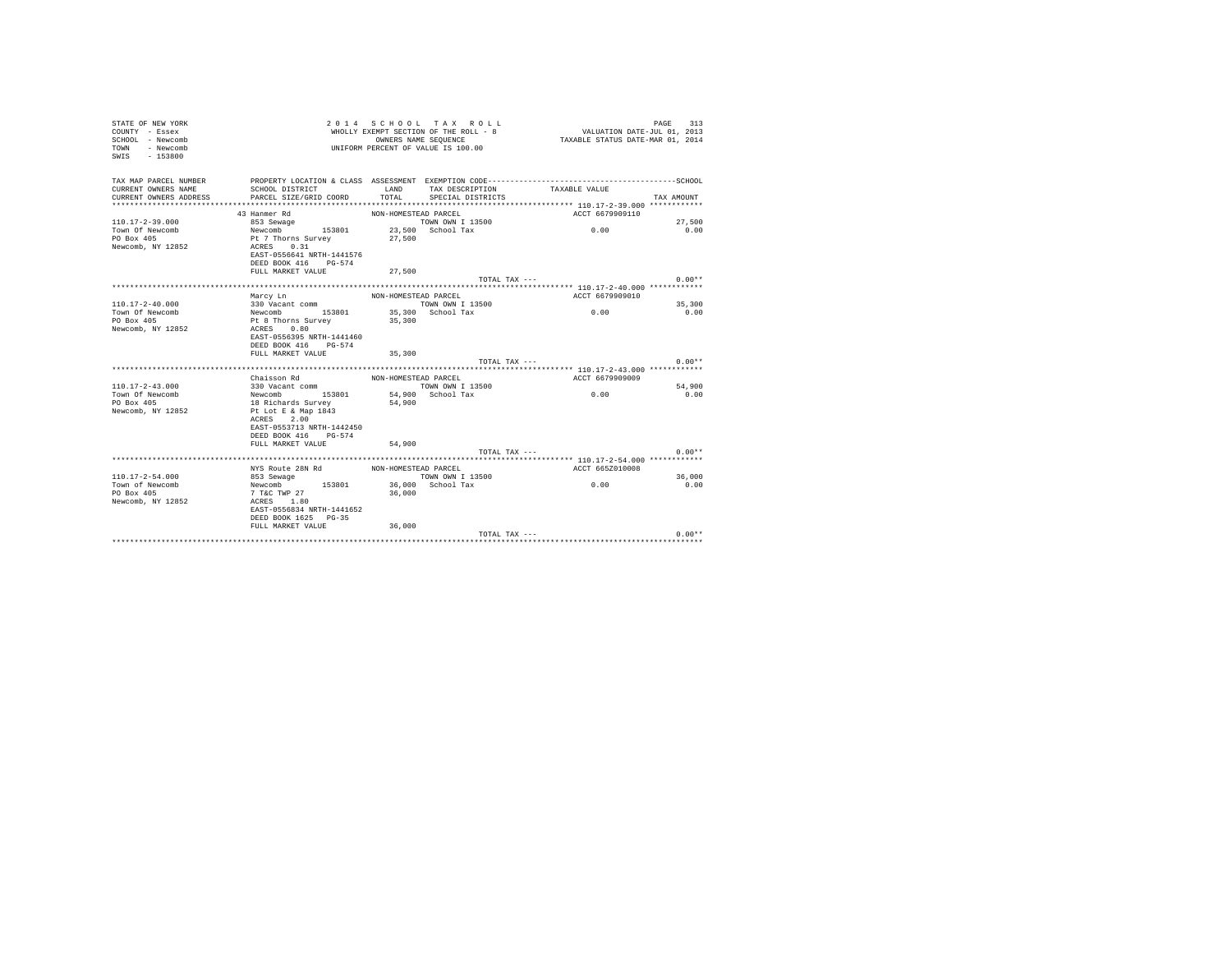| STATE OF NEW YORK<br>COUNTY - Essex<br>SCHOOL - Newcomb<br>- Newcomb<br>TOWN<br>SWIS<br>$-153800$ |                                            | OWNERS NAME SEOUENCE | 2014 SCHOOL TAX ROLL<br>WHOLLY EXEMPT SECTION OF THE ROLL - 8<br>UNIFORM PERCENT OF VALUE IS 100.00 | VALUATION DATE-JUL 01, 2013<br>TAXABLE STATUS DATE-MAR 01, 2014                              | PAGE<br>314    |
|---------------------------------------------------------------------------------------------------|--------------------------------------------|----------------------|-----------------------------------------------------------------------------------------------------|----------------------------------------------------------------------------------------------|----------------|
| TAX MAP PARCEL NUMBER                                                                             |                                            |                      |                                                                                                     | PROPERTY LOCATION & CLASS ASSESSMENT EXEMPTION CODE-----------------------------------SCHOOL |                |
| CURRENT OWNERS NAME                                                                               | SCHOOL DISTRICT                            | LAND                 | TAX DESCRIPTION                                                                                     | TAXABLE VALUE                                                                                |                |
| CURRENT OWNERS ADDRESS                                                                            | PARCEL SIZE/GRID COORD                     | TOTAL.               | SPECIAL DISTRICTS                                                                                   |                                                                                              | TAX AMOUNT     |
|                                                                                                   |                                            |                      |                                                                                                     |                                                                                              |                |
|                                                                                                   | NYS Route 28N                              | NON-HOMESTEAD PARCEL |                                                                                                     | ACCT 665J105103                                                                              |                |
| $110.18 - 1 - 10.000$<br>Town of Newcomb                                                          | 311 Res vac land<br>Newcomb 153801         |                      | TOWN OWN I 13500<br>53.100 School Tax                                                               | 0.00                                                                                         | 53,100<br>0.00 |
| PO Box 405                                                                                        | 4 & 5 Thorns Survey                        | 53,100               |                                                                                                     |                                                                                              |                |
| Newcomb, NY 12852                                                                                 | ACRES 6.00                                 |                      |                                                                                                     |                                                                                              |                |
|                                                                                                   | EAST-0558745 NRTH-1442519                  |                      |                                                                                                     |                                                                                              |                |
|                                                                                                   | DEED BOOK 1617 PG-304                      |                      |                                                                                                     |                                                                                              |                |
|                                                                                                   | FULL MARKET VALUE                          | 53,100               |                                                                                                     |                                                                                              |                |
|                                                                                                   |                                            |                      | TOTAL TAX $---$                                                                                     |                                                                                              | $0.00**$       |
|                                                                                                   |                                            |                      |                                                                                                     |                                                                                              |                |
|                                                                                                   | 12 Marcy Ln                                | NON-HOMESTEAD PARCEL |                                                                                                     | ACCT 6679998001                                                                              |                |
| $110.18 - 1 - 13.001$                                                                             | 330 Vacant comm                            |                      | TOWN OWN I 13500                                                                                    |                                                                                              | 33,300         |
| Town Of Newcomb                                                                                   | Newcomb 153801                             |                      | 33,300 School Tax                                                                                   | 0.00                                                                                         | 0.00           |
| Town Hall                                                                                         | 4 Twp 27 T&c Thorns                        | 33,300               |                                                                                                     |                                                                                              |                |
| PO Box 405                                                                                        | Tennis Court Lot                           |                      |                                                                                                     |                                                                                              |                |
| Newcomb, NY 12870                                                                                 | 0.70<br>ACRES<br>EAST-0559094 NRTH-1442561 |                      |                                                                                                     |                                                                                              |                |
|                                                                                                   | DEED BOOK 1189 PG-245                      |                      |                                                                                                     |                                                                                              |                |
|                                                                                                   | FULL MARKET VALUE                          | 33,300               |                                                                                                     |                                                                                              |                |
|                                                                                                   |                                            |                      | TOTAL TAX ---                                                                                       |                                                                                              | $0.00**$       |
|                                                                                                   |                                            |                      |                                                                                                     |                                                                                              |                |
|                                                                                                   | 15 Marcy Ln                                | NON-HOMESTEAD PARCEL |                                                                                                     | ACCT 6679999003                                                                              |                |
| $110.18 - 1 - 16.120$                                                                             | 592 Athletic fld                           |                      | TOWN OWN I 13500                                                                                    |                                                                                              | 152,800        |
| Town Of Newcomb                                                                                   | Newcomb 153801                             |                      | 132,000 School Tax                                                                                  | 0.00                                                                                         | 0.00           |
| PO Box 405                                                                                        | 4 5 Twp 27 T&c Thorns                      | 152,800              |                                                                                                     |                                                                                              |                |
| Newcomb, NY 12852                                                                                 | ACRES 6.92                                 |                      |                                                                                                     |                                                                                              |                |
|                                                                                                   | EAST-0559303 NRTH-1442275                  |                      |                                                                                                     |                                                                                              |                |
|                                                                                                   | DEED BOOK 1189 PG-241                      |                      |                                                                                                     |                                                                                              |                |
|                                                                                                   | FULL MARKET VALUE                          | 152,800              |                                                                                                     |                                                                                              |                |
|                                                                                                   |                                            |                      | TOTAL TAX ---                                                                                       |                                                                                              | $0.00**$       |
|                                                                                                   |                                            |                      |                                                                                                     |                                                                                              |                |
| $110.18 - 2 - 1.000$                                                                              | NYS Route 28N                              | NON-HOMESTEAD PARCEL | TOWN OWN I 13500                                                                                    | ACCT 6679909012                                                                              | 107,100        |
| Town Of Newcomb                                                                                   | 653 Govt pk lot<br>Newcomb<br>153801       |                      | 80.000 School Tax                                                                                   | 0.00                                                                                         | 0.00           |
| PO Box 405                                                                                        | Hylop Patent                               | 107,100              |                                                                                                     |                                                                                              |                |
| Newcomb, NY 12852                                                                                 | ACRES 3.60                                 |                      |                                                                                                     |                                                                                              |                |
|                                                                                                   | EAST-0561402 NRTH-1443073                  |                      |                                                                                                     |                                                                                              |                |
|                                                                                                   | DEED BOOK 416 PG-563                       |                      |                                                                                                     |                                                                                              |                |
|                                                                                                   | FULL MARKET VALUE                          | 107,100              |                                                                                                     |                                                                                              |                |
|                                                                                                   |                                            |                      | TOTAL TAX ---                                                                                       |                                                                                              | $0.00**$       |
|                                                                                                   |                                            |                      |                                                                                                     |                                                                                              |                |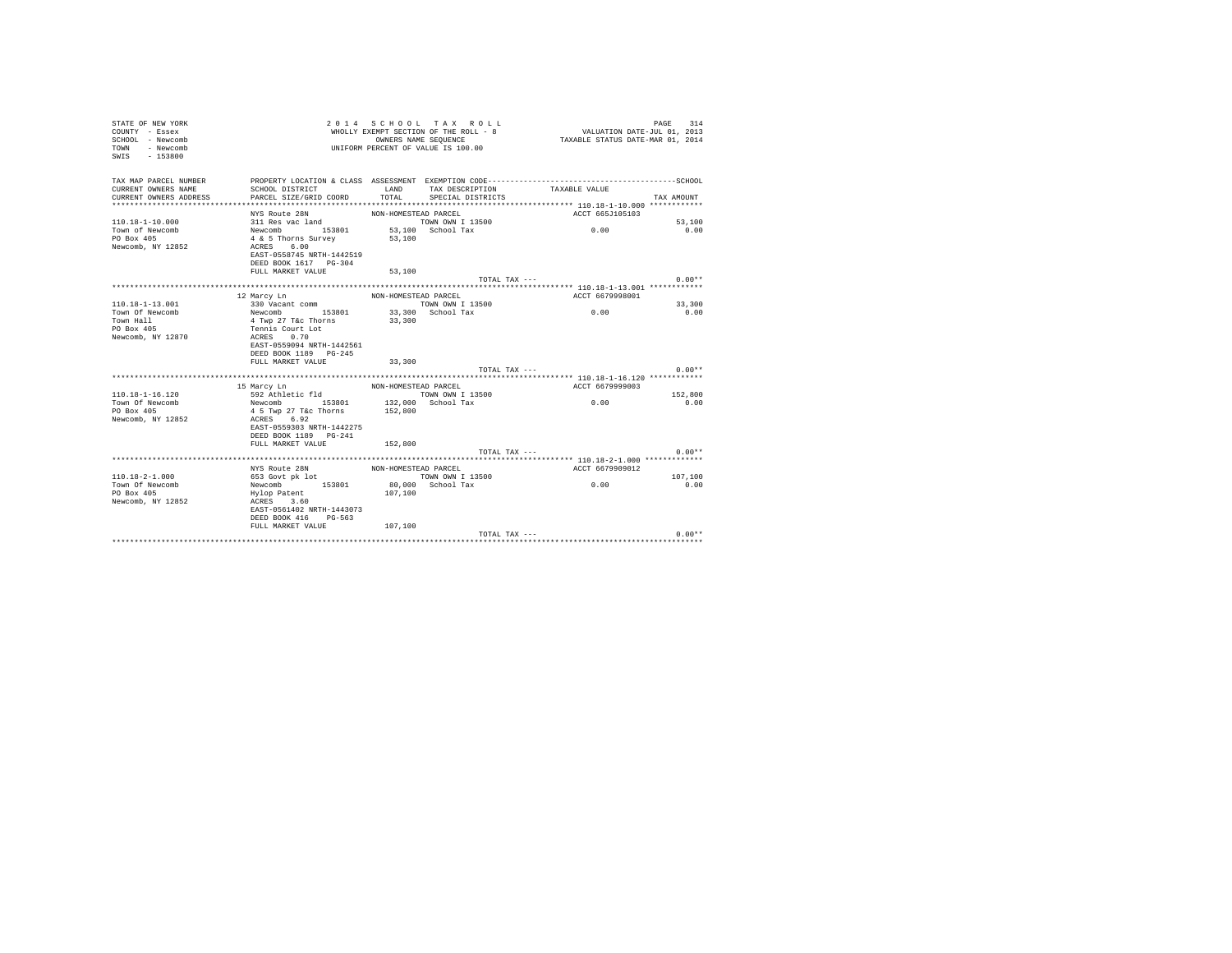| STATE OF NEW YORK<br>COUNTY - Essex<br>SCHOOL - Newcomb<br>TOWN - Newcomb<br>SWIS - 153800 |                                          |                      | 2014 SCHOOL TAX ROLL<br>WHOLLY EXEMPT SECTION OF THE ROLL - 8<br>OWNERS NAME SEQUENCE<br>UNIFORM PERCENT OF VALUE IS 100.00 | VALUATION DATE-JUL 01, 2013<br>TAXABLE STATUS DATE-MAR 01, 2014 | 315<br>PAGE |
|--------------------------------------------------------------------------------------------|------------------------------------------|----------------------|-----------------------------------------------------------------------------------------------------------------------------|-----------------------------------------------------------------|-------------|
| TAX MAP PARCEL NUMBER                                                                      |                                          |                      |                                                                                                                             |                                                                 |             |
| CURRENT OWNERS NAME                                                                        | SCHOOL DISTRICT                          | LAND                 | TAX DESCRIPTION                                                                                                             | TAXABLE VALUE                                                   |             |
| CURRENT OWNERS ADDRESS                                                                     | PARCEL SIZE/GRID COORD                   |                      | TOTAL SPECIAL DISTRICTS                                                                                                     |                                                                 | TAX AMOUNT  |
|                                                                                            |                                          |                      |                                                                                                                             |                                                                 |             |
| $110.18 - 2 - 6.000$                                                                       | 127 Santanoni Dr                         | NON-HOMESTEAD PARCEL | TOWN OWN I 13500                                                                                                            | ACCT 6679909014                                                 | 44,900      |
| Town Of Newcomb                                                                            | 822 Water supply<br>Newcomb 153801       |                      | $39,600$ School Tax                                                                                                         | 0.00                                                            | 0.00        |
| PO Box 405                                                                                 | Hvslop                                   | 44,900               |                                                                                                                             |                                                                 |             |
| Newcomb, NY 12852                                                                          | ACRES 1.10                               |                      |                                                                                                                             |                                                                 |             |
|                                                                                            | EAST-0562906 NRTH-1442500                |                      |                                                                                                                             |                                                                 |             |
|                                                                                            | DEED BOOK 416 PG-569                     |                      |                                                                                                                             |                                                                 |             |
|                                                                                            | FULL MARKET VALUE                        | 44.900               |                                                                                                                             |                                                                 |             |
|                                                                                            |                                          |                      | TOTAL TAX ---                                                                                                               |                                                                 | $0.00**$    |
|                                                                                            |                                          |                      |                                                                                                                             |                                                                 |             |
|                                                                                            | NYS Route 28N                            | NON-HOMESTEAD PARCEL |                                                                                                                             | ACCT 6679909013                                                 |             |
| $110.18 - 2 - 7.000$                                                                       | 653 Govt pk lot                          |                      | TOWN OWN I 13500                                                                                                            |                                                                 | 43,900      |
| Town Of Newcomb                                                                            | Newcomb 153801                           |                      | 43,900 School Tax                                                                                                           | 0.00                                                            | 0.00        |
| PO Box 405<br>Newcomb, NY 12852                                                            | Pt 1 2 Thorns Survey<br>ACRES 2.20       | 43,900               |                                                                                                                             |                                                                 |             |
|                                                                                            | EAST-0562319 NRTH-1441923                |                      |                                                                                                                             |                                                                 |             |
|                                                                                            | DEED BOOK 416 PG-563                     |                      |                                                                                                                             |                                                                 |             |
|                                                                                            | FULL MARKET VALUE 43,900                 |                      |                                                                                                                             |                                                                 |             |
|                                                                                            |                                          |                      | TOTAL TAX ---                                                                                                               |                                                                 | $0.00**$    |
|                                                                                            |                                          |                      |                                                                                                                             |                                                                 |             |
|                                                                                            | 4 Santanoni Dr                           | NON-HOMESTEAD PARCEL |                                                                                                                             | ACCT 6679980017                                                 |             |
| $110.18 - 2 - 11.000$                                                                      | 642 Health bldg                          |                      | TOWN OWN I 13500                                                                                                            |                                                                 | 412,700     |
| Town Of Newcomb                                                                            | Newcomb 153801                           |                      | 43.100 School Tax                                                                                                           | 0.00                                                            | 0.00        |
| PO Box 405                                                                                 | 3 Thorns Survey                          | 412,700              |                                                                                                                             |                                                                 |             |
| Newcomb, NY 12852                                                                          | ACRES 2.00                               |                      |                                                                                                                             |                                                                 |             |
|                                                                                            | EAST-0560608 NRTH-1442118                |                      |                                                                                                                             |                                                                 |             |
|                                                                                            | DEED BOOK 452 PG-33<br>FULL MARKET VALUE | 412,700              |                                                                                                                             |                                                                 |             |
|                                                                                            |                                          |                      |                                                                                                                             | TOTAL TAX ---                                                   | $0.00**$    |
|                                                                                            |                                          |                      |                                                                                                                             |                                                                 |             |
|                                                                                            | 5005 NYS Route 28N                       | NON-HOMESTEAD PARCEL |                                                                                                                             | ACCT 665J102810                                                 |             |
| 110.18-3-7.100                                                                             | 210 1 Family Res                         |                      | TOWN OWN I 13500                                                                                                            |                                                                 | 91,400      |
| Town of Newcomb                                                                            | Newcomb 153801 46,500 School Tax         |                      |                                                                                                                             | 0.00                                                            | 0.00        |
| 5639 NYS Route 28N                                                                         | 4 Thorns Sur Twp 27 T&c 91,400           |                      |                                                                                                                             |                                                                 |             |
| Newcomb, NY 12852                                                                          | Farmhouse Pl                             |                      |                                                                                                                             |                                                                 |             |
|                                                                                            | ACRES 4.09                               |                      |                                                                                                                             |                                                                 |             |
|                                                                                            | EAST-0559970 NRTH-1442648                |                      |                                                                                                                             |                                                                 |             |
|                                                                                            | DEED BOOK 1689 PG-212                    |                      |                                                                                                                             |                                                                 |             |
|                                                                                            | FULL MARKET VALUE                        | 91,400               |                                                                                                                             |                                                                 |             |
|                                                                                            |                                          |                      | TOTAL TAX ---                                                                                                               |                                                                 | $0.00**$    |
|                                                                                            |                                          |                      |                                                                                                                             |                                                                 |             |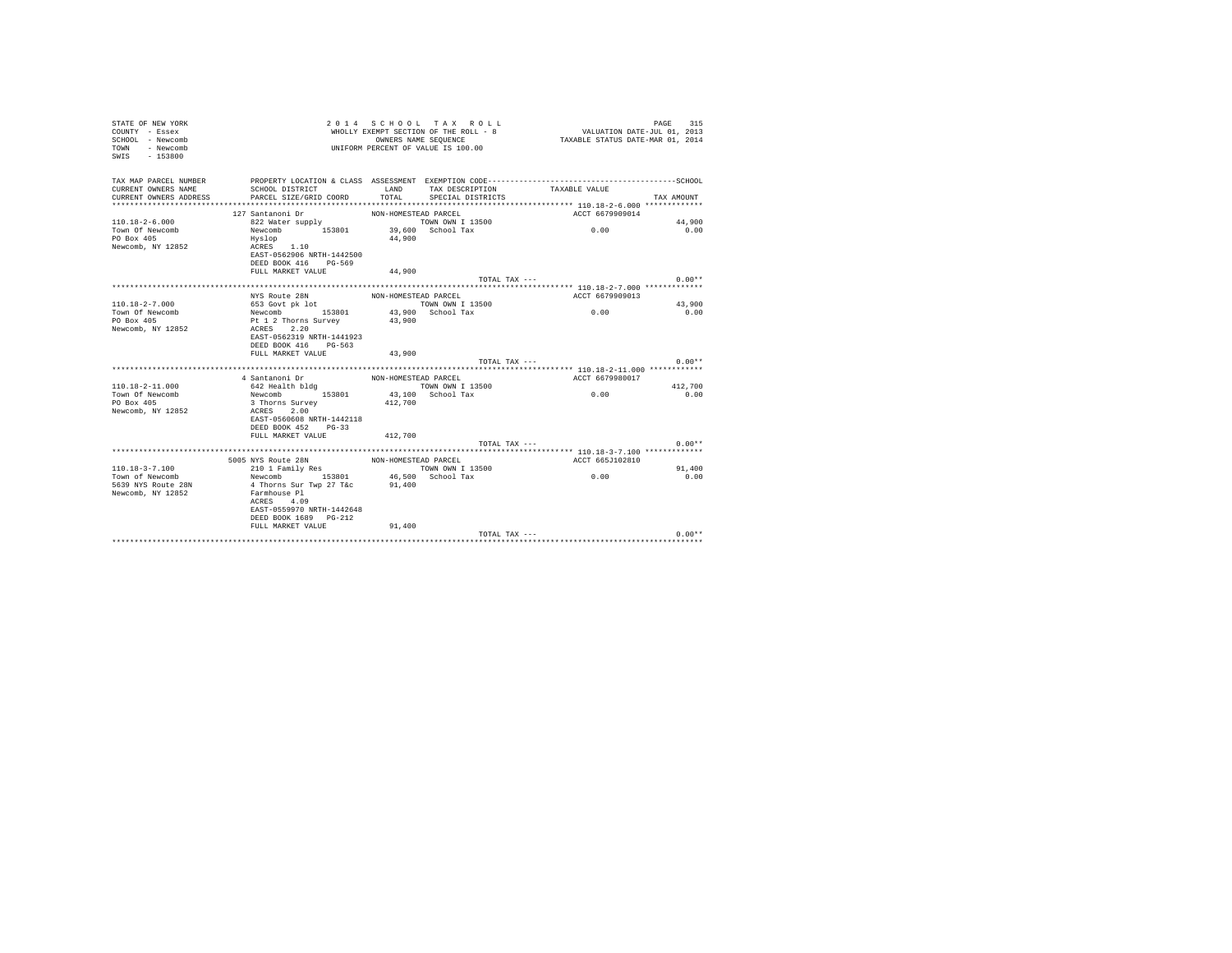| STATE OF NEW YORK<br>COUNTY - Essex<br>SCHOOL - Newcomb<br>- Newcomb<br>TOWN<br>SWIS<br>$-153800$ |                                                                                       |                      | 2014 SCHOOL TAX ROLL<br>WHOLLY EXEMPT SECTION OF THE ROLL - 8<br>OWNERS NAME SEQUENCE<br>UNIFORM PERCENT OF VALUE IS 100.00 | VALUATION DATE-JUL 01, 2013<br>TAXABLE STATUS DATE-MAR 01, 2014 | PAGE<br>316   |
|---------------------------------------------------------------------------------------------------|---------------------------------------------------------------------------------------|----------------------|-----------------------------------------------------------------------------------------------------------------------------|-----------------------------------------------------------------|---------------|
| TAX MAP PARCEL NUMBER                                                                             |                                                                                       |                      |                                                                                                                             |                                                                 |               |
| CURRENT OWNERS NAME                                                                               | SCHOOL DISTRICT                                                                       | LAND                 | TAX DESCRIPTION                                                                                                             | TAXABLE VALUE                                                   |               |
| CURRENT OWNERS ADDRESS                                                                            | PARCEL SIZE/GRID COORD                                                                | TOTAL                | SPECIAL DISTRICTS                                                                                                           |                                                                 | TAX AMOUNT    |
|                                                                                                   |                                                                                       |                      |                                                                                                                             |                                                                 |               |
| $110.18 - 3 - 7.200$                                                                              | NYS Route 28N                                                                         | NON-HOMESTEAD PARCEL | TOWN OWN I 13500                                                                                                            | ACCT 665Z005001                                                 | 143,000       |
| Town of Newcomb                                                                                   | 651 Highway gar<br>Newcomb 153801                                                     |                      | 53,500 School Tax                                                                                                           | 0.00                                                            | 0.00          |
| NYS Route 28N                                                                                     | 4 T&C 27 TS                                                                           | 143,000              |                                                                                                                             |                                                                 |               |
| PO Box 405                                                                                        | ACRES 4.65                                                                            |                      |                                                                                                                             |                                                                 |               |
| Newcomb, NY 12852                                                                                 | EAST-0559670 NRTH-1442157                                                             |                      |                                                                                                                             |                                                                 |               |
|                                                                                                   | DEED BOOK 1405 PG-289                                                                 |                      |                                                                                                                             |                                                                 |               |
|                                                                                                   | FULL MARKET VALUE                                                                     | 143,000              |                                                                                                                             |                                                                 |               |
|                                                                                                   |                                                                                       |                      | TOTAL TAX ---                                                                                                               |                                                                 | $0.00**$      |
|                                                                                                   |                                                                                       |                      |                                                                                                                             |                                                                 |               |
|                                                                                                   | 3 Santanoni Dr<br>593 Picnic site                                                     | NON-HOMESTEAD PARCEL |                                                                                                                             | ACCT 6679909107                                                 |               |
| $110.18 - 3 - 8.000$                                                                              |                                                                                       |                      | TOWN OWN I 13500                                                                                                            |                                                                 | 57,800        |
| Town Of Newcomb                                                                                   | Newcomb 153801                                                                        |                      | 56,400 School Tax                                                                                                           | 0.00                                                            | 0.00          |
| PO Box 405<br>Newcomb, NY 12852                                                                   | Pt 3 Thorns Survey<br>ACRES 2.10<br>EAST-0560212 NRTH-1442369<br>DEED BOOK 343 PG-410 | 57,800               |                                                                                                                             |                                                                 |               |
|                                                                                                   | FULL MARKET VALUE                                                                     | 57,800               |                                                                                                                             |                                                                 |               |
|                                                                                                   |                                                                                       |                      | TOTAL TAX ---                                                                                                               |                                                                 | $0.00**$      |
|                                                                                                   |                                                                                       |                      |                                                                                                                             |                                                                 |               |
|                                                                                                   | Adams Ln                                                                              | NON-HOMESTEAD PARCEL |                                                                                                                             | ACCT 6679909101                                                 |               |
| $110.18 - 3 - 13.000$                                                                             | 653 Govt pk lot                                                                       |                      | TOWN OWN I 13500                                                                                                            |                                                                 | 75,700        |
| Town Of Newcomb                                                                                   | Newcomb 153801                                                                        |                      | 33,300 School Tax                                                                                                           | 0.00                                                            | 0.00          |
| PO Box 405                                                                                        | Pt 4 Thorns Survey                                                                    | 75,700               |                                                                                                                             |                                                                 |               |
| Newcomb, NY 12852                                                                                 | ACRES 0.70                                                                            |                      |                                                                                                                             |                                                                 |               |
|                                                                                                   | EAST-0560002 NRTH-1441920                                                             |                      |                                                                                                                             |                                                                 |               |
|                                                                                                   | DEED BOOK 416 PG-582                                                                  |                      |                                                                                                                             |                                                                 |               |
|                                                                                                   | FULL MARKET VALUE                                                                     | 75,700               |                                                                                                                             |                                                                 |               |
|                                                                                                   |                                                                                       |                      | TOTAL TAX ---                                                                                                               |                                                                 | $0.00**$      |
|                                                                                                   |                                                                                       |                      |                                                                                                                             |                                                                 |               |
| $110.18 - 3 - 14.000$                                                                             | Adams In                                                                              | NON-HOMESTEAD PARCEL |                                                                                                                             | ACCT 6679909008                                                 |               |
| Town Of Newcomb                                                                                   | 682 Rec facility<br>Newcomb 153801                                                    |                      | TOWN OWN I 13500<br>8,800 School Tax                                                                                        | 0.00                                                            | 8,800<br>0.00 |
| PO Box 405                                                                                        | Pt 4 Thorns Survey                                                                    | 8,800                |                                                                                                                             |                                                                 |               |
| Newcomb, NY 12852                                                                                 | ACRES 0.10                                                                            |                      |                                                                                                                             |                                                                 |               |
|                                                                                                   | EAST-0560193 NRTH-1441885<br>DEED BOOK 416 PG-574                                     |                      |                                                                                                                             |                                                                 |               |
|                                                                                                   | FULL MARKET VALUE                                                                     | 8,800                |                                                                                                                             |                                                                 |               |
|                                                                                                   |                                                                                       |                      | TOTAL TAX ---                                                                                                               |                                                                 | $0.00**$      |
|                                                                                                   |                                                                                       |                      |                                                                                                                             |                                                                 |               |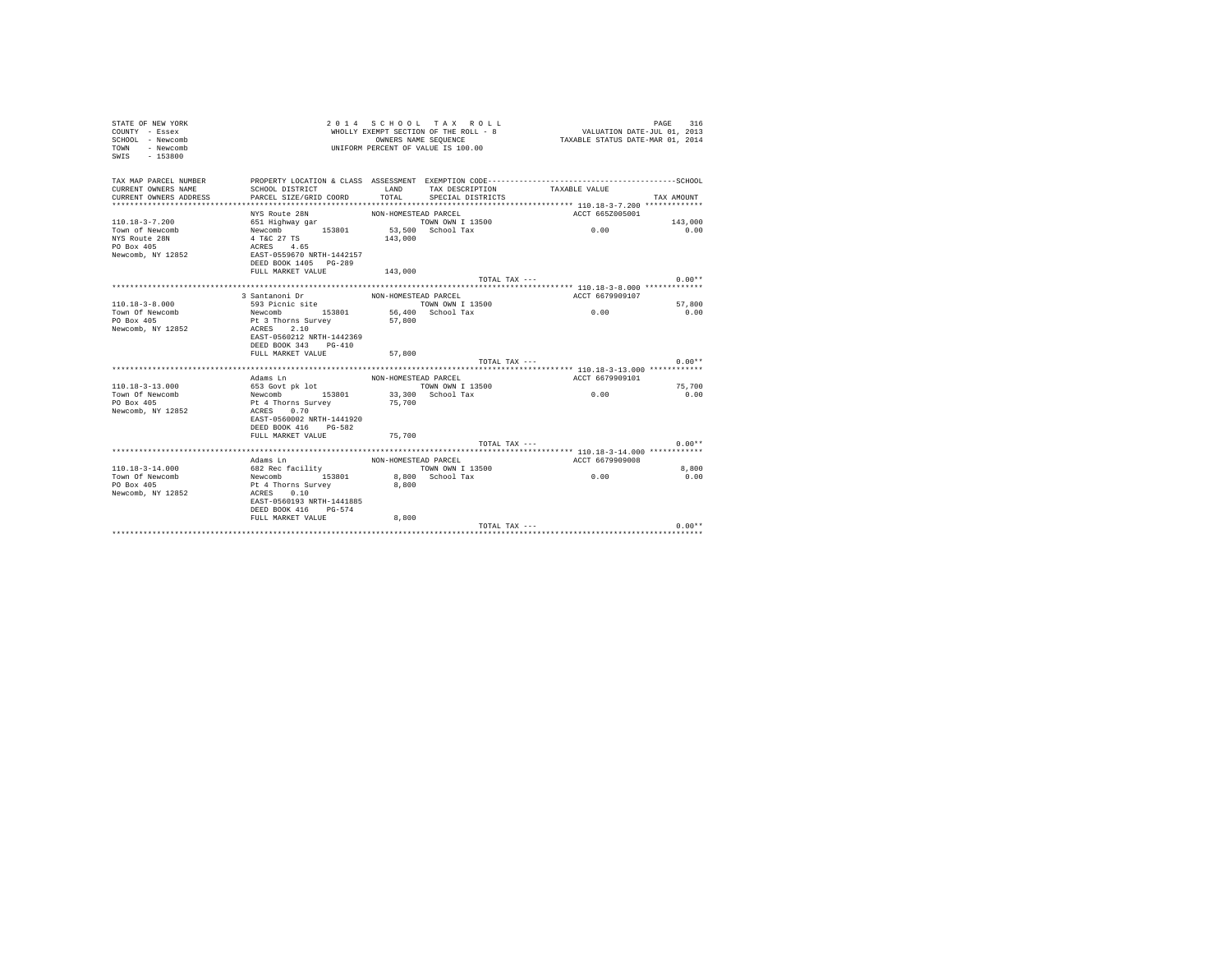| STATE OF NEW YORK<br>COUNTY - Essex<br>SCHOOL - Newcomb<br>TOWN<br>- Newcomb | 2014 SCHOOL TAX ROLL<br>WHOLLY EXEMPT SECTION OF THE ROLL - 8 VALUATION DATE-JUL 01, 2013<br>OWNERS NAME SEOUENCE<br>UNIFORM PERCENT OF VALUE IS 100.00                     |                      |                   | 317<br>PAGE<br>TAXABLE STATUS DATE-MAR 01, 2014 |            |  |
|------------------------------------------------------------------------------|-----------------------------------------------------------------------------------------------------------------------------------------------------------------------------|----------------------|-------------------|-------------------------------------------------|------------|--|
| $-153800$<br>SWIS                                                            |                                                                                                                                                                             |                      |                   |                                                 |            |  |
| TAX MAP PARCEL NUMBER<br>CURRENT OWNERS NAME                                 | <b>LAND</b><br>SCHOOL DISTRICT                                                                                                                                              |                      | TAX DESCRIPTION   | TAXABLE VALUE                                   |            |  |
| CURRENT OWNERS ADDRESS PARCEL SIZE/GRID COORD TOTAL                          |                                                                                                                                                                             |                      | SPECIAL DISTRICTS |                                                 | TAX AMOUNT |  |
|                                                                              | 2 Sanford Ln                                                                                                                                                                | NON-HOMESTEAD PARCEL |                   | ACCT 6679909015                                 |            |  |
| $110.18 - 5 - 7.000$                                                         | 822 Water supply                                                                                                                                                            |                      | TOWN OWN T 13500  |                                                 | 255,900    |  |
| Town Of Newcomb<br>PO Box 405<br>Newcomb, NY 12852                           | 153801 23.500 School Tax<br>Newcomb<br>Pt 4 Thorns Survey<br>ACRES 0.30<br>EAST-0560323 NRTH-1441270<br>DEED BOOK 416 PG-569                                                | 255,900              |                   | 0.00                                            | 0.00       |  |
|                                                                              | FULL MARKET VALUE                                                                                                                                                           | 255,900              |                   |                                                 |            |  |
|                                                                              |                                                                                                                                                                             |                      | TOTAL TAX $---$   |                                                 | $0.00**$   |  |
|                                                                              | Goodnow Flow Rd MON-HOMESTEAD PARCEL                                                                                                                                        |                      |                   | ACCT 665Z004002                                 |            |  |
| $120.18 - 2 - 50.000$                                                        | 846 Connectors                                                                                                                                                              |                      | TOWN OWN I 13500  |                                                 | 142,100    |  |
| Town of Newcomb<br>5639 State Route 28N<br>PO Box 405<br>Newcomb, NY 12852   | 153801 142,100 School Tax<br>Newcomb<br>45/66 T&C Pur TWP 18 142,100<br>Bridge Lot<br>ACRES 2.38<br>EAST-0538975 NRTH-1426409<br>DEED BOOK 1585 PG-303<br>FULL MARKET VALUE | 142,100              |                   | 0.00                                            | 0.00       |  |
|                                                                              |                                                                                                                                                                             |                      | TOTAL TAX $---$   |                                                 | $0.00**$   |  |
|                                                                              |                                                                                                                                                                             |                      |                   |                                                 |            |  |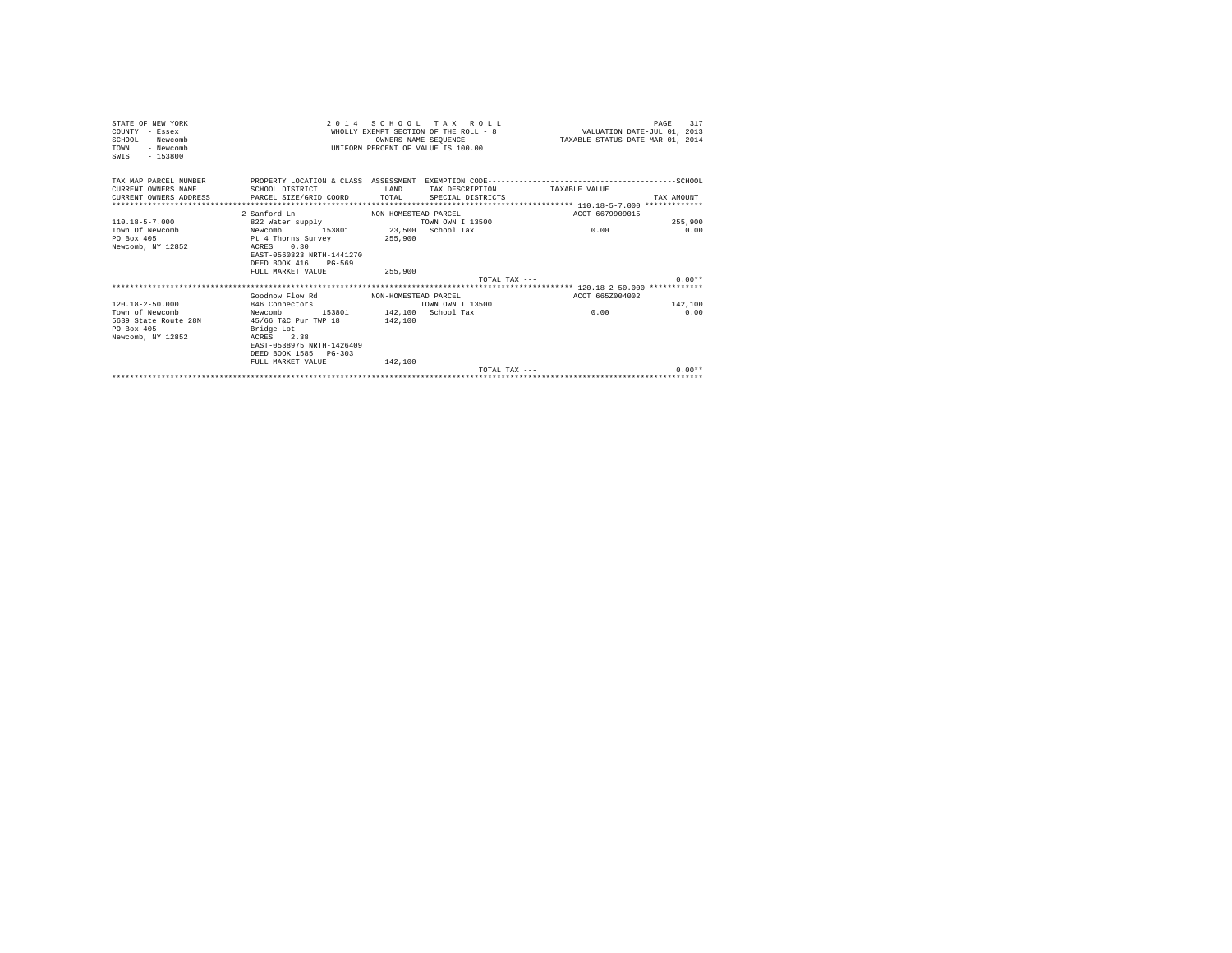| 2014 SCHOOL TAX ROLL                  | 318<br>PAGE                      |
|---------------------------------------|----------------------------------|
| WHOLLY EXEMPT SECTION OF THE ROLL - 8 | VALUATION DATE-JUL 01, 2013      |
|                                       | TAXABLE STATUS DATE-MAR 01, 2014 |
| UNIFORM PERCENT OF VALUE IS 100.00    | RPS155/V04/L015                  |
|                                       | CURRENT DATE 8/21/2014           |
|                                       |                                  |

#### R O L L S U B S E C T I O N - - T O T A L S

### \*\*\* S P E C I A L D I S T R I C T S U M M A R Y \*\*\*

|      | ----<br>IUIAL<br>the contract of the contract of the contract of | ----<br>the contract of the contract of the contract of the contract of the contract of |                 | ΑΙ<br>e m: nv  | EXEMPT | A 111 | $m \wedge m \wedge$<br>the contract of the contract of the contract of |
|------|------------------------------------------------------------------|-----------------------------------------------------------------------------------------|-----------------|----------------|--------|-------|------------------------------------------------------------------------|
| CODE | DARCELS<br>.                                                     | <b>TVDK</b><br>.                                                                        | - ---<br>′ALU L | n<br>التاسلين. |        | ALUE  | 1 A.A                                                                  |

### NO SPECIAL DISTRICTS AT THIS LEVEL

## \*\*\* S C H O O L D I S T R I C T S U M M A R Y \*\*\*

| CODE   | DISTRICT NAME   | TOTAL<br>PARCELS | ASSESSED<br>LAND | ASSESSED<br>TOTAL | EXEMPT<br>AMOUNT | TOTAL<br>TAXABLE             |           |
|--------|-----------------|------------------|------------------|-------------------|------------------|------------------------------|-----------|
|        |                 |                  |                  |                   | .<br>STAR AMOUNT | ------------<br>STAR TAXABLE | TOTAL TAX |
|        | Newcomb         | 84               | 21638,770        | 39064,170         | 39064,170        |                              |           |
| 153801 |                 |                  |                  |                   |                  |                              |           |
|        | SUB-TOTAL       | 84               | 21638,770        | 39064.170         | 39064,170        |                              |           |
|        | SUB-TOTAL(CONT) |                  |                  |                   |                  |                              |           |
|        | TOTAL           | 84               | 21638,770        | 39064,170         | 39064,170        |                              |           |
|        | TO TAL (CONT)   |                  |                  |                   |                  |                              |           |
|        |                 |                  |                  |                   |                  |                              |           |

### \*\*\* S Y S T E M C O D E S S U M M A R Y \*\*\*

| CODE  | DESCRIPTION        | TOTAL<br>PARCELS | SCHOOL               |
|-------|--------------------|------------------|----------------------|
| 50000 | WHOLLY EX<br>TOTAL |                  | 1976,000<br>1976,000 |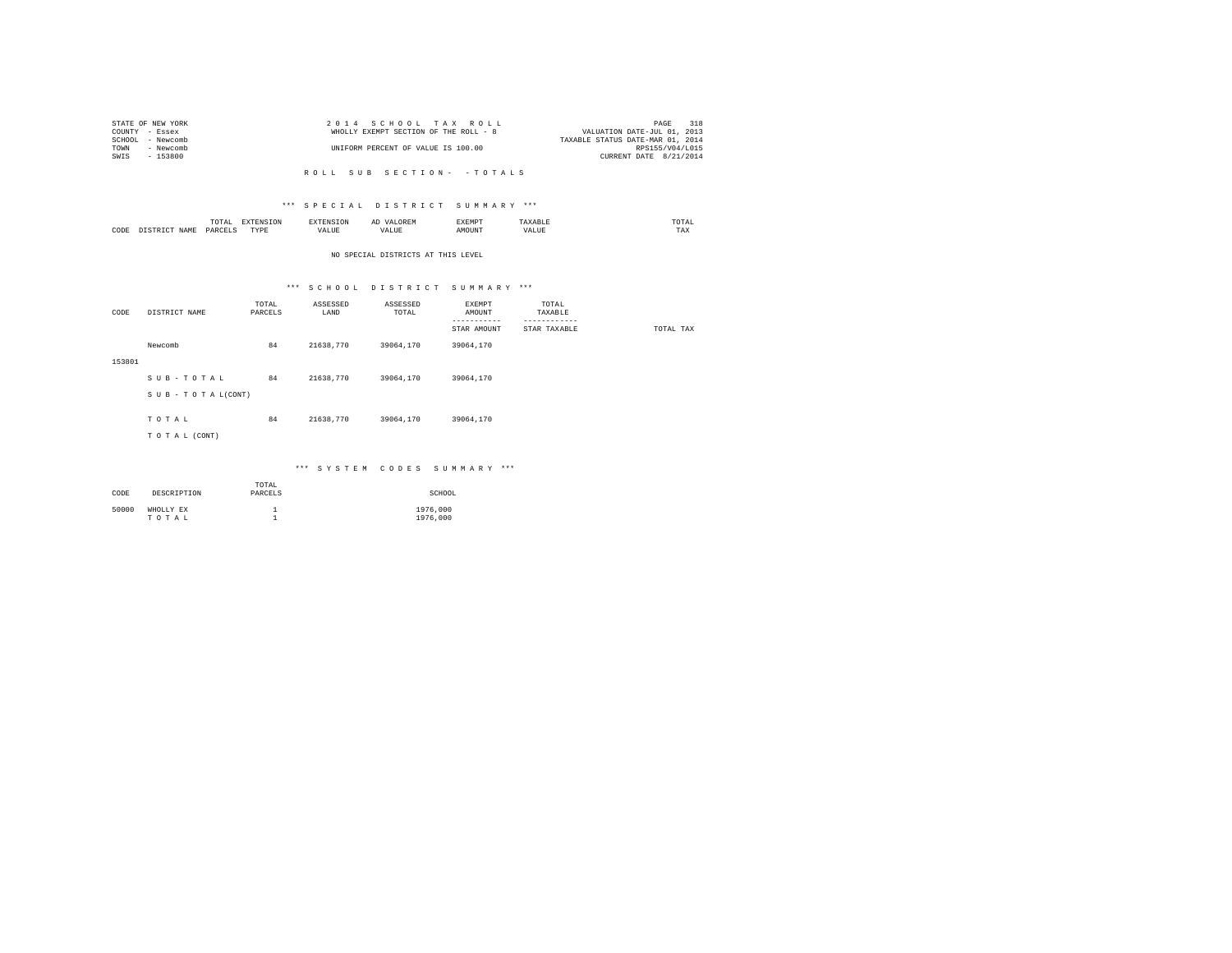|      | STATE OF NEW YORK | 2014 SCHOOL TAX ROLL                  | 319<br>PAGE                      |
|------|-------------------|---------------------------------------|----------------------------------|
|      | COUNTY - Essex    | WHOLLY EXEMPT SECTION OF THE ROLL - 8 | VALUATION DATE-JUL 01, 2013      |
|      | SCHOOL - Newcomb  |                                       | TAXABLE STATUS DATE-MAR 01, 2014 |
| TOWN | - Newcomb         | UNIFORM PERCENT OF VALUE IS 100.00    | RPS155/V04/L015                  |
| SWIS | $-153800$         |                                       | CURRENT DATE 8/21/2014           |
|      |                   |                                       |                                  |

# R O L L S U B S E C T I O N - - T O T A L S

## \*\*\* E X E M P T I O N S U M M A R Y \*\*\*

|       |             | TOTAL                    |           |
|-------|-------------|--------------------------|-----------|
| CODE  | DESCRIPTION | PARCELS                  | SCHOOL    |
| 12100 | N.Y. STATE  | 29                       | 6358,345  |
| 13500 | TOWN OWN I  | 33                       | 6014,100  |
| 13800 | SCHOOL DST  | 3                        | 6147.000  |
| 21600 | CHURCH PAR  |                          | 72.900    |
| 25110 | CONST REL   | 7                        | 721,600   |
| 25120 | CONST ED    | 7                        | 17309.825 |
| 26400 | VOL F DEPT  | $\overline{\phantom{a}}$ | 426,600   |
| 27350 | PRI CEM     |                          | 37,800    |
|       | TOTAL       | 83                       | 37088.170 |

| ROLL<br>SEC | DESCRIPTION                                    | TOTAL<br>PARCELS | ASSESSED<br>LAND | ASSESSED<br>TOTAL | EXEMPT<br>AMOUNT<br>-----------<br>STAR AMOUNT | TOTAL<br>TAXABLE<br>------------<br>STAR TAXABLE | TOTAL<br>TAX |
|-------------|------------------------------------------------|------------------|------------------|-------------------|------------------------------------------------|--------------------------------------------------|--------------|
| g           | RS 8 TOTAL<br>SPEC DIST TAXES<br>WHOLLY EXEMPT | 84               | 21638,770        | 39064.170         | 39,064,170                                     |                                                  |              |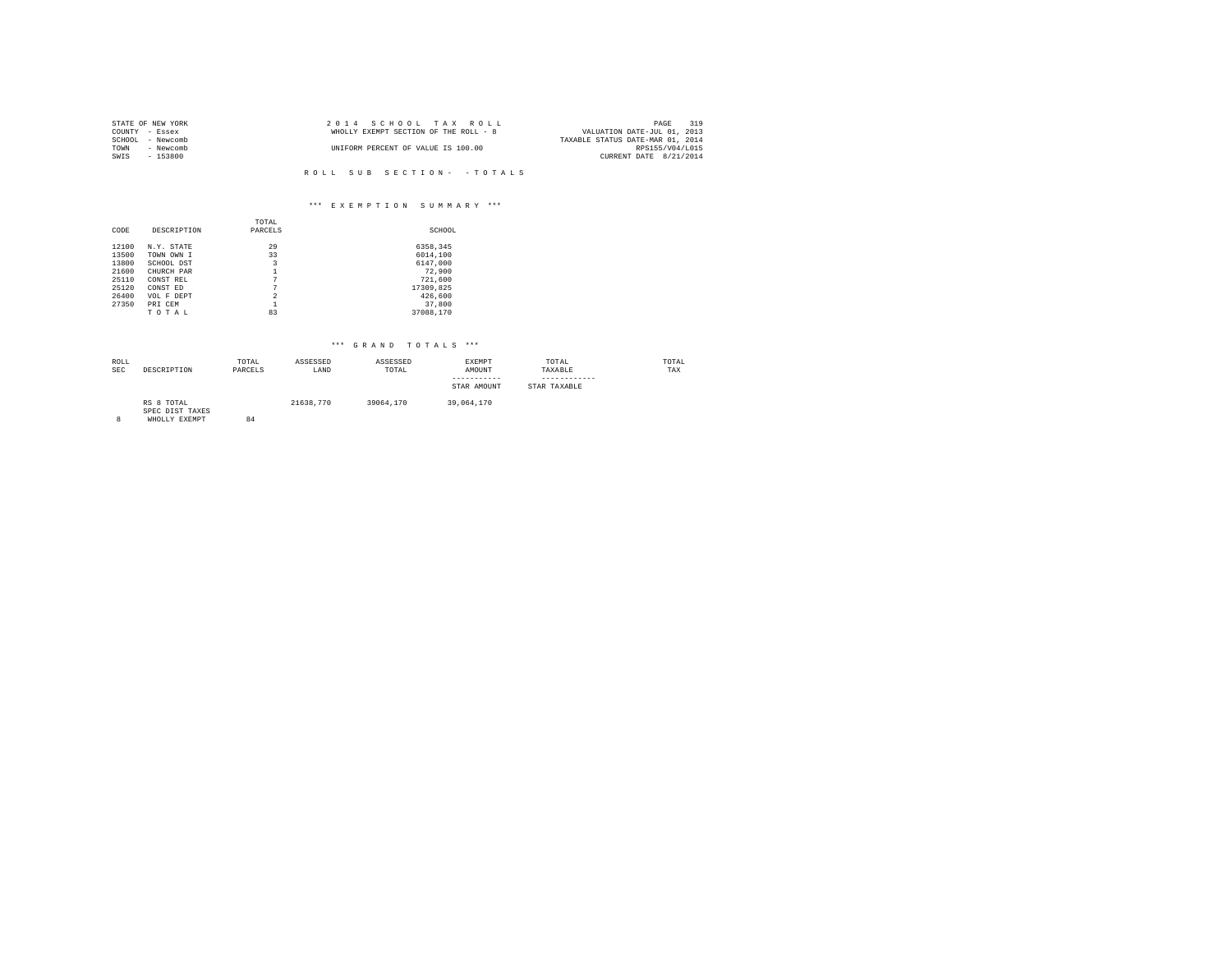| STATE OF NEW YORK<br>$CONTINTY - Resex$<br>SCHOOL - Newcomb<br>- Newcomb<br>TOWN<br>$SWTS = 153800$ |                                                       |                      | 2014 SCHOOL TAX ROLL<br>OWNERS NAME SEOUENCE<br>INIFORM PERCENT OF VALUE IS 100.00 | WHOLLY EXEMPT SECTION OF THE ROLL - 8 SUB-SECT - A VALUATION DATE-JUL 01, 2013<br>TAXABLE STATUS DATE-MAR 01, 2014 | 320<br>PAGE |
|-----------------------------------------------------------------------------------------------------|-------------------------------------------------------|----------------------|------------------------------------------------------------------------------------|--------------------------------------------------------------------------------------------------------------------|-------------|
| TAX MAP PARCEL NUMBER<br>CURRENT OWNERS NAME                                                        | SCHOOL DISTRICT<br><b>ELAND</b>                       |                      |                                                                                    | TAX DESCRIPTION TAXABLE VALUE                                                                                      |             |
| CURRENT OWNERS ADDRESS                                                                              | PARCEL SIZE/GRID COORD TOTAL SPECIAL DISTRICTS        |                      |                                                                                    |                                                                                                                    | TAX AMOUNT  |
|                                                                                                     |                                                       |                      |                                                                                    |                                                                                                                    |             |
| $110 - 1 - 12$ , $312$                                                                              | Tahawus Rd<br>330 Vacant comm                         | NON-HOMESTEAD PARCEL | TOWN OWN T 13500                                                                   | ACCT 665Z012004                                                                                                    | 133,488     |
| Town of Newcomb                                                                                     | 153801 133.488 School Tax<br>Newcomb                  |                      |                                                                                    | 0.00                                                                                                               | 0.00        |
| 5639 NYS Route 28N                                                                                  | 19, 30 RS TWP 27 T&C                                  | 133,488              |                                                                                    |                                                                                                                    |             |
| Newcomb, NY 12852                                                                                   | Golf Course PL                                        |                      |                                                                                    |                                                                                                                    |             |
|                                                                                                     | ? Under 480 RPTL                                      |                      |                                                                                    |                                                                                                                    |             |
|                                                                                                     | ACRES 324.00                                          |                      |                                                                                    |                                                                                                                    |             |
|                                                                                                     | EAST-0561936 NRTH-1445283                             |                      |                                                                                    |                                                                                                                    |             |
|                                                                                                     | DEED BOOK 1689 PG-205                                 |                      |                                                                                    |                                                                                                                    |             |
|                                                                                                     | FULL MARKET VALUE                                     | 133,488              |                                                                                    |                                                                                                                    |             |
|                                                                                                     |                                                       |                      |                                                                                    | $TOTAI. TAX - - -$                                                                                                 | $0.00**$    |
|                                                                                                     |                                                       |                      |                                                                                    |                                                                                                                    |             |
| $121 - 5 - 2.120$                                                                                   | NYS Route 28N MON-HOMESTEAD PARCEL                    |                      | TOWN OWN I 13500                                                                   | ACCT 665Z012003                                                                                                    | 119,765     |
| Town of Newcomb                                                                                     | 322 Rural vac>10<br>Newcomb 153801 119,765 School Tax |                      |                                                                                    | 0.00                                                                                                               | 0.00        |
| 5639 NYS Route 28N T&C Purchase TWP 46 119,765                                                      |                                                       |                      |                                                                                    |                                                                                                                    |             |
| Newcomb, NY 12852                                                                                   | ACRES 20.00                                           |                      |                                                                                    |                                                                                                                    |             |
|                                                                                                     | EAST-0568998 NRTH-1439458                             |                      |                                                                                    |                                                                                                                    |             |
|                                                                                                     | DEED BOOK 1689 PG-212                                 |                      |                                                                                    |                                                                                                                    |             |
|                                                                                                     | FULL MARKET VALUE                                     | 119,765              |                                                                                    |                                                                                                                    |             |
|                                                                                                     |                                                       |                      | $TOTAT. TAX - - -$                                                                 |                                                                                                                    | $0.00**$    |
|                                                                                                     |                                                       |                      |                                                                                    |                                                                                                                    |             |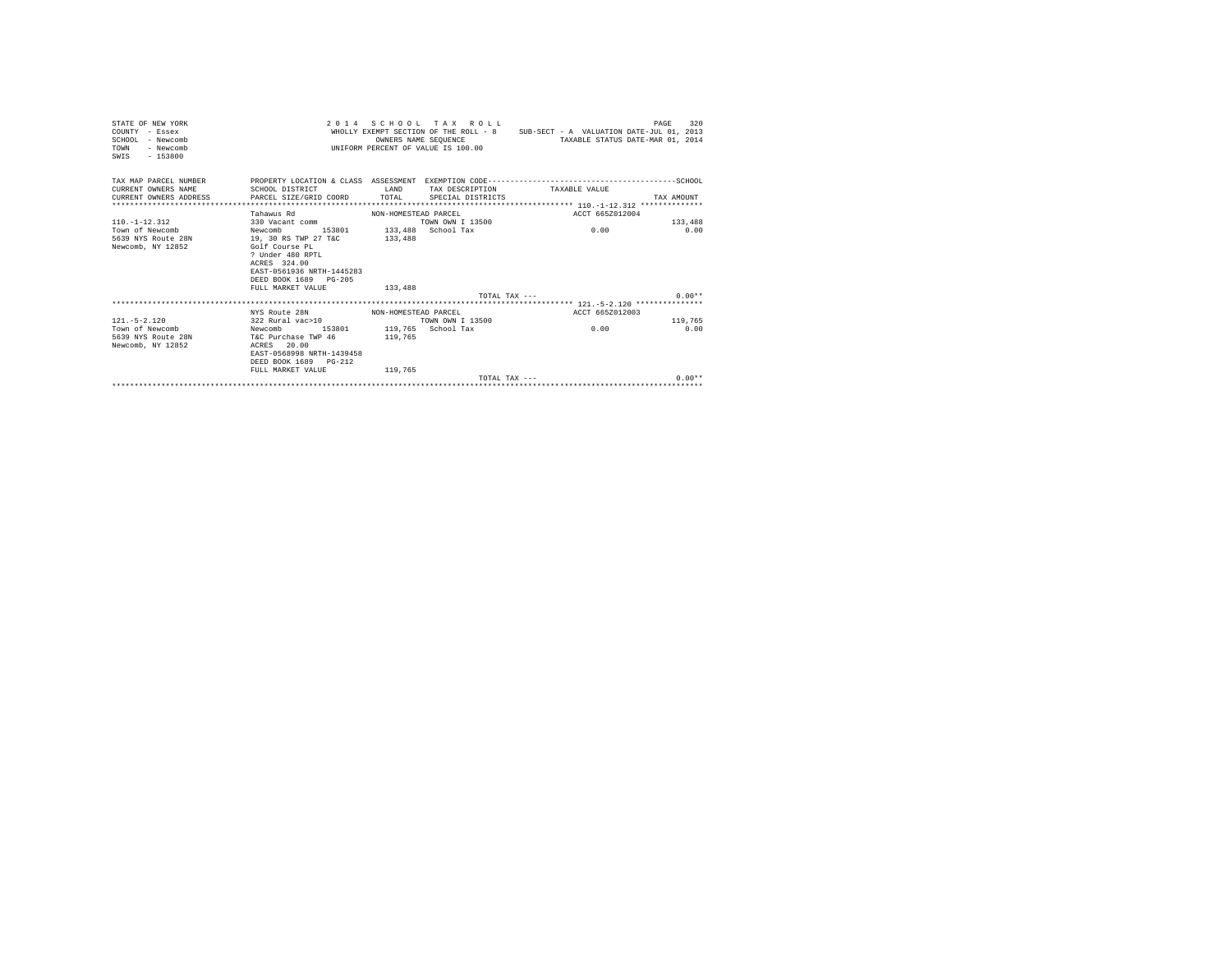| STATE OF NEW YORK | 2014 SCHOOL TAX ROLL                  | 321<br>PAGE                              |
|-------------------|---------------------------------------|------------------------------------------|
| COUNTY - Essex    | WHOLLY EXEMPT SECTION OF THE ROLL - 8 | SUB-SECT - A VALUATION DATE-JUL 01, 2013 |
| SCHOOL - Newcomb  |                                       | TAXABLE STATUS DATE-MAR 01, 2014         |
| TOWN<br>- Newcomb | UNIFORM PERCENT OF VALUE IS 100.00    | RPS155/V04/L015                          |
| $-153800$<br>SWIS |                                       | CURRENT DATE 8/21/2014                   |

#### R O L L S U B S E C T I O N - A - T O T A L S

### \*\*\* S P E C I A L D I S T R I C T S U M M A R Y \*\*\*

|      | .UTAI        | $- - - -$                  |              |   | "YEMP" |      | <b>BOBB</b><br>the contract of the contract of the contract of |
|------|--------------|----------------------------|--------------|---|--------|------|----------------------------------------------------------------|
| CODE | DARCEL!<br>. | $- - - -$<br>$\cdots$<br>. | - ---<br>, . | n |        | ∺⊥บอ | 1 A.A                                                          |

#### NO SPECIAL DISTRICTS AT THIS LEVEL

## \*\*\* S C H O O L D I S T R I C T S U M M A R Y \*\*\*

| CODE   | DISTRICT NAME   | TOTAL<br>PARCELS | ASSESSED<br>LAND | ASSESSED<br>TOTAL | EXEMPT<br>AMOUNT<br>-------- | TOTAL<br>TAXABLE<br>--------- |           |
|--------|-----------------|------------------|------------------|-------------------|------------------------------|-------------------------------|-----------|
|        |                 |                  |                  |                   | STAR AMOUNT                  | STAR TAXABLE                  | TOTAL TAX |
|        | Newcomb         | $\overline{2}$   | 253.253          | 253,253           | 253,253                      |                               |           |
| 153801 |                 |                  |                  |                   |                              |                               |           |
|        | SUB-TOTAL       | $\overline{a}$   | 253,253          | 253,253           | 253,253                      |                               |           |
|        | SUB-TOTAL(CONT) |                  |                  |                   |                              |                               |           |
|        |                 |                  |                  |                   |                              |                               |           |
|        | TOTAL           | $\overline{2}$   | 253.253          | 253.253           | 253,253                      |                               |           |
|        | TO TAL (CONT)   |                  |                  |                   |                              |                               |           |
|        |                 |                  |                  |                   |                              |                               |           |

## \*\*\* S Y S T E M C O D E S S U M M A R Y \*\*\*

NO SYSTEM EXEMPTIONS AT THIS LEVEL

### \*\*\* E X E M P T I O N S U M M A R Y \*\*\*

| CODE  | DESCRIPTION         | TOTAL<br>PARCELS | SCHOOL             |
|-------|---------------------|------------------|--------------------|
| 13500 | TOWN OWN I<br>TOTAL | ∠<br>$\sim$<br>∼ | 253,253<br>253.253 |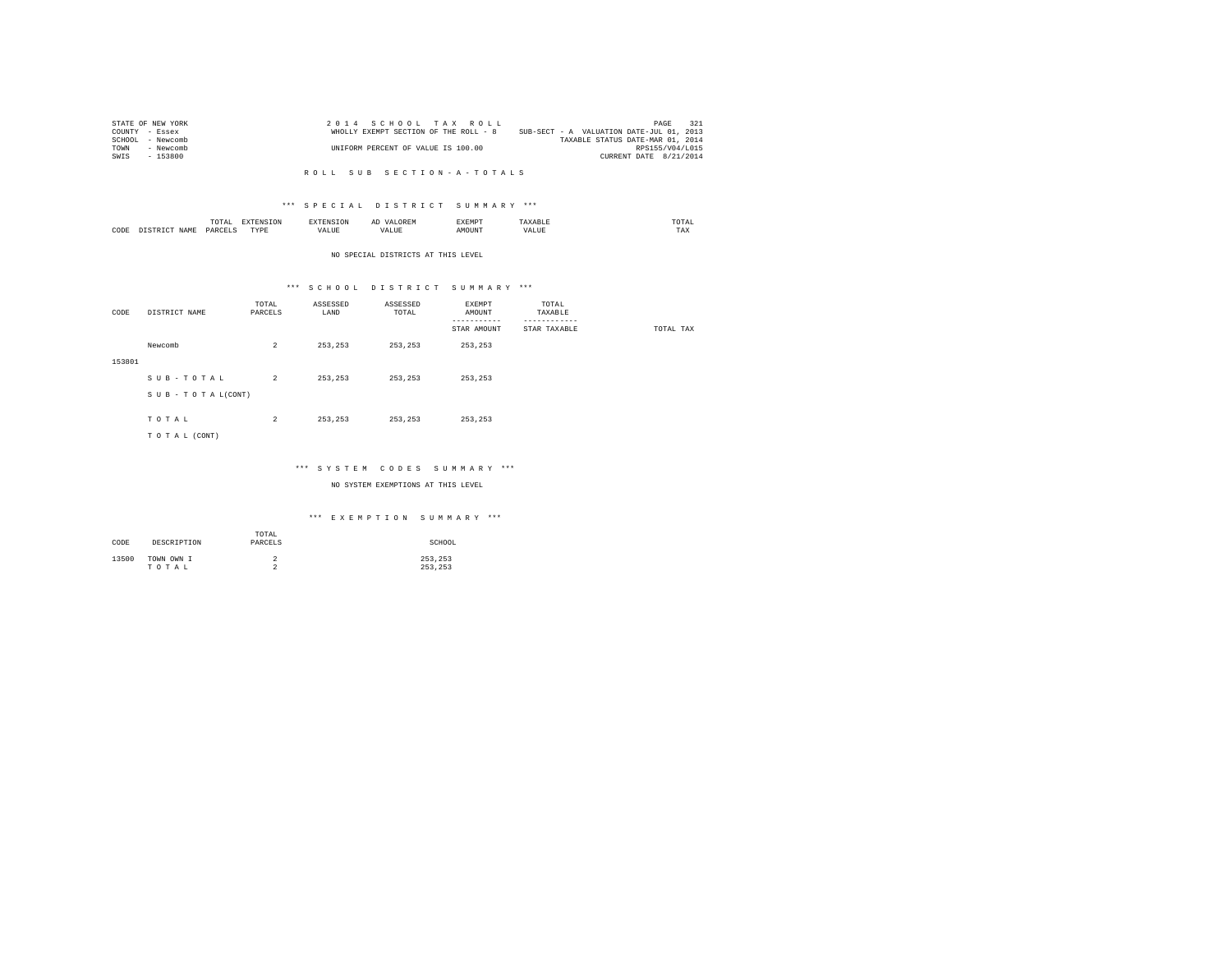| STATE OF NEW YORK   | 2014 SCHOOL TAX ROLL                                                              | PAGE                   | 322 |
|---------------------|-----------------------------------------------------------------------------------|------------------------|-----|
| COUNTY - Essex      | SUB-SECT - A VALUATION DATE-JUL 01, 2013<br>WHOLLY EXEMPT SECTION OF THE ROLL - 8 |                        |     |
| SCHOOL<br>- Newcomb | TAXABLE STATUS DATE-MAR 01, 2014                                                  |                        |     |
| TOWN<br>- Newcomb   | UNIFORM PERCENT OF VALUE IS 100.00                                                | RPS155/V04/L015        |     |
| SWIS<br>- 153800    |                                                                                   | CURRENT DATE 8/21/2014 |     |

R O L L S U B S E C T I O N - A - T O T A L S

| ROLL<br><b>SEC</b> | DESCRIPTION                                    | TOTAL<br>PARCELS | ASSESSED<br>LAND | ASSESSED<br>TOTAL | EXEMPT<br>AMOUNT<br>-----------<br>STAR AMOUNT | TOTAL<br>TAXABLE<br>------------<br>STAR TAXABLE | TOTAL<br>TAX |
|--------------------|------------------------------------------------|------------------|------------------|-------------------|------------------------------------------------|--------------------------------------------------|--------------|
| 8                  | RS 8 TOTAL<br>SPEC DIST TAXES<br>WHOLLY EXEMPT | $\Omega$         | 253.253          | 253.253           | 253.253                                        |                                                  |              |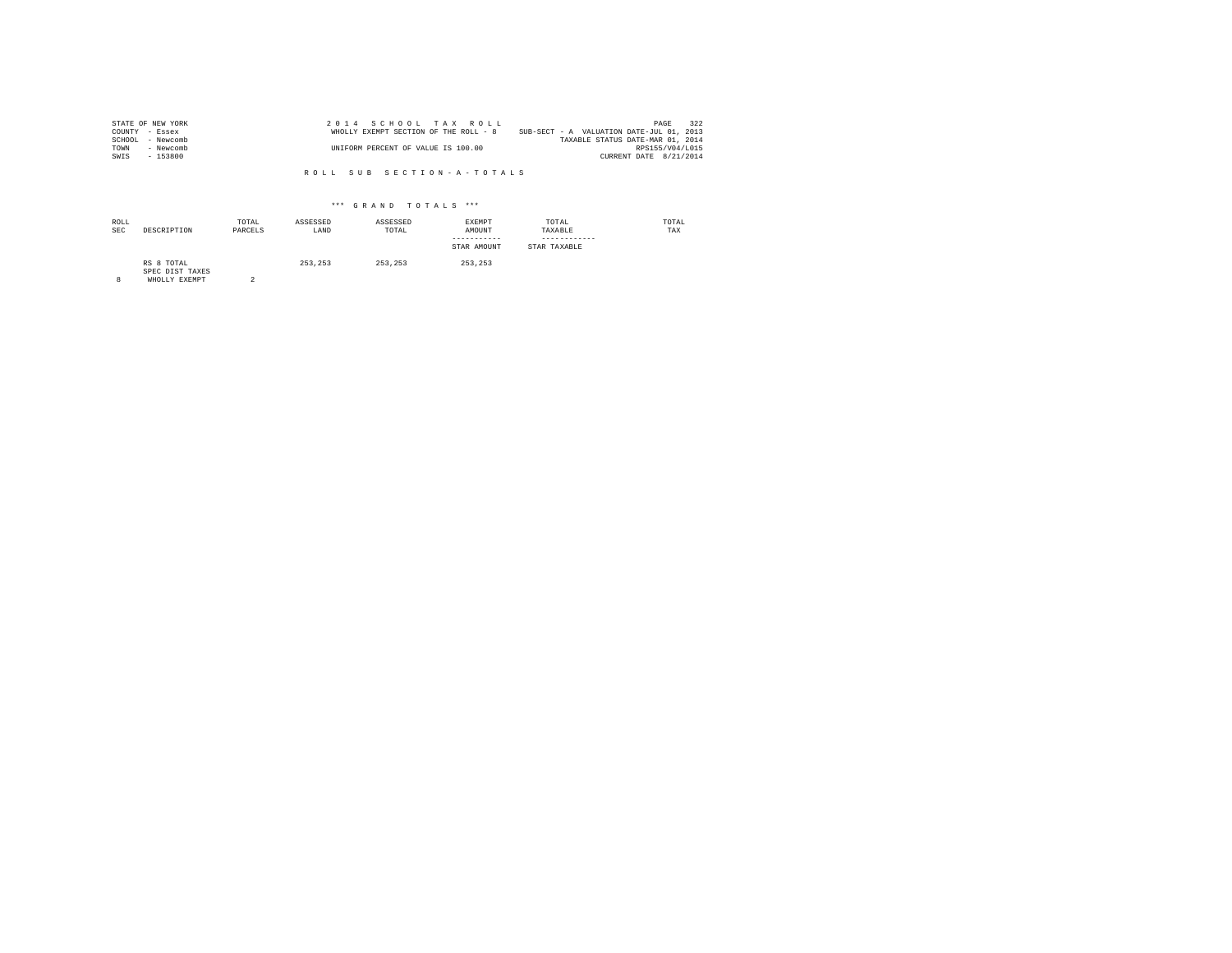|                | STATE OF NEW YORK |  |                                    |  | 2014 SCHOOL TAX ROLL                  | 323<br>PAGE                      |
|----------------|-------------------|--|------------------------------------|--|---------------------------------------|----------------------------------|
| COUNTY - Essex |                   |  |                                    |  | WHOLLY EXEMPT SECTION OF THE ROLL - 8 | VALUATION DATE-JUL 01, 2013      |
|                | SCHOOL - Newcomb  |  |                                    |  |                                       | TAXABLE STATUS DATE-MAR 01, 2014 |
| TOWN           | - Newcomb         |  | UNIFORM PERCENT OF VALUE IS 100.00 |  |                                       | RPS155/V04/L015                  |
| SWIS           | - 153800          |  |                                    |  |                                       | CURRENT DATE 8/21/2014           |
|                |                   |  |                                    |  |                                       |                                  |
|                |                   |  |                                    |  | ROLL SECTION TOTALS                   |                                  |

### \*\*\* S P E C I A L D I S T R I C T S U M M A R Y \*\*\*

|          | the contract of the contract of the contract of | the contract of the contract of the contract of the contract of the contract of |                         | $\sim$<br>.     | XEMP' |   | the contract of the contract of the contract of |
|----------|-------------------------------------------------|---------------------------------------------------------------------------------|-------------------------|-----------------|-------|---|-------------------------------------------------|
| CODE<br> |                                                 | <b>TVDL</b>                                                                     | <b>TAT TTE</b><br>'ALUE | $-$<br>$\cdots$ |       | . | -56                                             |

### NO SPECIAL DISTRICTS AT THIS LEVEL

## \*\*\* S C H O O L D I S T R I C T S U M M A R Y \*\*\*

| CODE   | DISTRICT NAME   | TOTAL<br>PARCELS | ASSESSED<br>LAND | ASSESSED<br>TOTAL | EXEMPT<br>AMOUNT        | TOTAL<br>TAXABLE             |           |
|--------|-----------------|------------------|------------------|-------------------|-------------------------|------------------------------|-----------|
|        |                 |                  |                  |                   | --------<br>STAR AMOUNT | ------------<br>STAR TAXABLE | TOTAL TAX |
|        | Newcomb         | 86               | 21892,023        | 39317,423         | 39317,423               |                              |           |
| 153801 |                 |                  |                  |                   |                         |                              |           |
|        | SUB-TOTAL       | 86               | 21892,023        | 39317,423         | 39317,423               |                              |           |
|        | SUB-TOTAL(CONT) |                  |                  |                   |                         |                              |           |
|        | TOTAL           | 86               | 21892.023        | 39317,423         | 39317,423               |                              |           |
|        | TO TAL (CONT)   |                  |                  |                   |                         |                              |           |
|        |                 |                  |                  |                   |                         |                              |           |

### \*\*\* S Y S T E M C O D E S S U M M A R Y \*\*\*

| CODE  | DESCRIPTION        | TOTAL<br>PARCELS | SCHOOL               |
|-------|--------------------|------------------|----------------------|
| 50000 | WHOLLY EX<br>TOTAL |                  | 1976,000<br>1976,000 |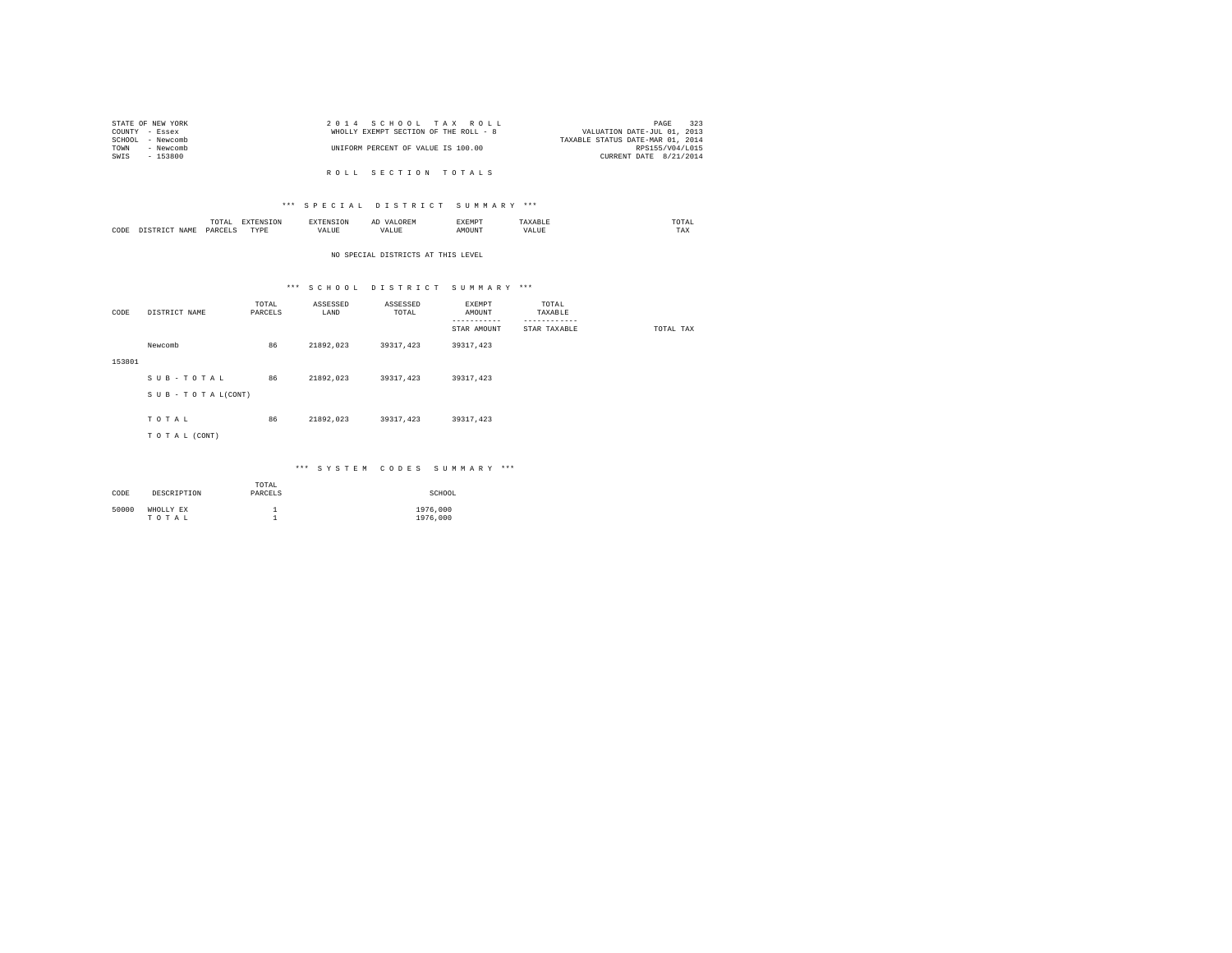| STATE OF NEW YORK |           | 2014 SCHOOL TAX ROLL                  | 324<br>PAGE                      |
|-------------------|-----------|---------------------------------------|----------------------------------|
| COUNTY - Essex    |           | WHOLLY EXEMPT SECTION OF THE ROLL - 8 | VALUATION DATE-JUL 01, 2013      |
| SCHOOL - Newcomb  |           |                                       | TAXABLE STATUS DATE-MAR 01, 2014 |
| TOWN              | - Newcomb | UNIFORM PERCENT OF VALUE IS 100.00    | RPS155/V04/L015                  |
| SWIS<br>$-153800$ |           |                                       | CURRENT DATE 8/21/2014           |
|                   |           |                                       |                                  |
|                   |           | ROLL SECTION TOTALS                   |                                  |

## \*\*\* E X E M P T I O N S U M M A R Y \*\*\*

|       |             | TOTAL          |           |
|-------|-------------|----------------|-----------|
| CODE  | DESCRIPTION | PARCELS        | SCHOOL    |
| 12100 | N.Y. STATE  | 29             | 6358.345  |
| 13500 | TOWN OWN I  | 35             | 6267,353  |
| 13800 | SCHOOL DST  | 3              | 6147,000  |
| 21600 | CHURCH PAR  |                | 72,900    |
| 25110 | CONST REL   | 7              | 721,600   |
| 25120 | CONST ED    | 7              | 17309,825 |
| 26400 | VOL F DEPT  | $\overline{2}$ | 426,600   |
| 27350 | PRI CEM     |                | 37,800    |
|       | TOTAL       | 85             | 37341.423 |

| ROLL<br><b>SEC</b> | DESCRIPTION                                    | TOTAL<br>PARCELS | ASSESSED<br>LAND | ASSESSED<br>TOTAL | EXEMPT<br>AMOUNT<br>-----------<br>STAR AMOUNT | TOTAL<br>TAXABLE<br>-----------<br>STAR TAXABLE | TOTAL<br>TAX |
|--------------------|------------------------------------------------|------------------|------------------|-------------------|------------------------------------------------|-------------------------------------------------|--------------|
|                    | RS 8 TOTAL<br>SPEC DIST TAXES<br>WHOLLY EXEMPT | 86               | 21892.023        | 39317.423         | 39, 317, 423                                   |                                                 |              |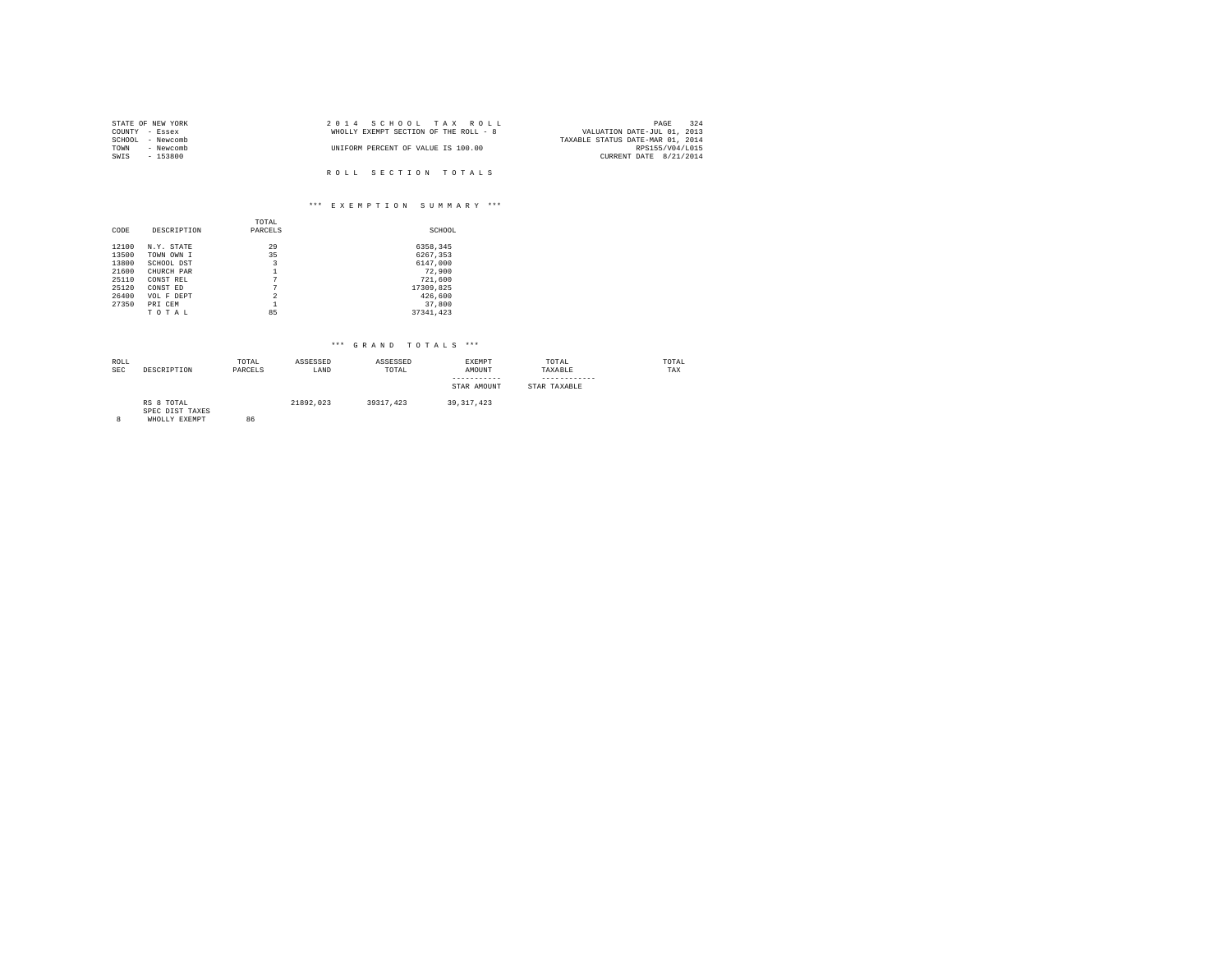| STATE OF NEW YORK | 2014 SCHOOL TAX ROLL | 325<br>PAGE                      |
|-------------------|----------------------|----------------------------------|
| COUNTY - Essex    |                      | VALUATION DATE-JUL 01, 2013      |
| SCHOOL - Newcomb  | SWIS TOTALS          | TAXABLE STATUS DATE-MAR 01, 2014 |
| TOWN<br>- Newcomb |                      | RPS155/V04/L015                  |
| $-153800$<br>SWIS |                      | CURRENT DATE 8/21/2014           |

# \*\*\* S P E C I A L D I S T R I C T S U M M A R Y \*\*\*

#### \*\*\* H O M E S T E A D \*\*\*

| CODE | DISTRICT NAME | EXTENSION<br>TOTAL<br>TYPE<br>PARCELS<br>& PARTS  | EXTENSION<br>VALUE | AD VALOREM<br>VALUE                                         | EXEMPT<br>AMOUNT        | TAXABLE<br>VALUE | TAX<br>RATE | TOTAL<br>TAX |
|------|---------------|---------------------------------------------------|--------------------|-------------------------------------------------------------|-------------------------|------------------|-------------|--------------|
|      |               |                                                   |                    | NO SPECIAL DISTRICTS AT THIS LEVEL<br>*** NON-HOMESTEAD *** |                         |                  |             |              |
| CODE | DISTRICT NAME | EXTENSION<br>TOTAL.<br>TYPE<br>PARCELS<br>& PARTS | EXTENSION<br>VALUE | AD VALOREM<br>VALUE                                         | <b>EXEMPT</b><br>AMOUNT | TAXARLE<br>VALUE | TAX<br>RATE | TOTAL<br>TAX |

#### NO SPECIAL DISTRICTS AT THIS LEVEL

|      |               |                  |                   |                    | *** SWIS ***        |                         |                  |             |              |
|------|---------------|------------------|-------------------|--------------------|---------------------|-------------------------|------------------|-------------|--------------|
| CODE | DISTRICT NAME | TOTAL<br>PARCELS | EXTENSION<br>TYPE | EXTENSION<br>VALUE | AD VALOREM<br>VALUE | <b>EXEMPT</b><br>AMOUNT | TAXARLE<br>VALUE | TAX<br>RATE | TOTAL<br>TAX |

#### NO SPECIAL DISTRICTS AT THIS LEVEL

# \*\*\* S C H O O L D I S T R I C T S U M M A R Y \*\*\*

| CODE   | DISTRICT NAME   | TOTAL<br>PARCELS & PARTS | ASSESSED<br>LAND | ASSESSED<br>TOTAL | EXEMPT<br>AMOUNT<br>STAR AMOUNT | TOTAL<br>TAXABLE<br>STAR TAXABLE | TAX RATE | TOTAL TAX  |
|--------|-----------------|--------------------------|------------------|-------------------|---------------------------------|----------------------------------|----------|------------|
|        | Newcomb         | 659                      | 50930.450        | 107611.866        | 1298,400                        | 106, 313, 466                    |          |            |
| 153801 | TO TAL (CONT)   |                          |                  |                   | 7016,100                        | 99.297.366                       | 3.651321 | 363.032.81 |
|        | SUB-TOTAL       | 659                      | 50930.450        | 107611.866        | 1298,400                        | 106, 313, 466                    |          |            |
|        | SUB-TOTAL(CONT) |                          |                  |                   | 7016,100                        | 99.297.366                       |          | 363.032.81 |
|        | TOTAL           | 659                      | 50930.450        | 107611.866        | 1298,400                        | 106, 313, 466                    |          |            |
|        | TO TAL (CONT)   |                          |                  |                   | 7016,100                        | 99.297.366                       |          | 363.032.81 |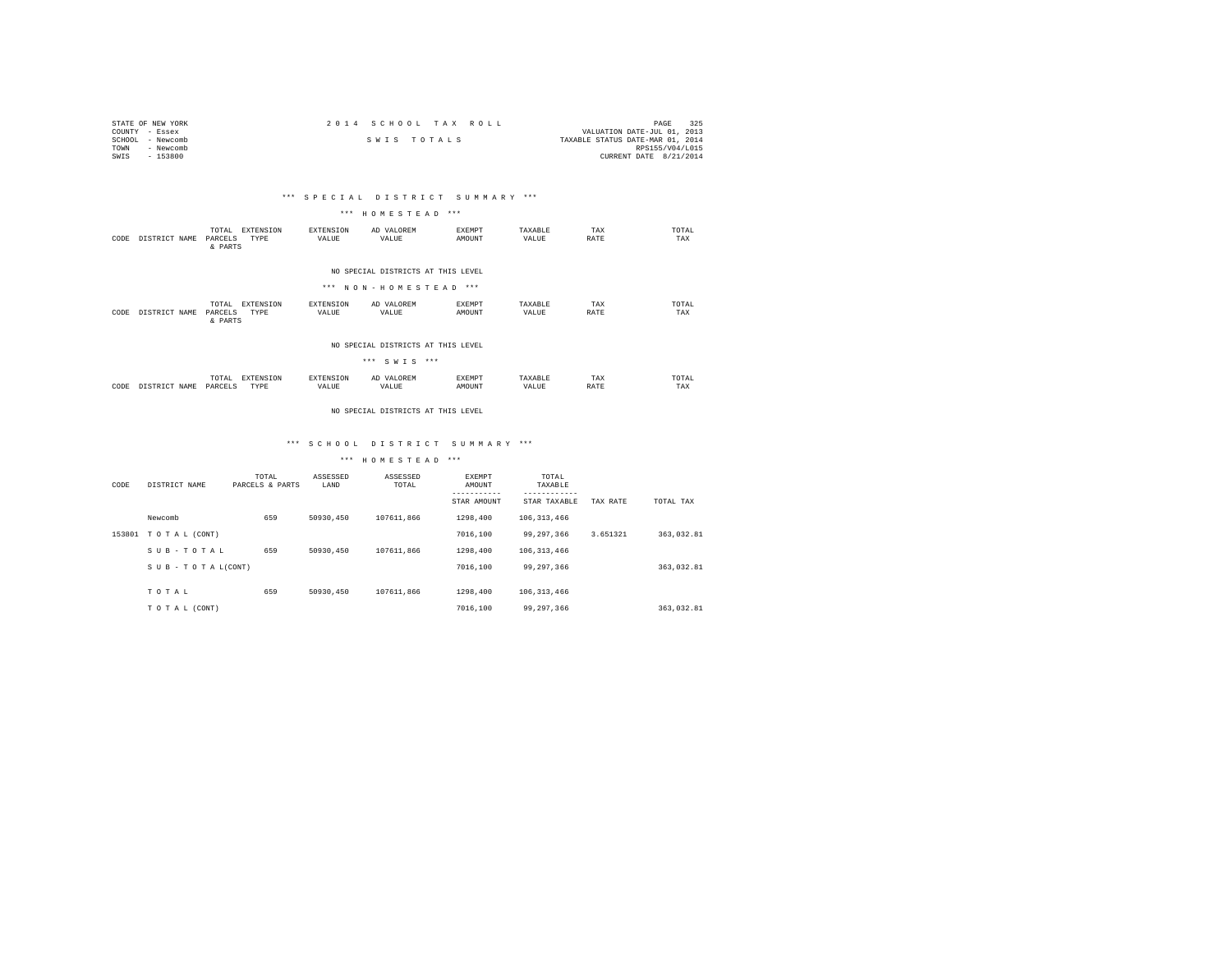| STATE OF NEW YORK   |       |          | 2014 SCHOOL TAX ROLL  |        | 326<br>PAGE                      |
|---------------------|-------|----------|-----------------------|--------|----------------------------------|
| COUNTY<br>- Essex   |       |          |                       |        | VALUATION DATE-JUL 01, 2013      |
| - Newcomb<br>SCHOOL |       |          | SWIS TOTALS           |        | TAXABLE STATUS DATE-MAR 01, 2014 |
| TOWN<br>- Newcomb   |       |          |                       |        | RPS155/V04/L015                  |
| $-153800$<br>SWIS   |       |          |                       |        | CURRENT DATE 8/21/2014           |
|                     |       |          |                       |        |                                  |
|                     |       |          |                       |        |                                  |
|                     |       |          | *** NON-HOMESTEAD *** |        |                                  |
|                     |       |          |                       |        |                                  |
|                     | TOTAL | ASSESSED | ASSESSED              | EXEMPT | TOTAL                            |

| CODE   | DISTRICT NAME       | -----<br>PARCELS & PARTS | LAND             | TOTAL             | --------<br>AMOUNT<br>----------- | ------<br>TAXABLE<br>------------ |           |              |  |
|--------|---------------------|--------------------------|------------------|-------------------|-----------------------------------|-----------------------------------|-----------|--------------|--|
|        |                     |                          |                  |                   | STAR AMOUNT                       | STAR TAXABLE                      | TAX RATE  | TOTAL TAX    |  |
|        | Newcomb             | 438                      | 106746,850       | 509217,092        | 279678,279                        | 229,538,813                       |           |              |  |
|        | 153801 TOTAL (CONT) |                          |                  |                   |                                   | 229,538,813                       | 17.489153 | 4,014,293.60 |  |
|        | SUB-TOTAL           | 438                      | 106746,850       | 509217,092        | 279678,279                        | 229,538,813                       |           |              |  |
|        | SUB - TO TAL(CONT)  |                          |                  |                   |                                   | 229,538,813                       |           | 4,014,293.60 |  |
|        | TOTAL               | 438                      | 106746.850       | 509217,092        | 279678.279                        | 229,538,813                       |           |              |  |
|        |                     |                          |                  |                   |                                   |                                   |           |              |  |
|        | TO TAL (CONT)       |                          |                  |                   |                                   | 229,538,813                       |           | 4,014,293.60 |  |
|        |                     |                          |                  | *** SWTS ***      |                                   |                                   |           |              |  |
| CODE   | DISTRICT NAME       | TOTAL<br>PARCELS         | ASSESSED<br>LAND | ASSESSED<br>TOTAL | <b>EXEMPT</b><br>AMOUNT           | TOTAL<br>TAXABLE                  |           |              |  |
|        |                     |                          |                  |                   | STAR AMOUNT                       | STAR TAXABLE                      | TAX RATE  | TOTAL TAX    |  |
|        | Newcomb             | 1095                     | 157737,500       | 616828,958        | 280976,679                        | 335,852,279                       |           |              |  |
| 153801 |                     |                          |                  |                   | 7016,100                          | 328,836,179                       |           | 4.376.860.36 |  |
|        | SUB-TOTAL           | 1095                     | 157737.500       | 616828.958        | 280976.679                        | 335,852,279                       |           |              |  |
|        | SUB - TO TAL(CONT)  |                          |                  |                   | 7016,100                          | 328,836,179                       |           | 4,376,860.36 |  |
|        | TOTAL               | 1095                     | 157737,500       | 616828,958        | 280976,679                        | 335,852,279                       |           |              |  |
|        |                     |                          |                  |                   |                                   |                                   |           |              |  |
|        |                     |                          |                  |                   | 7016,100                          | 328,836,179                       |           | 4,376,860.36 |  |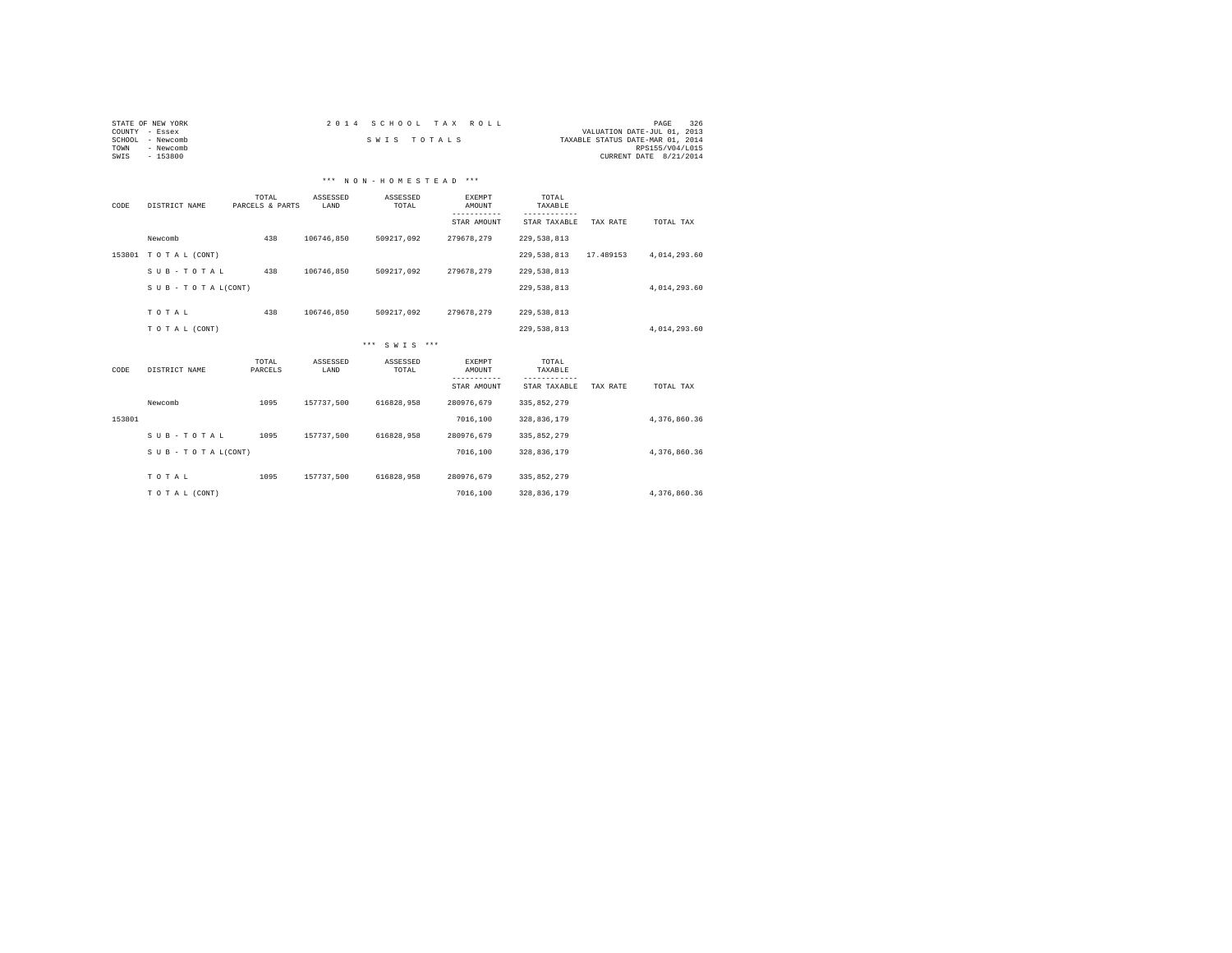| STATE OF NEW YORK   | 2014 SCHOOL TAX ROLL | 327<br>PAGE                      |
|---------------------|----------------------|----------------------------------|
| COUNTY - Essex      |                      | VALUATION DATE-JUL 01, 2013      |
| - Newcomb<br>SCHOOL | SWIS TOTALS          | TAXABLE STATUS DATE-MAR 01, 2014 |
| - Newcomb<br>TOWN   |                      | RPS155/V04/L015                  |
| $-153800$<br>SWIS   |                      | CURRENT DATE 8/21/2014           |
|                     |                      |                                  |

# \*\*\* S Y S T E M C O D E S S U M M A R Y \*\*\*

| CODE                    | DESCRIPTION                                    | TOTAL<br>PARCELS & PARTS                                | SCHOOL                                             |
|-------------------------|------------------------------------------------|---------------------------------------------------------|----------------------------------------------------|
|                         |                                                |                                                         | NO EXEMPTIONS AT THIS LEVEL                        |
|                         |                                                |                                                         | *** NON-HOMESTEAD<br>$***$                         |
| CODE                    | DESCRIPTION                                    | TOTAL<br>PARCELS & PARTS                                | SCHOOL                                             |
| 50000<br>50005<br>50006 | WHOLLY EX<br>TOWN TAXBL<br>CNTY TAXBL<br>TOTAL | 1<br>$\mathbf{1}$<br>$\,1\,$<br>$\overline{\mathbf{3}}$ | 1976,000<br>115958,690<br>115701,160<br>233635,850 |
|                         |                                                |                                                         | $***$<br>$S W I S$ ***                             |
| CODE                    | DESCRIPTION                                    | TOTAL<br>PARCELS                                        | SCHOOL                                             |

| 50000 | WHOLLY EX  | 1976,000   |
|-------|------------|------------|
| 50005 | TOWN TAXBL | 115958,690 |
| 50006 | CNTY TAXBL | 115701.160 |
|       | TOTAL      | 233635,850 |
|       |            |            |
|       |            |            |

# \*\*\* E X E M P T I O N S U M M A R Y \*\*\*

|       |             | TOTAL           |          |
|-------|-------------|-----------------|----------|
| CODE  | DESCRIPTION | PARCELS & PARTS | SCHOOL   |
|       |             |                 |          |
| 41800 | AGED ALL    | 21              | 1298,400 |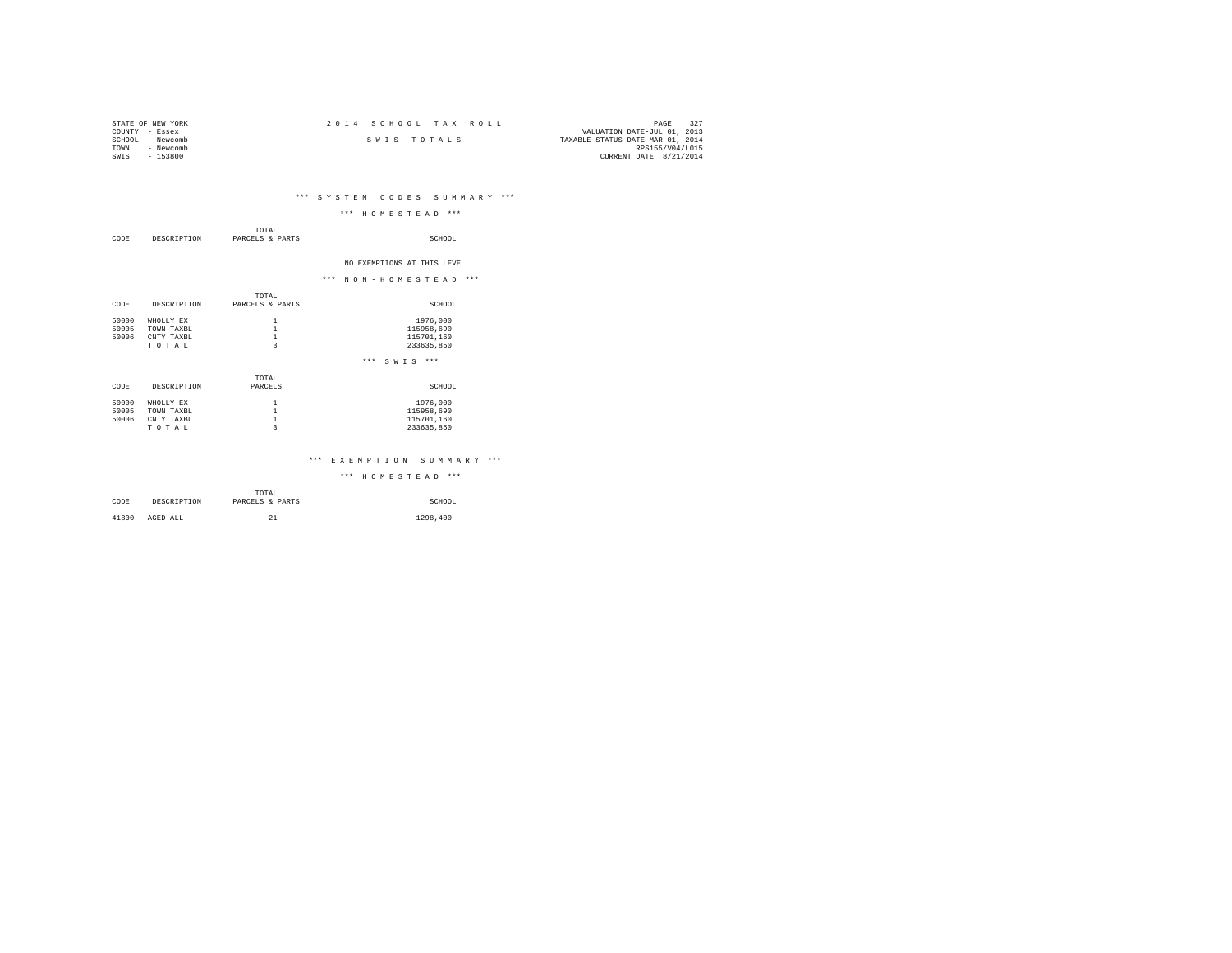| STATE OF NEW YORK | 2014 SCHOOL TAX ROLL | 328<br>PAGE                      |
|-------------------|----------------------|----------------------------------|
| COUNTY - Essex    |                      | VALUATION DATE-JUL 01, 2013      |
| SCHOOL - Newcomb  | SWIS TOTALS          | TAXABLE STATUS DATE-MAR 01, 2014 |
| - Newcomb<br>TOWN |                      | RPS155/V04/L015                  |
| $-153800$<br>SWIS |                      | CURRENT DATE 8/21/2014           |

\*\*\* E X E M P T I O N S U M M A R Y \*\*\*

|       |             |                                  | *** HOMESTEAD<br>$***$     |
|-------|-------------|----------------------------------|----------------------------|
|       |             | TOTAL                            |                            |
| CODE  | DESCRIPTION | PARCELS & PARTS                  | SCHOOL                     |
|       |             |                                  |                            |
| 41834 | SR<br>STAR  | 69                               | 4106,100                   |
| 41854 | RES. STAR   | 97                               | 2910,000                   |
|       | TOTAL       | 187                              | 8314,500                   |
|       |             |                                  | *** NON-HOMESTEAD<br>$***$ |
|       |             | TOTAL                            |                            |
| CODE  | DESCRIPTION | PARCELS & PARTS                  | SCHOOL                     |
|       |             |                                  |                            |
| 12100 | N.Y. STATE  | 31                               | 6839.345                   |
| 13500 | TOWN OWN I  | 35                               | 6267.353                   |
| 13800 | SCHOOL DST  | $\overline{\mathbf{3}}$          | 6147.000                   |
| 21600 | CHURCH PAR  | $\mathbf{1}$                     | 72,900                     |
| 25110 | CONST REL   | 7                                | 721,600                    |
| 25120 | CONST ED    | $\overline{7}$                   | 17309,825                  |
| 26400 | VOL F DEPT  | $\overline{a}$                   | 426,600                    |
| 27350 | PRI CEM     | $\mathbf{1}$                     | 37,800                     |
| 47450 | FISCHER     | 17                               | 4845,186                   |
| 47460 | PRIV FOR    | 23                               | 3374,820                   |
|       | TOTAL       | 127                              | 46042.429                  |
|       |             |                                  | $***$<br>$***$<br>SWIS     |
|       |             | TOTAL                            |                            |
| CODE  | DESCRIPTION | PARCELS                          | SCHOOL                     |
|       |             |                                  |                            |
| 12100 | N.Y. STATE  | 31                               | 6839.345                   |
| 13500 | TOWN OWN I  | 35                               | 6267.353                   |
| 13800 | SCHOOL DST  | $\overline{3}$                   | 6147.000                   |
| 21600 | CHURCH PAR  | $\mathbf{1}$                     | 72,900                     |
| 25110 | CONST REL   | 7                                | 721,600                    |
| 25120 | CONST ED    |                                  | 17309,825                  |
| 26400 | VOL F DEPT  |                                  | 426,600                    |
| 27350 | PRI CEM     | 1                                | 37,800                     |
|       |             | $\overline{7}$<br>$\overline{a}$ |                            |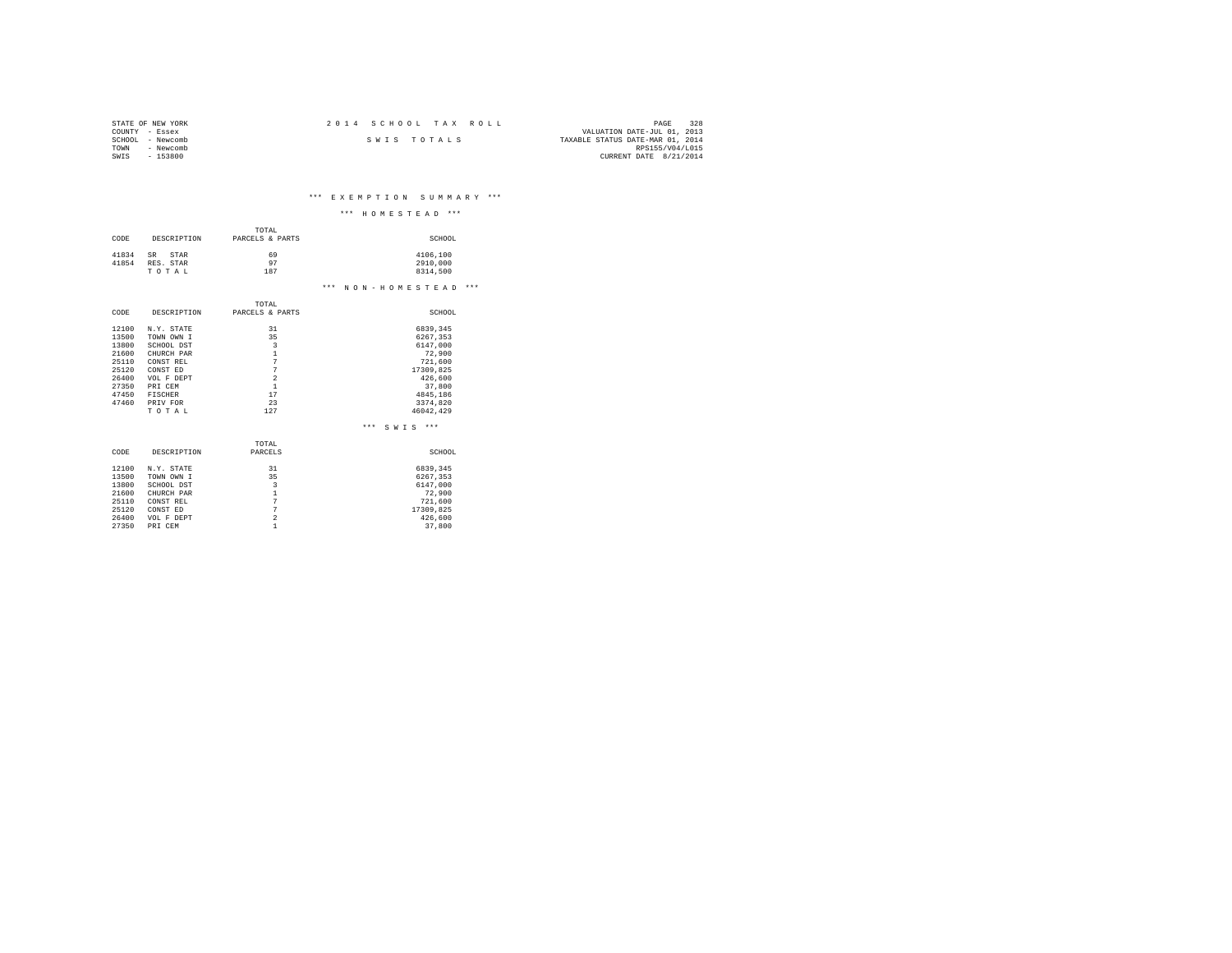| STATE OF NEW YORK | 2014 SCHOOL TAX ROLL | 329<br>PAGE                      |
|-------------------|----------------------|----------------------------------|
| COUNTY - Essex    |                      | VALUATION DATE-JUL 01, 2013      |
| SCHOOL - Newcomb  | SWIS TOTALS          | TAXABLE STATUS DATE-MAR 01, 2014 |
| TOWN<br>- Newcomb |                      | RPS155/V04/L015                  |
| $-153800$<br>SWIS |                      | CURRENT DATE 8/21/2014           |

# \*\*\* E X E M P T I O N S U M M A R Y \*\*\*

|                         |                                     |                  | $***$<br>$***$<br>SWIS            |
|-------------------------|-------------------------------------|------------------|-----------------------------------|
| CODE                    | DESCRIPTION                         | TOTAL<br>PARCELS | SCHOOL                            |
| 41800<br>41834<br>41854 | AGED ALL<br>SR<br>STAR<br>RES. STAR | 21<br>69<br>97   | 1298,400<br>4106,100<br>2910,000  |
| 47450<br>47460          | <b>FISCHER</b><br>PRIV FOR<br>TOTAL | 17<br>23<br>314  | 4845,186<br>3374,820<br>54356.929 |

# \*\*\* G R A N D T O T A L S \*\*\*

| ROLL<br>SEC | DESCRIPTION                | TOTAL<br>PARCELS & PARTS | ASSESSED<br>LAND | ASSESSED<br>TOTAL | EXEMPT<br>AMOUNT<br>----------- | TOTAL<br>TAXABLE<br>------------ | TAX      |            |  |
|-------------|----------------------------|--------------------------|------------------|-------------------|---------------------------------|----------------------------------|----------|------------|--|
|             |                            |                          |                  |                   | STAR AMOUNT                     | STAR TAXABLE                     | RATE     |            |  |
|             | School Tax                 |                          | 50930,450        | 107611,866        | 1,298,400<br>7016,100           | 106, 313, 466<br>99,297,366      | 3.651321 | 362,566.76 |  |
| 1           | SPEC DIST TAXES<br>TAXABLE | 659                      |                  |                   |                                 |                                  |          | 362,566.76 |  |
|             | School Tax                 |                          | 50930,450        | 107611.866        | 1,298,400<br>7016,100           | 106, 313, 466                    | 3.651321 |            |  |
|             | SPEC DIST TAXES            |                          |                  |                   |                                 | 99.297.366                       |          | 362,566.76 |  |
| $\star$     | TOTAL<br>SUB               | 659                      |                  |                   |                                 |                                  |          | 362,566.76 |  |
|             | School Tax                 |                          | 50930,450        | 107611.866        | 1,298,400<br>7016,100           | 106, 313, 466<br>99,297,366      | 3.651321 | 362,566.76 |  |
|             | SPEC DIST TAXES            |                          |                  |                   |                                 |                                  |          |            |  |
| $***$       | GRAND TOTAL                | 659                      |                  |                   |                                 |                                  |          | 362.566.76 |  |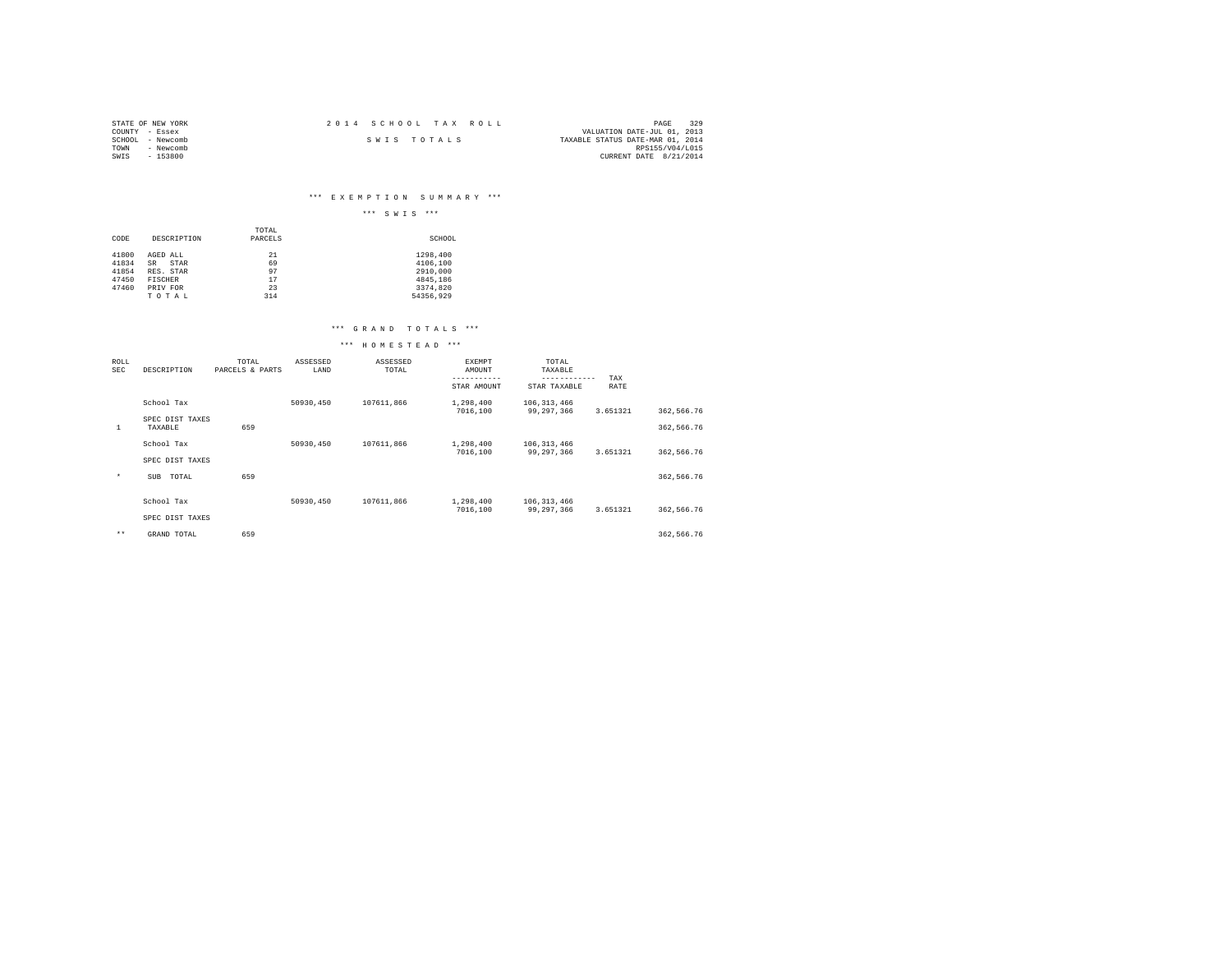|                | STATE OF NEW YORK | 2014 SCHOOL TAX ROLL |  |                                  | PAGE                   | 330 |
|----------------|-------------------|----------------------|--|----------------------------------|------------------------|-----|
| COUNTY - Essex |                   |                      |  | VALUATION DATE-JUL 01, 2013      |                        |     |
|                | SCHOOL - Newcomb  | SWIS TOTALS          |  | TAXABLE STATUS DATE-MAR 01, 2014 |                        |     |
| TOWN           | - Newcomb         |                      |  |                                  | RPS155/V04/L015        |     |
| SWIS           | $-153800$         |                      |  |                                  | CURRENT DATE 8/21/2014 |     |

# \*\*\* N O N - H O M E S T E A D \*\*\*

| ROLL<br><b>SEC</b> | DESCRIPTION                          | TOTAL<br>PARCELS & PARTS | ASSESSED<br>LAND | ASSESSED<br>TOTAL | <b>EXEMPT</b><br>AMOUNT<br>-----------<br>STAR AMOUNT | <b>TOTAL</b><br>TAXABLE<br>------------<br>STAR TAXABLE | TAX<br>RATE |               |  |
|--------------------|--------------------------------------|--------------------------|------------------|-------------------|-------------------------------------------------------|---------------------------------------------------------|-------------|---------------|--|
|                    | School Tax                           |                          | 19809.595        | 21077,385         | 8,220,006                                             | 12,857,379<br>12,857,379                                | 17.489153   | 224,718.85    |  |
| $\mathbf{1}$       | SPEC DIST TAXES<br>TAXABLE           | 143                      |                  |                   |                                                       |                                                         |             | 224,718.85    |  |
|                    | School Tax                           |                          | 65022,232        | 445789,912        | 232,140,850                                           | 213,649,062<br>213,649,062                              | 17.489153   | 3,736,541.13  |  |
| 3                  | SPEC DIST TAXES<br>STATE OWNED LAND  | 202                      |                  |                   |                                                       |                                                         |             | 3736,541.13   |  |
|                    | School Tax                           |                          |                  | 943,451           |                                                       | 943, 451<br>943.451                                     | 17.489153   | 16,500.16     |  |
| 5                  | SPEC DIST TAXES<br>SPECIAL FRANCHISE | 3                        |                  |                   |                                                       |                                                         |             | 16,500.16     |  |
|                    | School Tax                           |                          | 23,000           | 2088.921          |                                                       | 2.088.921<br>2,088,921                                  | 17.489153   | 36,533.46     |  |
| 6                  | SPEC DIST TAXES<br>UTILITIES & N.C.  | $\overline{4}$           |                  |                   |                                                       |                                                         |             | 36,533.46     |  |
|                    | SPEC DIST TAXES                      |                          |                  |                   | 39317,423                                             |                                                         |             |               |  |
| 8                  | WHOLLY EXEMPT                        | 86                       |                  |                   |                                                       |                                                         |             |               |  |
|                    | School Tax                           |                          | 106746,850       | 509217,092        | 279,678,279                                           | 229,538,813<br>229.538.813                              | 17.489153   | 4.014.293.60  |  |
|                    | SPEC DIST TAXES                      |                          |                  |                   |                                                       |                                                         |             |               |  |
| $^\star$           | SUB TOTAL                            | 438                      |                  |                   |                                                       |                                                         |             | 4014, 293, 60 |  |
|                    | School Tax                           |                          | 106746,850       | 509217,092        | 279,678,279                                           | 229,538,813<br>229,538,813                              | 17.489153   | 4,014,293.60  |  |
|                    | SPEC DIST TAXES                      |                          |                  |                   |                                                       |                                                         |             |               |  |
| $\star\star$       | GRAND TOTAL                          | 438                      |                  |                   |                                                       |                                                         |             | 4014,293.60   |  |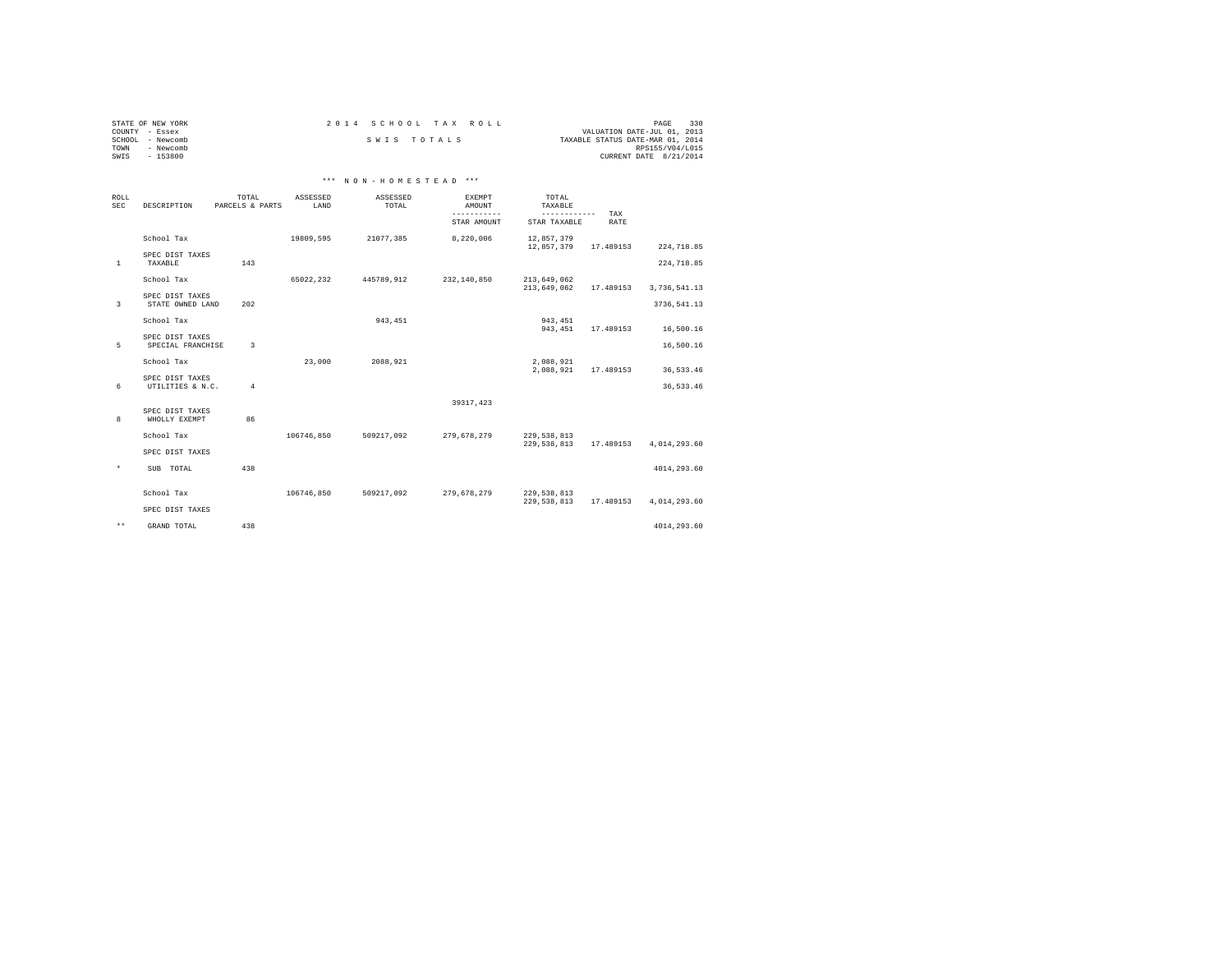| STATE OF NEW YORK   | 2014 SCHOOL TAX ROLL | - 331<br>PAGE                    |
|---------------------|----------------------|----------------------------------|
| COUNTY - Essex      |                      | VALUATION DATE-JUL 01, 2013      |
| SCHOOL<br>- Newcomb | SWIS TOTALS          | TAXABLE STATUS DATE-MAR 01, 2014 |
| TOWN<br>- Newcomb   |                      | RPS155/V04/L015                  |
| $-153800$<br>SWIS   |                      | CURRENT DATE 8/21/2014           |

|                    |                                     |                         |                  | *** SWIS ***      |                                 |                              |              |
|--------------------|-------------------------------------|-------------------------|------------------|-------------------|---------------------------------|------------------------------|--------------|
| ROLL<br><b>SEC</b> | DESCRIPTION                         | TOTAL<br>PARCELS        | ASSESSED<br>LAND | ASSESSED<br>TOTAL | EXEMPT<br>AMOUNT<br>----------- | TOTAL<br>TAXABLE             |              |
|                    |                                     |                         |                  |                   | STAR AMOUNT                     | ------------<br>STAR TAXABLE | TAX<br>RATE  |
|                    | School Tax                          |                         | 70800,245        | 128689,251        | 9,518,406<br>7016,100           | 119,170,845<br>112, 154, 745 | 587, 285.61  |
| <sup>1</sup>       | SPEC DIST TAXES<br>TAXABLE          | 800                     |                  |                   |                                 |                              | 587,285.61   |
|                    | School Tax                          |                         | 65022,232        | 445789,912        | 232,140,850                     | 213,649,062                  |              |
|                    | SPEC DIST TAXES                     |                         |                  |                   |                                 | 213,649,062                  | 3,736,541.13 |
| 3                  | STATE OWNED LAND<br>School Tax      | 202                     |                  | 943,451           |                                 | 943, 451                     | 3736,541.13  |
|                    | SPEC DIST TAXES                     |                         |                  |                   |                                 | 943, 451                     | 16,500.16    |
| 5                  | SPECIAL FRANCHISE                   | $\overline{\mathbf{3}}$ |                  |                   |                                 |                              | 16,500.16    |
|                    | School Tax                          |                         | 23,000           | 2088,921          |                                 | 2,088,921<br>2,088,921       | 36,533.46    |
| 6                  | SPEC DIST TAXES<br>UTILITIES & N.C. | $\overline{4}$          |                  |                   |                                 |                              | 36,533.46    |
|                    |                                     |                         |                  |                   | 39317, 423                      |                              |              |
| 8                  | SPEC DIST TAXES<br>WHOLLY EXEMPT    | 86                      |                  |                   |                                 |                              |              |
|                    | School Tax                          |                         | 157737,500       | 616828.958        | 280, 976, 679<br>7016,100       | 335,852,279<br>328,836,179   | 4,376,860.36 |
|                    | SPEC DIST TAXES                     |                         |                  |                   |                                 |                              |              |
| $\star$            | SUB TOTAL                           | 1,095                   |                  |                   |                                 |                              | 4376,860.36  |
|                    | School Tax                          |                         | 157737,500       | 616828.958        | 280, 976, 679                   | 335,852,279                  |              |
|                    | SPEC DIST TAXES                     |                         |                  |                   | 7016,100                        | 328,836,179                  | 4,376,860.36 |
| $\star\star$       | GRAND TOTAL                         | 1,095                   |                  |                   |                                 |                              | 4376.860.36  |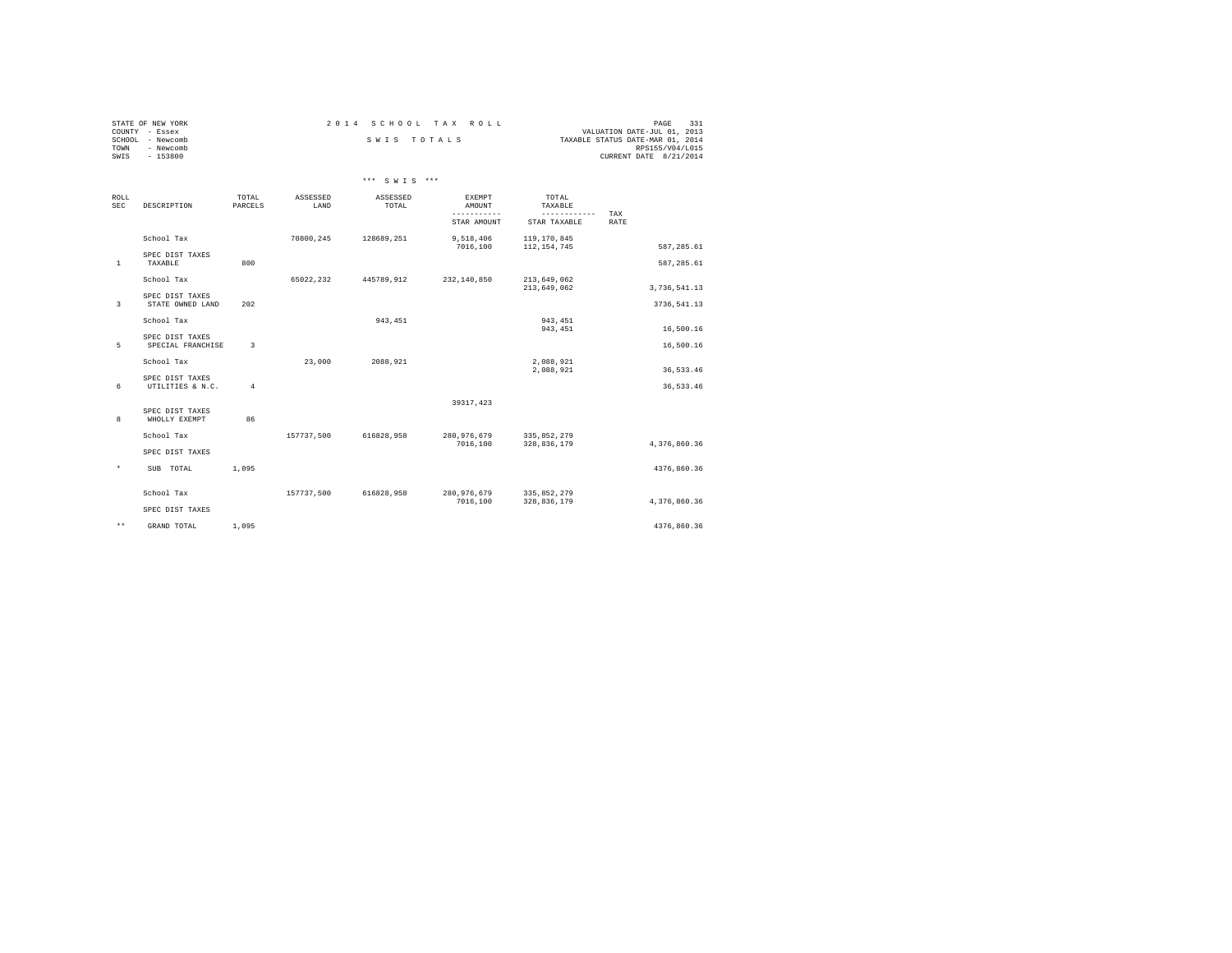| STATE OF NEW YORK | 2014 SCHOOL TAX ROLL | 332<br>PAGE                      |  |
|-------------------|----------------------|----------------------------------|--|
| COUNTY - Essex    | SCHOOL TOTALS 153801 | VALUATION DATE-JUL 01, 2013      |  |
| SCHOOL - Newcomb  |                      | TAXABLE STATUS DATE-MAR 01, 2014 |  |
|                   |                      | RPS155/V04/L015                  |  |
|                   |                      | CURRENT DATE 8/21/2014           |  |

# \*\*\* S P E C I A L D I S T R I C T S U M M A R Y \*\*\*

|      | . .  |   | $\sim$<br>. | . | the contract of the contract of the contract of |
|------|------|---|-------------|---|-------------------------------------------------|
| CODI | 127L | . |             |   | ---<br>1 A.A                                    |

NO SPECIAL DISTRICTS AT THIS LEVEL

# \*\*\* S C H O O L D I S T R I C T S U M M A R Y \*\*\*

| CODE | DISTRICT NAME             | TOTAL<br>PARCELS & PARTS | ASSESSED<br>LAND | ASSESSED<br>TOTAL     | <b>EXEMPT</b><br>AMOUNT | TOTAL<br>TAXABLE |          |              |  |
|------|---------------------------|--------------------------|------------------|-----------------------|-------------------------|------------------|----------|--------------|--|
|      |                           |                          |                  |                       | STAR AMOUNT             | STAR TAXABLE     | TAX RATE | TOTAL TAX    |  |
|      | Newcomb                   | 659                      | 50930,450        | 107611,866            | 1298,400                | 106, 313, 466    |          |              |  |
|      | 153801 TOTAL (CONT)       |                          |                  |                       | 7016,100                | 99.297.366       |          | 363,032.81   |  |
|      | SUB-TOTAL                 | 659                      | 50930,450        | 107611,866            | 1298,400                | 106, 313, 466    |          |              |  |
|      | $S$ U B - T O T A L(CONT) |                          |                  |                       | 7016,100                | 99.297.366       |          | 363,032.81   |  |
|      |                           |                          |                  |                       |                         |                  |          |              |  |
|      | TOTAL                     | 659                      | 50930.450        | 107611.866            | 1298,400                | 106, 313, 466    |          |              |  |
|      | TO TAL (CONT)             |                          |                  |                       | 7016,100                | 99,297,366       |          | 363,032.81   |  |
|      |                           |                          |                  | *** NON-HOMESTEAD *** |                         |                  |          |              |  |
| CODE | DISTRICT NAME             | TOTAL<br>PARCELS & PARTS | ASSESSED<br>LAND | ASSESSED<br>TOTAL     | EXEMPT<br>AMOUNT        | TOTAL<br>TAXABLE |          |              |  |
|      |                           |                          |                  |                       | --------                |                  |          |              |  |
|      |                           |                          |                  |                       | STAR AMOUNT             | STAR TAXABLE     | TAX RATE | TOTAL TAX    |  |
|      | Newcomb                   | 438                      | 106746.850       | 509217.092            | 279678.279              | 229,538,813      |          |              |  |
|      | 153801 TOTAL (CONT)       |                          |                  |                       |                         | 229,538,813      |          | 4,014,293.60 |  |
|      | SUB-TOTAL                 | 438                      | 106746.850       | 509217.092            | 279678.279              | 229,538,813      |          |              |  |
|      | SUB - TO TAL(CONT)        |                          |                  |                       |                         | 229,538,813      |          | 4,014,293.60 |  |
|      |                           |                          |                  |                       |                         |                  |          |              |  |
|      | TOTAL                     | 438                      | 106746.850       | 509217.092            | 279678.279              | 229,538,813      |          |              |  |
|      | TO TAL (CONT)             |                          |                  |                       |                         | 229,538,813      |          | 4,014,293.60 |  |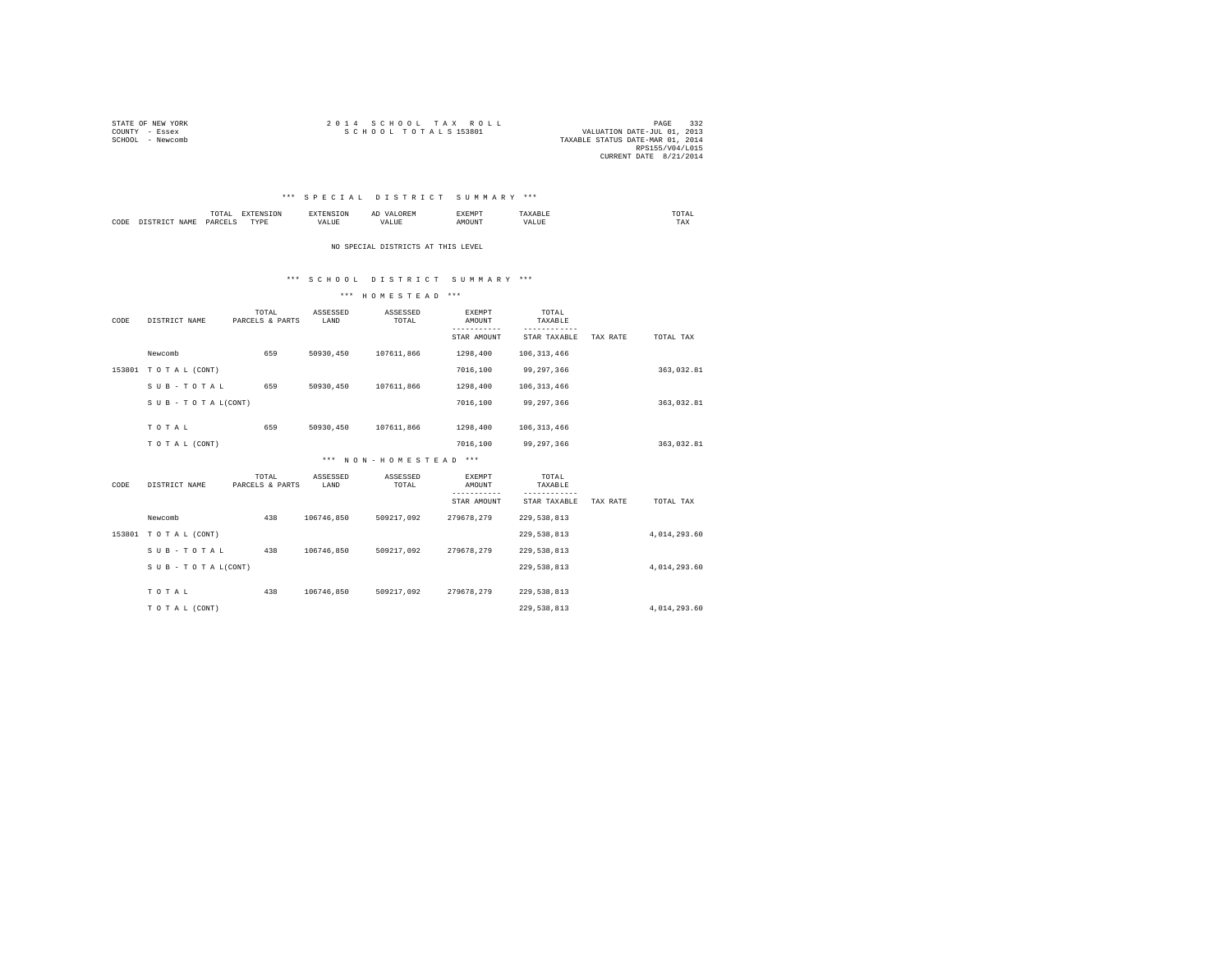| STATE OF NEW YORK | 2014 SCHOOL TAX ROLL                                | PAGE            | 333 |
|-------------------|-----------------------------------------------------|-----------------|-----|
| COUNTY - Essex    | SCHOOL TOTALS 153801<br>VALUATION DATE-JUL 01, 2013 |                 |     |
| SCHOOL - Newcomb  | TAXABLE STATUS DATE-MAR 01, 2014                    |                 |     |
|                   |                                                     | RPS155/V04/L015 |     |
|                   | CURRENT DATE 8/21/2014                              |                 |     |

|        |                    |                  | $***$            | SWIS ***          |                         |                  |          |              |
|--------|--------------------|------------------|------------------|-------------------|-------------------------|------------------|----------|--------------|
| CODE   | DISTRICT NAME      | TOTAL<br>PARCELS | ASSESSED<br>LAND | ASSESSED<br>TOTAL | <b>EXEMPT</b><br>AMOUNT | TOTAL<br>TAXABLE |          |              |
|        |                    |                  |                  |                   | STAR AMOUNT             | STAR TAXABLE     | TAX RATE | TOTAL TAX    |
|        | Newcomb            | 1095             | 157737.500       | 616828.958        | 280976.679              | 335,852,279      |          |              |
| 153801 |                    |                  |                  |                   | 7016,100                | 328,836,179      |          | 4,376,860.36 |
|        | SUB-TOTAL          | 1095             | 157737.500       | 616828.958        | 280976.679              | 335,852,279      |          |              |
|        | SUB - TO TAL(CONT) |                  |                  |                   | 7016,100                | 328,836,179      |          | 4,376,860.36 |
|        |                    |                  |                  |                   |                         |                  |          |              |
|        | TOTAL              | 1095             | 157737.500       | 616828.958        | 280976.679              | 335, 852, 279    |          |              |
|        | TO TAL (CONT)      |                  |                  |                   | 7016,100                | 328,836,179      |          | 4,376,860.36 |

# \*\*\* S Y S T E M C O D E S S U M M A R Y \*\*\*

| CODE  | DESCRIPTION | TOTAL<br>PARCELS | SCHOOL     |
|-------|-------------|------------------|------------|
| 50000 | WHOLLY EX   |                  | 1976,000   |
| 50005 | TOWN TAXBL  |                  | 115958.690 |
| 50006 | CNTY TAXBL  |                  | 115701.160 |
|       | TOTAL       | 3                | 233635.850 |

# \*\*\* E X E M P T I O N S U M M A R Y \*\*\*

| CODE  | DESCRIPTION | TOTAL<br>PARCELS | SCHOOL   |  |  |  |
|-------|-------------|------------------|----------|--|--|--|
| 12100 | N.Y. STATE  | 31               | 6839,345 |  |  |  |
| 13500 | TOWN OWN I  | 35               | 6267.353 |  |  |  |
| 13800 | SCHOOL DST  | 3                | 6147.000 |  |  |  |
| 21600 | CHURCH PAR  |                  | 72,900   |  |  |  |